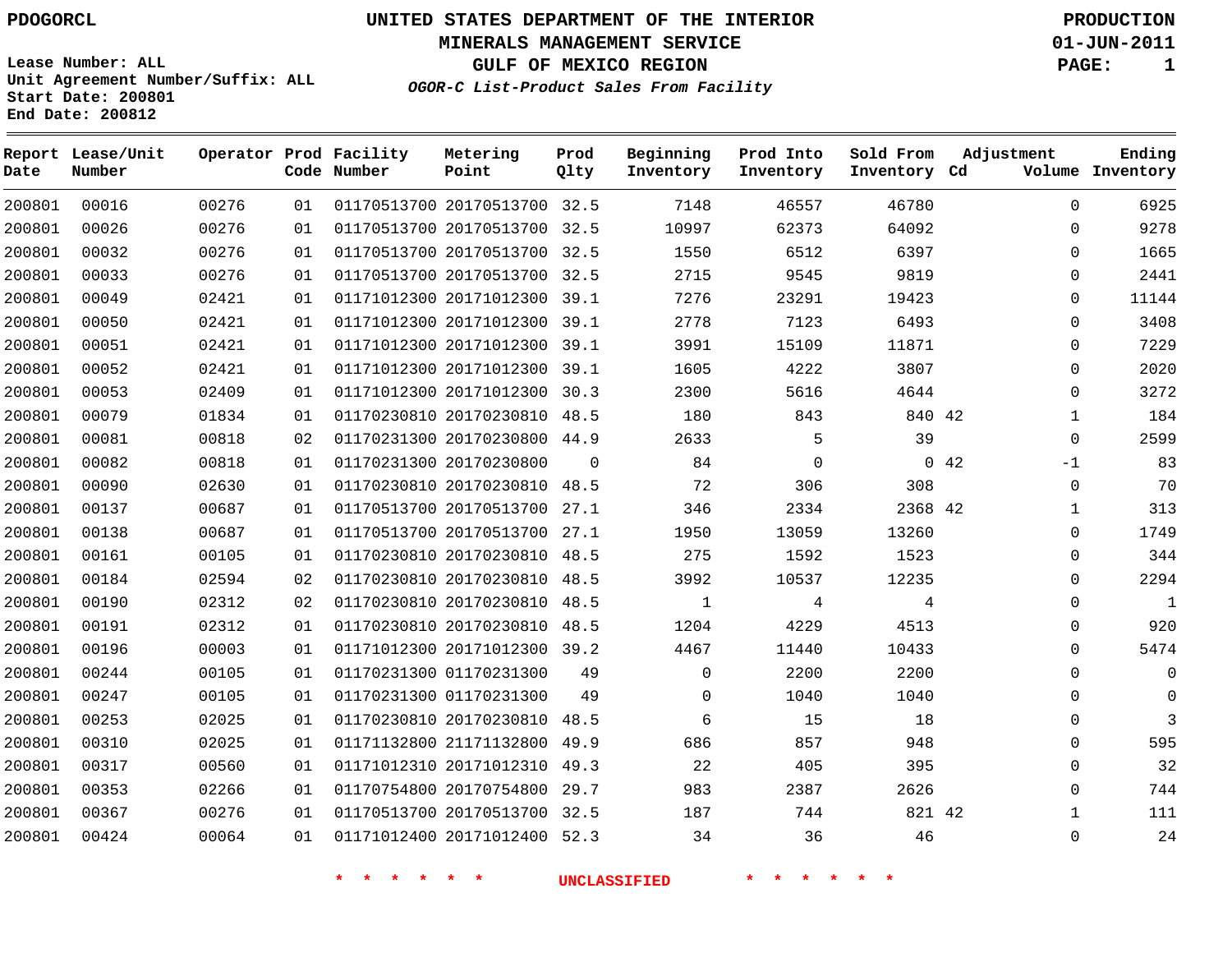#### **MINERALS MANAGEMENT SERVICE 01-JUN-2011**

**GULF OF MEXICO REGION PAGE: 2**

**Lease Number: ALL Unit Agreement Number/Suffix: ALL Start Date: 200801 End Date: 200812**

**OGOR-C List-Product Sales From Facility**

| Date   | Report Lease/Unit<br>Number |                |          | Operator Prod Facility<br>Code Number | Metering<br>Point                                            | Prod<br>Qlty | Beginning<br>Inventory | Prod Into<br>Inventory | Sold From<br>Inventory Cd | Adjustment |                      | Ending<br>Volume Inventory |
|--------|-----------------------------|----------------|----------|---------------------------------------|--------------------------------------------------------------|--------------|------------------------|------------------------|---------------------------|------------|----------------------|----------------------------|
| 200801 | 00434                       | 02690          | 01       |                                       | 01177112605 2017711260Y 30.6                                 |              | 2307                   | 30556                  | 30528                     |            | $\Omega$             | 2335                       |
| 200801 | 00436                       | 02312          | 02       |                                       | 01171012400 20171012400                                      | $\Omega$     | 1                      | $\mathbf 0$            |                           | 042        | -1                   | $\mathbf 0$                |
| 200801 | 00453                       | 02690          | 01       |                                       | 01177112605 2017711260Y 30.6                                 |              | 480                    | 6891                   | 6844                      |            | $\mathbf 0$          | 527                        |
| 200801 | 00462                       | 00078          | 01       |                                       | 01170573602 20170573602 34.4                                 |              | 50                     | 178                    | 189 42                    |            | -1                   | 38                         |
| 200801 | 00464                       | 00078          | 01       |                                       | 01170573602 20170573602 34.4                                 |              | 4627                   | 18208                  | 18951                     |            | 0                    | 3884                       |
| 200801 | 00466                       | 00064          | 01       |                                       | 01171012400 20171012400                                      | 52.3         | 1418                   | 1951                   | 2046                      |            | 0                    | 1323                       |
| 200801 | 00478                       | 02409          | 01       |                                       | 01171012300 20171012300 32.9                                 |              | $\overline{0}$         | 1223                   | 1223                      |            | 0                    | $\mathbf 0$                |
| 200801 | 00479                       | 00818<br>02025 | 01<br>01 |                                       | 01171012500 20171012500 40.4<br>01171012300 20171012300 39.2 |              | 118<br>13              | 5825<br>35             | 5781<br>31                |            | $\Omega$<br>$\Omega$ | 162<br>17                  |
|        |                             |                |          |                                       |                                                              |              | 131                    | 5860                   | 5812                      |            | 0                    | 179                        |
| 200801 | 00487                       | 01284          | 01       |                                       | 01171132800 21171132800 49.9                                 |              | 2759                   | 7704                   | 6426                      |            | $\Omega$             | 4037                       |
| 200801 | 00495                       | 01284          | 01       |                                       | 01171131900 20171131900 49.9                                 |              | 10                     | $\mathbf 0$            | 10                        |            | $\Omega$             | $\mathbf 0$                |
| 200801 | 00518                       | 01482          | 01       |                                       | 01170230450 20170230450 52.4                                 |              | 31                     | 190                    | 196                       |            | 0                    | 25                         |
| 200801 | 00526                       | 00105          | 01       |                                       | 01170230810 20170230810 48.4                                 |              | 194                    | 923                    | 916                       |            | $\Omega$             | 201                        |
| 200801 | 00541                       | 02589          | 01       |                                       | 01170530900 20170530900 46.9                                 |              | $\overline{0}$         | 108                    | 108                       |            | 0                    | $\boldsymbol{0}$           |
| 200801 | 00559                       | 00687          | 01       |                                       | 01171131600 20171131600 44.7                                 |              | 206                    | 5993                   | 6079 42                   |            | 1                    | 121                        |
| 200801 | 00560                       | 00687          | 01       |                                       | 01171131600 20171131600 44.7                                 |              | 211                    | 4337                   | 4461                      |            | 0                    | 87                         |
| 200801 | 00577                       | 01935          | 01       |                                       | 01171012300 20171012300 39.2                                 |              | 17545                  | 52247                  | 44793                     |            | $\Omega$             | 24999                      |
| 200801 | 00593                       | 01834          | 01       |                                       | 01171012300 20171012300 39.2                                 |              | 10227                  | 15466                  | 12535                     |            | $\Omega$             | 13158                      |
|        |                             | 02589          | 01       |                                       | 01171012300 20171012300 39.2                                 |              | 7232                   | 18464                  | 16586                     |            | 0                    | 9110                       |
|        |                             |                |          |                                       |                                                              |              | 17459                  | 33930                  | 29121                     |            | 0                    | 22268                      |
| 200801 | 00605                       | 02899          | 01       |                                       | 01170573602 20170573602 37.5                                 |              | 1809                   | 6866                   | 7577 46                   |            | 366                  | 1464                       |
| 200801 | 00680                       | 01482          | 01       |                                       | 01170230700 20170230700                                      | 40           | 795                    | 490                    | 598                       |            | $\mathbf 0$          | 687                        |
| 200801 | 00691                       | 02312          | 02       |                                       | 01170754200 20170754200 37.9                                 |              | 606                    | 2290                   | 2230                      |            | $\Omega$             | 666                        |
| 200801 | 00693                       | 02266          | 01       |                                       | 01170754800 20170754800 29.7                                 |              | 686                    | 1952                   | 2029                      |            | 0                    | 609                        |
| 200801 | 00694                       | 02266          | 01       |                                       | 01170754800 20170754800 29.7                                 |              | 1572                   | 3896                   | 4253                      |            | 0                    | 1215                       |
| 200801 | 00697                       | 02266          | 01       |                                       | 01170754800 20170754800                                      | 29.7         | 1923                   | 5676                   | 5828                      |            | $\Omega$             | 1771                       |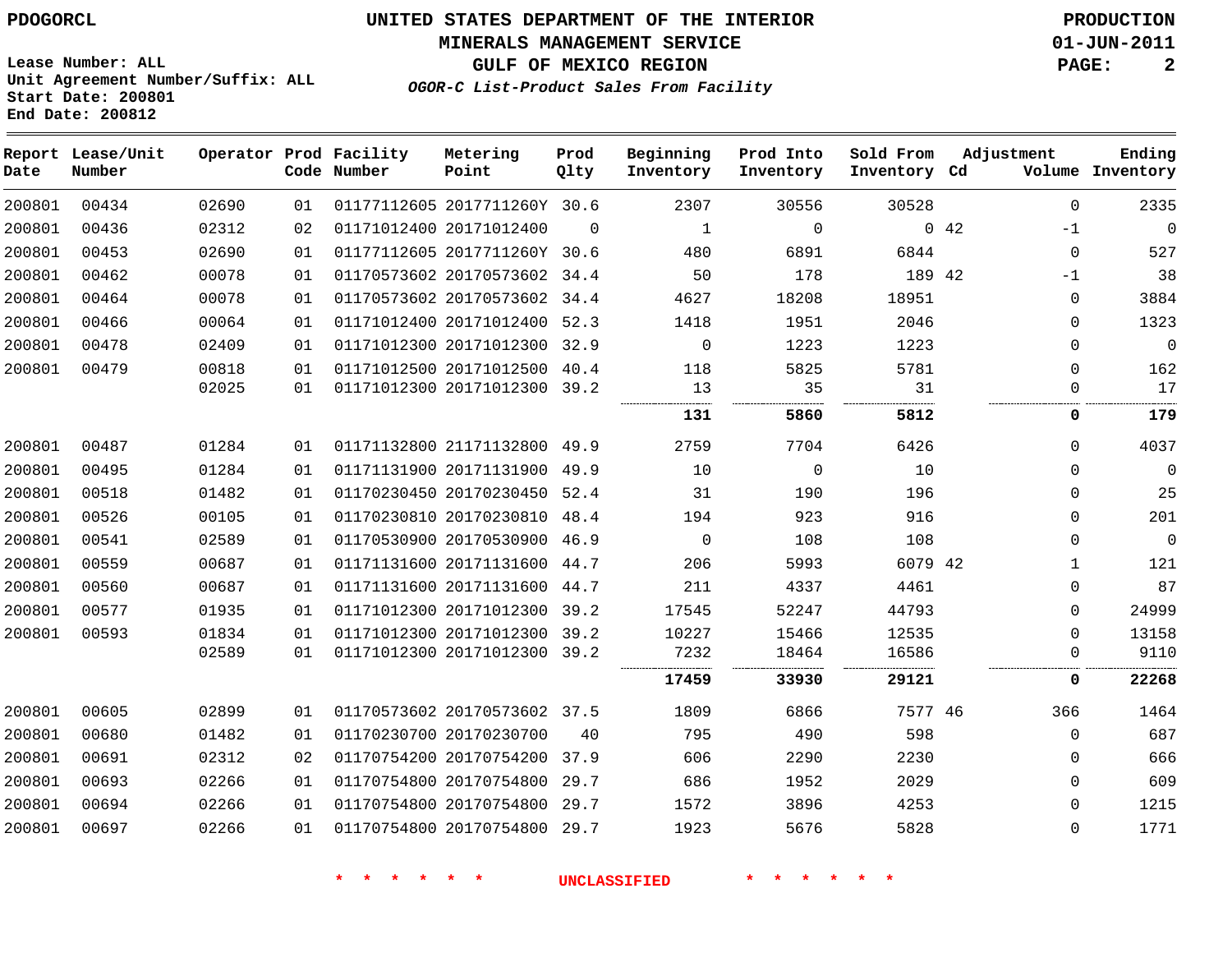**MINERALS MANAGEMENT SERVICE 01-JUN-2011**

**GULF OF MEXICO REGION PAGE: 3**

**OGOR-C List-Product Sales From Facility**

**Lease Number: ALL Unit Agreement Number/Suffix: ALL Start Date: 200801 End Date: 200812**

| Date   | Report Lease/Unit<br>Number |       |    | Operator Prod Facility<br>Code Number | Metering<br>Point            | Prod<br>Qlty | Beginning<br>Inventory | Prod Into<br>Inventory | Sold From<br>Inventory Cd | Adjustment           | Ending<br>Volume Inventory |
|--------|-----------------------------|-------|----|---------------------------------------|------------------------------|--------------|------------------------|------------------------|---------------------------|----------------------|----------------------------|
| 200801 | 00758                       | 02421 | 01 |                                       | 01170230810 20170230810 48.5 |              | 595                    | 2749                   | 2746                      | $\Omega$             | 598                        |
| 200801 | 00759                       | 02589 | 01 |                                       | 01170230811 20170230811 46.6 |              | $\Omega$               | 743                    | 743                       | $\mathbf 0$          | $\mathbf 0$                |
| 200801 | 00763                       | 01284 | 01 |                                       | 01170231100 20170230810 48.5 |              | $\mathbf 0$            | 115                    | 118 47                    | 28                   | 25                         |
| 200801 | 00767                       | 00105 | 01 |                                       | 01170230810 20170230810 48.4 |              | 336                    | 1507                   | 1515                      | 0                    | 328                        |
| 200801 | 00768                       | 00105 | 01 |                                       | 01170230810 20170230810 48.4 |              | 39                     | 173                    | 174                       | 0                    | 38                         |
| 200801 | 00775                       | 01834 | 01 |                                       | 01171131600 20171131600 44.7 |              | 138                    | 2121                   | 2216                      | 0                    | 43                         |
| 200801 | 00778                       | 01482 | 01 |                                       | 01171132000 20171132000      | 49.2         | 26                     | 4891                   | 4606                      | $\mathbf 0$          | 311                        |
| 200801 | 00786                       | 02409 | 01 |                                       | 01177078131 20171092650      | 52.5         | $\Omega$               | 332                    | 332                       | $\Omega$             | $\mathbf 0$                |
| 200801 | 00787                       | 02312 | 01 |                                       | 01171092651 20171092650      | 50.5         | 119                    | 1539                   | 1438                      | 0                    | 220                        |
| 200801 | 00796                       | 02628 | 02 |                                       | 01171092651 20171092650      | 50.5         | 906                    | 10010                  | 9485                      | $\mathbf 0$          | 1431                       |
| 200801 | 00797                       | 02421 | 01 |                                       | 01171012300 20171012300      | 39.2         | 2101                   | 4857                   | 4634                      | $\Omega$             | 2324                       |
| 200801 | 00818                       | 02636 | 01 |                                       | 01171132800 21171132800      | 49.9         | 554                    | 120                    | 582                       | 0                    | 92                         |
| 200801 | 00819                       | 00078 | 01 |                                       | 01171132800 21171132800 49.9 |              | 185                    | 181                    | 226 42                    | 2                    | 142                        |
| 200801 | 00827                       | 00003 | 01 |                                       | 0117711260G 2017711260G 32.9 |              | 881                    | 18247                  | 18032                     | $\mathbf 0$          | 1096                       |
| 200801 | 00828                       | 01284 | 01 |                                       | 0117711260T 2017711260T      | 33           | $\Omega$               | 12594                  | 12572 47                  | 157                  | 179                        |
|        | 200801 754303001A           | 00059 | 01 |                                       | 01170230811 20170230811 46.6 |              | 571                    | 9057                   | 9170                      | 0                    | 458                        |
|        | 200801 754305004A           | 02899 | 01 |                                       | 01171132000 20171132000      | 49.2         | 325                    | 5311                   | 5298                      | $\mathbf 0$          | 338                        |
|        | 200801 754307017A           | 01364 | 02 |                                       | 01170230811 20170230811 46.6 |              | 342                    | 3804                   | 3954                      | $\Omega$             | 192                        |
|        | 200801 7543880060           | 00105 | 01 |                                       | 01170230450 20170230450      | 52.3         | 36                     | 425                    | 405                       | 0                    | 56                         |
|        | 200801 7543890060           | 02655 | 02 |                                       | 01171012500 20171012500      | 40.4         | $\Omega$               | 11                     | 11                        | 0                    | $\overline{0}$             |
|        | 200801 7543890080           | 00276 | 01 |                                       | 01170513700 20170513700      | 32.5         | 3684                   | 5373                   | 4673                      | $\mathbf 0$          | 4384                       |
|        | 200801 7543890180           | 02899 | 01 |                                       | 01423210051 20423210050 48.1 |              | 1                      | 19                     | 18                        | $\Omega$             | 2                          |
|        | 200801 7543890220           | 00105 | 01 |                                       | 01608158271 01608158271      | 20           | $\Omega$               | 59                     | 59                        | 0                    | $\Omega$                   |
|        | 200801 7543900070           | 00818 | 02 |                                       | 01423550090 20423550090 49.8 |              | 5                      | $\mathbf 0$            |                           | 3 42<br>$\mathbf{1}$ | 3                          |
|        | 200801 7543900080           | 02421 | 01 |                                       | 01177245111 01177245111      | 30.9         | $\Omega$               | 105                    | 105                       | 0                    | $\Omega$                   |
|        | 200801 7543920040           | 02628 | 01 |                                       | 01423210051 20423210050      | 48.1         | 8                      | 131                    | 127                       | 0                    | 12                         |
|        | 200801 7543930100           | 00362 | 02 |                                       | 01170230810 20170230810 48.5 |              | 2068                   | 8628                   | 8818                      | 0                    | 1878                       |
|        |                             |       |    |                                       |                              |              |                        |                        |                           |                      |                            |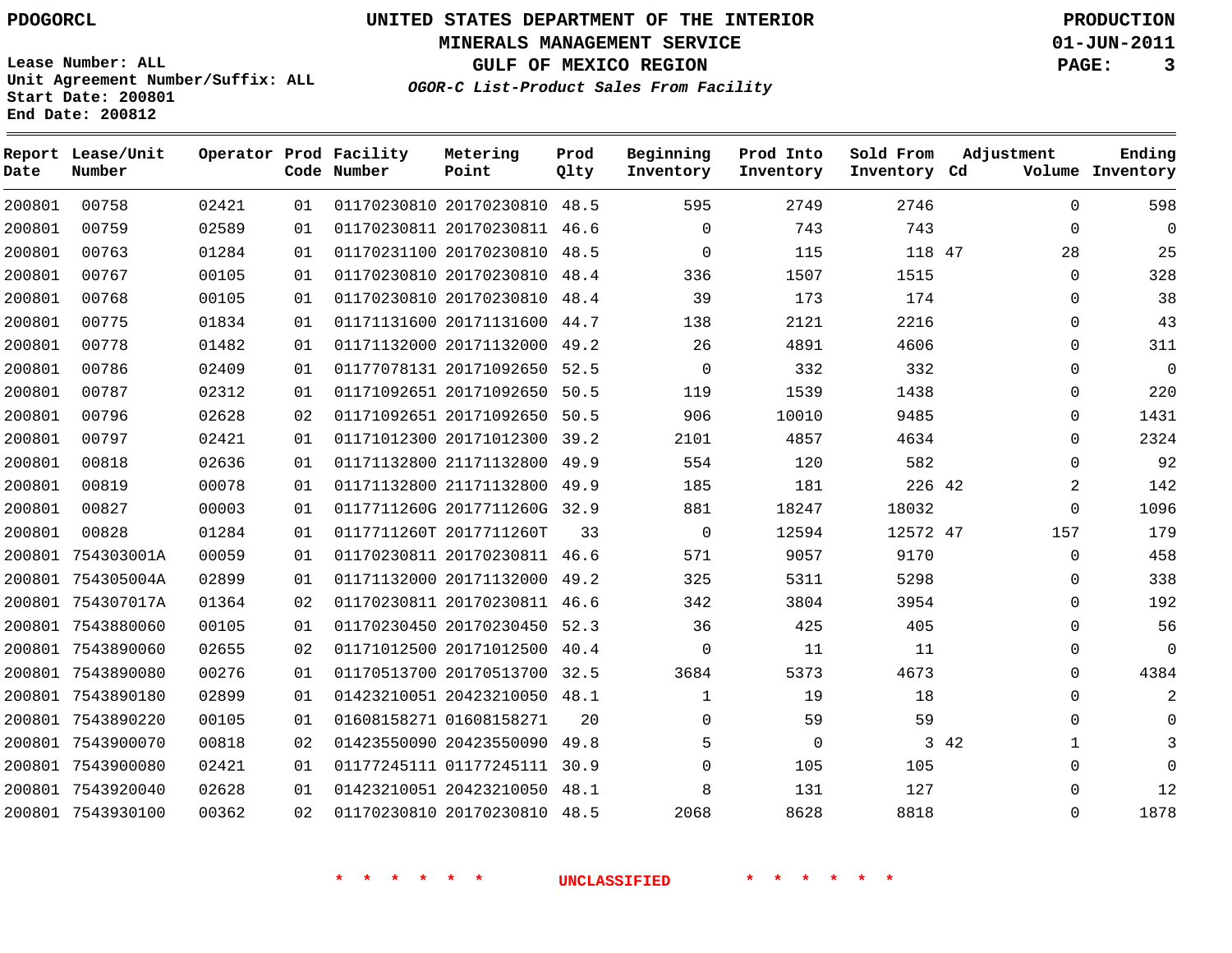**Lease Number: ALL**

**Start Date: 200801 End Date: 200812**

**Unit Agreement Number/Suffix: ALL**

# **UNITED STATES DEPARTMENT OF THE INTERIOR PDOGORCL PRODUCTION**

#### **MINERALS MANAGEMENT SERVICE 01-JUN-2011**

**GULF OF MEXICO REGION PAGE: 4**

**OGOR-C List-Product Sales From Facility**

| Date | Report Lease/Unit<br>Number |       |                 | Operator Prod Facility<br>Code Number | Metering<br>Point            | Prod<br>Qlty | Beginning<br>Inventory | Prod Into<br>Inventory | Sold From<br>Inventory Cd | Adjustment   | Ending<br>Volume Inventory |
|------|-----------------------------|-------|-----------------|---------------------------------------|------------------------------|--------------|------------------------|------------------------|---------------------------|--------------|----------------------------|
|      | 200801 7543930200           | 00105 | 01              |                                       | 01171012310 20171012310      | 49.3         | 899                    | 12126                  | 12070                     | $\Omega$     | 955                        |
|      |                             | 01284 | 01              |                                       | 0117709260L 2017709260L 40.7 |              | 0                      | 1748                   | 1748                      | $\mathbf 0$  | $\Omega$                   |
|      |                             |       |                 |                                       |                              |              | 899                    | 13874                  | 13818                     | 0            | 955                        |
|      | 200801 7543930210           | 02899 | 01              |                                       | 01608165300 01608165300      | $\Omega$     | 91                     | $\Omega$               | $\Omega$                  | $\Omega$     | 91                         |
|      | 200801 7543940080           | 00222 | 01              |                                       | 01171132800 21171132800      | 49.9         | 480                    | 1138                   | 994                       | $\Omega$     | 624                        |
|      | 200801 754395009A           | 00730 | 01              |                                       | 01170753510 20170753510      | 51.5         | 374                    | 400                    | 682                       | $\Omega$     | 92                         |
|      | 200801 754395019A           | 00105 | 01              |                                       | 01420390101 01420390101      | $\Omega$     | 403                    | 3                      | $\Omega$                  | $\Omega$     | 406                        |
|      | 200801 754396015A           | 02859 | 01              |                                       | 01608103650 20608103650      | 31.8         | 196                    | 15317                  | 15351                     | $\Omega$     | 162                        |
|      | 200801 754398002A           | 00105 | 01              |                                       | 01420570060 20420570060 51.5 |              | 2240                   | 5563                   | 649                       | $\Omega$     | 7154                       |
|      | 200801 754398017A           | 02859 | 02              |                                       | 01170230811 20170230811 46.6 |              | 8                      | 80                     | 84                        | $\Omega$     | 4                          |
|      | 200801 8910020210           | 02451 | 01              |                                       | 01170513800 20170513800 34.1 |              | 4518                   | 126431                 | 120360                    | $\mathbf 0$  | 10589                      |
|      |                             |       | 01              |                                       | 01170753510 20170753510 51.5 |              | 1500                   | 1759                   | 2855                      | $\Omega$     | 404                        |
|      |                             |       |                 |                                       |                              |              | .<br>6018              | 128190                 | .<br>123215               | 0            | 10993                      |
|      | 200801 8910024540           | 02451 | 01              |                                       | 01170513800 20170513800 34.1 |              | 5540                   | 138697                 | 132620                    | $\Omega$     | 11617                      |
|      | 200801 8910029320           | 00276 | 01              |                                       | 01170513700 20170513700 32.5 |              | 18850                  | 71777                  | 72274 42                  | $\mathbf 1$  | 18354                      |
|      | 200801 8910034440           | 00276 | 01              |                                       | 01170513700 20170513700 32.5 |              | 27457                  | 86611                  | 88357                     | $\mathbf 0$  | 25711                      |
|      |                             | 00730 | 01              |                                       | 01170513700 20170513700 32.5 |              | 3084                   | 11004                  | 10822 42                  | $\mathbf{1}$ | 3267                       |
|      |                             |       |                 |                                       |                              |              | 30541                  | 97615                  | 99179                     | 1            | 28978                      |
|      | 200801 8910039150           | 00078 | 01              |                                       | 01170573601 20170573601 27.5 |              | 420                    | 2726                   | 2874 42                   | 1            | 273                        |
|      | 200801 8910063810           | 02466 | 01              |                                       | 01170230450 20170230450 52.4 |              | 1469                   | 15394                  | 14846                     | $\mathbf 0$  | 2017                       |
|      |                             | 02904 | 02 <sub>o</sub> |                                       | 01170230450 20170230450 52.4 |              | 45                     | 145                    | 171                       | $\Omega$     | 19                         |
|      |                             |       |                 |                                       |                              |              | 1514                   | 15539                  | 15017                     | 0            | 2036                       |
|      | 200801 8910066690           | 00078 | 01              |                                       | 01170573602 20170573602 34.4 |              | 11730                  | 32976                  | 37672 42                  | $\mathbf{1}$ | 7035                       |
|      | 200801 8910086540           | 01284 | 01              |                                       | 01177092604 20177092604 41.1 |              | $\Omega$               | 553                    | 553                       | $\Omega$     | $\Omega$                   |
|      |                             |       | 01              |                                       | 01171012400 20171012400 52.3 |              | 670                    | 840                    | 940                       | 0            | 570                        |

**\* \* \* \* \* \* UNCLASSIFIED \* \* \* \* \* \***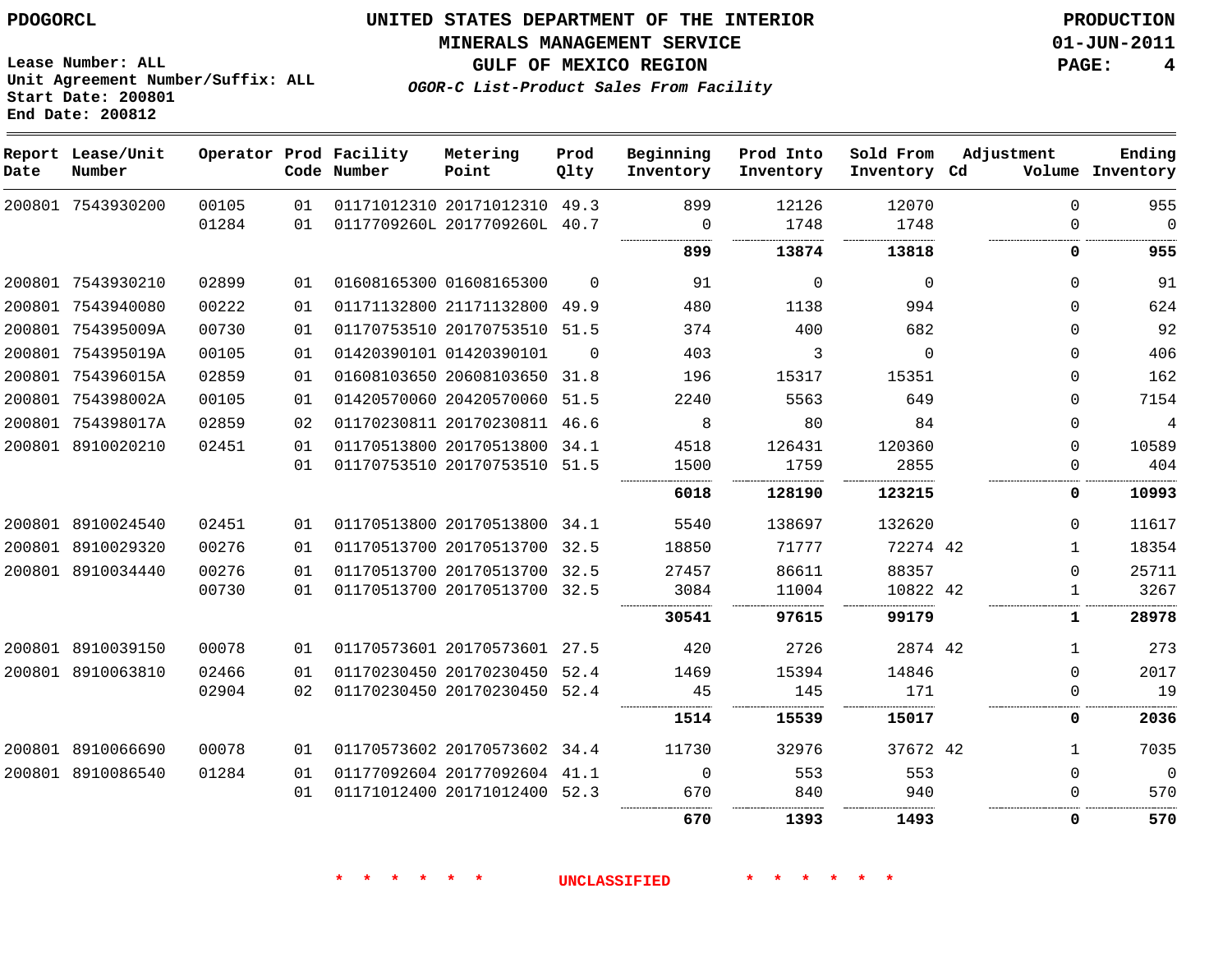**Start Date: 200801 End Date: 200812**

**Unit Agreement Number/Suffix: ALL**

# **UNITED STATES DEPARTMENT OF THE INTERIOR PDOGORCL PRODUCTION**

**MINERALS MANAGEMENT SERVICE 01-JUN-2011**

**GULF OF MEXICO REGION PAGE: 5**

**OGOR-C List-Product Sales From Facility**

| Date   | Report Lease/Unit<br>Number |       |    | Operator Prod Facility<br>Code Number | Metering<br>Point            | Prod<br>Qlty | Beginning<br>Inventory | Prod Into<br>Inventory | Sold From<br>Inventory Cd | Adjustment   | Ending<br>Volume Inventory |
|--------|-----------------------------|-------|----|---------------------------------------|------------------------------|--------------|------------------------|------------------------|---------------------------|--------------|----------------------------|
|        | 200801 8910086610           | 02266 | 01 |                                       | 01170754800 20170754800 29.7 |              | 159                    | 507                    | 508                       | $\mathbf 0$  | 158                        |
|        | 200801 8910086660           | 02766 | 02 |                                       | 01421670201 20421670200      | $\Omega$     | 207                    | $\overline{0}$         | $\mathbf 0$               | $\Omega$     | 207                        |
|        | 200801 8910087640           | 00818 | 02 |                                       | 01171092800 21171132800      | 49.9         | 47                     | 98                     | 76                        | $\mathbf 0$  | 69                         |
|        | 200801 8910087670           | 02312 | 02 |                                       | 01170754200 20170754200      | 37.9         | 183                    | 662                    | 652                       | $\Omega$     | 193                        |
|        | 200801 8910087840           | 00162 | 01 |                                       | 01177122606 20177122606      | 40.2         | $\mathbf 0$            | 2212                   | 2212                      | $\Omega$     | $\Omega$                   |
|        | 200801 8910088160           | 02233 | 01 |                                       | 01171132800 21171132800      | 49.8         | 2294                   | 3562                   | 3598                      | $\Omega$     | 2258                       |
| 200801 | 8910089160                  | 00276 | 01 |                                       | 01170513700 20170513700      | 32.5         | 3608                   | 5073                   | 5403                      | $\Omega$     | 3278                       |
| 200801 | 891008927AE                 | 00078 | 01 |                                       | 01170230400 20170230400      | 53.8         | 92                     | 494                    | 384 09                    | $-152$       | 50                         |
|        | 200801 891008927K           | 00078 | 01 |                                       | 01170230400 20170230400 53.5 |              | 84                     | 478                    | 514 42                    | $\mathbf{1}$ | 49                         |
|        | 200801 891008927X           | 00078 | 01 |                                       | 01170230400 20170230400      | 53.5         | 55                     | 436                    | 447                       | $\mathbf 0$  | 44                         |
|        | 200801 891008946C           | 01834 | 01 |                                       | 01171012500 20171012500      | 40.4         | 11                     | 402                    | 401 42                    | $-1$         | 11                         |
|        | 200801 8910116580           | 00276 | 01 |                                       | 01170513700 20170513700      | 32.5         | 5592                   | 8415                   | 8570 42                   | $\mathbf{1}$ | 5438                       |
|        | 200801 8910116740           | 00276 | 01 |                                       | 01170513700 20170513700 32.5 |              | 405                    | 557                    | 602                       | $\Omega$     | 360                        |
|        | 200801 8910116770           | 00276 | 01 |                                       | 01170513700 20170513700      | 32.5         | 1920                   | 2087                   | 2659 42                   | 1            | 1349                       |
|        | 200801 8910116790           | 00276 | 01 |                                       | 01170513700 20170513700      | 32.5         | 4268                   | 7127                   | 6789 42                   | $-1$         | 4605                       |
|        | 200801 8910116800           | 00276 | 01 |                                       | 01170513700 20170513700      | 32.5         | 10593                  | 18092                  | 16994                     | $\Omega$     | 11691                      |
|        | 200801 891011687A           | 02266 | 01 |                                       | 01170754800 20170754800      | 29.7         | 243                    | 724                    | 741                       | $\Omega$     | 226                        |
|        | 200801 891011687B           | 02266 | 01 |                                       | 01170754800 20170754800      | 29.7         | 91                     | 212                    | 237                       | $\Omega$     | 66                         |
|        | 200801 891011687C           | 02266 | 01 |                                       | 01170754800 20170754800      | 29.7         | 326                    | 878                    | 930                       | $\Omega$     | 274                        |
|        | 200801 891011687D           | 02266 | 01 |                                       | 01170754800 20170754800      | 29.7         | 401                    | 768                    | 929                       | $\Omega$     | 240                        |
|        | 200801 8910117330           | 02266 | 01 |                                       | 01170754800 20170754800      | 29.7         | 4                      | 10                     | 11                        | $\mathbf{0}$ | 3                          |
|        | 200801 8910123210           | 00687 | 01 |                                       | 0117709260A 2017709260A      | 34           | 48                     | 2092                   | 2112                      | $\Omega$     | 28                         |
|        | 200801 8910123250           | 00687 | 01 |                                       | 0117709260A 2017709260A      | 34           | 58                     | 3732                   | 3739 42                   | $-1$         | 50                         |
|        | 200801 8910123270           | 01482 | 01 |                                       | 01177215100 20177215102      | 30.8         | 36                     | 2745                   | 2751                      | $\mathbf{0}$ | 30                         |
|        | 200801 8910123320           | 01482 | 01 |                                       | 01177215100 20177215102      | 30.8         | 148                    | 12661                  | 12669                     | $\mathbf 0$  | 140                        |
|        | 200801 8910123330           | 01482 | 01 |                                       | 01177215100 20177215102      | 30.8         | 156                    | 11894                  | 11919                     | $\mathbf 0$  | 131                        |
| 200801 | 8910123350                  | 01284 | 01 |                                       | 01171012500 20171012500      | 40.4         | 10                     | 428                    | 426                       | $\Omega$     | 12                         |
|        | 200801 8910123390           | 00818 | 01 |                                       | 01171131800 20171131800      | $\Omega$     | 1956                   | $\Omega$               | $\Omega$                  | $\Omega$     | 1956                       |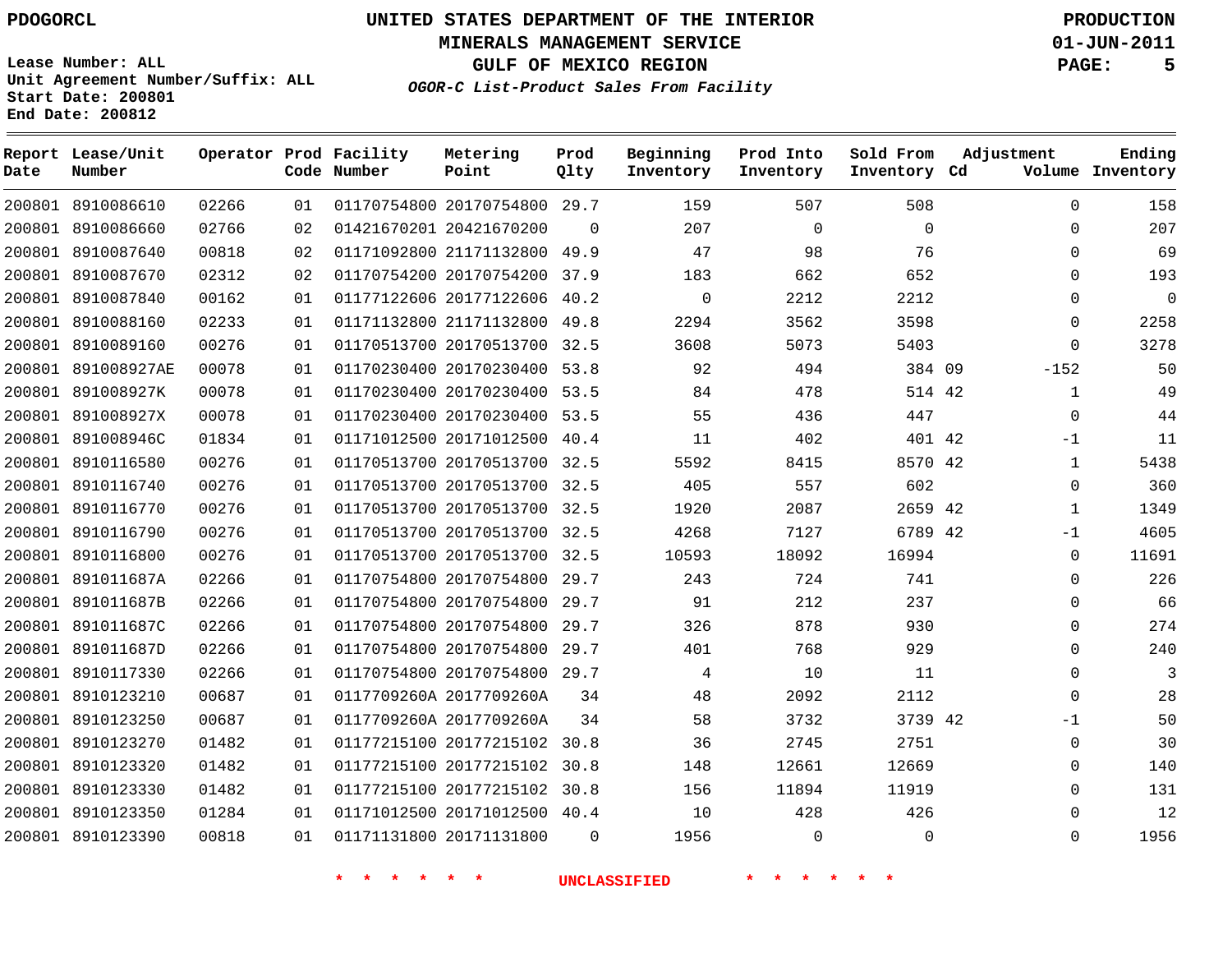**End Date: 200812**

# **UNITED STATES DEPARTMENT OF THE INTERIOR PDOGORCL PRODUCTION**

**MINERALS MANAGEMENT SERVICE 01-JUN-2011**

**GULF OF MEXICO REGION PAGE: 6**

**OGOR-C List-Product Sales From Facility Unit Agreement Number/Suffix: ALL Start Date: 200801**

| Date          | Report Lease/Unit<br>Number |       |    | Operator Prod Facility<br>Code Number | Metering<br>Point            | Prod<br>Qlty | Beginning<br>Inventory | Prod Into<br>Inventory | Sold From<br>Inventory Cd | Adjustment            | Ending<br>Volume Inventory |
|---------------|-----------------------------|-------|----|---------------------------------------|------------------------------|--------------|------------------------|------------------------|---------------------------|-----------------------|----------------------------|
|               | 200801 8910138430           | 00078 | 01 |                                       | 01171132800 21171132800      | 49.9         | 19                     | 32                     | 31                        | $\mathbf 0$           | 20                         |
|               | 200801 8910169300           | 00491 | 01 |                                       | 01170230810 20170230810 48.4 |              | 78                     | 359                    | 359                       | $\Omega$              | 78                         |
|               | 200801 8910202350           | 00276 | 01 |                                       | 01170513700 20170513700      | 32.5         | 27861                  | 50656                  | 49537                     | $\Omega$              | 28980                      |
|               | 200801 8910202430           | 00276 | 01 |                                       | 01170513700 20170513700 32.5 |              | 519                    | 166                    | 171                       | $\Omega$              | 514                        |
|               | 200801 8910202470           | 02266 | 01 |                                       | 01170754800 20170754800      | 29.7         | 98                     | 307                    | 309                       | $\Omega$              | 96                         |
|               | 200801 8910202520           | 01482 | 01 |                                       | 01171132800 21171132800 49.9 |              | 5                      | 2                      | 6                         | $\Omega$              | 1                          |
|               | 200801 8910202550           | 00105 | 01 |                                       | 01170230810 20170230810      | 48.4         | 30                     | 315                    | 276                       | $\Omega$              | 69                         |
|               | 200801 8910202560           | 00276 | 01 |                                       | 01170513700 20170513700 32.5 |              | 4861                   | 11025                  | 11366                     | $\Omega$              | 4520                       |
|               | 200801 G00932               | 01376 | 01 |                                       | 01170230810 20170230810 48.5 |              | 477                    | 2420                   | 2370                      | $\Omega$              | 527                        |
|               | 200801 G00935               | 02852 | 02 |                                       | 01171131600 20171131600 44.7 |              | 139                    | 0                      | 139                       | $\Omega$              | 0                          |
|               | 200801 G00971               | 00105 | 01 |                                       | 01171132000 20171132000 49.1 |              | 3                      | 50                     | 50                        | $\Omega$              | 3                          |
|               | 200801 G00972               | 00105 | 01 |                                       | 01171132000 20171132000 49.2 |              | $\mathbf 0$            | 13                     | 12                        | $\Omega$              | $\mathbf{1}$               |
|               | 200801 G00985               | 00687 | 01 |                                       | 0117709260A 2017709260A      | 34           | 271                    | 22244                  | 22217 42                  | 1                     | 299                        |
|               | 200801 G00987               | 00105 | 01 |                                       | 01171132800 21171132800 49.9 |              | 1812                   | 2385                   | 2579                      | $\Omega$              | 1618                       |
|               | 200801 G00989               | 00003 | 01 |                                       | 01171012400 20171012400      | $\Omega$     | 1022                   | 0                      | $\mathbf{0}$              | $\Omega$              | 1022                       |
| 200801 G01025 |                             | 02859 | 01 |                                       | 01177122600 20177122600      | $\Omega$     | 139                    | 0                      | $\Omega$                  | $\Omega$              | 139                        |
|               | 200801 G01027               | 00162 | 01 |                                       | 01177122606 20177122606      | 40.2         | $\mathbf 0$            | 6142                   | 6142                      | 0                     | 0                          |
|               | 200801 G01082               | 00276 | 01 |                                       | 01170513700 20170513700 32.5 |              | 8                      | $\mathbf{1}$           | 9                         | $\Omega$              | $\mathbf 0$                |
|               | 200801 G01083               | 00276 | 01 |                                       | 01170513700 20170513700 32.5 |              | 4723                   | 5801                   | 6775                      | $\Omega$              | 3749                       |
|               |                             | 02777 | 01 |                                       | 01170753510 20170753510      | $\Omega$     | 65                     | 0                      | $\Omega$                  | $\Omega$              | 65                         |
|               |                             |       |    |                                       |                              |              | 4788                   | 5801                   | 6775                      | 0                     | 3814                       |
|               | 200801 G01090               | 00276 | 01 |                                       | 01170513700 20170513700 32.5 |              | 16182                  | 25107                  | 25066 42                  | $\mathbf{1}$          | 16224                      |
|               | 200801 G01091               | 00276 | 01 |                                       | 01170513700 20170513700 32.5 |              | 2434                   | 3284                   | 3596                      | $\Omega$              | 2122                       |
|               | 200801 G01092               | 00276 | 01 |                                       | 01170513700 20170513700 32.5 |              | 8057                   | 13697                  | 12903                     | $\Omega$              | 8851                       |
|               | 200801 G01096               | 00276 | 01 |                                       | 01170513700 20170513700 32.5 |              | 16                     | 27                     |                           | 26 42<br>$\mathbf{1}$ | 18                         |
|               | 200801 G01127               | 02630 | 01 |                                       | 01171132000 20171132000 49.2 |              | $\mathbf 0$            | 325                    | 325                       | $\Omega$              | $\mathbf 0$                |
|               | 200801 G01153               | 01834 | 01 |                                       | 01171132800 21171132800      | 49.9         | 413                    | 110                    | 322 42                    | $\mathbf{1}$          | 202                        |
|               | 200801 G01194               | 00105 | 01 |                                       | 01177072601 20177072601 38.6 |              | $\Omega$               | 4391                   | 4391                      | $\Omega$              | 0                          |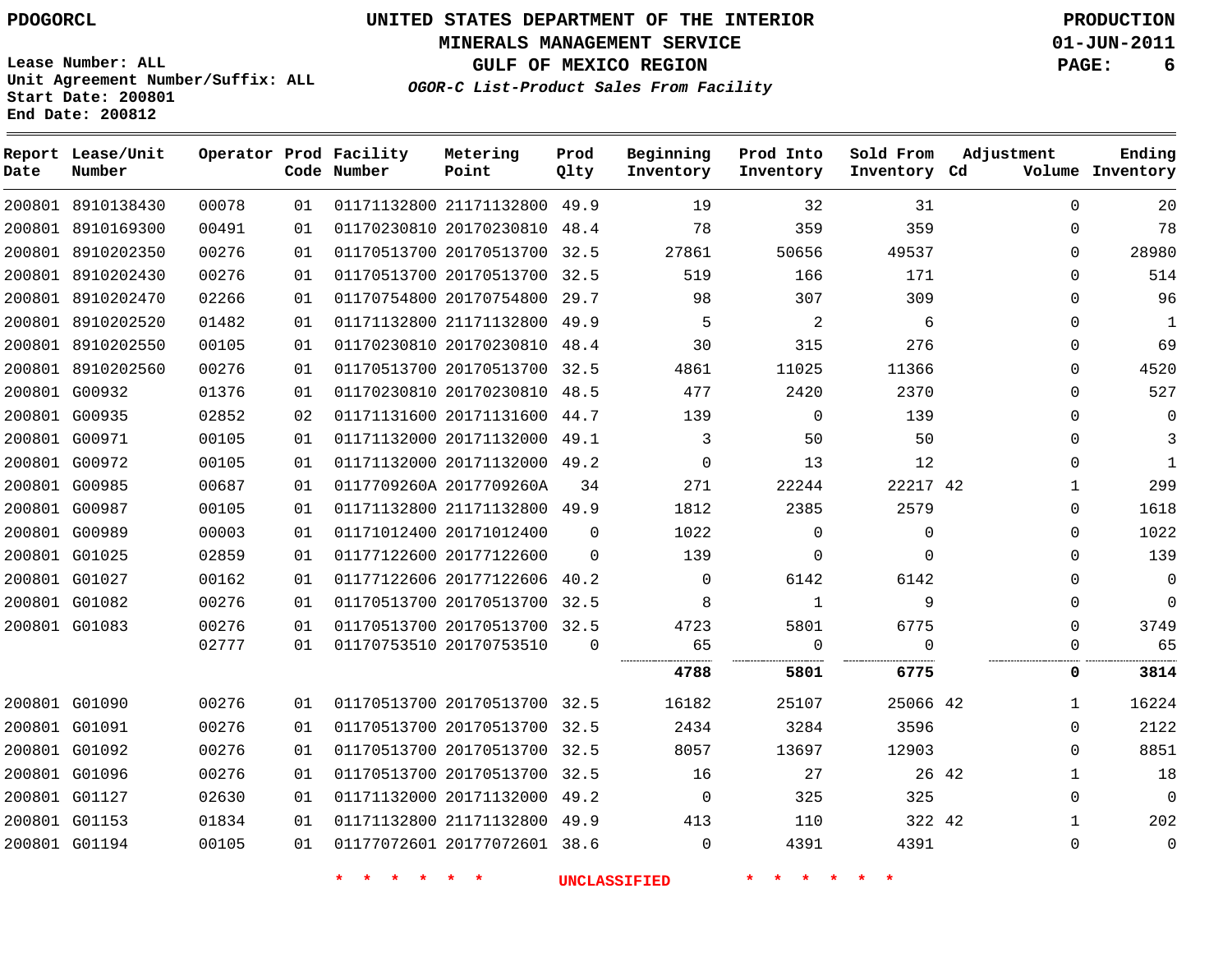**MINERALS MANAGEMENT SERVICE 01-JUN-2011**

**GULF OF MEXICO REGION PAGE: 7**

**OGOR-C List-Product Sales From Facility**

**Lease Number: ALL Unit Agreement Number/Suffix: ALL Start Date: 200801 End Date: 200812**

| Date | Report Lease/Unit<br>Number |       |    | Operator Prod Facility<br>Code Number | Metering<br>Point            | Prod<br>Qlty | Beginning<br>Inventory | Prod Into<br>Inventory | Sold From<br>Inventory Cd | Adjustment   | Ending<br>Volume Inventory |
|------|-----------------------------|-------|----|---------------------------------------|------------------------------|--------------|------------------------|------------------------|---------------------------|--------------|----------------------------|
|      | 200801 G01196               | 00078 | 01 |                                       | 01171132800 21171132800 49.9 |              | 251                    | 355                    | 372                       | $\mathbf 0$  | 234                        |
|      | 200801 G01198               | 00818 | 02 |                                       | 01171092651 20171092650      | 50.5         | 16                     | 247                    | 228                       | $\Omega$     | 35                         |
|      | 200801 G01210               | 00078 | 01 |                                       | 01171132800 21171132800 49.9 |              | $\mathbf 0$            | 271                    | 166 42                    | -1           | 104                        |
|      | 200801 G01216               | 00222 | 01 |                                       | 01177082958 20177082958 38.6 |              | $\Omega$               | 7636                   | 7636                      | $\Omega$     | $\mathbf 0$                |
|      | 200801 G01220               | 00105 | 01 |                                       | 01177092600 20177092600      | 46.9         | 153                    | 4933                   | 4910                      | 0            | 176                        |
|      | 200801 G01228               | 00003 | 01 |                                       | 0117711260G 2017711260G 32.9 |              | 935                    | 17742                  | 17613 42                  | 2            | 1066                       |
|      | 200801 G01230               | 00003 | 01 |                                       | 0117711260G 2017711260G 32.9 |              | 1132                   | 15244                  | 15461 42                  | 1            | 916                        |
|      | 200801 G01248               | 02628 | 01 |                                       | 01171012500 20171012500 40.4 |              | 87                     | 6615                   | 6518                      | $\Omega$     | 184                        |
|      | 200801 G01249               | 00491 | 01 |                                       | 01171012500 20171012500      | 40.4         | $\Omega$               | 5                      | 5                         | $\Omega$     | 0                          |
|      | 200801 G01261               | 01284 | 01 |                                       | 01171012500 20171012500      | $\Omega$     | 5                      | $\mathbf 0$            | $\Omega$                  | $\Omega$     | 5                          |
|      | 200801 G01269               | 01284 | 01 |                                       | 01171012500 20171012500      | 40.4         | 10                     | 854                    | 852                       | $\Omega$     | 12                         |
|      | 200801 G01351               | 00078 | 01 |                                       | 01170230400 20170230400 53.5 |              | 67                     | 379                    | 408 42                    | $\mathbf 1$  | 39                         |
|      | 200801 G01441               | 00818 | 01 |                                       | 01177112701 20177112700 58.2 |              | 989                    | 547                    | 1279                      | $\Omega$     | 257                        |
|      | 200801 G01447               | 00276 | 01 |                                       | 01170513700 20170513700 32.5 |              | 4172                   | 20002                  | 21199                     | $\Omega$     | 2975                       |
|      | 200801 G01477               | 02025 | 01 |                                       | 01170230810 20170230810 48.4 |              | 383                    | 1790                   | 1783                      | $\Omega$     | 390                        |
|      | 200801 G01497               | 02451 | 01 |                                       | 01170513800 20170513800 34.1 |              | 1225                   | 28596                  | 27426                     | $\mathbf{0}$ | 2395                       |
|      | 200801 G01498               | 02451 | 01 |                                       | 01170513800 20170513800 34.1 |              | 397                    | 10007                  | 9566                      | $\Omega$     | 838                        |
|      | 200801 G01528               | 01284 | 01 |                                       | 0117711260T 2017711260T      | 33           | $\mathbf 0$            | 1989                   | 2003 47                   | 42           | 28                         |
|      | 200801 G01569               | 02266 | 01 |                                       | 01171012500 20171012500 39.3 |              | 3                      | $\mathbf 0$            | 3                         | $\Omega$     | $\mathbf 0$                |
|      | 200801 G01580               | 02451 | 01 |                                       | 01170513800 20170513800 34.1 |              | 3                      | 6646                   | 6092                      | 0            | 557                        |
|      | 200801 G01610               | 01482 | 01 |                                       | 01177215100 20177215102      | 30.8         | 42                     | 4546                   | 4538                      | $\Omega$     | 50                         |
|      | 200801 G01619               | 00276 | 01 |                                       | 01170513700 20170513700 32.5 |              | 22150                  | 24948                  | 27236 42                  | 1            | 19863                      |
|      | 200801 G01620               | 00276 | 01 |                                       | 01170513700 20170513700 32.5 |              | 9052                   | 12685                  | 11658                     | $\Omega$     | 10079                      |
|      | 200801 G01676               | 02237 | 01 |                                       | 01170755200 20170755200 31.8 |              | 16592                  | 7776                   | 7933 42                   | $-16050$     | 385                        |
|      | 200801 G01677               | 02237 | 01 |                                       | 01170755200 20170755200 31.8 |              | 9999                   | 4667                   | 4776 42                   | $-9655$      | 235                        |
|      | 200801 G01754               | 00003 | 01 |                                       | 01423210051 20423210050      | 48.1         | 20                     | 250                    | 245 42                    | $-1$         | 24                         |
|      | 200801 G01757               | 00003 | 01 |                                       | 01423210051 20423210050 48.1 |              | 70                     | 751                    | 749 42                    | 2            | 74                         |
|      | 200801 G01812               | 02630 | 01 |                                       | 01422450350 20422450350 43.4 |              | 22                     | 30                     | 3                         | $\mathbf{0}$ | 49                         |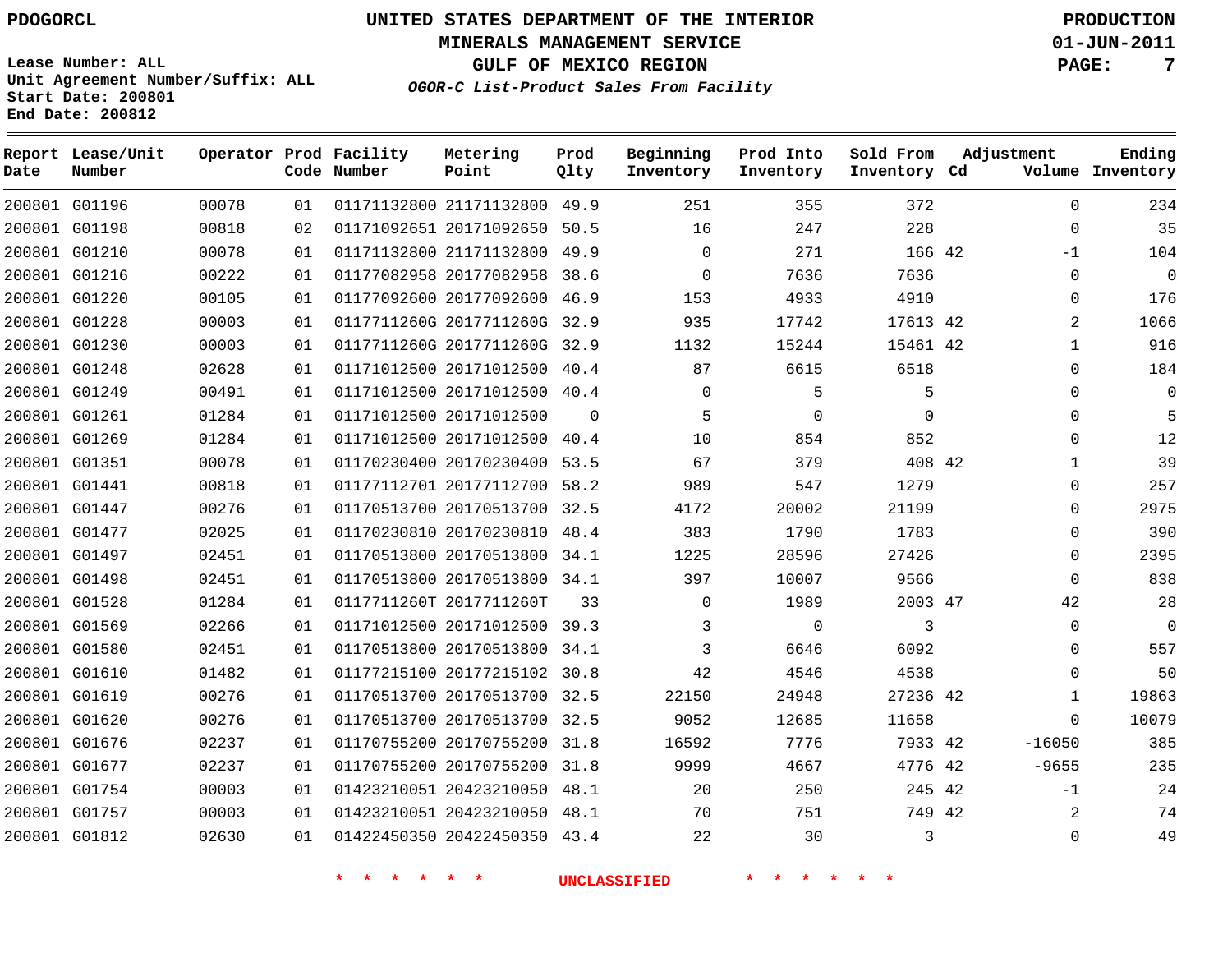**MINERALS MANAGEMENT SERVICE 01-JUN-2011**

**GULF OF MEXICO REGION PAGE: 8**

**OGOR-C List-Product Sales From Facility**

| Date | Report Lease/Unit<br>Number |       |    | Operator Prod Facility<br>Code Number | Metering<br>Point            | Prod<br>Qlty | Beginning<br>Inventory | Prod Into<br>Inventory | Sold From<br>Inventory Cd | Adjustment   | Ending<br>Volume Inventory |
|------|-----------------------------|-------|----|---------------------------------------|------------------------------|--------------|------------------------|------------------------|---------------------------|--------------|----------------------------|
|      | 200801 G01860               | 00105 | 01 |                                       | 01170231110 20170231110 41.5 |              | 1072                   | 5972                   | 6205                      | $\mathbf 0$  | 839                        |
|      | 200801 G01865               | 00078 | 01 |                                       | 01171012500 20171012500      | 40.4         | 174                    | 6714                   | 6700 42                   | $-1$         | 187                        |
|      | 200801 G01880               | 00105 | 01 |                                       | 01171132000 20171132000 49.1 |              | 10                     | 174                    | 173                       | $\Omega$     | 11                         |
|      | 200801 G01898               | 02312 | 01 |                                       | 01171012500 20171012500      | 40.4         | 358                    | 7973                   | 8109                      | 0            | 222                        |
|      | 200801 G01901               | 01482 | 01 |                                       | 01177215100 20177215102 30.8 |              | 5                      | 253                    | 255                       | $\Omega$     | 3                          |
|      | 200801 G01953               | 00105 | 01 |                                       | 01170230811 20170230811 46.5 |              | 43                     | 723                    | 729                       | $\mathbf{0}$ | 37                         |
|      | 200801 G01966               | 01482 | 01 |                                       | 01177215100 20177215102 30.8 |              | 66                     | 8565                   | 8536                      | $\mathbf{0}$ | 95                         |
|      | 200801 G01967               | 01482 | 01 |                                       | 01177215100 20177215102 30.8 |              | 130                    | 9869                   | 9891 42                   | $\mathbf{1}$ | 109                        |
|      | 200801 G01972               | 02589 | 01 |                                       | 01170231230 01170231230 49.6 |              | $\Omega$               | 517                    | 517                       | $\Omega$     | $\mathbf 0$                |
|      | 200801 G01997               | 01071 | 02 |                                       | 01170230810 20170230810      | 57           | 37                     | 177                    | 177                       | $\Omega$     | 37                         |
|      | 200801 G01998               | 00818 | 01 |                                       | 01170230811 20170230811 48.5 |              | 12                     | 38                     | 41                        | $\Omega$     | 9                          |
|      | 200801 G02006               | 00491 | 01 |                                       | 01170530900 20170530900      | 46.9         | 10                     | 0                      | 10                        | $\Omega$     | $\Omega$                   |
|      | 200801 G02021               | 01482 | 01 |                                       | 01170230811 20170230811 46.6 |              | 67                     | 931                    | 951                       | $\Omega$     | 47                         |
|      | 200801 G02023               | 02312 | 02 |                                       | 01170230811 20170230811      | 46.6         | 1429                   | 20582                  | 20970                     | 0            | 1041                       |
|      | 200801 G02027               | 02312 | 01 |                                       | 01170230811 20170230811 46.6 |              | $\Omega$               | 13                     | 12                        | $\Omega$     | $\mathbf{1}$               |
|      | 200801 G02045               | 00105 | 01 |                                       | 01170530900 20170530900      | 46.8         | $\mathbf 0$            | 171                    | 141                       | $\mathbf 0$  | 30                         |
|      | 200801 G02051               | 02312 | 01 |                                       | 01170530900 20170530900 46.9 |              | 172                    | $\mathbf 0$            | 172                       | $\Omega$     | 0                          |
|      | 200801 G02062               | 02375 | 01 |                                       | 0117704220A 2017704220A      | 47           | $\Omega$               | 2291                   | 2291                      | $\Omega$     | $\Omega$                   |
|      | 200801 G02088               | 00687 | 01 |                                       | 01170230811 20170230811 46.6 |              | 41                     | 2104                   | 2038 42                   | $-1$         | 106                        |
|      | 200801 G02091               | 00687 | 01 |                                       | 01170230811 20170230811 46.6 |              | 69                     | 2060                   | 2024 42                   | $-1$         | 104                        |
|      | 200801 G02099               | 01978 | 02 |                                       | 01171012310 20171012310 49.3 |              | 283                    | 4360                   | 4299                      | $\mathbf{0}$ | 344                        |
|      | 200801 G02110               | 02630 | 01 |                                       | 01171012400 20171012400 52.2 |              | 18                     | 194                    | 194                       | $\Omega$     | 18                         |
|      | 200801 G02127               | 02312 | 02 |                                       | 01170230810 20170230810 48.5 |              | 16                     | 100                    | 94                        | $\Omega$     | 22                         |
|      | 200801 G02161               | 00818 | 01 |                                       | 01171012500 20171012500      | 40.4         | 430                    | 17527                  | 17468                     | 0            | 489                        |
|      | 200801 G02163               | 00105 | 01 |                                       | 01171012500 20171012500      | 40.3         | 190                    | 6170                   | 6159                      | $\Omega$     | 201                        |
|      | 200801 G02280               | 02899 | 01 |                                       | 01177082604 20177082604 27.5 |              | 588                    | 40715                  | 40698 42                  | 4            | 609                        |
|      | 200801 G02281               | 02899 | 01 |                                       | 01177082604 20177082604 27.5 |              | 112                    | 9950                   | 9912                      | $\Omega$     | 150                        |
|      | 200801 G02300               | 01482 | 01 |                                       | 01171132800 21171132800 49.9 |              | 44                     | 83                     | 75                        | $\Omega$     | 52                         |

**Lease Number: ALL Unit Agreement Number/Suffix: ALL Start Date: 200801 End Date: 200812**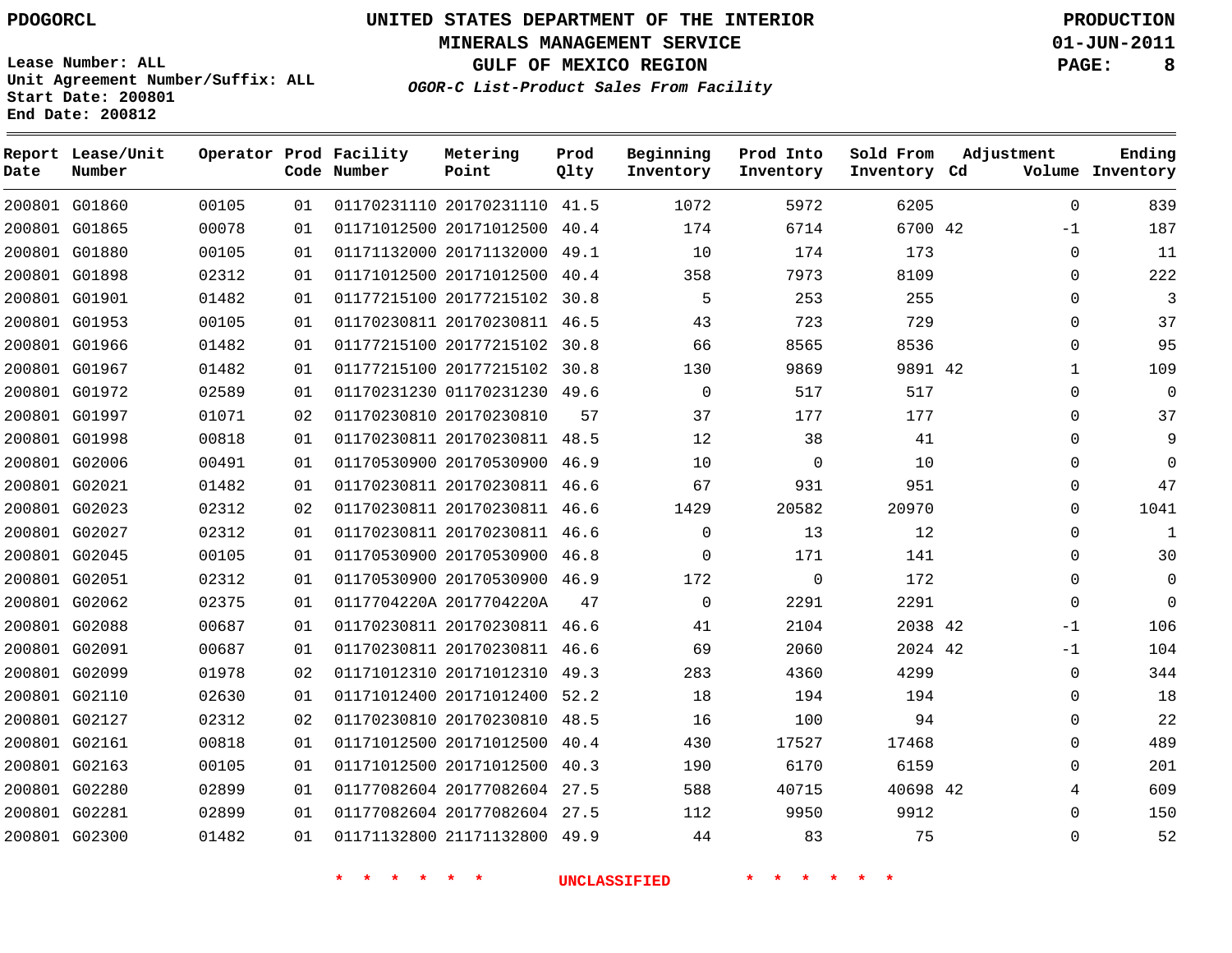**MINERALS MANAGEMENT SERVICE 01-JUN-2011**

**GULF OF MEXICO REGION PAGE: 9**

**OGOR-C List-Product Sales From Facility**

**Lease Number: ALL Unit Agreement Number/Suffix: ALL Start Date: 200801 End Date: 200812**

| Date | Report Lease/Unit<br>Number |       |    | Operator Prod Facility<br>Code Number | Metering<br>Point            | Prod<br>Qlty | Beginning<br>Inventory | Prod Into<br>Inventory | Sold From<br>Inventory Cd | Adjustment | Ending<br>Volume Inventory |
|------|-----------------------------|-------|----|---------------------------------------|------------------------------|--------------|------------------------|------------------------|---------------------------|------------|----------------------------|
|      | 200801 G02317               | 02421 | 01 |                                       | 01171132000 20171132000 49.2 |              | 442                    | 5519                   | 5610                      | $\Omega$   | 351                        |
|      | 200801 G02353               | 01284 | 01 |                                       | 01170230450 20170230450 52.4 |              | 398                    | 5138                   | 4863                      | $\Omega$   | 673                        |
|      | 200801 G02357               | 02200 | 02 |                                       | 01170230450 20170230450 52.4 |              | 86                     | 471                    | 495                       | $\Omega$   | 62                         |
|      | 200801 G02391               | 01284 | 01 |                                       | 0142709015A 2042709015A 43.8 |              | $\Omega$               | 2434                   | 2434                      | $\Omega$   | $\Omega$                   |
|      | 200801 G02404               | 02589 | 01 |                                       | 01170230810 20170230810 46.8 |              | 1109                   | 1826                   | 1826                      | 0          | 1109                       |
|      | 200801 G02414               | 02451 | 01 |                                       | 01170230810 20170230810 48.5 |              | $\Omega$               | 18                     | 14                        | 0          | 4                          |
|      | 200801 G02423               | 00818 | 02 |                                       | 01170230810 20170230810 35.3 |              | 7                      | 62                     | 56                        | 0          | 13                         |
|      | 200801 G02428               | 00105 | 01 |                                       | 01170230810 20170230810 48.4 |              | 20                     | 98                     | 97                        | 0          | 21                         |
|      | 200801 G02429               | 00491 | 01 |                                       | 01170230810 20170230810 48.4 |              | 78                     | 500                    | 469                       | $\Omega$   | 109                        |
|      | 200801 G02434               | 02859 | 02 |                                       | 01170230810 20170230810 48.5 |              | 44                     | 229                    | 223                       | $\Omega$   | 50                         |
|      | 200801 G02436               | 02628 | 02 |                                       | 01170230811 20170230811 46.6 |              | 199                    | 2821                   | 2880                      | $\Omega$   | 140                        |
|      | 200801 G02439               | 02375 | 01 |                                       | 01171132000 20171132000 49.2 |              | $\Omega$               | 214                    | 214                       | 0          | $\mathbf 0$                |
|      | 200801 G02551               | 00491 | 01 |                                       | 01170230811 20170230811 46.5 |              | $\Omega$               | 1                      | 1                         | $\Omega$   | $\Omega$                   |
|      | 200801 G02552               | 00491 | 01 |                                       | 01170230811 20170230811 46.5 |              | 0                      | 1                      | 1                         | 0          | $\Omega$                   |
|      | 200801 G02560               | 02409 | 01 |                                       | 01171132800 21171132800 46.6 |              | 8                      | 91                     | 99                        | 0          | $\Omega$                   |
|      | 200801 G02567               | 02628 | 01 |                                       | 01170230811 20170230811 46.6 |              | 619                    | 9013                   | 9167                      | 0          | 465                        |
|      | 200801 G02596               | 01482 | 01 |                                       | 01171132800 21171132800      | 49.9         | 10                     | 1                      | 10                        | 0          | $\mathbf{1}$               |
|      | 200801 G02601               | 02268 | 01 |                                       | 01171092651 20171092650 47.4 |              | 117                    | 1652                   | 1533                      | $\Omega$   | 236                        |
|      | 200801 G02628               | 00105 | 01 |                                       | 01171012500 20171012500 40.3 |              | 50                     | 2119                   | 2110                      | $\Omega$   | 59                         |
|      | 200801 G02665               | 02451 | 01 |                                       | 01423210051 20423210050      | 40           | 185                    | 1593                   | 1622                      | $\Omega$   | 156                        |
|      | 200801 G02716               | 01834 | 01 |                                       | 01170230810 20170230810 48.5 |              | 3                      | 0                      | 3                         | $\Omega$   | $\Omega$                   |
|      | 200801 G02759               | 01284 | 01 |                                       | 01170230800 20170230810 48.5 |              | 40                     | 210                    | 204                       | $\Omega$   | 46                         |
|      | 200801 G02819               | 00105 | 01 |                                       | 01170231110 20170231110      | 41.5         | $\mathbf 0$            | 22                     | 19                        | 0          | 3                          |
|      | 200801 G02825               | 00105 | 01 |                                       | 01170230810 20170230810 48.4 |              | 35                     | 35                     | 62                        | $\Omega$   | 8                          |
|      |                             |       | 01 |                                       | 01170231110 20170231110 41.5 |              | 60                     | 356                    | 366                       | 0          | 50                         |
|      |                             |       |    |                                       |                              |              | 95                     | 391                    | 428                       | 0          | 58                         |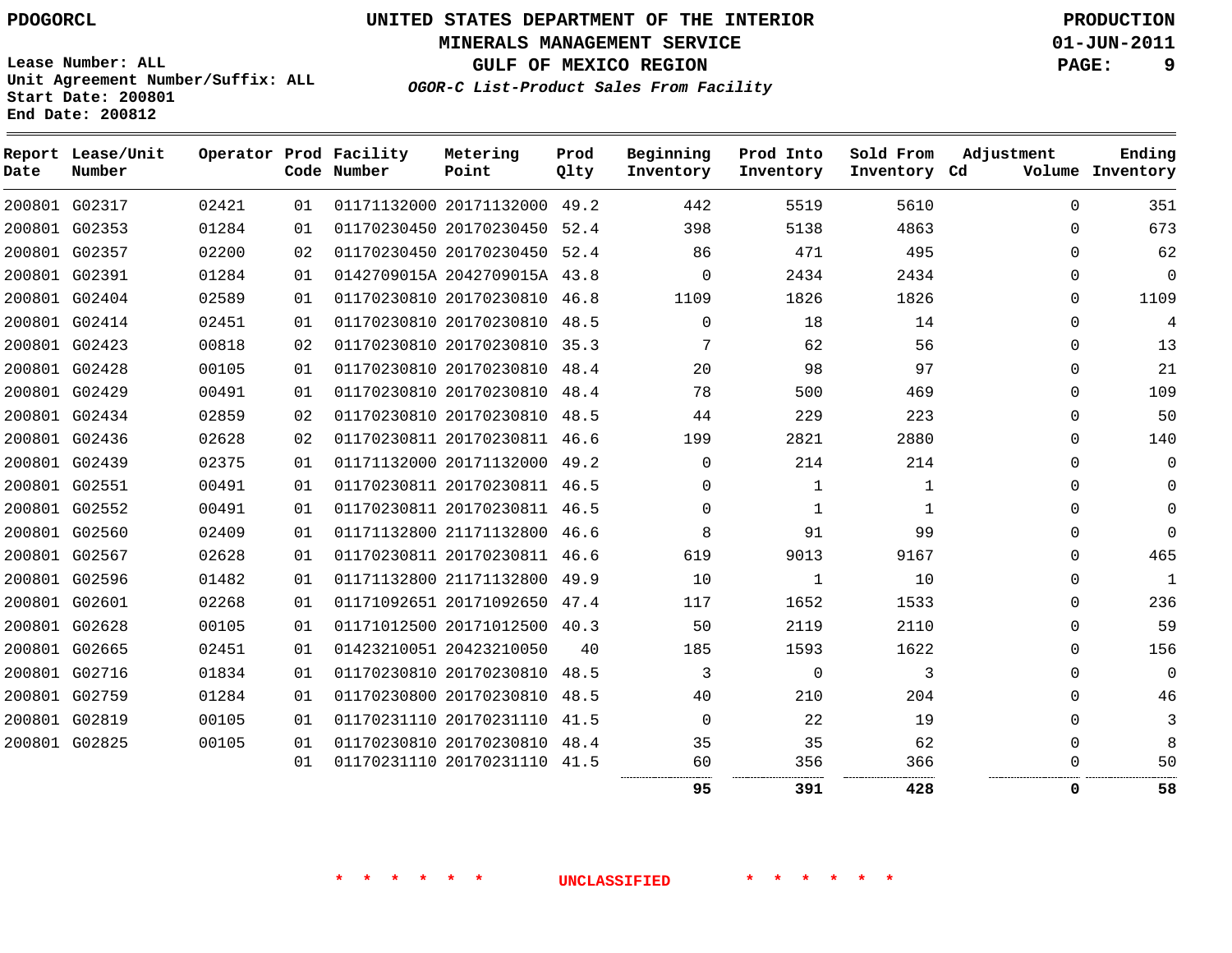**Start Date: 200801 End Date: 200812**

**Unit Agreement Number/Suffix: ALL**

# **UNITED STATES DEPARTMENT OF THE INTERIOR PDOGORCL PRODUCTION**

#### **MINERALS MANAGEMENT SERVICE 01-JUN-2011**

**GULF OF MEXICO REGION PAGE: 10**

**OGOR-C List-Product Sales From Facility**

| Date | Report Lease/Unit<br>Number |       |    | Operator Prod Facility<br>Code Number | Metering<br>Point            | Prod<br>Qlty | Beginning<br>Inventory | Prod Into<br>Inventory | Sold From<br>Inventory Cd | Adjustment | Ending<br>Volume Inventory |
|------|-----------------------------|-------|----|---------------------------------------|------------------------------|--------------|------------------------|------------------------|---------------------------|------------|----------------------------|
|      | 200801 G02826               | 00105 | 01 |                                       | 01170231110 20170231110 41.5 |              | 178                    | 614                    | 706                       | $\Omega$   | 86                         |
|      |                             |       | 01 |                                       | 01170230810 20170230810      | 48.5         | 9                      | 89                     | 79<br>.                   | $\Omega$   | 19                         |
|      |                             |       |    |                                       |                              |              | 187                    | 703                    | 785                       | 0          | 105                        |
|      | 200801 G02833               | 01819 | 01 |                                       | 01170530900 20170530900 46.9 |              | 12                     | 22                     | 30                        | $\Omega$   | 4                          |
|      | 200801 G02834               | 02375 | 01 |                                       | 01170230810 20170230810      | 48.5         | 8                      | 56                     | 52                        | 0          | 12                         |
|      | 200801 G02853               | 02589 | 01 |                                       | 01170231230 01170231230      | 49.6         | $\mathbf 0$            | 213                    | 213                       | $\Omega$   | $\mathbf 0$                |
|      | 200801 G02870               | 02636 | 01 |                                       | 01170230810 20170230810      | 48.5         | 18                     | 72                     | 74                        | $\Omega$   | 16                         |
|      | 200801 G02885               | 02312 | 01 |                                       | 01171132000 20171132000      | 49.2         | 26                     | 379                    | 381                       | $\Omega$   | 24                         |
|      | 200801 G02886               | 02312 | 02 |                                       | 01171132000 20171132000      | 49.2         | $\mathbf 0$            | 10                     | 9                         | $\Omega$   | 1                          |
|      | 200801 G02895               | 02579 | 02 |                                       | 01171092651 20171092650      | 50.5         | $\mathbf 0$            | 651                    | 612                       | $\Omega$   | 39                         |
|      |                             | 02628 | 02 |                                       | 01171092651 20171092650      | 50.5         | 0                      | 451                    | 451                       | $\Omega$   | $\Omega$                   |
|      |                             |       |    |                                       |                              |              | 0                      | 1102                   | 1063                      | 0          | 39                         |
|      | 200801 G02898               | 01834 | 01 |                                       | 01171012300 20171012300      | 39.2         | 197                    | 444                    | 428                       | $\Omega$   | 213                        |
|      |                             | 02266 | 01 |                                       | 01171012300 20171012300      | 46.7         | 7                      | $\Omega$               | $\overline{2}$            | $\Omega$   | 5                          |
|      |                             |       |    |                                       |                              |              | 204                    | 444                    | 430                       | 0          | 218                        |
|      | 200801 G02899               | 01834 | 01 |                                       | 01171012300 20171012300 39.2 |              | 2161                   | 5965                   | 5272                      | $\Omega$   | 2854                       |
|      | 200801 G02917               | 02268 | 01 |                                       | 01171092930 20171092930      | 34.6         | 271                    | 5364                   | 5098 42                   | 1          | 538                        |
|      | 200801 G02969               | 00276 | 01 |                                       | 01170513700 20170513700      | $\Omega$     | 465                    | $\mathbf 0$            | $\mathbf 0$               | $\Omega$   | 465                        |
|      | 200801 G02970               | 00276 | 01 |                                       | 01170513700 20170513700      | $\Omega$     | 6369                   | $\Omega$               | $\Omega$                  | $\Omega$   | 6369                       |
|      | 200801 G03061               | 00105 | 01 |                                       | 01423210051 20423210050      | 40           | 73                     | 603                    | 617                       | $\Omega$   | 59                         |
|      | 200801 G03068               | 00105 | 01 |                                       | 01423210051 20423210050      | 40           | 18                     | 180                    | 180                       | $\Omega$   | 18                         |
|      | 200801 G03079               | 02451 | 01 |                                       | 01427038260 01427038260      | $\Omega$     | 530                    | $\mathbf 0$            | 0                         | $\Omega$   | 530                        |
|      | 200801 G03115               | 02200 | 01 |                                       | 01170230450 20170230450      | 52.4         | 3                      | 30                     | 29                        | $\Omega$   | 4                          |
|      | 200801 G03124               | 01284 | 01 |                                       | 01171131600 20171131600      | 53.1         | 109                    | 1110                   | 1197                      | $\Omega$   | 22                         |
|      | 200801 G03138               | 00687 | 01 |                                       | 01170230811 20170230811      | 46.6         | 0                      | 86                     | 82                        | $\Omega$   | 4                          |
|      | 200801 G03145               | 00078 | 01 |                                       | 01171132800 21171132800      | 49.9         | 227                    | 321                    | 337                       | $\Omega$   | 211                        |
|      | 200801 G03152               | 00105 | 01 |                                       | 01177092600 20177092600      | 46.9         | 268                    | 7908                   | 7894                      | $\Omega$   | 282                        |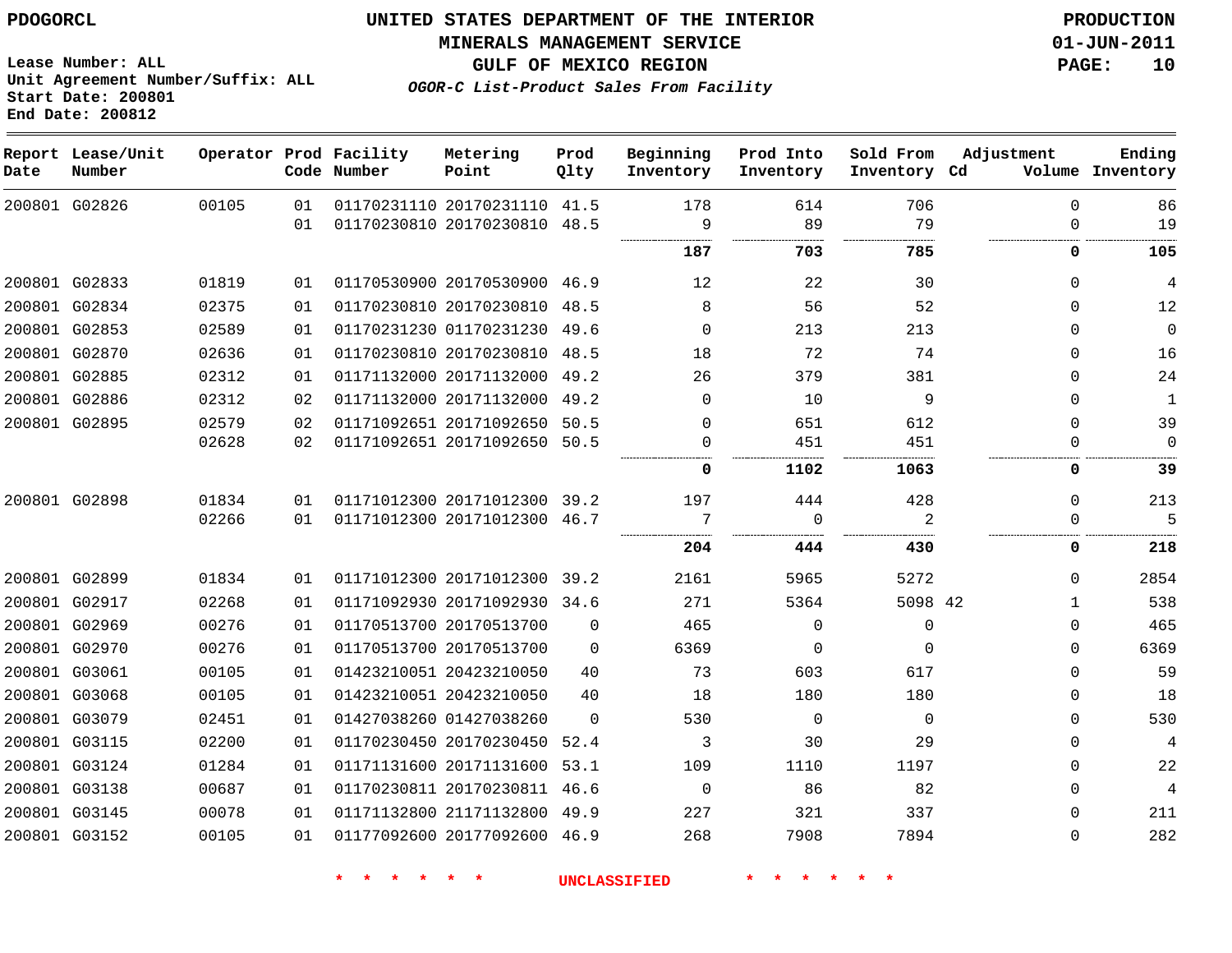#### **MINERALS MANAGEMENT SERVICE 01-JUN-2011**

**GULF OF MEXICO REGION PAGE: 11**

**Lease Number: ALL Unit Agreement Number/Suffix: ALL Start Date: 200801 End Date: 200812**

**OGOR-C List-Product Sales From Facility**

| Date          | Report Lease/Unit<br>Number |       |    | Operator Prod Facility<br>Code Number | Metering<br>Point            | Prod<br>Qlty | Beginning<br>Inventory | Prod Into<br>Inventory | Sold From<br>Inventory Cd |       | Adjustment   | Ending<br>Volume Inventory |
|---------------|-----------------------------|-------|----|---------------------------------------|------------------------------|--------------|------------------------|------------------------|---------------------------|-------|--------------|----------------------------|
|               | 200801 G03169               | 01284 | 01 |                                       | 0117711260T 2017711260T      | 33           | $\Omega$               | 182                    | 190 47                    |       | 11           | 3                          |
|               | 200801 G03236               | 00003 | 02 |                                       | 01170230450 20170230450      | 58.2         | $\Omega$               | 86                     | 75                        |       | 0            | 11                         |
|               | 200801 G03237               | 00276 | 01 |                                       | 01170230450 20170230450      | $\Omega$     | 170                    | $\mathbf{0}$           | $\Omega$                  |       | $\Omega$     | 170                        |
|               | 200801 G03264               | 00003 | 01 |                                       | 01170230811 20170230811      | 46.6         | 6                      | 74                     |                           | 75 42 | $-1$         | 4                          |
|               |                             | 01284 | 02 |                                       | 01170530900 20170530900      | 46.9         | $\Omega$               | 151                    | 164 47                    |       | 40           | 27                         |
|               |                             |       |    |                                       |                              |              | 6                      | 225                    | 239                       |       | 39           | 31                         |
|               | 200801 G03265               | 02859 | 02 |                                       | 01170530900 20170530900 46.9 |              | 357                    | 827                    | 1038                      |       | $\Omega$     | 146                        |
|               | 200801 G03275               | 02899 | 01 |                                       | 01170230810 20170230810      | 49           | $\Omega$               | 1                      | $\mathbf{1}$              |       | $\mathbf 0$  | $\Omega$                   |
|               | 200801 G03331               | 02312 | 02 |                                       | 01171132800 21171132800      | 49.9         | 5266                   | 7832                   | 8051                      |       | $\Omega$     | 5047                       |
|               | 200801 G03481               | 02894 | 01 |                                       | 01170230810 20170230810      | 48.5         | $\Omega$               | 15                     |                           | 13 42 | $\mathbf{1}$ | 3                          |
|               | 200801 G03496               | 00818 | 01 |                                       | 01170230810 20170230810      | 48.5         | 51                     | 254                    | 250                       |       | $\Omega$     | 55                         |
|               | 200801 G03529               | 02589 | 01 |                                       | 01171131600 20171131600      | 41.6         | $\Omega$               | 2356                   | 2356                      |       | $\mathbf 0$  | $\mathbf 0$                |
|               | 200801 G03596               | 00105 | 01 |                                       | 01170513800 20170513800      | 34.1         | 4                      | $\Omega$               | 4                         |       | $\Omega$     | $\Omega$                   |
|               | 200801 G03738               | 00064 | 01 |                                       | 01170230450 20170230450      | 52.4         | 27                     | 130                    | 139 42                    |       | $-1$         | 17                         |
|               |                             | 02871 | 01 |                                       | 01170230450 20170230450      | 52.4         | 2                      | 26                     | .                         | 24 42 | -1           | 3                          |
|               |                             |       |    |                                       |                              |              | 29                     | 156                    | 163                       |       | $-2$         | 20                         |
|               | 200801 G03793               | 02894 | 01 |                                       | 01171012500 20171012500      | 40.4         | $\Omega$               | 110                    | 109 42                    |       | 2            | 3                          |
| 200801 G03811 |                             | 00105 | 01 |                                       | 01171092651 20171092650      | 50.5         | 208                    | 2350                   | 2222                      |       | $\Omega$     | 336                        |
|               | 200801 G03935               | 02672 | 01 |                                       | 01423210051 20423210050      | 52           | 4                      | 46                     | 45                        |       | $\mathbf 0$  | 5                          |
|               | 200801 G03958               | 00105 | 01 |                                       | 01170230510 20170230510      | 48.3         | 188                    | 1363                   | 1217                      |       | 0            | 334                        |
|               | 200801 G03973               | 00105 | 01 |                                       | 01171132800 21171132800      | 49.8         | 1690                   | 2551                   | 2606                      |       | $\mathbf 0$  | 1635                       |
|               | 200801 G04003               | 00105 | 01 |                                       | 01171012500 20171012500      | 40.3         | 523                    | 21273                  | 21232                     |       | $\Omega$     | 564                        |
|               | 200801 G04065               | 02628 | 01 |                                       | 01423210051 20423210050      | 48.1         | 10                     | 70                     | 73                        |       | 0            | 7                          |
|               | 200801 G04078               | 02589 | 01 |                                       | 01170230510 20170230510      | 48.1         | 69                     | 15                     | 26                        |       | $\Omega$     | 58                         |
| 200801 G04081 |                             | 02894 | 01 |                                       | 01170230450 20170230810 48.5 |              | 2753                   | 15737                  | 15063 42                  |       | $-1$         | 3426                       |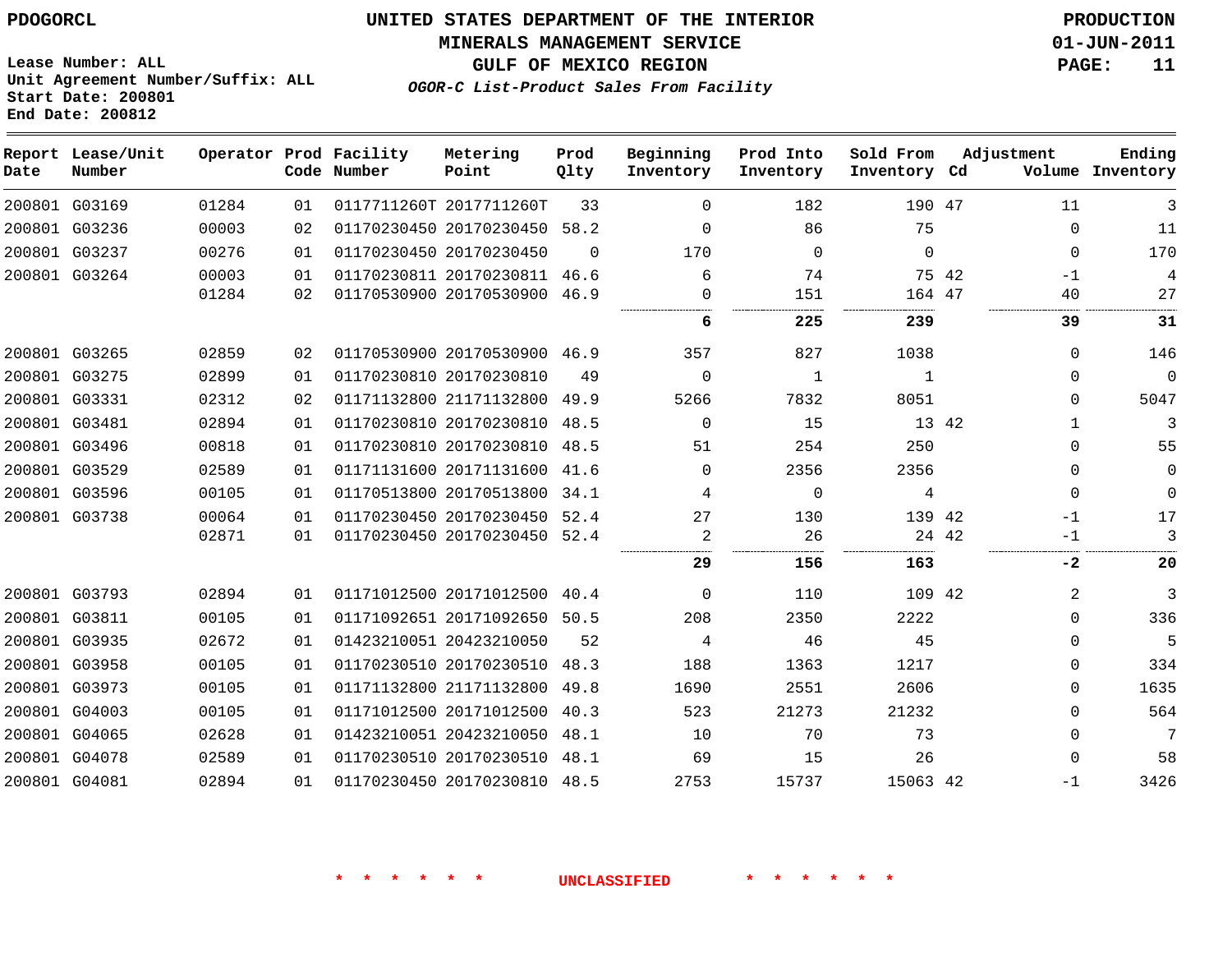#### **MINERALS MANAGEMENT SERVICE 01-JUN-2011**

**GULF OF MEXICO REGION PAGE: 12**

**OGOR-C List-Product Sales From Facility**

**Lease Number: ALL Unit Agreement Number/Suffix: ALL Start Date: 200801 End Date: 200812**

| Date | Report Lease/Unit<br>Number |       |    | Operator Prod Facility<br>Code Number | Metering<br>Point            | Prod<br>Qlty | Beginning<br>Inventory | Prod Into<br>Inventory | Sold From<br>Inventory Cd | Adjustment    | Ending<br>Volume Inventory |
|------|-----------------------------|-------|----|---------------------------------------|------------------------------|--------------|------------------------|------------------------|---------------------------|---------------|----------------------------|
|      | 200801 G04082               | 02025 | 01 |                                       | 01170230510 20170230510 48.3 |              | 25                     | 23                     | 42                        | $\mathbf{0}$  | 6                          |
|      |                             | 02312 | 02 |                                       | 01170230510 20170230510 48.4 |              | 23                     | 22<br>                 |                           | 39 42<br>$-1$ | 5                          |
|      |                             |       |    |                                       |                              |              | 48                     | 45                     | 81                        | -1            | 11                         |
|      | 200801 G04085               | 00687 | 01 |                                       | 01170230811 20170230811 46.6 |              | 465                    | 8295                   | 8340                      | $\Omega$      | 420                        |
|      | 200801 G04087               | 02899 | 01 |                                       | 01177008150 01177008150 35.1 |              | 5214                   | 13720                  | 15567                     | $\Omega$      | 3367                       |
|      | 200801 G04090               | 02312 | 02 |                                       | 01170230810 20170230810 48.5 |              | 103                    | 766                    | 702                       | $\Omega$      | 167                        |
|      | 200801 G04098               | 01963 | 01 |                                       | 01170230810 20170230810 48.5 |              | 220                    | 1265                   | 1210                      | $\Omega$      | 275                        |
|      | 200801 G04143               | 00105 | 01 |                                       | 01170230510 20170230510 48.3 |              | 191                    | 983                    | 933                       | $\mathbf{0}$  | 241                        |
|      | 200801 G04254               | 01834 | 01 |                                       | 01170573602 20170573602 33.1 |              | 2139                   | 3041                   | 4531                      | $\Omega$      | 649                        |
|      | 200801 G04258               | 02899 | 01 |                                       | 01423210051 20423210050 48.1 |              | 11                     | 136                    | 133                       | 0             | 14                         |
|      | 200801 G04268               | 02312 | 01 |                                       | 01171132800 21171132800 49.9 |              | 147                    | 195                    | 210                       | 0             | 132                        |
|      | 200801 G04397               | 02421 | 01 |                                       | 01170230810 20170230810 48.5 |              | 441                    | 1795                   | 1845                      | $\mathbf 0$   | 391                        |
|      | 200801 G04453               | 02589 | 01 |                                       | 01171012300 20171012300 39.1 |              | $\mathbf 0$            | 6068                   | 6068                      | 0             | $\boldsymbol{0}$           |
|      | 200801 G04537               | 02589 | 01 |                                       | 01420470030 20420470030 55.4 |              | 548                    | 397                    | 408                       | $\mathbf 0$   | 537                        |
|      | 200801 G04547               | 02628 | 01 |                                       | 01423210051 20423210050 48.1 |              | 95                     | 1057                   | 1049                      | $\mathbf 0$   | 103                        |
|      | 200801 G04559               | 01935 | 02 |                                       | 01423210051 20423210050 48.1 |              | 9                      | 83                     | 84                        | 0             | 8                          |
|      | 200801 G04565               | 01284 | 01 |                                       | 01420390101 01420390101      | $\mathbf 0$  | 1975                   | 8                      |                           | 047<br>1      | 1984                       |
|      | 200801 G04773               | 01482 | 01 |                                       | 01170230811 20170230811 46.6 |              | 4                      | 73                     | 73                        | $\Omega$      | $\overline{4}$             |
|      | 200801 G04787               | 00687 | 01 |                                       | 01171131600 20171131600 44.7 |              | 95                     | 1039                   | 1113                      | $\Omega$      | 21                         |
|      | 200801 G04800               | 02025 | 01 |                                       | 01171132800 21171132800 49.8 |              | 1491                   | 983                    | 1520                      | $\Omega$      | 954                        |
|      | 200801 G04818               | 02894 | 01 |                                       | 01170230500 20170230500 44.9 |              | $\mathbf 0$            | 150                    | 131 42                    | 3             | 22                         |
|      | 200801 G04827               | 01819 | 01 |                                       | 01171012500 20171012500 40.4 |              | 103                    | 430                    | 521                       | $\Omega$      | 12                         |
|      | 200801 G04844               | 02421 | 01 |                                       | 01170230811 20170230811 46.6 |              | 60                     | 1331                   | 1324                      | $\Omega$      | 67                         |
|      | 200801 G04857               | 02025 | 01 |                                       | 01171012300 20171012300 39.2 |              | 4                      | 32                     | 21                        | $\mathbf{0}$  | 15                         |
|      | 200801 G04858               | 02025 | 01 |                                       | 01171012300 20171012300 39.2 |              | 110                    | 320                    | 277                       | $\mathbf{0}$  | 153                        |
|      | 200801 G04910               | 02714 | 01 |                                       | 01177258151 01177258151      | $\Omega$     | 113                    | 21                     | $\mathbf{0}$              | $\mathbf 0$   | 134                        |
|      | 200801 G04996               | 02628 | 01 |                                       | 01420570060 20420570060 51.6 |              | 432                    | 99                     |                           | 13<br>69 42   | 475                        |
|      | 200801 G05006               | 02859 | 02 |                                       | 01170230510 20170230510 48.4 |              | 147                    | 666                    | 650                       | 0             | 163                        |
|      |                             |       |    |                                       |                              |              |                        |                        |                           |               |                            |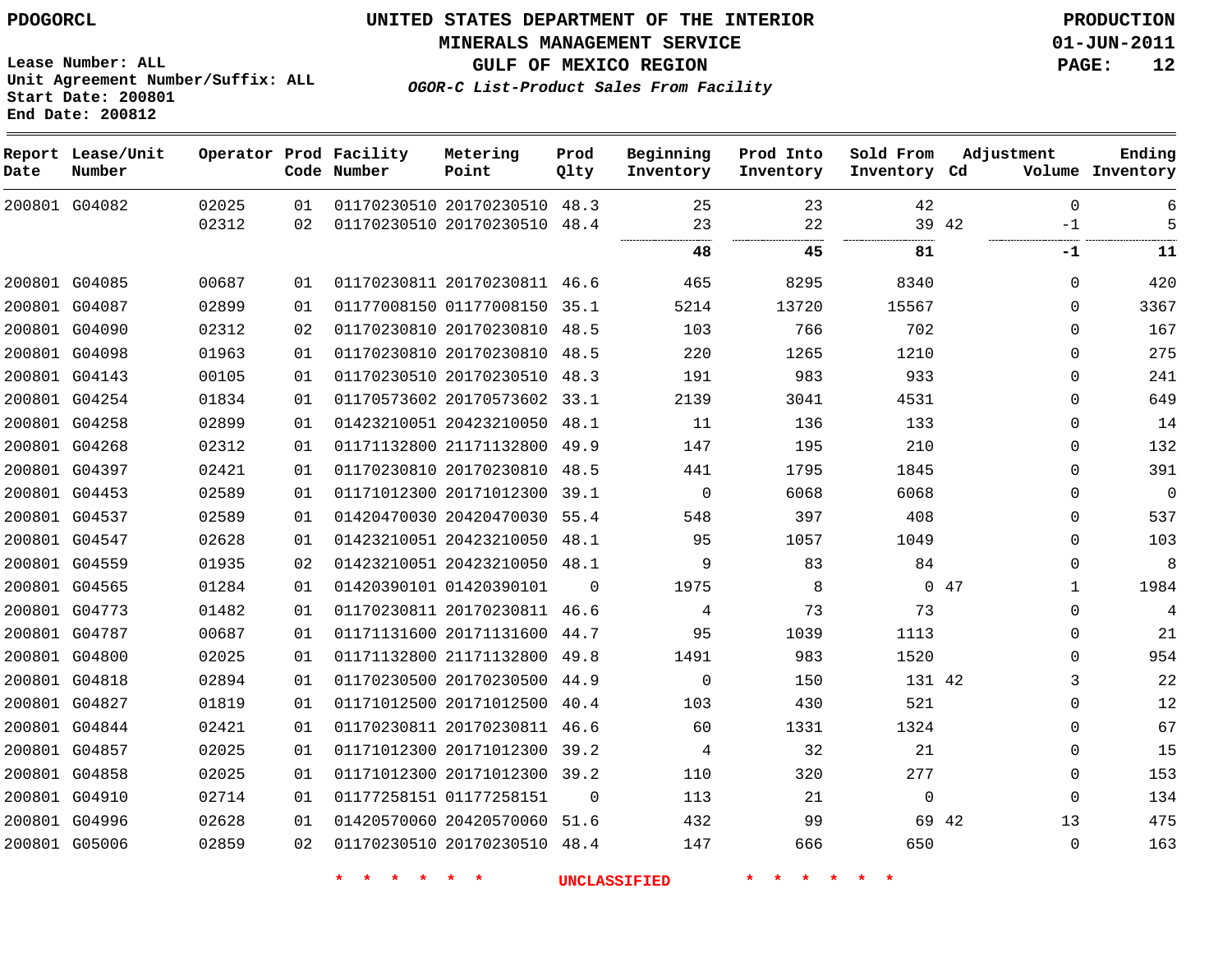**MINERALS MANAGEMENT SERVICE 01-JUN-2011**

**GULF OF MEXICO REGION PAGE: 13**

**Lease Number: ALL Unit Agreement Number/Suffix: ALL Start Date: 200801 End Date: 200812**

**OGOR-C List-Product Sales From Facility**

| Date | Report Lease/Unit<br>Number |       |    | Operator Prod Facility<br>Code Number | Metering<br>Point            | Prod<br>Qlty | Beginning<br>Inventory | Prod Into<br>Inventory | Sold From<br>Inventory Cd | Adjustment  | Ending<br>Volume Inventory |
|------|-----------------------------|-------|----|---------------------------------------|------------------------------|--------------|------------------------|------------------------|---------------------------|-------------|----------------------------|
|      | 200801 G05283               | 01376 | 01 |                                       | 01170231300 01170231300      | 49           | $\mathbf 0$            | 21459                  | 21459                     | $\mathbf 0$ | $\Omega$                   |
|      | 200801 G05286               | 01284 | 01 |                                       | 01170230810 20170230810 48.5 |              | 424                    | 1402                   | 1519                      | $\Omega$    | 307                        |
|      | 200801 G05292               | 00003 | 01 |                                       | 01170230811 20170230811      | 46.6         | 31                     | 571                    | 573                       | 0           | 29                         |
|      | 200801 G05299               | 00818 | 01 |                                       | 01170230500 20170230500 44.9 |              | 48                     | 1710                   | 1504                      | $\Omega$    | 254                        |
|      | 200801 G05315               | 02714 | 01 |                                       | 01170230811 20170230811 46.6 |              | $\Omega$               | 40                     | 38                        | $\Omega$    | $\overline{a}$             |
|      | 200801 G05346               | 01819 | 01 |                                       | 01170530900 20170530900 46.9 |              | 526                    | 1051                   | 1392                      | $\Omega$    | 185                        |
|      | 200801 G05370               | 02589 | 01 |                                       | 01170530900 20170530900 46.9 |              | $\Omega$               | 981                    | 981                       | $\Omega$    | $\mathbf 0$                |
|      | 200801 G05372               | 02312 | 02 |                                       | 01170530900 20170530900 46.9 |              | 1                      | 0                      | 1                         | $\Omega$    | $\Omega$                   |
|      | 200801 G05391               | 01819 | 01 |                                       | 01170530900 20170530900 46.9 |              | 835                    | 1726                   | 2256 42                   | -1          | 304                        |
|      | 200801 G05392               | 02672 | 01 |                                       | 01171132000 20171132000 49.2 |              | 2                      | 20                     | 21                        | $\Omega$    | 1                          |
|      | 200801 G05393               | 02672 | 01 |                                       | 01171132000 20171132000 45.2 |              | 2                      | 65                     | 63                        | $\Omega$    | 4                          |
|      | 200801 G05431               | 00560 | 01 |                                       | 01177062608 2017706260A 36.1 |              | 113                    | 22851                  | 22833                     | $\Omega$    | 131                        |
|      |                             | 02409 | 01 |                                       | 01171132800 20177052203 33.1 |              | 0                      | 1157                   | 1157                      | $\Omega$    | $\mathbf{0}$               |
|      |                             |       |    |                                       |                              |              | 113                    | 24008                  | 23990                     | 0           | 131                        |
|      | 200801 G05479               | 02871 | 01 |                                       | 01171092651 20177092206      | 37           | $\mathbf 0$            | 2002                   | 2002                      | 0           | $\Omega$                   |
|      | 200801 G05494               | 02871 | 02 |                                       | 01171132800 21171132800      | 49.9         | 316                    | 451                    | 471                       | $\Omega$    | 296                        |
|      | 200801 G05499               | 02312 | 01 |                                       | 01171012400 20171012400      | 52.3         | 138                    | 146                    | 185                       | $\Omega$    | 99                         |
|      | 200801 G05504               | 00105 | 01 |                                       | 01171132800 21171132800 49.9 |              | 520                    | 849                    | 841                       | $\Omega$    | 528                        |
|      |                             |       | 01 |                                       | 01171012300 20171012300 39.2 |              | 450                    | 2157                   | 1575                      | 0           | 1032                       |
|      |                             |       |    |                                       |                              |              | 970                    | 3006                   | 2416                      | 0           | 1560                       |
|      | 200801 G05505               | 00078 | 01 |                                       | 01171132800 21171132800 49.9 |              | 916                    | 1014                   | 1185 42                   | $-1$        | 744                        |
|      | 200801 G05549               | 02636 | 01 |                                       | 01171132800 21171132800 49.9 |              | 888                    | 1349                   | 1207                      | $\Omega$    | 1030                       |
|      | 200801 G05610               | 02312 | 01 |                                       | 01171012500 20171012500      | 40.4         | 2                      | 10                     | 12                        | $\Omega$    | $\Omega$                   |
|      | 200801 G05612               | 00105 | 01 |                                       | 01171012500 20171012500 40.3 |              | 277                    | 15307                  | 15157                     | $\Omega$    | 427                        |
|      | 200801 G05613               | 00105 | 01 |                                       | 01171012500 20171012500 40.3 |              | 2                      | 73                     | 73                        | $\mathbf 0$ | $\overline{2}$             |
|      | 200801 G05953               | 02967 | 02 |                                       | 01420470030 20420470030 48.2 |              | $\Omega$               | 21                     | 7                         | $\Omega$    | 14                         |
|      | 200801 G06027               | 00105 | 01 |                                       | 01423210051 20423210050      | 40           | 23                     | 254                    | 252                       | $\Omega$    | 25                         |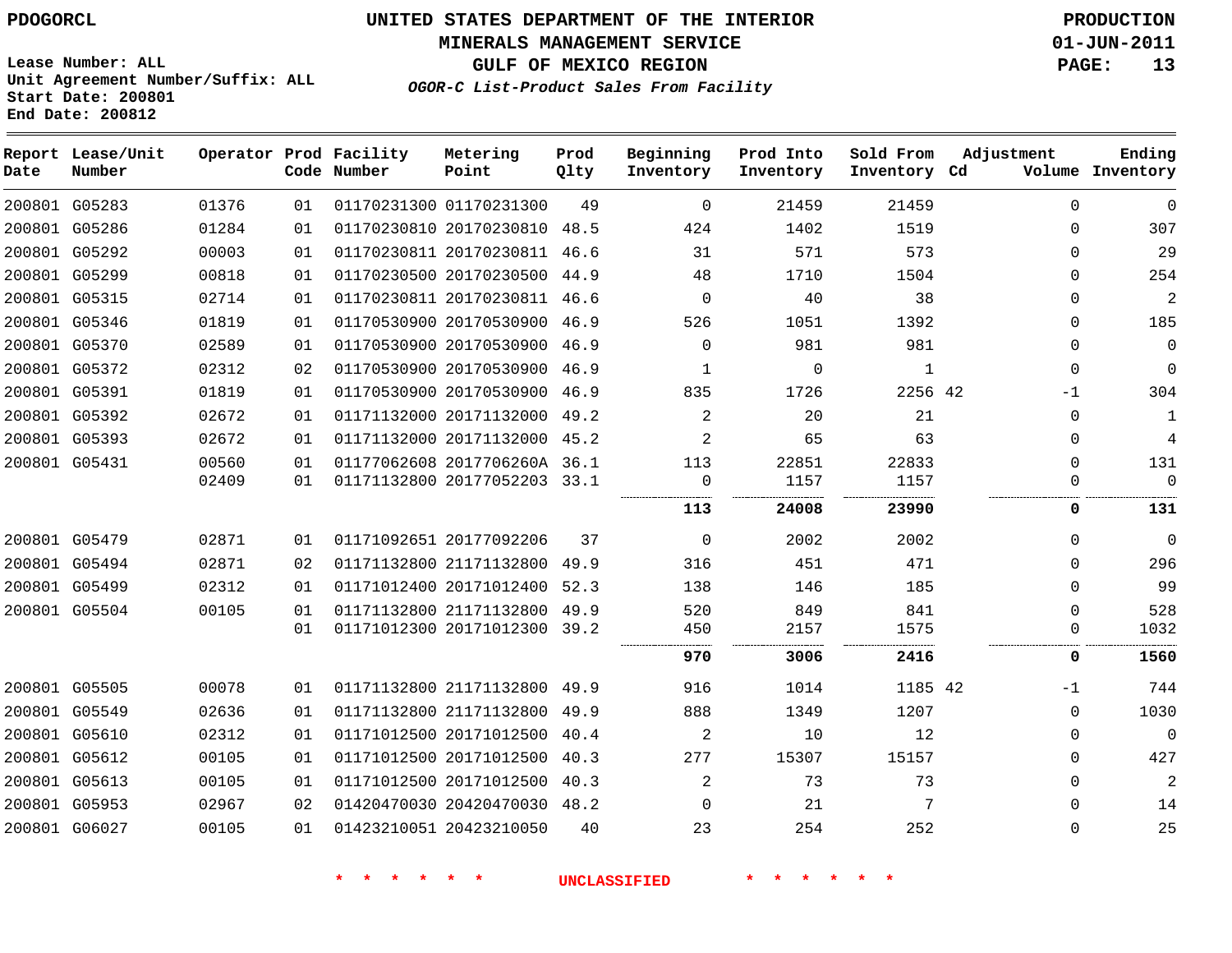**MINERALS MANAGEMENT SERVICE 01-JUN-2011**

**GULF OF MEXICO REGION PAGE: 14**

**Lease Number: ALL Unit Agreement Number/Suffix: ALL Start Date: 200801 End Date: 200812**

**OGOR-C List-Product Sales From Facility**

| Date | Report Lease/Unit<br>Number |       |    | Operator Prod Facility<br>Code Number | Metering<br>Point            | Prod<br>Qlty | Beginning<br>Inventory | Prod Into<br>Inventory | Sold From<br>Inventory Cd | Adjustment   | Ending<br>Volume Inventory |
|------|-----------------------------|-------|----|---------------------------------------|------------------------------|--------------|------------------------|------------------------|---------------------------|--------------|----------------------------|
|      | 200801 G06037               | 02899 | 01 |                                       | 01420570060 20420570060 53.5 |              | 976                    | 88                     | 169                       | $\Omega$     | 895                        |
|      | 200801 G06069               | 00818 | 02 |                                       | 01423210051 20423210050      | 48           | 1                      | 11                     | 11                        | $\Omega$     | $\mathbf{1}$               |
|      | 200801 G06088               | 02628 | 01 |                                       | 01423210051 20423210050      | 48.1         | 12                     | 113                    | 114                       | 0            | 11                         |
|      | 200801 G06104               | 00105 | 01 |                                       | 01420390110 20420390110 54.5 |              | 40                     | 90                     | 86                        | $\Omega$     | 44                         |
|      | 200801 G06105               | 02409 | 01 |                                       | 01420390110 20420390110 54.5 |              | 38                     | 94                     | 87                        | 0            | 45                         |
|      | 200801 G06156               | 00818 | 02 |                                       | 01422450350 20422450350      | 40           | 800                    | 21                     | 200                       | $\Omega$     | 621                        |
|      | 200801 G06165               | 01284 | 01 |                                       | 01170230450 20170230450 51.9 |              | 95                     | 892                    | 870                       | $\Omega$     | 117                        |
|      | 200801 G06167               | 00105 | 01 |                                       | 01170230450 20170230450 52.3 |              | 95                     | 808                    | 785                       | $\Omega$     | 118                        |
|      | 200801 G06168               | 02766 | 02 |                                       | 01170230450 20170230450 52.4 |              | 23                     | 343                    | 333                       | $\Omega$     | 33                         |
|      | 200801 G06180               | 00730 | 01 |                                       | 01170230450 20170230450 52.4 |              | 7                      | 70                     | 68                        | 0            | 9                          |
|      | 200801 G06668               | 00276 | 01 |                                       | 01171132000 20171132000 49.2 |              | 349                    | 4485                   | 4548 42                   | -1           | 285                        |
|      | 200801 G06767               | 01834 | 01 |                                       | 01171012500 20171012500      | 40.4         | $\mathbf 0$            | 462                    | 449                       | 0            | 13                         |
|      | 200801 G06958               | 02655 | 02 |                                       | 01171012500 20171012500 40.4 |              | 40                     | 1110                   | 1111                      | $\Omega$     | 39                         |
|      | 200801 G07199               | 02630 | 01 |                                       | 01420570060 20420570060      | 0            | 709                    | 50                     | $\mathbf{0}$              | $\mathbf{0}$ | 759                        |
|      | 200801 G07201               | 00818 | 02 |                                       | 01420570060 20420570060 51.6 |              | 485                    | 85                     | 125                       | $\Omega$     | 445                        |
|      | 200801 G07215               | 00003 | 01 |                                       | 01420390120 01420390120 53.1 |              | 5                      | 42                     | 32                        | $\Omega$     | 15                         |
|      | 200801 G07684               | 02871 | 02 |                                       | 01171132000 20171132000 49.2 |              | 190                    | 1223                   | 1335                      | $\Omega$     | 78                         |
|      | 200801 G07736               | 02312 | 02 |                                       | 01171132800 21171132800      | 49.9         | 377                    | 572                    | 580                       | 0            | 369                        |
|      | 200801 G07760               | 02859 | 01 |                                       | 01177122950 20177122950 31.3 |              | 103                    | 10024                  | 9986                      | $\Omega$     | 141                        |
|      | 200801 G07802               | 02859 | 02 |                                       | 01177258041 01177258041 28.3 |              | 5                      | 66                     | 32                        | $\Omega$     | 39                         |
|      | 200801 G07809               | 02349 | 01 |                                       | 01177248150 01177248150 51.3 |              | 932                    | 1641                   | 1521                      | $\Omega$     | 1052                       |
|      | 200801 G07917               | 01834 | 01 |                                       | 01170573602 20170573602 33.1 |              | 30380                  | 50904                  | 70424                     | 0            | 10860                      |
|      | 200801 G08092               | 00105 | 01 |                                       | 01423210051 20423210050      | 40           | 39                     | 193                    | 213                       | $\Omega$     | 19                         |
|      | 200801 G08120               | 02312 | 02 |                                       | 01423210051 20423210050      | 48.1         | 3                      | 9                      | 11                        | $\Omega$     | $\mathbf{1}$               |
|      | 200801 G08640               | 02589 | 01 |                                       | 01170230810 20170230810 48.5 |              | 0                      | 296                    | 296                       | 0            | 0                          |
|      | 200801 G08641               | 02589 | 01 |                                       | 01170230810 20170230810 48.5 |              | $\Omega$               | 1334                   | 1334                      | $\Omega$     | U                          |
|      | 200801 G09010               | 00560 | 01 |                                       | 01420390120 01420390120      | 51           | 10                     | 83                     | 63                        | $\Omega$     | 30                         |
|      | 200801 G09032               | 00730 | 01 |                                       | 01170230450 20170230450 52.4 |              | 403                    | 2307                   | 2407 42                   | $-1$         | 302                        |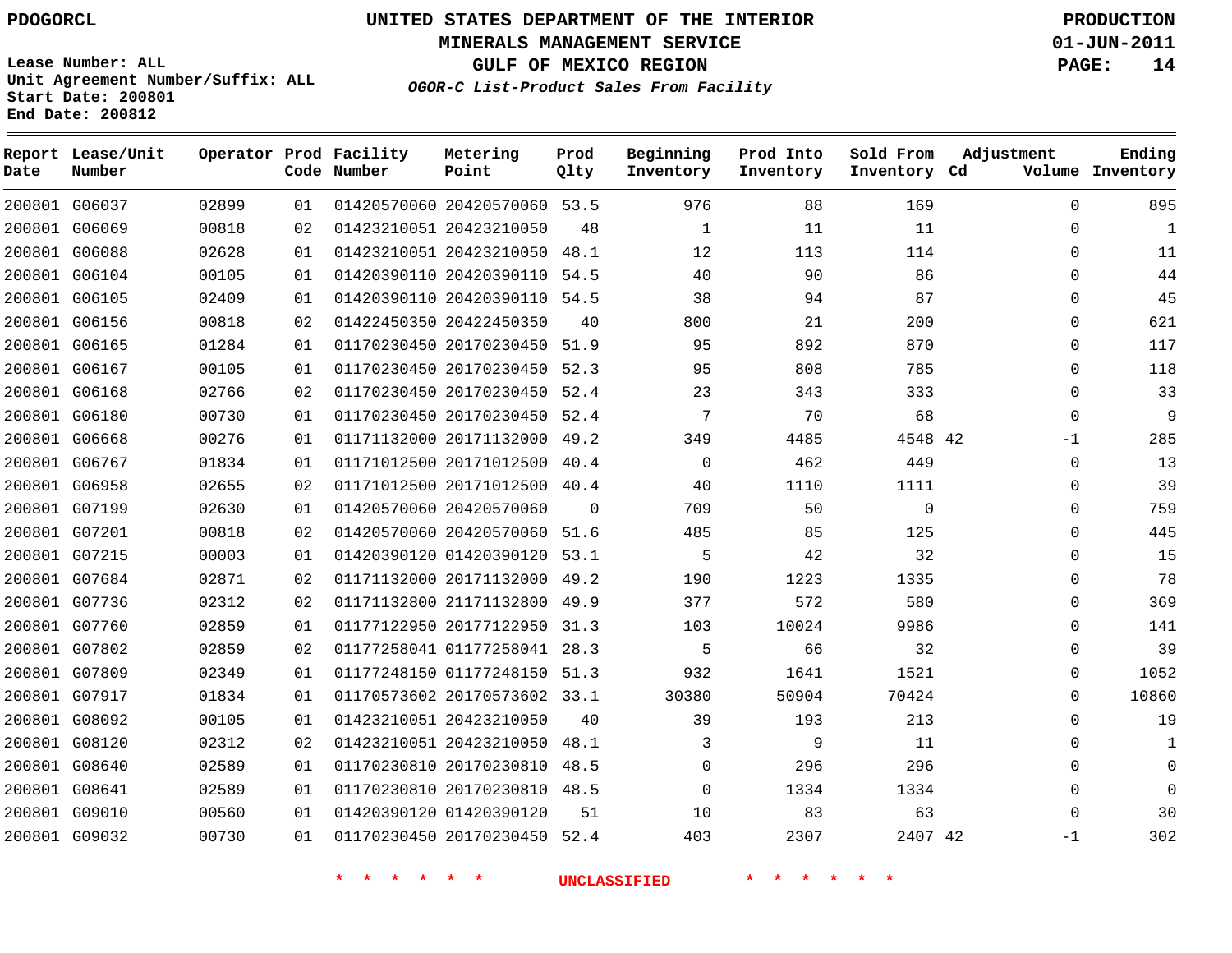**MINERALS MANAGEMENT SERVICE 01-JUN-2011**

**GULF OF MEXICO REGION PAGE: 15**

**Lease Number: ALL Unit Agreement Number/Suffix: ALL Start Date: 200801 End Date: 200812**

**OGOR-C List-Product Sales From Facility**

| Date | Report Lease/Unit<br>Number |       |    | Operator Prod Facility<br>Code Number | Metering<br>Point            | Prod<br>Qlty | Beginning<br>Inventory | Prod Into<br>Inventory | Sold From<br>Inventory Cd | Adjustment | Ending<br>Volume Inventory |
|------|-----------------------------|-------|----|---------------------------------------|------------------------------|--------------|------------------------|------------------------|---------------------------|------------|----------------------------|
|      | 200801 G09079               | 02589 | 01 |                                       | 01421670201 20421670200      | $\Omega$     | 116                    | 0                      | $\mathbf{0}$              | $\Omega$   | 116                        |
|      | 200801 G09499               | 02899 | 01 |                                       | 01177058270 01177058270 38.9 |              | 477                    | 1554                   | 1667                      | 0          | 364                        |
|      | 200801 G09500               | 02899 | 01 |                                       | 01177058270 01177058270      | 38.9         | 16                     | 31                     | 39                        | $\Omega$   | 8                          |
|      | 200801 G09564               | 01482 | 01 |                                       | 01171132800 21171132800      | 49.9         | 9                      | 29                     | 22                        | 0          | 16                         |
|      | 200801 G09631               | 02859 | 01 |                                       | 01177122950 20177122950      | 31.3         | $\Omega$               | 1460                   | 1440                      | $\Omega$   | 20                         |
|      | 200801 G10226               | 01819 | 01 |                                       | 01423210051 20423210050 48.1 |              | 26                     | 207                    | 213                       | $\Omega$   | 20                         |
|      | 200801 G10486               | 00981 | 01 |                                       | 01170753850 20170753850 35.2 |              | 233                    | 407                    | 458                       | $\Omega$   | 182                        |
|      | 200801 G10636               | 02894 | 01 |                                       | 01170230811 20170230811 46.6 |              | 722                    | 12209                  | 12313                     | $\Omega$   | 618                        |
|      | 200801 G10665               | 02899 | 01 |                                       | 01177058270 01177058270 38.9 |              | 1812                   | 5672                   | 6157                      | 0          | 1327                       |
|      | 200801 G10744               | 02266 | 01 |                                       | 0117710260H 2017710260H      | 40           | $\Omega$               | 7125                   | 7125                      | 0          | $\mathbf 0$                |
|      | 200801 G10794               | 02466 | 01 |                                       | 01177122950 20177122950 31.3 |              | $\Omega$               | 1780                   | 1780                      | 0          | $\Omega$                   |
|      | 200801 G10910               | 00162 | 01 |                                       | 01177245110 2017724511G 43.7 |              | $\Omega$               | 11767                  | 11767                     | 0          | $\Omega$                   |
|      | 200801 G11243               | 02589 | 01 |                                       | 01420470030 20420470030 55.4 |              | 1074                   | 828                    | 806                       | 0          | 1096                       |
|      | 200801 G11307               | 02589 | 01 |                                       | 01420390101 01420390101      | $\Omega$     | 140                    | 0                      | $\mathbf 0$               | $\Omega$   | 140                        |
|      | 200801 G11870               | 00276 | 01 |                                       | 01171132000 20171132000 49.2 |              | 4271                   | 50196                  | 51274                     | $\Omega$   | 3193                       |
|      | 200801 G11911               | 00105 | 01 |                                       | 01177072601 20177072601 38.6 |              | $\Omega$               | 6755                   | 6755                      | $\Omega$   | $\Omega$                   |
|      | 200801 G11929               | 02628 | 02 |                                       | 01171132000 20171132000 49.2 |              | 2                      | 63                     | 61                        | $\Omega$   | 4                          |
|      | 200801 G11951               | 00105 | 01 |                                       | 01177092600 20177092600 46.9 |              | $\Omega$               | 54                     | 52                        | $\Omega$   | $\overline{2}$             |
|      | 200801 G11952               | 00105 | 01 |                                       | 01171012300 20171012300      | 39.2         | 580                    | 1512                   | 1369                      | 0          | 723                        |
|      | 200801 G11983               | 02690 | 01 |                                       | 01177112605 2017711260Y 30.6 |              | 7                      | 129                    | 127 42                    | 1          | 10                         |
|      | 200801 G11984               | 02766 | 01 |                                       | 01171092651 20171092650 50.5 |              | 22                     | 1245                   | 1089                      | 0          | 178                        |
|      | 200801 G12019               | 01482 | 01 |                                       | 01171012500 20171012500      | 45           | 63                     | 3016                   | 3003                      | $\Omega$   | 76                         |
|      | 200801 G12020               | 01482 | 01 |                                       | 01171012500 20171012500      | 45           | 36                     | 2915                   | 2878                      | 0          | 73                         |
|      | 200801 G12024               | 02312 | 02 |                                       | 01171012500 20171012500      | 40.4         | 2                      | $\mathbf 0$            | 2                         | 0          | $\mathbf 0$                |
|      | 200801 G12096               | 02409 | 01 |                                       | 01177245110 2017724511C      | 51.3         | 117                    | 213                    | 113                       | $\Omega$   | 217                        |
|      | 200801 G12355               | 02589 | 01 |                                       | 01171012300 20171012300 39.2 |              | 4078                   | 16776                  | 13102                     | $\Omega$   | 7752                       |
|      | 200801 G12421               | 02589 | 01 |                                       | 01423550090 20423550090      | 40           | 794                    | 210                    | 210                       | $\Omega$   | 794                        |
|      | 200801 G12497               | 02589 | 01 |                                       | 01420390101 01420390101      | $\Omega$     | 113                    | $\Omega$               | $\Omega$                  | $\Omega$   | 113                        |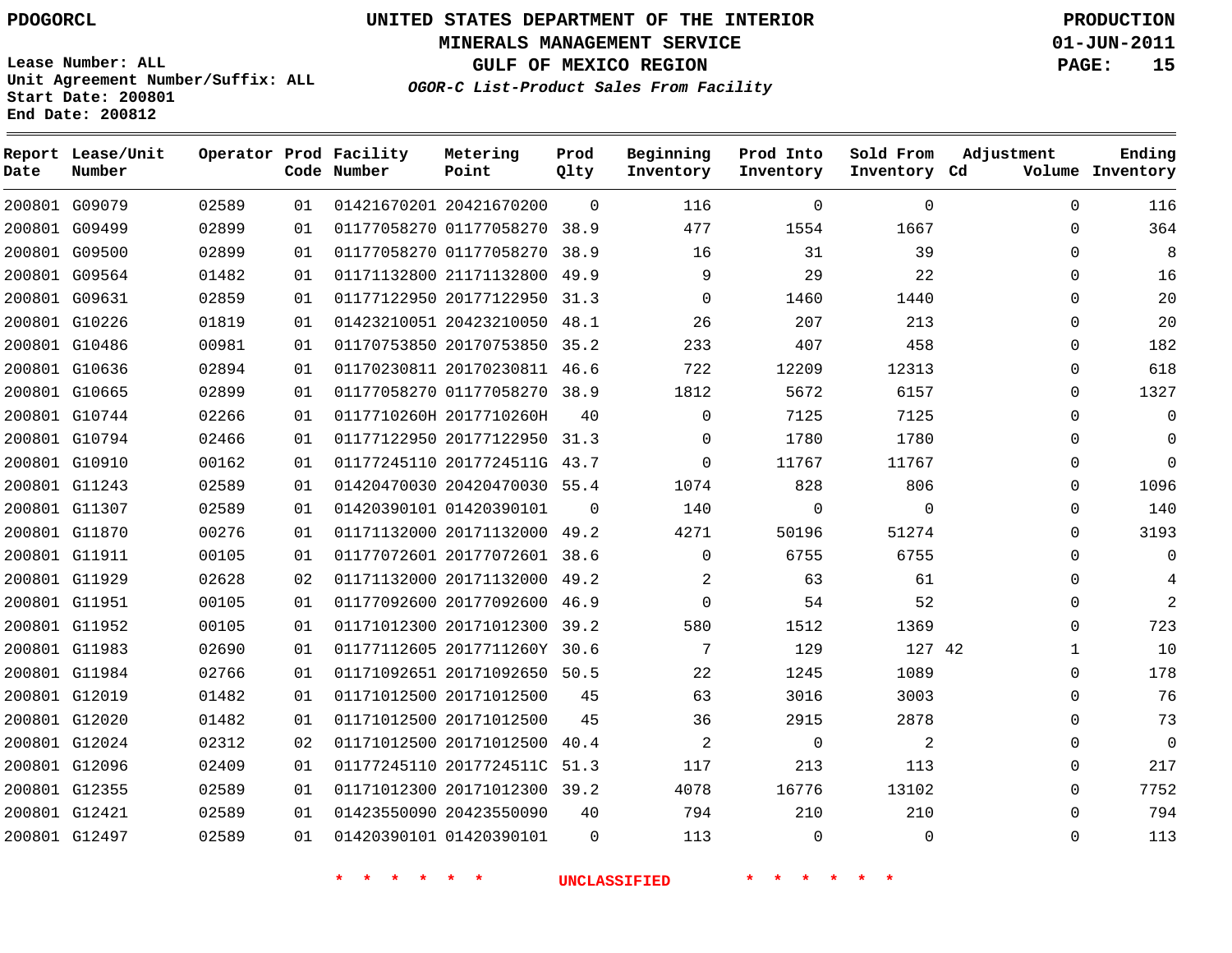**Start Date: 200801 End Date: 200812**

**Unit Agreement Number/Suffix: ALL**

# **UNITED STATES DEPARTMENT OF THE INTERIOR PDOGORCL PRODUCTION**

**MINERALS MANAGEMENT SERVICE 01-JUN-2011**

**GULF OF MEXICO REGION PAGE: 16**

**OGOR-C List-Product Sales From Facility**

| Date | Report Lease/Unit<br>Number |       |    | Operator Prod Facility<br>Code Number | Metering<br>Point            | Prod<br>Qlty | Beginning<br>Inventory | Prod Into<br>Inventory | Sold From<br>Inventory Cd | Adjustment  | Ending<br>Volume Inventory |
|------|-----------------------------|-------|----|---------------------------------------|------------------------------|--------------|------------------------|------------------------|---------------------------|-------------|----------------------------|
|      | 200801 G12564               | 02603 | 01 |                                       | 01170230510 20170230510 47.1 |              | 7                      | 43                     | 40                        | $\mathbf 0$ | 10                         |
|      | 200801 G12757               | 02266 | 01 |                                       | 01170230800 20170230800      | 45.3         | 1452                   | $\mathbf 0$            | 21                        | $\Omega$    | 1431                       |
|      | 200801 G12761               | 00162 | 01 |                                       | 01170230810 20170230810 48.5 |              | $\mathbf 0$            | 1327                   | 1327                      | 0           | $\mathbf 0$                |
|      | 200801 G12802               | 00105 | 01 |                                       | 01170230811 20170230811 46.5 |              | 75                     | 203                    | 268                       | $\Omega$    | 10                         |
|      | 200801 G12803               | 02409 | 01 |                                       | 01171132000 20171132000 49.3 |              | 1                      | 31                     | 30                        | $\Omega$    | 2                          |
|      | 200801 G12858               | 01284 | 01 |                                       | 01171131600 20171131600      | 44.7         | 16                     | 344                    | 353                       | $\Omega$    | 7                          |
|      | 200801 G12886               | 02312 | 02 |                                       | 01171012400 20171012400      | 52.3         | $\mathbf 1$            | $\mathbf{1}$           | $\mathbf{1}$              | $\Omega$    | 1                          |
|      | 200801 G12906               | 01819 | 01 |                                       | 01171012300 20171012300      | 39.2         | $\mathbf{1}$           | $\Omega$               | 1                         | $\Omega$    | $\mathbf 0$                |
|      | 200801 G12955               | 01819 | 01 |                                       | 01171092651 20171092650      | 50.5         | 46                     | 556                    | 522 42                    | $-1$        | 79                         |
|      | 200801 G12980               | 02349 | 01 |                                       | 01177163600 20177163600      | 39.1         | 37                     | 531                    | 532                       | $\Omega$    | 36                         |
|      | 200801 G13557               | 02025 | 01 |                                       | 01170230500 20170230500      | 44.9         | 0                      | 24                     | 20                        | 0           | 4                          |
|      | 200801 G13560               | 01284 | 01 |                                       | 01170230810 20170230810      | 48.5         | 72                     | 467                    | 440                       | $\Omega$    | 99                         |
|      | 200801 G13563               | 02589 | 01 |                                       | 01170230811 20170230811      | 46.6         | $\mathbf 0$            | 29                     | 29                        | $\Omega$    | $\Omega$                   |
|      | 200801 G13576               | 02594 | 02 |                                       | 01170230810 20170230810 48.5 |              | 29                     | 22                     |                           | 47 42       | 5                          |
|      | 200801 G13897               | 01482 | 01 |                                       | 01171132000 20171132000      | 49.2         | 12                     | 4                      | 15                        | $\Omega$    | $\mathbf{1}$               |
|      | 200801 G13938               | 01284 | 01 |                                       | 01171012500 20171012500      | 40.4         | 415                    | 28500                  | 28120                     | $\Omega$    | 795                        |
|      | 200801 G14193               | 02409 | 01 |                                       | 01170230810 20170230810      | 48.4         | 166                    | 1655                   | 1461                      | $\mathbf 0$ | 360                        |
|      | 200801 G14340               | 02312 | 02 |                                       | 01170230811 20170230811 46.6 |              | 105                    | 1593                   | 1617                      | $\Omega$    | 81                         |
|      | 200801 G14342               | 00105 | 01 |                                       | 01170230811 20170230811      | 46.5         | 316                    | 862                    | 1134                      | 0           | 44                         |
|      | 200801 G14348               | 02894 | 01 |                                       | 01171132800 21171132800 49.9 |              | 349                    | 200                    | 350                       | $\Omega$    | 199                        |
|      | 200801 G14357               | 02852 | 02 |                                       | 01171131600 20171131600      | 44.7         | 123                    | 4832                   | 4847 42                   | $-10$       | 98                         |
|      | 200801 G14364               | 02871 | 01 |                                       | 01171132800 21171132800      | 49.9         | 8                      | 342                    | 215                       | $\mathbf 0$ | 135                        |
|      | 200801 G14383               | 00105 | 01 |                                       | 01170230811 20170230811      | 46.6         | 93                     | 4086                   | 4086                      | $\Omega$    | 93                         |
|      | 200801 G14391               | 02859 | 02 |                                       | 01170230811 20170230811      | 46.6         | 5                      | 73                     | 74                        | 0           | 4                          |
|      | 200801 G14487               | 00730 | 01 |                                       | 01171092651 20171092650      | 50.5         | 2                      | 48                     |                           | 44 42<br>1  | 7                          |
|      | 200801 G14493               | 02268 | 01 |                                       | 01171092930 20171092930      | 34.6         | 16                     | 751                    | 692                       | $\Omega$    | 75                         |
|      | 200801 G14535               | 02628 | 01 |                                       | 01171012500 20171012500      | 40.4         | 58                     | 2349                   | 2340                      | $\Omega$    | 67                         |
|      | 200801 G14590               | 02409 | 01 |                                       | 01170230510 20170230510      | 48.4         | 25                     | $\Omega$               | 25                        | $\Omega$    | $\Omega$                   |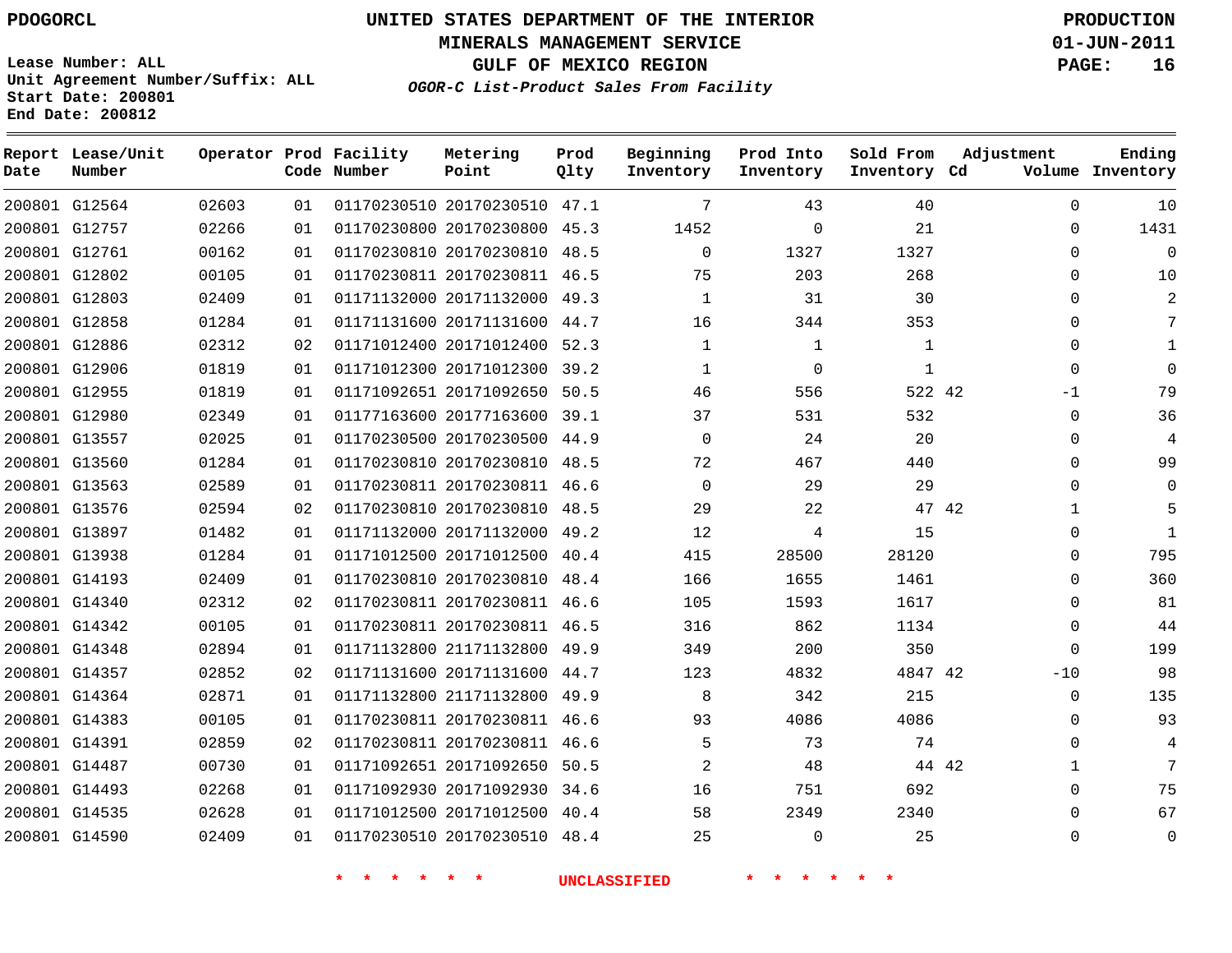#### **MINERALS MANAGEMENT SERVICE 01-JUN-2011**

**GULF OF MEXICO REGION PAGE: 17**

**Lease Number: ALL Unit Agreement Number/Suffix: ALL Start Date: 200801 End Date: 200812**

**OGOR-C List-Product Sales From Facility**

| Date          | Report Lease/Unit<br>Number |       |    | Operator Prod Facility<br>Code Number | Metering<br>Point            | Prod<br>Qlty | Beginning<br>Inventory | Prod Into<br>Inventory | Sold From<br>Inventory Cd | Adjustment     | Ending<br>Volume Inventory |
|---------------|-----------------------------|-------|----|---------------------------------------|------------------------------|--------------|------------------------|------------------------|---------------------------|----------------|----------------------------|
|               | 200801 G14791               | 02451 | 01 |                                       | 01420570060 20420570060      | 51.5         | 75                     | $\mathbf{0}$           | 6                         | $\mathbf 0$    | 69                         |
|               | 200801 G14864               | 02871 | 02 |                                       | 01170230450 20170230450 52.4 |              | 630                    | 7625                   | 7256                      | $\Omega$       | 999                        |
|               | 200801 G14878               | 02589 | 01 |                                       | 01170230510 20170230510      | 48.1         | 172                    | 77                     | 66                        | $\Omega$       | 183                        |
|               | 200801 G14942               | 02859 | 02 |                                       | 01170230810 20170230810      | 48.5         | 169                    | 1004                   | 954                       | $\mathbf{0}$   | 219                        |
|               | 200801 G15050               | 00105 | 01 |                                       | 01170230810 20170230810 48.4 |              | 2021                   | 11265                  | 10833                     | $\mathbf{0}$   | 2453                       |
|               |                             |       | 01 |                                       | 01170231110 20170231110 41.5 |              | 7700                   | 39223                  | 41413                     | 0              | 5510                       |
|               |                             |       |    |                                       |                              |              | 9721                   | 50488                  | 52246                     | 0              | 7963                       |
|               | 200801 G15062               | 00560 | 01 |                                       | 01170230810 20170230810 48.5 |              | 24                     | 68                     | 77                        | $\Omega$       | 15                         |
|               | 200801 G15078               | 00064 | 01 |                                       | 01170230810 20170230810      | 48.5         | 2756                   | 804                    | 919                       | $\Omega$       | 2641                       |
|               | 200801 G15110               | 02714 | 01 |                                       | 01170530900 20170530900 46.9 |              | 93                     | 45                     | 130                       | $\Omega$       | 8                          |
|               | 200801 G15118               | 00105 | 01 |                                       | 01171132800 21171132800      | 49.8         | 15                     | 28                     | 26                        | $\Omega$       | 17                         |
|               | 200801 G15124               | 02312 | 01 |                                       | 01170230811 20170230811 46.6 |              | $\Omega$               | 3                      | 3                         | $\Omega$       | $\mathbf{0}$               |
|               | 200801 G15189               | 00560 | 01 |                                       | 01171132800 21171132800      | 49.9         | 243                    | 229                    | 300 42                    | 10             | 182                        |
|               | 200801 G15239               | 00003 | 01 |                                       | 01171012500 20171012500      | 40.4         | 8                      | 426                    | 423 42                    | $\mathbf 1$    | 12                         |
| 200801 G15241 |                             | 00105 | 01 |                                       | 01171092651 20171092650      | 50.5         | 420                    | 2300                   | 2391                      | 0              | 329                        |
|               | 200801 G15263               | 02421 | 01 |                                       | 01171132000 20171132000      | 49.2         | 791                    | 12815                  | 12791                     | 0              | 815                        |
|               | 200801 G15277               | 00222 | 02 |                                       | 01171012400 20171012400 52.3 |              | 3056                   | 5327                   | 4772                      | 0              | 3611                       |
|               | 200801 G15303               | 00105 | 01 |                                       | 01171092800 21171132800      | 49.8         | 670                    | 396                    | 655                       | $\mathbf{0}$   | 411                        |
|               | 200801 G15312               | 00105 | 01 |                                       | 01171092651 20171092650      | 50.4         | 1995                   | 23062                  | 21760                     | $\Omega$       | 3297                       |
|               | 200801 G15323               | 01482 | 01 |                                       | 01171012500 20171012500      | 46           | 51                     | 1711                   | 1719                      | $\mathbf{0}$   | 43                         |
|               | 200801 G15387               | 02409 | 01 |                                       | 01177245110 2017724511C      | 51.3         | 192                    | 59                     | 185                       | $\mathbf{0}$   | 66                         |
|               | 200801 G15740               | 00818 | 01 |                                       | 01170230450 20170230450      | 52.4         | 332                    | 6055                   | 5594                      | $\Omega$       | 793                        |
|               | 200801 G15742               | 00730 | 01 |                                       | 01170230450 20170230450      | 52.4         | 4                      | 29                     | 31 42                     | $\overline{2}$ | 4                          |
|               | 200801 G15769               | 00560 | 01 |                                       | 01422450350 20422450350      | 40           | 27                     | 7                      | 9                         | $\mathbf{0}$   | 25                         |
|               | 200801 G15773               | 02630 | 01 |                                       | 01422450350 20422450350      | 43.9         | 61                     | 9                      | $\mathbf{1}$              | $\mathbf{0}$   | 69                         |
|               | 200801 G16104               | 00105 | 01 |                                       | 01170231110 20170231110 41.5 |              | 3                      | 9                      | 11                        | $\Omega$       |                            |
|               | 200801 G16107               | 01978 | 02 |                                       | 01170230810 20170230811 46.6 |              | 57                     | 0                      | 57                        | $\Omega$       | <sup>n</sup>               |
| 200801 G16121 |                             | 00687 | 01 |                                       | 01170230811 20170230811 46.6 |              | 2                      | 28                     | 29                        | $\Omega$       |                            |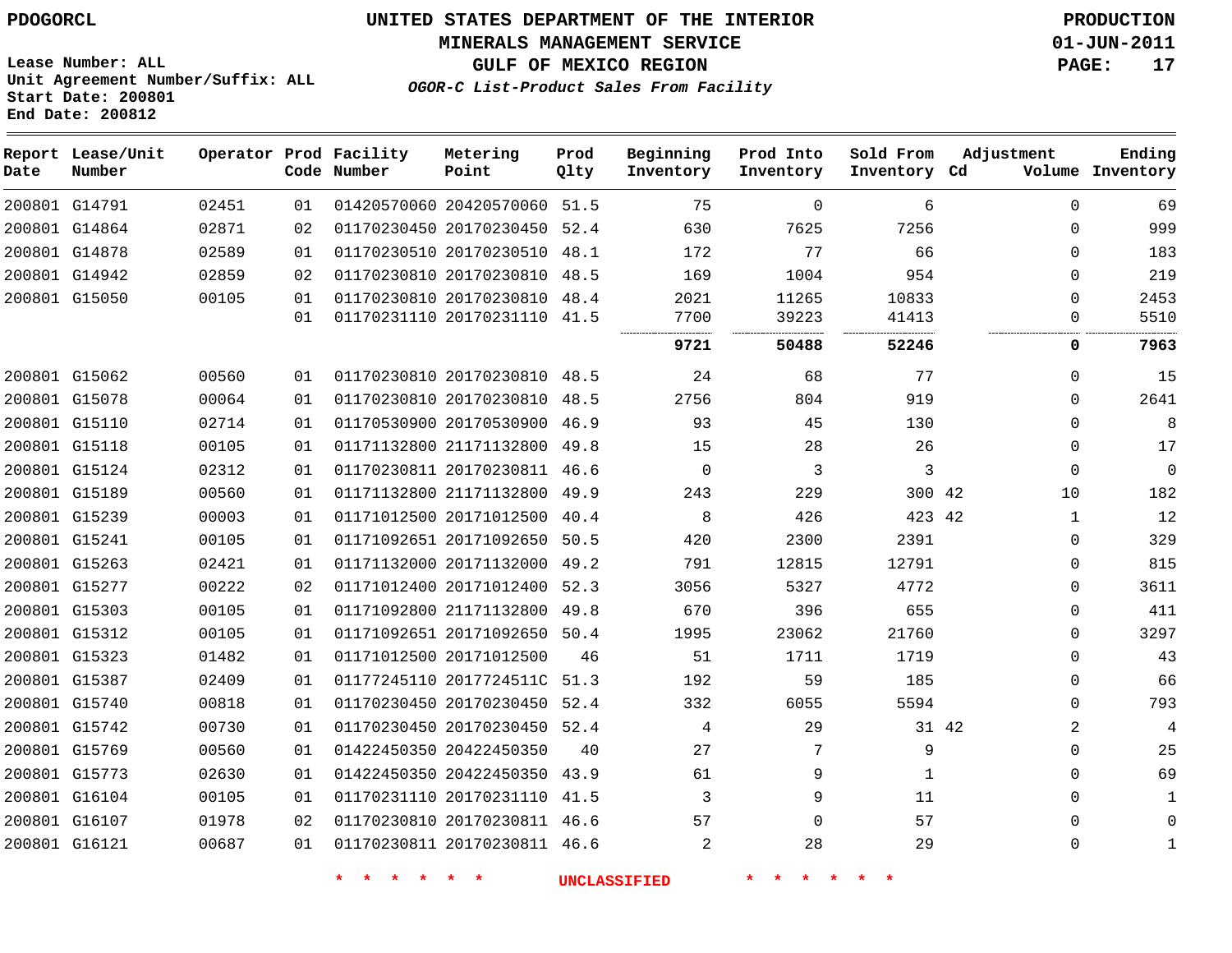**Start Date: 200801 End Date: 200812**

**Unit Agreement Number/Suffix: ALL**

# **UNITED STATES DEPARTMENT OF THE INTERIOR PDOGORCL PRODUCTION**

**MINERALS MANAGEMENT SERVICE 01-JUN-2011**

**GULF OF MEXICO REGION PAGE: 18**

**OGOR-C List-Product Sales From Facility**

| Date | Report Lease/Unit<br>Number |       |    | Operator Prod Facility<br>Code Number | Metering<br>Point            | Prod<br>Qlty | Beginning<br>Inventory | Prod Into<br>Inventory | Sold From<br>Inventory Cd | Adjustment                 | Ending<br>Volume Inventory |
|------|-----------------------------|-------|----|---------------------------------------|------------------------------|--------------|------------------------|------------------------|---------------------------|----------------------------|----------------------------|
|      | 200801 G16201               | 00491 | 01 |                                       | 01170530900 20170530900 46.9 |              | $\Omega$               | 47                     | 39                        | $\Omega$                   | 8                          |
|      | 200801 G16317               | 02312 | 02 |                                       | 01170230811 20170230811      | 46.6         | 11                     | 159                    | 162                       | $\Omega$                   | 8                          |
|      | 200801 G16363               | 02475 | 02 |                                       | 01171012400 20171012400      | $\Omega$     | 2                      | $\Omega$               | $\Omega$                  | $\Omega$                   | 2                          |
|      | 200801 G16365               | 02589 | 01 |                                       | 01171132800 21171132800      | 49.9         | $\Omega$               | 4                      | 4                         | $\Omega$                   | $\Omega$                   |
|      | 200801 G16395               | 01978 | 02 |                                       | 01171092651 20171092650      | 50.5         | 0                      | 11                     | 10                        | 0                          | 1                          |
|      | 200801 G16454               | 00491 | 01 |                                       | 01171012500 20171012500      | 40.3         | 4                      | 103                    | 104                       | $\Omega$                   | 3                          |
|      | 200801 G16455               | 00491 | 01 |                                       | 01171012500 20171012500      | 40.3         | 8                      | 213                    | 215                       | $\Omega$                   | 6                          |
|      | 200801 G16461               | 00105 | 01 |                                       | 01170753510 20170753510      | 51.5         | 13                     | $\Omega$               | 13                        | $\Omega$                   | $\mathbf 0$                |
|      | 200801 G16469               | 02025 | 01 |                                       | 01170753510 20170753510      | 51.5         | 11                     | 75                     | 69                        | $\Omega$                   | 17                         |
|      | 200801 G16515               | 00162 | 01 |                                       | 01177245110 2017724511G      | 43.7         | $\Omega$               | 51407                  | 51407                     | $\Omega$                   | $\mathbf 0$                |
|      | 200801 G16575               | 00730 | 01 |                                       | 01608103650 20608103650      | 31.9         | $\overline{2}$         | $\mathbf 0$            | 2                         | $\Omega$                   | $\mathbf 0$                |
|      | 200801 G16890               | 00981 | 01 |                                       | 01170753850 20170753850      | $\Omega$     | 311                    | 863                    |                           | 0 <sub>09</sub><br>$-788$  | 386                        |
|      | 200801 G17124               | 02871 | 02 |                                       | 01170230450 20170230450      | 52.4         | 1                      | $\mathbf{1}$           | 2                         | $\Omega$                   | $\mathbf{0}$               |
|      | 200801 G17133               | 01482 | 01 |                                       | 01423210051 20423210050      | 48.1         | 6                      | 67                     | 66                        | $\Omega$                   | 7                          |
|      | 200801 G17150               | 02169 | 02 |                                       | 01421670201 20170230450      | $\Omega$     | 6                      | $\Omega$               |                           | 0.44<br>-6                 | $\Omega$                   |
|      | 200801 G17151               | 02427 | 02 |                                       | 01170230450 20170230450      | 52.4         | 118                    | $\Omega$               | 118                       | $\Omega$                   | $\mathbf 0$                |
|      | 200801 G17190               | 02312 | 02 |                                       | 01170230810 20170230810      | 48.5         | 15                     | 154                    | 135                       | $\Omega$                   | 34                         |
|      | 200801 G17202               | 02066 | 02 |                                       | 01170230810 20170230810      | $\mathbf 0$  | 406                    | $\Omega$               | $\mathbf 0$               | $\Omega$                   | 406                        |
|      | 200801 G17259               | 02237 | 01 |                                       | 01170230810 20170230810      | $\Omega$     | 294                    | 3620                   |                           | 0 <sub>09</sub><br>$-3126$ | 788                        |
|      | 200801 G17753               | 02427 | 02 |                                       | 01170230800 20170230800      | $\Omega$     | 1                      | $\Omega$               | $\mathbf 0$               | 0                          | 1                          |
|      | 200801 G17754               | 02025 | 01 |                                       | 01170230510 20170230510      | 48.3         | 371                    | 2440                   | 2213                      | 0                          | 598                        |
|      | 200801 G17789               | 00818 | 01 |                                       | 01170230810 20170230810      | 48.5         | 104                    | 716                    | 660                       | $\Omega$                   | 160                        |
|      | 200801 G17842               | 00491 | 01 |                                       | 01170230810 20170230810      | 48.4         | 83                     | 298                    | 316                       | 0                          | 65                         |
|      | 200801 G17858               | 00105 | 01 |                                       | 01170530900 20170530900      | 46.9         | 320                    | 604                    | 818                       | $\mathbf{0}$               | 106                        |
|      | 200801 G17896               | 01284 | 01 |                                       | 01171132800 21171132800      | 49.9         | 7493                   | 10132                  | 10829                     | $\Omega$                   | 6796                       |
|      | 200801 G17897               | 01963 | 01 |                                       | 01171131600 20171131600      | 44.7         | 0                      | 40                     | 40                        | 0                          | $\mathbf 0$                |
|      | 200801 G17898               | 01963 | 01 |                                       | 01171131600 20171131600      | 44.7         | 181                    | 849                    | 1012                      | $\Omega$                   | 18                         |
|      | 200801 G17912               | 02409 | 01 |                                       | 01171132800 20177052203      | 33.1         | $\Omega$               | 7134                   | 7134                      | $\Omega$                   | $\Omega$                   |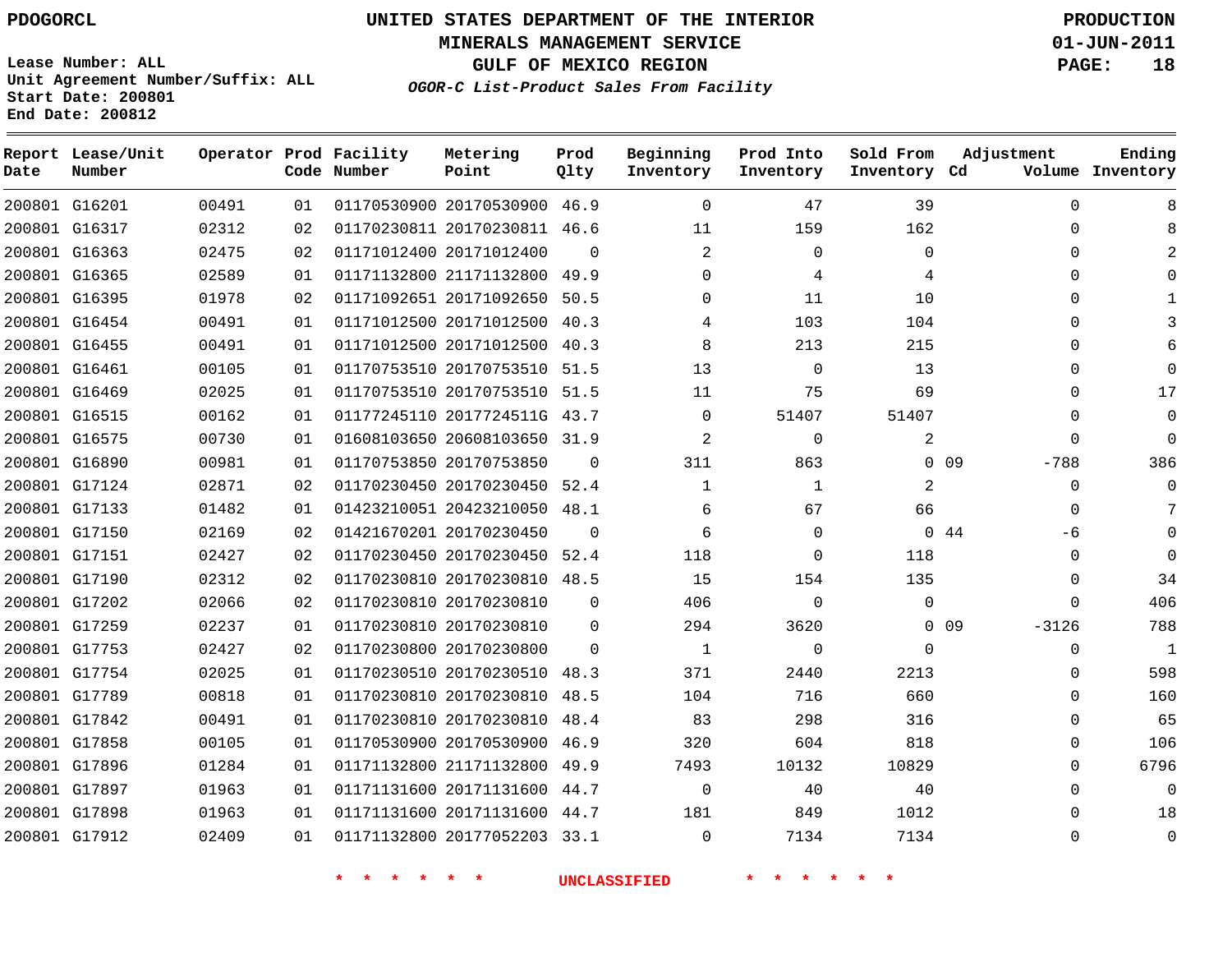**MINERALS MANAGEMENT SERVICE 01-JUN-2011**

**GULF OF MEXICO REGION PAGE: 19**

**Lease Number: ALL Unit Agreement Number/Suffix: ALL Start Date: 200801 End Date: 200812**

**OGOR-C List-Product Sales From Facility**

| Date | Report Lease/Unit<br>Number |       |    | Operator Prod Facility<br>Code Number | Metering<br>Point            | Prod<br>Qlty | Beginning<br>Inventory | Prod Into<br>Inventory | Sold From<br>Inventory Cd | Adjustment                | Ending<br>Volume Inventory |
|------|-----------------------------|-------|----|---------------------------------------|------------------------------|--------------|------------------------|------------------------|---------------------------|---------------------------|----------------------------|
|      | 200801 G17913               | 01834 | 01 |                                       | 01171132800 21171132800      | 49.9         | 506                    | 951                    | 895                       | $\Omega$                  | 562                        |
|      | 200801 G17921               | 00491 | 01 |                                       | 01171012500 20177062959 25.8 |              | $\Omega$               | 21023                  | 21023                     | $\Omega$                  | $\Omega$                   |
|      | 200801 G17942               | 00560 | 01 |                                       | 01177082604 20177082604      | 27.5         | $\mathbf 0$            | 21879                  | 21879                     | 0                         | $\Omega$                   |
|      | 200801 G17964               | 02421 | 01 |                                       | 01171012300 20171012300 39.2 |              | 97                     | 119                    | 159                       | $\Omega$                  | 57                         |
|      | 200801 G17966               | 02421 | 01 |                                       | 01171012300 20171012300      | 39.2         | 9                      | $\Omega$               | 9                         | $\Omega$                  | $\Omega$                   |
|      | 200801 G17973               | 00730 | 01 |                                       | 01171012400 20171012400      | 52.3         | 2683                   | 3118                   | 3687                      | $\Omega$                  | 2114                       |
|      | 200801 G17977               | 02312 | 02 |                                       | 01171132800 21171132800      | 49.9         | 453                    | 618                    | 658                       | $\Omega$                  | 413                        |
|      | 200801 G18040               | 00105 | 01 |                                       | 01171012500 20171012500      | 40.4         | 27                     | 1032                   | 1030                      | $\mathbf{0}$              | 29                         |
|      | 200801 G18043               | 01103 | 01 |                                       | 01171012500 20171012500      | 40.4         | 672                    | 30342                  | 30842 42                  | 674                       | 846                        |
|      | 200801 G18208               | 01834 | 01 |                                       | 01170573602 20170573602 33.1 |              | 422                    | 468                    | 790                       | $\Omega$                  | 100                        |
|      | 200801 G18577               | 00981 | 01 |                                       | 01170753850 20170753850      | $\Omega$     | 484                    | 892                    |                           | 0 <sub>09</sub><br>$-978$ | 398                        |
|      | 200801 G18863               | 02312 | 02 |                                       | 01420470030 20420470030      | $\Omega$     | 1                      | 12                     | $\Omega$                  | $\Omega$                  | 13                         |
|      | 200801 G18885               | 00818 | 02 |                                       | 01420570060 20420570060      | 51.6         | 236                    | 315                    | 104                       | $\Omega$                  | 447                        |
|      | 200801 G18920               | 02200 | 01 |                                       | 01423210051 20423210050      | 48.1         | 13                     | 120                    | 121                       | $\Omega$                  | 12                         |
|      | 200801 G18921               | 01978 | 02 |                                       | 01423210051 20423210050      | 40           | 1                      | $\Omega$               | 1                         | $\Omega$                  | $\Omega$                   |
|      | 200801 G18936               | 02589 | 01 |                                       | 01421670201 20421670200      | $\mathbf 0$  | 11                     | 0                      | $\mathbf 0$               | $\Omega$                  | 11                         |
|      |                             | 02914 | 02 |                                       | 01170230810 20422450350      | 40           | 106                    | 7                      | 28<br>.                   | $\Omega$                  | 85                         |
|      |                             |       |    |                                       |                              |              | 117                    | 7                      | 28                        | 0                         | 96                         |
|      | 200801 G19025               | 02806 | 01 |                                       | 01423210051 20423210050      | 49           | 95                     | 487                    | 498                       | $\Omega$                  | 84                         |
|      | 200801 G19030               | 02806 | 01 |                                       | 01423210051 20423210050      | 49           | 53                     | 743                    | 759                       | $\Omega$                  | 37                         |
|      | 200801 G19750               | 02427 | 02 |                                       | 01171132800 21171132800      | 49.9         | 198                    | 6                      | 125                       | 0                         | 79                         |
|      | 200801 G19760               | 02894 | 01 |                                       | 01171132800 21171132800      | 49.9         | 2762                   | 46890                  | 30485 42                  | 1                         | 19168                      |
|      | 200801 G19761               | 02894 | 01 |                                       | 01171132800 21171132800      | 47.1         | 60                     | 3                      | 62                        | 0                         | 1                          |
|      | 200801 G19784               | 01978 | 02 |                                       | 01171012310 20171012310      | 49.3         | 14                     | 392                    | 375                       | $\Omega$                  | 31                         |
|      | 200801 G19832               | 02349 | 01 |                                       | 01177163600 20177163600      | 39.1         | 196                    | 2767                   | 2762                      | $\Omega$                  | 201                        |
|      | 200801 G19835               | 02169 | 01 |                                       | 01171092651 20171092650 46.3 |              | 4                      | $\mathbf 0$            |                           | 3 42<br>$-1$              | $\Omega$                   |
|      | 200801 G19839               | 02777 | 01 |                                       | 01170753510 20170753510      | $\Omega$     | 39                     | $\Omega$               | $\Omega$                  | $\Omega$                  | 39                         |
|      | 200801 G20605               | 02377 | 01 |                                       | 01423550141 20423550140 27.3 |              | 98                     | 19416                  | 16397                     | $\Omega$                  | 3117                       |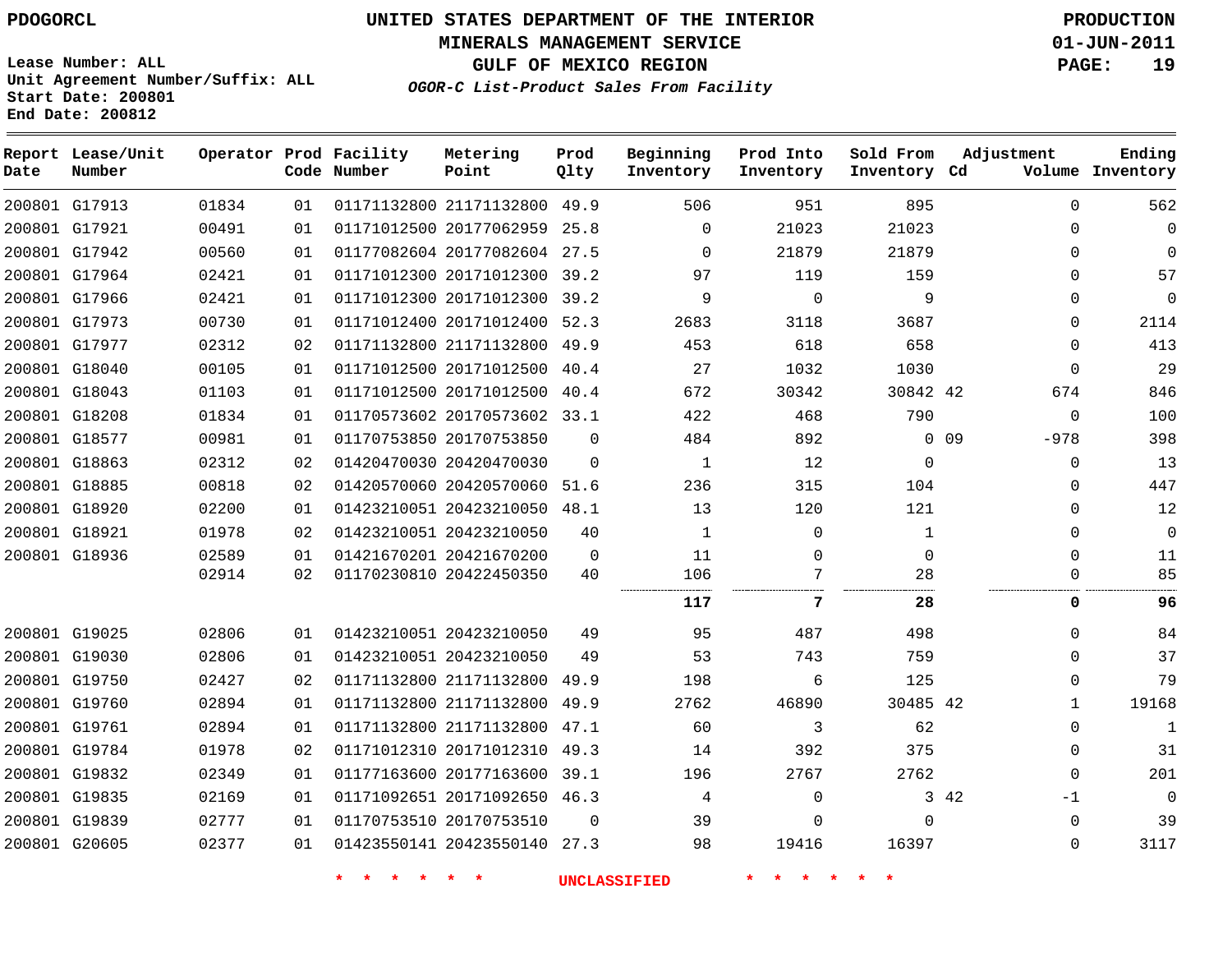**MINERALS MANAGEMENT SERVICE 01-JUN-2011**

**GULF OF MEXICO REGION PAGE: 20**

**Lease Number: ALL Unit Agreement Number/Suffix: ALL Start Date: 200801 End Date: 200812**

**OGOR-C List-Product Sales From Facility**

| Date | Report Lease/Unit<br>Number |       |    | Operator Prod Facility<br>Code Number | Metering<br>Point            | Prod<br>Qlty | Beginning<br>Inventory | Prod Into<br>Inventory | Sold From<br>Inventory Cd | Adjustment |              | Ending<br>Volume Inventory |
|------|-----------------------------|-------|----|---------------------------------------|------------------------------|--------------|------------------------|------------------------|---------------------------|------------|--------------|----------------------------|
|      | 200801 G20616               | 02312 | 02 |                                       | 01423210051 20423210050 48.1 |              | 5                      | 40                     | 41                        |            | $\mathbf 0$  | 4                          |
|      | 200801 G20655               | 00222 | 01 |                                       | 01170230510 20170230510 48.4 |              | 81                     | 578                    | 518 42                    |            | $\mathbf{1}$ | 142                        |
|      | 200801 G20656               | 00003 | 01 |                                       | 01422450350 20422450350      | 40           | 4                      | $\mathbf 0$            | $\mathbf{1}$              |            | $\Omega$     | 3                          |
|      | 200801 G21065               | 02266 | 01 |                                       | 01171131600 20171131600 44.7 |              | 92                     | 2856                   | 2891                      |            | $\Omega$     | 57                         |
|      | 200801 G21068               | 01978 | 02 |                                       | 01170530900 20170530900      | 40           | 518                    | 112                    | 609                       |            | $\mathbf 0$  | 21                         |
|      | 200801 G21070               | 00560 | 01 |                                       | 01171132800 21171132800 49.9 |              | 294                    | 93                     |                           | 88 42      | $-150$       | 149                        |
|      | 200801 G21081               | 02899 | 01 |                                       | 01170530900 20170530900 46.9 |              | 444                    | 0                      | 444                       |            | $\Omega$     | $\Omega$                   |
|      | 200801 G21093               | 01586 | 02 |                                       | 01170230811 20170230811 46.6 |              | 3                      | 76                     | 75                        |            | 0            | 4                          |
|      | 200801 G21095               | 02636 | 01 |                                       | 01170530900 20170530900 46.9 |              | 2                      | $\Omega$               | 2                         |            | 0            | $\Omega$                   |
|      | 200801 G21096               | 00818 | 01 |                                       | 01170230811 20170230811 46.6 |              | 67                     | 1155                   | 1164                      |            | $\Omega$     | 58                         |
|      | 200801 G21111               | 02266 | 01 |                                       | 01171132800 21171132800      | $\Omega$     | 15                     | $\mathbf 0$            | $\Omega$                  |            | $\Omega$     | 15                         |
|      | 200801 G21115               | 02312 | 02 |                                       | 01171012500 20171012500 40.4 |              | 107                    | 2539                   | 2575                      |            | $\Omega$     | 71                         |
|      | 200801 G21116               | 00818 | 02 |                                       | 01171132800 21171132800      | 49.9         | 271                    | 472                    | 454 42                    |            | $\mathbf{1}$ | 290                        |
|      | 200801 G21322               | 02266 | 01 |                                       | 01170230450 20170230450 52.4 |              | 2                      | 6                      | 7                         |            | $\Omega$     | 1                          |
|      | 200801 G21349               | 00491 | 01 |                                       | 01170230510 20170230510      | 48.4         | 42                     | 75                     | 99                        |            | 0            | 18                         |
|      | 200801 G21378               | 01819 | 01 |                                       | 01170230811 20170230811 46.6 |              | 82                     | 865                    | 903                       |            | $\Omega$     | 44                         |
|      | 200801 G21408               | 02219 | 01 |                                       | 01171012400 20171012400      | 52.3         | 308                    | 602                    | 502                       |            | $\Omega$     | 408                        |
|      | 200801 G21530               | 00078 | 01 |                                       | 01170230400 20170230400 53.5 |              | 815                    | 3152                   | 3647                      |            | $\Omega$     | 320                        |
|      | 200801 G21532               | 00003 | 01 |                                       | 01170230811 20170230811 46.6 |              | 10                     | 38                     | 46                        |            | $\Omega$     | $\overline{2}$             |
|      | 200801 G21536               | 00818 | 02 |                                       | 01170231300 01170231300      | 49           | $\mathbf{0}$           | 5468                   | 5468                      |            | 0            | 0                          |
|      | 200801 G21580               | 02636 | 01 |                                       | 01170230811 20170230811 46.6 |              | 4                      | 86                     | 86                        |            | 0            | 4                          |
|      | 200801 G21583               | 02899 | 01 |                                       | 01170530900 20170530900 47.4 |              | 526                    | 709                    | 1115                      |            | 0            | 120                        |
|      | 200801 G21585               | 01284 | 02 |                                       | 01171132800 21171132800 49.9 |              | $\mathbf{0}$           | 0                      |                           | 6 47       | 6            | 0                          |
|      | 200801 G21592               | 02628 | 02 |                                       | 01171132000 20171132000      | 49.2         | 10                     | 378                    | 363                       |            | $\Omega$     | 25                         |
|      | 200801 G21597               | 02312 | 01 |                                       | 01171132800 21171132800 49.9 |              | $\mathbf{1}$           | 25                     | 16                        |            | $\Omega$     | 10                         |
|      | 200801 G21652               | 02268 | 01 |                                       | 01171132800 21171132800      | 49.9         | 451                    | 613                    | 695 42                    |            | 48           | 417                        |
|      | 200801 G21655               | 02268 | 01 |                                       | 01171132800 21171132800 49.9 |              | 13                     | 8                      | 17 42                     |            | 1            | 5                          |
|      | 200801 G21680               | 02169 | 01 |                                       | 01171092651 20171092650 47.2 |              | 68                     | 316                    | 339                       |            | $\Omega$     | 45                         |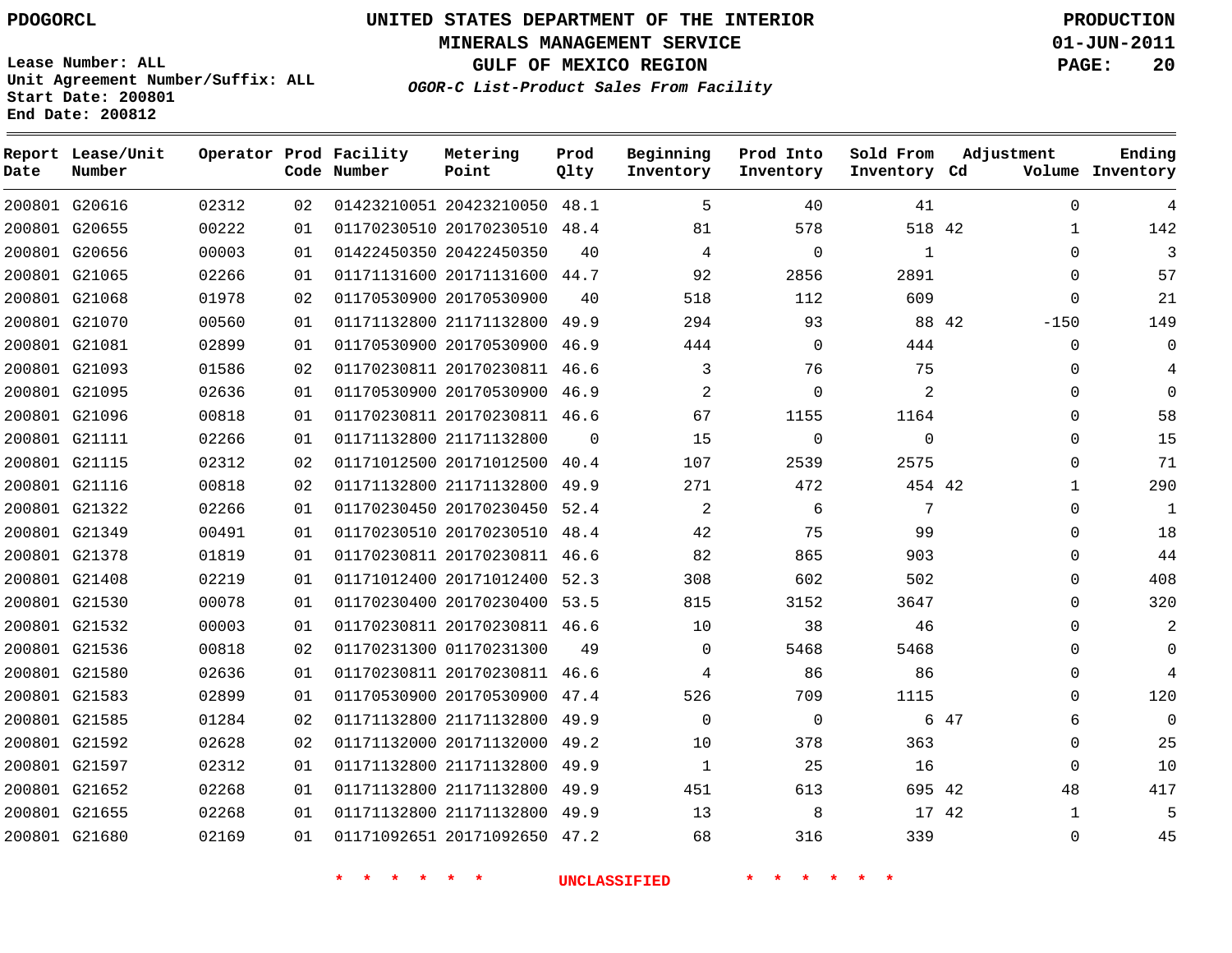**Start Date: 200801 End Date: 200812**

**Unit Agreement Number/Suffix: ALL**

# **UNITED STATES DEPARTMENT OF THE INTERIOR PDOGORCL PRODUCTION**

**MINERALS MANAGEMENT SERVICE 01-JUN-2011**

**GULF OF MEXICO REGION PAGE: 21**

**OGOR-C List-Product Sales From Facility**

| Date | Report Lease/Unit<br>Number |       |    | Operator Prod Facility<br>Code Number | Metering<br>Point            | Prod<br>Qlty | Beginning<br>Inventory | Prod Into<br>Inventory | Sold From<br>Inventory Cd | Adjustment            | Ending<br>Volume Inventory |
|------|-----------------------------|-------|----|---------------------------------------|------------------------------|--------------|------------------------|------------------------|---------------------------|-----------------------|----------------------------|
|      | 200801 G21691               | 00276 | 01 |                                       | 01170513700 20170513700      | $\Omega$     | 2595                   | $\Omega$               | $\Omega$                  | $\mathbf 0$           | 2595                       |
|      | 200801 G21700               | 00105 | 01 |                                       | 01177258153 01177258153      | 28.6         | 658                    | 2555                   | 1295                      | $\mathbf 0$           | 1918                       |
|      | 200801 G21703               | 02349 | 01 |                                       | 01177248150 01177248150      | 51.3         | 721                    | $\mathbf 0$            |                           | 16 42<br>$-317$       | 388                        |
|      | 200801 G21712               | 02237 | 01 |                                       | 01170755200 20170755200      | 31.8         | 15394                  | 6543                   | 7143 42                   | $-14446$              | 348                        |
|      | 200801 G21826               | 02219 | 01 |                                       | 01170753850 20170753850      | $\Omega$     | 840                    | 1306                   |                           | $0\quad09$<br>-1562   | 584                        |
|      | 200801 G22219               | 01482 | 01 |                                       | 01423210051 20423210050      | 48.1         | 21                     | 264                    | 260                       | $\mathbf 0$           | 25                         |
|      | 200801 G22236               | 02169 | 02 |                                       | 01170230450 20170230450      | 52.4         | 385                    | 3335                   | 3283                      | $\mathbf 0$           | 437                        |
|      | 200801 G22238               | 02169 | 02 |                                       | 01170230450 20170230450      | 52.4         | 48                     | 521                    | 507 42                    | 6                     | 68                         |
|      | 200801 G22246               | 02859 | 02 |                                       | 01423210051 20170230500      | 44.9         | 645                    | 5255                   | 5120                      | $\mathbf 0$           | 780                        |
|      | 200801 G22263               | 00730 | 01 |                                       | 01170230810 20170230810      | 48.5         | 2123                   | 9083                   | 9229                      | $\mathbf 0$           | 1977                       |
|      | 200801 G22268               | 02777 | 01 |                                       | 01170230810 2042709015I 53.8 |              | $\overline{0}$         | 11674                  | 11674                     | $\mathbf 0$           | $\overline{0}$             |
|      | 200801 G22501               | 00078 | 01 |                                       | 01170230400 20170230400      | 53.5         | 245                    | 1106                   | 1238 42                   | $-1$                  | 112                        |
|      | 200801 G22505               | 02025 | 01 |                                       | 01170230811 20170230811 46.5 |              | 160                    | 3619                   | 3596                      | $\mathbf 0$           | 183                        |
|      | 200801 G22510               | 00162 | 01 |                                       | 01170230810 20170230810      | 48.5         | $\Omega$               | 14798                  | 14798                     | $\mathbf 0$           | $\overline{0}$             |
|      | 200801 G22513               | 02579 | 02 |                                       | 01170230810 20170230810      | 48.5         | 1278                   | 6837                   | 6626 42                   | $-1$                  | 1488                       |
|      | 200801 G22539               | 00064 | 01 |                                       | 01170230810 20170230810      | 48.5         | 4                      | $\Omega$               |                           | 2 4 2<br>$\mathbf{1}$ | 3                          |
|      | 200801 G22544               | 02714 | 01 |                                       | 01170230811 20170230811 46.6 |              | 3                      | 57                     | 58                        | $\mathbf 0$           | 2                          |
|      | 200801 G22582               | 01834 | 01 |                                       | 01170530900 20170530900      | 46.9         | 2233                   | 4405                   | 5862                      | $\mathbf 0$           | 776                        |
|      | 200801 G22587               | 02200 | 01 |                                       | 01171132000 20171132000      | 49.2         | 21                     | 175                    | 186 42                    | $\mathbf{1}$          | 11                         |
|      | 200801 G22605               | 02268 | 01 |                                       | 01171132800 21171132800      | 49.9         | 73                     | 206                    | 195 42                    | 23                    | 107                        |
|      | 200801 G22606               | 02628 | 02 |                                       | 01171132000 20171132000      | 49.2         | 36                     | 1275                   | 1231                      | $\mathbf 0$           | 80                         |
|      | 200801 G22607               | 02899 | 01 |                                       | 01170230810 20170230810      | 48.5         | 39                     | 491                    | 423                       | $\mathbf 0$           | 107                        |
|      | 200801 G22613               | 02655 | 02 |                                       | 01171132800 21171132800      | 49.9         | 374                    | 547                    | 572                       | $\mathbf 0$           | 349                        |
|      | 200801 G22620               | 02268 | 01 |                                       | 01171132800 21171132800      | 49.9         | 1089                   | 1642                   | 1678                      | $\Omega$              | 1053                       |
|      | 200801 G22621               | 02268 | 01 |                                       | 01171132800 21171132800      | 49.9         | 7483                   | 10944                  | 12000 42                  | 678                   | 7105                       |
|      | 200801 G22628               | 02899 | 01 |                                       | 01171132800 21171132800      | 49.9         | 78                     | 59                     | 81                        | $\mathbf 0$           | 56                         |
|      | 200801 G22648               | 02268 | 01 |                                       | 01171132800 21171132800      | 49.9         | 0                      | 0                      |                           | 5 42<br>5             | $\mathbf 0$                |
|      | 200801 G22660               | 02058 | 02 |                                       | 01171012310 20171012310      | 49.3         | 620                    | 6957                   | 7029                      | $\Omega$              | 548                        |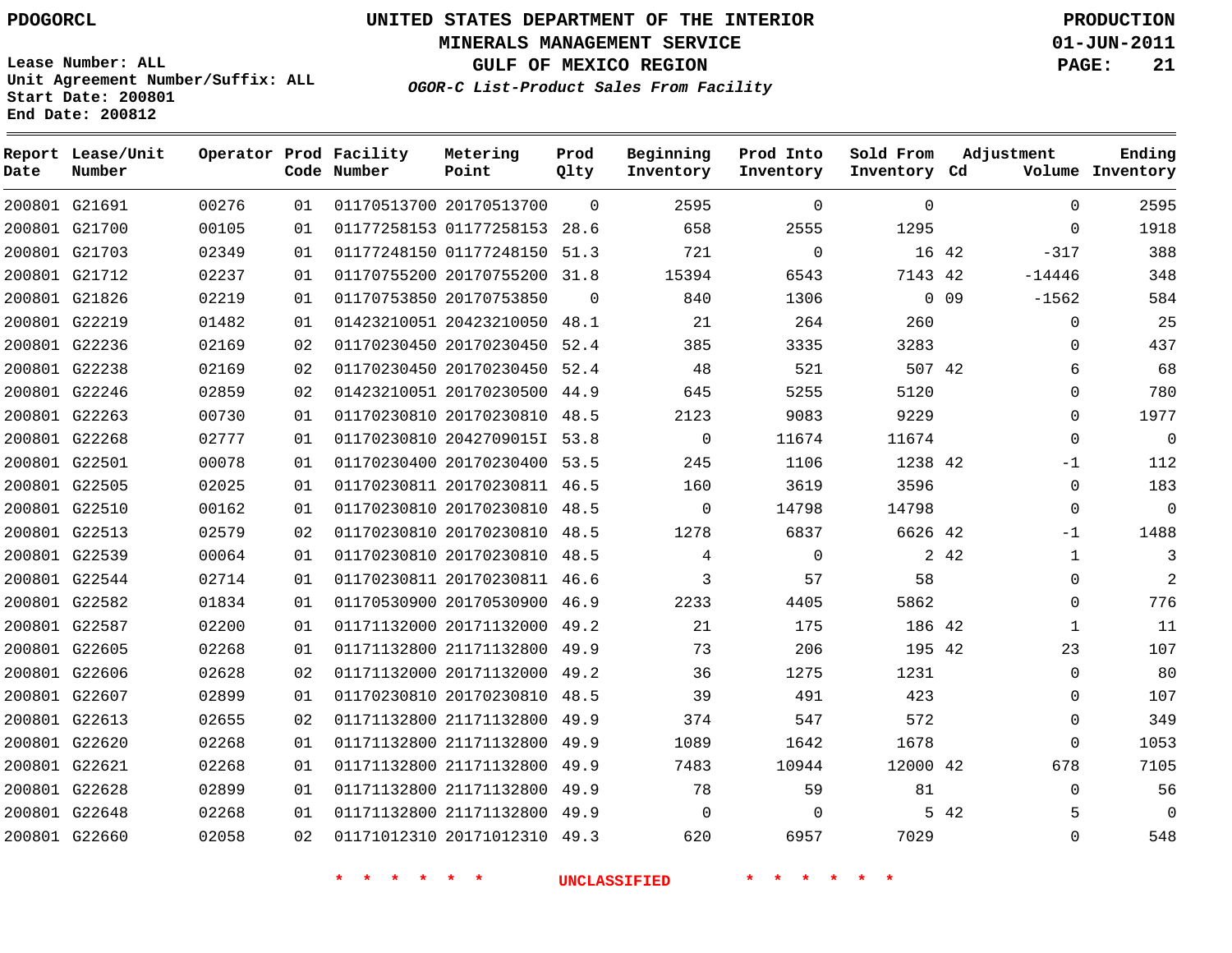**Date**

**Report Lease/Unit**

**Number**

# **UNITED STATES DEPARTMENT OF THE INTERIOR PDOGORCL PRODUCTION**

**MINERALS MANAGEMENT SERVICE 01-JUN-2011**

**GULF OF MEXICO REGION PAGE: 22**

**Lease Number: ALL Unit Agreement Number/Suffix: ALL Start Date: 200801 End Date: 200812**

**Operator Prod Facility**

**Code Number**

**OGOR-C List-Product Sales From Facility**

**Prod Qlty** **Beginning Inventory**

**Inventory**

**Metering Point**

**Inventory Cd Volume**

**Prod Into Sold From Adjustment**

**Inventory**

**Ending**

| 9        | $\Omega$     | 334      | 116      | 227          |          | 01171012310 20171012310 49.3 |                              | 02 | 02058 | 200801 G22662 |               |
|----------|--------------|----------|----------|--------------|----------|------------------------------|------------------------------|----|-------|---------------|---------------|
| 49       | $\Omega$     | 763      | 773      | 39           |          | 01171132000 20171132000 49.2 |                              | 01 | 01482 | 200801 G22667 |               |
| $\Omega$ | $\Omega$     | 2302     | 2302     | $\Omega$     | 38.6     |                              | 01177082958 20177082958      | 01 | 00222 | 200801 G22679 |               |
| 2        | $\Omega$     | 90       | 85       | 7            | 40.4     |                              | 01171012500 20171012500      | 01 | 00064 |               | 200801 G22699 |
| 17       | 3            | 38 42    | 24       | 28           |          | 01171132800 21171132800 49.9 |                              | 01 | 02268 | 200801 G22700 |               |
| 129      | 31           | 250 42   | 16       | 332          | 49.9     |                              | 01171132800 21171132800      | 01 | 02268 |               | 200801 G22701 |
| 8        | $\Omega$     | $\Omega$ | 8        | $\Omega$     | $\Omega$ |                              | 01171132800 21171132800      | 01 | 02268 |               | 200801 G22705 |
| $\Omega$ | $\Omega$     | 5        | 4        | $\mathbf{1}$ | 40.4     |                              | 01171012500 20171012500      | 02 | 00222 | 200801 G22712 |               |
| 3        | $\Omega$     | 18       | 21       | $\Omega$     |          | 01171092651 20171092650 50.5 |                              | 02 | 01978 |               | 200801 G22719 |
| 642      | 0            | 22866    | 22995    | 513          | 40.4     |                              | 01171012500 20171012500      | 01 | 00730 |               | 200801 G22751 |
| 210      | $\Omega$     | $\Omega$ | $\Omega$ | 210          | $\Omega$ |                              | 01170578150 01170578150      | 01 | 00222 | 200801 G22765 |               |
| 1075     | $\Omega$     | 4010     | 3897     | 1188         | 35       |                              | 01170754751 01170754751      | 02 | 00222 |               | 200801 G22781 |
| 29       | $\Omega$     | 21       | 50       | $\Omega$     |          | 01177258041 01177258041 28.3 |                              | 01 | 02841 | 200801 G22790 |               |
| 1298     | $\mathbf{1}$ | 1129 42  | 2190     | 236          |          | 01177258041 01177258041 28.3 |                              | 02 | 00222 | 200801 G22792 |               |
| 18       | $\Omega$     | $\Omega$ | $\Omega$ | 18           | $\Omega$ |                              | 01177258151 01177258151      | 01 | 02714 |               |               |
| 1316     | 1            | 1129     | 2190     | 254          |          |                              |                              |    |       |               |               |
| 40       | $\Omega$     | 3824     | 3811     | 53           |          |                              | 01608103650 20608103650 31.9 | 01 | 00730 | 200801 G22840 |               |
| 249      | $\Omega$     | 140      | 83       | 306          |          | 01420470030 20420470030 50.9 |                              | 02 | 02312 | 200801 G23125 |               |
| $\Omega$ | $\Omega$     | 1        | 1        | $\Omega$     |          |                              | 01423210051 20423210050 48.1 | 02 | 00222 | 200801 G23162 |               |
| 3        | $\Omega$     | 34       | 28       | 9            |          |                              | 01423210051 20423210050 48.1 | 02 | 02169 | 200801 G23166 |               |
| 19       | 26           | 203 47   | 196      | $\Omega$     | 48.1     |                              | 01423210051 20423210050      | 02 | 01284 | 200801 G23180 |               |
| 86       | $\Omega$     | 420      | 393      | 113          | 48.1     |                              | 01423210051 20423210050      | 01 | 01963 | 200801 G23181 |               |
| 7        | $\Omega$     | 43       | 30       | 20           |          | 01170230510 20170230510 48.4 |                              | 02 | 02169 | 200801 G23193 |               |
| $\Omega$ | $\mathbf 0$  | 32       | 0        | 32           |          | 01170230500 20170230500 44.8 |                              | 02 | 02169 | 200801 G23197 |               |
|          | $\Omega$     | 329      | 0        | 329          |          |                              | 01170230810 20170230810 48.5 | 02 |       |               |               |
| O        | 0            | 361      | 0        | 361          |          |                              |                              |    |       |               |               |
| 163      | $\Omega$     | 1156     | 1244     | 75           |          |                              | 01170230450 20170230450 52.4 | 02 | 02169 | 200801 G23199 |               |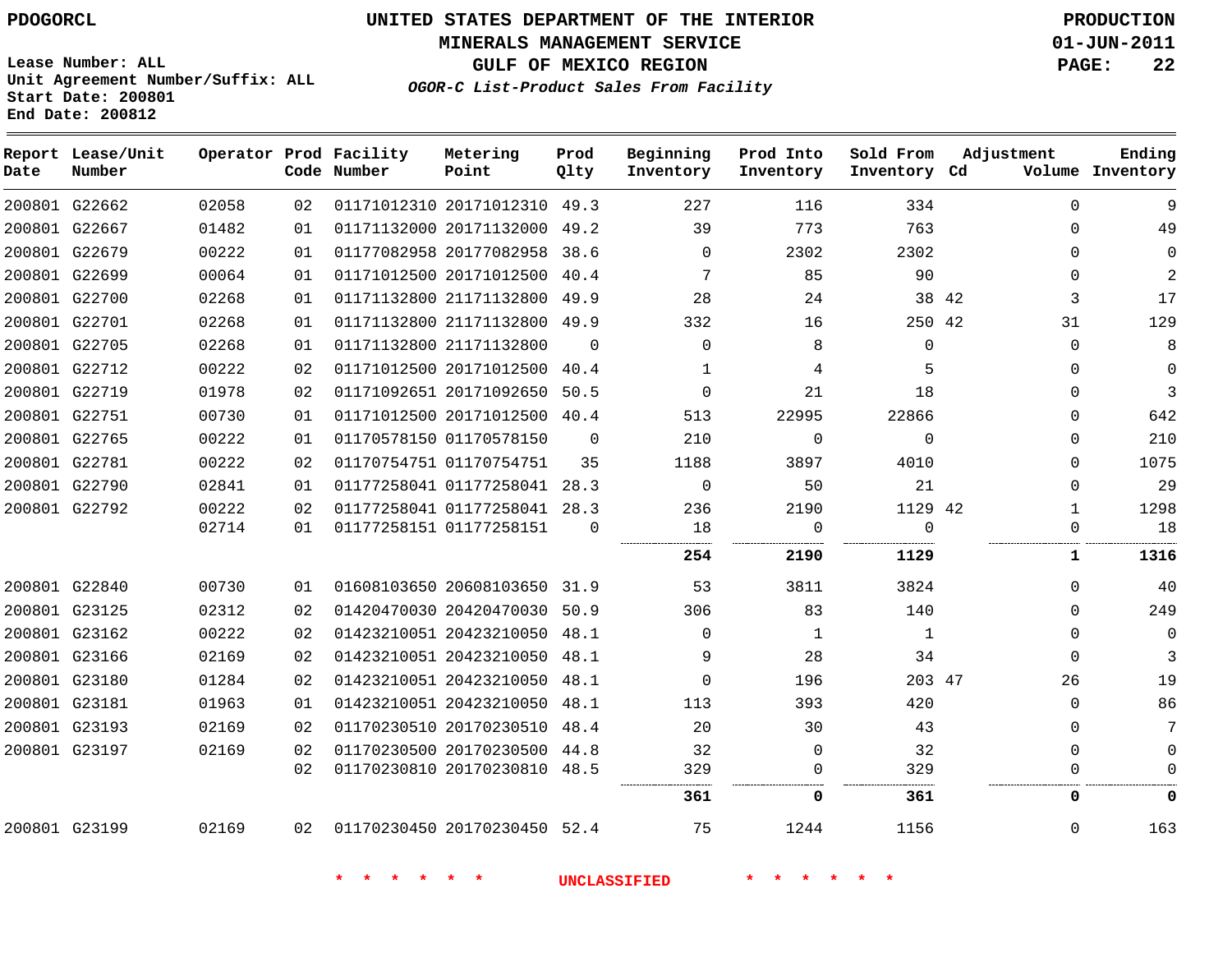**MINERALS MANAGEMENT SERVICE 01-JUN-2011**

**GULF OF MEXICO REGION PAGE: 23**

**Lease Number: ALL Unit Agreement Number/Suffix: ALL Start Date: 200801 End Date: 200812**

**OGOR-C List-Product Sales From Facility**

| Date | Report Lease/Unit<br>Number |       |    | Operator Prod Facility<br>Code Number | Metering<br>Point            | Prod<br>Qlty | Beginning<br>Inventory | Prod Into<br>Inventory | Sold From<br>Inventory Cd | Adjustment        | Ending<br>Volume Inventory |
|------|-----------------------------|-------|----|---------------------------------------|------------------------------|--------------|------------------------|------------------------|---------------------------|-------------------|----------------------------|
|      | 200801 G23450               | 00981 | 01 |                                       | 01170753850 20170753850 35.2 |              | 401                    | 364                    | 602                       | $\Omega$          | 163                        |
|      | 200801 G23458               | 00981 | 01 |                                       | 01170753850 20170753850 35.2 |              | 251                    | 450                    | 500                       | $\mathbf{0}$      | 201                        |
|      | 200801 G23473               | 00981 | 01 |                                       | 01170753850 20170753850 35.2 |              | 429                    | 564                    | 741                       | $\mathbf 0$       | 252                        |
|      | 200801 G23480               | 00981 | 01 |                                       | 01170753850 20170753850 35.2 |              | 357                    | 297                    | 521                       | $\Omega$          | 133                        |
|      | 200801 G23528               | 00981 | 01 |                                       | 01170753850 20170753850 35.2 |              | 479                    | 893                    | 973                       | $\Omega$          | 399                        |
|      | 200801 G23529               | 00981 | 01 |                                       | 01170753850 20170753850 35.2 |              | 635                    | 1177                   | 1286                      | $\mathbf{0}$      | 526                        |
|      | 200801 G23730               | 01978 | 02 |                                       | 01170230810 20170230811 46.6 |              | 223                    | 2888                   | 2964                      | $\mathbf 0$       | 147                        |
|      | 200801 G23735               | 00162 | 01 |                                       | 01170230810 20170230810 48.4 |              | $\Omega$               | 2033                   | 2033                      | $\Omega$          | $\Omega$                   |
|      | 200801 G23736               | 02312 | 02 |                                       | 01170230810 20170230810 48.5 |              | 10                     | 91                     | 81                        | $\mathbf 0$       | 20                         |
|      | 200801 G23748               | 02312 | 02 |                                       | 01170230810 20170230810 48.5 |              | 40                     | 297                    | 272                       | $\mathbf 0$       | 65                         |
|      | 200801 G23820               | 02899 | 01 |                                       | 01177058270 01177058270 38.9 |              | 911                    | 2981                   | 3194                      | $\Omega$          | 698                        |
|      | 200801 G23853               | 02266 | 01 |                                       | 01171012310 20171012310 49.3 |              | 60                     | 1088                   | 1062                      | $\Omega$          | 86                         |
|      | 200801 G23891               | 01284 | 01 |                                       | 01171012500 20171012500 40.4 |              | $\Omega$               | 2048                   | 2143 47                   | 152               | 57                         |
|      | 200801 G23956               | 02807 | 01 |                                       | 01170753510 20170753510 51.5 |              | 1828                   | 6510                   | 6843 42                   | $\mathbf{1}$      | 1496                       |
|      | 200801 G24330               | 02566 | 01 |                                       | 01427038270 01427038270      | $\Omega$     | 69                     | 132                    | $\Omega$                  | $\Omega$          | 201                        |
|      | 200801 G24425               | 02312 | 02 |                                       | 01170230810 20170230810      | 48.5         | 85                     | 268                    | 295                       | $\mathbf{0}$      | 58                         |
|      | 200801 G24700               | 02312 | 02 |                                       | 01170230811 20170230811 46.6 |              | 19                     | 242                    | 249                       | $\mathbf{0}$      | 12                         |
|      | 200801 G24701               | 02312 | 02 |                                       | 01170230811 20170230811 46.6 |              | $\Omega$               | 175                    | 166                       | $\Omega$          | 9                          |
|      | 200801 G24710               | 02025 | 01 |                                       | 01170230811 20170230811      | $\Omega$     | 126                    | 1459                   |                           | $0$ 09<br>$-1511$ | 74                         |
|      | 200801 G24712               | 02025 | 01 |                                       | 01170230811 20170230811 46.6 |              | 2                      | 21                     | 22                        | $\mathbf 0$       | $\mathbf{1}$               |
|      | 200801 G24730               | 02169 | 02 |                                       | 01170230500 20170230500 44.9 |              | 236                    | 2950                   | 2749                      | $\Omega$          | 437                        |
|      |                             | 02349 | 01 |                                       | 01170230500 20170230500 42.9 |              | 64<br>                 | 685                    | 647                       | 0                 | 102                        |
|      |                             |       |    |                                       |                              |              | 300                    | 3635                   | 3396                      | 0                 | 539                        |
|      | 200801 G24733               | 00818 | 02 |                                       | 01170530900 20170530900 46.9 |              | 5                      | 86                     | 76                        | $\Omega$          | 15                         |
|      | 200801 G24802               | 02579 | 02 |                                       | 01171132000 20171132000 49.2 |              | $\Omega$               | 3                      | 3                         | $\mathbf 0$       | $\mathbf 0$                |
|      | 200801 G24873               | 00222 | 02 |                                       | 01171012400 20171012400 52.3 |              | 244                    | 584                    | 432                       | $\Omega$          | 396                        |
|      | 200801 G24878               | 02628 | 02 |                                       | 01171092651 20171092650 50.5 |              | 141                    | 730                    | 767                       | $\Omega$          | 104                        |
|      | 200801 G24889               | 02579 | 02 |                                       | 01171012500 20171012500 40.4 |              | 810                    | 37815                  | 37772                     | $\mathbf{0}$      | 853                        |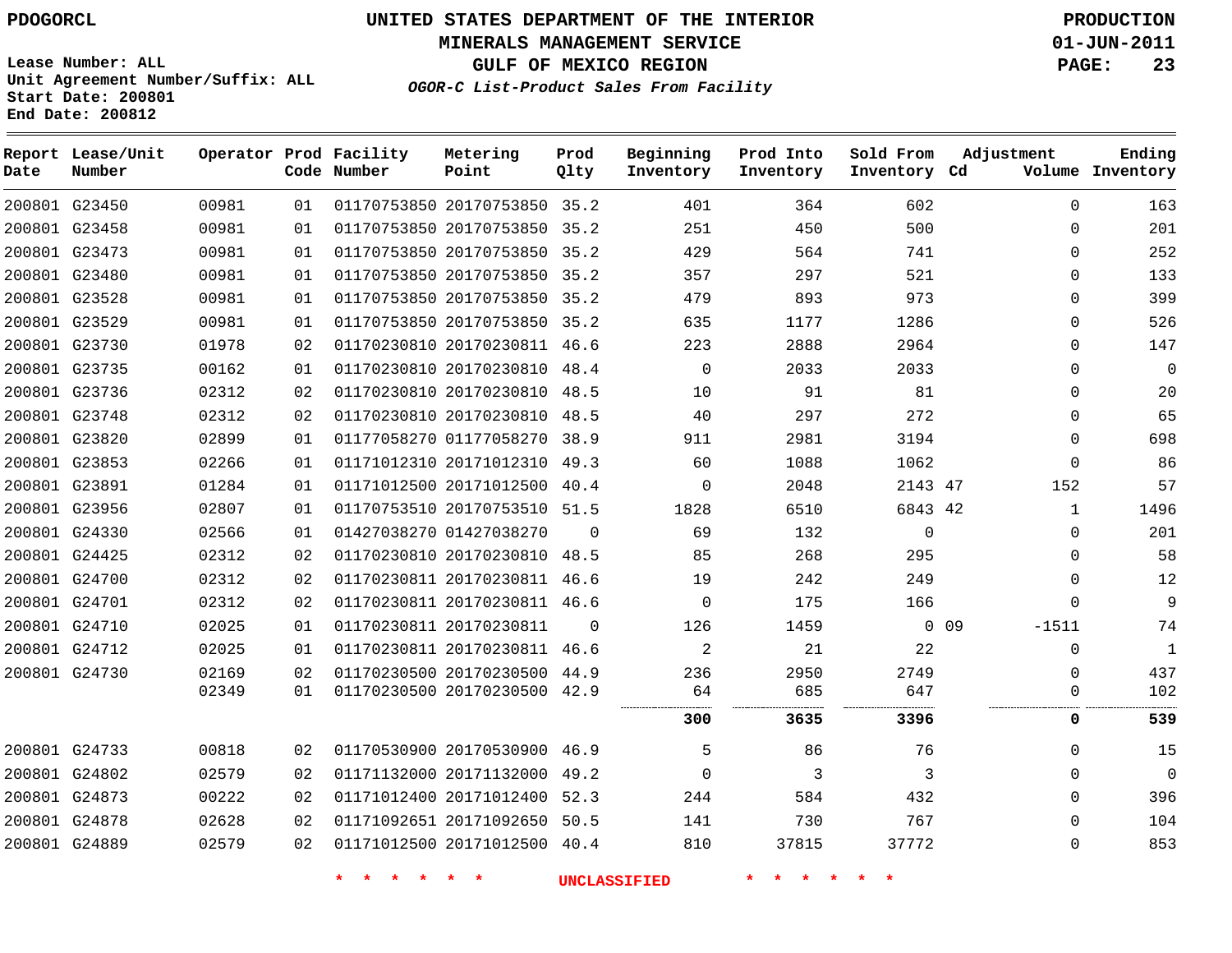**MINERALS MANAGEMENT SERVICE 01-JUN-2011**

**GULF OF MEXICO REGION PAGE: 24**

**Lease Number: ALL Unit Agreement Number/Suffix: ALL Start Date: 200801 End Date: 200812**

**OGOR-C List-Product Sales From Facility**

| Date | Report Lease/Unit<br>Number |       |    | Operator Prod Facility<br>Code Number | Metering<br>Point            | Prod<br>Qlty | Beginning<br>Inventory | Prod Into<br>Inventory | Sold From<br>Inventory Cd |       | Adjustment   | Ending<br>Volume Inventory |
|------|-----------------------------|-------|----|---------------------------------------|------------------------------|--------------|------------------------|------------------------|---------------------------|-------|--------------|----------------------------|
|      | 200801 G24898               | 02807 | 01 |                                       | 01171012400 20171012400 52.3 |              | 1621                   | 1505                   | 2106 42                   |       | $\mathbf{1}$ | 1021                       |
|      | 200801 G24924               | 02268 | 01 |                                       | 01171132800 21171132800      | 49.9         | 3460                   | 5054                   | 5500 42                   |       | 269          | 3283                       |
|      | 200801 G24929               | 02766 | 01 |                                       | 01171092651 20171092650 50.5 |              | 3                      | 182                    | 159                       |       | $\Omega$     | 26                         |
|      | 200801 G25007               | 02766 | 02 |                                       | 01177198271 01177198271      | $\Omega$     | 208                    | 134                    | $\mathbf 0$               |       | $\Omega$     | 342                        |
|      | 200801 G25008               | 02777 | 01 |                                       | 01170753510 20170753510 48.7 |              | 126                    | 844                    | 777                       |       | $\Omega$     | 193                        |
|      | 200801 G25524               | 02169 | 01 |                                       | 01170230450 20170230450 52.4 |              | 853                    | 8135                   | 7922                      |       | $\mathbf 0$  | 1066                       |
|      |                             |       | 01 |                                       | 01421670210 01421670210 38.4 |              | 216                    | 1783                   | 1497 42                   |       | -1           | 501                        |
|      |                             |       |    |                                       |                              |              | 1069                   | 9918                   | .<br>9419                 |       | -1           | 1567                       |
|      | 200801 G25536               | 02466 | 01 |                                       | 01420390101 01420390101      | $\Omega$     | 4528                   | 66                     | $\mathbf 0$               |       | $\Omega$     | 4594                       |
|      | 200801 G25561               | 02058 | 02 |                                       | 01170230450 20170230450      | 52.4         | 54                     | 404                    | 405                       |       | $\Omega$     | 53                         |
|      | 200801 G25566               | 00162 | 01 |                                       | 01170230450 20170230450 52.4 |              | 0                      | 187                    | 187                       |       | 0            | 0                          |
|      | 200801 G25579               | 02169 | 02 |                                       | 01170230810 20170230810 48.5 |              | 257                    | $\mathbf 0$            | 256                       |       | $\Omega$     | $\mathbf{1}$               |
|      |                             |       | 01 |                                       | 01170230500 20170230500 44.9 |              | 29                     | 699                    | 624                       |       | $\Omega$     | 104                        |
|      |                             |       |    |                                       |                              |              | 286                    | 699                    | 880                       |       | 0            | 105                        |
|      | 200801 G25605               | 00818 | 01 |                                       | 01170230810 20170230810 48.7 |              | 4                      | 23                     | 22                        |       | $\Omega$     | 5                          |
|      | 200801 G25606               | 02025 | 01 |                                       | 01170230810 20170230810      | 48.5         | 347                    | 1920                   | 1849                      |       | $\Omega$     | 418                        |
|      | 200801 G25872               | 02025 | 01 |                                       | 01170230811 20170230811 46.5 |              | 805                    | 11761                  | 11971                     |       | $\Omega$     | 595                        |
|      | 200801 G25914               | 01963 | 01 |                                       | 01170530900 20170530900 46.9 |              | $\Omega$               | 18                     | 15                        |       | 0            | 3                          |
|      | 200801 G25916               | 01963 | 01 |                                       | 01170530900 20170530900 46.9 |              | $\Omega$               | 15                     | 12                        |       | $\Omega$     | 3                          |
|      | 200801 G25939               | 00064 | 01 |                                       | 01170230810 20170230810      | 48.5         | 3                      | $\overline{a}$         |                           | 4 4 2 | $-1$         | $\Omega$                   |
|      | 200801 G25944               | 02266 | 01 |                                       | 01171131600 20171131600 44.7 |              | 4                      | 30                     | 33                        |       | $\Omega$     | $\mathbf{1}$               |
|      | 200801 G25948               | 02427 | 01 |                                       | 01170530900 20170530900 46.9 |              | 595                    | 1697                   | 1993                      |       | 0            | 299                        |
|      | 200801 G25967               | 01513 | 01 |                                       | 01170230811 20170230811      | 46.6         | 27                     | 635                    | 630                       |       | $\Omega$     | 32                         |
|      | 200801 G25972               | 01978 | 02 |                                       | 01171131600 20171131600      | 44.7         | 468                    | 6872                   | 7201                      |       | $\Omega$     | 139                        |
|      | 200801 G25986               | 01586 | 02 |                                       | 01170230811 20170230811 46.6 |              | $\Omega$               | 3                      | 3                         |       | 0            | 0                          |
|      | 200801 G26007               | 02899 | 01 |                                       | 01177082604 20177082604 27.5 |              | 1                      | 57                     | 57                        |       | $\Omega$     | $\mathbf{1}$               |
|      | 200801 G26023               | 02579 | 02 |                                       | 01171012500 20171012500      | $\Omega$     | 197                    | 0                      | 0                         |       | $\Omega$     | 197                        |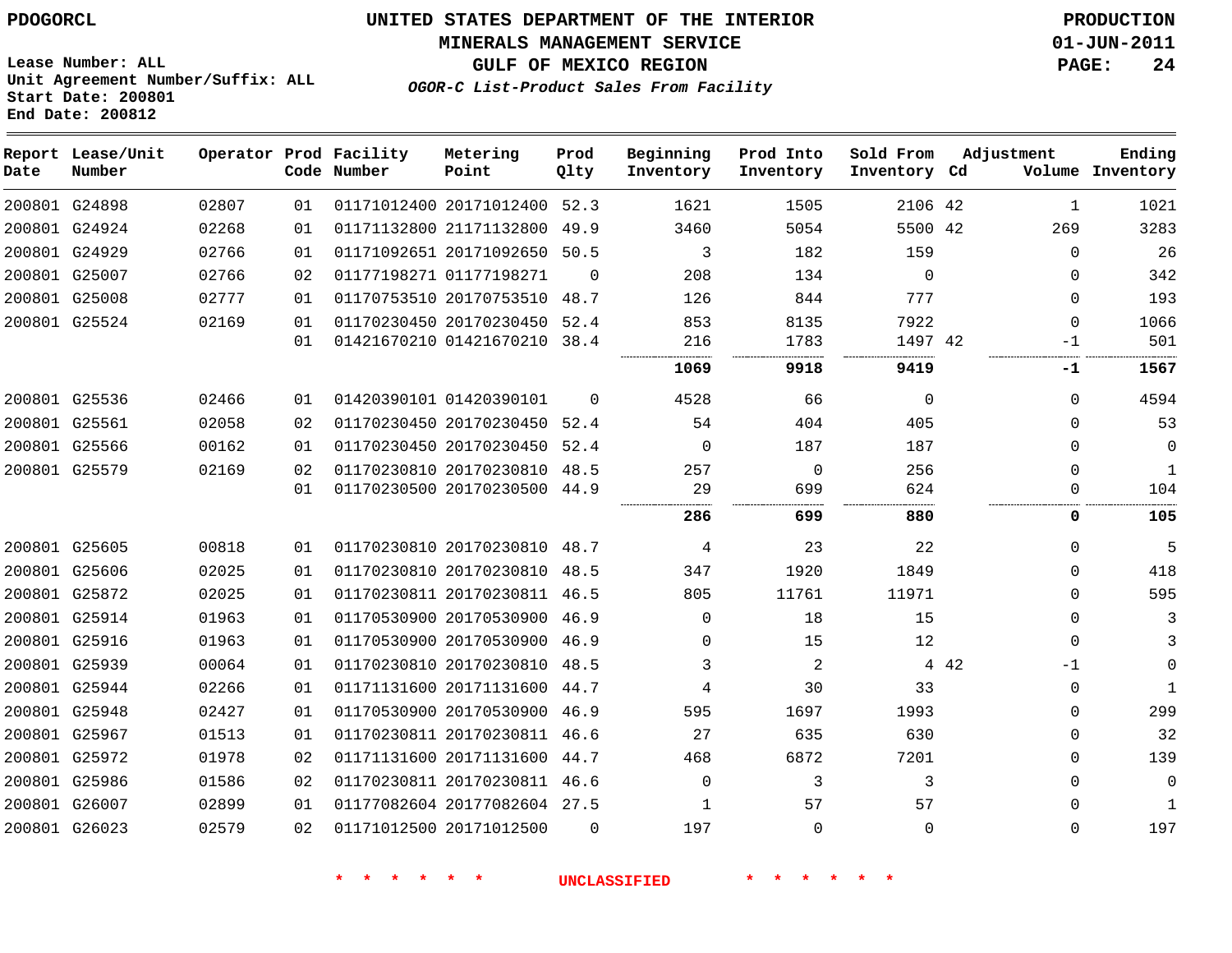# **UNITED STATES DEPARTMENT OF THE INTERIOR PDOGORCL PRODUCTION**

**MINERALS MANAGEMENT SERVICE 01-JUN-2011**

**GULF OF MEXICO REGION PAGE: 25**

**Unit Agreement Number/Suffix: ALL Start Date: 200801 End Date: 200812**

**OGOR-C List-Product Sales From Facility**

| Date   | Report Lease/Unit<br>Number |       |    | Operator Prod Facility<br>Code Number | Metering<br>Point            | Prod<br>Qlty | Beginning<br>Inventory | Prod Into<br>Inventory | Sold From<br>Inventory Cd | Adjustment   | Ending<br>Volume Inventory |
|--------|-----------------------------|-------|----|---------------------------------------|------------------------------|--------------|------------------------|------------------------|---------------------------|--------------|----------------------------|
|        | 200801 G26040               | 00560 | 01 |                                       | 01171132800 21171132800      | 49.9         | 360                    | 372                    | 300 42                    | $-150$       | 282                        |
|        | 200801 G26051               | 01978 | 02 |                                       | 01171092651 20171092650      | 50.5         | 713                    | 2678                   | 3008                      | $\Omega$     | 383                        |
|        | 200801 G26124               | 02503 | 02 |                                       | 01171012500 20171012500      | 40.4         | 4                      | 140                    | 140                       | $\Omega$     | 4                          |
|        | 200801 G26146               | 01586 | 01 |                                       | 01177258152 01177258152 35.7 |              | $\mathbf 0$            | 1484                   | 1484                      | $\Omega$     | $\Omega$                   |
|        | 200801 G26151               | 00730 | 01 |                                       | 01177248151 01177248151      | 49           | $\Omega$               | 536                    | 536                       | $\Omega$     | $\Omega$                   |
|        | 200801 G26281               | 02528 | 02 |                                       | 01170753850 20170753850      | 35.2         | 642                    | 997                    | 1194                      | $\Omega$     | 445                        |
|        | 200801 G26442               | 02466 | 01 |                                       | 01423550090 20423550090      | 51.1         | 975                    | 11                     | 554 42                    | 1            | 433                        |
|        | 200801 G26451               | 02579 | 02 |                                       | 01423210051 20423210050 48.1 |              | 1770                   | 15982                  | 16187                     | 0            | 1565                       |
|        | 200801 G26477               | 01963 | 01 |                                       | 01420390101 01420390101      | $\Omega$     | 138                    | $\mathbf 0$            | $\Omega$                  | 0            | 138                        |
|        | 200801 G26480               | 01978 | 02 |                                       | 01423210051 20423210050      | 48.1         | 42                     | 533                    | 570                       | $\mathbf{0}$ | 5                          |
|        | 200801 G26513               | 01978 | 02 |                                       | 01170230450 20170230450      | 52.4         | 540                    | 1799                   | 2104                      | $\Omega$     | 235                        |
|        | 200801 G27023               | 02899 | 01 |                                       | 01170230810 20170230810      | 40           | 4                      | 36                     | 31                        | $\Omega$     | 9                          |
|        | 200801 G27050               | 02579 | 02 |                                       | 01171132800 21171132800      | 49.9         | 11                     | 45                     |                           | 40 42<br>6   | 22                         |
|        | 200801 G27061               | 02266 | 01 |                                       | 01171131600 20171131600 44.7 |              | 60                     | 1747                   | 1772                      | $\Omega$     | 35                         |
|        | 200801 G27072               | 02899 | 02 |                                       | 01171132800 21171132800      | 49.9         | 1201                   | 1050                   | 1383                      | $\Omega$     | 868                        |
|        | 200801 G27100               | 01978 | 02 |                                       | 01171012310 20171012310 49.3 |              | 42                     | 592                    | 587                       | $\Omega$     | 47                         |
|        | 200801 G27195               | 01586 | 02 |                                       | 01177258154 01177258154      | $\Omega$     | 10                     | 132                    | $\Omega$                  | $\Omega$     | 142                        |
|        | 200801 G27214               | 01586 | 02 |                                       | 01177288152 01177288152      | $\Omega$     | 38                     | 21                     | $\Omega$                  | $\Omega$     | 59                         |
|        | 200801 G27215               | 01586 | 02 |                                       | 01177288152 01177288152      | $\Omega$     | 45                     | 35                     | $\Omega$                  | $\Omega$     | 80                         |
|        | 200801 G27476               | 02672 | 01 |                                       | 01423210051 20423210050      | 48.1         | 37                     | 296                    | 304                       | $\Omega$     | 29                         |
|        | 200801 G27789               | 02859 | 02 |                                       | 01170530900 20170530900      | 46.9         | 5511                   | 8988                   | 12916                     | $\Omega$     | 1583                       |
|        | 200801 G27831               | 02899 | 01 |                                       | 01170530900 20170530900      | 46.9         | 115                    | 412                    | 454                       | $\Omega$     | 73                         |
|        | 200801 G27918               | 00222 | 01 |                                       | 01177082958 20177082958      | 38.6         | $\mathbf 0$            | 1211                   | 1211                      | $\Omega$     | $\mathbf{0}$               |
| 200802 | 00016                       | 00276 | 01 |                                       | 01170513700 20170513700      | 32.5         | 6925                   | 30367                  | 32147 42                  | 1            | 5146                       |
| 200802 | 00026                       | 00276 | 01 |                                       | 01170513700 20170513700 32.5 |              | 9278                   | 24796                  | 29872                     | $\Omega$     | 4202                       |
| 200802 | 00032                       | 00276 | 01 |                                       | 01170513700 20170513700 32.5 |              | 1665                   | 5222                   | 5164                      | $\Omega$     | 1723                       |
| 200802 | 00033                       | 00276 | 01 |                                       | 01170513700 20170513700 32.5 |              | 2441                   | 7332                   | 7353                      | $\Omega$     | 2420                       |
| 200802 | 00049                       | 02421 | 01 |                                       | 01171012300 20171012300 39.5 |              | 11144                  | 20920                  | 22749                     | $\Omega$     | 9315                       |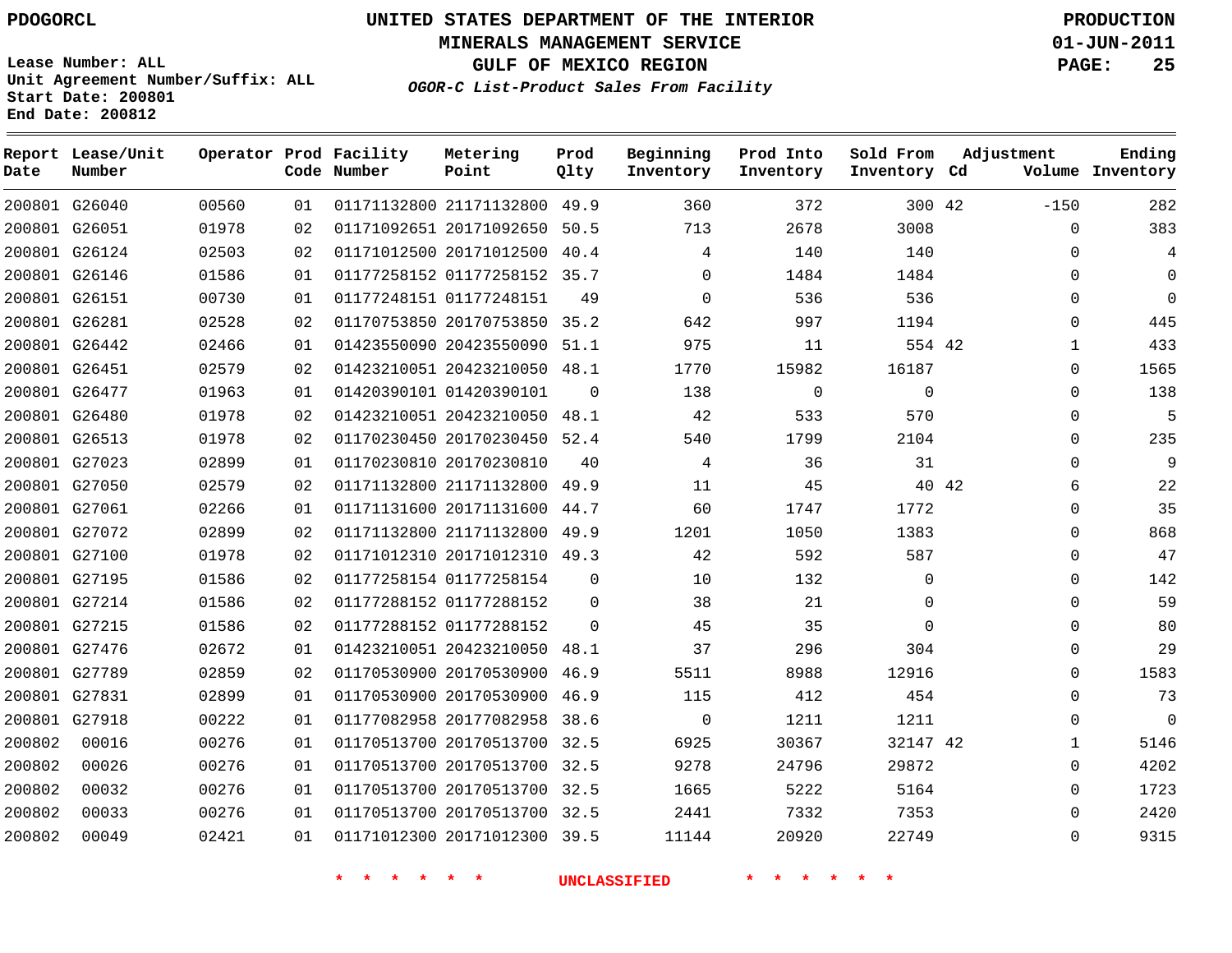**MINERALS MANAGEMENT SERVICE 01-JUN-2011**

**GULF OF MEXICO REGION PAGE: 26**

**Lease Number: ALL Unit Agreement Number/Suffix: ALL Start Date: 200801 End Date: 200812**

**OGOR-C List-Product Sales From Facility**

| Date   | Report Lease/Unit<br>Number |       |    | Operator Prod Facility<br>Code Number | Metering<br>Point            | Prod<br>Qlty | Beginning<br>Inventory | Prod Into<br>Inventory | Sold From<br>Inventory Cd | Adjustment   | Ending<br>Volume Inventory |
|--------|-----------------------------|-------|----|---------------------------------------|------------------------------|--------------|------------------------|------------------------|---------------------------|--------------|----------------------------|
| 200802 | 00050                       | 02421 | 01 |                                       | 01171012300 20171012300 39.5 |              | 3408                   | 6915                   | 7244                      | $\Omega$     | 3079                       |
| 200802 | 00051                       | 02421 | 01 |                                       | 01171012300 20171012300 39.5 |              | 7229                   | 9127                   | 12292                     | $\Omega$     | 4064                       |
| 200802 | 00052                       | 02421 | 01 |                                       | 01171012300 20171012300 39.5 |              | 2020                   | 5936                   | 5313                      | $\Omega$     | 2643                       |
| 200802 | 00053                       | 02409 | 01 |                                       | 01171012300 20171012300 30.3 |              | 3272                   | 4449                   | 5740                      | $\Omega$     | 1981                       |
| 200802 | 00079                       | 01834 | 01 |                                       | 01170230810 20170230810 48.3 |              | 184                    | 985                    | 990                       | $\Omega$     | 179                        |
| 200802 | 00081                       | 00818 | 02 |                                       | 01170231300 20170230800 42.8 |              | 2599                   | 10586                  | 9967 42                   | $\mathbf{1}$ | 3219                       |
| 200802 | 00082                       | 00818 | 02 |                                       | 01170231300 20170230800 42.8 |              | 83                     | $\Omega$               | 83                        | $\Omega$     | $\mathbf 0$                |
| 200802 | 00090                       | 02630 | 01 |                                       | 01170230810 20170230810 48.3 |              | 70                     | 367                    | 376                       | 0            | 61                         |
| 200802 | 00137                       | 00687 | 01 |                                       | 01170513700 20170513700 27.1 |              | 313                    | 2139                   | 2141                      | $\Omega$     | 311                        |
| 200802 | 00138                       | 00687 | 01 |                                       | 01170513700 20170513700 27.1 |              | 1749                   | 12034                  | 12033                     | 0            | 1750                       |
| 200802 | 00161                       | 00105 | 01 |                                       | 01170230810 20170230810 48.3 |              | 344                    | 1006                   | 1161                      | 0            | 189                        |
| 200802 | 00184                       | 02594 | 02 |                                       | 01170230810 20170230810 48.3 |              | 2294                   | 7693                   | 8586                      | 0            | 1401                       |
| 200802 | 00190                       | 02312 | 01 |                                       | 01170230810 20170230810 48.3 |              | $\mathbf 1$            | 1                      | 2                         | $\Omega$     | 0                          |
| 200802 | 00191                       | 02312 | 01 |                                       | 01170230810 20170230810 48.3 |              | 921                    | 2302                   | 2804                      | $\Omega$     | 419                        |
| 200802 | 00196                       | 00003 | 01 |                                       | 01171012300 20171012300 39.6 |              | 5474                   | 9866                   | 10947                     | $\Omega$     | 4393                       |
| 200802 | 00244                       | 00105 | 01 |                                       | 01170231300 01170231300 46.9 |              | $\Omega$               | 1458                   | 1458                      | $\Omega$     |                            |
| 200802 | 00247                       | 00105 | 01 |                                       | 01170231300 01170231300 46.8 |              | $\Omega$               | 1040                   | 1040                      | $\Omega$     |                            |
| 200802 | 00253                       | 02025 | 01 |                                       | 01170230810 20170230810 48.3 |              | 3                      | 16                     | 16                        | $\Omega$     |                            |
| 200802 | 00299                       | 01834 | 01 |                                       | 01170230601 20170230600 40.5 |              | $\Omega$               | 57                     | 57                        | $\Omega$     |                            |
| 200802 | 00300                       | 01834 | 01 |                                       | 01170230601 20170230600 40.5 |              | $\Omega$               | 311                    | 311                       | $\Omega$     |                            |
| 200802 | 00301                       | 01834 | 01 |                                       | 01170230601 20170230600 40.5 |              | $\Omega$               | 1156                   | 1156                      | $\Omega$     | U                          |
| 200802 | 00310                       | 02025 | 01 |                                       | 01171132800 21171132800 46.4 |              | 595                    | 609                    | 596                       | $\mathbf 0$  | 608                        |
| 200802 | 00317                       | 00560 | 01 |                                       | 01171012310 20171012310 48.1 |              | 32                     | 344                    | 360                       | 0            | 16                         |
| 200802 | 00353                       | 02266 | 01 |                                       | 01170754800 20170754800      | 30           | 744                    | 1848                   | 2018                      | $\mathbf{0}$ | 574                        |
| 200802 | 00367                       | 00276 | 01 |                                       | 01170513700 20170513700 32.5 |              | 111                    | 632                    | 635 42                    | -1           | 107                        |
| 200802 | 00424                       | 00064 | 01 |                                       | 01171012400 20171012400 52.4 |              | 24                     | 129                    | 74                        | $\mathbf 0$  | 79                         |
| 200802 | 00434                       | 02690 | 01 |                                       | 01177112605 2017711260Y 35.6 |              | 2335                   | 24659                  | 24683 42                  | 1            | 2312                       |
| 200802 | 00453                       | 02690 | 01 |                                       | 01177112605 2017711260Y 30.6 |              | 527                    | 6166                   | 6115                      | $\mathbf{0}$ | 578                        |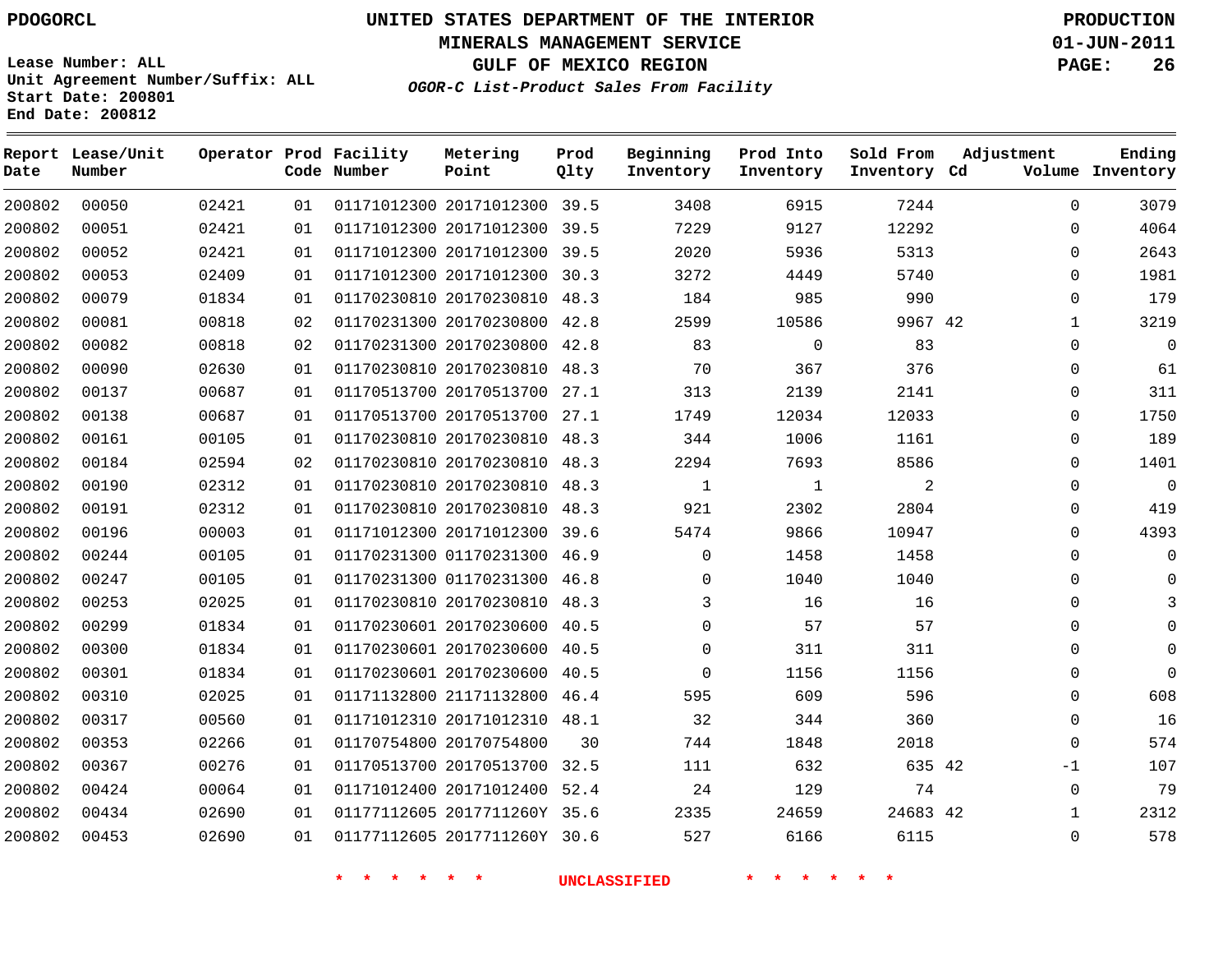**MINERALS MANAGEMENT SERVICE 01-JUN-2011**

**OGOR-C List-Product Sales From Facility**

**GULF OF MEXICO REGION PAGE: 27**

| Date   | Report Lease/Unit<br>Number |       |    | Operator Prod Facility<br>Code Number | Metering<br>Point            | Prod<br>Qlty | Beginning<br>Inventory | Prod Into<br>Inventory | Sold From<br>Inventory Cd | Adjustment  | Ending<br>Volume Inventory |
|--------|-----------------------------|-------|----|---------------------------------------|------------------------------|--------------|------------------------|------------------------|---------------------------|-------------|----------------------------|
| 200802 | 00462                       | 00078 | 01 |                                       | 01170573602 20170573602      | 33.8         | 38                     | 212                    | 179                       | $\Omega$    | 71                         |
| 200802 | 00464                       | 00078 | 01 |                                       | 01170573602 20170573602      | 33.8         | 3884                   | 23599                  | 19612 42                  | 1           | 7872                       |
| 200802 | 00466                       | 00064 | 01 |                                       | 01171012400 20171012400      | 52.4         | 1323                   | 1627                   | 1944 42                   | $-1$        | 1005                       |
| 200802 | 00479                       | 00818 | 01 |                                       | 01171012500 20171012500      | 39.9         | 162                    | 6690                   | 6648                      | $\mathbf 0$ | 204                        |
|        |                             | 02025 | 01 |                                       | 01171012300 20171012300      | 39.5         | 17<br>                 | 35                     | 36<br>.                   | $\Omega$    | 16                         |
|        |                             |       |    |                                       |                              |              | .<br>179               | 6725                   | 6684                      | 0           | 220                        |
| 200802 | 00487                       | 01284 | 01 |                                       | 01171132800 21171132800 45.4 |              | 4037                   | 2492                   | 3664                      | $\Omega$    | 2865                       |
| 200802 | 00495                       | 01284 | 01 |                                       | 01171131900 20171131900      | $\Omega$     | $\mathbf 0$            | 874                    | $\mathbf 0$               | $\Omega$    | 874                        |
| 200802 | 00518                       | 01482 | 01 |                                       | 01170230450 20170230450      | 51.9         | 25                     | 318                    | 323                       | $\mathbf 0$ | 20                         |
| 200802 | 00526                       | 00105 | 01 |                                       | 01170230810 20170230810      | 48.2         | 201                    | 502                    | 612                       | $\mathbf 0$ | 91                         |
| 200802 | 00541                       | 02589 | 01 |                                       | 01170530900 20170530900      | 48.8         | $\mathsf 0$            | 304                    | 304                       | 0           | $\mathsf 0$                |
| 200802 | 00559                       | 00687 | 01 |                                       | 01171131600 20171131600      | 44.4         | 121                    | 3646                   | 3592                      | $\Omega$    | 175                        |
| 200802 | 00560                       | 00687 | 01 |                                       | 01171131600 20171131600      | 44.4         | 87                     | 2884                   | 2833                      | $\mathbf 0$ | 138                        |
| 200802 | 00577                       | 01935 | 01 |                                       | 01171012300 20171012300      | 39.6         | 24999                  | 48625                  | 51973                     | $\Omega$    | 21651                      |
| 200802 | 00593                       | 01834 | 01 |                                       | 01171012300 20171012300      | 39.6         | 13158                  | 21967                  | 19585 42                  | $-1$        | 15539                      |
|        |                             | 02589 | 01 |                                       | 01171012300 20171012300      | 39.6         | 9110                   | 16650                  | 18101<br>.                | $\mathbf 0$ | 7659                       |
|        |                             |       |    |                                       |                              |              | 22268                  | 38617                  | 37686                     | -1          | 23198                      |
| 200802 | 00605                       | 02899 | 01 |                                       | 01170573602 20170573602      | 39.3         | 1464                   | 12894                  | 10058                     | $\mathbf 0$ | 4300                       |
| 200802 | 00680                       | 01482 | 01 |                                       | 01170230700 20170230700 42.6 |              | 687                    | 2408                   | 2376                      | $\mathbf 0$ | 719                        |
| 200802 | 00691                       | 02312 | 02 |                                       | 01170754200 20170754200 37.8 |              | 666                    | 2220                   | 2235                      | $\Omega$    | 651                        |
| 200802 | 00693                       | 02266 | 01 |                                       | 01170754800 20170754800      | 30           | 609                    | 2037                   | 2013                      | $\Omega$    | 633                        |
| 200802 | 00694                       | 02266 | 01 |                                       | 01170754800 20170754800      | 30           | 1215                   | 3400                   | 3559                      | $\Omega$    | 1056                       |
| 200802 | 00697                       | 02266 | 01 |                                       | 01170754800 20170754800      | 30           | 1771                   | 5704                   | 5702                      | 0           | 1773                       |
| 200802 | 00758                       | 02421 | 01 |                                       | 01170230810 20170230810      | 48.3         | 599                    | 1970                   | 2210                      | $\mathbf 0$ | 359                        |
| 200802 | 00759                       | 02589 | 01 |                                       | 01170230811 20170230811      | 46.6         | $\mathbf 0$            | 726                    | 726                       | 0           | $\mathbf 0$                |
| 200802 | 00763                       | 01284 | 01 |                                       | 01170231100 20170230810      | 48.3         | 25                     | 126                    | 128                       | $\mathbf 0$ | 23                         |
| 200802 | 00767                       | 00105 | 01 |                                       | 01170230810 20170230810      | 48.2         | 328                    | 789                    | 973                       | $\Omega$    | 144                        |

**Lease Number: ALL Unit Agreement Number/Suffix: ALL Start Date: 200801 End Date: 200812**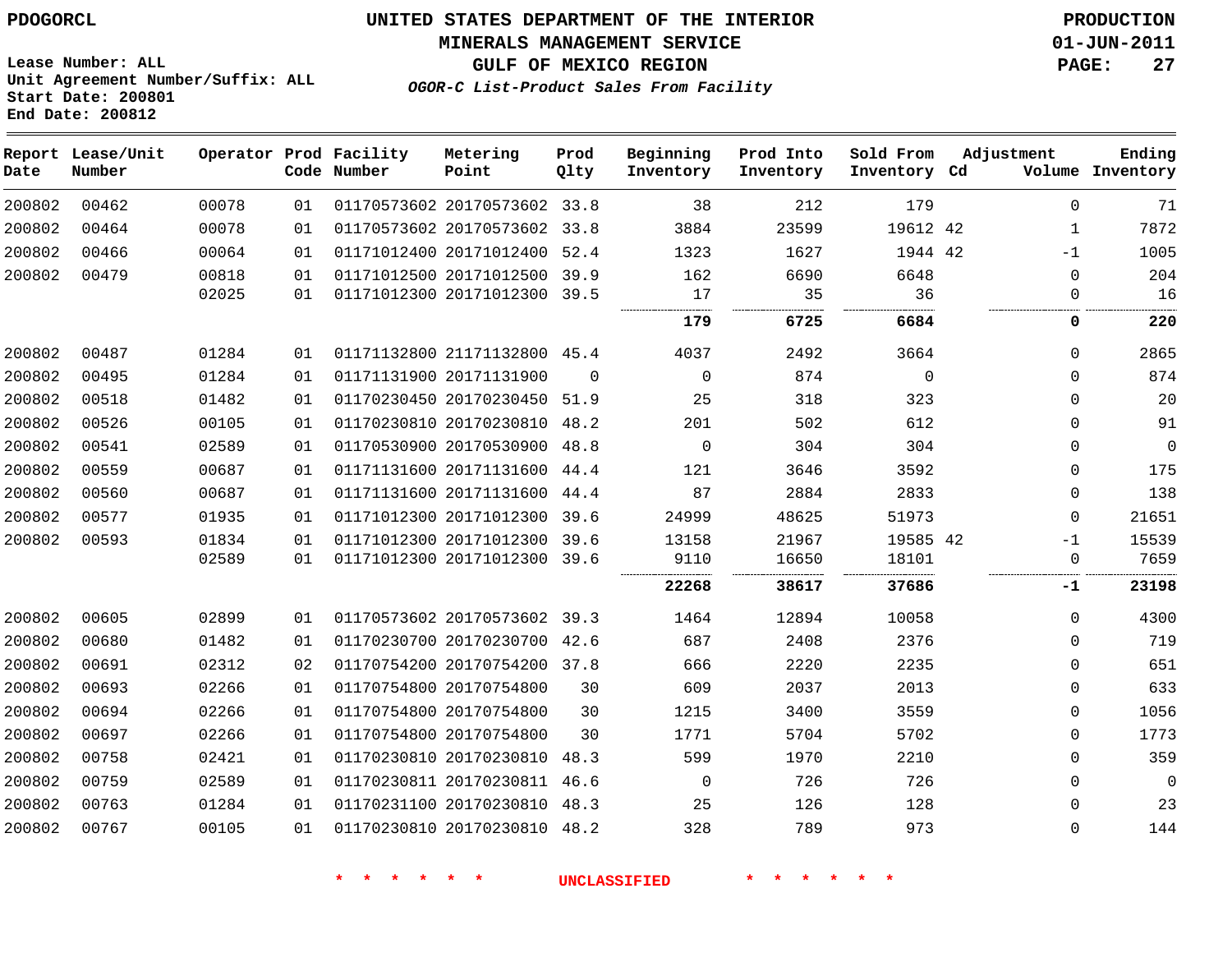# **UNITED STATES DEPARTMENT OF THE INTERIOR PDOGORCL PRODUCTION**

**MINERALS MANAGEMENT SERVICE 01-JUN-2011**

**GULF OF MEXICO REGION PAGE: 28**

**Unit Agreement Number/Suffix: ALL Start Date: 200801 End Date: 200812**

**OGOR-C List-Product Sales From Facility**

| Date   | Report Lease/Unit<br>Number |       |    | Operator Prod Facility<br>Code Number | Metering<br>Point            | Prod<br>Qlty | Beginning<br>Inventory | Prod Into<br>Inventory | Sold From<br>Inventory Cd | Adjustment   | Ending<br>Volume Inventory |
|--------|-----------------------------|-------|----|---------------------------------------|------------------------------|--------------|------------------------|------------------------|---------------------------|--------------|----------------------------|
| 200802 | 00768                       | 00105 | 01 |                                       | 01170230810 20170230810 48.2 |              | 38                     | 24                     | 58                        | $\mathbf 0$  | 4                          |
| 200802 | 00775                       | 01834 | 01 |                                       | 01171131600 20171131600      | 44.4         | 43                     | 1812                   | 1768                      | $\Omega$     | 87                         |
| 200802 | 00778                       | 01482 | 01 |                                       | 01171132000 20171132000 49.5 |              | 311                    | 10724                  | 10406                     | 0            | 629                        |
| 200802 | 00786                       | 02409 | 01 |                                       | 01177078131 20171092650 52.5 |              | $\Omega$               | 341                    | 341                       | $\Omega$     | $\mathbf 0$                |
| 200802 | 00787                       | 02312 | 01 |                                       | 01171092651 20171092650      | 47.4         | 220                    | 1660                   | 1581                      | $\mathbf{0}$ | 299                        |
| 200802 | 00796                       | 02628 | 02 |                                       | 01171092651 20171092650 47.4 |              | 1431                   | 15096                  | 13801                     | $\Omega$     | 2726                       |
| 200802 | 00797                       | 02421 | 01 |                                       | 01171012300 20171012300 39.6 |              | 2324                   | 6157                   | 5739                      | $\Omega$     | 2742                       |
| 200802 | 00818                       | 02636 | 01 |                                       | 01171132800 21171132800 45.4 |              | 92                     | 756                    | 214                       | $\mathbf 0$  | 634                        |
| 200802 | 00819                       | 00078 | 01 |                                       | 01171132800 21171132800 44.4 |              | 142                    | 133                    | 136 42                    | -1           | 138                        |
| 200802 | 00827                       | 00003 | 01 |                                       | 0117711260G 2017711260G 33.2 |              | 1096                   | 15498                  | 15419 42                  | 1            | 1176                       |
| 200802 | 00828                       | 01284 | 01 |                                       | 0117711260T 2017711260T 33.9 |              | 178                    | 9807                   | 9642                      | $\Omega$     | 343                        |
|        | 200802 754303001A           | 00059 | 01 |                                       | 01170230811 20170230811 46.6 |              | 458                    | 7494                   | 7571                      | $\Omega$     | 381                        |
|        | 200802 754305004A           | 02899 | 01 |                                       | 01171132000 20171132000 49.5 |              | 338                    | 4356                   | 4438                      | $\Omega$     | 256                        |
|        | 200802 754307017A           | 01364 | 02 |                                       | 01170230811 20170230811 46.6 |              | 192                    | 3941                   | 3933 45                   | $-200$       | 0                          |
|        | 200802 7543880060           | 00105 | 01 |                                       | 01170230450 20170230450 51.8 |              | 56                     | 174                    | 219                       | $\mathbf 0$  | 11                         |
|        | 200802 7543890060           | 02655 | 02 |                                       | 01171012500 20171012500 39.9 |              | $\mathbf 0$            | 55                     | 55                        | 0            | $\mathbf 0$                |
|        | 200802 7543890080           | 00276 | 01 |                                       | 01170513700 20170513700 32.5 |              | 4384                   | 4099                   | 5017                      | $\Omega$     | 3466                       |
|        | 200802 7543890180           | 02899 | 01 |                                       | 01423210051 20423210050 48.4 |              | $\overline{2}$         | 59                     | 57                        | $\Omega$     | 4                          |
|        | 200802 7543890220           | 00105 | 01 |                                       | 01608158271 01608158271      | 21           | $\mathbf 0$            | 48                     | 48                        | $\mathbf 0$  |                            |
|        | 200802 7543900070           | 00818 | 02 |                                       | 01423550090 20423550090      | $\Omega$     | 3                      | $\mathbf 0$            |                           | 0.42<br>$-1$ |                            |
|        | 200802 7543900080           | 02421 | 01 |                                       | 01177245111 01177245111      | 38           | $\Omega$               | 52                     | 52                        | 0            | U                          |
|        | 200802 7543920040           | 02628 | 01 |                                       | 01423210051 20423210050      | 48.4         | 12                     | 337                    | 327                       | $\Omega$     | 22                         |
|        | 200802 7543930100           | 00362 | 02 |                                       | 01170230810 20170230810      | 48.3         | 1878                   | 6662                   | 7327                      | $\Omega$     | 1213                       |
|        | 200802 7543930200           | 00105 | 01 |                                       | 01171012310 20171012310 48.1 |              | 955                    | 10468                  | 10941                     | $\Omega$     | 482                        |
|        |                             | 01284 | 01 |                                       | 0117709260L 2017709260L 40.7 |              | $\mathbf 0$            | 3112                   | 3112                      | $\Omega$     | $\Omega$                   |
|        |                             |       |    |                                       |                              |              | 955                    | 13580                  | 14053                     | 0            | 482                        |
|        | 200802 7543930210           | 02899 | 01 |                                       | 01608165300 01608165300      | $\Omega$     | 91                     | $\mathbf 0$            | $\Omega$                  | $\Omega$     | 91                         |
|        | 200802 7543940080           | 00222 | 01 |                                       | 01171132800 21171132800 49.9 |              | 624                    | 616                    | 614                       | $\mathbf 0$  | 626                        |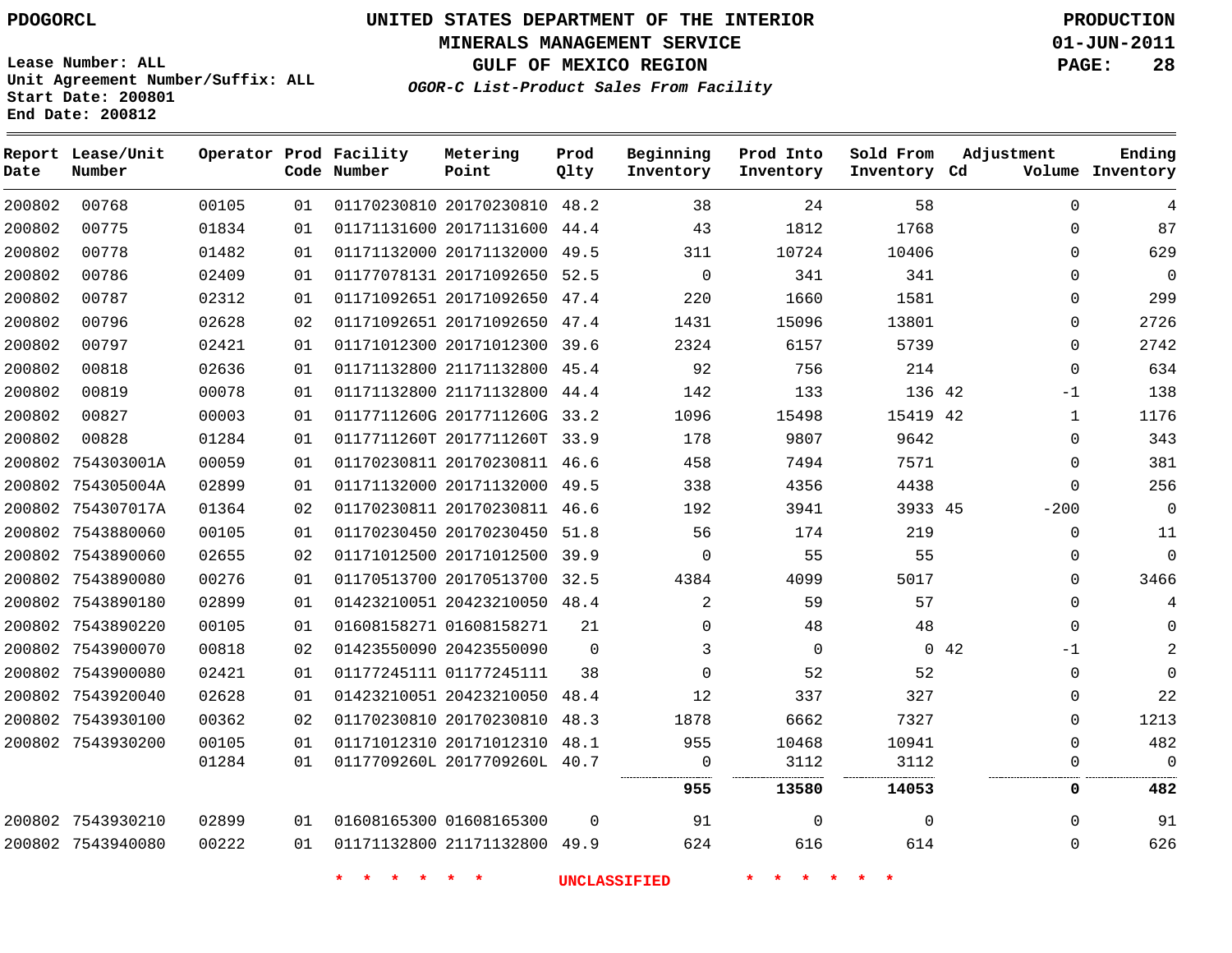#### **MINERALS MANAGEMENT SERVICE 01-JUN-2011**

**GULF OF MEXICO REGION PAGE: 29**

**Lease Number: ALL Unit Agreement Number/Suffix: ALL Start Date: 200801 End Date: 200812**

**OGOR-C List-Product Sales From Facility**

| Date | Report Lease/Unit<br>Number |       |    | Operator Prod Facility<br>Code Number | Metering<br>Point            | Prod<br>Qlty | Beginning<br>Inventory | Prod Into<br>Inventory | Sold From<br>Inventory | Adjustment<br>Cd | Ending<br>Volume Inventory |
|------|-----------------------------|-------|----|---------------------------------------|------------------------------|--------------|------------------------|------------------------|------------------------|------------------|----------------------------|
|      | 200802 754395009A           | 00730 | 01 |                                       | 01170753510 20170753510      | 52           | 92                     | 1395                   | 1185                   | $\Omega$         | 302                        |
|      | 200802 754395019A           | 00105 | 01 |                                       | 01420390101 01420390101      | $\Omega$     | 406                    | 291                    | $\Omega$               | $\Omega$         | 697                        |
|      | 200802 754396015A           | 02859 | 01 |                                       | 01608103650 20608103650 31.7 |              | 162                    | 23752                  | 23764                  | $\mathbf 0$      | 150                        |
|      | 200802 754398002A           | 00105 | 01 |                                       | 01420570060 20420570060      | 51           | 7154                   | $\Omega$               | 131                    | $\Omega$         | 7023                       |
|      | 200802 754398017A           | 01284 | 02 |                                       | 01170230811 20170230811 46.6 |              | $\mathbf 0$            | $\mathbf 0$            |                        | 4 47<br>4        | $\mathbf 0$                |
|      | 200802 8910020210           | 02451 | 01 |                                       | 01170513800 20170513800 34.7 |              | 10589                  | 142079                 | 135361                 | $\mathbf 0$      | 17307                      |
|      |                             |       | 01 |                                       | 01170753510 20170753510      | 52           | 404                    | 4221                   | 3711                   | $\mathbf{0}$     | 914                        |
|      |                             |       |    |                                       |                              |              | 10993                  | 146300                 | 139072                 | 0                | 18221                      |
|      | 200802 8910024540           | 02451 | 01 |                                       | 01170513800 20170513800 34.7 |              | 11617                  | 130911                 | 126581                 | $\mathbf 0$      | 15947                      |
|      | 200802 8910029320           | 00276 | 01 |                                       | 01170513700 20170513700 32.5 |              | 18354                  | 44893                  | 48431                  | $\Omega$         | 14816                      |
|      | 200802 8910034440           | 00276 | 01 |                                       | 01170513700 20170513700 32.5 |              | 25711                  | 81664                  | 81406                  | $\Omega$         | 25969                      |
|      |                             | 00730 | 01 |                                       | 01170513700 20170513700 32.5 |              | 3267                   | 10482                  | 10416                  | $\mathbf 0$      | 3333                       |
|      |                             |       |    |                                       |                              |              | 28978                  | 92146                  | 91822                  | 0                | 29302                      |
|      | 200802 8910039150           | 00078 | 01 |                                       | 01170573601 20170573601 27.9 |              | 273                    | 2944                   | 2828 42                | $-2$             | 387                        |
|      | 200802 8910063810           | 02466 | 01 |                                       | 01170230450 20170230450      | 51.9         | 2017                   | 21884                  | 22559 42               | $\mathbf{1}$     | 1343                       |
|      |                             | 02904 | 02 |                                       | 01170230450 20170230450 51.9 |              | 19                     | 189                    | 196                    | $\mathbf 0$      | 12                         |
|      |                             |       |    |                                       |                              |              | 2036                   | 22073                  | 22755                  | 1                | 1355                       |
|      | 200802 8910066690           | 00078 | 01 |                                       | 01170573602 20170573602 33.8 |              | 7035                   | 29490                  | 26688 42               | $-1$             | 9836                       |
|      | 200802 8910086540           | 01284 | 01 |                                       | 01171012400 20171012400 53.6 |              | 570                    | 110                    | 611 42                 | $-1$             | 68                         |
|      |                             |       | 01 |                                       | 01177092604 20177092604 41.1 |              | $\Omega$               | 141                    | 141                    | $\Omega$         | $\Omega$                   |
|      |                             |       |    |                                       |                              |              | 570                    | 251                    | 752                    | -1               | 68                         |
|      | 200802 8910086610           | 02266 | 01 |                                       | 01170754800 20170754800      | 30           | 158                    | 479                    | 488                    | $\Omega$         | 149                        |
|      | 200802 8910086660           | 02766 | 02 |                                       | 01421670201 20421670200      | $\Omega$     | 207                    | $\mathbf 0$            | $\Omega$               | $\Omega$         | 207                        |
|      | 200802 8910087640           | 00818 | 02 |                                       | 01171092800 21171132800      | 45.4         | 69                     | 104                    | 91                     | $\Omega$         | 82                         |
|      | 200802 8910087670           | 02312 | 02 |                                       | 01170754200 20170754200      | 37.8         | 193                    | 789                    | 751                    | $\Omega$         | 231                        |
|      | 200802 8910087840           | 00162 | 01 |                                       | 01177122606 20177122606 40.2 |              | 0                      | 3176                   | 3176                   | $\Omega$         | $\overline{0}$             |
|      | 200802 8910088160           | 02233 | 01 |                                       | 01171132800 21171132800 49.8 |              | 2258                   | 1712                   | 1965                   | $\Omega$         | 2005                       |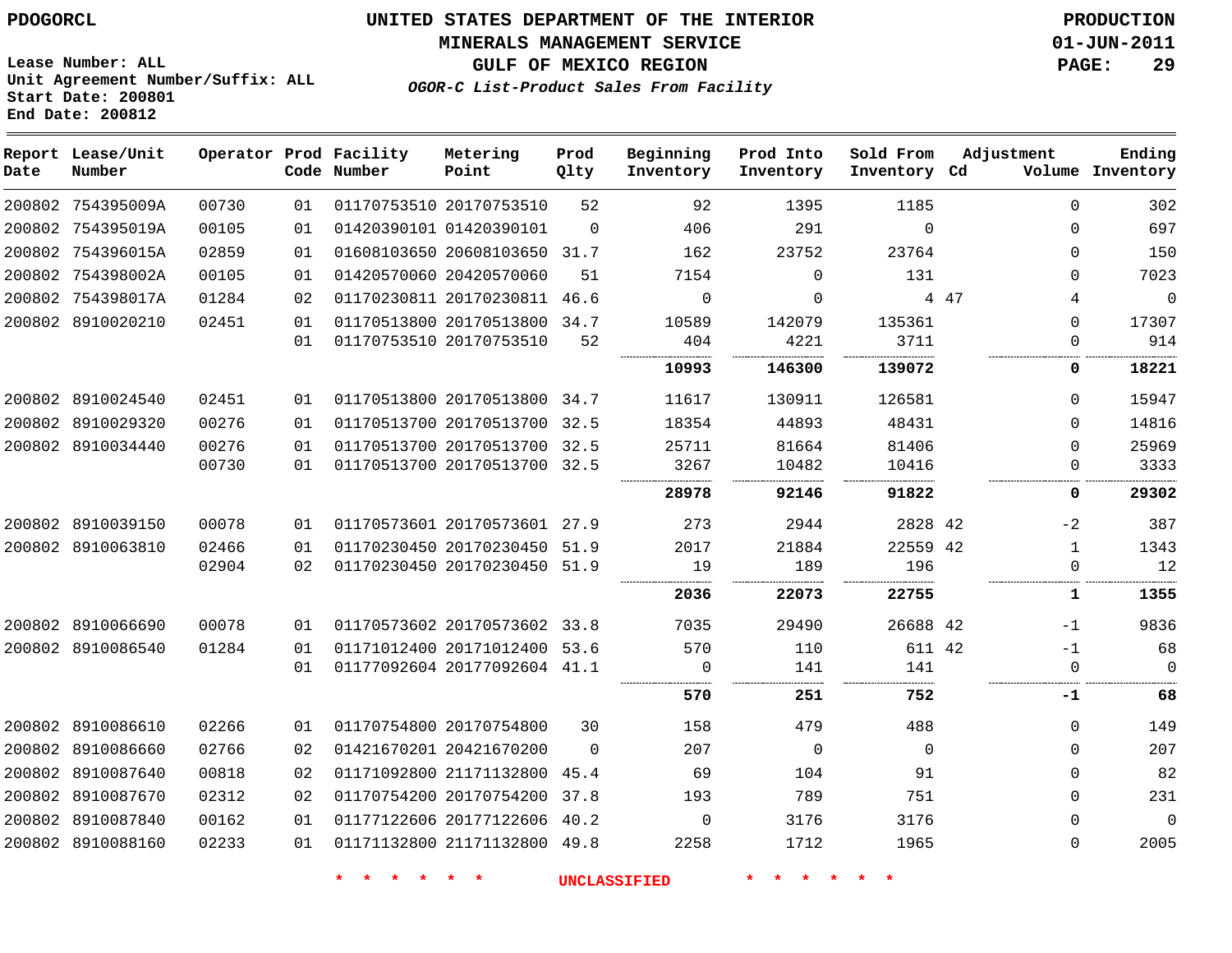**Start Date: 200801 End Date: 200812**

**Unit Agreement Number/Suffix: ALL**

# **UNITED STATES DEPARTMENT OF THE INTERIOR PDOGORCL PRODUCTION**

**MINERALS MANAGEMENT SERVICE 01-JUN-2011**

**GULF OF MEXICO REGION PAGE: 30**

**OGOR-C List-Product Sales From Facility**

| Date   | Report Lease/Unit<br>Number |       |    | Operator Prod Facility<br>Code Number | Metering<br>Point            | Prod<br>Qlty | Beginning<br>Inventory | Prod Into<br>Inventory | Sold From<br>Inventory Cd | Adjustment   | Ending<br>Volume Inventory |
|--------|-----------------------------|-------|----|---------------------------------------|------------------------------|--------------|------------------------|------------------------|---------------------------|--------------|----------------------------|
|        | 200802 8910089160           | 00276 | 01 |                                       | 01170513700 20170513700 32.5 |              | 3278                   | 4296                   | 4550 42                   | $\mathbf{1}$ | 3025                       |
|        | 200802 891008927AE          | 00078 | 01 |                                       | 01170230400 20170230400 53.4 |              | 50                     | 378                    | 222 09                    | $-88$        | 118                        |
| 200802 | 891008927K                  | 00078 | 01 |                                       | 01170230400 20170230400      | 53           | 49                     | 349                    | 288 42                    | $-1$         | 109                        |
| 200802 | 891008927X                  | 00078 | 01 |                                       | 01170230400 20170230400      | 53           | 44                     | 281                    | 237                       | $\Omega$     | 88                         |
| 200802 | 8910089460                  | 01834 | 01 |                                       | 01171012500 20171012500      | 34.7         | $\mathbf 0$            | 26                     | 26 42                     | 1            | 1                          |
| 200802 | 891008946C                  | 01834 | 01 |                                       | 01171012500 20171012500      | 39.9         | 11                     | 427                    | 425                       | $\Omega$     | 13                         |
| 200802 | 8910116580                  | 00276 | 01 |                                       | 01170513700 20170513700      | 32.5         | 5438                   | 9729                   | 8318                      | $\Omega$     | 6849                       |
| 200802 | 8910116740                  | 00276 | 01 |                                       | 01170513700 20170513700      | 32.5         | 360                    | 461                    | 496                       | $\Omega$     | 325                        |
|        | 200802 8910116770           | 00276 | 01 |                                       | 01170513700 20170513700 32.5 |              | 1349                   | 2315                   | 2034 42                   | $-1$         | 1629                       |
| 200802 | 8910116790                  | 00276 | 01 |                                       | 01170513700 20170513700      | 32.5         | 4605                   | 6666                   | 6579 42                   | 1            | 4693                       |
|        | 200802 8910116800           | 00276 | 01 |                                       | 01170513700 20170513700 32.5 |              | 11691                  | 16036                  | 16438                     | $\Omega$     | 11289                      |
| 200802 | 891011687A                  | 02266 | 01 |                                       | 01170754800 20170754800      | 30           | 226                    | 699                    | 708                       | $\mathbf 0$  | 217                        |
| 200802 | 891011687B                  | 02266 | 01 |                                       | 01170754800 20170754800      | 30           | 66                     | 218                    | 216                       | $\Omega$     | 68                         |
| 200802 | 891011687C                  | 02266 | 01 |                                       | 01170754800 20170754800      | 30           | 274                    | 862                    | 868                       | $\Omega$     | 268                        |
| 200802 | 891011687D                  | 02266 | 01 |                                       | 01170754800 20170754800      | 30           | 240                    | 522                    | 600                       | $\Omega$     | 162                        |
| 200802 | 8910117330                  | 02266 | 01 |                                       | 01170754800 20170754800      | 30           | 3                      | 10                     | 10                        | $\Omega$     | $\overline{3}$             |
| 200802 | 8910123210                  | 00687 | 01 |                                       | 0117709260A 2017709260A 34.3 |              | 28                     | 1715                   | 1719                      | $\Omega$     | 24                         |
|        | 200802 8910123250           | 00687 | 01 |                                       | 0117709260A 2017709260A 34.3 |              | 50                     | 2881                   | 2891                      | $\Omega$     | 40                         |
| 200802 | 8910123270                  | 01482 | 01 |                                       | 01177215100 20177215102      | 31.4         | 30                     | 3012                   | 3012                      | $\Omega$     | 30                         |
|        | 200802 8910123320           | 01482 | 01 |                                       | 01177215100 20177215102 31.4 |              | 140                    | 17333                  | 17300 42                  | 1            | 174                        |
| 200802 | 8910123330                  | 01482 | 01 |                                       | 01177215100 20177215102      | 31.4         | 131                    | 15836                  | 15809 42                  | 1            | 159                        |
|        | 200802 8910123350           | 01284 | 01 |                                       | 01171012500 20171012500 39.9 |              | 12                     | 396                    | 396                       | $\Omega$     | 12                         |
| 200802 | 8910123390                  | 00818 | 01 |                                       | 01171131800 20171131800      | 62.4         | 1956                   | 96                     | 52                        | $\Omega$     | 2000                       |
| 200802 | 8910138430                  | 00078 | 01 |                                       | 01171132800 21171132800      | 45.4         | 20                     | 18                     | 19                        | $\Omega$     | 19                         |
| 200802 | 8910169300                  | 00491 | 01 |                                       | 01170230810 20170230810      | 48.2         | 78                     | 255                    | 287                       | $\Omega$     | 46                         |
| 200802 | 8910202350                  | 00276 | 01 |                                       | 01170513700 20170513700      | 32.5         | 28980                  | 44309                  | 44652 42                  | 1            | 28638                      |
| 200802 | 8910202430                  | 00276 | 01 |                                       | 01170513700 20170513700 32.5 |              | 514                    | 203                    | 204                       | $\Omega$     | 513                        |
|        | 200802 8910202470           | 02266 | 01 |                                       | 01170754800 20170754800      | 30           | 96                     | 320                    | 316                       | $\Omega$     | 100                        |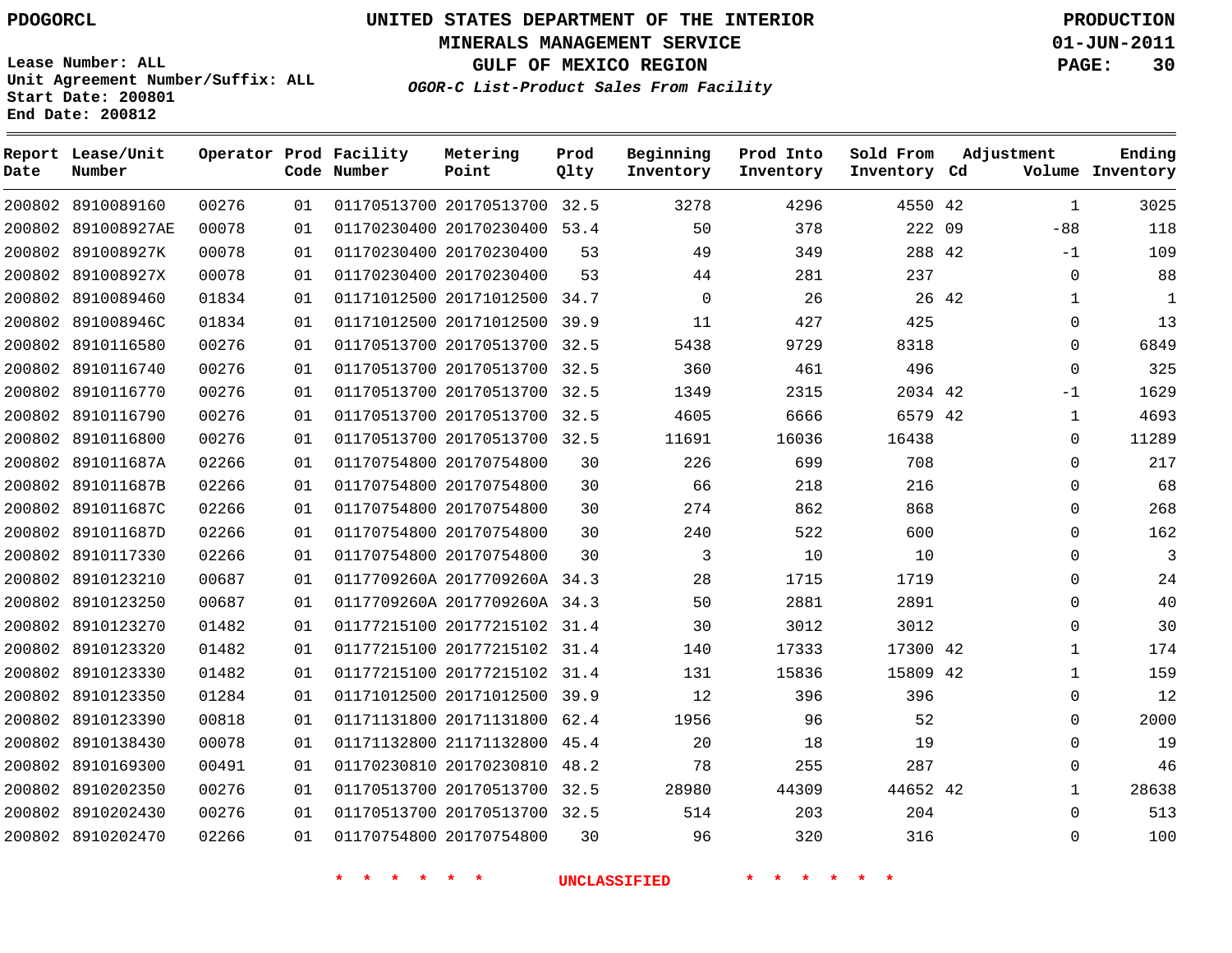**MINERALS MANAGEMENT SERVICE 01-JUN-2011**

**GULF OF MEXICO REGION PAGE: 31**

**Lease Number: ALL Unit Agreement Number/Suffix: ALL Start Date: 200801 End Date: 200812**

**Report Lease/Unit Operator Prod Facility Metering**

**OGOR-C List-Product Sales From Facility**

**Prod**

**Ending**

| Date          | Number            |       |    | Code Number | Point                        | Qlty     | Inventory      | Inventory      | Inventory Cd |             | Volume Inventory    |
|---------------|-------------------|-------|----|-------------|------------------------------|----------|----------------|----------------|--------------|-------------|---------------------|
|               | 200802 8910202520 | 01482 | 01 |             | 01171132800 21171132800 45.4 |          | 1              | 13             | 1            | $\Omega$    | 13                  |
|               | 200802 8910202550 | 00105 | 01 |             | 01170230810 20170230810 48.2 |          | 69             | 238            | 264          | $\Omega$    | 43                  |
|               | 200802 8910202560 | 00276 | 01 |             | 01170513700 20170513700 32.5 |          | 4520           | 9801           | 9845         | $\Omega$    | 4476                |
|               | 200802 G00932     | 01376 | 01 |             | 01170230810 20170230810 48.3 |          | 527            | 2045           | 2199         | $\Omega$    | 373                 |
|               | 200802 G00971     | 00105 | 01 |             | 01171132000 20171132000 49.4 |          | 3              | 37             | 38           | $\Omega$    | $\overline{a}$      |
|               | 200802 G00972     | 00105 | 01 |             | 01171132000 20171132000 49.5 |          | $\mathbf{1}$   | $\Omega$       | $\mathbf{1}$ | $\Omega$    | $\mathsf{O}\xspace$ |
|               | 200802 G00985     | 00687 | 01 |             | 0117709260A 2017709260A 34.3 |          | 299            | 22597          | 22583        | $\Omega$    | 313                 |
|               | 200802 G00987     | 00105 | 01 |             | 01171132800 21171132800 45.4 |          | 1618           | 1481           | 1534         | $\Omega$    | 1565                |
|               | 200802 G00989     | 00003 | 01 |             | 01171012400 20171012400      | $\Omega$ | 1022           | $\Omega$       | $\Omega$     | $\Omega$    | 1022                |
|               | 200802 G01025     | 02859 | 01 |             | 01177122600 20177122600      | $\Omega$ | 139            | $\mathbf{0}$   | $\Omega$     | $\Omega$    | 139                 |
|               | 200802 G01027     | 00162 | 01 |             | 01177122606 20177122606 40.2 |          | 0              | 5061           | 5061         | $\Omega$    | $\mathsf 0$         |
|               | 200802 G01083     | 00276 | 01 |             | 01170513700 20170513700 32.5 |          | 3749           | 5074           | 5251         | $\Omega$    | 3572                |
|               |                   | 02777 | 01 |             | 01170753510 20170753510 39.7 |          | 65             | $\mathbf{1}$   | 1            | $\mathbf 0$ | 65                  |
|               |                   |       |    |             |                              |          | 3814           | 5075           | 5252         | 0           | 3637                |
|               | 200802 G01090     | 00276 | 01 |             | 01170513700 20170513700 32.5 |          | 16224          | 21660          | 22636        | $\Omega$    | 15248               |
|               | 200802 G01091     | 00276 | 01 |             | 01170513700 20170513700 32.5 |          | 2122           | 3145           | 3053         | $\Omega$    | 2214                |
|               | 200802 G01092     | 00276 | 01 |             | 01170513700 20170513700 32.5 |          | 8851           | 13262          | 12777        | $\Omega$    | 9336                |
|               | 200802 G01096     | 00276 | 01 |             | 01170513700 20170513700 32.5 |          | 18             | 25             | 25 42        | $-1$        | 17                  |
| 200802 G01127 |                   | 02630 | 01 |             | 01171132000 20171132000 59.8 |          | $\overline{0}$ | 204            | 204          | $\mathbf 0$ | $\mathsf 0$         |
|               | 200802 G01153     | 01834 | 01 |             | 01171132800 21171132800 45.4 |          | 202            | 24             | 112          | $\Omega$    | 114                 |
|               | 200802 G01194     | 00105 | 01 |             | 01177072601 20177072601 38.3 |          | $\overline{0}$ | 3533           | 3533         | $\Omega$    | $\mathbf 0$         |
|               | 200802 G01196     | 00078 | 01 |             | 01171132800 21171132800 45.4 |          | 234            | 242            | 239          | $\Omega$    | 237                 |
|               | 200802 G01198     | 00818 | 02 |             | 01171092651 20171092650 47.4 |          | 35             | 361            | 331          | $\Omega$    | 65                  |
|               | 200802 G01210     | 00078 | 01 |             | 01171132800 21171132800 45.4 |          | 104            | $\overline{0}$ | 104          | $\Omega$    | $\mathbf 0$         |
|               | 200802 G01216     | 00222 | 01 |             | 01177082958 20177082958 38.4 |          | $\overline{0}$ | 8530           | 8530         | $\Omega$    | $\mathbf 0$         |
|               | 200802 G01220     | 00105 | 01 |             | 01177092600 20177092600      | 46       | 176            | 4601           | 4585         | $\Omega$    | 192                 |
|               | 200802 G01228     | 00003 | 01 |             | 0117711260G 2017711260G 33.2 |          | 1066           | 13007          | 13086        | $\Omega$    | 987                 |
|               | 200802 G01230     | 00003 | 01 |             | 0117711260G 2017711260G 33.2 |          | 916            | 10881          | 10971        | $\Omega$    | 826                 |

**\* \* \* \* \* \* UNCLASSIFIED \* \* \* \* \* \***

**Beginning Prod Into Sold From Adjustment**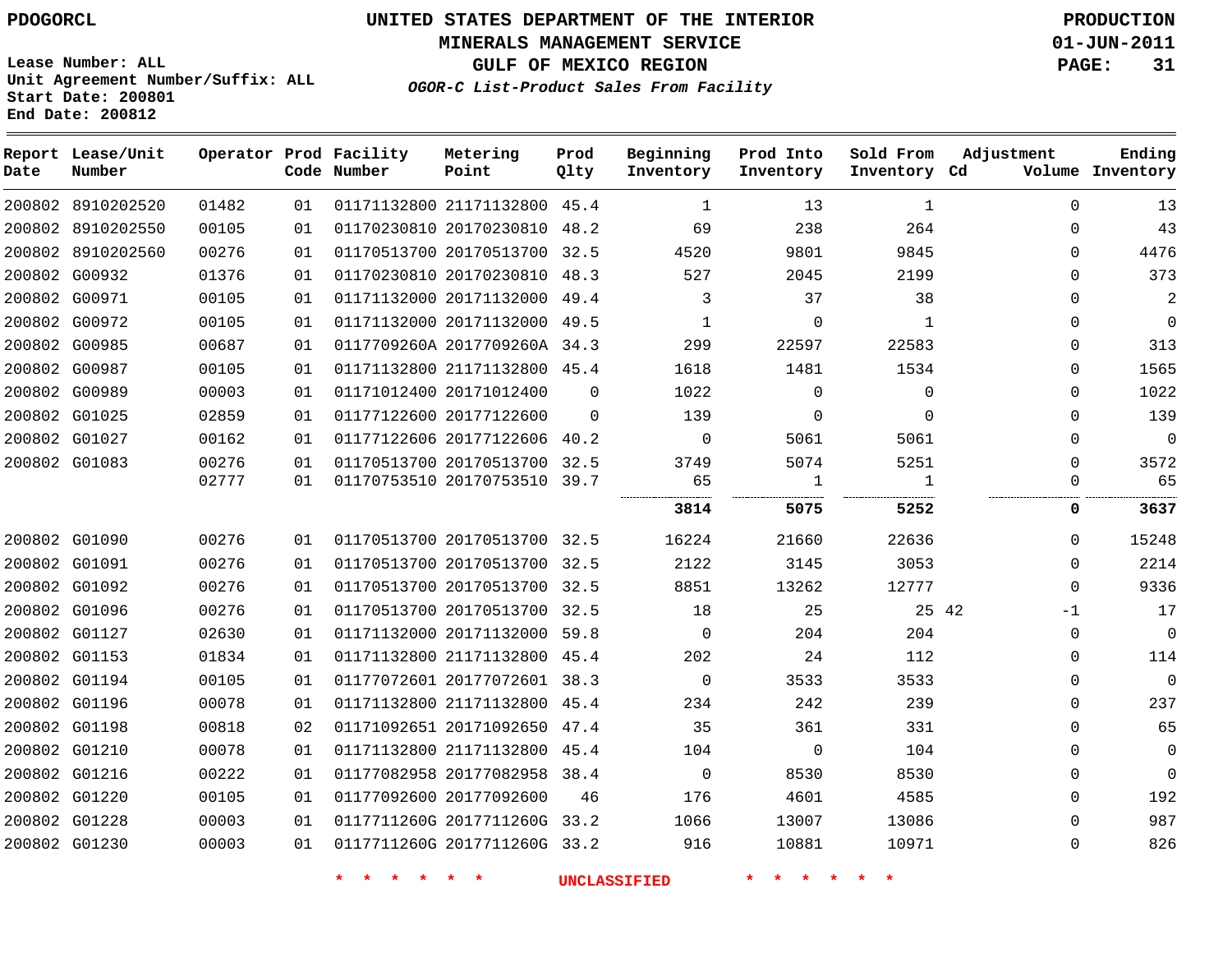# **UNITED STATES DEPARTMENT OF THE INTERIOR PDOGORCL PRODUCTION**

**MINERALS MANAGEMENT SERVICE 01-JUN-2011**

**GULF OF MEXICO REGION PAGE: 32**

**Unit Agreement Number/Suffix: ALL Start Date: 200801 End Date: 200812**

**OGOR-C List-Product Sales From Facility**

| Date | Report Lease/Unit<br>Number |       |    | Operator Prod Facility<br>Code Number | Metering<br>Point            | Prod<br>Qlty | Beginning<br>Inventory | Prod Into<br>Inventory | Sold From<br>Inventory Cd | Adjustment   | Ending<br>Volume Inventory     |
|------|-----------------------------|-------|----|---------------------------------------|------------------------------|--------------|------------------------|------------------------|---------------------------|--------------|--------------------------------|
|      | 200802 G01248               | 02628 | 01 |                                       | 01171012500 20171012500 39.9 |              | 184                    | 2583                   | 2688                      |              | $\Omega$<br>79                 |
|      | 200802 G01249               | 00491 | 01 |                                       | 01171012500 20171012500      | 39.9         | $\mathbf 0$            | 5                      | 5                         |              | $\mathbf 0$<br>$\mathbf 0$     |
|      | 200802 G01261               | 01284 | 01 |                                       | 01171012500 20171012500      | $\Omega$     | 5                      | $\mathbf 0$            |                           | 0.42<br>$-5$ | $\Omega$                       |
|      | 200802 G01269               | 01284 | 01 |                                       | 01171012500 20171012500 39.9 |              | 12                     | 710                    | 712 42                    | 12           | 22                             |
|      | 200802 G01351               | 00078 | 01 |                                       | 01170230400 20170230400      | 53           | 39                     | 239                    | 203                       |              | 75<br>$\mathbf{0}$             |
|      | 200802 G01441               | 00818 | 01 |                                       | 01177112701 20177112700      | $\mathbf 0$  | 257                    | 470                    | $\mathbf 0$               |              | 727<br>$\mathbf{0}$            |
|      | 200802 G01447               | 00276 | 01 |                                       | 01170513700 20170513700 32.5 |              | 2975                   | 17497                  | 17508 42                  |              | 2965<br>$\mathbf{1}$           |
|      | 200802 G01477               | 02025 | 01 |                                       | 01170230810 20170230810 48.2 |              | 390                    | 1325                   | 1474                      |              | 241<br>$\mathbf{0}$            |
|      | 200802 G01497               | 02451 | 01 |                                       | 01170513800 20170513800      | 34.7         | 2395                   | 33746                  | 32030                     |              | $\mathbf{0}$<br>4111           |
|      | 200802 G01498               | 02451 | 01 |                                       | 01170513800 20170513800 34.7 |              | 838                    | 8451                   | 8260                      |              | 1029<br>$\mathbf 0$            |
|      | 200802 G01528               | 01284 | 01 |                                       | 0117711260T 2017711260T      | 33.9         | 28                     | 1734                   | 1701                      |              | 61<br>0                        |
|      | 200802 G01569               | 02266 | 01 |                                       | 01171012500 20171012500 39.3 |              | 3                      | $\mathbf 0$            | 3                         |              | $\mathbf 0$<br>$\mathbf{0}$    |
|      | 200802 G01580               | 02451 | 01 |                                       | 01170513800 20170513800      | 34.7         | 557                    | 9441                   | 8848                      |              | 1150<br>$\Omega$               |
|      | 200802 G01610               | 01482 | 01 |                                       | 01177215100 20177215102 31.4 |              | 50                     | 2269                   | 2296                      |              | 23<br>$\Omega$                 |
|      | 200802 G01619               | 00276 | 01 |                                       | 01170513700 20170513700      | 32.5         | 19863                  | 23258                  | 24158 42                  |              | 18964<br>$\mathbf{1}$          |
|      | 200802 G01620               | 00276 | 01 |                                       | 01170513700 20170513700 32.5 |              | 10079                  | 15110                  | 12879                     |              | 12310<br>$\Omega$              |
|      | 200802 G01676               | 02237 | 01 |                                       | 01170755200 20170755200      | 31.6         | 385                    | 7044                   | 6538                      |              | 891<br>$\mathbf{0}$            |
|      | 200802 G01677               | 02237 | 01 |                                       | 01170755200 20170755200 31.6 |              | 235                    | 3414                   | 3211                      |              | 438<br>$\Omega$                |
|      | 200802 G01754               | 00003 | 01 |                                       | 01423210051 20423210050 48.4 |              | 24                     | 677                    | 657                       |              | 44<br>$\Omega$                 |
|      | 200802 G01757               | 00003 | 01 |                                       | 01423210051 20423210050 48.4 |              | 74                     | 1621                   | 1589 42                   |              | 107<br>$\mathbf{1}$            |
|      | 200802 G01812               | 02630 | 01 |                                       | 01422450350 20422450350      | $\Omega$     | 49                     | 8                      | $\mathbf 0$               |              | 57<br>$\mathbf{0}$             |
|      | 200802 G01860               | 00105 | 01 |                                       | 01170231110 20170231110      | 41.2         | 839                    | 4414                   | 2921                      |              | 2332<br>$\Omega$               |
|      | 200802 G01865               | 00078 | 01 |                                       | 01171012500 20171012500      | 39.9         | 187                    | 6380                   | 6372                      |              | 195<br>$\Omega$                |
|      | 200802 G01880               | 00105 | 01 |                                       | 01171132000 20171132000      | 49.4         | 11                     | 155                    | 157                       |              | 9<br>$\Omega$                  |
|      | 200802 G01898               | 02312 | 01 |                                       | 01171012500 20171012500 39.9 |              | 222                    | 9948                   | 9866                      |              | 304<br>$\mathbf{0}$            |
|      | 200802 G01901               | 01482 | 01 |                                       | 01177215100 20177215102 31.4 |              | 3                      | 178                    | 179                       |              | $\overline{2}$<br>$\mathbf{0}$ |
|      | 200802 G01953               | 00105 | 01 |                                       | 01170230811 20170230811 46.5 |              | 37                     | 572                    | 580                       |              | 29<br>$\Omega$                 |
|      | 200802 G01966               | 01482 | 01 |                                       | 01177215100 20177215102 31.4 |              | 95                     | 8809                   | 8815 42                   | $-1$         | 88                             |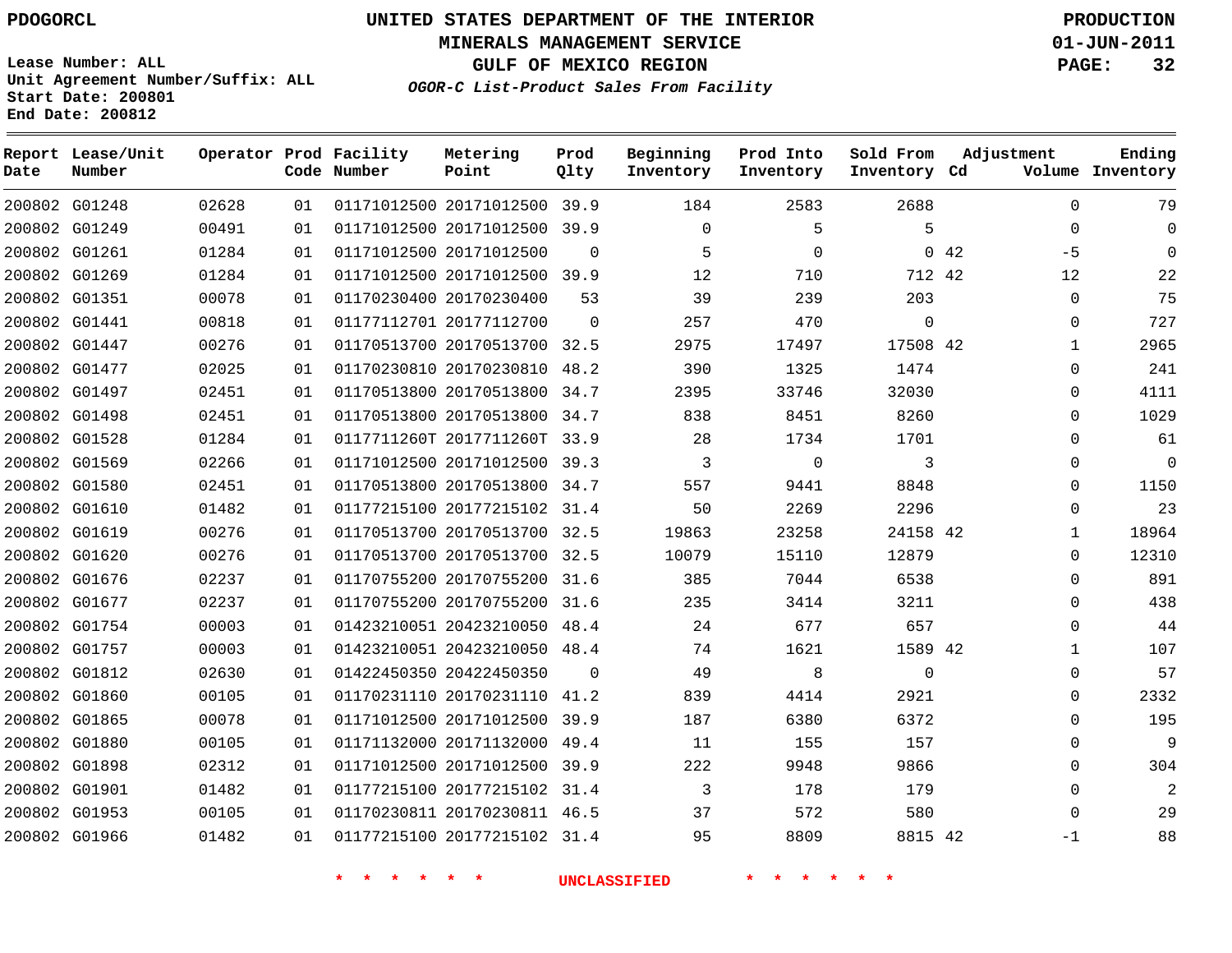# **UNITED STATES DEPARTMENT OF THE INTERIOR PDOGORCL PRODUCTION**

**MINERALS MANAGEMENT SERVICE 01-JUN-2011**

**GULF OF MEXICO REGION PAGE: 33**

**Unit Agreement Number/Suffix: ALL Start Date: 200801 End Date: 200812**

**OGOR-C List-Product Sales From Facility**

| Date   | Report Lease/Unit<br>Number |       |    | Operator Prod Facility<br>Code Number | Metering<br>Point            | Prod<br>Qlty | Beginning<br>Inventory | Prod Into<br>Inventory | Sold From<br>Inventory Cd | Adjustment | Ending<br>Volume Inventory |
|--------|-----------------------------|-------|----|---------------------------------------|------------------------------|--------------|------------------------|------------------------|---------------------------|------------|----------------------------|
|        | 200802 G01967               | 01482 | 01 |                                       | 01177215100 20177215102 31.4 |              | 109                    | 10830                  | 10831 42                  |            | $\mathbf{1}$<br>109        |
|        | 200802 G01972               | 02589 | 01 |                                       | 01170231230 01170231230      | 50           | $\mathbf 0$            | 219                    | 219                       |            | $\mathbf 0$<br>0           |
|        | 200802 G01997               | 01071 | 02 |                                       | 01170230810 20170230810      | 57           | 37                     | 144                    | 144                       |            | 37<br>$\Omega$             |
|        | 200802 G01998               | 00818 | 01 |                                       | 01170230811 20170230811 48.5 |              | 9                      | 12                     | 18                        |            | 3<br>$\Omega$              |
|        | 200802 G02021               | 01482 | 01 |                                       | 01170230811 20170230811 46.6 |              | 47                     | 839                    | 844                       |            | 42<br>$\mathbf{0}$         |
| 200802 | G02023                      | 02312 | 02 |                                       | 01170230811 20170230811      | 46.6         | 1041                   | 18801                  | 18885 42                  | $-1$       | 956                        |
| 200802 | G02027                      | 02312 | 01 |                                       | 01170230811 20170230811      | 46.6         | $\mathbf{1}$           | $\mathbf 0$            | $\mathbf{1}$              |            | 0<br>0                     |
|        | 200802 G02045               | 00105 | 01 |                                       | 01170530900 20170530900 48.7 |              | 30                     | 370                    | 382                       |            | 18<br>0                    |
|        | 200802 G02051               | 02312 | 01 |                                       | 01170530900 20170530900 48.8 |              | $\mathbf 0$            | 272                    | 259                       |            | 13<br>0                    |
|        | 200802 G02062               | 02375 | 01 |                                       | 0117704220A 2017704220A 46.4 |              | $\Omega$               | 1546                   | 1546                      |            | $\mathbf 0$<br>$\Omega$    |
|        | 200802 G02088               | 00687 | 01 |                                       | 01170230811 20170230811 46.6 |              | 106                    | 866                    | 928                       |            | 44<br>0                    |
|        | 200802 G02091               | 00687 | 01 |                                       | 01170230811 20170230811 46.6 |              | 104                    | 2312                   | 2300 42                   |            | 2<br>118                   |
|        | 200802 G02099               | 01978 | 02 |                                       | 01171012310 20171012310      | 48.1         | 344                    | 7632                   | 7624                      |            | 352<br>0                   |
|        | 200802 G02110               | 02630 | 01 |                                       | 01171012400 20171012400 52.3 |              | 18                     | 177                    | 177                       |            | 18<br>$\mathbf 0$          |
|        | 200802 G02127               | 02312 | 02 |                                       | 01170230810 20170230810      | 48.3         | 22                     | 56                     | 68                        |            | 10<br>$\Omega$             |
|        | 200802 G02161               | 00818 | 01 |                                       | 01171012500 20171012500 39.9 |              | 489                    | 16817                  | 16793                     |            | 513<br>$\Omega$            |
|        | 200802 G02163               | 00105 | 01 |                                       | 01171012500 20171012500 39.8 |              | 201                    | 7801                   | 7764                      |            | 238<br>$\mathbf 0$         |
|        | 200802 G02280               | 02899 | 01 |                                       | 01177082604 20177082604 27.2 |              | 609                    | 39459                  | 39479                     |            | 589<br>$\Omega$            |
|        | 200802 G02281               | 02899 | 01 |                                       | 01177082604 20177082604 27.2 |              | 150                    | 10862                  | 10848                     |            | 164<br>$\Omega$            |
|        | 200802 G02300               | 01482 | 01 |                                       | 01171132800 21171132800 45.4 |              | 52                     | 51                     | 51                        |            | 52<br>$\Omega$             |
|        | 200802 G02317               | 02421 | 01 |                                       | 01171132000 20171132000      | 49.5         | 351                    | 3836                   | 3962                      |            | 225<br>0                   |
|        | 200802 G02353               | 01284 | 01 |                                       | 01170230450 20170230450      | 51.9         | 673                    | 4221                   | 4635                      |            | 259<br>0                   |
|        | 200802 G02357               | 02200 | 02 |                                       | 01170230450 20170230450 51.9 |              | 62                     | 529                    | 558                       |            | 33<br>$\Omega$             |
|        | 200802 G02391               | 01284 | 01 |                                       | 0142709015A 2042709015A 42.7 |              | $\overline{0}$         | 2632                   | 2632                      |            | 0<br>0                     |
|        | 200802 G02404               | 02589 | 01 |                                       | 01170230810 20170230810 46.8 |              | 1109                   | 1501                   | 1501                      |            | 1109<br>0                  |
|        | 200802 G02414               | 02451 | 01 |                                       | 01170230810 20170230810 48.2 |              | 4                      | 44                     | 40                        |            | 0<br>8                     |
|        | 200802 G02423               | 00818 | 01 |                                       | 01170230810 20170230810 48.3 |              | 13                     | 43                     | 48                        |            | $\Omega$<br>8              |
|        | 200802 G02428               | 00105 | 01 |                                       | 01170230810 20170230810 48.2 |              | 21                     | 46                     | 59                        |            | $\Omega$<br>8              |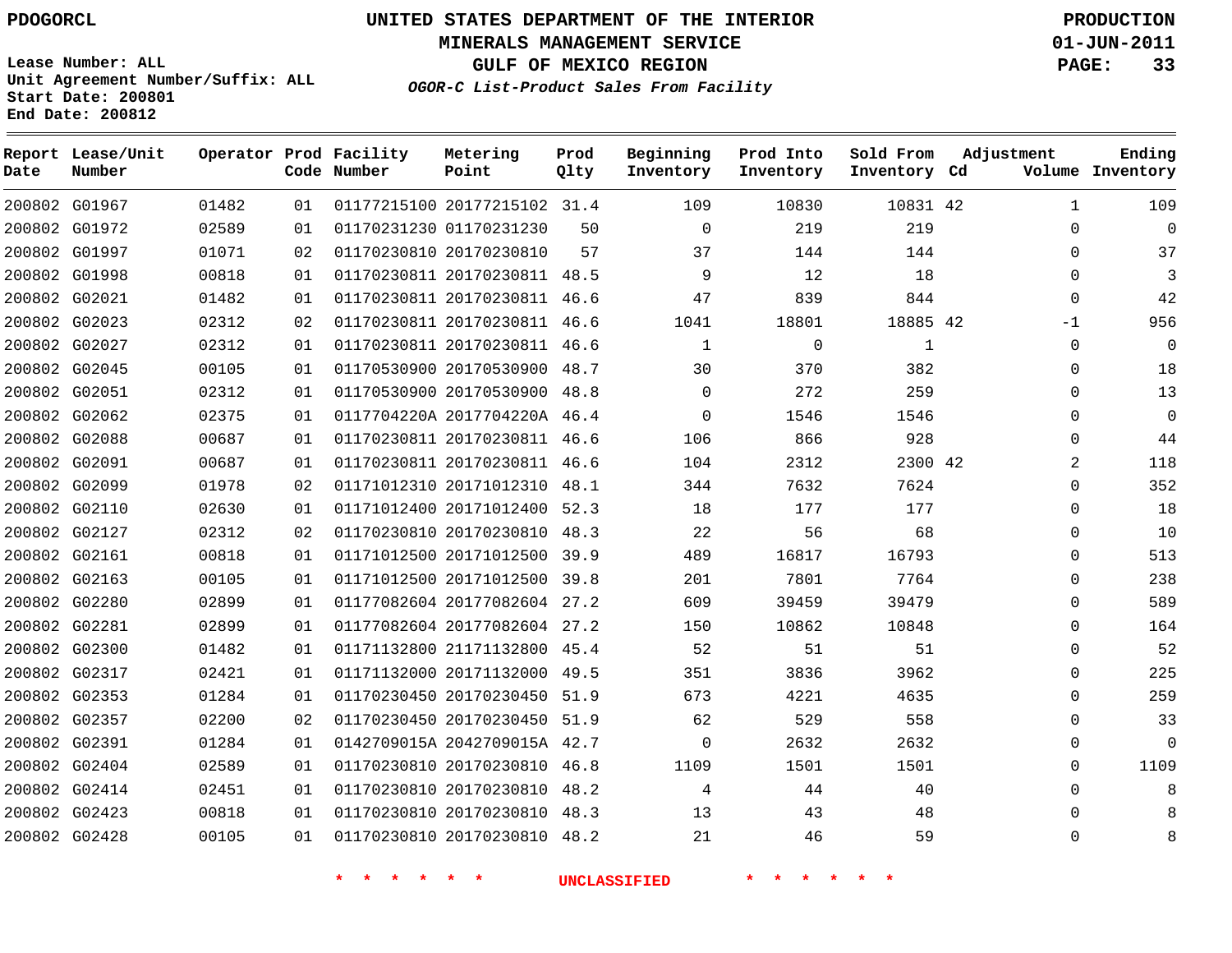**MINERALS MANAGEMENT SERVICE 01-JUN-2011**

**GULF OF MEXICO REGION PAGE: 34**

**Lease Number: ALL Unit Agreement Number/Suffix: ALL Start Date: 200801 End Date: 200812**

**OGOR-C List-Product Sales From Facility**

| Date | Report Lease/Unit<br>Number |       |    | Operator Prod Facility<br>Code Number | Metering<br>Point            | Prod<br>Qlty | Beginning<br>Inventory | Prod Into<br>Inventory | Sold From<br>Inventory Cd | Adjustment  | Ending<br>Volume Inventory |
|------|-----------------------------|-------|----|---------------------------------------|------------------------------|--------------|------------------------|------------------------|---------------------------|-------------|----------------------------|
|      | 200802 G02429               | 00491 | 01 |                                       | 01170230810 20170230810 48.2 |              | 109                    | 937                    | 875                       | $\Omega$    | 171                        |
|      | 200802 G02433               | 00491 | 01 |                                       | 01170230810 20170230810 48.2 |              | $\mathbf 0$            | 6                      | 5                         | 0           | 1                          |
|      | 200802 G02434               | 02859 | 02 |                                       | 01170230810 20170230810 48.3 |              | 50                     | 91                     | 124                       | 0           | 17                         |
|      | 200802 G02436               | 02628 | 02 |                                       | 01170230811 20170230811 46.6 |              | 140                    | 2528                   | 2542                      | $\Omega$    | 126                        |
|      | 200802 G02439               | 02375 | 01 |                                       | 01171132000 20171132000 49.5 |              | $\Omega$               | 102                    | 102                       | 0           | $\mathbf 0$                |
|      | 200802 G02551               | 00491 | 01 |                                       | 01170230811 20170230811 46.5 |              | $\Omega$               | 6                      | 6                         | 0           | $\mathbf 0$                |
|      | 200802 G02552               | 00491 | 01 |                                       | 01170230811 20170230811 46.5 |              | $\Omega$               | 7                      | 7                         | $\Omega$    | $\mathbf 0$                |
|      | 200802 G02560               | 02409 | 01 |                                       | 01171132800 21171132800 46.6 |              | $\Omega$               | 5                      | 5                         | $\Omega$    | $\Omega$                   |
|      | 200802 G02567               | 02628 | 01 |                                       | 01170230811 20170230811 46.6 |              | 465                    | 5560                   | 5739 42                   | -4          | 282                        |
|      | 200802 G02596               | 01482 | 01 |                                       | 01171132800 21171132800 45.4 |              | $\mathbf{1}$           | 1                      | $\mathbf{1}$              | $\mathbf 0$ | $\mathbf{1}$               |
|      | 200802 G02601               | 02268 | 01 |                                       | 01171092651 20171092650 47.4 |              | 236                    | 996                    | 1052                      | $\Omega$    | 180                        |
|      |                             | 02630 | 01 |                                       | 01171092651 20171092650 47.4 |              | 0<br>.                 | 365                    | 315 42                    | 16          | 66                         |
|      |                             |       |    |                                       |                              |              | 236                    | 1361                   | 1367                      | 16          | 246                        |
|      | 200802 G02628               | 00105 | 01 |                                       | 01171012500 20171012500 39.8 |              | 59                     | 1825                   | 1828                      | $\Omega$    | 56                         |
|      | 200802 G02665               | 02451 | 01 |                                       | 01423210051 20423210050      | 48.3         | 156                    | 3032                   | 2989                      | $\Omega$    | 199                        |
|      | 200802 G02716               | 02409 | 01 |                                       | 01170230810 20170230810 48.3 |              | $\Omega$               | 414                    | 339                       | $\Omega$    | 75                         |
|      | 200802 G02759               | 01284 | 01 |                                       | 01170230800 20170230810 48.3 |              | 46                     | 142                    | 162                       | 0           | 26                         |
|      | 200802 G02819               | 00105 | 01 |                                       | 01170231110 20170231110 41.3 |              | 3                      | $\Omega$               | 3                         | $\Omega$    | $\mathbf 0$                |
|      | 200802 G02825               | 00105 | 01 |                                       | 01170231110 20170231110      | 41.2         | 50                     | 303                    | 193                       | $\Omega$    | 160                        |
|      |                             |       | 01 |                                       | 01170230810 20170230810 48.2 |              | 8                      | 20                     | 24                        | 0           | 4                          |
|      |                             |       |    |                                       |                              |              | 58                     | 323                    | 217                       | 0           | 164                        |
|      | 200802 G02826               | 00105 | 01 |                                       | 01170230810 20170230810 48.2 |              | 19                     | 306                    | 269                       | 0           | 56                         |
|      |                             |       | 01 |                                       | 01170231110 20170231110 41.2 |              | 86                     | 492                    | 318                       | $\Omega$    | 260                        |
|      |                             |       |    |                                       |                              |              | 105                    | 798                    | 587                       | 0           | 316                        |
|      | 200802 G02833               | 01819 | 01 |                                       | 01170530900 20170530900      | 48.8         | 4                      | 42                     | 44                        | $\Omega$    | 2                          |
|      | 200802 G02834               | 02375 | 01 |                                       | 01170230810 20170230810 48.3 |              | 12                     | 27                     | 34                        | $\Omega$    | 5                          |
|      | 200802 G02853               | 02589 | 01 |                                       | 01170231230 01170231230      | 50           | $\Omega$               | 534                    | 534                       | $\mathbf 0$ | $\mathbf 0$                |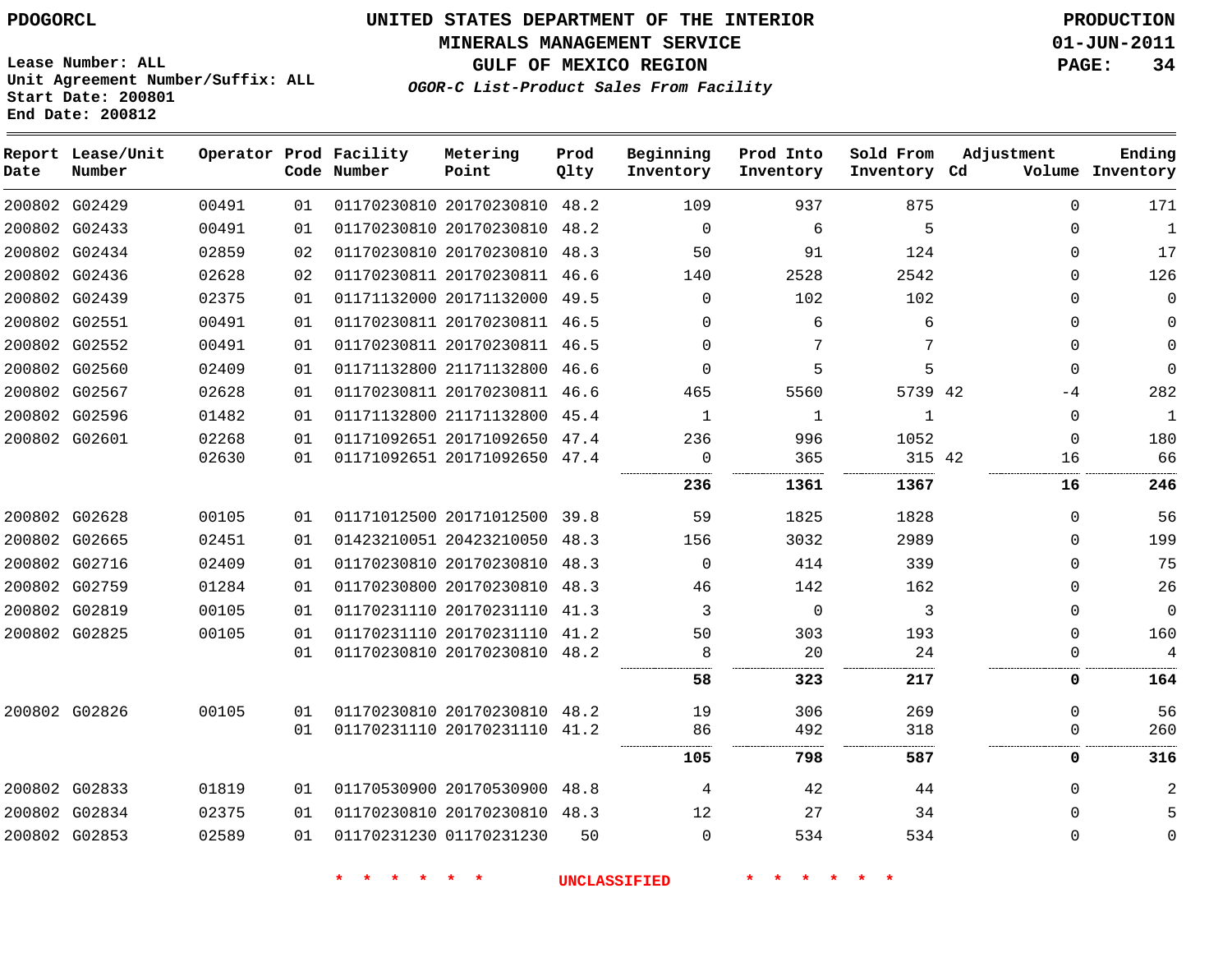**Start Date: 200801 End Date: 200812**

**Unit Agreement Number/Suffix: ALL**

# **UNITED STATES DEPARTMENT OF THE INTERIOR PDOGORCL PRODUCTION**

**MINERALS MANAGEMENT SERVICE 01-JUN-2011**

**GULF OF MEXICO REGION PAGE: 35**

**OGOR-C List-Product Sales From Facility**

| Date          | Report Lease/Unit<br>Number |       |    | Operator Prod Facility<br>Code Number | Metering<br>Point            | Prod<br>Qlty | Beginning<br>Inventory | Prod Into<br>Inventory | Sold From<br>Inventory Cd | Adjustment   | Ending<br>Volume Inventory |
|---------------|-----------------------------|-------|----|---------------------------------------|------------------------------|--------------|------------------------|------------------------|---------------------------|--------------|----------------------------|
|               | 200802 G02870               | 02636 | 01 |                                       | 01170230810 20170230810      | 48.3         | 16                     | 56                     | 62                        | $\Omega$     | 10                         |
|               | 200802 G02885               | 02312 | 01 |                                       | 01171132000 20171132000      | 49.5         | 24                     | 310                    | 316                       | 0            | 18                         |
|               | 200802 G02886               | 02312 | 02 |                                       | 01171132000 20171132000      | 49.5         | 1                      | 34                     | 33                        | $\Omega$     | $\overline{a}$             |
|               | 200802 G02895               | 02579 | 02 |                                       | 01171092651 20171092650      | 47.4         | 39                     | $\mathbf 0$            | 47 42                     | 8            | 0                          |
|               |                             | 02628 | 02 |                                       | 01171092651 20171092650 47.4 |              | 0                      | 560                    | 560                       | 0            | $\Omega$                   |
|               |                             |       |    |                                       |                              |              | 39                     | 560                    | 607                       | 8            | 0                          |
| 200802 G02898 |                             | 01834 | 01 |                                       | 01171012300 20171012300 39.6 |              | 213                    | 298                    | 378                       | $\Omega$     | 133                        |
|               |                             | 02266 | 01 |                                       | 01171012300 20171012300      | $\Omega$     | 5                      | $\Omega$               | $\Omega$                  | 0            | 5                          |
|               |                             |       |    |                                       |                              |              | 218                    | 298                    | 378                       | 0            | 138                        |
|               | 200802 G02899               | 01834 | 01 |                                       | 01171012300 20171012300      | 39.6         | 2854                   | 5634                   | 5980 42                   | $\mathbf{1}$ | 2509                       |
|               | 200802 G02917               | 02268 | 01 |                                       | 01171092930 20171092930      | 33.9         | 538                    | 4981                   | 5274                      | $\Omega$     | 245                        |
|               | 200802 G02969               | 00276 | 01 |                                       | 01170513700 20170513700      | $\Omega$     | 465                    | $\Omega$               | $\Omega$                  | $\Omega$     | 465                        |
|               | 200802 G02970               | 00276 | 01 |                                       | 01170513700 20170513700      | $\Omega$     | 6369                   | $\Omega$               | $\Omega$                  | 0            | 6369                       |
|               | 200802 G03061               | 00105 | 01 |                                       | 01423210051 20423210050      | 48.3         | 59                     | 1306                   | 1279                      | 0            | 86                         |
|               | 200802 G03068               | 00105 | 01 |                                       | 01423210051 20423210050      | 48.3         | 18                     | 419                    | 409                       | $\Omega$     | 28                         |
|               | 200802 G03079               | 02451 | 01 |                                       | 01427038260 01427038260      | $\Omega$     | 530                    | $\Omega$               | $\Omega$                  | $\Omega$     | 530                        |
|               | 200802 G03115               | 02200 | 01 |                                       | 01170230450 20170230450      | 51.9         | 4                      | 35                     | 37                        | $\Omega$     | $\overline{2}$             |
|               | 200802 G03124               | 01284 | 01 |                                       | 01171131600 20171131600      | 44.4         | 22                     | $\Omega$               | 22                        | 0            | $\mathbf 0$                |
|               | 200802 G03138               | 00687 | 01 |                                       | 01170230811 20170230811      | 46.6         | 4                      | 40                     | 42                        | 0            | $\overline{2}$             |
|               | 200802 G03145               | 00078 | 01 |                                       | 01171132800 21171132800      | 45.4         | 211                    | 233                    | 217 42                    | 1            | 228                        |
|               | 200802 G03152               | 00105 | 01 |                                       | 01177092600 20177092600      | 46           | 282                    | 7640                   | 7604                      | $\Omega$     | 318                        |
|               | 200802 G03169               | 01284 | 01 |                                       | 0117711260T 2017711260T      | 33.9         | 3                      | 183                    | 180                       | $\Omega$     | 6                          |
|               | 200802 G03236               | 00003 | 01 |                                       | 01170230450 20170230450      | 57.7         | 11                     | 124                    | 127                       | 0            | 8                          |
|               | 200802 G03237               | 00276 | 01 |                                       | 01170230450 20170230450      | $\Omega$     | 170                    | $\Omega$               | $\Omega$                  | $\Omega$     | 170                        |
|               | 200802 G03264               | 00003 | 01 |                                       | 01170230811 20170230811      | 46.6         | 4                      | 97                     | 96                        | $\Omega$     | 5                          |
|               |                             | 01284 | 02 |                                       | 01170530900 20170530900      | 48.8         | 27                     | 255                    | 270                       | U            | 12                         |
|               |                             |       |    |                                       |                              |              | 31                     | 352                    | 366                       | 0            | 17                         |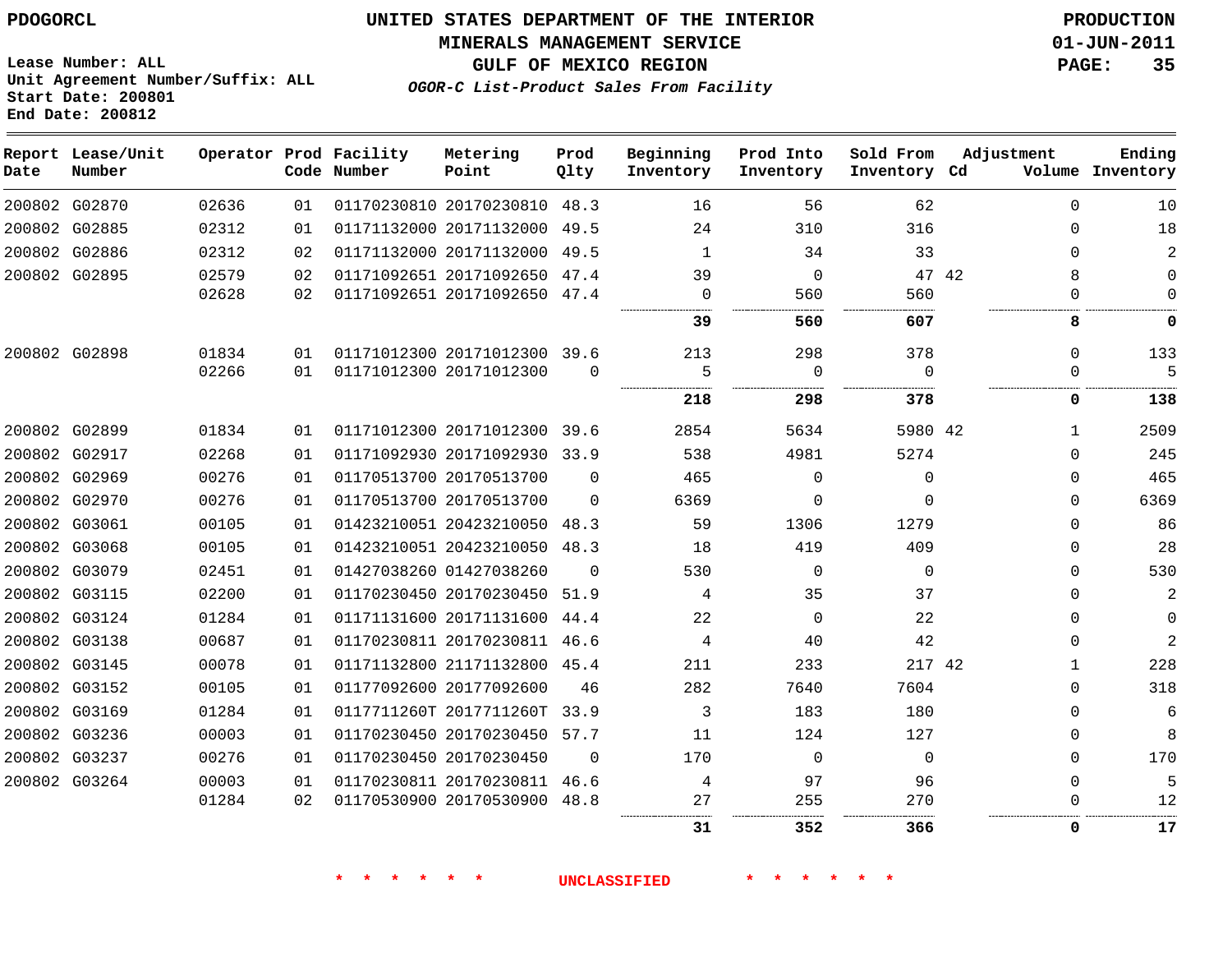**End Date: 200812**

# **UNITED STATES DEPARTMENT OF THE INTERIOR PDOGORCL PRODUCTION**

**MINERALS MANAGEMENT SERVICE 01-JUN-2011**

**Lease Number: ALL Unit Agreement Number/Suffix: ALL Start Date: 200801**

**OGOR-C List-Product Sales From Facility**

**GULF OF MEXICO REGION PAGE: 36**

| Ending<br>Volume Inventory | Adjustment   | Sold From<br>Inventory Cd | Prod Into<br>Inventory | Beginning<br>Inventory | Prod<br>Qlty | Metering<br>Point            | Operator Prod Facility<br>Code Number |    |       | Report Lease/Unit<br>Number | Date |
|----------------------------|--------------|---------------------------|------------------------|------------------------|--------------|------------------------------|---------------------------------------|----|-------|-----------------------------|------|
| 46                         | $\Omega$     | 1070                      | 970                    | 146                    |              | 01170530900 20170530900 48.8 |                                       | 02 | 02859 | 200802 G03265               |      |
| 5306                       | $\mathbf 0$  | 5270                      | 5529                   | 5047                   |              | 01171132800 21171132800 45.4 |                                       | 02 | 02312 | 200802 G03331               |      |
| $\Omega$                   | $\Omega$     | 4                         | $\mathbf{1}$           | 3                      |              | 01170230810 20170230810 48.3 |                                       | 01 | 02894 | 200802 G03481               |      |
| 28                         | $\mathbf{0}$ | 181                       | 154                    | 55                     |              | 01170230810 20170230810 48.3 |                                       | 01 | 00818 | 200802 G03496               |      |
| $\mathbf 0$                | $\mathbf 0$  | 48                        | 48                     | $\Omega$               |              | 01171131600 20171131600 41.6 |                                       | 01 | 02589 | 200802 G03529               |      |
| 13                         | $\Omega$     | 211                       | 207                    | 17                     |              | 01170230450 20170230450 51.9 |                                       | 01 | 00064 | 200802 G03738               |      |
| 5                          | $\Omega$     | 70                        | 72                     | 3                      |              | 01170230450 20170230450 51.9 |                                       | 01 | 02871 |                             |      |
| 18                         | 0            | 281                       | 279                    | 20                     |              |                              |                                       |    |       |                             |      |
| 2                          | $\Omega$     | 77                        | 76                     | 3                      |              | 01171012500 20171012500 40.7 |                                       | 01 | 02894 | 200802 G03793               |      |
| 442                        | $\Omega$     | 2341                      | 2447                   | 336                    |              | 01171092651 20171092650 47.4 |                                       | 01 | 00105 | 200802 G03811               |      |
| 4                          | $\mathbf 0$  | 63                        | 62                     | 5                      | 52           |                              | 01423210051 20423210050               | 01 | 02672 | 200802 G03935               |      |
| 317                        | $\mathbf 0$  | 1459                      | 1442                   | 334                    | 40           | 01170230510 20170230510      |                                       | 01 | 00105 | 200802 G03958               |      |
| 1603                       | $\Omega$     | 1571                      | 1539                   | 1635                   |              | 01171132800 21171132800 45.3 |                                       | 01 | 00105 | 200802 G03973               |      |
| 849                        | $\Omega$     | 27531                     | 27816                  | 564                    | 39.8         | 01171012500 20171012500      |                                       | 01 | 00105 | 200802 G04003               |      |
| 12                         | $\Omega$     | 181                       | 186                    | 7                      |              | 01423210051 20423210050 48.4 |                                       | 01 | 02628 | 200802 G04065               |      |
| 73                         | $\mathbf 0$  | 29                        | 44                     | 58                     |              | 01170230510 20170230510 48.1 |                                       | 01 | 02589 | 200802 G04078               |      |
| 2067                       | $\mathbf{1}$ | 12708 42                  | 11348                  | 3426                   |              | 01170230450 20170230810 48.3 |                                       | 01 | 02894 | 200802 G04081               |      |
| $\mathbf 0$                | $\mathbf 0$  | 6                         | $\mathbf 0$            | 6                      | 48           | 01170230510 20170230510      |                                       | 01 | 02025 | 200802 G04082               |      |
| 32                         | $\mathbf 0$  | 120                       | 147                    | 5                      |              | 01170230510 20170230510 48.1 |                                       | 02 | 02312 |                             |      |
| 32                         | 0            | 126                       | 147                    | 11                     |              |                              |                                       |    |       |                             |      |
| 409                        | $-1$         | 8058 42                   | 8048                   | 420                    |              | 01170230811 20170230811 46.6 |                                       | 01 | 00687 | 200802 G04085               |      |
| 3630                       | $\Omega$     | 11809                     | 12072                  | 3367                   | 34.5         | 01177008150 01177008150      |                                       | 01 | 02899 | 200802 G04087               |      |
| 100                        | $\mathbf 0$  | 615                       | 548                    | 167                    |              | 01170230810 20170230810 48.3 |                                       | 02 | 02312 | 200802 G04090               |      |
| 145                        | $\mathbf 0$  | 931                       | 801                    | 275                    |              | 01170230810 20170230810 48.3 |                                       | 01 | 01963 | 200802 G04098               |      |
| 235                        | $\Omega$     | 1075                      | 1069                   | 241                    | 40           |                              | 01170230510 20170230510               | 01 | 00105 | 200802 G04143               |      |
| 914                        | $\Omega$     | 2476                      | 2741                   | 649                    | 35           | 01170573602 20170573602      |                                       | 01 | 01834 | 200802 G04254               |      |
| 16                         | $\mathbf 0$  | 252                       | 255                    | 13                     |              | 01423210051 20423210050 48.1 |                                       | 01 | 02899 | 200802 G04258               |      |
|                            |              |                           |                        |                        |              |                              |                                       |    |       |                             |      |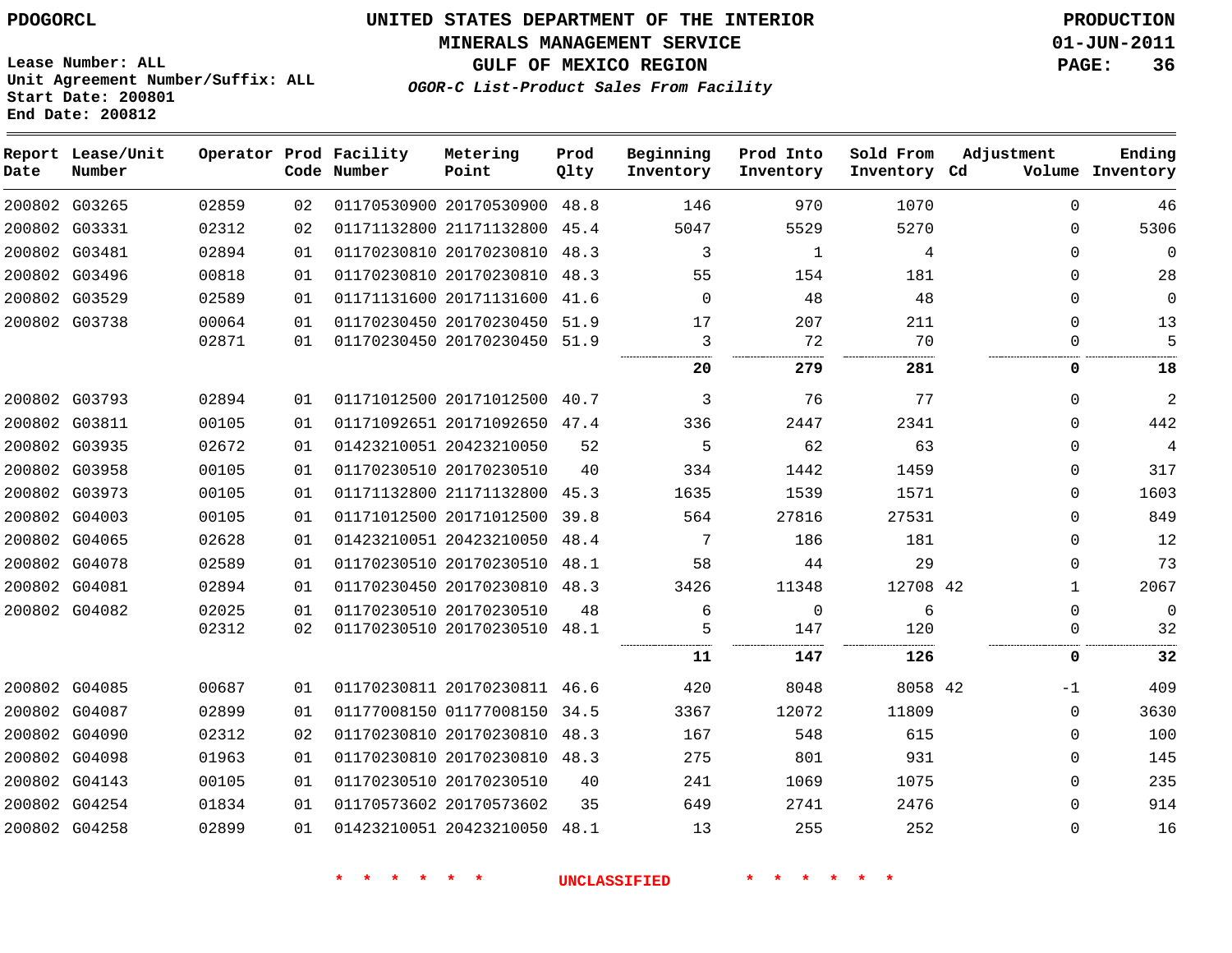**Start Date: 200801 End Date: 200812**

**Unit Agreement Number/Suffix: ALL**

# **UNITED STATES DEPARTMENT OF THE INTERIOR PDOGORCL PRODUCTION**

**MINERALS MANAGEMENT SERVICE 01-JUN-2011**

**GULF OF MEXICO REGION PAGE: 37**

**OGOR-C List-Product Sales From Facility**

| Date | Report Lease/Unit<br>Number |       |    | Operator Prod Facility<br>Code Number | Metering<br>Point            | Prod<br>Qlty | Beginning<br>Inventory | Prod Into<br>Inventory | Sold From<br>Inventory Cd | Adjustment  | Ending<br>Volume Inventory |
|------|-----------------------------|-------|----|---------------------------------------|------------------------------|--------------|------------------------|------------------------|---------------------------|-------------|----------------------------|
|      | 200802 G04268               | 02312 | 01 |                                       | 01171132800 21171132800 45.4 |              | 132                    | 139                    | 134                       | $\Omega$    | 137                        |
|      | 200802 G04397               | 02421 | 01 |                                       | 01170230810 20170230810      | 48.3         | 390                    | 1056                   | 1254                      | $\Omega$    | 192                        |
|      | 200802 G04453               | 02589 | 01 |                                       | 01171012300 20171012300      | 38.9         | $\mathbf 0$            | 5222                   | 5222                      | $\Omega$    | $\overline{0}$             |
|      | 200802 G04537               | 02589 | 01 |                                       | 01420470030 20420470030      | 55.4         | 537                    | 63                     | 55                        | $\mathbf 0$ | 545                        |
|      | 200802 G04547               | 02628 | 01 |                                       | 01423210051 20423210050      | 48.4         | 103                    | 1642                   | 1638                      | $\mathbf 0$ | 107                        |
|      | 200802 G04559               | 01935 | 02 |                                       | 01423210051 20423210050      | 48.4         | 8                      | 200                    | 195                       | $\Omega$    | 13                         |
|      | 200802 G04565               | 01284 | 01 |                                       | 01420390101 01420390101      | $\Omega$     | 1984                   | 188                    | $\Omega$                  | $\Omega$    | 2172                       |
|      | 200802 G04773               | 01482 | 01 |                                       | 01170230811 20170230811      | 46.6         | 4                      | 45                     | 47                        | $\Omega$    | $\overline{a}$             |
|      | 200802 G04787               | 00687 | 01 |                                       | 01171131600 20171131600      | 44.4         | 21                     | $\Omega$               | 21                        | $\mathbf 0$ | $\Omega$                   |
|      | 200802 G04800               | 02025 | 01 |                                       | 01171132800 21171132800      | 45.3         | 954                    | 2297                   | 1609                      | $\mathbf 0$ | 1642                       |
|      | 200802 G04818               | 02894 | 01 |                                       | 01170230500 20170230500      | 45           | 23                     | 16                     | 37                        | $\Omega$    | $\sqrt{2}$                 |
|      | 200802 G04827               | 01819 | 01 |                                       | 01171012500 20171012500      | 39.9         | 12                     | 6302                   | 6121 42                   | $-1$        | 192                        |
|      | 200802 G04844               | 02421 | 01 |                                       | 01170230811 20170230811      | 46.6         | 67                     | 1145                   | 1154                      | $\Omega$    | 58                         |
|      | 200802 G04857               | 02025 | 01 |                                       | 01171012300 20171012300      | 39.5         | 15                     | 72                     | 55                        | 0           | 32                         |
|      | 200802 G04858               | 02025 | 01 |                                       | 01171012300 20171012300      | 39.5         | 153                    | 496                    | 428                       | $\mathbf 0$ | 221                        |
|      | 200802 G04910               | 02714 | 01 |                                       | 01177258151 01177258151      | $\mathbf 0$  | 134                    | $\mathbf 0$            | $\mathbf 0$               | $\Omega$    | 134                        |
|      | 200802 G04996               | 02628 | 01 |                                       | 01420570060 20420570060      | 51           | 475                    | $\Omega$               | 10                        | $\Omega$    | 465                        |
|      | 200802 G05006               | 02859 | 02 |                                       | 01170230510 20170230510 48.1 |              | 163                    | 738                    | 739                       | $\Omega$    | 162                        |
|      | 200802 G05283               | 01376 | 01 |                                       | 01170231300 01170231300      | 46.9         | $\mathbf 0$            | 42750                  | 42750                     | $\mathbf 0$ | $\overline{0}$             |
|      | 200802 G05286               | 01284 | 01 |                                       | 01170230810 20170230810      | 48.3         | 306                    | 2329                   | 2210 42                   | $-2$        | 423                        |
|      | 200802 G05292               | 00003 | 01 |                                       | 01170230811 20170230811      | 46.6         | 29                     | 624                    | 621                       | $\mathbf 0$ | 32                         |
|      | 200802 G05299               | 00818 | 01 |                                       | 01170230500 20170230500      | 45           | 254                    | 655                    | 825 42                    | $-1$        | 83                         |
|      | 200802 G05315               | 02714 | 01 |                                       | 01170230811 20170230811      | 46.6         | $\overline{c}$         | 67                     | 66                        | $\Omega$    | 3                          |
|      | 200802 G05346               | 01819 | 01 |                                       | 01170530900 20170530900      | 48.8         | 185                    | 1680                   | 1784 42                   | $-1$        | 80                         |
|      | 200802 G05370               | 02589 | 01 |                                       | 01170530900 20170530900      | 48.8         | $\mathbf 0$            | 1792                   | 1792                      | $\mathbf 0$ | $\Omega$                   |
|      | 200802 G05391               | 01819 | 01 |                                       | 01170530900 20170530900      | 48.8         | 304                    | 3353                   | 3496                      | $\mathbf 0$ | 161                        |
|      | 200802 G05392               | 02672 | 01 |                                       | 01171132000 20171132000      | 49.2         | 1                      | $\mathbf 0$            | 1                         | $\mathbf 0$ | $\mathbf 0$                |
|      | 200802 G05393               | 02672 | 01 |                                       | 01171132000 20171132000      | 45.2         | 4                      | $\Omega$               | 4                         | $\Omega$    | $\Omega$                   |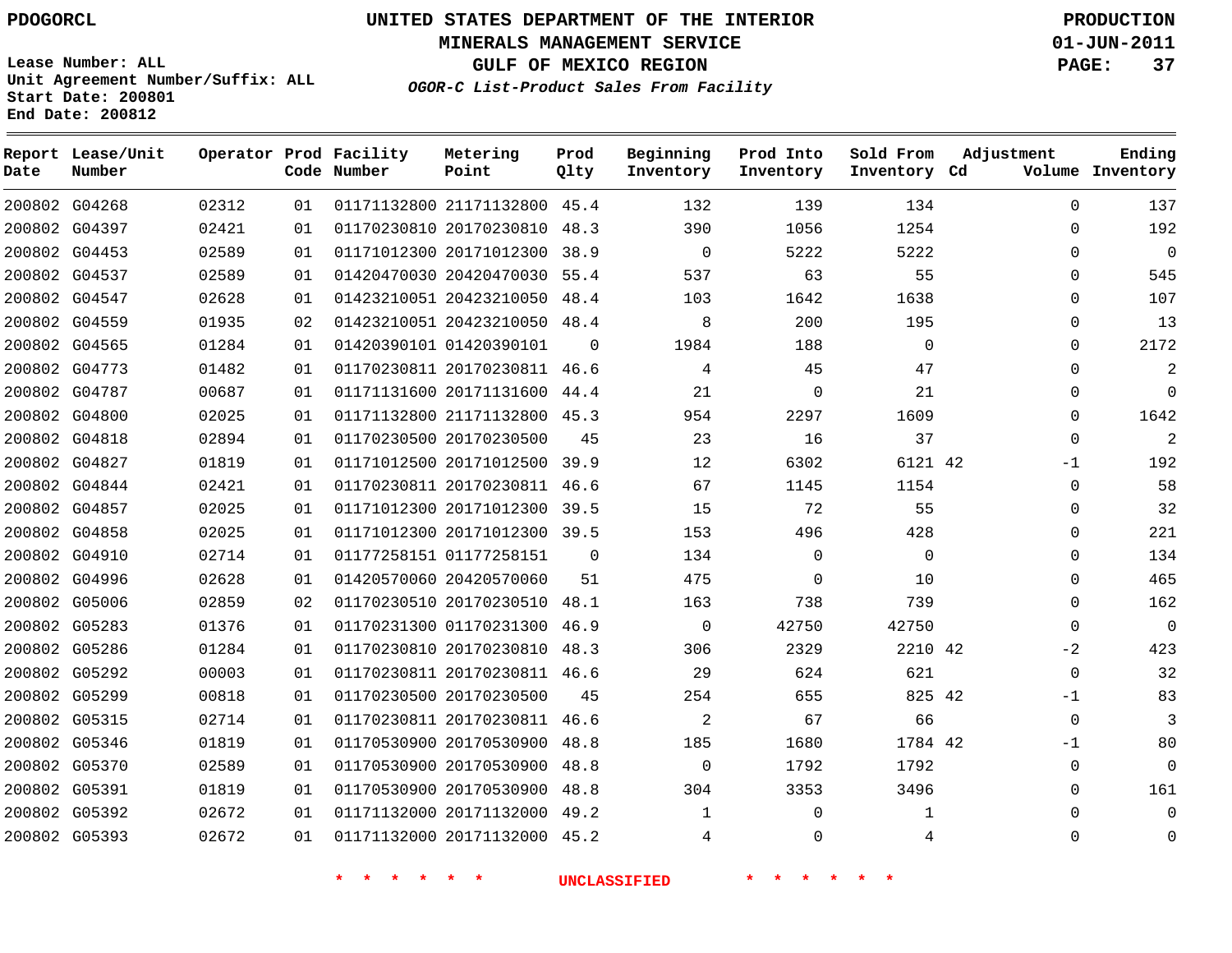**Start Date: 200801 End Date: 200812**

**Unit Agreement Number/Suffix: ALL**

# **UNITED STATES DEPARTMENT OF THE INTERIOR PDOGORCL PRODUCTION**

**MINERALS MANAGEMENT SERVICE 01-JUN-2011**

**GULF OF MEXICO REGION PAGE: 38**

**OGOR-C List-Product Sales From Facility**

| Date | Report Lease/Unit<br>Number |       |    | Operator Prod Facility<br>Code Number | Metering<br>Point            | Prod<br>Qlty | Beginning<br>Inventory | Prod Into<br>Inventory | Sold From<br>Inventory Cd | Adjustment   | Ending<br>Volume Inventory |
|------|-----------------------------|-------|----|---------------------------------------|------------------------------|--------------|------------------------|------------------------|---------------------------|--------------|----------------------------|
|      | 200802 G05431               | 00560 | 01 |                                       | 01177062608 2017706260A 36.1 |              | 131                    | 20030                  | 20011                     | $\Omega$     | 150                        |
|      |                             | 02409 | 01 |                                       | 01171132800 20177052203 33.1 |              | $\Omega$               | 1107                   | 1107                      | $\Omega$     | $\Omega$                   |
|      |                             |       |    |                                       |                              |              | 131                    | 21137                  | 21118                     | 0            | 150                        |
|      | 200802 G05479               | 02871 | 01 |                                       | 01171092651 20177092206      | 37           | $\mathbf 0$            | 2203                   | 2203                      | $\Omega$     | $\mathbf 0$                |
|      | 200802 G05494               | 02871 | 02 |                                       | 01171132800 21171132800      | 45.4         | 296                    | 409                    | 349                       | $\Omega$     | 356                        |
|      | 200802 G05499               | 02312 | 01 |                                       | 01171012400 20171012400      | 52.4         | 99                     | 296                    | 212                       | $\mathbf{0}$ | 183                        |
|      | 200802 G05504               | 00105 | 01 |                                       | 01171012300 20171012300      | 39.6         | 1032                   | 1623                   | 1932                      | $\Omega$     | 723                        |
|      |                             |       | 01 |                                       | 01171132800 21171132800      | 45.4         | 528                    | 817                    | 666                       | $\Omega$     | 679                        |
|      |                             |       |    |                                       |                              |              | 1560                   | 2440                   | 2598                      | 0            | 1402                       |
|      | 200802 G05505               | 00078 | 01 |                                       | 01171132800 21171132800      | 45.4         | 744                    | 578                    | 644                       | $\mathbf{0}$ | 678                        |
|      | 200802 G05549               | 02636 | 01 |                                       | 01171132800 21171132800      | 45.4         | 1030                   | 945                    | 1183                      | $\Omega$     | 792                        |
|      | 200802 G05610               | 02312 | 01 |                                       | 01171012500 20171012500      | 39.9         | $\mathsf 0$            | 14                     | 14                        | $\mathbf{0}$ | $\overline{0}$             |
|      | 200802 G05612               | 00105 | 01 |                                       | 01171012500 20171012500 39.8 |              | 427                    | 13179                  | 13204                     | $\Omega$     | 402                        |
|      | 200802 G05613               | 00105 | 01 |                                       | 01171012500 20171012500      | 39.8         | 2                      | 36                     | 37                        | $\Omega$     | $\mathbf{1}$               |
|      | 200802 G05953               | 02967 | 02 |                                       | 01420470030 20420470030      | 48.2         | 14                     | 44                     | 3                         | $\Omega$     | 55                         |
|      | 200802 G06027               | 00105 | 01 |                                       | 01423210051 20423210050 48.3 |              | 25                     | 253                    | 261                       | $\Omega$     | 17                         |
|      | 200802 G06037               | 02899 | 01 |                                       | 01420570060 20420570060      | 51           | 895                    | 4                      | 21                        | $\Omega$     | 878                        |
|      | 200802 G06069               | 00818 | 02 |                                       | 01423210051 20423210050      | 47.2         | 1                      | $\Omega$               | $\mathbf{1}$              | $\Omega$     | $\mathbf 0$                |
|      | 200802 G06088               | 02628 | 01 |                                       | 01423210051 20423210050      | 48.4         | 11                     | 173                    | 173                       | 0            | 11                         |
|      | 200802 G06104               | 00105 | 01 |                                       | 01420390110 20420390110      | 53.4         | 44                     | 105                    | 116                       | $\Omega$     | 33                         |
|      | 200802 G06105               | 02409 | 01 |                                       | 01420390110 20420390110 53.5 |              | 45                     | 116                    | 126                       | $\mathbf 0$  | 35                         |
|      | 200802 G06156               | 00818 | 02 |                                       | 01422450350 20422450350      | $\Omega$     | 621                    | 63                     | $\mathbf 0$               | $\Omega$     | 684                        |
|      | 200802 G06165               | 01284 | 01 |                                       | 01170230450 20170230450      | 51.9         | 117                    | 1024                   | 1078                      | $\mathbf 0$  | 63                         |
|      | 200802 G06166               | 00105 | 01 |                                       | 01170230450 20170230450      | 51.8         | 0                      | 11                     | 10                        | $\Omega$     | $\mathbf{1}$               |
|      | 200802 G06167               | 00105 | 01 |                                       | 01170230450 20170230450      | 51.8         | 118                    | 1275                   | 1307                      | $\mathbf{0}$ | 86                         |
|      | 200802 G06168               | 02766 | 02 |                                       | 01170230450 20170230450 52.4 |              | 33                     | 469                    | 481                       | $\Omega$     | 21                         |
|      | 200802 G06180               | 00730 | 01 |                                       | 01170230450 20170230450      | 51.9         | 9                      | 72                     | 77                        | $\Omega$     | 4                          |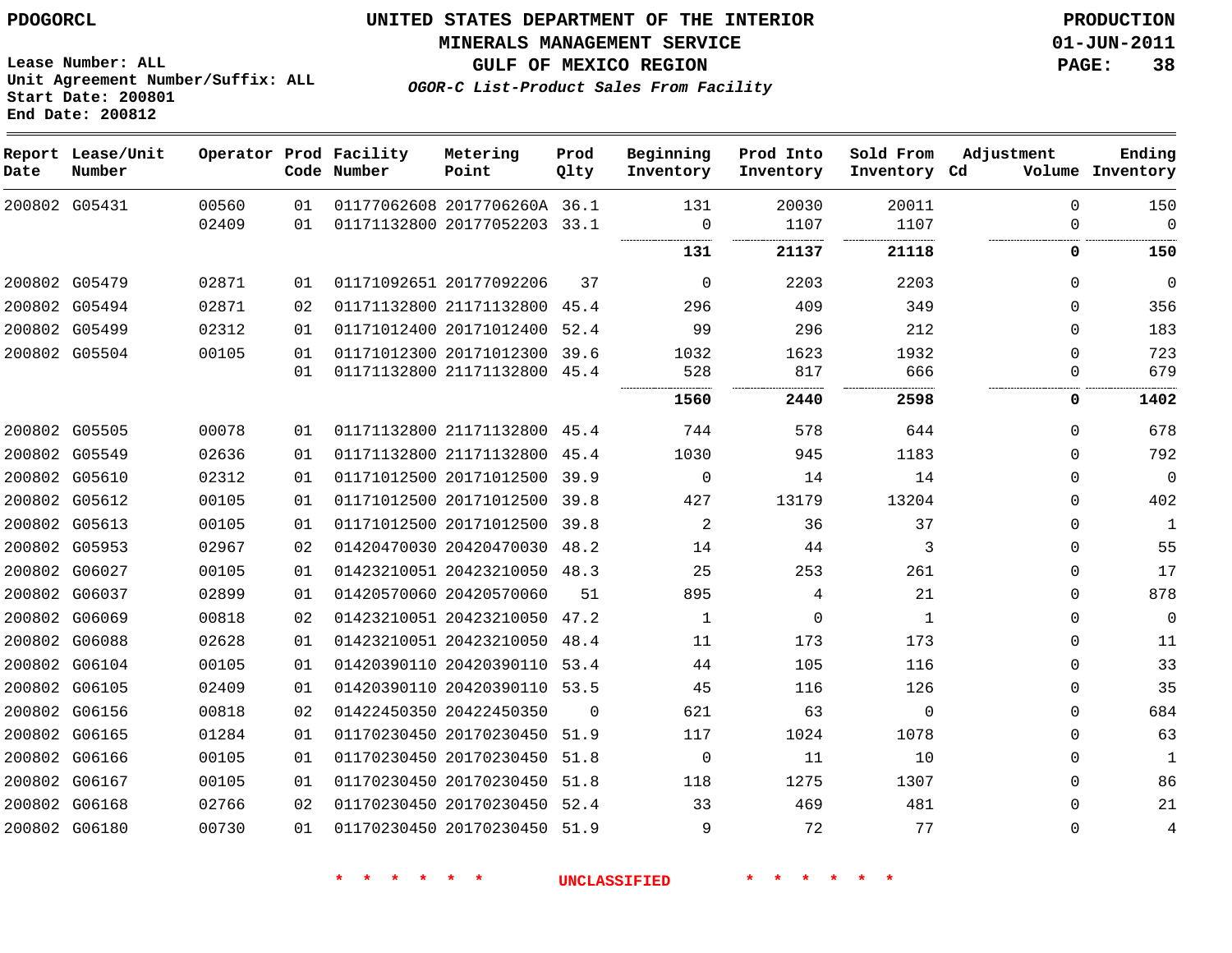**Start Date: 200801 End Date: 200812**

**Unit Agreement Number/Suffix: ALL**

# **UNITED STATES DEPARTMENT OF THE INTERIOR PDOGORCL PRODUCTION**

**MINERALS MANAGEMENT SERVICE 01-JUN-2011**

**GULF OF MEXICO REGION PAGE: 39**

**OGOR-C List-Product Sales From Facility**

| Date | Report Lease/Unit<br>Number |       |    | Operator Prod Facility<br>Code Number | Metering<br>Point            | Prod<br>Qlty | Beginning<br>Inventory | Prod Into<br>Inventory | Sold From<br>Inventory Cd | Adjustment  | Ending<br>Volume Inventory |
|------|-----------------------------|-------|----|---------------------------------------|------------------------------|--------------|------------------------|------------------------|---------------------------|-------------|----------------------------|
|      | 200802 G06668               | 00276 | 01 |                                       | 01171132000 20171132000 49.5 |              | 285                    | 5140                   | 5124 42                   |             | 302<br>$\mathbf{1}$        |
|      | 200802 G06767               | 01834 | 01 |                                       | 01171012500 20171012500      | 39.9         | 13                     | 63                     | 74                        |             | $\overline{2}$<br>$\Omega$ |
|      | 200802 G06958               | 02655 | 02 |                                       | 01171012500 20171012500      | 39.9         | 39                     | 1042                   | 1040                      |             | 41<br>$\Omega$             |
|      | 200802 G07199               | 02630 | 01 |                                       | 01420570060 20420570060      | $\Omega$     | 759                    | 52                     | $\Omega$                  |             | 0<br>811                   |
|      | 200802 G07201               | 00818 | 02 |                                       | 01420570060 20420570060 51.2 |              | 445                    | 7                      | 15                        |             | 0<br>437                   |
|      | 200802 G07215               | 00003 | 01 |                                       | 01420390120 01420390120      | 52.5         | 15                     | 258                    | 179 42                    |             | 95<br>$\mathbf{1}$         |
|      | 200802 G07684               | 02871 | 02 |                                       | 01171132000 20171132000      | 49.5         | 78                     | 1861                   | 1830                      |             | $\Omega$<br>109            |
|      | 200802 G07700               | 00730 | 01 |                                       | 01171132800 21171132800      | 45.4         | $\mathbf 0$            | 113                    | 56                        |             | 57<br>$\Omega$             |
|      | 200802 G07736               | 02312 | 02 |                                       | 01171132800 21171132800 45.4 |              | 369                    | 488                    | 389                       |             | 468<br>$\Omega$            |
|      | 200802 G07760               | 01284 | 01 |                                       | 01177122950 20177122950      | 36           | $\Omega$               | 10595                  | 10627 47                  | 141         | 109                        |
|      | 200802 G07802               | 02859 | 02 |                                       | 01177258041 01177258041      | 40           | 39                     | 46                     | 60                        |             | 25<br>0                    |
|      | 200802 G07809               | 02409 | 01 |                                       | 01177248150 01177248150      | $\Omega$     | $\Omega$               | $\Omega$               |                           | 047<br>1052 | 1052                       |
|      | 200802 G07917               | 01834 | 01 |                                       | 01170573602 20170573602      | 35           | 10860                  | 57818                  | 49392                     |             | $\Omega$<br>19286          |
|      | 200802 G08092               | 00105 | 01 |                                       | 01423210051 20423210050      | 48.3         | 19                     | 95                     | 108                       |             | 6<br>0                     |
|      | 200802 G08120               | 02312 | 02 |                                       | 01423210051 20423210050      | 48.4         | 1                      | 38                     | 37 42                     |             | 3<br>$\mathbf{1}$          |
|      | 200802 G08640               | 02589 | 01 |                                       | 01170230810 20170230810      | 48.3         | $\Omega$               | 154                    | 154                       |             | $\mathbf 0$<br>$\Omega$    |
|      | 200802 G08641               | 02589 | 01 |                                       | 01170230810 20170230810 48.3 |              | $\Omega$               | 1204                   | 1204                      |             | 0<br>$\mathbf 0$           |
|      | 200802 G09010               | 00560 | 01 |                                       | 01420390120 01420390120      | 51           | 30                     | 133                    | 114                       |             | 49<br>0                    |
|      | 200802 G09032               | 00730 | 01 |                                       | 01170230450 20170230450      | 51.9         | 302                    | 3085                   | 3197 42                   | $-1$        | 189                        |
|      | 200802 G09079               | 02589 | 01 |                                       | 01421670201 20421670200      | $\Omega$     | 116                    | $\Omega$               | $\Omega$                  |             | 0<br>116                   |
|      | 200802 G09387               | 00362 | 01 |                                       | 01170230811 20170230811 46.6 |              | $\mathbf 0$            | 1437                   | 1364                      |             | 73<br>0                    |
|      | 200802 G09499               | 02899 | 01 |                                       | 01177058270 01177058270      | 39           | 364                    | 1631                   | 1512                      |             | 483<br>$\Omega$            |
|      | 200802 G09500               | 02899 | 01 |                                       | 01177058270 01177058270      | 39           | 7                      | 28                     | 27                        |             | 8<br>0                     |
|      | 200802 G09564               | 01482 | 01 |                                       | 01171132800 21171132800      | 45.4         | 16                     | 4                      | 16                        |             | $\overline{4}$<br>0        |
|      | 200802 G09631               | 01284 | 01 |                                       | 01177122950 20177122950      | 36           | $\Omega$               | 10032                  | 9948 47                   | 20          | 104                        |
|      | 200802 G10226               | 01819 | 01 |                                       | 01423210051 20423210050      | 48.4         | 20                     | 345                    | 343 42                    |             | 23<br>$\mathbf{1}$         |
|      | 200802 G10486               | 00981 | 01 |                                       | 01170753850 20170753850      | 31           | 182                    | 307                    | 113                       |             | 376<br>0                   |
|      | 200802 G10584               | 02266 | 01 |                                       | 01170230811 20170230811      | 46.6         | $\Omega$               | 3                      | 3                         |             | $\Omega$<br>$\Omega$       |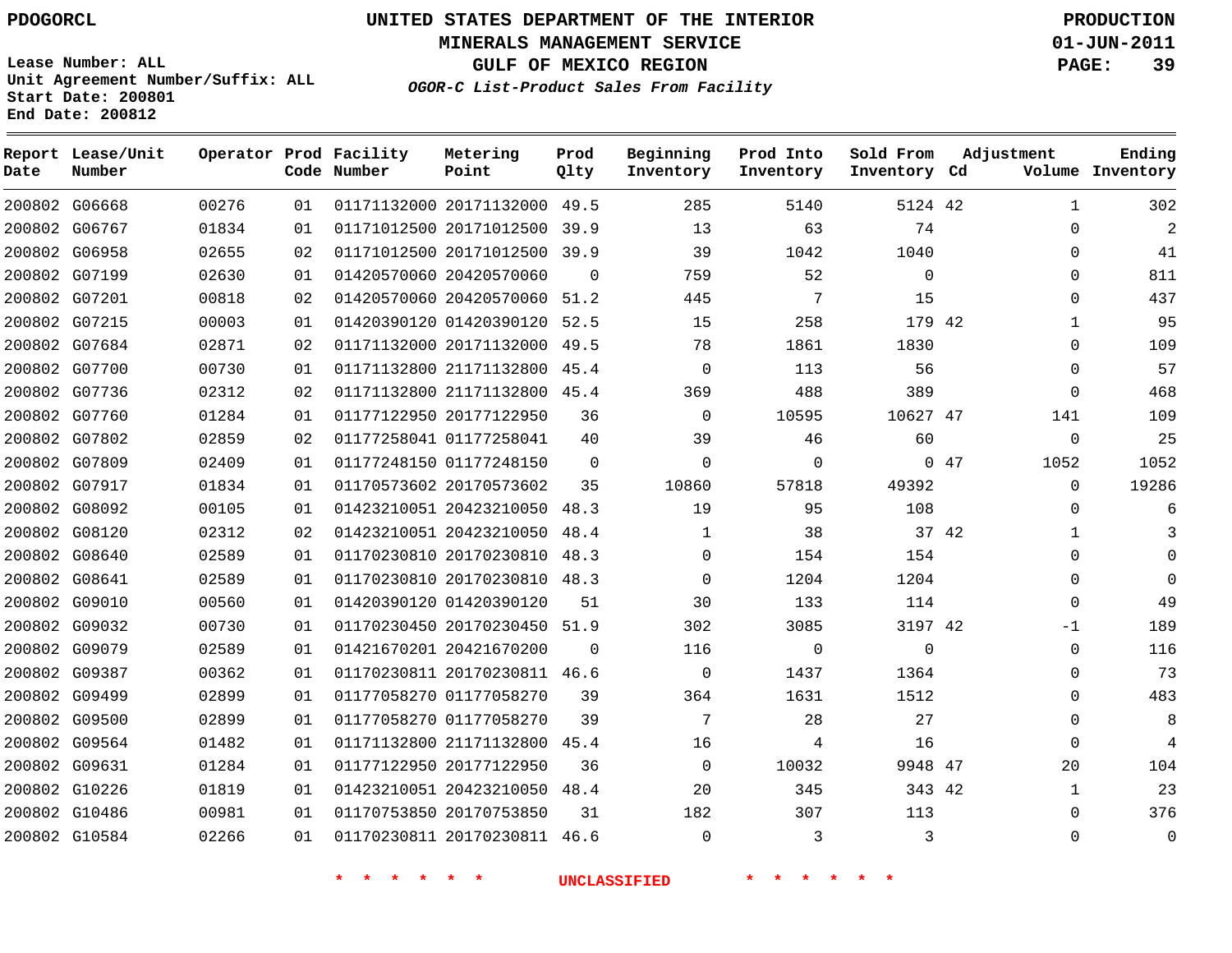**Start Date: 200801 End Date: 200812**

**Unit Agreement Number/Suffix: ALL**

# **UNITED STATES DEPARTMENT OF THE INTERIOR PDOGORCL PRODUCTION**

**MINERALS MANAGEMENT SERVICE 01-JUN-2011**

**GULF OF MEXICO REGION PAGE: 40**

**OGOR-C List-Product Sales From Facility**

| Date | Report Lease/Unit<br>Number |       |    | Operator Prod Facility<br>Code Number | Metering<br>Point            | Prod<br>Qlty | Beginning<br>Inventory | Prod Into<br>Inventory | Sold From<br>Inventory Cd | Adjustment   | Ending<br>Volume Inventory |
|------|-----------------------------|-------|----|---------------------------------------|------------------------------|--------------|------------------------|------------------------|---------------------------|--------------|----------------------------|
|      | 200802 G10636               | 02894 | 01 |                                       | 01170230811 20170230811 46.6 |              | 618                    | 10462                  | 10548                     | $\Omega$     | 532                        |
|      | 200802 G10665               | 02899 | 01 |                                       | 01177058270 01177058270      | 39           | 1328                   | 6501                   | 5907                      | $\mathbf{0}$ | 1922                       |
|      | 200802 G10744               | 02266 | 01 |                                       | 0117710260H 2017710260H 32.8 |              | $\Omega$               | 7851                   | 7851                      | $\Omega$     | $\mathbf 0$                |
|      | 200802 G10794               | 02466 | 01 |                                       | 01177122950 20177122950 36.1 |              | $\Omega$               | 1920                   | 1920                      | $\Omega$     | $\mathbf 0$                |
|      | 200802 G10910               | 00162 | 01 |                                       | 01177245110 2017724511G 43.8 |              | $\Omega$               | 10675                  | 10675                     | 0            | $\mathbf 0$                |
|      | 200802 G11243               | 02589 | 01 |                                       | 01420470030 20420470030 55.4 |              | 1096                   | 104                    | 111                       | $\mathbf{0}$ | 1089                       |
|      | 200802 G11307               | 02589 | 01 |                                       | 01420390101 01420390101      | $\Omega$     | 140                    | $\mathbf 0$            | $\mathbf 0$               | $\Omega$     | 140                        |
|      | 200802 G11870               | 00276 | 01 |                                       | 01171132000 20171132000      | 49.5         | 3193                   | 53299                  | 53365 42                  | $\mathbf 1$  | 3128                       |
|      | 200802 G11911               | 00105 | 01 |                                       | 01177072601 20177072601 38.3 |              | $\Omega$               | 1322                   | 1322                      | $\Omega$     | $\mathbf 0$                |
|      | 200802 G11929               | 02628 | 02 |                                       | 01171132000 20171132000      | 49.5         | 4                      | 34                     | 37                        | $\Omega$     | $\mathbf{1}$               |
|      | 200802 G11951               | 00105 | 01 |                                       | 01177092600 20177092600      | 46           | $\overline{2}$         | 96                     | 94                        | $\Omega$     | 4                          |
|      | 200802 G11952               | 00105 | 01 |                                       | 01171012300 20171012300      | 39.6         | 723                    | 1209                   | 1394                      | $\Omega$     | 538                        |
|      | 200802 G11983               | 02690 | 01 |                                       | 01177112605 2017711260Y 35.6 |              | 10                     | 99                     | 99                        | 0            | $10$                       |
|      | 200802 G11984               | 02766 | 01 |                                       | 01171092651 20171092650      | 47.4         | 178                    | 178                    | 324                       | $\Omega$     | 32                         |
|      | 200802 G12019               | 01482 | 01 |                                       | 01171012500 20171012500      | 39.9         | 76                     | 2576                   | 2573                      | $\Omega$     | 79                         |
|      | 200802 G12020               | 01482 | 01 |                                       | 01171012500 20171012500 39.9 |              | 73                     | 2908                   | 2893                      | $\mathbf{0}$ | 88                         |
|      | 200802 G12096               | 02409 | 01 |                                       | 01177245110 2017724511C      | 51.3         | 217                    | 405                    | 285                       | $\Omega$     | 337                        |
|      | 200802 G12355               | 02589 | 01 |                                       | 01171012300 20171012300 39.6 |              | 7752                   | 15829                  | 16778                     | $\mathbf{0}$ | 6803                       |
|      | 200802 G12421               | 02589 | 01 |                                       | 01423550090 20423550090      | 46.2         | 794                    | 12                     | 12                        | $\mathbf{0}$ | 794                        |
|      | 200802 G12497               | 02589 | 01 |                                       | 01420390101 01420390101      | $\Omega$     | 113                    | $\mathbf 0$            | $\mathbf 0$               | $\mathbf{0}$ | 113                        |
|      | 200802 G12564               | 02603 | 01 |                                       | 01170230510 20170230510      | 48.1         | 10                     | 43                     | 44                        | $\Omega$     | 9                          |
|      | 200802 G12757               | 02266 | 01 |                                       | 01170230800 20170230800      | 45.3         | 1431                   | $\Omega$               | 1431                      | $\Omega$     | $\Omega$                   |
|      | 200802 G12761               | 00162 | 01 |                                       | 01170230810 20170230810      | 48.3         | $\Omega$               | 1189                   | 1189                      | $\mathbf{0}$ | $\mathbf 0$                |
|      | 200802 G12802               | 00105 | 01 |                                       | 01170230811 20170230811      | 46.5         | 10                     | $\mathbf 0$            | 10                        | $\mathbf{0}$ | $\mathbf 0$                |
|      | 200802 G12803               | 02409 | 01 |                                       | 01171132000 20171132000      | 49.5         | 2                      | 13                     | 14                        | $\Omega$     | 1                          |
|      | 200802 G12858               | 01284 | 01 |                                       | 01171131600 20171131600      | 44.4         | 7                      | 197                    | 195                       | $\Omega$     | 9                          |
|      | 200802 G12886               | 02312 | 02 |                                       | 01171012400 20171012400      | 52.4         | 1                      | 2                      |                           | 1 42<br>$-1$ | $\mathbf{1}$               |
|      | 200802 G12906               | 01819 | 01 |                                       | 01171012300 20171012300      | 39.6         | $\Omega$               | 2645                   | 1467                      | $\Omega$     | 1178                       |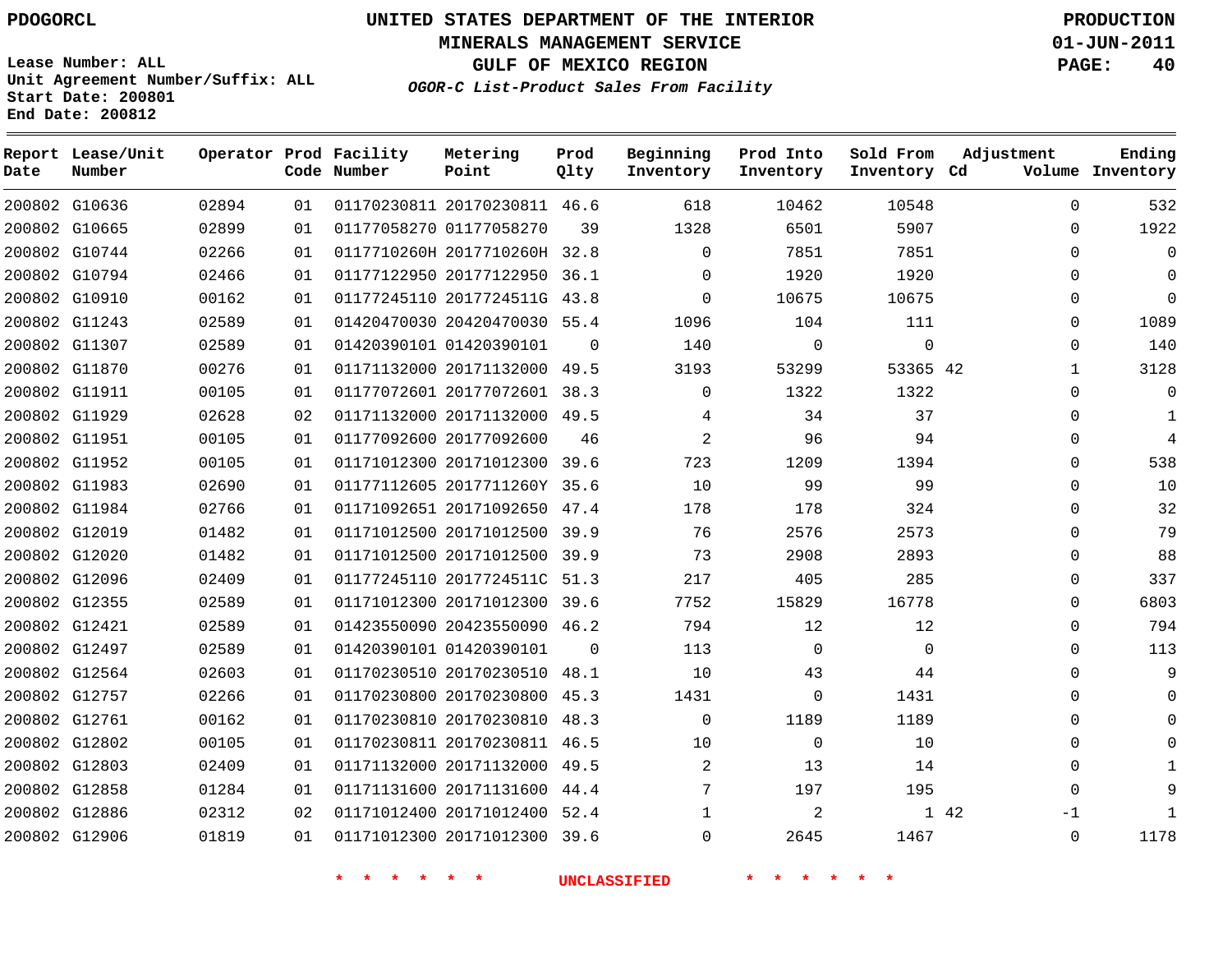# **UNITED STATES DEPARTMENT OF THE INTERIOR PDOGORCL PRODUCTION**

**MINERALS MANAGEMENT SERVICE 01-JUN-2011**

**GULF OF MEXICO REGION PAGE: 41**

**Unit Agreement Number/Suffix: ALL Start Date: 200801 End Date: 200812**

**OGOR-C List-Product Sales From Facility**

| Date | Report Lease/Unit<br>Number |       |    | Operator Prod Facility<br>Code Number | Metering<br>Point            | Prod<br>Qlty | Beginning<br>Inventory | Prod Into<br>Inventory | Sold From<br>Inventory Cd |       | Adjustment  | Ending<br>Volume Inventory |
|------|-----------------------------|-------|----|---------------------------------------|------------------------------|--------------|------------------------|------------------------|---------------------------|-------|-------------|----------------------------|
|      | 200802 G12955               | 01819 | 01 |                                       | 01171092651 20171092650      | 47.4         | 79                     | 778                    | 717 42                    |       | 1           | 141                        |
|      | 200802 G12980               | 02349 | 01 |                                       | 01177163600 20177163600 39.1 |              | 36                     | 643                    | 634                       |       | $\Omega$    | 45                         |
|      | 200802 G13557               | 02025 | 01 |                                       | 01170230500 20170230500      | 45           | 4                      | 134                    | 121                       |       | $\Omega$    | 17                         |
|      | 200802 G13560               | 01284 | 01 |                                       | 01170230810 20170230810 48.3 |              | 100                    | 348                    | 386 42                    |       | 2           | 64                         |
|      | 200802 G13563               | 02589 | 01 |                                       | 01170230811 20170230811 46.6 |              | $\Omega$               | 78                     | 78                        |       | $\Omega$    | $\Omega$                   |
|      | 200802 G13576               | 02594 | 02 |                                       | 01170230810 20170230810 48.3 |              | 5                      | 86                     |                           | 75 42 | 1           | 17                         |
|      | 200802 G13897               | 01482 | 01 |                                       | 01171132000 20171132000      | 49.5         | 1                      | 38                     | 37                        |       | 0           | $\overline{c}$             |
|      | 200802 G13937               | 02628 | 02 |                                       | 01171092651 20171092650 47.4 |              | $\Omega$               | 1449                   | 1188                      |       | $\Omega$    | 261                        |
|      | 200802 G13938               | 01284 | 01 |                                       | 01171012500 20171012500 39.9 |              | 795                    | 25838                  | 25845                     |       | $\mathbf 0$ | 788                        |
|      | 200802 G14193               | 02409 | 01 |                                       | 01170230810 20170230810 48.2 |              | 360                    | 927                    | 1118                      |       | $\Omega$    | 169                        |
|      | 200802 G14340               | 02312 | 02 |                                       | 01170230811 20170230811 46.6 |              | 81                     | 1315                   | 1329                      |       | $\Omega$    | 67                         |
|      | 200802 G14342               | 00105 | 01 |                                       | 01170230811 20170230811 46.5 |              | 44                     | $\mathbf 0$            | 44                        |       | $\Omega$    | $\mathbf{0}$               |
|      | 200802 G14348               | 02894 | 01 |                                       | 01171132800 21171132800 45.4 |              | 199                    | 134                    | 165                       |       | $\Omega$    | 168                        |
|      | 200802 G14357               | 02852 | 02 |                                       | 01171131600 20171131600 44.4 |              | 98                     | 4673                   | 4547                      |       | $\Omega$    | 224                        |
|      | 200802 G14364               | 02871 | 01 |                                       | 01171132800 21171132800 45.4 |              | 135                    | 21                     | 77                        |       | $\Omega$    | 79                         |
|      | 200802 G14383               | 00105 | 01 |                                       | 01170230811 20170230811 46.6 |              | 93                     | 2878                   | 2831                      |       | $\Omega$    | 140                        |
|      | 200802 G14391               | 01284 | 02 |                                       | 01170230811 20170230811 46.6 |              | $\Omega$               | 117                    | 115 47                    |       | 4           | 6                          |
|      | 200802 G14487               | 00730 | 01 |                                       | 01171092651 20171092650 47.4 |              | 7                      | 31                     | 32                        |       | $\mathbf 0$ | 6                          |
|      | 200802 G14493               | 02268 | 01 |                                       | 01171092930 20171092930      | 33.9         | 75                     | 358                    | 415                       |       | $\Omega$    | 18                         |
|      | 200802 G14535               | 02628 | 01 |                                       | 01171012500 20171012500 39.9 |              | 67                     | 2729                   | 2711 42                   |       | $-2$        | 83                         |
|      | 200802 G14590               | 02409 | 01 |                                       | 01170230510 20170230510 48.1 |              | $\Omega$               | 4                      | 3                         |       | $\mathbf 0$ | 1                          |
|      | 200802 G14791               | 02451 | 01 |                                       | 01420570060 20420570060      | 51           | 69                     | $\Omega$               |                           | 1 42  | $-1$        | 67                         |
|      | 200802 G14864               | 02871 | 02 |                                       | 01170230450 20170230450 51.2 |              | 999                    | 7896                   | 8410                      |       | $\mathbf 0$ | 485                        |
|      | 200802 G14878               | 02589 | 01 |                                       | 01170230510 20170230510      | 48.1         | 183                    | 77                     | 91                        |       | 0           | 169                        |
|      | 200802 G14942               | 02859 | 02 |                                       | 01170230810 20170230810 48.3 |              | 219                    | 691                    | 784                       |       | $\Omega$    | 126                        |
|      | 200802 G15050               | 00105 | 01 |                                       | 01170230810 20170230810      | 48.2         | 2453                   | 8410                   | 9331                      |       | $\Omega$    | 1532                       |
|      |                             |       | 01 |                                       | 01170231110 20170231110 41.2 |              | 5510                   | 36245<br>              | 22607<br>                 |       | $\Omega$    | 19148                      |
|      |                             |       |    |                                       |                              |              | 7963                   | 44655                  | 31938                     |       | 0           | 20680                      |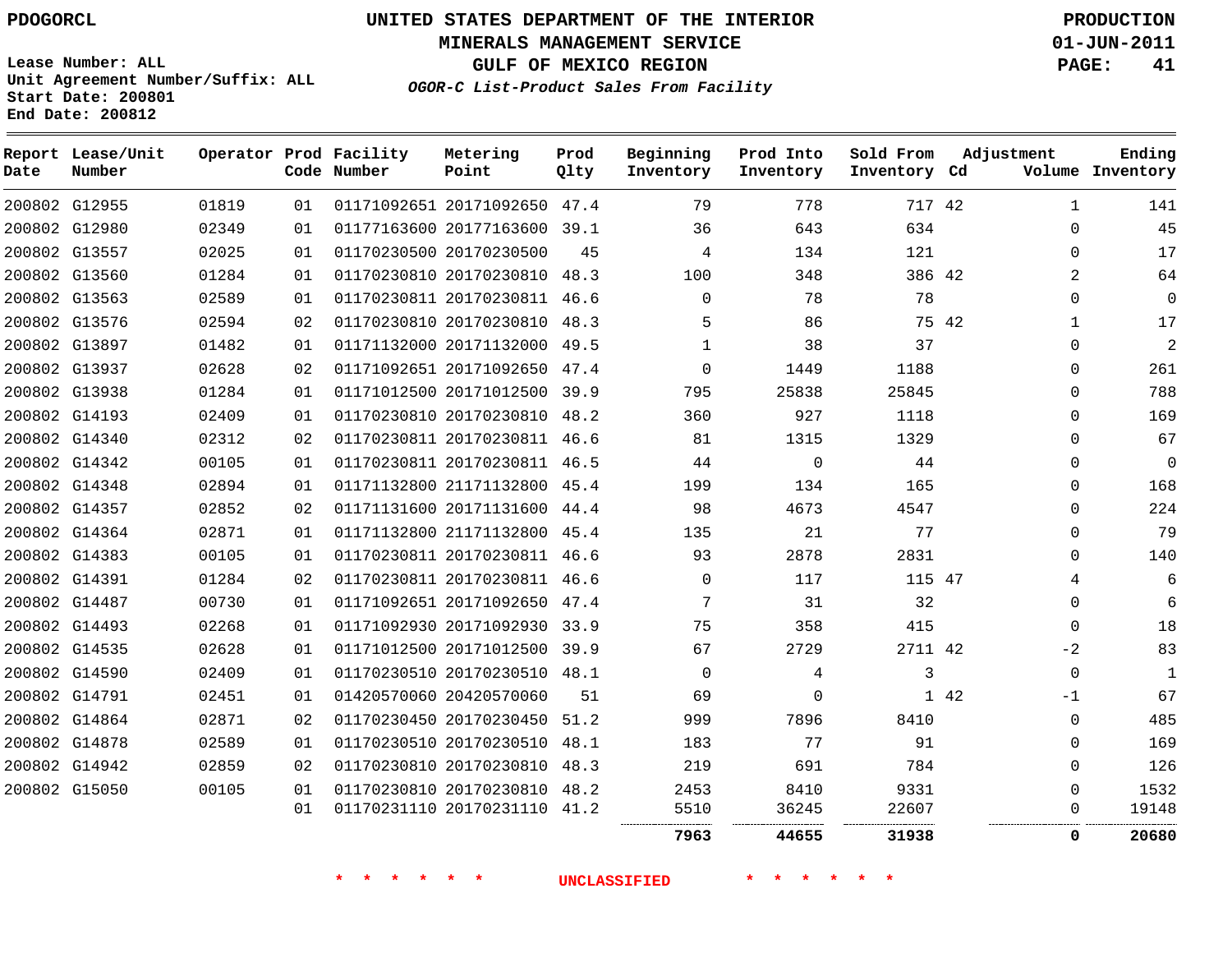**Start Date: 200801 End Date: 200812**

**Unit Agreement Number/Suffix: ALL**

# **UNITED STATES DEPARTMENT OF THE INTERIOR PDOGORCL PRODUCTION**

**MINERALS MANAGEMENT SERVICE 01-JUN-2011**

**GULF OF MEXICO REGION PAGE: 42**

**OGOR-C List-Product Sales From Facility**

|      | Report Lease/Unit |       |    | Operator Prod Facility | Metering                     | Prod     | Beginning    | Prod Into    | Sold From    | Adjustment            | Ending           |
|------|-------------------|-------|----|------------------------|------------------------------|----------|--------------|--------------|--------------|-----------------------|------------------|
| Date | Number            |       |    | Code Number            | Point                        | Qlty     | Inventory    | Inventory    | Inventory Cd |                       | Volume Inventory |
|      | 200802 G15062     | 00560 | 01 |                        | 01170230810 20170230810 48.3 |          | 15           | $\Omega$     | 15           | $\Omega$              | $\Omega$         |
|      | 200802 G15078     | 00064 | 01 |                        | 01170230810 20170230810      | 48.3     | 2641         | 896          | 931          | $\Omega$              | 2606             |
|      | 200802 G15110     | 02714 | 01 |                        | 01170530900 20170530900      | 48.8     | 8            | $\mathbf 0$  | 8            | $\Omega$              | $\mathbf 0$      |
|      | 200802 G15118     | 00105 | 01 |                        | 01171132800 21171132800      | 45.4     | 17           | 17           | 17           | $\Omega$              | 17               |
|      | 200802 G15124     | 02312 | 01 |                        | 01170230811 20170230811      | 46.6     | 0            | 9            | 9            | $\Omega$              | $\mathbf 0$      |
|      | 200802 G15169     | 02268 | 02 |                        | 01171131600 20171131600      | 44.4     | 0            | $\mathbf{1}$ | 1            | $\Omega$              | $\Omega$         |
|      | 200802 G15189     | 00560 | 01 |                        | 01171132800 21171132800 45.4 |          | 182          | 125          | 116 42       | $-36$                 | 155              |
|      | 200802 G15239     | 00003 | 01 |                        | 01171012500 20171012500      | 39.9     | 12           | 876          | 861          | $\mathbf 0$           | 27               |
|      | 200802 G15241     | 00105 | 01 |                        | 01171092651 20171092650      | 47.4     | 329          | 2158         | 2097         | $\Omega$              | 390              |
|      | 200802 G15263     | 02421 | 01 |                        | 01171132000 20171132000      | 49.5     | 815          | 11396        | 11542        | $\Omega$              | 669              |
|      | 200802 G15277     | 00222 | 02 |                        | 01171012400 20171012400      | 52.4     | 3611         | 5156         | 5581         | $\Omega$              | 3186             |
|      | 200802 G15303     | 00105 | 01 |                        | 01171092800 21171132800      | 45.3     | 411          | 466          | 434          | $\Omega$              | 443              |
|      | 200802 G15312     | 00105 | 01 |                        | 01171092651 20171092650      | 47.3     | 3297         | 23896        | 22878        | $\Omega$              | 4315             |
|      | 200802 G15323     | 01482 | 01 |                        | 01171012500 20171012500 39.9 |          | 43           | 654          | 677          | $\Omega$              | 20               |
|      | 200802 G15387     | 02409 | 01 |                        | 01177245110 2017724511C      | 51.3     | 66           | $\mathbf 0$  | 66           | $\mathbf 0$           | $\mathbf 0$      |
|      | 200802 G15740     | 00818 | 01 |                        | 01170230450 20170230450      | 52.1     | 793          | 7636         | 7960         | $\Omega$              | 469              |
|      | 200802 G15742     | 00730 | 01 |                        | 01170230450 20170230450      | 51.9     | 4            | 45           |              | 47 42<br>$\mathbf{1}$ | 3                |
|      | 200802 G15769     | 00560 | 01 |                        | 01422450350 20422450350      | $\Omega$ | 25           | 40           | $\Omega$     | $\Omega$              | 65               |
|      | 200802 G15773     | 02630 | 01 |                        | 01422450350 20422450350      | $\Omega$ | 69           | $\mathbf{1}$ | $\Omega$     | $\Omega$              | 70               |
|      | 200802 G16104     | 00105 | 01 |                        | 01170231110 20170231110      | 41.2     | 1            | 152          | 73           | $\Omega$              | 80               |
|      | 200802 G16107     | 01978 | 02 |                        | 01170230810 20170230811      | 46.6     | 0            | 823          | 781          | $\Omega$              | 42               |
|      | 200802 G16121     | 00687 | 01 |                        | 01170230811 20170230811      | 46.6     | 1            | $\Omega$     | $\mathbf{1}$ | $\Omega$              | $\Omega$         |
|      | 200802 G16201     | 00491 | 01 |                        | 01170530900 20170530900      | 48.7     | 8            | 58           | 63           | $\Omega$              | 3                |
|      | 200802 G16310     | 00560 | 01 |                        | 01170530900 20171092650      | 47.4     | $\Omega$     | 18           | 15           | $\Omega$              | 3                |
|      | 200802 G16317     | 02312 | 02 |                        | 01170230811 20170230811 46.6 |          | 8            | 87           | 91           | $\Omega$              | 4                |
|      | 200802 G16363     | 02475 | 02 |                        | 01171012400 20171012400      | $\Omega$ | 2            | $\Omega$     | $\mathbf 0$  | $\Omega$              | 2                |
|      | 200802 G16395     | 01978 | 02 |                        | 01171092651 20171092650      | 47.4     | $\mathbf{1}$ | 8            | 8            | $\Omega$              | $\mathbf{1}$     |
|      | 200802 G16454     | 00491 | 01 |                        | 01171012500 20171012500      | 39.8     | 3            | 218          | 214          | $\Omega$              | 7                |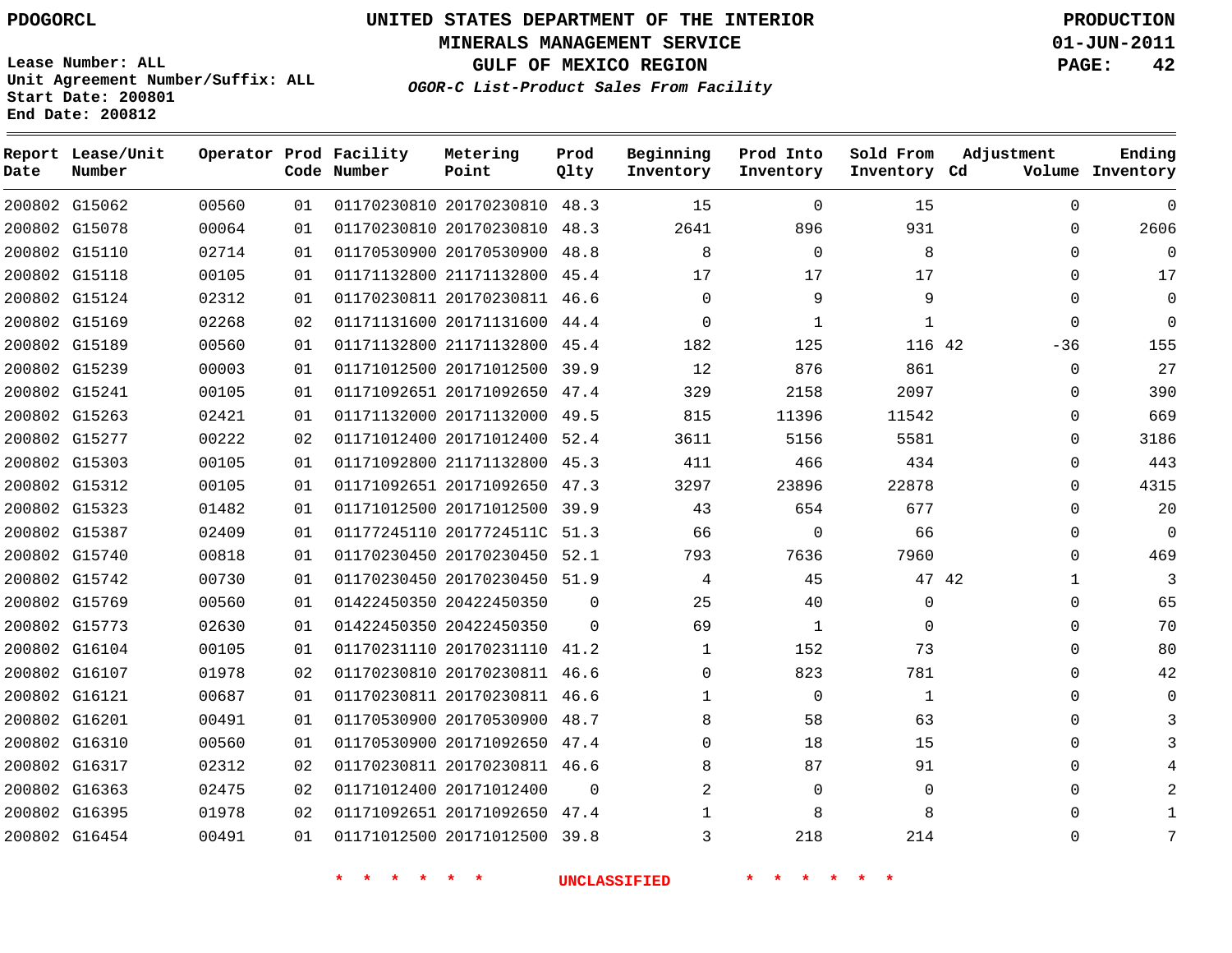**Start Date: 200801 End Date: 200812**

# **UNITED STATES DEPARTMENT OF THE INTERIOR PDOGORCL PRODUCTION**

**MINERALS MANAGEMENT SERVICE 01-JUN-2011**

**GULF OF MEXICO REGION PAGE: 43**

**OGOR-C List-Product Sales From Facility Unit Agreement Number/Suffix: ALL**

| Date | Report Lease/Unit<br>Number |       |    | Operator Prod Facility<br>Code Number | Metering<br>Point            | Prod<br>Qlty | Beginning<br>Inventory | Prod Into<br>Inventory | Sold From<br>Inventory Cd | Adjustment                 | Ending<br>Volume Inventory |
|------|-----------------------------|-------|----|---------------------------------------|------------------------------|--------------|------------------------|------------------------|---------------------------|----------------------------|----------------------------|
|      | 200802 G16455               | 00491 | 01 |                                       | 01171012500 20171012500      | 39.8         | 6                      | 172                    | 173                       | $\Omega$                   | 5                          |
|      | 200802 G16469               | 02025 | 01 |                                       | 01170753510 20170753510      | 52           | 17                     | 42                     | 50                        | $\Omega$                   | 9                          |
|      | 200802 G16515               | 00162 | 01 |                                       | 01177245110 2017724511G 43.8 |              | $\Omega$               | 46654                  | 46654                     | $\Omega$                   | $\Omega$                   |
|      | 200802 G16890               | 00981 | 01 |                                       | 01170753850 20170753850      | $\Omega$     | 386                    | 572                    | $\Omega$                  | 09<br>$-239$               | 719                        |
|      | 200802 G17124               | 02871 | 02 |                                       | 01170230450 20170230450      | 51.9         | $\mathbf 0$            | 55                     | 52                        | $\mathbf 0$                | 3                          |
|      | 200802 G17133               | 01482 | 01 |                                       | 01423210051 20423210050      | 48.4         | 7                      | 68                     | 70                        | $\mathbf 0$                | 5                          |
|      | 200802 G17190               | 02312 | 02 |                                       | 01170230810 20170230810      | 48.3         | 34                     | 50                     | 75                        | $\mathbf 0$                | 9                          |
|      | 200802 G17202               | 02066 | 02 |                                       | 01170230810 20170230810      | $\Omega$     | 406                    | 140                    | $\mathbf 0$               | $\Omega$                   | 546                        |
|      | 200802 G17259               | 02237 | 01 |                                       | 01170230810 20170230810      | $\Omega$     | 788                    | 2409                   |                           | 0 <sub>09</sub><br>$-2758$ | 439                        |
|      | 200802 G17753               | 02427 | 02 |                                       | 01170230800 20170230800 42.8 |              | $\mathbf{1}$           | 7                      | 6                         | $\mathbf{0}$               | $\overline{2}$             |
|      | 200802 G17754               | 02025 | 01 |                                       | 01170230510 20170230510      | 48.1         | 598                    | 2480                   | 2533                      | $\mathbf 0$                | 545                        |
|      | 200802 G17789               | 00818 | 01 |                                       | 01170230810 20170230810 48.3 |              | 156                    | 388                    | 473                       | $\mathbf 0$                | 71                         |
|      | 200802 G17842               | 00491 | 01 |                                       | 01170230810 20170230810      | 48.2         | 65                     | 367                    | 365                       | $\mathbf 0$                | 67                         |
|      | 200802 G17858               | 00105 | 01 |                                       | 01170530900 20170530900      | 48.8         | 106                    | 1069                   | 1124                      | $\mathbf 0$                | 51                         |
|      | 200802 G17896               | 01284 | 01 |                                       | 01171132800 21171132800      | 45.4         | 6796                   | 6381                   | 6522                      | $\Omega$                   | 6655                       |
|      | 200802 G17897               | 01963 | 01 |                                       | 01171131600 20171131600 44.4 |              | $\Omega$               | 171                    | 171                       | $\Omega$                   | $\Omega$                   |
|      | 200802 G17898               | 01963 | 01 |                                       | 01171131600 20171131600 44.4 |              | 18                     | 578                    | 560                       | $\Omega$                   | 36                         |
|      | 200802 G17912               | 02409 | 01 |                                       | 01171132800 20177052203 33.1 |              | $\Omega$               | 7346                   | 7346                      | $\Omega$                   | $\Omega$                   |
|      | 200802 G17913               | 01834 | 01 |                                       | 01171132800 21171132800      | 45.4         | 562                    | 810                    | 679                       | $\Omega$                   | 693                        |
|      | 200802 G17921               | 00491 | 01 |                                       | 01171012500 20177062959      | 25.6         | $\Omega$               | 19676                  | 19676                     | $\Omega$                   | $\Omega$                   |
|      | 200802 G17942               | 00560 | 01 |                                       | 01177082604 20177082604 27.4 |              | $\Omega$               | 22474                  | 22474                     | $\Omega$                   | $\Omega$                   |
|      | 200802 G17964               | 02421 | 01 |                                       | 01171012300 20171012300      | 39.6         | 57                     | 74                     | 98                        | $\Omega$                   | 33                         |
|      | 200802 G17966               | 02421 | 01 |                                       | 01171012300 20171012300      | 39.6         | 0                      | 88                     | 49                        | $\mathbf 0$                | 39                         |
|      | 200802 G17973               | 00730 | 01 |                                       | 01171012400 20171012400      | 52.4         | 2114                   | 4407                   | 3797 42                   | $-1$                       | 2723                       |
|      | 200802 G17977               | 02312 | 02 |                                       | 01171132800 21171132800      | 45.4         | 413                    | 383                    | 394                       | $\mathbf 0$                | 402                        |
|      | 200802 G18040               | 00105 | 01 |                                       | 01171012500 20171012500      | 39.9         | 29                     | 1036                   | 1033                      | $\Omega$                   | 32                         |
|      | 200802 G18043               | 01103 | 01 |                                       | 01171012500 20171012500 39.9 |              | 847                    | 27424                  | 27987 42                  | 553                        | 837                        |
|      | 200802 G18208               | 01834 | 01 |                                       | 01170573602 20170573602      | 35           | 100                    | 839                    | 659                       | $\Omega$                   | 280                        |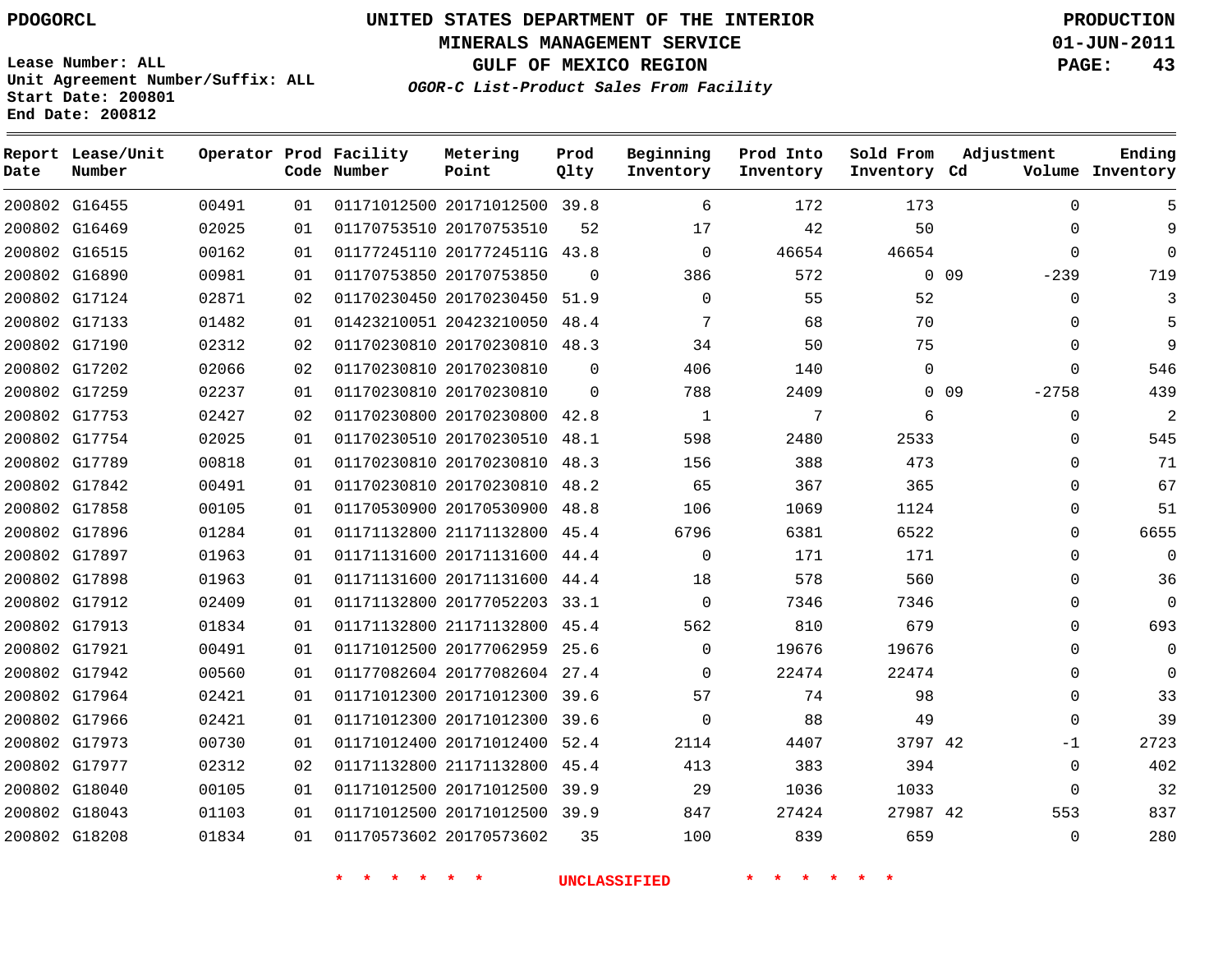**MINERALS MANAGEMENT SERVICE 01-JUN-2011**

**GULF OF MEXICO REGION PAGE: 44**

**Lease Number: ALL Unit Agreement Number/Suffix: ALL Start Date: 200801 End Date: 200812**

**OGOR-C List-Product Sales From Facility**

| Date          | Report Lease/Unit<br>Number |       |    | Operator Prod Facility<br>Code Number | Metering<br>Point            | Prod<br>Qlty | Beginning<br>Inventory | Prod Into<br>Inventory | Sold From<br>Inventory Cd | Adjustment           | Ending<br>Volume Inventory |
|---------------|-----------------------------|-------|----|---------------------------------------|------------------------------|--------------|------------------------|------------------------|---------------------------|----------------------|----------------------------|
| 200802 G18577 |                             | 00981 | 01 |                                       | 01170753850 20170753850      | $\Omega$     | 398                    | 589                    |                           | $-247$<br>0.09       | 740                        |
| 200802 G18863 |                             | 02312 | 02 |                                       | 01420470030 20420470030      | 50.9         | 13                     | $\mathbf 1$            | $\mathbf 1$               | $\mathbf 0$          | 13                         |
| 200802 G18885 |                             | 00818 | 02 |                                       | 01420570060 20420570060      | 51           | 447                    | 8                      |                           | 16 42<br>-1          | 438                        |
| 200802 G18920 |                             | 02200 | 01 |                                       | 01423210051 20423210050      | 48.4         | 12                     | 263                    | 257 42                    | $-1$                 | 17                         |
| 200802 G18936 |                             | 02589 | 01 |                                       | 01421670201 20421670200      | $\Omega$     | 11                     | $\Omega$               | $\Omega$                  | $\mathbf 0$          | 11                         |
|               |                             | 02914 | 02 |                                       | 01170230810 20422450350      | $\mathbf 0$  | 85                     | 383                    | 0                         | $\Omega$             | 468                        |
|               |                             |       |    |                                       |                              |              | 96                     | 383                    | 0                         | 0                    | 479                        |
| 200802 G19025 |                             | 02806 | 01 |                                       | 01423210051 20423210050      | 49           | 84                     | 861                    | 851                       | $\mathbf 0$          | 94                         |
| 200802 G19030 |                             | 02806 | 01 |                                       | 01423210051 20423210050      | 49           | 37                     | 1387                   | 1370                      | $\Omega$             | 54                         |
| 200802 G19750 |                             | 02427 | 02 |                                       | 01171132800 21171132800 45.4 |              | 79                     | 5                      | 42                        | $\Omega$             | 42                         |
| 200802 G19760 |                             | 02894 | 01 |                                       | 01171132800 21171132800      | 45.4         | 19168                  | 20387                  | 19589                     | $\Omega$             | 19966                      |
| 200802 G19761 |                             | 02894 | 01 |                                       | 01171132800 21171132800      | 47.1         | $\mathbf{1}$           | $\mathbf 0$            | 1                         | $\Omega$             | $\mathbf 0$                |
| 200802 G19784 |                             | 01978 | 02 |                                       | 01171012310 20171012310 48.1 |              | 31                     | 412                    | 424                       | $\Omega$             | 19                         |
| 200802 G19832 |                             | 02349 | 01 |                                       | 01177163600 20177163600 39.1 |              | 201                    | 3587                   | 3526                      | $\Omega$             | 262                        |
| 200802 G19839 |                             | 02777 | 01 |                                       | 01170753510 20170753510      | $\Omega$     | 39                     | $\mathbf 0$            | 0                         | $\mathbf 0$          | 39                         |
| 200802 G20605 |                             | 02377 | 01 |                                       | 01423550141 20423550140      | 27.7         | 3117                   | 51103                  | 52593                     | $\mathbf 0$          | 1627                       |
| 200802 G20616 |                             | 02312 | 02 |                                       | 01423210051 20423210050      | 48.4         | 4                      | 82                     |                           | 80 42<br>$-1$        | 5                          |
| 200802 G20655 |                             | 00222 | 01 |                                       | 01170230510 20170230510 48.1 |              | 142                    | 825                    | 785 42                    | $-1$                 | 181                        |
| 200802 G20656 |                             | 00003 | 01 |                                       | 01422450350 20422450350      | $\Omega$     | 3                      | 3                      | $\mathbf 0$               | $\mathbf 0$          | 6                          |
| 200802 G20660 |                             | 02169 | 02 |                                       | 01170230450 20170230450      | 51.9         | $\Omega$               | 26                     | 24                        | $\mathbf 0$          | 2                          |
| 200802 G21065 |                             | 02266 | 01 |                                       | 01171131600 20171131600 44.7 |              | 57                     | 1652                   | 1630                      | $\mathbf 0$          | 79                         |
| 200802 G21068 |                             | 01978 | 02 |                                       | 01170530900 20170530900      | 40           | 21                     | 6                      | 26                        | $\Omega$             | $\mathbf{1}$               |
| 200802 G21070 |                             | 00560 | 01 |                                       | 01171132800 21171132800      | $\Omega$     | 149                    | 11                     |                           | $0\quad 42$<br>$-79$ | 81                         |
| 200802 G21093 |                             | 01586 | 02 |                                       | 01170230811 20170230811 46.6 |              | 4                      | 49                     | 50                        | $\mathbf 0$          | 3                          |
| 200802 G21096 |                             | 00818 | 01 |                                       | 01170230811 20170230811 46.6 |              | 58                     | 1306                   | 1298                      | $\mathbf 0$          | 66                         |
| 200802 G21111 |                             | 02266 | 01 |                                       | 01171132800 21171132800      | $\mathbf 0$  | 15                     | $\mathbf 0$            | $\mathbf 0$               | $\Omega$             | 15                         |
| 200802 G21115 |                             | 02312 | 02 |                                       | 01171012500 20171012500      | 39.9         | 71                     | 255                    | 319 42                    | $\mathbf{1}$         | 8                          |
| 200802 G21116 |                             | 00818 | 02 |                                       | 01171132800 21171132800 45.4 |              | 290                    | 286                    | 306                       | $\mathbf 0$          | 270                        |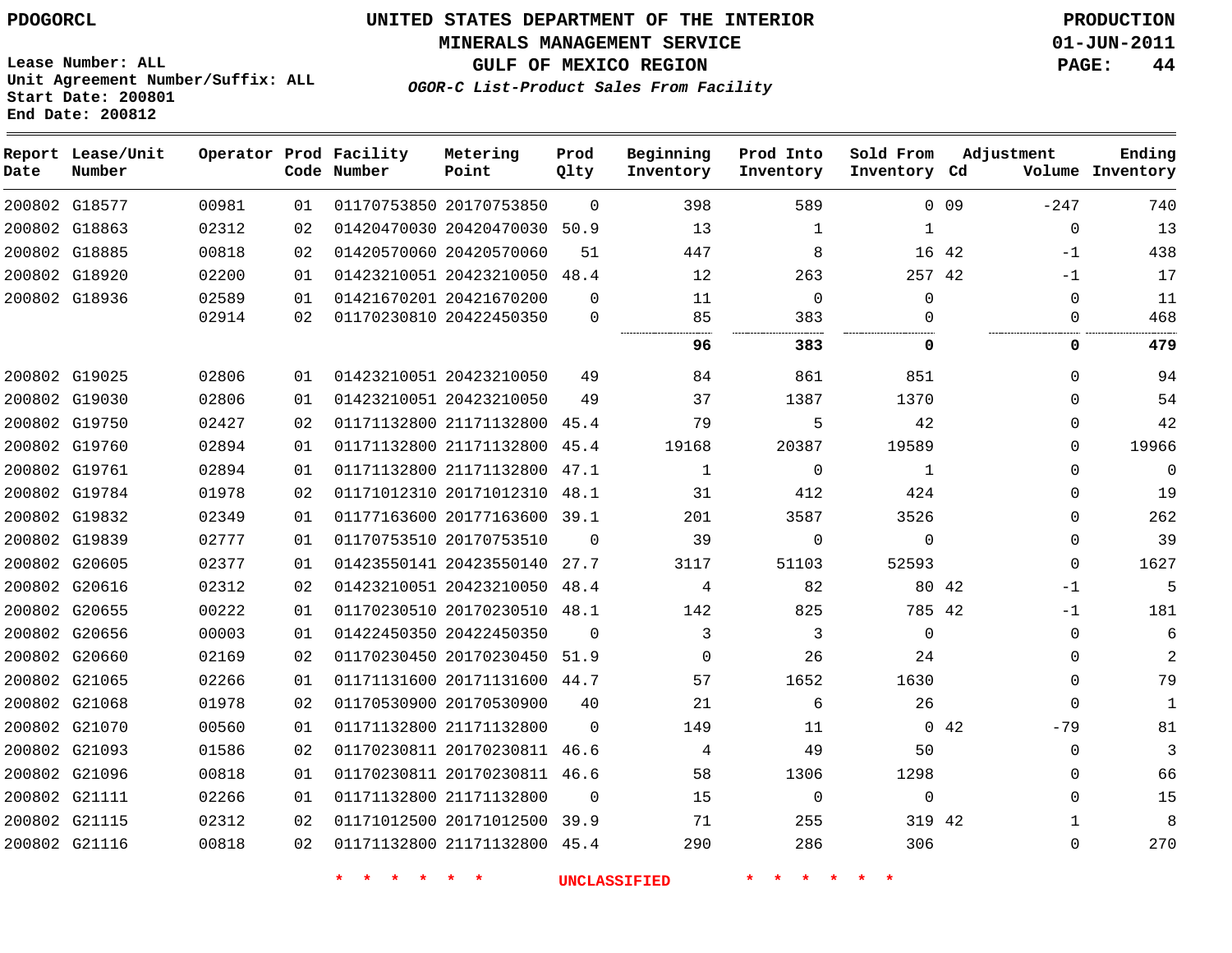**MINERALS MANAGEMENT SERVICE 01-JUN-2011**

**GULF OF MEXICO REGION PAGE: 45**

**Lease Number: ALL Unit Agreement Number/Suffix: ALL Start Date: 200801 End Date: 200812**

**OGOR-C List-Product Sales From Facility**

| Date | Report Lease/Unit<br>Number |       |                 | Operator Prod Facility<br>Code Number | Metering<br>Point            | Prod<br>Qlty | Beginning<br>Inventory | Prod Into<br>Inventory | Sold From<br>Inventory Cd | Adjustment           | Ending<br>Volume Inventory |
|------|-----------------------------|-------|-----------------|---------------------------------------|------------------------------|--------------|------------------------|------------------------|---------------------------|----------------------|----------------------------|
|      | 200802 G21322               | 02266 | 01              |                                       | 01170230450 20170230450 52.4 |              | $\mathbf{1}$           | 2                      | 2                         | $\Omega$             |                            |
|      | 200802 G21349               | 00491 | 01              |                                       | 01170230510 20170230510 48.1 |              | 18                     | 15                     | 30                        | $\mathbf{0}$         | 3                          |
|      | 200802 G21378               | 01819 | 01              |                                       | 01170230811 20170230811 46.6 |              | 44                     | 8                      | 52                        | $\Omega$             | $\Omega$                   |
|      | 200802 G21408               | 02219 | 01              |                                       | 01171012400 20171012400      | 52.4         | 408                    | 780                    | 706                       | 0                    | 482                        |
|      | 200802 G21530               | 00078 | 01              |                                       | 01170230400 20170230400      | 53           | 320                    | 2711                   | 2182 42                   | $-1$                 | 848                        |
|      | 200802 G21532               | 00003 | 01              |                                       | 01170230811 20170230811 46.6 |              | 2                      | 33                     | 33                        | 0                    | 2                          |
|      | 200802 G21536               | 00818 | 01              |                                       | 01170231300 01170231300      | 46.9         | $\Omega$               | 4765                   | 4765                      | 0                    | $\Omega$                   |
|      | 200802 G21580               | 02636 | 01              |                                       | 01170230811 20170230811 46.6 |              | 4                      | 74                     | 74                        | $\Omega$             | $\overline{4}$             |
|      | 200802 G21583               | 02899 | 01              |                                       | 01170530900 20170530900      | 48.8         | 120                    | 817                    | 898                       | 0                    | 39                         |
|      | 200802 G21592               | 02628 | 02              |                                       | 01171132000 20171132000 49.5 |              | 25                     | 492                    | 488                       | $\Omega$             | 29                         |
|      | 200802 G21597               | 02312 | 01              |                                       | 01171132800 21171132800 45.4 |              | 10                     | 303                    | 155                       | $\mathbf 0$          | 158                        |
|      | 200802 G21652               | 02268 | 01              |                                       | 01171132800 21171132800 45.4 |              | 417                    | 591                    | 581 42                    | $-84$                | 343                        |
|      | 200802 G21655               | 02268 | 01              |                                       | 01171132800 21171132800      | 45.4         | 5                      | $\mathbf 0$            | 5                         | $\mathbf{0}$         | $\mathbf{0}$               |
|      | 200802 G21680               | 02169 | 01              |                                       | 01171092651 20171092650 47.4 |              | 45                     | 456                    | 419                       | 0                    | 82                         |
|      | 200802 G21691               | 00276 | 01              |                                       | 01170513700 20170513700      | $\mathbf 0$  | 2595                   | 0                      | $\mathbf 0$               | 0                    | 2595                       |
|      | 200802 G21700               | 00105 | 01              |                                       | 01177258153 01177258153      | 29           | 1918                   | 2208                   | 2405                      | $\Omega$             | 1721                       |
|      | 200802 G21703               | 02409 | 01              |                                       | 01177248150 01177248150      | $\Omega$     | $\mathbf 0$            | 136                    |                           | 047<br>388           | 524                        |
|      | 200802 G21712               | 02237 | 01              |                                       | 01170755200 20170755200 31.6 |              | 348                    | 5226                   | 4906                      | $\Omega$             | 668                        |
|      | 200802 G21826               | 02219 | 01              |                                       | 01170753850 20170753850      | $\Omega$     | 584                    | 912                    |                           | $0\quad09$<br>$-362$ | 1134                       |
|      | 200802 G22219               | 01482 | 01              |                                       | 01423210051 20423210050      | 48.4         | 25                     | 184                    | 197                       | $\mathbf 0$          | 12                         |
|      | 200802 G22236               | 02169 | 02              |                                       | 01170230450 20170230450      | 51.9         | 437                    | 3087                   | 3334 42                   | $-1$                 | 189                        |
|      | 200802 G22238               | 02169 | 02              |                                       | 01170230450 20170230450 51.9 |              | 68                     | 1433                   | 1413 45                   | $-88$                | $\mathbf{0}$               |
|      | 200802 G22246               | 01284 | 02 <sub>2</sub> |                                       | 01423210051 20170230500      | 45           | $\Omega$               | 4081                   | 4343 47                   | 780                  | 518                        |
|      | 200802 G22263               | 00730 | 01              |                                       | 01170230810 20170230810 48.3 |              | 1977                   | 8678                   | 9075                      | 0                    | 1580                       |
|      | 200802 G22268               | 02777 | 01              |                                       | 01170230810 2042709015I 46.9 |              | $\mathbf 0$            | 10289                  | 10289                     | 0                    | $\mathbf{0}$               |
|      | 200802 G22501               | 00078 | 01              |                                       | 01170230400 20170230400      | 53           | 112                    | 987                    | 790                       | $\Omega$             | 309                        |
|      | 200802 G22505               | 02025 | 01              |                                       | 01170230811 20170230811 46.5 |              | 183                    | 2043                   | 2122                      | $\Omega$             | 104                        |
|      | 200802 G22510               | 00162 | 01              |                                       | 01170230810 20170230810 48.2 |              | $\Omega$               | 12761                  | 12761                     | $\Omega$             | $\mathbf 0$                |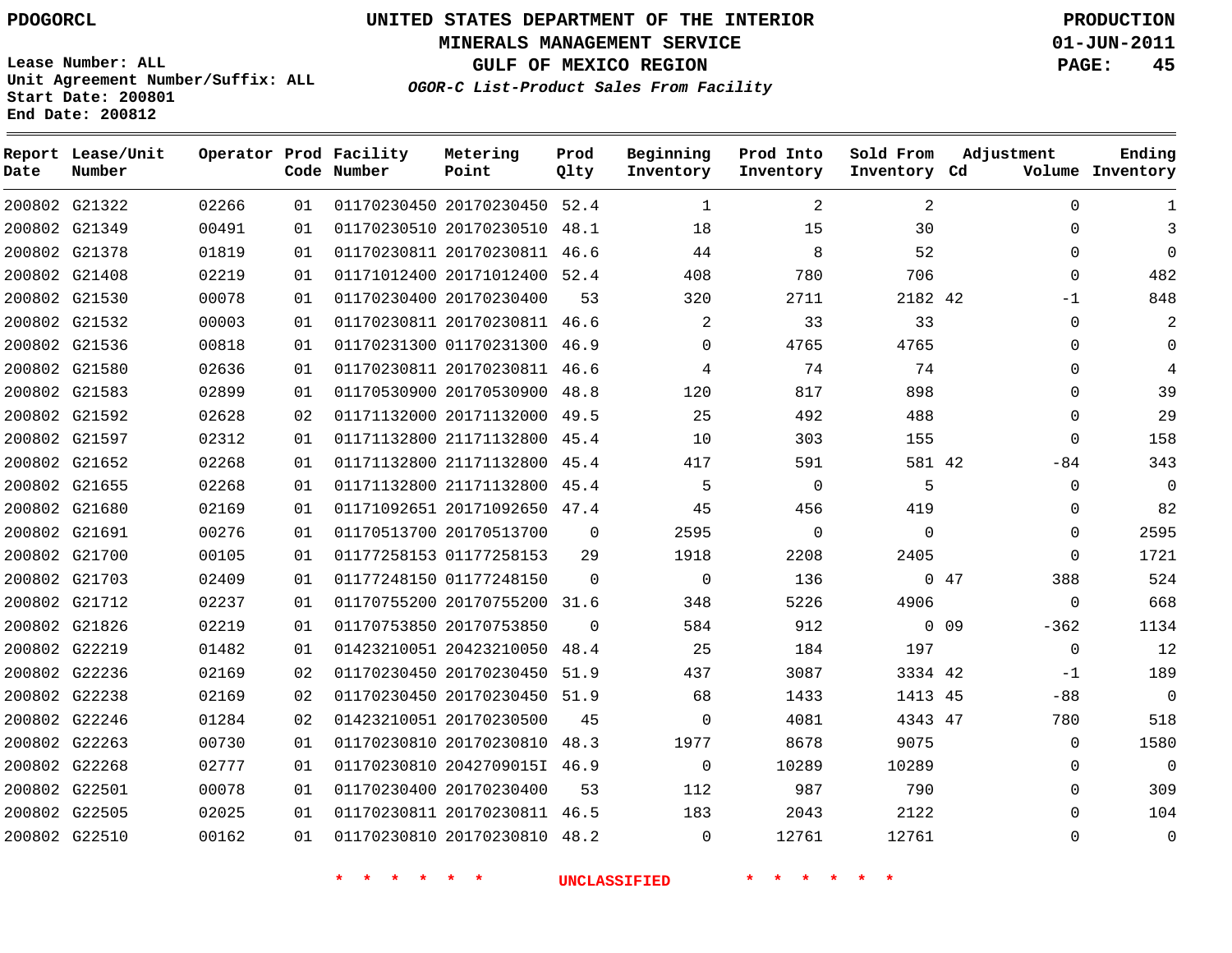# **UNITED STATES DEPARTMENT OF THE INTERIOR PDOGORCL PRODUCTION**

**MINERALS MANAGEMENT SERVICE 01-JUN-2011**

**GULF OF MEXICO REGION PAGE: 46**

**Unit Agreement Number/Suffix: ALL Start Date: 200801 End Date: 200812**

**OGOR-C List-Product Sales From Facility**

| Date | Report Lease/Unit<br>Number |       |    | Operator Prod Facility<br>Code Number | Metering<br>Point            | Prod<br>Qlty | Beginning<br>Inventory | Prod Into<br>Inventory | Sold From<br>Inventory Cd | Adjustment   | Ending<br>Volume Inventory |
|------|-----------------------------|-------|----|---------------------------------------|------------------------------|--------------|------------------------|------------------------|---------------------------|--------------|----------------------------|
|      | 200802 G22513               | 02579 | 02 |                                       | 01170230810 20170230810 48.3 |              | 1488                   | 4327                   | 5028 42                   | $\mathbf{1}$ | 788                        |
|      | 200802 G22539               | 00064 | 01 |                                       | 01170230810 20170230810 48.3 |              | 3                      | $\mathbf 0$            | $\mathbf{1}$              | 0            |                            |
|      | 200802 G22544               | 02714 | 01 |                                       | 01170230811 20170230811 46.6 |              | $\overline{2}$         | 31                     | 31                        | $\Omega$     |                            |
|      | 200802 G22549               | 02222 | 01 |                                       | 01170530900 20170530900 48.8 |              | $\Omega$               | 22                     | 21                        | $\Omega$     | $\mathbf{1}$               |
|      | 200802 G22553               | 02899 | 01 |                                       | 01170530900 20170530900 48.8 |              | $\Omega$               | 47                     | 43                        | $\Omega$     | 4                          |
|      | 200802 G22582               | 01834 | 01 |                                       | 01170530900 20170530900 48.8 |              | 776                    | 6504                   | 6968 42                   | $-1$         | 311                        |
|      | 200802 G22587               | 02200 | 01 |                                       | 01171132000 20171132000 49.5 |              | 11                     | 108                    | 112 42                    | $-1$         | 6                          |
|      | 200802 G22605               | 02268 | 01 |                                       | 01171132800 21171132800 45.4 |              | 107                    | 228                    | 145 42                    | $-21$        | 169                        |
|      | 200802 G22606               | 02628 | 02 |                                       | 01171132000 20171132000 49.5 |              | 80                     | 1121                   | 1137                      | 0            | 64                         |
|      | 200802 G22607               | 02899 | 01 |                                       | 01170230810 20170230810 48.3 |              | 107                    | 440                    | 467                       | $\Omega$     | 80                         |
|      | 200802 G22613               | 02655 | 02 |                                       | 01171132800 21171132800 45.4 |              | 349                    | 390                    | 371                       | $\Omega$     | 368                        |
|      | 200802 G22620               | 02268 | 01 |                                       | 01171132800 21171132800 45.4 |              | 1053                   | 1363                   | 1196                      | $\mathbf 0$  | 1220                       |
|      | 200802 G22621               | 02268 | 01 |                                       | 01171132800 21171132800 45.4 |              | 7105                   | 9649                   | 9541 42                   | 1248         | 8461                       |
|      | 200802 G22628               | 02899 | 01 |                                       | 01171132800 21171132800 45.4 |              | 56                     | 0                      | 10                        | $\mathbf 0$  | 46                         |
|      | 200802 G22648               | 02268 | 01 |                                       | 01171132800 21171132800 49.9 |              | $\Omega$               | $\mathbf 0$            |                           | 5 42<br>5    | 0                          |
|      | 200802 G22660               | 02058 | 02 |                                       | 01171012310 20171012310 48.1 |              | 548                    | 6138                   | 6403                      | $\Omega$     | 283                        |
|      | 200802 G22662               | 02058 | 02 |                                       | 01171012310 20171012310 48.1 |              | 9                      | $\Omega$               | 9                         | $\Omega$     | 0                          |
|      | 200802 G22667               | 01482 | 01 |                                       | 01171132000 20171132000 49.5 |              | 49                     | 115                    | 157                       | $\Omega$     |                            |
|      | 200802 G22679               | 00222 | 01 |                                       | 01177082958 20177082958 38.4 |              | $\Omega$               | 2230                   | 2230                      | $\Omega$     |                            |
|      | 200802 G22699               | 00064 | 01 |                                       | 01171012500 20171012500 39.9 |              | $\overline{2}$         | 145                    | 143                       | $\mathbf 0$  |                            |
|      | 200802 G22700               | 02268 | 01 |                                       | 01171132800 21171132800 45.4 |              | 17                     | 2                      | 15 42                     | -3           | $\mathbf{1}$               |
|      | 200802 G22701               | 02268 | 01 |                                       | 01171132800 21171132800 49.4 |              | 129                    | 9                      | 82 42                     | 14           | 70                         |
|      | 200802 G22705               | 02268 | 01 |                                       | 01171132800 21171132800 45.4 |              | 8                      | $\Omega$               |                           | 5 42<br>1    | 4                          |
|      | 200802 G22712               | 00222 | 02 |                                       | 01171012500 20171012500 39.9 |              | $\mathbf 0$            | 1020                   | 989                       | $\mathbf 0$  | 31                         |
|      | 200802 G22751               | 00730 | 01 |                                       | 01171012500 20171012500 39.9 |              | 642                    | 32424                  | 32076 42                  | -1           | 989                        |
|      | 200802 G22765               | 00222 | 01 |                                       | 01170578150 01170578150      | $\Omega$     | 210                    | $\mathbf 0$            | $\mathbf{0}$              | $\mathbf 0$  | 210                        |
|      | 200802 G22781               | 00222 | 02 |                                       | 01170754751 01170754751      | 35           | 1075                   | 1210                   | 1559                      | $\Omega$     | 726                        |
|      | 200802 G22790               | 02841 | 01 |                                       | 01177258041 01177258041      | 40           | 29                     | 8                      | 33                        | $\Omega$     | $\overline{4}$             |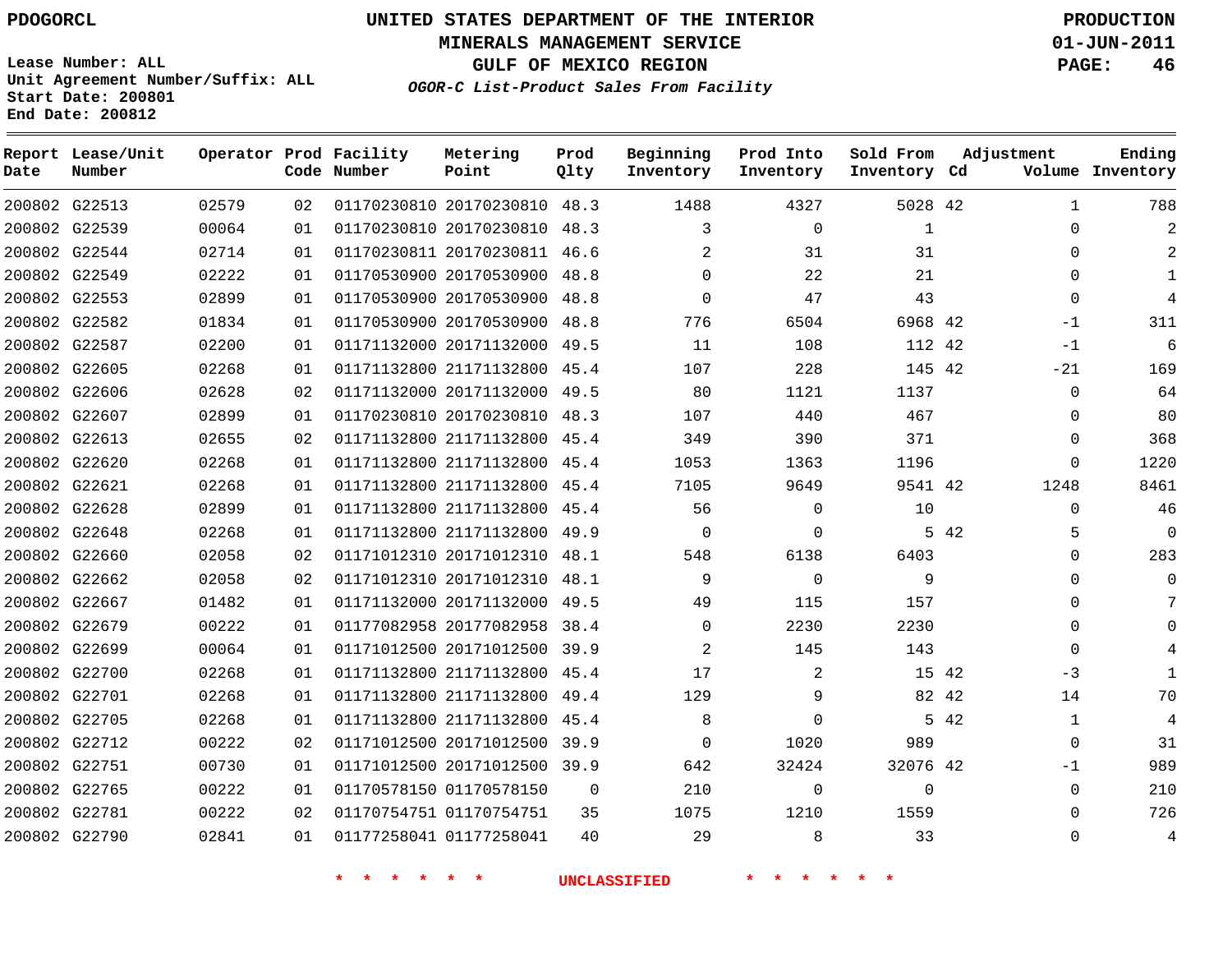**MINERALS MANAGEMENT SERVICE 01-JUN-2011**

**GULF OF MEXICO REGION PAGE: 47**

**Ending**

**OGOR-C List-Product Sales From Facility Lease Number: ALL Unit Agreement Number/Suffix: ALL Start Date: 200801 End Date: 200812 Report Lease/Unit Date** G22792 **Number Operator Prod Facility Code Number Metering Point Prod Qlty Beginning Inventory Prod Into Inventory**

| Date | Number        |                |          | Code Number | Point                                              | Qlty              | Inventory   | Inventory        | Inventory Cd     |               | Volume Inventory |
|------|---------------|----------------|----------|-------------|----------------------------------------------------|-------------------|-------------|------------------|------------------|---------------|------------------|
|      | 200802 G22792 | 00222<br>02714 | 02<br>01 |             | 01177258041 01177258041<br>01177258151 01177258151 | 40<br>$\mathbf 0$ | 1298<br>18  | 1153<br>$\Omega$ | 1830<br>$\Omega$ | $\Omega$<br>O | 621<br>18        |
|      |               |                |          |             |                                                    |                   | <br>1316    | 1153             | 1830             | 0             | 639              |
|      |               |                |          |             |                                                    |                   |             |                  |                  |               |                  |
|      | 200802 G22840 | 00730          | 01       |             | 01608103650 20608103650                            | 31.7              | 40          | 3236             | 3256             | 0             | 20               |
|      | 200802 G23125 | 02312          | 02       |             | 01420470030 20420470030 50.9                       |                   | 249         | 293              | 25               | $\Omega$      | 517              |
|      | 200802 G23162 | 00222          | 02       |             | 01423210051 20423210050                            | 48.4              | 0           | 5                | 5                | $\Omega$      | $\mathbf 0$      |
|      | 200802 G23166 | 02169          | 02       |             | 01423210051 20423210050                            | 48.4              | 3           | $\Omega$         | 3                | $\Omega$      | $\Omega$         |
|      | 200802 G23180 | 01284          | 02       |             | 01423210051 20423210050                            | 48.4              | 19          | 488              | 475              | $\Omega$      | 32               |
|      | 200802 G23181 | 01963          | 01       |             | 01423210051 20423210050                            | 48.4              | 86          | 958              | 926              | $\mathbf 0$   | 118              |
|      | 200802 G23193 | 02169          | 02       |             | 01170230510 20170230510                            | 48.1              | 7           | 43               | 41               | $\mathbf 0$   | 9                |
|      | 200802 G23199 | 02169          | 02       |             | 01170230450 20170230450                            | 51.9              | 163         | 1452             | 1526             | $\mathbf 0$   | 89               |
|      | 200802 G23450 | 00981          | 01       |             | 01170753850 20170753850                            | 31                | 163         | 534              | 101              | 0             | 596              |
|      | 200802 G23458 | 00981          | 01       |             | 01170753850 20170753850                            | 31                | 201         | 308              | 125              | $\mathbf 0$   | 384              |
|      | 200802 G23473 | 00981          | 01       |             | 01170753850 20170753850                            | 31                | 252         | 323              | 156              | $\mathbf 0$   | 419              |
|      | 200802 G23480 | 00981          | 01       |             | 01170753850 20170753850                            | 31                | 133         | 415              | 83               | $\Omega$      | 465              |
|      | 200802 G23528 | 00981          | 01       |             | 01170753850 20170753850                            | 31                | 399         | 606              | 248              | $\Omega$      | 757              |
|      | 200802 G23529 | 00981          | 01       |             | 01170753850 20170753850                            | 31                | 526         | 772              | 327              | $\Omega$      | 971              |
|      | 200802 G23730 | 01978          | 02       |             | 01170230810 20170230811                            | 46.6              | 147         | 2536             | 2553             | $\Omega$      | 130              |
|      | 200802 G23735 | 00162          | 01       |             | 01170230810 20170230810                            | 48.2              | $\mathbf 0$ | 1507             | 1507             | $\mathbf 0$   | $\mathbf 0$      |
|      | 200802 G23736 | 02312          | 02       |             | 01170230810 20170230810                            | 48.3              | 20          | 48               | 59               | $\mathbf 0$   | 9                |
|      | 200802 G23748 | 02312          | 02       |             | 01170230810 20170230810                            | 48.3              | 65          | 180              | 212              | $\mathbf 0$   | 33               |
|      | 200802 G23820 | 02899          | 01       |             | 01177058270 01177058270                            | 39                | 697         | 2173             | 2228             | $\mathbf 0$   | 642              |
|      | 200802 G23853 | 02266          | 01       |             | 01171012310 20171012310                            | 48.1              | 86          | 1139             | 1172             | $\Omega$      | 53               |
|      | 200802 G23891 | 01284          | 01       |             | 01171012500 20171012500                            | 39.9              | 57          | 397              | 442              | $\mathbf 0$   | 12               |
|      | 200802 G23956 | 02807          | 01       |             | 01170753510 20170753510                            | 52                | 1496        | 6523             | 6606             | $\mathbf 0$   | 1413             |
|      | 200802 G24330 | 02566          | 01       |             | 01427038270 01427038270                            | 51                | 201         | 132              | 149              | $\Omega$      | 184              |
|      | 200802 G24425 | 02312          | 02       |             | 01170230810 20170230810 48.3                       |                   | 58          | 101              | 141              | $\Omega$      | 18               |
|      | 200802 G24700 | 02312          | 02       |             | 01170230811 20170230811 46.6                       |                   | 12          | 41               | 51               | $\Omega$      | $\overline{2}$   |

**\* \* \* \* \* \* UNCLASSIFIED \* \* \* \* \* \***

**Sold From**

**Adjustment**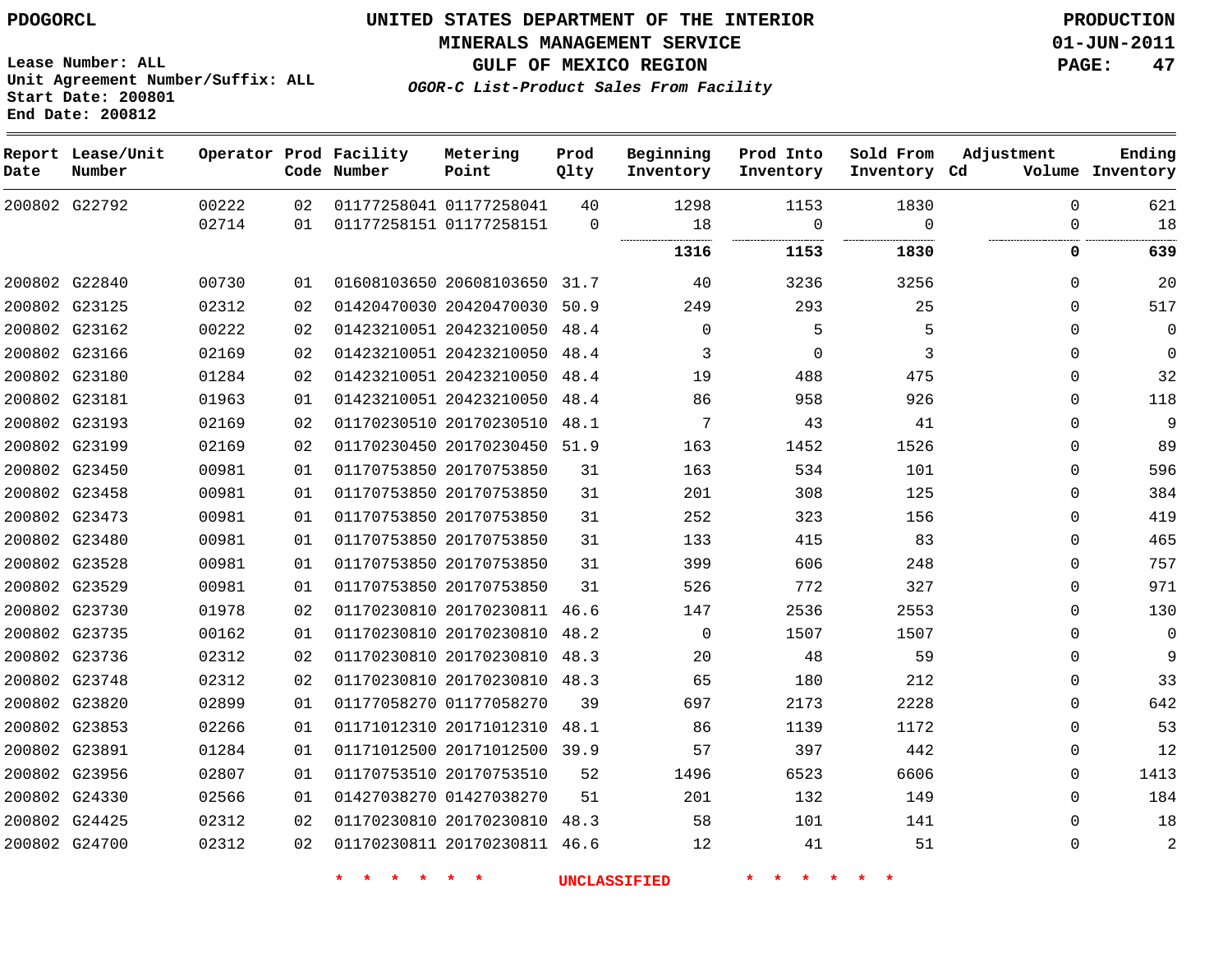**Start Date: 200801 End Date: 200812**

**Unit Agreement Number/Suffix: ALL**

# **UNITED STATES DEPARTMENT OF THE INTERIOR PDOGORCL PRODUCTION**

**MINERALS MANAGEMENT SERVICE 01-JUN-2011**

**GULF OF MEXICO REGION PAGE: 48**

**OGOR-C List-Product Sales From Facility**

| Date | Report Lease/Unit<br>Number |       |                 | Operator Prod Facility<br>Code Number | Metering<br>Point            | Prod<br>Qlty | Beginning<br>Inventory | Prod Into<br>Inventory | Sold From<br>Inventory Cd | Adjustment                |              | Ending<br>Volume Inventory |
|------|-----------------------------|-------|-----------------|---------------------------------------|------------------------------|--------------|------------------------|------------------------|---------------------------|---------------------------|--------------|----------------------------|
|      | 200802 G24701               | 02312 | 02              |                                       | 01170230811 20170230811 46.6 |              | 9                      | 53                     | 59                        |                           | $\mathbf 0$  | 3                          |
|      | 200802 G24710               | 02025 | 01              |                                       | 01170230811 20170230811      | $\Omega$     | 74                     | 382                    |                           | 0 <sub>09</sub><br>$-437$ |              | 19                         |
|      | 200802 G24712               | 02025 | 01              |                                       | 01170230811 20170230811 46.6 |              | $\mathbf{1}$           | 12                     | 12                        |                           | $\Omega$     | $\mathbf{1}$               |
|      | 200802 G24730               | 02169 | 02 <sub>2</sub> |                                       | 01170230500 20170230500      | 45           | 437                    | 4189                   | 4095                      |                           | $\Omega$     | 531                        |
|      |                             | 02349 | 01              |                                       | 01170230500 20170230500 42.9 |              | 102                    | 905                    | 892                       |                           | 0            | 115                        |
|      |                             |       |                 |                                       |                              |              | 539                    | 5094                   | 4987                      |                           | 0            | 646                        |
|      | 200802 G24733               | 00818 | 02              |                                       | 01170530900 20170530900 48.8 |              | 15                     | 136                    | 145                       |                           | 0            | 6                          |
|      | 200802 G24745               | 02800 | 02              |                                       | 01170530900 20170530900      | 48.8         | 0                      | 46                     | 46                        |                           | 0            | $\mathbf 0$                |
|      | 200802 G24802               | 02579 | 02              |                                       | 01171132000 20171132000      | 49.5         | $\Omega$               | 46                     | 43                        |                           | $\Omega$     | 3                          |
|      | 200802 G24873               | 00222 | 02              |                                       | 01171012400 20171012400 52.4 |              | 396                    | 612                    | 629 42                    |                           | $-1$         | 378                        |
|      | 200802 G24878               | 02628 | 02              |                                       | 01171092651 20171092650 47.4 |              | 104                    | 766                    | 732                       |                           | 0            | 138                        |
|      | 200802 G24889               | 02579 | 02              |                                       | 01171012500 20171012500      | 39.9         | 853                    | 38079                  | 37967                     |                           | 0            | 965                        |
|      | 200802 G24898               | 02807 | 01              |                                       | 01171012400 20171012400 52.4 |              | 1021                   | 4018                   | 2556                      |                           | 0            | 2483                       |
|      | 200802 G24922               | 02268 | 01              |                                       | 01171132800 21171132800      | 45.4         | $\Omega$               | 2318                   | 971                       |                           | $\Omega$     | 1347                       |
|      | 200802 G24924               | 02268 | 01              |                                       | 01171132800 21171132800 45.4 |              | 3283                   | 3793                   | 2900 42                   | $-602$                    |              | 3574                       |
|      | 200802 G24929               | 02766 | 01              |                                       | 01171092651 20171092650      | 47.4         | 26                     | 15                     | 37                        |                           | $\mathbf 0$  | 4                          |
|      | 200802 G25007               | 02766 | 02 <sub>2</sub> |                                       | 01177198271 01177198271 51.7 |              | 342                    | 102                    | 390                       |                           | 0            | 54                         |
|      | 200802 G25008               | 02777 | 01              |                                       | 01170753510 20170753510      | 39.7         | 193                    | 598                    | 663                       |                           | 0            | 128                        |
|      | 200802 G25524               | 02169 | 02              |                                       | 01421670210 01421670210 37.4 |              | 501                    | 1238                   | 1553                      |                           | 0            | 186                        |
|      |                             |       | 02              |                                       | 01170230450 20170230450 51.9 |              | 1066                   | 9889                   | 10348                     |                           | $\mathbf{0}$ | 607                        |
|      |                             |       |                 |                                       |                              |              | 1567                   | 11127                  | 11901                     |                           | 0            | 793                        |
|      | 200802 G25536               | 02466 | 01              |                                       | 01420390101 01420390101      | $\Omega$     | 4594                   | 916                    | $\mathbf 0$               |                           | 0            | 5510                       |
|      | 200802 G25561               | 02058 | 02              |                                       | 01170230450 20170230450      | 51.9         | 53                     | 407                    | 435                       |                           | $\Omega$     | 25                         |
|      | 200802 G25566               | 00162 | 01              |                                       | 01170230450 20170230450      | 51.9         | 0                      | 118                    | 118                       |                           | $\mathbf 0$  | $\mathbf 0$                |
|      | 200802 G25579               | 02169 | 02              |                                       | 01170230810 20170230810      | $\mathbf 0$  | 1                      | 0                      |                           | $0\quad11$                | $-1$         | $\mathbf 0$                |
|      |                             |       | 01              |                                       | 01170230500 20170230500      | 45           | 104                    | 1024                   | 998                       |                           | $\Omega$     | 130                        |
|      |                             |       |                 |                                       |                              |              | 105                    | 1024                   | 998                       |                           | -1           | 130                        |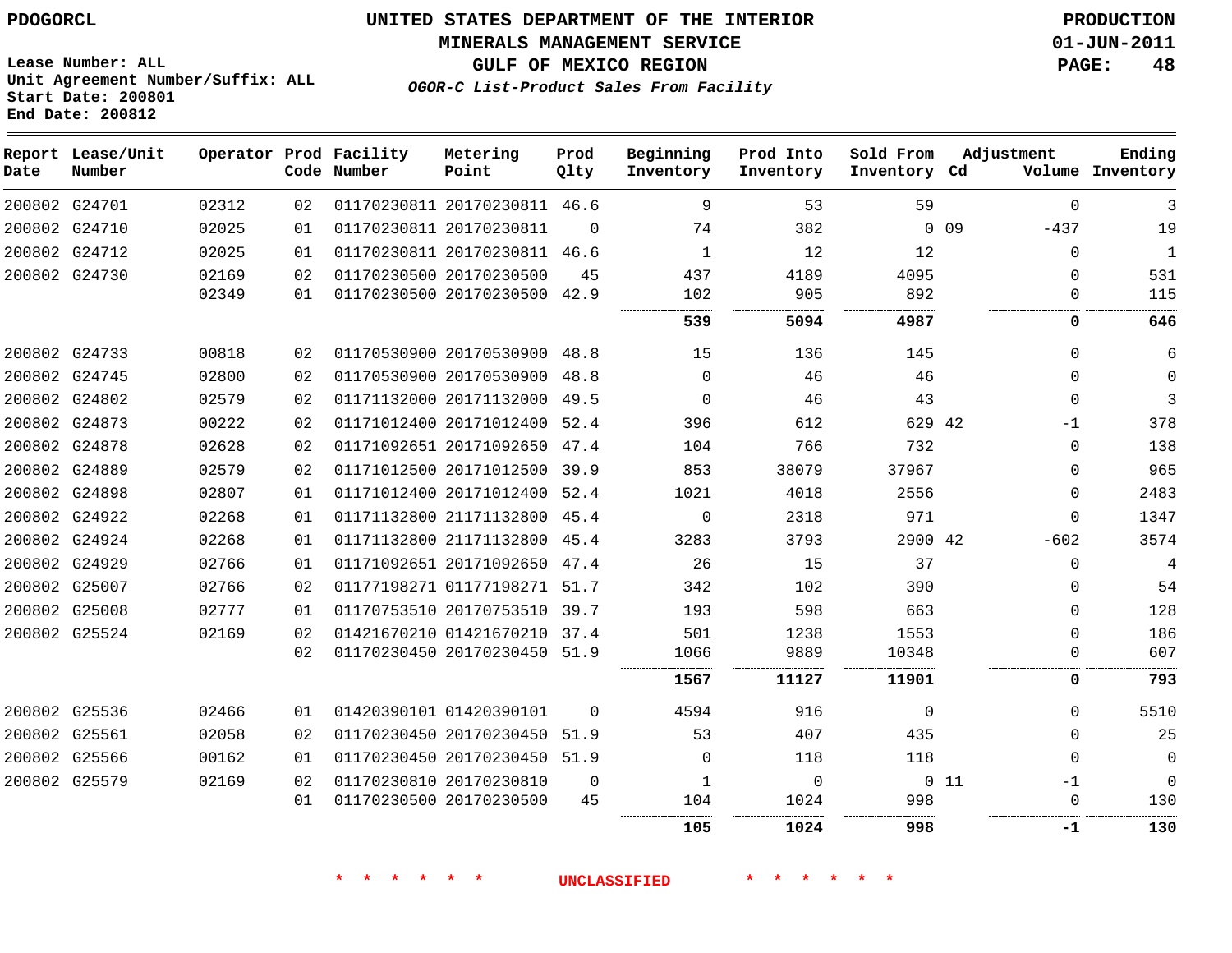**MINERALS MANAGEMENT SERVICE 01-JUN-2011**

**GULF OF MEXICO REGION PAGE: 49**

**Lease Number: ALL Unit Agreement Number/Suffix: ALL Start Date: 200801 End Date: 200812**

**OGOR-C List-Product Sales From Facility**

| Date | Report Lease/Unit<br>Number |       |    | Operator Prod Facility<br>Code Number | Metering<br>Point            | Prod<br>Qlty | Beginning<br>Inventory | Prod Into<br>Inventory | Sold From<br>Inventory Cd | Adjustment            | Ending<br>Volume Inventory |
|------|-----------------------------|-------|----|---------------------------------------|------------------------------|--------------|------------------------|------------------------|---------------------------|-----------------------|----------------------------|
|      | 200802 G25605               | 00818 | 01 |                                       | 01170230810 20170230810 48.4 |              | 5                      | 9                      | 12                        | $\Omega$              | 2                          |
|      | 200802 G25606               | 02025 | 01 |                                       | 01170230810 20170230810      | 48.3         | 418                    | 1388                   | 1553                      | $\mathbf 0$           | 253                        |
|      | 200802 G25872               | 02025 | 01 |                                       | 01170230811 20170230811 46.5 |              | 595                    | 9577                   | 9685                      | $\Omega$              | 487                        |
|      | 200802 G25914               | 01963 | 01 |                                       | 01170530900 20170530900 48.8 |              | 3                      | 9                      | 10                        | $\Omega$              | 2                          |
|      | 200802 G25916               | 01963 | 01 |                                       | 01170530900 20170530900 48.8 |              | 3                      | 75                     | 76                        | $\Omega$              | 2                          |
|      | 200802 G25944               | 02266 | 01 |                                       | 01171131600 20171131600 44.7 |              | 1                      | $\mathbf 0$            | $\mathbf{1}$              | $\mathbf 0$           | $\mathbf 0$                |
|      | 200802 G25948               | 02427 | 01 |                                       | 01170530900 20170530900      | 48.8         | 299                    | 2376                   | 2561                      | $\Omega$              | 114                        |
|      | 200802 G25967               | 01513 | 01 |                                       | 01170230811 20170230811 46.6 |              | 32                     | 203                    | 225                       | $\Omega$              | 10                         |
|      | 200802 G25972               | 01978 | 02 |                                       | 01171131600 20171131600 44.4 |              | 139                    | 5954                   | 5807                      | $\mathbf{0}$          | 286                        |
|      | 200802 G25986               | 01586 | 02 |                                       | 01170230811 20170230811 46.6 |              | $\Omega$               | 1                      | $\mathbf{1}$              | $\mathbf{0}$          | $\mathbf 0$                |
|      | 200802 G26007               | 02899 | 01 |                                       | 01177082604 20177082604 27.2 |              | $\mathbf{1}$           | $\mathbf 0$            | $\mathbf{1}$              | $\mathbf{0}$          | $\mathbf 0$                |
|      | 200802 G26023               | 02579 | 02 |                                       | 01171012500 20171012500      | $\Omega$     | 197                    | $\mathbf 0$            | $\Omega$                  | $\Omega$              | 197                        |
|      | 200802 G26040               | 00560 | 01 |                                       | 01171132800 21171132800      | $\Omega$     | 282                    | 316                    |                           | $0\quad 42$<br>$-296$ | 302                        |
|      | 200802 G26051               | 01978 | 02 |                                       | 01171092651 20171092650 47.4 |              | 383                    | 18334                  | 15406                     | $\Omega$              | 3311                       |
|      | 200802 G26124               | 02503 | 02 |                                       | 01171012500 20171012500      | 39.9         | 4                      | 73                     | 75                        | $\Omega$              | $\overline{a}$             |
|      | 200802 G26146               | 01586 | 01 |                                       | 01177258152 01177258152 35.7 |              | $\Omega$               | 3256                   | 3256                      | $\Omega$              | $\Omega$                   |
|      | 200802 G26281               | 02528 | 02 |                                       | 01170753850 20170753850      | 31           | 445                    | 694                    | 276                       | $\Omega$              | 863                        |
|      | 200802 G26442               | 02466 | 01 |                                       | 01423550090 20423550090      | 51           | 433                    | $\mathbf{1}$           | 180 42                    | $\mathbf{1}$          | 255                        |
|      | 200802 G26451               | 02579 | 02 |                                       | 01423210051 20423210050      | 48.4         | 1565                   | 30023                  | 29615                     | $\Omega$              | 1973                       |
|      | 200802 G26477               | 01963 | 01 |                                       | 01420390101 01420390101 55.3 |              | 138                    | $\Omega$               | $\Omega$                  | $\Omega$              | 138                        |
|      | 200802 G26480               | 01978 | 02 |                                       | 01423210051 20423210050      | 48.4         | 5                      | 1794                   | 1735                      | $\mathbf 0$           | 64                         |
|      | 200802 G26513               | 01978 | 02 |                                       | 01170230450 20170230450      | 51.9         | 235                    | 3317                   | 3350                      | $\Omega$              | 202                        |
|      | 200802 G27023               | 02899 | 01 |                                       | 01170230810 20170230810      | 40           | 9                      | 21                     | 26                        | $\Omega$              | 4                          |
|      | 200802 G27050               | 02579 | 02 |                                       | 01171132800 21171132800      | $\Omega$     | 22                     | 37                     |                           | $0\quad 42$<br>$-29$  | 30                         |
|      | 200802 G27061               | 02266 | 01 |                                       | 01171131600 20171131600      | 44.7         | 35                     | 1247                   | 1222                      | $\mathbf{0}$          | 60                         |
|      | 200802 G27072               | 02899 | 02 |                                       | 01171132800 21171132800      | 45.4         | 868                    | 1124                   | 986                       | $\Omega$              | 1006                       |
|      | 200802 G27100               | 01978 | 02 |                                       | 01171012310 20171012310 48.1 |              | 47                     | 638                    | 655                       | $\Omega$              | 30                         |
|      | 200802 G27195               | 01586 | 02 |                                       | 01177258154 01177258154      | $\Omega$     | 142                    | 90                     | $\Omega$                  | $\Omega$              | 232                        |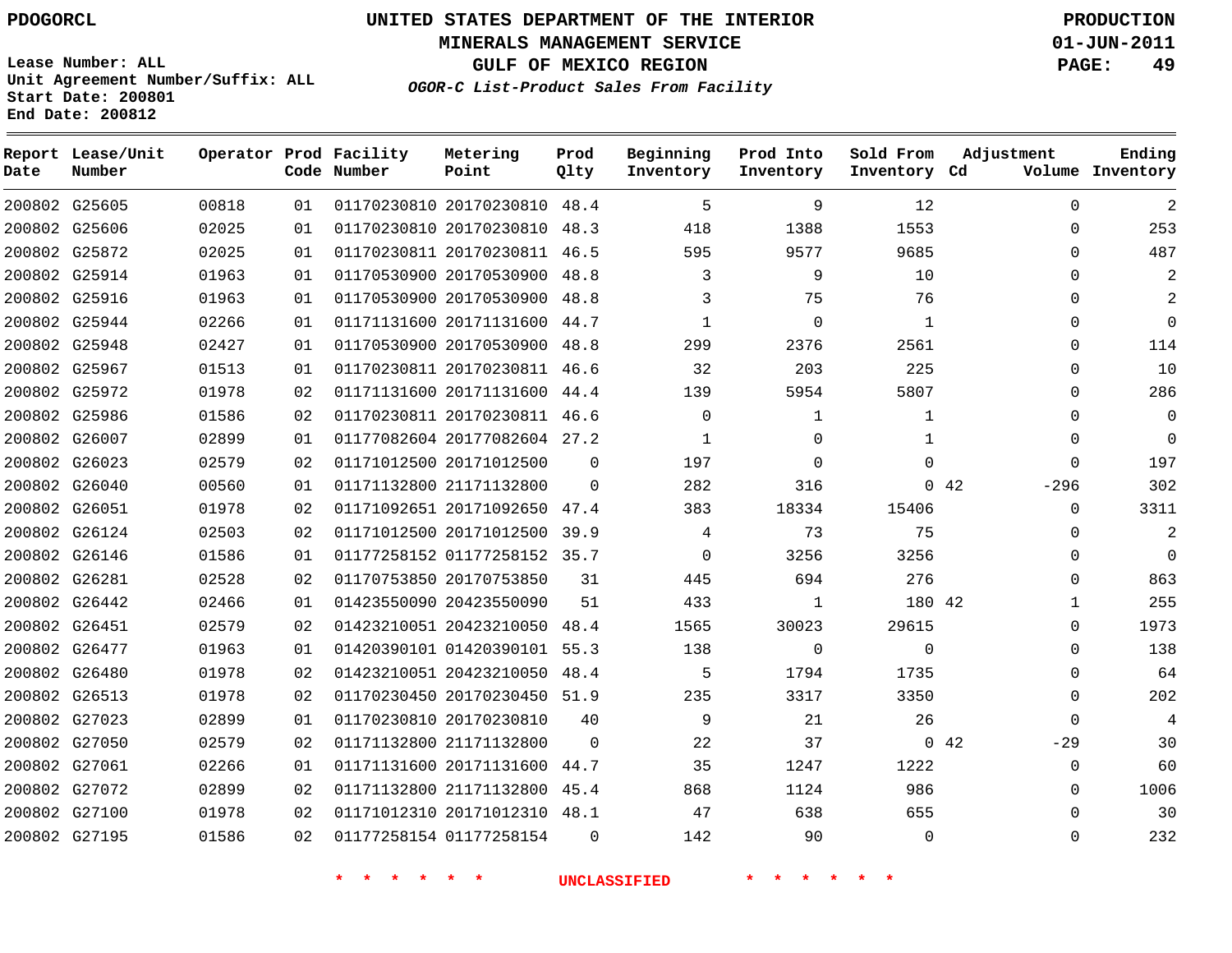**MINERALS MANAGEMENT SERVICE 01-JUN-2011**

**GULF OF MEXICO REGION PAGE: 50**

**Lease Number: ALL Unit Agreement Number/Suffix: ALL Start Date: 200801 End Date: 200812**

**OGOR-C List-Product Sales From Facility**

| Date   | Report Lease/Unit<br>Number |       |    | Operator Prod Facility<br>Code Number | Metering<br>Point            | Prod<br>Qlty | Beginning<br>Inventory | Prod Into<br>Inventory | Sold From<br>Inventory Cd | Adjustment   | Ending<br>Volume Inventory |
|--------|-----------------------------|-------|----|---------------------------------------|------------------------------|--------------|------------------------|------------------------|---------------------------|--------------|----------------------------|
|        | 200802 G27214               | 01586 | 02 |                                       | 01177288152 01177288152 33.2 |              | 59                     | 3                      | 37                        | $\Omega$     | 25                         |
|        | 200802 G27215               | 01586 | 02 |                                       | 01177288152 01177288152 33.2 |              | 80                     | 77                     | 93                        | $\Omega$     | 64                         |
|        | 200802 G27476               | 02672 | 01 |                                       | 01423210051 20423210050      | 52           | 29                     | 664                    | 649                       | $\Omega$     | 44                         |
|        | 200802 G27507               | 02058 | 02 |                                       | 01170230450 20170230450 51.9 |              | 0                      | 7106                   | 6670                      | $\Omega$     | 436                        |
|        | 200802 G27789               | 02859 | 02 |                                       | 01170530900 20170530900      | 48.8         | 1583                   | 16180                  | 16988                     | $\Omega$     | 775                        |
|        | 200802 G27831               | 02899 | 01 |                                       | 01170530900 20170530900      | 48.8         | 73                     | 1642                   | 1636                      | $\Omega$     | 79                         |
|        | 200802 G27918               | 00222 | 01 |                                       | 01177082958 20177082958 38.4 |              | $\mathbf 0$            | 669                    | 669                       | $\Omega$     | 0                          |
| 200803 | 00016                       | 00276 | 01 |                                       | 01170513700 20170513700 33.2 |              | 5146                   | 20114                  | 21716                     | 0            | 3544                       |
| 200803 | 00026                       | 00276 | 01 |                                       | 01170513700 20170513700 33.2 |              | 4202                   | 16134                  | 17493                     | $\Omega$     | 2843                       |
| 200803 | 00032                       | 00276 | 01 |                                       | 01170513700 20170513700 33.2 |              | 1723                   | 7475                   | 6412 42                   | $\mathbf 1$  | 2787                       |
| 200803 | 00033                       | 00276 | 01 |                                       | 01170513700 20170513700 33.2 |              | 2420                   | 1966                   | 3653                      | $\Omega$     | 733                        |
| 200803 | 00049                       | 02421 | 01 |                                       | 01171012300 20171012300 39.2 |              | 9315                   | 23209                  | 23505                     | 0            | 9019                       |
| 200803 | 00050                       | 02421 | 01 |                                       | 01171012300 20171012300 39.2 |              | 3079                   | 8104                   | 8034                      | $\Omega$     | 3149                       |
| 200803 | 00051                       | 02421 | 01 |                                       | 01171012300 20171012300 39.2 |              | 4064                   | 9169                   | 9670                      | $\Omega$     | 3563                       |
| 200803 | 00052                       | 02421 | 01 |                                       | 01171012300 20171012300 39.2 |              | 2643                   | 1884                   | 3795                      | $\Omega$     | 732                        |
| 200803 | 00053                       | 02409 | 01 |                                       | 01171012300 20171012300      | 30.3         | 1981                   | 4309                   | 4550                      | 0            | 1740                       |
| 200803 | 00079                       | 01834 | 01 |                                       | 01170230810 20170230810 49.3 |              | 179                    | 992                    | 859                       | $\Omega$     | 312                        |
| 200803 | 00081                       | 00818 | 02 |                                       | 01170231300 20170230800 38.1 |              | 3219                   | 8604                   | 8826                      | $\Omega$     | 2997                       |
| 200803 | 00090                       | 02630 | 01 |                                       | 01170230810 20170230810 49.3 |              | 61                     | 468                    | 385                       | $\Omega$     | 144                        |
| 200803 | 00137                       | 00687 | 01 |                                       | 01170513700 20170513700      | 27.7         | 311                    | 2218                   | 2204                      | $\mathbf{0}$ | 325                        |
| 200803 | 00138                       | 00687 | 01 |                                       | 01170513700 20170513700 27.7 |              | 1750                   | 12721                  | 12606                     | 0            | 1865                       |
| 200803 | 00161                       | 00105 | 01 |                                       | 01170230810 20170230810 49.3 |              | 189                    | 1126                   | 957                       | $\Omega$     | 358                        |
| 200803 | 00184                       | 02594 | 02 |                                       | 01170230810 20170230810 48.3 |              | 1401                   | 7289                   | 6397                      | $\Omega$     | 2293                       |
| 200803 | 00190                       | 02312 | 02 |                                       | 01170230810 20170230810      | 49.3         | 0                      | $\mathbf{1}$           | $\mathbf{1}$              | $\Omega$     | 0                          |
| 200803 | 00191                       | 02312 | 01 |                                       | 01170230810 20170230810 49.4 |              | 419                    | 1011                   | 1112                      | $\Omega$     | 318                        |
| 200803 | 00196                       | 00003 | 01 |                                       | 01171012300 20171012300 39.3 |              | 4393                   | 11822                  | 11621                     | $\Omega$     | 4594                       |
| 200803 | 00244                       | 00105 | 01 |                                       | 01170231300 01170231300 45.3 |              | $\Omega$               | 1205                   | 1205                      | 0            | 0                          |
| 200803 | 00247                       | 00105 | 01 |                                       | 01170231300 01170231300 45.2 |              | $\Omega$               | 922                    | 922                       | $\Omega$     | 0                          |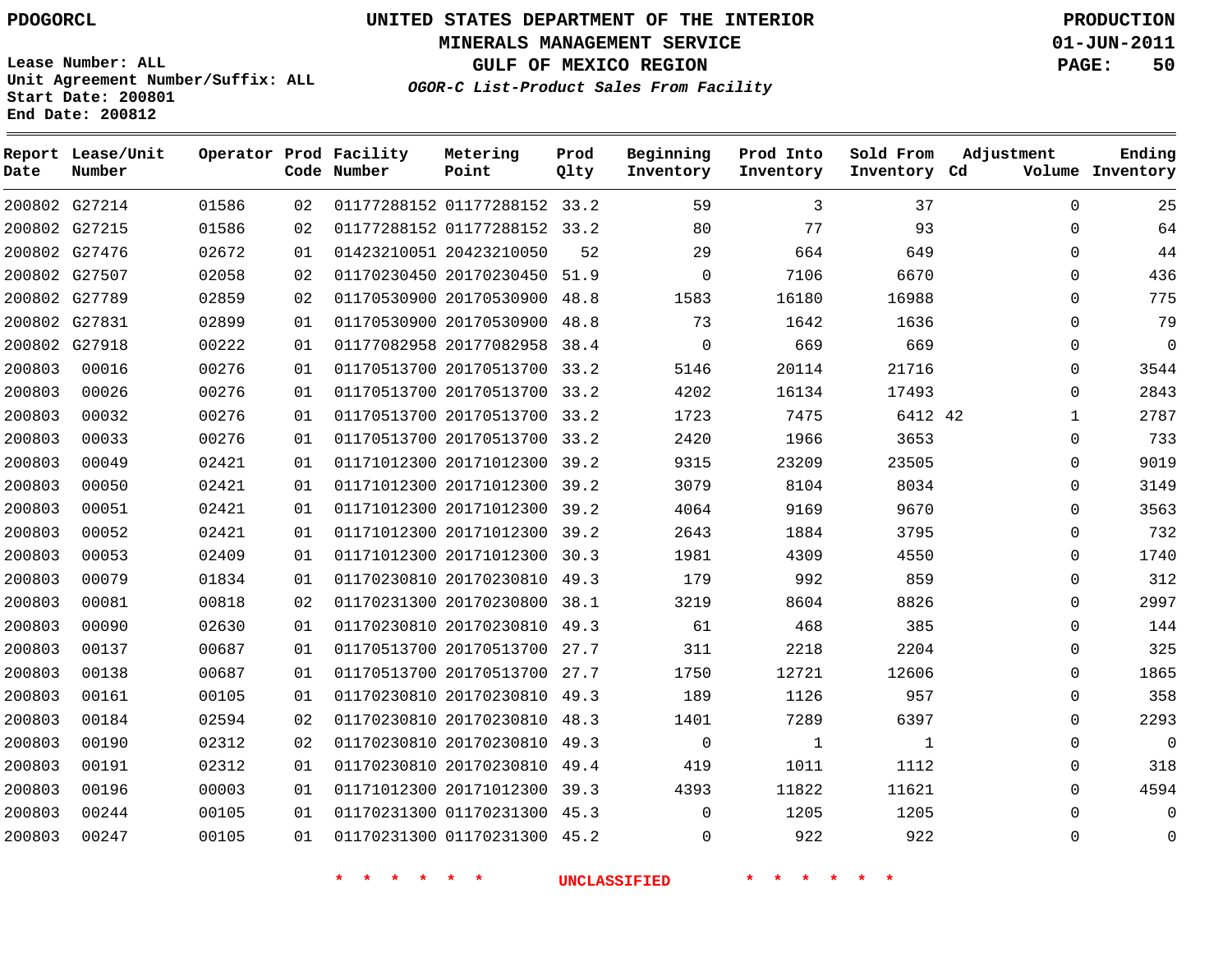**MINERALS MANAGEMENT SERVICE 01-JUN-2011**

**GULF OF MEXICO REGION PAGE: 51**

**Lease Number: ALL Unit Agreement Number/Suffix: ALL Start Date: 200801 End Date: 200812**

**OGOR-C List-Product Sales From Facility**

| Date   | Report Lease/Unit<br>Number |       |    | Operator Prod Facility<br>Code Number | Metering<br>Point            | Prod<br>Qlty | Beginning<br>Inventory | Prod Into<br>Inventory | Sold From<br>Inventory Cd | Adjustment    | Ending<br>Volume Inventory |
|--------|-----------------------------|-------|----|---------------------------------------|------------------------------|--------------|------------------------|------------------------|---------------------------|---------------|----------------------------|
| 200803 | 00253                       | 02025 | 01 |                                       | 01170230810 20170230810 49.3 |              | 3                      | 12                     | 11                        | $\Omega$      | 4                          |
| 200803 | 00299                       | 01834 | 01 |                                       | 01170230601 20170230600 38.5 |              | $\Omega$               | 434                    | 434                       | $\mathbf 0$   | $\Omega$                   |
| 200803 | 00300                       | 01834 | 01 |                                       | 01170230601 20170230600      | 38.5         | $\mathbf 0$            | 972                    | 972                       | $\mathbf 0$   | $\mathbf 0$                |
| 200803 | 00301                       | 01834 | 01 |                                       | 01170230601 20170230600 38.5 |              | $\Omega$               | 3063                   | 3063                      | $\Omega$      | $\Omega$                   |
| 200803 | 00310                       | 02025 | 01 |                                       | 01171132800 21171132800 46.3 |              | 608                    | 751                    | 975                       | $\mathbf 0$   | 384                        |
| 200803 | 00317                       | 00560 | 01 |                                       | 01171012310 20171012310 47.7 |              | 16                     | 313                    | 316                       | $\mathbf 0$   | 13                         |
| 200803 | 00353                       | 02266 | 01 |                                       | 01170754800 20170754800      | 29.8         | 574                    | 1913                   | 1867                      | $\mathbf 0$   | 620                        |
| 200803 | 00367                       | 00276 | 01 |                                       | 01170513700 20170513700 33.2 |              | 107                    | 1463                   | 1312                      | $\Omega$      | 258                        |
| 200803 | 00424                       | 00064 | 01 |                                       | 01171012400 20171012400 53.9 |              | 79                     | 45                     | 92                        | $\Omega$      | 32                         |
| 200803 | 00434                       | 02690 | 01 |                                       | 01177112605 2017711260Y      | 30           | 2312                   | 27861                  | 27633                     | $\mathbf 0$   | 2540                       |
| 200803 | 00453                       | 02690 | 01 |                                       | 01177112605 2017711260Y      | 30           | 578                    | 13726                  | 13052                     | $\mathbf 0$   | 1252                       |
| 200803 | 00462                       | 00078 | 01 |                                       | 01170573602 20170573602 35.3 |              | 71                     | 147                    | 204 42                    | $-1$          | 13                         |
| 200803 | 00464                       | 00078 | 01 |                                       | 01170573602 20170573602 35.2 |              | 7872                   | 24459                  | 30108                     | $\mathbf 0$   | 2223                       |
| 200803 | 00466                       | 00064 | 01 |                                       | 01171012400 20171012400 53.9 |              | 1005                   | 1385                   | 1397                      | $\Omega$      | 993                        |
| 200803 | 00478                       | 02409 | 01 |                                       | 01171012300 20171012300      | 30.3         | $\mathbf 0$            | 169                    | 169                       | $\mathbf 0$   | $\overline{0}$             |
| 200803 | 00479                       | 00818 | 01 |                                       | 01171012500 20171012500 39.6 |              | 204                    | 7043                   | 6834                      | $\mathbf 0$   | 413                        |
|        |                             | 02025 | 01 |                                       | 01171012300 20171012300 39.2 |              | 16                     | 80                     | 65                        | 0             | 31                         |
|        |                             |       |    |                                       |                              |              | 220                    | 7123                   | 6899                      | 0             | 444                        |
| 200803 | 00487                       | 01284 | 01 |                                       | 01171132800 21171132800 46.3 |              | 2865                   | 6363                   | 6720                      | $\Omega$      | 2508                       |
| 200803 | 00495                       | 01284 | 01 |                                       | 01171132800 21171132800      | 46           | $\Omega$               | 3090                   | 2746 13                   | 874           | 1218                       |
|        |                             |       | 01 |                                       | 01171131900 20171131900      | $\Omega$     | 874<br>                | $\Omega$               |                           | 011<br>$-874$ | $\overline{0}$             |
|        |                             |       |    |                                       |                              |              | 874                    | 3090                   | 2746                      | 0             | 1218                       |
| 200803 | 00518                       | 01482 | 01 |                                       | 01170230450 20170230450 52.3 |              | 20                     | 394                    | 386                       | $\mathbf 0$   | 28                         |
| 200803 | 00526                       | 00105 | 01 |                                       | 01170230810 20170230810      | 49.2         | 91                     | 1799                   | 1324                      | $\Omega$      | 566                        |
| 200803 | 00541                       | 02589 | 01 |                                       | 01170530900 20170530900 46.9 |              | $\Omega$               | 94                     | 94                        | $\Omega$      | $\Omega$                   |
| 200803 | 00559                       | 00687 | 01 |                                       | 01171131600 20171131600 43.8 |              | 175                    | 2400                   | 2495 42                   | $-1$          | 79                         |
| 200803 | 00560                       | 00687 | 01 |                                       | 01171131600 20171131600 43.8 |              | 138                    | 2499                   | 2556 42                   | $\mathbf{1}$  | 82                         |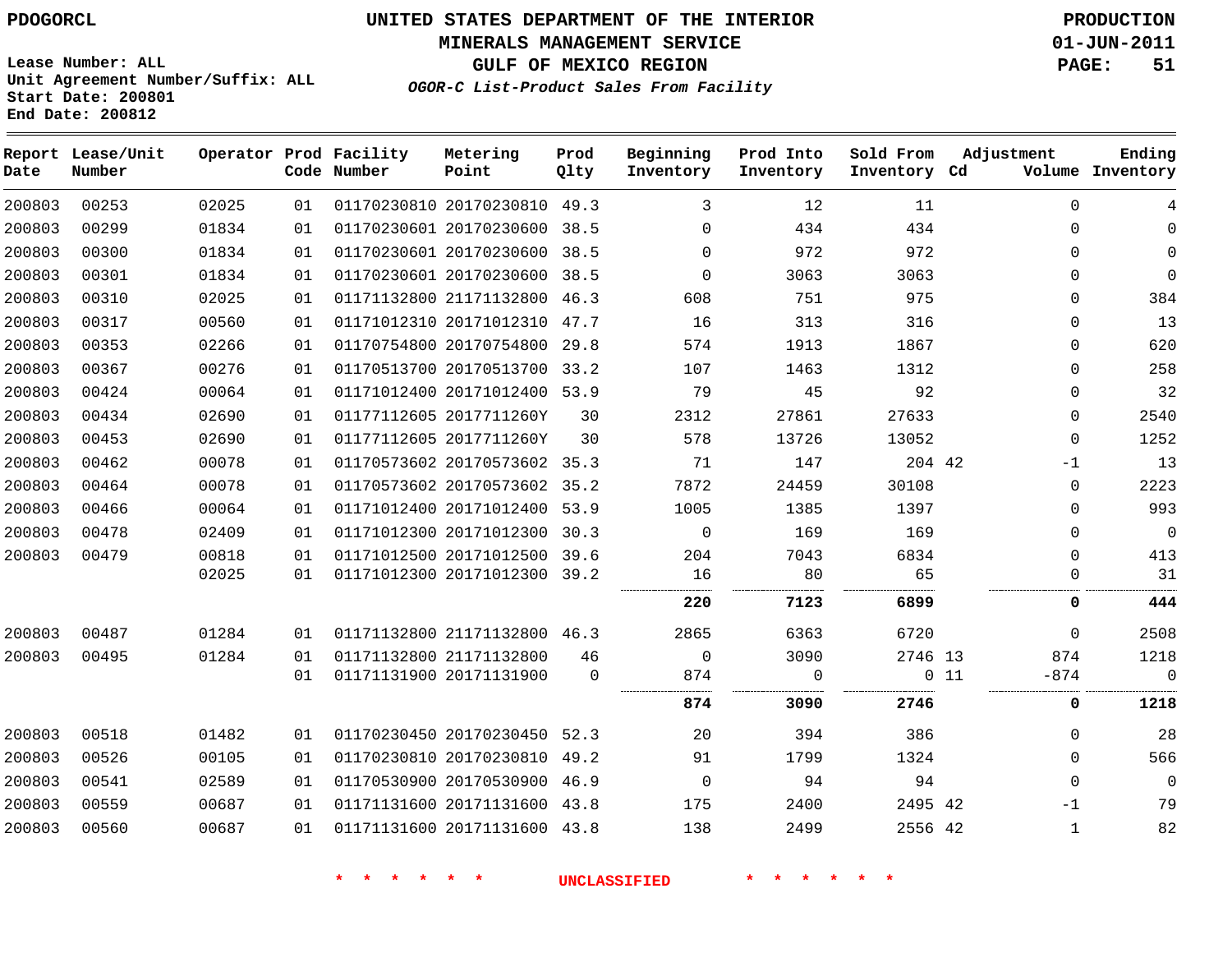**MINERALS MANAGEMENT SERVICE 01-JUN-2011**

**Lease Number: ALL Unit Agreement Number/Suffix: ALL Start Date: 200801 End Date: 200812**

**OGOR-C List-Product Sales From Facility**

**GULF OF MEXICO REGION PAGE: 52**

| Date   | Report Lease/Unit<br>Number |                |          | Operator Prod Facility<br>Code Number | Metering<br>Point                                       | Prod<br>Qlty | Beginning<br>Inventory | Prod Into<br>Inventory | Sold From<br>Inventory Cd  | Adjustment    | Ending<br>Volume Inventory |
|--------|-----------------------------|----------------|----------|---------------------------------------|---------------------------------------------------------|--------------|------------------------|------------------------|----------------------------|---------------|----------------------------|
| 200803 | 00577                       | 01935          | 01       |                                       | 01171012300 20171012300                                 | 39.3         | 21651                  | 47298                  | 50568                      | $\Omega$      | 18381                      |
| 200803 | 00593                       | 01834<br>02589 | 01<br>01 |                                       | 01171012300 20171012300<br>01171012300 20171012300 39.3 | 39.3         | 15539<br>7659          | 20528<br>11179         | 22332 42<br>14302<br><br>. | 1<br>$\Omega$ | 13736<br>4536              |
|        |                             |                |          |                                       |                                                         |              | 23198                  | 31707                  | 36634                      | 1             | 18272                      |
| 200803 | 00605                       | 02899          | 01       |                                       | 01170573602 20170573602 38.3                            |              | 4300                   | 15548                  | 18436                      | $\mathbf{0}$  | 1412                       |
| 200803 | 00680                       | 01482          | 01       |                                       | 01170230700 20170230700                                 | 42.8         | 719                    | 105                    | 51                         | $\mathbf{0}$  | 773                        |
| 200803 | 00691                       | 02312          | 02       |                                       | 01170754200 20170754200                                 | 38.1         | 651                    | 1325                   | 1332                       | $\mathbf{0}$  | 644                        |
| 200803 | 00693                       | 02266          | 01       |                                       | 01170754800 20170754800                                 | 29.8         | 633                    | 1960                   | 1958                       | $\mathbf{0}$  | 635                        |
| 200803 | 00694                       | 02266          | 01       |                                       | 01170754800 20170754800                                 | 29.8         | 1056                   | 3745                   | 3588                       | 0             | 1213                       |
| 200803 | 00697                       | 02266          | 01       |                                       | 01170754800 20170754800                                 | 29.8         | 1773                   | 5964                   | 5805                       | 0             | 1932                       |
| 200803 | 00758                       | 02421          | 01       |                                       | 01170230810 20170230810                                 | 49.3         | 359                    | 2118                   | 1811                       | $\mathbf{0}$  | 666                        |
| 200803 | 00759                       | 02589          | 01       |                                       | 01170230811 20170230811 47.6                            |              | 0                      | 409                    | 409                        | 0             | $\mathsf 0$                |
| 200803 | 00763                       | 01284          | 01       |                                       | 01170231100 20170230810                                 | 49.3         | 23                     | 62                     | 65                         | 0             | 20                         |
| 200803 | 00767                       | 00105          | 01       |                                       | 01170230810 20170230810 49.2                            |              | 144                    | 1283                   | 1023                       | $\Omega$      | 404                        |
| 200803 | 00768                       | 00105          | 01       |                                       | 01170230810 20170230810                                 | 49.2         | 4                      | 58                     | 44                         | $\Omega$      | 18                         |
| 200803 | 00775                       | 01834          | 01       |                                       | 01171131600 20171131600 43.8                            |              | 87                     | 1868                   | 1894                       | $\Omega$      | 61                         |
| 200803 | 00778                       | 01482          | 01       |                                       | 01171132000 20171132000                                 | 47.7         | 629                    | 12432                  | 12267                      | $\Omega$      | 794                        |
| 200803 | 00786                       | 02409          | 01       |                                       | 01177078131 20171092650                                 | 52.5         | $\Omega$               | 336                    | 336                        | $\mathbf{0}$  | $\overline{0}$             |
| 200803 | 00787                       | 02312          | 01       |                                       | 01171092651 20171092650                                 | 46.9         | 299                    | 2695                   | 2803                       | 0             | 191                        |
| 200803 | 00796                       | 02628          | 02       |                                       | 01171092651 20171092650                                 | 46.9         | 2726                   | 41323                  | 41123                      | $\mathbf{0}$  | 2926                       |
| 200803 | 00797                       | 02421          | 01       |                                       | 01171012300 20171012300 39.3                            |              | 2742                   | 6441                   | 6680                       | $\mathbf{0}$  | 2503                       |
| 200803 | 00818                       | 02636          | 01       |                                       | 01171132800 21171132800                                 | 46.3         | 634                    | 1788                   | 1763                       | $\mathbf{0}$  | 659                        |
| 200803 | 00819                       | 00078          | 01       |                                       | 01171132800 21171132800 46.3                            |              | 138                    | 145                    | 203                        | $\mathbf{0}$  | 80                         |
| 200803 | 00827                       | 00003          | 01       |                                       | 0117711260G 2017711260G                                 | 33           | 1176                   | 17980                  | 17994                      | $\mathbf{0}$  | 1162                       |
| 200803 | 00828                       | 01284          | 01       |                                       | 0117711260T 2017711260T                                 | 35.3         | 343                    | 15565                  | 15565                      | $\Omega$      | 343                        |
| 200803 | 754303001A                  | 00059          | 01       |                                       | 01170230811 20170230811 47.6                            |              | 381                    | 6086                   | 6061                       | 0             | 406                        |
| 200803 | 754305004A                  | 02899          | 01       |                                       | 01171132000 20171132000                                 | 47.7         | 256                    | 3128                   | 3184                       | 0             | 200                        |
|        | 200803 754307017A           | 00362          | 02       |                                       | 01170230811 20170230811 47.6                            |              | 0                      | 3629                   | 3400                       | $\Omega$      | 229                        |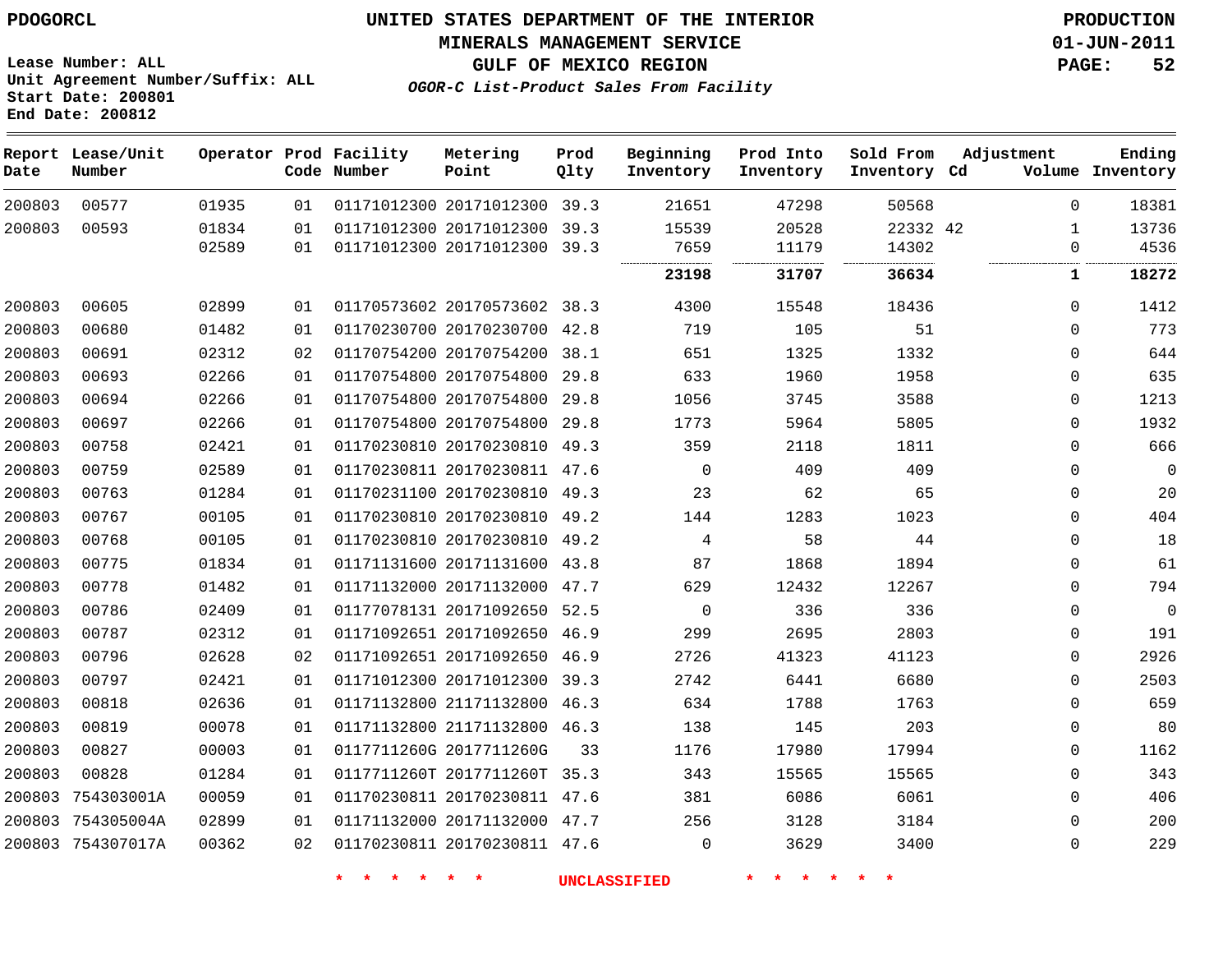#### **MINERALS MANAGEMENT SERVICE 01-JUN-2011**

**GULF OF MEXICO REGION PAGE: 53**

**Lease Number: ALL Unit Agreement Number/Suffix: ALL Start Date: 200801 End Date: 200812**

**OGOR-C List-Product Sales From Facility**

| Date | Report Lease/Unit<br>Number |       |    | Operator Prod Facility<br>Code Number | Metering<br>Point            | Prod<br>Qlty | Beginning<br>Inventory | Prod Into<br>Inventory | Sold From<br>Inventory Cd | Adjustment   | Ending<br>Volume Inventory |
|------|-----------------------------|-------|----|---------------------------------------|------------------------------|--------------|------------------------|------------------------|---------------------------|--------------|----------------------------|
|      | 200803 7543880060           | 00105 | 01 |                                       | 01170230450 20170230450 52.2 |              | 11                     | 0                      | 11                        | $\Omega$     | 0                          |
|      | 200803 7543890060           | 02655 | 02 |                                       | 01171012500 20171012500 39.9 |              | $\Omega$               | 20                     | 20                        | $\Omega$     | $\mathbf 0$                |
|      | 200803 7543890080           | 00276 | 01 |                                       | 01170513700 20170513700 33.2 |              | 3466                   | 4016                   | 3937                      |              | 3545<br>0                  |
|      | 200803 7543890180           | 02899 | 01 |                                       | 01423210051 20423210050 47.7 |              | 4                      | 39                     | 39                        | $\Omega$     | 4                          |
|      | 200803 7543900070           | 00818 | 02 |                                       | 01423550090 20423550090 43.8 |              | 2                      | $\overline{a}$         | $\mathbf{1}$              | $\Omega$     | 3                          |
|      | 200803 7543900080           | 02421 | 01 |                                       | 01177245111 01177245111 38.1 |              | $\Omega$               | 104                    | 104                       | $\Omega$     | $\mathbf 0$                |
|      | 200803 7543920040           | 02628 | 01 |                                       | 01423210051 20423210050 47.7 |              | 22                     | 280                    | 275                       | 0            | 27                         |
|      | 200803 7543930100           | 00362 | 02 |                                       | 01170230810 20170230810 49.3 |              | 1213                   | 8821                   | 7259                      | $\Omega$     | 2775                       |
|      | 200803 7543930200           | 00105 | 01 |                                       | 01171012310 20171012310 47.7 |              | 482                    | 11467                  | 11463                     | $\Omega$     | 486                        |
|      |                             | 01284 | 01 |                                       | 0117709260L 2017709260L 41.7 |              | $\mathbf 0$            | 2645                   | 2645                      | $\Omega$<br> | $\Omega$                   |
|      |                             |       |    |                                       |                              |              | <br>482                | 14112                  | 14108                     | 0            | .<br>486                   |
|      | 200803 7543930210           | 02899 | 01 |                                       | 01608165300 01608165300      | $\Omega$     | 91                     | 0                      | $\mathbf 0$               | $\Omega$     | 91                         |
|      | 200803 7543940080           | 00222 | 01 |                                       | 01171132800 21171132800 46.3 |              | 626                    | 2267                   | 2076                      | $\Omega$     | 817                        |
|      | 200803 754395009A           | 00730 | 01 |                                       | 01170753510 20170753510 52.3 |              | 302                    | 1894                   | 1749                      | $\Omega$     | 447                        |
|      | 200803 754395019A           | 00105 | 01 |                                       | 01420390101 01420390101      | $\Omega$     | 697                    | 70                     | $\Omega$                  | $\Omega$     | 767                        |
|      | 200803 754396015A           | 02859 | 01 |                                       | 01608103650 20608103650      | 31.5         | 150                    | 21633                  | 21706                     | $\Omega$     | 77                         |
|      | 200803 754398002A           | 00105 | 01 |                                       | 01420570060 20420570060 51.3 |              | 7023                   | 0                      | 129                       | 0            | 6894                       |
|      | 200803 754398017A           | 01284 | 01 |                                       | 01170230811 20170230811 47.6 |              | $\Omega$               | 28                     | 26                        | $\Omega$     | $\overline{2}$             |
|      | 200803 8910020210           | 02451 | 01 |                                       | 01170513800 20170513800 34.3 |              | 17307                  | 171976                 | 176840                    | $\Omega$     | 12443                      |
|      |                             |       | 01 |                                       | 01170753510 20170753510 52.3 |              | 914                    | 4189                   | 4113                      | $\Omega$     | 990                        |
|      |                             |       |    |                                       |                              |              | 18221                  | 176165                 | 180953                    |              | 13433<br>0                 |
|      | 200803 8910024540           | 02451 | 01 |                                       | 01170513800 20170513800 34.3 |              | 15947                  | 152236                 | 157168                    | 0            | 11015                      |
|      | 200803 8910029320           | 00276 | 01 |                                       | 01170513700 20170513700 33.2 |              | 14816                  | 38637                  | 39048 42                  | $-1$         | 14404                      |
|      | 200803 8910034440           | 00276 | 01 |                                       | 01170513700 20170513700 33.2 |              | 25969                  | 69722                  | 71794                     | $\Omega$     | 23897                      |
|      |                             | 00730 | 01 |                                       | 01170513700 20170513700 33.2 |              | 3333                   | 11368                  | 10805                     | 0            | 3896                       |
|      |                             |       |    |                                       |                              |              | 29302                  | 81090                  | 82599                     | 0            | 27793                      |
|      | 200803 8910039150           | 00078 | 01 |                                       | 01170573601 20170573601 27.5 |              | 387                    | 4389                   | 3910 42                   | $-2$         | 864                        |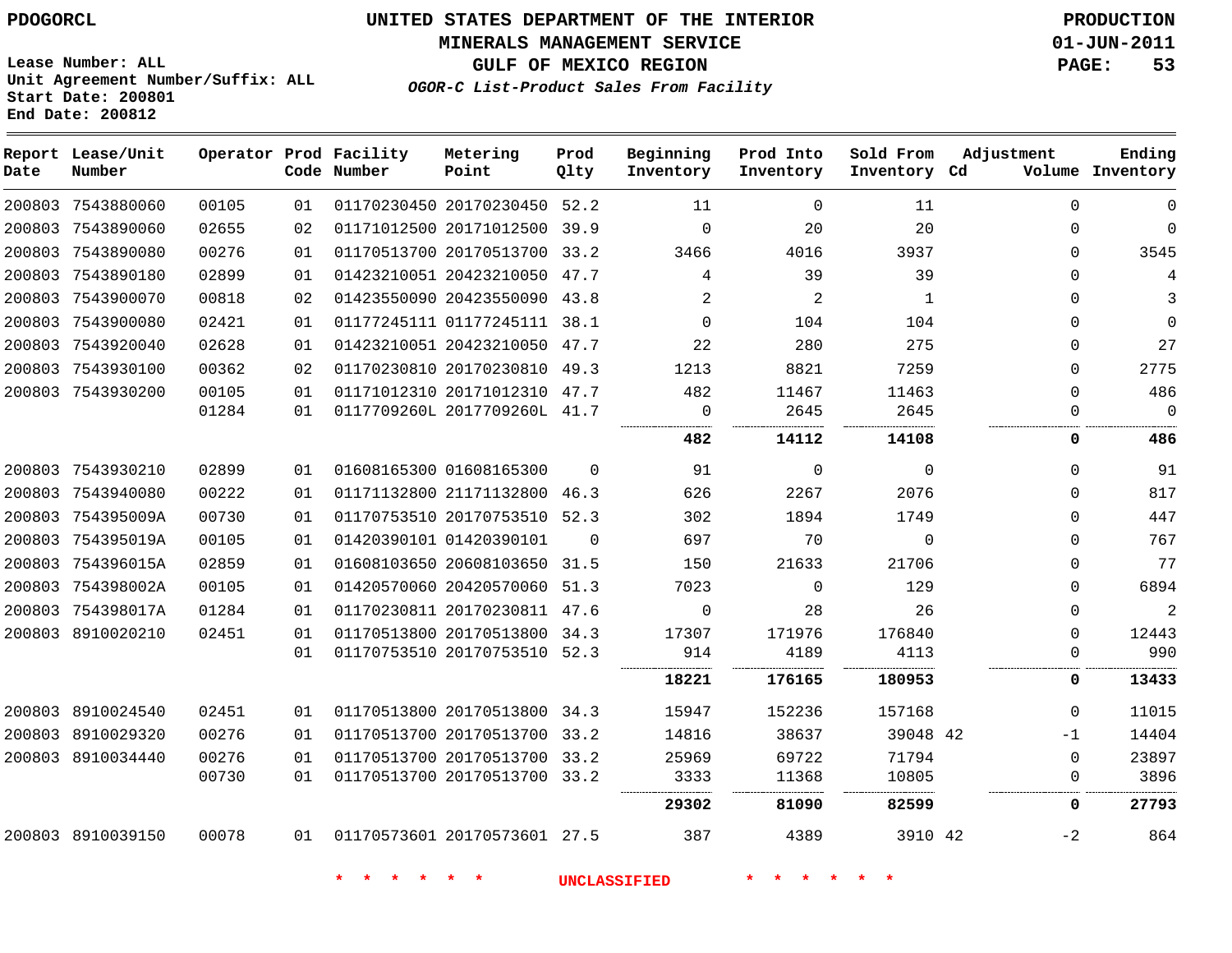#### **MINERALS MANAGEMENT SERVICE 01-JUN-2011**

**GULF OF MEXICO REGION PAGE: 54**

**Lease Number: ALL Unit Agreement Number/Suffix: ALL Start Date: 200801 End Date: 200812**

**OGOR-C List-Product Sales From Facility**

| Date   | Report Lease/Unit<br>Number |       |    | Operator Prod Facility<br>Code Number | Metering<br>Point            | Prod<br>Qlty | Beginning<br>Inventory | Prod Into<br>Inventory | Sold From<br>Inventory Cd | Adjustment   | Ending<br>Volume Inventory |
|--------|-----------------------------|-------|----|---------------------------------------|------------------------------|--------------|------------------------|------------------------|---------------------------|--------------|----------------------------|
|        | 200803 8910063810           | 02466 | 01 |                                       | 01170230450 20170230450      | 52.3         | 1343                   | 19527                  | 19465                     | $\Omega$     | 1405                       |
|        |                             | 02904 | 02 |                                       | 01170230450 20170230450      | 52.3         | 12<br>                 | 181                    | 180<br>                   | $\Omega$     | 13<br>                     |
|        |                             |       |    |                                       |                              |              | 1355                   | 19708                  | 19645                     | 0            | 1418                       |
|        | 200803 8910066690           | 00078 | 01 |                                       | 01170573602 20170573602 35.2 |              | 9836                   | 31832                  | 38774                     | $\Omega$     | 2894                       |
|        | 200803 8910086540           | 01284 | 01 |                                       | 01177092604 20177092604 44.4 |              | $\mathbf 0$            | 172                    | 172                       | $\Omega$     | 0                          |
|        |                             |       | 01 |                                       | 01171012400 20171012400 53.9 |              | 68                     | 90                     | 93                        | 0            | 65                         |
|        |                             |       |    |                                       |                              |              | 68                     | 262                    | 265                       | 0            | 65                         |
|        | 200803 8910086610           | 02266 | 01 |                                       | 01170754800 20170754800 29.8 |              | 149                    | 456                    | 457                       | $\Omega$     | 148                        |
|        | 200803 8910086660           | 02766 | 02 |                                       | 01421670201 20421670200      | $\Omega$     | 207                    | $\mathbf 0$            | $\mathbf 0$               | $\Omega$     | 207                        |
|        | 200803 8910087640           | 00818 | 02 |                                       | 01171092800 21171132800      | 46.3         | 82                     | 393                    | 339                       | $\Omega$     | 136                        |
|        | 200803 8910087670           | 02312 | 02 |                                       | 01170754200 20170754200      | 38.1         | 231                    | 392                    | 433                       | $\Omega$     | 190                        |
|        | 200803 8910087840           | 00162 | 01 |                                       | 01177122606 20177122606      | 39.8         | $\mathbf 0$            | 3678                   | 3678                      | $\Omega$     | $\mathbf 0$                |
| 200803 | 8910088160                  | 02233 | 01 |                                       | 01171132800 21171132800      | 46.2         | 2005                   | 7484                   | 6809                      | 0            | 2680                       |
|        | 200803 8910089160           | 00276 | 01 |                                       | 01170513700 20170513700 33.2 |              | 3025                   | 4742                   | 4653                      | $\Omega$     | 3114                       |
| 200803 | 891008927AE                 | 00078 | 01 |                                       | 01170230400 20170230400      | 54           | 118                    | 465                    | 349 09                    | $-138$       | 96                         |
| 200803 | 891008927K                  | 00078 | 01 |                                       | 01170230400 20170230400      | 54           | 109                    | 387                    | 416                       | $\mathbf 0$  | 80                         |
| 200803 | 891008927X                  | 00078 | 01 |                                       | 01170230400 20170230400      | 54           | 88                     | 195                    | 242 42                    | -1           | 40                         |
| 200803 | 8910089460                  | 01834 | 01 |                                       | 01171012500 20171012500      | 34.1         | $\mathbf{1}$           | $\mathbf 0$            | $\mathbf{1}$              | 0            | 0                          |
| 200803 | 891008946C                  | 01834 | 01 |                                       | 01171012500 20171012500      | 39.6         | 13                     | 463                    | 449                       | $\Omega$     | 27                         |
| 200803 | 8910116580                  | 00276 | 01 |                                       | 01170513700 20170513700      | 33.2         | 6849                   | 10218                  | 10357 42                  | $\mathbf 1$  | 6711                       |
| 200803 | 8910116740                  | 00276 | 01 |                                       | 01170513700 20170513700      | 33.2         | 325                    | 510                    | 500                       | $\Omega$     | 335                        |
|        | 200803 8910116770           | 00276 | 01 |                                       | 01170513700 20170513700      | 33.2         | 1629                   | 2730                   | 2567 42                   | $\mathbf{1}$ | 1793                       |
|        | 200803 8910116790           | 00276 | 01 |                                       | 01170513700 20170513700 33.2 |              | 4693                   | 7205                   | 7166 42                   | -1           | 4731                       |
|        | 200803 8910116800           | 00276 | 01 |                                       | 01170513700 20170513700      | 33.2         | 11289                  | 18999                  | 17811                     | $\Omega$     | 12477                      |
| 200803 | 891011687A                  | 02266 | 01 |                                       | 01170754800 20170754800      | 29.8         | 217                    | 770                    | 738                       | $\Omega$     | 249                        |
|        | 200803 891011687B           | 02266 | 01 |                                       | 01170754800 20170754800      | 29.8         | 68                     | 247                    | 235                       | $\Omega$     | 80                         |
|        | 200803 891011687C           | 02266 | 01 |                                       | 01170754800 20170754800 29.8 |              | 268                    | 1031                   | 965                       | 0            | 334                        |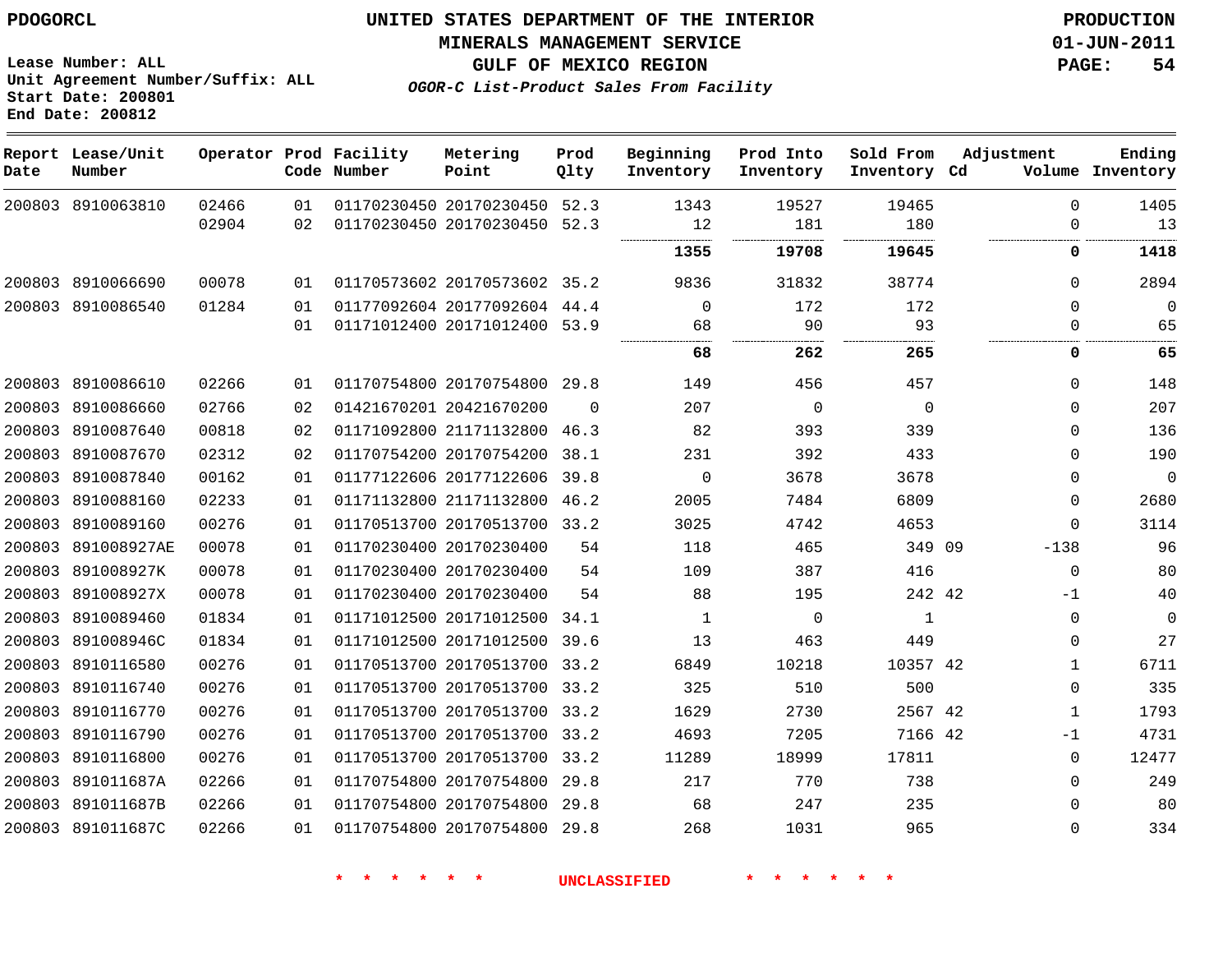**Start Date: 200801 End Date: 200812**

**Unit Agreement Number/Suffix: ALL**

# **UNITED STATES DEPARTMENT OF THE INTERIOR PDOGORCL PRODUCTION**

**MINERALS MANAGEMENT SERVICE 01-JUN-2011**

**GULF OF MEXICO REGION PAGE: 55**

**OGOR-C List-Product Sales From Facility**

| Date          | Report Lease/Unit<br>Number |       |      | Operator Prod Facility<br>Code Number | Metering<br>Point            | Prod<br>Qlty | Beginning<br>Inventory | Prod Into<br>Inventory | Sold From<br>Inventory Cd | Adjustment   | Ending<br>Volume Inventory |
|---------------|-----------------------------|-------|------|---------------------------------------|------------------------------|--------------|------------------------|------------------------|---------------------------|--------------|----------------------------|
|               | 200803 891011687D           | 02266 | 01   |                                       | 01170754800 20170754800 29.8 |              | 162                    | 706                    | 639                       | $\Omega$     | 229                        |
|               | 200803 8910117330           | 02266 | 01   |                                       | 01170754800 20170754800      | 29.8         | 3                      | 9                      | 9                         | $\Omega$     | $\overline{3}$             |
| 200803        | 8910123210                  | 00687 | 01   |                                       | 0117709260A 2017709260A 33.3 |              | 24                     | 836                    | 845 42                    | $-1$         | 14                         |
| 200803        | 8910123250                  | 00687 | 01   |                                       | 0117709260A 2017709260A 33.3 |              | 40                     | 2234                   | 2237 42                   | 1            | 38                         |
| 200803        | 8910123270                  | 01482 | 01   |                                       | 01177215100 20177215102 31.1 |              | 30                     | 3726                   | 3719                      | $\mathbf 0$  | 37                         |
|               | 200803 8910123320           | 01482 | 01   |                                       | 01177215100 20177215102 31.1 |              | 174                    | 15783                  | 15799                     | $\mathbf 0$  | 158                        |
| 200803        | 8910123330                  | 01482 | 01   |                                       | 01177215100 20177215102 31.1 |              | 159                    | 17114                  | 17102                     | $\Omega$     | 171                        |
| 200803        | 8910123350                  | 01284 | 01   |                                       | 01171012500 20171012500 39.6 |              | 12                     | 324                    | 317                       | $\Omega$     | 19                         |
| 200803        | 8910123390                  | 00818 | 01   |                                       | 01171131800 20171131800 47.4 |              | 2000                   | 992                    | 1145                      | $\Omega$     | 1847                       |
|               | 200803 8910138430           | 00078 | 01   |                                       | 01171132800 21171132800 46.3 |              | 19                     | 65                     | 61 42                     | $\mathbf{1}$ | 24                         |
|               | 200803 8910169300           | 00491 | 01   |                                       | 01170230810 20170230810 49.2 |              | 46                     | 310                    | 259                       | 0            | 97                         |
| 200803        | 8910202350                  | 00276 | 01   |                                       | 01170513700 20170513700      | 33.2         | 28638                  | 54769                  | 53182                     | $\Omega$     | 30225                      |
|               | 200803 8910202430           | 00276 | 01   |                                       | 01170513700 20170513700 33.2 |              | 513                    | 88                     | 88                        | $\Omega$     | 513                        |
| 200803        | 8910202470                  | 02266 | 01   |                                       | 01170754800 20170754800 29.8 |              | 100                    | 377                    | 355                       | $\Omega$     | 122                        |
| 200803        | 8910202520                  | 01482 | 01   |                                       | 01171132800 21171132800 46.3 |              | 13                     | 16                     | 21                        | 0            | 8                          |
| 200803        | 8910202550                  | 00105 | 01   |                                       | 01170230810 20170230810 49.2 |              | 43                     | 295                    | 245                       | 0            | 93                         |
|               | 200803 8910202560           | 00276 | 01   |                                       | 01170513700 20170513700 33.2 |              | 4476                   | 10176                  | 10126                     | 0            | 4526                       |
|               | 200803 G00932               | 01376 | 01   |                                       | 01170230810 20170230810      | 49.3         | 373                    | 2299                   | 1948                      | $\Omega$     | 724                        |
| 200803 G00971 |                             | 00105 | 01   |                                       | 01171132000 20171132000 47.6 |              | 2                      | 41                     | 40                        | $\Omega$     | $\mathbf{3}$               |
|               | 200803 G00985               | 00687 | 01   |                                       | 0117709260A 2017709260A 33.3 |              | 313                    | 19263                  | 19252 42                  | 1            | 325                        |
| 200803 G00987 |                             | 00105 | 01   |                                       | 01171132800 21171132800 46.3 |              | 1565                   | 5198                   | 4853                      | $\mathbf 0$  | 1910                       |
| 200803 G00989 |                             | 00003 | 01   |                                       | 01171012400 20171012400      | $\Omega$     | 1022                   | $\mathbf 0$            | $\Omega$                  | $\Omega$     | 1022                       |
|               | 200803 G01025               | 02859 | 01   |                                       | 01177122600 20177122600      | 45.2         | 139                    | 225                    | 225                       | $\mathbf 0$  | 139                        |
|               | 200803 G01027               | 00162 | 01   |                                       | 01177122606 20177122606      | 39.8         | 0                      | 5233                   | 5233                      | $\mathbf 0$  | $\overline{0}$             |
| 200803 G01083 |                             | 00276 | 01   |                                       | 01170513700 20170513700 33.2 |              | 3572                   | 5624                   | 5503                      | $\Omega$     | 3693                       |
|               |                             | 02777 | 01   |                                       | 01170753510 20170753510 39.7 |              | 65                     | $\mathbf{1}$<br>.<br>. | $\mathbf{1}$<br>.<br>     | $\Omega$     | 65                         |
|               |                             |       |      |                                       |                              |              | 3637                   | 5625                   | 5504                      | 0            | 3758                       |
|               | 200803 G01090               | 00276 | 01 D |                                       | 01170513700 20170513700 33.2 |              | 15248                  | 23734                  | 23395                     | $\Omega$     | 15587                      |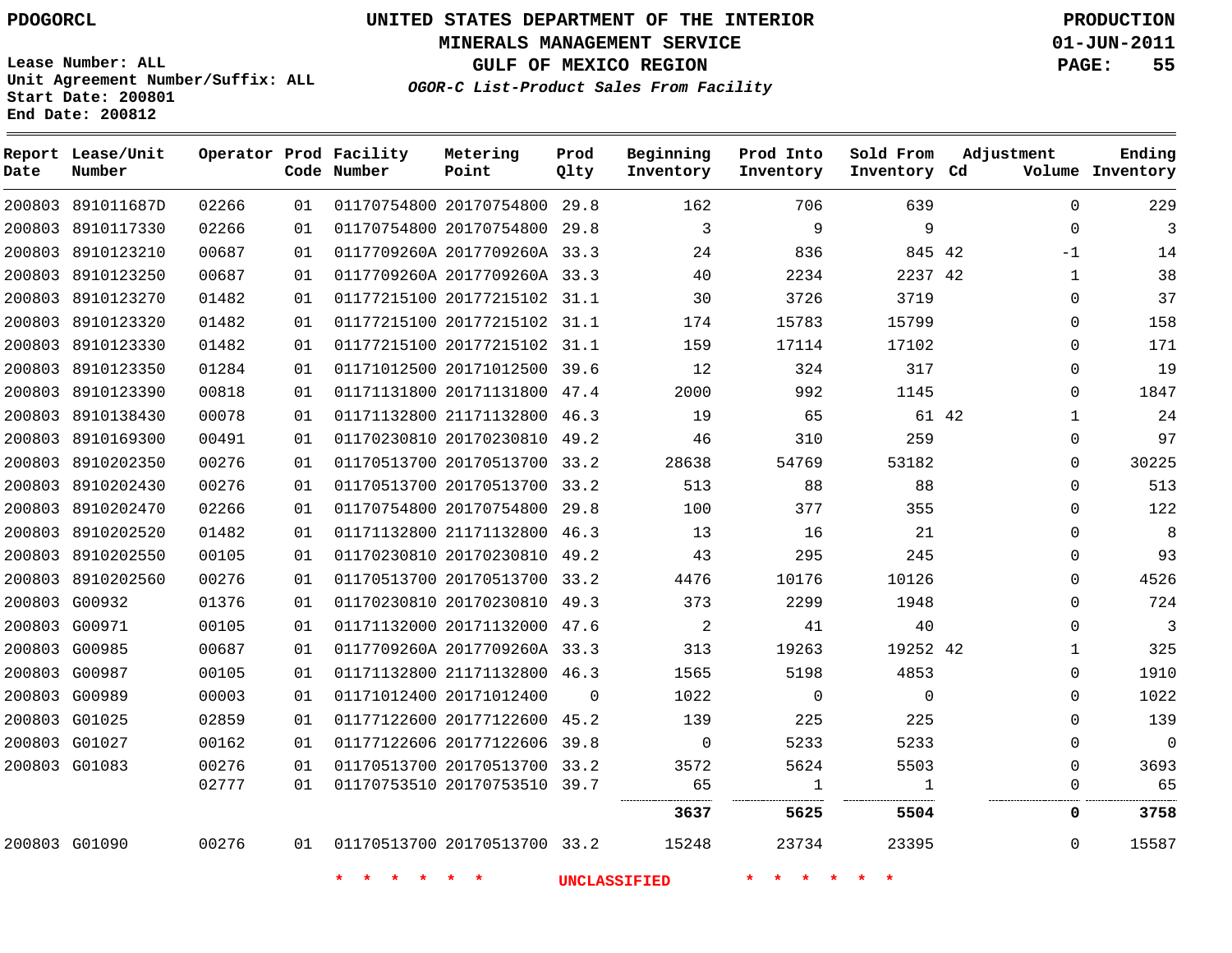**MINERALS MANAGEMENT SERVICE 01-JUN-2011**

**GULF OF MEXICO REGION PAGE: 56**

**OGOR-C List-Product Sales From Facility**

**Lease Number: ALL Unit Agreement Number/Suffix: ALL Start Date: 200801 End Date: 200812**

| Ending<br>Volume Inventory | Adjustment  | Sold From<br>Inventory Cd | Prod Into<br>Inventory | Beginning<br>Inventory | Prod<br>Qlty | Metering<br>Point            | Operator Prod Facility<br>Code Number |    |       | Report Lease/Unit<br>Number | Date |
|----------------------------|-------------|---------------------------|------------------------|------------------------|--------------|------------------------------|---------------------------------------|----|-------|-----------------------------|------|
| 2046                       | $\Omega$    | 3283                      | 3115                   | 2214                   |              | 01170513700 20170513700 33.2 |                                       | 01 | 00276 | 200803 G01091               |      |
| 8834                       | $\Omega$    | 13954                     | 13452                  | 9336                   |              | 01170513700 20170513700 33.2 |                                       | 01 | 00276 | 200803 G01092               |      |
| 369                        | $-1$        | 210 42                    | 563                    | 17                     |              | 01170513700 20170513700 33.2 |                                       | 01 | 00276 | 200803 G01096               |      |
| 57                         | 0           | 145                       | 88                     | 114                    |              | 01171132800 21171132800 46.3 |                                       | 01 | 01834 | 200803 G01153               |      |
| $\Omega$                   | $\Omega$    | 38                        | 38                     | $\mathbf 0$            | 46           | 01177072200 20177072200      |                                       | 01 | 00818 | 200803 G01181               |      |
| $\mathbf 0$                | $\mathbf 0$ | 3566                      | 3566                   | 0                      |              | 01177072601 20177072601 38.3 |                                       | 01 | 00105 | 200803 G01194               |      |
| 260                        | $-1$        | 667 42                    | 691                    | 237                    |              | 01171132800 21171132800 46.3 |                                       | 01 | 00078 | 200803 G01196               |      |
| 25                         | 0           | 396                       | 356                    | 65                     |              | 01171092651 20171092650 49.6 |                                       | 02 | 00818 | 200803 G01198               |      |
| $\mathbf 0$                | 0           | 9028                      | 9028                   | $\mathbf 0$            |              | 01177082958 20177082958 37.8 |                                       | 01 | 00222 | 200803 G01216               |      |
| 262                        | $\mathbf 0$ | 7118                      | 7188                   | 192                    |              | 01177092600 20177092600 47.7 |                                       | 01 | 00105 | 200803 G01220               |      |
| 855                        | 0           | 13362                     | 13230                  | 987                    | 33           | 0117711260G 2017711260G      |                                       | 01 | 00003 | 200803 G01228               |      |
| 994                        | $\mathbf 0$ | 15215                     | 15383                  | 826                    | 33           | 0117711260G 2017711260G      |                                       | 01 | 00003 | 200803 G01230               |      |
| 219                        | $\mathbf 0$ | 3598                      | 3738                   | 79                     |              | 01171012500 20171012500 39.6 |                                       | 01 | 02628 | 200803 G01248               |      |
| $\mathbf{1}$               | $\mathbf 0$ | 10                        | 11                     | $\Omega$               |              | 01171012500 20171012500 39.6 |                                       | 01 | 00491 | 200803 G01249               |      |
| 36                         | 0           | 602                       | 616                    | 22                     |              | 01171012500 20171012500 39.9 |                                       | 01 | 01284 | 200803 G01269               |      |
| 65                         | $\mathbf 0$ | 325                       | 315                    | 75                     | 54           | 01170230400 20170230400      |                                       | 01 | 00078 | 200803 G01351               |      |
| 273                        | 0           | 853                       | 399                    | 727                    | 58.4         | 01177112701 20177112700      |                                       | 01 | 00818 | 200803 G01441               |      |
| 5124                       | 0           | 26923                     | 29082                  | 2965                   |              | 01170513700 20170513700 33.2 |                                       | 01 | 00276 | 200803 G01447               |      |
| 480                        | $\mathbf 0$ | 1288                      | 1527                   | 241                    |              | 01170230810 20170230810 49.2 |                                       | 01 | 02025 | 200803 G01477               |      |
| 2825                       | 0           | 40332                     | 39046                  | 4111                   |              | 01170513800 20170513800 34.3 |                                       | 01 | 02451 | 200803 G01497               |      |
| 673                        | $\mathbf 0$ | 9662                      | 9306                   | 1029                   |              | 01170513800 20170513800 34.3 |                                       | 01 | 02451 | 200803 G01498               |      |
| 59                         | 0           | 2665                      | 2663                   | 61                     |              | 0117711260T 2017711260T 35.3 |                                       | 01 | 01284 | 200803 G01528               |      |
| $\Omega$                   | 0           | 3                         | $\mathbf 0$            | 3                      |              | 01171012500 20171012500 39.3 |                                       | 01 | 02266 | 200803 G01569               |      |
| 723                        | $\mathbf 0$ | 10415                     | 9988                   | 1150                   |              | 01170513800 20170513800 34.3 |                                       | 01 | 02451 | 200803 G01580               |      |
| 25                         | $\mathbf 0$ | 2458                      | 2460                   | 23                     |              | 01177215100 20177215102 31.1 |                                       | 01 | 01482 | 200803 G01610               |      |
| 19105                      | $\Omega$    | 22151                     | 22292                  | 18964                  |              | 01170513700 20170513700 33.2 |                                       | 01 | 00276 | 200803 G01619               |      |
| 11782                      | 0           | 14280                     | 13752                  | 12310                  |              | 01170513700 20170513700 33.2 |                                       | 01 | 00276 | 200803 G01620               |      |
| 746                        | $\Omega$    | 9527                      | 9382                   | 891                    |              | 01170755200 20170755200 30.9 |                                       | 01 | 02237 | 200803 G01676               |      |
|                            |             |                           |                        |                        |              |                              |                                       |    |       |                             |      |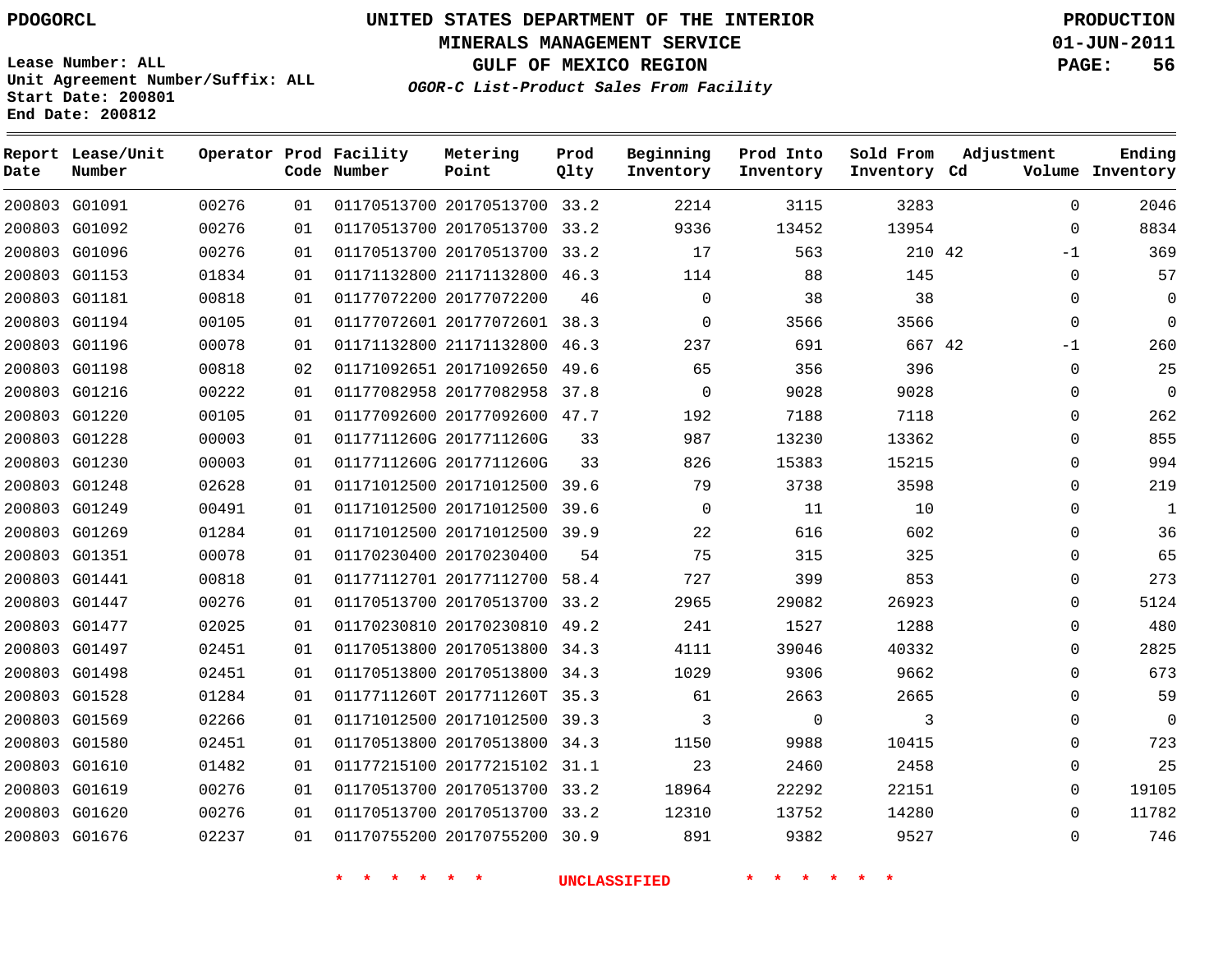**Start Date: 200801 End Date: 200812**

**Unit Agreement Number/Suffix: ALL**

# **UNITED STATES DEPARTMENT OF THE INTERIOR PDOGORCL PRODUCTION**

**MINERALS MANAGEMENT SERVICE 01-JUN-2011**

**GULF OF MEXICO REGION PAGE: 57**

**OGOR-C List-Product Sales From Facility**

| Date | Report Lease/Unit<br>Number |       |    | Operator Prod Facility<br>Code Number | Metering<br>Point            | Prod<br>Qlty | Beginning<br>Inventory | Prod Into<br>Inventory | Sold From<br>Inventory Cd | Adjustment   | Ending<br>Volume Inventory |
|------|-----------------------------|-------|----|---------------------------------------|------------------------------|--------------|------------------------|------------------------|---------------------------|--------------|----------------------------|
|      | 200803 G01677               | 02237 | 01 |                                       | 01170755200 20170755200 30.9 |              | 438                    | 2307                   | 2545                      | $\mathbf 0$  | 200                        |
|      | 200803 G01754               | 00003 | 01 |                                       | 01423210051 20423210050      | 47.7         | 44                     | 302                    | 317                       | $\Omega$     | 29                         |
|      | 200803 G01757               | 00003 | 01 |                                       | 01423210051 20423210050 47.7 |              | 107                    | 851                    | 874 42                    | $-1$         | 83                         |
|      | 200803 G01812               | 02630 | 01 |                                       | 01422450350 20422450350      | $\Omega$     | 57                     | 7                      | $\mathbf 0$               | $\mathbf 0$  | 64                         |
|      | 200803 G01860               | 00105 | 01 |                                       | 01170231110 20170231110 41.5 |              | 2332                   | 5454                   | 4900                      | $\mathbf 0$  | 2886                       |
|      | 200803 G01865               | 00078 | 01 |                                       | 01171012500 20171012500      | 39.6         | 195                    | 5666                   | 5529                      | $\Omega$     | 332                        |
|      | 200803 G01880               | 00105 | 01 |                                       | 01171132000 20171132000 47.6 |              | 9                      | 151                    | 150                       | 0            | 10                         |
|      | 200803 G01898               | 02312 | 01 |                                       | 01171012500 20171012500      | 39.6         | 304                    | 17547                  | 16822                     | $\mathbf 0$  | 1029                       |
|      | 200803 G01901               | 01482 | 01 |                                       | 01177215100 20177215102 31.1 |              | 2                      | 312                    | 311                       | $\mathbf 0$  | 3                          |
|      | 200803 G01953               | 00105 | 01 |                                       | 01170230811 20170230811 47.5 |              | 29                     | 315                    | 323                       | $\mathbf 0$  | 21                         |
|      | 200803 G01966               | 01482 | 01 |                                       | 01177215100 20177215102 31.1 |              | 88                     | 7184                   | 7200                      | $\mathbf 0$  | 72                         |
|      | 200803 G01967               | 01482 | 01 |                                       | 01177215100 20177215102 31.1 |              | 109                    | 11940                  | 11929 42                  | $-1$         | 119                        |
|      | 200803 G01972               | 02589 | 01 |                                       | 01170231230 01170231230 49.6 |              | $\mathbf 0$            | 292                    | 292                       | $\mathbf 0$  | $\mathbf 0$                |
|      | 200803 G01997               | 01071 | 02 |                                       | 01170230810 20170230810      | 57           | 37                     | 154                    | 154                       | $\mathbf{0}$ | 37                         |
|      | 200803 G01998               | 00818 | 01 |                                       | 01170230811 20170230811 49.3 |              | 3                      | 159                    | 111                       | $\mathbf 0$  | 51                         |
|      | 200803 G02006               | 00491 | 01 |                                       | 01170530900 20170530900 48.7 |              | $\Omega$               | 2                      | 2                         | $\mathbf 0$  | $\mathbf 0$                |
|      | 200803 G02021               | 01482 | 01 |                                       | 01170230811 20170230811 47.6 |              | 42                     | 578                    | 582                       | 0            | 38                         |
|      | 200803 G02023               | 02312 | 02 |                                       | 01170230811 20170230811 47.6 |              | 956                    | 12255                  | 12393                     | $\mathbf 0$  | 818                        |
|      | 200803 G02045               | 00105 | 01 |                                       | 01170530900 20170530900      | 48.7         | 18                     | 305                    | 269                       | $\Omega$     | 54                         |
|      | 200803 G02050               | 02714 | 01 |                                       | 01171132800 21171132800 46.3 |              | 0                      | 999                    | 717                       | 0            | 282                        |
|      | 200803 G02051               | 02312 | 01 |                                       | 01170530900 20170530900      | 48.8         | 13                     | 971                    | 812                       | $\mathbf 0$  | 172                        |
|      | 200803 G02062               | 02375 | 01 |                                       | 0117704220A 2017704220A 45.8 |              | $\Omega$               | 1705                   | 1705                      | $\mathbf 0$  | $\Omega$                   |
|      | 200803 G02088               | 00687 | 01 |                                       | 01170230811 20170230811 47.6 |              | 44                     | 556                    | 563                       | $\mathbf 0$  | 37                         |
|      | 200803 G02091               | 00687 | 01 |                                       | 01170230811 20170230811 47.6 |              | 118                    | 1437                   | 1459                      | $\mathbf 0$  | 96                         |
|      | 200803 G02099               | 01978 | 02 |                                       | 01171012310 20171012310 47.7 |              | 352                    | 7282                   | 7325                      | $\mathbf 0$  | 309                        |
|      | 200803 G02110               | 02630 | 01 |                                       | 01171012400 20171012400      | 53.9         | 18                     | 178                    | 178                       | 0            | 18                         |
|      | 200803 G02127               | 02312 | 02 |                                       | 01170230810 20170230810      | 49.3         | 10                     | 52                     | 46                        | $\mathbf{0}$ | 16                         |
|      | 200803 G02161               | 00818 | 02 |                                       | 01171012500 20171012500 39.6 |              | 513                    | 16295                  | 15853                     | $\Omega$     | 955                        |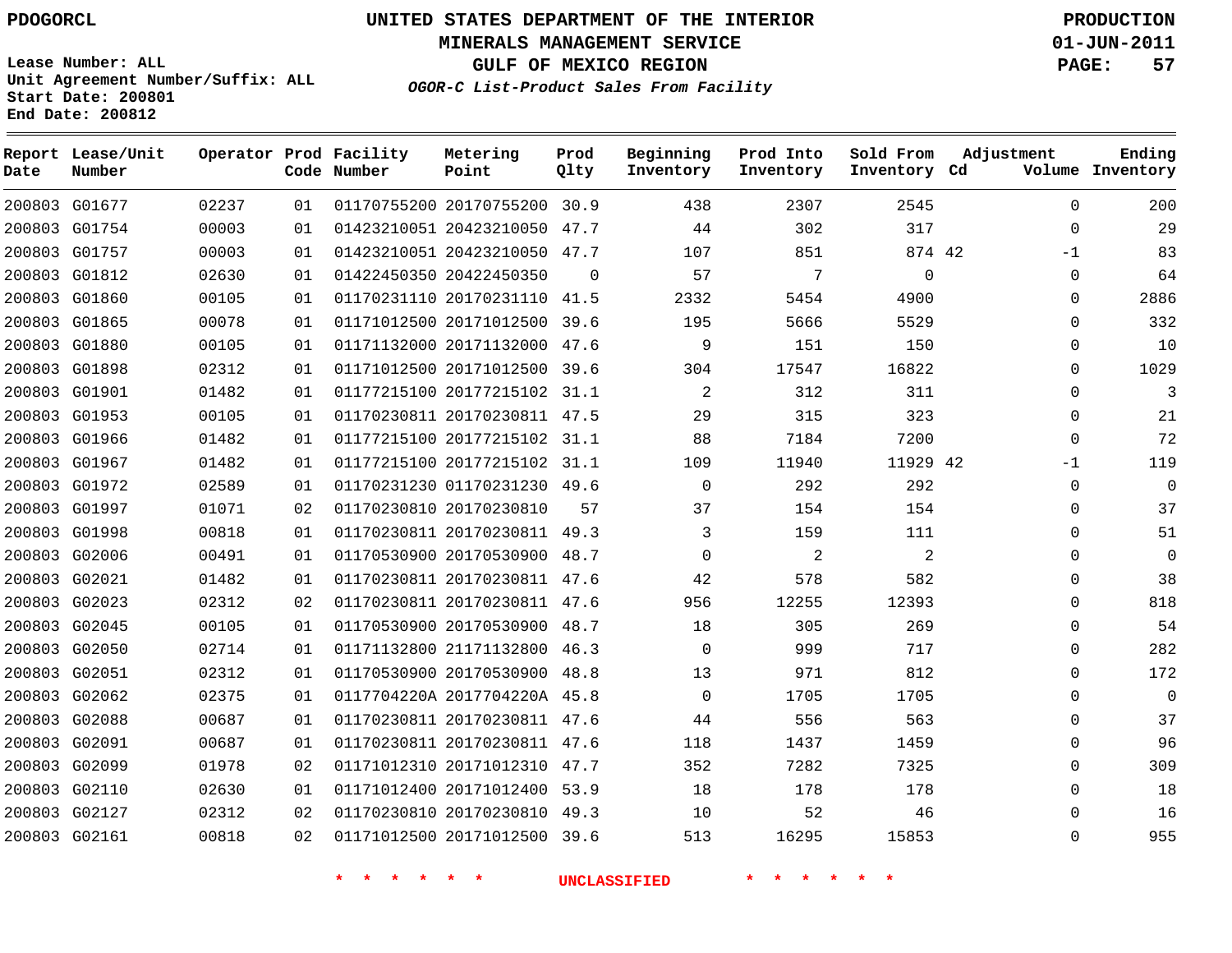**Start Date: 200801 End Date: 200812**

# **UNITED STATES DEPARTMENT OF THE INTERIOR PDOGORCL PRODUCTION**

**MINERALS MANAGEMENT SERVICE 01-JUN-2011**

**GULF OF MEXICO REGION PAGE: 58**

**OGOR-C List-Product Sales From Facility Unit Agreement Number/Suffix: ALL**

| Date          | Report Lease/Unit<br>Number |       |    | Operator Prod Facility<br>Code Number | Metering<br>Point            | Prod<br>Qlty | Beginning<br>Inventory | Prod Into<br>Inventory | Sold From<br>Inventory Cd | Adjustment |              | Ending<br>Volume Inventory |
|---------------|-----------------------------|-------|----|---------------------------------------|------------------------------|--------------|------------------------|------------------------|---------------------------|------------|--------------|----------------------------|
|               | 200803 G02163               | 00105 | 01 |                                       | 01171012500 20171012500 39.5 |              | 238                    | 5416                   | 5336                      |            | $\Omega$     | 318                        |
| 200803 G02267 |                             | 02899 | 01 |                                       | 01171132000 20171132000      | 47.7         | $\mathbf{1}$           | 46                     | 45                        |            | $\Omega$     | $\overline{a}$             |
|               | 200803 G02280               | 02899 | 01 |                                       | 01177082604 20177082604      | 26.6         | 588                    | 46347                  | 46295 42                  |            | 3            | 643                        |
|               | 200803 G02281               | 02899 | 01 |                                       | 01177082604 20177082604 26.6 |              | 161                    | 11805                  | 11803                     |            | $\Omega$     | 163                        |
|               | 200803 G02300               | 01482 | 01 |                                       | 01171132800 21171132800 47.7 |              | 52                     | 88                     | 100                       |            | $\Omega$     | 40                         |
|               | 200803 G02317               | 02421 | 01 |                                       | 01171132000 20171132000 47.7 |              | 225                    | 3433                   | 3439                      |            | $\mathbf 0$  | 219                        |
| 200803 G02353 |                             | 01284 | 01 |                                       | 01170230450 20170230450      | 52.3         | 259                    | 3414                   | 3427                      |            | $\Omega$     | 246                        |
| 200803 G02354 |                             | 01284 | 01 |                                       | 01170230450 20170230450      | 52.3         | $\mathbf 0$            | 37                     | 34                        |            | $\Omega$     | 3                          |
|               | 200803 G02357               | 02200 | 02 |                                       | 01170230450 20170230450 51.9 |              | 33                     | 559                    | 551 42                    |            | $-1$         | 40                         |
|               | 200803 G02391               | 01284 | 01 |                                       | 0142709015A 2042709015A 42.4 |              | $\Omega$               | 2992                   | 2992                      |            | $\Omega$     | $\Omega$                   |
|               | 200803 G02404               | 02589 | 01 |                                       | 01170230810 20170230810 47.1 |              | 1109                   | 1263                   | 1263                      |            | $\Omega$     | 1109                       |
| 200803 G02414 |                             | 02451 | 01 |                                       | 01170230810 20170230810 49.3 |              | 8                      | 42                     | 37                        |            | $\Omega$     | 13                         |
| 200803 G02416 |                             | 02409 | 01 |                                       | 01170230810 20170230810 49.2 |              | $\Omega$               | 37                     | 30 42                     |            | 5            | 12                         |
|               | 200803 G02423               | 00818 | 01 |                                       | 01170230810 20170230810 49.4 |              | 8                      | 70                     | 56                        |            | $\Omega$     | 22                         |
|               | 200803 G02428               | 00105 | 01 |                                       | 01170230810 20170230810 49.2 |              | 8                      | 83                     | 65                        |            | $\Omega$     | 26                         |
|               | 200803 G02429               | 00491 | 01 |                                       | 01170230810 20170230810 49.2 |              | 171                    | 2984                   | 2216                      |            | $\Omega$     | 939                        |
| 200803 G02433 |                             | 00491 | 01 |                                       | 01170230810 20170230810      | 49.2         | $\mathbf{1}$           | 43                     | 31                        |            | $\Omega$     | 13                         |
| 200803 G02434 |                             | 02859 | 02 |                                       | 01170230810 20170230810 49.3 |              | 17                     | 98                     | 84                        |            | $\Omega$     | 31                         |
|               | 200803 G02436               | 02628 | 02 |                                       | 01170230811 20170230811 47.6 |              | 126                    | 1975                   | 1972                      |            | $\Omega$     | 129                        |
|               | 200803 G02439               | 02375 | 01 |                                       | 01171132000 20171132000 47.7 |              | $\Omega$               | 198                    | 198                       |            | $\Omega$     | $\Omega$                   |
| 200803 G02552 |                             | 00491 | 01 |                                       | 01170230811 20170230811 47.5 |              | $\Omega$               | 4                      | 4                         |            | $\Omega$     | $\Omega$                   |
| 200803 G02567 |                             | 02628 | 01 |                                       | 01170230811 20170230811 47.6 |              | 282                    | 4552                   | 4536                      |            | $\mathbf{0}$ | 298                        |
| 200803 G02596 |                             | 01482 | 01 |                                       | 01171132800 21171132800      | 46.3         | $\mathbf{1}$           | $\Omega$               | $\mathbf{1}$              |            | $\Omega$     | $\mathbf 0$                |
| 200803 G02601 |                             | 02268 | 01 |                                       | 01171092651 20171092650 46.9 |              | 180                    | 1073                   | 1177                      |            | $\Omega$     | 76                         |
|               |                             | 02630 | 01 |                                       | 01171092651 20171092650 44.7 |              | 66                     | 411                    | 448                       |            | $\Omega$     | 29                         |
|               |                             |       |    |                                       |                              |              | 246                    | 1484                   | 1625                      |            | 0            | 105                        |
| 200803 G02628 |                             | 00105 | 01 |                                       | 01171012500 20171012500 39.5 |              | 56                     | 1852                   | 1799                      |            | $\Omega$     | 109                        |
| 200803 G02665 |                             | 02451 | 01 |                                       | 01423210051 20423210050 47.6 |              | 199                    | 1688                   | 1723                      |            | $\Omega$     | 164                        |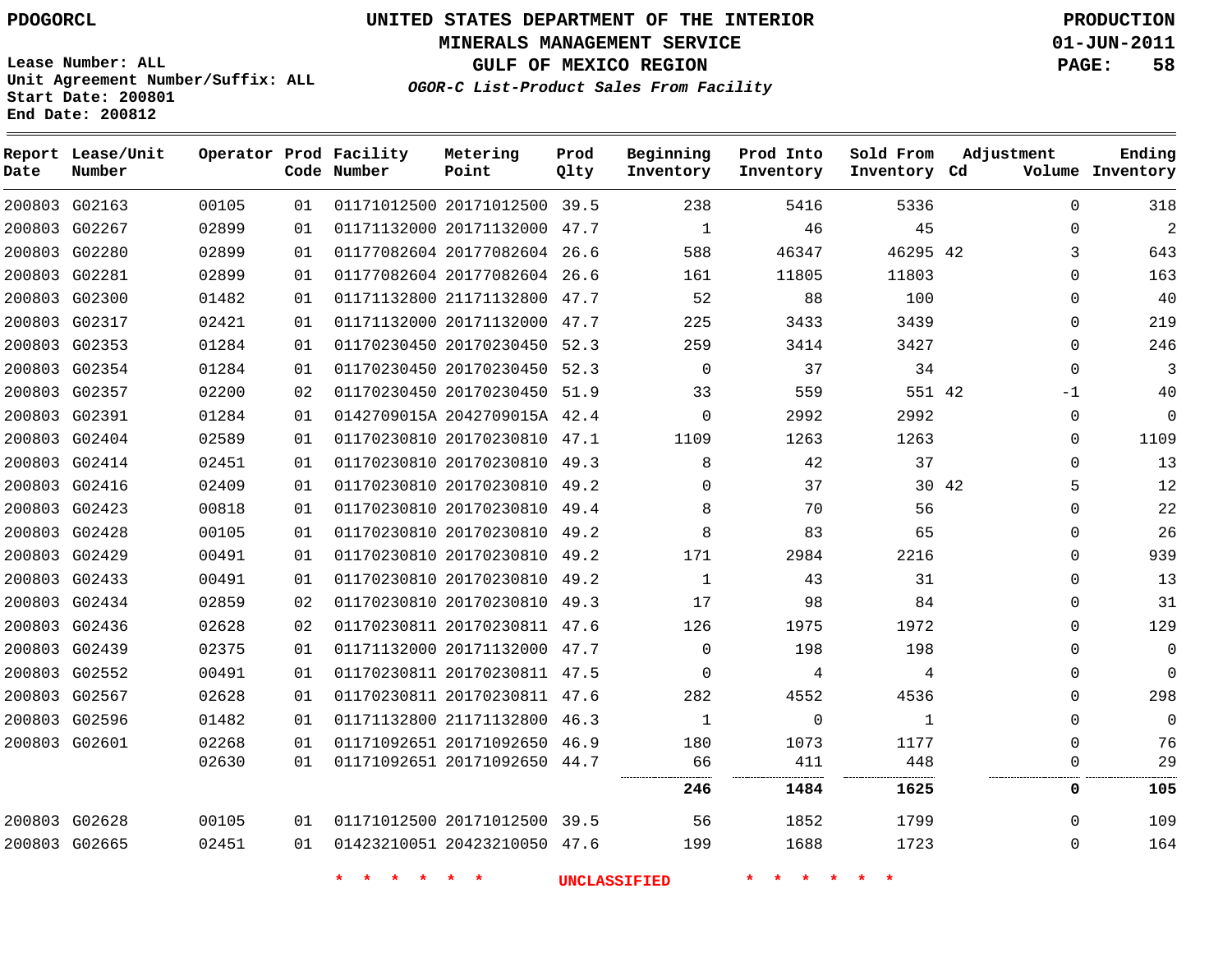#### **MINERALS MANAGEMENT SERVICE 01-JUN-2011**

**GULF OF MEXICO REGION PAGE: 59**

**Lease Number: ALL Unit Agreement Number/Suffix: ALL Start Date: 200801 End Date: 200812**

**OGOR-C List-Product Sales From Facility**

| Date | Report Lease/Unit<br>Number |       |    | Operator Prod Facility<br>Code Number | Metering<br>Point            | Prod<br>Qlty | Beginning<br>Inventory | Prod Into<br>Inventory | Sold From<br>Inventory Cd | Adjustment  | Ending<br>Volume Inventory |
|------|-----------------------------|-------|----|---------------------------------------|------------------------------|--------------|------------------------|------------------------|---------------------------|-------------|----------------------------|
|      | 200803 G02716               | 02409 | 01 |                                       | 01170230810 20170230810 49.3 |              | 75                     | 675                    | 538                       | $\Omega$    | 212                        |
|      | 200803 G02759               | 01284 | 01 |                                       | 01170230800 20170230810      | 49.3         | 26                     | 175                    | 146                       | 0           | 55                         |
|      | 200803 G02819               | 00105 | 01 |                                       | 01170231110 20170231110 41.5 |              | $\Omega$               | 123                    | 58                        | $\Omega$    | 65                         |
|      | 200803 G02825               | 00105 | 01 |                                       | 01170230810 20170230810      | 49.2         | 3                      | $\mathbf 0$            | 3                         | $\Omega$    | 0                          |
|      |                             |       | 01 |                                       | 01170231110 20170231110 41.5 |              | 160                    | 279                    | 291                       | 0           | 148                        |
|      |                             |       |    |                                       |                              |              | 163                    | 279                    | 294                       | 0           | 148                        |
|      | 200803 G02826               | 00105 | 01 |                                       | 01170231110 20170231110      | 41.5         | 260                    | 323                    | 413                       | 0           | 170                        |
|      |                             |       | 01 |                                       | 01170230810 20170230810      | 49.2         | 54                     | 420                    | 342                       | $\Omega$    | 132                        |
|      |                             |       |    |                                       |                              |              | 314                    | 743                    | 755                       | 0           | 302                        |
|      | 200803 G02833               | 01819 | 01 |                                       | 01170530900 20170530900 48.8 |              | $\overline{2}$         | 37                     | 32                        | $\Omega$    | 7                          |
|      | 200803 G02834               | 02375 | 01 |                                       | 01170230810 20170230810      | 49.3         | 5                      | 63                     | 48                        | $\Omega$    | 20                         |
|      | 200803 G02853               | 02589 | 01 |                                       | 01170231230 01170231230      | 49.6         | $\Omega$               | 446                    | 446                       | $\Omega$    | $\mathbf 0$                |
|      | 200803 G02870               | 02636 | 01 |                                       | 01170230810 20170230810      | 49.3         | 10                     | 41                     | 38                        | $\Omega$    | 13                         |
|      | 200803 G02885               | 02312 | 01 |                                       | 01171132000 20171132000      | 47.7         | 18                     | 396                    | 389                       | $\Omega$    | 25                         |
|      | 200803 G02886               | 02312 | 02 |                                       | 01171132000 20171132000      | 47.7         | 2                      | 12                     | 13                        | $\Omega$    | 1                          |
|      | 200803 G02895               | 02628 | 02 |                                       | 01171092651 20171092650      | 46.9         | $\Omega$               | 495                    | 495                       | $\Omega$    | $\mathbf 0$                |
|      | 200803 G02898               | 01834 | 01 |                                       | 01171012300 20171012300      | 39.3         | 133                    | 564                    | 478                       | $\Omega$    | 219                        |
|      |                             | 02266 | 01 |                                       | 01171012300 20171012300      | 46.7         | 5                      | 12                     | 11                        | $\Omega$    | 6                          |
|      |                             |       |    |                                       |                              |              | 138                    | 576                    | 489                       | 0           | 225                        |
|      | 200803 G02899               | 01834 | 01 |                                       | 01171012300 20171012300 39.3 |              | 2509                   | 7388                   | 7026                      | $\Omega$    | 2871                       |
|      | 200803 G02917               | 02268 | 01 |                                       | 01171092930 20171092930 34.3 |              | 245                    | 5341                   | 5338 42                   | $\mathbf 1$ | 249                        |
|      | 200803 G02969               | 00276 | 01 |                                       | 01170513700 20170513700      | $\Omega$     | 465                    | $\mathbf 0$            | $\Omega$                  | $\Omega$    | 465                        |
|      | 200803 G02970               | 00276 | 01 |                                       | 01170513700 20170513700      | $\Omega$     | 6369                   | 0                      | $\Omega$                  | $\Omega$    | 6369                       |
|      | 200803 G03061               | 00105 | 01 |                                       | 01423210051 20423210050      | 47.6         | 86                     | 671                    | 692                       | $\Omega$    | 65                         |
|      | 200803 G03068               | 00105 | 01 |                                       | 01423210051 20423210050      | 47.6         | 28                     | 153                    | 166                       | 0           | 15                         |
|      | 200803 G03079               | 02451 | 01 |                                       | 01427038260 01427038260      | $\Omega$     | 530                    | $\mathbf 0$            | $\Omega$                  | $\Omega$    | 530                        |
|      | 200803 G03115               | 02200 | 01 |                                       | 01170230450 20170230450 52.3 |              | 2                      | 32                     | 32                        | $\mathbf 0$ | $\overline{2}$             |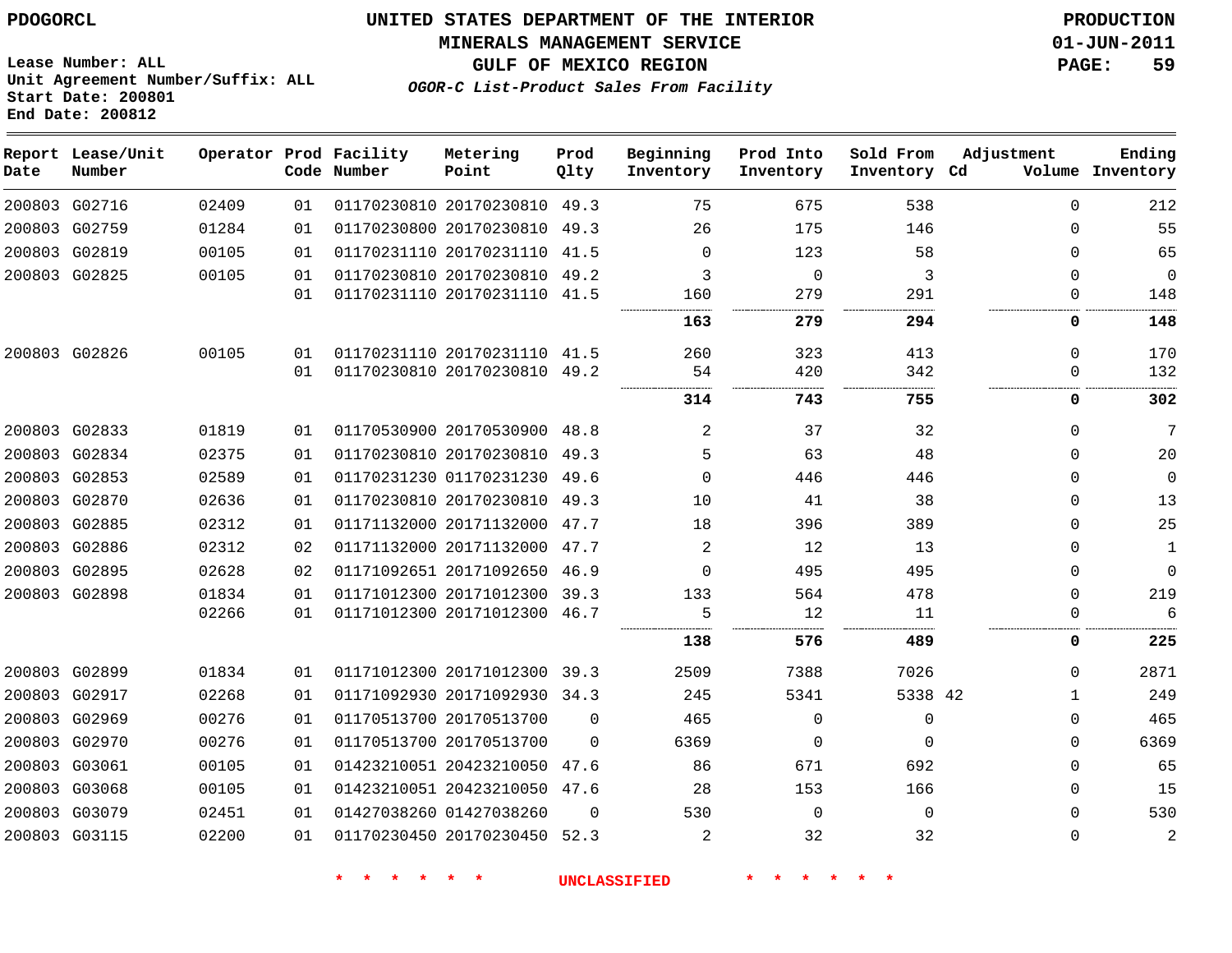#### **MINERALS MANAGEMENT SERVICE 01-JUN-2011**

**GULF OF MEXICO REGION PAGE: 60**

**Lease Number: ALL Unit Agreement Number/Suffix: ALL Start Date: 200801 End Date: 200812**

**OGOR-C List-Product Sales From Facility**

| Date | Report Lease/Unit<br>Number |                |          | Operator Prod Facility<br>Code Number | Metering<br>Point                                            | Prod<br>Qlty | Beginning<br>Inventory | Prod Into<br>Inventory | Sold From<br>Inventory Cd |       | Adjustment    | Ending<br>Volume Inventory |
|------|-----------------------------|----------------|----------|---------------------------------------|--------------------------------------------------------------|--------------|------------------------|------------------------|---------------------------|-------|---------------|----------------------------|
|      | 200803 G03138               | 00687          | 01       |                                       | 01170230811 20170230811 47.6                                 |              | 2                      | 35                     |                           | 34 42 | $-1$          | 2                          |
|      | 200803 G03145               | 00078          | 01       |                                       | 01171132800 21171132800 46.3                                 |              | 228                    | 698                    | 663                       |       | 0             | 263                        |
|      | 200803 G03152               | 00105          | 01       |                                       | 01177092600 20177092600                                      | 47.7         | 318                    | 9861                   | 9820                      |       | $\Omega$      | 359                        |
|      | 200803 G03169               | 01284          | 01       |                                       | 0117711260T 2017711260T 35.3                                 |              | 6                      | 357                    | 356                       |       | $\Omega$      | 7                          |
|      | 200803 G03236               | 00003          | 01       |                                       | 01170230450 20170230450 58.1                                 |              | 8                      | 39                     | 44                        |       | $\Omega$      | 3                          |
|      | 200803 G03237               | 00276          | 01       |                                       | 01170230450 20170230450                                      | $\Omega$     | 170                    | $\Omega$               | $\Omega$                  |       | $\Omega$      | 170                        |
|      | 200803 G03264               | 00003<br>01284 | 01<br>02 |                                       | 01170230811 20170230811 47.6<br>01170530900 20170530900 48.8 |              | 5<br>12                | 51<br>160              | 53<br>144                 |       | $\Omega$<br>0 | 3<br>28                    |
|      |                             |                |          |                                       |                                                              |              | 17                     | 211                    | 197                       |       | 0             | 31                         |
|      | 200803 G03265               | 01284          | 02       |                                       | 01170530900 20170530900                                      | 48.8         | $\mathbf 0$            | 905                    | 791 47                    |       | 46            | 160                        |
|      | 200803 G03331               | 02312          | 02       |                                       | 01171132800 21171132800                                      | 46.3         | 5306                   | 18094                  | 16747                     |       | $\Omega$      | 6653                       |
|      | 200803 G03496               | 00818          | 01       |                                       | 01170230810 20170230810                                      | 49.3         | 28                     | 197                    | 163                       |       | 0             | 62                         |
|      | 200803 G03529               | 02589          | 01       |                                       | 01171131600 20171131600                                      | 41.6         | $\Omega$               | $\overline{2}$         | $\overline{2}$            |       | 0             | $\mathbf 0$                |
|      | 200803 G03738               | 00064          | 01       |                                       | 01170230450 20170230450                                      | 52.3         | 13                     | 479                    | 457 42                    |       | $-1$          | 34                         |
|      |                             | 02871          | 01       |                                       | 01170230450 20170230450 52.3                                 |              | 5                      | 76                     |                           | 75 42 | $-1$          | 5                          |
|      |                             |                |          |                                       |                                                              |              | 18                     | 555                    | 532                       |       | -2            | 39                         |
|      | 200803 G03793               | 02894          | 01       |                                       | 01171012500 20171012500 39.6                                 |              | 2                      | 24                     | 25                        |       | $\Omega$      | $\mathbf{1}$               |
|      | 200803 G03811               | 00105          | 01       |                                       | 01171092651 20171092650                                      | 46.9         | 442                    | 2899                   | 3136                      |       | 0             | 205                        |
|      | 200803 G03935               | 02672          | 01       |                                       | 01423210051 20423210050                                      | 52           | 4                      | 26                     | 27                        |       | $\Omega$      | 3                          |
|      | 200803 G03940               | 00105          | 01       |                                       | 01423210051 20423210050                                      | 47.7         | 0                      | 9                      | 8                         |       | 0             | 1                          |
|      | 200803 G03958               | 00105          | 01       |                                       | 01170230510 20170230510 48.1                                 |              | 317                    | 1773                   | 1810                      |       | $\Omega$      | 280                        |
|      | 200803 G03973               | 00105          | 01       |                                       | 01171132800 21171132800                                      | 46.2         | 1603                   | 4905                   | 4670                      |       | 0             | 1838                       |
|      | 200803 G04003               | 00105          | 01       |                                       | 01171012500 20171012500                                      | 39.5         | 849                    | 30940                  | 29975                     |       | $\Omega$      | 1814                       |
|      | 200803 G04065               | 02628          | 01       |                                       | 01423210051 20423210050                                      | 47.7         | 12                     | 111                    | 114                       |       | $\Omega$      | 9                          |
|      | 200803 G04078               | 02589          | 01       |                                       | 01170230510 20170230510 48.2                                 |              | 73                     | 41                     | 30                        |       | $\Omega$      | 84                         |
|      | 200803 G04081               | 02894          | 01       |                                       | 01170230450 20170230810                                      | 49.3         | 2066                   | 10591                  | 9325                      |       | $\Omega$      | 3332                       |
|      | 200803 G04082               | 02312          | 02       |                                       | 01170230510 20170230510 48.2                                 |              | 32                     | 13                     | 43                        |       | $\Omega$      | $\overline{2}$             |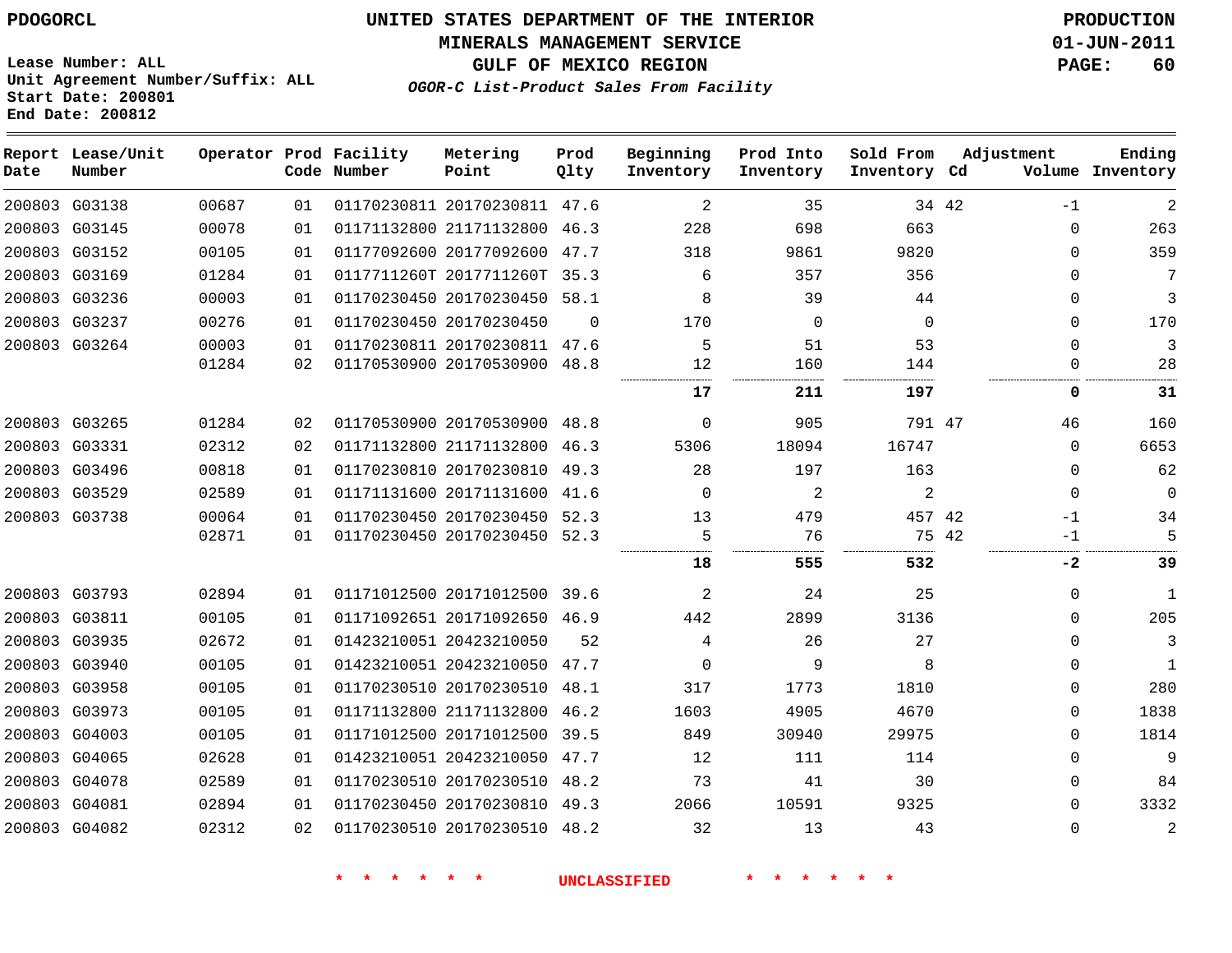**Start Date: 200801 End Date: 200812**

**Unit Agreement Number/Suffix: ALL**

# **UNITED STATES DEPARTMENT OF THE INTERIOR PDOGORCL PRODUCTION**

**MINERALS MANAGEMENT SERVICE 01-JUN-2011**

**GULF OF MEXICO REGION PAGE: 61**

**OGOR-C List-Product Sales From Facility**

| Date | Report Lease/Unit<br>Number |       |    | Operator Prod Facility<br>Code Number | Metering<br>Point            | Prod<br>Qlty | Beginning<br>Inventory | Prod Into<br>Inventory | Sold From<br>Inventory Cd | Adjustment   | Ending<br>Volume Inventory |
|------|-----------------------------|-------|----|---------------------------------------|------------------------------|--------------|------------------------|------------------------|---------------------------|--------------|----------------------------|
|      | 200803 G04085               | 00687 | 01 |                                       | 01170230811 20170230811 47.6 |              | 409                    | 4905                   | 4988 42                   | $\mathbf{1}$ | 327                        |
|      | 200803 G04087               | 02899 | 01 |                                       | 01177008150 01177008150 33.9 |              | 3629                   | 11566                  | 10109 42                  | $-1$         | 5085                       |
|      | 200803 G04090               | 02312 | 02 |                                       | 01170230810 20170230810      | 49.3         | 100                    | 460                    | 415                       | $\mathbf 0$  | 145                        |
|      | 200803 G04098               | 01963 | 01 |                                       | 01170230810 20170230810 49.3 |              | 145                    | 924                    | 779                       | $\mathbf 0$  | 290                        |
|      | 200803 G04143               | 00105 | 01 |                                       | 01170230510 20170230510      | 48.1         | 235                    | 2345                   | 2209                      | $\mathbf 0$  | 371                        |
|      | 200803 G04254               | 01834 | 01 |                                       | 01170573602 20170573602      | 33           | 914                    | 2010                   | 2741                      | $\Omega$     | 183                        |
|      | 200803 G04258               | 02899 | 01 |                                       | 01423210051 20423210050 48.1 |              | 16                     | 35                     | 48                        | $\Omega$     | $\overline{3}$             |
|      | 200803 G04268               | 02312 | 01 |                                       | 01171132800 21171132800      | 46.3         | 137                    | 553                    | 495                       | $\mathbf 0$  | 195                        |
|      | 200803 G04379               | 02025 | 01 |                                       | 01170230510 20170230510      | 48.2         | $\mathbf 0$            | $\mathbf{1}$           | $\mathbf{1}$              | $\mathbf 0$  | $\overline{0}$             |
|      | 200803 G04397               | 02421 | 01 |                                       | 01170230810 20170230810      | 49.3         | 192                    | 1081                   | 933                       | $\mathbf 0$  | 340                        |
|      | 200803 G04453               | 02589 | 01 |                                       | 01171012300 20171012300 39.3 |              | $\Omega$               | 3617                   | 3617                      | $\Omega$     | $\overline{0}$             |
|      | 200803 G04537               | 02589 | 01 |                                       | 01420470030 20420470030      | 55.4         | 545                    | 780                    | 852                       | $\Omega$     | 473                        |
|      | 200803 G04547               | 02628 | 01 |                                       | 01423210051 20423210050      | 47.7         | 107                    | 752                    | 786                       | $\Omega$     | 73                         |
|      | 200803 G04559               | 01935 | 02 |                                       | 01423210051 20423210050 48.4 |              | 13                     | 60                     | 67                        | $\mathbf 0$  | -6                         |
|      | 200803 G04565               | 01284 | 01 |                                       | 01420390101 01420390101      | $\mathbf 0$  | 2172                   | 71                     | 0                         | $\mathbf 0$  | 2243                       |
|      | 200803 G04773               | 01482 | 01 |                                       | 01170230811 20170230811 47.6 |              | 2                      | 42                     | 42                        | $\Omega$     | 2                          |
|      | 200803 G04800               | 02025 | 01 |                                       | 01171132800 21171132800      | 46.2         | 1642                   | 7986                   | 6908                      | $\Omega$     | 2720                       |
|      | 200803 G04818               | 02894 | 01 |                                       | 01170230500 20170230500      | 45           | 2                      | 17                     | 18                        | $\Omega$     | 1                          |
|      | 200803 G04827               | 01819 | 01 |                                       | 01171012500 20171012500      | 39.6         | 192                    | 3867                   | 3832                      | $\mathbf 0$  | 227                        |
|      | 200803 G04844               | 02421 | 01 |                                       | 01170230811 20170230811 47.6 |              | 58                     | 748                    | 756                       | $\Omega$     | 50                         |
|      | 200803 G04857               | 02025 | 01 |                                       | 01171012300 20171012300      | 39.2         | 32                     | 23                     | 46                        | $\mathbf 0$  | 9                          |
|      | 200803 G04858               | 02025 | 01 |                                       | 01171012300 20171012300 39.2 |              | 221                    | 465                    | 505                       | $\Omega$     | 181                        |
|      | 200803 G04910               | 02714 | 01 |                                       | 01177258151 01177258151      | $\Omega$     | 134                    | $\Omega$               | $\mathbf 0$               | $\Omega$     | 134                        |
|      | 200803 G04996               | 02628 | 01 |                                       | 01420570060 20420570060      | 51           | 465                    | 20                     | 11                        | $\Omega$     | 474                        |
|      | 200803 G05006               | 02859 | 02 |                                       | 01170230510 20170230510      | 48.2         | 162                    | 646                    | 706                       | $\mathbf 0$  | 102                        |
|      | 200803 G05283               | 01376 | 01 |                                       | 01170231300 01170231300      | 45.3         | $\mathbf 0$            | 37157                  | 37157                     | $\mathbf 0$  | $\overline{0}$             |
|      | 200803 G05286               | 01284 | 01 |                                       | 01170230810 20170230810      | 49.3         | 423                    | 2644                   | 2236                      | $\Omega$     | 831                        |
|      | 200803 G05292               | 00003 | 01 |                                       | 01170230811 20170230811 47.6 |              | 32                     | 405                    | 410                       | $\Omega$     | 27                         |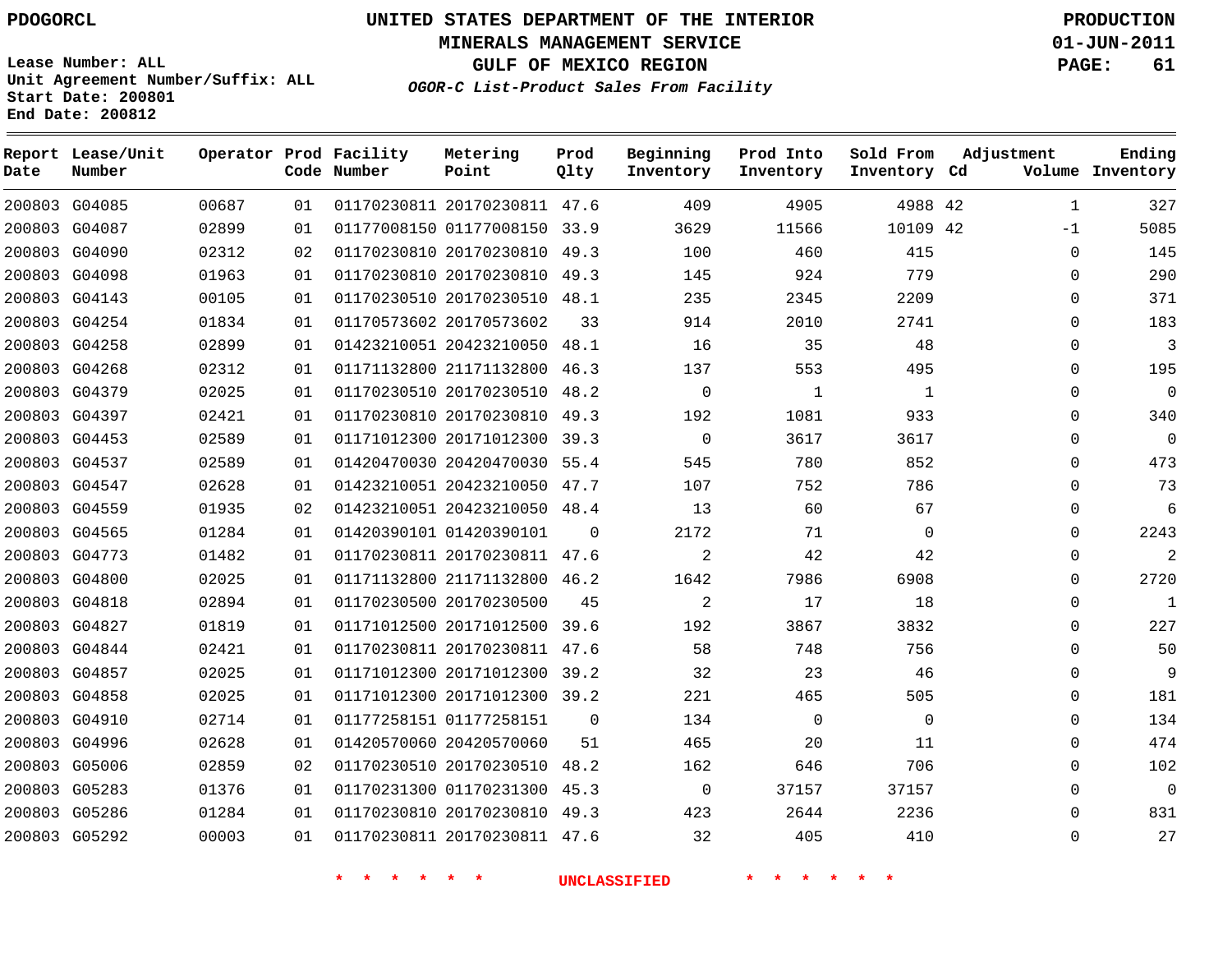#### **MINERALS MANAGEMENT SERVICE 01-JUN-2011**

**GULF OF MEXICO REGION PAGE: 62**

**Lease Number: ALL Unit Agreement Number/Suffix: ALL Start Date: 200801 End Date: 200812**

**OGOR-C List-Product Sales From Facility**

| Date | Report Lease/Unit<br>Number |       |    | Operator Prod Facility<br>Code Number | Metering<br>Point            | Prod<br>Qlty | Beginning<br>Inventory | Prod Into<br>Inventory | Sold From<br>Inventory Cd | Adjustment     | Ending<br>Volume Inventory |
|------|-----------------------------|-------|----|---------------------------------------|------------------------------|--------------|------------------------|------------------------|---------------------------|----------------|----------------------------|
|      | 200803 G05299               | 00818 | 01 |                                       | 01170230500 20170230500      | 45           | 83                     | 672                    | 703                       | $\Omega$       | 52                         |
|      | 200803 G05315               | 02714 | 01 |                                       | 01170230811 20170230811 47.6 |              | 3                      | 57                     | 57                        | $\Omega$       | 3                          |
|      | 200803 G05346               | 01819 | 01 |                                       | 01170530900 20170530900 48.8 |              | 80                     | 1470                   | 1290                      | $\Omega$       | 260                        |
|      | 200803 G05370               | 02589 | 01 |                                       | 01170530900 20170530900      | 48.8         | $\Omega$               | 1210                   | 1210                      | $\mathbf 0$    | $\mathbf 0$                |
|      | 200803 G05391               | 01819 | 01 |                                       | 01170530900 20170530900      | 48.8         | 161                    | 2148                   | 1928 42                   | -1             | 380                        |
|      | 200803 G05392               | 02672 | 01 |                                       | 01171132000 20171132000      | 47.7         | $\Omega$               | $\mathbf{1}$           | $\mathbf{1}$              | 0              | 0                          |
|      | 200803 G05393               | 02672 | 01 |                                       | 01171132000 20171132000 45.2 |              | $\Omega$               | 9                      | 8                         | $\Omega$       | $\mathbf{1}$               |
|      | 200803 G05431               | 00560 | 01 |                                       | 01177062608 2017706260A 36.2 |              | 150                    | 19929                  | 19963                     | 0              | 116                        |
|      |                             | 02409 | 01 |                                       | 01171132800 20177052203 33.1 |              | $\mathbf 0$<br>        | 1179<br>.              | 1179<br>                  | $\Omega$<br>   | $\Omega$                   |
|      |                             |       |    |                                       |                              |              | 150                    | 21108                  | 21142                     | 0              | 116                        |
|      | 200803 G05494               | 02871 | 02 |                                       | 01171132800 21171132800 46.3 |              | 356                    | 680                    | 743                       | $\Omega$       | 293                        |
|      | 200803 G05499               | 02312 | 01 |                                       | 01171012400 20171012400      | 53.9         | 183                    | 171                    | 231                       | $\Omega$       | 123                        |
|      | 200803 G05504               | 00105 | 01 |                                       | 01171132800 21171132800 46.3 |              | 679                    | 2713                   | 2434                      | $\Omega$       | 958                        |
|      |                             |       | 01 |                                       | 01171012300 20171012300 39.3 |              | 723                    | 1479                   | 1627                      | 0              | 575                        |
|      |                             |       |    |                                       |                              |              | 1402                   | 4192                   | 4061                      | 0              | 1533                       |
|      | 200803 G05505               | 00078 | 01 |                                       | 01171132800 21171132800 46.3 |              | 678                    | 5104                   | 4148 42                   | -1             | 1633                       |
|      | 200803 G05549               | 02636 | 01 |                                       | 01171132800 21171132800      | 46.3         | 792                    | 2876                   | 2607                      | 0              | 1061                       |
|      | 200803 G05610               | 02312 | 01 |                                       | 01171012500 20171012500      | 39.6         | $\mathbf 0$            | 21                     | 20                        | $\Omega$       | $\mathbf{1}$               |
|      | 200803 G05612               | 00105 | 01 |                                       | 01171012500 20171012500 39.5 |              | 402                    | 16871                  | 16284                     | $\Omega$       | 989                        |
|      | 200803 G05613               | 00105 | 01 |                                       | 01171012500 20171012500      | 39.6         | 1                      | 0                      | 1                         | $\Omega$       | 0                          |
|      | 200803 G05953               | 02967 | 02 |                                       | 01420470030 20420470030 33.3 |              | 55                     | 25                     | 29                        | $\Omega$       | 51                         |
|      | 200803 G06027               | 00105 | 01 |                                       | 01423210051 20423210050      | 47.6         | 17                     | 106                    | 113                       | 0              | 10                         |
|      | 200803 G06037               | 02899 | 01 |                                       | 01420570060 20420570060      | 51.4         | 878                    | 41                     | 26                        | $\Omega$       | 893                        |
|      | 200803 G06069               | 00818 | 02 |                                       | 01423210051 20423210050      | 47.6         | $\mathbf 0$            | 39                     | 35                        | $\Omega$       | 4                          |
|      | 200803 G06088               | 02628 | 01 |                                       | 01423210051 20423210050 47.7 |              | 11                     | 122                    |                           | 99 42<br>$-25$ | 9                          |
|      | 200803 G06104               | 00105 | 01 |                                       | 01420390110 20420390110      | 54           | 33                     | 87                     | 100                       | 0              | 20                         |
|      | 200803 G06105               | 02409 | 01 |                                       | 01420390110 20420390110      | 54           | 35                     | 137                    | 143                       | $\Omega$       | 29                         |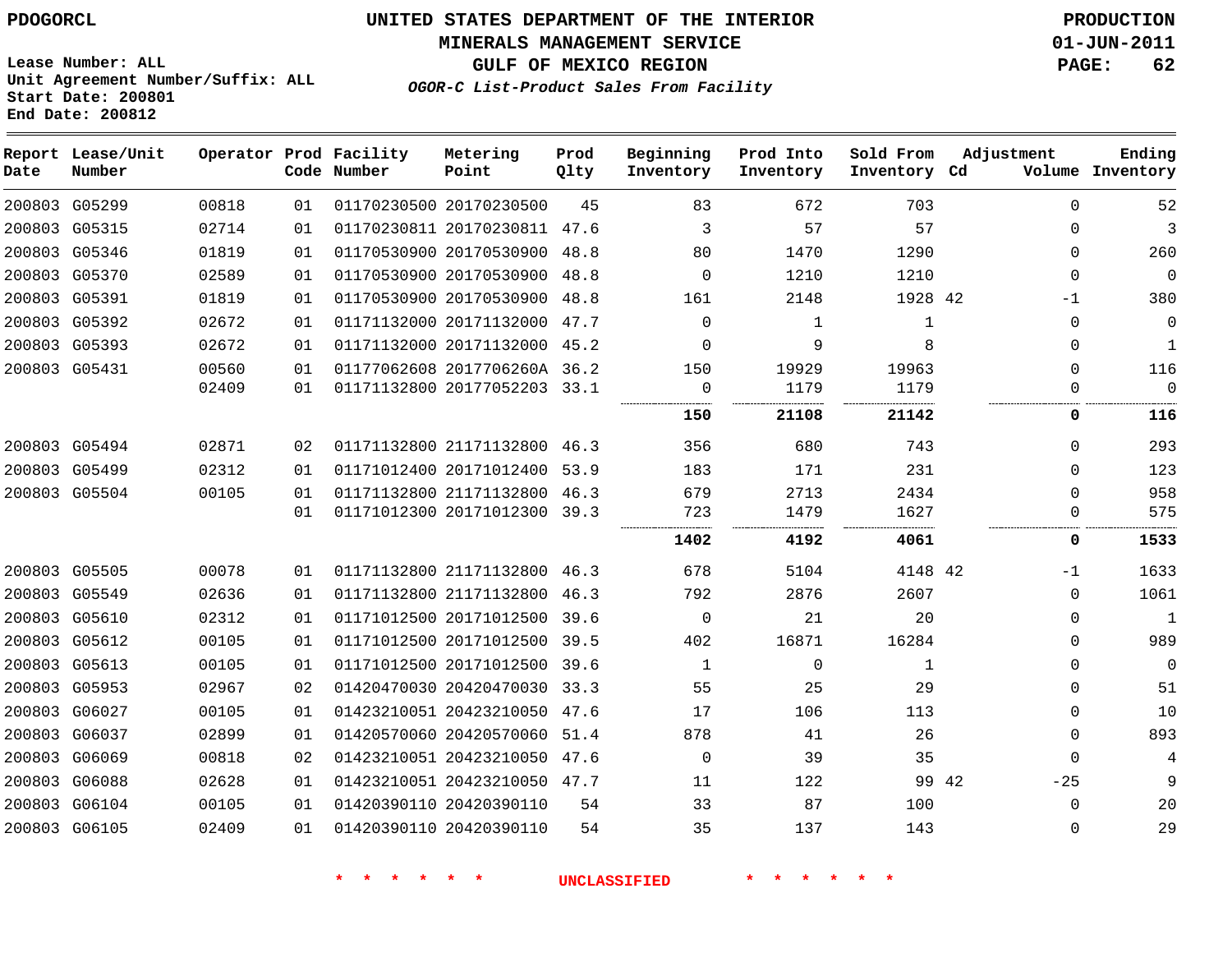**MINERALS MANAGEMENT SERVICE 01-JUN-2011**

**GULF OF MEXICO REGION PAGE: 63**

**Lease Number: ALL Unit Agreement Number/Suffix: ALL Start Date: 200801 End Date: 200812**

**OGOR-C List-Product Sales From Facility**

| Date | Report Lease/Unit<br>Number |       |    | Operator Prod Facility<br>Code Number | Metering<br>Point            | Prod<br>Qlty | Beginning<br>Inventory | Prod Into<br>Inventory | Sold From<br>Inventory Cd |       | Adjustment   | Ending<br>Volume Inventory |
|------|-----------------------------|-------|----|---------------------------------------|------------------------------|--------------|------------------------|------------------------|---------------------------|-------|--------------|----------------------------|
|      | 200803 G06156               | 00818 | 02 |                                       | 01422450350 20422450350      | $\Omega$     | 684                    | 178                    | $\Omega$                  |       | 0            | 862                        |
|      | 200803 G06165               | 01284 | 01 |                                       | 01170230450 20170230450      | 52.3         | 63                     | 936                    | 932                       |       | 0            | 67                         |
|      | 200803 G06166               | 00105 | 01 |                                       | 01170230450 20170230450 52.2 |              | 1                      | 38                     | 36                        |       | $\mathbf 0$  | 3                          |
|      | 200803 G06167               | 00105 | 01 |                                       | 01170230450 20170230450      | 52.2         | 86                     | 953                    | 961                       |       | 0            | 78                         |
|      | 200803 G06168               | 02766 | 02 |                                       | 01170230450 20170230450 52.3 |              | 21                     | 388                    | 391                       |       | 0            | 18                         |
|      | 200803 G06180               | 00730 | 01 |                                       | 01170230450 20170230450 52.3 |              | 4                      | 93                     |                           | 91 42 | $\mathbf{1}$ | 7                          |
|      | 200803 G06668               | 00276 | 01 |                                       | 01171132000 20171132000 47.5 |              | 302                    | 6614                   | 6493 42                   |       | $-1$         | 422                        |
|      | 200803 G06767               | 01834 | 01 |                                       | 01171012500 20171012500      | 39.6         | 2                      | 546                    | 516                       |       | $\mathbf 0$  | 32                         |
|      | 200803 G06958               | 02655 | 02 |                                       | 01171012500 20171012500 39.6 |              | 41                     | 661                    | 655                       |       | $\mathbf 0$  | 47                         |
|      | 200803 G07199               | 02630 | 01 |                                       | 01420570060 20420570060      | $\Omega$     | 811                    | 36                     | $\mathbf 0$               |       | $\mathbf 0$  | 847                        |
|      | 200803 G07201               | 00818 | 02 |                                       | 01420570060 20420570060 51.6 |              | 436                    | 10                     |                           | 18 42 | $\mathbf{1}$ | 429                        |
|      | 200803 G07215               | 00003 | 01 |                                       | 01420390120 01420390120      | 51.3         | 95                     | 492                    | 505 42                    |       | $\mathbf{1}$ | 83                         |
|      | 200803 G07684               | 02871 | 02 |                                       | 01171132000 20171132000 47.7 |              | 109                    | 2233                   | 2199                      |       | $\Omega$     | 143                        |
|      | 200803 G07700               | 00730 | 01 |                                       | 01171132800 21171132800 46.3 |              | 57                     | 1334                   | 998                       |       | 0            | 393                        |
|      | 200803 G07736               | 02312 | 02 |                                       | 01171132800 21171132800 46.3 |              | 468                    | 1052                   | 1133                      |       | 0            | 387                        |
|      | 200803 G07760               | 01284 | 01 |                                       | 01177122950 20177122950      | 36           | 109                    | 8515                   | 8548                      |       | 0            | 76                         |
|      | 200803 G07802               | 02859 | 02 |                                       | 01177258041 01177258041 28.1 |              | 25                     | 48                     | 57                        |       | 0            | 16                         |
|      | 200803 G07809               | 02409 | 01 |                                       | 01177248150 01177248150 47.3 |              | 1052                   | 1472                   | 1296                      |       | 0            | 1228                       |
|      | 200803 G07917               | 01834 | 01 |                                       | 01170573602 20170573602      | 33           | 19286                  | 123429                 | 131495                    |       | 0            | 11220                      |
|      | 200803 G08092               | 00105 | 01 |                                       | 01423210051 20423210050      | 47.6         | 6                      | 175                    | 164                       |       | 0            | 17                         |
|      | 200803 G08120               | 02312 | 02 |                                       | 01423210051 20423210050 47.7 |              | 3                      | 13                     | 15                        |       | 0            | 1                          |
|      | 200803 G08640               | 02589 | 01 |                                       | 01170230810 20170230810 49.3 |              | $\Omega$               | 146                    | 146                       |       | 0            | $\Omega$                   |
|      | 200803 G08641               | 02589 | 01 |                                       | 01170230810 20170230810 49.3 |              | $\Omega$               | 1053                   | 1053                      |       | 0            | $\Omega$                   |
|      | 200803 G09010               | 00560 | 01 |                                       | 01420390120 01420390120      | 51           | 49                     | 71                     | 108                       |       | $\mathbf 0$  | 12                         |
|      | 200803 G09032               | 00730 | 01 |                                       | 01170230450 20170230450 52.3 |              | 189                    | 4258                   | 4142 42                   |       | $\mathbf{1}$ | 306                        |
|      | 200803 G09079               | 02589 | 01 |                                       | 01421670201 20421670200      | $\Omega$     | 116                    | $\mathbf 0$            | $\mathbf 0$               |       | $\mathbf 0$  | 116                        |
|      | 200803 G09387               | 00362 | 02 |                                       | 01170230811 20170230811 47.6 |              | 73                     | 374                    | 422                       |       | $\mathbf 0$  | 25                         |
|      | 200803 G09499               | 02899 | 01 |                                       | 01177058270 01177058270      | 38.4         | 482                    | 1786                   | 1490                      |       | $\Omega$     | 778                        |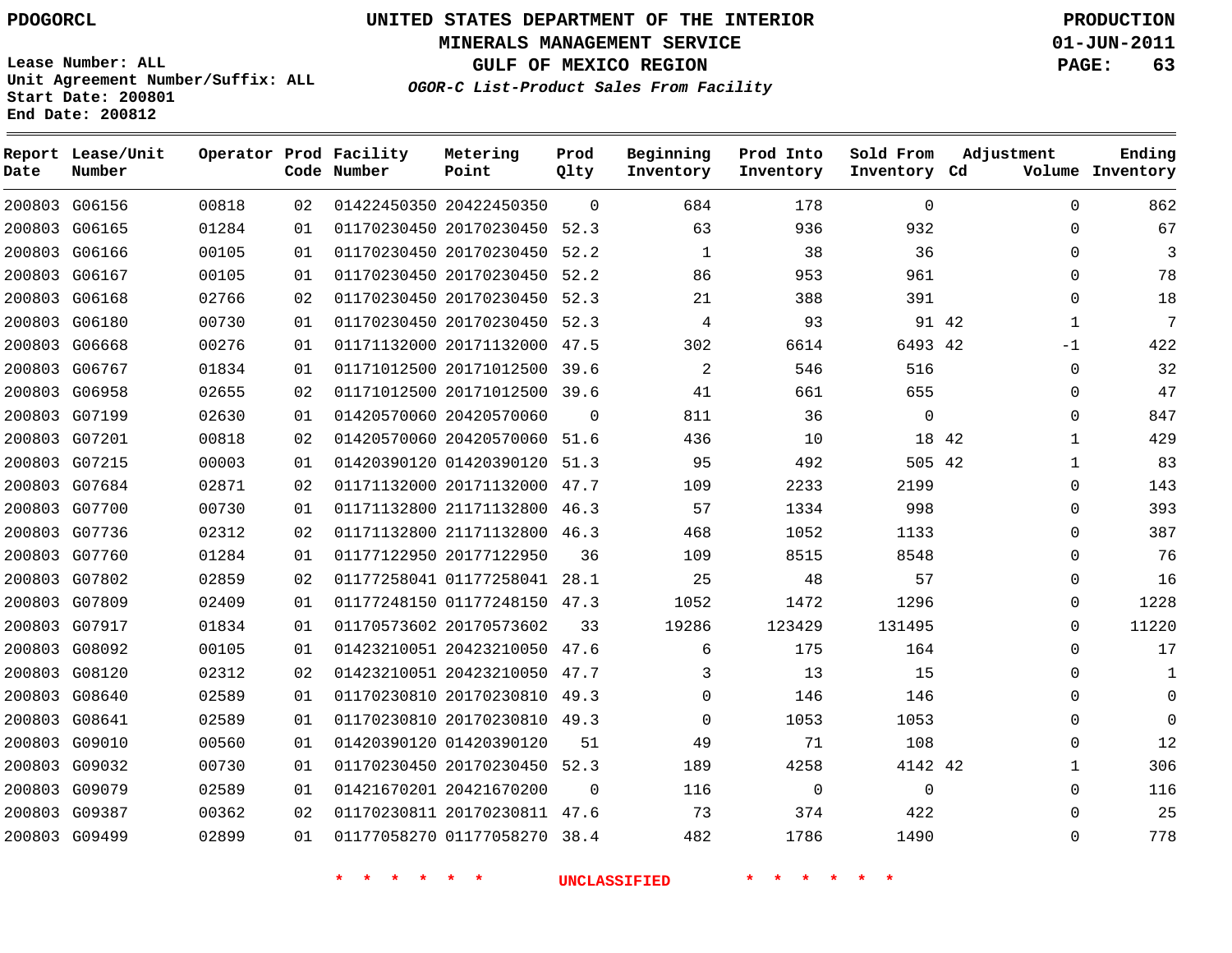# **UNITED STATES DEPARTMENT OF THE INTERIOR PDOGORCL PRODUCTION**

**MINERALS MANAGEMENT SERVICE 01-JUN-2011**

**GULF OF MEXICO REGION PAGE: 64**

**Unit Agreement Number/Suffix: ALL Start Date: 200801 End Date: 200812**

**OGOR-C List-Product Sales From Facility**

| Date | Report Lease/Unit<br>Number |       |    | Operator Prod Facility<br>Code Number | Metering<br>Point            | Prod<br>Qlty | Beginning<br>Inventory | Prod Into<br>Inventory | Sold From<br>Inventory Cd | Adjustment   | Ending<br>Volume Inventory |
|------|-----------------------------|-------|----|---------------------------------------|------------------------------|--------------|------------------------|------------------------|---------------------------|--------------|----------------------------|
|      | 200803 G09500               | 02899 | 01 |                                       | 01177058270 01177058270 38.4 |              | 8                      | 28                     | 24                        | $\Omega$     | 12                         |
|      | 200803 G09564               | 01482 | 01 |                                       | 01171132800 21171132800 46.3 |              | 4                      | 7                      | 8                         | 0            | 3                          |
|      | 200803 G09574               | 01819 | 01 |                                       | 01171012300 20171012300 39.3 |              | $\Omega$               | 209                    | 128                       | $\mathbf 0$  | 81                         |
|      | 200803 G09631               | 01284 | 01 |                                       | 01177122950 20177122950      | 36           | 104                    | 11048                  | 11054                     | $\mathbf 0$  | 98                         |
|      | 200803 G10226               | 01819 | 01 |                                       | 01423210051 20423210050 47.7 |              | 23                     | 184                    | 189                       | $\mathbf 0$  | 18                         |
|      | 200803 G10486               | 00981 | 01 |                                       | 01170753850 20170753850 29.2 |              | 376                    | 341                    | 477                       | 0            | 240                        |
|      | 200803 G10584               | 02266 | 01 |                                       | 01170230811 20170230811 47.6 |              | 0                      | 14                     | 13                        | 0            | 1                          |
|      | 200803 G10636               | 02894 | 01 |                                       | 01170230811 20170230811 47.6 |              | 532                    | 6150                   | 6272                      | 0            | 410                        |
|      | 200803 G10665               | 02899 | 01 |                                       | 01177058270 01177058270 38.4 |              | 1922                   | 6335                   | 5499                      | 0            | 2758                       |
|      | 200803 G10744               | 02266 | 01 |                                       | 0117710260H 2017710260H 32.8 |              | 0                      | 7344                   | 7344                      | 0            | $\mathbf 0$                |
|      | 200803 G10794               | 02466 | 01 |                                       | 01177122950 20177122950 36.1 |              | $\Omega$               | 2315                   | 2315                      | $\mathbf 0$  | $\Omega$                   |
|      | 200803 G10910               | 00162 | 01 |                                       | 01177245110 2017724511G 44.1 |              | 0                      | 10685                  | 10685                     | 0            | $\Omega$                   |
|      | 200803 G11243               | 02589 | 01 |                                       | 01420470030 20420470030 55.4 |              | 1089                   | 1934                   | 1859                      | 0            | 1164                       |
|      | 200803 G11307               | 02589 | 01 |                                       | 01420390101 01420390101      | 0            | 140                    | $\mathbf 0$            | $\mathbf 0$               | $\mathbf 0$  | 140                        |
|      | 200803 G11870               | 00276 | 01 |                                       | 01171132000 20171132000 47.5 |              | 3128                   | 63544                  | 62615 42                  | $-1$         | 4056                       |
|      | 200803 G11911               | 00105 | 01 |                                       | 01177072601 20177072601 38.3 |              | 0                      | 2859                   | 2859                      | 0            | 0                          |
|      | 200803 G11929               | 02628 | 02 |                                       | 01171132000 20171132000 47.7 |              | 1                      | 28                     | 28                        | 0            | 1                          |
|      | 200803 G11951               | 00105 | 01 |                                       | 01177092600 20177092600 47.7 |              | 4                      | 4                      | 8                         | 0            | $\Omega$                   |
|      | 200803 G11952               | 00105 | 01 |                                       | 01171012300 20171012300 39.3 |              | 538                    | 1569                   | 1497                      | 0            | 610                        |
|      | 200803 G11983               | 02690 | 01 |                                       | 01177112605 2017711260Y      | 30           | 10                     | $\mathbf 0$            | 10                        | 0            | $\mathbf 0$                |
|      | 200803 G11984               | 02766 | 01 |                                       | 01171092651 20171092650 46.9 |              | 31                     | 357                    | 362                       | $\mathbf 0$  | 26                         |
|      | 200803 G12019               | 01482 | 01 |                                       | 01171012500 20171012500 39.6 |              | 79                     | 1928                   | 1894                      | 0            | 113                        |
|      | 200803 G12020               | 01482 | 01 |                                       | 01171012500 20171012500 39.6 |              | 88                     | 3939                   | 3797                      | 0            | 230                        |
|      | 200803 G12096               | 02409 | 01 |                                       | 01177245110 2017724511C 51.3 |              | 337                    | 428                    | 548                       | 0            | 217                        |
|      | 200803 G12355               | 02589 | 01 |                                       | 01171012300 20171012300 39.3 |              | 6803                   | 16385                  | 17012                     | 0            | 6176                       |
|      | 200803 G12421               | 02589 | 01 |                                       | 01423550090 20423550090 46.2 |              | 794                    | 54                     | 54                        | 0            | 794                        |
|      | 200803 G12497               | 02589 | 01 |                                       | 01420390101 01420390101      | $\Omega$     | 113                    | $\mathbf 0$            | $\Omega$                  | $\mathbf 0$  | 113                        |
|      | 200803 G12564               | 02603 | 01 |                                       | 01170230510 20170230510 48.2 |              | 9                      | 32                     | 37 42                     | $\mathbf{1}$ | 5                          |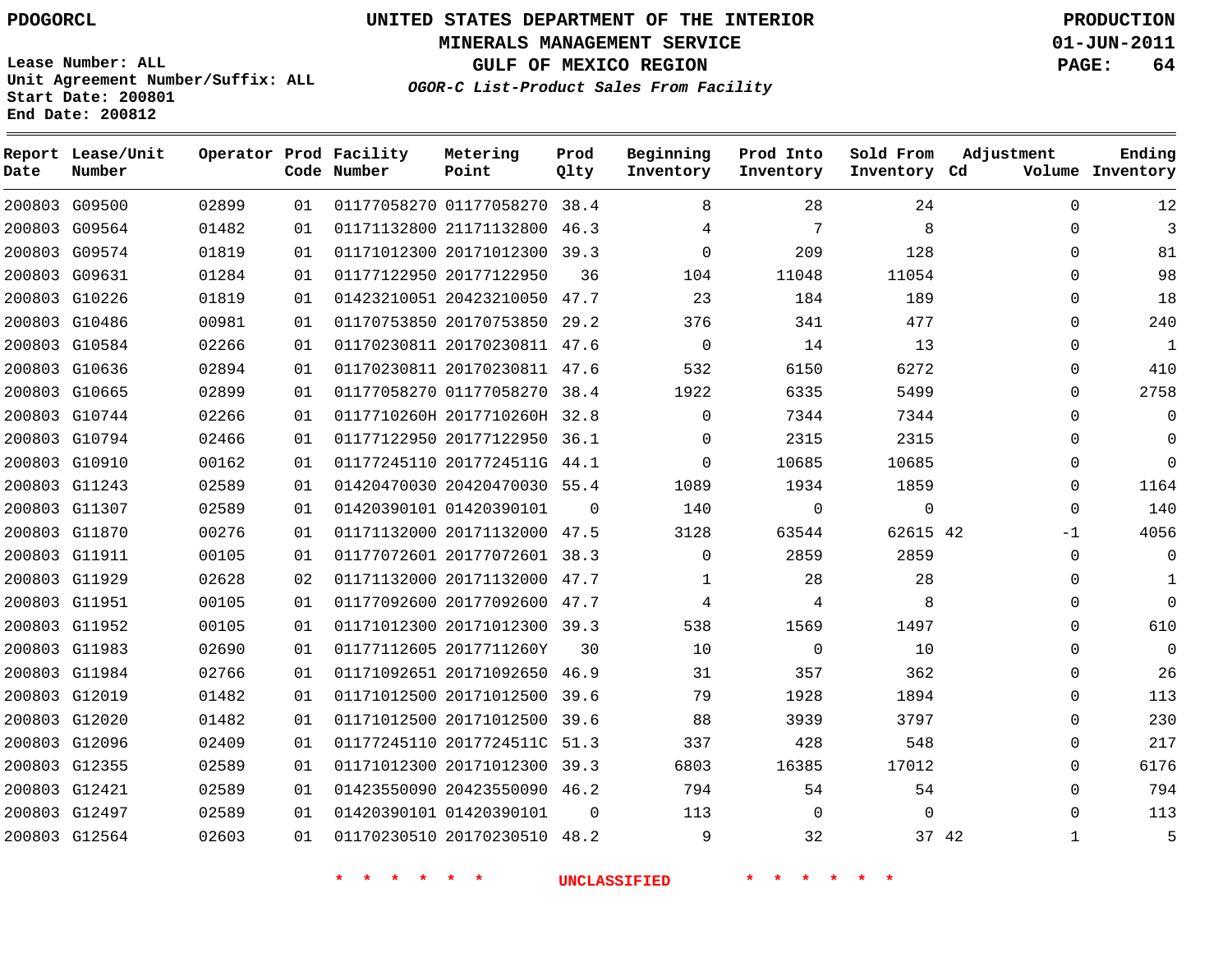**MINERALS MANAGEMENT SERVICE 01-JUN-2011**

**GULF OF MEXICO REGION PAGE: 65**

**Lease Number: ALL Unit Agreement Number/Suffix: ALL Start Date: 200801 End Date: 200812**

**OGOR-C List-Product Sales From Facility**

| Date | Report Lease/Unit<br>Number |       |    | Operator Prod Facility<br>Code Number | Metering<br>Point            | Prod<br>Qlty | Beginning<br>Inventory | Prod Into<br>Inventory | Sold From<br>Inventory Cd | Adjustment   | Ending<br>Volume Inventory |
|------|-----------------------------|-------|----|---------------------------------------|------------------------------|--------------|------------------------|------------------------|---------------------------|--------------|----------------------------|
|      | 200803 G12761               | 00162 | 01 |                                       | 01170230810 20170230810 49.3 |              | $\Omega$               | 1099                   | 1099                      | $\Omega$     | U                          |
|      | 200803 G12802               | 00105 | 01 |                                       | 01170230811 20170230811 47.6 |              | $\Omega$               | 610                    | 569                       | $\Omega$     | 41                         |
|      | 200803 G12803               | 02409 | 01 |                                       | 01171132000 20171132000 47.7 |              | $\mathbf{1}$           | 27                     | 26                        | $\Omega$     | 2                          |
|      | 200803 G12858               | 01284 | 01 |                                       | 01171131600 20171131600 43.8 |              | 9                      | 282                    | 282                       | $\Omega$     | 9                          |
|      | 200803 G12886               | 02312 | 02 |                                       | 01171012400 20171012400 53.9 |              | $\mathbf{1}$           | $\overline{c}$         |                           | 1 42<br>$-1$ | $\mathbf{1}$               |
|      | 200803 G12906               | 01819 | 01 |                                       | 01171012300 20171012300 39.3 |              | 1178                   | 7930                   | 6026                      | 0            | 3082                       |
|      | 200803 G12955               | 01819 | 01 |                                       | 01171092651 20171092650 46.9 |              | 141                    | 1187                   | 1244                      | $\Omega$     | 84                         |
|      | 200803 G12980               | 02349 | 01 |                                       | 01177163600 20177163600 39.1 |              | 45                     | 2376                   | 2344                      | $\Omega$     | 77                         |
|      | 200803 G13557               | 02025 | 01 |                                       | 01170230500 20170230500 44.9 |              | 17                     | 54                     | 67                        | $\Omega$     | 4                          |
|      | 200803 G13560               | 01284 | 01 |                                       | 01170230810 20170230810 49.3 |              | 64                     | 360                    | 310                       | $\Omega$     | 114                        |
|      | 200803 G13563               | 02589 | 01 |                                       | 01170230811 20170230811 47.6 |              | $\Omega$               | 39                     | 39                        | $\Omega$     | $\mathbf 0$                |
|      | 200803 G13576               | 02594 | 02 |                                       | 01170230810 20170230810 49.3 |              | 16                     | 78                     | 69                        | $\Omega$     | 25                         |
|      | 200803 G13897               | 01482 | 01 |                                       | 01171132000 20171132000 47.7 |              | 2                      | 24                     | 25                        | $\Omega$     | 1                          |
|      | 200803 G13937               | 02628 | 02 |                                       | 01171092651 20171092650 46.9 |              | 261                    | 3120                   | 3161                      | $\Omega$     | 220                        |
|      | 200803 G13938               | 01284 | 01 |                                       | 01171012500 20171012500 39.6 |              | 788                    | 30025                  | 29053                     | $\Omega$     | 1760                       |
|      | 200803 G14193               | 02409 | 01 |                                       | 01170230810 20170230810 49.2 |              | 169                    | 893                    | 781                       | $\Omega$     | 281                        |
|      | 200803 G14340               | 02312 | 02 |                                       | 01170230811 20170230811 47.6 |              | 67                     | 850                    | 860                       | $\Omega$     | 57                         |
|      | 200803 G14342               | 00105 | 01 |                                       | 01170230811 20170230811 47.5 |              | $\mathbf 0$            | 5935                   | 5539                      | 0            | 396                        |
|      | 200803 G14348               | 02894 | 01 |                                       | 01171132800 21171132800 46.3 |              | 168                    | 463                    | 453                       | $\Omega$     | 178                        |
|      | 200803 G14357               | 02852 | 02 |                                       | 01171131600 20171131600 43.8 |              | 224                    | 5015                   | 5075 42                   | $\mathbf{1}$ | 165                        |
|      | 200803 G14364               | 02871 | 01 |                                       | 01171132800 21171132800 46.3 |              | 79                     | 567                    | 464 42                    | $\mathbf 1$  | 183                        |
|      | 200803 G14383               | 00105 | 01 |                                       | 01170230811 20170230811 47.6 |              | 140                    | 705                    | 793                       | 0            | 52                         |
|      | 200803 G14391               | 01284 | 02 |                                       | 01170230811 20170230811 47.6 |              | 6                      | 151                    | 147                       | 0            | 10                         |
|      | 200803 G14487               | 00730 | 01 |                                       | 01171092651 20171092650 46.9 |              | 6                      | 28                     | 31 42                     | $-1$         | 2                          |
|      | 200803 G14493               | 02268 | 01 |                                       | 01171092930 20171092930 34.3 |              | 18                     | 223                    | 231                       | 0            | 10                         |
|      | 200803 G14535               | 02628 | 01 |                                       | 01171012500 20171012500 39.6 |              | 83                     | 2081                   | 2042                      | 0            | 122                        |
|      | 200803 G14590               | 02409 | 01 |                                       | 01170230510 20170230510 48.2 |              | 1                      | 0                      | 1                         | $\Omega$     | 0                          |
|      | 200803 G14791               | 02451 | 01 |                                       | 01420570060 20420570060 51.4 |              | 67                     | 0                      | $\mathbf 1$               | 0            | 66                         |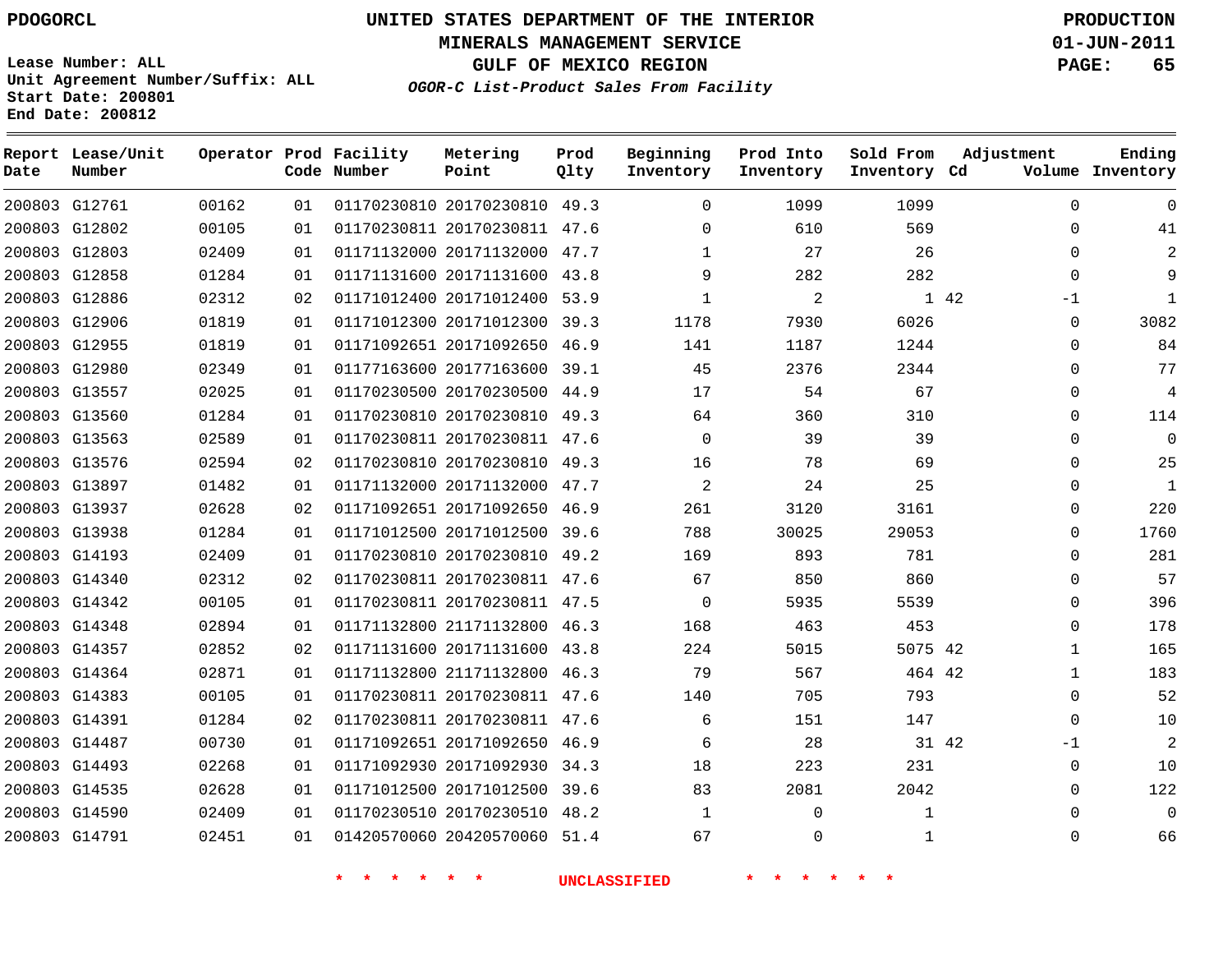#### **MINERALS MANAGEMENT SERVICE 01-JUN-2011**

**GULF OF MEXICO REGION PAGE: 66**

**Lease Number: ALL Unit Agreement Number/Suffix: ALL Start Date: 200801 End Date: 200812**

**OGOR-C List-Product Sales From Facility**

| Date | Report Lease/Unit<br>Number |       |    | Operator Prod Facility<br>Code Number | Metering<br>Point            | Prod<br>Qlty | Beginning<br>Inventory | Prod Into<br>Inventory | Sold From<br>Inventory Cd | Adjustment    | Ending<br>Volume Inventory |
|------|-----------------------------|-------|----|---------------------------------------|------------------------------|--------------|------------------------|------------------------|---------------------------|---------------|----------------------------|
|      | 200803 G14864               | 02871 | 02 |                                       | 01170230450 20170230450 52.3 |              | 485                    | 7238                   | 7202                      | $\mathbf{0}$  | 521                        |
|      | 200803 G14878               | 02589 | 01 |                                       | 01170230510 20170230510      | 48.2         | 169                    | 58                     | 69                        | 0             | 158                        |
|      | 200803 G14942               | 02859 | 02 |                                       | 01170230810 20170230810      | 49.3         | 126                    | 834                    | 698                       | 0             | 262                        |
|      | 200803 G15050               | 00105 | 01 |                                       | 01170230810 20170230810 49.2 |              | 1532                   | 9789                   | 8242                      | $\Omega$      | 3079                       |
|      |                             |       | 01 |                                       | 01170231110 20170231110 41.5 |              | 19148                  | 36874<br>              | 36509                     | 0<br>         | 19513                      |
|      |                             |       |    |                                       |                              |              | 20680                  | 46663                  | 44751                     | 0             | 22592                      |
|      | 200803 G15078               | 00064 | 01 |                                       | 01170230810 20170230810 49.3 |              | 2606                   | 737                    | 657                       | 0             | 2686                       |
|      | 200803 G15118               | 00105 | 01 |                                       | 01171132800 21171132800      | 46.3         | 17                     | 44                     | 44                        | 0             | 17                         |
|      | 200803 G15124               | 02312 | 01 |                                       | 01170230811 20170230811 47.6 |              | $\Omega$               | 5                      | 5                         | $\Omega$      | $\mathbf 0$                |
|      | 200803 G15161               | 02899 | 01 |                                       | 01171132000 20171132000      | 47.7         | 4                      | 148                    | 142                       | 0             | 10                         |
|      | 200803 G15189               | 00560 | 01 |                                       | 01171132800 21171132800 46.3 |              | 155                    | 632                    | 625 42                    | 60            | 222                        |
|      | 200803 G15239               | 00003 | 01 |                                       | 01171012500 20171012500      | 39.6         | 27                     | 945                    | 916 42                    | $-1$          | 55                         |
|      | 200803 G15241               | 00105 | 01 |                                       | 01171092651 20171092650 46.9 |              | 390                    | 3464                   | 3609                      | $\mathbf 0$   | 245                        |
|      | 200803 G15263               | 02421 | 01 |                                       | 01171132000 20171132000 47.7 |              | 669                    | 12836                  | 12686                     | 0             | 819                        |
|      | 200803 G15277               | 00222 | 02 |                                       | 01171012400 20171012400 53.9 |              | 3186                   | 5125                   | 4636 42                   | $\mathbf{1}$  | 3676                       |
|      | 200803 G15293               | 01284 | 01 |                                       | 0117711260T 2017711260T 35.3 |              | 0                      | 44                     | 43                        | 0             | $\mathbf{1}$               |
|      | 200803 G15303               | 00105 | 01 |                                       | 01171092800 21171132800      | 46.2         | 443                    | 1452                   | 1360                      | 0             | 535                        |
|      | 200803 G15312               | 00105 | 01 |                                       | 01171092651 20171092650 46.8 |              | 4315                   | 24083                  | 26693                     | $\Omega$      | 1705                       |
|      | 200803 G15323               | 01482 | 01 |                                       | 01171012500 20171012500 39.6 |              | 20                     | 597                    | 582                       | 0             | 35                         |
|      | 200803 G15387               | 02409 | 01 |                                       | 01177245110 2017724511C 51.3 |              | $\Omega$               | 145                    | 72                        | $\Omega$      | 73                         |
|      | 200803 G15740               | 00818 | 01 |                                       | 01170230450 20170230450 52.3 |              | 469                    | 3149                   | 3391                      | $\Omega$      | 227                        |
|      | 200803 G15742               | 00730 | 01 |                                       | 01170230450 20170230450 52.3 |              | 3                      | 42                     |                           | 41 42<br>$-1$ | 3                          |
|      | 200803 G15769               | 00560 | 01 |                                       | 01422450350 20422450350      | $\Omega$     | 65                     | 272                    | $\Omega$                  | $\Omega$      | 337                        |
|      | 200803 G15773               | 02630 | 01 |                                       | 01422450350 20422450350      | $\Omega$     | 70                     | 47                     | $\mathbf 0$               | 0             | 117                        |
|      | 200803 G16104               | 00105 | 01 |                                       | 01170231110 20170231110 41.5 |              | 80                     | 30                     | 94                        | 0             | 16                         |
|      | 200803 G16107               | 01978 | 02 |                                       | 01170230810 20170230811 47.6 |              | 42                     | 232                    | 259                       | 0             | 15                         |
|      | 200803 G16201               | 00491 | 01 |                                       | 01170530900 20170530900 48.7 |              | 3                      | 58                     | 51                        | $\Omega$      | 10                         |
|      | 200803 G16310               | 00560 | 01 |                                       | 01170530900 20171092650      | $\Omega$     | 3                      | $\mathbf{0}$           | $\Omega$                  | 0             | 3                          |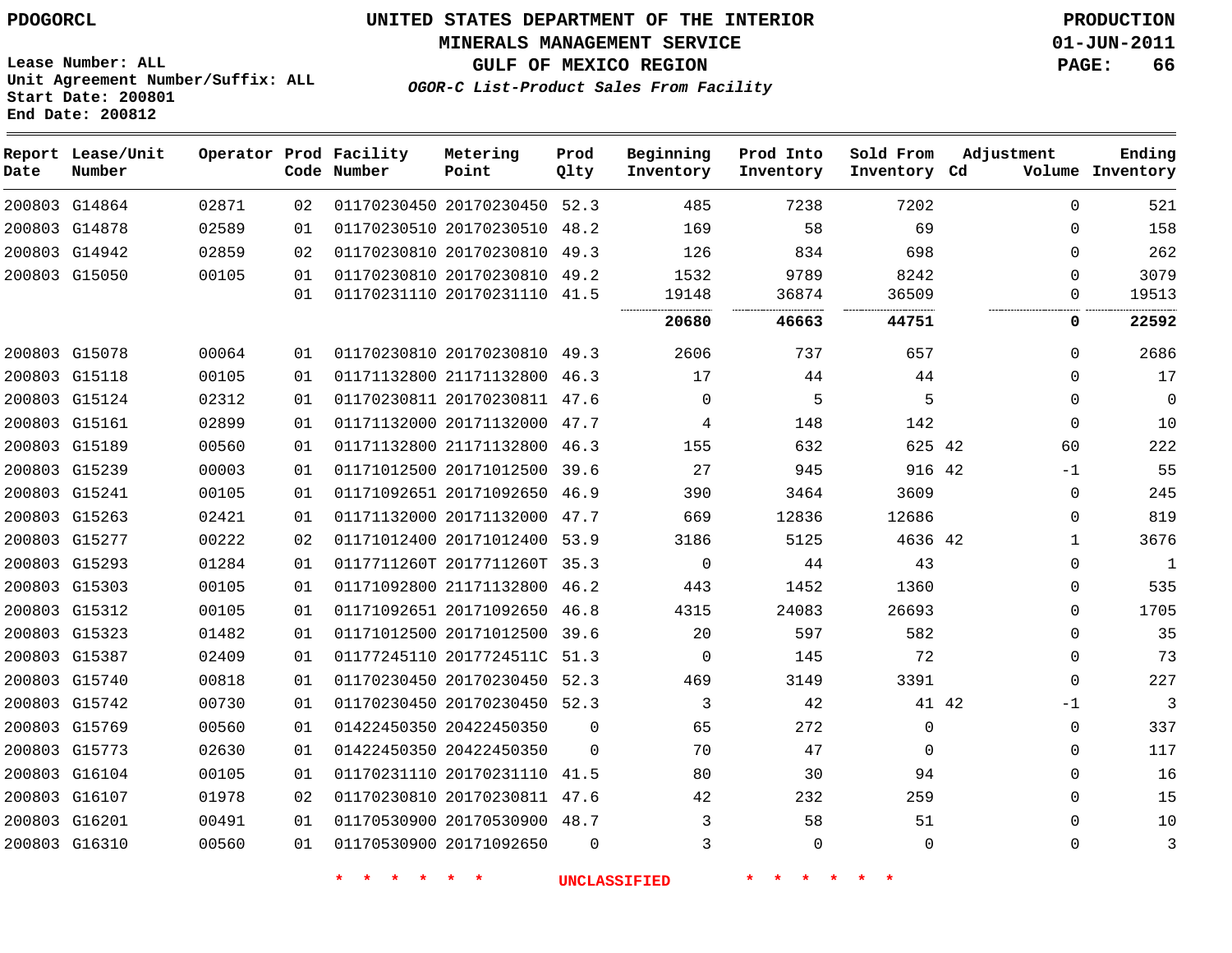# **UNITED STATES DEPARTMENT OF THE INTERIOR PDOGORCL PRODUCTION**

**MINERALS MANAGEMENT SERVICE 01-JUN-2011**

**GULF OF MEXICO REGION PAGE: 67**

**Unit Agreement Number/Suffix: ALL Start Date: 200801 End Date: 200812**

**OGOR-C List-Product Sales From Facility**

| Date | Report Lease/Unit<br>Number |       |    | Operator Prod Facility<br>Code Number | Metering<br>Point            | Prod<br>Qlty | Beginning<br>Inventory | Prod Into<br>Inventory | Sold From<br>Inventory Cd | Adjustment        | Ending<br>Volume Inventory |
|------|-----------------------------|-------|----|---------------------------------------|------------------------------|--------------|------------------------|------------------------|---------------------------|-------------------|----------------------------|
|      | 200803 G16317               | 02312 | 02 |                                       | 01170230811 20170230811 47.6 |              | 4                      | 62                     | 62                        | $\Omega$          | 4                          |
|      | 200803 G16363               | 02475 | 02 |                                       | 01171012400 20171012400      | 51.8         | $\overline{2}$         | 15                     | 5                         | 0                 | 12                         |
|      | 200803 G16365               | 02589 | 01 |                                       | 01171132800 21171132800      | 46.3         | 0                      | 90                     | 90                        | 0                 | $\mathbf 0$                |
|      | 200803 G16395               | 01978 | 02 |                                       | 01171092651 20171092650      | 46.9         | $\mathbf{1}$           | $\mathbf 0$            | 1                         | $\Omega$          | $\Omega$                   |
|      | 200803 G16454               | 00491 | 01 |                                       | 01171012500 20171012500 39.5 |              | 7                      | 88                     | 89                        | 0                 |                            |
|      | 200803 G16455               | 00491 | 01 |                                       | 01171012500 20171012500 39.5 |              | 5                      | 118                    | 116                       | $\Omega$          |                            |
|      | 200803 G16461               | 00105 | 01 |                                       | 01170753510 20170753510 52.3 |              | $\Omega$               | 1                      | 1                         | 0                 |                            |
|      | 200803 G16469               | 02025 | 01 |                                       | 01170753510 20170753510 52.3 |              | 9                      | 86                     | 75                        | 0                 | 20                         |
|      | 200803 G16515               | 00162 | 01 |                                       | 01177245110 2017724511G 44.1 |              | $\mathbf 0$            | 45514                  | 45514                     | 0                 | $\Omega$                   |
|      | 200803 G16890               | 00981 | 01 |                                       | 01170753850 20170753850      | $\Omega$     | 719                    | 752                    |                           | $0$ 09<br>$-941$  | 530                        |
|      | 200803 G17124               | 02871 | 02 |                                       | 01170230450 20170230450      | 52.3         | 3                      | 37                     | 37                        | 0                 | 3                          |
|      | 200803 G17133               | 01482 | 01 |                                       | 01423210051 20423210050 47.7 |              | 5                      | 42                     | 43                        | 0                 | 4                          |
|      | 200803 G17190               | 02312 | 02 |                                       | 01170230810 20170230810      | 49.3         | 9                      | 82                     | 65                        | $\Omega$          | 26                         |
|      | 200803 G17202               | 02066 | 02 |                                       | 01170230810 20170230810      | $\Omega$     | 546                    | 7                      | $\Omega$                  | $\Omega$          | 553                        |
|      | 200803 G17259               | 02237 | 01 |                                       | 01170230810 20170230810      | $\Omega$     | 439                    | 2171                   |                           | $-1927$<br>$0$ 09 | 683                        |
|      | 200803 G17753               | 02427 | 02 |                                       | 01170230800 20170230800      | 38.1         | 2                      | 8                      | 7                         | 0                 | 3                          |
|      | 200803 G17754               | 02025 | 01 |                                       | 01170230510 20170230510      | 48.2         | 545                    | 2696                   | 2815                      | 0                 | 426                        |
|      | 200803 G17789               | 00818 | 01 |                                       | 01170230810 20170230810      | 49.3         | 71                     | 465                    | 390                       | $\Omega$          | 146                        |
|      | 200803 G17842               | 00491 | 01 |                                       | 01170230810 20170230810      | 49.2         | 67                     | 348                    | 305                       | $\Omega$          | 110                        |
|      | 200803 G17858               | 00105 | 01 |                                       | 01170530900 20170530900      | 48.8         | 51                     | 786                    | 698                       | 0                 | 139                        |
|      | 200803 G17896               | 01284 | 01 |                                       | 01171132800 21171132800      | 46.3         | 6655                   | 15524                  | 15914                     | 0                 | 6265                       |
|      | 200803 G17897               | 01963 | 01 |                                       | 01171131600 20171131600      | 43.8         | $\Omega$               | 1128                   | 1128                      | 0                 | $\Omega$                   |
|      | 200803 G17898               | 01963 | 01 |                                       | 01171131600 20171131600      | 43.8         | 36                     | 4462                   | 4315                      | $\Omega$          | 183                        |
|      | 200803 G17912               | 02409 | 01 |                                       | 01171132800 20177052203      | 33.1         | $\mathbf 0$            | 6816                   | 6816                      | 0                 | $\mathbf 0$                |
|      | 200803 G17913               | 01834 | 01 |                                       | 01171132800 21171132800 46.3 |              | 693                    | 2287                   | 2138                      | $\Omega$          | 842                        |
|      | 200803 G17921               | 00491 | 01 |                                       | 01171012500 20177062959      | 25.6         | $\Omega$               | 21326                  | 21326                     | $\Omega$          | $\Omega$                   |
|      | 200803 G17942               | 00560 | 01 |                                       | 01177082604 20177082604      | 27.4         | $\Omega$               | 20565                  | 20565                     | $\Omega$          | $\Omega$                   |
|      | 200803 G17964               | 02421 | 01 |                                       | 01171012300 20171012300 39.3 |              | 33                     | 29                     | 51                        | $\Omega$          | 11                         |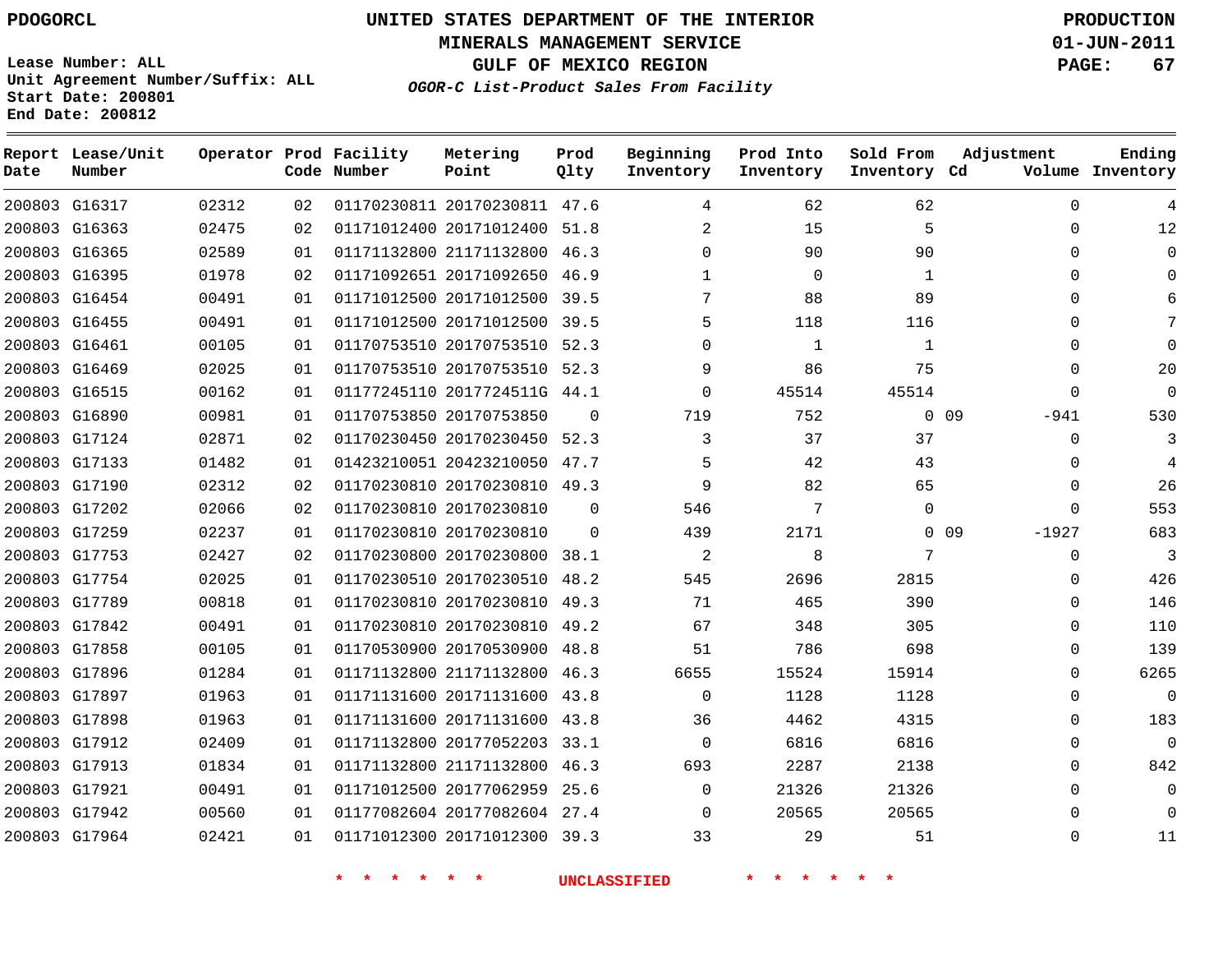**MINERALS MANAGEMENT SERVICE 01-JUN-2011**

**GULF OF MEXICO REGION PAGE: 68**

**Lease Number: ALL Unit Agreement Number/Suffix: ALL Start Date: 200801 End Date: 200812**

**OGOR-C List-Product Sales From Facility**

| Date | Report Lease/Unit<br>Number |       |    | Operator Prod Facility<br>Code Number | Metering<br>Point            | Prod<br>Qlty | Beginning<br>Inventory | Prod Into<br>Inventory | Sold From<br>Inventory Cd | Adjustment |              | Ending<br>Volume Inventory |
|------|-----------------------------|-------|----|---------------------------------------|------------------------------|--------------|------------------------|------------------------|---------------------------|------------|--------------|----------------------------|
|      | 200803 G17966               | 02421 | 01 |                                       | 01171012300 20171012300 39.3 |              | 39                     | 84                     | 90                        |            | $\Omega$     | 33                         |
|      | 200803 G17973               | 00730 | 01 |                                       | 01171012400 20171012400      | 53.9         | 2723                   | 3426                   | 3692                      |            | 0            | 2457                       |
|      | 200803 G17977               | 02312 | 02 |                                       | 01171132800 21171132800 46.3 |              | 402                    | 628                    | 739                       |            | $\Omega$     | 291                        |
|      | 200803 G18040               | 00105 | 01 |                                       | 01171012500 20171012500      | 39.6         | 32                     | 1085                   | 1053                      |            | $\Omega$     | 64                         |
|      | 200803 G18043               | 01103 | 01 |                                       | 01171012500 20171012500      | 39.6         | 837                    | 29062                  | 28750 42                  |            | 555          | 1704                       |
|      | 200803 G18208               | 01834 | 01 |                                       | 01170573602 20170573602      | 33           | 280                    | 1515                   | 1657                      |            | 0            | 138                        |
|      | 200803 G18577               | 00981 | 01 |                                       | 01170753850 20170753850      | $\Omega$     | 740                    | 754                    |                           | $0\quad09$ | $-962$       | 532                        |
|      | 200803 G18863               | 02312 | 02 |                                       | 01420470030 20420470030      | 50.6         | 13                     | 9                      | 10                        |            | 0            | 12                         |
|      | 200803 G18885               | 00818 | 02 |                                       | 01420570060 20420570060      | 51.5         | 438                    | 129                    |                           | 22 42      | 1            | 546                        |
|      | 200803 G18920               | 02200 | 01 |                                       | 01423210051 20423210050 47.7 |              | 17                     | 115                    | 121                       |            | 0            | 11                         |
|      | 200803 G18921               | 01978 | 02 |                                       | 01423210051 20423210050      | 40           | $\Omega$               | 30                     | 27                        |            | 0            | 3                          |
|      | 200803 G18936               | 02589 | 01 |                                       | 01421670201 20421670200      | $\Omega$     | 11                     | 0                      | $\Omega$                  |            | $\Omega$     | 11                         |
|      |                             | 02914 | 02 |                                       | 01170230810 20422450350      | $\Omega$     | 468                    | 453<br>.               | 0                         |            | 0            | 921                        |
|      |                             |       |    |                                       |                              |              | 479                    | 453                    | 0                         |            | 0            | 932                        |
|      | 200803 G19025               | 02806 | 01 |                                       | 01423210051 20423210050      | 49           | 94                     | 421                    | 437                       |            | $\Omega$     | 78                         |
|      | 200803 G19030               | 02806 | 01 |                                       | 01423210051 20423210050      | 49           | 54                     | 687                    | 712                       |            | 0            | 29                         |
|      | 200803 G19750               | 02427 | 02 |                                       | 01171132800 21171132800      | 46.3         | 42                     | 160                    | 146 42                    |            | 1            | 57                         |
|      | 200803 G19760               | 02894 | 01 |                                       | 01171132800 21171132800      | 46.3         | 19966                  | 70295                  | 64764                     |            | 0            | 25497                      |
|      | 200803 G19784               | 01978 | 02 |                                       | 01171012310 20171012310      | 47.7         | 19                     | 396                    | 397                       |            | 0            | 18                         |
|      | 200803 G19832               | 02349 | 01 |                                       | 01177163600 20177163600      | 39.1         | 262                    | 3450                   | 3506                      |            | $\Omega$     | 206                        |
|      | 200803 G19839               | 02777 | 01 |                                       | 01170753510 20170753510      | $\Omega$     | 39                     | 0                      | $\Omega$                  |            | $\Omega$     | 39                         |
|      | 200803 G20605               | 02377 | 01 |                                       | 01423550141 20423550140      | 27.6         | 1627                   | 45224                  | 46005                     |            | 0            | 846                        |
|      | 200803 G20616               | 02312 | 02 |                                       | 01423210051 20423210050      | 47.7         | 5                      | 60                     | 59                        |            | $\mathbf{0}$ | 6                          |
|      | 200803 G20655               | 00222 | 01 |                                       | 01170230510 20170230510 48.2 |              | 181                    | 838                    | 886 42                    |            | $-1$         | 132                        |
|      | 200803 G20656               | 00003 | 01 |                                       | 01422450350 20422450350      | $\mathbf 0$  | 6                      | 24                     | $\mathbf 0$               |            | $\mathbf 0$  | 30                         |
|      | 200803 G20660               | 00818 | 02 |                                       | 01170230450 20170230450      | 51           | $\Omega$               | 0                      |                           | 2 47       | 2            | $\mathbf 0$                |
|      | 200803 G21065               | 02266 | 01 |                                       | 01171131600 20171131600      | 44.7         | 79                     | 1359                   | 1393                      |            | 0            | 45                         |
|      | 200803 G21068               | 01978 | 02 |                                       | 01170530900 20170530900      | 40           | $\mathbf 1$            | $\Omega$               | $\mathbf{1}$              |            | $\Omega$     | 0                          |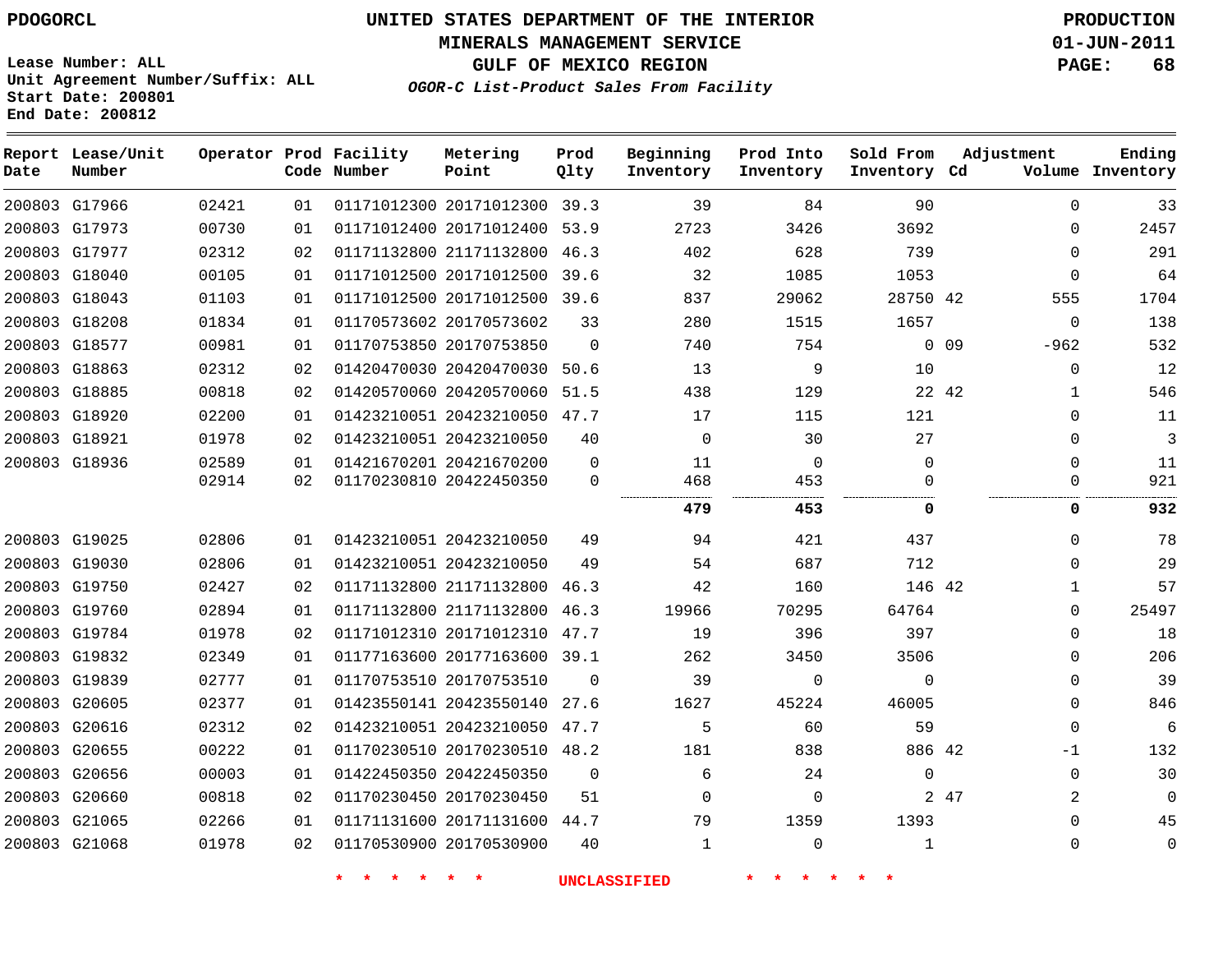**MINERALS MANAGEMENT SERVICE 01-JUN-2011**

**GULF OF MEXICO REGION PAGE: 69**

**Lease Number: ALL Unit Agreement Number/Suffix: ALL Start Date: 200801 End Date: 200812**

**OGOR-C List-Product Sales From Facility**

| Date | Report Lease/Unit<br>Number |       |    | Operator Prod Facility<br>Code Number | Metering<br>Point            | Prod<br>Qlty | Beginning<br>Inventory | Prod Into<br>Inventory | Sold From<br>Inventory Cd | Adjustment      |              | Ending<br>Volume Inventory |
|------|-----------------------------|-------|----|---------------------------------------|------------------------------|--------------|------------------------|------------------------|---------------------------|-----------------|--------------|----------------------------|
|      | 200803 G21070               | 00560 | 01 |                                       | 01171132800 21171132800      | $\Omega$     | 81                     | 89                     |                           | 0.42            | $-122$       | 48                         |
|      | 200803 G21093               | 01586 | 02 |                                       | 01170230811 20170230811 47.6 |              | 3                      | 28                     | 29 42                     |                 | $-1$         | 1                          |
|      | 200803 G21096               | 00818 | 01 |                                       | 01170230811 20170230811 47.6 |              | 66                     | 696                    | 716                       |                 | $\Omega$     | 46                         |
|      | 200803 G21111               | 02266 | 01 |                                       | 01171132800 21171132800 46.5 |              | 15                     | 3                      | 3                         |                 | $\Omega$     | 15                         |
|      | 200803 G21115               | 02312 | 02 |                                       | 01171012500 20171012500      | 39.6         | 8                      | 5                      | 13                        |                 | $\Omega$     | $\mathbf{0}$               |
|      | 200803 G21116               | 00818 | 02 |                                       | 01171132800 21171132800      | 46.3         | 270                    | 1367                   | 1170                      |                 | $\Omega$     | 467                        |
|      | 200803 G21322               | 02266 | 01 |                                       | 01170230450 20170230450      | 0            | $\mathbf 1$            | $\mathbf 0$            | 0                         |                 | 0            | 1                          |
|      | 200803 G21349               | 00491 | 01 |                                       | 01170230510 20170230510      | 48.2         | 3                      | $\mathbf 0$            | 3                         |                 | $\Omega$     | $\Omega$                   |
|      | 200803 G21378               | 01819 | 01 |                                       | 01170230811 20170230811      | 47.6         | $\Omega$               | 134                    | 125                       |                 | $\Omega$     | 9                          |
|      | 200803 G21408               | 02219 | 01 |                                       | 01171012400 20171012400 53.9 |              | 482                    | 545                    | 636                       |                 | $\Omega$     | 391                        |
|      | 200803 G21530               | 00078 | 01 |                                       | 01170230400 20170230400      | 54           | 848                    | 2465                   | 2805 42                   |                 | $\mathbf{1}$ | 509                        |
|      | 200803 G21532               | 00003 | 01 |                                       | 01170230811 20170230811      | 47.6         | 2                      | $\mathbf 0$            | 2                         |                 | $\Omega$     | 0                          |
|      | 200803 G21536               | 00818 | 01 |                                       | 01170231300 01170231300 48.1 |              | $\Omega$               | 4464                   | 4464                      |                 | $\Omega$     | $\Omega$                   |
|      | 200803 G21580               | 02636 | 01 |                                       | 01170230811 20170230811 47.6 |              | 4                      | 133                    | 128                       |                 | $\Omega$     | 9                          |
|      | 200803 G21583               | 02899 | 01 |                                       | 01170530900 20170530900      | 48.8         | 39                     | 2337                   | 1962                      |                 | $\Omega$     | 414                        |
|      | 200803 G21592               | 02628 | 02 |                                       | 01171132000 20171132000      | 47.7         | 29                     | 699                    | 683                       |                 | $\mathbf{0}$ | 45                         |
|      | 200803 G21597               | 02312 | 01 |                                       | 01171132800 21171132800 46.3 |              | 158                    | 530                    | 494                       |                 | 0            | 194                        |
|      | 200803 G21652               | 02268 | 01 |                                       | 01171132800 21171132800      | 46.3         | 343                    | 1928                   | 1708 42                   |                 | 45           | 608                        |
|      | 200803 G21680               | 00818 | 01 |                                       | 01171092651 20171092650 46.9 |              | $\Omega$               | 873                    | 894 47                    |                 | 83           | 62                         |
|      | 200803 G21691               | 00276 | 01 |                                       | 01170513700 20170513700      | $\Omega$     | 2595                   | 0                      | 0                         |                 | 0            | 2595                       |
|      | 200803 G21700               | 00105 | 01 |                                       | 01177258153 01177258153      | 29.1         | 1721                   | 2382                   | 1955                      |                 | $\Omega$     | 2148                       |
|      | 200803 G21703               | 02409 | 01 |                                       | 01177248150 01177248150      | $\Omega$     | 524                    | 0                      | $\mathbf 0$               |                 | $\mathbf{0}$ | 524                        |
|      | 200803 G21712               | 02237 | 01 |                                       | 01170755200 20170755200      | 30.9         | 668                    | 6261                   | 6426                      |                 | $\mathbf{0}$ | 503                        |
|      | 200803 G21826               | 02219 | 01 |                                       | 01170753850 20170753850      | $\Omega$     | 1134                   | 1118                   |                           | 0 <sub>09</sub> | $-1464$      | 788                        |
|      | 200803 G22219               | 01482 | 01 |                                       | 01423210051 20423210050      | 47.7         | 12                     | 62                     | 68                        |                 | $\mathbf{0}$ | 6                          |
|      | 200803 G22236               | 00818 | 01 |                                       | 01170230450 20170230450 52.3 |              | $\Omega$               | 2978                   | 2953 47                   |                 | 189          | 214                        |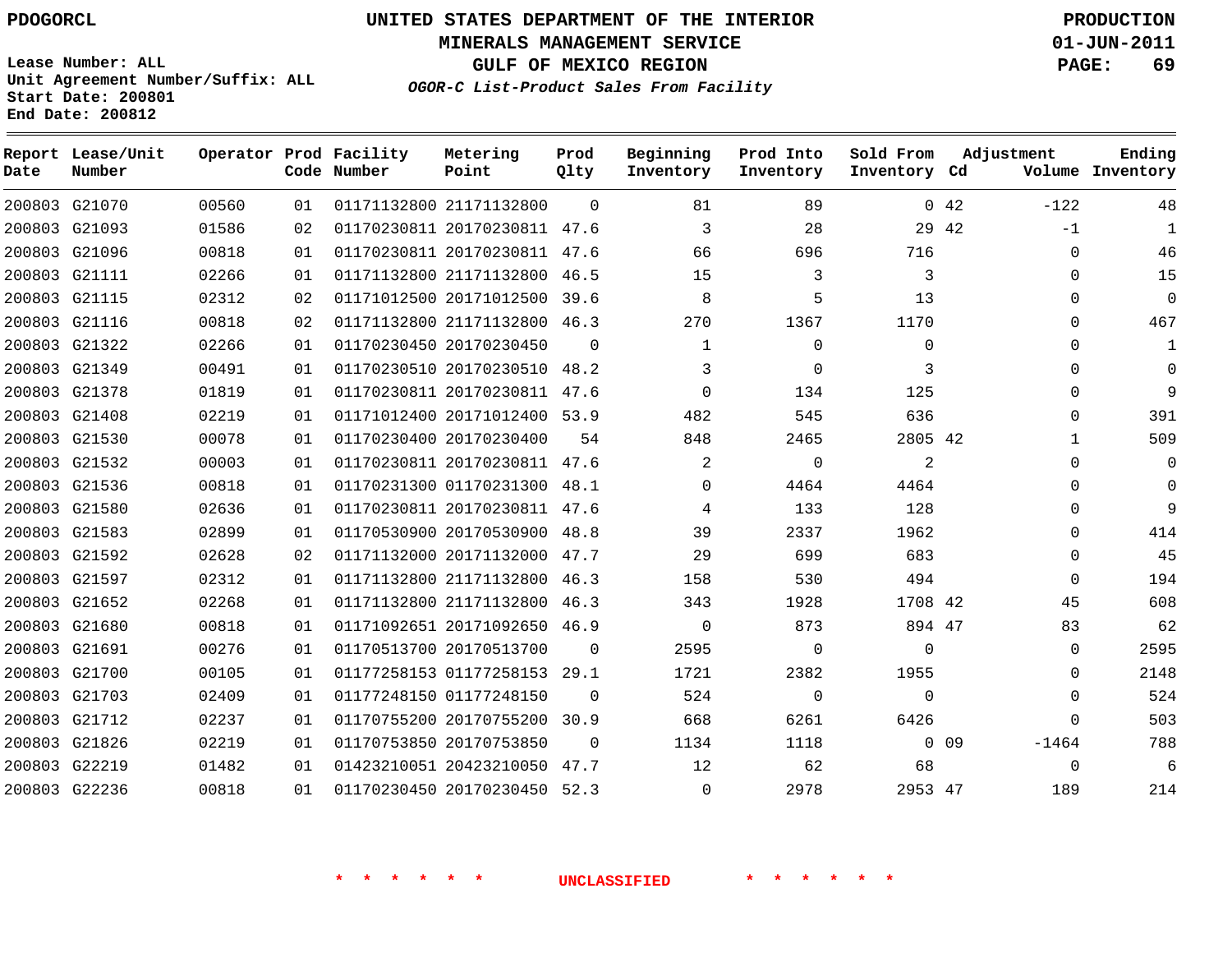**MINERALS MANAGEMENT SERVICE 01-JUN-2011**

**GULF OF MEXICO REGION PAGE: 70**

**OGOR-C List-Product Sales From Facility**

**Lease Number: ALL Unit Agreement Number/Suffix: ALL Start Date: 200801 End Date: 200812**

| Date | Report Lease/Unit<br>Number |       |    | Operator Prod Facility<br>Code Number | Metering<br>Point            | Prod<br>Olty | Beginning<br>Inventory | Prod Into<br>Inventory | Sold From<br>Inventory Cd | Adjustment |              | Ending<br>Volume Inventory |
|------|-----------------------------|-------|----|---------------------------------------|------------------------------|--------------|------------------------|------------------------|---------------------------|------------|--------------|----------------------------|
|      | 200803 G22238               | 00818 | 02 |                                       | 01421670201 20170230450 52.3 |              | $\Omega$               | 1328                   | 1313 47                   |            | 80           | 95                         |
|      |                             |       | 02 |                                       | 01170230450 20170230450 52.3 |              | $\Omega$               | 5                      | 12 47                     |            | 8            | $\mathbf{1}$               |
|      |                             |       |    |                                       |                              |              | 0                      | 1333                   | 1325                      |            | 88           | 96                         |
|      | 200803 G22246               | 01284 | 02 |                                       | 01423210051 20170230500 44.7 |              | 518                    | 3566                   | 3809                      |            | $\Omega$     | 275                        |
|      | 200803 G22263               | 00730 | 01 |                                       | 01170230810 20170230810      | 49.3         | 1580                   | 8936                   | 7705                      |            | $\Omega$     | 2811                       |
|      | 200803 G22268               | 02777 | 01 |                                       | 01170230810 2042709015I 46.9 |              | $\Omega$               | 8497                   | 8497                      |            | $\mathbf{0}$ | $\Omega$                   |
|      | 200803 G22501               | 00078 | 01 |                                       | 01170230400 20170230400      | 54           | 309                    | 1253                   | 1304 42                   |            | $\mathbf{1}$ | 259                        |
|      | 200803 G22505               | 02025 | 01 |                                       | 01170230811 20170230811 47.5 |              | 104                    | 1436                   | 1444                      |            | $\Omega$     | 96                         |
|      | 200803 G22510               | 00162 | 01 |                                       | 01170230810 20170230810      | 49.2         | $\Omega$               | 12235                  | 12235                     |            | $\Omega$     | $\Omega$                   |
|      | 200803 G22513               | 02579 | 02 |                                       | 01170230810 20170230810      | 49.3         | 788                    | 5172                   | 4333                      |            | 0            | 1627                       |
|      | 200803 G22539               | 00064 | 01 |                                       | 01170230810 20170230810 49.3 |              | $\overline{2}$         | $\mathbf 0$            | $\mathbf{1}$              |            | $\Omega$     | $\mathbf{1}$               |
|      | 200803 G22544               | 02714 | 01 |                                       | 01170230811 20170230811 47.6 |              | $\overline{a}$         | $\mathbf 0$            | $\overline{a}$            |            | 0            | $\Omega$                   |
|      | 200803 G22549               | 02222 | 01 |                                       | 01170530900 20170530900 48.8 |              | $\mathbf{1}$           | 37                     | 32 42                     |            | $\mathbf{1}$ | 7                          |
|      | 200803 G22553               | 02899 | 01 |                                       | 01170530900 20170530900      | 48.8         | 4                      | 8                      | $\mathbf{1}$              |            | $\Omega$     | 11                         |
|      | 200803 G22582               | 01834 | 01 |                                       | 01170530900 20170530900      | 48.8         | 311                    | 7537                   | 6514 42                   |            | $\mathbf{1}$ | 1335                       |
|      | 200803 G22587               | 02200 | 01 |                                       | 01171132000 20171132000      | 47.7         | 6                      | 287                    | 275                       |            | $\Omega$     | 18                         |
|      | 200803 G22605               | 02268 | 01 |                                       | 01171132800 21171132800      | 46.3         | 169                    | 203                    | 270 42                    |            | 4            | 106                        |
|      | 200803 G22606               | 02628 | 02 |                                       | 01171132000 20171132000      | 47.7         | 64                     | 784                    | 800                       |            | $\Omega$     | 48                         |
|      | 200803 G22607               | 02899 | 01 |                                       | 01170230810 20170230810      | 49.3         | 80                     | 808                    | 634                       |            | $\mathbf{0}$ | 254                        |
|      | 200803 G22613               | 02655 | 02 |                                       | 01171132800 21171132800      | 46.3         | 368                    | 693                    | 768                       |            | $\mathbf{0}$ | 293                        |
|      | 200803 G22620               | 02268 | 01 |                                       | 01171132800 21171132800      | 46.3         | 1220                   | 4641                   | 4205                      |            | 0            | 1656                       |
|      | 200803 G22621               | 02268 | 01 |                                       | 01171132800 21171132800      | 46.3         | 8461                   | 33044                  | 28983 42                  |            | $-798$       | 11724                      |
|      | 200803 G22628               | 02899 | 01 |                                       | 01171132800 21171132800      | 46.3         | 46                     | $\mathbf{0}$           | 46                        |            | $\mathbf{0}$ | $\mathbf 0$                |
|      | 200803 G22651               | 01834 | 01 |                                       | 01171132800 21171132800      | 46.3         | $\Omega$               | 7                      | 5                         |            | 0            | $\overline{2}$             |
|      | 200803 G22660               | 02058 | 02 |                                       | 01171012310 20171012310 47.7 |              | 283                    | 5547                   | 5595                      |            | $\Omega$     | 235                        |
|      | 200803 G22662               | 02058 | 02 |                                       | 01171012310 20171012310      | 47.7         | $\Omega$               | 2433                   | 2330                      |            | $\Omega$     | 103                        |
|      | 200803 G22667               | 01482 | 01 |                                       | 01171132000 20171132000 47.7 |              | 7                      | 665                    | 629                       |            | $\Omega$     | 43                         |
|      | 200803 G22679               | 00222 | 01 |                                       | 01177082958 20177082958 37.8 |              | $\Omega$               | 2258                   | 2258                      |            | 0            | $\mathbf 0$                |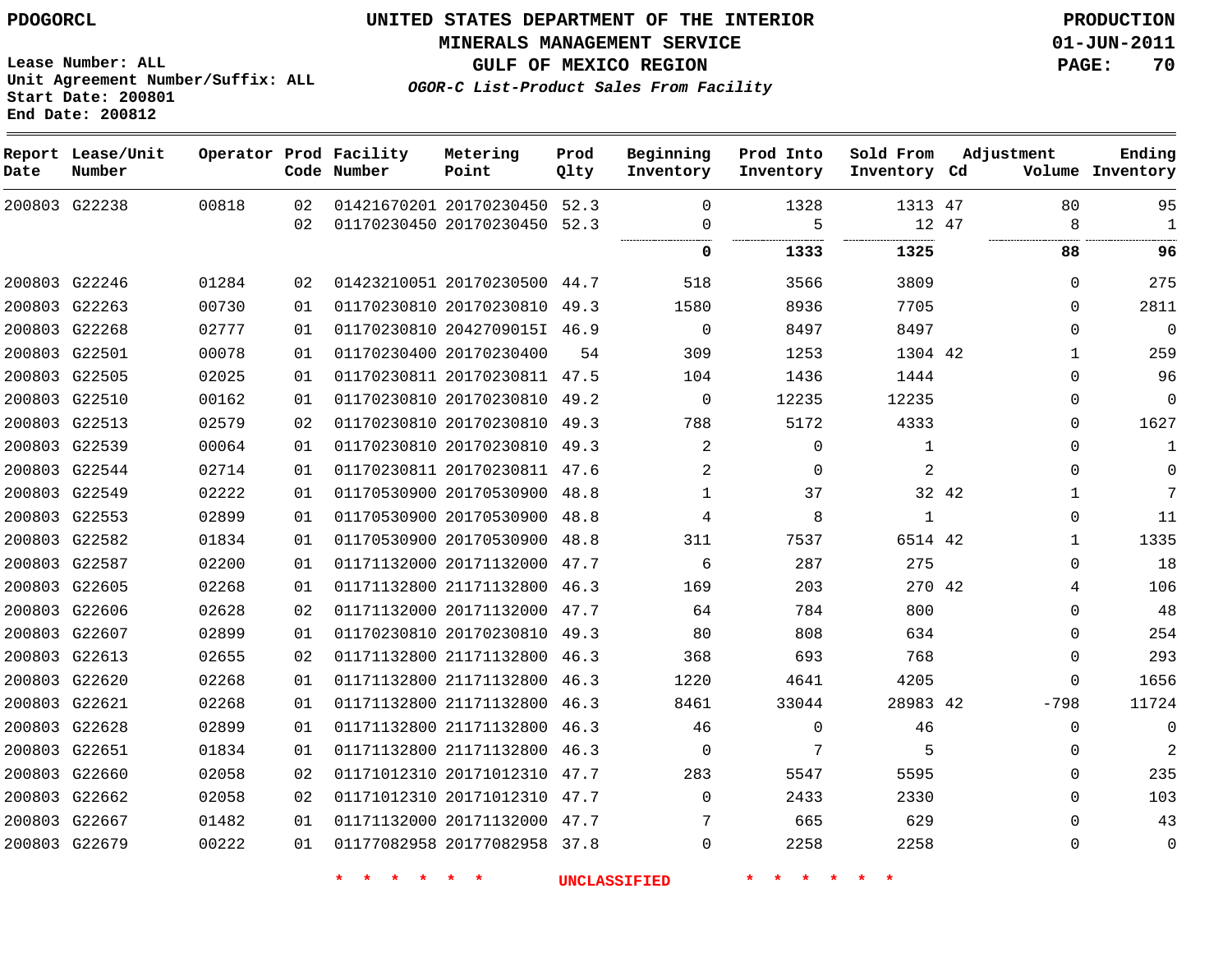# **UNITED STATES DEPARTMENT OF THE INTERIOR PDOGORCL PRODUCTION**

**MINERALS MANAGEMENT SERVICE 01-JUN-2011**

**GULF OF MEXICO REGION PAGE: 71**

**Unit Agreement Number/Suffix: ALL Start Date: 200801 End Date: 200812**

**OGOR-C List-Product Sales From Facility**

| Date | Report Lease/Unit<br>Number |       |    | Operator Prod Facility<br>Code Number | Metering<br>Point            | Prod<br>Qlty | Beginning<br>Inventory | Prod Into<br>Inventory | Sold From<br>Inventory Cd | Adjustment    | Ending<br>Volume Inventory |
|------|-----------------------------|-------|----|---------------------------------------|------------------------------|--------------|------------------------|------------------------|---------------------------|---------------|----------------------------|
|      | 200803 G22699               | 00064 | 01 |                                       | 01171012500 20171012500 39.6 |              | 4                      | 484                    | 460                       | $\mathbf{0}$  | 28                         |
|      | 200803 G22700               | 02268 | 01 |                                       | 01171132800 21171132800 46.3 |              | $\mathbf 1$            | $\mathbf 0$            | $\mathbf{1}$              | $\Omega$      | 0                          |
|      | 200803 G22701               | 02268 | 01 |                                       | 01171132800 21171132800 46.3 |              | 70                     | 41                     |                           | 74 42<br>$-4$ | 33                         |
|      | 200803 G22705               | 02268 | 01 |                                       | 01171132800 21171132800 46.3 |              | 4                      | $\Omega$               | 4                         | $\Omega$      | 0                          |
|      | 200803 G22712               | 00222 | 02 |                                       | 01171012500 20171012500      | 39.6         | 31                     | 566                    | 564                       | $\Omega$      | 33                         |
|      | 200803 G22713               | 00222 | 02 |                                       | 01171092651 20171092650 46.9 |              | $\Omega$               | 167                    | 155                       | $\Omega$      | 12                         |
|      | 200803 G22726               | 02899 | 01 |                                       | 01171092651 20171092650 46.9 |              | $\mathbf 0$            | 693                    | 644                       | $\Omega$      | 49                         |
|      | 200803 G22751               | 00730 | 01 |                                       | 01171012500 20171012500 39.9 |              | 989                    | 25814                  | 25290 42                  | $\mathbf{1}$  | 1514                       |
|      | 200803 G22765               | 00222 | 01 |                                       | 01170578150 01170578150      | $\Omega$     | 210                    | $\Omega$               | $\Omega$                  | $\Omega$      | 210                        |
|      | 200803 G22781               | 00222 | 02 |                                       | 01170754751 01170754751 37.2 |              | 726                    | 4708                   | 4111                      | $\Omega$      | 1323                       |
|      | 200803 G22790               | 02841 | 01 |                                       | 01177258041 01177258041 28.2 |              | 4                      | 12                     | 12                        | $\Omega$      | 4                          |
|      | 200803 G22792               | 00222 | 02 |                                       | 01177258041 01177258041 28.2 |              | 621                    | 2039                   | 1987                      | $\Omega$      | 673                        |
|      |                             | 02714 | 01 |                                       | 01177258151 01177258151      | $\Omega$     | 18                     | $\mathbf 0$            | $\Omega$<br>.             | $\Omega$      | 18                         |
|      |                             |       |    |                                       |                              |              | 639                    | 2039                   | 1987                      | 0             | 691                        |
|      | 200803 G22840               | 00730 | 01 |                                       | 01608103650 20608103650 31.5 |              | 20                     | 3488                   | 3496                      | $\Omega$      | 12                         |
|      | 200803 G23125               | 02312 | 02 |                                       | 01420470030 20420470030      | 50.6         | 517                    | 112                    | 392                       | $\Omega$      | 237                        |
|      | 200803 G23162               | 00222 | 02 |                                       | 01423210051 20423210050 47.7 |              | $\mathbf 0$            | 7                      |                           | 7 42<br>1     | $\mathbf 1$                |
|      | 200803 G23180               | 01284 | 02 |                                       | 01423210051 20423210050 47.7 |              | 32                     | 207                    | 219                       | $\Omega$      | 20                         |
|      | 200803 G23181               | 01963 | 01 |                                       | 01423210051 20423210050      | 47.7         | 118                    | 337                    | 377                       | $\Omega$      | 78                         |
|      | 200803 G23199               | 00818 | 02 |                                       | 01170230450 20170230450 52.3 |              | $\mathbf 0$            | 1639                   | 1610 47                   | 89            | 118                        |
|      | 200803 G23450               | 00981 | 01 |                                       | 01170753850 20170753850      | 29.2         | 596                    | 150                    | 640                       | $\Omega$      | 106                        |
|      | 200803 G23458               | 00981 | 01 |                                       | 01170753850 20170753850 29.2 |              | 384                    | 439                    | 514                       | $\Omega$      | 309                        |
|      | 200803 G23473               | 00981 | 01 |                                       | 01170753850 20170753850      | 29.2         | 419                    | 380                    | 531                       | $\Omega$      | 268                        |
|      | 200803 G23480               | 00981 | 01 |                                       | 01170753850 20170753850 29.2 |              | 465                    | 668                    | 662                       | $\Omega$      | 471                        |
|      | 200803 G23528               | 00981 | 01 |                                       | 01170753850 20170753850      | 29.2         | 757                    | 719                    | 969                       | $\Omega$      | 507                        |
|      | 200803 G23529               | 00981 | 01 |                                       | 01170753850 20170753850 29.2 |              | 971                    | 913                    | 1240                      | $\Omega$      | 644                        |
|      | 200803 G23730               | 01978 | 02 |                                       | 01170230810 20170230811 47.6 |              | 130                    | 1641                   | 1661                      | $\Omega$      | 110                        |
|      | 200803 G23735               | 00162 | 01 |                                       | 01170230810 20170230810 49.2 |              | $\mathbf 0$            | 1326                   | 1326                      | $\Omega$      | 0                          |
|      |                             |       |    |                                       |                              |              |                        |                        |                           |               |                            |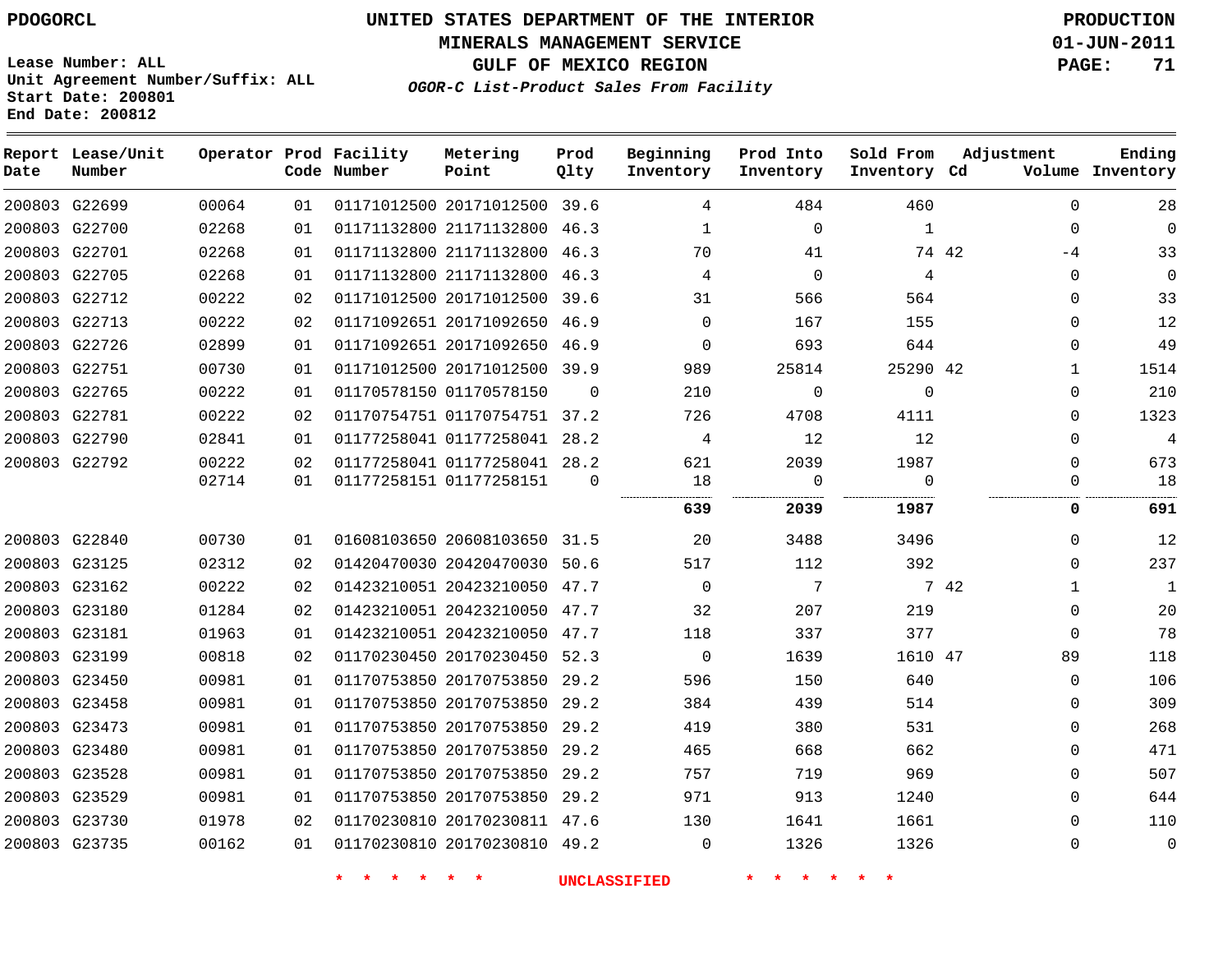**MINERALS MANAGEMENT SERVICE 01-JUN-2011**

**GULF OF MEXICO REGION PAGE: 72**

**Lease Number: ALL Unit Agreement Number/Suffix: ALL Start Date: 200801 End Date: 200812**

**OGOR-C List-Product Sales From Facility**

| Date | Report Lease/Unit<br>Number |       |    | Operator Prod Facility<br>Code Number | Metering<br>Point            | Prod<br>Qlty | Beginning<br>Inventory | Prod Into<br>Inventory | Sold From<br>Inventory Cd | Adjustment       | Ending<br>Volume Inventory |
|------|-----------------------------|-------|----|---------------------------------------|------------------------------|--------------|------------------------|------------------------|---------------------------|------------------|----------------------------|
|      | 200803 G23736               | 02312 | 02 |                                       | 01170230810 20170230810 49.3 |              | 9                      | 41                     | 37                        | $\Omega$         | 13                         |
|      | 200803 G23748               | 02312 | 02 |                                       | 01170230810 20170230810      | 49.3         | 33                     | 232                    | 192                       | $\Omega$         | 73                         |
|      | 200803 G23820               | 02899 | 01 |                                       | 01177058270 01177058270 38.4 |              | 643                    | 2017                   | 1781                      | $\Omega$         | 879                        |
|      | 200803 G23853               | 02266 | 01 |                                       | 01171012310 20171012310      | 47.7         | 53                     | 759                    | 780                       | $\Omega$         | 32                         |
|      | 200803 G23891               | 01284 | 01 |                                       | 01171012500 20171012500 39.6 |              | 12                     | $\Omega$               | 12                        | $\Omega$         | $\mathbf{0}$               |
|      | 200803 G23956               | 02807 | 01 |                                       | 01170753510 20170753510 52.3 |              | 1413                   | 6563                   | 6425                      | $\Omega$         | 1551                       |
|      | 200803 G24330               | 02566 | 01 |                                       | 01427038270 01427038270      | $\Omega$     | 184                    | 98                     | $\Omega$                  | $\Omega$         | 282                        |
|      | 200803 G24425               | 02312 | 02 |                                       | 01170230810 20170230810      | 49.3         | 18                     | 102                    | 88                        | $\Omega$         | 32                         |
|      | 200803 G24429               | 02312 | 01 |                                       | 01170230810 20170230810 49.3 |              | $\Omega$               | 47                     | 32                        | $\Omega$         | 15                         |
|      | 200803 G24700               | 02312 | 02 |                                       | 01170230811 20170230811 47.6 |              | 2                      | 193                    | 182                       | $\Omega$         | 13                         |
|      | 200803 G24701               | 02312 | 02 |                                       | 01170230811 20170230811 47.6 |              | 3                      | $\mathbf 0$            | 3                         | $\Omega$         | $\mathbf{0}$               |
|      | 200803 G24710               | 02025 | 01 |                                       | 01170230811 20170230811      | $\Omega$     | 19                     | 328                    |                           | $0$ 09<br>$-325$ | 22                         |
|      | 200803 G24712               | 02025 | 01 |                                       | 01170230811 20170230811 47.6 |              | $\mathbf 1$            | 5                      | 6                         | $\mathbf 0$      | $\mathbf{0}$               |
|      | 200803 G24730               | 00818 | 01 |                                       | 01170230500 20170230500      | 45           | $\mathbf 0$            | 3347                   | 3621 47                   | 531              | 257                        |
|      |                             | 02349 | 01 |                                       | 01170230500 20170230500 42.9 |              | 115                    | 584                    | 653                       | 0                | 46                         |
|      |                             |       |    |                                       |                              |              | 115                    | 3931                   | 4274                      | 531              | 303                        |
|      | 200803 G24733               | 00818 | 02 |                                       | 01170530900 20170530900 48.8 |              | 6                      | 77                     | 69                        | 0                | 14                         |
|      | 200803 G24745               | 02800 | 02 |                                       | 01170530900 20170530900      | 48.8         | $\Omega$               | 56                     | 56                        | $\mathbf 0$      | $\mathbf 0$                |
|      | 200803 G24802               | 02579 | 02 |                                       | 01171132000 20171132000 47.7 |              | 3                      | 32                     | 32 42                     | $-1$             | $\overline{2}$             |
|      | 200803 G24873               | 00222 | 02 |                                       | 01171012400 20171012400 53.9 |              | 378                    | 534                    | 529                       | 0                | 383                        |
|      | 200803 G24878               | 02628 | 02 |                                       | 01171092651 20171092650 46.9 |              | 138                    | 1183                   | 1238                      | 0                | 83                         |
|      | 200803 G24889               | 02579 | 02 |                                       | 01171012500 20171012500      | 39.6         | 965                    | 37756                  | 36704                     | 0                | 2017                       |
|      | 200803 G24898               | 02807 | 01 |                                       | 01171012300 20171012300 39.3 |              | 0                      | 10868                  | 6644 42                   | $-1$             | 4223                       |
|      |                             |       | 01 |                                       | 01171012400 20171012400 53.9 |              | 2483                   | 0                      | 2483                      | $\mathbf 0$      | $\mathbf 0$                |
|      |                             |       |    |                                       |                              |              | 2483                   | 10868                  | 9127                      | -1               | 4223                       |
|      | 200803 G24922               | 02268 | 01 |                                       | 01171132800 21171132800 46.3 |              | 1347                   | 12597                  | 9971                      | 0                | 3973                       |
|      | 200803 G24924               | 02268 | 01 |                                       | 01171132800 21171132800 46.3 |              | 3574                   | 8416                   | 9435 42                   | 832              | 3387                       |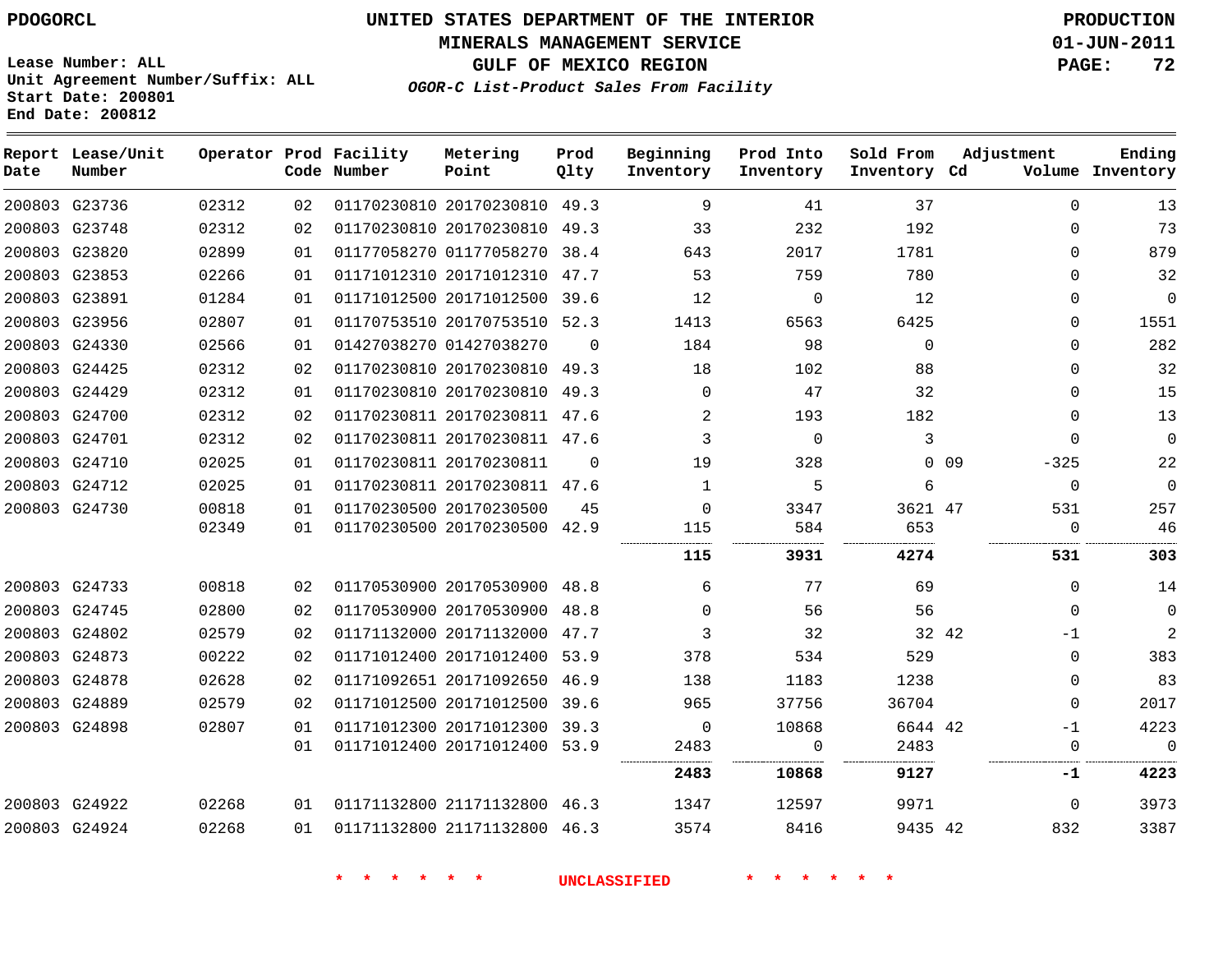**Start Date: 200801 End Date: 200812**

**Unit Agreement Number/Suffix: ALL**

# **UNITED STATES DEPARTMENT OF THE INTERIOR PDOGORCL PRODUCTION**

**MINERALS MANAGEMENT SERVICE 01-JUN-2011**

**GULF OF MEXICO REGION PAGE: 73**

**OGOR-C List-Product Sales From Facility**

| Date | Report Lease/Unit<br>Number |       |                 | Operator Prod Facility<br>Code Number | Metering<br>Point            | Prod<br>Qlty | Beginning<br>Inventory | Prod Into<br>Inventory | Sold From<br>Inventory Cd | Adjustment |              | Ending<br>Volume Inventory |
|------|-----------------------------|-------|-----------------|---------------------------------------|------------------------------|--------------|------------------------|------------------------|---------------------------|------------|--------------|----------------------------|
|      | 200803 G24929               | 02766 | 01              |                                       | 01171092651 20171092650 46.9 |              | 4                      | 122                    | 118                       |            | $\mathbf 0$  | 8                          |
|      | 200803 G25007               | 02766 | 02              |                                       | 01177198271 01177198271      | $\Omega$     | 53                     | 8                      | $\Omega$                  |            | $\Omega$     | 61                         |
|      | 200803 G25008               | 02777 | 01              |                                       | 01170753510 20170753510      | 39.7         | 128                    | 1531                   | 1298                      |            | $\mathbf 0$  | 361                        |
|      | 200803 G25524               | 00818 | 02              |                                       | 01170230450 20170230450      | 36.5         | $\mathbf 0$            | 7178                   | 7269 42                   |            | 607          | 516                        |
|      |                             |       | 02              |                                       | 01421670210 01421670210 52.3 |              | 0                      | 835                    | 836 47                    |            | 187          | 186                        |
|      |                             |       |                 |                                       |                              |              | 0                      | 8013                   | 8105                      |            | 794          | 702                        |
|      | 200803 G25536               | 02466 | 01              |                                       | 01420390101 01420390101      | $\Omega$     | 5510                   | 221                    | $\Omega$                  |            | 0            | 5731                       |
|      | 200803 G25561               | 02058 | 02              |                                       | 01170230450 20170230450 52.3 |              | 25                     | 320                    | 322                       |            | $\Omega$     | 23                         |
|      | 200803 G25566               | 00162 | 01              |                                       | 01170230450 20170230450 51.9 |              | 0                      | 84                     | 84                        |            | 0            | $\mathbf 0$                |
|      | 200803 G25579               | 00818 | 02              |                                       | 01170230500 20170230500 49.3 |              | 0                      | 3628                   | 3478 47                   |            | 130          | 280                        |
|      | 200803 G25605               | 00818 | 01              |                                       | 01170230810 20170230810      | 49.6         | 2                      | 17                     | 14                        |            | $\Omega$     | 5                          |
|      | 200803 G25606               | 02025 | 01              |                                       | 01170230810 20170230810 49.3 |              | 253                    | 1691                   | 1412                      |            | $\mathbf 0$  | 532                        |
|      | 200803 G25872               | 02025 | 01              |                                       | 01170230811 20170230811      | 47.5         | 487                    | 6749                   | 6786                      |            | $\mathbf 0$  | 450                        |
|      | 200803 G25914               | 01963 | 01              |                                       | 01170530900 20170530900      | 48.8         | 2                      | 15                     | 15                        |            | 0            | $\mathbf{2}$               |
|      | 200803 G25916               | 01963 | 01              |                                       | 01170530900 20170530900 48.8 |              | 2                      | 26                     | 23                        |            | 0            | 5                          |
|      | 200803 G25939               | 00064 | 01              |                                       | 01170230810 20170230810 49.3 |              | $\mathbf 0$            | $\mathbf{1}$           | 1                         |            | $\mathbf 0$  | $\mathbf{0}$               |
|      | 200803 G25944               | 02266 | 01              |                                       | 01171131600 20171131600 44.7 |              | 1                      | $\Omega$               | $\mathbf{1}$              |            | 0            | $\mathbf 0$                |
|      | 200803 G25948               | 02427 | 01              |                                       | 01170530900 20170530900      | 48.8         | 114                    | 1862                   | 1646                      |            | $\Omega$     | 330                        |
|      | 200803 G25965               | 02899 | 01              |                                       | 01171132800 21171132800 46.3 |              | $\mathbf 0$            | 95                     | 44                        |            | $\mathbf 0$  | 51                         |
|      | 200803 G25967               | 01513 | 01              |                                       | 01170230811 20170230811      | 47.6         | 10                     | 124                    | 126                       |            | $\mathbf 0$  | 8                          |
|      | 200803 G25972               | 01978 | 02              |                                       | 01171131600 20171131600 43.8 |              | 286                    | 4100                   | 4251                      |            | $\mathbf 0$  | 135                        |
|      | 200803 G26023               | 02579 | 02              |                                       | 01171012500 20171012500      | $\Omega$     | 197                    | 0                      | $\mathbf 0$               |            | 0            | 197                        |
|      | 200803 G26040               | 00560 | 01              |                                       | 01171132800 21171132800      | 46.3         | 302                    | 1166                   | 1550 42                   |            | 497          | 415                        |
|      | 200803 G26051               | 01978 | 02              |                                       | 01171092651 20171092650      | 46.9         | 3311                   | 18953                  | 20922                     |            | $\Omega$     | 1342                       |
|      | 200803 G26124               | 02503 | 02 <sub>o</sub> |                                       | 01171012500 20171012500      | 39.9         | 2                      | 17                     | 18                        |            | $\Omega$     | $\mathbf{1}$               |
|      | 200803 G26146               | 01586 | 01              |                                       | 01177258152 01177258152      | 34.8         | $\mathbf 0$            | 1704                   | 1704                      |            | 0            | $\mathbf 0$                |
|      | 200803 G26281               | 02528 | 02              |                                       | 01170753850 20170753850      | 29.2         | 863                    | 829                    | 1107                      |            | $\mathbf{0}$ | 585                        |
|      | 200803 G26442               | 02466 | 01              |                                       | 01423550090 20423550090 46.8 |              | 255                    | 233                    | 137                       |            | $\Omega$     | 351                        |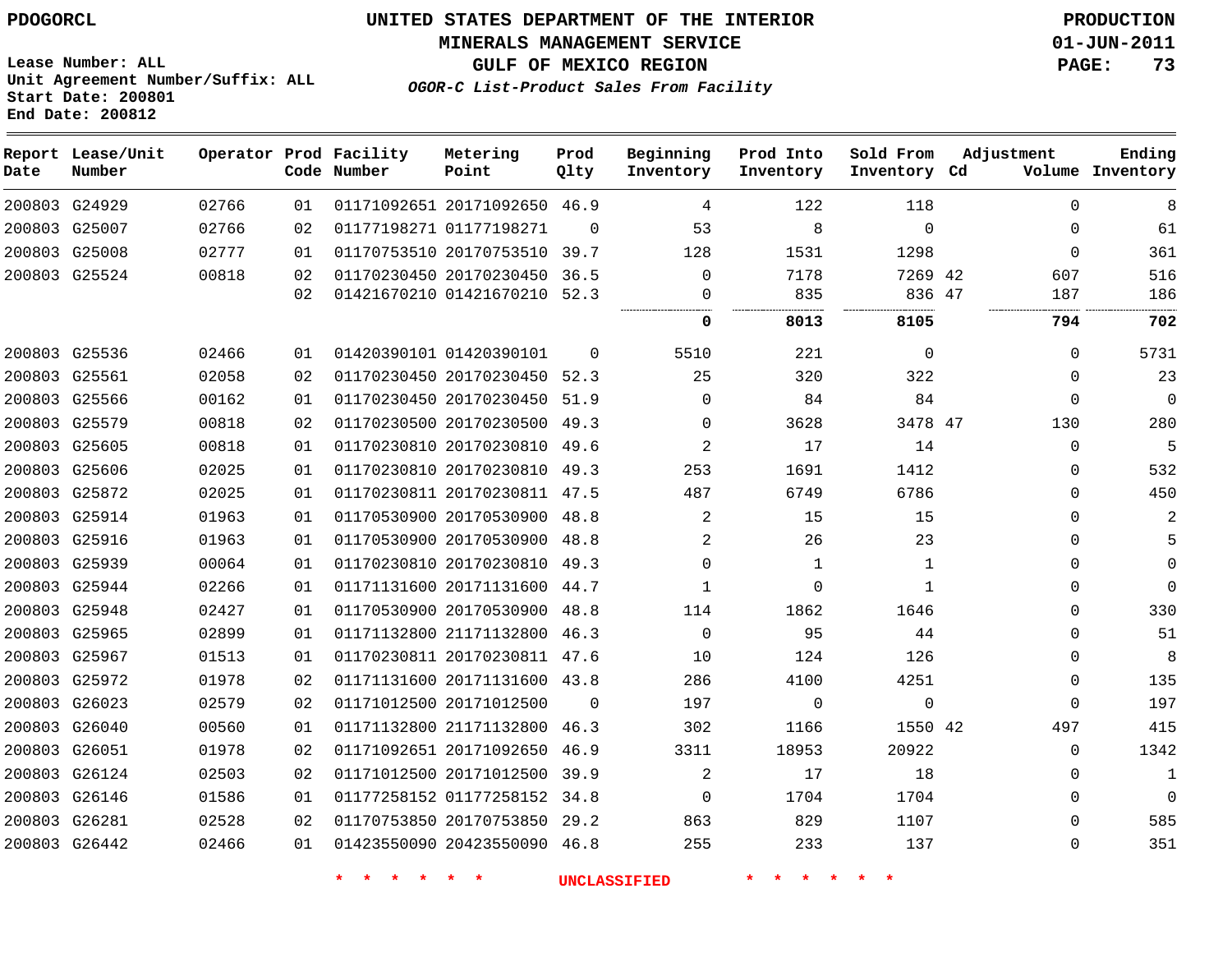**Start Date: 200801 End Date: 200812**

**Unit Agreement Number/Suffix: ALL**

# **UNITED STATES DEPARTMENT OF THE INTERIOR PDOGORCL PRODUCTION**

**MINERALS MANAGEMENT SERVICE 01-JUN-2011**

**GULF OF MEXICO REGION PAGE: 74**

**OGOR-C List-Product Sales From Facility**

| Date   | Report Lease/Unit<br>Number |       |    | Operator Prod Facility<br>Code Number | Metering<br>Point            | Prod<br>Qlty | Beginning<br>Inventory | Prod Into<br>Inventory | Sold From<br>Inventory Cd | Adjustment   | Ending<br>Volume Inventory |
|--------|-----------------------------|-------|----|---------------------------------------|------------------------------|--------------|------------------------|------------------------|---------------------------|--------------|----------------------------|
|        | 200803 G26451               | 02579 | 02 |                                       | 01423210051 20423210050      | 47.7         | 1973                   | 13969                  | 14584                     | $\Omega$     | 1358                       |
|        | 200803 G26477               | 01963 | 01 |                                       | 01420390101 01420390101      | $\Omega$     | 138                    | $\mathbf 0$            | $\mathbf 0$               | $\Omega$     | 138                        |
|        | 200803 G26480               | 01978 | 02 |                                       | 01423210051 20423210050      | 47.7         | 64                     | 495                    | 554                       | $\Omega$     | 5                          |
|        | 200803 G26513               | 01978 | 02 |                                       | 01170230450 20170230450      | 52.3         | 202                    | 3967                   | 3885                      | $\Omega$     | 284                        |
|        | 200803 G27023               | 02899 | 01 |                                       | 01170230810 20170230810      | 40           | 4                      | 13                     | 13                        | $\Omega$     | 4                          |
|        | 200803 G27050               | 02579 | 02 |                                       | 01171132800 21171132800      | 46.3         | 30                     | 94                     | 124 42                    | 35           | 35                         |
|        | 200803 G27061               | 02266 | 01 |                                       | 01171131600 20171131600      | 44.7         | 60                     | 1145                   | 1167                      | $\mathbf{0}$ | 38                         |
|        | 200803 G27072               | 02899 | 02 |                                       | 01171132800 21171132800      | 46.3         | 1006                   | 4678                   | 4078                      | $\Omega$     | 1606                       |
|        | 200803 G27100               | 01978 | 02 |                                       | 01171012310 20171012310      | 47.7         | 30                     | 612                    | 616                       | $\mathbf 0$  | 26                         |
|        | 200803 G27194               | 01586 | 01 |                                       | 01177258152 01177258152      | 34.8         | 0                      | 199                    | 199                       | $\Omega$     | $\mathbf 0$                |
|        | 200803 G27195               | 01586 | 02 |                                       | 01177258154 01177258154      | 43.8         | 232                    | 173                    | 396                       | $\Omega$     | 9                          |
|        | 200803 G27214               | 01586 | 02 |                                       | 01177288152 01177288152      | 33.2         | 25                     | $\mathbf 0$            |                           | 13 42<br>1   | 13                         |
|        | 200803 G27215               | 01586 | 02 |                                       | 01177288152 01177288152 33.2 |              | 64                     | 74                     | 69                        | $\Omega$     | 69                         |
|        | 200803 G27476               | 02672 | 01 |                                       | 01423210051 20423210050      | 52           | 44                     | 321                    | 334                       | $\Omega$     | 31                         |
|        | 200803 G27507               | 02058 | 02 |                                       | 01170230450 20170230450 52.3 |              | 436                    | 12691                  | 12214                     | $\Omega$     | 913                        |
|        | 200803 G27789               | 02859 | 02 |                                       | 01170530900 20170530900      | 48.8         | 775                    | 6566                   | 6178                      | $\mathbf 0$  | 1163                       |
|        | 200803 G27831               | 02899 | 01 |                                       | 01170530900 20170530900      | 48.8         | 79                     | 1376                   | 1211                      | $\Omega$     | 244                        |
| 200803 | G27918                      | 00222 | 01 |                                       | 01177082958 20177082958      | 37.8         | $\mathbf 0$            | 323                    | 323                       | $\Omega$     | $\overline{0}$             |
| 200804 | 00016                       | 00276 | 01 |                                       | 01170513700 20170513700 32.9 |              | 3544                   | 22223                  | 22171                     | $\Omega$     | 3596                       |
| 200804 | 00026                       | 00276 | 01 |                                       | 01170513700 20170513700      | 32.9         | 2843                   | 41485                  | 37615 42                  | $\mathbf{1}$ | 6714                       |
| 200804 | 00032                       | 00276 | 01 |                                       | 01170513700 20170513700      | 32.9         | 2787                   | 7480                   | 7926                      | $\Omega$     | 2341                       |
| 200804 | 00033                       | 00276 | 01 |                                       | 01170513700 20170513700 32.9 |              | 733                    | 6471                   | 5179                      | $\Omega$     | 2025                       |
| 200804 | 00049                       | 02421 | 01 |                                       | 01171012300 20171012300      | 38.5         | 9019                   | 21261                  | 21771                     | $\mathbf 0$  | 8509                       |
| 200804 | 00050                       | 02421 | 01 |                                       | 01171012300 20171012300      | 38.5         | 3149                   | 18016                  | 13955                     | $\Omega$     | 7210                       |
| 200804 | 00051                       | 02421 | 01 |                                       | 01171012300 20171012300      | 38.5         | 3563                   | 6650                   | 7552                      | $\Omega$     | 2661                       |
| 200804 | 00052                       | 02421 | 01 |                                       | 01171012300 20171012300      | 38.5         | 732                    | 7399                   | 5170                      | $\Omega$     | 2961                       |
| 200804 | 00053                       | 02409 | 01 |                                       | 01171012300 20171012300      | 30.3         | 1740                   | 4466                   | 3989                      | $\Omega$     | 2217                       |
| 200804 | 00079                       | 01834 | 01 |                                       | 01170230810 20170230810      | 48.7         | 312                    | 772                    | 903                       | $\Omega$     | 181                        |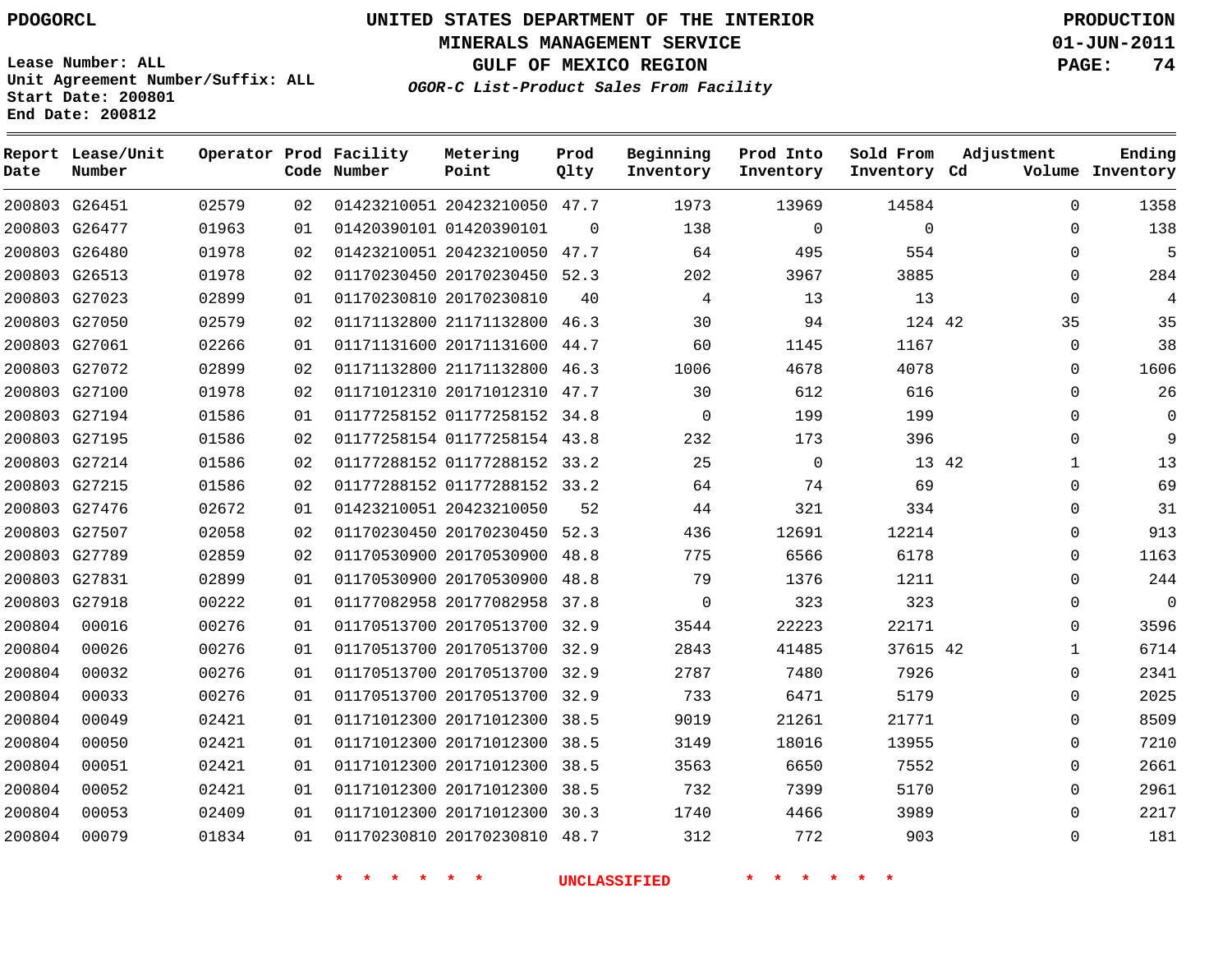**Start Date: 200801 End Date: 200812**

**Unit Agreement Number/Suffix: ALL**

# **UNITED STATES DEPARTMENT OF THE INTERIOR PDOGORCL PRODUCTION**

**MINERALS MANAGEMENT SERVICE 01-JUN-2011**

**GULF OF MEXICO REGION PAGE: 75**

**OGOR-C List-Product Sales From Facility**

**Report Lease/Unit Operator Prod Facility Metering Prod Beginning Prod Into Sold From Adjustment Ending Number Code Number Point Inventory Cd Volume Date Qlty Inventory Inventory Inventory** 20170230800 38.1 42 20170230810 48.7  $\Omega$   $\cap$  20170513700 27.4 20170513700 27.4 42  $\Omega$  20170230810 48.7 20170230810 48.7  $\Omega$   $\Omega$   $\overline{2}$  20170230810 48.7  $\Omega$  $\Omega$  20170230810 48.7  $\Omega$  20171012300 38.6 01170231300 46.4  $\Omega$   $\Omega$   $\Omega$  01170231300 46.4  $\Omega$  20170230810 48.7 20170230600 38.5  $\Omega$  $\Omega$  20170230600 38.5  $\Omega$  21171132800 45.1  $\Omega$  20171012310 47.7 20170754800 29.3  $\Omega$  20170513700 32.9 42 -1 20171012400 56.2  $\Omega$  2017711260Y 31.5 24086 47  $\Omega$  2017711260Y 31.5  $\Omega$  47 20170573602 35.5  $\Omega$  20170573602 35.5  $\Omega$  20171012400 56.2  $\Omega$  20171012300 30.3  $\Omega$  $\Omega$  $\Omega$  20171012500 38.8  $\Omega$  20171012300 38.5 . . . . . . . . . . **7215 6892 0 767**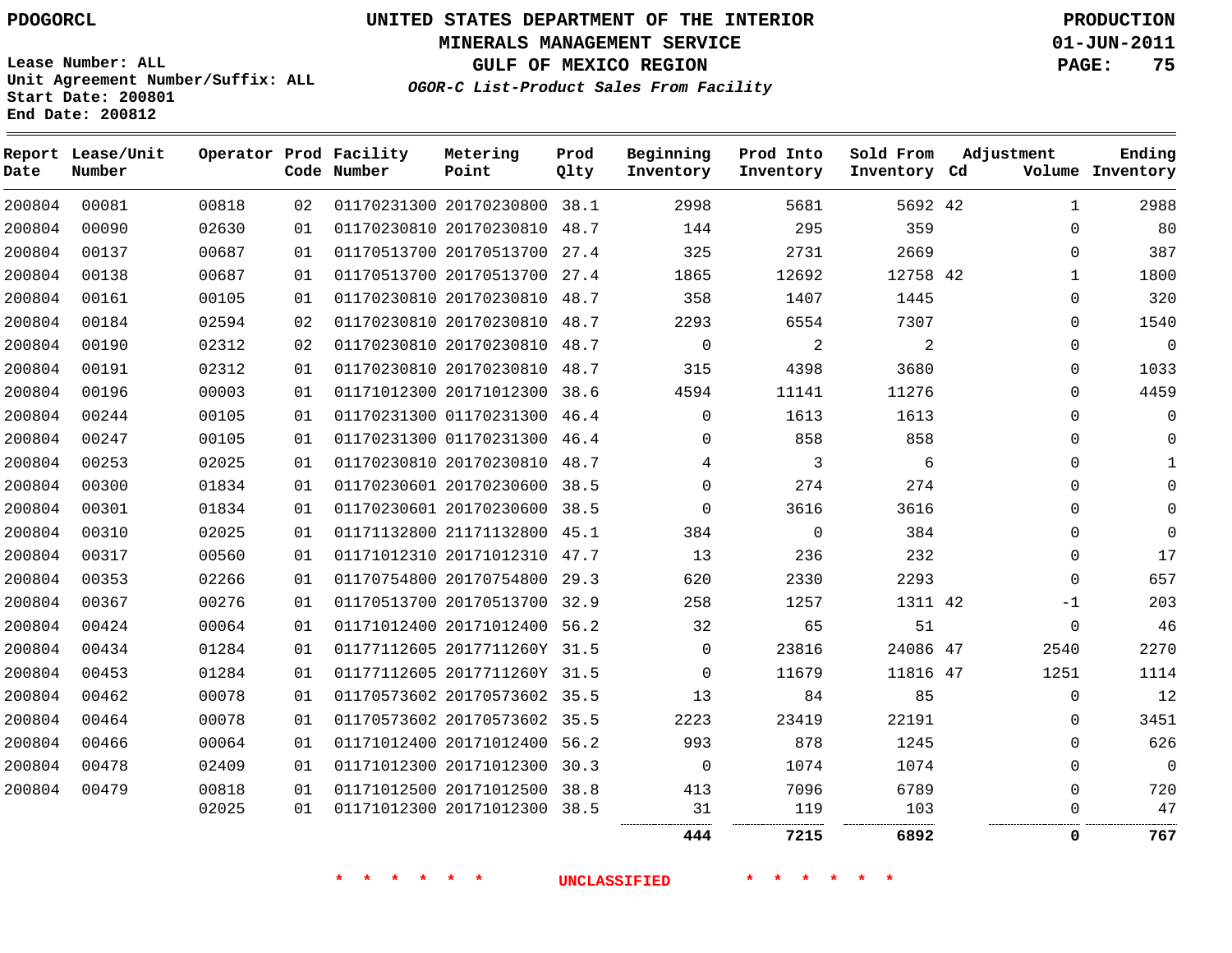**MINERALS MANAGEMENT SERVICE 01-JUN-2011**

**GULF OF MEXICO REGION PAGE: 76**

**Lease Number: ALL Unit Agreement Number/Suffix: ALL Start Date: 200801 End Date: 200812**

**OGOR-C List-Product Sales From Facility**

| Date   | Report Lease/Unit<br>Number |       |    | Operator Prod Facility<br>Code Number | Metering<br>Point            | Prod<br>Qlty | Beginning<br>Inventory | Prod Into<br>Inventory | Sold From<br>Inventory Cd | Adjustment  | Ending<br>Volume Inventory |
|--------|-----------------------------|-------|----|---------------------------------------|------------------------------|--------------|------------------------|------------------------|---------------------------|-------------|----------------------------|
| 200804 | 00487                       | 01284 | 01 |                                       | 01171132800 21171132800 45.1 |              | 2508                   | 9374                   | 6429                      | $\Omega$    | 5453                       |
| 200804 | 00495                       | 01284 | 01 |                                       | 01171132800 21171132800 46.3 |              | 1218                   | 3072                   | 2503                      | $\mathbf 0$ | 1787                       |
| 200804 | 00518                       | 01482 | 01 |                                       | 01170230450 20170230450      | 52           | 28                     | 373                    | 385                       | $\mathbf 0$ | 16                         |
| 200804 | 00526                       | 00105 | 01 |                                       | 01170230810 20170230810      | 48.6         | 566                    | 7719                   | 6476 42                   | 5           | 1814                       |
| 200804 | 00541                       | 02589 | 01 |                                       | 01170530900 20170530900      | 46.9         | $\mathbf 0$            | 593                    | 593                       | $\Omega$    | $\mathbf{0}$               |
| 200804 | 00559                       | 00687 | 01 |                                       | 01171131600 20171131600 45.9 |              | 79                     | 3016                   | 3034 42                   | $-1$        | 60                         |
| 200804 | 00560                       | 00687 | 01 |                                       | 01171131600 20171131600 45.9 |              | 82                     | 627                    | 698 42                    | 2           | 13                         |
| 200804 | 00577                       | 01935 | 01 |                                       | 01171012300 20171012300 38.6 |              | 18381                  | 47241                  | 46715                     | $\mathbf 0$ | 18907                      |
| 200804 | 00593                       | 01834 | 01 |                                       | 01171012300 20171012300 38.6 |              | 13736                  | 23352                  | 21984                     | $\mathbf 0$ | 15104                      |
|        |                             | 02589 | 01 |                                       | 01171012300 20171012300 38.6 |              | 4536                   | 9641                   | 10138                     | $\mathbf 0$ | 4039                       |
|        |                             |       |    |                                       |                              |              | 18272                  | 32993                  | 32122                     | $\mathbf 0$ | 19143                      |
| 200804 | 00605                       | 02899 | 01 |                                       | 01170573602 20170573602 37.6 |              | 1412                   | 17965                  | 16730                     | $\mathbf 0$ | 2647                       |
| 200804 | 00680                       | 01482 | 01 |                                       | 01170230700 20170230700 42.6 |              | 773                    | $\mathbf{0}$           | 38                        | $\Omega$    | 735                        |
| 200804 | 00691                       | 02312 | 02 |                                       | 01170754200 20170754200      | 38.2         | 644                    | 1933                   | 1893                      | $\mathbf 0$ | 684                        |
| 200804 | 00693                       | 02266 | 01 |                                       | 01170754800 20170754800 29.3 |              | 635                    | 1890                   | 1992                      | $\mathbf 0$ | 533                        |
| 200804 | 00694                       | 02266 | 01 |                                       | 01170754800 20170754800      | 29.3         | 1213                   | 17950                  | 14101                     | $\mathbf 0$ | 5062                       |
| 200804 | 00697                       | 02266 | 01 |                                       | 01170754800 20170754800 29.3 |              | 1932                   | 5979                   | 6225                      | $\Omega$    | 1686                       |
| 200804 | 00758                       | 02421 | 01 |                                       | 01170230810 20170230810 48.7 |              | 666                    | 2384                   | 2490                      | $\mathbf 0$ | 560                        |
| 200804 | 00759                       | 02589 | 01 |                                       | 01170230811 20170230811 48.1 |              | $\Omega$               | 347                    | 347                       | $\Omega$    | $\mathbf 0$                |
| 200804 | 00763                       | 01284 | 01 |                                       | 01170231100 20170230810      | 46.7         | 20                     | 45                     | 54                        | $\mathbf 0$ | 11                         |
| 200804 | 00767                       | 00105 | 01 |                                       | 01170230810 20170230810      | 48.6         | 404                    | 1765                   | 1754                      | $\mathbf 0$ | 415                        |
| 200804 | 00768                       | 00105 | 01 |                                       | 01170230810 20170230810      | 48.6         | 18                     | 71                     | 72                        | $\Omega$    | 17                         |
| 200804 | 00775                       | 01834 | 01 |                                       | 01171131600 20171131600      | 45.9         | 61                     | 2898                   | 2901                      | $\mathbf 0$ | 58                         |
| 200804 | 00778                       | 01482 | 01 |                                       | 01171132000 20171132000 47.4 |              | 794                    | 10037                  | 10125                     | $\mathbf 0$ | 706                        |
| 200804 | 00786                       | 02409 | 01 |                                       | 01177078131 20171092650 52.5 |              | $\mathbf 0$            | 214                    | 214                       | 0           | $\mathbf 0$                |
| 200804 | 00787                       | 02312 | 01 |                                       | 01171092651 20171092650 44.7 |              | 191                    | 2286                   | 2203                      | $\Omega$    | 274                        |
| 200804 | 00796                       | 02628 | 02 |                                       | 01171092651 20171092650 44.7 |              | 2926                   | 39918                  | 38057                     | $\Omega$    | 4787                       |
| 200804 | 00797                       | 02421 | 01 |                                       | 01171012300 20171012300 38.6 |              | 2503                   | 7002                   | 6703                      | $\Omega$    | 2802                       |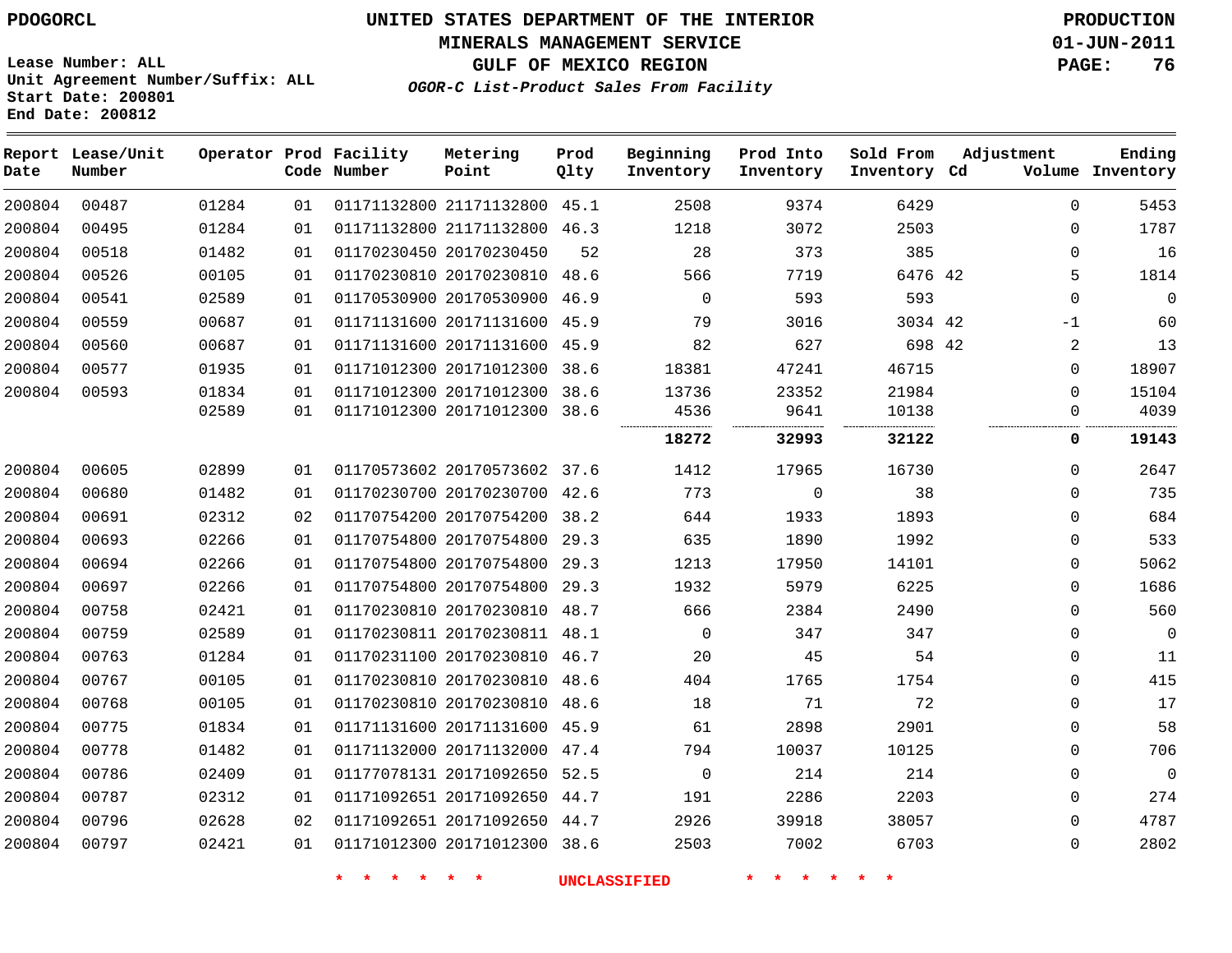**MINERALS MANAGEMENT SERVICE 01-JUN-2011**

**GULF OF MEXICO REGION PAGE: 77**

**Lease Number: ALL Unit Agreement Number/Suffix: ALL Start Date: 200801 End Date: 200812**

**OGOR-C List-Product Sales From Facility**

| Date   | Report Lease/Unit<br>Number |       |    | Operator Prod Facility<br>Code Number | Metering<br>Point            | Prod<br>Qlty | Beginning<br>Inventory | Prod Into<br>Inventory | Sold From<br>Inventory Cd | Adjustment   | Ending<br>Volume Inventory |
|--------|-----------------------------|-------|----|---------------------------------------|------------------------------|--------------|------------------------|------------------------|---------------------------|--------------|----------------------------|
| 200804 | 00818                       | 02636 | 01 |                                       | 01171132800 21171132800 45.1 |              | 659                    | 774                    | 619                       | $\Omega$     | 814                        |
| 200804 | 00819                       | 00078 | 01 |                                       | 01171132800 21171132800 45.1 |              | 80                     | 184                    | 146                       | $\mathbf 0$  | 118                        |
| 200804 | 00827                       | 00003 | 01 |                                       | 0117711260G 2017711260G 34.7 |              | 1162                   | 17704                  | 17792 42                  | -1           | 1073                       |
| 200804 | 00828                       | 01284 | 01 |                                       | 0117711260T 2017711260T 35.2 |              | 343                    | 13108                  | 13123                     | $\Omega$     | 328                        |
| 200804 | 754303001A                  | 00059 | 01 |                                       | 01170230811 20170230811 45.9 |              | 406                    | 7051                   | 7154                      | $\Omega$     | 303                        |
|        | 200804 754305004A           | 02899 | 01 |                                       | 01171132000 20171132000 47.4 |              | 200                    | 3211                   | 3184                      | $\mathbf 0$  | 227                        |
|        | 200804 754307017A           | 00362 | 02 |                                       | 01170230811 20170230811 45.9 |              | 229                    | 3761                   | 3828                      | $\mathbf 0$  | 162                        |
|        | 200804 7543890080           | 00276 | 01 |                                       | 01170513700 20170513700 32.9 |              | 3545                   | 4589                   | 4056 42                   | $-1$         | 4077                       |
|        | 200804 7543890180           | 02899 | 01 |                                       | 01423210051 20423210050      | 47           | 4                      | 58                     | 56                        | $\Omega$     | 6                          |
|        | 200804 7543900070           | 00818 | 02 |                                       | 01423550090 20423550090 51.5 |              | 3                      | 2                      | $\mathbf{1}$              | 0            | 4                          |
|        | 200804 7543900080           | 02421 | 01 |                                       | 01177245111 01177245111 37.7 |              | $\Omega$               | 104                    | 104                       | $\Omega$     | $\mathbf 0$                |
|        | 200804 7543920040           | 02628 | 01 |                                       | 01423210051 20423210050      | 47           | 27                     | 303                    | 302                       | $\Omega$     | 28                         |
|        | 200804 7543930100           | 00362 | 02 |                                       | 01170230810 20170230810      | 48.7         | 2775                   | 10332                  | 10679                     | $\Omega$     | 2428                       |
|        | 200804 7543930200           | 00105 | 01 |                                       | 01171012310 20171012310      | 47           | 486                    | 10140                  | 9882                      | $\Omega$     | 744                        |
|        |                             | 01284 | 01 |                                       | 0117709260L 2017709260L 41.7 |              | 0                      | 2382                   | 2382                      | $\Omega$     | $\Omega$                   |
|        |                             |       |    |                                       |                              |              | 486                    | 12522                  | 12264                     | 0            | 744                        |
|        | 200804 7543930210           | 02899 | 01 |                                       | 01608165300 01608165300      | $\Omega$     | 91                     | $\Omega$               | $\Omega$                  | $\Omega$     | 91                         |
|        | 200804 7543940080           | 00222 | 01 |                                       | 01171132800 21171132800      | 45.1         | 817                    | 745                    | 863                       | $\Omega$     | 699                        |
|        | 200804 754395009A           | 00730 | 01 |                                       | 01170753510 20170753510 52.3 |              | 447                    | 1864                   | 1931 42                   | $\mathbf{1}$ | 381                        |
|        | 200804 754395019A           | 00105 | 01 |                                       | 01420390101 01420390101 53.3 |              | 767                    | 61                     | 634                       | $\Omega$     | 194                        |
|        | 200804 754396015A           | 01284 | 01 |                                       | 01608103650 20608103650 31.4 |              | $\Omega$               | 13860                  | 13658 47                  | 77           | 279                        |
|        | 200804 754398002A           | 00105 | 01 |                                       | 01420570060 20420570060      | 54           | 6894                   | $\Omega$               | 128                       | $\Omega$     | 6766                       |
|        | 200804 754398017A           | 01284 | 01 |                                       | 01170230811 20170230811 45.9 |              | $\overline{2}$         | 168                    | 163                       | $\Omega$     | 7                          |
|        | 200804 8910020210           | 02451 | 01 |                                       | 01170753510 20170753510 52.3 |              | 990                    | 6092                   | 5836                      | $\Omega$     | 1246                       |
|        |                             |       | 01 |                                       | 01170513800 20170513800      | 34           | 12443                  | 179546                 | 181710                    | $\mathbf{0}$ | 10279                      |
|        |                             |       |    |                                       |                              |              | 13433                  | 185638                 | 187546                    | 0            | 11525                      |
|        | 200804 8910024540           | 02451 | 01 | 01170513800 20170513800               |                              | 34           | 11015                  | 144200                 | 146960                    | $\Omega$     | 8255                       |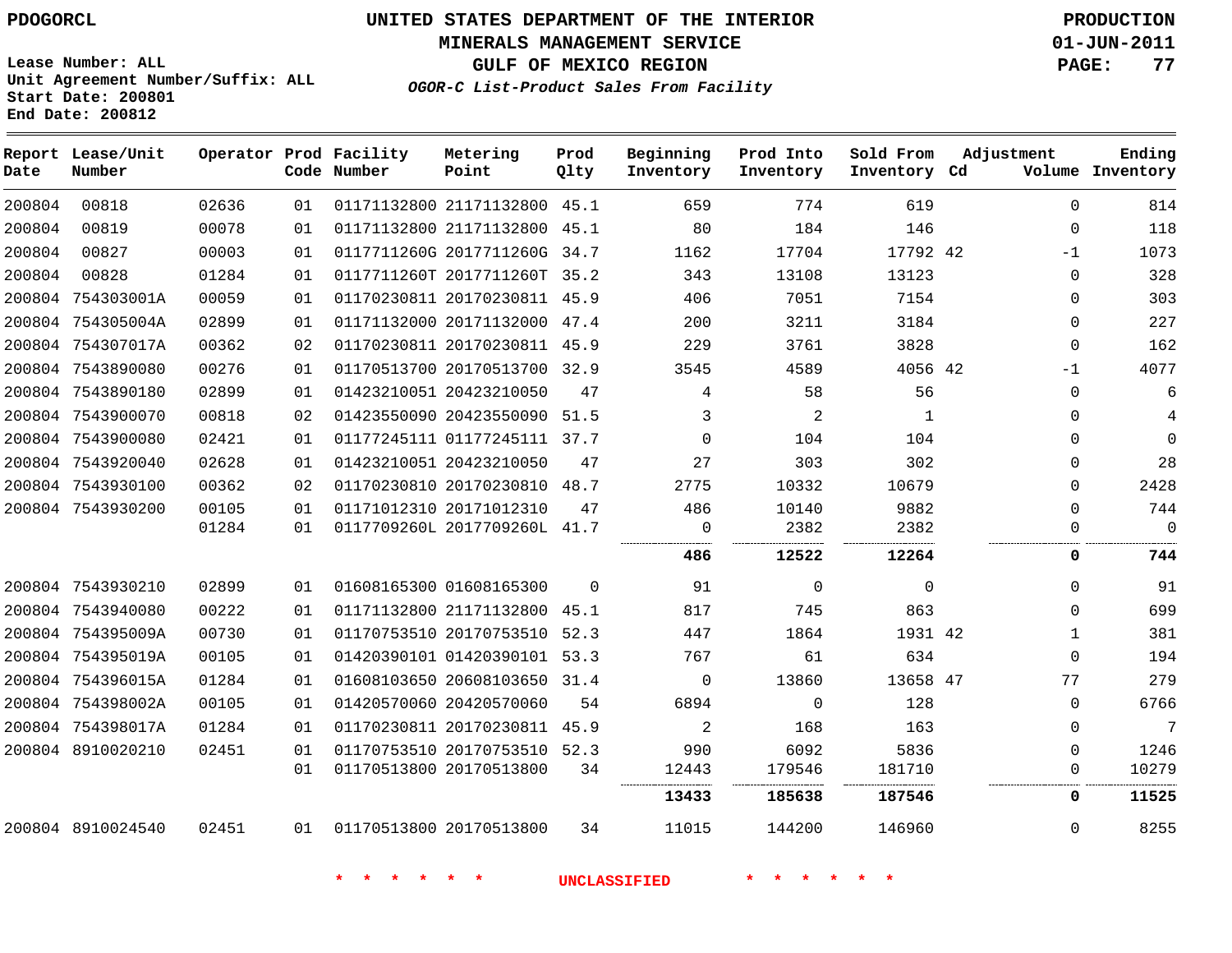#### **MINERALS MANAGEMENT SERVICE 01-JUN-2011**

**GULF OF MEXICO REGION PAGE: 78**

**Lease Number: ALL Unit Agreement Number/Suffix: ALL Start Date: 200801 End Date: 200812**

**OGOR-C List-Product Sales From Facility**

| Date | Report Lease/Unit<br>Number |       |    | Operator Prod Facility<br>Code Number | Metering<br>Point            | Prod<br>Qlty | Beginning<br>Inventory | Prod Into<br>Inventory | Sold From<br>Inventory Cd | Adjustment |              | Ending<br>Volume Inventory |
|------|-----------------------------|-------|----|---------------------------------------|------------------------------|--------------|------------------------|------------------------|---------------------------|------------|--------------|----------------------------|
|      | 200804 8910029310           | 02268 | 01 |                                       | 01171132800 21171132800      | $\Omega$     | $\Omega$               | 2                      | $\Omega$                  |            | $\Omega$     | $\overline{a}$             |
|      | 200804 8910029320           | 00276 | 01 |                                       | 01170513700 20170513700      | 32.9         | 14404                  | 48544                  | 47759 42                  |            | 1            | 15190                      |
|      | 200804 8910034440           | 00276 | 01 |                                       | 01170513700 20170513700      | 32.9         | 23897                  | 83744                  | 81605 42                  |            | $-1$         | 26035                      |
|      |                             | 00730 | 01 |                                       | 01170513700 20170513700      | 32.9         | 3896                   | 10331                  | 11016 42                  |            | $\mathbf{1}$ | 3212                       |
|      |                             |       |    |                                       |                              |              | 27793                  | 94075                  | 92621                     |            | 0            | 29247                      |
|      | 200804 8910039150           | 00078 | 01 |                                       | 01170573601 20170573601 27.6 |              | 864                    | 4860                   | 5144 42                   |            | $\mathbf{1}$ | 581                        |
|      | 200804 8910063810           | 02466 | 01 |                                       | 01170230450 20170230450      | 52           | 1405                   | 22523                  | 22924                     |            | $\Omega$     | 1004                       |
|      |                             | 02904 | 02 |                                       | 01170230450 20170230450      | 52           | 13                     | 356                    | 353                       |            | $\mathbf{0}$ | 16                         |
|      |                             |       |    |                                       |                              |              | 1418                   | 22879                  | 23277                     |            | 0            | 1020                       |
|      | 200804 8910066690           | 00078 | 01 |                                       | 01170573602 20170573602 35.5 |              | 2894                   | 32875                  | 30905 42                  |            | $-19$        | 4845                       |
|      | 200804 8910086540           | 01284 | 01 |                                       | 01171012400 20171012400      | 56.2         | 65                     | 0                      | 65                        |            | $\mathbf 0$  | $\overline{0}$             |
|      |                             |       | 01 |                                       | 01177092604 20177092604 44.4 |              | 0                      | 2409                   | 2409                      |            | 0            | $\Omega$                   |
|      |                             |       |    |                                       |                              |              | 65                     | 2409                   | 2474                      |            | 0            | $\mathbf 0$                |
|      | 200804 8910086610           | 02266 | 01 |                                       | 01170754800 20170754800 29.3 |              | 148                    | 399                    | 434                       |            | $\mathbf 0$  | 113                        |
|      | 200804 8910086660           | 02766 | 02 |                                       | 01421670201 20421670200      | $\Omega$     | 207                    | 0                      | $\Omega$                  |            | $\mathbf 0$  | 207                        |
|      | 200804 8910087640           | 00818 | 02 |                                       | 01171092800 21171132800 45.1 |              | 136                    | 169                    | 163                       |            | $\Omega$     | 142                        |
|      | 200804 8910087670           | 02312 | 02 |                                       | 01170754200 20170754200      | 38.2         | 190                    | 314                    | 393                       |            | $\Omega$     | 111                        |
|      | 200804 8910087840           | 00162 | 01 |                                       | 01177122606 20177122606      | 39.5         | 0                      | 3336                   | 3336                      |            | $\mathbf 0$  | $\overline{0}$             |
|      | 200804 8910088160           | 02233 | 01 |                                       | 01171132800 21171132800      | 46.2         | 2680                   | 2795                   | 3024                      |            | $\mathbf 0$  | 2451                       |
|      | 200804 8910089160           | 00276 | 01 |                                       | 01170513700 20170513700 32.9 |              | 3114                   | 4923                   | 4832 42                   |            | $\mathbf{1}$ | 3206                       |
|      | 200804 891008927AE          | 00078 | 01 |                                       | 01170230400 20170230400      | 52.5         | 96                     | 453                    | 319 09                    |            | $-126$       | 104                        |
|      | 200804 891008927K           | 00078 | 01 |                                       | 01170230400 20170230400      | 52.5         | 80                     | 366                    | 362                       |            | $\mathbf 0$  | 84                         |
|      | 200804 891008927X           | 00078 | 01 |                                       | 01170230400 20170230400      | 52.5         | 40                     | 185                    | 183                       |            | $\Omega$     | 42                         |
|      | 200804 8910089460           | 01834 | 01 |                                       | 01171012500 20171012500      | 34.1         | 1                      | $\mathbf 0$            | $\mathbf{1}$              |            | $\mathbf 0$  | $\overline{0}$             |
|      | 200804 891008946C           | 01834 | 01 |                                       | 01171012500 20171012500      | 38.8         | 27                     | 473                    | 452                       |            | $\Omega$     | 48                         |
|      | 200804 8910116580           | 00276 | 01 |                                       | 01170513700 20170513700      | 32.9         | 6711                   | 10630                  | 10420                     |            | $\Omega$     | 6921                       |
|      | 200804 8910116740           | 00276 | 01 |                                       | 01170513700 20170513700      | 32.9         | 335                    | 669                    | 568 42                    |            | $-1$         | 435                        |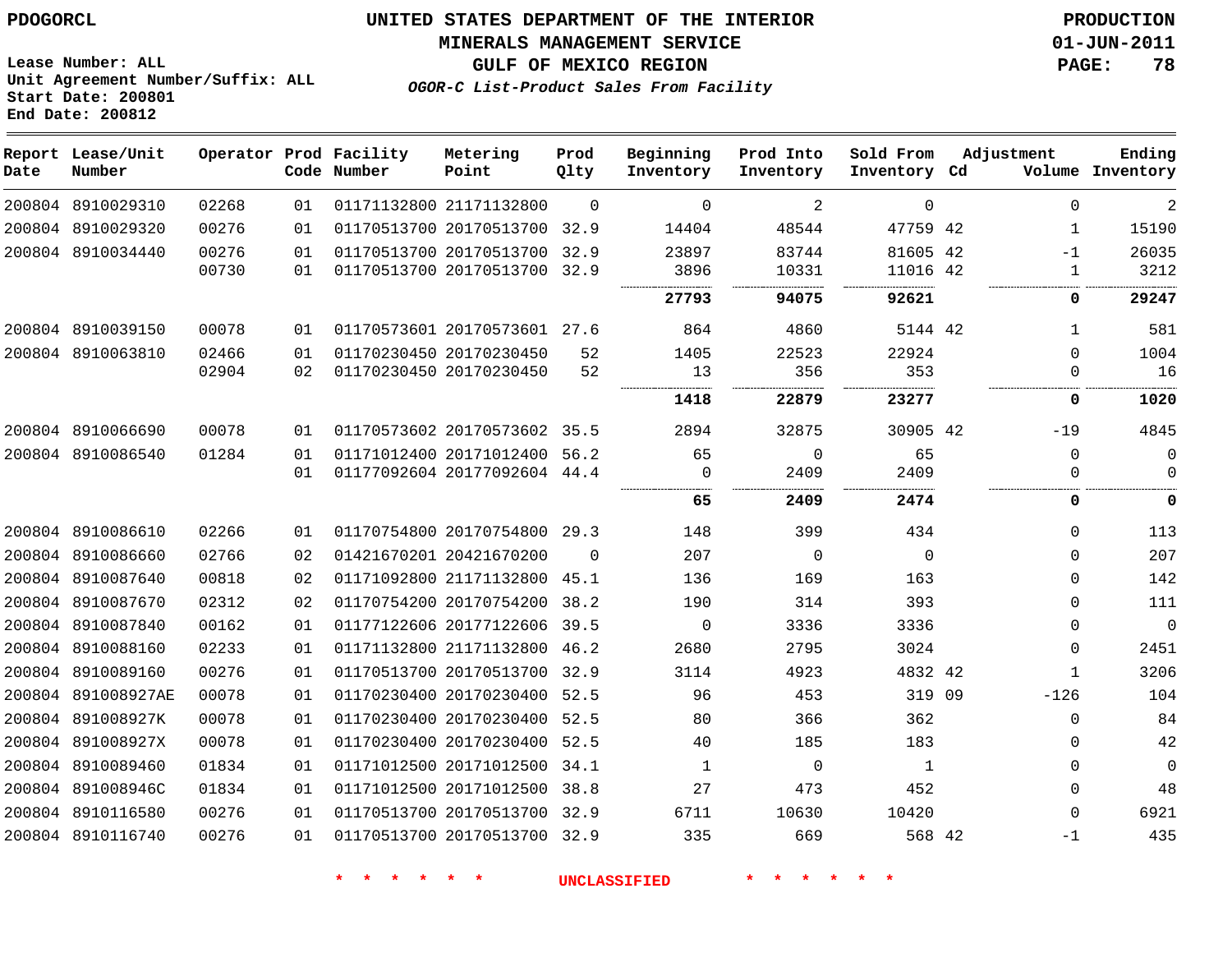**Start Date: 200801 End Date: 200812**

**Unit Agreement Number/Suffix: ALL**

# **UNITED STATES DEPARTMENT OF THE INTERIOR PDOGORCL PRODUCTION**

**MINERALS MANAGEMENT SERVICE 01-JUN-2011**

**GULF OF MEXICO REGION PAGE: 79**

**OGOR-C List-Product Sales From Facility**

| Date   | Report Lease/Unit<br>Number |       |    | Operator Prod Facility<br>Code Number | Metering<br>Point            | Prod<br>Qlty | Beginning<br>Inventory | Prod Into<br>Inventory | Sold From<br>Inventory Cd | Adjustment   | Ending<br>Volume Inventory |
|--------|-----------------------------|-------|----|---------------------------------------|------------------------------|--------------|------------------------|------------------------|---------------------------|--------------|----------------------------|
|        | 200804 8910116770           | 00276 | 01 |                                       | 01170513700 20170513700 32.9 |              | 1793                   | 3242                   | 2924                      | $\Omega$     | 2111                       |
| 200804 | 8910116790                  | 00276 | 01 |                                       | 01170513700 20170513700      | 32.9         | 4731                   | 7862                   | 7475                      | $\mathbf 0$  | 5118                       |
|        | 200804 8910116800           | 00276 | 01 |                                       | 01170513700 20170513700      | 32.9         | 12477                  | 21294                  | 19907 42                  | $-1$         | 13863                      |
|        | 200804 891011687A           | 02266 | 01 |                                       | 01170754800 20170754800      | 29.3         | 249                    | 751                    | 788                       | $\Omega$     | 212                        |
|        | 200804 891011687B           | 02266 | 01 |                                       | 01170754800 20170754800      | 29.3         | 80                     | 177                    | 207                       | $\Omega$     | 50                         |
|        | 200804 891011687C           | 02266 | 01 |                                       | 01170754800 20170754800      | 29.3         | 334                    | 1027                   | 1071                      | $\mathbf{0}$ | 290                        |
|        | 200804 891011687D           | 02266 | 01 |                                       | 01170754800 20170754800      | 29.3         | 229                    | 1251                   | 1127                      | $\Omega$     | 353                        |
|        | 200804 8910117330           | 02266 | 01 |                                       | 01170754800 20170754800      | 29.3         | 3                      | 10                     | 10                        | $\Omega$     | $\overline{3}$             |
|        | 200804 8910123210           | 00687 | 01 |                                       | 0117709260A 2017709260A 33.7 |              | 14                     | 703                    | 706                       | $\Omega$     | 11                         |
|        | 200804 8910123250           | 00687 | 01 |                                       | 0117709260A 2017709260A 33.7 |              | 38                     | 3486                   | 3467                      | $\Omega$     | 57                         |
|        | 200804 8910123270           | 01482 | 01 |                                       | 01177215100 20177215102      | 31           | 37                     | 5440                   | 5412                      | $\Omega$     | 65                         |
| 200804 | 8910123320                  | 01482 | 01 |                                       | 01177215100 20177215102      | 31           | 158                    | 17149                  | 17099 42                  | $-2$         | 206                        |
| 200804 | 8910123330                  | 01482 | 01 |                                       | 01177215100 20177215102      | 31           | 171                    | 15277                  | 15264 42                  | $-1$         | 183                        |
| 200804 | 8910123350                  | 01284 | 01 |                                       | 01171012500 20171012500      | 38.8         | 19                     | 467                    | 439                       | $\Omega$     | 47                         |
| 200804 | 8910123390                  | 00818 | 01 |                                       | 01171131800 20171131800      | 46.7         | 1847                   | 5695                   | 5304                      | $\Omega$     | 2238                       |
|        | 200804 8910138430           | 00078 | 01 |                                       | 01171132800 21171132800      | 45.1         | 24                     | 23                     | 26                        | $\Omega$     | 21                         |
|        | 200804 8910169300           | 00491 | 02 |                                       | 01170230810 20170230810      | 48.7         | 97                     | 336                    | 355 42                    | 1            | 79                         |
|        | 200804 8910202350           | 00276 | 01 |                                       | 01170513700 20170513700 32.9 |              | 30225                  | 41184                  | 43372                     | $\Omega$     | 28037                      |
|        | 200804 8910202430           | 00276 | 01 |                                       | 01170513700 20170513700      | 32.9         | 513                    | 277                    | 295                       | $\Omega$     | 495                        |
|        | 200804 8910202470           | 02266 | 01 |                                       | 01170754800 20170754800      | 29.3         | 122                    | 328                    | 358                       | $\Omega$     | 92                         |
|        | 200804 8910202520           | 01482 | 01 |                                       | 01171132800 21171132800      | 45.1         | 8                      | $\overline{0}$         | 8                         | $\Omega$     | $\Omega$                   |
|        | 200804 8910202550           | 00105 | 01 |                                       | 01170230810 20170230810      | 48.6         | 93                     | 735                    | 655                       | $\Omega$     | 173                        |
| 200804 | 8910202560                  | 00276 | 01 |                                       | 01170513700 20170513700      | 32.9         | 4526                   | 6933                   | 7397                      | $\Omega$     | 4062                       |
|        | 200804 G00932               | 01376 | 01 |                                       | 01170230810 20170230810      | 48.7         | 724                    | 845                    | 1370                      | $\Omega$     | 199                        |
|        | 200804 G00971               | 00105 | 01 |                                       | 01171132000 20171132000      | 47.3         | 3                      | 45                     | 45                        | $\Omega$     | $\overline{3}$             |
| 200804 | G00985                      | 00687 | 01 |                                       | 0117709260A 2017709260A 33.7 |              | 325                    | 18967                  | 18981 42                  | $-2$         | 309                        |
|        | 200804 G00987               | 00105 | 01 |                                       | 01171132800 21171132800      | 45.1         | 1910                   | 1858                   | 2081                      | $\Omega$     | 1687                       |
|        | 200804 G00989               | 00003 | 01 |                                       | 01171012400 20171012400      | $\Omega$     | 1022                   | $\Omega$               | $\Omega$                  | $\Omega$     | 1022                       |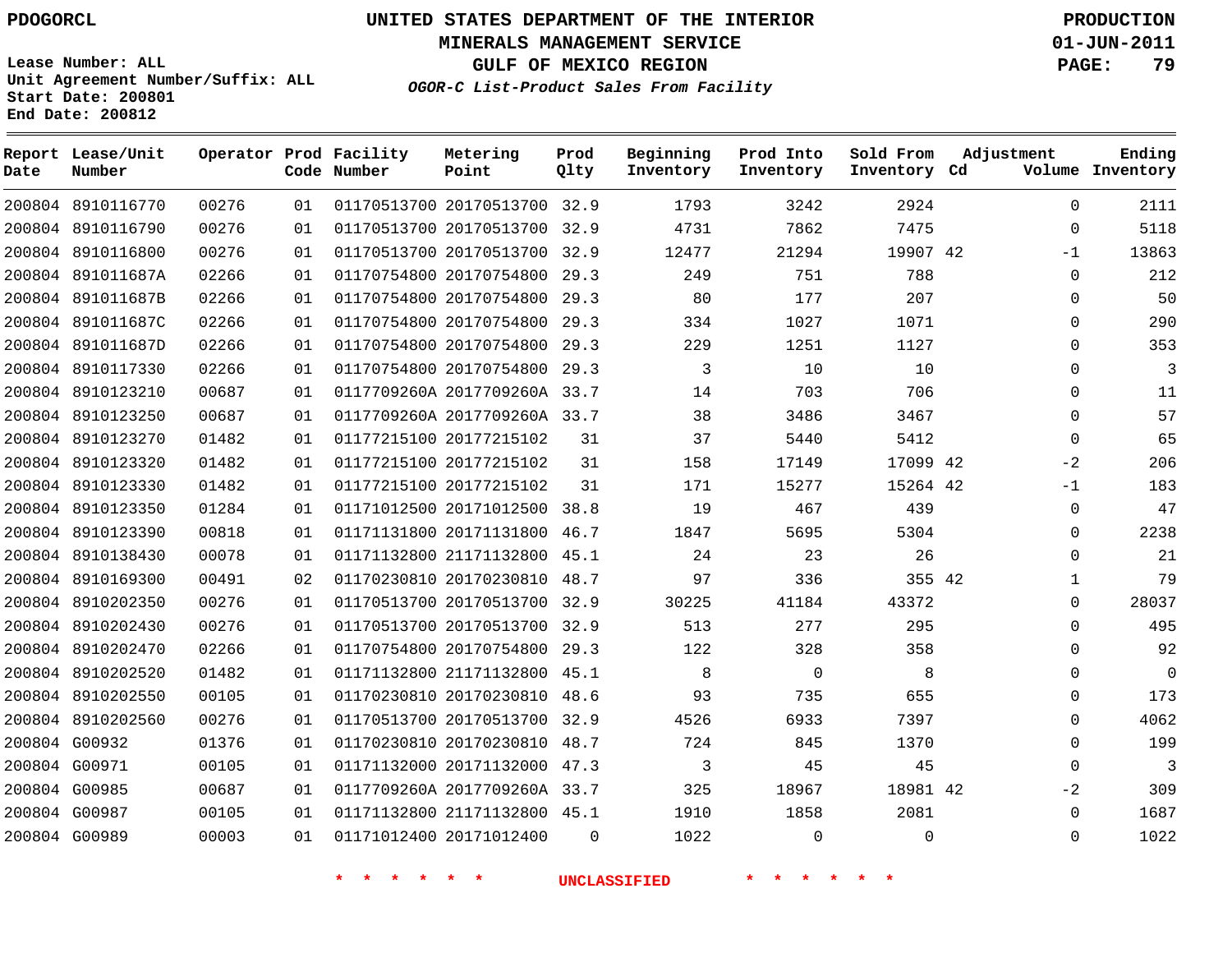**MINERALS MANAGEMENT SERVICE 01-JUN-2011**

**Lease Number: ALL Unit Agreement Number/Suffix: ALL Start Date: 200801 End Date: 200812**

**OGOR-C List-Product Sales From Facility**

**GULF OF MEXICO REGION PAGE: 80**

| Date | Report Lease/Unit<br>Number |       |    | Operator Prod Facility<br>Code Number | Metering<br>Point            | Prod<br>Qlty | Beginning<br>Inventory | Prod Into<br>Inventory | Sold From<br>Inventory Cd | Adjustment   | Ending<br>Volume Inventory |
|------|-----------------------------|-------|----|---------------------------------------|------------------------------|--------------|------------------------|------------------------|---------------------------|--------------|----------------------------|
|      | 200804 G01025               | 02859 | 01 |                                       | 01177122600 20177122600      | $\Omega$     | 139                    | $\Omega$               | $\Omega$                  | $\Omega$     | 139                        |
|      | 200804 G01027               | 00162 | 01 |                                       | 01177122606 20177122606      | 39.5         | $\Omega$               | 4561                   | 4561                      | $\Omega$     | $\mathbf{0}$               |
|      | 200804 G01083               | 00276 | 01 |                                       | 01170513700 20170513700      | 32.9         | 3693                   | 5742                   | 5697                      | $\Omega$     | 3738                       |
|      |                             | 02777 | 01 | 01170753510 20170753510               |                              | $\Omega$     | 65                     | 0                      | $\Omega$                  | 0            | 65                         |
|      |                             |       |    |                                       |                              |              | 3758                   | 5742                   | 5697                      | 0            | 3803                       |
|      | 200804 G01090               | 00276 | 01 |                                       | 01170513700 20170513700 32.9 |              | 15587                  | 21652                  | 23142                     | $\Omega$     | 14097                      |
|      | 200804 G01091               | 00276 | 01 |                                       | 01170513700 20170513700 32.9 |              | 2046                   | 2450                   | 2900 42                   | $-1$         | 1595                       |
|      | 200804 G01092               | 00276 | 01 |                                       | 01170513700 20170513700      | 32.9         | 8834                   | 12263                  | 13114 42                  | $\mathbf{1}$ | 7984                       |
|      | 200804 G01096               | 00276 | 01 |                                       | 01170513700 20170513700 32.9 |              | 369                    | 88                     | 400                       | $\Omega$     | 57                         |
|      | 200804 G01153               | 01834 | 01 |                                       | 01171132800 21171132800 45.1 |              | 57                     | $\mathbf 0$            | 57                        | $\Omega$     | 0                          |
|      | 200804 G01181               | 00818 | 01 |                                       | 01177072200 20177072200      | 46           | $\mathbf 0$            | 22                     | 22                        | $\Omega$     | $\Omega$                   |
|      | 200804 G01194               | 00105 | 01 |                                       | 01177072601 20177072601 38.6 |              | $\Omega$               | 8260                   | 8260                      | $\Omega$     | $\Omega$                   |
|      | 200804 G01196               | 00078 | 01 |                                       | 01171132800 21171132800 45.1 |              | 260                    | 245                    | 294 42                    | $\mathbf 1$  | 212                        |
|      | 200804 G01198               | 00818 | 02 |                                       | 01171092651 20171092650      | 45           | 25                     | 300                    | 289                       | $\Omega$     | 36                         |
|      | 200804 G01210               | 00078 | 01 |                                       | 01171132800 21171132800      | 43.5         | $\mathbf 0$            | 5                      | 3                         | $\Omega$     | $\overline{2}$             |
|      | 200804 G01216               | 00222 | 01 |                                       | 01177082958 20177082958 37.4 |              | $\Omega$               | 8103                   | 8103                      | $\Omega$     | $\mathbf{0}$               |
|      | 200804 G01220               | 00105 | 01 |                                       | 01177092600 20177092600      | 47.3         | 262                    | 9680                   | 9628                      | $\mathbf{0}$ | 314                        |
|      | 200804 G01228               | 00003 | 01 |                                       | 0117711260G 2017711260G 34.7 |              | 855                    | 14900                  | 14851 42                  | $-1$         | 903                        |
|      | 200804 G01230               | 00003 | 01 |                                       | 0117711260G 2017711260G      | 34.7         | 994                    | 17413                  | 17351                     | $\Omega$     | 1056                       |
|      | 200804 G01248               | 02628 | 01 |                                       | 01171012500 20171012500      | 38.8         | 219                    | 3799                   | 3633                      | $\Omega$     | 385                        |
|      | 200804 G01249               | 00491 | 01 |                                       | 01171012500 20171012500      | 38.8         | $\mathbf 1$            | 2                      | 3                         | $\Omega$     | $\mathbf 0$                |
|      | 200804 G01269               | 01284 | 01 |                                       | 01171012500 20171012500      | 38.8         | 36                     | 844                    | 794                       | 0            | 86                         |
|      | 200804 G01351               | 00078 | 01 |                                       | 01170230400 20170230400 52.5 |              | 65                     | 298                    | 295                       | $\mathbf{0}$ | 68                         |
|      | 200804 G01441               | 00818 | 01 |                                       | 01177112701 20177112700      | $\mathbf 0$  | 273                    | 333                    | $\mathbf{0}$              | $\mathbf{0}$ | 606                        |
|      | 200804 G01447               | 00276 | 01 |                                       | 01170513700 20170513700 32.9 |              | 5124                   | 22128                  | 23671                     | $\Omega$     | 3581                       |
|      | 200804 G01477               | 02025 | 01 |                                       | 01170230810 20170230810 49.2 |              | 485                    | 1646                   | 1744                      | $\Omega$     | 387                        |
|      | 200804 G01497               | 02451 | 01 |                                       | 01170513800 20170513800      | 34           | 2825                   | 35969                  | 36735                     | $\Omega$     | 2059                       |
|      | 200804 G01498               | 02451 | 01 |                                       | 01170513800 20170513800      | 34           | 673                    | 7737                   | 7967                      | $\Omega$     | 443                        |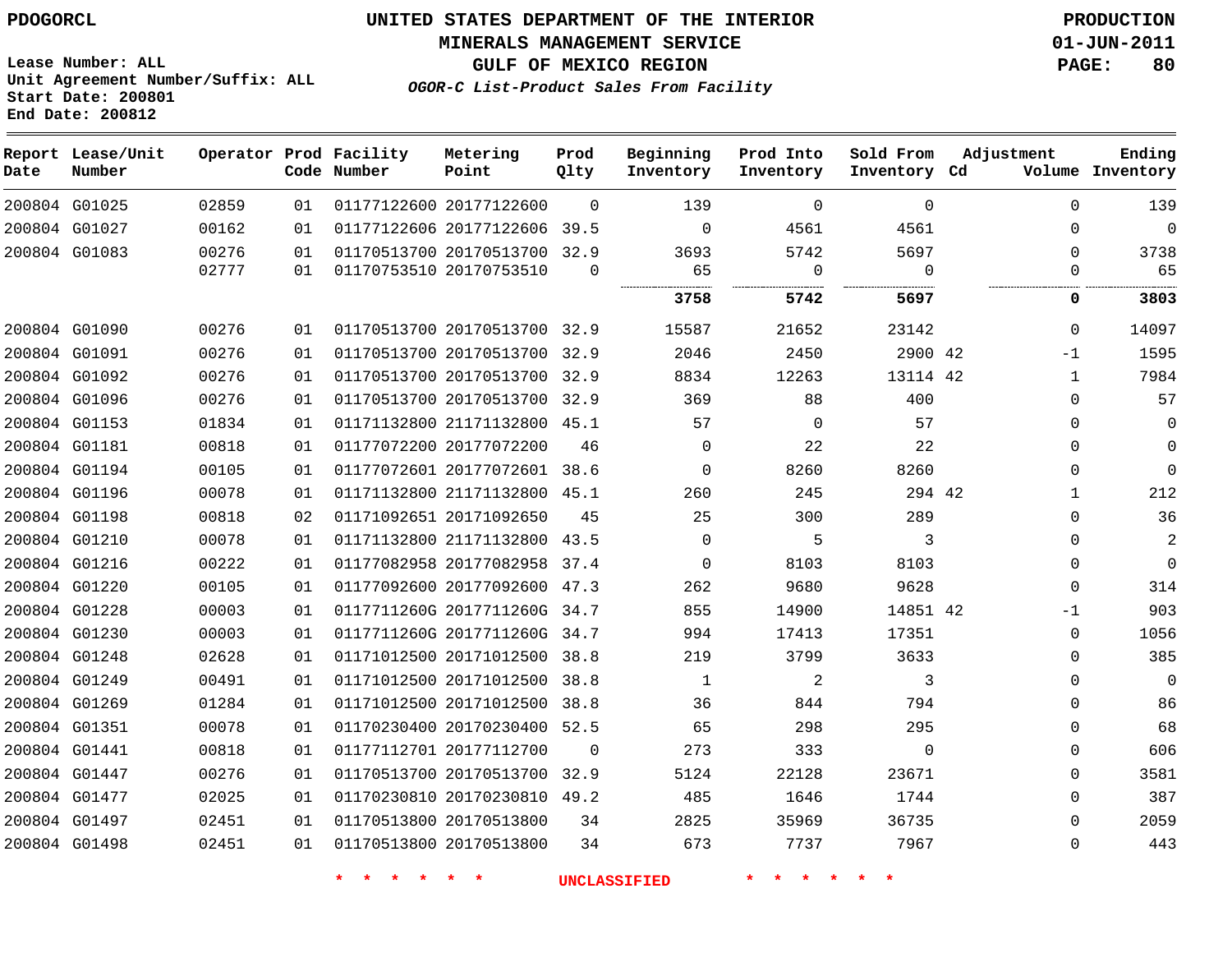# **UNITED STATES DEPARTMENT OF THE INTERIOR PDOGORCL PRODUCTION**

**MINERALS MANAGEMENT SERVICE 01-JUN-2011**

**GULF OF MEXICO REGION PAGE: 81**

**Unit Agreement Number/Suffix: ALL Start Date: 200801 End Date: 200812**

**OGOR-C List-Product Sales From Facility**

| Date | Report Lease/Unit<br>Number |       |    | Operator Prod Facility<br>Code Number | Metering<br>Point            | Prod<br>Qlty | Beginning<br>Inventory | Prod Into<br>Inventory | Sold From<br>Inventory Cd | Adjustment |              | Ending<br>Volume Inventory |
|------|-----------------------------|-------|----|---------------------------------------|------------------------------|--------------|------------------------|------------------------|---------------------------|------------|--------------|----------------------------|
|      | 200804 G01528               | 01284 | 01 |                                       | 0117711260T 2017711260T 35.2 |              | 59                     | 2955                   | 2940                      |            | $\Omega$     | 74                         |
|      | 200804 G01569               | 02266 | 01 |                                       | 01171012500 20171012500 39.3 |              | 3                      | $\mathbf 0$            | 3                         |            | $\Omega$     | 0                          |
|      | 200804 G01580               | 02451 | 01 |                                       | 01170513800 20170513800      | 34           | 723                    | 9564                   | 9739                      |            | $\Omega$     | 548                        |
|      | 200804 G01610               | 01482 | 01 |                                       | 01177215100 20177215102      | 31           | 25                     | 1732                   | 1735 42                   |            | -1           | 21                         |
|      | 200804 G01619               | 00276 | 01 |                                       | 01170513700 20170513700 32.9 |              | 19105                  | 22744                  | 22169                     |            | 0            | 19680                      |
|      | 200804 G01620               | 00276 | 01 |                                       | 01170513700 20170513700 32.9 |              | 11782                  | 12001                  | 13403                     |            | 0            | 10380                      |
|      | 200804 G01676               | 02237 | 01 |                                       | 01170755200 20170755200      | 31.8         | 746                    | 8285                   | 8255                      |            | $\Omega$     | 776                        |
|      | 200804 G01677               | 02237 | 01 |                                       | 01170755200 20170755200 31.8 |              | 200                    | 1868                   | 1890                      |            | $\Omega$     | 178                        |
|      | 200804 G01754               | 00003 | 01 |                                       | 01423210051 20423210050      | 47           | 29                     | 392                    | 385 42                    |            | $\mathbf{1}$ | 37                         |
|      | 200804 G01757               | 00003 | 01 |                                       | 01423210051 20423210050      | 47           | 83                     | 611                    | 636                       |            | $\Omega$     | 58                         |
|      | 200804 G01812               | 02630 | 01 |                                       | 01422450350 20422450350      | 40.5         | 64                     | 30                     | 33                        |            | $\mathbf 0$  | 61                         |
|      | 200804 G01860               | 00105 | 01 |                                       | 01170231110 20170231110      | 40.5         | 2886                   | 5382                   | 6476                      |            | $\Omega$     | 1792                       |
|      | 200804 G01865               | 00078 | 01 |                                       | 01171012500 20171012500      | 38.8         | 332                    | 7376                   | 6959 42                   |            | -1           | 748                        |
|      | 200804 G01880               | 00105 | 01 |                                       | 01171132000 20171132000      | 47.3         | 10                     | 140                    | 140                       |            | 0            | 10                         |
|      | 200804 G01898               | 02312 | 01 |                                       | 01171012500 20171012500      | 38.8         | 1029                   | 17897                  | 17111                     |            | $\Omega$     | 1815                       |
|      | 200804 G01901               | 01482 | 01 |                                       | 01177215100 20177215102      | 31           | 3                      | 355                    | 354                       |            | 0            | 4                          |
|      | 200804 G01953               | 00105 | 01 |                                       | 01170230811 20170230811 45.8 |              | 21                     | 391                    | 395                       |            | $\Omega$     | 17                         |
|      | 200804 G01966               | 01482 | 01 |                                       | 01177215100 20177215102      | 31           | 72                     | 4537                   | 4554 42                   |            | $-1$         | 54                         |
|      | 200804 G01967               | 01482 | 01 |                                       | 01177215100 20177215102      | 31           | 119                    | 10249                  | 10245                     |            | 0            | 123                        |
|      | 200804 G01972               | 02589 | 01 |                                       | 01170231230 01170231230      | 40.8         | $\mathbf 0$            | 358                    | 358                       |            | $\Omega$     | $\mathbf 0$                |
|      | 200804 G01997               | 01071 | 02 |                                       | 01170230810 20170230810      | 57           | 37                     | 144                    | 144                       |            | $\Omega$     | 37                         |
|      | 200804 G01998               | 00818 | 01 |                                       | 01170230811 20170230811      | 48.7         | 52                     | 122                    | 144                       |            | $\mathbf{0}$ | 30                         |
|      | 200804 G02006               | 00491 | 01 |                                       | 01170530900 20170530900      | 48.7         | $\Omega$               | 27                     | 20                        |            | $\Omega$     | 7                          |
|      | 200804 G02021               | 01482 | 01 |                                       | 01170230811 20170230811 45.9 |              | 38                     | 1001                   | 996                       |            | $\Omega$     | 43                         |
|      | 200804 G02023               | 02312 | 02 |                                       | 01170230811 20170230811 45.9 |              | 818                    | 13367                  | 13610                     |            | $\Omega$     | 575                        |
|      | 200804 G02045               | 00105 | 01 |                                       | 01170530900 20170530900      | 48.8         | 54                     | $\mathbf 0$            | 54                        |            | $\Omega$     | $\mathbf 0$                |
|      | 200804 G02050               | 02714 | 01 |                                       | 01171132800 21171132800      | 46.3         | 282                    | 1958                   | 1237                      |            | $\Omega$     | 1003                       |
|      | 200804 G02051               | 02312 | 01 |                                       | 01170530900 20170530900      | 48.8         | 172                    | 1267                   | 1118                      |            | $\Omega$     | 321                        |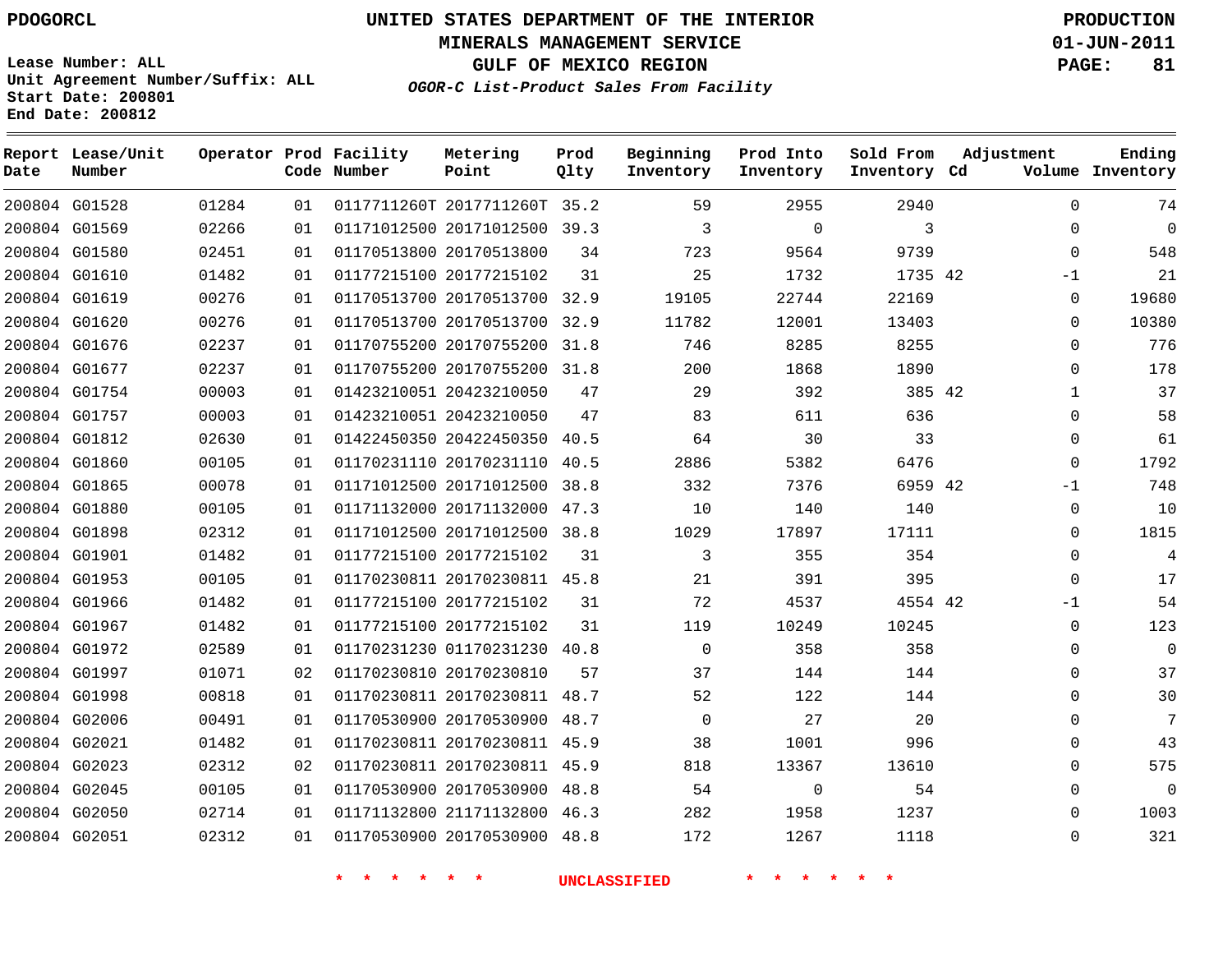**MINERALS MANAGEMENT SERVICE 01-JUN-2011**

**GULF OF MEXICO REGION PAGE: 82**

**Lease Number: ALL Unit Agreement Number/Suffix: ALL Start Date: 200801 End Date: 200812**

**OGOR-C List-Product Sales From Facility**

| Date | Report Lease/Unit<br>Number |       |    | Operator Prod Facility<br>Code Number | Metering<br>Point            | Prod<br>Qlty | Beginning<br>Inventory | Prod Into<br>Inventory | Sold From<br>Inventory Cd | Adjustment   | Ending<br>Volume Inventory |
|------|-----------------------------|-------|----|---------------------------------------|------------------------------|--------------|------------------------|------------------------|---------------------------|--------------|----------------------------|
|      | 200804 G02062               | 02375 | 01 |                                       | 0117704220A 2017704220A 45.6 |              | $\Omega$               | 1199                   | 1199                      | $\Omega$     | $\Omega$                   |
|      | 200804 G02088               | 00687 | 01 |                                       | 01170230811 20170230811 45.9 |              | 37                     | 627                    | 638 42                    | $\mathbf{1}$ | 27                         |
|      | 200804 G02091               | 00687 | 01 |                                       | 01170230811 20170230811 45.9 |              | 96                     | 474                    | 549 42                    | $-1$         | 20                         |
|      | 200804 G02099               | 01978 | 02 |                                       | 01171012310 20171012310      | 47           | 309                    | 4702                   | 4666                      | $\Omega$     | 345                        |
|      | 200804 G02110               | 02630 | 01 |                                       | 01171012400 20171012400 53.9 |              | 18                     | 133                    | 133                       | $\Omega$     | 18                         |
|      | 200804 G02127               | 02312 | 02 |                                       | 01170230810 20170230810 48.7 |              | 16                     | 94                     | 88                        | 0            | 22                         |
|      | 200804 G02161               | 00818 | 02 |                                       | 01171012500 20171012500      | 38.8         | 955                    | 17535                  | 16711                     | $\Omega$     | 1779                       |
|      | 200804 G02163               | 00105 | 01 |                                       | 01171012500 20171012500 38.7 |              | 318                    | 5325                   | 5103                      | $\Omega$     | 540                        |
|      | 200804 G02267               | 02899 | 01 |                                       | 01171132000 20171132000 47.4 |              | 2                      | 7                      | 8                         | $\Omega$     | $\mathbf{1}$               |
|      | 200804 G02280               | 02899 | 01 |                                       | 01177082604 20177082604 26.6 |              | 643                    | 45593                  | 45591 42                  | $-645$       | $\Omega$                   |
|      | 200804 G02281               | 02899 | 01 |                                       | 01177082604 20177082604 26.6 |              | 163                    | 10047                  | 10069 42                  | $-141$       | $\Omega$                   |
|      | 200804 G02300               | 01482 | 01 |                                       | 01171132800 21171132800 45.1 |              | 40                     | $\mathbf 0$            | 40                        | 0            | $\Omega$                   |
|      | 200804 G02317               | 02421 | 01 |                                       | 01171132000 20171132000 47.4 |              | 219                    | 2270                   | 2329                      | $\Omega$     | 160                        |
|      | 200804 G02353               | 01284 | 01 |                                       | 01170230450 20170230450      | 52           | 246                    | 4508                   | 4553                      | 0            | 201                        |
|      | 200804 G02354               | 01284 | 01 |                                       | 01170230450 20170230450      | 52           | 3                      | 27                     | 29                        | 0            | $\mathbf{1}$               |
|      | 200804 G02357               | 02200 | 02 |                                       | 01170230450 20170230450      | 52           | 40                     | 431                    | 452                       | $\Omega$     | 19                         |
|      | 200804 G02391               | 01284 | 01 |                                       | 0142709015A 2042709015A 42.4 |              | 0                      | 2661                   | 2661                      | $\mathbf{0}$ | $\mathbf 0$                |
|      | 200804 G02404               | 02589 | 01 |                                       | 01170230810 20170230810 47.1 |              | 1109                   | 1539                   | 1539                      | 0            | 1109                       |
|      | 200804 G02414               | 02451 | 01 |                                       | 01170230810 20170230810 48.7 |              | 13                     | 55                     | 55                        | $\Omega$     | 13                         |
|      | 200804 G02416               | 02409 | 01 |                                       | 01170230810 20170230810 48.6 |              | 12                     | 69                     | 65                        | $\Omega$     | 16                         |
|      | 200804 G02423               | 00818 | 01 |                                       | 01170230810 20170230810 48.7 |              | 22                     | 112                    | 108                       | $\mathbf{0}$ | 26                         |
|      | 200804 G02428               | 00105 | 01 |                                       | 01170230810 20170230810 48.6 |              | 26                     | 48                     | 63                        | 0            | 11                         |
|      | 200804 G02429               | 00491 | 01 |                                       | 01170230810 20170230810      | 48.6         | 939                    | 2889                   | 3149                      | $\Omega$     | 679                        |
|      | 200804 G02433               | 00491 | 01 |                                       | 01170230810 20170230810      | 48.6         | 13                     | 53                     | 54                        | $\Omega$     | 12                         |
|      | 200804 G02434               | 02859 | 02 |                                       | 01170230810 20170230810 48.7 |              | 31                     | 76                     | 89                        | 0            | 18                         |
|      | 200804 G02436               | 02628 | 02 |                                       | 01170230811 20170230811 45.9 |              | 129                    | 2366                   | 2397                      | $\Omega$     | 98                         |
|      | 200804 G02439               | 02375 | 01 |                                       | 01171132000 20171132000 47.4 |              | $\Omega$               | 77                     | 77                        | $\Omega$     | $\mathbf 0$                |
|      | 200804 G02552               | 00491 | 01 |                                       | 01170230811 20170230811 45.9 |              | $\Omega$               | 3                      | 3                         | $\Omega$     | $\Omega$                   |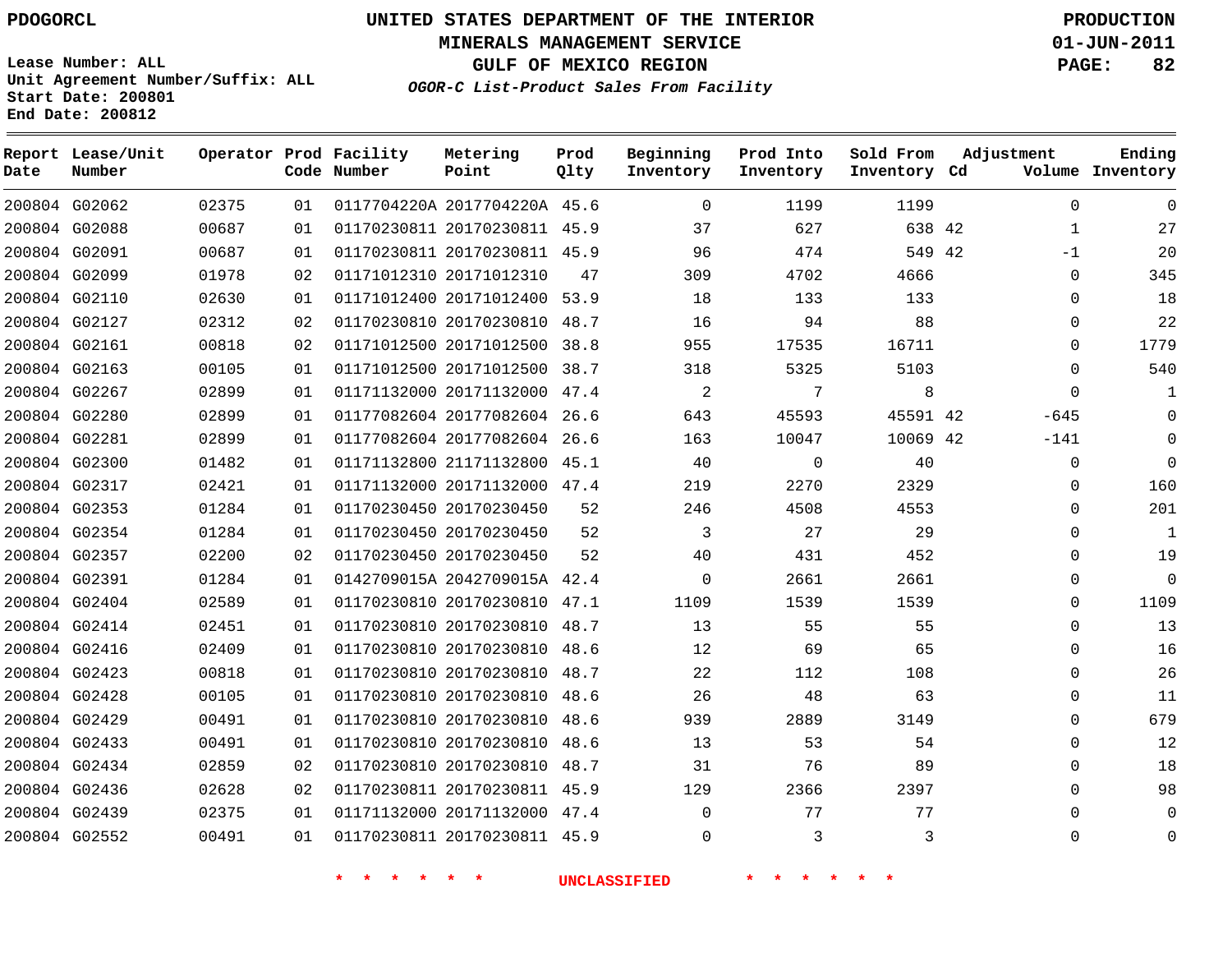#### **MINERALS MANAGEMENT SERVICE 01-JUN-2011**

**GULF OF MEXICO REGION PAGE: 83**

**Lease Number: ALL Unit Agreement Number/Suffix: ALL Start Date: 200801 End Date: 200812**

**OGOR-C List-Product Sales From Facility**

| Date | Report Lease/Unit<br>Number |       |    | Operator Prod Facility<br>Code Number | Metering<br>Point            | Prod<br>Qlty | Beginning<br>Inventory | Prod Into<br>Inventory | Sold From<br>Inventory Cd | Adjustment | Ending<br>Volume Inventory |
|------|-----------------------------|-------|----|---------------------------------------|------------------------------|--------------|------------------------|------------------------|---------------------------|------------|----------------------------|
|      | 200804 G02567               | 02628 | 01 |                                       | 01170230811 20170230811 45.9 |              | 298                    | 4338                   | 4448                      | $\Omega$   | 188                        |
|      | 200804 G02601               | 02268 | 01 |                                       | 01171092651 20171092650      | 44.7         | 76                     | 1123                   | 1064                      | $\Omega$   | 135                        |
|      |                             | 02630 | 01 |                                       | 01171092651 20171092650 44.7 |              | 29                     | 142                    | 151                       |            | 20                         |
|      |                             |       |    |                                       |                              |              | 105                    | 1265                   | 1215                      | 0          | 155                        |
|      | 200804 G02628               | 00105 | 01 |                                       | 01171012500 20171012500 38.7 |              | 109                    | 2321                   | 2195                      | $\Omega$   | 235                        |
|      | 200804 G02665               | 02451 | 01 |                                       | 01423210051 20423210050      | 47           | 164                    | 1467                   | 1492                      | $\Omega$   | 139                        |
|      | 200804 G02716               | 02409 | 01 |                                       | 01170230810 20170230810      | 48.7         | 212                    | 852                    | 864                       | $\Omega$   | 200                        |
|      | 200804 G02759               | 01284 | 01 |                                       | 01170230800 20170230810      | 48.7         | 55                     | 176                    | 190                       | $\Omega$   | 41                         |
|      | 200804 G02819               | 00105 | 01 |                                       | 01170231110 20170231110      | 40.5         | 65                     | 89                     | 124                       | $\Omega$   | 30                         |
|      | 200804 G02825               | 00105 | 01 |                                       | 01170231110 20170231110      | 40.5         | 148                    | 199                    | 281                       | $\Omega$   | 66                         |
|      |                             |       | 01 |                                       | 01170230810 20170230810      | 48.6         | 0                      | 62                     | 47                        |            | 15                         |
|      |                             |       |    |                                       |                              |              | 148                    | 261                    | 328                       | 0          | 81                         |
|      | 200804 G02826               | 00105 | 01 |                                       | 01170231110 20170231110 40.5 |              | 170                    | 379                    | 423                       | $\Omega$   | 126                        |
|      |                             |       | 01 |                                       | 01170230810 20170230810 48.7 |              | 132                    | 536                    | 544 42                    | 2          | 126                        |
|      |                             |       |    |                                       |                              |              | 302                    | 915                    | 967                       | 2          | 252                        |
|      | 200804 G02833               | 01819 | 01 |                                       | 01170530900 20170530900      | 48.8         | 7                      | 34                     | 32                        | $\Omega$   | 9                          |
|      | 200804 G02834               | 02375 | 01 |                                       | 01170230810 20170230810      | 48.7         | 20                     | 97                     | 94                        | $\Omega$   | 23                         |
|      | 200804 G02853               | 02589 | 01 |                                       | 01170231230 01170231230      | 40.8         | $\Omega$               | 18                     | 18                        | $\Omega$   | 0                          |
|      | 200804 G02870               | 02636 | 01 |                                       | 01170230810 20170230810      | 48.7         | 13                     | 97                     | 87                        | $\Omega$   | 23                         |
|      | 200804 G02885               | 02312 | 01 |                                       | 01171132000 20171132000      | 47.4         | 25                     | 293                    | 297                       | $\Omega$   | 21                         |
|      | 200804 G02886               | 02312 | 02 |                                       | 01171132000 20171132000      | 47.4         | $\mathbf{1}$           | $\Omega$               | 1                         | $\Omega$   | 0                          |
|      | 200804 G02895               | 02579 | 02 |                                       | 01171092651 20171092650      | 44.7         | 0                      | 536                    | 505                       | $\Omega$   | 31                         |
|      |                             | 02628 | 02 |                                       | 01171092651 20171092650      | 44.7         | 0                      | 440                    | 413                       | $\Omega$   | 27                         |
|      |                             |       |    |                                       |                              |              | 0                      | 976                    | 918                       | 0          | 58                         |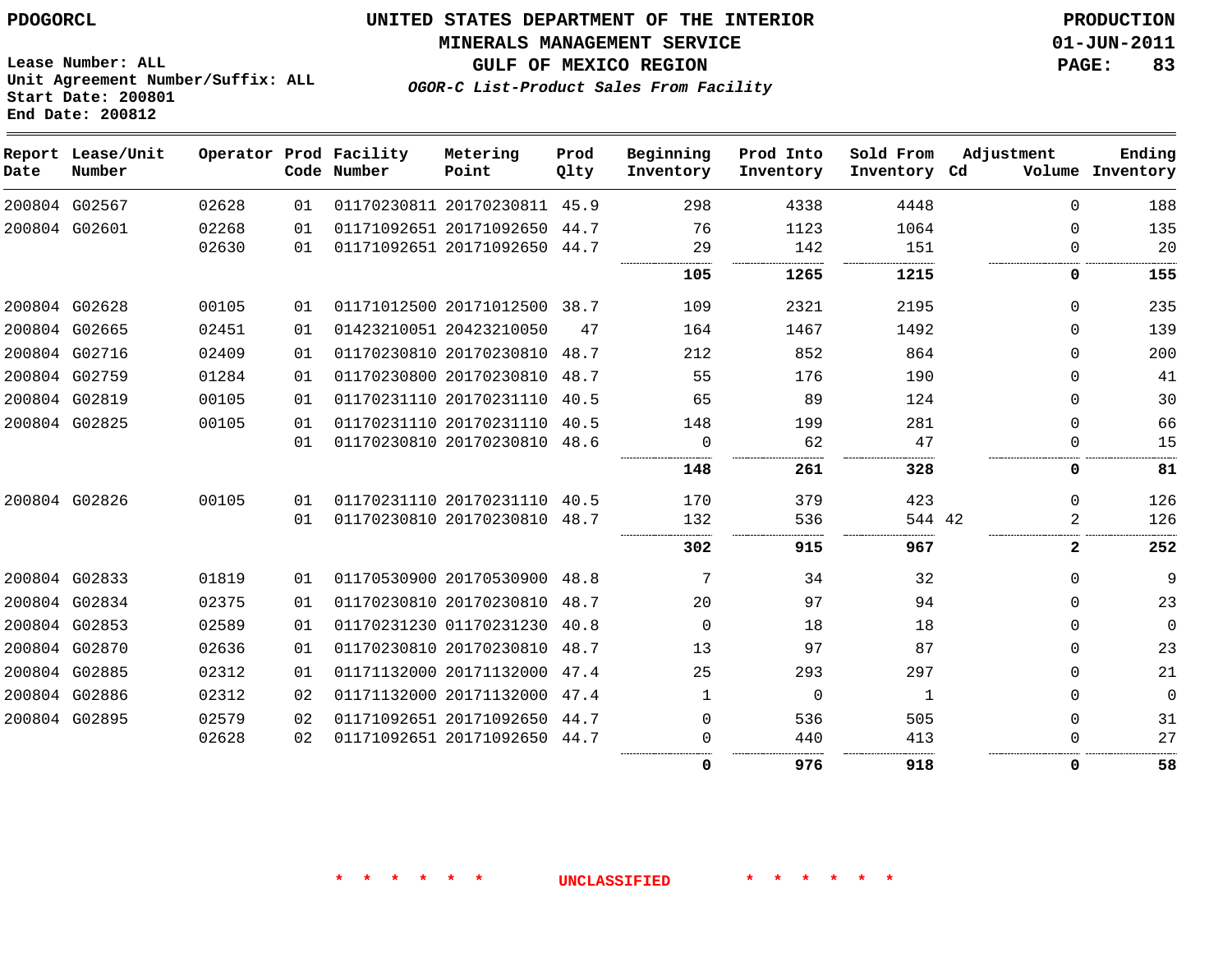**Start Date: 200801 End Date: 200812**

**Unit Agreement Number/Suffix: ALL**

# **UNITED STATES DEPARTMENT OF THE INTERIOR PDOGORCL PRODUCTION**

**MINERALS MANAGEMENT SERVICE 01-JUN-2011**

**GULF OF MEXICO REGION PAGE: 84**

**OGOR-C List-Product Sales From Facility**

| Date | Report Lease/Unit<br>Number |       |    | Operator Prod Facility<br>Code Number | Metering<br>Point            | Prod<br>Olty | Beginning<br>Inventory | Prod Into<br>Inventory | Sold From<br>Inventory Cd | Adjustment    | Ending<br>Volume Inventory |
|------|-----------------------------|-------|----|---------------------------------------|------------------------------|--------------|------------------------|------------------------|---------------------------|---------------|----------------------------|
|      | 200804 G02898               | 01834 | 01 |                                       | 01171012300 20171012300 38.6 |              | 219                    | 1038                   | 842                       | $\Omega$      | 415                        |
|      |                             | 02266 | 01 |                                       | 01171012300 20171012300      | $\mathbf 0$  | 6<br>                  | $\mathbf 0$<br>        | $\Omega$<br>              | $\Omega$      | 6<br>.                     |
|      |                             |       |    |                                       |                              |              | 225                    | 1038                   | 842                       | 0             | 421                        |
|      | 200804 G02899               | 01834 | 01 |                                       | 01171012300 20171012300      | 38.6         | 2871                   | 6985                   | 7061 42                   | $\mathbf{1}$  | 2796                       |
|      | 200804 G02917               | 02268 | 01 |                                       | 01171092930 20171092930      | 34.3         | 249                    | 4183                   | 4248                      | $\Omega$      | 184                        |
|      | 200804 G02969               | 00276 | 01 |                                       | 01170513700 20170513700      | $\Omega$     | 465                    | $\Omega$               | $\Omega$                  | $\Omega$      | 465                        |
|      | 200804 G02970               | 00276 | 01 |                                       | 01170513700 20170513700      | $\Omega$     | 6369                   | $\Omega$               | $\Omega$                  | 0             | 6369                       |
|      | 200804 G03061               | 00105 | 01 |                                       | 01423210051 20423210050      | 47           | 65                     | 870                    | 853                       | 0             | 82                         |
|      | 200804 G03068               | 00105 | 01 |                                       | 01423210051 20423210050      | 47           | 15                     | 116                    | 120                       | 0             | 11                         |
|      | 200804 G03079               | 02451 | 01 |                                       | 01427038260 01427038260      | $\Omega$     | 530                    | $\Omega$               | $\mathbf 0$               | $\Omega$      | 530                        |
|      | 200804 G03115               | 02200 | 01 |                                       | 01170230450 20170230450      | 52.3         | 2                      | 37                     |                           | 38 42<br>1    | $\sqrt{2}$                 |
|      | 200804 G03138               | 00687 | 01 |                                       | 01170230811 20170230811      | 45.9         | $\overline{2}$         | 27                     | 28                        | $\Omega$      | $\mathbf{1}$               |
|      | 200804 G03145               | 00078 | 01 |                                       | 01171132800 21171132800      | 45.1         | 263                    | 320                    | 307                       | 0             | 276                        |
|      | 200804 G03152               | 00105 | 01 |                                       | 01177092600 20177092600      | 47.3         | 359                    | 7968                   | 8069                      | 0             | 258                        |
|      | 200804 G03169               | 01284 | 01 |                                       | 0117711260T 2017711260T      | 35.2         | 7                      | 309                    | 308                       | $\Omega$      | 8                          |
|      | 200804 G03236               | 00003 | 02 |                                       | 01170230450 20170230450      | 57.8         | 3                      | 32                     |                           | 32 42<br>$-1$ | 2                          |
|      | 200804 G03237               | 00276 | 01 |                                       | 01170230450 20170230450      | $\Omega$     | 170                    | $\mathbf 0$            | $\mathbf 0$               | $\mathbf 0$   | 170                        |
|      | 200804 G03251               | 00105 | 01 |                                       | 01170231110 20170231110      | 40.5         | $\Omega$               | 676                    | 451                       | $\Omega$      | 225                        |
|      | 200804 G03264               | 00003 | 01 |                                       | 01170230811 20170230811 45.9 |              | 3                      | 49                     | 50                        | $\Omega$      | 2                          |
|      |                             | 01284 | 02 |                                       | 01170530900 20170530900      | 48.8         | 28                     | 248                    | 214                       | 0             | 62                         |
|      |                             |       |    |                                       |                              |              | 31                     | 297                    | 264                       | 0             | 64                         |
|      | 200804 G03265               | 01284 | 02 |                                       | 01170530900 20170530900      | 48.8         | 160                    | 1123                   | 999                       | 0             | 284                        |
|      | 200804 G03331               | 02312 | 02 |                                       | 01171132800 21171132800      | 45.1         | 6653                   | 6648                   | 7402                      | 0             | 5899                       |
|      | 200804 G03481               | 02894 | 01 |                                       | 01170230810 20170230810      | 48           | $\mathbf 0$            | 3                      | 2                         | $\Omega$      | 1                          |
|      | 200804 G03496               | 00818 | 01 |                                       | 01170230810 20170230810      | 48.7         | 63                     | 195                    | 212                       | $\Omega$      | 46                         |
|      | 200804 G03529               | 02589 | 01 |                                       | 01171131600 20171131600      | 41.6         | 0                      | 10                     | 10                        | $\Omega$      | $\mathbf 0$                |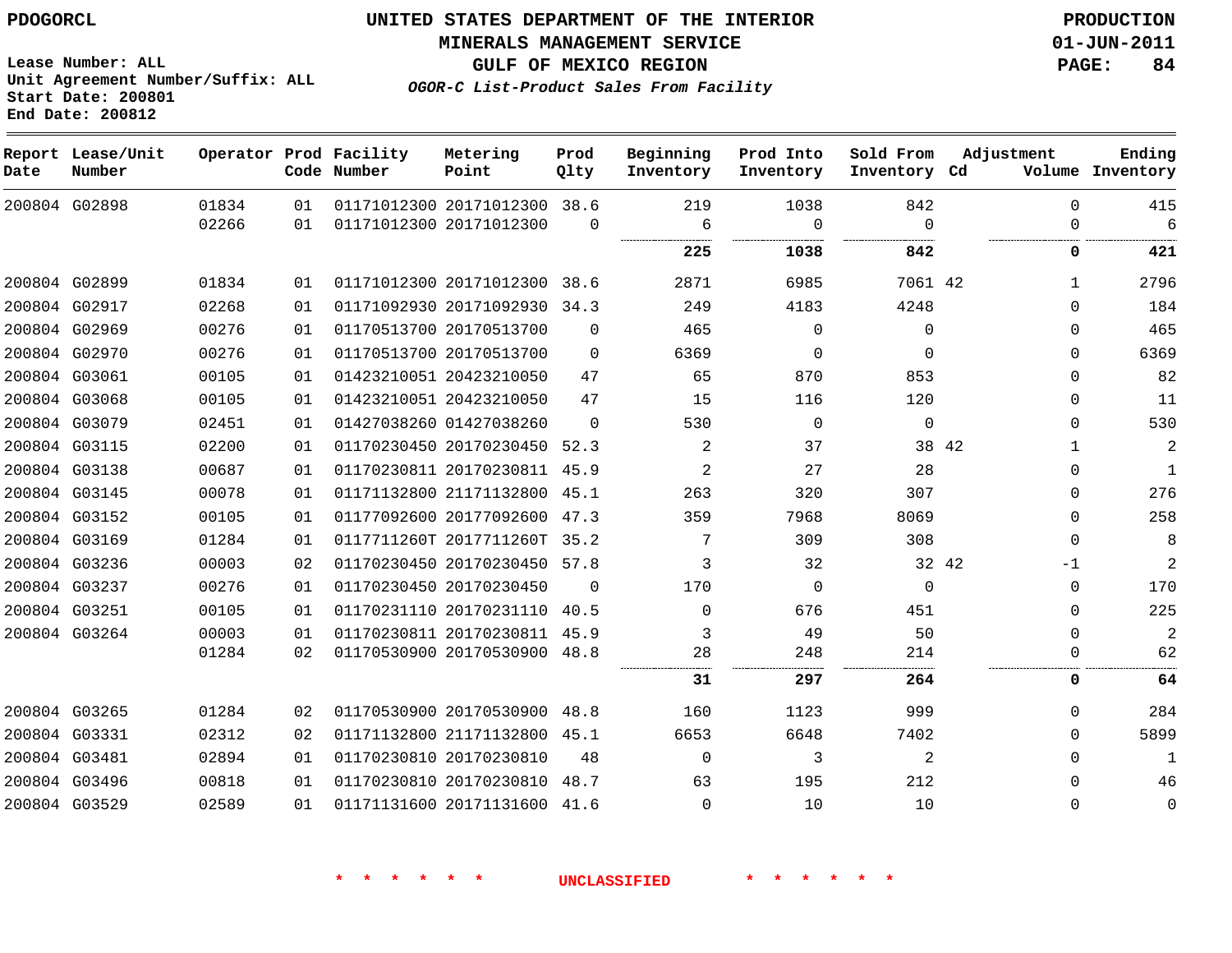**Start Date: 200801 End Date: 200812**

**Unit Agreement Number/Suffix: ALL**

# **UNITED STATES DEPARTMENT OF THE INTERIOR PDOGORCL PRODUCTION**

**MINERALS MANAGEMENT SERVICE 01-JUN-2011**

**GULF OF MEXICO REGION PAGE: 85**

**OGOR-C List-Product Sales From Facility**

| Date          | Report Lease/Unit<br>Number |       |    | Operator Prod Facility<br>Code Number | Metering<br>Point            | Prod<br>Qlty | Beginning<br>Inventory | Prod Into<br>Inventory | Sold From<br>Inventory Cd | Adjustment   | Ending<br>Volume Inventory |
|---------------|-----------------------------|-------|----|---------------------------------------|------------------------------|--------------|------------------------|------------------------|---------------------------|--------------|----------------------------|
|               | 200804 G03738               | 00064 | 01 |                                       | 01170230450 20170230450      | 52           | 34                     | 287                    | 309 42                    | 1            | 13                         |
|               |                             | 02871 | 01 |                                       | 01170230450 20170230450 52.3 |              | 5<br>                  | 19<br>                 |                           | 24 42<br>1   | $\mathbf{1}$               |
|               |                             |       |    |                                       |                              |              | 39                     | 306                    | 333                       | 2            | 14                         |
|               | 200804 G03793               | 02894 | 01 |                                       | 01171012500 20171012500      | 38.8         | 1                      | $\Omega$               | $\mathbf{1}$              | $\Omega$     | $\mathbf 0$                |
|               | 200804 G03811               | 00105 | 01 |                                       | 01171092651 20171092650      | 44.7         | 205                    | 2750                   | 2625                      | $\Omega$     | 330                        |
|               | 200804 G03935               | 02672 | 01 |                                       | 01423210051 20423210050      | 52           | 3                      | 47                     | 46                        | $\Omega$     | 4                          |
|               | 200804 G03940               | 00105 | 01 |                                       | 01423210051 20423210050      | 47           | $\mathbf 1$            | 53                     | 49                        | $\Omega$     | 5                          |
|               | 200804 G03958               | 00105 | 01 |                                       | 01170230510 20170230510 47.8 |              | 280                    | 1077                   | 1068                      | $\Omega$     | 289                        |
|               | 200804 G03973               | 00105 | 01 |                                       | 01171132800 21171132800      | 45           | 1838                   | 1874                   | 2050                      | $\Omega$     | 1662                       |
|               | 200804 G04003               | 00105 | 01 |                                       | 01171012500 20171012500      | 38.7         | 1814                   | 33488                  | 31905                     | $\Omega$     | 3397                       |
|               | 200804 G04065               | 02628 | 01 |                                       | 01423210051 20423210050      | 47           | 9                      | 55                     | 59                        | $\Omega$     | 5                          |
|               | 200804 G04078               | 02589 | 01 |                                       | 01170230510 20170230510      | 48.2         | 84                     | 6                      | 19                        | $\Omega$     | 71                         |
|               | 200804 G04081               | 02894 | 01 |                                       | 01170230450 20170230810 48.7 |              | 3332                   | 10190                  | 11127                     | $\Omega$     | 2395                       |
|               | 200804 G04082               | 02312 | 02 |                                       | 01170230510 20170230510      | 47.9         | 2                      | 4                      | 5                         | $\mathbf{0}$ | $\mathbf{1}$               |
|               | 200804 G04085               | 00687 | 01 |                                       | 01170230811 20170230811 45.9 |              | 327                    | 5499                   | 5590                      | $\Omega$     | 236                        |
|               | 200804 G04087               | 02899 | 01 |                                       | 01177008150 01177008150 34.3 |              | 5085                   | 9269                   | 12934                     | $\Omega$     | 1420                       |
|               | 200804 G04090               | 02312 | 02 |                                       | 01170230810 20170230810      | 48.7         | 145                    | 604                    | 607                       | $\Omega$     | 142                        |
|               | 200804 G04098               | 01963 | 01 |                                       | 01170230810 20170230810      | 48.7         | 290                    | 796                    | 899                       | $\Omega$     | 187                        |
| 200804 G04143 |                             | 00105 | 01 |                                       | 01170230510 20170230510      | 47.8         | 371                    | 1470                   | 1446                      | $\Omega$     | 395                        |
|               | 200804 G04254               | 01834 | 01 |                                       | 01170573602 20170573602 33.1 |              | 183                    | 1379                   | 1358 42                   | -1           | 203                        |
|               | 200804 G04258               | 02899 | 01 |                                       | 01423210051 20423210050 48.1 |              | 3                      | 15                     | 17                        | $\Omega$     | 1                          |
|               | 200804 G04268               | 02312 | 01 |                                       | 01171132800 21171132800 45.1 |              | 195                    | 354                    | 303                       | $\Omega$     | 246                        |
|               | 200804 G04397               | 02421 | 01 |                                       | 01170230810 20170230810      | 48.7         | 340                    | 945                    | 1063                      | $\Omega$     | 222                        |
|               | 200804 G04453               | 02589 | 01 |                                       | 01171012300 20171012300      | 38.6         | 0                      | 2981                   | 2981                      | $\Omega$     | $\overline{0}$             |
|               | 200804 G04537               | 02589 | 01 |                                       | 01420470030 20420470030 55.4 |              | 473                    | 15                     | 16                        | $\Omega$     | 472                        |
| 200804 G04547 |                             | 02628 | 01 |                                       | 01423210051 20423210050      | 47           | 73                     | 670                    | 681                       | 0            | 62                         |
|               | 200804 G04559               | 01935 | 02 |                                       | 01423210051 20423210050      | 47           | 6                      | 23                     | 27                        | $\Omega$     | $\overline{a}$             |
|               | 200804 G04565               | 01284 | 01 |                                       | 01420390101 01420390101      | 50.4         | 2243                   | 41                     | 1748                      | $\Omega$     | 536                        |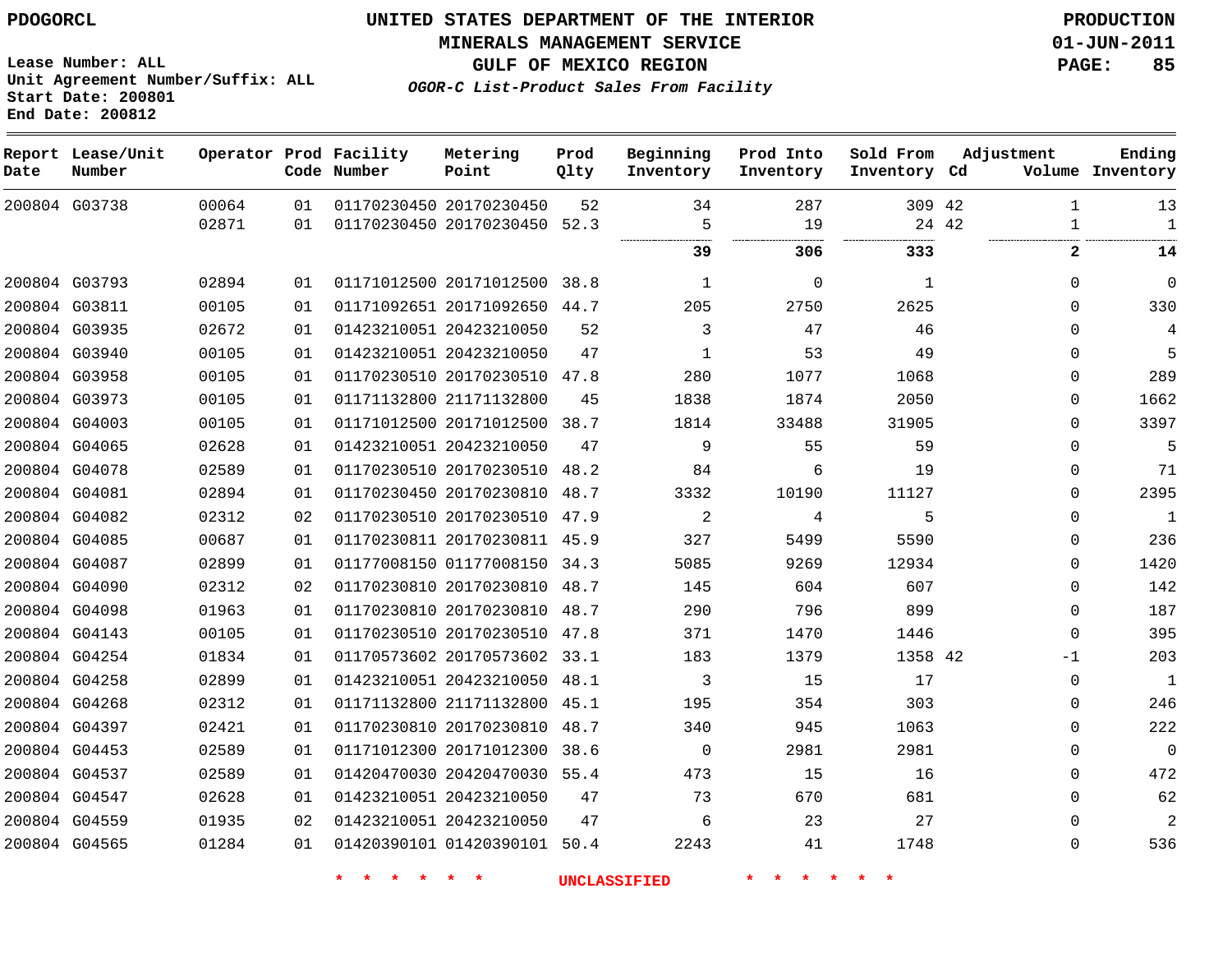# **UNITED STATES DEPARTMENT OF THE INTERIOR PDOGORCL PRODUCTION**

**MINERALS MANAGEMENT SERVICE 01-JUN-2011**

**GULF OF MEXICO REGION PAGE: 86 OGOR-C List-Product Sales From Facility**

**Unit Agreement Number/Suffix: ALL Start Date: 200801 End Date: 200812**

| Date | Report Lease/Unit<br>Number |       |    | Operator Prod Facility<br>Code Number | Metering<br>Point            | Prod<br>Qlty | Beginning<br>Inventory | Prod Into<br>Inventory | Sold From<br>Inventory Cd |       | Adjustment   | Ending<br>Volume Inventory |
|------|-----------------------------|-------|----|---------------------------------------|------------------------------|--------------|------------------------|------------------------|---------------------------|-------|--------------|----------------------------|
|      | 200804 G04773               | 01482 | 01 |                                       | 01170230811 20170230811 45.9 |              | 2                      | 44                     | 44                        |       | $\Omega$     | 2                          |
|      | 200804 G04800               | 02025 | 01 |                                       | 01171132800 21171132800      | 45           | 2720                   | 1942                   | 2575                      |       | $\Omega$     | 2087                       |
|      | 200804 G04818               | 02894 | 01 |                                       | 01170230500 20170230500      | 49.7         | 1                      | 44                     |                           | 38 42 | $\mathbf{1}$ | 8                          |
|      | 200804 G04827               | 01819 | 01 |                                       | 01171012500 20171012500      | 38.8         | 227                    | $\Omega$               | 227                       |       | $\Omega$     | $\Omega$                   |
|      | 200804 G04844               | 02421 | 01 |                                       | 01170230811 20170230811      | 45.9         | 50                     | 833                    | 847                       |       | $\Omega$     | 36                         |
|      | 200804 G04857               | 02025 | 01 |                                       | 01171012300 20171012300      | 38.5         | 9                      | $\Omega$               | 9                         |       | $\Omega$     | $\Omega$                   |
|      | 200804 G04858               | 02025 | 01 |                                       | 01171012300 20171012300      | 38.5         | 181                    | 325                    | 376                       |       | $\mathbf 0$  | 130                        |
|      | 200804 G04910               | 02714 | 01 |                                       | 01177258151 01177258151      | $\Omega$     | 134                    | $\Omega$               | $\overline{0}$            | 32    | $-87$        | 47                         |
|      | 200804 G04996               | 02628 | 01 |                                       | 01420570060 20420570060      | 54           | 474                    | $\Omega$               | 12                        |       | $\mathbf 0$  | 462                        |
|      | 200804 G05006               | 01284 | 02 |                                       | 01170230510 20170230510      | 47.9         | $\Omega$               | 597                    | 539 47                    |       | 102          | 160                        |
|      | 200804 G05283               | 01376 | 01 |                                       | 01170231300 01170231300      | 46.4         | $\Omega$               | 8265                   | 8265                      |       | $\mathbf 0$  | $\Omega$                   |
|      | 200804 G05286               | 01284 | 01 |                                       | 01170230810 20170230810 48.7 |              | 831                    | 2751                   | 2936                      |       | $\Omega$     | 646                        |
|      | 200804 G05292               | 00003 | 01 |                                       | 01170230811 20170230811      | 45.9         | 27                     | 448                    | 455 42                    |       | $-1$         | 19                         |
|      | 200804 G05299               | 00818 | 01 |                                       | 01170230500 20170230500 44.9 |              | 52                     | 634                    | 563 42                    |       | $-1$         | 122                        |
|      | 200804 G05315               | 02714 | 01 |                                       | 01170230811 20170230811      | 45.9         | 3                      | 22                     | 24                        |       | $\mathbf 0$  | $\mathbf{1}$               |
|      | 200804 G05346               | 01819 | 01 |                                       | 01170530900 20170530900 48.8 |              | 260                    | 1688                   | 1520                      |       | $\Omega$     | 428                        |
|      | 200804 G05370               | 02589 | 01 |                                       | 01170530900 20170530900 48.2 |              | $\Omega$               | 1033                   | 1033                      |       | $\Omega$     | $\Omega$                   |
|      | 200804 G05391               | 01819 | 01 |                                       | 01170530900 20170530900      | 48.8         | 380                    | 2526                   | 2267 42                   |       | $\mathbf{1}$ | 640                        |
|      | 200804 G05392               | 02672 | 01 |                                       | 01171132000 20171132000 47.1 |              | $\Omega$               | 4                      | 4                         |       | $\Omega$     | $\Omega$                   |
|      | 200804 G05393               | 02672 | 01 |                                       | 01171132000 20171132000 45.2 |              | 1                      | $\Omega$               | 1                         |       | $\mathbf 0$  | $\mathbf 0$                |
|      | 200804 G05431               | 00560 | 01 |                                       | 01177062608 2017706260A 36.2 |              | 116                    | 18798                  | 18773                     |       | $\Omega$     | 141                        |
|      |                             | 02409 | 01 |                                       | 01171132800 20177052203 31.1 |              | $\Omega$               | 1181                   | 1181                      |       | $\Omega$     | $\Omega$                   |
|      |                             |       |    |                                       |                              |              | 116                    | 19979                  | 19954                     |       | 0            | 141                        |
|      | 200804 G05494               | 02871 | 02 |                                       | 01171132800 21171132800 45.1 |              | 293                    | 644                    | 517 42                    |       | $-1$         | 419                        |
|      | 200804 G05499               | 02312 | 01 |                                       | 01171012400 20171012400      | 56.2         | 123                    | 448                    | 252                       |       | $\Omega$     | 319                        |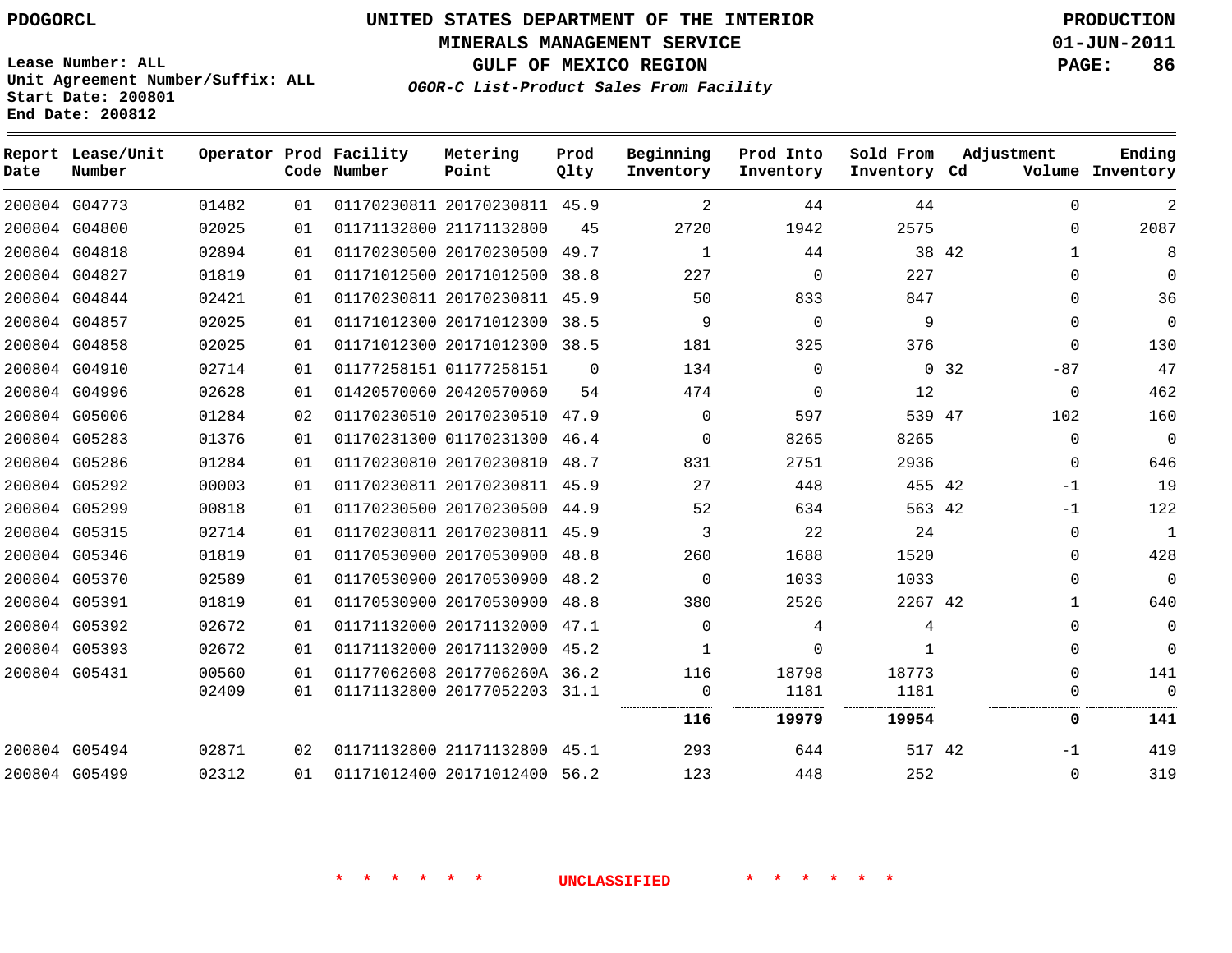**Start Date: 200801 End Date: 200812**

**Unit Agreement Number/Suffix: ALL**

# **UNITED STATES DEPARTMENT OF THE INTERIOR PDOGORCL PRODUCTION**

**MINERALS MANAGEMENT SERVICE 01-JUN-2011**

**GULF OF MEXICO REGION PAGE: 87**

**OGOR-C List-Product Sales From Facility**

| Date | Report Lease/Unit<br>Number |       |    | Operator Prod Facility<br>Code Number | Metering<br>Point            | Prod<br>Qlty | Beginning<br>Inventory | Prod Into<br>Inventory | Sold From<br>Inventory Cd | Adjustment   | Ending<br>Volume Inventory |
|------|-----------------------------|-------|----|---------------------------------------|------------------------------|--------------|------------------------|------------------------|---------------------------|--------------|----------------------------|
|      | 200804 G05504               | 00105 | 01 |                                       | 01171132800 21171132800 45.1 |              | 958                    | 972                    | 1066                      | $\Omega$     | 864                        |
|      |                             |       | 01 |                                       | 01171012300 20171012300      | 38.6         | 575                    | 1275                   | 1340<br>.                 | 0            | 510                        |
|      |                             |       |    |                                       |                              |              | 1533                   | 2247                   | 2406                      | 0            | 1374                       |
|      | 200804 G05505               | 00078 | 01 |                                       | 01171132800 21171132800 45.1 |              | 1633                   | 2317                   | 2182                      | $\mathbf{0}$ | 1768                       |
|      | 200804 G05549               | 02636 | 01 |                                       | 01171132800 21171132800      | 45.1         | 1061                   | 427                    | 995                       | $\Omega$     | 493                        |
|      | 200804 G05610               | 02312 | 01 |                                       | 01171012500 20171012500      | 38.8         | 1                      | 30                     | 28                        | 0            | 3                          |
|      | 200804 G05612               | 00105 | 01 |                                       | 01171012500 20171012500      | 38.7         | 989                    | 16476                  | 15794                     | $\mathbf 0$  | 1671                       |
|      | 200804 G05953               | 02967 | 02 |                                       | 01420470030 20420470030      | 33.3         | 51                     | $\Omega$               | 10                        | $\mathbf 0$  | 41                         |
|      | 200804 G06027               | 00105 | 01 |                                       | 01423210051 20423210050      | 47           | 10                     | 63                     | 67                        | 0            | 6                          |
|      | 200804 G06037               | 02899 | 01 |                                       | 01420570060 20420570060      | 54           | 893                    | 9                      | 26                        | $\mathbf 0$  | 876                        |
|      | 200804 G06069               | 00818 | 02 |                                       | 01423210051 20423210050      | 47           | 4                      | 42                     | 42 42                     | 1            | 5                          |
|      | 200804 G06088               | 02628 | 01 |                                       | 01423210051 20423210050      | 47           | 9                      | 116                    | 114                       | $\mathbf 0$  | 11                         |
|      | 200804 G06104               | 00105 | 01 |                                       | 01420390110 20420390110      | 53           | 20                     | 65                     | 25                        | $\Omega$     | 60                         |
|      | 200804 G06105               | 02409 | 01 |                                       | 01420390110 20420390110      | 53           | 29                     | 115                    | 43                        | 0            | 101                        |
|      | 200804 G06156               | 00818 | 02 |                                       | 01422450350 20422450350      | 40.5         | 862                    | 768                    | 910                       | $\mathbf{0}$ | 720                        |
|      | 200804 G06165               | 01284 | 01 |                                       | 01170230450 20170230450      | 52           | 67                     | 961                    | 985                       | 0            | 43                         |
|      | 200804 G06166               | 00105 | 01 |                                       | 01170230450 20170230450      | 52           | 3                      | 1                      | 4                         | $\mathbf 0$  | $\mathbf 0$                |
|      | 200804 G06167               | 00105 | 01 |                                       | 01170230450 20170230450      | 52           | 78                     | 955                    | 978                       | $\mathbf 0$  | 55                         |
|      | 200804 G06168               | 03008 | 02 |                                       | 01170230450 20170230450      | 52           | $\mathbf 0$            | 449                    | 460 47                    | 18           | 7                          |
|      | 200804 G06180               | 00730 | 01 |                                       | 01170230450 20170230450      | 52           | 7                      | 60                     | 64                        | $\mathbf 0$  | 3                          |
|      | 200804 G06668               | 00276 | 01 |                                       | 01171132000 20171132000      | 47.4         | 422                    | 5404                   | 5446                      | 0            | 380                        |
|      | 200804 G06767               | 01834 | 01 |                                       | 01171012500 20171012500      | 38.8         | 32                     | 431                    | 419                       | 0            | 44                         |
|      | 200804 G06958               | 02655 | 02 |                                       | 01171012500 20171012500      | 38.8         | 47                     | 1041                   | 976                       | 0            | 112                        |
|      | 200804 G07199               | 02630 | 01 |                                       | 01420570060 20420570060      | $\Omega$     | 847                    | 147                    | $\mathbf 0$               | 0            | 994                        |
|      | 200804 G07201               | 00818 | 02 |                                       | 01420570060 20420570060      | 54           | 429                    | $\overline{0}$         | 8                         | $\mathbf 0$  | 421                        |
|      | 200804 G07215               | 00003 | 01 |                                       | 01420390120 01420390120      | 52.4         | 83                     | 295                    | 340                       | $\mathbf 0$  | 38                         |
|      | 200804 G07684               | 02871 | 02 |                                       | 01171132000 20171132000      | 47.7         | 143                    | 1799                   | 1815                      | $\mathbf 0$  | 127                        |
|      | 200804 G07700               | 00730 | 01 |                                       | 01171132800 21171132800      | 45.1         | 393                    | 833                    | 677                       | $\Omega$     | 549                        |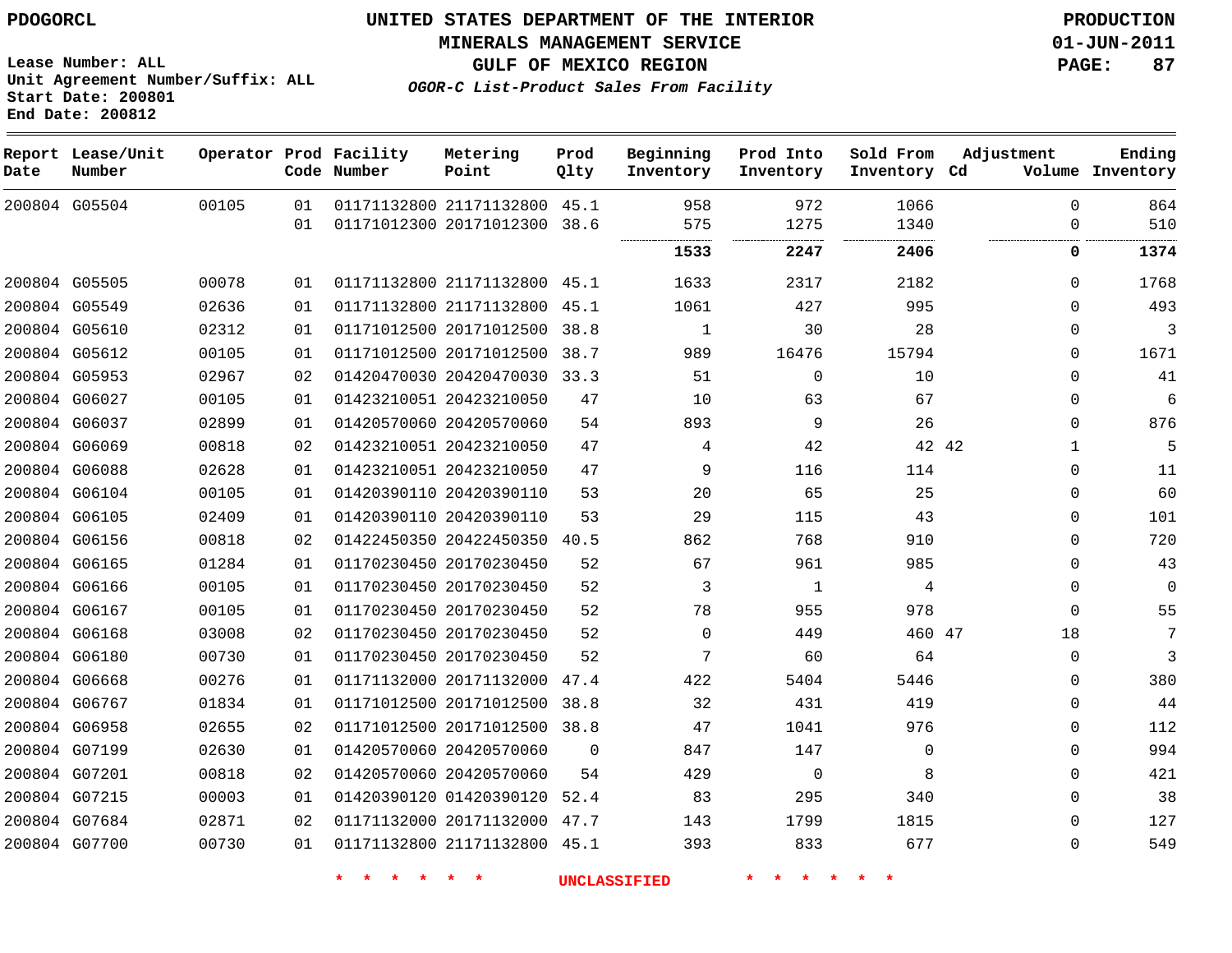**Start Date: 200801 End Date: 200812**

**Unit Agreement Number/Suffix: ALL**

# **UNITED STATES DEPARTMENT OF THE INTERIOR PDOGORCL PRODUCTION**

**MINERALS MANAGEMENT SERVICE 01-JUN-2011**

**GULF OF MEXICO REGION PAGE: 88**

**OGOR-C List-Product Sales From Facility**

| Date | Report Lease/Unit<br>Number |       |    | Operator Prod Facility<br>Code Number | Metering<br>Point            | Prod<br>Qlty | Beginning<br>Inventory | Prod Into<br>Inventory | Sold From<br>Inventory Cd | Adjustment      | Ending<br>Volume Inventory |
|------|-----------------------------|-------|----|---------------------------------------|------------------------------|--------------|------------------------|------------------------|---------------------------|-----------------|----------------------------|
|      | 200804 G07736               | 02312 | 02 |                                       | 01171132800 21171132800 45.1 |              | 387                    | 519                    | 445                       | $\mathbf 0$     | 461                        |
|      | 200804 G07760               | 01284 | 01 |                                       | 01177122950 20177122950 32.5 |              | 76                     | 7211                   | 7258                      | $\Omega$        | 29                         |
|      | 200804 G07802               | 02859 | 02 |                                       | 01177258041 01177258041 26.2 |              | 16                     | 50                     | 55                        | $\Omega$        | 11                         |
|      | 200804 G07809               | 02409 | 01 |                                       | 01177248150 01177248150 47.6 |              | 1228                   | 310                    |                           | 43 42<br>$-267$ | 1228                       |
|      | 200804 G07917               | 01834 | 01 |                                       | 01170573602 20170573602 33.1 |              | 11220                  | 129149                 | 121336                    | $\Omega$        | 19033                      |
|      | 200804 G08092               | 00105 | 01 |                                       | 01423210051 20423210050      | 47           | 17                     | 411                    | 389                       | 0               | 39                         |
|      | 200804 G08120               | 02312 | 02 |                                       | 01423210051 20423210050      | 47           | 1                      | 9                      | 10                        | $\Omega$        | $\mathbf 0$                |
|      | 200804 G08640               | 02589 | 01 |                                       | 01170230810 20170230810 44.5 |              | $\mathbf 0$            | 205                    | 205                       | $\mathbf 0$     | $\mathbf 0$                |
|      | 200804 G08641               | 02589 | 01 |                                       | 01170230810 20170230810 44.5 |              | 0                      | 1475                   | 1475                      | $\mathbf{0}$    | $\mathbf 0$                |
|      | 200804 G09010               | 00560 | 01 |                                       | 01420390120 01420390120      | 51           | 12                     | 42                     | 49                        | $\mathbf 0$     | 5                          |
|      | 200804 G09032               | 00730 | 01 |                                       | 01170230450 20170230450      | 52           | 306                    | 5529                   | 5588 42                   | $-1$            | 246                        |
|      | 200804 G09079               | 02589 | 01 |                                       | 01421670201 20421670200      | $\Omega$     | 116                    | $\mathbf 0$            | $\mathbf 0$               | $\Omega$        | 116                        |
|      | 200804 G09387               | 00362 | 02 |                                       | 01170230811 20170230811 45.9 |              | 25                     | 234                    | 249                       | $\Omega$        | 10                         |
|      | 200804 G09499               | 02899 | 01 |                                       | 01177058270 01177058270      | 37.5         | 778                    | 1742                   | 2274                      | $\Omega$        | 246                        |
|      | 200804 G09500               | 02899 | 01 |                                       | 01177058270 01177058270      | 37.5         | 12                     | 27                     | 36                        | $\mathbf 0$     | 3                          |
|      | 200804 G09564               | 01482 | 01 |                                       | 01171132800 21171132800      | 45.1         | 3                      | $\mathbf 0$            | 3                         | $\Omega$        | $\mathbf 0$                |
|      | 200804 G09574               | 01819 | 01 |                                       | 01171012300 20171012300      | 38.6         | 81                     | 54                     | 114 42                    | $\mathbf{1}$    | 22                         |
|      | 200804 G09631               | 01284 | 01 |                                       | 01177122950 20177122950 32.5 |              | 98                     | 5814                   | 5888                      | $\Omega$        | 24                         |
|      | 200804 G10226               | 01819 | 01 |                                       | 01423210051 20423210050      | 47           | 18                     | 216                    | 213 42                    | $-1$            | 20                         |
|      | 200804 G10486               | 00981 | 01 |                                       | 01170753850 20170753850 28.1 |              | 240                    | 79                     | 7                         | $\Omega$        | 312                        |
|      | 200804 G10584               | 02266 | 01 |                                       | 01170230811 20170230811 45.9 |              | $\mathbf{1}$           | $\mathbf 0$            | 1                         | $\mathbf{0}$    | $\Omega$                   |
|      | 200804 G10636               | 02894 | 01 |                                       | 01170230811 20170230811 45.9 |              | 410                    | 9549                   | 9548                      | $\Omega$        | 411                        |
|      | 200804 G10665               | 02899 | 01 |                                       | 01177058270 01177058270      | 37.5         | 2759                   | 5877                   | 7807                      | $\Omega$        | 829                        |
|      | 200804 G10744               | 02266 | 01 |                                       | 0117710260H 2017710260H 32.3 |              | $\Omega$               | 8130                   | 8130                      | $\mathbf 0$     | $\mathbf 0$                |
|      | 200804 G10794               | 02466 | 01 |                                       | 01177122950 20177122950      | 32.6         | 0                      | 1630                   | 1630                      | $\Omega$        | $\mathbf 0$                |
|      | 200804 G10910               | 00162 | 01 |                                       | 01177245110 2017724511G      | 43.5         | $\mathbf 0$            | 10037                  | 10037                     | $\mathbf{0}$    | $\mathbf 0$                |
|      | 200804 G11243               | 02589 | 01 |                                       | 01420470030 20420470030 55.4 |              | 1164                   | 40                     | 40                        | $\Omega$        | 1164                       |
|      | 200804 G11307               | 02589 | 01 |                                       | 01420390101 01420390101      | $\Omega$     | 140                    | $\Omega$               | $\Omega$                  | $\Omega$        | 140                        |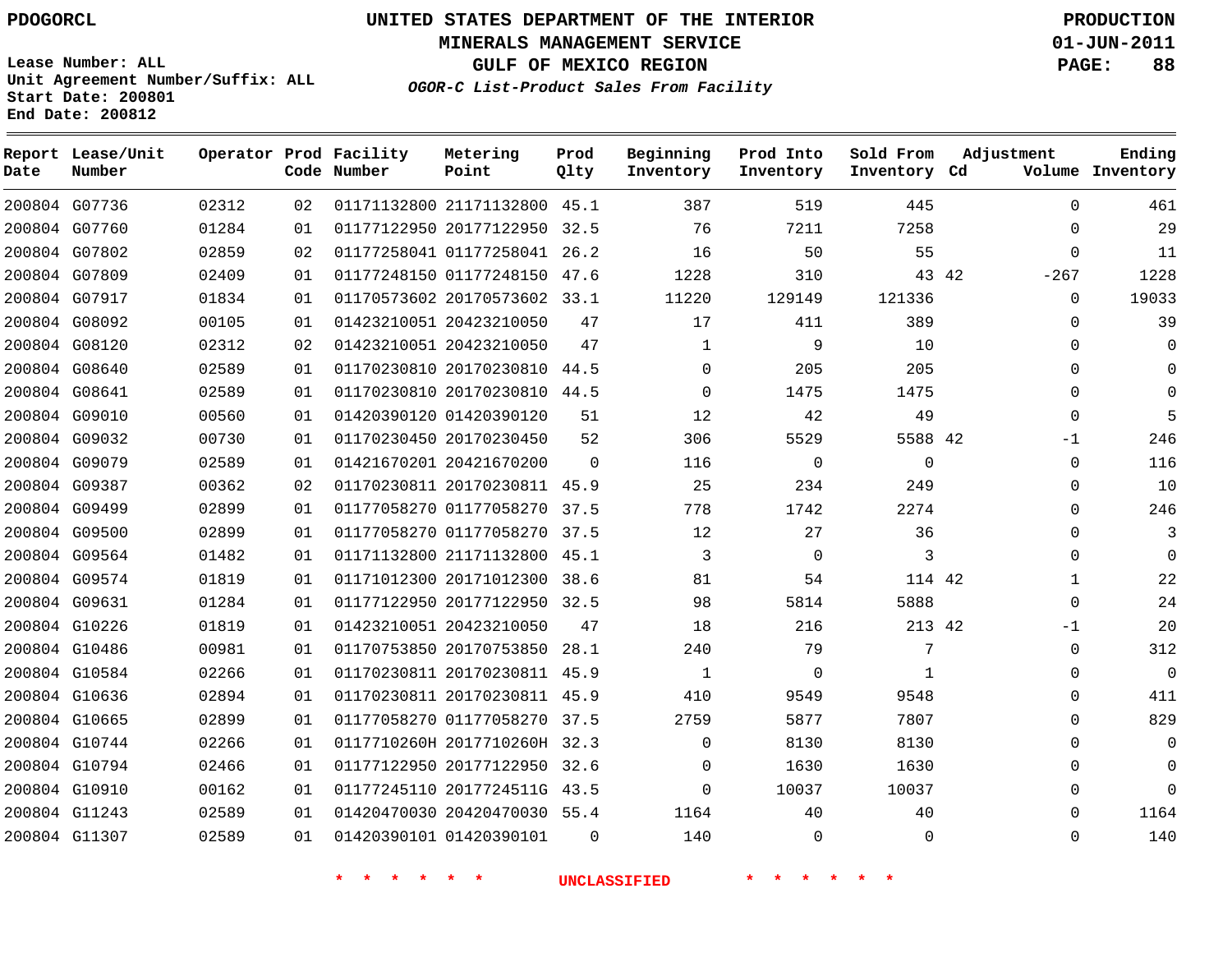**MINERALS MANAGEMENT SERVICE 01-JUN-2011**

**GULF OF MEXICO REGION PAGE: 89**

**Lease Number: ALL Unit Agreement Number/Suffix: ALL Start Date: 200801 End Date: 200812**

**OGOR-C List-Product Sales From Facility**

| Date | Report Lease/Unit<br>Number |       |    | Operator Prod Facility<br>Code Number | Metering<br>Point            | Prod<br>Qlty | Beginning<br>Inventory | Prod Into<br>Inventory | Sold From<br>Inventory Cd | Adjustment | Ending<br>Volume Inventory |
|------|-----------------------------|-------|----|---------------------------------------|------------------------------|--------------|------------------------|------------------------|---------------------------|------------|----------------------------|
|      | 200804 G11870               | 00276 | 01 |                                       | 01171132000 20171132000 47.4 |              | 4056                   | 52776                  | 53119                     | $\Omega$   | 3713                       |
|      | 200804 G11911               | 00105 | 01 |                                       | 01177072601 20177072601 38.6 |              | $\Omega$               | 3574                   | 3574                      | $\Omega$   |                            |
|      | 200804 G11929               | 02628 | 02 |                                       | 01171132000 20171132000 47.4 |              | $\mathbf{1}$           | 4                      | 5                         | $\Omega$   | $\Omega$                   |
|      | 200804 G11952               | 00105 | 01 |                                       | 01171012300 20171012300 38.6 |              | 610                    | 1314                   | 1398                      | $\Omega$   | 526                        |
|      | 200804 G11983               | 01284 | 01 |                                       | 01177112605 2017711260Y 31.5 |              | $\Omega$               | 155                    | 140                       | $\Omega$   | 15                         |
|      | 200804 G11984               | 02766 | 01 |                                       | 01171092651 20171092650 44.7 |              | 26                     | 1000                   | 906 42                    | $-1$       | 119                        |
|      | 200804 G12019               | 01482 | 01 |                                       | 01171012500 20171012500 38.8 |              | 113                    | 480                    | 544                       | $\Omega$   | 49                         |
|      | 200804 G12020               | 01482 | 01 |                                       | 01171012500 20171012500 38.8 |              | 230                    | 2824                   | 2768                      | $\Omega$   | 286                        |
|      | 200804 G12096               | 02409 | 01 |                                       | 01177245110 2017724511C 51.3 |              | 217                    | 299                    | 241                       | $\Omega$   | 275                        |
|      | 200804 G12355               | 02589 | 01 |                                       | 01171012300 20171012300 38.6 |              | 6176                   | 16632                  | 16332                     | $\Omega$   | 6476                       |
|      | 200804 G12421               | 02589 | 01 |                                       | 01423550090 20423550090 46.2 |              | 794                    | 149                    | 149                       | $\Omega$   | 794                        |
|      | 200804 G12497               | 02589 | 01 |                                       | 01420390101 01420390101 47.8 |              | 113                    | 98                     | 98                        | $\Omega$   | 113                        |
|      | 200804 G12564               | 02603 | 01 |                                       | 01170230510 20170230510 48.2 |              | 5                      | 23                     | 22                        | $\Omega$   | 6                          |
|      | 200804 G12761               | 00162 | 01 |                                       | 01170230810 20170230810 48.7 |              | $\Omega$               | 1694                   | 1694                      | $\Omega$   | $\Omega$                   |
|      | 200804 G12802               | 00105 | 01 |                                       | 01170230811 20170230811 45.8 |              | 41                     | 1364                   | 1346                      | $\Omega$   | 59                         |
|      | 200804 G12803               | 02409 | 01 |                                       | 01171132000 20171132000 47.4 |              | $\overline{2}$         | 27                     | 27                        | $\Omega$   |                            |
|      | 200804 G12858               | 01284 | 01 |                                       | 01171131600 20171131600 45.9 |              | 9                      | 17                     | 26                        | $\Omega$   | 0                          |
|      | 200804 G12886               | 02312 | 02 |                                       | 01171012400 20171012400 56.2 |              | $\mathbf{1}$           | 3                      | 2                         | 0          | $\mathfrak{D}$             |
|      | 200804 G12906               | 01819 | 01 |                                       | 01171012300 20171012300 38.6 |              | 3082                   | 7186                   | 7392                      | $\Omega$   | 2876                       |
|      | 200804 G12955               | 01819 | 01 |                                       | 01171092651 20171092650 44.7 |              | 84                     | 693                    | 694                       | 0          | 83                         |
|      | 200804 G12980               | 02349 | 01 |                                       | 01177163600 20177163600 41.3 |              | 77                     | 2293                   | 2309                      | $\Omega$   | 61                         |
|      | 200804 G13557               | 02025 | 01 |                                       | 01170230500 20170230500 44.8 |              | 4                      | 30                     | 29                        | 0          | 5                          |
|      | 200804 G13560               | 01284 | 01 |                                       | 01170230810 20170230810 48.7 |              | 114                    | 411                    | 428                       | $\Omega$   | 97                         |
|      | 200804 G13563               | 02589 | 01 |                                       | 01170230811 20170230811 46.1 |              | $\mathbf 0$            | 46                     | 46                        | 0          | 0                          |
|      | 200804 G13576               | 02594 | 02 |                                       | 01170230810 20170230810 48.7 |              | 25                     | 93                     | 96                        | $\Omega$   | 22                         |
|      | 200804 G13897               | 01482 | 01 |                                       | 01171132000 20171132000 47.4 |              | 2                      | $\mathbf 0$            | 2                         | 0          | 0                          |
|      | 200804 G13937               | 02628 | 02 |                                       | 01171092651 20171092650 44.7 |              | 220                    | 4058                   | 3793                      | $\Omega$   | 485                        |
|      | 200804 G13938               | 01284 | 01 |                                       | 01171012500 20171012500 38.8 |              | 1760                   | 32170                  | 30667                     | $\Omega$   | 3263                       |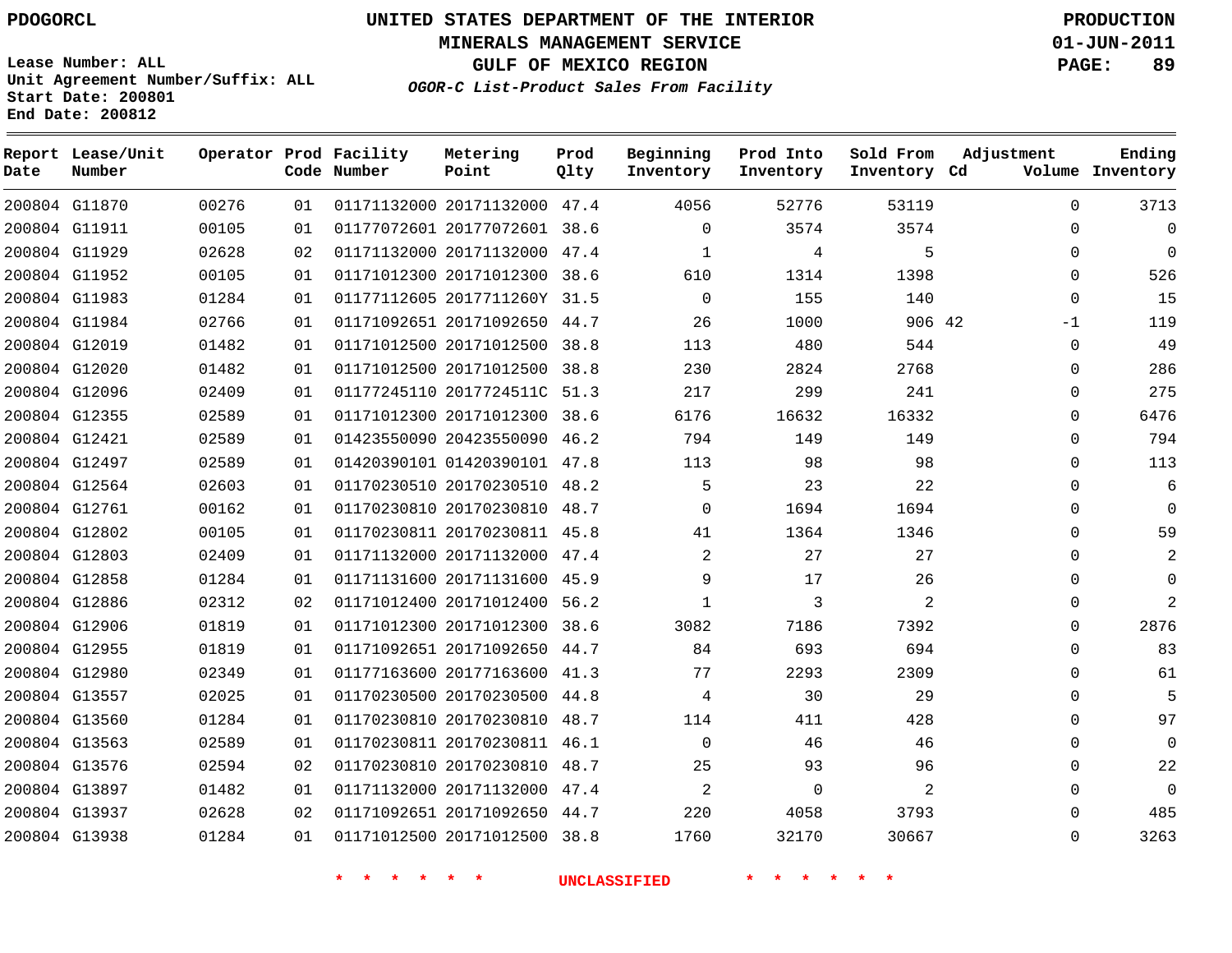# **UNITED STATES DEPARTMENT OF THE INTERIOR PDOGORCL PRODUCTION**

**MINERALS MANAGEMENT SERVICE 01-JUN-2011**

**GULF OF MEXICO REGION PAGE: 90**

**Unit Agreement Number/Suffix: ALL Start Date: 200801 End Date: 200812**

**OGOR-C List-Product Sales From Facility**

| Date          | Report Lease/Unit<br>Number |       |    | Operator Prod Facility<br>Code Number | Metering<br>Point            | Prod<br>Qlty | Beginning<br>Inventory | Prod Into<br>Inventory | Sold From<br>Inventory Cd | Adjustment   | Ending<br>Volume Inventory |
|---------------|-----------------------------|-------|----|---------------------------------------|------------------------------|--------------|------------------------|------------------------|---------------------------|--------------|----------------------------|
|               | 200804 G14193               | 02409 | 01 |                                       | 01170230810 20170230810 48.6 |              | 281                    | 1094                   | 1118                      | $\Omega$     | 257                        |
|               | 200804 G14340               | 02312 | 01 |                                       | 01170230811 20170230811 45.9 |              | 57                     | 1031                   | 1044                      | $\Omega$     | 44                         |
|               | 200804 G14342               | 00105 | 01 |                                       | 01170230811 20170230811 45.8 |              | 396                    | 15037                  | 14786                     | $\Omega$     | 647                        |
|               | 200804 G14348               | 02894 | 01 |                                       | 01171132800 21171132800      | 45.1         | 178                    | 209                    | 221                       | $\Omega$     | 166                        |
|               | 200804 G14357               | 02852 | 02 |                                       | 01171131600 20171131600 43.8 |              | 165                    | 4687                   | 4759                      | $\Omega$     | 93                         |
|               | 200804 G14364               | 02871 | 01 |                                       | 01171132800 21171132800      | 46.3         | 183                    | 190                    | 206                       | $\Omega$     | 167                        |
|               | 200804 G14383               | 00105 | 01 |                                       | 01170230811 20170230811 45.9 |              | 52                     | 2279                   | 2236                      | $\Omega$     | 95                         |
|               | 200804 G14391               | 01284 | 02 |                                       | 01170230811 20170230811 45.9 |              | 10                     | 89                     | 95                        | <sup>n</sup> | 4                          |
|               | 200804 G14487               | 00730 | 01 |                                       | 01171092651 20171092650 44.7 |              | 2                      | 39                     | 36                        | $\Omega$     | 5                          |
|               | 200804 G14493               | 02268 | 01 |                                       | 01171092930 20171092930 34.3 |              | 10                     | 391                    | 384                       | 0            | 17                         |
|               | 200804 G14535               | 02628 | 01 |                                       | 01171012500 20171012500 38.8 |              | 122                    | 3387                   | 3165                      | $\Omega$     | 344                        |
|               | 200804 G14791               | 02451 | 01 |                                       | 01420570060 20420570060      | 54           | 66                     | $\Omega$               | $\mathbf{1}$              | $\Omega$     | 65                         |
|               | 200804 G14864               | 02871 | 02 |                                       | 01170230450 20170230450      | 52.3         | 521                    | 7694                   | 7872                      | $\Omega$     | 343                        |
|               | 200804 G14878               | 02589 | 01 |                                       | 01170230510 20170230510      | 48.2         | 158                    | 50                     | 37                        | $\Omega$     | 171                        |
|               | 200804 G14942               | 02859 | 02 |                                       | 01170230810 20170230810      | 48.7         | 262                    | 1046                   | 1062                      | $\Omega$     | 246                        |
| 200804 G15050 |                             | 00105 | 01 |                                       | 01170230810 20170230810      | 48.6         | 3079                   | 8107                   | 9281                      | $\Omega$     | 1905                       |
|               |                             |       | 01 |                                       | 01170231110 20170231110 40.5 |              | 19513                  | 31959                  | 40829                     | 0            | 10643                      |
|               |                             |       |    |                                       |                              |              | 22592                  | 40066                  | 50110                     | 0            | 12548                      |
|               | 200804 G15078               | 00064 | 01 |                                       | 01170230810 20170230810 48.7 |              | 2686                   | 1042                   | 1044                      | $\Omega$     | 2684                       |
|               | 200804 G15118               | 00105 | 01 |                                       | 01171132800 21171132800      | 45.1         | 17                     | 7                      | 13                        | $\Omega$     | 11                         |
|               | 200804 G15124               | 02312 | 01 |                                       | 01170230811 20170230811 45.9 |              | $\mathbf 0$            | 9                      | 9                         | $\Omega$     | 0                          |
|               | 200804 G15161               | 02899 | 01 |                                       | 01171132000 20171132000      | 47.4         | 10                     | 19                     | 28                        | $\Omega$     | $\mathbf{1}$               |
|               | 200804 G15189               | 00560 | 01 |                                       | 01171132800 21171132800      | 45.1         | 222                    | 207                    | 253 42                    | 16           | 192                        |
|               | 200804 G15239               | 00003 | 01 |                                       | 01171012500 20171012500 38.8 |              | 55                     | 795                    | 769                       | $\Omega$     | 81                         |
| 200804 G15241 |                             | 00105 | 01 |                                       | 01171092651 20171092650      | 44.7         | 245                    | 3760                   | 3554                      | $\Omega$     | 451                        |
|               | 200804 G15263               | 02421 | 01 |                                       | 01171132000 20171132000 47.4 |              | 819                    | 10154                  | 10259                     | $\Omega$     | 714                        |
|               | 200804 G15277               | 00222 | 02 |                                       | 01171012400 20171012400      | 56.2         | 3676                   | 4655                   | 5013                      | $\Omega$     | 3318                       |
|               | 200804 G15293               | 01284 | 01 |                                       | 0117711260T 2017711260T 35.2 |              | $\mathbf 1$            | $\mathbf 0$            | $\mathbf{1}$              | $\Omega$     | 0                          |
|               |                             |       |    |                                       |                              |              |                        |                        |                           |              |                            |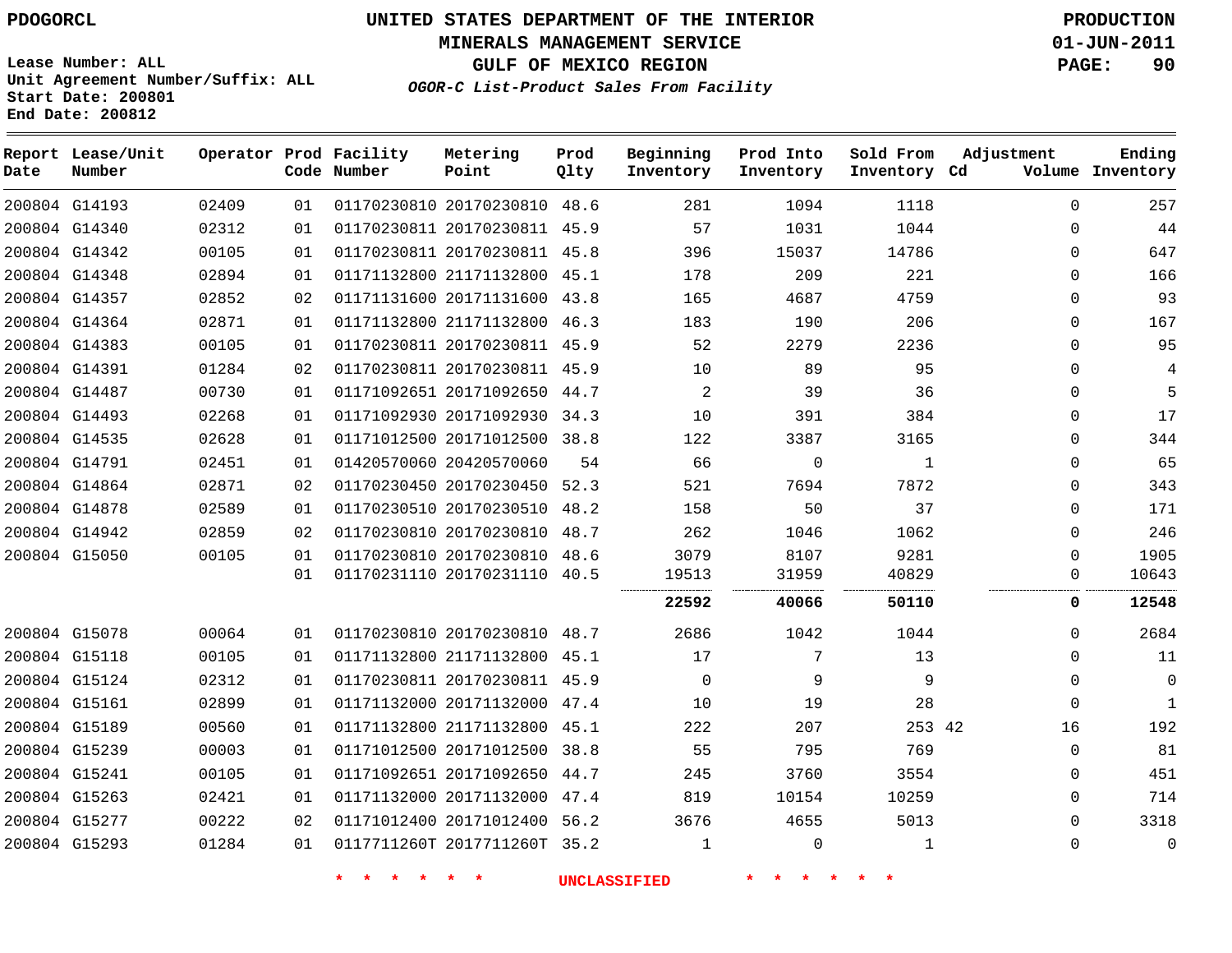**Start Date: 200801 End Date: 200812**

**Unit Agreement Number/Suffix: ALL**

# **UNITED STATES DEPARTMENT OF THE INTERIOR PDOGORCL PRODUCTION**

**MINERALS MANAGEMENT SERVICE 01-JUN-2011**

**GULF OF MEXICO REGION PAGE: 91**

**OGOR-C List-Product Sales From Facility**

| Date | Report Lease/Unit<br>Number |       |    | Operator Prod Facility<br>Code Number | Metering<br>Point            | Prod<br>Qlty | Beginning<br>Inventory | Prod Into<br>Inventory | Sold From<br>Inventory Cd | Adjustment                 | Ending<br>Volume Inventory |
|------|-----------------------------|-------|----|---------------------------------------|------------------------------|--------------|------------------------|------------------------|---------------------------|----------------------------|----------------------------|
|      | 200804 G15303               | 00105 | 01 |                                       | 01171092800 21171132800      | 45           | 535                    | 392                    | 512                       | $\mathbf{0}$               | 415                        |
|      | 200804 G15312               | 00105 | 01 |                                       | 01171092651 20171092650      | 44.6         | 1705                   | 25234                  | 23913                     | $\mathbf 0$                | 3026                       |
|      | 200804 G15323               | 01482 | 01 |                                       | 01171012500 20171012500      | 38.8         | 35                     | 529                    | 510                       | $\mathbf 0$                | 54                         |
|      | 200804 G15387               | 02409 | 01 |                                       | 01177245110 2017724511C      | 51.3         | 73                     | 63                     | 79                        | $\Omega$                   | 57                         |
|      | 200804 G15740               | 00818 | 01 |                                       | 01170230450 20170230450      | 52           | 227                    | 3244                   | 3326                      | $\Omega$                   | 145                        |
|      | 200804 G15742               | 00730 | 01 |                                       | 01170230450 20170230450      | 52           | 3                      | 67                     |                           | 68 42<br>$\mathbf{1}$      | $\overline{3}$             |
|      | 200804 G15769               | 00560 | 01 |                                       | 01422450350 20422450350      | 46           | 337                    | 659                    | 563                       | $\Omega$                   | 433                        |
|      | 200804 G15773               | 02630 | 01 |                                       | 01422450350 20422450350      | 40.5         | 117                    | 61                     | 66                        | $\Omega$                   | 112                        |
|      | 200804 G16104               | 00105 | 01 |                                       | 01170231110 20170231110      | 40.5         | 16                     | 9                      | 22                        | $\Omega$                   | $\overline{3}$             |
|      | 200804 G16107               | 01978 | 02 |                                       | 01170230810 20170230811      | 45.9         | 15                     | 292                    | 295                       | $\mathbf 0$                | 12                         |
|      | 200804 G16201               | 00491 | 01 |                                       | 01170530900 20170530900 48.7 |              | 10                     | 10                     | 18                        | $\Omega$                   | 2                          |
|      | 200804 G16310               | 00560 | 01 |                                       | 01170530900 20171092650      | $\Omega$     | 3                      | $\mathbf 0$            | $\mathbf 0$               | $\Omega$                   | 3                          |
|      | 200804 G16317               | 02312 | 02 |                                       | 01170230811 20170230811 45.9 |              | 4                      | 41                     | 43                        | $\Omega$                   | 2                          |
|      | 200804 G16363               | 02475 | 02 |                                       | 01171012400 20171012400      | 51.8         | 12                     | 6                      | 14                        | $\Omega$                   | 4                          |
|      | 200804 G16454               | 00491 | 01 |                                       | 01171012500 20171012500      | 38.7         | 6                      | 96                     | 92                        | $\Omega$                   | 10                         |
|      | 200804 G16455               | 00491 | 01 |                                       | 01171012500 20171012500      | 38.7         | 7                      | 100                    | 97                        | $\Omega$                   | 10                         |
|      | 200804 G16461               | 00105 | 01 |                                       | 01170753510 20170753510      | 52.3         | $\mathbf 0$            | 1018                   | 810                       | $\Omega$                   | 208                        |
|      | 200804 G16469               | 02025 | 01 |                                       | 01170753510 20170753510 52.3 |              | 20                     | 84                     | 87                        | $\Omega$                   | 17                         |
|      | 200804 G16515               | 00162 | 01 |                                       | 01177245110 2017724511G      | 43.5         | $\mathbf 0$            | 40193                  | 40193                     | $\mathbf 0$                | $\mathbf 0$                |
|      | 200804 G16890               | 00981 | 01 |                                       | 01170753850 20170753850      | 0            | 530                    | 193                    |                           | 0 <sub>09</sub><br>$-16$   | 707                        |
|      | 200804 G17124               | 02871 | 02 |                                       | 01170230450 20170230450      | 52.3         | 3                      | 8                      | 11                        | $\mathbf 0$                | $\mathbf 0$                |
|      | 200804 G17133               | 01482 | 01 |                                       | 01423210051 20423210050      | 47           | 4                      | 62                     | 60                        | $\Omega$                   | 6                          |
|      | 200804 G17190               | 02312 | 02 |                                       | 01170230810 20170230810      | 48.7         | 26                     | 52                     | 66                        | $\mathbf 0$                | 12                         |
|      | 200804 G17202               | 02066 | 02 |                                       | 01170230810 20170230810      | $\mathbf{0}$ | 553                    | 20                     | 0                         | $\Omega$                   | 573                        |
|      | 200804 G17259               | 02237 | 01 |                                       | 01170230810 20170230810      | $\Omega$     | 683                    | 1787                   |                           | 0 <sub>09</sub><br>$-2050$ | 420                        |
|      | 200804 G17753               | 02427 | 02 |                                       | 01170230800 20170230800      | 38.1         | 3                      | 26                     | 15                        | $\Omega$                   | 14                         |
|      | 200804 G17754               | 02025 | 01 |                                       | 01170230510 20170230510      | 47.8         | 426                    | 2553                   | 2293                      | $\Omega$                   | 686                        |
|      | 200804 G17789               | 00818 | 01 |                                       | 01170230810 20170230810      | 48.7         | 148                    | 689                    | 675                       | $\Omega$                   | 162                        |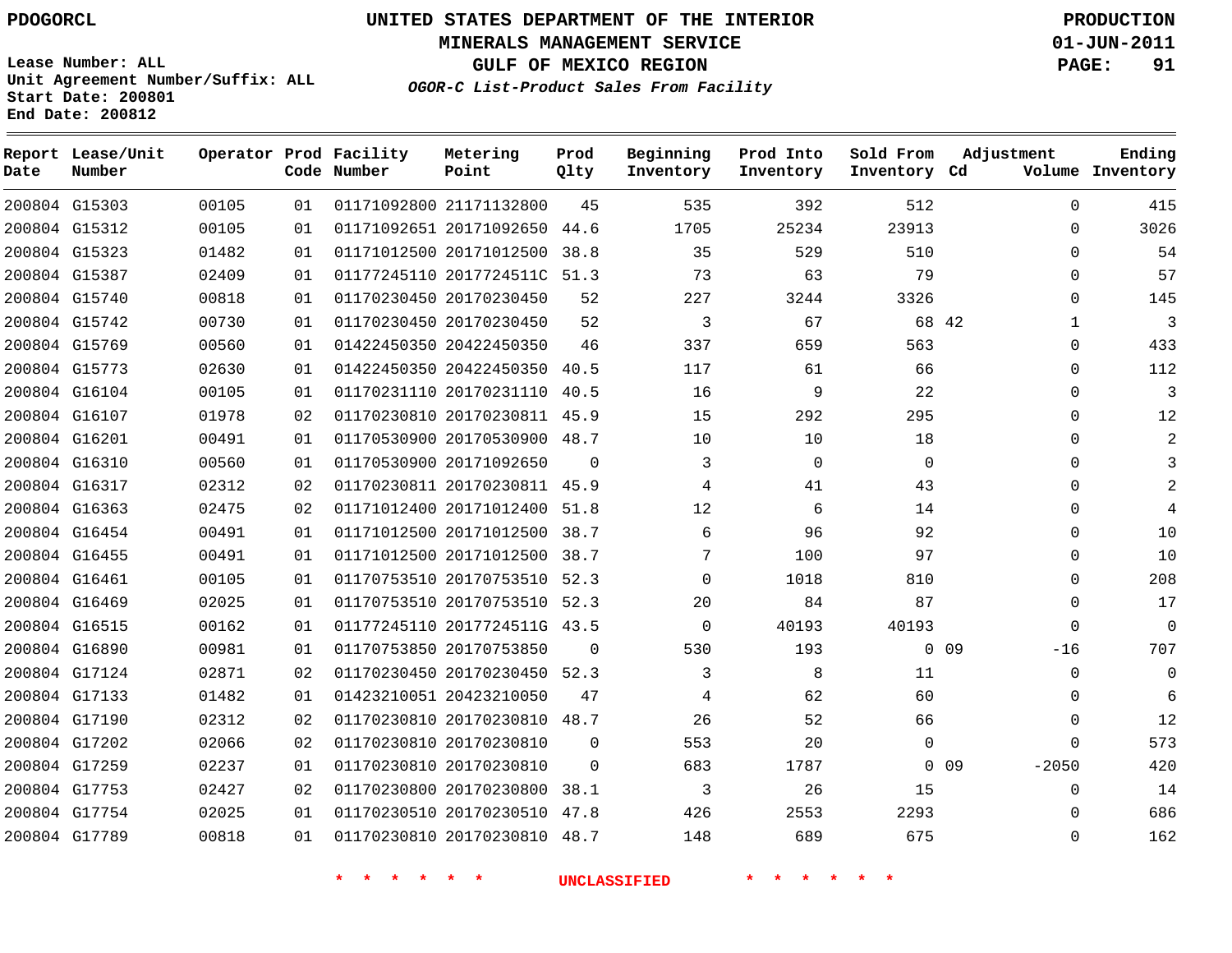**Start Date: 200801 End Date: 200812**

# **UNITED STATES DEPARTMENT OF THE INTERIOR PDOGORCL PRODUCTION**

**MINERALS MANAGEMENT SERVICE 01-JUN-2011**

**GULF OF MEXICO REGION PAGE: 92**

**OGOR-C List-Product Sales From Facility Unit Agreement Number/Suffix: ALL**

| Date | Report Lease/Unit<br>Number |       |    | Operator Prod Facility<br>Code Number | Metering<br>Point            | Prod<br>Qlty   | Beginning<br>Inventory | Prod Into<br>Inventory | Sold From<br>Inventory Cd | Adjustment            | Ending<br>Volume Inventory |
|------|-----------------------------|-------|----|---------------------------------------|------------------------------|----------------|------------------------|------------------------|---------------------------|-----------------------|----------------------------|
|      | 200804 G17842               | 00491 | 01 |                                       | 01170230810 20170230810 49.2 |                | 110                    | 548                    | 529                       | $\Omega$              | 129                        |
|      | 200804 G17858               | 00105 | 01 |                                       | 01170530900 20170530900 48.8 |                | 139                    | 980                    | 871                       | $\mathbf 0$           | 248                        |
|      | 200804 G17896               | 01284 | 01 |                                       | 01171132800 21171132800      | 45.1           | 6265                   | 5011                   | 6228                      | 0                     | 5048                       |
|      | 200804 G17897               | 01963 | 01 |                                       | 01171131600 20171131600 45.9 |                | $\mathbf 0$            | 1119                   | 1119                      | $\mathbf 0$           | $\mathbf 0$                |
|      | 200804 G17898               | 01963 | 01 |                                       | 01171131600 20171131600 45.9 |                | 183                    | 7888                   | 7892                      | 0                     | 179                        |
|      | 200804 G17912               | 02409 | 01 |                                       | 01171132800 20177052203 31.1 |                | $\mathbf 0$            | 6039                   | 6039                      | $\mathbf 0$           | $\mathbf 0$                |
|      | 200804 G17913               | 01834 | 01 |                                       | 01171132800 21171132800 45.1 |                | 842                    | 941                    | 985                       | $\Omega$              | 798                        |
|      | 200804 G17921               | 00491 | 01 |                                       | 01171012500 20177062959      | 27.1           | $\mathbf 0$            | 20399                  | 20399                     | $\mathbf 0$           | $\mathbf 0$                |
|      | 200804 G17942               | 00560 | 01 |                                       | 01177082604 20177082604 27.4 |                | $\Omega$               | 21642                  | 21642                     | $\Omega$              | $\mathbf 0$                |
|      | 200804 G17964               | 02421 | 01 |                                       | 01171012300 20171012300 38.6 |                | 11                     | $\mathbf 0$            | 11                        | 0                     | $\mathsf{O}\xspace$        |
|      | 200804 G17966               | 02421 | 01 |                                       | 01171012300 20171012300 38.6 |                | 33                     | 312                    | 220                       | 0                     | 125                        |
|      | 200804 G17973               | 00730 | 01 |                                       | 01171012400 20171012400 56.2 |                | 2457                   | 2923                   | 3296                      | $\mathbf 0$           | 2084                       |
|      | 200804 G17977               | 02312 | 02 |                                       | 01171132800 21171132800 45.1 |                | 291                    | 772                    | 587                       | $\mathbf 0$           | 476                        |
|      | 200804 G18040               | 00105 | 01 |                                       | 01171012500 20171012500 38.8 |                | 64                     | 1176                   | 1121                      | $\mathbf 0$           | 119                        |
|      | 200804 G18043               | 01103 | 01 |                                       | 01171012500 20171012500 38.8 |                | 1704                   | 29676                  | 28880 42                  | 510                   | 3010                       |
|      | 200804 G18208               | 01834 | 01 |                                       | 01170573602 20170573602 33.1 |                | 138                    | 1656                   | 1550                      | $\mathbf 0$           | 244                        |
|      | 200804 G18577               | 00981 | 01 |                                       | 01170753850 20170753850      | $\Omega$       | 532                    | 180                    |                           | $0$ 09<br>$-16$       | 696                        |
|      | 200804 G18863               | 02312 | 02 |                                       | 01420470030 20420470030      | 50.6           | 12                     | $\mathbf 0$            | 6                         | 0                     | 6                          |
|      | 200804 G18885               | 00818 | 02 |                                       | 01420570060 20420570060 40.2 |                | 546                    | 10                     |                           | 21 42<br>$\mathbf{1}$ | 536                        |
|      | 200804 G18920               | 02200 | 01 |                                       | 01423210051 20423210050      | 47             | 11                     | 87                     | 90                        | $\mathbf 0$           | 8                          |
|      | 200804 G18921               | 01978 | 02 |                                       | 01423210051 20423210050      | 40             | 3                      | $\Omega$               | 3                         | $\mathbf 0$           | $\mathbf 0$                |
|      | 200804 G18936               | 02589 | 01 |                                       | 01421670201 20421670200      | $\overline{0}$ | 11                     | $\mathbf 0$            | $\mathbf 0$               | $\mathbf 0$           | 11                         |
|      |                             | 02914 | 02 |                                       | 01170230810 20422450350      | 40             | 921                    | 359                    | 389                       | $\mathbf 0$           | 891                        |
|      |                             |       |    |                                       |                              |                | 932                    | 359                    | 389                       | 0                     | 902                        |
|      | 200804 G19025               | 02806 | 01 |                                       | 01423210051 20423210050      | 49             | 78                     | 256                    | 265                       | $\mathbf 0$           | 69                         |
|      | 200804 G19030               | 02806 | 01 |                                       | 01423210051 20423210050      | 49             | 29                     | 572                    | 592                       | $\Omega$              | 9                          |
|      | 200804 G19750               | 02427 | 02 |                                       | 01171132800 21171132800      | 45.1           | 57                     | 132                    | 104                       | $\mathbf 0$           | 85                         |
|      | 200804 G19760               | 02894 | 01 |                                       | 01171132800 21171132800 45.1 |                | 25497                  | 33209                  | 32425                     | $\Omega$              | 26281                      |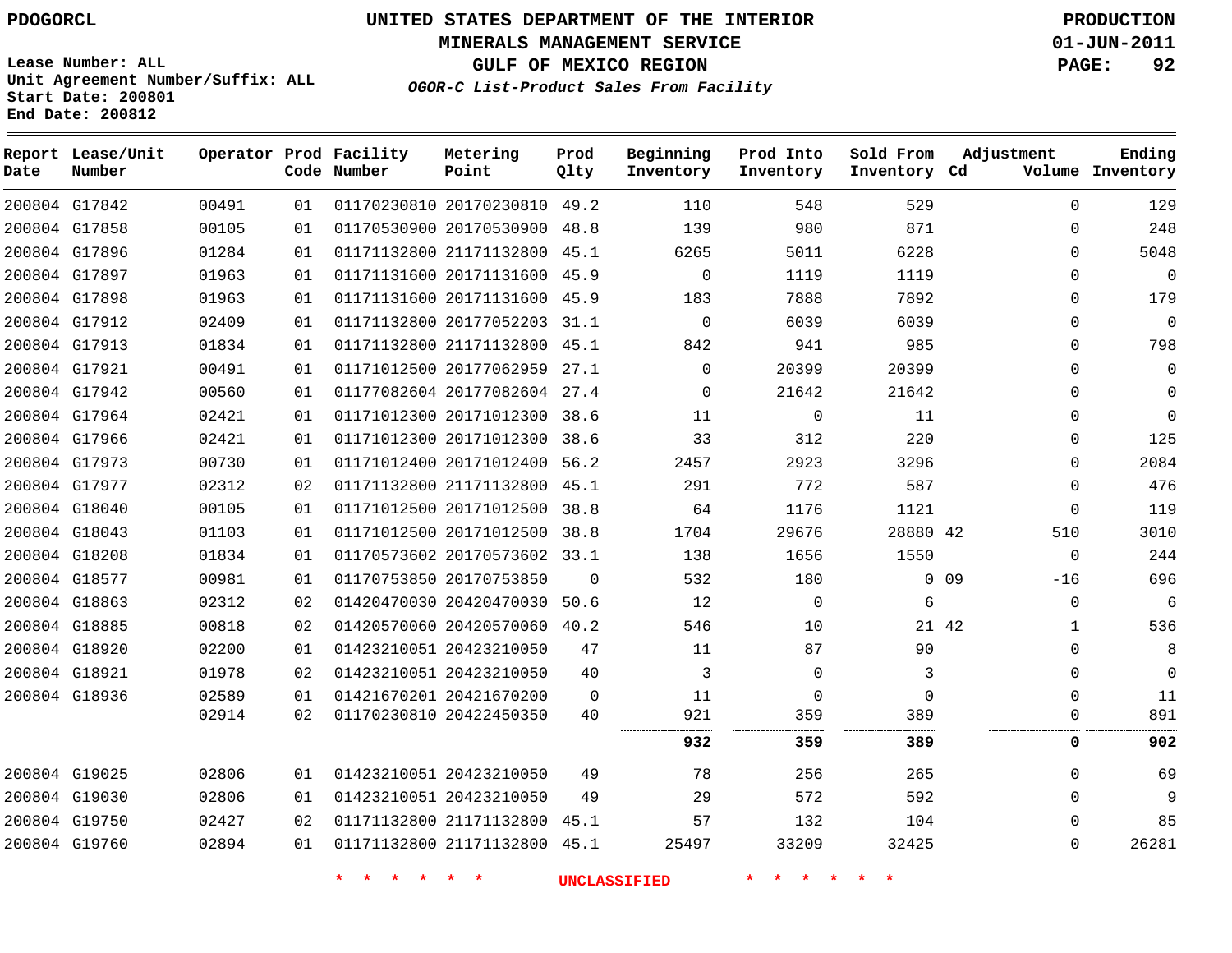**Report Lease/Unit**

**Number**

# **UNITED STATES DEPARTMENT OF THE INTERIOR PDOGORCL PRODUCTION**

**MINERALS MANAGEMENT SERVICE 01-JUN-2011**

**GULF OF MEXICO REGION PAGE: 93**

**Lease Number: ALL Unit Agreement Number/Suffix: ALL Start Date: 200801 End Date: 200812**

**Operator Prod Facility**

**OGOR-C List-Product Sales From Facility**

**Prod Question** 

**Beginning**

**Metering**

**Ending**

| Date          | Number        |       |    | Code Number | Point                        | Qlty     | Inventory      | Inventory   | Inventory Cd |              | Volume Inventory |
|---------------|---------------|-------|----|-------------|------------------------------|----------|----------------|-------------|--------------|--------------|------------------|
|               | 200804 G19784 | 01978 | 02 |             | 01171012310 20171012310      | 47       | 17             | 377         | 366          | $\Omega$     | 28               |
| 200804 G19832 |               | 02349 | 01 |             | 01177163600 20177163600 41.3 |          | 206            | 2807        | 2868         | $\mathbf 0$  | 145              |
|               | 200804 G19839 | 02777 | 01 |             | 01170753510 20170753510      | $\Omega$ | 39             | $\mathbf 0$ | $\mathbf 0$  | $\mathbf 0$  | 39               |
| 200804 G20605 |               | 02377 | 01 |             | 01423550141 20423550140 28.3 |          | 846            | 39830       | 38541        | $\Omega$     | 2135             |
|               | 200804 G20616 | 02312 | 02 |             | 01423210051 20423210050      | 47       | 6              | 31          | 34           | $\Omega$     | 3                |
| 200804 G20655 |               | 00222 | 01 |             | 01170230510 20170230510 47.9 |          | 132            | 733         | 668          | $\Omega$     | 197              |
|               | 200804 G20656 | 00003 | 01 |             | 01422450350 20422450350 40.5 |          | 30             | 93          | 62           | $\mathbf 0$  | 61               |
| 200804 G20660 |               | 00818 | 02 |             | 01170230450 20170230450      | 52       | $\Omega$       | 6           | 6            | $\Omega$     | $\mathbf 0$      |
|               | 200804 G21065 | 02266 | 01 |             | 01171131600 20171131600 45.9 |          | 45             | 659         | 691          | $\Omega$     | 13               |
| 200804 G21068 |               | 01978 | 02 |             | 01170530900 20170530900      | 40       | $\mathbf{1}$   | $\mathbf 0$ | $\mathbf{1}$ | $\mathbf 0$  | $\mathsf{O}$     |
|               | 200804 G21070 | 00560 | 01 |             | 01171132800 21171132800      | 45.1     | 48             | 226         | 230 42       | 79           | 123              |
| 200804 G21093 |               | 01586 | 02 |             | 01170230811 20170230811 45.9 |          | $\overline{2}$ | 33          | 34           | $\Omega$     | $\mathbf{1}$     |
|               | 200804 G21096 | 00818 | 01 |             | 01170230811 20170230811 45.9 |          | 46             | 665         | 683          | $\mathbf 0$  | 28               |
| 200804 G21111 |               | 02266 | 01 |             | 01171132800 21171132800      | $\Omega$ | 15             | $\mathbf 0$ | $\mathbf 0$  | $\mathbf 0$  | 15               |
|               | 200804 G21116 | 00818 | 02 |             | 01171132800 21171132800      | 45.1     | 467            | 432         | 492 42       | $\mathbf{1}$ | 408              |
|               | 200804 G21120 | 02058 | 02 |             | 01171012500 20171012500 38.8 |          | $\Omega$       | 42          | 38           | $\Omega$     | 4                |
|               | 200804 G21322 | 02266 | 01 |             | 01170230450 20170230450      | $\Omega$ | $\mathbf{1}$   | $\Omega$    | $\Omega$     | $\Omega$     | $\mathbf{1}$     |
|               | 200804 G21349 | 00491 | 01 |             | 01170230510 20170230510 47.9 |          | $\Omega$       | 26          | 19           | $\Omega$     | 7                |
| 200804 G21378 |               | 01819 | 01 |             | 01170230811 20170230811 45.9 |          | 9              | 23          | 31           | $\mathbf 0$  | 1                |
|               | 200804 G21408 | 02219 | 01 |             | 01171012400 20171012400 56.2 |          | 391            | 209         | 451          | $\Omega$     | 149              |
|               | 200804 G21530 | 00078 | 01 |             | 01170230400 20170230400 52.5 |          | 509            | 3872        | 3494         | $\Omega$     | 887              |
| 200804 G21533 |               | 00078 | 01 |             | 01170230400 20170230400 52.5 |          | $\Omega$       | 170         | 131          | $\Omega$     | 39               |
| 200804 G21536 |               | 00818 | 01 |             | 01170231300 01170231300      | 46.4     | 0              | 4281        | 4281         | $\Omega$     | $\mathbf 0$      |
| 200804 G21580 |               | 02636 | 01 |             | 01170230811 20170230811 45.9 |          | 9              | 28          | 36           | $\Omega$     | 1                |
| 200804 G21583 |               | 02899 | 01 |             | 01170530900 20170530900      | 48.8     | 414            | 802         | 1013         | $\mathbf 0$  | 203              |
|               | 200804 G21585 | 01284 | 02 |             | 01171132800 21171132800      | 45.1     | $\Omega$       | 50          | 28           | $\Omega$     | 22               |
| 200804 G21592 |               | 02628 | 02 |             | 01171132000 20171132000 47.4 |          | 45             | 271         | 296          | $\Omega$     | 20               |
| 200804 G21597 |               | 02312 | 01 |             | 01171132800 21171132800 45.1 |          | 194            | 135         | 182          | 0            | 147              |

**\* \* \* \* \* \* UNCLASSIFIED \* \* \* \* \* \***

**Prod Into Sold From Adjustment**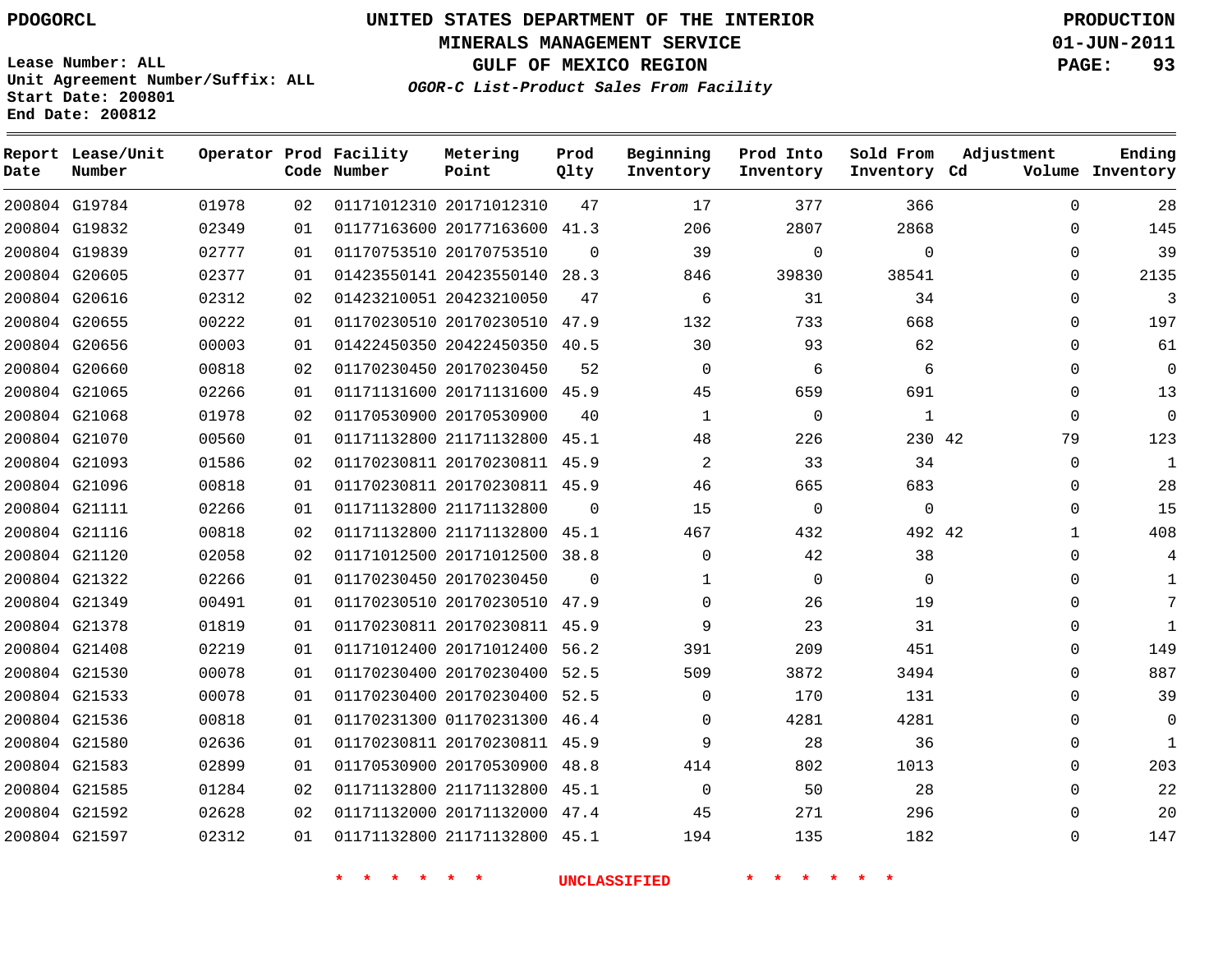#### **MINERALS MANAGEMENT SERVICE 01-JUN-2011**

**GULF OF MEXICO REGION PAGE: 94**

**Lease Number: ALL Unit Agreement Number/Suffix: ALL Start Date: 200801 End Date: 200812**

**OGOR-C List-Product Sales From Facility**

| Date | Report Lease/Unit<br>Number |       |    | Operator Prod Facility<br>Code Number | Metering<br>Point            | Prod<br>Qlty | Beginning<br>Inventory | Prod Into<br>Inventory | Sold From<br>Inventory Cd |       | Adjustment   | Ending<br>Volume Inventory |
|------|-----------------------------|-------|----|---------------------------------------|------------------------------|--------------|------------------------|------------------------|---------------------------|-------|--------------|----------------------------|
|      | 200804 G21652               | 02268 | 01 |                                       | 01171132800 21171132800 45.1 |              | 608                    | 717                    | 808 42                    |       | 56           | 573                        |
|      | 200804 G21680               | 00818 | 01 |                                       | 01171092651 20171092650      | 44.7         | 62                     | 730                    | 704                       |       | $\mathbf{0}$ | 88                         |
|      | 200804 G21691               | 00276 | 01 |                                       | 01170513700 20170513700      | $\Omega$     | 2595                   | $\mathbf 0$            | $\Omega$                  |       | 0            | 2595                       |
|      | 200804 G21700               | 00105 | 01 |                                       | 01177258153 01177258153      | 29.2         | 2148                   | 2300                   | 3129                      |       | $\mathbf{0}$ | 1319                       |
|      | 200804 G21703               | 02409 | 01 |                                       | 01177248150 01177248150      | 47.6         | 524                    | 300                    |                           | 41 42 | $-259$       | 524                        |
|      | 200804 G21712               | 02237 | 01 |                                       | 01170755200 20170755200      | 31.8         | 503                    | 5538                   | 5521                      |       | $\mathbf{0}$ | 520                        |
|      | 200804 G21826               | 02219 | 01 |                                       | 01170753850 20170753850      | $\Omega$     | 788                    | 285                    |                           | 0.09  | $-23$        | 1050                       |
|      | 200804 G22219               | 01482 | 01 |                                       | 01423210051 20423210050      | 47           | 6                      | 51                     | 52                        |       | $\mathbf{0}$ | 5                          |
|      | 200804 G22236               | 00818 | 01 |                                       | 01170230450 20170230450      | 52           | 214                    | 4635                   | 4643                      |       | 0            | 206                        |
|      | 200804 G22238               | 00818 | 02 |                                       | 01170230450 20170230450      | 52           | $\mathbf 1$            | 0                      | $\mathbf{1}$              |       | $\mathbf{0}$ | $\mathbf 0$                |
|      |                             |       | 02 |                                       | 01421670201 20170230450      | 52           | 95                     | 1820                   | 1834                      |       | $\Omega$     | 81                         |
|      |                             |       |    |                                       |                              |              | 96                     | 1820                   | 1835                      |       | 0            | 81                         |
|      | 200804 G22246               | 01284 | 02 |                                       | 01423210051 20170230500      | 44.9         | 275                    | 3818                   | 3399                      |       | $\Omega$     | 694                        |
|      | 200804 G22263               | 00730 | 01 |                                       | 01170230810 20170230810      | 48.7         | 2811                   | 4762                   | 6454                      |       | $\Omega$     | 1119                       |
|      | 200804 G22268               | 02777 | 01 |                                       | 01170230810 2042709015I 45.3 |              | 0                      | 6606                   | 6606                      |       | $\Omega$     | $\Omega$                   |
|      | 200804 G22501               | 00078 | 01 |                                       | 01170230400 20170230400 52.5 |              | 259                    | 1287                   | 1251                      |       | $\Omega$     | 295                        |
|      | 200804 G22505               | 02025 | 01 |                                       | 01170230811 20170230811 45.8 |              | 96                     | 1466                   | 1499                      |       | $\Omega$     | 63                         |
|      | 200804 G22510               | 00162 | 01 |                                       | 01170230810 20170230810      | 48.6         | $\mathbf 0$            | 17383                  | 17383                     |       | $\mathbf{0}$ | $\mathbf 0$                |
|      | 200804 G22513               | 02579 | 02 |                                       | 01170230810 20170230810 49.3 |              | 1627                   | 5786                   | 6053                      |       | $\Omega$     | 1360                       |
|      | 200804 G22539               | 00064 | 01 |                                       | 01170230810 20170230810      | $\Omega$     | $\mathbf{1}$           | $\mathbf{0}$           | $\mathbf 0$               |       | $\Omega$     | $\mathbf{1}$               |
|      | 200804 G22544               | 02714 | 01 |                                       | 01170230811 20170230811 45.9 |              | $\Omega$               | 67                     | 64                        |       | $\Omega$     | 3                          |
|      | 200804 G22549               | 02222 | 01 |                                       | 01170530900 20170530900      | 48.8         | 7                      | 70                     | 59                        |       | 0            | 18                         |
|      | 200804 G22553               | 02899 | 01 |                                       | 01170530900 20170530900      | 48.8         | 11                     | 7                      | 6                         |       | $\Omega$     | 12                         |
|      | 200804 G22582               | 01834 | 01 |                                       | 01170530900 20170530900      | 48.8         | 1335                   | 7885                   | 7222                      |       | $\Omega$     | 1998                       |
|      | 200804 G22587               | 02200 | 01 |                                       | 01171132000 20171132000      | 47.4         | 18                     | 183                    | 189 42                    |       | $\mathbf 1$  | 13                         |
|      | 200804 G22605               | 02268 | 01 |                                       | 01171132800 21171132800      | 45.1         | 106                    | 0                      | 103 42                    |       | $-3$         | $\mathbf 0$                |
|      | 200804 G22606               | 02628 | 02 |                                       | 01171132000 20171132000      | 47.4         | 48                     | 8                      | 56                        |       | $\mathbf 0$  | $\Omega$                   |
|      | 200804 G22607               | 02899 | 01 |                                       | 01170230810 20170230810 48.7 |              | 254                    | 325                    | 503                       |       | $\Omega$     | 76                         |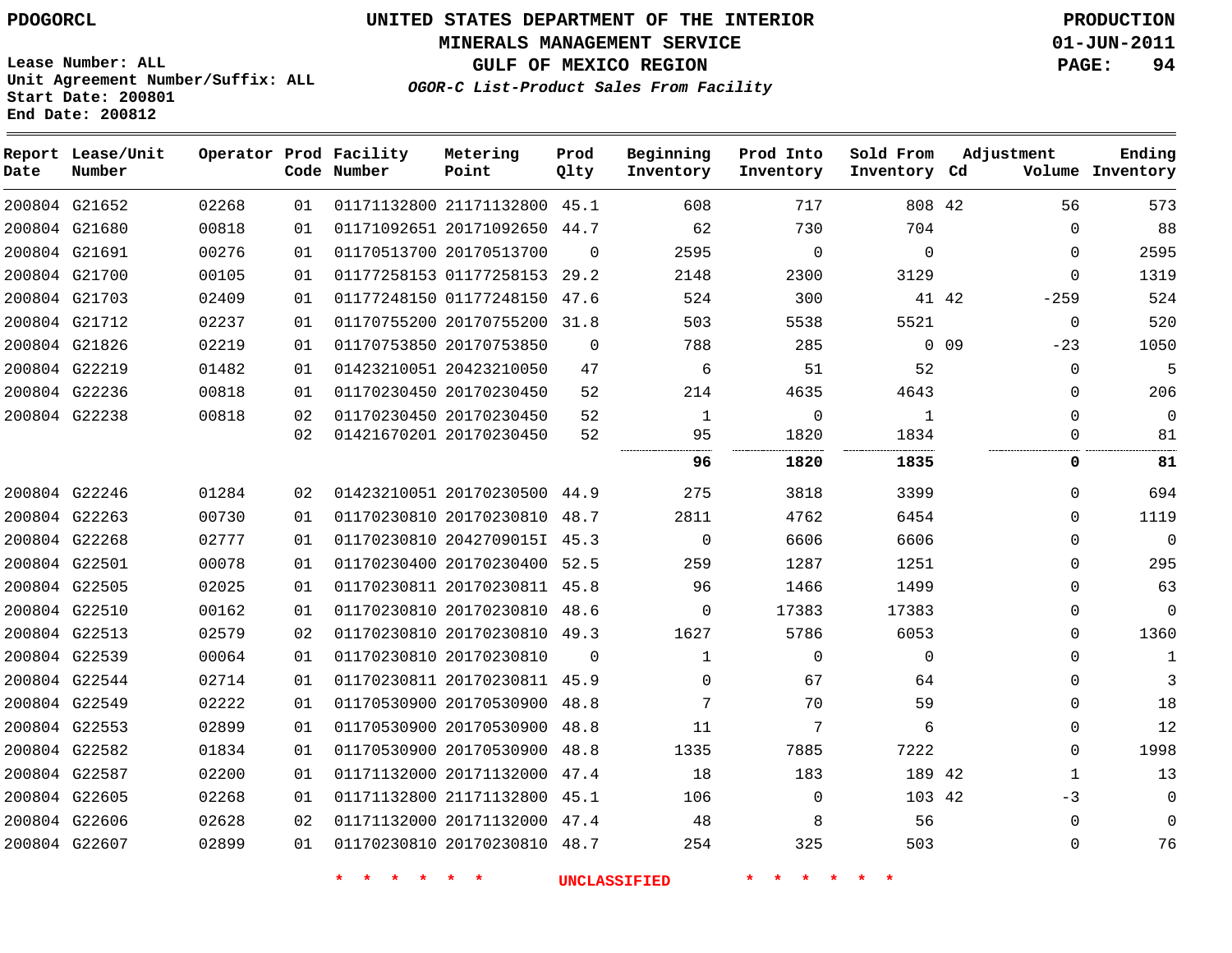# **UNITED STATES DEPARTMENT OF THE INTERIOR PDOGORCL PRODUCTION**

**MINERALS MANAGEMENT SERVICE 01-JUN-2011**

**GULF OF MEXICO REGION PAGE: 95**

**Unit Agreement Number/Suffix: ALL Start Date: 200801 End Date: 200812**

**OGOR-C List-Product Sales From Facility**

| Date | Report Lease/Unit<br>Number |       |    | Operator Prod Facility<br>Code Number | Metering<br>Point            | Prod<br>Qlty | Beginning<br>Inventory | Prod Into<br>Inventory | Sold From<br>Inventory Cd | Adjustment            | Ending<br>Volume Inventory |
|------|-----------------------------|-------|----|---------------------------------------|------------------------------|--------------|------------------------|------------------------|---------------------------|-----------------------|----------------------------|
|      | 200804 G22613               | 02655 | 02 |                                       | 01171132800 21171132800 45.1 |              | 293                    | 117                    | 232                       | $\Omega$              | 178                        |
|      | 200804 G22620               | 02268 | 01 |                                       | 01171132800 21171132800      | 45.1         | 1656                   | 1835                   | 1928                      | $\Omega$              | 1563                       |
|      | 200804 G22621               | 02268 | 01 |                                       | 01171132800 21171132800 45.1 |              | 11724                  | 13151                  | 13739                     | $\Omega$              | 11136                      |
|      | 200804 G22651               | 01834 | 01 |                                       | 01171132800 21171132800 45.1 |              | 2                      | $\mathbf 0$            | 2                         | $\Omega$              | $\mathsf{O}\xspace$        |
|      | 200804 G22660               | 02058 | 02 |                                       | 01171012310 20171012310      | 47           | 235                    | 4167                   | 4096                      | $\Omega$              | 306                        |
|      | 200804 G22662               | 02058 | 02 |                                       | 01171012310 20171012310      | 47           | 103                    | 1174                   | 1191                      | $\Omega$              | 86                         |
|      | 200804 G22667               | 01482 | 01 |                                       | 01171132000 20171132000      | 47.4         | 43                     | 407                    | 421                       | $\Omega$              | 29                         |
|      | 200804 G22679               | 00222 | 01 |                                       | 01177082958 20177082958 37.4 |              | $\Omega$               | 2172                   | 2172                      | $\Omega$              | $\mathbf 0$                |
|      | 200804 G22699               | 00064 | 01 |                                       | 01171012500 20171012500      | 38.8         | 28                     | 393                    | 382 42                    | $\mathbf{1}$          | 40                         |
|      | 200804 G22700               | 02268 | 01 |                                       | 01171132800 21171132800 45.1 |              | $\Omega$               | 28                     | 6                         | $\Omega$              | 22                         |
|      | 200804 G22701               | 02268 | 01 |                                       | 01171132800 21171132800 45.1 |              | 33                     | $\Omega$               |                           | 24 42<br>$\mathbf{1}$ | 10                         |
|      | 200804 G22705               | 02268 | 01 |                                       | 01171132800 21171132800      | $\Omega$     | $\mathbf 0$            | 8                      | $\mathbf 0$               | $\mathbf 0$           | 8                          |
|      | 200804 G22712               | 00222 | 02 |                                       | 01171012500 20171012500      | 38.8         | 33                     | 666                    | 632 42                    | $\mathbf{1}$          | 68                         |
|      | 200804 G22713               | 00222 | 02 |                                       | 01171092651 20171092650      | 44.7         | 12                     | 585                    | 527                       | $\Omega$              | 70                         |
|      | 200804 G22726               | 02899 | 01 |                                       | 01171092651 20171092650 47.3 |              | 49                     | 22                     | 68                        | $\Omega$              | 3                          |
|      | 200804 G22751               | 00730 | 01 |                                       | 01171012500 20171012500      | 38.8         | 1514                   | 34538                  | 32548 42                  | -1                    | 3503                       |
|      | 200804 G22765               | 00222 | 01 |                                       | 01170578150 01170578150      | $\Omega$     | 210                    | $\Omega$               | $\Omega$                  | $\Omega$              | 210                        |
|      | 200804 G22781               | 00222 | 02 |                                       | 01170754751 01170754751      | 37           | 1323                   | 4433                   | 5187                      | $\Omega$              | 569                        |
|      | 200804 G22790               | 02841 | 01 |                                       | 01177258041 01177258041 28.2 |              | 4                      | 12                     | 13                        | $\Omega$              | $\mathbf{3}$               |
|      | 200804 G22792               | 00222 | 02 |                                       | 01177258041 01177258041 26.2 |              | 673                    | 1885                   | 2152                      | $\Omega$              | 406                        |
|      |                             | 02714 | 01 |                                       | 01177258151 01177258151      | $\Omega$     | 18                     | 0                      |                           | 0, 32<br>$-12$        | 6                          |
|      |                             |       |    |                                       |                              |              | 691                    | 1885                   | 2152                      | -12                   | 412                        |
|      | 200804 G22840               | 00730 | 01 |                                       | 01608103650 20608103650 31.5 |              | 12                     | 2521                   | 2483 42                   | $\mathbf{1}$          | 51                         |
|      | 200804 G23125               | 02312 | 02 |                                       | 01420470030 20420470030 50.6 |              | 246                    | $\Omega$               | 129                       | $\Omega$              | 117                        |
|      | 200804 G23162               | 00222 | 02 |                                       | 01423210051 20423210050      | 47           | $\mathbf{1}$           | 6                      | 6                         | $\Omega$              | $\mathbf{1}$               |
|      | 200804 G23180               | 01284 | 02 |                                       | 01423210051 20423210050      | 47           | 20                     | 192                    | 194                       | $\Omega$              | 18                         |
|      | 200804 G23181               | 01963 | 01 |                                       | 01423210051 20423210050      | 47           | 78                     | 358                    | 356                       | $\Omega$              | 80                         |
|      | 200804 G23199               | 00818 | 02 |                                       | 01170230450 20170230450      | 52           | 118                    | 1838                   | 1874                      | $\mathbf 0$           | 82                         |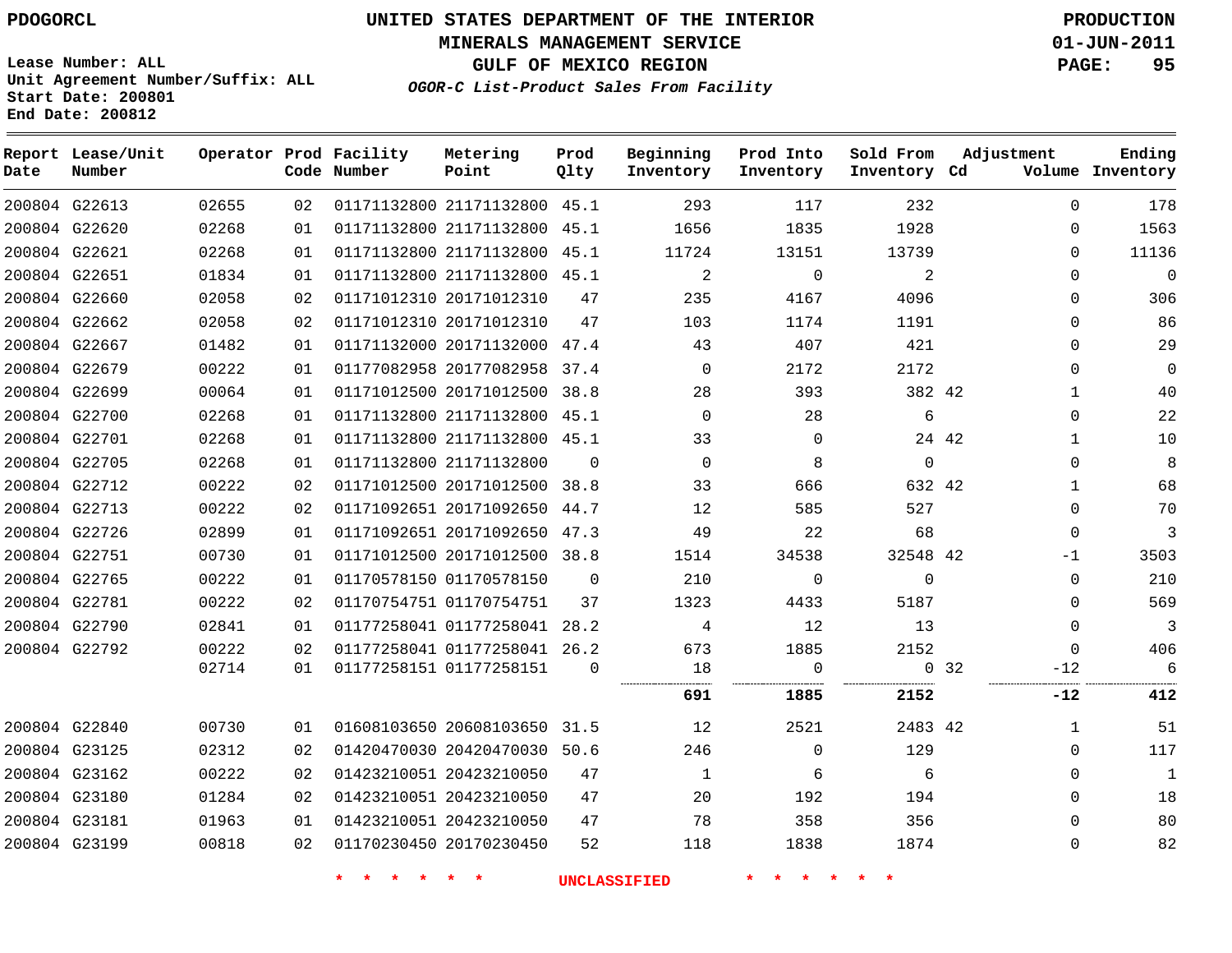**MINERALS MANAGEMENT SERVICE 01-JUN-2011**

**GULF OF MEXICO REGION PAGE: 96**

**Lease Number: ALL Unit Agreement Number/Suffix: ALL Start Date: 200801 End Date: 200812**

**OGOR-C List-Product Sales From Facility**

| Date | Report Lease/Unit<br>Number |       |    | Operator Prod Facility<br>Code Number | Metering<br>Point            | Prod<br>Qlty | Beginning<br>Inventory | Prod Into<br>Inventory | Sold From<br>Inventory Cd | Adjustment                | Ending<br>Volume Inventory |
|------|-----------------------------|-------|----|---------------------------------------|------------------------------|--------------|------------------------|------------------------|---------------------------|---------------------------|----------------------------|
|      | 200804 G23450               | 00981 | 01 |                                       | 01170753850 20170753850      | 28.1         | 106                    | $\mathbf 0$            | 3                         | $\Omega$                  | 103                        |
|      | 200804 G23458               | 00981 | 01 |                                       | 01170753850 20170753850      | 28.1         | 309                    | 109                    | 9                         | $\Omega$                  | 409                        |
|      | 200804 G23473               | 00981 | 01 |                                       | 01170753850 20170753850 28.1 |              | 268                    | 87                     | 8                         | $\Omega$                  | 347                        |
|      | 200804 G23480               | 00981 | 01 |                                       | 01170753850 20170753850      | 28.1         | 471                    | 203                    | 14                        | $\Omega$                  | 660                        |
|      | 200804 G23528               | 00981 | 01 |                                       | 01170753850 20170753850 28.1 |              | 507                    | 157                    | 15                        | $\Omega$                  | 649                        |
|      | 200804 G23529               | 00981 | 01 |                                       | 01170753850 20170753850      | 28.1         | 644                    | 217                    | 19                        | $\Omega$                  | 842                        |
|      | 200804 G23730               | 01978 | 02 |                                       | 01170230810 20170230811 45.9 |              | 110                    | 1806                   | 1839                      | $\Omega$                  | 77                         |
|      | 200804 G23735               | 00162 | 01 |                                       | 01170230810 20170230810      | 48.6         | $\Omega$               | 2051                   | 2051                      | $\Omega$                  | 0                          |
|      | 200804 G23736               | 02312 | 02 |                                       | 01170230810 20170230810      | 48.7         | 13                     | 75                     | 70                        | $\Omega$                  | 18                         |
|      | 200804 G23748               | 02312 | 02 |                                       | 01170230810 20170230810 48.7 |              | 73                     | 285                    | 292 42                    | 1                         | 67                         |
|      | 200804 G23820               | 02899 | 01 |                                       | 01177058270 01177058270 37.5 |              | 879                    | 1899                   | 2510                      | $\Omega$                  | 268                        |
|      | 200804 G23853               | 02266 | 01 |                                       | 01171012310 20171012310      | 47           | 32                     | 539                    | 531                       | $\Omega$                  | 40                         |
|      | 200804 G23891               | 01284 | 01 |                                       | 01171012500 20171012500 38.8 |              | 0                      | 172                    | 155                       | $\Omega$                  | 17                         |
|      | 200804 G23956               | 02807 | 01 |                                       | 01170753510 20170753510 52.3 |              | 1551                   | 6904                   | 7043                      | $\Omega$                  | 1412                       |
|      | 200804 G24330               | 02566 | 01 |                                       | 01427038270 01427038270 50.9 |              | 282                    | 106                    | 157                       | $\Omega$                  | 231                        |
|      | 200804 G24425               | 02312 | 02 |                                       | 01170230810 20170230810 48.7 |              | 32                     | 297                    | 259                       | $\Omega$                  | 70                         |
|      | 200804 G24429               | 02312 | 01 |                                       | 01170230810 20170230810 48.7 |              | 15                     | 0                      | 15                        | $\Omega$                  | 0                          |
|      | 200804 G24700               | 02312 | 02 |                                       | 01170230811 20170230811 45.9 |              | 13                     | 255                    | 257                       | $\Omega$                  | 11                         |
|      | 200804 G24701               | 02312 | 02 |                                       | 01170230811 20170230811 45.9 |              | $\mathbf 0$            | 1                      | 1                         | $\Omega$                  | 0                          |
|      | 200804 G24710               | 02025 | 01 |                                       | 01170230811 20170230811      | $\Omega$     | 22                     | 397                    |                           | 0 <sub>09</sub><br>$-402$ | 17                         |
|      | 200804 G24712               | 02025 | 01 |                                       | 01170230811 20170230811 45.9 |              | $\Omega$               | 2                      | 2                         | $\mathbf 0$               | $\mathbf 0$                |
|      | 200804 G24730               | 00818 | 01 |                                       | 01170230500 20170230500 44.9 |              | 257                    | 3226                   | 2897                      | $\Omega$                  | 586                        |
|      |                             | 02349 | 01 |                                       | 01170230500 20170230500 42.9 |              | 46                     | 519                    | 471                       | 0                         | 94                         |
|      |                             |       |    |                                       |                              |              | 303                    | 3745                   | 3368                      | 0                         | 680                        |
|      | 200804 G24733               | 00818 | 02 |                                       | 01170530900 20170530900 48.8 |              | 14                     | 102                    | 90                        | $\Omega$                  | 26                         |
|      | 200804 G24745               | 02800 | 02 |                                       | 01170530900 20170530900      | 48.8         | $\Omega$               | 74                     | 66                        | $\Omega$                  | 8                          |
|      | 200804 G24802               | 02579 | 02 |                                       | 01171132000 20171132000      | 47.4         | 2                      | 17                     | 18                        | $\Omega$                  | $\mathbf{1}$               |
|      | 200804 G24873               | 00222 | 02 |                                       | 01171012400 20171012400 56.2 |              | 383                    | 364                    | 487 42                    | -1                        | 259                        |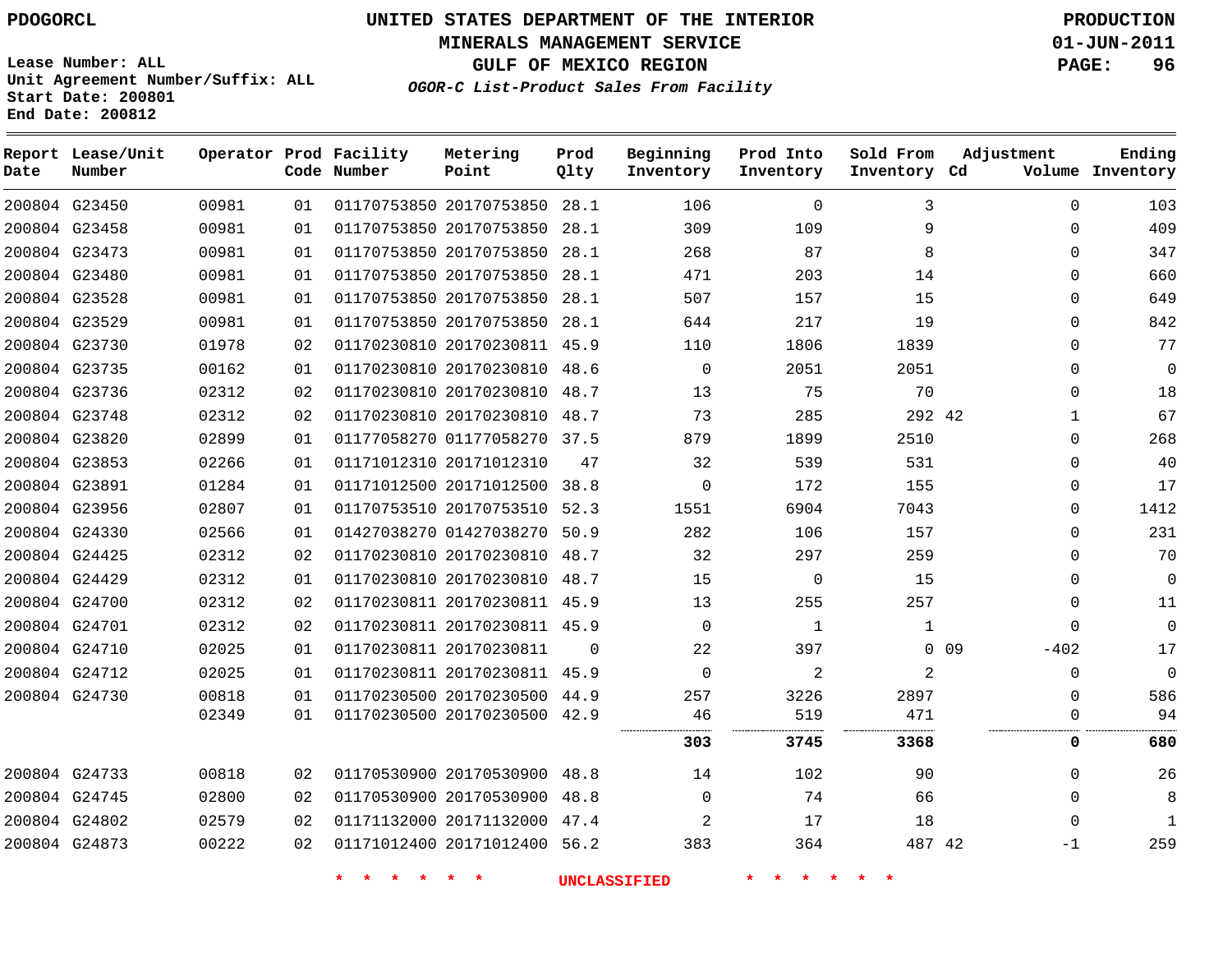**MINERALS MANAGEMENT SERVICE 01-JUN-2011**

**Lease Number: ALL Unit Agreement Number/Suffix: ALL Start Date: 200801 End Date: 200812**

**OGOR-C List-Product Sales From Facility**

**GULF OF MEXICO REGION PAGE: 97**

| Date | Report Lease/Unit<br>Number |       |    | Operator Prod Facility<br>Code Number | Metering<br>Point            | Prod<br>Qlty | Beginning<br>Inventory | Prod Into<br>Inventory | Sold From<br>Inventory Cd | Adjustment  | Ending<br>Volume Inventory |
|------|-----------------------------|-------|----|---------------------------------------|------------------------------|--------------|------------------------|------------------------|---------------------------|-------------|----------------------------|
|      | 200804 G24878               | 02628 | 02 |                                       | 01171092651 20171092650 44.7 |              | 83                     | 1524                   | 1425                      | $\Omega$    | 182                        |
|      | 200804 G24889               | 02579 | 02 |                                       | 01171012500 20171012500      | 38.8         | 2017                   | 40043                  | 38195                     | $\mathbf 0$ | 3865                       |
|      | 200804 G24898               | 02807 | 01 |                                       | 01171012300 20171012300      | 38.6         | 4223                   | 17226                  | 14555                     | $\Omega$    | 6894                       |
|      |                             |       | 01 |                                       | 01171012400 20171012400      | 56.2         | 0<br>                  | 4473                   | 1285 42<br>               | 1<br>.      | 3189                       |
|      |                             |       |    |                                       |                              |              | 4223                   | 21699                  | 15840                     | 1           | 10083                      |
|      | 200804 G24922               | 02268 | 01 |                                       | 01171132800 21171132800      | 45.1         | 3973                   | 5093                   | 4997                      | $\Omega$    | 4069                       |
|      | 200804 G24924               | 02268 | 01 |                                       | 01171132800 21171132800      | 45.1         | 3387                   | 3417                   | 4024 42                   | 265         | 3045                       |
|      | 200804 G24929               | 02766 | 01 |                                       | 01171092651 20171092650      | 44.7         | 8                      | 147                    | 137                       | $\Omega$    | 18                         |
|      | 200804 G25007               | 02766 | 02 |                                       | 01177198271 01177198271      | $\Omega$     | 61                     | $\Omega$               | $\Omega$                  | $\Omega$    | 61                         |
|      | 200804 G25008               | 02777 | 01 |                                       | 01170753510 20170753510      | 45.7         | 361                    | 314                    | 611                       | $\mathbf 0$ | 64                         |
|      | 200804 G25524               | 00818 | 02 |                                       | 01170230450 20170230450      | 52.5         | 516                    | 8129                   | 8283                      | $\mathbf 0$ | 362                        |
|      |                             |       | 02 |                                       | 01421670210 01421670210      | 40           | 186                    | 416                    | 535 42                    | 1           | 68                         |
|      |                             |       |    |                                       |                              |              | 702                    | 8545                   | 8818                      | 1           | 430                        |
|      | 200804 G25536               | 02466 | 01 |                                       | 01420390101 01420390101 53.4 |              | 5731                   | 186                    | 4530                      | $\mathbf 0$ | 1387                       |
|      | 200804 G25561               | 02058 | 02 |                                       | 01170230450 20170230450      | 52           | 23                     | 333                    | 341                       | $\Omega$    | 15                         |
|      | 200804 G25579               | 00818 | 02 |                                       | 01170230500 20170230500      | 48.7         | 280                    | 3865                   | 3442 42                   | -1          | 702                        |
|      | 200804 G25605               | 00818 | 01 |                                       | 01170230810 20170230810      | 48.9         | 6                      | 16                     | 18                        | $\mathbf 0$ | 4                          |
|      | 200804 G25606               | 02025 | 01 |                                       | 01170230810 20170230810      | 48.7         | 537                    | 1800                   | 1914                      | 0           | 423                        |
|      | 200804 G25872               | 02025 | 01 |                                       | 01170230811 20170230811      | 45.8         | 451                    | 8960                   | 9026                      | $\mathbf 0$ | 385                        |
|      | 200804 G25914               | 01963 | 01 |                                       | 01170530900 20170530900 48.8 |              | 2                      | 41                     | 35                        | $\Omega$    | 8                          |
|      | 200804 G25916               | 01963 | 01 |                                       | 01170530900 20170530900      | 48.8         | 5                      | 29                     | 25                        | $\mathbf 0$ | 9                          |
|      | 200804 G25939               | 00064 | 01 |                                       | 01170230810 20170230810      | 48.7         | $\Omega$               | 15                     | 12                        | 0           | 3                          |
|      | 200804 G25948               | 02427 | 01 |                                       | 01170530900 20170530900      | 48.8         | 330                    | 1881                   | 1734                      | $\mathbf 0$ | 477                        |
|      | 200804 G25965               | 02899 | 01 |                                       | 01171132800 21171132800 45.1 |              | 51                     | 86                     | 78                        | $\mathbf 0$ | 59                         |
|      | 200804 G25967               | 01513 | 01 |                                       | 01170230811 20170230811 47.6 |              | 8                      | 78                     | 83                        | $\mathbf 0$ | 3                          |
|      | 200804 G25972               | 01978 | 02 |                                       | 01171131600 20171131600 45.9 |              | 135                    | 2861                   | 2939                      | $\Omega$    | 57                         |
|      | 200804 G26023               | 02579 | 02 |                                       | 01171012500 20171012500      | $\Omega$     | 197                    | $\Omega$               | $\Omega$                  | $\Omega$    | 197                        |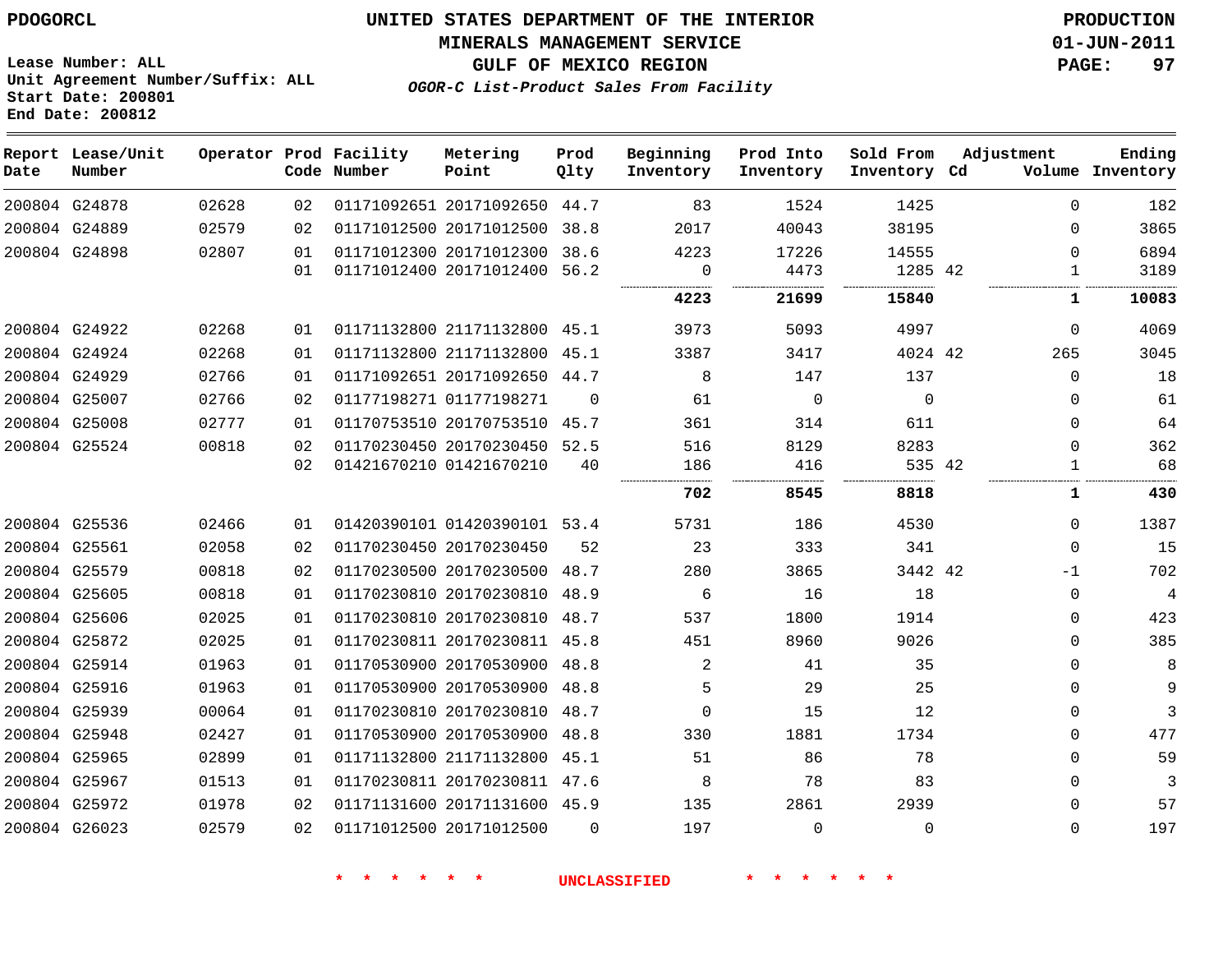**Start Date: 200801 End Date: 200812**

**Unit Agreement Number/Suffix: ALL**

# **UNITED STATES DEPARTMENT OF THE INTERIOR PDOGORCL PRODUCTION**

**MINERALS MANAGEMENT SERVICE 01-JUN-2011**

**GULF OF MEXICO REGION PAGE: 98**

**OGOR-C List-Product Sales From Facility**

| Date   | Report Lease/Unit<br>Number |       |    | Operator Prod Facility<br>Code Number | Metering<br>Point            | Prod<br>Qlty | Beginning<br>Inventory | Prod Into<br>Inventory | Sold From<br>Inventory Cd | Adjustment     | Ending<br>Volume Inventory |
|--------|-----------------------------|-------|----|---------------------------------------|------------------------------|--------------|------------------------|------------------------|---------------------------|----------------|----------------------------|
|        | 200804 G26040               | 00560 | 01 |                                       | 01171132800 21171132800      | $\Omega$     | 415                    | 497                    |                           | 0.42<br>$-504$ | 408                        |
|        | 200804 G26051               | 01978 | 02 |                                       | 01171092651 20171092650      | 44.7         | 1342                   | 20211                  | 19129                     | $\Omega$       | 2424                       |
|        | 200804 G26074               | 01284 | 01 |                                       | 01177122950 20177122950      | 32.5         | $\Omega$               | 48173                  | 47978                     | $\mathbf 0$    | 195                        |
|        | 200804 G26124               | 02503 | 02 |                                       | 01171012500 20171012500      | 38.8         | 1                      | 33                     | 31                        | $\mathbf 0$    | 3                          |
|        | 200804 G26146               | 01586 | 01 |                                       | 01177258152 01177258152      | 34           | $\mathbf 0$            | 2244                   | 2244                      | 0              | $\mathbf 0$                |
|        | 200804 G26151               | 00730 | 01 |                                       | 01177248151 01177248151      | 49           | $\mathbf 0$            | 43                     | 43                        | $\mathbf 0$    | $\Omega$                   |
|        | 200804 G26281               | 02528 | 02 |                                       | 01170753850 20170753850      | 28.1         | 585                    | 203                    | 18                        | $\mathbf 0$    | 770                        |
|        | 200804 G26442               | 02466 | 01 |                                       | 01423550090 20423550090      | 50.3         | 351                    | 236                    | 235                       | $\mathbf 0$    | 352                        |
|        | 200804 G26451               | 02579 | 02 |                                       | 01423210051 20423210050      | 47           | 1358                   | 12397                  | 12582                     | $\Omega$       | 1173                       |
|        | 200804 G26477               | 01963 | 01 |                                       | 01420390101 01420390101 55.3 |              | 138                    | $\Omega$               | 106                       | $\mathbf 0$    | 32                         |
|        | 200804 G26480               | 01978 | 02 |                                       | 01423210051 20423210050      | 47           | 5                      | 567                    | 563                       | 0              | $\mathsf 9$                |
|        | 200804 G26513               | 01978 | 02 |                                       | 01170230450 20170230450      | 52.3         | 284                    | 8877                   | 8767                      | $\mathbf 0$    | 394                        |
|        | 200804 G27023               | 02899 | 01 |                                       | 01170230810 20170230810      | 40           | 4                      | 32                     | 28                        | $\mathbf 0$    | 8                          |
|        | 200804 G27050               | 02579 | 02 |                                       | 01171132800 21171132800      | 45.1         | 35                     | 8                      | 15 42                     | $-9$           | 19                         |
|        | 200804 G27061               | 02266 | 01 |                                       | 01171131600 20171131600      | 45.9         | 38                     | 1000                   | 1018                      | $\Omega$       | 20                         |
|        | 200804 G27072               | 02899 | 02 |                                       | 01171132800 21171132800 45.1 |              | 1606                   | 1801                   | 1882                      | 0              | 1525                       |
|        | 200804 G27100               | 01978 | 02 |                                       | 01171012310 20171012310      | 47           | 26                     | 547                    | 532                       | 0              | 41                         |
|        | 200804 G27121               | 02312 | 02 |                                       | 01171012400 20171012400 56.2 |              | $\mathbf 0$            | 10137                  | 2911                      | 0              | 7226                       |
|        | 200804 G27194               | 01586 | 01 |                                       | 01177258152 01177258152      | 34           | $\mathbf 0$            | 507                    | 507                       | $\mathbf 0$    | $\mathbf 0$                |
|        | 200804 G27195               | 01586 | 02 |                                       | 01177258154 01177258154      | $\mathbf 0$  | 9                      | 176                    | $\mathbf 0$               | 0              | 185                        |
|        | 200804 G27214               | 01586 | 02 |                                       | 01177288152 01177288152      | $\Omega$     | 13                     | $\mathbf 0$            | $\mathbf 0$               | $\mathbf 0$    | 13                         |
|        | 200804 G27215               | 01586 | 02 |                                       | 01177288152 01177288152 33.2 |              | 69                     | 7                      | $\Omega$                  | $\Omega$       | 76                         |
|        | 200804 G27476               | 02672 | 01 |                                       | 01423210051 20423210050      | 52           | 31                     | 175                    | 189                       | $\mathbf 0$    | 17                         |
|        | 200804 G27507               | 02058 | 02 |                                       | 01170230450 20170230450      | 52           | 913                    | 13621                  | 13927                     | $\mathbf 0$    | 607                        |
|        | 200804 G27789               | 02859 | 02 |                                       | 01170530900 20170530900      | 48.8         | 1163                   | 16480                  | 13468                     | $\mathbf 0$    | 4175                       |
|        | 200804 G27831               | 02899 | 01 |                                       | 01170530900 20170530900      | 48.8         | 244                    | 1452                   | 1328                      | 0              | 368                        |
|        | 200804 G27918               | 00222 | 01 |                                       | 01177082958 20177082958      | 37.4         | $\Omega$               | 384                    | 384                       | $\mathbf{0}$   | $\mathbf 0$                |
| 200805 | 00016                       | 00276 | 01 |                                       | 01170513700 20170513700      | 32.1         | 3596                   | 20694                  | 20964 42                  | $\mathbf{1}$   | 3327                       |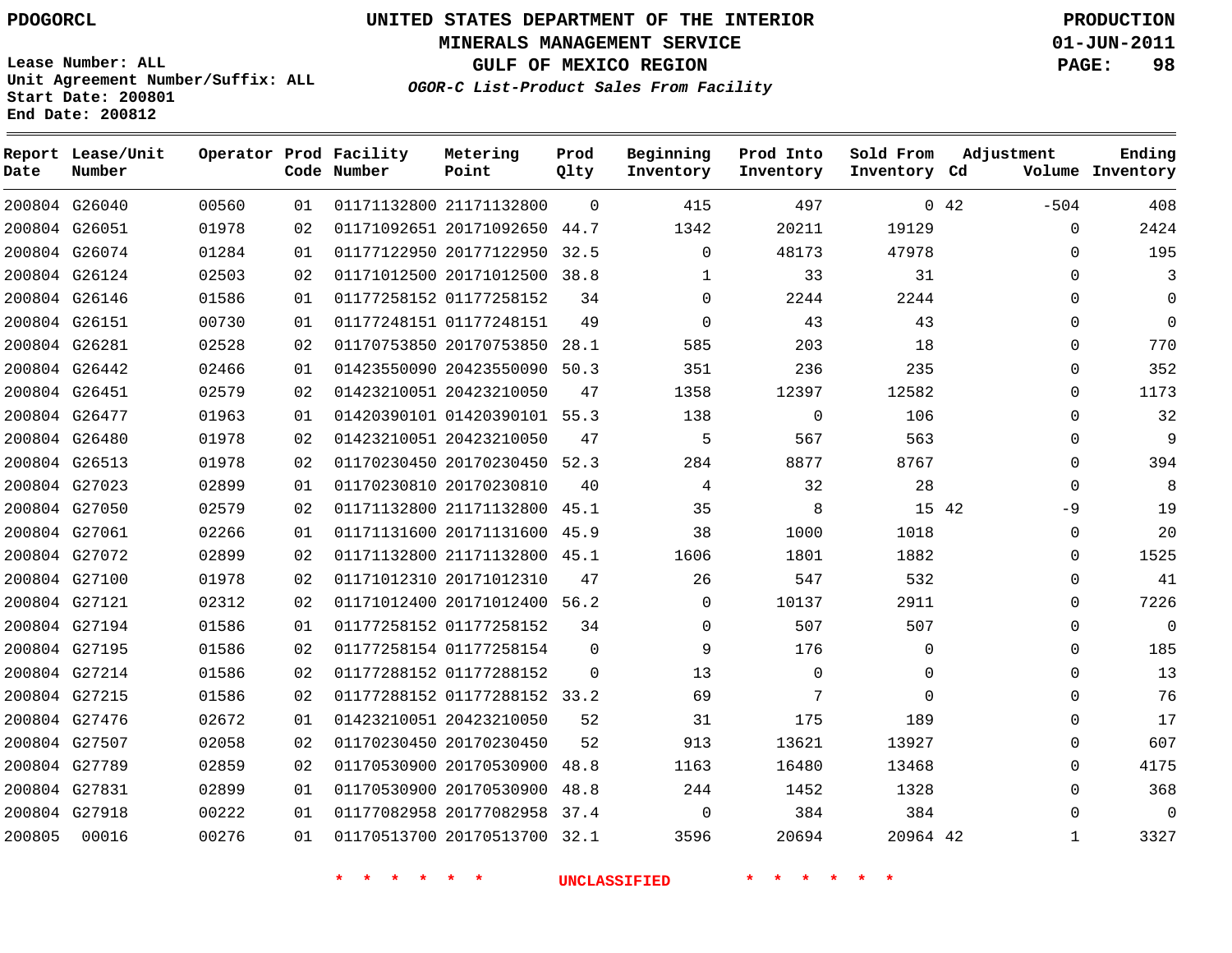**Start Date: 200801 End Date: 200812**

**Unit Agreement Number/Suffix: ALL**

# **UNITED STATES DEPARTMENT OF THE INTERIOR PDOGORCL PRODUCTION**

**MINERALS MANAGEMENT SERVICE 01-JUN-2011**

**GULF OF MEXICO REGION PAGE: 99**

**OGOR-C List-Product Sales From Facility**

| Date   | Report Lease/Unit<br>Number |       |    | Operator Prod Facility<br>Code Number | Metering<br>Point            | Prod<br>Qlty | Beginning<br>Inventory | Prod Into<br>Inventory | Sold From<br>Inventory Cd |       | Adjustment   | Ending<br>Volume Inventory |
|--------|-----------------------------|-------|----|---------------------------------------|------------------------------|--------------|------------------------|------------------------|---------------------------|-------|--------------|----------------------------|
| 200805 | 00026                       | 00276 | 01 |                                       | 01170513700 20170513700 32.1 |              | 6714                   | 59827                  | 56922 42                  |       | $-1$         | 9618                       |
| 200805 | 00032                       | 00276 | 01 |                                       | 01170513700 20170513700      | 32.1         | 2341                   | 4006                   | 5019                      |       | $\Omega$     | 1328                       |
| 200805 | 00033                       | 00276 | 01 |                                       | 01170513700 20170513700 32.1 |              | 2025                   | 9497                   | 8373                      |       | $\Omega$     | 3149                       |
| 200805 | 00049                       | 02421 | 01 |                                       | 01171012300 20171012300      | 38.6         | 8509                   | 25174                  | 25915                     |       | 0            | 7768                       |
| 200805 | 00050                       | 02421 | 01 |                                       | 01171012300 20171012300      | 38.6         | 7210                   | 33907                  | 30655                     |       | $\Omega$     | 10462                      |
| 200805 | 00051                       | 02421 | 01 |                                       | 01171012300 20171012300      | 38.6         | 2661                   | 10110                  | 9652                      |       | $\Omega$     | 3119                       |
| 200805 | 00052                       | 02421 | 01 |                                       | 01171012300 20171012300      | 38.6         | 2961                   | 4395                   | 6000                      |       | $\Omega$     | 1356                       |
| 200805 | 00053                       | 02409 | 01 |                                       | 01171012300 20171012300      | 30.3         | 2217                   | 4847                   | 5018                      |       | $\Omega$     | 2046                       |
| 200805 | 00079                       | 01834 | 01 |                                       | 01170230810 20170230810      | 49.3         | 181                    | 1170                   | 1072                      |       | $\Omega$     | 279                        |
| 200805 | 00081                       | 00818 | 01 |                                       | 01170231300 20170230800      | 37.6         | 2988                   | 327                    | 327 42                    |       | $-1$         | 2987                       |
| 200805 | 00090                       | 02630 | 01 |                                       | 01170230810 20170230810      | 49.4         | 80                     | 222                    | 250                       |       | $\Omega$     | 52                         |
| 200805 | 00137                       | 00687 | 01 |                                       | 01170513700 20170513700      | 26.8         | 387                    | 2726                   | 2726 42                   |       | $\mathbf{1}$ | 388                        |
| 200805 | 00138                       | 00687 | 01 |                                       | 01170513700 20170513700      | 26.8         | 1800                   | 12598                  | 12606 42                  |       | $\mathbf{1}$ | 1793                       |
| 200805 | 00161                       | 00105 | 01 |                                       | 01170230810 20170230810      | 49.3         | 320                    | 794                    | 923                       |       | $\Omega$     | 191                        |
| 200805 | 00184                       | 02594 | 02 |                                       | 01170230810 20170230810      | 49.3         | 1540                   | 3867                   | 4484                      |       | 0            | 923                        |
| 200805 | 00191                       | 02312 | 01 |                                       | 01170230810 20170230810      | 49.3         | 1033                   | 2117                   | 2645                      |       | 0            | 505                        |
| 200805 | 00196                       | 00003 | 01 |                                       | 01171012300 20171012300      | 38.7         | 4459                   | 8333                   | 12102                     |       | $\Omega$     | 690                        |
| 200805 | 00244                       | 00105 | 01 |                                       | 01170231300 01170231300      | 46.4         | $\Omega$               | 1816                   | 1816                      |       | 0            | $\overline{0}$             |
| 200805 | 00247                       | 00105 | 01 |                                       | 01170231300 01170231300      | 46.3         | $\mathbf 0$            | 908                    | 908                       |       | 0            | $\mathbf 0$                |
| 200805 | 00253                       | 02025 | 01 |                                       | 01170230810 20170230810      | 49.3         | $\mathbf{1}$           | 3                      | 3                         |       | $\Omega$     | $\mathbf{1}$               |
| 200805 | 00300                       | 01834 | 01 |                                       | 01170230601 20170230600      | 38.6         | $\mathbf 0$            | 224                    | 224                       |       | $\Omega$     | $\mathbf 0$                |
| 200805 | 00301                       | 01834 | 01 |                                       | 01170230601 20170230600      | 38.6         | $\Omega$               | 3566                   | 3566                      |       | $\Omega$     | $\Omega$                   |
| 200805 | 00317                       | 00560 | 01 |                                       | 01171012310 20171012310      | 45.8         | 17                     | 185                    | 194                       |       | $\Omega$     | 8                          |
| 200805 | 00353                       | 02266 | 01 |                                       | 01170754800 20170754800      | 28.7         | 657                    | 2379                   | 2361                      |       | $\Omega$     | 675                        |
| 200805 | 00367                       | 00276 | 01 |                                       | 01170513700 20170513700      | 32.1         | 203                    | 1085                   | 1114                      |       | $\Omega$     | 174                        |
| 200805 | 00424                       | 00064 | 01 |                                       | 01171012400 20171012400      | 52.3         | 46                     | 58                     |                           | 89 42 | 1            | 16                         |
| 200805 | 00434                       | 01284 | 01 |                                       | 01177112605 2017711260Y      | 30           | 2270                   | 27230                  | 26691 42                  |       | $-1$         | 2808                       |
| 200805 | 00453                       | 01284 | 01 |                                       | 01177112605 2017711260Y      | 30           | 1114                   | 4251                   | 4926                      |       | $\Omega$     | 439                        |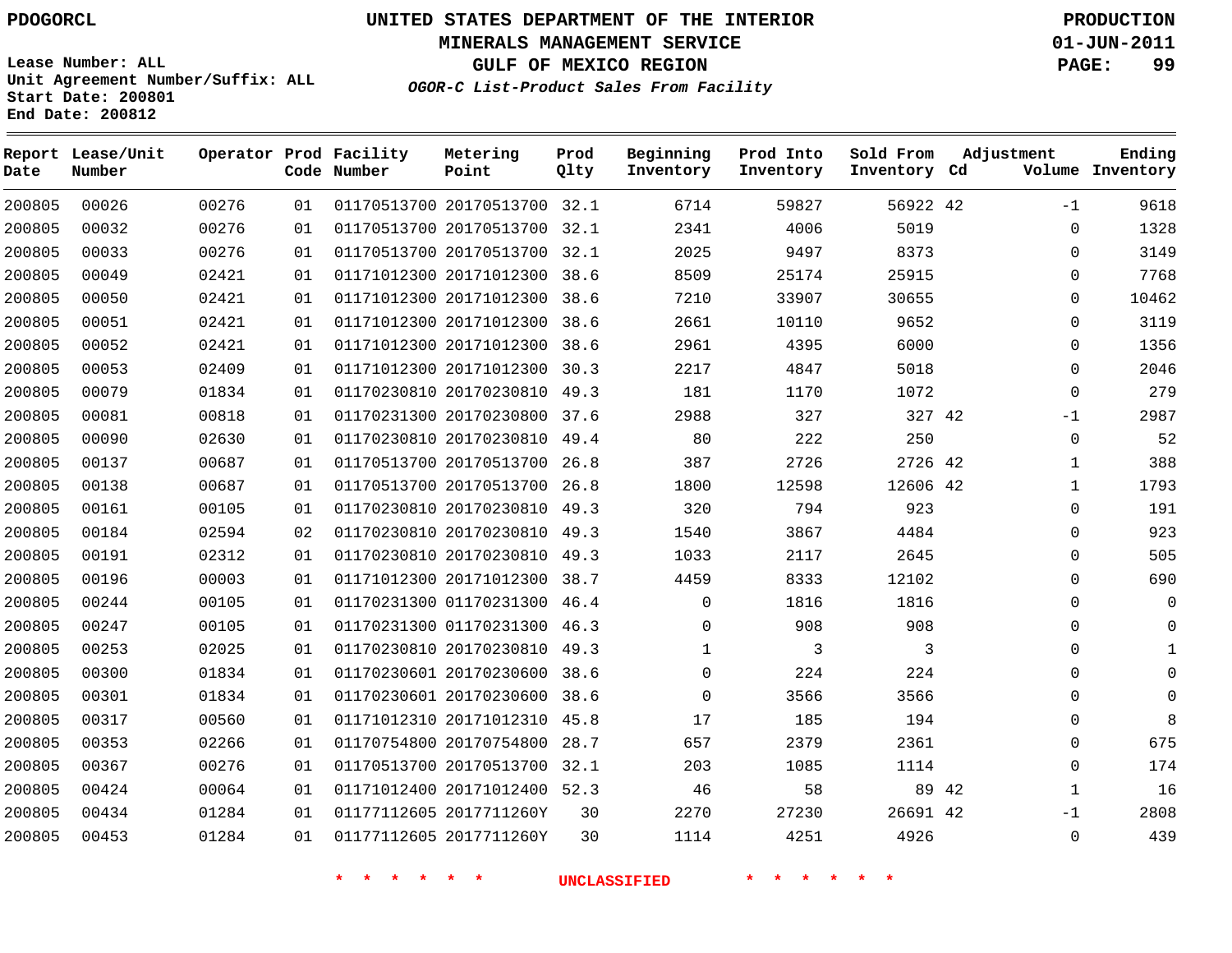#### **MINERALS MANAGEMENT SERVICE 01-JUN-2011**

**GULF OF MEXICO REGION PAGE: 100**

**Lease Number: ALL Unit Agreement Number/Suffix: ALL Start Date: 200801 End Date: 200812**

**OGOR-C List-Product Sales From Facility**

| Date   | Report Lease/Unit<br>Number |       |    | Operator Prod Facility<br>Code Number | Metering<br>Point            | Prod<br>Qlty | Beginning<br>Inventory | Prod Into<br>Inventory | Sold From<br>Inventory Cd | Adjustment |              | Ending<br>Volume Inventory |
|--------|-----------------------------|-------|----|---------------------------------------|------------------------------|--------------|------------------------|------------------------|---------------------------|------------|--------------|----------------------------|
| 200805 | 00462                       | 00078 | 01 |                                       | 01170573602 20170573602 33.1 |              | 12                     | 45                     |                           | 52 42      | $\mathbf{1}$ | 6                          |
| 200805 | 00464                       | 00078 | 01 |                                       | 01170573602 20170573602 33.1 |              | 3451                   | 16262                  | 17664                     |            | $\Omega$     | 2049                       |
| 200805 | 00466                       | 00064 | 01 |                                       | 01171012400 20171012400 52.3 |              | 626                    | 1199                   | 1504                      |            | $\Omega$     | 321                        |
| 200805 | 00478                       | 02409 | 01 |                                       | 01171012300 20171012300 30.3 |              | $\mathbf 0$            | 1784                   | 1784                      |            | $\Omega$     | $\mathbf 0$                |
| 200805 | 00479                       | 00818 | 01 |                                       | 01171012500 20171012500      | 38.7         | 720                    | 6143                   | 5760                      |            | $\Omega$     | 1103                       |
|        |                             | 02025 | 01 |                                       | 01171012300 20171012300      | 38.6         | 47                     | 100                    | 116                       |            | $\Omega$     | 31                         |
|        |                             |       |    |                                       |                              |              | 767                    | 6243                   | 5876                      |            | 0            | 1134                       |
| 200805 | 00487                       | 01284 | 01 |                                       | 01171132800 21171132800      | 46.4         | 5453                   | 10161                  | 7634                      |            | $\Omega$     | 7980                       |
| 200805 | 00495                       | 01284 | 01 |                                       | 01171132800 21171132800      | 46.4         | 1787                   | 2405                   | 2303                      |            | 0            | 1889                       |
| 200805 | 00518                       | 01482 | 01 |                                       | 01170230450 20170230450 52.5 |              | 16                     | 364                    | 341                       |            | $\Omega$     | 39                         |
| 200805 | 00526                       | 00105 | 01 |                                       | 01170230810 20170230810 49.2 |              | 1814                   | 5962                   | 6353                      |            | $\Omega$     | 1423                       |
| 200805 | 00541                       | 02589 | 01 |                                       | 01170530900 20170530900      | 48.2         | 0                      | 78                     | 78                        |            | $\Omega$     | 0                          |
| 200805 | 00559                       | 00687 | 01 |                                       | 01171131600 20171131600 45.9 |              | 60                     | 2230                   | 2205                      |            | 0            | 85                         |
| 200805 | 00560                       | 00687 | 01 |                                       | 01171131600 20171131600      | 45.9         | 13                     | 428                    | 424 42                    |            | $-1$         | 16                         |
| 200805 | 00577                       | 01935 | 01 |                                       | 01171012300 20171012300 38.7 |              | 18907                  | 45408                  | 50305                     |            | $\Omega$     | 14010                      |
| 200805 | 00593                       | 01834 | 01 |                                       | 01171012300 20171012300 38.7 |              | 15104                  | 13354                  | 18579 42                  |            | $-1$         | 9878                       |
|        |                             | 02589 | 01 |                                       | 01171012300 20171012300 38.7 |              | 4039                   | 10669                  | 11251                     |            | 0            | 3457                       |
|        |                             |       |    |                                       |                              |              | 19143                  | 24023                  | 29830                     |            | -1           | 13335                      |
| 200805 | 00605                       | 02899 | 01 |                                       | 01170573602 20170573602 32.9 |              | 2647                   | 17935                  | 18343                     |            | 0            | 2239                       |
| 200805 | 00680                       | 01482 | 01 |                                       | 01170230700 20170230700 41.5 |              | 735                    | 0                      | 33 42                     |            | $\mathbf{1}$ | 703                        |
| 200805 | 00691                       | 02312 | 02 |                                       | 01170754200 20170754200 36.2 |              | 684                    | 1538                   | 1549                      |            | $\Omega$     | 673                        |
| 200805 | 00693                       | 02266 | 01 |                                       | 01170754800 20170754800      | 28.7         | 533                    | 1945                   | 1926                      |            | $\Omega$     | 552                        |
| 200805 | 00694                       | 02266 | 01 |                                       | 01170754800 20170754800      | 28.7         | 5062                   | 24270                  | 22448                     |            | $\Omega$     | 6884                       |
| 200805 | 00697                       | 02266 | 01 |                                       | 01170754800 20170754800      | 28.7         | 1686                   | 5987                   | 5975                      |            | $\Omega$     | 1698                       |
| 200805 | 00758                       | 02421 | 01 |                                       | 01170230810 20170230810 49.3 |              | 560                    | 1530                   | 1725                      |            | $\Omega$     | 365                        |
| 200805 | 00759                       | 02589 | 01 |                                       | 01170230811 20170230811 48.1 |              | 0                      | 1090                   | 1090                      |            | $\Omega$     | 0                          |
| 200805 | 00763                       | 01284 | 01 |                                       | 01170231100 20170230810 49.3 |              | 11                     | 96                     | 84                        |            | 0            | 23                         |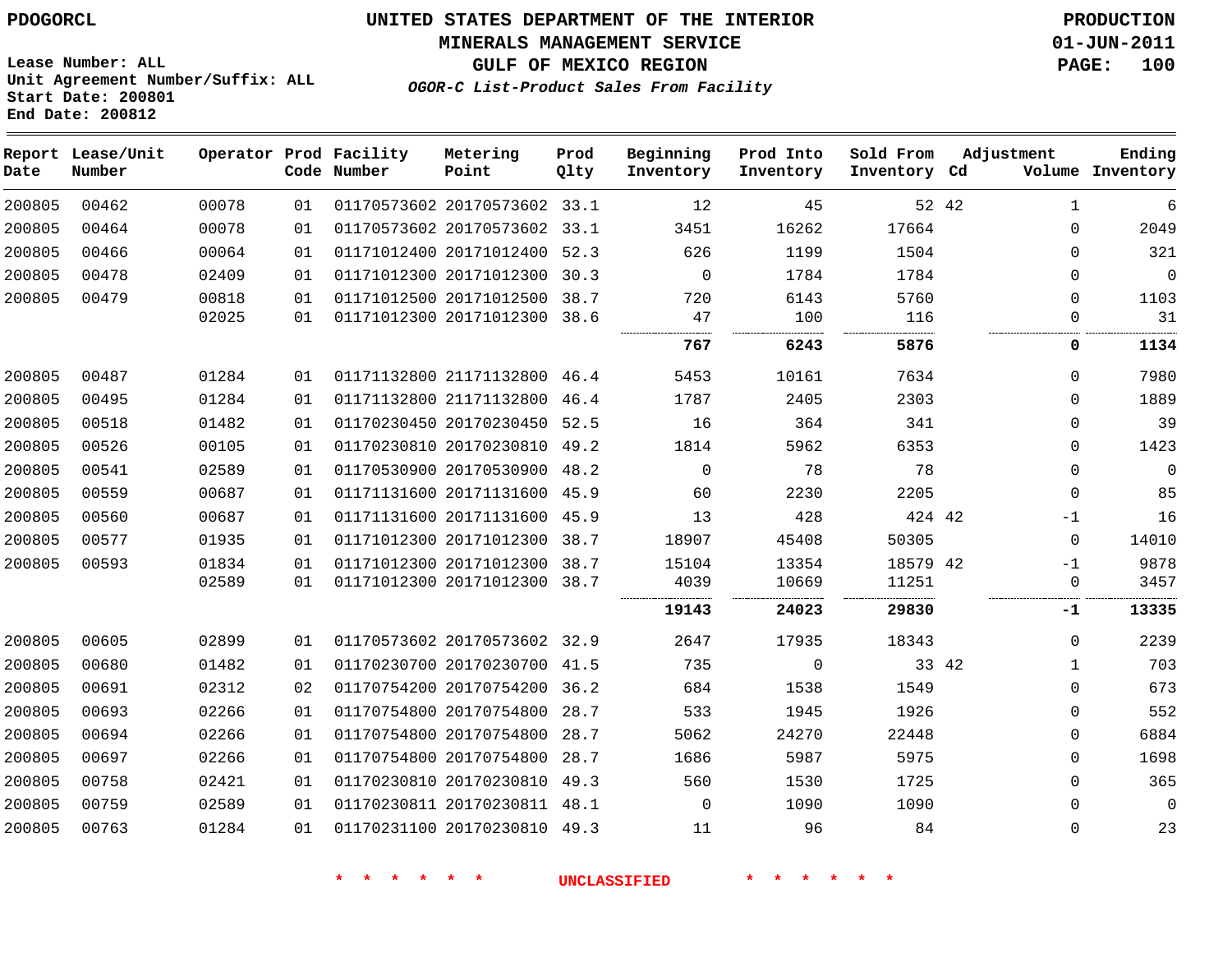**MINERALS MANAGEMENT SERVICE 01-JUN-2011**

**GULF OF MEXICO REGION PAGE: 101**

**Lease Number: ALL Unit Agreement Number/Suffix: ALL Start Date: 200801 End Date: 200812**

**OGOR-C List-Product Sales From Facility**

| Date   | Report Lease/Unit<br>Number |       |    | Operator Prod Facility<br>Code Number | Metering<br>Point            | Prod<br>Qlty | Beginning<br>Inventory | Prod Into<br>Inventory | Sold From<br>Inventory Cd | Adjustment     | Ending<br>Volume Inventory |
|--------|-----------------------------|-------|----|---------------------------------------|------------------------------|--------------|------------------------|------------------------|---------------------------|----------------|----------------------------|
| 200805 | 00767                       | 00105 | 01 |                                       | 01170230810 20170230810 49.2 |              | 415                    | 957                    | 1143                      | $\Omega$       | 229                        |
| 200805 | 00768                       | 00105 | 01 |                                       | 01170230810 20170230810 49.2 |              | 17                     | 39                     | 47                        | $\Omega$       | 9                          |
| 200805 | 00775                       | 01834 | 01 |                                       | 01171131600 20171131600 45.9 |              | 58                     | 2174                   | 2150 42                   | $\mathbf 1$    | 83                         |
| 200805 | 00778                       | 01482 | 01 |                                       | 01171132000 20171132000 47.9 |              | 706                    | 5091                   | 5558                      | $\Omega$       | 239                        |
| 200805 | 00786                       | 02409 | 01 |                                       | 01177078131 20171092650 52.5 |              | $\Omega$               | 173                    | 173                       | 0              | $\Omega$                   |
| 200805 | 00787                       | 02312 | 01 |                                       | 01171092651 20171092650 47.1 |              | 274                    | 1691                   | 1631                      | 0              | 334                        |
| 200805 | 00796                       | 02628 | 02 |                                       | 01171092651 20171092650 47.1 |              | 4787                   | 51698                  | 46274                     | $\mathbf 0$    | 10211                      |
| 200805 | 00797                       | 02421 | 01 |                                       | 01171012300 20171012300 38.7 |              | 2802                   | 6557                   | 7336                      | $\mathbf 0$    | 2023                       |
| 200805 | 00818                       | 02636 | 01 |                                       | 01171132800 21171132800      | 45           | 814                    | 348                    | 697                       | $\Omega$       | 465                        |
| 200805 | 00819                       | 00078 | 01 |                                       | 01171132800 21171132800      | 46.4         | 118                    | 155                    | 137                       | 0              | 136                        |
| 200805 | 00827                       | 00003 | 01 |                                       | 0117711260G 2017711260G 32.4 |              | 1073                   | 15794                  | 15827 42                  | $\overline{a}$ | 1042                       |
| 200805 | 00828                       | 01284 | 01 |                                       | 0117711260T 2017711260T      | 56           | 328                    | 11811                  | 11788                     | $\Omega$       | 351                        |
| 200805 | 754303001A                  | 00059 | 01 |                                       | 01170230811 20170230811 44.6 |              | 303                    | 15793                  | 15693                     | 0              | 403                        |
|        | 200805 754305004A           | 02899 | 01 |                                       | 01171132000 20171132000 47.9 |              | 227                    | 7540                   | 7411                      | $\mathbf 0$    | 356                        |
|        | 200805 754307017A           | 00362 | 02 |                                       | 01170230811 20170230811 44.6 |              | 162                    | 7191                   | 7170                      | 0              | 183                        |
|        | 200805 7543880060           | 00105 | 01 |                                       | 01170230450 20170230450 52.4 |              | $\Omega$               | 11                     | 10                        | $\Omega$       | $\mathbf{1}$               |
|        | 200805 7543890060           | 02655 | 02 |                                       | 01171012500 20171012500 38.7 |              | $\Omega$               | 10                     | 9                         | 0              | $\mathbf{1}$               |
|        | 200805 7543890080           | 00276 | 01 |                                       | 01170513700 20170513700 32.1 |              | 4077                   | 5236                   | 5023 42                   | 1              | 4291                       |
|        | 200805 7543890180           | 02899 | 01 |                                       | 01423210051 20423210050 47.7 |              | 6                      | 77                     | 76                        | $\Omega$       | 7                          |
|        | 200805 7543890220           | 00105 | 01 |                                       | 01608158271 01608158271      | 21           | $\mathbf 0$            | 79                     | 79                        | 0              | $\Omega$                   |
|        | 200805 7543900070           | 00818 | 02 |                                       | 01423550090 20423550090 52.4 |              | 4                      | 5                      | $\overline{a}$            | $\Omega$       | 7                          |
|        | 200805 7543900080           | 02421 | 01 |                                       | 01177245111 01177245111 37.9 |              | $\Omega$               | 103                    | 103                       | 0              | $\Omega$                   |
|        | 200805 7543920040           | 02628 | 01 |                                       | 01423210051 20423210050 47.7 |              | 28                     | 447                    | 438                       | 0              | 37                         |
|        | 200805 7543930100           | 00362 | 02 |                                       | 01170230810 20170230810 49.3 |              | 2428                   | 7125                   | 7852                      | 0              | 1701                       |
|        | 200805 7543930200           | 00105 | 01 |                                       | 01171012310 20171012310 45.8 |              | 744                    | 11158                  | 11430                     | $\Omega$       | 472                        |
|        |                             | 01284 | 01 |                                       | 0117709260L 2017709260L 39.9 |              | $\mathsf{O}$           | 3379                   | 3379                      | $\mathbf 0$    | $\Omega$                   |
|        |                             |       |    |                                       |                              |              | 744                    | 14537                  | 14809                     | 0              | 472                        |
|        | 200805 7543930210           | 02899 | 02 |                                       | 01608165300 01608165300      | $\Omega$     | 91                     | 0                      | $\Omega$                  | $\Omega$       | 91                         |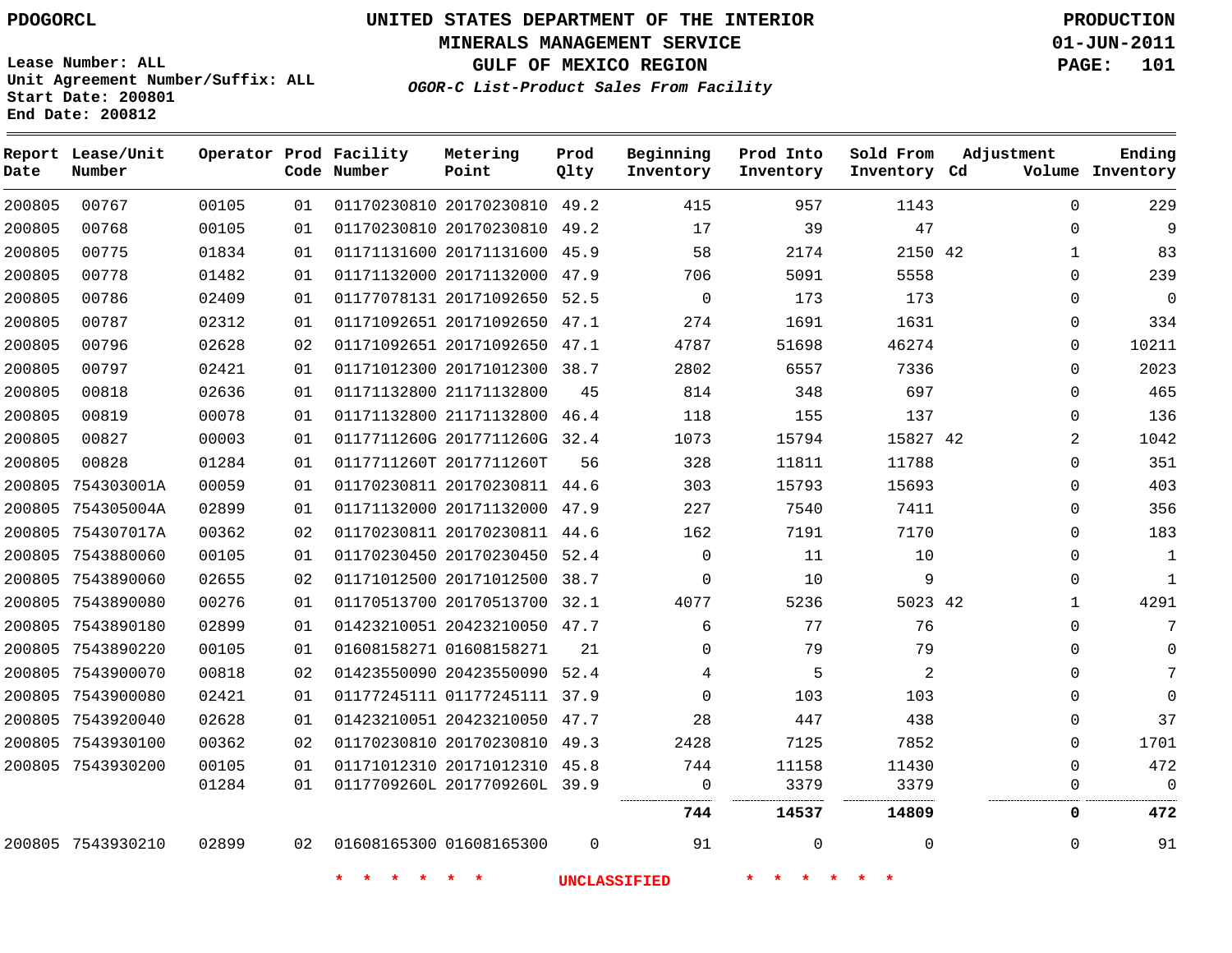**Report Lease/Unit**

# **UNITED STATES DEPARTMENT OF THE INTERIOR PDOGORCL PRODUCTION**

#### **MINERALS MANAGEMENT SERVICE 01-JUN-2011**

**GULF OF MEXICO REGION PAGE: 102**

**Lease Number: ALL Unit Agreement Number/Suffix: ALL Start Date: 200801 End Date: 200812**

**Operator Prod Facility**

**OGOR-C List-Product Sales From Facility**

**Prod Qlty** **Beginning Inventory**

**Prod Into Inventory**

**Sold From Inventory**

**Adjustment**

**Metering Point**

**Ending**

| Date   | Number            |       |    | Code Number | <b>Point</b>                 | Qlty     | Inventory   | Inventory   | Inventory Cd |              | Volume Inventory |
|--------|-------------------|-------|----|-------------|------------------------------|----------|-------------|-------------|--------------|--------------|------------------|
|        | 200805 7543940080 | 00222 | 01 |             | 01171132800 21171132800 46.4 |          | 699         | 1052        | 879 42       | 1            | 873              |
|        | 200805 754395009A | 00730 | 01 |             | 01170753510 20170753510 52.3 |          | 381         | 2162        | 2154         | $\mathbf 0$  | 389              |
|        | 200805 754395019A | 00105 | 01 |             | 01420390101 01420390101      | $\Omega$ | 194         | 150         | $\Omega$     | $\Omega$     | 344              |
|        | 200805 754396015A | 01284 | 01 |             | 01608103650 20608103650 31.5 |          | 279         | 5477        | 5649         | $\mathbf 0$  | 107              |
|        | 200805 754398002A | 00105 | 01 |             | 01420570060 20420570060 53.4 |          | 6766        | $\Omega$    | 1194         | $\Omega$     | 5572             |
|        | 200805 754398017A | 01284 | 02 |             | 01170230811 20170230811 44.6 |          | $\mathbf 0$ | 207         | 209 47       | 7            | 5                |
|        | 200805 8910020210 | 02451 | 01 |             | 01170753510 20170753510 52.3 |          | 1246        | 4266        | 4744         | $\Omega$     | 768              |
|        |                   |       | 01 |             | 01170513800 20170513800 33.6 |          | 10279       | 226518      | 227498       | $\mathbf 0$  | 9299             |
|        |                   |       |    |             |                              |          | 11525       | 230784      | 232242       | 0            | 10067            |
|        | 200805 8910024540 | 02451 | 01 |             | 01170513800 20170513800 33.6 |          | 8255        | 142652      | 145051       | $\Omega$     | 5856             |
|        | 200805 8910029310 | 02268 | 01 |             | 01171132800 21171132800 46.4 |          | 2           | 102         | 22           | $\Omega$     | 82               |
|        | 200805 8910029320 | 00276 | 01 |             | 01170513700 20170513700 32.1 |          | 15190       | 43498       | 44265        | $\Omega$     | 14423            |
|        | 200805 8910034440 | 00276 | 01 |             | 01170513700 20170513700 32.1 |          | 26035       | 78000       | 78669 42     | $\mathbf{1}$ | 25367            |
|        |                   | 00730 | 01 |             | 01170513700 20170513700 32.1 |          | 3212        | 8938        | 9243         | 0            | 2907             |
|        |                   |       |    |             |                              |          | 29247       | 86938       | 87912        | 1            | 28274            |
|        | 200805 8910039150 | 00078 | 01 |             | 01170573601 20170573601 25.1 |          | 581         | 4782        | 4763 42      | $-2$         | 598              |
|        | 200805 8910063810 | 02466 | 01 |             | 01170230450 20170230450 52.5 |          | 1004        | 19378       | 18268        | $\Omega$     | 2114             |
|        |                   | 02904 | 02 |             | 01170230450 20170230450 52.5 |          | 16          | 300         | 283          | 0            | 33               |
|        |                   |       |    |             |                              |          | 1020        | 19678       | 18551        | 0            | 2147             |
|        | 200805 8910066690 | 00078 | 01 |             | 01170573602 20170573602 33.1 |          | 4845        | 32532       | 33278 42     | 1            | 4100             |
|        | 200805 8910086540 | 01284 | 01 |             | 01177092604 20177092604      | 37       | $\mathbf 0$ | 5939        | 5939         | $\mathbf 0$  | $\mathbf 0$      |
| 200805 | 8910086610        | 02266 | 01 |             | 01170754800 20170754800      | 28.7     | 113         | 522         | 487          | 0            | 148              |
|        | 200805 8910086660 | 02766 | 02 |             | 01421670201 20421670200      | $\Omega$ | 207         | $\mathbf 0$ | $\mathbf 0$  | $\Omega$     | 207              |
| 200805 | 8910087640        | 00818 | 02 |             | 01171092800 21171132800      | 46.4     | 142         | 111         | 125 42       | $\mathbf{1}$ | 129              |
| 200805 | 8910087670        | 02312 | 02 |             | 01170754200 20170754200      | 36.2     | 111         | 227         | 239          | $\mathbf 0$  | 99               |
|        | 200805 8910087840 | 00162 | 01 |             | 01177122606 20177122606      | 39       | $\Omega$    | 3803        | 3803         | $\Omega$     | $\Omega$         |
|        | 200805 8910088160 | 02233 | 01 |             | 01171132800 21171132800      | 45       | 2451        | 3536        | 3004         | $\mathbf 0$  | 2983             |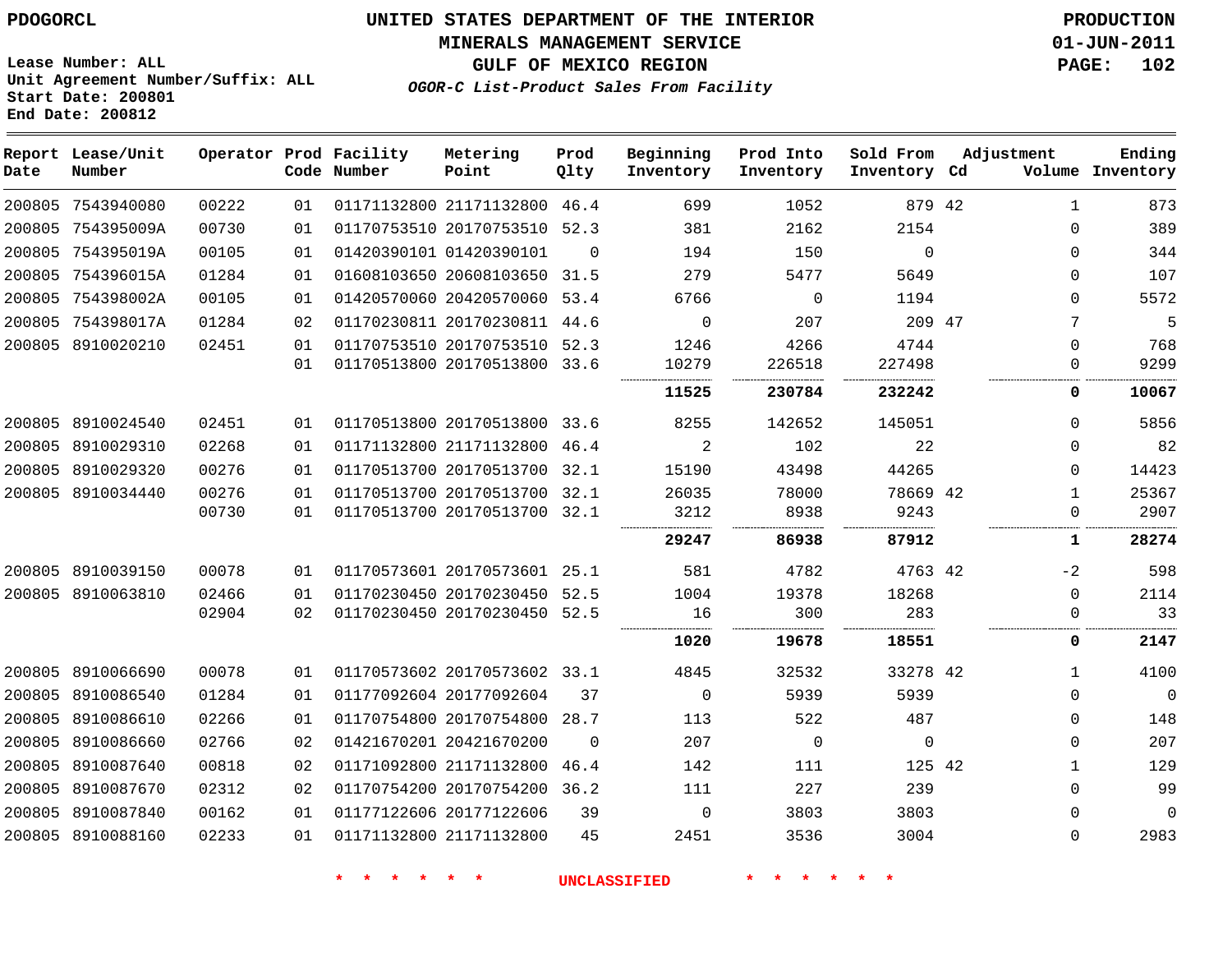**MINERALS MANAGEMENT SERVICE 01-JUN-2011**

**GULF OF MEXICO REGION PAGE: 103**

**OGOR-C List-Product Sales From Facility**

**Lease Number: ALL Unit Agreement Number/Suffix: ALL Start Date: 200801 End Date: 200812 Lease/Unit Metering**

| Date   | Report Lease/Unit<br>Number |       |    | Operator Prod Facility<br>Code Number | Metering<br>Point            | Prod<br>Qlty | Beginning<br>Inventory | Prod Into<br>Inventory | Sold From<br>Inventory Cd | Adjustment   | Ending<br>Volume Inventory |
|--------|-----------------------------|-------|----|---------------------------------------|------------------------------|--------------|------------------------|------------------------|---------------------------|--------------|----------------------------|
|        | 200805 8910089160           | 00276 | 01 |                                       | 01170513700 20170513700 32.1 |              | 3206                   | 4860                   | 4896                      | $\mathbf 0$  | 3170                       |
|        | 200805 891008927AE          | 00078 | 01 |                                       | 01170230400 20170230400 51.6 |              | 104                    | 432                    | 324 09                    | $-128$       | 84                         |
| 200805 | 891008927K                  | 00078 | 01 |                                       | 01170230400 20170230400      | 52           | 84                     | 320                    | 342                       | $\mathbf{0}$ | 62                         |
| 200805 | 891008927X                  | 00078 | 01 |                                       | 01170230400 20170230400      | 51.9         | 42                     | 199                    | 203 42                    | 1            | 39                         |
| 200805 | 8910089460                  | 01834 | 01 |                                       | 01171012500 20171012500      | 34.1         | 1                      | $\mathbf 0$            | 1                         | $\Omega$     | $\Omega$                   |
| 200805 | 891008946C                  | 01834 | 01 |                                       | 01171012500 20171012500      | 38.7         | 48                     | 387                    | 365 42                    | -1           | 69                         |
| 200805 | 8910116580                  | 00276 | 01 |                                       | 01170513700 20170513700 32.1 |              | 6921                   | 10882                  | 10706                     | $\Omega$     | 7097                       |
| 200805 | 8910116740                  | 00276 | 01 |                                       | 01170513700 20170513700      | 32.1         | 435                    | 680                    | 672                       | $\Omega$     | 443                        |
|        | 200805 8910116770           | 00276 | 01 |                                       | 01170513700 20170513700 32.1 |              | 2111                   | 3142                   | 3203 42                   | -1           | 2049                       |
|        | 200805 8910116790           | 00276 | 01 |                                       | 01170513700 20170513700 32.1 |              | 5118                   | 9524                   | 8431                      | $\mathbf{0}$ | 6211                       |
|        | 200805 8910116800           | 00276 | 01 |                                       | 01170513700 20170513700 32.1 |              | 13863                  | 20170                  | 20879 42                  | $\mathbf 1$  | 13155                      |
| 200805 | 891011687A                  | 02266 | 01 |                                       | 01170754800 20170754800      | 28.7         | 212                    | 662                    | 686                       | $\Omega$     | 188                        |
| 200805 | 891011687B                  | 02266 | 01 |                                       | 01170754800 20170754800      | 28.7         | 50                     | 276                    | 248                       | $\Omega$     | 78                         |
| 200805 | 891011687C                  | 02266 | 01 |                                       | 01170754800 20170754800      | 28.7         | 290                    | 1039                   | 1034                      | 0            | 295                        |
| 200805 | 891011687D                  | 02266 | 01 |                                       | 01170754800 20170754800      | 28.7         | 353                    | 1138                   | 1168                      | $\Omega$     | 323                        |
| 200805 | 8910117330                  | 02266 | 01 |                                       | 01170754800 20170754800      | 28.7         | 3                      | 10                     | 10                        | 0            | 3                          |
| 200805 | 8910123210                  | 00687 | 01 |                                       | 0117709260A 2017709260A 33.6 |              | 11                     | 790                    | 788                       | $\mathbf 0$  | 13                         |
| 200805 | 8910123250                  | 00687 | 01 |                                       | 0117709260A 2017709260A 33.6 |              | 57                     | 2640                   | 2653                      | $\Omega$     | 44                         |
| 200805 | 8910123270                  | 01482 | 01 |                                       | 01177215100 20177215102 30.3 |              | 65                     | 3566                   | 3593 42                   | 1            | 39                         |
| 200805 | 8910123320                  | 01482 | 01 |                                       | 01177215100 20177215102 30.3 |              | 206                    | 14775                  | 14821                     | $\mathbf{0}$ | 160                        |
| 200805 | 8910123330                  | 01482 | 01 |                                       | 01177215100 20177215102 30.3 |              | 183                    | 19269                  | 19244                     | $\Omega$     | 208                        |
|        | 200805 8910123350           | 01284 | 01 |                                       | 01171012500 20171012500 38.7 |              | 47                     | 322                    | 311                       | $\mathbf 0$  | 58                         |
| 200805 | 8910123390                  | 00818 | 01 |                                       | 01171131800 20171131800      | $\Omega$     | 2238                   | 173                    |                           | 0.42<br>$-1$ | 2410                       |
|        | 200805 8910138430           | 00078 | 01 |                                       | 01171132800 21171132800      | 46.4         | 21                     | 54                     | 38                        | $\Omega$     | 37                         |
| 200805 | 8910169300                  | 00491 | 02 |                                       | 01170230810 20170230810      | 49.3         | 79                     | 211                    | 242 42                    | 2            | 50                         |
|        | 200805 8910202350           | 00276 | 01 |                                       | 01170513700 20170513700 32.1 |              | 28037                  | 49426                  | 48235                     | $\Omega$     | 29228                      |
|        | 200805 8910202430           | 00276 | 01 |                                       | 01170513700 20170513700      | 32.1         | 495                    | 433                    | 432                       | $\Omega$     | 496                        |
|        | 200805 8910202470           | 02266 | 01 |                                       | 01170754800 20170754800 28.7 |              | 92                     | 327                    | 326                       | $\Omega$     | 93                         |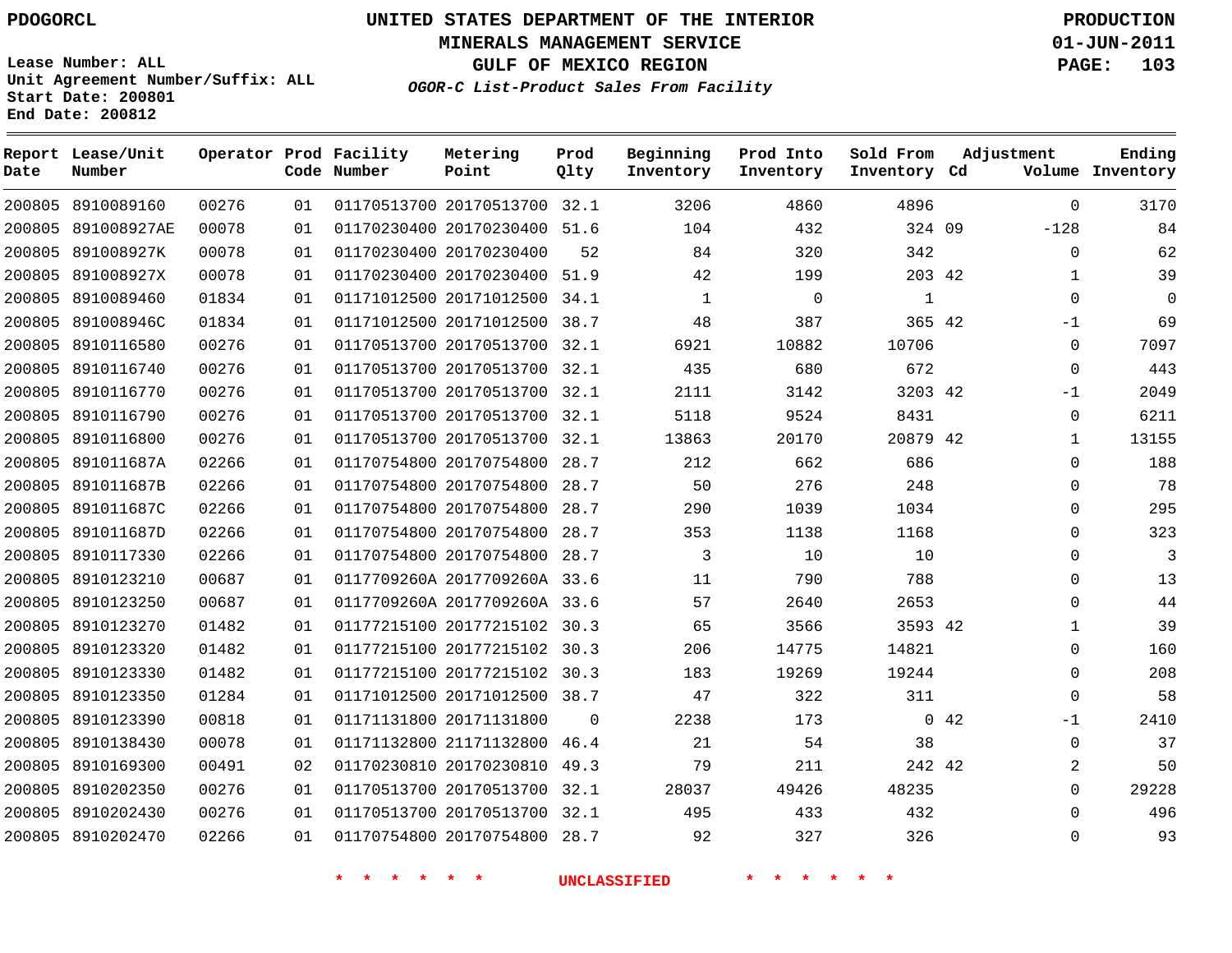**MINERALS MANAGEMENT SERVICE 01-JUN-2011**

**GULF OF MEXICO REGION PAGE: 104**

**Lease Number: ALL Unit Agreement Number/Suffix: ALL Start Date: 200801 End Date: 200812**

**OGOR-C List-Product Sales From Facility**

| Date | Report Lease/Unit<br>Number |       |    | Operator Prod Facility<br>Code Number | Metering<br>Point            | Prod<br>Qlty | Beginning<br>Inventory | Prod Into<br>Inventory | Sold From<br>Inventory Cd | Adjustment     | Ending<br>Volume Inventory |
|------|-----------------------------|-------|----|---------------------------------------|------------------------------|--------------|------------------------|------------------------|---------------------------|----------------|----------------------------|
|      | 200805 8910202520           | 01482 | 01 |                                       | 01171132800 21171132800 46.4 |              | $\Omega$               | 17                     | 9                         | $\Omega$       | 8                          |
|      | 200805 8910202550           | 00105 | 01 |                                       | 01170230810 20170230810      | 49.2         | 173                    | 494                    | 549                       | $\Omega$       | 118                        |
|      | 200805 8910202560           | 00276 | 01 |                                       | 01170513700 20170513700 32.1 |              | 4062                   | 6882                   | 6864                      | $\Omega$       | 4080                       |
|      | 200805 G00932               | 01376 | 01 |                                       | 01170230810 20170230810 49.3 |              | 199                    | 618                    | 669                       | $\Omega$       | 148                        |
|      | 200805 G00971               | 00105 | 01 |                                       | 01171132000 20171132000      | 47.8         | 3                      | 36                     | 37                        | 0              | $\overline{c}$             |
|      | 200805 G00985               | 00687 | 01 |                                       | 0117709260A 2017709260A 33.6 |              | 309                    | 19429                  | 19418                     | $\Omega$       | 320                        |
|      | 200805 G00987               | 00105 | 01 |                                       | 01171132800 21171132800 46.4 |              | 1687                   | 3337                   | 2521                      | $\Omega$       | 2503                       |
|      | 200805 G00989               | 00003 | 01 |                                       | 01171012400 20171012400      | $\Omega$     | 1022                   | $\mathbf{0}$           | $\Omega$                  | $\Omega$       | 1022                       |
|      | 200805 G01025               | 01284 | 01 |                                       | 01177122600 20177122600      | $\mathbf 0$  | 0                      | 0                      |                           | 047<br>139     | 139                        |
|      | 200805 G01027               | 00162 | 01 |                                       | 01177122606 20177122606      | 39           | $\Omega$               | 4576                   | 4576                      | $\Omega$       | $\mathbf 0$                |
|      | 200805 G01083               | 00276 | 01 |                                       | 01170513700 20170513700 32.1 |              | 3738                   | 5176                   | 5539 42                   | $\mathbf{1}$   | 3376                       |
|      |                             | 02777 | 01 |                                       | 01170753510 20170753510      | $\Omega$     | 65<br>                 | $\mathbf 0$<br>.       | $\Omega$<br>.             | $\Omega$       | 65                         |
|      |                             |       |    |                                       |                              |              | 3803                   | 5176                   | 5539                      | 1              | 3441                       |
|      | 200805 G01090               | 00276 | 01 |                                       | 01170513700 20170513700 32.1 |              | 14097                  | 20726                  | 21306 42                  | $\mathbf{1}$   | 13518                      |
|      | 200805 G01091               | 00276 | 01 |                                       | 01170513700 20170513700 32.1 |              | 1595                   | 2398                   | 2429                      | $\Omega$       | 1564                       |
|      | 200805 G01092               | 00276 | 01 |                                       | 01170513700 20170513700 32.1 |              | 7984                   | 13050                  | 12524 42                  | $\overline{2}$ | 8512                       |
|      | 200805 G01096               | 00276 | 01 |                                       | 01170513700 20170513700 32.1 |              | 57                     | 31                     | 68                        | $\Omega$       | 20                         |
|      | 200805 G01153               | 01834 | 01 |                                       | 01171132800 21171132800 46.4 |              | $\mathbf{0}$           | 56                     | 28                        | 0              | 28                         |
|      | 200805 G01181               | 00818 | 01 |                                       | 01177072200 20177072200 46.1 |              | $\Omega$               | 54                     | 54                        | $\Omega$       | 0                          |
|      | 200805 G01194               | 00105 | 01 |                                       | 01177072601 20177072601 39.8 |              | $\Omega$               | 9827                   | 9827                      | $\Omega$       | $\Omega$                   |
|      | 200805 G01196               | 00078 | 01 |                                       | 01171132800 21171132800 46.4 |              | 212                    | 278                    | 256 42                    | $-1$           | 233                        |
|      | 200805 G01198               | 00818 | 01 |                                       | 01171092651 20171092650      | 47.6         | 37                     | 183                    | 184                       | $\Omega$       | 36                         |
|      | 200805 G01210               | 00078 | 01 |                                       | 01171132800 21171132800 46.4 |              | $\overline{2}$         | $\mathbf 0$            | 2                         | $\Omega$       | 0                          |
|      | 200805 G01216               | 00222 | 01 |                                       | 01177082958 20177082958      | 37.4         | $\mathbf 0$            | 7067                   | 7067                      | 0              | $\mathbf 0$                |
|      | 200805 G01220               | 00105 | 01 |                                       | 01177092600 20177092600      | 44.2         | 314                    | 9031                   | 9203                      | $\Omega$       | 142                        |
|      | 200805 G01228               | 00003 | 01 |                                       | 0117711260G 2017711260G 32.4 |              | 903                    | 13469                  | 13483 42                  | -1             | 888                        |
|      | 200805 G01230               | 00003 | 01 |                                       | 0117711260G 2017711260G 32.4 |              | 1056                   | 14362                  | 14470 42                  | $-1$           | 947                        |
|      | 200805 G01248               | 02628 | 01 |                                       | 01171012500 20171012500 38.7 |              | 385                    | 2868                   | 2738                      | $\mathbf 0$    | 515                        |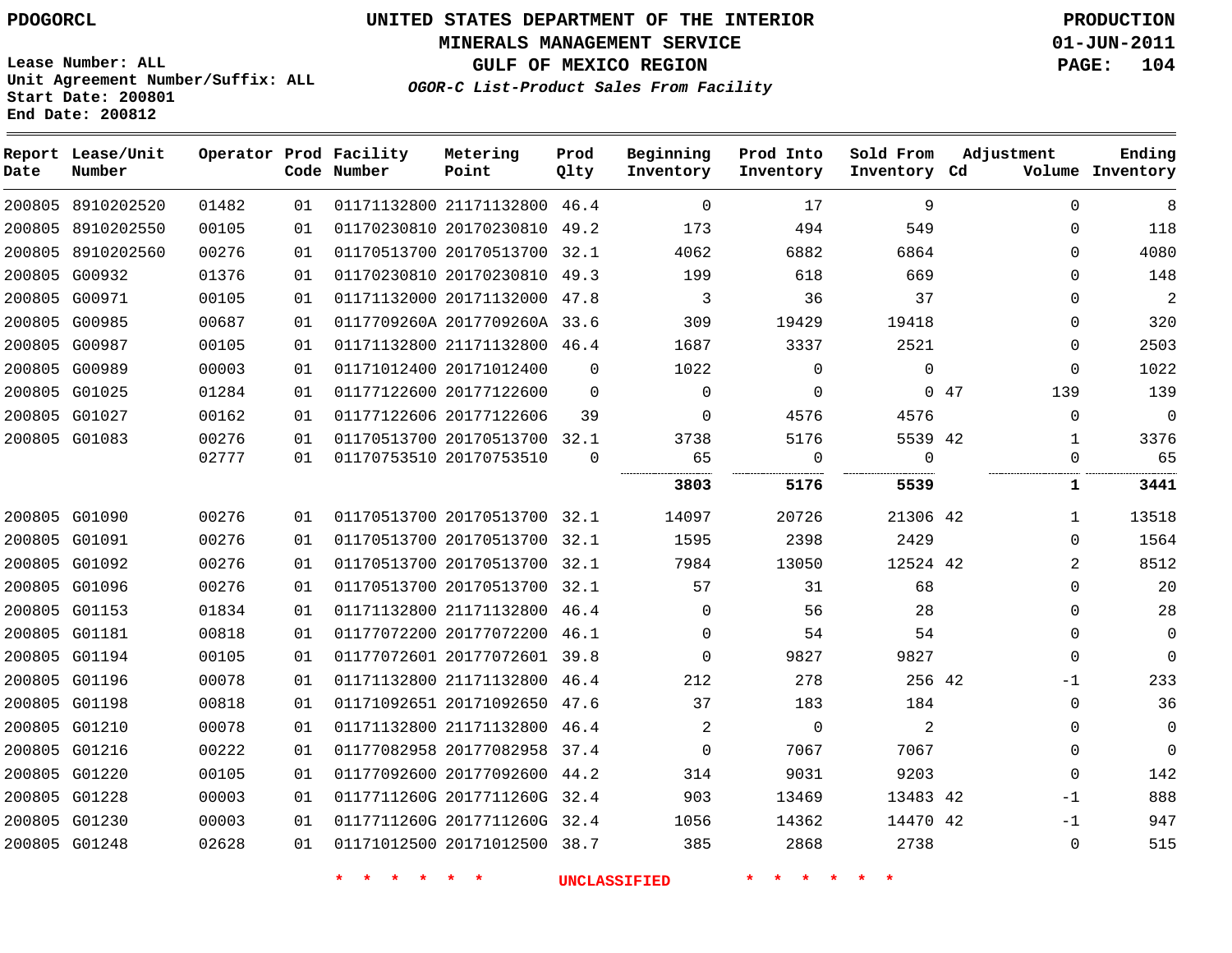**Start Date: 200801 End Date: 200812**

**Unit Agreement Number/Suffix: ALL**

# **UNITED STATES DEPARTMENT OF THE INTERIOR PDOGORCL PRODUCTION**

**MINERALS MANAGEMENT SERVICE 01-JUN-2011**

**GULF OF MEXICO REGION PAGE: 105**

**OGOR-C List-Product Sales From Facility**

 G01249 G01269 G01351 G01441 G01447 G01477 G01497 G01498 G01528 G01569 G01580 G01610 G01619 G01620 G01676 G01677 G01754 G01757 G01812 G01860 G01865 G01880 G01898 G01901 G01953 G01966 G01967 G01972 **Report Lease/Unit Date Number Operator Prod Facility Code Number** 20171012500 38.6 20171012500 38.7 20170230400 20177112700 20170513700 32.1 20170230810 49.2 20170513800 33.6 20170513800 33.6 0117711260T 2017711260T 20171012500 39.3 20170513800 33.6 20177215102 30.3 20170513700 32.1 20170513700 32.1 20170755200 20170755200 20423210050 47.7 20423210050 47.7 20422450350 40.5 20170231110 20171012500 38.7 20171132000 47.8 20171012500 38.7 20177215102 30.3 20170230811 44.5 20177215102 30.3 20177215102 30.3 01170231230 40.2 **Metering Point** 42 42 42  $\Omega$  **Prod Qlty**  $\Omega$  **Beginning Inventory**  $2.0$   $\Omega$ **Ending Inventory Cd Volume**  $\Omega$  **Prod Into Inventory**  $\Omega$  **Sold From Inventory**  $\Omega$  $\Omega$  $\cap$  $\Omega$  $\Omega$  $\Omega$  $\Omega$  $\Omega$   $\Omega$   $\Omega$   $\Omega$ -1  $\Omega$  $\Omega$  $\Omega$  $\Omega$  $\Omega$  $\Omega$  $\Omega$  $\Omega$   $\Omega$ **Adjustment**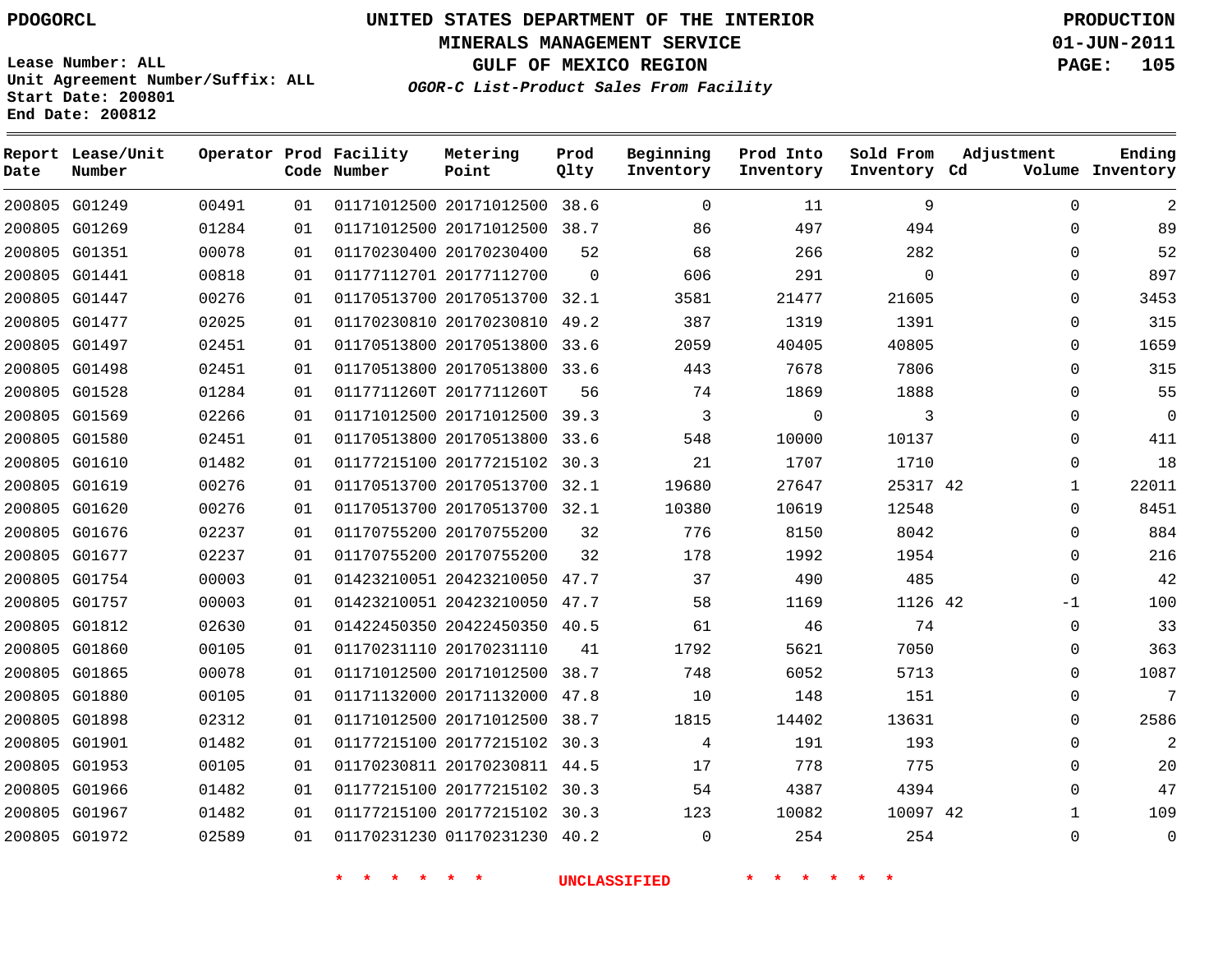**End Date: 200812**

# **UNITED STATES DEPARTMENT OF THE INTERIOR PDOGORCL PRODUCTION**

**MINERALS MANAGEMENT SERVICE 01-JUN-2011**

**GULF OF MEXICO REGION PAGE: 106**

**OGOR-C List-Product Sales From Facility Unit Agreement Number/Suffix: ALL Start Date: 200801**

| Date | Report Lease/Unit<br>Number |       |    | Operator Prod Facility<br>Code Number | Metering<br>Point            | Prod<br>Qlty | Beginning<br>Inventory | Prod Into<br>Inventory | Sold From<br>Inventory Cd | Adjustment   | Ending<br>Volume Inventory |
|------|-----------------------------|-------|----|---------------------------------------|------------------------------|--------------|------------------------|------------------------|---------------------------|--------------|----------------------------|
|      | 200805 G01997               | 01071 | 02 |                                       | 01170230810 20170230810      | 57           | 37                     | 137                    | 137                       | $\mathbf 0$  | 37                         |
|      | 200805 G01998               | 00818 | 01 |                                       | 01170230811 20170230811 49.3 |              | 30                     | 79                     | 89                        | $\mathbf 0$  | 20                         |
|      | 200805 G02006               | 00491 | 01 |                                       | 01170530900 20170530900      | 47.1         | 7                      | $\mathbf{1}$           |                           | 7 42<br>$-1$ | $\Omega$                   |
|      | 200805 G02021               | 01482 | 01 |                                       | 01170230811 20170230811 44.6 |              | 43                     | 1721                   | 1720                      | $\Omega$     | 44                         |
|      | 200805 G02023               | 02312 | 02 |                                       | 01170230811 20170230811 44.6 |              | 575                    | 28048                  | 27908                     | $\Omega$     | 715                        |
|      | 200805 G02050               | 02714 | 01 |                                       | 01171132800 21171132800 46.4 |              | 1003                   | 4899                   | 2961                      | $\Omega$     | 2941                       |
|      | 200805 G02051               | 02312 | 01 |                                       | 01170530900 20170530900      | 47.2         | 321                    | 595                    | 872                       | $\Omega$     | 44                         |
|      | 200805 G02062               | 02375 | 01 |                                       | 0117704220A 2017704220A 44.4 |              | $\Omega$               | 2039                   | 2039                      | $\Omega$     | $\mathbf 0$                |
|      | 200805 G02088               | 00687 | 01 |                                       | 01170230811 20170230811 44.6 |              | 27                     | 943                    | 946                       | $\Omega$     | 24                         |
|      | 200805 G02091               | 00687 | 01 |                                       | 01170230811 20170230811 44.6 |              | 20                     | 1609                   | 1590 42                   | 2            | 41                         |
|      | 200805 G02099               | 01978 | 02 |                                       | 01171012310 20171012310      | 45.1         | 345                    | 11537                  | 11394                     | $\Omega$     | 488                        |
|      | 200805 G02110               | 02630 | 01 |                                       | 01171012400 20171012400 53.9 |              | 18                     | 239                    | 239                       | $\Omega$     | 18                         |
|      | 200805 G02127               | 02312 | 02 |                                       | 01170230810 20170230810      | 49.3         | 22                     | 36                     | 49                        | $\Omega$     | 9                          |
|      | 200805 G02161               | 00818 | 02 |                                       | 01171012500 20171012500      | 38.8         | 1779                   | 14502                  | 13676 42                  | $-1$         | 2604                       |
|      | 200805 G02163               | 00105 | 01 |                                       | 01171012500 20171012500      | 38.6         | 540                    | 3520                   | 3428                      | 0            | 632                        |
|      | 200805 G02300               | 01482 | 01 |                                       | 01171132800 21171132800      | 45.1         | $\mathbf 0$            | 67                     | 34                        | $\Omega$     | 33                         |
|      | 200805 G02317               | 02421 | 01 |                                       | 01171132000 20171132000      | 47.9         | 160                    | 3344                   | 3347                      | $\mathbf 0$  | 157                        |
|      | 200805 G02353               | 01284 | 01 |                                       | 01170230450 20170230450 52.5 |              | 201                    | 4071                   | 3828                      | 0            | 444                        |
|      | 200805 G02354               | 01284 | 01 |                                       | 01170230450 20170230450      | 52.5         | 1                      | $\mathbf 0$            | $\mathbf{1}$              | 0            | $\mathbf 0$                |
|      | 200805 G02357               | 02200 | 02 |                                       | 01170230450 20170230450 52.5 |              | 19                     | 783                    | 717                       | $\Omega$     | 85                         |
|      | 200805 G02391               | 01284 | 01 |                                       | 0142709015A 2042709015A 41.9 |              | 0                      | 2908                   | 2908                      | $\mathbf{0}$ | $\mathbf 0$                |
|      | 200805 G02404               | 02589 | 01 |                                       | 01170230810 20170230810 47.1 |              | 1109                   | 1201                   | 1201                      | 0            | 1109                       |
|      | 200805 G02414               | 02451 | 01 |                                       | 01170230810 20170230810 49.2 |              | 13                     | 30                     | 36                        | $\Omega$     | 7                          |
|      | 200805 G02416               | 02409 | 01 |                                       | 01170230810 20170230810      | 49.2         | 16                     | 24                     | 34                        | $\Omega$     | 6                          |
|      | 200805 G02423               | 00818 | 01 |                                       | 01170230810 20170230810 49.3 |              | 26                     | 51                     | 65                        | $\Omega$     | 12                         |
|      | 200805 G02428               | 00105 | 01 |                                       | 01170230810 20170230810      | 49.3         | 11                     | 42                     | 43                        | $\Omega$     | 10                         |
|      | 200805 G02429               | 00491 | 01 |                                       | 01170230810 20170230810 49.2 |              | 679                    | 2784                   | 2798                      | $\Omega$     | 665                        |
|      | 200805 G02433               | 00491 | 01 |                                       | 01170230810 20170230810      | 49.3         | 10                     | 46                     | 45                        | $\Omega$     | 11                         |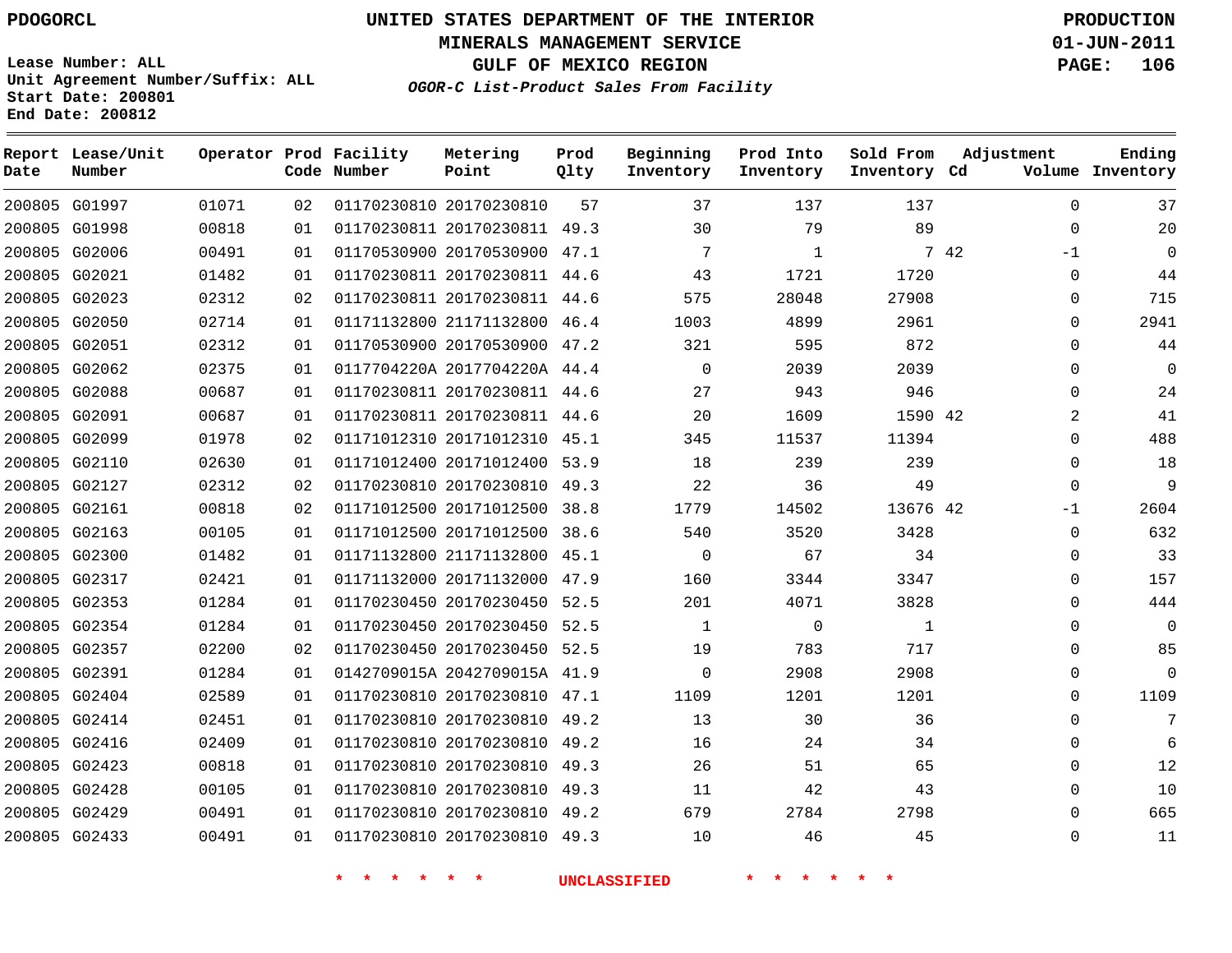#### **MINERALS MANAGEMENT SERVICE 01-JUN-2011**

**GULF OF MEXICO REGION PAGE: 107**

**Lease Number: ALL Unit Agreement Number/Suffix: ALL Start Date: 200801 End Date: 200812**

**OGOR-C List-Product Sales From Facility**

| Date | Report Lease/Unit<br>Number |       |    | Operator Prod Facility<br>Code Number | Metering<br>Point            | Prod<br>Qlty | Beginning<br>Inventory | Prod Into<br>Inventory | Sold From<br>Inventory Cd | Adjustment  | Ending<br>Volume Inventory |
|------|-----------------------------|-------|----|---------------------------------------|------------------------------|--------------|------------------------|------------------------|---------------------------|-------------|----------------------------|
|      | 200805 G02434               | 01284 | 02 |                                       | 01170230810 20170230810 48.7 |              | $\Omega$               | 74                     |                           | 18<br>74 47 | 18                         |
|      | 200805 G02436               | 02628 | 02 |                                       | 01170230811 20170230811 44.6 |              | 98                     | 4399                   | 4389 42                   | 4           | 112                        |
|      | 200805 G02439               | 02375 | 01 |                                       | 01171132000 20171132000 47.9 |              | $\Omega$               | 169                    | 169                       | $\Omega$    | $\mathbf{0}$               |
|      | 200805 G02552               | 00491 | 01 |                                       | 01170230811 20170230811 44.6 |              | $\Omega$               | 12                     | 12                        | $\Omega$    | $\mathbf 0$                |
|      | 200805 G02567               | 02628 | 01 |                                       | 01170230811 20170230811 44.6 |              | 188                    | 4754                   | 4824 42                   |             | 120<br>$\overline{2}$      |
|      | 200805 G02596               | 01482 | 01 |                                       | 01171132800 21171132800 45.1 |              | $\Omega$               | 6                      | 3                         | $\mathbf 0$ | 3                          |
|      | 200805 G02601               | 02268 | 01 |                                       | 01171092651 20171092650 44.7 |              | 135                    | 1185                   | 1086                      | $\Omega$    | 234                        |
|      |                             | 02630 | 01 |                                       | 01171092651 20171092650 47.1 |              | 20                     | 0                      | 17                        | $\Omega$    | 3                          |
|      |                             |       |    |                                       |                              |              | 155                    | 1185                   | 1103                      | 0           | 237                        |
|      | 200805 G02628               | 00105 | 01 |                                       | 01171012500 20171012500 38.6 |              | 235                    | 1878                   | 1776                      | 0           | 337                        |
|      | 200805 G02665               | 02451 | 01 |                                       | 01423210051 20423210050      | 47.6         | 139                    | 2318                   | 2258                      | $\Omega$    | 199                        |
|      | 200805 G02716               | 02409 | 01 |                                       | 01170230810 20170230810      | 49.3         | 200                    | 45                     | 234                       | $\Omega$    | 11                         |
|      | 200805 G02759               | 01284 | 01 |                                       | 01170230800 20170230810 49.3 |              | 41                     | 137                    | 145                       | $\Omega$    | 33                         |
|      | 200805 G02819               | 00105 | 01 |                                       | 01170231110 20170231110      | 41           | 30                     | 2                      | 32                        | $\mathbf 0$ | $\mathbf{0}$               |
|      | 200805 G02825               | 00105 | 01 |                                       | 01170231110 20170231110      | 41           | 66                     | 160                    | 216                       | $\Omega$    | 10                         |
|      |                             |       | 01 |                                       | 01170230810 20170230810      | 49.2         | 15                     | $\overline{2}$         | 17                        | $\Omega$    | $\mathbf 0$                |
|      |                             |       |    |                                       |                              |              | 81                     | 162                    | 233                       | 0           | 10                         |
|      | 200805 G02826               | 00105 | 01 |                                       | 01170231110 20170231110      | 41           | 126                    | 560                    | 649 42                    | $-1$        | 36                         |
|      |                             |       | 01 |                                       | 01170230810 20170230810      | 49.3         | 126                    | 351                    | 393                       | 0           | 84                         |
|      |                             |       |    |                                       |                              |              | 252                    | 911                    | 1042                      | -1          | 120                        |
|      | 200805 G02833               | 01819 | 01 |                                       | 01170530900 20170530900 47.2 |              | 9                      | 21                     | 28                        | $\Omega$    | 2                          |
|      | 200805 G02834               | 02375 | 01 |                                       | 01170230810 20170230810      | 49.3         | 23                     | 16                     | 35                        | $\Omega$    |                            |
|      | 200805 G02853               | 02589 | 01 |                                       | 01170231230 01170231230      | 40.2         | $\Omega$               | 112                    | 112                       | $\Omega$    | $\Omega$                   |
|      | 200805 G02870               | 02636 | 01 |                                       | 01170230810 20170230810 49.3 |              | 23                     | 43                     | 56                        | $\Omega$    | 10                         |
|      | 200805 G02885               | 02312 | 01 |                                       | 01171132000 20171132000 47.9 |              | 21                     | 1710                   | 1651                      | $\Omega$    | 80                         |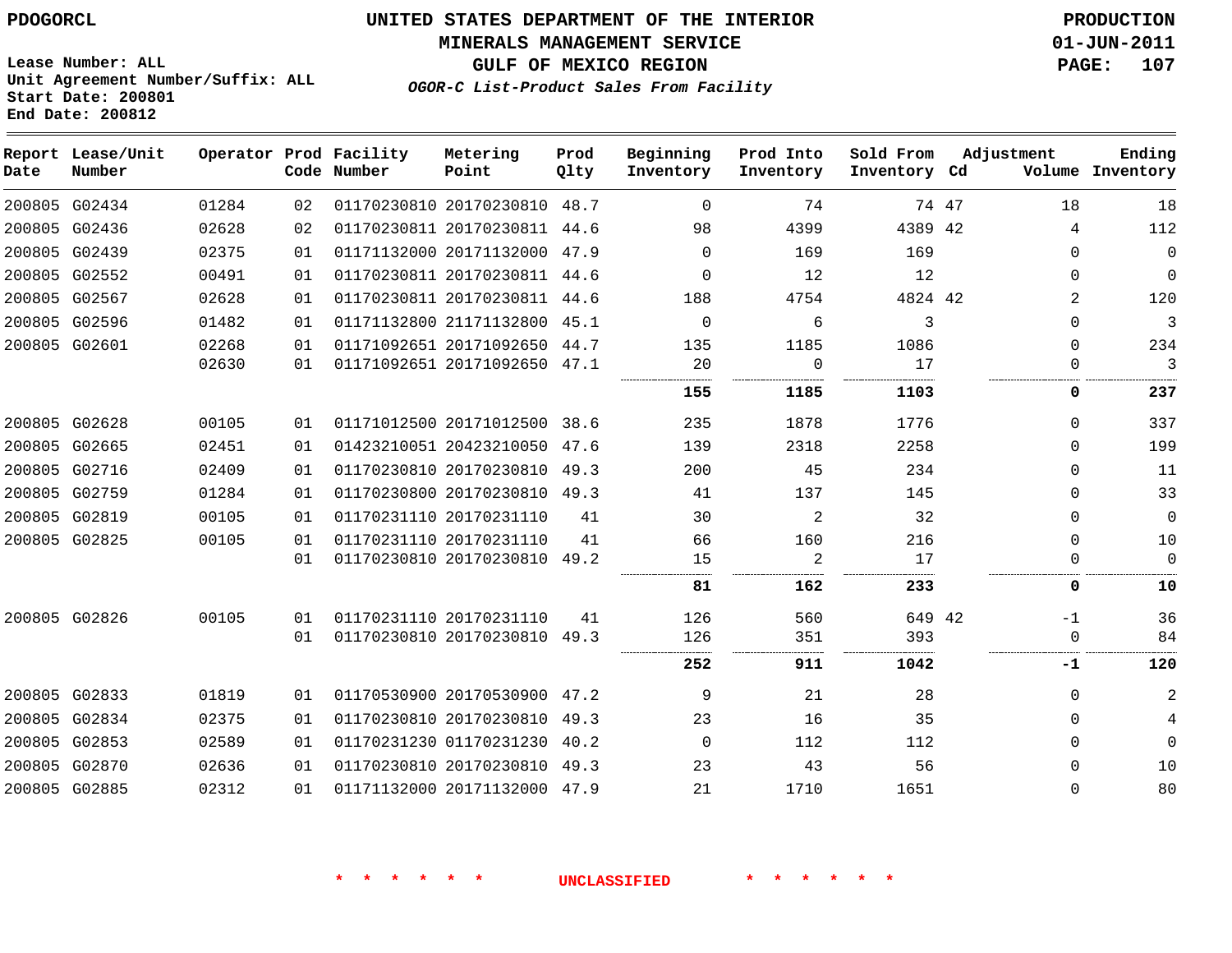**MINERALS MANAGEMENT SERVICE 01-JUN-2011**

**GULF OF MEXICO REGION PAGE: 108**

**OGOR-C List-Product Sales From Facility**

**Lease Number: ALL Unit Agreement Number/Suffix: ALL Start Date: 200801 End Date: 200812**

| Date | Report Lease/Unit<br>Number |       |    | Operator Prod Facility<br>Code Number | Metering<br>Point            | Prod<br>Qlty | Beginning<br>Inventory | Prod Into<br>Inventory | Sold From<br>Inventory Cd | Adjustment  | Ending<br>Volume Inventory |
|------|-----------------------------|-------|----|---------------------------------------|------------------------------|--------------|------------------------|------------------------|---------------------------|-------------|----------------------------|
|      | 200805 G02895               | 02579 | 02 |                                       | 01171092651 20171092650 47.1 |              | 31                     | 1219                   | 1106                      | $\Omega$    | 144                        |
|      |                             | 02628 | 02 |                                       | 01171092651 20171092650 47.1 |              | 27<br>                 | 453<br>.               | 453<br>.                  | $\mathbf 0$ | 27                         |
|      |                             |       |    |                                       |                              |              | 58                     | 1672                   | 1559                      | 0           | 171                        |
|      | 200805 G02898               | 01834 | 01 |                                       | 01171012300 20171012300 38.7 |              | 415                    | 480                    | 747                       | $\Omega$    | 148                        |
|      |                             | 02266 | 01 |                                       | 01171012300 20171012300      | $\Omega$     | 6                      | $\Omega$               | $\Omega$                  | $\Omega$    | 6                          |
|      |                             |       |    |                                       |                              |              | 421                    | 480                    | 747                       | 0           | 154                        |
|      | 200805 G02899               | 01834 | 01 |                                       | 01171012300 20171012300 38.7 |              | 2796                   | 6514                   | 7300                      | $\mathbf 0$ | 2010                       |
|      | 200805 G02917               | 02268 | 01 |                                       | 01171092930 20171092930 34.5 |              | 184                    | 4590                   | 4525                      | $\Omega$    | 249                        |
|      | 200805 G02969               | 00276 | 01 |                                       | 01170513700 20170513700      | $\Omega$     | 465                    | $\Omega$               | $\Omega$                  | $\mathbf 0$ | 465                        |
|      | 200805 G02970               | 00276 | 01 |                                       | 01170513700 20170513700      | $\Omega$     | 6369                   | $\mathbf 0$            | $\mathbf 0$               | $\mathbf 0$ | 6369                       |
|      | 200805 G03061               | 00105 | 01 |                                       | 01423210051 20423210050 47.6 |              | 82                     | 975                    | 973                       | $\Omega$    | 84                         |
|      | 200805 G03068               | 00105 | 01 |                                       | 01423210051 20423210050 47.6 |              | 11                     | 196                    | 190                       | $\mathbf 0$ | 17                         |
|      | 200805 G03079               | 02451 | 01 |                                       | 01427038260 01427038260      | $\Omega$     | 530                    | 223                    | $\Omega$                  | $\mathbf 0$ | 753                        |
|      | 200805 G03115               | 02200 | 01 |                                       | 01170230450 20170230450      | 52.5         | 2                      | 36                     | 34                        | $\mathbf 0$ | $\overline{4}$             |
|      | 200805 G03138               | 00687 | 01 |                                       | 01170230811 20170230811      | 44.6         | 1                      | 194                    | 190                       | $\mathbf 0$ | 5                          |
|      | 200805 G03145               | 00078 | 01 |                                       | 01171132800 21171132800      | 46.4         | 276                    | 434                    | 345 42                    | $-1$        | 364                        |
|      | 200805 G03152               | 00105 | 01 |                                       | 01177092600 20177092600      | 44.2         | 258                    | 7703                   | 7839                      | $\mathbf 0$ | 122                        |
|      | 200805 G03169               | 01284 | 01 |                                       | 0117711260T 2017711260T      | 56           | 8                      | 142                    | 146                       | $\mathbf 0$ | 4                          |
|      | 200805 G03236               | 00003 | 01 |                                       | 01170230450 20170230450      | 58.3         | 2                      | 33                     | 31                        | $\mathbf 0$ | $\overline{4}$             |
|      | 200805 G03237               | 00276 | 01 |                                       | 01170230450 20170230450      | $\Omega$     | 170                    | $\Omega$               | $\Omega$                  | $\Omega$    | 170                        |
|      | 200805 G03251               | 00105 | 01 |                                       | 01170231110 20170231110      | 41           | 225                    | 531                    | 722                       | $\mathbf 0$ | 34                         |
|      | 200805 G03264               | 00003 | 01 |                                       | 01170230811 20170230811 44.6 |              | 2                      | 28                     | 29                        | $\mathbf 0$ | $\mathbf{1}$               |
|      |                             | 01284 | 02 |                                       | 01170530900 20170530900 47.2 |              | 62                     | 173                    | 222<br>.                  | $\mathbf 0$ | 13                         |
|      |                             |       |    |                                       |                              |              | 64                     | 201                    | 251                       | 0           | 14                         |
|      | 200805 G03265               | 01284 | 02 |                                       | 01170530900 20170530900 47.2 |              | 284                    | 774                    | 1001                      | $\mathbf 0$ | 57                         |
|      | 200805 G03275               | 02899 | 01 |                                       | 01170230810 20170230810      | 40           | $\Omega$               | 2                      | 2                         | $\Omega$    | $\Omega$                   |
|      | 200805 G03331               | 02312 | 02 |                                       | 01171132800 21171132800 46.4 |              | 5899                   | 8813                   | 7320                      | $\Omega$    | 7392                       |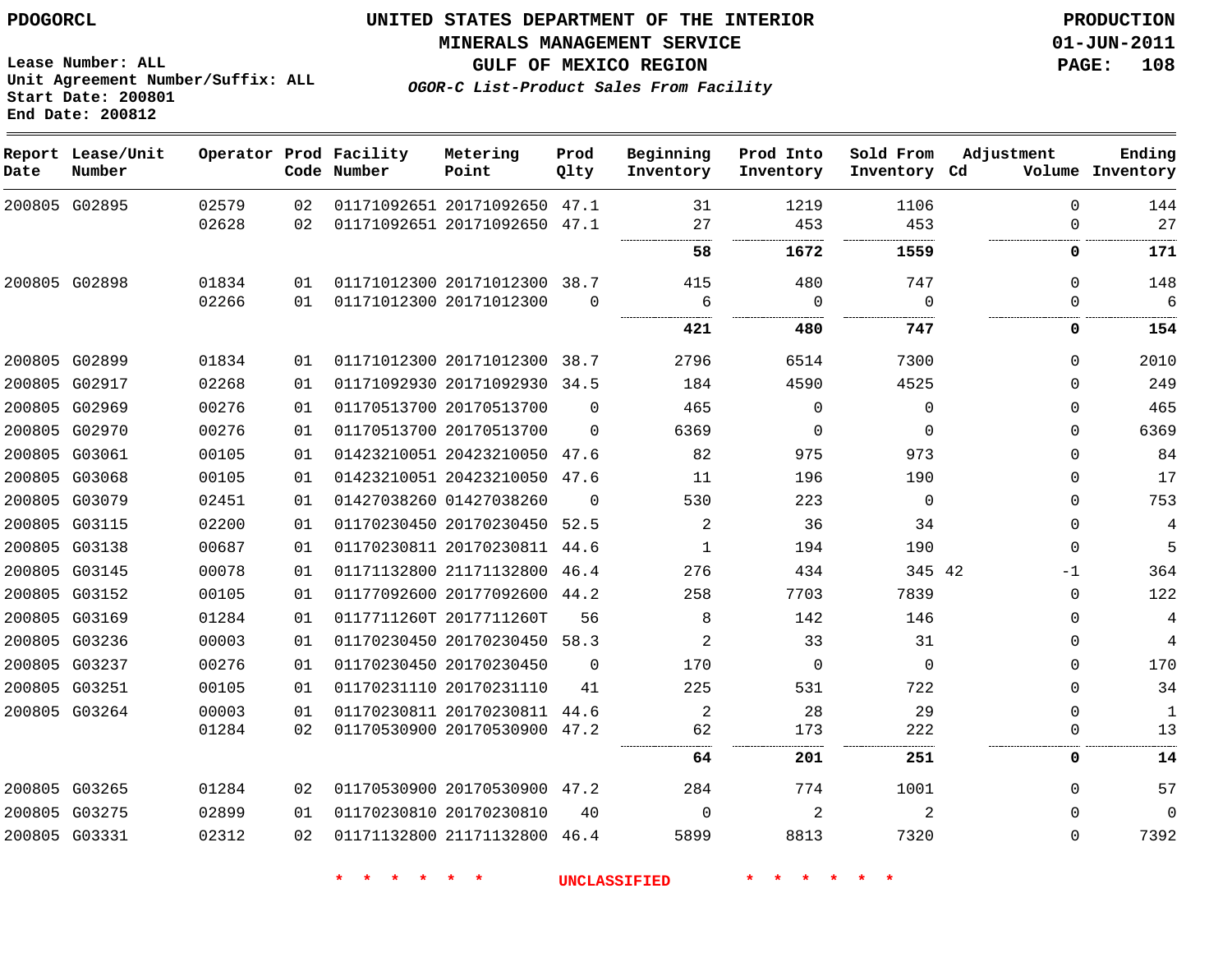#### **MINERALS MANAGEMENT SERVICE 01-JUN-2011**

**GULF OF MEXICO REGION PAGE: 109**

**Lease Number: ALL Unit Agreement Number/Suffix: ALL Start Date: 200801 End Date: 200812**

**OGOR-C List-Product Sales From Facility**

| Date          | Report Lease/Unit<br>Number |       |    | Operator Prod Facility<br>Code Number | Metering<br>Point            | Prod<br>Qlty | Beginning<br>Inventory | Prod Into<br>Inventory | Sold From<br>Inventory Cd | Adjustment            | Ending<br>Volume Inventory |
|---------------|-----------------------------|-------|----|---------------------------------------|------------------------------|--------------|------------------------|------------------------|---------------------------|-----------------------|----------------------------|
|               | 200805 G03481               | 02894 | 01 |                                       | 01170230810 20170230810      | 49.3         | $\Omega$               | $\mathbf 0$            |                           | 1 42<br>1             | $\Omega$                   |
| 200805 G03496 |                             | 00818 | 01 |                                       | 01170230810 20170230810      | 49.3         | 46                     | 134                    | 148                       | $\Omega$              | 32                         |
| 200805 G03529 |                             | 02589 | 01 |                                       | 01171131600 20171131600 41.6 |              | $\Omega$               | $\overline{2}$         | 2                         | $\Omega$              | $\Omega$                   |
| 200805 G03738 |                             | 00064 | 01 |                                       | 01170230450 20170230450 52.5 |              | 13                     | 363                    | 336                       | $\Omega$              | 40                         |
|               |                             | 02871 | 01 |                                       | 01170230450 20170230450 52.5 |              | $\mathbf 1$            | 8                      | 8                         | 0                     | $\mathbf{1}$               |
|               |                             |       |    |                                       |                              |              | 14                     | 371                    | 344                       | 0                     | 41                         |
| 200805 G03793 |                             | 02894 | 01 |                                       | 01171012500 20171012500      | $\Omega$     | $\mathbf 0$            | 1                      | 0                         | $\Omega$              | $\mathbf{1}$               |
| 200805 G03811 |                             | 00105 | 01 |                                       | 01171092651 20171092650 47.1 |              | 330                    | 2856                   | 2622                      | 0                     | 564                        |
| 200805 G03935 |                             | 02672 | 01 |                                       | 01423210051 20423210050      | 52           | 4                      | 28                     | 30                        | $\Omega$              | 2                          |
| 200805 G03940 |                             | 00105 | 01 |                                       | 01423210051 20423210050 47.7 |              | 5                      | 90                     | 87                        | $\Omega$              | 8                          |
| 200805 G03958 |                             | 00105 | 01 |                                       | 01170230510 20170230510      | 47.4         | 289                    | 717                    | 856                       | $\Omega$              | 150                        |
| 200805 G03973 |                             | 00105 | 01 |                                       | 01171132800 21171132800      | 46.3         | 1662                   | 1552                   | 1613                      | $\Omega$              | 1601                       |
| 200805 G04003 |                             | 00105 | 01 |                                       | 01171012500 20171012500      | 38.6         | 3397                   | 24730                  | 23686                     | $\Omega$              | 4441                       |
| 200805 G04065 |                             | 02628 | 01 |                                       | 01423210051 20423210050      | 47.7         | 5                      | 69                     | 68                        | 0                     | 6                          |
| 200805 G04078 |                             | 02589 | 01 |                                       | 01170230510 20170230510 48.2 |              | 71                     | $\mathbf{0}$           | 27                        | 0                     | 44                         |
| 200805 G04081 |                             | 02894 | 01 |                                       | 01170230450 20170230810      | 49.3         | 2395                   | 8261                   | 8684                      | $\Omega$              | 1972                       |
| 200805 G04082 |                             | 02312 | 02 |                                       | 01170230510 20170230510 47.5 |              | $\mathbf{1}$           | 17                     |                           | 15 42<br>$\mathbf{1}$ | 4                          |
| 200805 G04085 |                             | 00687 | 01 |                                       | 01170230811 20170230811 44.6 |              | 236                    | 12754                  | 12665                     | $\Omega$              | 325                        |
| 200805 G04087 |                             | 02899 | 01 |                                       | 01177008150 01177008150      | 35           | 1420                   | 10842                  | 10884                     | $\Omega$              | 1378                       |
| 200805 G04090 |                             | 02312 | 02 |                                       | 01170230810 20170230810      | 49.3         | 142                    | 483                    | 510                       | 0                     | 115                        |
| 200805 G04098 |                             | 01963 | 01 |                                       | 01170230810 20170230810      | 49.3         | 187                    | 586                    | 633                       | $\Omega$              | 140                        |
| 200805 G04143 |                             | 00105 | 01 |                                       | 01170230510 20170230510 47.4 |              | 395                    | 1190                   | 1336                      | $\Omega$              | 249                        |
| 200805 G04254 |                             | 01834 | 01 |                                       | 01170573602 20170573602 33.1 |              | 203                    | 2147                   | 2082                      | 0                     | 268                        |
| 200805 G04258 |                             | 02899 | 01 |                                       | 01423210051 20423210050      | 48.1         | 1                      | 53                     | 50                        | $\Omega$              | $\overline{4}$             |
| 200805 G04268 |                             | 02312 | 01 |                                       | 01171132800 21171132800      | 46.4         | 246                    | 346                    | 297                       | $\Omega$              | 295                        |
| 200805 G04397 |                             | 02421 | 01 |                                       | 01170230810 20170230810      | 49.3         | 222                    | 559                    | 647                       | $\Omega$              | 134                        |
| 200805 G04453 |                             | 02589 | 01 |                                       | 01171012300 20171012300      | 38.7         | $\mathbf{0}$           | 2755                   | 2755                      | $\Omega$              | $\mathbf{0}$               |
| 200805 G04460 |                             | 01819 | 01 |                                       | 01171012500 20171012500 38.7 |              | $\Omega$               | 391                    | 321                       | $\mathbf{0}$          | 70                         |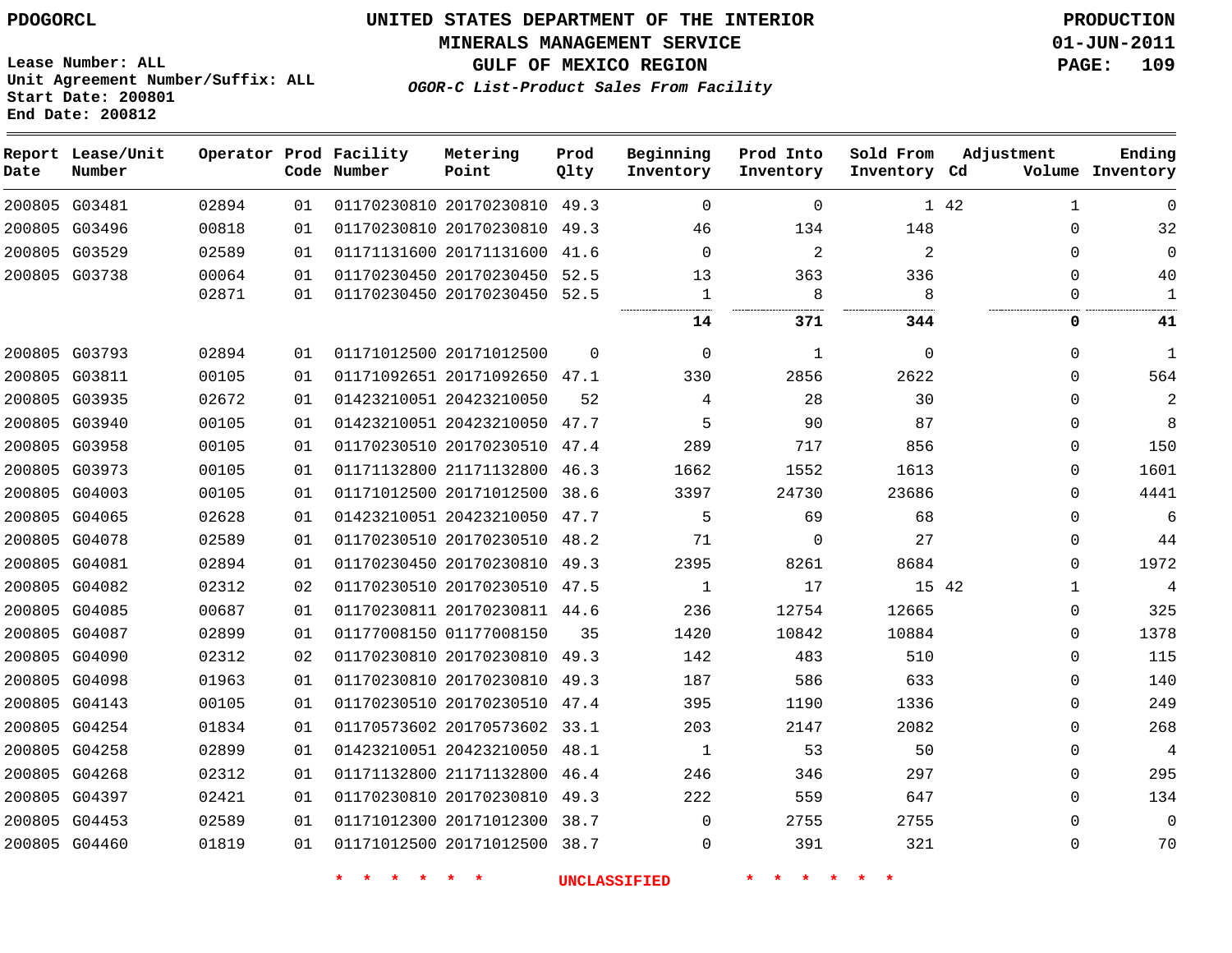**Start Date: 200801 End Date: 200812**

# **UNITED STATES DEPARTMENT OF THE INTERIOR PDOGORCL PRODUCTION**

**MINERALS MANAGEMENT SERVICE 01-JUN-2011**

**GULF OF MEXICO REGION PAGE: 110**

**OGOR-C List-Product Sales From Facility Unit Agreement Number/Suffix: ALL**

| Date          | Report Lease/Unit<br>Number |       |    | Operator Prod Facility<br>Code Number | Metering<br>Point            | Prod<br>Qlty | Beginning<br>Inventory | Prod Into<br>Inventory | Sold From<br>Inventory Cd | Adjustment          | Ending<br>Volume Inventory |
|---------------|-----------------------------|-------|----|---------------------------------------|------------------------------|--------------|------------------------|------------------------|---------------------------|---------------------|----------------------------|
|               | 200805 G04537               | 02589 | 01 |                                       | 01420470030 20420470030      | 55.4         | 472                    | 393                    | 339                       | $\Omega$            | 526                        |
| 200805 G04547 |                             | 02628 | 01 |                                       | 01423210051 20423210050      | 47.7         | 62                     | 1062                   | 1034                      | $\Omega$            | 90                         |
|               | 200805 G04559               | 01935 | 02 |                                       | 01423210051 20423210050      | 47.7         | $\overline{a}$         | 12                     | 13                        | $\mathbf 0$         | $\mathbf{1}$               |
| 200805 G04565 |                             | 01284 | 01 |                                       | 01420390101 01420390101      | $\Omega$     | 536                    | 98                     |                           | $0\quad 42$<br>$-1$ | 633                        |
| 200805        | G04773                      | 01482 | 01 |                                       | 01170230811 20170230811      | 44.6         | $\overline{2}$         | 78                     | 78                        | $\mathbf 0$         | $\mathbf{2}$               |
| 200805 G04800 |                             | 02025 | 01 |                                       | 01171132800 21171132800      | 46.3         | 2087                   | 2575                   | 2339                      | $\Omega$            | 2323                       |
| 200805 G04818 |                             | 02894 | 01 |                                       | 01170230500 20170230500      | 40           | 8                      | 34                     | 38                        | $\Omega$            | 4                          |
|               | 200805 G04827               | 01819 | 01 |                                       | 01171012500 20171012500      | 38.7         | $\mathbf 0$            | 255                    | 209                       | 0                   | 46                         |
| 200805        | G04844                      | 02421 | 01 |                                       | 01170230811 20170230811      | 44.6         | 36                     | 1368                   | 1369                      | 0                   | 35                         |
| 200805 G04858 |                             | 02025 | 01 |                                       | 01171012300 20171012300      | 38.6         | 130                    | 348                    | 371                       | $\mathbf 0$         | 107                        |
| 200805 G04910 |                             | 02714 | 01 |                                       | 01177258151 01177258151      | $\Omega$     | 47                     | 0                      | $\mathbf 0$               | $\mathbf 0$         | 47                         |
|               | 200805 G04996               | 02628 | 01 |                                       | 01420570060 20420570060      | 53.5         | 462                    | 2                      | 116                       | $\mathbf 0$         | 348                        |
|               | 200805 G05006               | 01284 | 02 |                                       | 01170230510 20170230510      | 47.5         | 160                    | 624                    | 653                       | 0                   | 131                        |
|               | 200805 G05283               | 01376 | 01 |                                       | 01170231300 01170231300      | 46.4         | 0                      | 45203                  | 45203                     | 0                   | $\overline{0}$             |
|               | 200805 G05286               | 01284 | 01 |                                       | 01170230810 20170230810      | 49.3         | 646                    | 2153                   | 2286                      | $\mathbf 0$         | 513                        |
|               | 200805 G05292               | 00003 | 01 |                                       | 01170230811 20170230811      | 44.6         | 19                     | 617                    | 620                       | $\mathbf 0$         | 16                         |
|               | 200805 G05299               | 00818 | 01 |                                       | 01170230500 20170230500      | 44.7         | 122                    | 602                    | 661                       | $\mathbf 0$         | 63                         |
| 200805 G05315 |                             | 02714 | 01 |                                       | 01170230811 20170230811      | 44.6         | 1                      | 12                     | 13                        | 0                   | $\mathbf 0$                |
|               | 200805 G05346               | 01819 | 01 |                                       | 01170530900 20170530900      | 47.2         | 428                    | 998                    | 1352                      | 0                   | 74                         |
|               | 200805 G05370               | 02589 | 01 |                                       | 01170530900 20170530900      | 47.7         | 0                      | 959                    | 959                       | $\mathbf 0$         | $\mathbf 0$                |
| 200805 G05391 |                             | 01819 | 01 |                                       | 01170530900 20170530900      | 47.2         | 640                    | 1600                   | 2121                      | $\mathbf 0$         | 119                        |
|               | 200805 G05392               | 02672 | 01 |                                       | 01171132000 20171132000      | 45.2         | 0                      | 3                      | 3                         | $\mathbf{0}$        | $\overline{0}$             |
| 200805 G05431 |                             | 00560 | 01 |                                       | 01177062608 2017706260A 36.4 |              | 141                    | 19789                  | 19762                     | $\mathbf{0}$        | 168                        |
|               |                             | 02409 | 01 |                                       | 01171132800 20177052203      | 31.1         | 0                      | 864                    | 864                       | 0                   | $\mathbf 0$                |
|               |                             |       |    |                                       |                              |              | 141                    | 20653                  | 20626                     | 0                   | 168                        |
|               | 200805 G05494               | 02871 | 02 |                                       | 01171132800 21171132800      | 46.4         | 419                    | 566                    | 494                       | $\Omega$            | 491                        |
|               | 200805 G05499               | 02312 | 01 |                                       | 01171012400 20171012400 52.3 |              | 319                    | 751                    | 869                       | $\Omega$            | 201                        |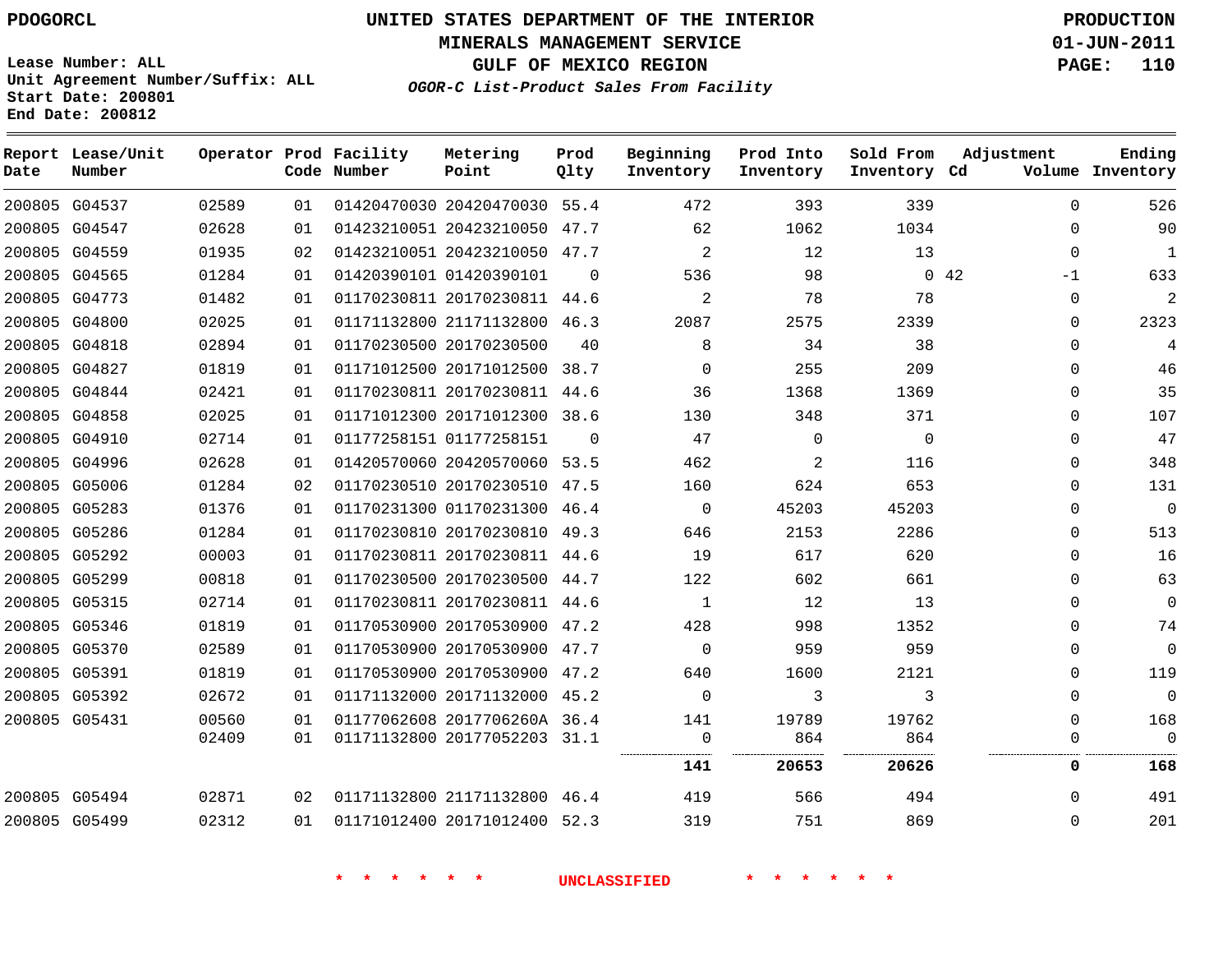**Start Date: 200801**

**Unit Agreement Number/Suffix: ALL**

# **UNITED STATES DEPARTMENT OF THE INTERIOR PDOGORCL PRODUCTION**

**MINERALS MANAGEMENT SERVICE 01-JUN-2011**

**GULF OF MEXICO REGION PAGE: 111**

**OGOR-C List-Product Sales From Facility**

|        | End Date: 200812            |       |    |                                       |                              |              |                        |                        |                           |               |                            |
|--------|-----------------------------|-------|----|---------------------------------------|------------------------------|--------------|------------------------|------------------------|---------------------------|---------------|----------------------------|
| Date   | Report Lease/Unit<br>Number |       |    | Operator Prod Facility<br>Code Number | Metering<br>Point            | Prod<br>Qlty | Beginning<br>Inventory | Prod Into<br>Inventory | Sold From<br>Inventory Cd | Adjustment    | Ending<br>Volume Inventory |
|        | 200805 G05504               | 00105 | 01 |                                       | 01171012300 20171012300 38.7 |              | 510                    | 1328                   | 1428                      | $\Omega$      | 410                        |
|        |                             |       | 01 |                                       | 01171132800 21171132800      | 46.4         | 864                    | 1233<br>.              | 1052<br>.                 | $\Omega$      | 1045                       |
|        |                             |       |    |                                       |                              |              | 1374                   | 2561                   | 2480                      | 0             | 1455                       |
|        | 200805 G05505               | 00078 | 01 |                                       | 01171132800 21171132800 46.4 |              | 1768                   | 1474                   | 1627 42                   | $\mathbf{1}$  | 1616                       |
|        | 200805 G05549               | 02636 | 01 |                                       | 01171132800 21171132800      | 45           | 493                    | 575                    | 422                       | $\Omega$      | 646                        |
|        | 200805 G05610               | 02312 | 01 |                                       | 01171012500 20171012500 38.7 |              | 3                      | 29                     | 27                        | $\mathbf 0$   | 5                          |
| 200805 | G05612                      | 00105 | 01 |                                       | 01171012500 20171012500      | 38.6         | 1671                   | 12069                  | 11573                     | $\Omega$      | 2167                       |
| 200805 | G05953                      | 02967 | 02 |                                       | 01420470030 20420470030      | 33.3         | 41                     | 36                     | 45                        | $\mathbf 0$   | 32                         |
|        | 200805 G06027               | 00105 | 01 |                                       | 01423210051 20423210050 47.6 |              | 6                      | 65                     | 65                        | $\Omega$      | 6                          |
| 200805 | G06037                      | 02899 | 01 |                                       | 01420570060 20420570060      | 53.5         | 876                    | 2                      | 155                       | $\Omega$      | 723                        |
| 200805 | G06069                      | 00818 | 02 |                                       | 01423210051 20423210050      | 47.7         | 5                      | 93                     |                           | 89 42<br>$-2$ | 7                          |
|        | 200805 G06088               | 02628 | 01 |                                       | 01423210051 20423210050 47.7 |              | 11                     | 67                     | 73                        | $\Omega$      | 5                          |
| 200805 | G06104                      | 00105 | 01 |                                       | 01420390110 20420390110      | 55           | 60                     | 2                      | 34                        | $\Omega$      | 28                         |
| 200805 | G06105                      | 02409 | 01 |                                       | 01420390110 20420390110      | 55           | 101                    | 3                      | 57                        | $\mathbf 0$   | 47                         |
|        | 200805 G06156               | 00818 | 02 |                                       | 01422450350 20422450350 40.9 |              | 720                    | 1621                   | 1839                      | $\Omega$      | 502                        |
| 200805 | G06165                      | 01284 | 01 |                                       | 01170230450 20170230450      | 52.5         | 43                     | 640                    | 613                       | $\mathbf 0$   | 70                         |
|        | 200805 G06166               | 00105 | 01 |                                       | 01170230450 20170230450      | 52.4         | 0                      | 13                     | 12                        | $\mathsf 0$   | 1                          |
|        | 200805 G06167               | 00105 | 01 |                                       | 01170230450 20170230450 52.4 |              | 55                     | 798                    | 753                       | $\Omega$      | 100                        |
| 200805 | G06168                      | 03008 | 02 |                                       | 01170230450 20170230450      | 52           | 7                      | 375                    | 354                       | $\Omega$      | 28                         |
| 200805 | G06180                      | 00730 | 01 |                                       | 01170230450 20170230450      | 52.5         | 3                      | 94                     | 86 42                     | $-1$          | 10                         |
|        | 200805 G06668               | 00276 | 01 |                                       | 01171132000 20171132000 47.9 |              | 380                    | 8898                   | 8860                      | $\Omega$      | 418                        |
| 200805 | G06767                      | 01834 | 01 |                                       | 01171012500 20171012500      | 38.7         | 44                     | 306                    | 295                       | $\mathbf 0$   | 55                         |
| 200805 | G06958                      | 02655 | 02 |                                       | 01171012500 20171012500      | 38.7         | 112                    | 990                    | 917                       | $\mathbf 0$   | 185                        |
|        | 200805 G07199               | 02630 | 01 |                                       | 01420570060 20420570060      | 53.4         | 994                    | 39                     | 35                        | $\Omega$      | 998                        |
| 200805 | G07201                      | 00818 | 02 |                                       | 01420570060 20420570060      | 53.5         | 421                    | $\mathbf 0$            | 74                        | $\Omega$      | 347                        |
|        | 200805 G07215               | 00003 | 01 |                                       | 01420390120 01420390120      | 52.8         | 38                     | 403                    | 377 42                    | $-1$          | 63                         |
|        | 200805 G07684               | 02871 | 02 |                                       | 01171132000 20171132000 47.9 |              | 127                    | 1806                   | 1847 42                   | $-1$          | 85                         |
|        | 200805 G07700               | 00730 | 01 |                                       | 01171132800 21171132800 46.4 |              | 549                    | 1704                   | 1130 42                   | $-1$          | 1122                       |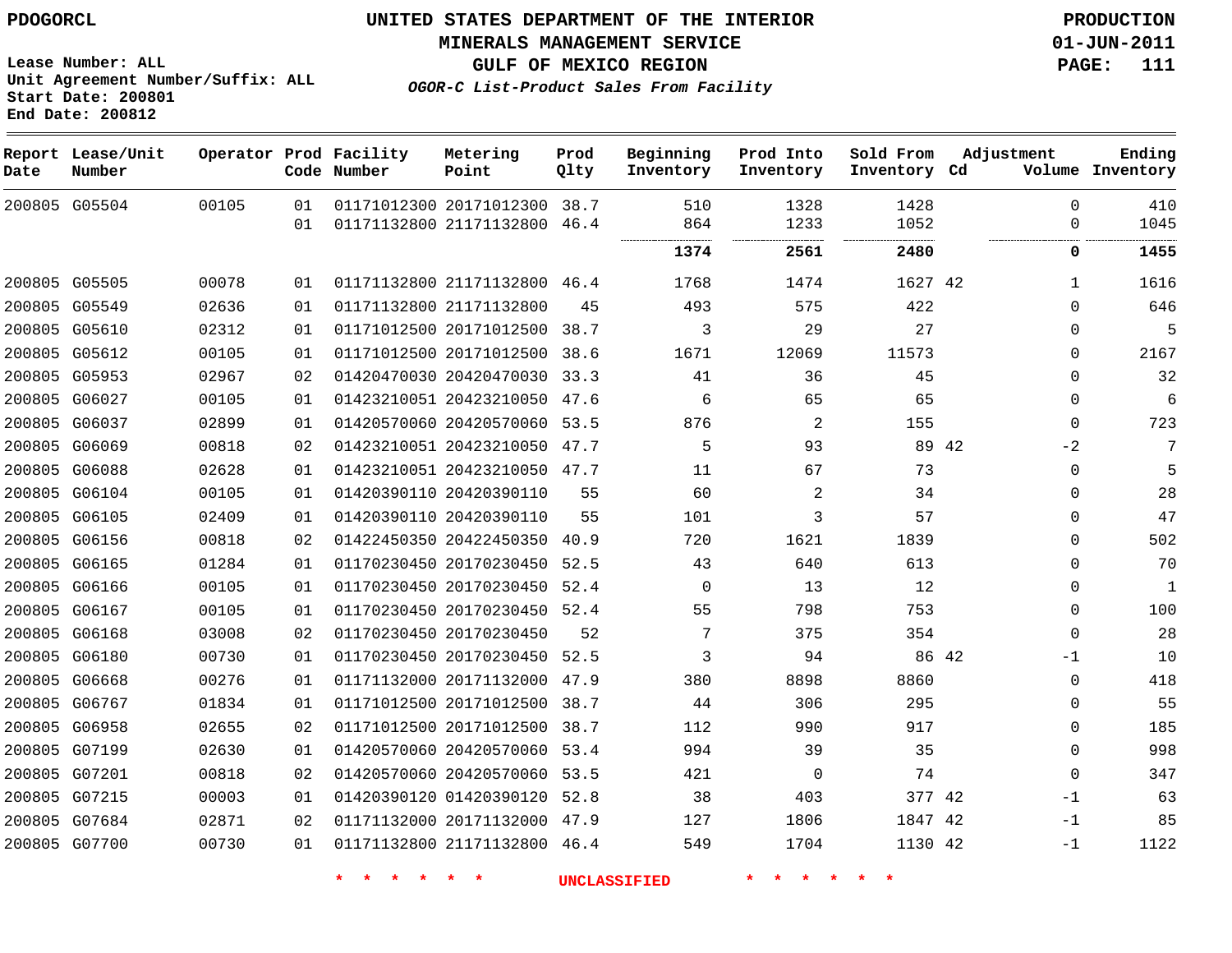**End Date: 200812**

# **UNITED STATES DEPARTMENT OF THE INTERIOR PDOGORCL PRODUCTION**

**MINERALS MANAGEMENT SERVICE 01-JUN-2011**

**GULF OF MEXICO REGION PAGE: 112**

**OGOR-C List-Product Sales From Facility Unit Agreement Number/Suffix: ALL Start Date: 200801**

| Date | Report Lease/Unit<br>Number |       |    | Operator Prod Facility<br>Code Number | Metering<br>Point            | Prod<br>Qlty | Beginning<br>Inventory | Prod Into<br>Inventory | Sold From<br>Inventory Cd | Adjustment      | Ending<br>Volume Inventory |
|------|-----------------------------|-------|----|---------------------------------------|------------------------------|--------------|------------------------|------------------------|---------------------------|-----------------|----------------------------|
|      | 200805 G07736               | 02312 | 02 |                                       | 01171132800 21171132800 46.4 |              | 461                    | 495                    | 541                       | $\Omega$        | 415                        |
|      | 200805 G07760               | 01284 | 01 |                                       | 01177122950 20177122950      | 33           | 29                     | 8567                   | 8567                      | $\Omega$        | 29                         |
|      | 200805 G07802               | 01284 | 02 |                                       | 01177258041 01177258041 27.6 |              | $\mathbf 0$            | 18                     |                           | 21 47<br>11     | 8                          |
|      | 200805 G07809               | 02409 | 01 |                                       | 01177248150 01177248150      | $\Omega$     | 1228                   | 0                      |                           | 0.42<br>$-1228$ | $\Omega$                   |
|      | 200805 G07917               | 01834 | 01 |                                       | 01170573602 20170573602 33.1 |              | 19033                  | 152494                 | 152489                    | $\Omega$        | 19038                      |
|      | 200805 G08092               | 00105 | 01 |                                       | 01423210051 20423210050 47.6 |              | 39                     | 555                    | 546                       | 0               | 48                         |
|      | 200805 G08120               | 02312 | 02 |                                       | 01423210051 20423210050 47.7 |              | $\Omega$               | 15                     | 14                        | $\mathbf 0$     | 1                          |
|      | 200805 G08640               | 02589 | 01 |                                       | 01170230810 20170230810 44.6 |              | $\Omega$               | 180                    | 180                       | $\mathbf 0$     | $\mathbf 0$                |
|      | 200805 G08641               | 02589 | 01 |                                       | 01170230810 20170230810 44.6 |              | $\Omega$               | 1187                   | 1187                      | 0               | $\mathbf 0$                |
|      | 200805 G09010               | 00560 | 01 |                                       | 01420390120 01420390120      | 51           | 5                      | 32                     | 32                        | $\Omega$        | 5                          |
|      | 200805 G09032               | 00730 | 01 |                                       | 01170230450 20170230450 52.5 |              | 246                    | 5914                   | 5517 42                   | 2               | 645                        |
|      | 200805 G09079               | 02589 | 01 |                                       | 01421670201 20421670200      | $\Omega$     | 116                    | $\Omega$               | $\Omega$                  | $\Omega$        | 116                        |
|      | 200805 G09387               | 00362 | 02 |                                       | 01170230811 20170230811 44.6 |              | 10                     | 50                     | 59                        | $\Omega$        | $\mathbf{1}$               |
|      | 200805 G09499               | 02899 | 01 |                                       | 01177058270 01177058270 38.3 |              | 246                    | 1600                   | 1191                      | 0               | 655                        |
|      | 200805 G09500               | 02899 | 01 |                                       | 01177058270 01177058270      | 38.3         | 3                      | 27                     | 4                         | $\Omega$        | 26                         |
|      | 200805 G09564               | 01482 | 01 |                                       | 01171132800 21171132800 45.1 |              | 3                      | $\Omega$               | 3                         | $\Omega$        | $\mathbf 0$                |
|      | 200805 G09574               | 01819 | 01 |                                       | 01171012300 20171012300 38.7 |              | 22                     | 472                    | 348 42                    | $-1$            | 145                        |
|      | 200805 G09631               | 01284 | 01 |                                       | 01177122950 20177122950      | 33           | 24                     | 1980                   | 1997                      | $\Omega$        | 7                          |
|      | 200805 G10226               | 01819 | 01 |                                       | 01423210051 20423210050 47.7 |              | 20                     | 323                    | 315                       | $\mathbf 0$     | 28                         |
|      | 200805 G10486               | 00981 | 01 |                                       | 01170753850 20170753850      | 28           | 312                    | $\Omega$               | 7                         | $\Omega$        | 305                        |
|      | 200805 G10584               | 02266 | 01 |                                       | 01170230811 20170230811      | 44.6         | $\mathbf 0$            | $\overline{2}$         | 2                         | 0               | $\overline{0}$             |
|      | 200805 G10636               | 02894 | 01 |                                       | 01170230811 20170230811      | 44.6         | 411                    | 17348                  | 17317                     | 0               | 442                        |
|      | 200805 G10665               | 02899 | 01 |                                       | 01177058270 01177058270      | 38.3         | 829                    | 5738                   | 5431                      | $\Omega$        | 1136                       |
|      | 200805 G10744               | 02266 | 01 |                                       | 0117710260H 2017710260H 32.3 |              | $\Omega$               | 7321                   | 7321                      | 0               | $\mathbf 0$                |
|      | 200805 G10794               | 02466 | 01 |                                       | 01177122950 20177122950      | 33           | $\Omega$               | 2191                   | 2191                      | $\Omega$        | $\mathbf 0$                |
|      | 200805 G10910               | 00162 | 01 |                                       | 01177245110 2017724511G      | 43           | $\Omega$               | 8626                   | 8626                      | 0               | $\overline{0}$             |
|      | 200805 G11243               | 02589 | 01 |                                       | 01420470030 20420470030 55.4 |              | 1164                   | 783                    | 836                       | $\Omega$        | 1111                       |
|      | 200805 G11307               | 02589 | 01 |                                       | 01420390101 01420390101      | $\Omega$     | 140                    | $\Omega$               | $\Omega$                  | $\Omega$        | 140                        |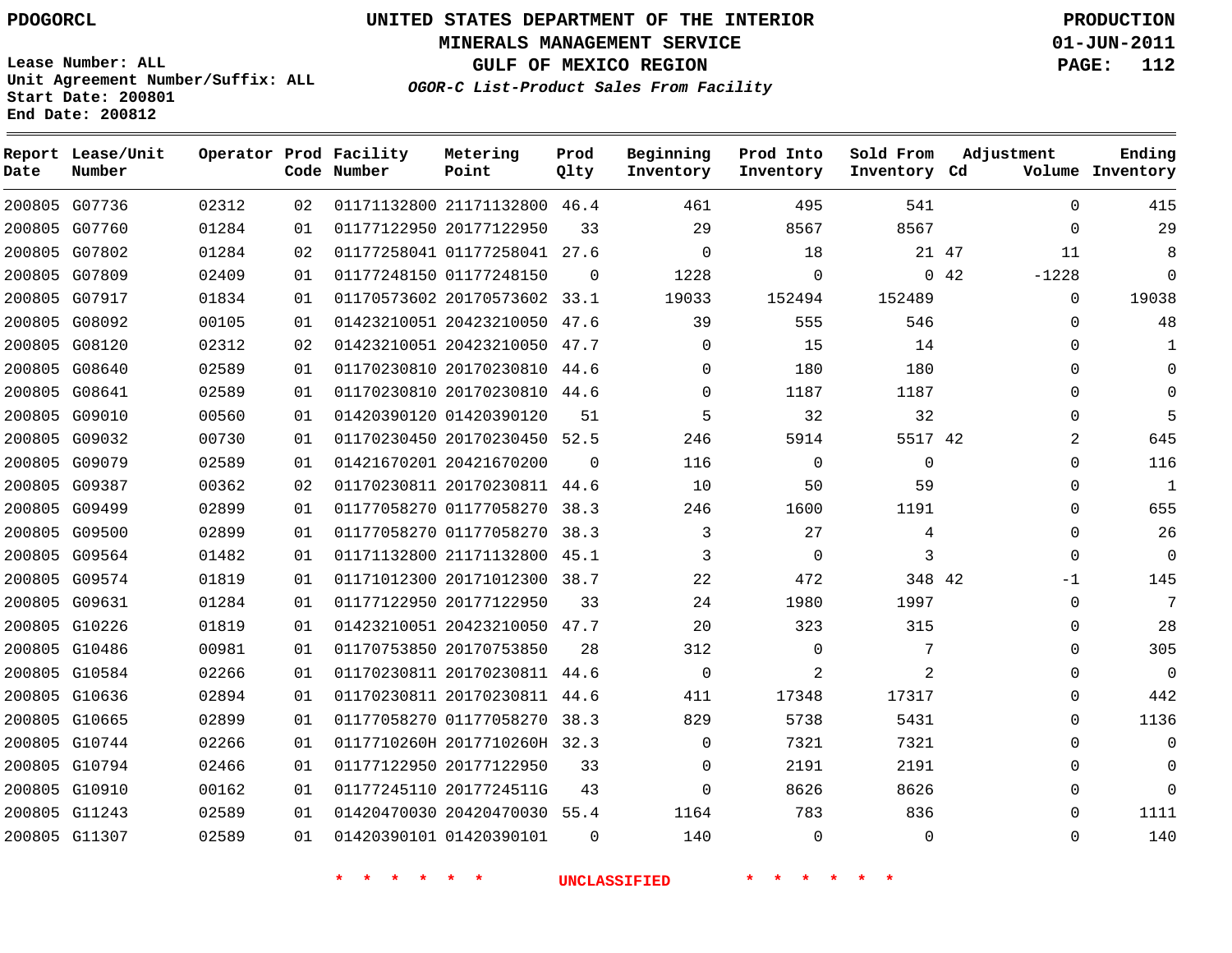# **UNITED STATES DEPARTMENT OF THE INTERIOR PDOGORCL PRODUCTION**

**MINERALS MANAGEMENT SERVICE 01-JUN-2011**

**GULF OF MEXICO REGION PAGE: 113**

**Unit Agreement Number/Suffix: ALL Start Date: 200801 End Date: 200812**

**OGOR-C List-Product Sales From Facility**

| Date | Report Lease/Unit<br>Number |       |    | Operator Prod Facility<br>Code Number | Metering<br>Point            | Prod<br>Qlty | Beginning<br>Inventory | Prod Into<br>Inventory | Sold From<br>Inventory Cd | Adjustment  | Ending<br>Volume Inventory |
|------|-----------------------------|-------|----|---------------------------------------|------------------------------|--------------|------------------------|------------------------|---------------------------|-------------|----------------------------|
|      | 200805 G11870               | 00276 | 01 |                                       | 01171132000 20171132000 47.9 |              | 3713                   | 91124                  | 90555                     | $\Omega$    | 4282                       |
|      | 200805 G11911               | 00105 | 01 |                                       | 01177072601 20177072601 39.8 |              | $\mathbf 0$            | 2169                   | 2169                      | $\Omega$    | 0                          |
|      | 200805 G11952               | 00105 | 01 |                                       | 01171012300 20171012300 38.7 |              | 526                    | 797                    | 1077                      | 0           | 246                        |
|      | 200805 G11983               | 01284 | 01 |                                       | 01177112605 2017711260Y 31.5 |              | 15                     | 202                    | 196                       | 0           | 21                         |
|      | 200805 G11984               | 02766 | 01 |                                       | 01171092651 20171092650 47.1 |              | 119                    | 116                    | 211                       | 0           | 24                         |
|      | 200805 G12019               | 01482 | 01 |                                       | 01171012500 20171012500 38.7 |              | 49                     | 1200                   | 1033                      | $\Omega$    | 216                        |
|      | 200805 G12020               | 01482 | 01 |                                       | 01171012500 20171012500 38.7 |              | 286                    | 3213                   | 2922                      | $\Omega$    | 577                        |
|      | 200805 G12096               | 02409 | 01 |                                       | 01177245110 2017724511C 51.3 |              | 275                    | 205                    | 288                       | $\Omega$    | 192                        |
|      | 200805 G12355               | 02589 | 01 |                                       | 01171012300 20171012300 38.7 |              | 6476                   | 15499                  | 17358                     | $\Omega$    | 4617                       |
|      | 200805 G12421               | 02589 | 01 |                                       | 01423550090 20423550090 46.2 |              | 794                    | 303                    | 303                       | $\Omega$    | 794                        |
|      | 200805 G12497               | 02589 | 01 |                                       | 01420390101 01420390101      | $\Omega$     | 113                    | $\mathbf{0}$           | $\Omega$                  | 0           | 113                        |
|      | 200805 G12564               | 02603 | 01 |                                       | 01170230510 20170230510 47.5 |              | 6                      | 27                     | 28                        | 0           | 5                          |
|      | 200805 G12761               | 00162 | 01 |                                       | 01170230810 20170230810 49.3 |              | $\Omega$               | 796                    | 796                       | 0           | $\Omega$                   |
|      | 200805 G12802               | 00105 | 01 |                                       | 01170230811 20170230811 44.5 |              | 59                     | 870                    | 907                       | $\Omega$    | 22                         |
|      | 200805 G12803               | 02409 | 01 |                                       | 01171132000 20171132000 41.1 |              | 2                      | 41                     | 41                        | $\Omega$    |                            |
|      | 200805 G12858               | 01284 | 01 |                                       | 01171131600 20171131600 45.9 |              | 0                      | 75                     | 72                        | $\Omega$    |                            |
|      | 200805 G12886               | 02312 | 02 |                                       | 01171012400 20171012400 52.3 |              | 2                      | $\overline{a}$         |                           | 3 4 2<br>-1 | $\Omega$                   |
|      | 200805 G12906               | 01819 | 01 |                                       | 01171012300 20171012300 38.7 |              | 2876                   | 7310                   | 7930                      | 0           | 2256                       |
|      | 200805 G12955               | 01819 | 01 |                                       | 01171092651 20171092650 47.1 |              | 83                     | 873                    | 784 42                    | 1           | 173                        |
|      | 200805 G12980               | 02349 | 01 |                                       | 01177163600 20177163600 41.5 |              | 61                     | 2357                   | 2326                      | $\Omega$    | 92                         |
|      | 200805 G13557               | 02025 | 01 |                                       | 01170230500 20170230500 44.7 |              | 5                      | 36                     | 37                        | $\Omega$    | $\overline{4}$             |
|      | 200805 G13560               | 01284 | 01 |                                       | 01170230810 20170230810 49.3 |              | 97                     | 323                    | 342                       | 0           | 78                         |
|      | 200805 G13563               | 02589 | 01 |                                       | 01170230811 20170230811 46.1 |              | $\Omega$               | 94                     | 94                        | 0           | 0                          |
|      | 200805 G13576               | 02594 | 02 |                                       | 01170230810 20170230810      | 49.3         | 22                     | 29                     | 44                        | $\Omega$    | 7                          |
|      | 200805 G13897               | 01482 | 01 |                                       | 01171132000 20171132000 47.4 |              | 2                      | $\mathbf 0$            | 2                         | $\Omega$    | $\Omega$                   |
|      | 200805 G13937               | 02628 | 02 |                                       | 01171092651 20171092650      | 47.1         | 485                    | 4075                   | 3757                      | $\Omega$    | 803                        |
|      | 200805 G13938               | 01284 | 01 |                                       | 01171012500 20171012500 38.7 |              | 3263                   | 25804                  | 24433                     | $\Omega$    | 4634                       |
|      | 200805 G14193               | 02409 | 01 |                                       | 01170230810 20170230810 49.2 |              | 257                    | 863                    | 914                       | $\Omega$    | 206                        |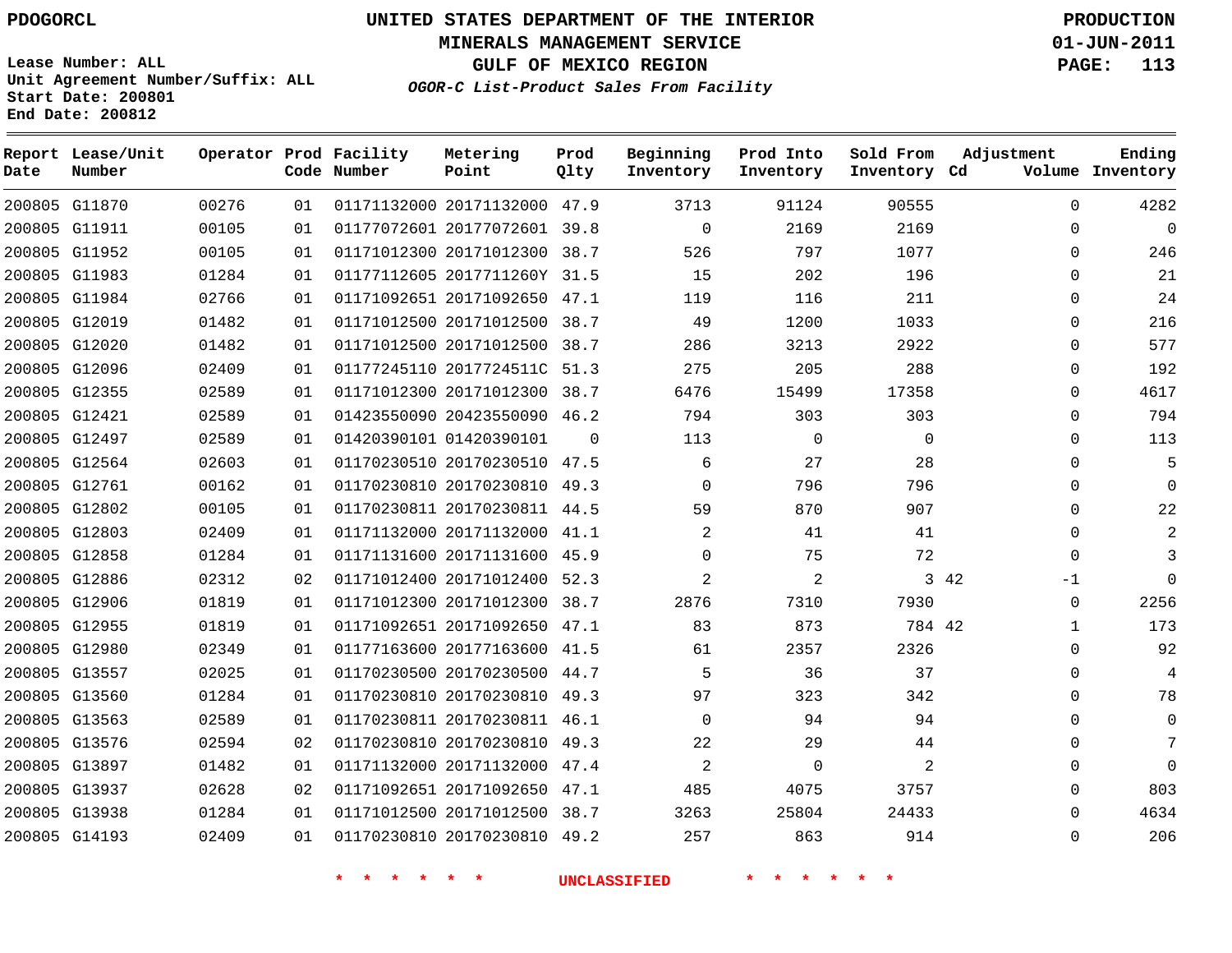**MINERALS MANAGEMENT SERVICE 01-JUN-2011**

**GULF OF MEXICO REGION PAGE: 114**

**Lease Number: ALL Unit Agreement Number/Suffix: ALL Start Date: 200801 End Date: 200812**

**OGOR-C List-Product Sales From Facility**

| Date | Report Lease/Unit<br>Number |       |    | Operator Prod Facility<br>Code Number | Metering<br>Point            | Prod<br>Qlty | Beginning<br>Inventory | Prod Into<br>Inventory | Sold From<br>Inventory Cd | Adjustment |              | Ending<br>Volume Inventory |
|------|-----------------------------|-------|----|---------------------------------------|------------------------------|--------------|------------------------|------------------------|---------------------------|------------|--------------|----------------------------|
|      | 200805 G14340               | 02312 | 01 |                                       | 01170230811 20170230811 44.6 |              | 44                     | 2113                   | 2104 42                   |            | $\mathbf 1$  | 54                         |
|      | 200805 G14342               | 00105 | 01 |                                       | 01170230811 20170230811 44.5 |              | 647                    | 14584                  | 14859                     |            | $\Omega$     | 372                        |
|      | 200805 G14348               | 02894 | 01 |                                       | 01171132800 21171132800 46.4 |              | 166                    | 521                    | 360                       |            | $\Omega$     | 327                        |
|      | 200805 G14357               | 02852 | 02 |                                       | 01171131600 20171131600 45.9 |              | 93                     | 5332                   | 5223 42                   |            | $\mathbf{1}$ | 203                        |
|      | 200805 G14364               | 02871 | 01 |                                       | 01171132800 21171132800 46.4 |              | 167                    | 414                    | 292                       |            | $\Omega$     | 289                        |
|      | 200805 G14383               | 00105 | 01 |                                       | 01170230811 20170230811 44.6 |              | 95                     | 1013                   | 1081                      |            | $\Omega$     | 27                         |
|      | 200805 G14391               | 01284 | 02 |                                       | 01170230811 20170230811 44.6 |              | 4                      | 190                    | 189                       |            | $\Omega$     | 5                          |
|      | 200805 G14487               | 00730 | 01 |                                       | 01171092651 20171092650 47.1 |              | 5                      | 37                     |                           | 34 42      | $-1$         | 7                          |
|      | 200805 G14493               | 02268 | 01 |                                       | 01171092930 20171092930 34.5 |              | 17                     | 831                    | 803                       |            | $\mathbf 0$  | 45                         |
|      | 200805 G14535               | 02628 | 01 |                                       | 01171012500 20171012500 38.7 |              | 344                    | 2865                   | 2694                      |            | $\mathbf 0$  | 515                        |
|      | 200805 G14791               | 02451 | 01 |                                       | 01420570060 20420570060 53.4 |              | 65                     | $\mathbf 0$            | 11 42                     |            | $-1$         | 53                         |
|      | 200805 G14864               | 02871 | 02 |                                       | 01170230450 20170230450 52.5 |              | 343                    | 6663                   | 6279                      |            | $\mathbf 0$  | 727                        |
|      | 200805 G14878               | 02589 | 01 |                                       | 01170230510 20170230510      | 48.2         | 171                    | 91                     | 65                        |            | $\mathbf 0$  | 197                        |
|      | 200805 G14942               | 01284 | 02 |                                       | 01170230810 20170230810 49.3 |              | 0                      | 733                    | 804 47                    |            | 246          | 175                        |
|      | 200805 G15050               | 00105 | 01 |                                       | 01170230810 20170230810 49.2 |              | 1905                   | 9898                   | 9440                      |            | $\Omega$     | 2363                       |
|      |                             |       | 01 |                                       | 01170231110 20170231110      | 41           | 10643<br>              | 36613<br>              | 44894<br>                 |            | $\Omega$     | 2362                       |
|      |                             |       |    |                                       |                              |              | 12548                  | 46511                  | 54334                     |            | 0            | 4725                       |
|      | 200805 G15078               | 00064 | 01 |                                       | 01170230810 20170230810 49.3 |              | 2684                   | 547                    | 688                       |            | $\Omega$     | 2543                       |
|      | 200805 G15118               | 00105 | 01 |                                       | 01171132800 21171132800 46.4 |              | 11                     | 3                      | 7                         |            | $\Omega$     | 7                          |
|      | 200805 G15124               | 02312 | 01 |                                       | 01170230811 20170230811 44.6 |              | $\Omega$               | 10                     | 10                        |            | $\Omega$     | $\mathbf 0$                |
|      | 200805 G15189               | 00560 | 01 |                                       | 01171132800 21171132800      | 45.1         | 192                    | 149                    | 174 42                    |            | 3            | 170                        |
|      | 200805 G15239               | 00003 | 01 |                                       | 01171012500 20171012500 38.7 |              | 81                     | 574                    | 552                       |            | $\Omega$     | 103                        |
|      | 200805 G15241               | 00105 | 01 |                                       | 01171092651 20171092650 47.1 |              | 451                    | 3648                   | 3378                      |            | $\Omega$     | 721                        |
|      | 200805 G15263               | 02421 | 01 |                                       | 01171132000 20171132000 47.9 |              | 714                    | 15239                  | 15237                     |            | $\Omega$     | 716                        |
|      | 200805 G15277               | 00222 | 02 |                                       | 01171012400 20171012400      | 52.3         | 3318                   | 6289                   | 7924 42                   |            | $\mathbf 1$  | 1684                       |
|      | 200805 G15293               | 01284 | 01 |                                       | 0117711260T 2017711260T 35.2 |              | 1                      | $\mathbf 0$            | 1                         |            | $\mathbf 0$  | $\overline{0}$             |
|      | 200805 G15303               | 00105 | 01 |                                       | 01171092800 21171132800 46.3 |              | 415                    | 221                    | 319                       |            | $\Omega$     | 317                        |
|      | 200805 G15312               | 00105 | 01 |                                       | 01171092651 20171092650      | 47           | 3026                   | 23922                  | 22223                     |            | $\mathbf 0$  | 4725                       |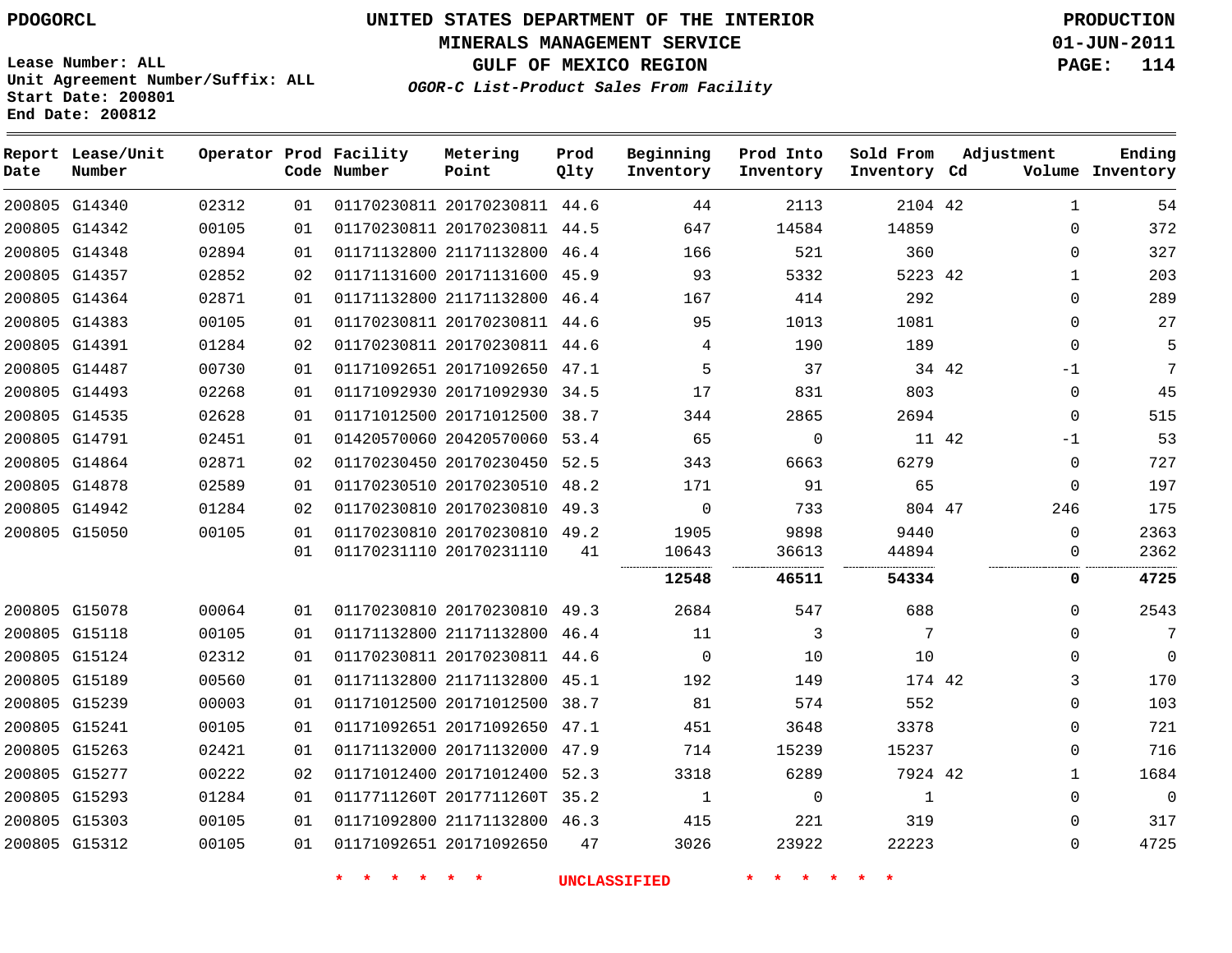**Start Date: 200801 End Date: 200812**

**Unit Agreement Number/Suffix: ALL**

# **UNITED STATES DEPARTMENT OF THE INTERIOR PDOGORCL PRODUCTION**

**MINERALS MANAGEMENT SERVICE 01-JUN-2011**

**GULF OF MEXICO REGION PAGE: 115**

**OGOR-C List-Product Sales From Facility**

| Date   | Report Lease/Unit<br>Number |       |    | Operator Prod Facility<br>Code Number | Metering<br>Point            | Prod<br>Qlty | Beginning<br>Inventory | Prod Into<br>Inventory | Sold From<br>Inventory Cd | Adjustment        | Ending<br>Volume Inventory |
|--------|-----------------------------|-------|----|---------------------------------------|------------------------------|--------------|------------------------|------------------------|---------------------------|-------------------|----------------------------|
|        | 200805 G15323               | 01482 | 01 |                                       | 01171012500 20171012500 38.7 |              | 54                     | 1048                   | 914                       | $\Omega$          | 188                        |
|        | 200805 G15387               | 02409 | 01 |                                       | 01177245110 2017724511C      | 51.3         | 57                     | 52                     | 61                        | $\mathbf 0$       | 48                         |
|        | 200805 G15740               | 00818 | 01 |                                       | 01170230450 20170230450      | 52.5         | 145                    | 2807                   | 2646                      | $\Omega$          | 306                        |
|        | 200805 G15742               | 00730 | 01 |                                       | 01170230450 20170230450      | 52.5         | 3                      | 26                     |                           | 25 42<br>$-1$     | 3                          |
|        | 200805 G15769               | 00560 | 01 |                                       | 01422450350 20422450350      | 40.9         | 433                    | 214                    | 506                       | $\Omega$          | 141                        |
| 200805 | G15773                      | 02630 | 01 |                                       | 01422450350 20422450350      | 40.5         | 112                    | 70                     | 113                       | $\mathbf 0$       | 69                         |
|        | 200805 G16104               | 00105 | 01 |                                       | 01170231110 20170231110      | 41           | 3                      | 6                      | 9                         | $\Omega$          | $\mathbf 0$                |
|        | 200805 G16107               | 01978 | 02 |                                       | 01170230810 20170230811      | 44.6         | 12                     | 721                    | 715                       | $\Omega$          | 18                         |
|        | 200805 G16121               | 00687 | 01 |                                       | 01170230811 20170230811      | 44.6         | $\Omega$               | 149                    | 145                       | $\Omega$          | 4                          |
| 200805 | G16201                      | 00491 | 01 |                                       | 01170530900 20170530900      | 47.1         | 2                      | 50                     | 48                        | $\Omega$          | 4                          |
|        | 200805 G16310               | 00560 | 01 |                                       | 01170530900 20171092650      | $\mathbf 0$  | 3                      | $\mathbf 0$            | $\mathbf 0$               | $\Omega$          | 3                          |
|        | 200805 G16317               | 02312 | 02 |                                       | 01170230811 20170230811      | 44.6         | 2                      | 139                    | 137                       | $\Omega$          | $\overline{4}$             |
|        | 200805 G16363               | 02475 | 02 |                                       | 01171012400 20171012400      | 51.8         | 4                      | 62                     | 49                        | $\Omega$          | 17                         |
|        | 200805 G16395               | 01978 | 02 |                                       | 01171092651 20171092650      | 47.1         | 0                      | 4                      | 3                         | $\Omega$          | $\mathbf{1}$               |
| 200805 | G16454                      | 00491 | 01 |                                       | 01171012500 20171012500      | 38.6         | 10                     | 79                     | 74                        | $\Omega$          | 15                         |
|        | 200805 G16455               | 00491 | 01 |                                       | 01171012500 20171012500      | 38.6         | 10                     | 48                     | 49                        | $\Omega$          | 9                          |
| 200805 | G16461                      | 00105 | 01 |                                       | 01170753510 20170753510      | 52.3         | 208                    | 767                    | 837                       | $\Omega$          | 138                        |
|        | 200805 G16469               | 02025 | 01 |                                       | 01170753510 20170753510 52.3 |              | 17                     | 89                     | 90                        | $\Omega$          | 16                         |
| 200805 | G16515                      | 00162 | 01 |                                       | 01177245110 2017724511G      | 43           | 0                      | 45961                  | 45961                     | $\mathbf 0$       | $\mathbf 0$                |
|        | 200805 G16890               | 00981 | 01 |                                       | 01170753850 20170753850      | $\Omega$     | 707                    | $\mathbf{1}$           | $\Omega$                  | 09<br>$-17$       | 691                        |
|        | 200805 G17124               | 02871 | 02 |                                       | 01170230450 20170230450      | 52.5         | 0                      | 19                     | 17                        | $\Omega$          | $\overline{2}$             |
|        | 200805 G17133               | 01482 | 01 |                                       | 01423210051 20423210050      | 47.7         | 6                      | 102                    | 99                        | $\Omega$          | 9                          |
| 200805 | G17190                      | 02312 | 02 |                                       | 01170230810 20170230810      | 49.3         | 12                     | 38                     | 41                        | $\Omega$          | 9                          |
|        | 200805 G17202               | 02066 | 02 |                                       | 01170230810 20170230810      | $\Omega$     | 573                    | 4                      | $\Omega$                  | $\Omega$          | 577                        |
| 200805 | G17259                      | 02237 | 01 |                                       | 01170230810 20170230810      | $\Omega$     | 420                    | 1998                   |                           | $0$ 09<br>$-1941$ | 477                        |
| 200805 | G17753                      | 02427 | 02 |                                       | 01170230800 20170230800      | 38.1         | 14                     | $\overline{2}$         | 2                         | $\Omega$          | 14                         |
| 200805 | G17754                      | 02025 | 01 |                                       | 01170230510 20170230510      | 47.5         | 686                    | 3154                   | 3179                      | $\Omega$          | 661                        |
|        | 200805 G17789               | 00818 | 01 |                                       | 01170230810 20170230810      | 49.3         | 162                    | 527                    | 563                       | $\Omega$          | 126                        |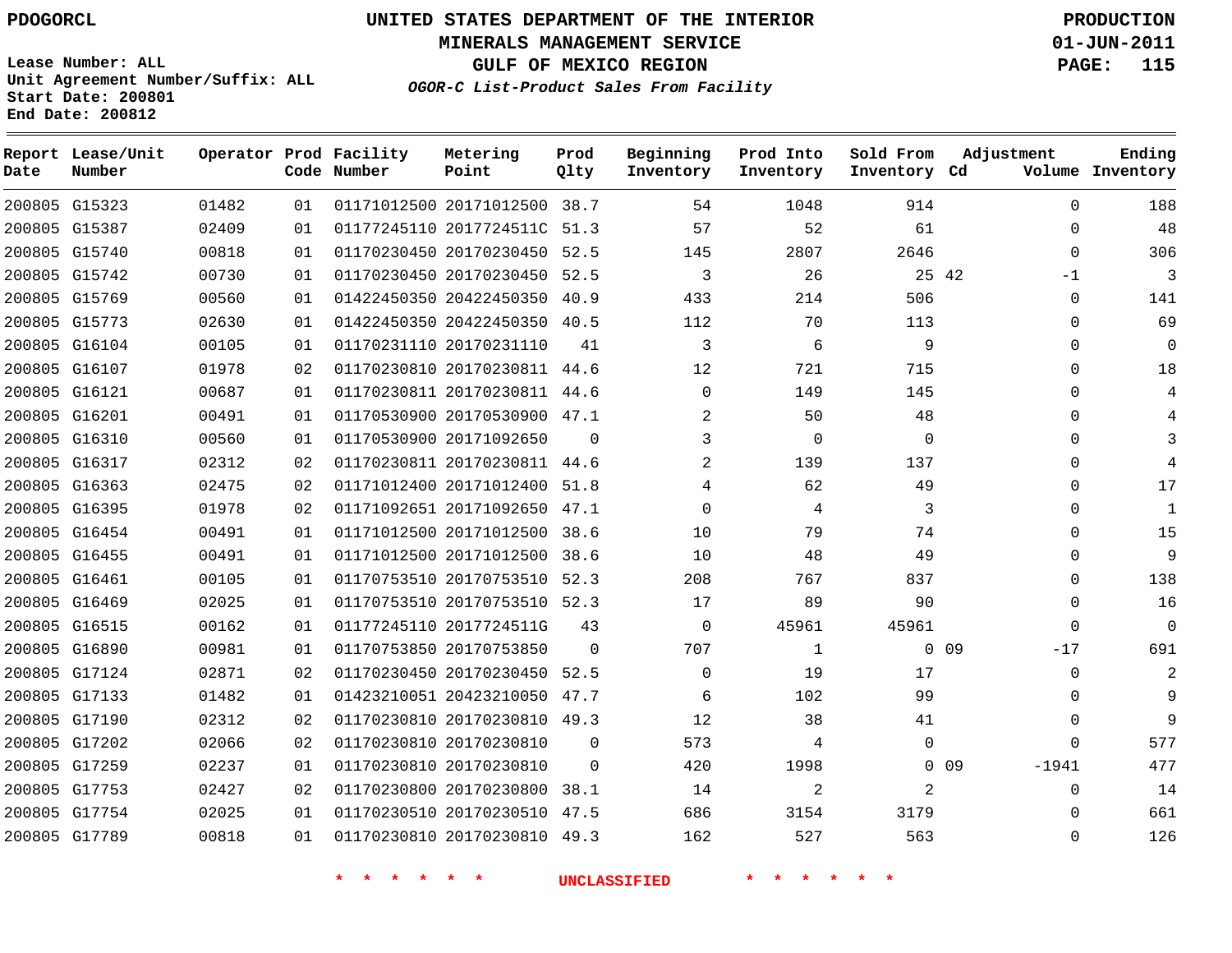**Start Date: 200801 End Date: 200812**

**Unit Agreement Number/Suffix: ALL**

# **UNITED STATES DEPARTMENT OF THE INTERIOR PDOGORCL PRODUCTION**

**MINERALS MANAGEMENT SERVICE 01-JUN-2011**

**GULF OF MEXICO REGION PAGE: 116**

**OGOR-C List-Product Sales From Facility**

| Date | Report Lease/Unit<br>Number |       |    | Operator Prod Facility<br>Code Number | Metering<br>Point            | Prod<br>Qlty | Beginning<br>Inventory | Prod Into<br>Inventory | Sold From<br>Inventory Cd | Adjustment    | Ending<br>Volume Inventory |
|------|-----------------------------|-------|----|---------------------------------------|------------------------------|--------------|------------------------|------------------------|---------------------------|---------------|----------------------------|
|      | 200805 G17842               | 00491 | 01 |                                       | 01170230810 20170230810      | 49.2         | 129                    | 377                    | 416                       | $\Omega$      | 90                         |
|      | 200805 G17858               | 00105 | 01 |                                       | 01170530900 20170530900      | 47.2         | 248                    | 555                    | 762                       | 0             | 41                         |
|      | 200805 G17896               | 01284 | 01 |                                       | 01171132800 21171132800      | 46.4         | 5048                   | 6959                   | 6024                      | $\Omega$      | 5983                       |
|      | 200805 G17897               | 01963 | 01 |                                       | 01171131600 20171131600      | 45.9         | 0                      | 878                    | 878                       | 0             | $\overline{0}$             |
|      | 200805 G17898               | 01963 | 01 |                                       | 01171131600 20171131600 45.9 |              | 179                    | 2125                   | 2190                      | $\Omega$      | 114                        |
|      | 200805 G17912               | 02409 | 01 |                                       | 01171132800 20177052203      | 31.1         | $\mathbf 0$            | 4452                   | 4452                      | $\Omega$      | $\Omega$                   |
|      | 200805 G17913               | 01834 | 01 |                                       | 01171132800 21171132800      | 46.4         | 798                    | 1520                   | 1163                      | 0             | 1155                       |
|      | 200805 G17921               | 00491 | 01 |                                       | 01171012500 20177062959      | 26.1         | $\mathbf 0$            | 20931                  | 20931                     | $\Omega$      | $\mathbf 0$                |
|      | 200805 G17942               | 00560 | 01 |                                       | 01177082604 20177082604      | 27.4         | 0                      | 22917                  | 22917                     | $\Omega$      | $\Omega$                   |
|      | 200805 G17966               | 02421 | 01 |                                       | 01171012300 20171012300      | 38.7         | 125                    | 824                    | 695                       | $\Omega$      | 254                        |
|      | 200805 G17973               | 00730 | 01 |                                       | 01171012400 20171012400      | 52.3         | 2084                   | 4314                   | 5243                      | $\Omega$      | 1155                       |
|      | 200805 G17977               | 02312 | 02 |                                       | 01171132800 21171132800      | 46.4         | 476                    | 34                     | 256                       | $\Omega$      | 254                        |
|      | 200805 G18040               | 00105 | 01 |                                       | 01171012500 20171012500      | 38.7         | 119                    | 862                    | 826                       | $\Omega$      | 155                        |
|      | 200805 G18043               | 01103 | 01 |                                       | 01171012500 20171012500      | 38.7         | 3010                   | 25518                  | 24256 42                  | 310           | 4582                       |
|      | 200805 G18208               | 01834 | 01 |                                       | 01170573602 20170573602      | 33.1         | 244                    | 425                    | 616                       | $\mathbf 0$   | 53                         |
|      | 200805 G18577               | 00981 | 01 |                                       | 01170753850 20170753850      | $\Omega$     | 696                    | $\Omega$               |                           | 0.09<br>$-16$ | 680                        |
|      | 200805 G18863               | 02312 | 02 |                                       | 01420470030 20420470030      | 50.4         | 6                      | 19                     | 8                         | 0             | 17                         |
|      | 200805 G18885               | 00818 | 01 |                                       | 01420570060 20420570060      | 53.5         | 536                    | $\overline{a}$         | 95                        | $\Omega$      | 443                        |
|      | 200805 G18920               | 02200 | 01 |                                       | 01423210051 20423210050      | 47.7         | 8                      | 162                    | 156                       | 0             | 14                         |
|      | 200805 G18921               | 01978 | 02 |                                       | 01423210051 20423210050      | 47.7         | $\mathbf 0$            | 4                      | 4                         | $\Omega$      | $\Omega$                   |
|      | 200805 G18936               | 02589 | 01 |                                       | 01421670201 20421670200      | $\Omega$     | 11                     | $\Omega$               | $\mathbf 0$               | $\Omega$      | 11                         |
|      |                             | 02914 | 02 |                                       | 01170230810 20422450350      | 40.9         | 891                    | 249                    | 402                       | $\Omega$      | 738                        |
|      |                             |       |    |                                       |                              |              | 902                    | 249                    | 402                       | 0             | 749                        |
|      | 200805 G19025               | 02806 | 01 |                                       | 01423210051 20423210050      | 49           | 69                     | 695                    | 667                       | 0             | 97                         |
|      | 200805 G19030               | 02806 | 01 |                                       | 01423210051 20423210050      | 49           | 9                      | 1054                   | 1010                      | $\Omega$      | 53                         |
|      | 200805 G19750               | 02427 | 02 |                                       | 01171132800 21171132800      | 46.4         | 85                     | 112                    | 99                        | $\Omega$      | 98                         |
|      | 200805 G19760               | 02894 | 01 |                                       | 01171132800 21171132800      | 46.4         | 26281                  | 43530                  | 36051                     | $\Omega$      | 33760                      |
|      | 200805 G19784               | 01978 | 02 |                                       | 01171012310 20171012310 45.8 |              | 28                     | 293                    | 308                       | 0             | 13                         |
|      |                             |       |    |                                       |                              |              |                        |                        |                           |               |                            |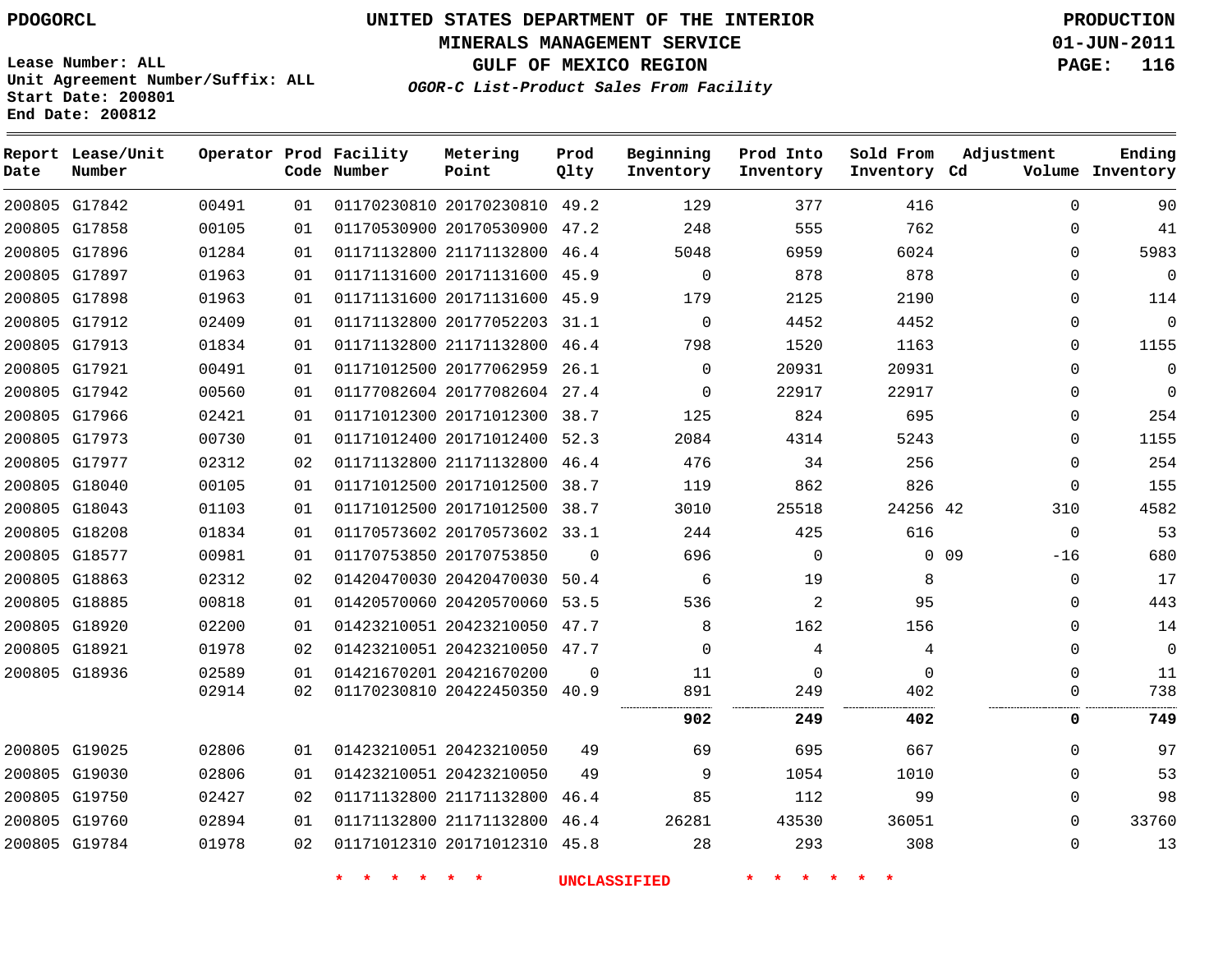# **UNITED STATES DEPARTMENT OF THE INTERIOR PDOGORCL PRODUCTION**

**MINERALS MANAGEMENT SERVICE 01-JUN-2011**

**GULF OF MEXICO REGION PAGE: 117**

**OGOR-C List-Product Sales From Facility Unit Agreement Number/Suffix: ALL Start Date: 200801 End Date: 200812**

| Date | Report Lease/Unit<br>Number |       |    | Operator Prod Facility<br>Code Number | Metering<br>Point            | Prod<br>Qlty | Beginning<br>Inventory | Prod Into<br>Inventory | Sold From<br>Inventory Cd | Adjustment  | Ending<br>Volume Inventory |
|------|-----------------------------|-------|----|---------------------------------------|------------------------------|--------------|------------------------|------------------------|---------------------------|-------------|----------------------------|
|      | 200805 G19832               | 02349 | 01 |                                       | 01177163600 20177163600 41.5 |              | 145                    | 2447                   | 2424                      | $\mathbf 0$ | 168                        |
|      | 200805 G19839               | 02777 | 01 |                                       | 01170753510 20170753510      | $\Omega$     | 39                     | $\Omega$               | $\Omega$                  | $\Omega$    | 39                         |
|      | 200805 G20605               | 02377 | 01 |                                       | 01423550141 20423550140 28.5 |              | 2135                   | 37793                  | 39011                     | $\Omega$    | 917                        |
|      | 200805 G20616               | 02312 | 02 |                                       | 01423210051 20423210050 47.7 |              | 3                      | 44                     | 43                        | $\Omega$    | 4                          |
|      | 200805 G20655               | 00222 | 01 |                                       | 01170230510 20170230510 47.5 |              | 197                    | 693                    | 745                       | $\Omega$    | 145                        |
|      | 200805 G20656               | 00003 | 01 |                                       | 01422450350 20422450350 40.9 |              | 61                     | 24                     | 69                        | $\Omega$    | 16                         |
|      | 200805 G20660               | 00818 | 02 |                                       | 01170230450 20170230450      | 52.6         | 0                      | 29                     | 26                        | $\mathbf 0$ | 3                          |
|      | 200805 G21065               | 02266 | 01 |                                       | 01171131600 20171131600 45.9 |              | 13                     | 1036                   | 1017                      | $\Omega$    | 32                         |
|      | 200805 G21070               | 00560 | 01 |                                       | 01171132800 21171132800 45.1 |              | 123                    | 357                    | 257 42                    | 16          | 239                        |
|      | 200805 G21093               | 01586 | 02 |                                       | 01170230811 20170230811 45.4 |              | 1                      | 55                     | 55                        | $\Omega$    | 1                          |
|      | 200805 G21096               | 00818 | 01 |                                       | 01170230811 20170230811 44.6 |              | 28                     | 1094                   | 1094                      | $\Omega$    | 28                         |
|      | 200805 G21111               | 02266 | 01 |                                       | 01171132800 21171132800      | $\Omega$     | 15                     | $\mathbf 0$            | $\mathbf 0$               | $\Omega$    | 15                         |
|      | 200805 G21116               | 00818 | 02 |                                       | 01171132800 21171132800 46.4 |              | 408                    | 294                    | 383 42                    | $-1$        | 318                        |
|      | 200805 G21120               | 02058 | 02 |                                       | 01171012500 20171012500 38.7 |              | 4                      | 1170                   | 964                       | $\Omega$    | 210                        |
|      | 200805 G21322               | 02266 | 01 |                                       | 01170230450 20170230450      | $\Omega$     | $\mathbf{1}$           | $\mathbf 0$            | $\Omega$                  | $\mathbf 0$ | 1                          |
|      | 200805 G21349               | 00491 | 01 |                                       | 01170230510 20170230510 47.4 |              | 7                      | 86                     | 75                        | $\Omega$    | 18                         |
|      | 200805 G21378               | 01819 | 01 |                                       | 01170230811 20170230811      | 44.6         | $\mathbf{1}$           | 881                    | 860                       | $\Omega$    | 22                         |
|      | 200805 G21408               | 02219 | 01 |                                       | 01171012400 20171012400 52.3 |              | 149                    | 586                    | 583                       | $\mathbf 0$ | 152                        |
|      | 200805 G21530               | 00078 | 01 |                                       | 01170230400 20170230400      | 51.9         | 887                    | 4263                   | 4321                      | $\Omega$    | 829                        |
|      | 200805 G21533               | 00078 | 01 |                                       | 01170230400 20170230400      | 52           | 39                     | 21                     | 56                        | $\Omega$    | 4                          |
|      | 200805 G21536               | 00818 | 01 |                                       | 01170231300 01170231300      | 46.4         | $\Omega$               | 3488                   | 3488                      | $\Omega$    | $\Omega$                   |
|      | 200805 G21580               | 02636 | 01 |                                       | 01170230811 20170230811      | 44.6         | 1                      | 139                    | 137 42                    | 1           | 4                          |
|      | 200805 G21581               | 02899 | 02 |                                       | 01171132800 21171132800      | 45.1         | $\Omega$               | $\mathbf{1}$           |                           | 1 42<br>1   | $\mathbf{1}$               |
|      | 200805 G21583               | 02899 | 02 |                                       | 01170530900 20170530900      | 47.2         | 203                    | 154                    | 346                       | $\mathbf 0$ | 11                         |
|      | 200805 G21585               | 01284 | 02 |                                       | 01171132800 21171132800 46.4 |              | 22                     | 93                     | 58                        | $\Omega$    | 57                         |
|      | 200805 G21592               | 02628 | 02 |                                       | 01171132000 20171132000      | 47.9         | 20                     | 876                    | 854                       | $\mathbf 0$ | 42                         |
|      | 200805 G21597               | 02312 | 01 |                                       | 01171132800 21171132800 46.4 |              | 147                    | 347                    | 248                       | $\Omega$    | 246                        |
|      | 200805 G21652               | 02268 | 01 |                                       | 01171132800 21171132800 46.4 |              | 573                    | 827                    | 754 42                    | 40          | 686                        |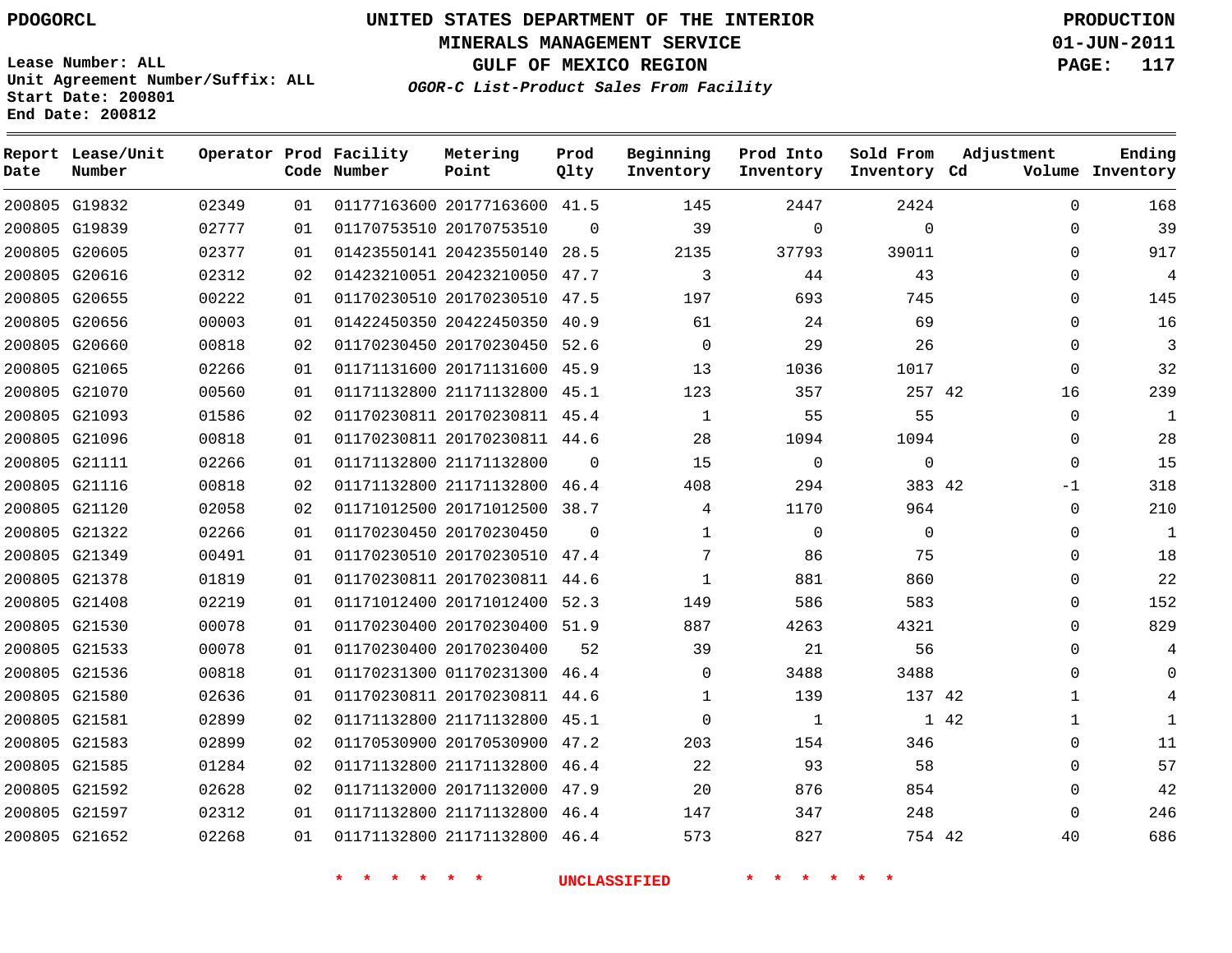#### **MINERALS MANAGEMENT SERVICE 01-JUN-2011**

**GULF OF MEXICO REGION PAGE: 118**

**Lease Number: ALL Unit Agreement Number/Suffix: ALL Start Date: 200801 End Date: 200812**

**OGOR-C List-Product Sales From Facility**

| Date | Report Lease/Unit<br>Number |       |    | Operator Prod Facility<br>Code Number | Metering<br>Point            | Prod<br>Qlty | Beginning<br>Inventory | Prod Into<br>Inventory | Sold From<br>Inventory Cd | Adjustment            | Ending<br>Volume Inventory |
|------|-----------------------------|-------|----|---------------------------------------|------------------------------|--------------|------------------------|------------------------|---------------------------|-----------------------|----------------------------|
|      | 200805 G21680               | 00818 | 01 |                                       | 01171092651 20171092650 47.1 |              | 88                     | 507                    | 495                       | $\Omega$              | 100                        |
|      | 200805 G21691               | 00276 | 01 |                                       | 01170513700 20170513700      | $\Omega$     | 2595                   | 0                      | $\mathbf 0$               | 0                     | 2595                       |
|      | 200805 G21700               | 00105 | 01 |                                       | 01177258153 01177258153 29.2 |              | 1319                   | 2491                   | 2357                      | $\Omega$              | 1453                       |
|      | 200805 G21703               | 02409 | 01 |                                       | 01177248150 01177248150      | $\mathbf 0$  | 524                    | 0                      |                           | $0\quad 42$<br>$-524$ | $\mathbf 0$                |
|      | 200805 G21712               | 02237 | 01 |                                       | 01170755200 20170755200      | 32           | 520                    | 6517                   | 6339                      | $\mathbf 0$           | 698                        |
|      | 200805 G21826               | 02219 | 01 |                                       | 01170753850 20170753850      | $\Omega$     | 1050                   | $\mathbf 0$            |                           | $0\quad09$<br>$-25$   | 1025                       |
|      | 200805 G22219               | 01482 | 01 |                                       | 01423210051 20423210050 47.7 |              | 5                      | 77                     | 75                        | $\Omega$              | 7                          |
|      | 200805 G22236               | 00818 | 01 |                                       | 01170230450 20170230450      | 52.5         | 206                    | 4197                   | 3946 42                   | 1                     | 458                        |
|      | 200805 G22238               | 00818 | 02 |                                       | 01421670201 20170230450 52.5 |              | 81                     | 1303                   | 1242                      | 0                     | 142                        |
|      | 200805 G22246               | 01284 | 02 |                                       | 01423210051 20170230500 44.7 |              | 694                    | 4700                   | 4901                      | 0                     | 493                        |
|      | 200805 G22262               | 00730 | 01 |                                       | 01170230810 20170230810 49.3 |              | $\Omega$               | 13                     | 10                        | $\Omega$              | 3                          |
|      | 200805 G22263               | 00730 | 01 |                                       | 01170230810 20170230810      | 49.3         | 1119                   | 0                      | 1119                      | $\Omega$              | 0                          |
|      | 200805 G22268               | 02777 | 01 |                                       | 01170230810 2042709015I 44.2 |              | $\Omega$               | 4892                   | 4892                      | $\Omega$              | $\Omega$                   |
|      | 200805 G22501               | 00078 | 01 |                                       | 01170230400 20170230400 51.9 |              | 295                    | 1400                   | 1423                      | 0                     | 272                        |
|      | 200805 G22505               | 02025 | 01 |                                       | 01170230811 20170230811 44.5 |              | 63                     | 1553                   | 1576                      | $\Omega$              | 40                         |
|      | 200805 G22510               | 00162 | 01 |                                       | 01170230810 20170230810      | 49.2         | $\Omega$               | 13103                  | 13103                     | $\Omega$              | 0                          |
|      | 200805 G22513               | 02579 | 02 |                                       | 01170230810 20170230810 49.3 |              | 1360                   | 3847                   | 4288 42                   | -1                    | 918                        |
|      | 200805 G22539               | 00064 | 01 |                                       | 01170230810 20170230810      | $\Omega$     | $\mathbf{1}$           | 0                      | $\Omega$                  | $\mathbf 0$           | -1                         |
|      | 200805 G22544               | 02714 | 01 |                                       | 01170230811 20170230811 44.6 |              | 3                      | 50                     | 51                        | $\Omega$              |                            |
|      | 200805 G22549               | 02222 | 01 |                                       | 01170530900 20170530900      | 47.2         | 18                     | 10                     | 27                        | $\Omega$              | $\mathbf{1}$               |
|      | 200805 G22553               | 02899 | 02 |                                       | 01170530900 20170530900 47.2 |              | 12                     | 14                     |                           | 15 42<br>$-10$        | $\mathbf{1}$               |
|      | 200805 G22582               | 01834 | 01 |                                       | 01170530900 20170530900 47.2 |              | 1998                   | 4839                   | 6477 42                   | $-1$                  | 359                        |
|      | 200805 G22587               | 02200 | 01 |                                       | 01171132000 20171132000 47.9 |              | 13                     | 76                     | 85                        | $\Omega$              | $\overline{4}$             |
|      | 200805 G22605               | 02268 | 01 |                                       | 01171132800 21171132800      | 46.4         | $\mathbf 0$            | 220                    | 128 42                    | 17                    | 109                        |
|      | 200805 G22607               | 02899 | 02 |                                       | 01170230810 20170230810 49.3 |              | 76                     | 413                    | 391 42                    | 1                     | 99                         |
|      | 200805 G22613               | 02655 | 02 |                                       | 01171132800 21171132800      | 46.4         | 178                    | 129                    | 159                       | $\Omega$              | 148                        |
|      | 200805 G22620               | 02268 | 01 |                                       | 01171132800 21171132800      | 46.4         | 1563                   | 2206                   | 1891                      | $\Omega$              | 1878                       |
|      | 200805 G22621               | 02268 | 01 |                                       | 01171132800 21171132800 46.4 |              | 11136                  | 15751                  | 14216 42                  | 726                   | 13397                      |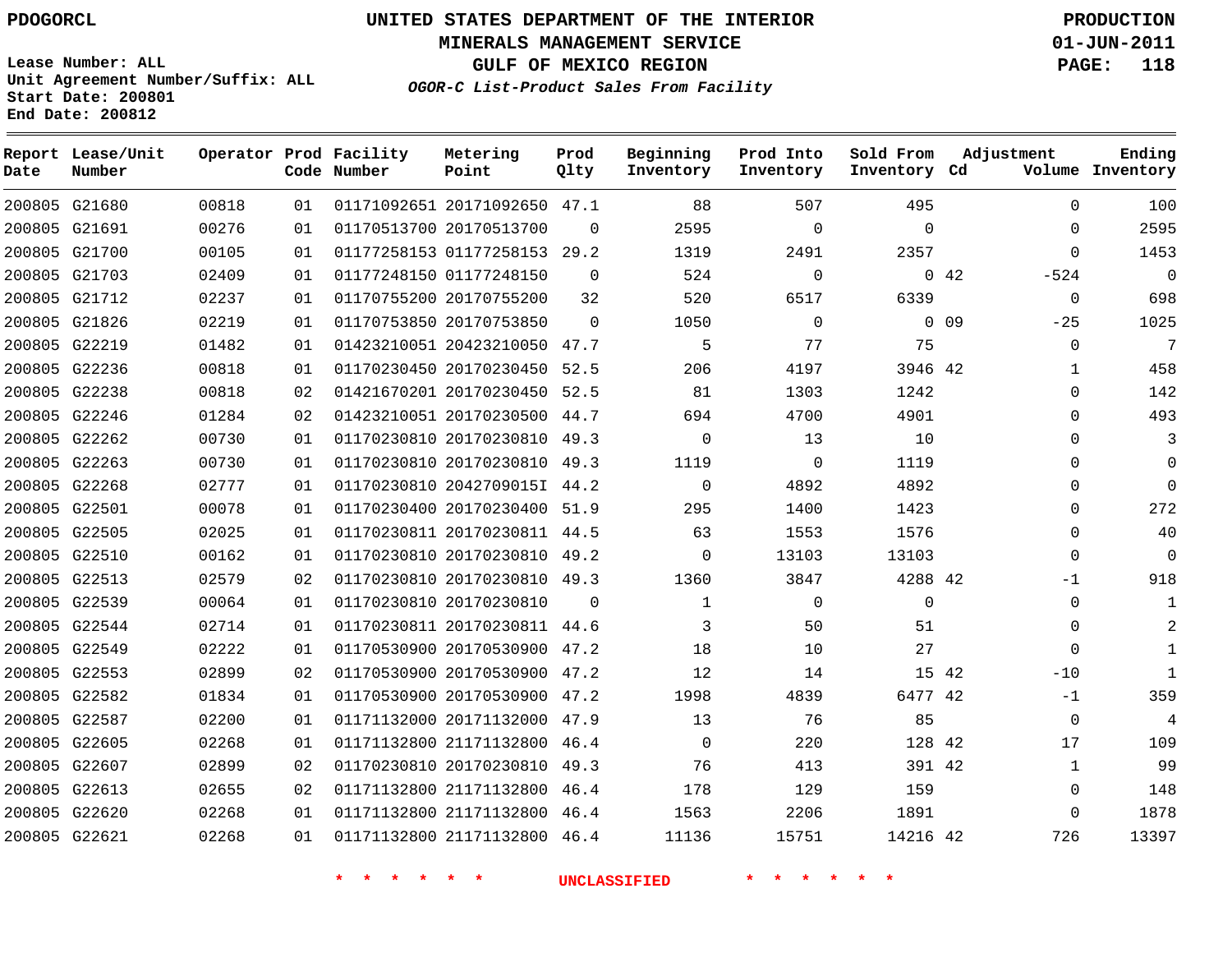**MINERALS MANAGEMENT SERVICE 01-JUN-2011**

**GULF OF MEXICO REGION PAGE: 119**

**Lease Number: ALL Unit Agreement Number/Suffix: ALL Start Date: 200801 End Date: 200812**

**OGOR-C List-Product Sales From Facility**

| Date | Report Lease/Unit<br>Number |       |    | Operator Prod Facility<br>Code Number | Metering<br>Point            | Prod<br>Qlty | Beginning<br>Inventory | Prod Into<br>Inventory | Sold From<br>Inventory Cd | Adjustment   | Ending<br>Volume Inventory |
|------|-----------------------------|-------|----|---------------------------------------|------------------------------|--------------|------------------------|------------------------|---------------------------|--------------|----------------------------|
|      | 200805 G22651               | 01834 | 01 |                                       | 01171132800 21171132800      | 46.4         | 0                      | 37                     | 19                        | $\mathbf 0$  | 18                         |
|      | 200805 G22660               | 02058 | 02 |                                       | 01171012310 20171012310 45.8 |              | 306                    | 3399                   | 3561                      | 0            | 144                        |
|      | 200805 G22662               | 02058 | 02 |                                       | 01171012310 20171012310 45.8 |              | 86                     | 892                    | 940                       | $\Omega$     | 38                         |
|      | 200805 G22667               | 01482 | 01 |                                       | 01171132000 20171132000      | 47.9         | 29                     | 240                    | 258                       | 0            | 11                         |
|      | 200805 G22679               | 00222 | 01 |                                       | 01177082958 20177082958 37.4 |              | $\Omega$               | 1534                   | 1534                      | 0            | $\mathbf{0}$               |
|      | 200805 G22699               | 00064 | 01 |                                       | 01171012500 20171012500      | 38.7         | 40                     | 315                    | 298                       | $\mathbf{0}$ | 57                         |
|      | 200805 G22700               | 02268 | 01 |                                       | 01171132800 21171132800 46.4 |              | 22                     | 49                     | 32 42                     | 2            | 41                         |
|      | 200805 G22701               | 02268 | 01 |                                       | 01171132800 21171132800      | 46.4         | 10                     | $\mathbf{1}$           | 11 42                     | $\mathbf{1}$ | $\mathbf{1}$               |
|      | 200805 G22705               | 02268 | 01 |                                       | 01171132800 21171132800      | 46.4         | 8                      | 26                     | 13 42                     | 1            | 22                         |
|      | 200805 G22712               | 00222 | 02 |                                       | 01171012500 20171012500      | 38.7         | 68                     | 522                    | 496                       | $\Omega$     | 94                         |
|      | 200805 G22713               | 00222 | 02 |                                       | 01171092651 20171092650      | 47.1         | 70                     | 662                    | 601                       | 0            | 131                        |
|      | 200805 G22726               | 02899 | 02 |                                       | 01171092651 20171092650 47.3 |              | 3                      | 415                    | 336                       | $\Omega$     | 82                         |
|      | 200805 G22751               | 00730 | 01 |                                       | 01171012500 20171012500      | 38.7         | 3503                   | 25926                  | 24773                     | $\Omega$     | 4656                       |
|      | 200805 G22765               | 00222 | 01 |                                       | 01170578150 01170578150      | $\Omega$     | 210                    | 0                      | $\Omega$                  | $\Omega$     | 210                        |
|      | 200805 G22781               | 00222 | 02 |                                       | 01170754751 01170754751      | 35           | 569                    | 4431                   | 2164                      | $\Omega$     | 2836                       |
|      | 200805 G22790               | 02841 | 01 |                                       | 01177258041 01177258041 27.6 |              | 3                      | 5                      | 5                         | $\Omega$     | 3                          |
|      | 200805 G22792               | 00222 | 02 |                                       | 01177258041 01177258041      | 27.6         | 406                    | 2112                   | 1613                      | $\Omega$     | 905                        |
|      |                             | 02714 | 01 |                                       | 01177258151 01177258151      | $\Omega$     | 6<br>                  | 0                      | $\Omega$                  | $\Omega$     | 6                          |
|      |                             |       |    |                                       |                              |              | 412                    | 2112                   | 1613                      | 0            | 911                        |
|      | 200805 G22840               | 00730 | 01 |                                       | 01608103650 20608103650 31.5 |              | 51                     | 161                    | 209                       | $\Omega$     | 3                          |
|      | 200805 G23125               | 02312 | 02 |                                       | 01420470030 20420470030 50.4 |              | 117                    | 135                    | 133                       | $\Omega$     | 119                        |
|      | 200805 G23162               | 00222 | 02 |                                       | 01423210051 20423210050      | 47.7         | $\mathbf{1}$           | $\mathbf 0$            | 1                         | $\Omega$     | $\mathbf 0$                |
|      | 200805 G23180               | 01284 | 02 |                                       | 01423210051 20423210050      | 47.7         | 18                     | 293                    | 286                       | $\Omega$     | 25                         |
|      | 200805 G23181               | 01963 | 01 |                                       | 01423210051 20423210050      | 47.7         | 80                     | 464                    | 447                       | $\Omega$     | 97                         |
|      | 200805 G23197               | 00818 | 02 |                                       | 01170230500 20170230500      | 44.7         | $\mathbf 0$            | 583                    | 522                       | 0            | 61                         |
|      | 200805 G23199               | 00818 | 02 |                                       | 01170230450 20170230450 52.5 |              | 82                     | 1380                   | 1311                      | $\Omega$     | 151                        |
|      | 200805 G23450               | 00981 | 01 |                                       | 01170753850 20170753850      | 28           | 103                    | 0                      | 2                         | $\Omega$     | 101                        |
|      | 200805 G23458               | 00981 | 01 |                                       | 01170753850 20170753850      | 28           | 409                    | 0                      | 10                        | $\Omega$     | 399                        |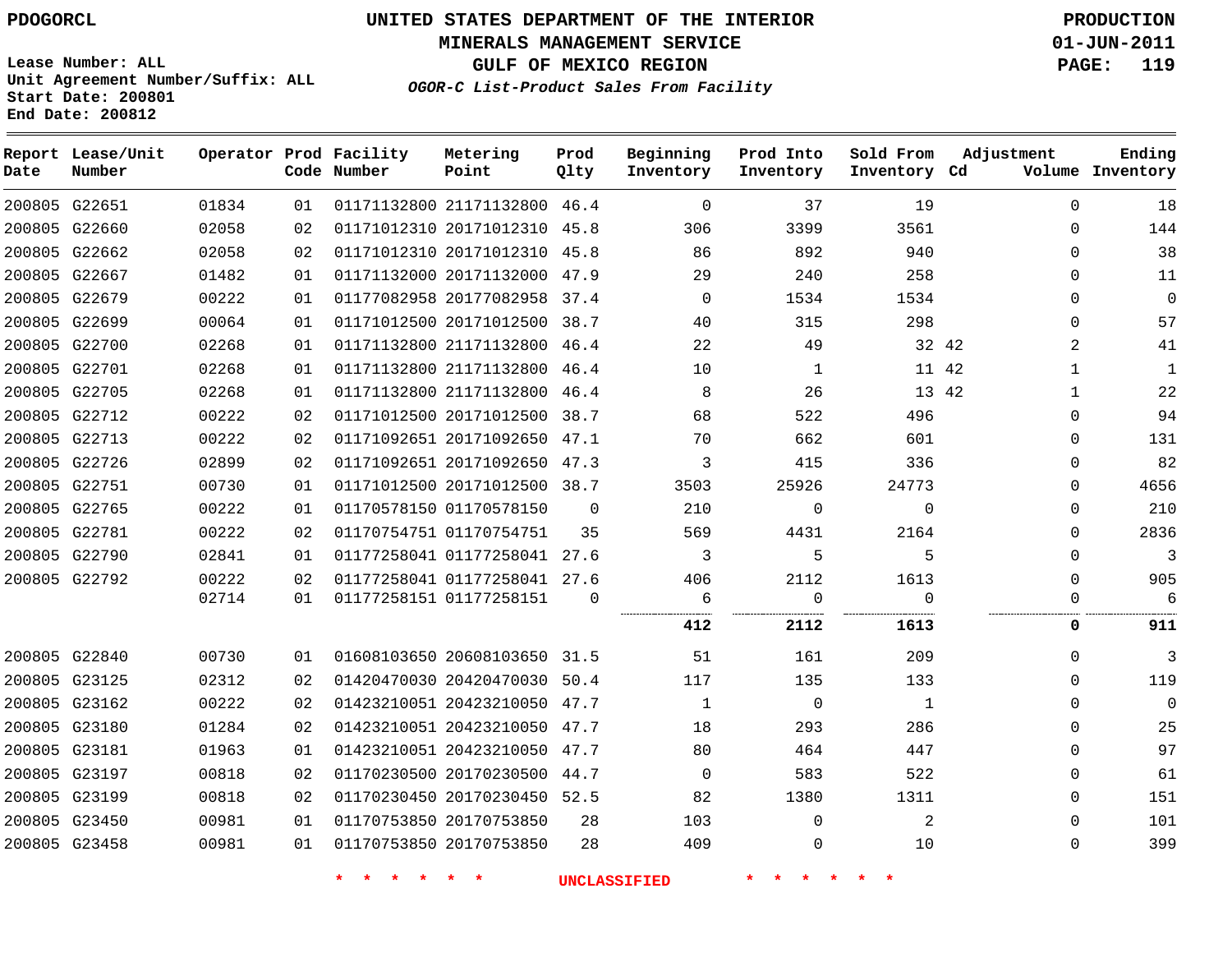**MINERALS MANAGEMENT SERVICE 01-JUN-2011**

**GULF OF MEXICO REGION PAGE: 120**

**Lease Number: ALL Unit Agreement Number/Suffix: ALL Start Date: 200801 End Date: 200812**

**OGOR-C List-Product Sales From Facility**

| Date | Report Lease/Unit<br>Number |       |    | Operator Prod Facility<br>Code Number | Metering<br>Point            | Prod<br>Qlty | Beginning<br>Inventory | Prod Into<br>Inventory | Sold From<br>Inventory Cd | Adjustment       | Ending<br>Volume Inventory |
|------|-----------------------------|-------|----|---------------------------------------|------------------------------|--------------|------------------------|------------------------|---------------------------|------------------|----------------------------|
|      | 200805 G23473               | 00981 | 01 |                                       | 01170753850 20170753850      | 28           | 347                    | $\Omega$               | 8                         | $\Omega$         | 339                        |
|      | 200805 G23480               | 00981 | 01 |                                       | 01170753850 20170753850      | 28           | 660                    | $\Omega$               | 15                        | $\Omega$         | 645                        |
|      | 200805 G23528               | 00981 | 01 |                                       | 01170753850 20170753850      | 28           | 649                    | $\Omega$               | 15                        | $\Omega$         | 634                        |
|      | 200805 G23529               | 00981 | 01 |                                       | 01170753850 20170753850      | 28           | 842                    | $\Omega$               | 20                        | $\Omega$         | 822                        |
|      | 200805 G23730               | 01978 | 02 |                                       | 01170230810 20170230811 44.6 |              | 78                     | 3308                   | 3302                      | $\Omega$         | 84                         |
|      | 200805 G23735               | 00162 | 01 |                                       | 01170230810 20170230810      | 49.2         | $\Omega$               | 1592                   | 1592                      | $\Omega$         | $\mathbf 0$                |
|      | 200805 G23736               | 02312 | 02 |                                       | 01170230810 20170230810 49.3 |              | 18                     | 76                     | 76                        | 0                | 18                         |
|      | 200805 G23748               | 02312 | 02 |                                       | 01170230810 20170230810 49.3 |              | 67                     | 146                    | 179 42                    | 1                | 35                         |
|      | 200805 G23820               | 02899 | 01 |                                       | 01177058270 01177058270      | 38.3         | 268                    | 2010                   | 1834                      | $\Omega$         | 444                        |
|      | 200805 G23853               | 02266 | 01 |                                       | 01171012310 20171012310 45.8 |              | 40                     | 463                    | 483                       | $\Omega$         | 20                         |
|      | 200805 G23956               | 02807 | 01 |                                       | 01170753510 20170753510 52.3 |              | 1412                   | 6298                   | 6576                      | $\Omega$         | 1134                       |
|      | 200805 G24330               | 02566 | 01 |                                       | 01427038270 01427038270      | 49.9         | 231                    | 114                    | 161                       | $\Omega$         | 184                        |
|      | 200805 G24425               | 02312 | 02 |                                       | 01170230810 20170230810 49.3 |              | 70                     | 106                    | 151                       | $\Omega$         | 25                         |
|      | 200805 G24429               | 02312 | 02 |                                       | 01170230810 20170230810 49.3 |              | $\Omega$               | 30                     | 23                        | $\Omega$         | 7                          |
|      | 200805 G24700               | 02312 | 02 |                                       | 01170230811 20170230811 44.6 |              | 11                     | 247                    | 252                       | 0                | 6                          |
|      | 200805 G24710               | 02025 | 01 |                                       | 01170230811 20170230811      | $\Omega$     | 17                     | 634                    |                           | $0$ 09<br>$-635$ | 16                         |
|      | 200805 G24712               | 02025 | 01 |                                       | 01170230811 20170230811 44.6 |              | $\Omega$               | 26                     | 25                        | $\mathbf 0$      | 1                          |
|      | 200805 G24730               | 00818 | 01 |                                       | 01170230500 20170230500      | 40           | 586                    | 4153                   | 4304 42                   | 1                | 436                        |
|      |                             | 02349 | 01 |                                       | 01170230500 20170230500 42.9 |              | 94                     | 186                    | 261                       | 0                | 19                         |
|      |                             |       |    |                                       |                              |              | 680                    | 4339                   | 4565                      | 1                | 455                        |
|      | 200805 G24733               | 00818 | 02 |                                       | 01170530900 20170530900 47.2 |              | 26                     | 53                     | 75                        | 0                | 4                          |
|      | 200805 G24745               | 02800 | 02 |                                       | 01170530900 20170530900 47.2 |              | 8                      | 19                     | 31                        | 0                | $-4$                       |
|      | 200805 G24802               | 02579 | 02 |                                       | 01171132000 20171132000      | 47.9         | 1                      | 49                     | 48                        | $\Omega$         | $\overline{c}$             |
|      | 200805 G24873               | 00222 | 02 |                                       | 01171012400 20171012400      | 52.3         | 259                    | 444                    | 585 42                    | 1                | 119                        |
|      | 200805 G24878               | 02628 | 02 |                                       | 01171092651 20171092650      | 47.1         | 182                    | 851                    | 866                       | $\Omega$         | 167                        |
|      | 200805 G24889               | 02579 | 02 |                                       | 01171012500 20171012500 38.7 |              | 3865                   | 30859                  | 29379                     | $\Omega$         | 5345                       |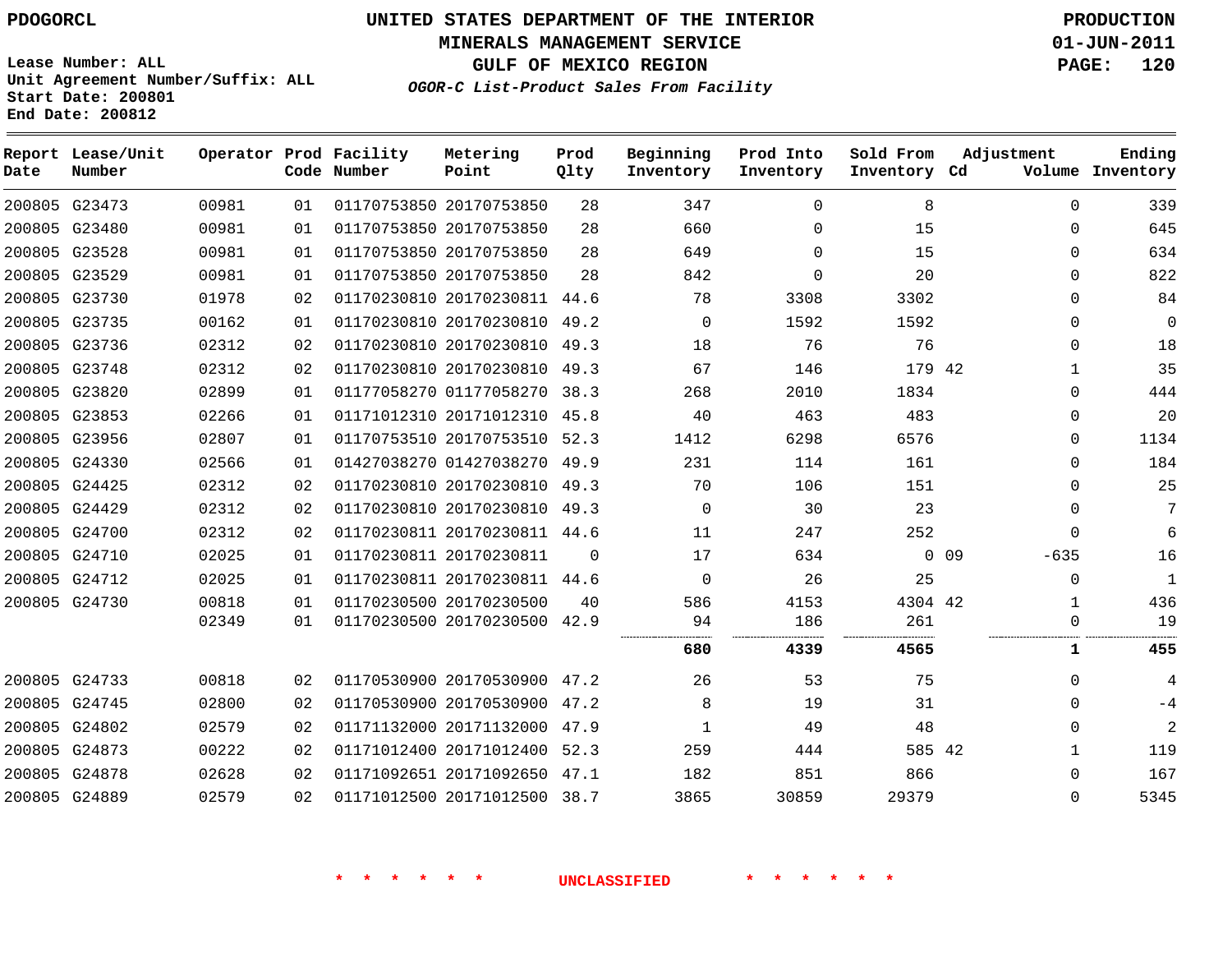#### **MINERALS MANAGEMENT SERVICE 01-JUN-2011**

**GULF OF MEXICO REGION PAGE: 121**

**Lease Number: ALL Unit Agreement Number/Suffix: ALL Start Date: 200801 End Date: 200812**

**OGOR-C List-Product Sales From Facility**

| Date | Report Lease/Unit<br>Number |       |          | Operator Prod Facility<br>Code Number | Metering<br>Point                                  | Prod<br>Qlty | Beginning<br>Inventory | Prod Into<br>Inventory | Sold From<br>Inventory Cd | Adjustment | Ending<br>Volume Inventory          |
|------|-----------------------------|-------|----------|---------------------------------------|----------------------------------------------------|--------------|------------------------|------------------------|---------------------------|------------|-------------------------------------|
|      | 200805 G24898               | 02807 | 01<br>01 |                                       | 01171012400 20171012400<br>01171012300 20171012300 | 52.3<br>38.7 | 3189<br>6894           | 377<br>15019           | 3465<br>17279             |            | 101<br>$\Omega$<br>4634<br>$\Omega$ |
|      |                             |       |          |                                       |                                                    |              | 10083                  | 15396                  | 20744                     |            | 4735<br>0                           |
|      | 200805 G24922               | 02268 | 01       |                                       | 01171132800 21171132800 46.4                       |              | 4069                   | 6121                   | 5107                      |            | 5083<br>$\mathbf 0$                 |
|      | 200805 G24924               | 02268 | 01       |                                       | 01171132800 21171132800 46.4                       |              | 3045                   | 4757                   | 4189 42                   | 244        | 3857                                |
|      | 200805 G24929               | 02766 | 01       |                                       | 01171092651 20171092650 47.1                       |              | 18                     | 34                     |                           | 46 42      | 5<br>$-1$                           |
|      | 200805 G25007               | 02766 | 02       |                                       | 01177198271 01177198271                            | $\Omega$     | 61                     | $\mathbf 0$            | $\mathbf 0$               |            | $\mathbf{0}$<br>61                  |
|      | 200805 G25008               | 02777 | 01       |                                       | 01170753510 20170753510 47.6                       |              | 64                     | 353                    | 353                       |            | 64<br>$\Omega$                      |
|      | 200805 G25524               | 00818 | 02       |                                       | 01170230450 20170230450                            | 52.5         | 362                    | 8752                   | 8160 42                   |            | 955<br>$\mathbf{1}$                 |
|      |                             |       | 02       |                                       | 01421670210 01421670210                            | 34.8         | 68                     | 436                    | 365 42                    |            | 138<br>-1                           |
|      |                             |       |          |                                       |                                                    |              | 430                    | 9188                   | 8525                      |            | 1093<br>0                           |
|      | 200805 G25536               | 02466 | 01       |                                       | 01420390101 01420390101                            | $\Omega$     | 1387                   | 638                    | $\mathbf 0$               |            | 2025<br>$\Omega$                    |
|      | 200805 G25553               | 02579 | 02       |                                       | 01170230510 20170230510 47.5                       |              | $\Omega$               | 388                    | 307                       |            | 81<br>$\Omega$                      |
|      | 200805 G25561               | 02058 | 02       |                                       | 01170230450 20170230450                            | 52.5         | 15                     | 262                    | 248                       |            | 29<br>$\Omega$                      |
|      | 200805 G25566               | 00162 | 01       |                                       | 01170230450 20170230450 51.9                       |              | $\Omega$               | 47                     | 47                        |            | $\mathbf 0$<br>$\Omega$             |
|      | 200805 G25579               | 00818 | 02       |                                       | 01170230500 20170230500                            | 44.7         | 702                    | 3741                   | 4051 42                   |            | 393<br>$\mathbf{1}$                 |
|      | 200805 G25605               | 00818 | 01       |                                       | 01170230810 20170230810 49.4                       |              | 4                      | 12                     | 13                        |            | 3<br>$\mathbf 0$                    |
|      | 200805 G25606               | 02025 | 01       |                                       | 01170230810 20170230810 49.3                       |              | 423                    | 1525                   | 1584                      |            | 364<br>$\Omega$                     |
|      | 200805 G25872               | 02025 | 01       |                                       | 01170230811 20170230811 44.5                       |              | 385                    | 19471                  | 19360                     |            | 496<br>$\Omega$                     |
|      | 200805 G25914               | 01963 | 01       |                                       | 01170530900 20170530900 47.2                       |              | 8                      | 23                     | 31                        |            | $\Omega$<br>0                       |
|      | 200805 G25916               | 01963 | 01       |                                       | 01170530900 20170530900 47.2                       |              | 9                      | 5                      | 12                        |            | 2<br>$\Omega$                       |
|      | 200805 G25939               | 00064 | 01       |                                       | 01170230810 20170230810                            | 49.3         | 3                      | 2                      |                           | 5 42       | $\mathbf{1}$                        |
|      | 200805 G25948               | 02427 | 01       |                                       | 01170530900 20170530900                            | 48.8         | 477                    | 986                    | 1390                      |            | 73<br>$\Omega$                      |
|      | 200805 G25965               | 02899 | 02       |                                       | 01171132800 21171132800                            | 46.4         | 59                     | 2                      |                           | 29 42      | 31<br>$-1$                          |
|      | 200805 G25967               | 01513 | 01       |                                       | 01170230811 20170230811 44.6                       |              | 3                      | 520                    | 510                       |            | 13<br>$\Omega$                      |
|      | 200805 G25972               | 01978 | 02       |                                       | 01171131600 20171131600 45.9                       |              | 57                     | 2326                   | 2294                      |            | 89<br>$\Omega$                      |
|      | 200805 G26023               | 02579 | 02       |                                       | 01171012500 20171012500                            | $\Omega$     | 197                    | $\mathbf 0$            | 0                         |            | 197<br>$\Omega$                     |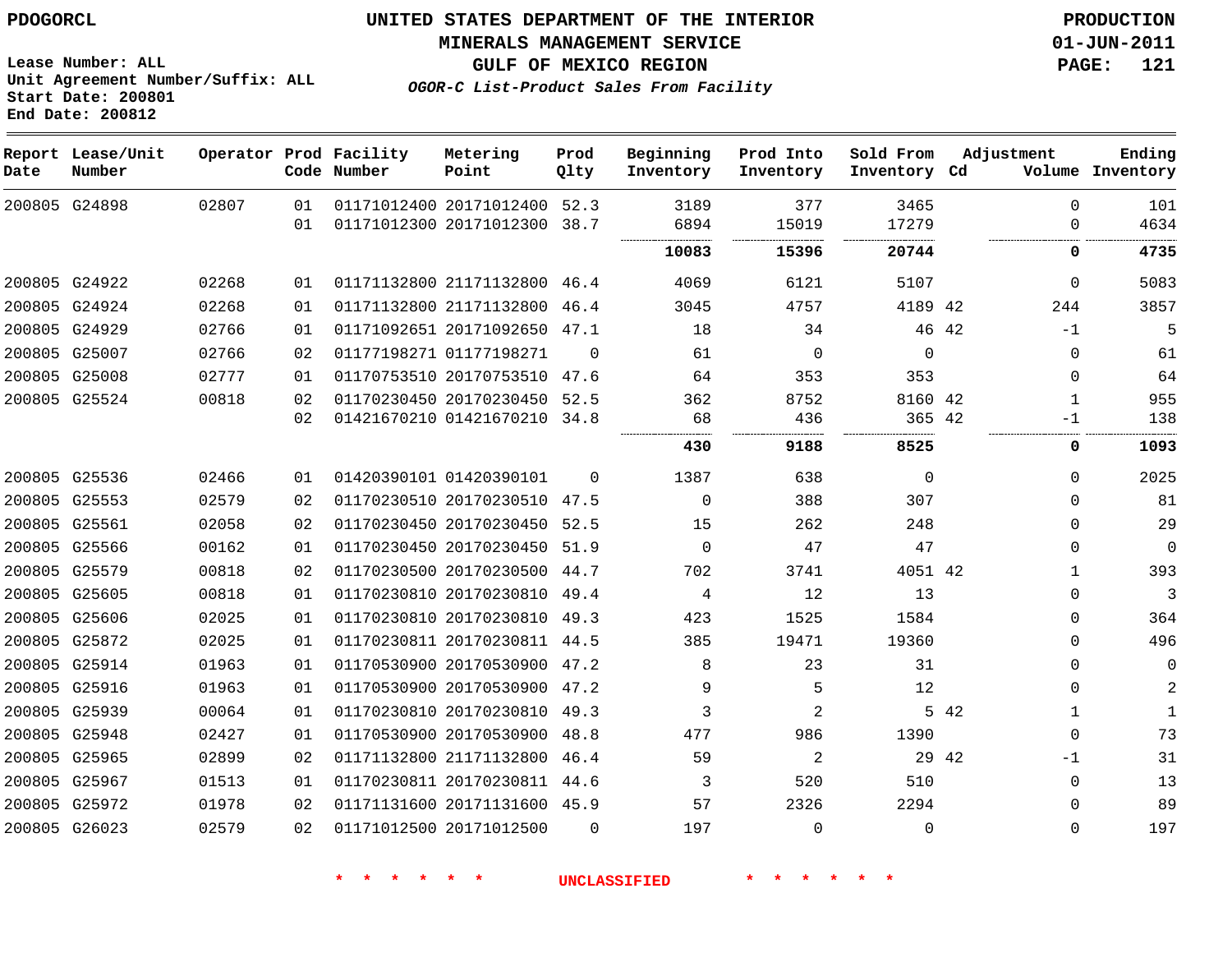**Start Date: 200801 End Date: 200812**

**Unit Agreement Number/Suffix: ALL**

# **UNITED STATES DEPARTMENT OF THE INTERIOR PDOGORCL PRODUCTION**

**MINERALS MANAGEMENT SERVICE 01-JUN-2011**

**GULF OF MEXICO REGION PAGE: 122**

**OGOR-C List-Product Sales From Facility**

| Date   | Report Lease/Unit<br>Number |       |    | Operator Prod Facility<br>Code Number | Metering<br>Point            | Prod<br>Qlty | Beginning<br>Inventory | Prod Into<br>Inventory | Sold From<br>Inventory Cd | Adjustment    | Ending<br>Volume Inventory |
|--------|-----------------------------|-------|----|---------------------------------------|------------------------------|--------------|------------------------|------------------------|---------------------------|---------------|----------------------------|
|        | 200805 G26032               | 01935 | 01 |                                       | 01171012300 20171012300 38.7 |              | $\mathbf 0$            | 1097                   | 758                       | $\Omega$      | 339                        |
| 200805 | G26040                      | 00560 | 01 |                                       | 01171132800 21171132800      | $\Omega$     | 408                    | 1065                   |                           | 042<br>$-739$ | 734                        |
|        | 200805 G26051               | 01978 | 02 |                                       | 01171092651 20171092650      | 47.1         | 2424                   | 20458                  | 18841                     | $\Omega$      | 4041                       |
| 200805 | G26074                      | 01284 | 01 |                                       | 01177122950 20177122950      | 33           | 195                    | 59227                  | 59218                     | 0             | 204                        |
|        | 200805 G26124               | 02503 | 02 |                                       | 01171012500 20171012500 38.8 |              | 3                      | $\Omega$               | 3                         | $\Omega$      | $\overline{0}$             |
| 200805 | G26146                      | 01586 | 01 |                                       | 01177258152 01177258152      | 34           | $\mathbf 0$            | 1375                   | 1375                      | 0             | $\overline{0}$             |
|        | 200805 G26281               | 02528 | 02 |                                       | 01170753850 20170753850      | 28           | 770                    | $\mathbf 0$            | 18                        | $\Omega$      | 752                        |
|        | 200805 G26442               | 02466 | 01 |                                       | 01423550090 20423550090      | 50.9         | 352                    | 253                    | 266 42                    | $\mathbf{1}$  | 340                        |
|        | 200805 G26451               | 02579 | 02 |                                       | 01423210051 20423210050      | 47.7         | 1173                   | 19404                  | 18913 42                  | $\mathbf{1}$  | 1665                       |
| 200805 | G26477                      | 01963 | 01 |                                       | 01420390101 01420390101      | $\Omega$     | 32                     | $\mathbf 0$            | $\mathbf{0}$              | $\mathbf 0$   | 32                         |
| 200805 | G26480                      | 01978 | 02 |                                       | 01423210051 20423210050      | 47.7         | 9                      | 1366                   | 1314                      | $\Omega$      | 61                         |
| 200805 | G26513                      | 01978 | 02 |                                       | 01170230450 20170230450      | 52.5         | 392                    | 11335                  | 10494 42                  | 3             | 1236                       |
|        | 200805 G27023               | 02899 | 02 |                                       | 01170230810 20170230810      | 40           | 8                      | 137                    | 111 42                    | $-1$          | 33                         |
|        | 200805 G27050               | 02579 | 02 |                                       | 01171132800 21171132800      | 46.4         | 19                     | 10                     | 15 42                     | $\mathbf{1}$  | 15                         |
| 200805 | G27061                      | 02266 | 01 |                                       | 01171131600 20171131600      | 45.9         | 20                     | 978                    | 961                       | $\Omega$      | 37                         |
|        | 200805 G27072               | 02899 | 02 |                                       | 01171132800 21171132800      | 45           | 1525                   | 2170                   | 1854                      | 0             | 1841                       |
|        | 200805 G27100               | 01978 | 02 |                                       | 01171012310 20171012310      | 45.8         | 41                     | 454                    | 475                       | $\Omega$      | 20                         |
|        | 200805 G27121               | 02312 | 02 |                                       | 01171012400 20171012400      | 52.3         | 7226                   | 33475                  | 31740                     | 0             | 8961                       |
| 200805 | G27194                      | 01586 | 01 |                                       | 01177258152 01177258152      | 34           | $\mathbf 0$            | 510                    | 510                       | 0             | $\overline{0}$             |
|        | 200805 G27195               | 01586 | 02 |                                       | 01177258154 01177258154 43.8 |              | 185                    | 207                    | 268                       | $\Omega$      | 124                        |
|        | 200805 G27214               | 01586 | 02 |                                       | 01177288152 01177288152      | 33.2         | 13                     | 0                      | 5                         | 0             | 8                          |
|        | 200805 G27215               | 01586 | 02 |                                       | 01177288152 01177288152 33.2 |              | 76                     | 69                     | 63                        | $\Omega$      | 82                         |
| 200805 | G27476                      | 02672 | 01 |                                       | 01423210051 20423210050      | 52           | 17                     | 235                    | 232                       | $\Omega$      | 20                         |
| 200805 | G27507                      | 02058 | 02 |                                       | 01170230450 20170230450      | 52.5         | 607                    | 8611                   | 8278                      | $\Omega$      | 940                        |
| 200805 | G27789                      | 01284 | 02 |                                       | 01170530900 20170530900      | 47.2         | $\mathbf 0$            | 8412                   | 11963 47                  | 4175          | 624                        |
| 200805 | G27831                      | 02899 | 02 |                                       | 01170530900 20170530900      | 47.2         | 368                    | 697                    | 1013                      | $\Omega$      | 52                         |
|        | 200805 G27918               | 00222 | 01 |                                       | 01177082958 20177082958      | 37.4         | $\mathbf 0$            | 234                    | 234                       | $\Omega$      | $\mathbf 0$                |
| 200806 | 00016                       | 00276 | 01 |                                       | 01170513700 20170513700      | 32.3         | 3327                   | 16677                  | 17039                     | $\Omega$      | 2965                       |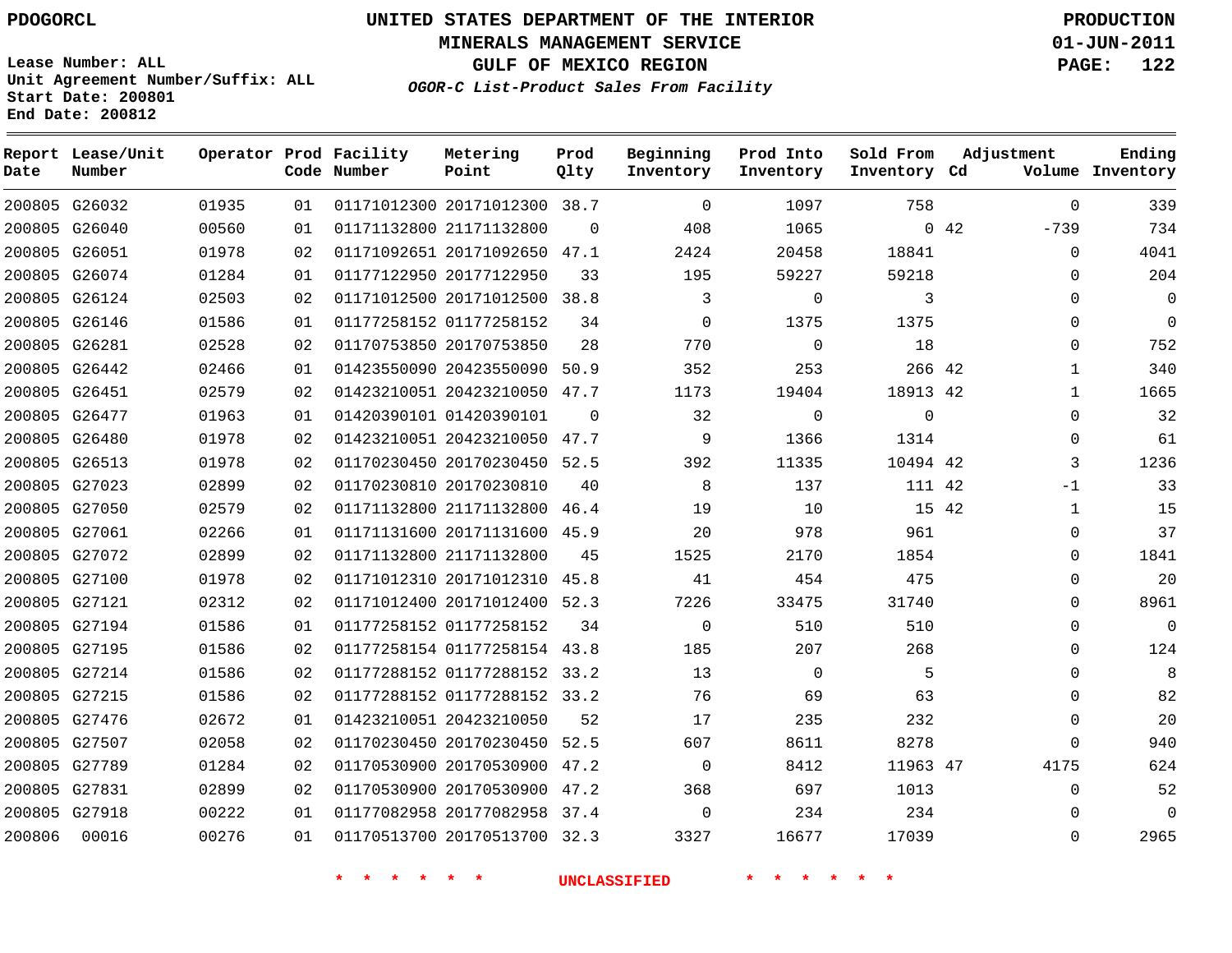**MINERALS MANAGEMENT SERVICE 01-JUN-2011**

**GULF OF MEXICO REGION PAGE: 123**

**Lease Number: ALL Unit Agreement Number/Suffix: ALL Start Date: 200801 End Date: 200812**

**OGOR-C List-Product Sales From Facility**

| Date   | Report Lease/Unit<br>Number |       |    | Operator Prod Facility<br>Code Number | Metering<br>Point            | Prod<br>Qlty | Beginning<br>Inventory | Prod Into<br>Inventory | Sold From<br>Inventory Cd | Adjustment |              | Ending<br>Volume Inventory |
|--------|-----------------------------|-------|----|---------------------------------------|------------------------------|--------------|------------------------|------------------------|---------------------------|------------|--------------|----------------------------|
| 200806 | 00026                       | 00276 | 01 |                                       | 01170513700 20170513700 32.3 |              | 9618                   | 46389                  | 47759                     |            | $\Omega$     | 8248                       |
| 200806 | 00032                       | 00276 | 01 |                                       | 01170513700 20170513700 32.3 |              | 1328                   | 7387                   | 6429                      |            | $\Omega$     | 2286                       |
| 200806 | 00033                       | 00276 | 01 |                                       | 01170513700 20170513700 32.3 |              | 3149                   | 12524                  | 11798 42                  |            | 1            | 3876                       |
| 200806 | 00049                       | 02421 | 01 |                                       | 01171012300 20171012300 38.2 |              | 7768                   | 27153                  | 25164                     |            | $\Omega$     | 9757                       |
| 200806 | 00050                       | 02421 | 01 |                                       | 01171012300 20171012300 38.2 |              | 10462                  | 33186                  | 31723                     |            | 0            | 11925                      |
| 200806 | 00051                       | 02421 | 01 |                                       | 01171012300 20171012300 38.2 |              | 3119                   | 7349                   | 7827                      |            | $\Omega$     | 2641                       |
| 200806 | 00052                       | 02421 | 01 |                                       | 01171012300 20171012300 38.2 |              | 1356                   | 3713                   | 3735                      |            | $\mathbf{0}$ | 1334                       |
| 200806 | 00053                       | 02409 | 01 |                                       | 01171012300 20171012300 30.3 |              | 2046                   | 4410                   | 4496                      |            | $\Omega$     | 1960                       |
| 200806 | 00079                       | 01834 | 01 |                                       | 01170230810 20170230810 48.6 |              | 279                    | 743                    | 887                       |            | $\mathbf{0}$ | 135                        |
| 200806 | 00081                       | 00818 | 02 |                                       | 01170231300 20170230800 37.8 |              | 2987                   | 44                     | 338                       |            | 0            | 2693                       |
| 200806 | 00090                       | 02630 | 01 |                                       | 01170230810 20170230810 48.6 |              | 52                     | 216                    | 228                       |            | $\mathbf{0}$ | 40                         |
| 200806 | 00137                       | 00687 | 01 |                                       | 01170513700 20170513700 26.9 |              | 388                    | 2311                   | 2325 42                   |            | $-1$         | 373                        |
| 200806 | 00138                       | 00687 | 01 |                                       | 01170513700 20170513700 26.9 |              | 1793                   | 11230                  | 11208 42                  |            | -1           | 1814                       |
| 200806 | 00161                       | 00105 | 01 |                                       | 01170230810 20170230810 48.6 |              | 191                    | 885                    | 916                       |            | $\mathbf 0$  | 160                        |
| 200806 | 00184                       | 02594 | 02 |                                       | 01170230810 20170230810 48.6 |              | 923                    | 3613                   | 3879                      |            | $\Omega$     | 657                        |
| 200806 | 00191                       | 02312 | 01 |                                       | 01170230810 20170230810 48.6 |              | 505                    | 737                    | 1108                      |            | $\mathbf{0}$ | 134                        |
| 200806 | 00196                       | 00003 | 01 |                                       | 01171012300 20171012300 38.3 |              | 690                    | 12961                  | 9970 42                   |            | $-2$         | 3679                       |
| 200806 | 00244                       | 00105 | 01 |                                       | 01170231300 01170231300 42.2 |              | $\Omega$               | 1641                   | 1641                      |            | 0            | 0                          |
| 200806 | 00247                       | 00105 | 01 |                                       | 01170231300 01170231300 42.2 |              | $\Omega$               | 956                    | 956                       |            | $\Omega$     | 0                          |
| 200806 | 00253                       | 01364 | 02 |                                       | 01170230810 20170230810 48.6 |              | $\Omega$               | 688                    | 563                       |            | $\Omega$     | 125                        |
|        |                             | 02025 | 01 |                                       | 01170230810 20170230810 48.5 |              | 1                      | 25                     | 21                        |            | $\Omega$     | 5                          |
|        |                             |       |    |                                       |                              |              | 1                      | 713                    | 584                       |            | 0            | 130                        |
| 200806 | 00300                       | 01834 | 01 |                                       | 01170230601 20170230600 38.7 |              | $\Omega$               | 36                     | 36                        |            | $\Omega$     | 0                          |
| 200806 | 00301                       | 01834 | 01 |                                       | 01170230601 20170230600 38.7 |              | $\Omega$               | 219                    | 219                       |            | $\Omega$     | 0                          |
| 200806 | 00317                       | 00560 | 01 |                                       | 01171012310 20171012310 45.4 |              | 8                      | 189                    | 188                       |            | $\Omega$     | 9                          |
| 200806 | 00353                       | 02266 | 01 |                                       | 01170754800 20170754800 28.8 |              | 675                    | 2239                   | 2156                      |            | $\Omega$     | 758                        |
| 200806 | 00367                       | 00276 | 01 |                                       | 01170513700 20170513700 32.3 |              | 174                    | 612                    | 677                       |            | 0            | 109                        |
| 200806 | 00424                       | 00064 | 01 |                                       | 01171012400 20171012400 51.4 |              | 16                     | 15                     | 27                        |            | 0            | 4                          |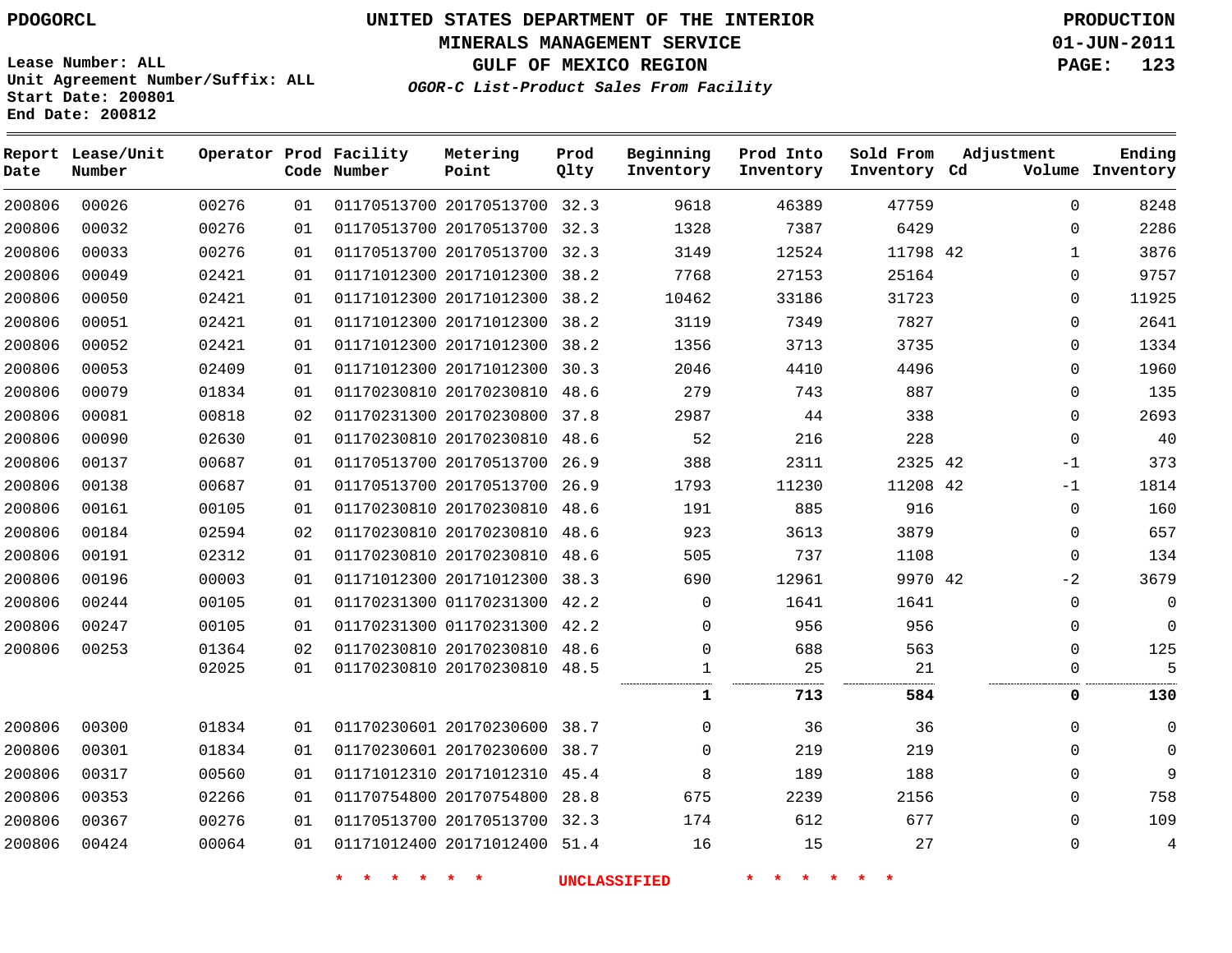#### **MINERALS MANAGEMENT SERVICE 01-JUN-2011**

**GULF OF MEXICO REGION PAGE: 124**

**Lease Number: ALL Unit Agreement Number/Suffix: ALL Start Date: 200801 End Date: 200812**

**OGOR-C List-Product Sales From Facility**

| Date   | Report Lease/Unit<br>Number |       |    | Operator Prod Facility<br>Code Number | Metering<br>Point            | Prod<br>Qlty | Beginning<br>Inventory | Prod Into<br>Inventory | Sold From<br>Inventory Cd | Adjustment        | Ending<br>Volume Inventory |
|--------|-----------------------------|-------|----|---------------------------------------|------------------------------|--------------|------------------------|------------------------|---------------------------|-------------------|----------------------------|
| 200806 | 00434                       | 01284 | 01 |                                       | 01177112605 2017711260Y      | 30           | 2808                   | 26714                  | 26860                     |                   | 2662<br>$\Omega$           |
| 200806 | 00453                       | 01284 | 01 |                                       | 01177112605 2017711260Y      | 30           | 439                    | 3668                   | 3741                      |                   | 366<br>$\mathbf 0$         |
| 200806 | 00462                       | 00078 | 01 |                                       | 01170573602 20170573602 33.1 |              | 6                      | 50                     |                           | 47 42<br>$-1$     | 8                          |
| 200806 | 00464                       | 00078 | 01 |                                       | 01170573602 20170573602 33.1 |              | 2049                   | 15121                  | 14756                     |                   | $\mathbf 0$<br>2414        |
| 200806 | 00466                       | 00064 | 01 |                                       | 01171012400 20171012400 51.4 |              | 321                    | 3623                   | 3015 42                   | $-1$              | 928                        |
| 200806 | 00478                       | 02409 | 01 |                                       | 01171012300 20171012300 30.3 |              | $\Omega$               | 1044                   | 1044                      |                   | $\mathbf 0$<br>$\mathbf 0$ |
| 200806 | 00479                       | 00818 | 01 |                                       | 01171012500 20171012500 38.8 |              | 1103                   | 5806                   | 6129                      |                   | 780<br>$\mathbf{0}$        |
|        |                             | 02025 | 01 |                                       | 01171012300 20171012300 38.2 |              | 31                     | 47                     |                           | 61 45<br>$-17$    | $\mathbf 0$                |
|        |                             |       |    |                                       |                              |              | 1134                   | 5853                   | 6190                      | $-17$             | 780                        |
| 200806 | 00487                       | 01284 | 01 |                                       | 01171132800 21171132800      | 46           | 7980                   | 9591                   | 15196                     |                   | 2375<br>0                  |
| 200806 | 00495                       | 01284 | 01 |                                       | 01171131900 20171131900      | $\Omega$     | 1889                   | 0                      |                           | $0$ 11<br>$-1889$ | $\mathbf 0$                |
|        |                             |       | 01 |                                       | 01171132800 21171132800      | 46           | 0                      | 1777                   | 3226 13                   | 1889              | 440                        |
|        |                             |       | 01 |                                       | 01171132800 21171132800      | 46           | 1889                   | 1777                   | 3226                      |                   | 440<br>0                   |
|        |                             |       |    |                                       |                              |              | 3778                   | 3554                   | 6452                      |                   | 880<br>0                   |
| 200806 | 00518                       | 01482 | 01 |                                       | 01170230450 20170230450      | 51.8         | 39                     | 335                    | 323                       |                   | 51<br>$\mathbf 0$          |
| 200806 | 00526                       | 00105 | 01 |                                       | 01170230810 20170230810 48.5 |              | 1423                   | 5095                   | 5592                      |                   | 926<br>$\Omega$            |
| 200806 | 00541                       | 02589 | 01 |                                       | 01170530900 20170530900 48.2 |              | $\Omega$               | 1555                   | 1555                      |                   | $\mathbf 0$<br>$\Omega$    |
| 200806 | 00559                       | 00687 | 01 |                                       | 01171131600 20171131600 45.9 |              | 85                     | 2286                   | 2307                      |                   | 64<br>$\mathbf{0}$         |
| 200806 | 00560                       | 00687 | 01 |                                       | 01171131600 20171131600 45.9 |              | 16                     | 341                    | 347                       |                   | 10<br>$\mathbf 0$          |
| 200806 | 00577                       | 01935 | 01 |                                       | 01171012300 20171012300 38.3 |              | 14010                  | 50801                  | 46557                     |                   | 18254<br>$\mathbf{0}$      |
| 200806 | 00593                       | 01834 | 01 |                                       | 01171012300 20171012300 38.3 |              | 9878                   | 18894                  | 16225                     |                   | 12547<br>$\Omega$          |
|        |                             | 02589 | 01 |                                       | 01171012300 20171012300 38.3 |              | 3457                   | 9469                   | 9355                      |                   | 3571<br>$\Omega$           |
|        |                             |       |    |                                       |                              |              | 13335                  | 28363                  | 25580                     |                   | 16118<br>0                 |
| 200806 | 00605                       | 02899 | 01 |                                       | 01170573602 20170573602 36.9 |              | 2239                   | 17397                  | 17036                     |                   | 2600<br>$\mathbf{0}$       |
| 200806 | 00680                       | 01482 | 01 |                                       | 01170230700 20170230700 41.3 |              | 703                    | $\mathbf 0$            | 51                        |                   | 652<br>$\mathbf 0$         |
| 200806 | 00691                       | 02312 | 02 |                                       | 01170754200 20170754200 36.9 |              | 673                    | 951                    | 892                       |                   | 732<br>$\mathbf{0}$        |
| 200806 | 00693                       | 02266 | 01 |                                       | 01170754800 20170754800 28.8 |              | 552                    | 1875                   | 1792                      |                   | 635<br>$\mathbf{0}$        |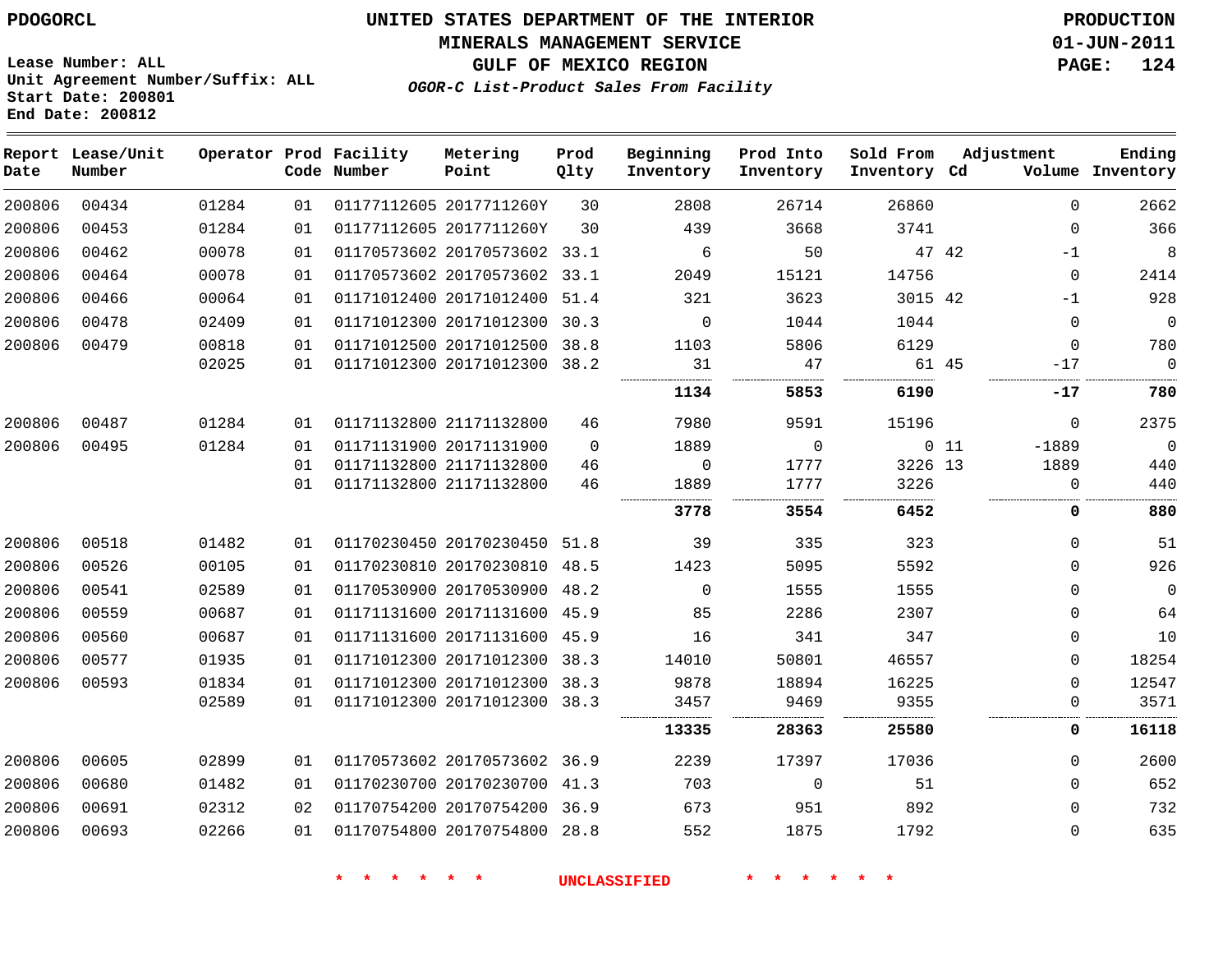**Start Date: 200801 End Date: 200812**

**Unit Agreement Number/Suffix: ALL**

# **UNITED STATES DEPARTMENT OF THE INTERIOR PDOGORCL PRODUCTION**

**MINERALS MANAGEMENT SERVICE 01-JUN-2011**

**GULF OF MEXICO REGION PAGE: 125**

**OGOR-C List-Product Sales From Facility**

| Date   | Report Lease/Unit<br>Number |       |    | Operator Prod Facility<br>Code Number | Metering<br>Point       | Prod<br>Qlty | Beginning<br>Inventory | Prod Into<br>Inventory | Sold From<br>Inventory Cd | Adjustment   | Ending<br>Volume Inventory |
|--------|-----------------------------|-------|----|---------------------------------------|-------------------------|--------------|------------------------|------------------------|---------------------------|--------------|----------------------------|
| 200806 | 00694                       | 02266 | 01 |                                       | 01170754800 20170754800 | 28.8         | 6884                   | 18882                  | 19372                     | $\Omega$     | 6394                       |
| 200806 | 00697                       | 02266 | 01 |                                       | 01170754800 20170754800 | 28.8         | 1698                   | 5357                   | 5241                      | $\mathbf 0$  | 1814                       |
| 200806 | 00758                       | 02421 | 01 |                                       | 01170230810 20170230810 | 48.6         | 365                    | 1112                   | 1275                      | $\Omega$     | 202                        |
| 200806 | 00763                       | 01284 | 01 |                                       | 01170231100 20170230810 | 48.6         | 23                     | 94                     | 100                       | $\Omega$     | 17                         |
| 200806 | 00767                       | 00105 | 01 |                                       | 01170230810 20170230810 | 48.5         | 229                    | 623                    | 739                       | 0            | 113                        |
| 200806 | 00768                       | 00105 | 01 |                                       | 01170230810 20170230810 | 48.5         | $\mathsf 9$            | 35                     | 38                        | 0            | 6                          |
| 200806 | 00775                       | 01834 | 01 |                                       | 01171131600 20171131600 | 45.9         | 83                     | 2262                   | 2282                      | $\Omega$     | 63                         |
| 200806 | 00778                       | 01482 | 01 |                                       | 01171132000 20171132000 | 48.2         | 239                    | 5036                   | 4915                      | 0            | 360                        |
| 200806 | 00786                       | 02409 | 01 |                                       | 01177078131 20171092650 | 49           | $\mathbf 0$            | 84                     | 84                        | $\Omega$     | $\overline{0}$             |
| 200806 | 00787                       | 02312 | 01 |                                       | 01171092651 20171092650 | 49           | 334                    | 1790                   | 2009                      | $\Omega$     | 115                        |
| 200806 | 00796                       | 02628 | 02 |                                       | 01171092651 20171092650 | 49           | 10211                  | 35326                  | 43234 42                  | $-37$        | 2266                       |
| 200806 | 00797                       | 02421 | 01 |                                       | 01171012300 20171012300 | 38.3         | 2023                   | 6484                   | 6178                      | $\mathbf{0}$ | 2329                       |
| 200806 | 00818                       | 02636 | 01 |                                       | 01171132800 21171132800 | 46           | 465                    | 467                    | 797                       | $\mathbf 0$  | 135                        |
| 200806 | 00819                       | 00078 | 01 |                                       | 01171132800 21171132800 | 46           | 136                    | 125                    | 226                       | $\Omega$     | 35                         |
| 200806 | 00827                       | 00003 | 01 |                                       | 0117711260G 2017711260G | 32.9         | 1042                   | 16805                  | 16838 42                  | $-1$         | 1008                       |
| 200806 | 00828                       | 01284 | 01 |                                       | 0117711260T 2017711260T | 33.5         | 351                    | 11978                  | 11984                     | $\mathbf 0$  | 345                        |
| 200806 | 754303001A                  | 00059 | 01 |                                       | 01170230811 20170230811 | 46.3         | 403                    | 6509                   | 6354                      | $\Omega$     | 558                        |
| 200806 | 754305004A                  | 02899 | 01 |                                       | 01171132000 20171132000 | 48.2         | 356                    | 3737                   | 3824                      | $\Omega$     | 269                        |
| 200806 | 754307017A                  | 00362 | 02 |                                       | 01170230811 20170230811 | 46.3         | 183                    | 2806                   | 2749                      | $\mathbf 0$  | 240                        |
|        | 200806 7543880060           | 00105 | 01 |                                       | 01170230450 20170230450 | 51.7         | $\mathbf{1}$           | 184                    | 157                       | $\mathbf 0$  | 28                         |
| 200806 | 7543890060                  | 02655 | 02 |                                       | 01171012500 20171012500 | 38.8         | $\mathbf{1}$           | $\overline{2}$         | 3                         | $\Omega$     | $\Omega$                   |
| 200806 | 7543890080                  | 00276 | 01 |                                       | 01170513700 20170513700 | 32.3         | 4291                   | 4696                   | 4234                      | $\Omega$     | 4753                       |
| 200806 | 7543890180                  | 02899 | 01 |                                       | 01423210051 20423210050 | 48.3         | 7                      | 40                     | 42                        | $\mathbf{0}$ | 5                          |
| 200806 | 7543890220                  | 00105 | 01 |                                       | 01608158271 01608158271 | 21           | $\mathbf 0$            | 63                     | 63                        | $\mathbf 0$  | $\mathbf 0$                |
| 200806 | 7543900070                  | 00818 | 02 |                                       | 01423550090 20423550090 | 51.6         | 7                      | 66                     | 47                        | $\Omega$     | 26                         |
| 200806 | 7543900080                  | 02421 | 01 |                                       | 01177245111 01177245111 | 37.7         | $\mathbf 0$            | 103                    | 103                       | $\mathbf 0$  | $\Omega$                   |
| 200806 | 7543920040                  | 02628 | 01 |                                       | 01423210051 20423210050 | 48.3         | 37                     | 276                    | 285                       | $\Omega$     | 28                         |
|        | 200806 7543930100           | 00362 | 02 |                                       | 01170230810 20170230810 | 48.6         | 1701                   | 7015                   | 7441                      | $\Omega$     | 1275                       |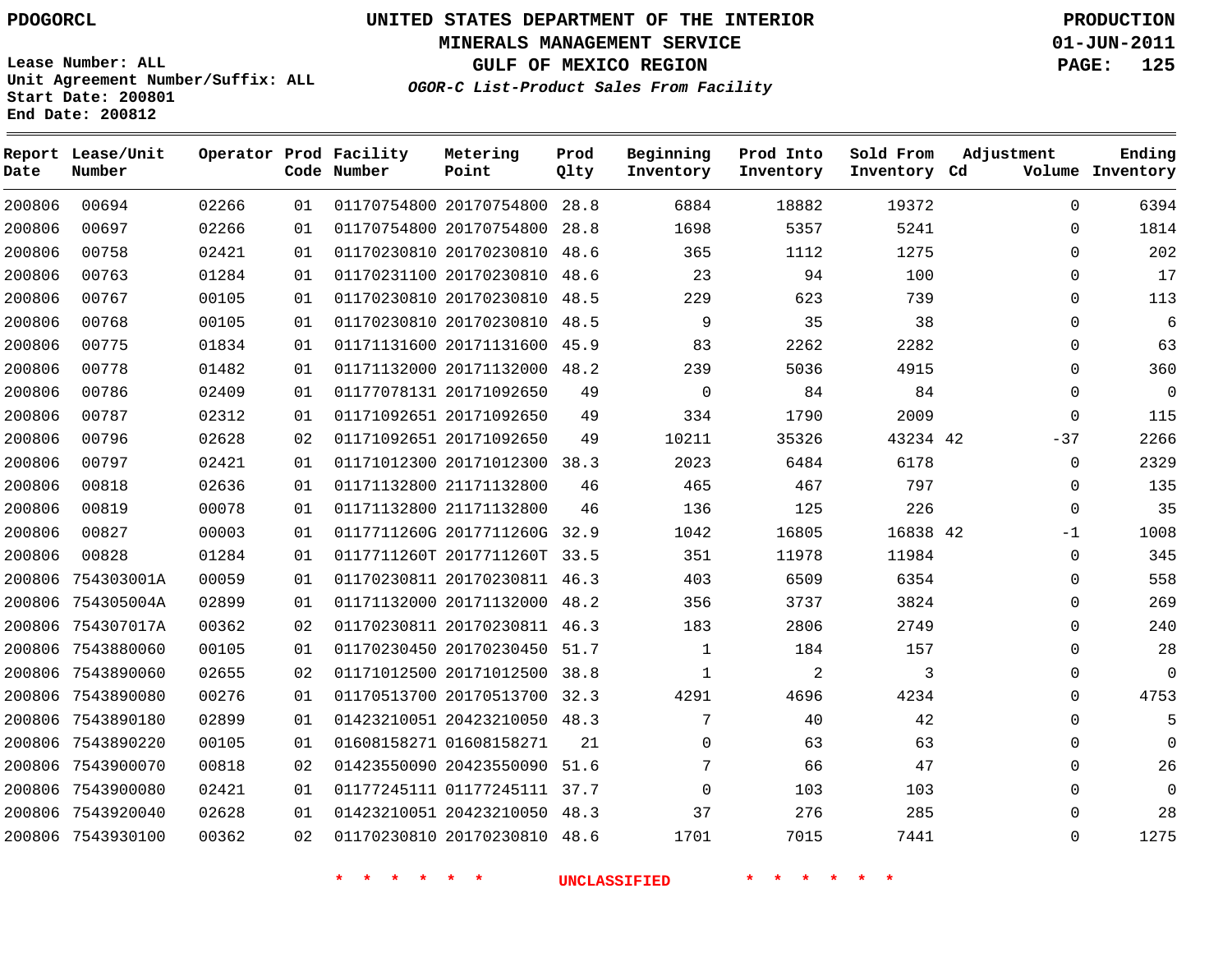#### **MINERALS MANAGEMENT SERVICE 01-JUN-2011**

**GULF OF MEXICO REGION PAGE: 126**

**OGOR-C List-Product Sales From Facility**

**Lease Number: ALL Unit Agreement Number/Suffix: ALL Start Date: 200801 End Date: 200812**

| Date   | Report Lease/Unit<br>Number |       |    | Operator Prod Facility<br>Code Number | Metering<br>Point            | Prod<br>Qlty | Beginning<br>Inventory | Prod Into<br>Inventory | Sold From<br>Inventory Cd | Adjustment   | Ending<br>Volume Inventory |
|--------|-----------------------------|-------|----|---------------------------------------|------------------------------|--------------|------------------------|------------------------|---------------------------|--------------|----------------------------|
|        | 200806 7543930200           | 00105 | 01 |                                       | 01171012310 20171012310 45.4 |              | 472                    | 8276                   | 8368                      | $\Omega$     | 380                        |
|        |                             | 01284 | 01 |                                       | 0117709260L 2017709260L 40.5 |              | $\Omega$<br>           | 3632                   | 3632<br>.                 | <sup>n</sup> | $\Omega$                   |
|        |                             |       |    |                                       |                              |              | 472                    | 11908                  | 12000                     | 0            | 380                        |
|        | 200806 7543930210           | 02899 | 02 |                                       | 01608165300 01608165300      | $\Omega$     | 91                     | $\Omega$               | $\Omega$                  | $\Omega$     | 91                         |
|        | 200806 7543940080           | 00222 | 01 |                                       | 01171132800 21171132800      | 46           | 873                    | 814                    | 1463                      | 0            | 224                        |
| 200806 | 754395009A                  | 00730 | 01 |                                       | 01170753510 20170753510 52.3 |              | 389                    | 1972                   | 1967                      | $\Omega$     | 394                        |
| 200806 | 754395019A                  | 00105 | 01 |                                       | 01420390101 01420390101      | $\Omega$     | 344                    | 1808                   | $\Omega$                  | $\Omega$     | 2152                       |
| 200806 | 754396015A                  | 01284 | 01 |                                       | 01608103650 20608103650      | 31.4         | 107                    | 4929                   | 4832                      | 0            | 204                        |
| 200806 | 754398002A                  | 00105 | 01 |                                       | 01420570060 20420570060      | $\Omega$     | 5572                   | $\Omega$               | $\Omega$                  | $\Omega$     | 5572                       |
| 200806 | 754398017A                  | 01284 | 02 |                                       | 01170230811 20170230811      | 46.3         | 5                      | 80                     | 78                        | 0            | $\overline{7}$             |
|        | 200806 8910020210           | 02451 | 01 |                                       | 01170513800 20170513800      | 33.6         | 9299                   | 196229                 | 186497                    | 0            | 19031                      |
|        |                             |       | 01 |                                       | 01170753510 20170753510 52.3 |              | 768                    | 6278                   | 5792                      | 0            | 1254                       |
|        |                             |       |    |                                       |                              |              | 10067                  | 202507                 | 192289                    | 0            | 20285                      |
| 200806 | 8910024540                  | 02451 | 01 |                                       | 01170513800 20170513800 33.6 |              | 5856                   | 121987                 | 116013                    | 0            | 11830                      |
| 200806 | 8910029310                  | 02268 | 01 |                                       | 01171132800 21171132800      | 46           | 82                     | $\Omega$               | 90 42                     | 8            | $\mathbf 0$                |
| 200806 | 8910029320                  | 00276 | 01 |                                       | 01170513700 20170513700      | 32.3         | 14423                  | 53450                  | 51333                     | $\Omega$     | 16540                      |
| 200806 | 8910034440                  | 00276 | 01 |                                       | 01170513700 20170513700 32.3 |              | 25367                  | 75693                  | 74721 42                  | 2            | 26341                      |
|        |                             | 00730 | 01 |                                       | 01170513700 20170513700 32.3 |              | 2907                   | 9593                   | 9162                      | 0            | 3338                       |
|        |                             |       |    |                                       |                              |              | 28274                  | 85286                  | 83883                     | $\mathbf{2}$ | 29679                      |
|        | 200806 8910039150           | 00078 | 01 |                                       | 01170573601 20170573601 25.8 |              | 598                    | 11029                  | 9769 42                   | 4            | 1862                       |
| 200806 | 8910063810                  | 02466 | 01 |                                       | 01170230450 20170230450      | 51.8         | 2114                   | 16541                  | 16118                     | 0            | 2537                       |
|        |                             | 02904 | 02 |                                       | 01170230450 20170230450 51.8 |              | 33                     | 198                    | 200                       | 0            | 31                         |
|        |                             |       |    |                                       |                              |              | 2147                   | 16739                  | 16318                     | 0            | 2568                       |
|        | 200806 8910066690           | 00078 | 01 | 01170573602 20170573602 33.1          |                              |              | 4100                   | 32569                  | 31470 42                  | $\mathbf{1}$ | 5200                       |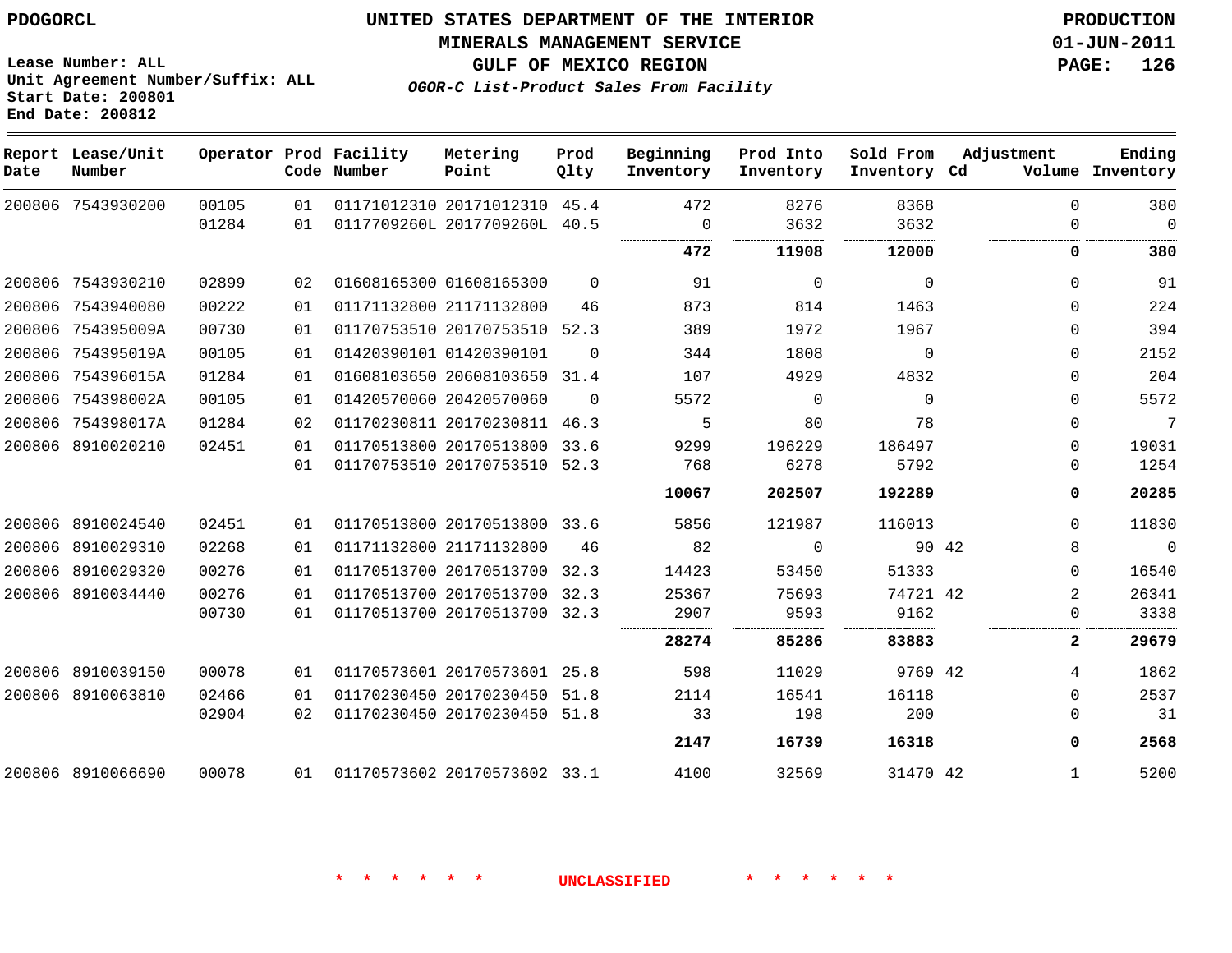**Start Date: 200801 End Date: 200812**

**Unit Agreement Number/Suffix: ALL**

# **UNITED STATES DEPARTMENT OF THE INTERIOR PDOGORCL PRODUCTION**

**MINERALS MANAGEMENT SERVICE 01-JUN-2011**

**GULF OF MEXICO REGION PAGE: 127**

**OGOR-C List-Product Sales From Facility**

| Date   | Report Lease/Unit<br>Number |       |    | Operator Prod Facility<br>Code Number | Metering<br>Point            | Prod<br>Qlty | Beginning<br>Inventory | Prod Into<br>Inventory | Sold From<br>Inventory Cd | Adjustment   | Ending<br>Volume Inventory |
|--------|-----------------------------|-------|----|---------------------------------------|------------------------------|--------------|------------------------|------------------------|---------------------------|--------------|----------------------------|
|        | 200806 8910086540           | 01284 | 01 |                                       | 01177092604 20177092604 44.4 |              | $\mathbf 0$            | 6966                   | 6966                      | $\Omega$     | $\mathbf 0$                |
|        |                             |       | 01 |                                       | 01171012400 20171012400      | 51.4         | $\mathbf 0$            | 266                    | 198<br>.                  | $\mathbf{0}$ | 68                         |
|        |                             |       |    |                                       |                              |              | 0                      | 7232                   | 7164                      | 0            | 68                         |
| 200806 | 8910086610                  | 02266 | 01 |                                       | 01170754800 20170754800 28.8 |              | 148                    | 529                    | 498                       | 0            | 179                        |
| 200806 | 8910086660                  | 02766 | 02 |                                       | 01421670201 20421670200      | $\Omega$     | 207                    | $\mathbf 0$            | $\mathbf 0$               | $\Omega$     | 207                        |
| 200806 | 8910087640                  | 00818 | 02 |                                       | 01171092800 21171132800      | 46           | 129                    | 75                     | 178 42                    | $-1$         | 25                         |
| 200806 | 8910087670                  | 02312 | 02 |                                       | 01170754200 20170754200      | 36.9         | 99                     | 73                     | 115                       | 0            | 57                         |
| 200806 | 8910087840                  | 00162 | 01 |                                       | 01177122606 20177122606      | 39.1         | $\mathbf 0$            | 2501                   | 2501                      | $\Omega$     | $\overline{0}$             |
| 200806 | 8910088130                  | 00078 | 01 |                                       | 01171132800 21171132800      | 46           | $\mathbf 0$            | 451                    | 269                       | $\Omega$     | 182                        |
| 200806 | 8910088160                  | 02233 | 01 |                                       | 01171132800 21171132800      | 45           | 2983                   | 2500                   | 4756                      | $\Omega$     | 727                        |
| 200806 | 8910089160                  | 00276 | 01 |                                       | 01170513700 20170513700      | 32.3         | 3170                   | 4746                   | 4445 42                   | $\mathbf{1}$ | 3472                       |
| 200806 | 891008927AE                 | 00078 | 01 |                                       | 01170230400 20170230400      | 51.7         | 84                     | 329                    | 239 09                    | $-94$        | 80                         |
| 200806 | 891008927K                  | 00078 | 01 |                                       | 01170230400 20170230400      | 51.5         | 62                     | 257                    | 258 42                    | 2            | 63                         |
| 200806 | 891008927X                  | 00078 | 01 |                                       | 01170230400 20170230400      | 51.4         | 39                     | 291                    | 259                       | $\Omega$     | 71                         |
| 200806 | 8910089460                  | 01834 | 01 |                                       | 01171012500 20171012500      | 34.1         | 1                      | $\mathbf 0$            | 1                         | $\mathbf{0}$ | $\overline{0}$             |
| 200806 | 891008946C                  | 01834 | 01 |                                       | 01171012500 20171012500      | 38.8         | 69                     | 360                    | 381                       | $\Omega$     | 48                         |
| 200806 | 8910116580                  | 00276 | 01 |                                       | 01170513700 20170513700      | 32.3         | 7097                   | 9569                   | 9667                      | $\Omega$     | 6999                       |
| 200806 | 8910116740                  | 00276 | 01 |                                       | 01170513700 20170513700      | 32.3         | 443                    | 581                    | 599                       | $\mathbf{0}$ | 425                        |
| 200806 | 8910116770                  | 00276 | 01 |                                       | 01170513700 20170513700      | 32.3         | 2049                   | 2585                   | 2743                      | $\Omega$     | 1891                       |
| 200806 | 8910116790                  | 00276 | 01 |                                       | 01170513700 20170513700      | 32.3         | 6211                   | 11571                  | 9319                      | $\Omega$     | 8463                       |
| 200806 | 8910116800                  | 00276 | 01 |                                       | 01170513700 20170513700      | 32.3         | 13155                  | 15975                  | 17445                     | $\Omega$     | 11685                      |
| 200806 | 891011687A                  | 02266 | 01 |                                       | 01170754800 20170754800      | 28.8         | 188                    | 551                    | 552                       | $\Omega$     | 187                        |
| 200806 | 891011687B                  | 02266 | 01 |                                       | 01170754800 20170754800      | 28.8         | 78                     | 172                    | 192                       | $\mathbf{0}$ | 58                         |
| 200806 | 891011687C                  | 02266 | 01 |                                       | 01170754800 20170754800      | 28.8         | 295                    | 987                    | 948                       | $\Omega$     | 334                        |
| 200806 | 891011687D                  | 02266 | 01 |                                       | 01170754800 20170754800      | 28.8         | 323                    | 1197                   | 1114                      | $\Omega$     | 406                        |
| 200806 | 8910117330                  | 02266 | 01 |                                       | 01170754800 20170754800      | 28.8         | 3                      | 9                      | 9                         | $\mathbf{0}$ | 3                          |
| 200806 | 8910123210                  | 00687 | 01 |                                       | 0117709260A 2017709260A 33.7 |              | 13                     | 899                    | 895                       | $\Omega$     | 17                         |
|        | 200806 8910123250           | 00687 | 01 |                                       | 0117709260A 2017709260A 33.7 |              | 44                     | 2653                   | 2646 42                   | $-1$         | 50                         |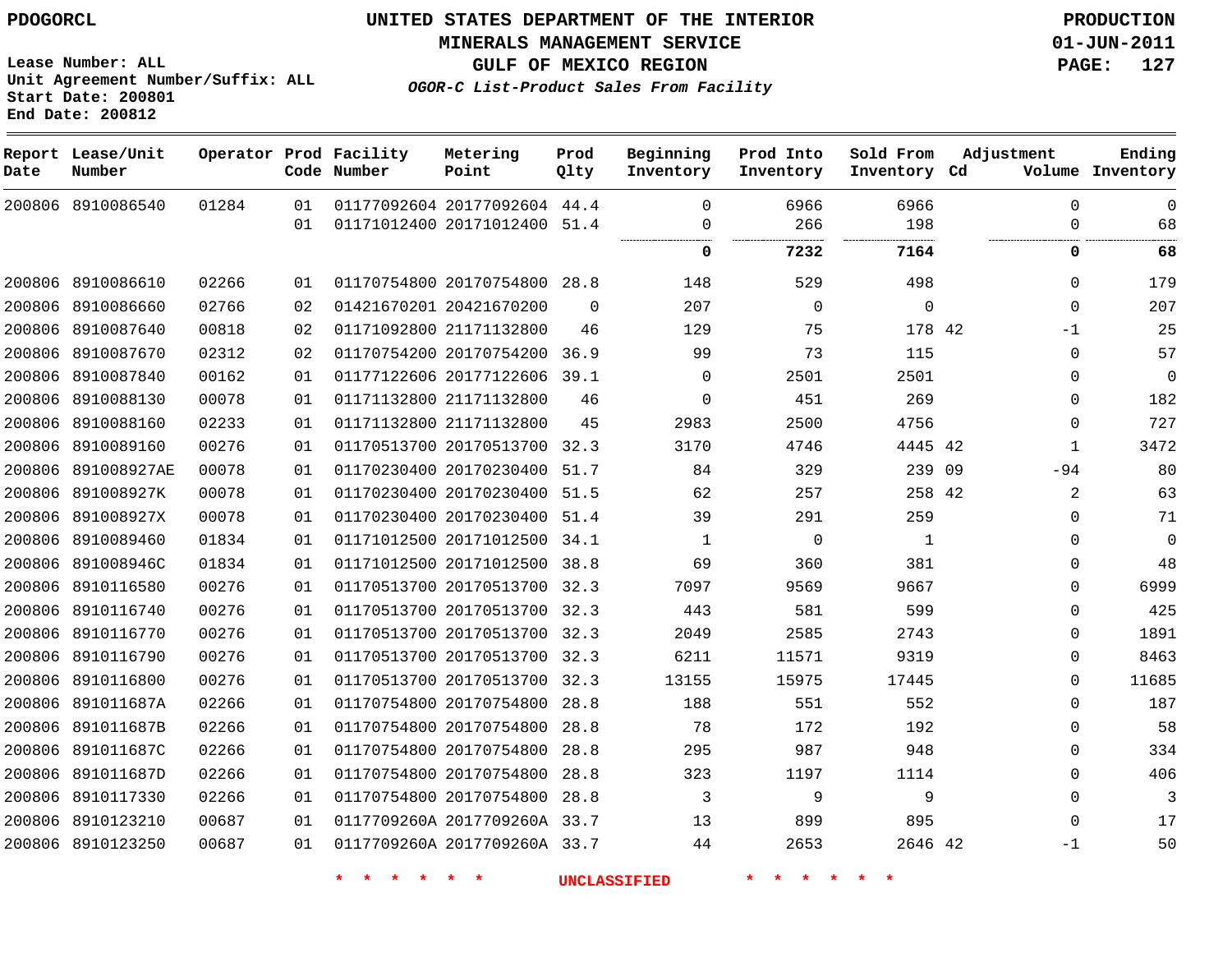# **UNITED STATES DEPARTMENT OF THE INTERIOR PDOGORCL PRODUCTION**

**MINERALS MANAGEMENT SERVICE 01-JUN-2011**

**GULF OF MEXICO REGION PAGE: 128**

**Unit Agreement Number/Suffix: ALL Start Date: 200801 End Date: 200812**

**OGOR-C List-Product Sales From Facility**

| Date | Report Lease/Unit<br>Number |       |    | Operator Prod Facility<br>Code Number | Metering<br>Point            | Prod<br>Qlty | Beginning<br>Inventory | Prod Into<br>Inventory | Sold From<br>Inventory Cd | Adjustment   | Ending<br>Volume Inventory |
|------|-----------------------------|-------|----|---------------------------------------|------------------------------|--------------|------------------------|------------------------|---------------------------|--------------|----------------------------|
|      | 200806 8910123270           | 01482 | 01 |                                       | 01177215100 20177215102      | 30           | 39                     | 5004                   | 4979                      | $\mathbf 0$  | 64                         |
|      | 200806 8910123320           | 01482 | 01 |                                       | 01177215100 20177215102      | 30           | 160                    | 14171                  | 14149                     | $\mathbf 0$  | 182                        |
|      | 200806 8910123330           | 01482 | 01 |                                       | 01177215100 20177215102      | 30           | 208                    | 14757                  | 14776                     | $\mathbf 0$  | 189                        |
|      | 200806 8910123350           | 01284 | 01 |                                       | 01171012500 20171012500 38.8 |              | 58                     | 342                    | 354                       | $\mathbf 0$  | 46                         |
|      | 200806 8910123390           | 00818 | 01 |                                       | 01171131800 20171131800 47.2 |              | 2410                   | $\mathbf{1}$           | 127                       | $\Omega$     | 2284                       |
|      | 200806 8910138430           | 00078 | 01 |                                       | 01171132800 21171132800      | 46           | 37                     | 25                     | 54                        | $\Omega$     | 8                          |
|      | 200806 8910169300           | 00491 | 02 |                                       | 01170230810 20170230810      | 48.6         | 50                     | 178                    | 196                       | $\Omega$     | 32                         |
|      | 200806 8910202350           | 00276 | 01 |                                       | 01170513700 20170513700 32.3 |              | 29228                  | 49605                  | 48626                     | $\mathbf 0$  | 30207                      |
|      | 200806 8910202430           | 00276 | 01 |                                       | 01170513700 20170513700      | 32.3         | 496                    | $\mathbf 0$            | 274                       | $\Omega$     | 222                        |
|      | 200806 8910202470           | 02266 | 01 |                                       | 01170754800 20170754800 28.8 |              | 93                     | 239                    | 251                       | $\Omega$     | 81                         |
|      | 200806 8910202520           | 01482 | 01 |                                       | 01171132800 21171132800      | 46           | 8                      | 8                      | 14                        | $\Omega$     | $\overline{2}$             |
|      | 200806 8910202550           | 00105 | 01 |                                       | 01170230810 20170230810 48.5 |              | 118                    | 532                    | 553                       | $\mathbf 0$  | 97                         |
|      | 200806 8910202560           | 00276 | 01 |                                       | 01170513700 20170513700 32.3 |              | 4080                   | 8033                   | 7503                      | $\Omega$     | 4610                       |
|      | 200806 G00932               | 01376 | 01 |                                       | 01170230810 20170230810 48.6 |              | 148                    | 611                    | 648                       | $\Omega$     | 111                        |
|      | 200806 G00971               | 00105 | 01 |                                       | 01171132000 20171132000 48.1 |              | 2                      | 2                      | 4                         | $\Omega$     | $\overline{0}$             |
|      | 200806 G00985               | 00687 | 01 |                                       | 0117709260A 2017709260A 33.7 |              | 320                    | 16256                  | 16264 42                  | -3           | 309                        |
|      | 200806 G00987               | 00105 | 01 |                                       | 01171132800 21171132800      | 46           | 2503                   | 1737                   | 3678                      | $\mathbf 0$  | 562                        |
|      | 200806 G00989               | 00003 | 01 |                                       | 01171012400 20171012400      | $\Omega$     | 1022                   | 0                      | $\mathbf 0$               | $\Omega$     | 1022                       |
|      | 200806 G01025               | 01284 | 01 |                                       | 01177122600 20177122600      | $\Omega$     | 139                    | $\mathbf 0$            | $\mathbf 0$               | $\mathbf{0}$ | 139                        |
|      | 200806 G01027               | 00162 | 01 |                                       | 01177122606 20177122606      | 39.1         | $\Omega$               | 5964                   | 5964                      | $\mathbf 0$  | $\mathbf 0$                |
|      | 200806 G01083               | 00276 | 01 |                                       | 01170513700 20170513700 32.3 |              | 3376                   | 4626                   | 4618                      | $\mathbf 0$  | 3384                       |
|      |                             | 02777 | 01 |                                       | 01170753510 20170753510      | $\Omega$     | 65                     | $\mathbf 0$            | $\Omega$                  | $\Omega$     | 65                         |
|      |                             |       |    |                                       |                              |              | 3441                   | 4626                   | 4618                      | 0            | 3449                       |
|      | 200806 G01090               | 00276 | 01 |                                       | 01170513700 20170513700 32.3 |              | 13518                  | 18048                  | 18365                     | $\Omega$     | 13201                      |
|      | 200806 G01091               | 00276 | 01 |                                       | 01170513700 20170513700 32.3 |              | 1564                   | 1704                   | 2021 42                   | $-1$         | 1246                       |
|      | 200806 G01092               | 00276 | 01 |                                       | 01170513700 20170513700 32.3 |              | 8512                   | 11615                  | 11631                     | $\Omega$     | 8496                       |
|      | 200806 G01096               | 00276 | 01 |                                       | 01170513700 20170513700 32.3 |              | 20                     | 27                     | 28 42                     | 1            | 20                         |
|      | 200806 G01127               | 02630 | 01 |                                       | 01171132000 20171132000 49.3 |              | $\mathbf 0$            | 244                    | 221                       | $\mathbf{0}$ | 23                         |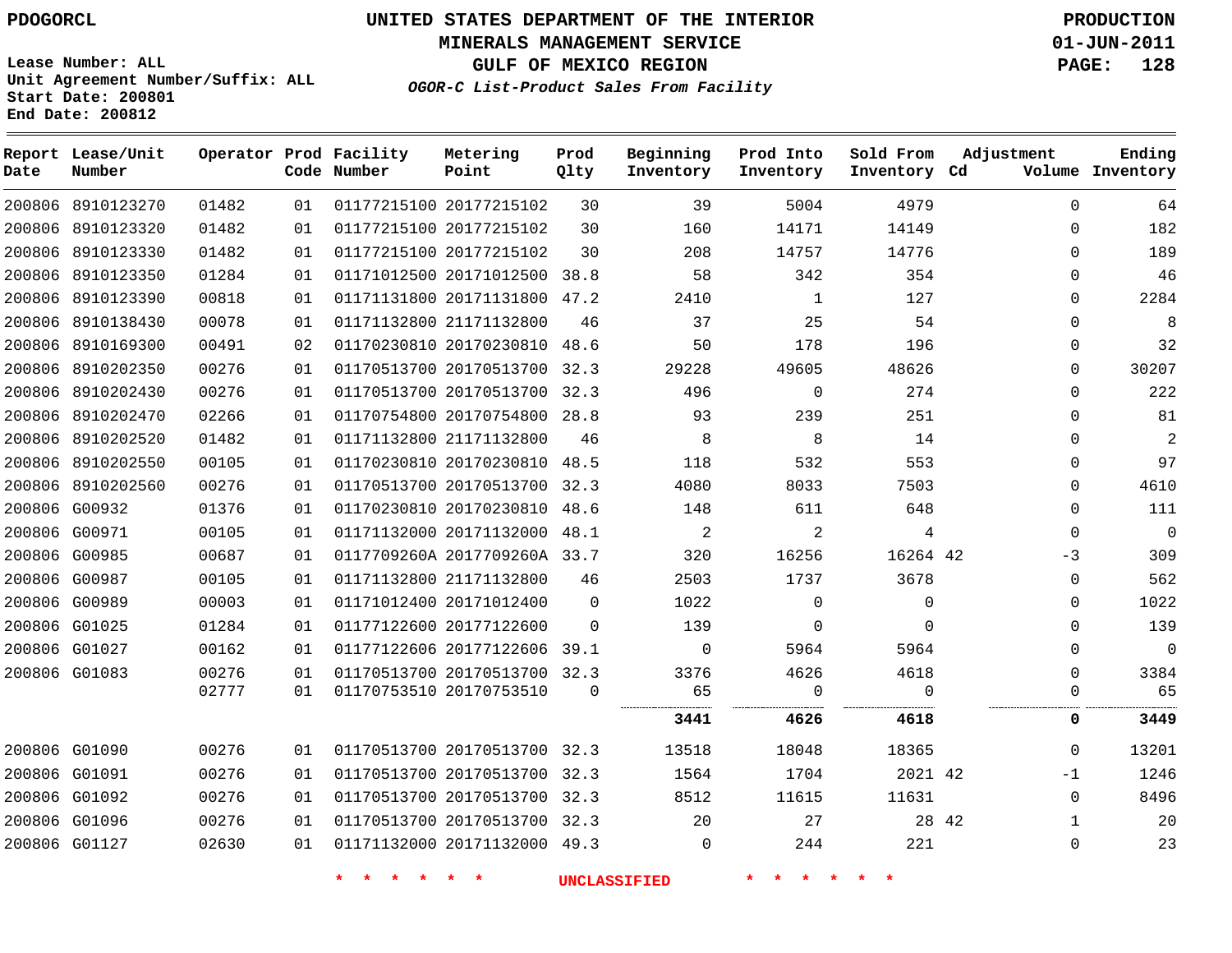**Start Date: 200801 End Date: 200812**

**Unit Agreement Number/Suffix: ALL**

# **UNITED STATES DEPARTMENT OF THE INTERIOR PDOGORCL PRODUCTION**

**MINERALS MANAGEMENT SERVICE 01-JUN-2011**

**GULF OF MEXICO REGION PAGE: 129**

**OGOR-C List-Product Sales From Facility**

| Date   | Report Lease/Unit<br>Number |       |    | Operator Prod Facility<br>Code Number | Metering<br>Point            | Prod<br>Qlty | Beginning<br>Inventory | Prod Into<br>Inventory | Sold From<br>Inventory Cd | Adjustment   | Ending<br>Volume Inventory |
|--------|-----------------------------|-------|----|---------------------------------------|------------------------------|--------------|------------------------|------------------------|---------------------------|--------------|----------------------------|
|        | 200806 G01153               | 01834 | 01 |                                       | 01171132800 21171132800      | 46           | 28                     | $\Omega$               | 28                        | $\mathbf 0$  | $\mathbf 0$                |
| 200806 | G01181                      | 00818 | 01 |                                       | 01177072200 20177072200      | 46.1         | $\mathbf 0$            | 5                      | 5                         | $\Omega$     | $\mathbf 0$                |
|        | 200806 G01194               | 00105 | 01 |                                       | 01177072601 20177072601 39.2 |              | $\mathbf 0$            | 3107                   | 3107                      | $\Omega$     | $\mathbf 0$                |
| 200806 | G01196                      | 00078 | 01 |                                       | 01171132800 21171132800      | 46           | 233                    | 134                    | 325                       | 0            | 42                         |
| 200806 | G01198                      | 00818 | 01 |                                       | 01171092651 20171092650      | 49.1         | 36                     | 40                     | 73                        | $\Omega$     | 3                          |
| 200806 | G01216                      | 00222 | 01 |                                       | 01177082958 20177082958      | 35.9         | 0                      | 6396                   | 6396                      | 0            | $\mathbf 0$                |
|        | 200806 G01220               | 00105 | 01 |                                       | 01177092600 20177092600      | 43           | 142                    | 17040                  | 16336                     | $\mathbf 0$  | 846                        |
| 200806 | G01228                      | 00003 | 01 |                                       | 0117711260G 2017711260G      | 32.9         | 888                    | 17188                  | 17046 42                  | $\mathbf{1}$ | 1031                       |
|        | 200806 G01230               | 00003 | 01 |                                       | 0117711260G 2017711260G      | 32.9         | 947                    | 15823                  | 15822 42                  | $\mathbf{1}$ | 949                        |
| 200806 | G01248                      | 02628 | 01 |                                       | 01171012500 20171012500      | 38.8         | 515                    | 3003                   | 3115                      | $\mathbf 0$  | 403                        |
| 200806 | G01249                      | 00491 | 01 |                                       | 01171012500 20171012500      | 38.7         | 2                      | 5                      |                           | 6 45<br>$-1$ | $\mathbf 0$                |
| 200806 | G01269                      | 01284 | 01 |                                       | 01171012500 20171012500      | 38.8         | 89                     | 558                    | 572                       | $\Omega$     | 75                         |
| 200806 | G01351                      | 00078 | 01 |                                       | 01170230400 20170230400      | 51.5         | 52                     | 213                    | 213                       | $\mathbf 0$  | 52                         |
|        | 200806 G01441               | 00818 | 01 |                                       | 01177112701 20177112700      | $\Omega$     | 897                    | 180                    | $\mathbf 0$               | $\Omega$     | 1077                       |
| 200806 | G01447                      | 00276 | 01 |                                       | 01170513700 20170513700      | 32.3         | 3453                   | 14209                  | 15135 42                  | $-1$         | 2526                       |
|        | 200806 G01477               | 02025 | 01 |                                       | 01170230810 20170230810      | 48.5         | 314                    | 892                    | 1044 45                   | $-162$       | $\mathbf 0$                |
| 200806 | G01497                      | 02451 | 01 |                                       | 01170513800 20170513800      | 33.6         | 1659                   | 30871                  | 29536                     | $\Omega$     | 2994                       |
| 200806 | G01498                      | 02451 | 01 |                                       | 01170513800 20170513800 33.6 |              | 315                    | 6683                   | 6350                      | $\mathbf 0$  | 648                        |
| 200806 | G01528                      | 01284 | 01 |                                       | 0117711260T 2017711260T      | 33.5         | 55                     | 2028                   | 2025                      | 0            | 58                         |
|        | 200806 G01580               | 02451 | 01 |                                       | 01170513800 20170513800 33.6 |              | 411                    | 7160                   | 6877                      | $\Omega$     | 694                        |
| 200806 | G01610                      | 01482 | 01 |                                       | 01177215100 20177215102      | 30           | 18                     | 2058                   | 2050                      | $\mathbf 0$  | 26                         |
|        | 200806 G01619               | 00276 | 01 |                                       | 01170513700 20170513700 32.3 |              | 22011                  | 20634                  | 22321                     | $\Omega$     | 20324                      |
| 200806 | G01620                      | 00276 | 01 |                                       | 01170513700 20170513700      | 32.3         | 8451                   | 9205                   | 8593                      | $\Omega$     | 9063                       |
| 200806 | G01676                      | 02237 | 01 |                                       | 01170755200 20170755200      | 32.4         | 884                    | 12141                  | 11883                     | 0            | 1142                       |
| 200806 | G01677                      | 02237 | 01 |                                       | 01170755200 20170755200      | 32.4         | 216                    | 2391                   | 2382                      | $\Omega$     | 225                        |
| 200806 | G01754                      | 00003 | 01 |                                       | 01423210051 20423210050      | 48.3         | 43                     | 149                    | 176                       | $\mathbf 0$  | 16                         |
| 200806 | G01757                      | 00003 | 01 |                                       | 01423210051 20423210050      | 48.3         | 102                    | 625                    | 661                       | $\mathbf 0$  | 66                         |
|        | 200806 G01812               | 02630 | 01 |                                       | 01422450350 20422450350      | 40.5         | 33                     | 18                     | 5                         | $\Omega$     | 46                         |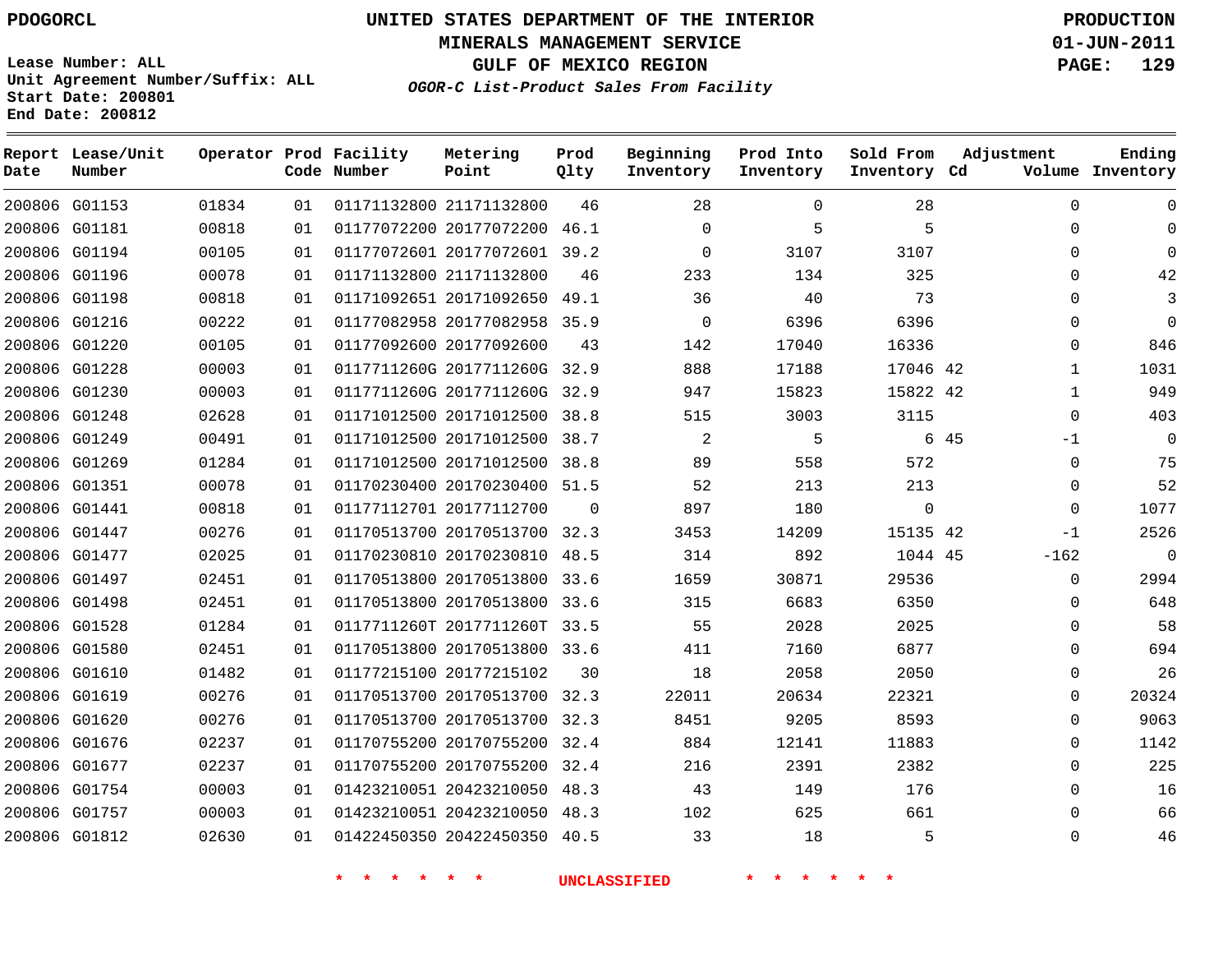**Start Date: 200801 End Date: 200812**

**Unit Agreement Number/Suffix: ALL**

# **UNITED STATES DEPARTMENT OF THE INTERIOR PDOGORCL PRODUCTION**

**MINERALS MANAGEMENT SERVICE 01-JUN-2011**

**GULF OF MEXICO REGION PAGE: 130**

**OGOR-C List-Product Sales From Facility**

| Date   | Report Lease/Unit<br>Number |       |    | Operator Prod Facility<br>Code Number | Metering<br>Point            | Prod<br>Qlty | Beginning<br>Inventory | Prod Into<br>Inventory | Sold From<br>Inventory Cd | Adjustment  | Ending<br>Volume Inventory |
|--------|-----------------------------|-------|----|---------------------------------------|------------------------------|--------------|------------------------|------------------------|---------------------------|-------------|----------------------------|
|        | 200806 G01860               | 00105 | 01 |                                       | 01170231110 20170231110 41.2 |              | 363                    | 4818                   | 2060                      | $\Omega$    | 3121                       |
|        | 200806 G01865               | 00078 | 01 |                                       | 01171012500 20171012500      | 38.8         | 1087                   | 7830                   | 7865 42                   | $-1$        | 1051                       |
|        | 200806 G01880               | 00105 | 01 |                                       | 01171132000 20171132000      | 48.1         | 7                      | 176                    | 170                       | $\Omega$    | 13                         |
|        | 200806 G01898               | 02312 | 01 |                                       | 01171012500 20171012500      | 38.8         | 2586                   | 13016                  | 13828                     | 0           | 1774                       |
|        | 200806 G01901               | 01482 | 01 |                                       | 01177215100 20177215102      | 30           | $\overline{a}$         | 129                    | 129                       | $\mathbf 0$ | 2                          |
| 200806 | G01953                      | 00105 | 01 |                                       | 01170230811 20170230811 46.2 |              | 20                     | 298                    | 292                       | 0           | 26                         |
|        | 200806 G01966               | 01482 | 01 |                                       | 01177215100 20177215102      | 30           | 47                     | 5155                   | 5136                      | $\Omega$    | 66                         |
|        | 200806 G01967               | 01482 | 01 |                                       | 01177215100 20177215102      | 30           | 109                    | 10010                  | 9991                      | 0           | 128                        |
|        | 200806 G01997               | 01071 | 02 |                                       | 01170230810 20170230810      | 57           | 37                     | 116                    | 116                       | $\Omega$    | 37                         |
| 200806 | G01998                      | 00818 | 01 |                                       | 01170230811 20170230811      | 48.6         | 20                     | 63                     | 71                        | 0           | 12                         |
|        | 200806 G02006               | 00491 | 01 |                                       | 01170530900 20170530900      | 45.6         | 0                      | 15                     | 14                        | $\mathbf 0$ | $\mathbf{1}$               |
|        | 200806 G02021               | 01482 | 01 |                                       | 01170230811 20170230811      | 46.3         | 44                     | 681                    | 667                       | $\Omega$    | 58                         |
| 200806 | G02023                      | 02312 | 02 |                                       | 01170230811 20170230811 46.3 |              | 715                    | 10782                  | 10573                     | $\Omega$    | 924                        |
|        | 200806 G02050               | 02714 | 01 |                                       | 01171132800 21171132800      | 46.4         | 2940                   | 3308                   | 5420                      | $\Omega$    | 828                        |
| 200806 | G02051                      | 02312 | 01 |                                       | 01170530900 20170530900      | 45.7         | 44                     | $\mathbf 0$            | 44                        | $\Omega$    | $\overline{0}$             |
|        | 200806 G02062               | 02375 | 01 |                                       | 0117704220A 2017704220A 44.5 |              | $\mathbf 0$            | 2412                   | 2412                      | $\Omega$    | $\mathbf 0$                |
|        | 200806 G02088               | 00687 | 01 |                                       | 01170230811 20170230811 46.3 |              | 24                     | 251                    | 253 42                    | $-1$        | 21                         |
|        | 200806 G02091               | 00687 | 01 |                                       | 01170230811 20170230811 46.3 |              | 41                     | 1110                   | 1056                      | $\mathbf 0$ | 95                         |
| 200806 | G02099                      | 01978 | 02 |                                       | 01171012310 20171012310      | 45.4         | 488                    | 12298                  | 12221                     | $\Omega$    | 565                        |
|        | 200806 G02110               | 02630 | 01 |                                       | 01171012400 20177102603      | 36.7         | 18                     | 23078                  | 23096                     | 0           | $\overline{0}$             |
|        | 200806 G02127               | 02312 | 02 |                                       | 01170230810 20170230810      | 48.6         | 9                      | 54                     | 53                        | 0           | 10                         |
|        | 200806 G02161               | 00818 | 02 |                                       | 01171012500 20171012500      | 38.8         | 2604                   | 14493                  | 15151                     | $\Omega$    | 1946                       |
| 200806 | G02163                      | 00105 | 01 |                                       | 01171012500 20171012500      | 38.7         | 632                    | 3316                   | 3503                      | 0           | 445                        |
|        | 200806 G02300               | 01482 | 01 |                                       | 01171132800 21171132800      | 46           | 33                     | 78                     | 97                        | $\mathbf 0$ | 14                         |
|        | 200806 G02317               | 02421 | 01 |                                       | 01171132000 20171132000      | 48.2         | 157                    | 2926                   | 2874                      | $\Omega$    | 209                        |
|        | 200806 G02353               | 01284 | 01 |                                       | 01170230450 20170230450      | 51.8         | 444                    | 3658                   | 3541                      | $\Omega$    | 561                        |
|        | 200806 G02357               | 02200 | 02 |                                       | 01170230450 20170230450      | 51.8         | 85                     | 445                    | 462                       | $\Omega$    | 68                         |
|        | 200806 G02391               | 01284 | 01 |                                       | 0142709015A 2042709015A 41.9 |              | $\Omega$               | 2665                   | 2665                      | $\Omega$    | $\Omega$                   |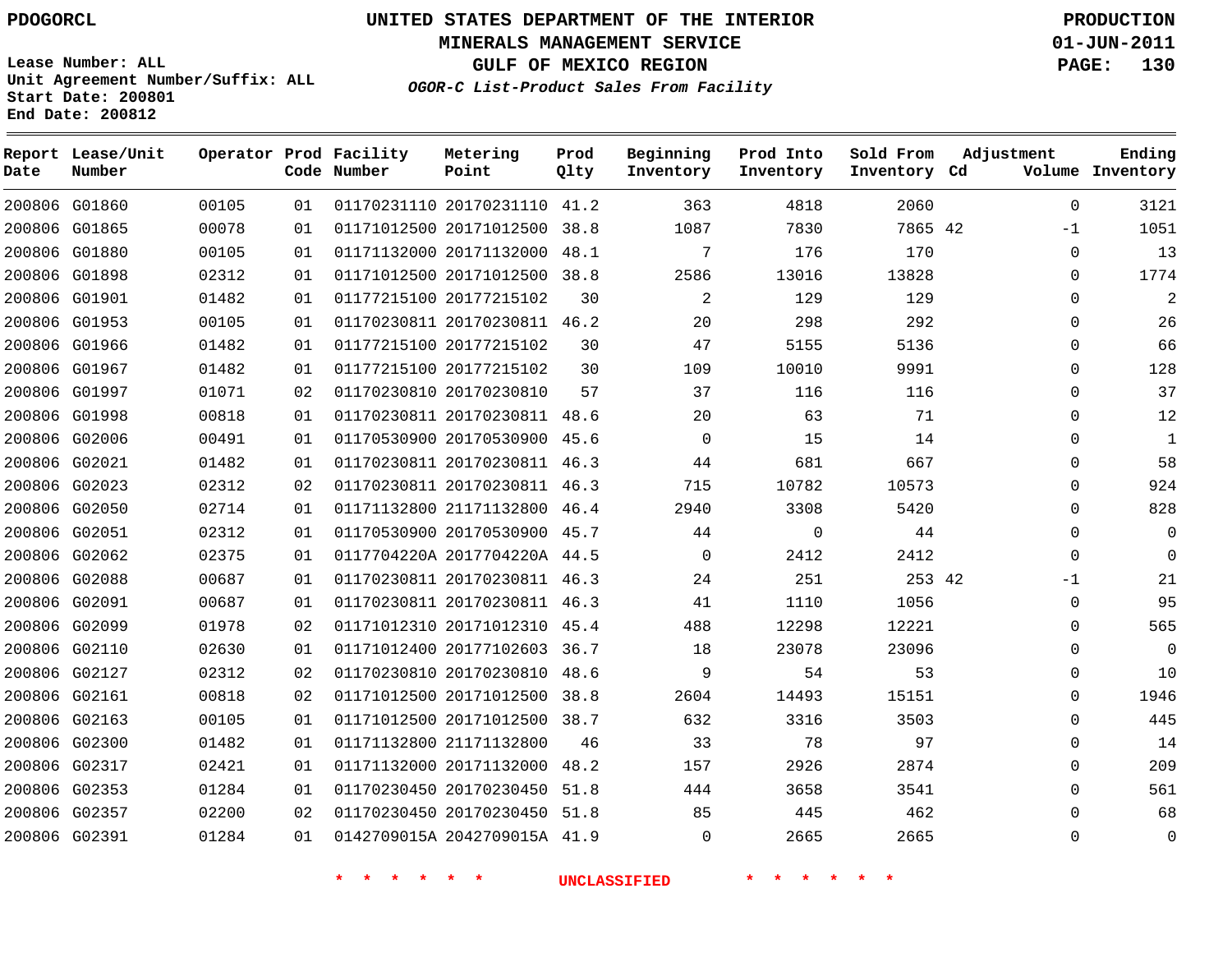**MINERALS MANAGEMENT SERVICE 01-JUN-2011**

**GULF OF MEXICO REGION** 

**Lease Number: ALL Unit Agreement Number/Suffix: ALL Start Date: 200801 End Date: 200812**

**OGOR-C List-Product Sales From Facility**

| 01-JUN-2011      |  |
|------------------|--|
| <b>PAGE:</b> 131 |  |
|                  |  |
|                  |  |

| Date          | Report Lease/Unit<br>Number |       |    | Operator Prod Facility<br>Code Number | Metering<br>Point            | Prod<br>Qlty | Beginning<br>Inventory | Prod Into<br>Inventory | Sold From<br>Inventory Cd | Adjustment   | Ending<br>Volume Inventory |
|---------------|-----------------------------|-------|----|---------------------------------------|------------------------------|--------------|------------------------|------------------------|---------------------------|--------------|----------------------------|
|               | 200806 G02404               | 02589 | 01 |                                       | 01170230810 20170230810 47.1 |              | 1109                   | 1113                   | 1113                      | $\Omega$     | 1109                       |
| 200806 G02414 |                             | 02451 | 01 |                                       | 01170230810 20170230810 48.5 |              | 7                      | 17                     | 21                        | $\Omega$     | 3                          |
| 200806 G02416 |                             | 02409 | 01 |                                       | 01170230810 20170230810 48.5 |              | 6                      | 29                     | 30                        | $\Omega$     | 5                          |
| 200806 G02423 |                             | 00818 | 01 |                                       | 01170230810 20170230810 48.6 |              | 12                     | 74                     | 73                        | $\Omega$     | 13                         |
| 200806 G02428 |                             | 00105 | 01 |                                       | 01170230810 20170230810 48.6 |              | 10                     | 39                     | 42                        | $\Omega$     | 7                          |
| 200806 G02429 |                             | 00491 | 01 |                                       | 01170230810 20170230810 48.5 |              | 665                    | 2280                   | 2531                      | $\Omega$     | 414                        |
| 200806 G02433 |                             | 00491 | 01 |                                       | 01170230810 20170230810 48.6 |              | 11                     | 21                     | 28                        | $\Omega$     | 4                          |
| 200806 G02434 |                             | 01284 | 02 |                                       | 01170230810 20170230810 48.6 |              | 18                     | $\mathbf 0$            | 18                        | $\Omega$     | $\mathbf 0$                |
| 200806 G02436 |                             | 02628 | 02 |                                       | 01170230811 20170230811 46.3 |              | 112                    | 2484                   | 2484                      | $\Omega$     | 112                        |
| 200806 G02439 |                             | 02375 | 01 |                                       | 01171132000 20171132000 48.2 |              | $\mathbf 0$            | 132                    | 132                       | $\Omega$     | $\mathbf 0$                |
| 200806 G02552 |                             | 00491 | 01 |                                       | 01170230811 20170230811 46.3 |              | $\mathbf 0$            | 2                      | 2                         | $\Omega$     | $\mathbf 0$                |
| 200806 G02567 |                             | 02628 | 01 |                                       | 01170230811 20170230811 46.3 |              | 120                    | 4058                   | 3830                      | $\Omega$     | 348                        |
| 200806 G02596 |                             | 01482 | 01 |                                       | 01171132800 21171132800      | 46           | 3                      | 26                     | 24                        | $\Omega$     | 5                          |
| 200806 G02601 |                             | 02268 | 01 |                                       | 01171092651 20171092650 44.7 |              | 234                    | 612                    | 807                       | $\Omega$     | 39                         |
|               |                             | 02630 | 01 |                                       | 01171092651 20171092650      | 49           | 3                      | 53                     | 50                        | $\Omega$     | 6                          |
|               |                             |       |    |                                       |                              |              | 237                    | 665                    | 857                       | 0            | 45                         |
| 200806 G02628 |                             | 00105 | 01 |                                       | 01171012500 20171012500 38.7 |              | 337                    | 2115                   | 2168                      | $\Omega$     | 284                        |
| 200806 G02665 |                             | 02451 | 01 |                                       | 01423210051 20423210050 48.2 |              | 199                    | 1629                   | 1657                      | $\Omega$     | 171                        |
| 200806 G02716 |                             | 02409 | 01 |                                       | 01170230810 20170230810 48.6 |              | 11                     | $\mathbf 0$            | 11                        | $\Omega$     | $\overline{0}$             |
|               | 200806 G02759               | 01284 | 01 |                                       | 01170230800 20170230810 48.6 |              | 33                     | 111                    | 124                       | 0            | 20                         |
| 200806 G02825 |                             | 00105 | 01 |                                       | 01170231110 20170231110 41.2 |              | 10                     | 185                    | 75                        | $\Omega$     | 120                        |
| 200806 G02826 |                             | 00105 | 01 |                                       | 01170230810 20170230810 48.6 |              | 84                     | 39                     | 116                       | $\Omega$     | 7                          |
|               |                             |       | 01 |                                       | 01170231110 20170231110 41.2 |              | 36                     | 448                    | 194                       | O            | 290                        |
|               |                             |       |    |                                       |                              |              | 120                    | 487                    | 310                       | 0            | 297                        |
|               | 200806 G02833               | 01819 | 01 |                                       | 01170530900 20170530900 45.7 |              | 2                      | 47                     | 45                        | $\Omega$     | 4                          |
| 200806 G02834 |                             | 02375 | 01 |                                       | 01170230810 20170230810 48.6 |              | 4                      | 5                      | 8                         | $\Omega$     | $\mathbf{1}$               |
| 200806 G02870 |                             | 02636 | 01 |                                       | 01170230810 20170230810 48.6 |              | 10                     | 32                     | 37 42                     | $\mathbf{1}$ | 6                          |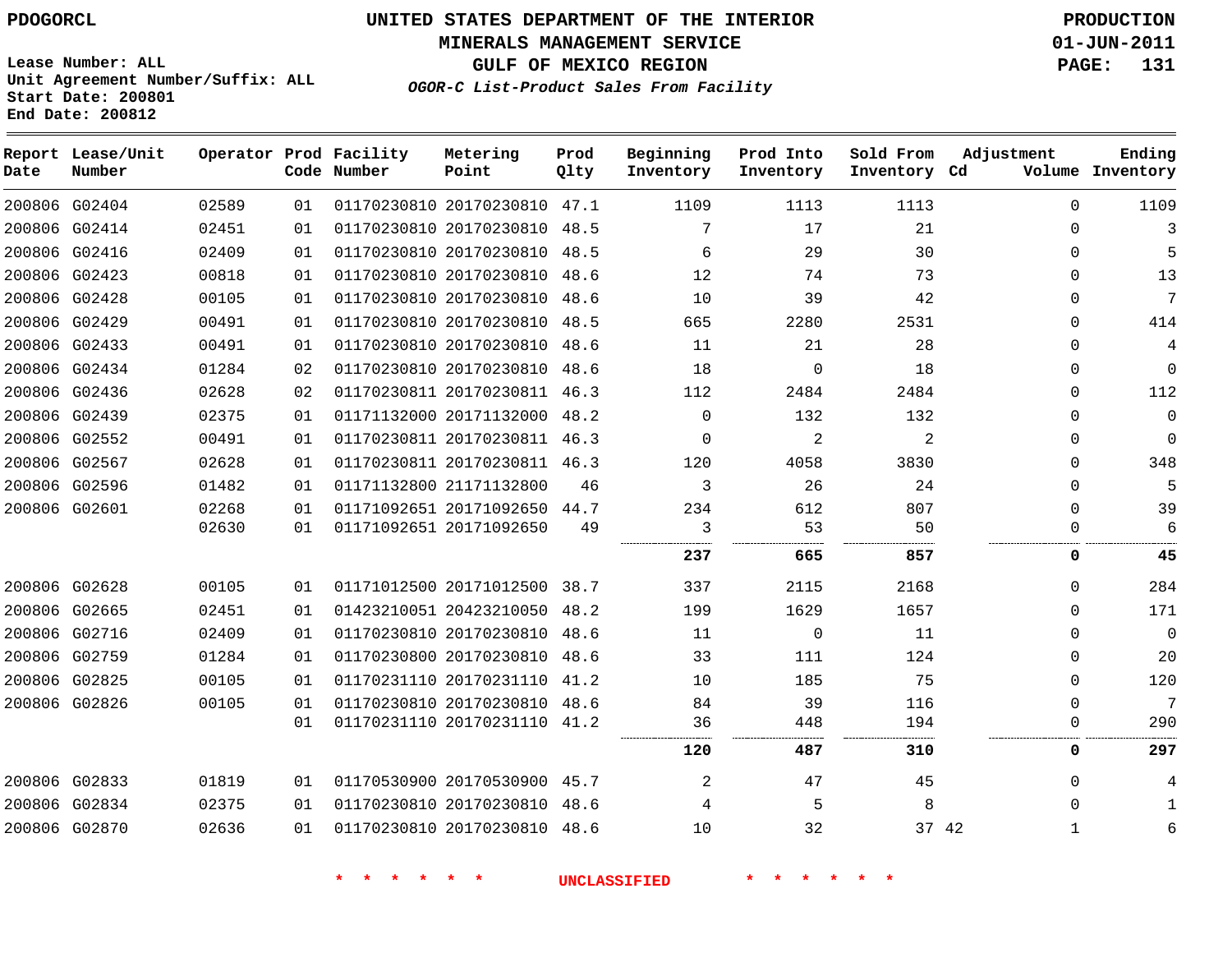**Start Date: 200801 End Date: 200812**

# **UNITED STATES DEPARTMENT OF THE INTERIOR PDOGORCL PRODUCTION**

#### **MINERALS MANAGEMENT SERVICE 01-JUN-2011**

**GULF OF MEXICO REGION PAGE: 132**

**OGOR-C List-Product Sales From Facility Unit Agreement Number/Suffix: ALL**

| Date          | Report Lease/Unit<br>Number |       |    | Operator Prod Facility<br>Code Number | Metering<br>Point            | Prod<br>Qlty | Beginning<br>Inventory | Prod Into<br>Inventory | Sold From<br>Inventory Cd | Adjustment   | Ending<br>Volume Inventory |
|---------------|-----------------------------|-------|----|---------------------------------------|------------------------------|--------------|------------------------|------------------------|---------------------------|--------------|----------------------------|
|               | 200806 G02885               | 02312 | 01 |                                       | 01171132000 20171132000 48.2 |              | 80                     | 1822                   | 1772                      | $\Omega$     | 130                        |
|               | 200806 G02895               | 02579 | 02 |                                       | 01171092651 20171092650      | 49           | 144                    | 740                    | 940 42                    | 100          | 44                         |
|               |                             | 02628 | 02 |                                       | 01171092651 20171092650      | 49           | 27<br>.                | 262                    | 262 42                    | $-27$        | $\Omega$                   |
|               |                             |       |    |                                       |                              |              | 171                    | 1002                   | 1202                      | 73           | 44                         |
|               | 200806 G02898               | 01834 | 01 |                                       | 01171012300 20171012300 38.3 |              | 148                    | 277                    | 325 42                    | $-1$         | 99                         |
|               |                             | 02266 | 01 |                                       | 01171012300 20171012300      | $\Omega$     | 6                      | $\Omega$               | $\Omega$                  | $\Omega$     | 6                          |
|               |                             |       |    |                                       |                              |              | 154                    | .<br>277               | 325                       | .<br>-1      | <br>105                    |
|               | 200806 G02899               | 01834 | 01 |                                       | 01171012300 20171012300      | 38.3         | 2010                   | 6309                   | 6052                      | $\Omega$     | 2267                       |
|               | 200806 G02917               | 02268 | 01 |                                       | 01171092930 20171092930      | 35.2         | 249                    | 4922                   | 4896 42                   | $-1$         | 274                        |
|               | 200806 G02969               | 00276 | 01 |                                       | 01170513700 20170513700      | $\Omega$     | 465                    | $\Omega$               | $\Omega$                  | $\Omega$     | 465                        |
|               | 200806 G02970               | 00276 | 01 |                                       | 01170513700 20170513700      | $\Omega$     | 6369                   | $\Omega$               | $\Omega$                  | $\Omega$     | 6369                       |
|               | 200806 G03061               | 00105 | 01 |                                       | 01423210051 20423210050      | 48.2         | 85                     | 1473                   | 1403                      | 0            | 155                        |
|               | 200806 G03068               | 00105 | 01 |                                       | 01423210051 20423210050      | 48.2         | 17                     | 16                     | 31                        | $\Omega$     | $\overline{a}$             |
|               | 200806 G03079               | 02451 | 01 |                                       | 01427038260 01427038260      | $\Omega$     | 753                    | $\Omega$               | $\Omega$                  | $\Omega$     | 753                        |
|               | 200806 G03115               | 02200 | 01 |                                       | 01170230450 20170230450      | 51.8         | 4                      | 34                     | 33                        | $\Omega$     | 5                          |
|               | 200806 G03138               | 00687 | 01 |                                       | 01170230811 20170230811      | 46.3         | 5                      | 22                     | 25                        | $\Omega$     | $\overline{a}$             |
|               | 200806 G03145               | 00078 | 01 |                                       | 01171132800 21171132800      | 46           | 364                    | 301                    | 571 42                    | $\mathbf{1}$ | 95                         |
|               | 200806 G03152               | 00105 | 01 |                                       | 01177092600 20177092600      | 43           | 122                    | 8029                   | 7752                      | $\Omega$     | 399                        |
| 200806 G03169 |                             | 01284 | 01 |                                       | 0117711260T 2017711260T      | 33.5         | 4                      | 231                    | 228                       | $\mathbf{0}$ | 7                          |
|               | 200806 G03236               | 00003 | 01 |                                       | 01170230450 20170230450 58.3 |              | 4                      | 31                     | 31                        | $\Omega$     | 4                          |
| 200806 G03237 |                             | 00276 | 01 |                                       | 01170230450 20170230450      | $\Omega$     | 170                    | $\Omega$               | $\Omega$                  | $\Omega$     | 170                        |
|               | 200806 G03251               | 00105 | 01 |                                       | 01170231110 20170231110      | 41.2         | 34                     | 338                    | 153                       | $\Omega$     | 219                        |
|               | 200806 G03264               | 00003 | 01 |                                       | 01170230811 20170230811 46.3 |              | $\mathbf{1}$           | $\Omega$               | $\mathbf{1}$              | $\Omega$     | $\Omega$                   |
|               |                             | 01284 | 02 |                                       | 01170530900 20170530900 45.7 |              | 13                     | 135                    | 137                       | $\Omega$     | 11                         |
|               |                             |       |    |                                       |                              |              | 14                     | 135                    | 138                       | 0            | 11                         |
|               | 200806 G03265               | 01284 | 02 |                                       | 01170530900 20170530900 45.7 |              | 57                     | 885                    | 871                       | $\Omega$     | 71                         |
| 200806 G03331 |                             | 02312 | 02 |                                       | 01171132800 21171132800      | 46           | 7392                   | 6324                   | 11949                     | $\Omega$     | 1767                       |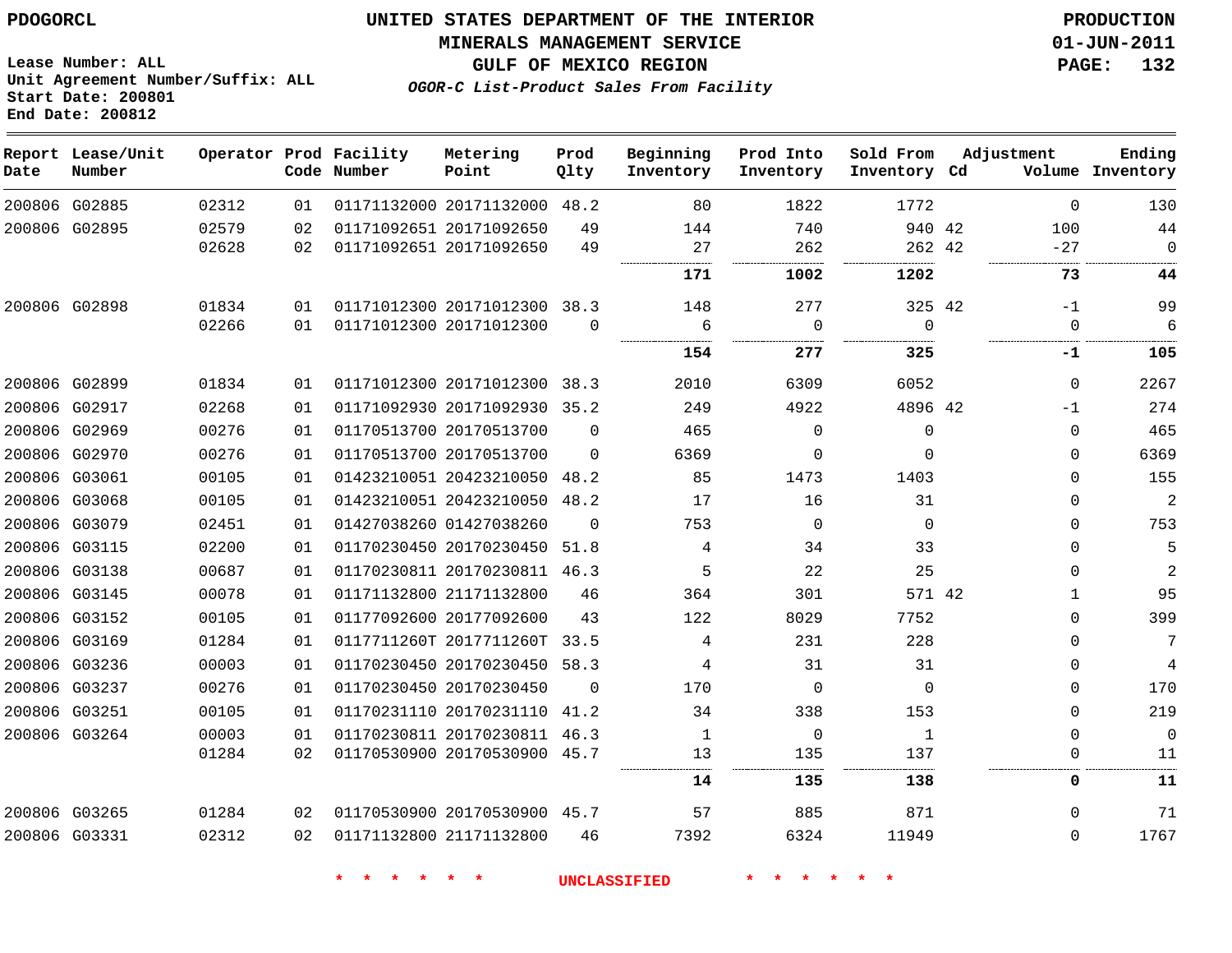**MINERALS MANAGEMENT SERVICE 01-JUN-2011**

**Lease Number: ALL Unit Agreement Number/Suffix: ALL Start Date: 200801 End Date: 200812**

**OGOR-C List-Product Sales From Facility**

**GULF OF MEXICO REGION PAGE: 133**

| Date | Report Lease/Unit<br>Number |       |    | Operator Prod Facility<br>Code Number | Metering<br>Point            | Prod<br>Qlty | Beginning<br>Inventory | Prod Into<br>Inventory | Sold From<br>Inventory Cd | Adjustment    | Ending<br>Volume Inventory |
|------|-----------------------------|-------|----|---------------------------------------|------------------------------|--------------|------------------------|------------------------|---------------------------|---------------|----------------------------|
|      | 200806 G03481               | 02894 | 01 |                                       | 01170230810 20170230810 48.6 |              | $\mathbf 0$            | 8                      | 7                         | $\Omega$      | 1                          |
|      | 200806 G03496               | 00818 | 01 |                                       | 01170230810 20170230810      | 48.6         | 32                     | 120                    | 130                       | $\Omega$      | 22                         |
|      | 200806 G03738               | 00064 | 01 |                                       | 01170230450 20170230450 51.8 |              | 40                     | 325                    | 315                       | 0             | 50                         |
|      |                             | 02871 | 01 |                                       | 01170230450 20170230450 51.8 |              | 1                      | $\Omega$               | 1                         | $\Omega$      | $\Omega$                   |
|      |                             |       |    |                                       |                              |              | 41                     | 325                    | 316                       | 0             | 50                         |
|      | 200806 G03793               | 02894 | 01 |                                       | 01171012500 20171012500 38.8 |              | $\mathbf{1}$           | $\overline{c}$         | $\overline{a}$            | 0             | 1                          |
|      | 200806 G03811               | 00105 | 01 |                                       | 01171092651 20171092650      | 49           | 564                    | 1967                   | 2405                      | $\Omega$      | 126                        |
|      | 200806 G03935               | 02672 | 01 |                                       | 01423210051 20423210050      | 52           | 2                      | $\Omega$               | 2                         | $\Omega$      | $\overline{0}$             |
|      | 200806 G03940               | 00105 | 01 |                                       | 01423210051 20423210050 48.3 |              | 8                      | 39                     | 43                        | $\Omega$      | 4                          |
|      | 200806 G03958               | 00105 | 01 |                                       | 01170230510 20170230510 47.6 |              | 150                    | 718                    | 576                       | 0             | 292                        |
|      | 200806 G03973               | 00105 | 01 |                                       | 01171132800 21171132800      | 46           | 1601                   | 826                    | 2105                      | 0             | 322                        |
|      | 200806 G04003               | 00105 | 01 |                                       | 01171012500 20171012500      | 38.7         | 4441                   | 25704                  | 26693                     | 0             | 3452                       |
|      | 200806 G04065               | 02628 | 01 |                                       | 01423210051 20423210050 48.3 |              | 6                      | 61                     | 60                        | 0             | 7                          |
|      | 200806 G04078               | 02589 | 01 |                                       | 01170230510 20170230510 48.2 |              | 44                     | $\Omega$               | 11                        | 0             | 33                         |
|      | 200806 G04081               | 02894 | 01 |                                       | 01170230450 20170230810 48.6 |              | 1972                   | 8097                   | 8598                      | $\Omega$      | 1471                       |
|      | 200806 G04082               | 02312 | 02 |                                       | 01170230510 20170230510 47.7 |              | 4                      | 58                     |                           | 38 42<br>$-1$ | 23                         |
|      | 200806 G04085               | 00687 | 01 |                                       | 01170230811 20170230811 46.3 |              | 325                    | 5059                   | 4951                      | 0             | 433                        |
|      | 200806 G04087               | 02899 | 01 |                                       | 01177008150 01177008150      | 40           | 1378                   | 8689                   | 8943                      | $\Omega$      | 1124                       |
|      | 200806 G04090               | 02312 | 02 |                                       | 01170230810 20170230810 48.6 |              | 115                    | 615                    | 618                       | $\Omega$      | 112                        |
|      | 200806 G04098               | 01963 | 01 |                                       | 01170230810 20170230810 48.6 |              | 140                    | 525                    | 570                       | $\Omega$      | 95                         |
|      | 200806 G04143               | 00105 | 01 |                                       | 01170230510 20170230510 47.6 |              | 249                    | 1075                   | 887                       | $\mathbf 0$   | 437                        |
|      | 200806 G04254               | 01834 | 01 |                                       | 01170573602 20170573602 33.4 |              | 268                    | 2085                   | 2041 42                   | $-1$          | 311                        |
|      | 200806 G04258               | 02899 | 01 |                                       | 01423210051 20423210050 48.3 |              | 4                      | 55                     | 56                        | $\mathbf 0$   | 3                          |
|      | 200806 G04268               | 02312 | 01 |                                       | 01171132800 21171132800      | 46           | 295                    | 233                    | 458                       | $\Omega$      | 70                         |
|      | 200806 G04397               | 02421 | 01 |                                       | 01170230810 20170230810 49.6 |              | 134                    | 376                    | 441                       | $\Omega$      | 69                         |
|      | 200806 G04453               | 02589 | 01 |                                       | 01171012300 20171012300      | 38.3         | $\mathbf 0$            | 2330                   | 2330                      | $\Omega$      | $\Omega$                   |
|      | 200806 G04460               | 01819 | 01 |                                       | 01171012500 20171012500 38.8 |              | 70                     | 1767                   | 1600                      | $\Omega$      | 237                        |
|      | 200806 G04537               | 02589 | 01 |                                       | 01420470030 20420470030 55.4 |              | 526                    | 80                     | 53                        | 0             | 553                        |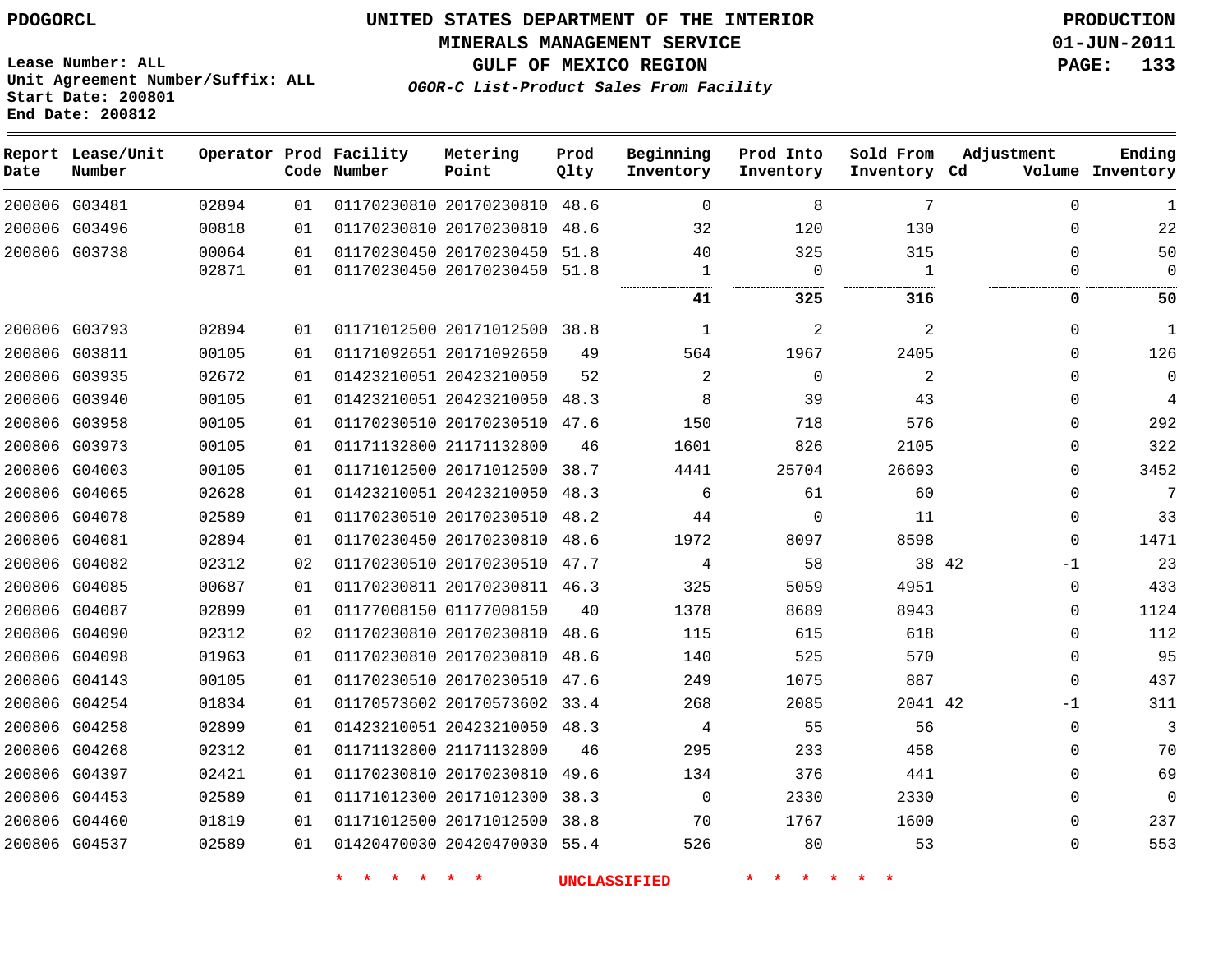# **UNITED STATES DEPARTMENT OF THE INTERIOR PDOGORCL PRODUCTION**

**MINERALS MANAGEMENT SERVICE 01-JUN-2011**

**GULF OF MEXICO REGION PAGE: 134**

**Unit Agreement Number/Suffix: ALL Start Date: 200801 End Date: 200812**

**OGOR-C List-Product Sales From Facility**

**Adjustment**

**Ending**

| Date | Report Lease/Unit<br>Number |       |    | Operator Prod Facility<br>Code Number | Metering<br>Point            | Prod<br>Qlty | Beginning<br>Inventory | Prod Into<br>Inventory | Sold From<br>Inventory Cd | Adjustment  | Ending<br>Volume Inventory |
|------|-----------------------------|-------|----|---------------------------------------|------------------------------|--------------|------------------------|------------------------|---------------------------|-------------|----------------------------|
|      | 200806 G04547               | 02628 | 01 |                                       | 01423210051 20423210050 48.3 |              | 90                     | 783                    | 792                       | $\Omega$    | 81                         |
|      | 200806 G04559               | 01935 | 02 |                                       | 01423210051 20423210050 48.3 |              | 1                      | 156                    | 141                       | $\Omega$    | 16                         |
|      | 200806 G04565               | 01284 | 01 |                                       | 01420390101 01420390101      | $\Omega$     | 633                    | 19                     | $\mathbf 0$               | $\Omega$    | 652                        |
|      | 200806 G04773               | 01482 | 01 |                                       | 01170230811 20170230811 46.3 |              | 2                      | 26                     | 26                        | $\Omega$    |                            |
|      | 200806 G04800               | 02025 | 01 |                                       | 01171132800 21171132800      | 46           | 2323                   | 2145                   | 3876 45                   | $-592$      |                            |
|      | 200806 G04818               | 02894 | 01 |                                       | 01170230500 20170230500      | 44.1         | 4                      | 31                     | 30                        | $\mathbf 0$ | 5                          |
|      | 200806 G04827               | 01819 | 01 |                                       | 01171012500 20171012500      | 38.8         | 46                     | 521                    | 496 42                    | -1          | 70                         |
|      | 200806 G04844               | 02421 | 01 |                                       | 01170230811 20170230811 46.3 |              | 35                     | 431                    | 429                       | $\mathbf 0$ | 37                         |
|      | 200806 G04858               | 02025 | 01 |                                       | 01171012300 20171012300 38.2 |              | 107                    | 203                    | 237 45                    | $-73$       | 0                          |
|      | 200806 G04910               | 02714 | 01 |                                       | 01177258151 01177258151      | $\Omega$     | 47                     | 0                      | $\Omega$                  | 0           | 47                         |
|      | 200806 G04996               | 02628 | 01 |                                       | 01420570060 20420570060 52.7 |              | 348                    | 0                      | $\Omega$                  | $\Omega$    | 348                        |
|      | 200806 G05006               | 01284 | 02 |                                       | 01170230510 20170230510 47.7 |              | 131                    | 300                    | 309                       | $\Omega$    | 122                        |
|      | 200806 G05283               | 01376 | 01 |                                       | 01170231300 01170231300      | 42.2         | $\mathbf 0$            | 45167                  | 45167                     | 0           | 0                          |
|      | 200806 G05286               | 01284 | 01 |                                       | 01170230810 20170230810      | 48.6         | 513                    | 2041                   | 2184                      | 0           | 370                        |
|      | 200806 G05292               | 00003 | 01 |                                       | 01170230811 20170230811 46.3 |              | 16                     | 313                    | 302                       | $\Omega$    | 27                         |
|      | 200806 G05299               | 00818 | 01 |                                       | 01170230500 20170230500      | 44.1         | 63                     | 385                    | 390                       | $\Omega$    | 58                         |
|      | 200806 G05315               | 02714 | 01 |                                       | 01170230811 20170230811 46.3 |              | $\Omega$               | 50                     | 45                        | 0           | 5                          |
|      | 200806 G05346               | 01819 | 01 |                                       | 01170530900 20170530900 45.7 |              | 74                     | 1149                   | 1131                      | $\Omega$    | 92                         |
|      | 200806 G05370               | 02589 | 01 |                                       | 01170530900 20170530900      | 48.2         | $\Omega$               | 503                    | 503                       | 0           | 0                          |
|      | 200806 G05391               | 01819 | 01 |                                       | 01170530900 20170530900 45.7 |              | 119                    | 269                    | 366                       | 0           | 22                         |
|      | 200806 G05392               | 02672 | 01 |                                       | 01171132000 20171132000      | 45.2         | $\Omega$               | 2                      | 2                         | $\Omega$    | 0                          |
|      | 200806 G05431               | 00560 | 01 |                                       | 01177062608 2017706260A 36.2 |              | 168                    | 17431                  | 17482                     | $\Omega$    | 117                        |
|      |                             | 02409 | 01 |                                       | 01171132800 20177052203 30.2 |              | $\Omega$<br>           | 1103                   | 1103<br>                  | $\Omega$    | $\mathbf 0$                |
|      |                             |       |    |                                       |                              |              | 168                    | 18534                  | 18585                     | 0           | 117                        |
|      | 200806 G05494               | 02871 | 02 |                                       | 01171132800 21171132800      | 46           | 491                    | 478                    | 840 42                    | $-1$        | 128                        |
|      | 200806 G05499               | 02312 | 01 |                                       | 01171012400 20171012400 51.4 |              | 201                    | 994                    | 940                       | $\Omega$    | 255                        |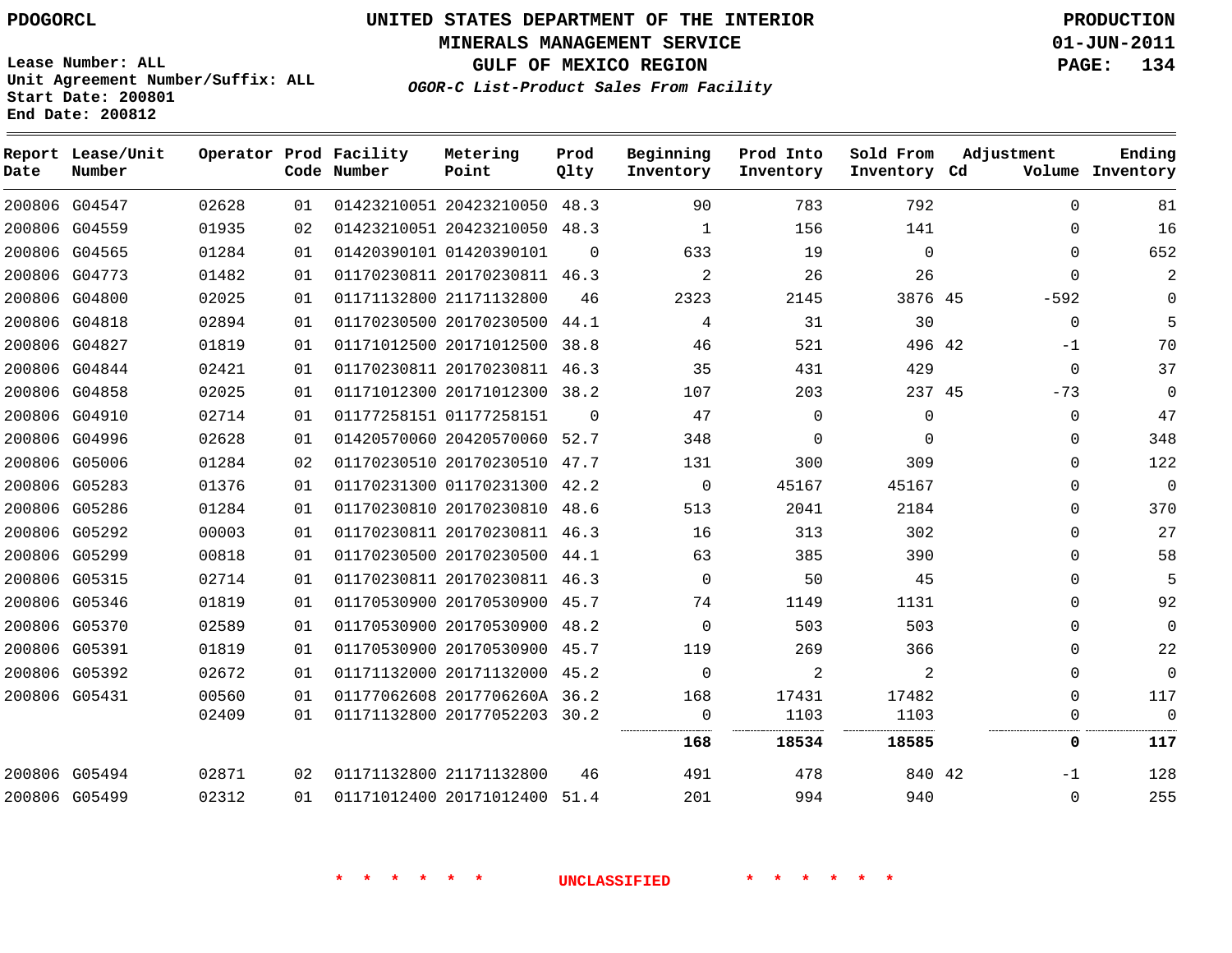**MINERALS MANAGEMENT SERVICE 01-JUN-2011**

**GULF OF MEXICO REGION PAGE: 135**

**OGOR-C List-Product Sales From Facility**

**Lease Number: ALL Unit Agreement Number/Suffix: ALL Start Date: 200801 End Date: 200812**

| Date | Report Lease/Unit<br>Number |       |    | Operator Prod Facility<br>Code Number | Metering<br>Point            | Prod<br>Qlty | Beginning<br>Inventory | Prod Into<br>Inventory | Sold From<br>Inventory Cd | Adjustment   | Ending<br>Volume Inventory |
|------|-----------------------------|-------|----|---------------------------------------|------------------------------|--------------|------------------------|------------------------|---------------------------|--------------|----------------------------|
|      | 200806 G05504               | 00105 | 01 |                                       | 01171012300 20171012300 38.3 |              | 410                    | 967                    | 1029                      | $\Omega$     | 348                        |
|      |                             |       | 01 |                                       | 01171132800 21171132800      | 46           | 1045<br>               | 918<br>                | 1703<br>.                 | $\Omega$     | 260                        |
|      |                             |       |    |                                       |                              |              | 1455                   | 1885                   | 2732                      | 0            | 608                        |
|      | 200806 G05505               | 00078 | 01 |                                       | 01171132800 21171132800      | 46           | 1616                   | 338                    | 1817                      | $\mathbf 0$  | 137                        |
|      | 200806 G05549               | 02636 | 01 |                                       | 01171132800 21171132800      | 46           | 646                    | 473                    | 982                       | $\Omega$     | 137                        |
|      | 200806 G05610               | 02312 | 01 |                                       | 01171012500 20171012500      | 38.8         | 5                      | 1110                   | 966                       | $\Omega$     | 149                        |
|      | 200806 G05612               | 00105 | 01 |                                       | 01171012500 20171012500      | 38.7         | 2167                   | 14731                  | 14920                     | $\mathbf 0$  | 1978                       |
|      | 200806 G05953               | 02967 | 02 |                                       | 01420470030 20420470030 33.3 |              | 32                     | $\mathbf 0$            | 5                         | $\Omega$     | 27                         |
|      | 200806 G06027               | 00105 | 01 |                                       | 01423210051 20423210050      | 48.2         | 6                      | 18                     | 22                        | $\Omega$     | $\overline{2}$             |
|      | 200806 G06037               | 02899 | 01 |                                       | 01420570060 20420570060      | $\Omega$     | 723                    | 0                      | $\mathbf 0$               | $\mathbf 0$  | 723                        |
|      | 200806 G06069               | 00818 | 02 |                                       | 01423210051 20423210050 48.3 |              | 7                      | 47                     | 50 42                     | $\mathbf{1}$ | 5                          |
|      | 200806 G06088               | 02628 | 01 |                                       | 01423210051 20423210050 48.3 |              | 5                      | 161                    | 150                       | $\mathbf 0$  | 16                         |
|      | 200806 G06104               | 00105 | 01 |                                       | 01420390110 20420390110      | 55           | 28                     | 80                     | 69                        | $\Omega$     | 39                         |
|      | 200806 G06105               | 02409 | 01 |                                       | 01420390110 20420390110      | 55           | 47                     | 122                    | 108                       | $\Omega$     | 61                         |
|      | 200806 G06156               | 00818 | 02 |                                       | 01422450350 20422450350      | 40.4         | 502                    | 273                    | 210                       | $\Omega$     | 565                        |
|      | 200806 G06165               | 01284 | 01 |                                       | 01170230450 20170230450      | 51.8         | 70                     | 697                    | 660                       | $\mathbf 0$  | 107                        |
|      | 200806 G06166               | 00105 | 01 |                                       | 01170230450 20170230450      | 51.7         | 1                      | 7                      | 7                         | $\mathbf 0$  | $\mathbf{1}$               |
|      | 200806 G06167               | 00105 | 01 |                                       | 01170230450 20170230450 51.7 |              | 100                    | 660                    | 648                       | $\Omega$     | 112                        |
|      | 200806 G06168               | 03008 | 02 |                                       | 01170230450 20170230450      | 52           | 28                     | 287                    | 281                       | $\mathbf 0$  | 34                         |
|      | 200806 G06180               | 00730 | 01 |                                       | 01170230450 20170230450      | 51.8         | 10                     | 54                     | 56                        | $\Omega$     | 8                          |
|      | 200806 G06668               | 00276 | 01 |                                       | 01171132000 20171132000      | 48.2         | 418                    | 7535                   | 7414                      | $\Omega$     | 539                        |
|      | 200806 G06767               | 01834 | 01 |                                       | 01171012500 20171012500      | 38.8         | 55                     | 383                    | 387                       | $\mathbf{0}$ | 51                         |
|      | 200806 G06958               | 02655 | 02 |                                       | 01171012500 20171012500 38.8 |              | 185                    | 172                    | 327                       | $\Omega$     | 30                         |
|      | 200806 G07201               | 00818 | 02 |                                       | 01420570060 20420570060      | $\Omega$     | 347                    | $\mathbf 0$            | $\mathbf 0$               | $\mathbf 0$  | 347                        |
|      | 200806 G07215               | 00003 | 01 |                                       | 01420390120 01420390120      | 53.4         | 63                     | 238                    | 221 42                    | $\mathbf{1}$ | 81                         |
|      | 200806 G07684               | 02871 | 02 |                                       | 01171132000 20171132000      | 48.2         | 85                     | 1507                   | 1485 42                   | $\mathbf{1}$ | 108                        |
|      | 200806 G07700               | 00730 | 01 |                                       | 01171132800 21171132800      | 46           | 1122                   | 931                    | 1781                      | $\mathbf{0}$ | 272                        |
|      | 200806 G07736               | 02312 | 02 |                                       | 01171132800 21171132800      | 46           | 415                    | 724                    | 937                       | $\mathbf{0}$ | 202                        |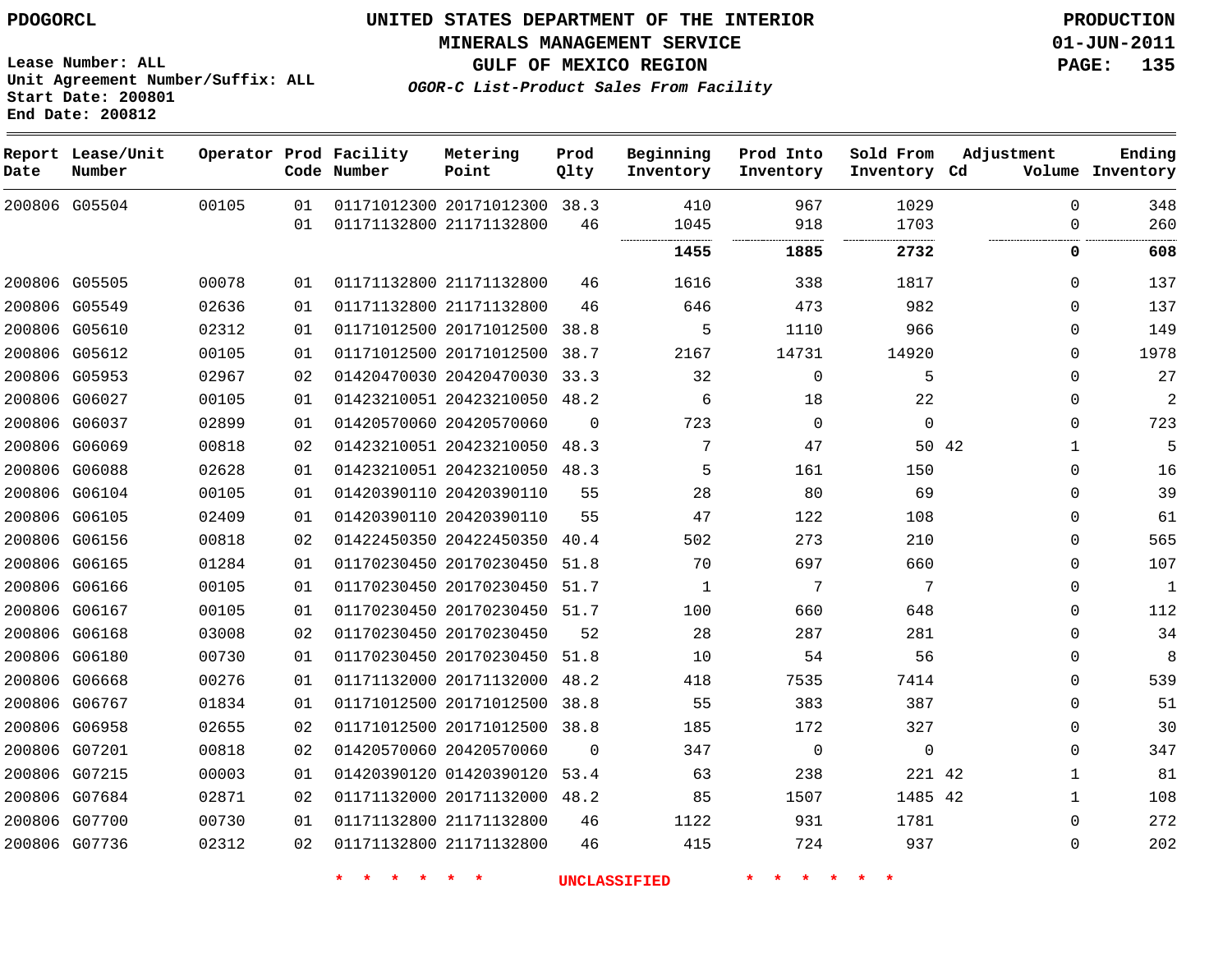# **UNITED STATES DEPARTMENT OF THE INTERIOR PDOGORCL PRODUCTION**

#### **MINERALS MANAGEMENT SERVICE 01-JUN-2011**

**GULF OF MEXICO REGION PAGE: 136**

**Lease Number: ALL Unit Agreement Number/Suffix: ALL Start Date: 200801 End Date: 200812**

**OGOR-C List-Product Sales From Facility**

**Ending**

| Date | Report Lease/Unit<br>Number |       |    | Operator Prod Facility<br>Code Number | Metering<br>Point            | Prod<br>Qlty | Beginning<br>Inventory | Prod Into<br>Inventory | Sold From<br>Inventory Cd | Adjustment               | Ending<br>Volume Inventory |
|------|-----------------------------|-------|----|---------------------------------------|------------------------------|--------------|------------------------|------------------------|---------------------------|--------------------------|----------------------------|
|      | 200806 G07760               | 01284 | 01 |                                       | 01177122950 20177122950 30.4 |              | 29                     | 20032                  | 20008                     | $\Omega$                 | 53                         |
|      | 200806 G07802               | 01284 | 02 |                                       | 01177258041 01177258041 27.9 |              | 8                      | 30                     | 24                        | $\Omega$                 | 14                         |
|      | 200806 G07917               | 01834 | 01 |                                       | 01170573602 20170573602 33.4 |              | 19038                  | 125067                 | 125417 42                 | $\mathbf{1}$             | 18689                      |
|      | 200806 G08092               | 00105 | 01 |                                       | 01423210051 20423210050 48.2 |              | 48                     | 162                    | 193                       | $\mathbf 0$              | 17                         |
|      | 200806 G08120               | 02312 | 01 |                                       | 01423210051 20423210050 48.3 |              | 1                      | 29                     |                           | 26 42<br>$-1$            | 3                          |
|      | 200806 G08640               | 02589 | 01 |                                       | 01170530900 20170530900 45.4 |              | 0                      | 164                    | 164                       | $\mathbf 0$              | $\Omega$                   |
|      |                             |       | 01 |                                       | 01170230810 20170230810 45.4 |              | 0                      | 55                     | 55                        | $\mathbf 0$              | $\Omega$                   |
|      |                             |       |    |                                       |                              |              | 0                      | 219                    | 219                       | 0                        | 0                          |
|      | 200806 G08641               | 02589 | 01 |                                       | 01170530900 20170530900 45.4 |              | $\Omega$               | 735                    | 735                       | $\Omega$                 | $\Omega$                   |
|      |                             |       | 01 |                                       | 01170230810 20170230810 45.4 |              | $\Omega$               | 245                    | 245                       | $\Omega$                 | $\Omega$                   |
|      |                             |       |    |                                       |                              |              | 0                      | 980                    | 980                       | 0                        | 0                          |
|      | 200806 G09010               | 00560 | 01 |                                       | 01420390120 01420390120      | 51           | 5                      | 38                     | 30                        | $\mathbf 0$              | 13                         |
|      | 200806 G09032               | 00730 | 01 |                                       | 01170230450 20170230450 51.8 |              | 645                    | 5097                   | 4960                      | $\Omega$                 | 782                        |
|      | 200806 G09079               | 02589 | 01 |                                       | 01421670201 20421670200      | $\Omega$     | 116                    | $\Omega$               | $\Omega$                  | $\mathbf 0$              | 116                        |
|      | 200806 G09499               | 02899 | 01 |                                       | 01177058270 01177058270 38.4 |              | 655                    | 579                    | 1123                      | $\mathbf 0$              | 111                        |
|      | 200806 G09500               | 02899 | 01 |                                       | 01177058270 01177058270      | $\Omega$     | 26                     | 0                      |                           | 0 <sub>23</sub><br>$-26$ | $\mathbf 0$                |
|      | 200806 G09564               | 01482 | 01 |                                       | 01171132800 21171132800      | 45.1         | 3                      | $\Omega$               | 3                         | $\mathbf 0$              | $\Omega$                   |
|      | 200806 G09574               | 01819 | 01 |                                       | 01171012300 20171012300 38.3 |              | 145                    | 1551                   | 1139                      | $\mathbf 0$              | 557                        |
|      | 200806 G09631               | 01284 | 01 |                                       | 01177122950 20177122950 30.4 |              | 7                      | 1992                   | 1994                      | $\mathbf 0$              | 5                          |
|      | 200806 G10226               | 01819 | 01 |                                       | 01423210051 20423210050 48.3 |              | 28                     | 249                    | 251                       | $\Omega$                 | 26                         |
|      | 200806 G10486               | 00981 | 01 |                                       | 01170753850 20170753850 44.1 |              | 305                    | 226                    | 177                       | $\Omega$                 | 354                        |
|      | 200806 G10584               | 02266 | 01 |                                       | 01170230811 20170230811 44.6 |              | $\mathbf 0$            | 5                      | 5                         | $\mathbf 0$              | $\Omega$                   |
|      | 200806 G10636               | 02894 | 01 |                                       | 01170230811 20170230811 46.3 |              | 442                    | 7448                   | 7252                      | $\mathbf 0$              | 638                        |
|      | 200806 G10665               | 02899 | 01 |                                       | 01177058270 01177058270 38.4 |              | 1136                   | 4837                   | 5435                      | $\Omega$                 | 538                        |
|      | 200806 G10744               | 02266 | 01 |                                       | 0117710260H 2017710260H 32.3 |              | $\Omega$               | 6700                   | 6700                      | $\Omega$                 | $\Omega$                   |
|      | 200806 G10794               | 02466 | 01 |                                       | 01177122950 20177122950 30.4 |              | 0                      | 2015                   | 2015                      | $\mathbf 0$              | $\mathbf 0$                |
|      | 200806 G10910               | 00162 | 01 |                                       | 01177245110 2017724511G 42.1 |              | 0                      | 9244                   | 9244                      | $\mathbf 0$              | 0                          |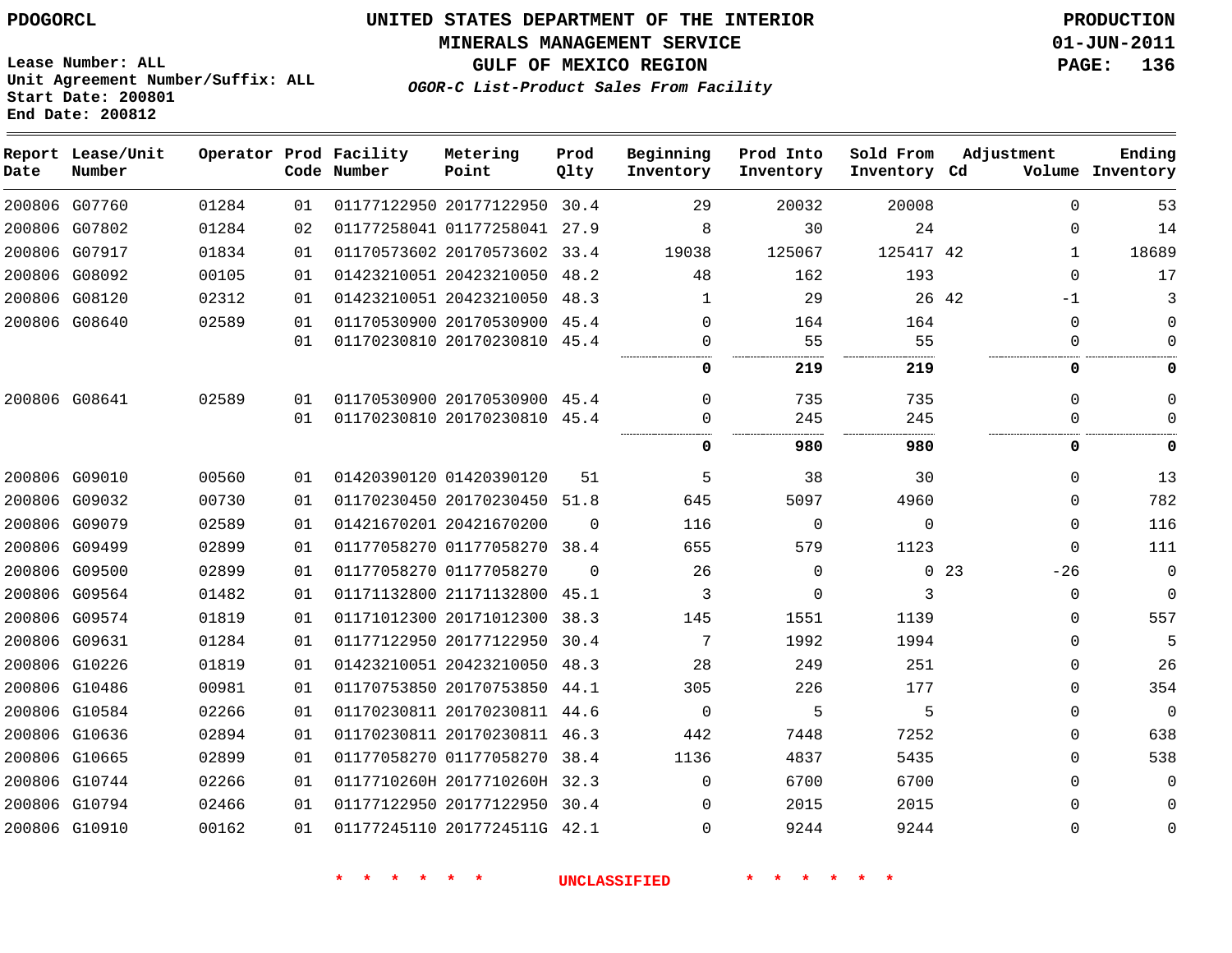**MINERALS MANAGEMENT SERVICE 01-JUN-2011**

**GULF OF MEXICO REGION PAGE: 137**

**Lease Number: ALL Unit Agreement Number/Suffix: ALL Start Date: 200801 End Date: 200812**

**OGOR-C List-Product Sales From Facility**

| Date | Report Lease/Unit<br>Number |       |    | Operator Prod Facility<br>Code Number | Metering<br>Point            | Prod<br>Qlty | Beginning<br>Inventory | Prod Into<br>Inventory | Sold From<br>Inventory Cd | Adjustment   | Ending<br>Volume Inventory |
|------|-----------------------------|-------|----|---------------------------------------|------------------------------|--------------|------------------------|------------------------|---------------------------|--------------|----------------------------|
|      | 200806 G11243               | 02589 | 01 |                                       | 01420470030 20420470030 55.4 |              | 1111                   | 83                     | 110                       | $\Omega$     | 1084                       |
|      | 200806 G11307               | 02589 | 01 |                                       | 01420390101 01420390101      | $\Omega$     | 140                    | $\mathbf 0$            | $\Omega$                  | $\Omega$     | 140                        |
|      | 200806 G11870               | 00276 | 01 |                                       | 01171132000 20171132000      | 48.2         | 4282                   | 91868                  | 89583                     | $\Omega$     | 6567                       |
|      | 200806 G11911               | 00105 | 01 |                                       | 01177072601 20177072601 39.2 |              | 0                      | 1523                   | 1523                      | 0            | 0                          |
|      | 200806 G11952               | 00105 | 01 |                                       | 01171012300 20171012300 38.3 |              | 246                    | 276                    | 423                       | 0            | 99                         |
|      | 200806 G11983               | 01284 | 01 |                                       | 01177112605 2017711260Y 31.5 |              | 21                     | 281                    | 274                       | $\Omega$     | 28                         |
|      | 200806 G11984               | 02766 | 01 |                                       | 01171092651 20171092650 44.7 |              | 24                     | 128                    | 144                       | 0            | 8                          |
|      | 200806 G12019               | 01482 | 01 |                                       | 01171012500 20171012500 38.8 |              | 216                    | 1315                   | 1354                      | $\Omega$     | 177                        |
|      | 200806 G12020               | 01482 | 01 |                                       | 01171012500 20171012500 38.8 |              | 577                    | 3350                   | 3477                      | $\Omega$     | 450                        |
|      | 200806 G12096               | 02409 | 01 |                                       | 01177245110 2017724511C 51.3 |              | 192                    | 266                    | 199                       | $\Omega$     | 259                        |
|      | 200806 G12355               | 02589 | 01 |                                       | 01171012300 20171012300 38.3 |              | 4617                   | 15139                  | 14484                     | $\Omega$     | 5272                       |
|      | 200806 G12421               | 02589 | 01 |                                       | 01423550090 20423550090 46.2 |              | 794                    | 1309                   | 1309                      | 0            | 794                        |
|      | 200806 G12497               | 02589 | 01 |                                       | 01420390101 01420390101      | $\Omega$     | 113                    | $\mathbf 0$            | $\mathbf 0$               | $\Omega$     | 113                        |
|      | 200806 G12564               | 02603 | 01 |                                       | 01170230510 20170230510 47.5 |              | 5                      | 33                     | 25 42                     | $\mathbf{1}$ | 14                         |
|      | 200806 G12761               | 00162 | 01 |                                       | 01170230810 20170230810 48.6 |              | $\Omega$               | 215                    | 215                       | 0            | 0                          |
|      | 200806 G12802               | 00105 | 01 |                                       | 01170230811 20170230811 46.2 |              | 22                     | 136                    | 146                       | $\Omega$     | 12                         |
|      | 200806 G12803               | 02409 | 01 |                                       | 01171132000 20171132000 48.2 |              | 2                      | 19                     | 20                        | $\Omega$     | 1                          |
|      | 200806 G12858               | 01284 | 01 |                                       | 01171131600 20171131600 45.9 |              | 3                      | 56                     | 57                        | $\Omega$     |                            |
|      | 200806 G12886               | 02312 | 02 |                                       | 01171012400 20171012400 51.4 |              | $\Omega$               | 2                      | 2                         | $\Omega$     | $\Omega$                   |
|      | 200806 G12906               | 01819 | 01 |                                       | 01171012300 20171012300 38.3 |              | 2256                   | 6244                   | 6256                      | $\Omega$     | 2244                       |
|      | 200806 G12955               | 01819 | 01 |                                       | 01171092651 20171092650      | 49           | 173                    | $\mathbf{0}$           | 173                       | $\Omega$     | $\Omega$                   |
|      | 200806 G12980               | 02349 | 01 |                                       | 01177163600 20177163600 41.5 |              | 92                     | 2245                   | 2256                      | $\Omega$     | 81                         |
|      | 200806 G13557               | 02025 | 01 |                                       | 01170230500 20170230500 44.1 |              | 4                      | 11                     | 13 45                     | -2           | 0                          |
|      | 200806 G13560               | 01284 | 01 |                                       | 01170230810 20170230810      | 48.6         | 78                     | 360                    | 372                       | 0            | 66                         |
|      | 200806 G13563               | 02589 | 01 |                                       | 01170230811 20170230811 46.1 |              | $\Omega$               | 87                     | 87                        | 0            | 0                          |
|      | 200806 G13576               | 02594 | 02 |                                       | 01170230810 20170230810 48.6 |              | 7                      | 19                     | 22                        | 0            |                            |
|      | 200806 G13897               | 01482 | 01 |                                       | 01171132000 20171132000 47.4 |              | 2                      | $\mathbf{0}$           | 2                         |              | U                          |
|      | 200806 G13937               | 02628 | 02 |                                       | 01171092651 20171092650      | 49           | 803                    | 2905                   | 3521                      | $\Omega$     | 187                        |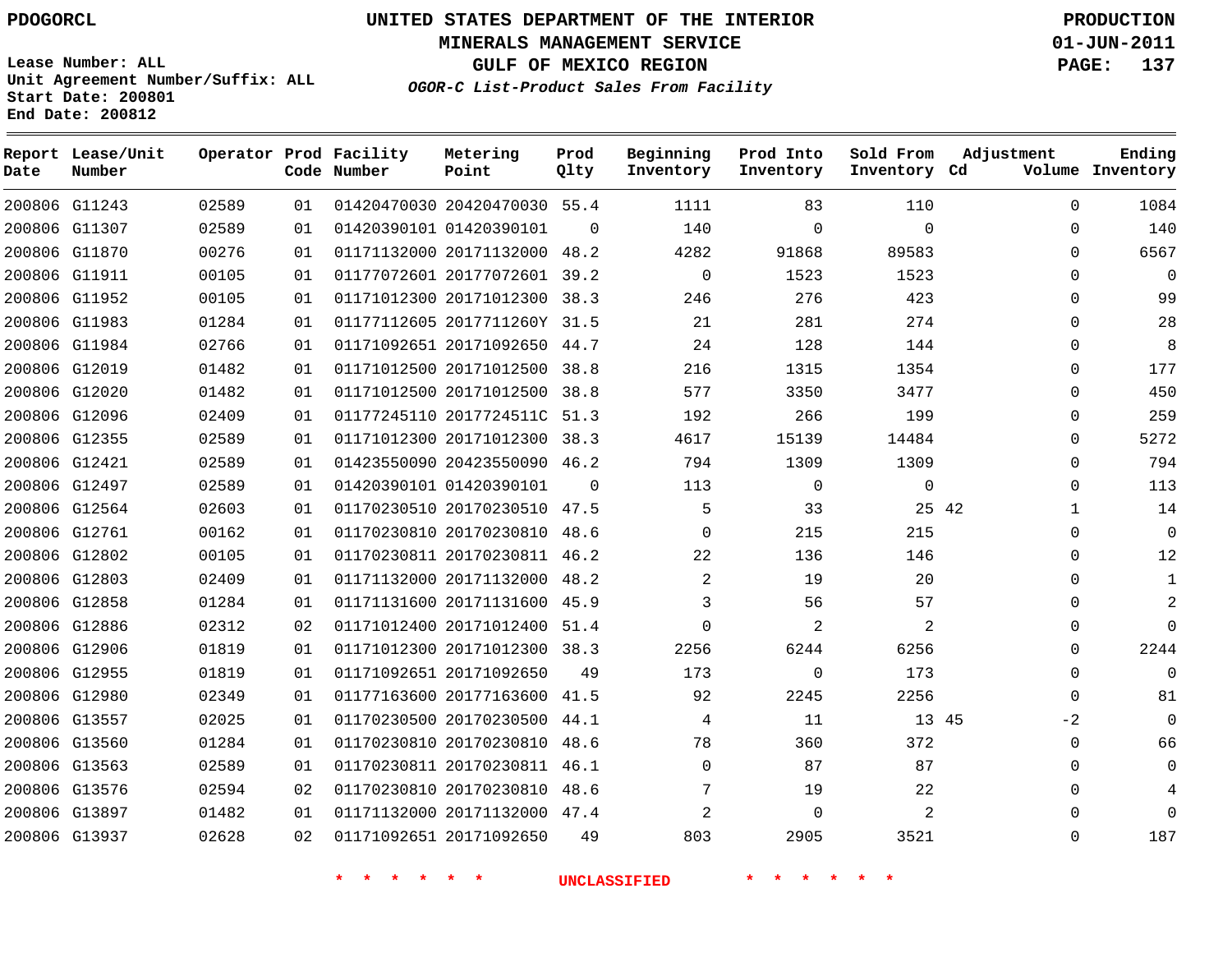# **UNITED STATES DEPARTMENT OF THE INTERIOR PDOGORCL PRODUCTION**

**MINERALS MANAGEMENT SERVICE 01-JUN-2011**

**GULF OF MEXICO REGION PAGE: 138**

**Unit Agreement Number/Suffix: ALL Start Date: 200801 End Date: 200812**

**OGOR-C List-Product Sales From Facility**

| Date | Report Lease/Unit<br>Number |       |    | Operator Prod Facility<br>Code Number | Metering<br>Point            | Prod<br>Qlty | Beginning<br>Inventory | Prod Into<br>Inventory | Sold From<br>Inventory Cd | Adjustment   | Ending<br>Volume Inventory |
|------|-----------------------------|-------|----|---------------------------------------|------------------------------|--------------|------------------------|------------------------|---------------------------|--------------|----------------------------|
|      | 200806 G13938               | 01284 | 01 |                                       | 01171012500 20171012500 38.8 |              | 4634                   | 23603                  | 25067                     | $\Omega$     | 3170                       |
|      | 200806 G14193               | 02409 | 01 |                                       | 01170230810 20170230810 48.5 |              | 206                    | 753                    | 822                       | $\mathbf{0}$ | 137                        |
|      | 200806 G14340               | 02312 | 01 |                                       | 01170230811 20170230811 46.3 |              | 54                     | 702                    | 696                       | 0            | 60                         |
|      | 200806 G14342               | 00105 | 01 |                                       | 01170230811 20170230811 46.2 |              | 372                    | 2277                   | 2454                      | $\Omega$     | 195                        |
|      | 200806 G14348               | 02894 | 01 |                                       | 01171132800 21171132800      | 46           | 327                    | 333                    | 573                       | 0            | 87                         |
|      | 200806 G14357               | 02852 | 02 |                                       | 01171131600 20171131600 45.9 |              | 203                    | 4378                   | 4459                      | $\Omega$     | 122                        |
|      | 200806 G14364               | 02871 | 01 |                                       | 01171132800 21171132800      | 46           | 289                    | 167                    | 396 42                    | $\mathbf 1$  | 61                         |
|      | 200806 G14383               | 00105 | 01 |                                       | 01170230811 20170230811      | 46.3         | 27                     | 1634                   | 1522                      | $\Omega$     | 139                        |
|      | 200806 G14391               | 01284 | 02 |                                       | 01170230811 20170230811 46.3 |              | 5                      | 53                     | 53                        | $\Omega$     | 5                          |
|      | 200806 G14487               | 00730 | 01 |                                       | 01171092651 20171092650      | 49           | 7                      | 23                     |                           | 28 42<br>-1  | 1                          |
|      | 200806 G14493               | 02268 | 01 |                                       | 01171092930 20171092930 35.2 |              | 45                     | 1424                   | 1390                      | 0            | 79                         |
|      | 200806 G14535               | 02628 | 01 |                                       | 01171012500 20171012500 38.8 |              | 515                    | 2653                   | 2811                      | $\Omega$     | 357                        |
|      | 200806 G14791               | 02451 | 01 |                                       | 01420570060 20420570060      | $\Omega$     | 53                     | $\mathbf 0$            | $\mathbf{0}$              | $\Omega$     | 53                         |
|      | 200806 G14864               | 02871 | 02 |                                       | 01170230450 20170230450 51.8 |              | 727                    | 4076                   | 4177 42                   | -1           | 625                        |
|      | 200806 G14878               | 02589 | 01 |                                       | 01170230510 20170230510 48.2 |              | 197                    | 62                     | 50                        | $\mathbf{0}$ | 209                        |
|      | 200806 G14942               | 01284 | 02 |                                       | 01170230810 20170230810 48.6 |              | 175                    | 670                    | 723                       | $\Omega$     | 122                        |
|      | 200806 G15050               | 00105 | 01 |                                       | 01170231110 20170231110 41.2 |              | 2362                   | 27602                  | 12084                     | $\Omega$     | 17880                      |
|      |                             |       | 01 |                                       | 01170230810 20170230810 48.5 |              | 2363                   | 9106                   | 9814                      | 0            | 1655                       |
|      |                             |       |    |                                       |                              |              | 4725                   | 36708                  | 21898                     | 0            | 19535                      |
|      | 200806 G15078               | 00064 | 01 |                                       | 01170230810 20170230810 48.6 |              | 2543                   | 830                    | 830                       | $\Omega$     | 2543                       |
|      | 200806 G15118               | 00105 | 01 |                                       | 01171132800 21171132800      | 46           | 7                      | 6                      | 11                        | $\Omega$     |                            |
|      | 200806 G15124               | 02312 | 01 |                                       | 01170230811 20170230811 46.3 |              | $\mathbf 0$            | 7                      | 6                         | $\mathbf 0$  | $\mathbf{1}$               |
|      | 200806 G15189               | 00560 | 01 |                                       | 01171132800 21171132800 45.1 |              | 170                    | 137                    | 295 42                    | 29           | 41                         |
|      | 200806 G15239               | 00003 | 01 |                                       | 01171012500 20171012500      | 38.8         | 103                    | 396                    | 445 42                    | $-1$         | 53                         |
|      | 200806 G15241               | 00105 | 01 |                                       | 01171092651 20171092650      | 49           | 721                    | 3145                   | 3664                      | 0            | 202                        |
|      | 200806 G15263               | 02421 | 01 |                                       | 01171132000 20171132000      | 48.2         | 716                    | 13838                  | 13565                     | 0            | 989                        |
|      | 200806 G15277               | 00222 | 02 |                                       | 01171012400 20171012400      | 51.4         | 1684                   | 6833                   | 6766                      | $\Omega$     | 1751                       |
|      | 200806 G15293               | 01284 | 01 |                                       | 0117711260T 2017711260T 35.2 |              | $\mathbf 1$            | $\mathbf 0$            | 1                         | $\Omega$     | $\mathbf 0$                |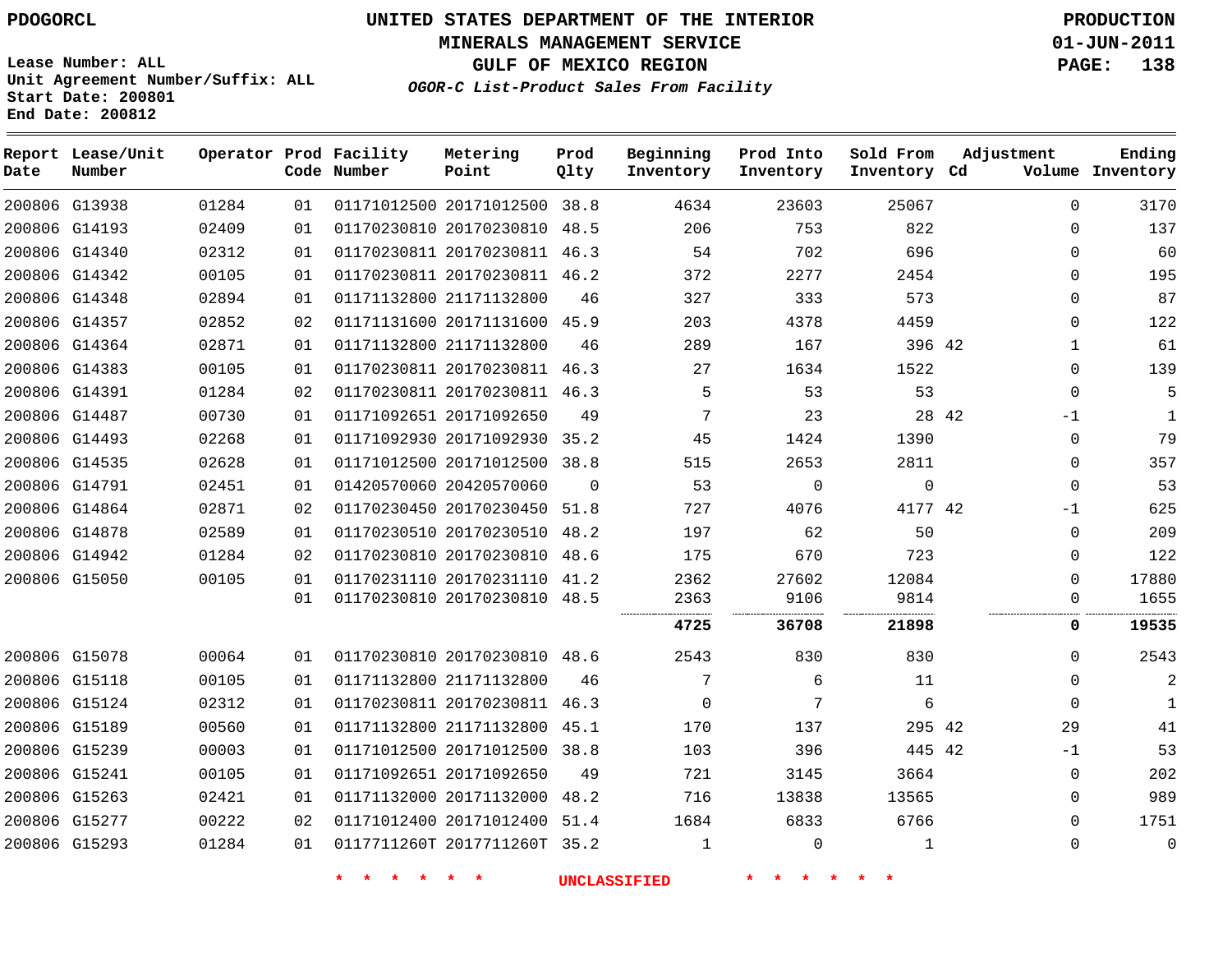**Start Date: 200801 End Date: 200812**

**Unit Agreement Number/Suffix: ALL**

# **UNITED STATES DEPARTMENT OF THE INTERIOR PDOGORCL PRODUCTION**

**MINERALS MANAGEMENT SERVICE 01-JUN-2011**

**GULF OF MEXICO REGION PAGE: 139**

**OGOR-C List-Product Sales From Facility**

| Date | Report Lease/Unit<br>Number |       |    | Operator Prod Facility<br>Code Number | Metering<br>Point            | Prod<br>Qlty | Beginning<br>Inventory | Prod Into<br>Inventory | Sold From<br>Inventory Cd | Adjustment           | Ending<br>Volume Inventory |
|------|-----------------------------|-------|----|---------------------------------------|------------------------------|--------------|------------------------|------------------------|---------------------------|----------------------|----------------------------|
|      | 200806 G15303               | 00105 | 01 |                                       | 01171092800 21171132800      | 46           | 317                    | 626                    | 822                       | $\Omega$             | 121                        |
|      | 200806 G15312               | 00105 | 01 |                                       | 01171092651 20171092650      | 49           | 4725                   | 19944                  | 23390                     | $\Omega$             | 1279                       |
|      | 200806 G15323               | 01482 | 01 |                                       | 01171012500 20171012500      | 38.8         | 188                    | 2192                   | 2086                      | $\Omega$             | 294                        |
|      | 200806 G15387               | 02409 | 01 |                                       | 01177245110 2017724511C      | 51.3         | 48                     | 53                     | 49                        | $\Omega$             | 52                         |
|      | 200806 G15740               | 00818 | 01 |                                       | 01170230450 20170230450      | 51.8         | 306                    | 2548                   | 2463                      | $\Omega$             | 391                        |
|      | 200806 G15742               | 00730 | 01 |                                       | 01170230450 20170230450      | 51.8         | 3                      | 26                     | 25                        | $\mathbf{0}$         | $\overline{4}$             |
|      | 200806 G15769               | 00560 | 01 |                                       | 01422450350 20422450350      | 40.9         | 141                    | 131                    | 65                        | $\Omega$             | 207                        |
|      | 200806 G15773               | 02630 | 01 |                                       | 01422450350 20422450350      | 40.4         | 69                     | 45                     | 5                         | $\Omega$             | 109                        |
|      | 200806 G16104               | 00105 | 01 |                                       | 01170231110 20170231110      | 41.2         | $\Omega$               | 20                     | 7                         | $\Omega$             | 13                         |
|      | 200806 G16107               | 01978 | 02 |                                       | 01170230810 20170230811      | 46.3         | 18                     | 397                    | 381                       | $\Omega$             | 34                         |
|      | 200806 G16121               | 00687 | 01 |                                       | 01170230811 20170230811 46.3 |              | 4                      | 73                     | 71                        | $\Omega$             | 6                          |
|      | 200806 G16201               | 00491 | 01 |                                       | 01170530900 20170530900      | 45.6         | 4                      | 34                     | 35 45                     | $-3$                 | $\Omega$                   |
|      | 200806 G16310               | 00560 | 01 |                                       | 01170530900 20171092650      | $\Omega$     | 3                      | $\mathbf 0$            | $\mathbf 0$               | $\Omega$             | 3                          |
|      | 200806 G16317               | 02312 | 02 |                                       | 01170230811 20170230811 46.3 |              | 4                      | 22                     | 24                        | $\Omega$             | $\overline{a}$             |
|      | 200806 G16363               | 02475 | 02 |                                       | 01171012400 20171012400      | 51.8         | 17                     | 0                      | 17                        | $\Omega$             | $\mathbf 0$                |
|      | 200806 G16395               | 01978 | 02 |                                       | 01171092651 20171092650      | 47.1         | 1                      | $\Omega$               | $\mathbf{1}$              | $\Omega$             | $\Omega$                   |
|      | 200806 G16454               | 00491 | 01 |                                       | 01171012500 20171012500      | 38.7         | 15                     | 108                    | 108 45                    | $-15$                | $\Omega$                   |
|      | 200806 G16455               | 00491 | 01 |                                       | 01171012500 20171012500      | 38.7         | 9                      | 34                     | 38 45                     | $-5$                 | $\Omega$                   |
|      | 200806 G16461               | 00105 | 01 |                                       | 01170753510 20170753510      | 52.3         | 138                    | 874                    | 837                       | $\mathbf 0$          | 175                        |
|      | 200806 G16469               | 02025 | 01 |                                       | 01170753510 20170753510      | 52.3         | 16                     | 90                     | 88 45                     | $-18$                | $\Omega$                   |
|      | 200806 G16515               | 00162 | 01 |                                       | 01177245110 2017724511G      | 42.1         | 0                      | 41141                  | 41141                     | $\Omega$             | $\Omega$                   |
|      | 200806 G16890               | 00981 | 01 |                                       | 01170753850 20170753850      | $\Omega$     | 691                    | 414                    |                           | $0\quad09$<br>$-400$ | 705                        |
|      | 200806 G17124               | 02871 | 02 |                                       | 01170230450 20170230450      | 51.8         | 2                      | 33                     | 30                        | $\Omega$             | 5                          |
|      | 200806 G17133               | 01482 | 01 |                                       | 01423210051 20423210050      | 48.3         | 9                      | 60                     | 63                        | $\Omega$             | 6                          |
|      | 200806 G17190               | 02312 | 02 |                                       | 01170230810 20170230810      | 48.6         | 9                      | 69                     | 65                        | $\Omega$             | 13                         |
|      | 200806 G17202               | 02066 | 02 |                                       | 01170230810 20170230810      | $\Omega$     | 577                    | 6                      | 0                         | $\Omega$             | 583                        |
|      | 200806 G17259               | 02237 | 02 |                                       | 01170230810 20170230810      | $\Omega$     | 477                    | 1395                   |                           | $0$ 09<br>$-1618$    | 254                        |
|      | 200806 G17753               | 02427 | 02 |                                       | 01170230800 20170230800      | 37.8         | 14                     | $\Omega$               |                           | 2 42<br>$\mathbf{1}$ | 13                         |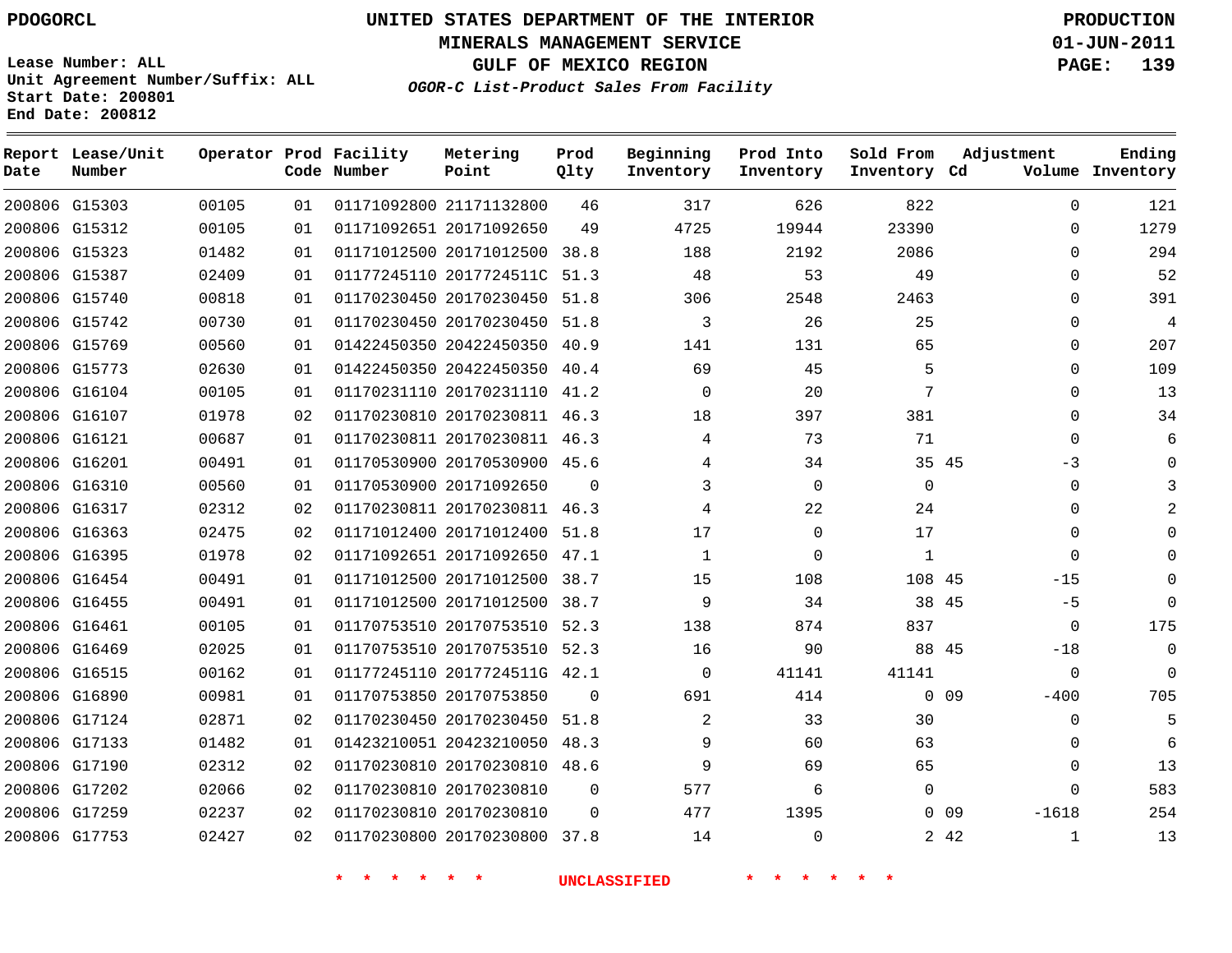**Start Date: 200801 End Date: 200812**

**Unit Agreement Number/Suffix: ALL**

# **UNITED STATES DEPARTMENT OF THE INTERIOR PDOGORCL PRODUCTION**

**MINERALS MANAGEMENT SERVICE 01-JUN-2011**

**GULF OF MEXICO REGION PAGE: 140**

**OGOR-C List-Product Sales From Facility**

**Report Lease/Unit Operator Prod Facility Metering Prod Beginning Prod Into Sold From Adjustment Ending Code Number Point Inventory Cd Volume Date Number Qlty Inventory Inventory Inventory**  $\Omega$  G17754 20170230510 47.7 G17789 20170230810 48.6  $\Omega$   $-76$  $\Omega$  G17842 20170230810 48.5 45  $\Omega$  G17858 20170530900 45.7  $\Omega$  G17896 21171132800 46.4 G17897 20171131600 45.9  $\Omega$   $\Omega$  $\Omega$  G17898 20171131600 45.9  $\Omega$  G17912 20177052203 30.2  $\Omega$   $\Omega$  $\Omega$  G17913 21171132800 G17921 20177062959 26.1  $\Omega$   $\Omega$  $\Omega$  G17942 20177082604 27.4  $\Omega$  G17964 20171012300 38.3  $\Omega$  G17966 20171012300 38.3  $\Omega$  G17973 20171012400 51.4 G17977 21171132800  $\Omega$  G17991 20177122606 39.2  $\Omega$   $\Omega$  G18040 20171012500 38.8  $\Omega$  G18043 20171012500 38.8 42 G18208 20170573602 33.4  $\Omega$  G18577 20170753850 0 0 9 -394  $\Omega$  G18863 20420470030 50.4  $\Omega$   $\Omega$  G18885 20420570060  $\Omega$   $\Omega$   $\Omega$  $\Omega$  G18920 20423210050 48.3  $\Omega$  G18936 20421670200  $\Omega$  $\Omega$   $\Omega$  $\Omega$  20422450350 40.4  $\Omega$  . . . . . . . . . . . . **329 76 0 1002** G19025 20423210050  $\Omega$  G19030 20423210050  $\Omega$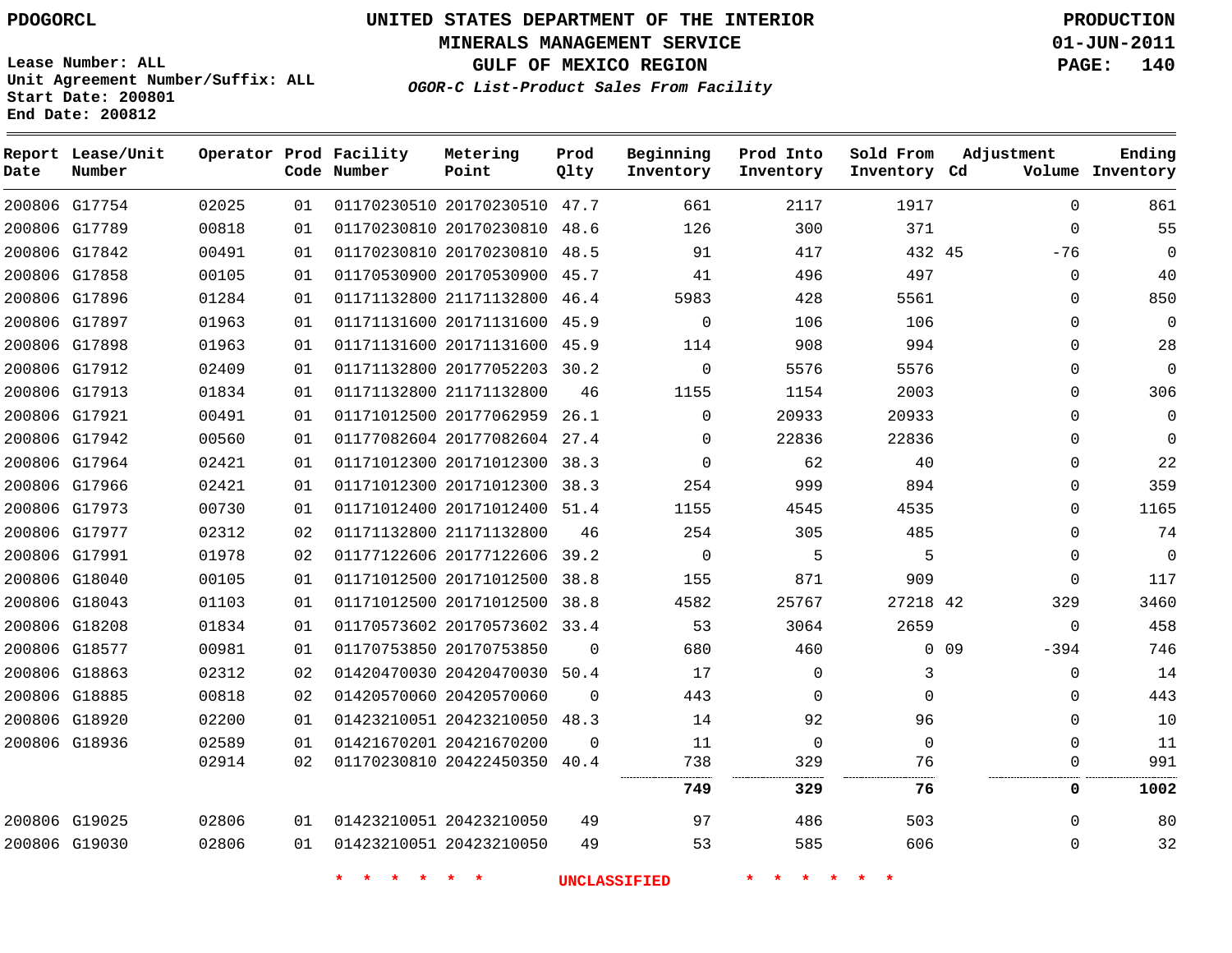**Start Date: 200801 End Date: 200812**

**Unit Agreement Number/Suffix: ALL**

# **UNITED STATES DEPARTMENT OF THE INTERIOR PDOGORCL PRODUCTION**

**MINERALS MANAGEMENT SERVICE 01-JUN-2011**

**GULF OF MEXICO REGION PAGE: 141**

**OGOR-C List-Product Sales From Facility**

 G19750 G19760 G19784 G19832 G19839 G20605 G20616 G20655 G20656 G20660 G21065 G21070 G21081 G21093 G21096 G21111 G21116 G21120 G21322 G21349 G21378 G21408 G21530 G21533 G21536 G21580 G21581 G21583 **Report Lease/Unit Date Number Operator Prod Facility Code Number** 21171132800 21171132800 20171012310 45.4 20177163600 41.5 20170753510 20423550140 27.9 20423210050 48.3 20170230510 47.7 20422450350 40.4 20170230450 20171131600 44.2 21171132800 45.1 20170530900 45.7 20170230811 46.3 20170230811 46.3 21171132800 21171132800 20171012500 38.8 20170230450 20170230510 47.6 20170230811 46.3 20171012400 51.4 20170230400 51.4 20170230400 51.4 01170231300 42.2 20170230811 46.3 21171132800 20170530900 45.7 **Metering Point** 42 42 42  $\Omega$   $\Omega$  **Prod Qlty**  $\Omega$   $\Omega$  **Beginning Inventory**  $\Omega$   $\Omega$  $\Omega$ **Ending Inventory Cd Volume**  $\Omega$   $\Omega$   $\Omega$   $\Omega$  **Prod Into Inventory**  $\Omega$   $\Omega$   $\Omega$  **Sold From Inventory**  $\Omega$   $\cap$  $\Omega$  $\Omega$  $\Omega$  $\Omega$  $\Omega$   $\Omega$   $\Omega$   $\Omega$  $\Omega$  $\Omega$  $\Omega$  $\Omega$   $\Omega$  $\Omega$  $\Omega$  $\Omega$  $\Omega$  $\Omega$  $\Omega$ **Adjustment**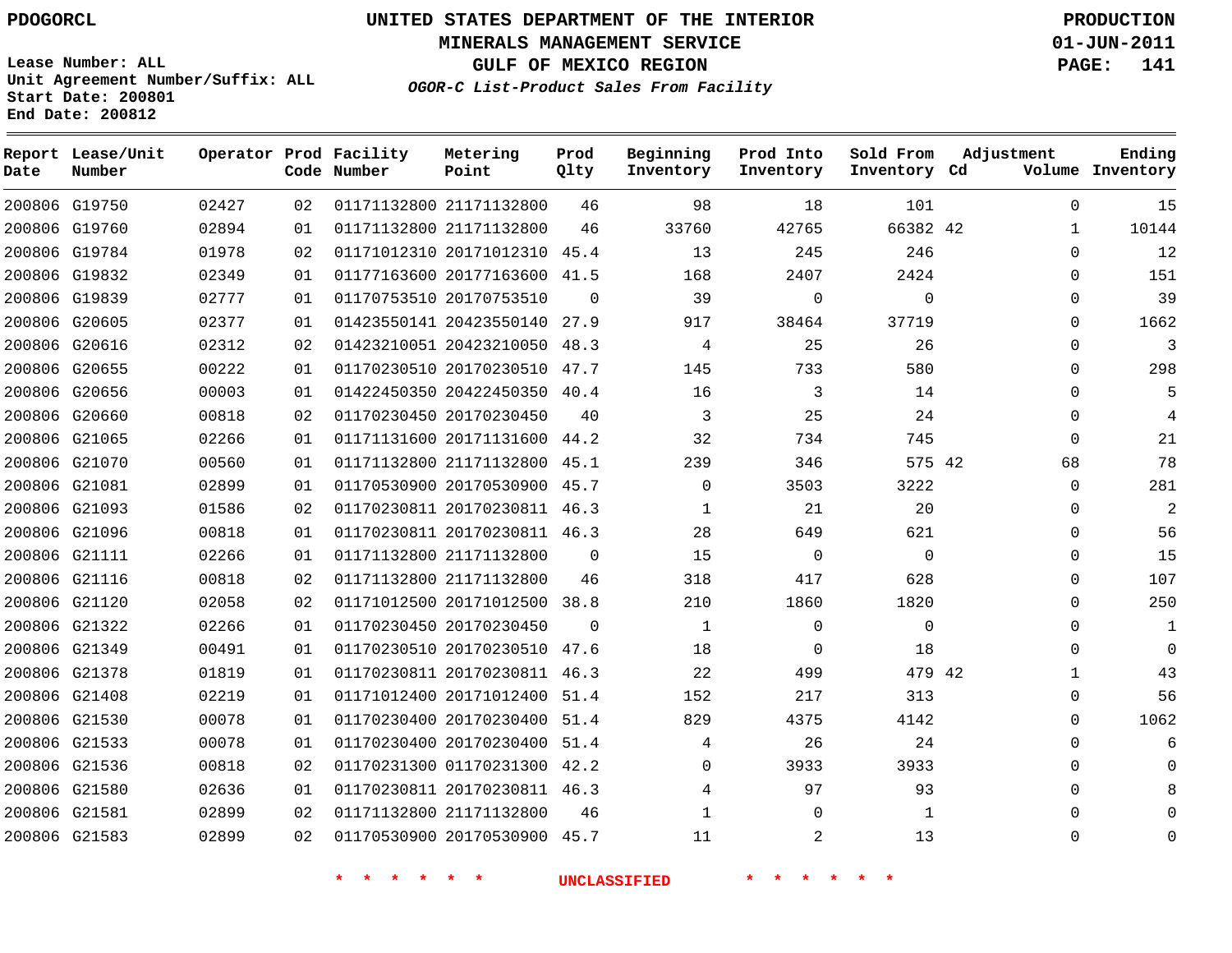**MINERALS MANAGEMENT SERVICE 01-JUN-2011**

**GULF OF MEXICO REGION PAGE: 142**

**Lease Number: ALL Unit Agreement Number/Suffix: ALL Start Date: 200801 End Date: 200812**

**OGOR-C List-Product Sales From Facility**

| Date | Report Lease/Unit<br>Number |       |    | Operator Prod Facility<br>Code Number | Metering<br>Point            | Prod<br>Qlty | Beginning<br>Inventory | Prod Into<br>Inventory | Sold From<br>Inventory Cd | Adjustment       | Ending<br>Volume Inventory |
|------|-----------------------------|-------|----|---------------------------------------|------------------------------|--------------|------------------------|------------------------|---------------------------|------------------|----------------------------|
|      | 200806 G21585               | 01284 | 02 |                                       | 01171132800 21171132800      | 46           | 57                     | 19                     | 66                        | $\Omega$         | 10                         |
|      | 200806 G21592               | 02628 | 02 |                                       | 01171132000 20171132000      | 48.2         | 42                     | 177                    | 205                       | 0                | 14                         |
|      | 200806 G21597               | 02312 | 01 |                                       | 01171132800 21171132800      | 46           | 246                    | 177                    | 367                       | 0                | 56                         |
|      | 200806 G21652               | 02268 | 01 |                                       | 01171132800 21171132800      | 46           | 686                    | 672                    | 1291 42                   | 125              | 192                        |
|      | 200806 G21680               | 00818 | 01 |                                       | 01171092651 20171092650      | 49           | 100                    | 631                    | 691                       | 0                | 40                         |
|      | 200806 G21691               | 00276 | 01 |                                       | 01170513700 20170513700      | $\mathbf 0$  | 2595                   | 0                      | $\mathbf 0$               | 0                | 2595                       |
|      | 200806 G21700               | 00105 | 01 |                                       | 01177258153 01177258153 29.1 |              | 1453                   | 2359                   | 2285                      | 0                | 1527                       |
|      | 200806 G21712               | 02237 | 01 |                                       | 01170755200 20170755200      | 32.4         | 698                    | 8862                   | 8727                      | $\mathbf 0$      | 833                        |
|      | 200806 G21826               | 02219 | 01 |                                       | 01170753850 20170753850      | $\Omega$     | 1025                   | 666                    |                           | $0$ 09<br>$-594$ | 1097                       |
|      | 200806 G22219               | 01482 | 01 |                                       | 01423210051 20423210050      | 48.3         | 7                      | 55                     | 56                        | 0                | 6                          |
|      | 200806 G22236               | 00818 | 01 |                                       | 01170230450 20170230450      | 44.1         | 458                    | 3785                   | 3662                      | 0                | 581                        |
|      | 200806 G22238               | 00818 | 02 |                                       | 01421670201 20170230450      | 40           | 142                    | 1035                   | 1018                      | 0                | 159                        |
|      | 200806 G22246               | 01284 | 02 |                                       | 01423210051 20170230500 44.1 |              | 493                    | 5135                   | 4855                      | $\Omega$         | 773                        |
|      | 200806 G22262               | 00730 | 01 |                                       | 01170230810 20170230810 49.3 |              | 3                      | 10                     | 11                        | 0                | 2                          |
|      | 200806 G22268               | 02777 | 01 |                                       | 01170230810 2042709015I 45.2 |              | $\Omega$               | 4305                   | 4305                      | $\Omega$         | $\mathbf 0$                |
|      | 200806 G22501               | 00078 | 01 |                                       | 01170230400 20170230400 51.5 |              | 272                    | 814                    | 889 42                    | $\mathbf{1}$     | 198                        |
|      | 200806 G22505               | 02025 | 01 |                                       | 01170230811 20170230811 46.2 |              | 40                     | 1076                   | 1024                      | 0                | 92                         |
|      | 200806 G22510               | 00162 | 01 |                                       | 01170230810 20170230810 48.5 |              | $\mathbf 0$            | 13174                  | 13174                     | 0                | 0                          |
|      | 200806 G22513               | 02579 | 02 |                                       | 01170230810 20170230810 48.6 |              | 918                    | 3939                   | 4142 42                   | 1                | 716                        |
|      | 200806 G22539               | 00064 | 01 |                                       | 01170230810 20170230810      | $\Omega$     | $\mathbf{1}$           | $\mathbf{0}$           |                           | 0.42<br>$-1$     | $\Omega$                   |
|      | 200806 G22544               | 02714 | 01 |                                       | 01170230811 20170230811 46.3 |              | 2                      | 0                      | 1                         | $\mathbf 0$      | $\mathbf{1}$               |
|      | 200806 G22549               | 02222 | 01 |                                       | 01170530900 20170530900 45.7 |              | $\mathbf{1}$           | 5                      |                           | 5 42<br>$-1$     | $\Omega$                   |
|      | 200806 G22553               | 02899 | 02 |                                       | 01170530900 20170530900 45.7 |              | $\mathbf{1}$           | 27                     | 26                        | 0                | 2                          |
|      | 200806 G22582               | 01834 | 01 |                                       | 01170530900 20170530900      | 45.7         | 359                    | 5814                   | 5706                      | $\Omega$         | 467                        |
|      | 200806 G22587               | 02200 | 01 |                                       | 01171132000 20171132000 48.2 |              | 4                      | 1535                   | 1429                      | 0                | 110                        |
|      | 200806 G22605               | 02268 | 01 |                                       | 01171132800 21171132800      | 46           | 109                    | 268                    | 377 42                    | 50               | 50                         |
|      | 200806 G22607               | 02899 | 02 |                                       | 01170230810 20170230810      | 48.6         | 99                     | 83                     | 166 42                    | $-1$             | 15                         |
|      | 200806 G22613               | 02655 | 02 |                                       | 01171132800 21171132800      | 46           | 148                    | 73                     | 200                       | $\mathbf 0$      | 21                         |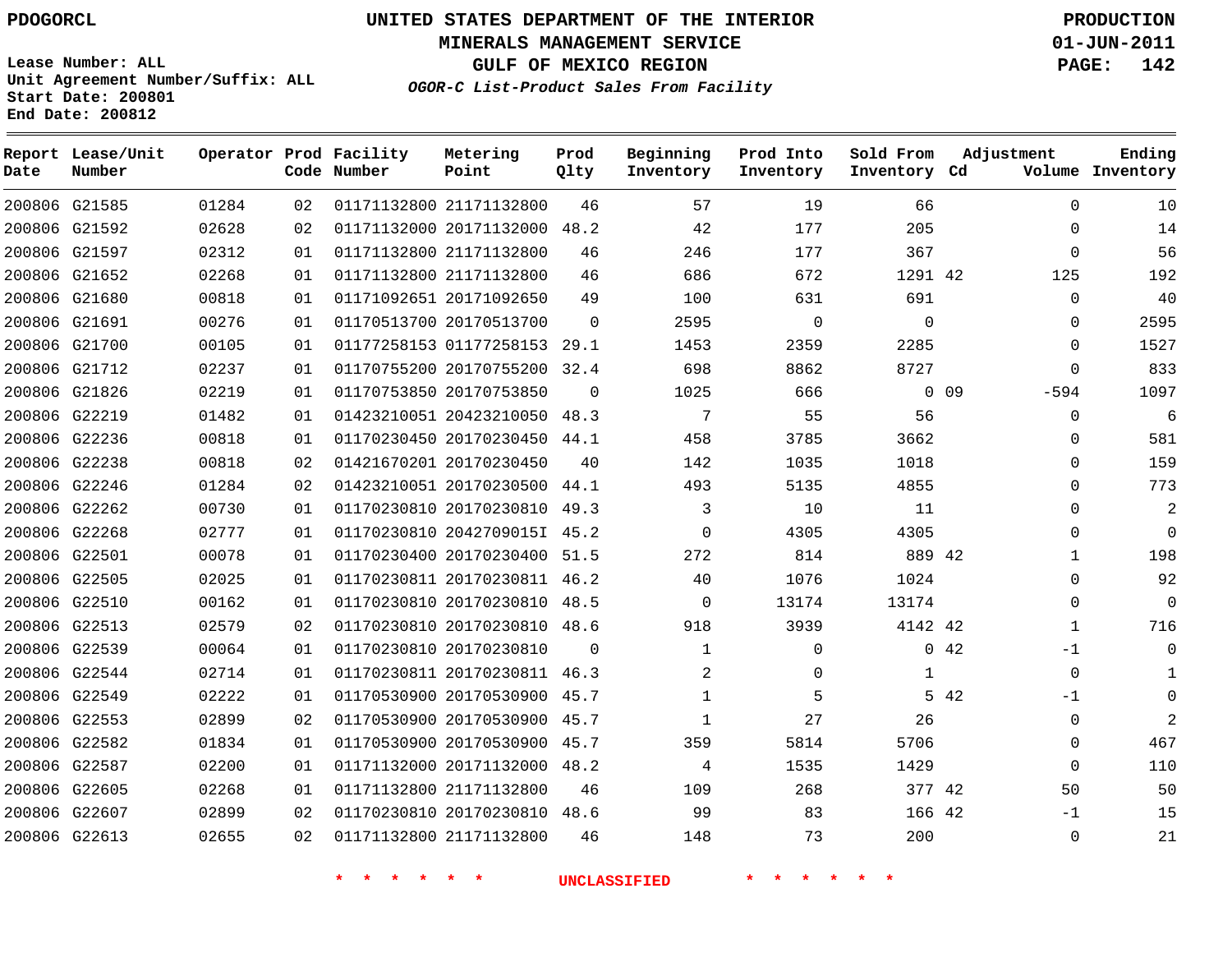**MINERALS MANAGEMENT SERVICE 01-JUN-2011**

**GULF OF MEXICO REGION PAGE: 143**

**Lease Number: ALL Unit Agreement Number/Suffix: ALL Start Date: 200801 End Date: 200812**

**OGOR-C List-Product Sales From Facility**

| Date | Report Lease/Unit<br>Number |       |    | Operator Prod Facility<br>Code Number | Metering<br>Point            | Prod<br>Qlty | Beginning<br>Inventory | Prod Into<br>Inventory | Sold From<br>Inventory Cd | Adjustment   | Ending<br>Volume Inventory |
|------|-----------------------------|-------|----|---------------------------------------|------------------------------|--------------|------------------------|------------------------|---------------------------|--------------|----------------------------|
|      | 200806 G22620               | 02268 | 01 |                                       | 01171132800 21171132800      | 46           | 1878                   | 2125                   | 3472                      | $\Omega$     | 531                        |
|      | 200806 G22621               | 02268 | 01 |                                       | 01171132800 21171132800      | 46           | 13397                  | 12522                  | 24986 42                  | 2503         | 3436                       |
|      | 200806 G22651               | 01834 | 01 |                                       | 01171132800 21171132800      | 46           | 18                     | 69                     | 76 42                     | $\mathbf{1}$ | 12                         |
|      | 200806 G22660               | 02058 | 02 |                                       | 01171012310 20171012310 45.4 |              | 144                    | 2815                   | 2830                      | $\Omega$     | 129                        |
|      | 200806 G22662               | 02058 | 02 |                                       | 01171012310 20171012310 45.3 |              | 38                     | 1158                   | 1143                      | $\mathbf{0}$ | 53                         |
|      | 200806 G22667               | 01482 | 01 |                                       | 01171132000 20171132000 48.2 |              | 11                     | 306                    | 295                       | $\Omega$     | 22                         |
|      | 200806 G22679               | 00222 | 01 |                                       | 01177082958 20177082958 35.9 |              | $\mathbf 0$            | 1404                   | 1404                      | $\mathbf{0}$ | $\Omega$                   |
|      | 200806 G22699               | 00064 | 01 |                                       | 01171012500 20171012500 38.8 |              | 57                     | 361                    | 369 42                    | $-1$         | 48                         |
|      | 200806 G22700               | 02268 | 01 |                                       | 01171132800 21171132800      | 46           | 41                     | 17                     | 59 42                     | 6            |                            |
|      | 200806 G22701               | 02268 | 01 |                                       | 01171132800 21171132800      | 46           | 1                      | $\Omega$               | 1                         | $\Omega$     | $\Omega$                   |
|      | 200806 G22705               | 02268 | 01 |                                       | 01171132800 21171132800      | 46           | 22                     | 9                      | 27                        | $\mathbf 0$  | $\overline{4}$             |
|      | 200806 G22712               | 00222 | 02 |                                       | 01171012500 20171012500 38.8 |              | 94                     | 517                    | 542                       | $\mathbf 0$  | 69                         |
|      | 200806 G22713               | 00222 | 02 |                                       | 01171092651 20171092650      | 49           | 131                    | 75                     | 201                       | $\Omega$     | 5                          |
|      | 200806 G22726               | 02899 | 01 |                                       | 01171092651 20171092650      | 49           | 82                     | 0                      | 82                        | 0            | $\mathbf{0}$               |
|      | 200806 G22751               | 00730 | 01 |                                       | 01171012500 20171012500 38.8 |              | 4656                   | 30034                  | 30657                     | $\Omega$     | 4033                       |
|      | 200806 G22765               | 00222 | 01 |                                       | 01170578150 01170578150      | $\Omega$     | 210                    | $\Omega$               | $\Omega$                  | $\Omega$     | 210                        |
|      | 200806 G22781               | 00222 | 02 |                                       | 01170754751 01170754751 36.1 |              | 2836                   | 4081                   | 5538                      | $\mathbf 0$  | 1379                       |
|      | 200806 G22790               | 02841 | 01 |                                       | 01177258041 01177258041      | 28           | 3                      | 18                     | 12 42                     | $-1$         | 8                          |
|      | 200806 G22792               | 00222 | 02 |                                       | 01177258041 01177258041      | 28           | 905                    | 3286                   | 2649                      | $\mathbf 0$  | 1542                       |
|      |                             | 02714 | 01 |                                       | 01177258151 01177258151      | $\mathbf 0$  | 6<br>                  | $\Omega$               | $\Omega$<br>.             | $\mathbf 0$  | 6                          |
|      |                             |       |    |                                       |                              |              | 911                    | 3286                   | 2649                      | 0            | 1548                       |
|      | 200806 G22840               | 00730 | 01 |                                       | 01608103650 20608103650 31.5 |              | 3                      | $\mathbf 0$            | 3                         | $\mathbf 0$  | $\mathbf 0$                |
|      | 200806 G23125               | 02312 | 02 |                                       | 01420470030 20420470030 50.4 |              | 119                    | $\mathbf{1}$           | 20                        | $\Omega$     | 100                        |
|      | 200806 G23180               | 01284 | 02 |                                       | 01423210051 20423210050 48.3 |              | 25                     | 172                    | 179                       | $\Omega$     | 18                         |
|      | 200806 G23181               | 01963 | 01 |                                       | 01423210051 20423210050 48.3 |              | 97                     | 197                    | 211                       | $\mathbf 0$  | 83                         |
|      | 200806 G23197               | 00818 | 02 |                                       | 01170230500 20170230500 48.1 |              | 61                     | 1104                   | 999                       | $\mathbf 0$  | 166                        |
|      | 200806 G23199               | 00818 | 02 |                                       | 01170230450 20170230450      | 40           | 149                    | 864                    | 880                       | $\Omega$     | 133                        |
|      | 200806 G23450               | 00981 | 01 |                                       | 01170753850 20170753850 44.1 |              | 101                    | 0                      | 59                        | $\mathbf 0$  | 42                         |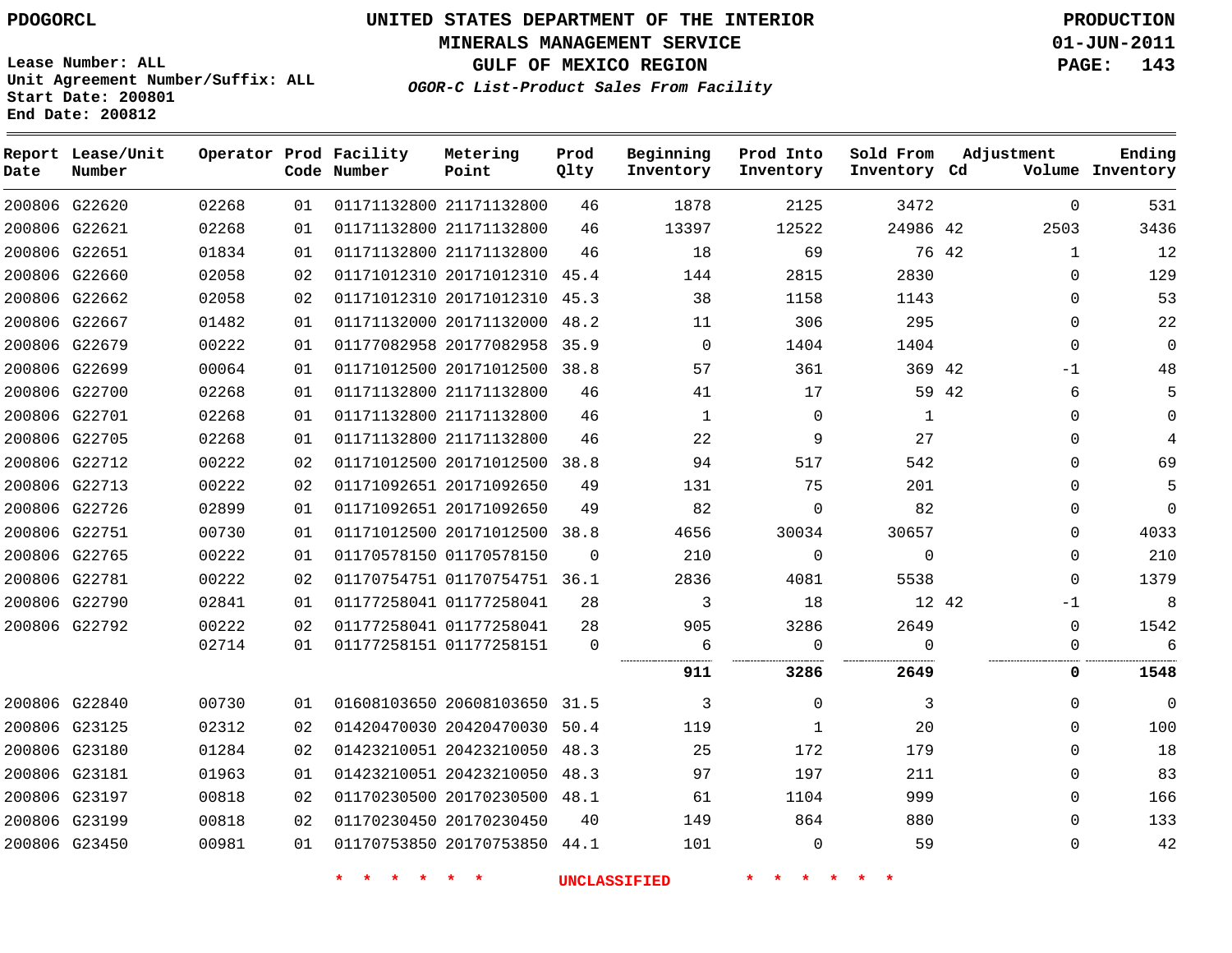**MINERALS MANAGEMENT SERVICE 01-JUN-2011**

**GULF OF MEXICO REGION PAGE: 144**

**Lease Number: ALL Unit Agreement Number/Suffix: ALL Start Date: 200801 End Date: 200812**

**OGOR-C List-Product Sales From Facility**

| Date | Report Lease/Unit<br>Number |       |    | Operator Prod Facility<br>Code Number | Metering<br>Point            | Prod<br>Qlty | Beginning<br>Inventory | Prod Into<br>Inventory | Sold From<br>Inventory Cd | Adjustment                | Ending<br>Volume Inventory |
|------|-----------------------------|-------|----|---------------------------------------|------------------------------|--------------|------------------------|------------------------|---------------------------|---------------------------|----------------------------|
|      | 200806 G23458               | 00981 | 01 |                                       | 01170753850 20170753850 44.1 |              | 399                    | 205                    | 231                       | $\Omega$                  | 373                        |
|      | 200806 G23473               | 00981 | 01 |                                       | 01170753850 20170753850      | 44.1         | 339                    | 260                    | 197                       | $\Omega$                  | 402                        |
|      | 200806 G23480               | 00981 | 01 |                                       | 01170753850 20170753850 44.1 |              | 645                    | 556                    | 374                       | $\Omega$                  | 827                        |
|      | 200806 G23528               | 00981 | 01 |                                       | 01170753850 20170753850 44.1 |              | 634                    | 342                    | 367                       | $\Omega$                  | 609                        |
|      | 200806 G23529               | 00981 | 01 |                                       | 01170753850 20170753850 44.1 |              | 822                    | 533                    | 476                       | $\mathbf{0}$              | 879                        |
|      | 200806 G23730               | 01978 | 02 |                                       | 01170230810 20170230811 46.3 |              | 84                     | 1406                   | 1370                      | $\Omega$                  | 120                        |
|      | 200806 G23735               | 00162 | 01 |                                       | 01170230810 20170230810 48.5 |              | $\mathbf 0$            | 1390                   | 1390                      | $\Omega$                  | 0                          |
|      | 200806 G23736               | 02312 | 02 |                                       | 01170230810 20170230810 48.6 |              | 18                     | 105                    | 104                       | $\Omega$                  | 19                         |
|      | 200806 G23748               | 02312 | 02 |                                       | 01170230810 20170230810      | 48.6         | 35                     | 144                    | 152 42                    | $-1$                      | 26                         |
|      | 200806 G23820               | 02899 | 01 |                                       | 01177058270 01177058270 38.4 |              | 444                    | 1661                   | 1914                      | 0                         | 191                        |
|      | 200806 G23853               | 02266 | 01 |                                       | 01171012310 20171012310 45.4 |              | 20                     | 310                    | 316                       | $\Omega$                  | 14                         |
|      | 200806 G23891               | 01284 | 01 |                                       | 01171012500 20171012500 38.8 |              | $\mathbf 0$            | 771                    | 667                       | 0                         | 104                        |
|      | 200806 G23956               | 02807 | 01 |                                       | 01170753510 20170753510 52.3 |              | 1134                   | 8159                   | 7663                      | $\Omega$                  | 1630                       |
|      | 200806 G24330               | 02566 | 01 |                                       | 01427038270 01427038270      | 50.3         | 184                    | 146                    | 174                       | $\Omega$                  | 156                        |
|      | 200806 G24425               | 02312 | 02 |                                       | 01170230810 20170230810 48.6 |              | 25                     | 96                     | 104                       | 0                         | 17                         |
|      | 200806 G24429               | 02312 | 02 |                                       | 01170230810 20170230810      | 48.6         | 7                      | 126                    | 110                       | $\Omega$                  | 23                         |
|      | 200806 G24700               | 02312 | 02 |                                       | 01170230811 20170230811 46.3 |              | 6                      | 105                    | 102                       | $\Omega$                  | 9                          |
|      | 200806 G24710               | 02025 | 01 |                                       | 01170230811 20170230811      | $\Omega$     | 16                     | 208                    |                           | 0 <sub>09</sub><br>$-206$ | 18                         |
|      | 200806 G24712               | 02025 | 01 |                                       | 01170230811 20170230811 46.3 |              | $\mathbf{1}$           | 3                      | 4                         | $\mathbf 0$               | 0                          |
|      | 200806 G24730               | 00818 | 01 |                                       | 01170230500 20170230500 44.1 |              | 436                    | 3006                   | 2989 42                   | $-1$                      | 452                        |
|      |                             | 02349 | 01 |                                       | 01170230500 20170230500      | $\Omega$     | 19                     | $\mathbf 0$            | $\Omega$                  | $\Omega$                  | 19                         |
|      |                             |       |    |                                       |                              |              | 455                    | 3006                   | 2989                      | -1                        | 471                        |
|      | 200806 G24733               | 00818 | 02 |                                       | 01170530900 20170530900      | 46           | 5                      | 11                     | 14                        | $\mathbf 0$               |                            |
|      | 200806 G24745               | 02800 | 02 |                                       | 01170530900 20170530900      | 45.7         | $-4$                   | 30                     | 26                        | $\Omega$                  | $\Omega$                   |
|      | 200806 G24802               | 02579 | 02 |                                       | 01171132000 20171132000      | 48.2         | 2                      | 2                      | 4                         | $\Omega$                  | 0                          |
|      | 200806 G24873               | 00222 | 02 |                                       | 01171012400 20171012400      | 51.4         | 119                    | 332                    | 366                       | $\Omega$                  | 85                         |
|      | 200806 G24878               | 02628 | 02 |                                       | 01171092651 20171092650      | 49           | 167                    | 593                    | 722                       | $\Omega$                  | 38                         |
|      | 200806 G24889               | 02579 | 02 |                                       | 01171012500 20171012500 38.8 |              | 5345                   | 28891                  | 30553                     | $\Omega$                  | 3683                       |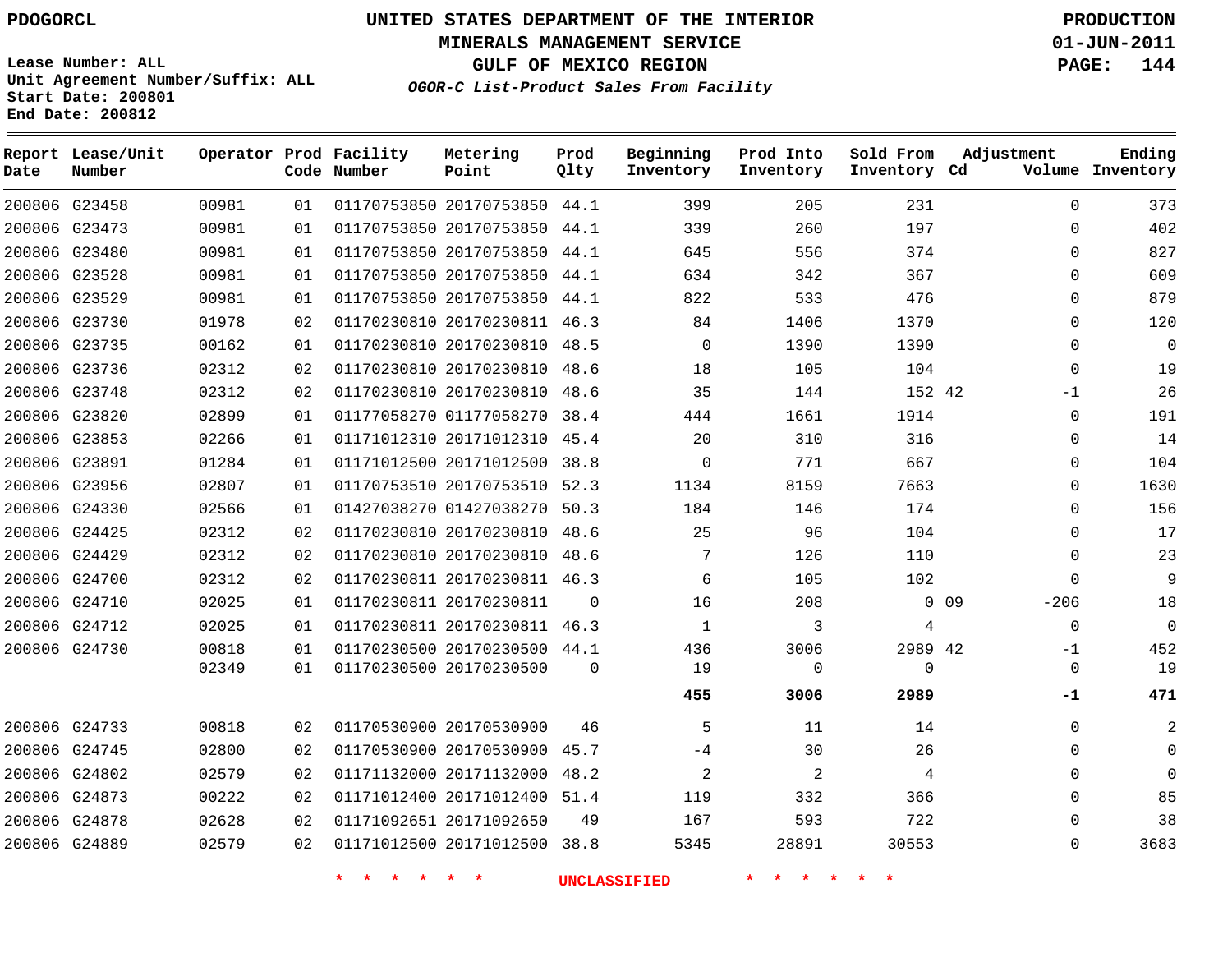# **UNITED STATES DEPARTMENT OF THE INTERIOR PDOGORCL PRODUCTION**

#### **MINERALS MANAGEMENT SERVICE 01-JUN-2011**

**GULF OF MEXICO REGION PAGE: 145**

**Unit Agreement Number/Suffix: ALL Start Date: 200801 End Date: 200812**

**OGOR-C List-Product Sales From Facility**

| Date          | Report Lease/Unit<br>Number |       |    | Operator Prod Facility<br>Code Number | Metering<br>Point            | Prod<br>Qlty | Beginning<br>Inventory | Prod Into<br>Inventory | Sold From<br>Inventory Cd | Adjustment    | Ending<br>Volume Inventory |
|---------------|-----------------------------|-------|----|---------------------------------------|------------------------------|--------------|------------------------|------------------------|---------------------------|---------------|----------------------------|
|               | 200806 G24898               | 02807 | 01 |                                       | 01171012400 20171012400      | 51.4         | 101                    | 2596                   | 2032                      | $\Omega$      | 665                        |
|               |                             |       | 01 |                                       | 01171012300 20171012300      | 38.3         | 4634                   | 16341                  | 15103                     | $\Omega$      | 5872                       |
|               |                             |       |    |                                       |                              |              | 4735                   | 18937                  | 17135                     | 0             | 6537                       |
|               | 200806 G24922               | 02268 | 01 | 01171132800 21171132800               |                              | 46           | 5083                   | 4345                   | 8187                      | $\Omega$      | 1241                       |
|               | 200806 G24924               | 02268 | 01 | 01171132800 21171132800               |                              | 46           | 3857                   | 2746                   | 6262 42                   | 545           | 886                        |
|               | 200806 G24929               | 02766 | 01 |                                       | 01171092651 20171092650      | 44.7         | 5                      | 96                     | 96                        | $\Omega$      | 5                          |
|               | 200806 G25007               | 02766 | 02 | 01177198271 01177198271               |                              | $\Omega$     | 61                     | $\mathbf 0$            | $\Omega$                  | $\Omega$      | 61                         |
|               | 200806 G25008               | 02777 | 01 |                                       | 01170753510 20170753510      | 47.9         | 64                     | 459                    | 431                       | $\Omega$      | 92                         |
|               | 200806 G25524               | 00818 | 02 | 01170230450 20170230450               |                              | 40           | 955                    | 7009                   | 6889                      | $\Omega$      | 1075                       |
|               |                             |       | 02 | 01421670210 01421670210               |                              | 34           | 138                    | 255                    | 336 42                    | 1             | 58                         |
|               |                             |       |    |                                       |                              |              | 1093                   | 7264                   | 7225                      | 1             | 1133                       |
|               | 200806 G25536               | 02466 | 01 | 01420390101 01420390101               |                              | $\Omega$     | 2025                   | 4472                   | $\mathbf 0$               | $\Omega$      | 6497                       |
|               | 200806 G25553               | 02579 | 02 |                                       | 01170230510 20170230510 47.7 |              | 81                     | 355                    | 292                       | $\Omega$      | 144                        |
|               | 200806 G25561               | 02058 | 02 |                                       | 01170230450 20170230450      | 51.8         | 29                     | 401                    | 368                       | $\Omega$      | 62                         |
|               | 200806 G25566               | 00162 | 01 |                                       | 01170230450 20170230450 51.9 |              | $\Omega$               | 74                     | 74                        | $\mathbf 0$   | $\mathbf 0$                |
|               | 200806 G25579               | 00818 | 02 |                                       | 01170230500 20170230500      | 48.1         | 394                    | 3855                   | 3668 42                   | $-1$          | 580                        |
|               | 200806 G25605               | 00818 | 01 | 01170230810 20170230810               |                              | 49           | 3                      | 10                     | 11                        | $\Omega$      | $\overline{2}$             |
|               | 200806 G25606               | 02025 | 01 |                                       | 01170230810 20170230810      | 48.5         | 364                    | 1457                   | 1556                      | $\Omega$      | 265                        |
|               | 200806 G25872               | 02025 | 01 |                                       | 01170230811 20170230811 46.2 |              | 496                    | 6668                   | 6593                      | $\mathbf 0$   | 571                        |
|               | 200806 G25914               | 01963 | 01 |                                       | 01170530900 20170530900      | 45.7         | 0                      | 7                      | 7                         | $\mathbf 0$   | $\mathbf{0}$               |
|               | 200806 G25916               | 01963 | 01 |                                       | 01170530900 20170530900      | 47.2         | 2                      | 4                      | 5                         | $\Omega$      | $\mathbf{1}$               |
|               | 200806 G25939               | 00064 | 01 |                                       | 01170230810 20170230810      | 48.6         | $\mathbf{1}$           | 19                     |                           | 16 42<br>$-1$ | 3                          |
|               | 200806 G25948               | 02427 | 01 |                                       | 01170530900 20170530900      | 45.7         | 73                     | 1188                   | 1165 42                   | $-1$          | 95                         |
| 200806 G25965 |                             | 02899 | 02 | 01171132800 21171132800               |                              | 46           | 31                     | 87                     | 105                       | 0             | 13                         |
|               | 200806 G25967               | 01513 | 01 |                                       | 01170230811 20170230811 46.3 |              | 13                     | 175                    | 173                       | $\Omega$      | 15                         |
|               | 200806 G25972               | 01978 | 02 |                                       | 01171131600 20171131600 45.9 |              | 89                     | 1332                   | 1384                      | $\Omega$      | 37                         |
| 200806 G26023 |                             | 02579 | 02 | 01171012500 20171012500               |                              | $\Omega$     | 197                    | $\mathbf{0}$           | $\Omega$                  | $\Omega$      | 197                        |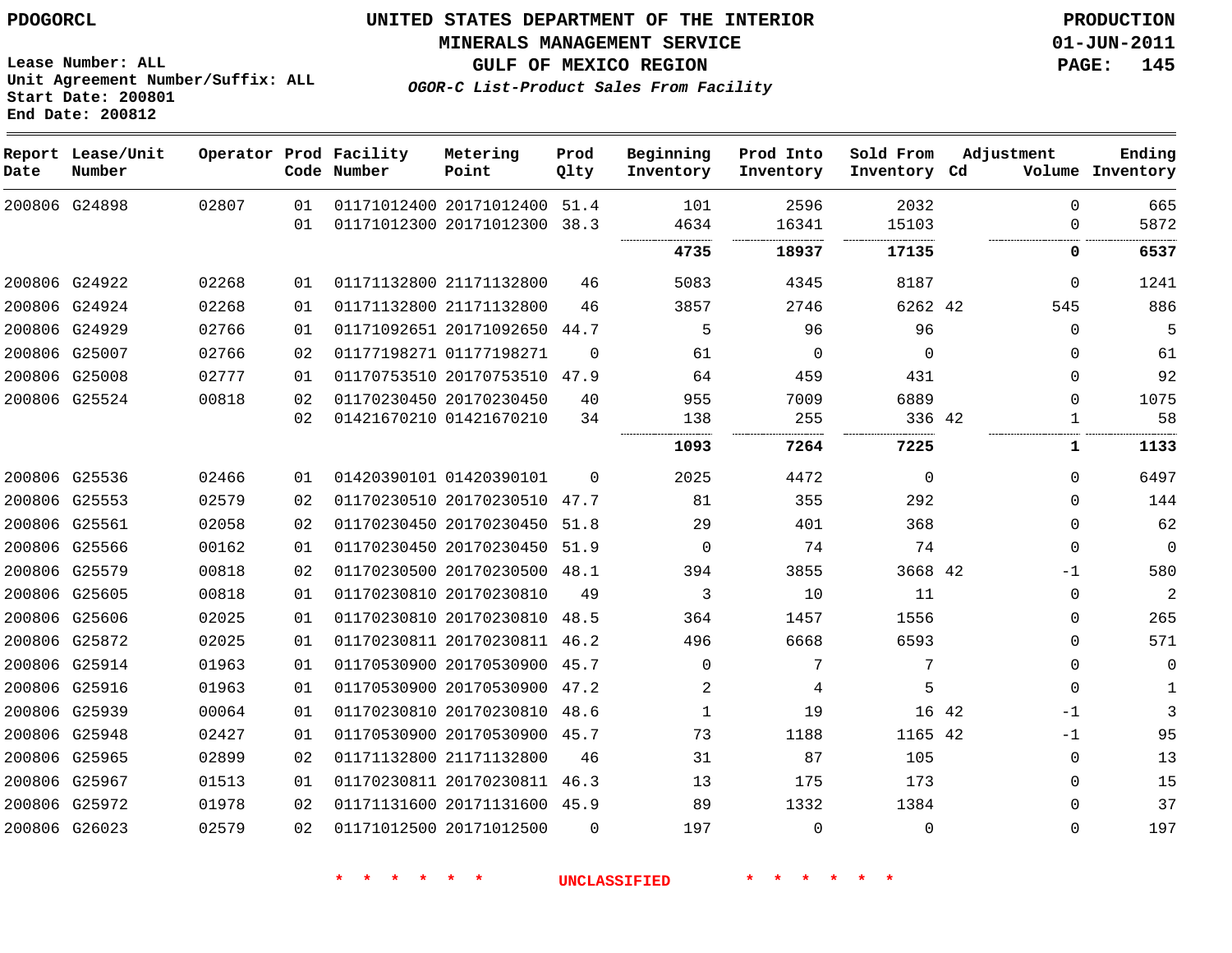**MINERALS MANAGEMENT SERVICE 01-JUN-2011**

**GULF OF MEXICO REGION PAGE: 146**

**Lease Number: ALL Unit Agreement Number/Suffix: ALL Start Date: 200801 End Date: 200812**

**OGOR-C List-Product Sales From Facility**

| Date   | Report Lease/Unit<br>Number |       |    | Operator Prod Facility<br>Code Number | Metering<br>Point            | Prod<br>Qlty | Beginning<br>Inventory | Prod Into<br>Inventory | Sold From<br>Inventory Cd | Adjustment      | Ending<br>Volume Inventory |
|--------|-----------------------------|-------|----|---------------------------------------|------------------------------|--------------|------------------------|------------------------|---------------------------|-----------------|----------------------------|
|        | 200806 G26032               | 01935 | 01 |                                       | 01171012300 20171012300 38.3 |              | 339                    | 85                     | 393                       | $\Omega$        | 31                         |
|        | 200806 G26040               | 00560 | 01 |                                       | 01171132800 21171132800      | $\Omega$     | 734                    | 987                    |                           | 0.42<br>$-1493$ | 228                        |
|        | 200806 G26051               | 01978 | 02 |                                       | 01171092651 20171092650      | 49           | 4041                   | 10706                  | 14060                     | $\Omega$        | 687                        |
|        | 200806 G26074               | 01284 | 01 |                                       | 01177122950 20177122950      | 30.4         | 204                    | 64508                  | 64540                     | $\Omega$        | 172                        |
|        | 200806 G26146               | 01586 | 01 |                                       | 01177258152 01177258152 33.7 |              | $\Omega$               | 1819                   | 645                       | $\Omega$        | 1174                       |
|        | 200806 G26281               | 02528 | 02 |                                       | 01170753850 20170753850 44.1 |              | 752                    | 552                    | 436                       | $\Omega$        | 868                        |
|        | 200806 G26442               | 02466 | 01 |                                       | 01423550090 20423550090 51.6 |              | 340                    | 672                    | 748                       | $\Omega$        | 264                        |
|        | 200806 G26451               | 02579 | 02 |                                       | 01423210051 20423210050      | 48.3         | 1665                   | 13167                  | 13448 42                  | $\mathbf 1$     | 1385                       |
|        | 200806 G26477               | 01963 | 01 |                                       | 01420390101 01420390101      | $\Omega$     | 32                     | $\mathbf 0$            | $\mathbf 0$               | $\Omega$        | 32                         |
|        | 200806 G26480               | 01978 | 02 |                                       | 01423210051 20423210050      | 48.3         | 61                     | 688                    | 738                       | $\Omega$        | 11                         |
|        | 200806 G26513               | 01978 | 02 |                                       | 01170230450 20170230450 51.8 |              | 1236                   | 9560                   | 9331                      | $\Omega$        | 1465                       |
|        | 200806 G27023               | 02899 | 02 |                                       | 01170230810 20170230810      | 40           | 33                     | 25                     | 41                        | $\Omega$        | 17                         |
|        | 200806 G27050               | 02579 | 02 |                                       | 01171132800 21171132800      | $\Omega$     | 15                     | $\mathbf 0$            |                           | 0.42<br>$-13$   | 2                          |
|        | 200806 G27061               | 02266 | 01 |                                       | 01171131600 20171131600      | 44.2         | 37                     | 710                    | 727                       | 0               | 20                         |
|        | 200806 G27072               | 02899 | 02 |                                       | 01171132800 21171132800      | 46           | 1841                   | 1619                   | 3001                      | $\Omega$        | 459                        |
|        | 200806 G27100               | 01978 | 02 |                                       | 01171012310 20171012310      | 45.4         | 20                     | 357                    | 360                       | 0               | 17                         |
|        | 200806 G27121               | 02312 | 02 |                                       | 01171012400 20171012400 51.4 |              | 8961                   | 21903                  | 25252                     | $\Omega$        | 5612                       |
|        | 200806 G27194               | 01586 | 01 |                                       | 01177258152 01177258152 33.7 |              | $\mathbf 0$            | 969                    | 344 42                    | $\mathbf 1$     | 626                        |
|        | 200806 G27195               | 01586 | 02 |                                       | 01177258154 01177258154      | $\Omega$     | 124                    | 141                    | $\mathbf 0$               | $\Omega$        | 265                        |
|        | 200806 G27214               | 01586 | 02 |                                       | 01177288152 01177288152 33.2 |              | 7                      | $\mathbf 0$            | 3                         | $\Omega$        | 4                          |
|        | 200806 G27215               | 01586 | 02 |                                       | 01177288152 01177288152 33.2 |              | 82                     | 24                     | 44                        | 0               | 62                         |
|        | 200806 G27476               | 02672 | 01 |                                       | 01423210051 20423210050      | 52           | 20                     | 148                    | 152                       | $\Omega$        | 16                         |
|        | 200806 G27507               | 02058 | 02 |                                       | 01170230450 20170230450 51.8 |              | 940                    | 3895                   | 4237                      | $\Omega$        | 598                        |
|        | 200806 G27789               | 01284 | 02 |                                       | 01170530900 20170530900      | 45.7         | 624                    | 8793                   | 8711                      | $\mathbf{0}$    | 706                        |
|        | 200806 G27793               | 02266 | 01 |                                       | 01170530900 20170530900 47.2 |              | 55                     | 1912                   | 1813                      | $\Omega$        | 154                        |
|        | 200806 G27831               | 02899 | 02 |                                       | 01170530900 20170530900 45.7 |              | 52                     | 803                    | 790 42                    | $-1$            | 64                         |
|        | 200806 G27918               | 00222 | 01 |                                       | 01177082958 20177082958 35.9 |              | $\Omega$               | 143                    | 143                       | $\Omega$        | 0                          |
| 200807 | 00016                       | 00276 | 01 |                                       | 01170513700 20170513700 32.3 |              | 2965                   | 32005                  | 29166                     | 0               | 5804                       |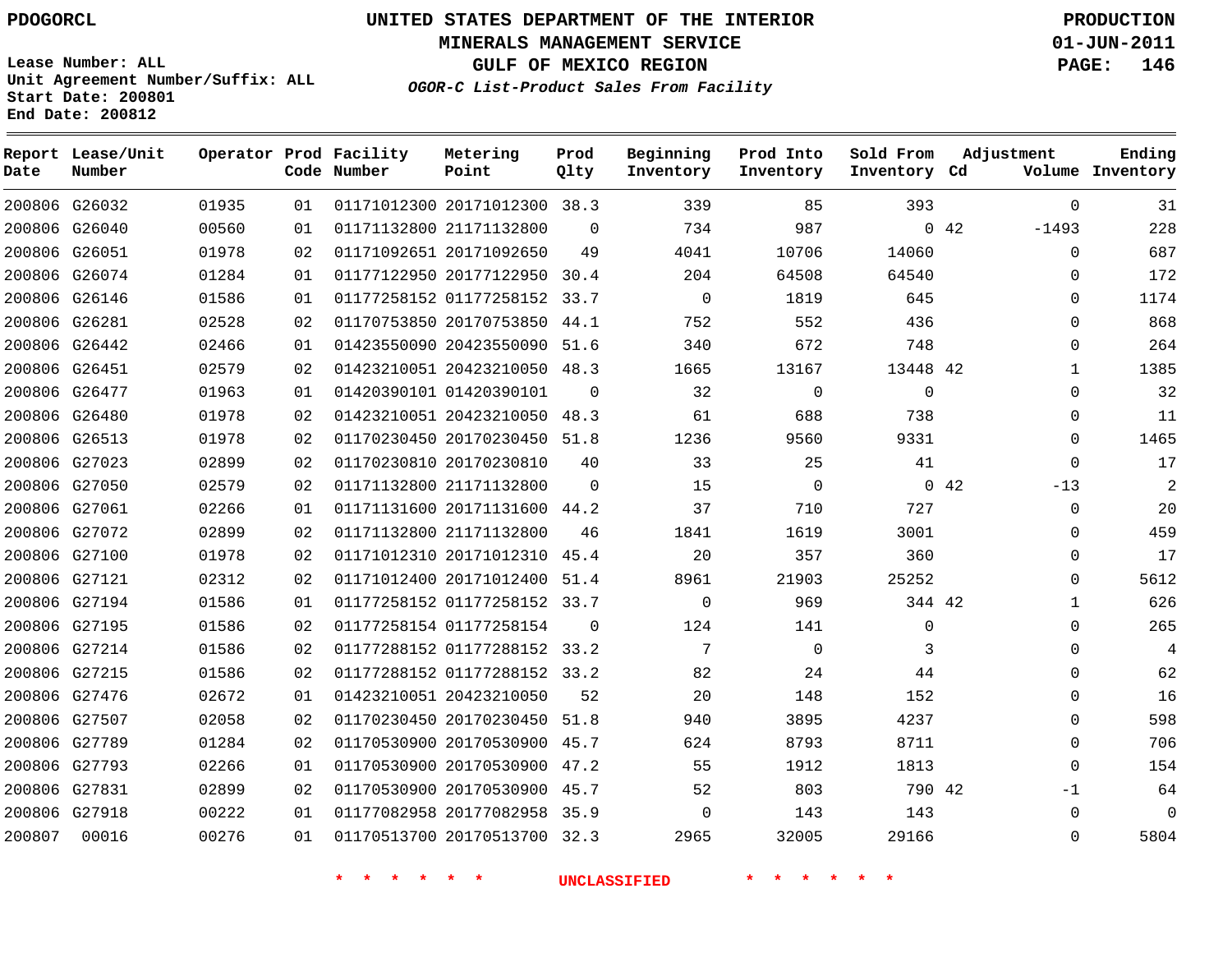# **UNITED STATES DEPARTMENT OF THE INTERIOR PDOGORCL PRODUCTION**

**MINERALS MANAGEMENT SERVICE 01-JUN-2011**

**GULF OF MEXICO REGION PAGE: 147**

**Unit Agreement Number/Suffix: ALL Start Date: 200801 End Date: 200812**

**OGOR-C List-Product Sales From Facility**

| Date   | Report Lease/Unit<br>Number |       |    | Operator Prod Facility<br>Code Number | Metering<br>Point            | Prod<br>Qlty | Beginning<br>Inventory | Prod Into<br>Inventory | Sold From<br>Inventory Cd | Adjustment   | Ending<br>Volume Inventory |
|--------|-----------------------------|-------|----|---------------------------------------|------------------------------|--------------|------------------------|------------------------|---------------------------|--------------|----------------------------|
| 200807 | 00026                       | 00276 | 01 |                                       | 01170513700 20170513700 32.3 |              | 8248                   | 46078                  | 45970 42                  | $\mathbf{1}$ | 8357                       |
| 200807 | 00032                       | 00276 | 01 |                                       | 01170513700 20170513700 32.3 |              | 2286                   | 7480                   | 7687                      | $\Omega$     | 2079                       |
| 200807 | 00033                       | 00276 | 01 |                                       | 01170513700 20170513700 32.3 |              | 3876                   | 14242                  | 14159                     | $\Omega$     | 3959                       |
| 200807 | 00049                       | 02421 | 01 |                                       | 01171012300 20171012300      | 38.5         | 9757                   | 26396                  | 25519                     | $\Omega$     | 10634                      |
| 200807 | 00050                       | 02421 | 01 |                                       | 01171012300 20171012300 38.5 |              | 11925                  | 26871                  | 27971                     | $\Omega$     | 10825                      |
| 200807 | 00051                       | 02421 | 01 |                                       | 01171012300 20171012300      | 38.5         | 2641                   | 5892                   | 6159                      | $\mathbf{0}$ | 2374                       |
| 200807 | 00052                       | 02421 | 01 |                                       | 01171012300 20171012300      | 38.5         | 1334                   | 2468                   | 2808                      | $\mathbf{0}$ | 994                        |
| 200807 | 00053                       | 02409 | 01 |                                       | 01171012300 20171012300 30.3 |              | 1960                   | 4124                   | 4144                      | $\mathbf 0$  | 1940                       |
| 200807 | 00079                       | 01834 | 01 |                                       | 01170230810 20170230810      | 48.1         | 135                    | 665                    | 665 42                    | $\mathbf{1}$ | 136                        |
| 200807 | 00081                       | 00818 | 02 |                                       | 01170231300 20170230800 38.6 |              | 2693                   | 6137                   | 6749                      | 0            | 2081                       |
| 200807 | 00090                       | 02630 | 01 |                                       | 01170230810 20170230810 48.6 |              | 40                     | 44                     | 79                        | $\Omega$     | 5                          |
| 200807 | 00137                       | 00687 | 01 |                                       | 01170513700 20170513700 26.9 |              | 373                    | 3167                   | 3039                      | $\Omega$     | 501                        |
| 200807 | 00138                       | 00687 | 01 |                                       | 01170513700 20170513700      | 26.9         | 1814                   | 15263                  | 14662                     | $\Omega$     | 2415                       |
| 200807 | 00161                       | 00105 | 01 |                                       | 01170230810 20170230810      | 48.1         | 160                    | 50                     | 196                       | $\mathbf{0}$ | 14                         |
| 200807 | 00184                       | 02594 | 02 |                                       | 01170230810 20170230810 48.1 |              | 657                    | 2303                   | 2491                      | $\Omega$     | 469                        |
| 200807 | 00191                       | 02312 | 01 |                                       | 01170230810 20170230810      | 48.1         | 134                    | 1644                   | 1443                      | $\mathbf 0$  | 335                        |
| 200807 | 00196                       | 00003 | 01 |                                       | 01171012300 20171012300 38.6 |              | 3679                   | 10346                  | 9857                      | $\Omega$     | 4168                       |
| 200807 | 00244                       | 00105 | 01 |                                       | 01170231300 01170231300      | 41.8         | $\mathbf 0$            | 3630                   | 3630                      | $\mathbf{0}$ | $\mathbf 0$                |
| 200807 | 00247                       | 00105 | 01 |                                       | 01170231300 01170231300 41.8 |              | $\Omega$               | 909                    | 909                       | $\Omega$     | $\Omega$                   |
| 200807 | 00253                       | 01364 | 02 |                                       | 01170230810 20170230810 48.1 |              | 125                    | 1734                   | 1506                      | $\Omega$     | 353                        |
|        |                             | 02025 | 01 |                                       | 01170230810 20170230810      | 48           | 5                      | 5                      | 9                         | $\Omega$     | $\mathbf{1}$               |
|        |                             |       |    |                                       |                              |              | 130                    | 1739                   | 1515                      | 0            | 354                        |
| 200807 | 00317                       | 00560 | 01 |                                       | 01171012310 20171012310 45.3 |              | 9                      | 122                    | 126                       | $\Omega$     | 5                          |
| 200807 | 00367                       | 00276 | 01 |                                       | 01170513700 20170513700 32.3 |              | 109                    | 885                    | 833                       | $\Omega$     | 161                        |
| 200807 | 00424                       | 00064 | 01 |                                       | 01171012400 20171012400      | 50.2         | 4                      | $\mathbf 0$            | 4                         | $\mathbf{0}$ | $\mathbf{0}$               |
| 200807 | 00434                       | 01284 | 01 |                                       | 01177112605 2017711260Y 29.2 |              | 2662                   | 22205                  | 21577                     | 0            | 3290                       |
| 200807 | 00453                       | 01284 | 01 |                                       | 01177112605 2017711260Y 29.2 |              | 366                    | 3315                   | 3189                      | $\mathbf 0$  | 492                        |
| 200807 | 00462                       | 00078 | 01 |                                       | 01170573602 20170573602      | 33           | 8                      | 25                     | 29                        | $\mathbf 0$  | 4                          |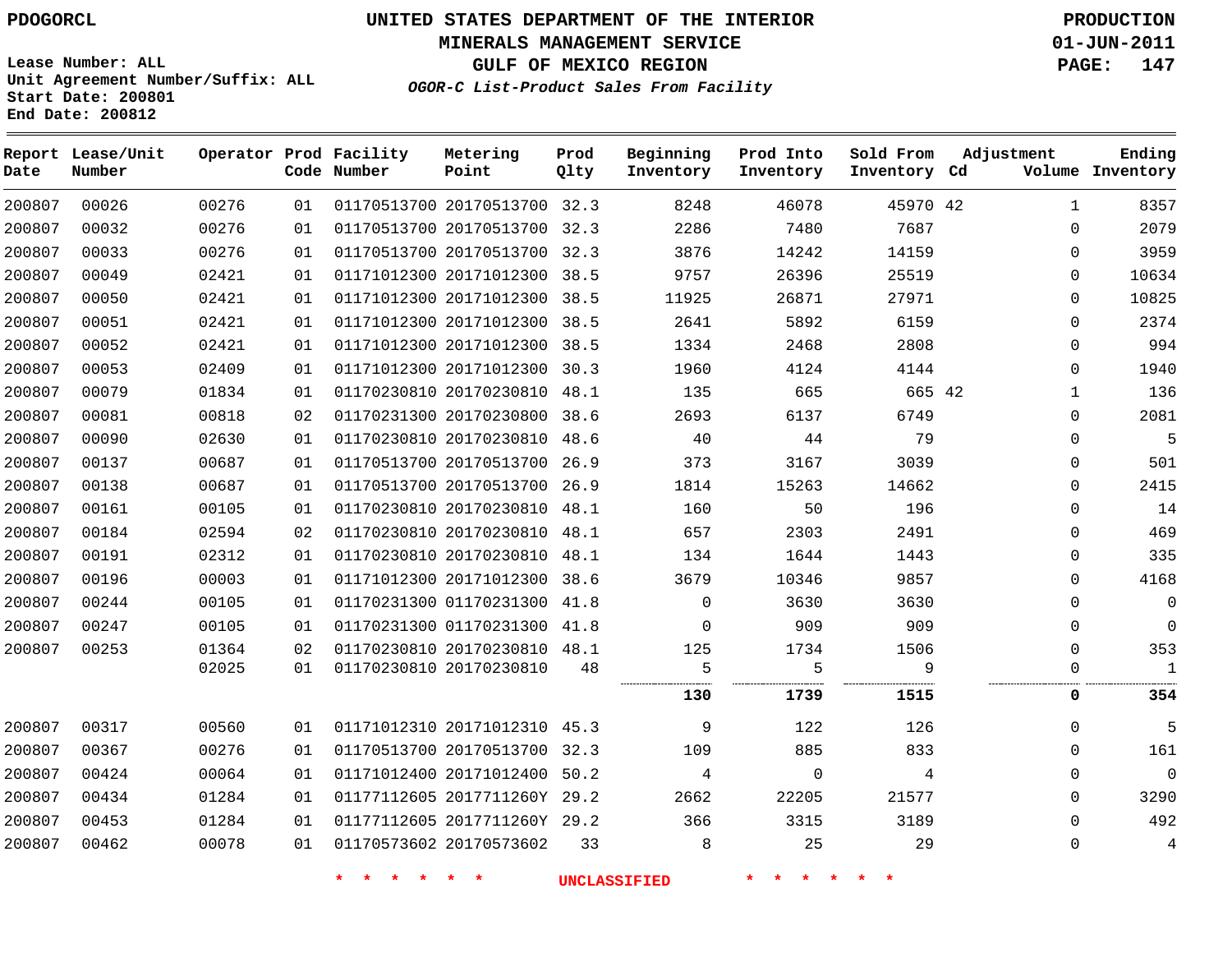**MINERALS MANAGEMENT SERVICE 01-JUN-2011**

**GULF OF MEXICO REGION PAGE: 148**

**Lease Number: ALL Unit Agreement Number/Suffix: ALL Start Date: 200801 End Date: 200812**

**OGOR-C List-Product Sales From Facility**

| Date   | Report Lease/Unit<br>Number |       |    | Operator Prod Facility<br>Code Number | Metering<br>Point            | Prod<br>Qlty | Beginning<br>Inventory | Prod Into<br>Inventory | Sold From<br>Inventory Cd | Adjustment   | Ending<br>Volume Inventory |
|--------|-----------------------------|-------|----|---------------------------------------|------------------------------|--------------|------------------------|------------------------|---------------------------|--------------|----------------------------|
| 200807 | 00464                       | 00078 | 01 |                                       | 01170573602 20170573602      | 33           | 2414                   | 15830                  | 15921                     | $\mathbf 0$  | 2323                       |
| 200807 | 00466                       | 00064 | 01 |                                       | 01171012400 20171012400      | 50.2         | 928                    | 9533                   | 8822 42                   | -1           | 1638                       |
| 200807 | 00478                       | 02409 | 01 |                                       | 01171012300 20171012300      | 30.3         | $\mathbf 0$            | 692                    | 692                       | 0            | $\mathbf 0$                |
| 200807 | 00479                       | 00818 | 01 |                                       | 01171012500 20171012500 38.2 |              | 780                    | 5001                   | 5529                      | $\mathbf 0$  | 252                        |
|        |                             | 02595 | 01 |                                       | 01171012300 20171012300 34.2 |              | $\Omega$<br>           | 46<br>                 | 44 47<br>.                | 17           | 19                         |
|        |                             |       |    |                                       |                              |              | 780                    | 5047                   | 5573                      | 17           | 271                        |
| 200807 | 00487                       | 01284 | 01 |                                       | 01171132800 21171132800      | 44.7         | 2375                   | 12902                  | 12453                     | $\mathbf{0}$ | 2824                       |
| 200807 | 00495                       | 01284 | 01 |                                       | 01171132800 21171132800      | 44.7         | 440                    | 2047                   | 2039                      | 0            | 448                        |
| 200807 | 00518                       | 01482 | 01 |                                       | 01170230450 20170230450      | 51.7         | 51                     | 748                    | 736                       | $\mathbf{0}$ | 63                         |
| 200807 | 00526                       | 00105 | 01 |                                       | 01170230810 20170230810      | 48           | 926                    | 4016                   | 4124                      | $\mathbf{0}$ | 818                        |
| 200807 | 00541                       | 02589 | 01 |                                       | 01170530900 20170530900      | 48.2         | $\mathbf 0$            | 409                    | 409                       | $\mathbf{0}$ | $\mathbf{0}$               |
| 200807 | 00559                       | 00687 | 01 |                                       | 01171131600 20171131600      | 43           | 64                     | 3871                   | 3751 42                   | $-1$         | 183                        |
| 200807 | 00560                       | 00687 | 01 |                                       | 01171131600 20171131600      | 43           | 10                     | 564                    | 547                       | 0            | 27                         |
| 200807 | 00577                       | 01935 | 01 |                                       | 01171012300 20171012300      | 38.6         | 18254                  | 51463                  | 48985                     | 0            | 20732                      |
| 200807 | 00593                       | 01834 | 01 |                                       | 01171012300 20171012300      | 38.6         | 12547                  | 14791                  | 15621                     | $\mathbf{0}$ | 11717                      |
|        |                             | 02589 | 01 |                                       | 01171012300 20171012300      | 38.6         | 3571                   | 8530                   | 8462                      | 0            | 3639                       |
|        |                             |       |    |                                       |                              |              | 16118                  | 23321                  | 24083                     | 0            | 15356                      |
| 200807 | 00605                       | 02899 | 01 |                                       | 01170573602 20170573602 37.4 |              | 2600                   | 25805                  | 24843                     | $\mathbf{0}$ | 3562                       |
| 200807 | 00680                       | 01482 | 01 |                                       | 01170230700 20170230700 37.6 |              | 652                    | 0                      | 38                        | 0            | 614                        |
| 200807 | 00691                       | 02312 | 02 |                                       | 01170754200 20170754200      | 37.1         | 732                    | 2666                   | 2681                      | $\mathbf{0}$ | 717                        |
| 200807 | 00693                       | 02266 | 01 |                                       | 01170754800 20170754800 28.9 |              | 635                    | 1950                   | 1974                      | 0            | 611                        |
| 200807 | 00694                       | 02266 | 01 |                                       | 01170754800 20170754800      | 28.9         | 6394                   | 18600                  | 19167                     | $\mathbf{0}$ | 5827                       |
| 200807 | 00697                       | 02266 | 01 |                                       | 01170754800 20170754800      | 28.9         | 1814                   | 4765                   | 5086                      | $\mathbf{0}$ | 1493                       |
| 200807 | 00758                       | 02421 | 01 |                                       | 01170230810 20170230810      | 48.1         | 202                    | 2279                   | 2017                      | $\mathbf{0}$ | 464                        |
| 200807 | 00759                       | 02589 | 01 |                                       | 01170230811 20170230811 48.1 |              | 0                      | 2667                   | 2667                      | $\mathbf{0}$ | $\mathbf{0}$               |
| 200807 | 00763                       | 01284 | 01 |                                       | 01170231100 20170230810 49.1 |              | 17                     | 83                     | 83                        | $\mathbf{0}$ | 17                         |
| 200807 | 00767                       | 00105 | 01 |                                       | 01170230810 20170230810      | 48           | 113                    | 534                    | 538                       | $\mathbf{0}$ | 109                        |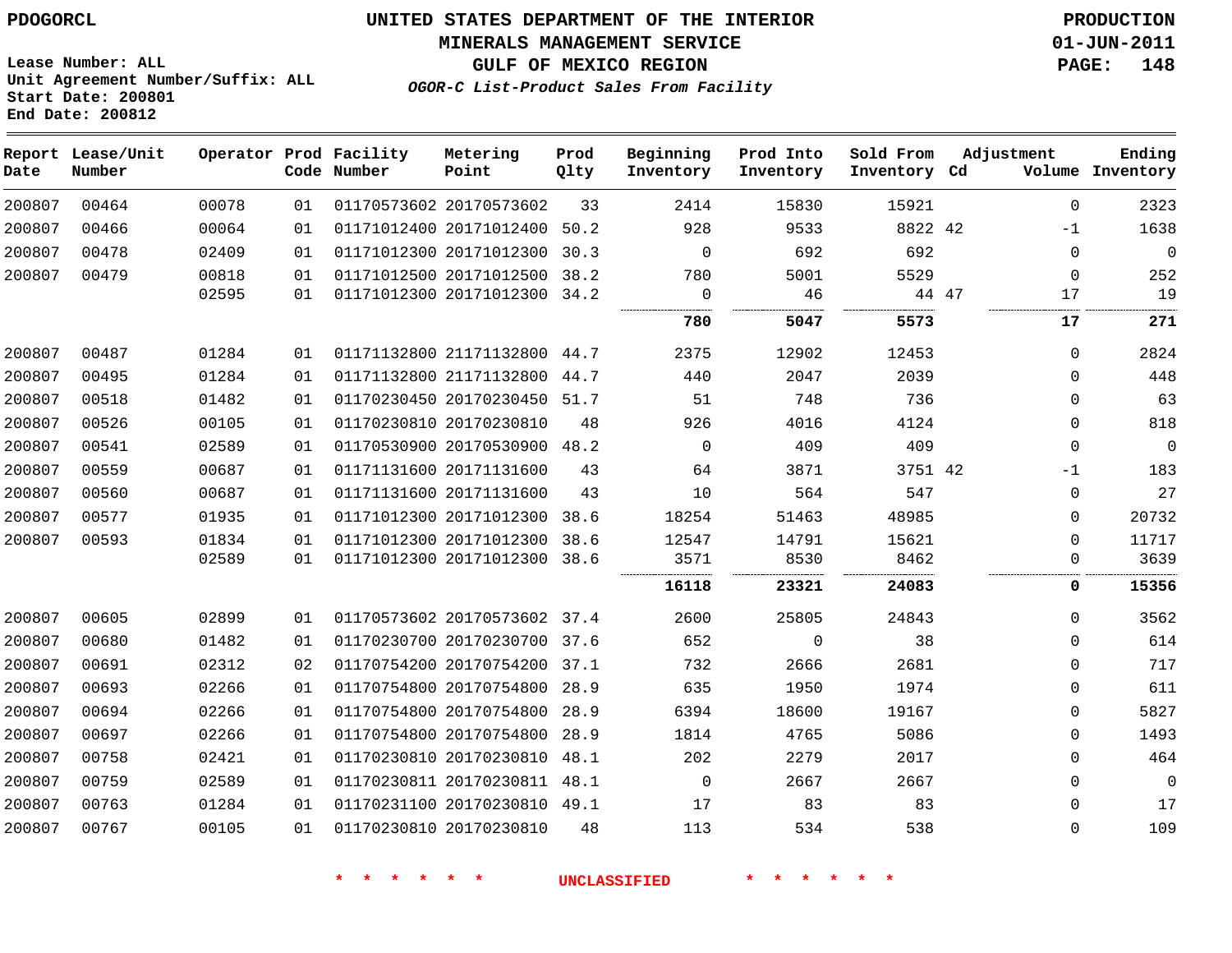**MINERALS MANAGEMENT SERVICE 01-JUN-2011**

**GULF OF MEXICO REGION PAGE: 149**

**Lease Number: ALL Unit Agreement Number/Suffix: ALL Start Date: 200801 End Date: 200812**

**OGOR-C List-Product Sales From Facility**

| Date   | Report Lease/Unit<br>Number |       |    | Operator Prod Facility<br>Code Number | Metering<br>Point            | Prod<br>Qlty | Beginning<br>Inventory | Prod Into<br>Inventory | Sold From<br>Inventory Cd | Adjustment   | Ending<br>Volume Inventory |
|--------|-----------------------------|-------|----|---------------------------------------|------------------------------|--------------|------------------------|------------------------|---------------------------|--------------|----------------------------|
| 200807 | 00768                       | 00105 | 01 |                                       | 01170230810 20170230810      | 48           | 6                      | 48                     | 44                        | 0            | 10                         |
| 200807 | 00775                       | 01834 | 01 |                                       | 01171131600 20171131600      | 43           | 63                     | 2436                   | 2384                      | 0            | 115                        |
| 200807 | 00777                       | 01482 | 01 |                                       | 01171132000 20171132000      | 48.7         | $\mathbf 0$            | 160                    | 147                       | 0            | 13                         |
| 200807 | 00778                       | 01482 | 01 |                                       | 01171132000 20171132000 48.7 |              | 360                    | 3689                   | 3757                      | $\Omega$     | 292                        |
| 200807 | 00786                       | 02409 | 01 |                                       | 01177078131 20171092650      | 49           | $\mathbf 0$            | 127                    | 127                       | $\mathbf{0}$ | $\mathbf 0$                |
| 200807 | 00787                       | 02312 | 01 |                                       | 01171092651 20171092650      | 46.8         | 115                    | 1433                   | 1406 42                   | -1           | 141                        |
| 200807 | 00796                       | 02628 | 02 |                                       | 01171092651 20171092650      | 46.8         | 2266                   | 52415                  | 49533                     | 0            | 5148                       |
| 200807 | 00797                       | 02421 | 01 |                                       | 01171012300 20171012300 38.6 |              | 2329                   | 7097                   | 6567                      | 0            | 2859                       |
| 200807 | 00818                       | 02636 | 01 |                                       | 01171132800 21171132800 44.7 |              | 135                    | $\mathbf 0$            | 135                       | $\Omega$     | $\mathbf 0$                |
| 200807 | 00819                       | 00078 | 01 |                                       | 01171132800 21171132800      | 44.7         | 35                     | 112                    | 119 42                    | $-1$         | 27                         |
| 200807 | 00827                       | 00003 | 01 |                                       | 0117711260G 2017711260G 33.1 |              | 1008                   | 16493                  | 16463                     | 0            | 1038                       |
| 200807 | 00828                       | 01284 | 01 |                                       | 0117711260T 2017711260T 33.8 |              | 345                    | 12283                  | 12284                     | 0            | 344                        |
| 200807 | 754303001A                  | 00059 | 01 |                                       | 01170230811 20170230811 46.3 |              | 558                    | 9668                   | 9800                      | $\Omega$     | 426                        |
| 200807 | 754305004A                  | 02899 | 01 |                                       | 01171132000 20171132000 48.7 |              | 267                    | 3345                   | 3347                      | $\Omega$     | 265                        |
|        | 200807 754307017A           | 00362 | 02 |                                       | 01170230811 20170230811 46.3 |              | 240                    | 4282                   | 4333                      | $\mathbf{0}$ | 189                        |
|        | 200807 7543880060           | 00105 | 01 |                                       | 01170230450 20170230450 51.6 |              | 28                     | 1600                   | 1493                      | $\Omega$     | 135                        |
|        | 200807 7543890080           | 00276 | 01 |                                       | 01170513700 20170513700 32.3 |              | 4753                   | 4630                   | 4630                      | 0            | 4753                       |
|        | 200807 7543890180           | 02899 | 01 |                                       | 01423210051 20423210050 47.3 |              | 10                     | 82                     | 82                        | $\Omega$     | 10                         |
|        | 200807 7543890220           | 00105 | 01 |                                       | 01608158271 01608158271      | 22           | $\mathbf 0$            | 105                    | 105                       | 0            | 0                          |
|        | 200807 7543900070           | 00818 | 02 |                                       | 01423550090 20423550090      | 52           | 26                     | $\mathbf 0$            | 26                        | 0            | 0                          |
|        | 200807 7543920040           | 02628 | 01 |                                       | 01423210051 20423210050 47.3 |              | 28                     | 230                    | 232                       | $\Omega$     | 26                         |
|        | 200807 7543930100           | 00362 | 02 |                                       | 01170230810 20170230810      | 48.1         | 1275                   | 6090                   | 6125                      | $\Omega$     | 1240                       |
|        | 200807 7543930200           | 00105 | 01 |                                       | 01171012310 20171012310      | 45.3         | 380                    | 7496                   | 7570                      | $\Omega$     | 306                        |
|        |                             | 01284 | 01 |                                       | 0117709260L 2017709260L 40.4 |              | 0                      | 3088                   | 3088                      | 0            | $\Omega$                   |
|        |                             |       |    |                                       |                              |              | 380                    | 10584                  | 10658                     | 0            | 306                        |
|        | 200807 7543930210           | 02899 | 02 |                                       | 01608165300 01608165300      | $\Omega$     | 91                     | 0                      | $\Omega$                  | $\Omega$     | 91                         |
|        | 200807 7543940080           | 00222 | 01 |                                       | 01171132800 21171132800      | 46           | 224                    | 1183                   | 1147 42                   | $-1$         | 259                        |
|        | 200807 754395009A           | 00730 | 01 |                                       | 01170753510 20170753510 52.8 |              | 394                    | 1836                   | 1777                      | $\mathbf 0$  | 453                        |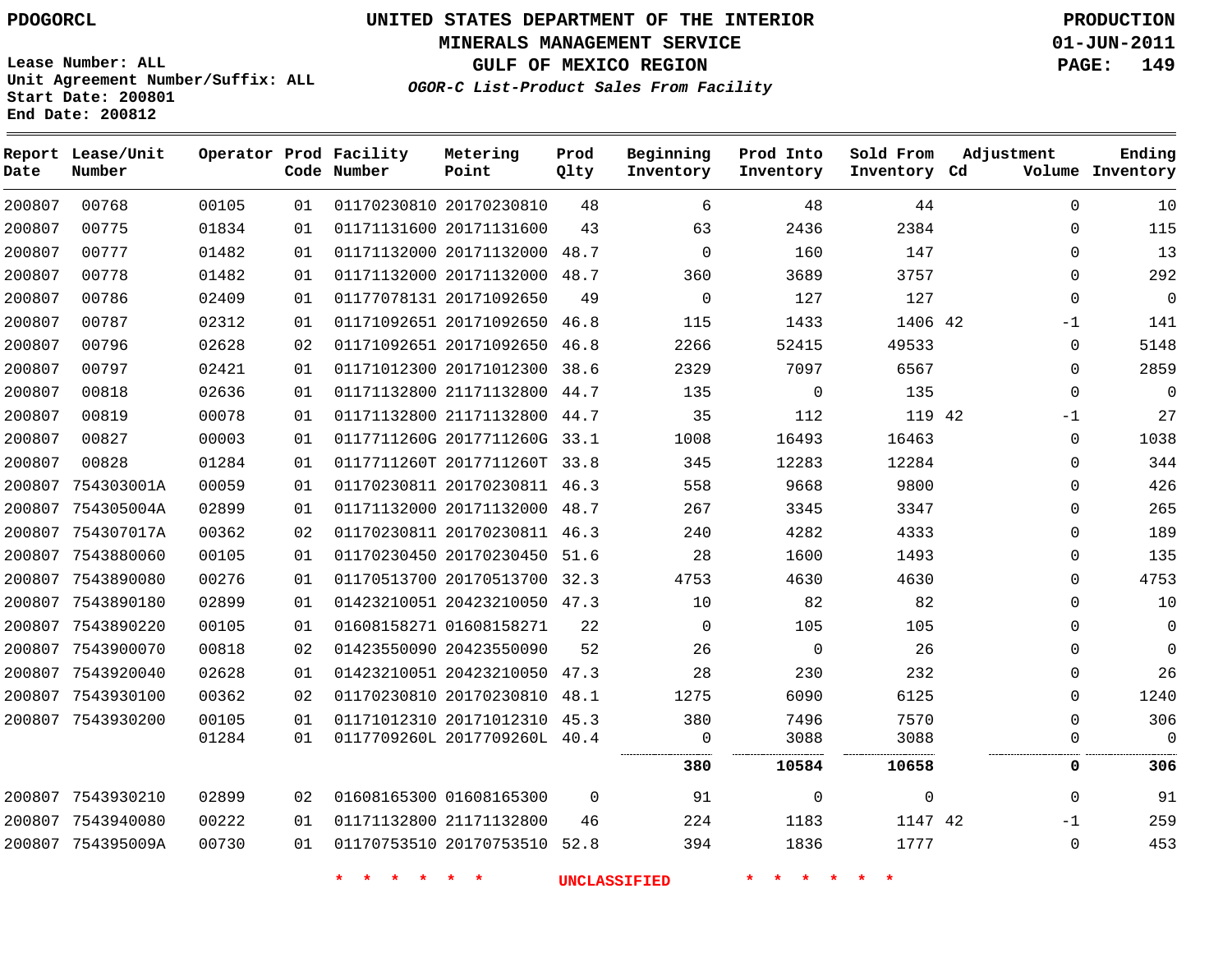#### **MINERALS MANAGEMENT SERVICE 01-JUN-2011**

**GULF OF MEXICO REGION PAGE: 150**

**Lease Number: ALL Unit Agreement Number/Suffix: ALL Start Date: 200801 End Date: 200812**

**OGOR-C List-Product Sales From Facility**

| Date   | Report Lease/Unit<br>Number |       |    | Operator Prod Facility<br>Code Number | Metering<br>Point            | Prod<br>Qlty | Beginning<br>Inventory | Prod Into<br>Inventory | Sold From<br>Inventory Cd | Adjustment |              | Ending<br>Volume Inventory |
|--------|-----------------------------|-------|----|---------------------------------------|------------------------------|--------------|------------------------|------------------------|---------------------------|------------|--------------|----------------------------|
|        | 200807 754395019A           | 00105 | 01 |                                       | 01420390101 01420390101      | 50           | 2152                   | 122                    | 1794                      |            | $\Omega$     | 480                        |
|        | 200807 754396015A           | 01284 | 01 |                                       | 01608103650 20608103650 30.5 |              | 204                    | 13255                  | 13351                     |            | 0            | 108                        |
|        | 200807 754398002A           | 00105 | 01 |                                       | 01420570060 20420570060 52.7 |              | 5572                   | $\mathbf 0$            | 257                       |            | $\Omega$     | 5315                       |
|        | 200807 754398017A           | 01284 | 02 |                                       | 01170230811 20170230811 46.3 |              | 7                      | 31                     | 37                        |            | $\Omega$     | $\mathbf{1}$               |
| 200807 | 8910020210                  | 02451 | 01 |                                       | 01170513800 20170513800 33.5 |              | 19031                  | 207166                 | 218256                    |            | $\Omega$     | 7941                       |
|        |                             |       | 01 |                                       | 01170753510 20170753510 52.8 |              | 1254                   | 6592                   | 6219                      |            | $\Omega$     | 1627                       |
|        |                             |       |    |                                       |                              |              | 20285                  | 213758                 | 224475                    |            | 0            | 9568                       |
| 200807 | 8910024540                  | 02451 | 01 |                                       | 01170513800 20170513800 33.5 |              | 11830                  | 121979                 | 129133                    |            | $\Omega$     | 4676                       |
| 200807 | 8910029310                  | 02268 | 01 |                                       | 01171132800 21171132800      | 44.7         | $\Omega$               | 11                     | 12 42                     |            | 3            | $\overline{2}$             |
|        | 200807 8910029320           | 00276 | 01 |                                       | 01170513700 20170513700 32.3 |              | 16540                  | 68361                  | 65901 42                  |            | 2            | 19002                      |
|        | 200807 8910034440           | 00276 | 01 |                                       | 01170513700 20170513700 32.3 |              | 26341                  | 70100                  | 70969 42                  |            | $\mathbf 1$  | 25473                      |
|        |                             | 00730 | 01 |                                       | 01170513700 20170513700 32.3 |              | 3338                   | 7432                   | 8070<br>.                 |            | $\Omega$     | 2700                       |
|        |                             |       |    |                                       |                              |              | 29679                  | 77532                  | 79039                     |            | 1            | 28173                      |
|        | 200807 8910039150           | 00078 | 01 |                                       | 01170573601 20170573601 26.6 |              | 1862                   | 37452                  | 33820 42                  |            | 3            | 5497                       |
| 200807 | 8910063810                  | 02466 | 01 |                                       | 01170230450 20170230450      | 51.7         | 2537                   | 20139                  | 20974                     |            | $\Omega$     | 1702                       |
|        |                             | 02904 | 02 |                                       | 01170230450 20170230450 51.7 |              | 31                     | 150                    | 168                       |            | $\Omega$     | 13                         |
|        |                             |       |    |                                       |                              |              | 2568                   | 20289                  | 21142                     |            | 0            | 1715                       |
|        | 200807 8910066690           | 00078 | 01 |                                       | 01170573602 20170573602      | 33           | 5200                   | 30560                  | 31275                     |            | $\Omega$     | 4485                       |
|        | 200807 8910086540           | 01284 | 01 |                                       | 01177092604 20177092604 44.4 |              | $\Omega$               | 6096                   | 6096                      |            | $\Omega$     | 0                          |
|        |                             |       | 01 |                                       | 01171012400 20171012400 50.2 |              | 68                     | 0                      | 68                        |            | 0            | $\mathbf 0$                |
|        |                             |       |    |                                       |                              |              | 68                     | 6096                   | 6164                      |            | 0            | 0                          |
| 200807 | 8910086610                  | 02266 | 01 |                                       | 01170754800 20170754800 28.9 |              | 179                    | 597                    | 589                       |            | $\mathbf 0$  | 187                        |
| 200807 | 8910086660                  | 03009 | 02 |                                       | 01421670201 20421670200      | $\Omega$     | $\Omega$               | $\Omega$               |                           | 047        | 207          | 207                        |
|        | 200807 8910087640           | 00818 | 02 |                                       | 01171092800 21171132800      | 44.7         | 25                     | 73                     |                           | 81 42      | $\mathbf{1}$ | 18                         |
| 200807 | 8910087670                  | 02312 | 02 |                                       | 01170754200 20170754200      | 37.1         | 57                     | 200                    | 203                       |            | $\Omega$     | 54                         |
|        | 200807 8910087840           | 00162 | 01 |                                       | 01177122606 20177122606 39.7 |              | $\Omega$               | 1106                   | 1106                      |            | $\Omega$     | $\Omega$                   |
|        | 200807 8910088130           | 00078 | 01 |                                       | 01171132800 21171132800 44.7 |              | 182                    | 1706                   | 1519 42                   |            | $\mathbf 1$  | 370                        |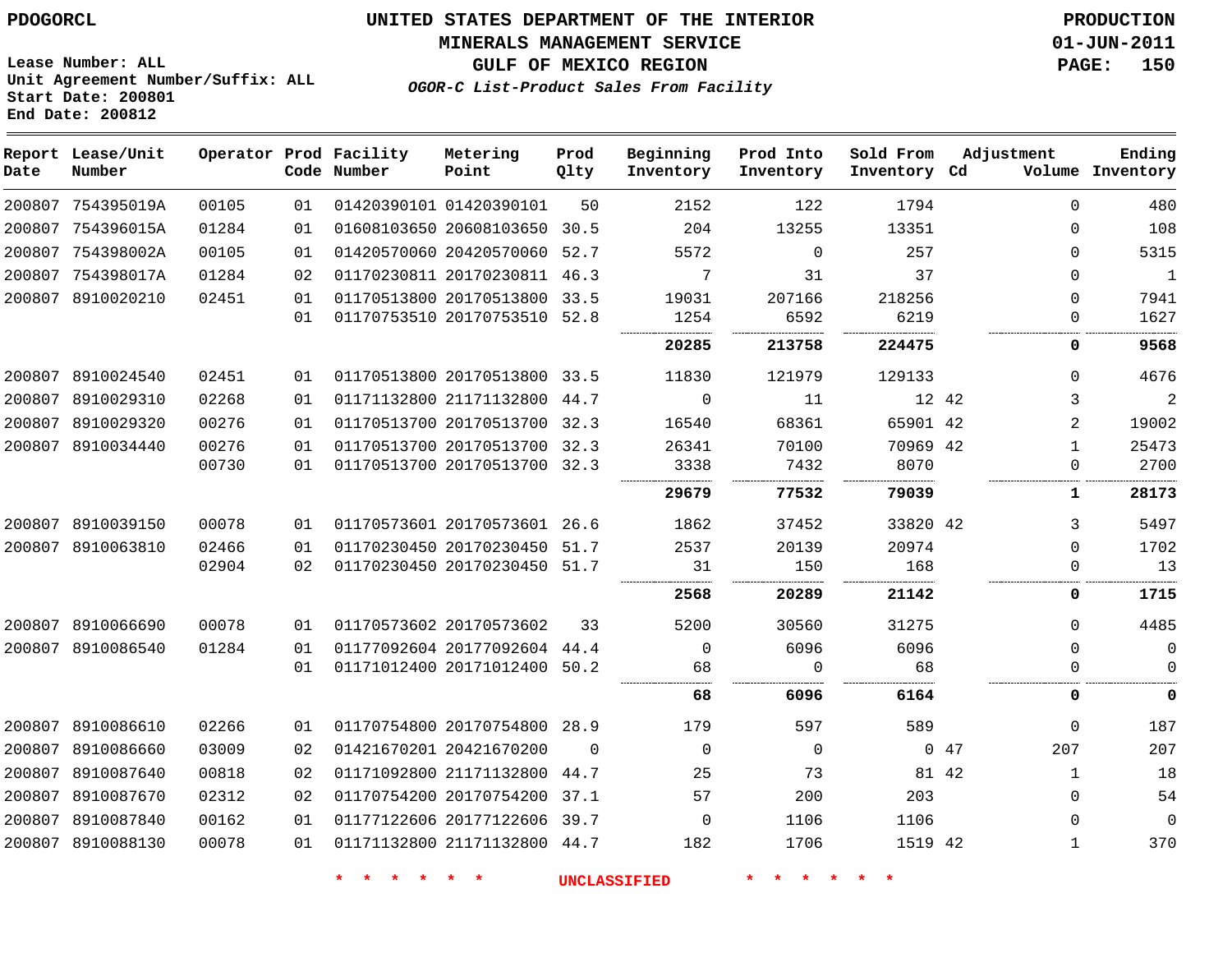**Start Date: 200801 End Date: 200812**

**Unit Agreement Number/Suffix: ALL**

# **UNITED STATES DEPARTMENT OF THE INTERIOR PDOGORCL PRODUCTION**

**MINERALS MANAGEMENT SERVICE 01-JUN-2011**

**GULF OF MEXICO REGION PAGE: 151**

**OGOR-C List-Product Sales From Facility**

| Date   | Report Lease/Unit<br>Number |       |    | Operator Prod Facility<br>Code Number | Metering<br>Point            | Prod<br>Qlty | Beginning<br>Inventory | Prod Into<br>Inventory | Sold From<br>Inventory Cd | Adjustment   | Ending<br>Volume Inventory |
|--------|-----------------------------|-------|----|---------------------------------------|------------------------------|--------------|------------------------|------------------------|---------------------------|--------------|----------------------------|
| 200807 | 8910088160                  | 02233 | 01 |                                       | 01171132800 21171132800      | 45           | 727                    | 4042                   | 3891                      | $\Omega$     | 878                        |
| 200807 | 8910089160                  | 00276 | 01 |                                       | 01170513700 20170513700      | 32.3         | 3472                   | 5138                   | 4937 42                   | $-1$         | 3672                       |
| 200807 | 891008927AE                 | 00078 | 01 |                                       | 01170230400 20170230400      | 51.4         | 80                     | 358                    | 253 09                    | $-99$        | 86                         |
| 200807 | 891008927K                  | 00078 | 01 |                                       | 01170230400 20170230400      | 51.4         | 63                     | 268                    | 267                       | $\mathbf 0$  | 64                         |
| 200807 | 891008927X                  | 00078 | 01 |                                       | 01170230400 20170230400      | 51.4         | 71                     | 290                    | 291 42                    | $-1$         | 69                         |
| 200807 | 8910089460                  | 01834 | 01 |                                       | 01171012500 20171012500      | 34.1         | $\mathbf{1}$           | $\mathbf 0$            | $\mathbf{1}$              | $\mathbf 0$  | $\overline{0}$             |
| 200807 | 891008946C                  | 01834 | 01 |                                       | 01171012500 20171012500 38.2 |              | 48                     | 252                    | 288 42                    | 1            | 13                         |
| 200807 | 8910116580                  | 00276 | 01 |                                       | 01170513700 20170513700      | 32.3         | 6999                   | 4311                   | 8229 42                   | $\mathbf{1}$ | 3082                       |
| 200807 | 8910116740                  | 00276 | 01 |                                       | 01170513700 20170513700 32.3 |              | 425                    | 490                    | 565                       | $\Omega$     | 350                        |
| 200807 | 8910116770                  | 00276 | 01 |                                       | 01170513700 20170513700      | 32.3         | 1891                   | 2538                   | 2615                      | $\Omega$     | 1814                       |
| 200807 | 8910116790                  | 00276 | 01 |                                       | 01170513700 20170513700      | 32.3         | 8463                   | 17980                  | 13592                     | 0            | 12851                      |
| 200807 | 8910116800                  | 00276 | 01 |                                       | 01170513700 20170513700      | 32.3         | 11685                  | 16751                  | 16463                     | $\Omega$     | 11973                      |
| 200807 | 891011687A                  | 02266 | 01 |                                       | 01170754800 20170754800      | 28.9         | 187                    | 637                    | 624                       | $\Omega$     | 200                        |
| 200807 | 891011687B                  | 02266 | 01 |                                       | 01170754800 20170754800      | 28.9         | 58                     | 105                    | 130                       | 0            | 33                         |
| 200807 | 891011687C                  | 02266 | 01 |                                       | 01170754800 20170754800      | 28.9         | 334                    | 1018                   | 1033                      | $\Omega$     | 319                        |
| 200807 | 891011687D                  | 02266 | 01 |                                       | 01170754800 20170754800      | 28.9         | 406                    | 1415                   | 1378                      | $\Omega$     | 443                        |
| 200807 | 8910117330                  | 02266 | 01 |                                       | 01170754800 20170754800      | 28.9         | 3                      | 11                     | 11                        | 0            | 3                          |
| 200807 | 8910123210                  | 00687 | 01 |                                       | 0117709260A 2017709260A 34.6 |              | 17                     | 848                    | 850 42                    | $\mathbf{1}$ | 16                         |
| 200807 | 8910123250                  | 00687 | 01 |                                       | 0117709260A 2017709260A 34.6 |              | 50                     | 2690                   | 2691 42                   | $\mathbf{1}$ | 50                         |
| 200807 | 8910123270                  | 01482 | 01 |                                       | 01177215100 20177215102 30.2 |              | 64                     | 5178                   | 5141 42                   | $-1$         | 100                        |
| 200807 | 8910123320                  | 01482 | 01 |                                       | 01177215100 20177215102      | 30.2         | 182                    | 13029                  | 12957 42                  | $-2$         | 252                        |
| 200807 | 8910123330                  | 01482 | 01 |                                       | 01177215100 20177215102      | 30.2         | 189                    | 16293                  | 16166                     | $\Omega$     | 316                        |
| 200807 | 8910123350                  | 01284 | 01 |                                       | 01171012500 20171012500      | 38.2         | 46                     | 258                    | 291                       | $\Omega$     | 13                         |
| 200807 | 8910123390                  | 00818 | 01 |                                       | 01171131800 20171131800      | 45.8         | 2284                   | $\mathbf 0$            | 147                       | 0            | 2137                       |
| 200807 | 8910138430                  | 00078 | 01 |                                       | 01171132800 21171132800      | 44.7         | 8                      | 27                     | 29 42                     | $\mathbf{1}$ | $7\phantom{.0}$            |
| 200807 | 8910169300                  | 00491 | 02 |                                       | 01170230810 20170230810      | 48           | 32                     | 225                    | 211                       | $\Omega$     | 46                         |
| 200807 | 8910202350                  | 00276 | 01 |                                       | 01170513700 20170513700 32.3 |              | 30207                  | 54708                  | 54063 42                  | $\mathbf{1}$ | 30853                      |
| 200807 | 8910202430                  | 00276 | 01 |                                       | 01170513700 20170513700      | $\Omega$     | 222                    | $\Omega$               | $\Omega$                  | $\Omega$     | 222                        |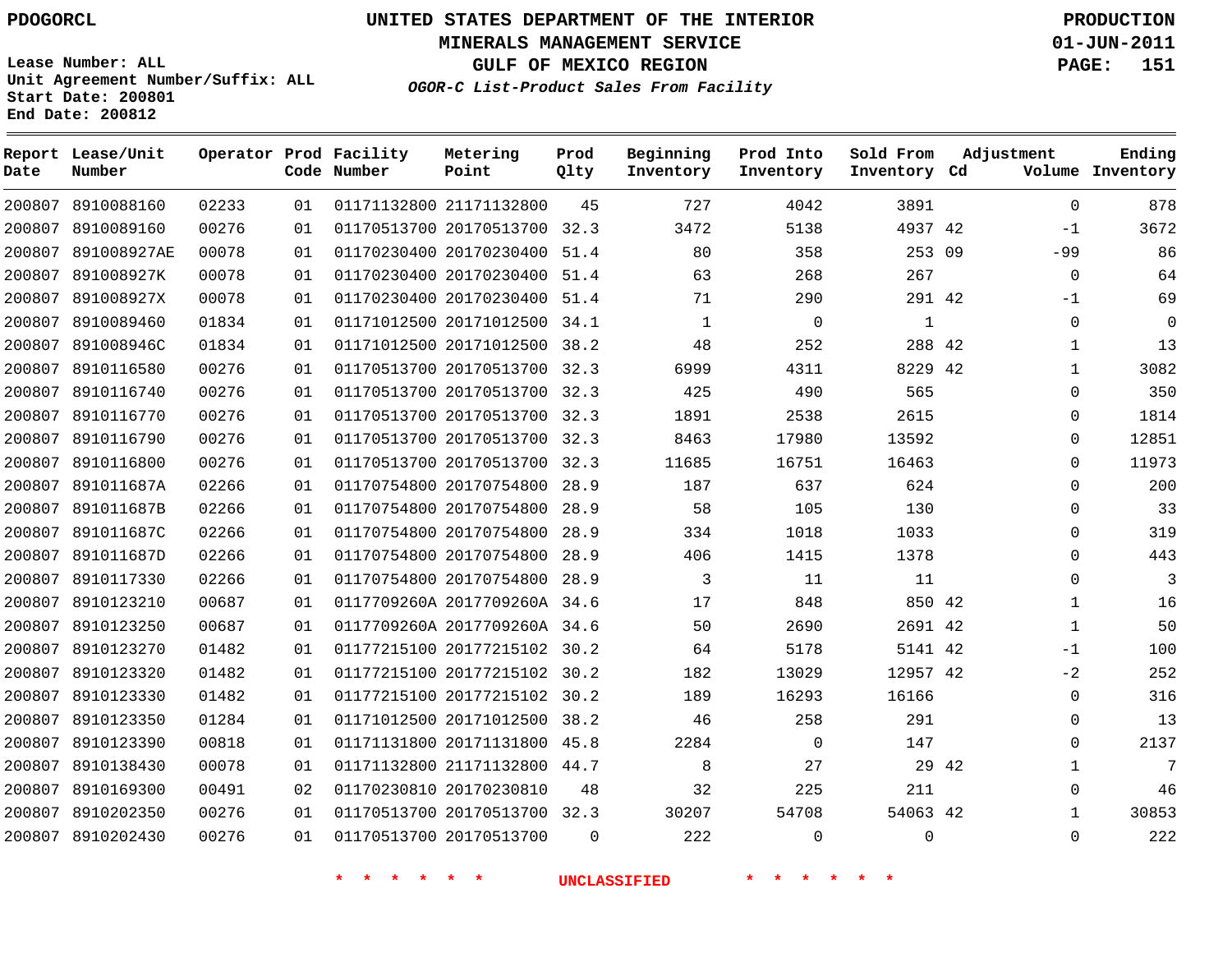**MINERALS MANAGEMENT SERVICE 01-JUN-2011**

**GULF OF MEXICO REGION PAGE: 152**

**Lease Number: ALL Unit Agreement Number/Suffix: ALL Start Date: 200801 End Date: 200812**

**OGOR-C List-Product Sales From Facility**

| 200807 8910202470<br>200807 8910202520<br>200807 8910202550<br>200807 8910202560<br>200807 G00932 | 02266<br>01482<br>00105<br>00276                                                                                                                                                                                                                                                                                                                                  | 01<br>01<br>01 | 01170754800 20170754800 28.9 |                                                                                                                                                                                                                      |                                                                                                                                                                                                                                                                                                                                                                                                                                                                                              |             |                |          |                                                                                                                                                                                                                                                                                             |
|---------------------------------------------------------------------------------------------------|-------------------------------------------------------------------------------------------------------------------------------------------------------------------------------------------------------------------------------------------------------------------------------------------------------------------------------------------------------------------|----------------|------------------------------|----------------------------------------------------------------------------------------------------------------------------------------------------------------------------------------------------------------------|----------------------------------------------------------------------------------------------------------------------------------------------------------------------------------------------------------------------------------------------------------------------------------------------------------------------------------------------------------------------------------------------------------------------------------------------------------------------------------------------|-------------|----------------|----------|---------------------------------------------------------------------------------------------------------------------------------------------------------------------------------------------------------------------------------------------------------------------------------------------|
|                                                                                                   |                                                                                                                                                                                                                                                                                                                                                                   |                |                              |                                                                                                                                                                                                                      | 81                                                                                                                                                                                                                                                                                                                                                                                                                                                                                           | 86          | 140            | $\Omega$ | 27                                                                                                                                                                                                                                                                                          |
|                                                                                                   |                                                                                                                                                                                                                                                                                                                                                                   |                | 01171132800 21171132800 44.7 |                                                                                                                                                                                                                      | 2                                                                                                                                                                                                                                                                                                                                                                                                                                                                                            | 84          | 70             | $\Omega$ | 16                                                                                                                                                                                                                                                                                          |
|                                                                                                   |                                                                                                                                                                                                                                                                                                                                                                   |                | 01170230810 20170230810      | 48                                                                                                                                                                                                                   | 97                                                                                                                                                                                                                                                                                                                                                                                                                                                                                           | 256         | 301            | $\Omega$ | 52                                                                                                                                                                                                                                                                                          |
|                                                                                                   |                                                                                                                                                                                                                                                                                                                                                                   | 01             | 01170513700 20170513700      | 32.3                                                                                                                                                                                                                 | 4610                                                                                                                                                                                                                                                                                                                                                                                                                                                                                         | 5930        | 6288           | $\Omega$ | 4252                                                                                                                                                                                                                                                                                        |
|                                                                                                   | 01376                                                                                                                                                                                                                                                                                                                                                             | 01             |                              |                                                                                                                                                                                                                      | 111                                                                                                                                                                                                                                                                                                                                                                                                                                                                                          | 2050        | 1744           |          | 417                                                                                                                                                                                                                                                                                         |
|                                                                                                   | 02852                                                                                                                                                                                                                                                                                                                                                             | 02             |                              | 43                                                                                                                                                                                                                   | $\mathbf 0$                                                                                                                                                                                                                                                                                                                                                                                                                                                                                  | 4           |                |          | 0                                                                                                                                                                                                                                                                                           |
|                                                                                                   | 00105                                                                                                                                                                                                                                                                                                                                                             | 01             |                              |                                                                                                                                                                                                                      | $\Omega$                                                                                                                                                                                                                                                                                                                                                                                                                                                                                     | 2           | $\overline{2}$ |          | $\Omega$                                                                                                                                                                                                                                                                                    |
|                                                                                                   | 00687                                                                                                                                                                                                                                                                                                                                                             | 01             |                              |                                                                                                                                                                                                                      | 309                                                                                                                                                                                                                                                                                                                                                                                                                                                                                          | 16871       | 16868          |          | 312                                                                                                                                                                                                                                                                                         |
|                                                                                                   | 00105                                                                                                                                                                                                                                                                                                                                                             | 01             |                              |                                                                                                                                                                                                                      | 562                                                                                                                                                                                                                                                                                                                                                                                                                                                                                          | 2552        | 2541           |          | 573                                                                                                                                                                                                                                                                                         |
|                                                                                                   | 00003                                                                                                                                                                                                                                                                                                                                                             | 01             |                              | $\mathbf 0$                                                                                                                                                                                                          | 1022                                                                                                                                                                                                                                                                                                                                                                                                                                                                                         | $\mathbf 0$ | $\mathbf 0$    |          | 1022                                                                                                                                                                                                                                                                                        |
|                                                                                                   | 01284                                                                                                                                                                                                                                                                                                                                                             | 01             |                              | 47                                                                                                                                                                                                                   | 139                                                                                                                                                                                                                                                                                                                                                                                                                                                                                          | 228         |                |          | 0                                                                                                                                                                                                                                                                                           |
|                                                                                                   | 00162                                                                                                                                                                                                                                                                                                                                                             | 01             |                              |                                                                                                                                                                                                                      | $\Omega$                                                                                                                                                                                                                                                                                                                                                                                                                                                                                     | 6279        | 6279           |          | $\mathbf 0$                                                                                                                                                                                                                                                                                 |
|                                                                                                   | 00276                                                                                                                                                                                                                                                                                                                                                             | 01             |                              |                                                                                                                                                                                                                      | 3384                                                                                                                                                                                                                                                                                                                                                                                                                                                                                         | 4754        | 4740           |          | 3398                                                                                                                                                                                                                                                                                        |
|                                                                                                   |                                                                                                                                                                                                                                                                                                                                                                   | 01             |                              | $\Omega$                                                                                                                                                                                                             |                                                                                                                                                                                                                                                                                                                                                                                                                                                                                              | 0           | $\mathbf 0$    |          | 65                                                                                                                                                                                                                                                                                          |
|                                                                                                   |                                                                                                                                                                                                                                                                                                                                                                   |                |                              |                                                                                                                                                                                                                      | 3449                                                                                                                                                                                                                                                                                                                                                                                                                                                                                         | 4754        | 4740           |          | 3463                                                                                                                                                                                                                                                                                        |
|                                                                                                   | 00276                                                                                                                                                                                                                                                                                                                                                             | 01             |                              |                                                                                                                                                                                                                      | 13201                                                                                                                                                                                                                                                                                                                                                                                                                                                                                        | 16990       |                |          | 12143                                                                                                                                                                                                                                                                                       |
|                                                                                                   | 00276                                                                                                                                                                                                                                                                                                                                                             | 01             |                              |                                                                                                                                                                                                                      | 1246                                                                                                                                                                                                                                                                                                                                                                                                                                                                                         | 1935        | 1798           |          | 1383                                                                                                                                                                                                                                                                                        |
|                                                                                                   | 00276                                                                                                                                                                                                                                                                                                                                                             | 01             |                              |                                                                                                                                                                                                                      | 8496                                                                                                                                                                                                                                                                                                                                                                                                                                                                                         | 12154       | 11963          |          | 8687                                                                                                                                                                                                                                                                                        |
|                                                                                                   | 00276                                                                                                                                                                                                                                                                                                                                                             | 01             |                              |                                                                                                                                                                                                                      | 20                                                                                                                                                                                                                                                                                                                                                                                                                                                                                           | 15          | 24             |          | 11                                                                                                                                                                                                                                                                                          |
|                                                                                                   | 02630                                                                                                                                                                                                                                                                                                                                                             | 01             |                              |                                                                                                                                                                                                                      | 23                                                                                                                                                                                                                                                                                                                                                                                                                                                                                           | 5365        | 4964           |          | 424                                                                                                                                                                                                                                                                                         |
|                                                                                                   | 00818                                                                                                                                                                                                                                                                                                                                                             | 01             |                              | 47                                                                                                                                                                                                                   | $\mathbf{1}$                                                                                                                                                                                                                                                                                                                                                                                                                                                                                 | 0           | $\mathbf{1}$   |          | $\mathbf 0$                                                                                                                                                                                                                                                                                 |
|                                                                                                   | 00818                                                                                                                                                                                                                                                                                                                                                             | 01             |                              | 47                                                                                                                                                                                                                   | 57                                                                                                                                                                                                                                                                                                                                                                                                                                                                                           | 404         |                |          | 36                                                                                                                                                                                                                                                                                          |
|                                                                                                   | 00105                                                                                                                                                                                                                                                                                                                                                             | 01             |                              |                                                                                                                                                                                                                      | $\Omega$                                                                                                                                                                                                                                                                                                                                                                                                                                                                                     | 10160       | 10160          |          | 0                                                                                                                                                                                                                                                                                           |
|                                                                                                   | 00078                                                                                                                                                                                                                                                                                                                                                             | 01             |                              |                                                                                                                                                                                                                      | 42                                                                                                                                                                                                                                                                                                                                                                                                                                                                                           | 172         |                |          | 38                                                                                                                                                                                                                                                                                          |
|                                                                                                   | 00818                                                                                                                                                                                                                                                                                                                                                             | 02             |                              | 45                                                                                                                                                                                                                   | 5                                                                                                                                                                                                                                                                                                                                                                                                                                                                                            | 466         |                |          | 46                                                                                                                                                                                                                                                                                          |
|                                                                                                   | 00818                                                                                                                                                                                                                                                                                                                                                             | 02             |                              |                                                                                                                                                                                                                      | $\Omega$                                                                                                                                                                                                                                                                                                                                                                                                                                                                                     | 1151        | 1038           |          | 113                                                                                                                                                                                                                                                                                         |
|                                                                                                   | 00222                                                                                                                                                                                                                                                                                                                                                             | 01             |                              |                                                                                                                                                                                                                      | $\Omega$                                                                                                                                                                                                                                                                                                                                                                                                                                                                                     | 8698        | 8698           |          | $\mathbf 0$                                                                                                                                                                                                                                                                                 |
|                                                                                                   | 00105                                                                                                                                                                                                                                                                                                                                                             | 01             |                              | 42                                                                                                                                                                                                                   | 846                                                                                                                                                                                                                                                                                                                                                                                                                                                                                          | 29843       | 29757          |          | 932                                                                                                                                                                                                                                                                                         |
|                                                                                                   | 200807 G00935<br>200807 G00971<br>200807 G00985<br>200807 G00987<br>200807 G00989<br>200807 G01025<br>200807 G01027<br>200807 G01083<br>200807 G01090<br>200807 G01091<br>200807 G01092<br>200807 G01096<br>200807 G01127<br>200807 G01181<br>200807 G01182<br>200807 G01194<br>200807 G01196<br>200807 G01198<br>200807 G01208<br>200807 G01216<br>200807 G01220 | 02777          |                              | 01171131600 20171131600<br>01171012400 20171012400<br>01177122600 20177122600<br>01170753510 20170753510<br>01177072200 20177072200<br>01177072200 20177072200<br>01171092651 20171092650<br>01177092600 20177092600 | 01170230810 20170230810 48.6<br>01171132000 20171132000 48.6<br>0117709260A 2017709260A 34.6<br>01171132800 21171132800 44.7<br>01177122606 20177122606 39.7<br>01170513700 20170513700 32.3<br>01170513700 20170513700 32.3<br>01170513700 20170513700 32.3<br>01170513700 20170513700 32.3<br>01170513700 20170513700 32.3<br>01171132000 20171132000 48.7<br>01177072601 20177072601 38.7<br>01171132800 21171132800 44.7<br>01171092651 20171092650 46.8<br>01177082958 20177082958 37.4 | 65          |                |          | $\Omega$<br>3 42<br>-1<br>$\Omega$<br>$\Omega$<br>0<br>$\Omega$<br>228 42<br>$-139$<br>$\Omega$<br>$\Omega$<br>0<br>0<br>18047 42<br>$-1$<br>0<br>$\Omega$<br>$\Omega$<br>$\Omega$<br>0<br>426 42<br>1<br>$\Omega$<br>177 42<br>1<br>423 42<br>$-2$<br>$\mathbf{0}$<br>$\Omega$<br>$\Omega$ |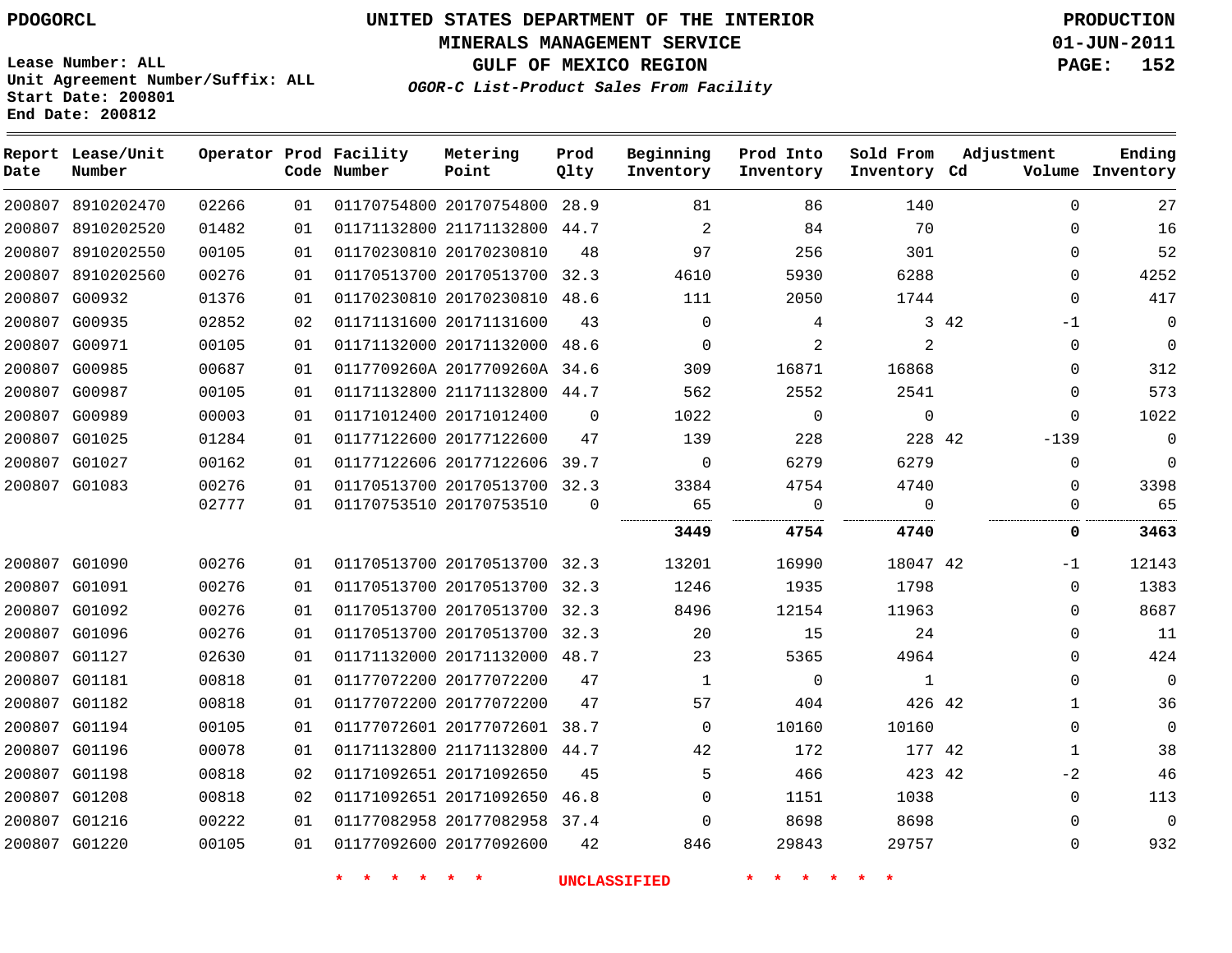**End Date: 200812**

# **UNITED STATES DEPARTMENT OF THE INTERIOR PDOGORCL PRODUCTION**

**MINERALS MANAGEMENT SERVICE 01-JUN-2011**

**GULF OF MEXICO REGION PAGE: 153**

**OGOR-C List-Product Sales From Facility Unit Agreement Number/Suffix: ALL Start Date: 200801**

| Date | Report Lease/Unit<br>Number |       |    | Operator Prod Facility<br>Code Number | Metering<br>Point            | Prod<br>Qlty | Beginning<br>Inventory | Prod Into<br>Inventory | Sold From<br>Inventory Cd | Adjustment           | Ending<br>Volume Inventory |
|------|-----------------------------|-------|----|---------------------------------------|------------------------------|--------------|------------------------|------------------------|---------------------------|----------------------|----------------------------|
|      | 200807 G01228               | 00003 | 01 |                                       | 0117711260G 2017711260G 33.1 |              | 1031                   | 15356                  | 15420                     | $\Omega$             | 967                        |
|      | 200807 G01230               | 00003 | 01 |                                       | 0117711260G 2017711260G 33.1 |              | 949                    | 13144                  | 13266 42                  | $\mathbf 1$          | 828                        |
|      | 200807 G01248               | 02628 | 01 |                                       | 01171012500 20171012500      | 38.2         | 403                    | 1435                   | 1766                      | $\Omega$             | 72                         |
|      | 200807 G01249               | 02595 | 01 |                                       | 01171012500 20171012500 38.2 |              | $\Omega$               | $\mathbf 0$            |                           | 1 47<br>$\mathbf{1}$ | $\mathbf 0$                |
|      | 200807 G01269               | 01284 | 01 |                                       | 01171012500 20171012500 38.2 |              | 75                     | 467                    | 518                       | 0                    | 24                         |
|      | 200807 G01351               | 00078 | 01 |                                       | 01170230400 20170230400 51.4 |              | 52                     | 248                    | 241                       | 0                    | 59                         |
|      | 200807 G01441               | 00818 | 01 |                                       | 01177112701 20177112700      | 40           | 1077                   | 194                    | 1021                      | 0                    | 250                        |
|      | 200807 G01447               | 00276 | 01 |                                       | 01170513700 20170513700 32.3 |              | 2526                   | 10514                  | 11134 42                  | 1                    | 1907                       |
|      | 200807 G01477               | 02595 | 01 |                                       | 01170230810 20170230810 48.1 |              | $\mathbf 0$            | 1142                   | 1071 46                   | 162                  | 233                        |
|      | 200807 G01497               | 02451 | 01 |                                       | 01170513800 20170513800 33.5 |              | 2994                   | 34347                  | 36024                     | $\Omega$             | 1317                       |
|      | 200807 G01498               | 02451 | 01 |                                       | 01170513800 20170513800 33.5 |              | 648                    | 7208                   | 7580                      | 0                    | 276                        |
|      | 200807 G01528               | 01284 | 01 |                                       | 0117711260T 2017711260T 33.8 |              | 58                     | 1907                   | 1912                      | 0                    | 53                         |
|      | 200807 G01580               | 02451 | 01 |                                       | 01170513800 20170513800 33.5 |              | 694                    | 7907                   | 8298                      | $\Omega$             | 303                        |
|      | 200807 G01610               | 01482 | 01 |                                       | 01177215100 20177215102 30.2 |              | 26                     | 2605                   | 2581                      | $\Omega$             | 50                         |
|      | 200807 G01619               | 00276 | 01 |                                       | 01170513700 20170513700 32.3 |              | 20324                  | 19061                  | 20400 42                  | $-1$                 | 18984                      |
|      | 200807 G01620               | 00276 | 01 |                                       | 01170513700 20170513700 32.3 |              | 9063                   | 10237                  | 9106                      | $\Omega$             | 10194                      |
|      | 200807 G01676               | 02237 | 01 |                                       | 01170755200 20170755200 32.7 |              | 1142                   | 10806                  | 10541                     | 0                    | 1407                       |
|      | 200807 G01677               | 02237 | 01 |                                       | 01170755200 20170755200 32.7 |              | 225                    | 2385                   | 2300                      | 0                    | 310                        |
|      | 200807 G01754               | 00003 | 01 |                                       | 01423210051 20423210050 47.3 |              | 16                     | 208                    | 200                       | $\Omega$             | 24                         |
|      | 200807 G01757               | 00003 | 01 |                                       | 01423210051 20423210050 47.3 |              | 66                     | 625                    | 619                       | $\Omega$             | 72                         |
|      | 200807 G01812               | 02630 | 01 |                                       | 01422450350 20422450350 40.5 |              | 46                     | 58                     | 22                        | $\Omega$             | 82                         |
|      | 200807 G01860               | 00105 | 01 |                                       | 01170231110 20170231110 42.3 |              | 3121                   | 3844                   | 5389                      | $\Omega$             | 1576                       |
|      | 200807 G01865               | 00078 | 01 |                                       | 01171012500 20171012500 38.2 |              | 1051                   | 2305                   | 3241 42                   | 1                    | 116                        |
|      | 200807 G01880               | 00105 | 01 |                                       | 01171132000 20171132000      | 48.6         | 13                     | 188                    | 186                       | 0                    | 15                         |
|      | 200807 G01898               | 02312 | 01 |                                       | 01171012500 20171012500 38.2 |              | 1774                   | 11051                  | 12267                     | $\Omega$             | 558                        |
|      | 200807 G01901               | 01482 | 01 |                                       | 01177215100 20177215102 30.2 |              | 2                      | 254                    | 251                       | $\Omega$             | 5                          |
|      | 200807 G01953               | 00105 | 01 |                                       | 01170230811 20170230811 46.2 |              | 26                     | 418                    | 426                       | $\Omega$             | 18                         |
|      | 200807 G01966               | 01482 | 01 |                                       | 01177215100 20177215102 30.2 |              | 66                     | 6085                   | 6033                      | $\Omega$             | 118                        |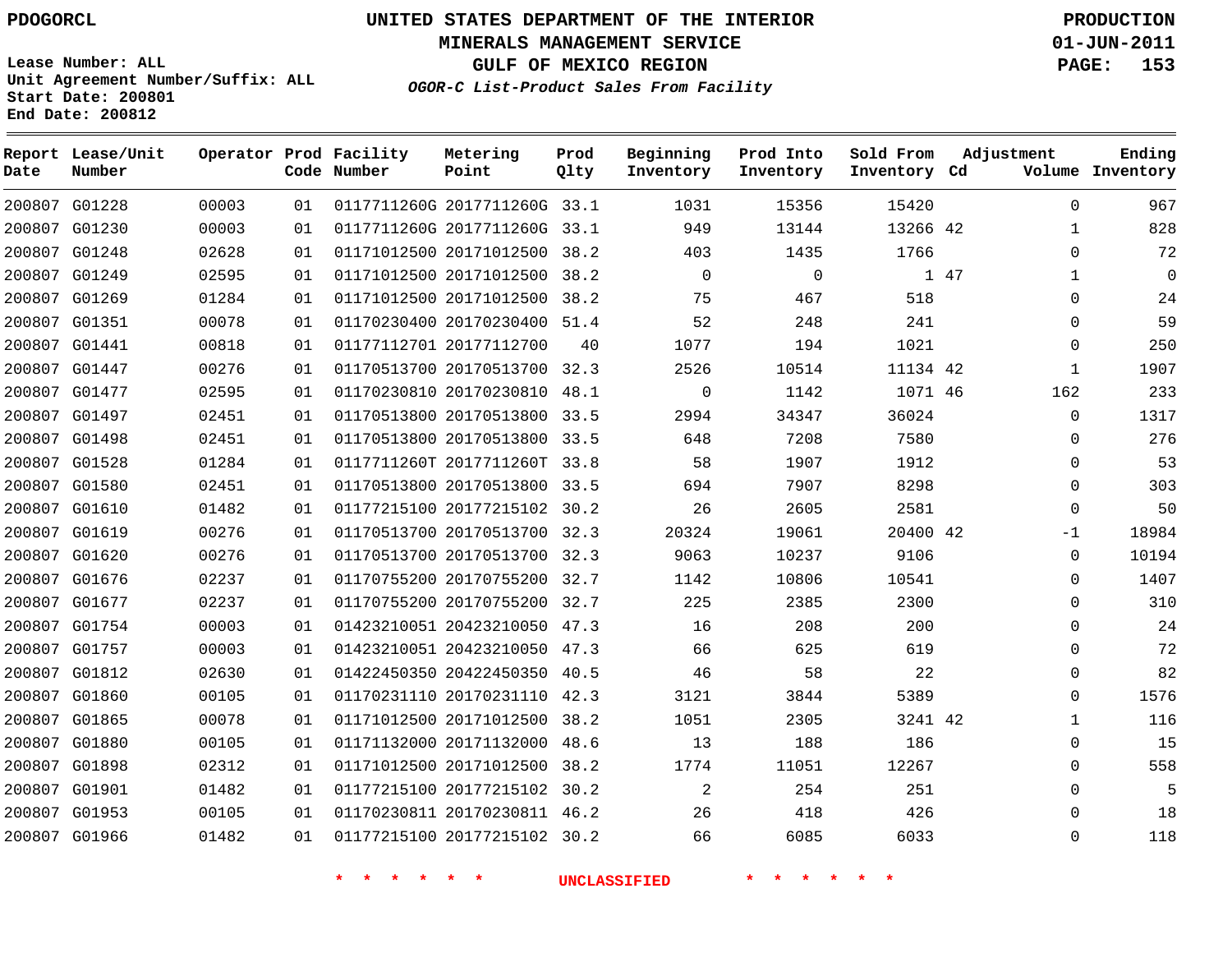**Start Date: 200801 End Date: 200812**

**Unit Agreement Number/Suffix: ALL**

# **UNITED STATES DEPARTMENT OF THE INTERIOR PDOGORCL PRODUCTION**

**MINERALS MANAGEMENT SERVICE 01-JUN-2011**

**GULF OF MEXICO REGION PAGE: 154**

**OGOR-C List-Product Sales From Facility**

| Date   | Report Lease/Unit<br>Number |       |    | Operator Prod Facility<br>Code Number | Metering<br>Point            | Prod<br>Qlty | Beginning<br>Inventory | Prod Into<br>Inventory | Sold From<br>Inventory Cd | Adjustment  | Ending<br>Volume Inventory |
|--------|-----------------------------|-------|----|---------------------------------------|------------------------------|--------------|------------------------|------------------------|---------------------------|-------------|----------------------------|
|        | 200807 G01967               | 01482 | 01 |                                       | 01177215100 20177215102 30.2 |              | 128                    | 9306                   | 9255 42                   | 1           | 180                        |
|        | 200807 G01972               | 02589 | 01 |                                       | 01170231230 01170231230      | 39.5         | 0                      | 239                    | 239                       | $\mathbf 0$ | $\overline{0}$             |
|        | 200807 G01997               | 01071 | 02 |                                       | 01170230810 20170230810      | 57           | 37                     | 97                     | 97                        | $\Omega$    | 37                         |
|        | 200807 G01998               | 00818 | 01 |                                       | 01170230811 20170230811 48.1 |              | 12                     | 117                    | 104                       | $\Omega$    | 25                         |
|        | 200807 G02006               | 02595 | 01 |                                       | 01170530900 20170530900      | 46.8         | $\mathbf 0$            | 6                      |                           | 5 47<br>1   | $\overline{a}$             |
| 200807 | G02021                      | 01482 | 01 |                                       | 01170230811 20170230811      | 46.3         | 58                     | 985                    | 1000                      | 0           | 43                         |
|        | 200807 G02023               | 02312 | 02 |                                       | 01170230811 20170230811 46.3 |              | 924                    | 14929                  | 15195                     | $\Omega$    | 658                        |
| 200807 | G02050                      | 02714 | 01 |                                       | 01171132800 21171132800      | 44.7         | 828                    | 2771                   | 2936                      | $\Omega$    | 663                        |
|        | 200807 G02062               | 02375 | 01 |                                       | 0117704220A 2017704220A 46.3 |              | $\mathbf 0$            | 2304                   | 2304                      | $\Omega$    | $\Omega$                   |
|        | 200807 G02088               | 00687 | 01 |                                       | 01170230811 20170230811      | 46.3         | 21                     | 324                    | 331                       | $\Omega$    | 14                         |
|        | 200807 G02090               | 00687 | 01 |                                       | 01170230811 20170230811      | 46.3         | $\mathbf 0$            | 31                     | 30                        | $\Omega$    | 1                          |
|        | 200807 G02091               | 00687 | 01 |                                       | 01170230811 20170230811      | 46.3         | 95                     | 1179                   | 1223 42                   | 1           | 52                         |
|        | 200807 G02099               | 01978 | 02 |                                       | 01171012310 20171012310      | 45.3         | 565                    | 15538                  | 15469                     | $\Omega$    | 634                        |
|        | 200807 G02127               | 02312 | 02 |                                       | 01170230810 20170230810      | 48.1         | 10                     | 62                     | 59                        | $\Omega$    | 13                         |
|        | 200807 G02161               | 00818 | 02 |                                       | 01171012500 20171012500      | 38.2         | 1946                   | 13408                  | 14679                     | $\Omega$    | 675                        |
|        | 200807 G02163               | 00105 | 01 |                                       | 01171012500 20171012500 38.1 |              | 445                    | 2959                   | 3255                      | $\Omega$    | 149                        |
|        | 200807 G02300               | 01482 | 01 |                                       | 01171132800 21171132800      | 44.7         | 14                     | 1                      | 14                        | $\Omega$    | 1                          |
|        | 200807 G02317               | 02421 | 01 |                                       | 01171132000 20171132000      | 48.7         | 209                    | 2522                   | 2532                      | $\Omega$    | 199                        |
| 200807 | G02353                      | 01284 | 01 |                                       | 01170230450 20170230450      | 51.7         | 561                    | 2771                   | 3098                      | 0           | 234                        |
|        | 200807 G02354               | 01284 | 01 |                                       | 01170230450 20170230450 51.7 |              | $\mathbf 0$            | 2183                   | 1998                      | $\Omega$    | 185                        |
|        | 200807 G02357               | 02200 | 02 |                                       | 01170230450 20170230450 51.7 |              | 68                     | 590                    | 608                       | $\Omega$    | 50                         |
|        | 200807 G02391               | 01284 | 01 |                                       | 0142709015A 2042709015A 41.2 |              | $\mathbf 0$            | 2718                   | 2718                      | $\Omega$    | $\Omega$                   |
|        | 200807 G02404               | 02589 | 01 |                                       | 01170230810 20170230810      | 47.1         | 1109                   | 1213                   | 1213                      | $\Omega$    | 1109                       |
|        | 200807 G02414               | 02451 | 01 |                                       | 01170230810 20170230810      | 48.1         | 3                      | $\mathbf 0$            | 3                         | $\mathbf 0$ | $\overline{0}$             |
|        | 200807 G02416               | 02409 | 01 |                                       | 01170230810 20170230810      | 48           | 5                      | 25                     | 25                        | $\Omega$    | 5                          |
|        | 200807 G02423               | 00818 | 01 |                                       | 01170230810 20170230810      | 48.1         | 13                     | 67                     | 66                        | $\Omega$    | 14                         |
|        | 200807 G02428               | 00105 | 01 |                                       | 01170230810 20170230810      | 48           | 7                      | 43                     | 41                        | $\Omega$    | 9                          |
|        | 200807 G02429               | 00491 | 01 |                                       | 01170230810 20170230810      | 48           | 414                    | 1327                   | 1471                      | $\Omega$    | 270                        |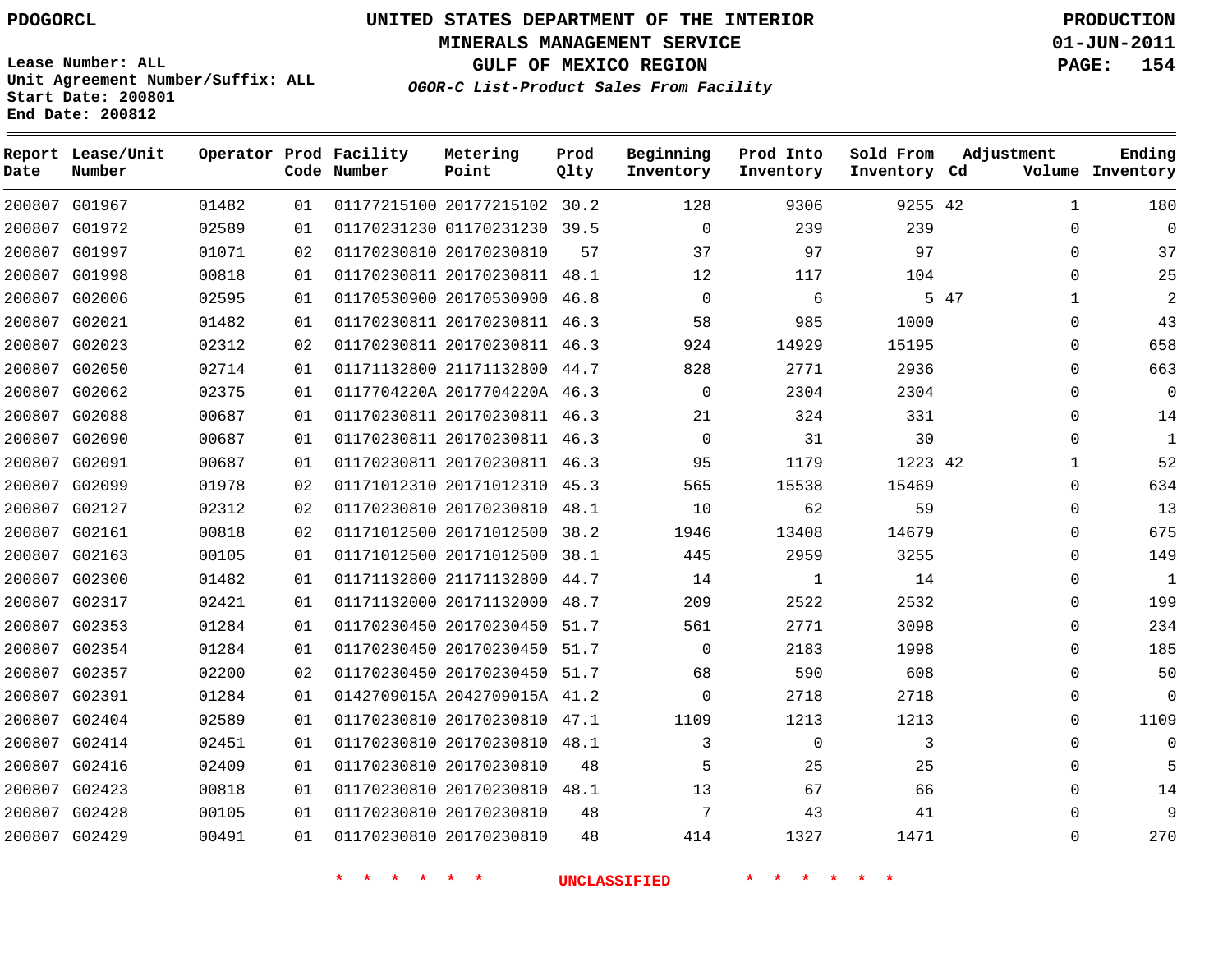#### **MINERALS MANAGEMENT SERVICE 01-JUN-2011**

**GULF OF MEXICO REGION PAGE: 155**

**Lease Number: ALL Unit Agreement Number/Suffix: ALL Start Date: 200801 End Date: 200812**

**OGOR-C List-Product Sales From Facility**

| Date | Report Lease/Unit<br>Number |       |    | Operator Prod Facility<br>Code Number | Metering<br>Point            | Prod<br>Qlty | Beginning<br>Inventory | Prod Into<br>Inventory | Sold From<br>Inventory Cd | Adjustment | Ending<br>Volume Inventory |
|------|-----------------------------|-------|----|---------------------------------------|------------------------------|--------------|------------------------|------------------------|---------------------------|------------|----------------------------|
|      | 200807 G02433               | 00491 | 01 |                                       | 01170230810 20170230810      | 48           | 4                      | 31                     | 29                        | $\Omega$   | 6                          |
|      | 200807 G02434               | 01284 | 02 |                                       | 01170230810 20170230810      | 48.1         | $\Omega$               | 116                    | 92                        | $\Omega$   | 24                         |
|      | 200807 G02436               | 02628 | 02 |                                       | 01170230811 20170230811      | 46.3         | 112                    | 3020                   | 3109 42                   | 110        | 133                        |
|      | 200807 G02439               | 02375 | 01 |                                       | 01171132000 20171132000      | 48.7         | $\Omega$               | 145                    | 145                       | $\Omega$   | $\Omega$                   |
|      | 200807 G02552               | 02595 | 01 |                                       | 01170230811 20170230811      | 46.3         | $\Omega$               | 10                     | 10                        | 0          | 0                          |
|      | 200807 G02567               | 02628 | 01 |                                       | 01170230811 20170230811      | 46.3         | 348                    | 11442                  | 11291                     | $\Omega$   | 499                        |
|      | 200807 G02596               | 01482 | 01 |                                       | 01171132800 21171132800      | 44.7         | 5                      | 42                     | 36                        | $\Omega$   | 11                         |
|      | 200807 G02601               | 02268 | 01 |                                       | 01171092651 20171092650      | 49           | 39                     | 412                    | 411                       | $\Omega$   | 40                         |
|      |                             | 02630 | 01 |                                       | 01171092651 20171092650      | 49           | 6                      | 234                    | 214 42                    | $-3$       | 23                         |
|      |                             |       |    |                                       |                              |              | 45                     | 646                    | 625                       | -3         | 63                         |
|      | 200807 G02628               | 00105 | 01 |                                       | 01171012500 20171012500 38.1 |              | 284                    | 1565                   | 1770                      | 0          | 79                         |
|      | 200807 G02665               | 02451 | 01 |                                       | 01423210051 20423210050      | 47.2         | 171                    | 1452                   | 1456                      | $\Omega$   | 167                        |
|      | 200807 G02759               | 01284 | 01 |                                       | 01170230800 20170230810      | 48.1         | 20                     | 99                     | 99                        | $\Omega$   | 20                         |
|      | 200807 G02825               | 00105 | 01 |                                       | 01170231110 20170231110 42.3 |              | 120                    | 108                    | 184                       | $\Omega$   | 44                         |
|      | 200807 G02826               | 00105 | 01 |                                       | 01170231110 20170231110      | 42.3         | 290                    | 434                    | 546                       | $\Omega$   | 178                        |
|      |                             |       | 01 |                                       | 01170230810 20170230810 48.1 |              | 7                      | -1                     | 8                         | 0          | $\mathbf 0$                |
|      |                             |       |    |                                       |                              |              | 297                    | 435                    | 554                       | 0          | 178                        |
|      | 200807 G02833               | 01819 | 01 |                                       | 01170530900 20170530900      | 46.8         | 4                      | 11                     | 12                        | $\Omega$   | 3                          |
|      | 200807 G02834               | 02375 | 01 |                                       | 01170230810 20170230810      | 48.1         | $\mathbf{1}$           | 3                      | 3                         | 0          | $\mathbf{1}$               |
|      | 200807 G02853               | 02589 | 01 |                                       | 01170231230 01170231230 39.5 |              | $\Omega$               | 334                    | 334                       | $\Omega$   | 0                          |
|      | 200807 G02870               | 02636 | 01 |                                       | 01170230810 20170230810      | 48.1         | 6                      | 58                     | 52                        | $\Omega$   | 12                         |
|      | 200807 G02885               | 02312 | 01 |                                       | 01171132000 20171132000      | 48.7         | 130                    | 1333                   | 1358                      | $\Omega$   | 105                        |
|      | 200807 G02895               | 02579 | 02 |                                       | 01171092651 20171092650      | 46.8         | 44                     | 479                    | 473                       | $\Omega$   | 50                         |
|      |                             | 02628 | 02 |                                       | 01171092651 20171092650 46.8 |              | 0                      | 144                    | 144                       | 0          | 0                          |
|      |                             |       |    |                                       |                              |              | 44                     | 623                    | 617                       | 0          | 50                         |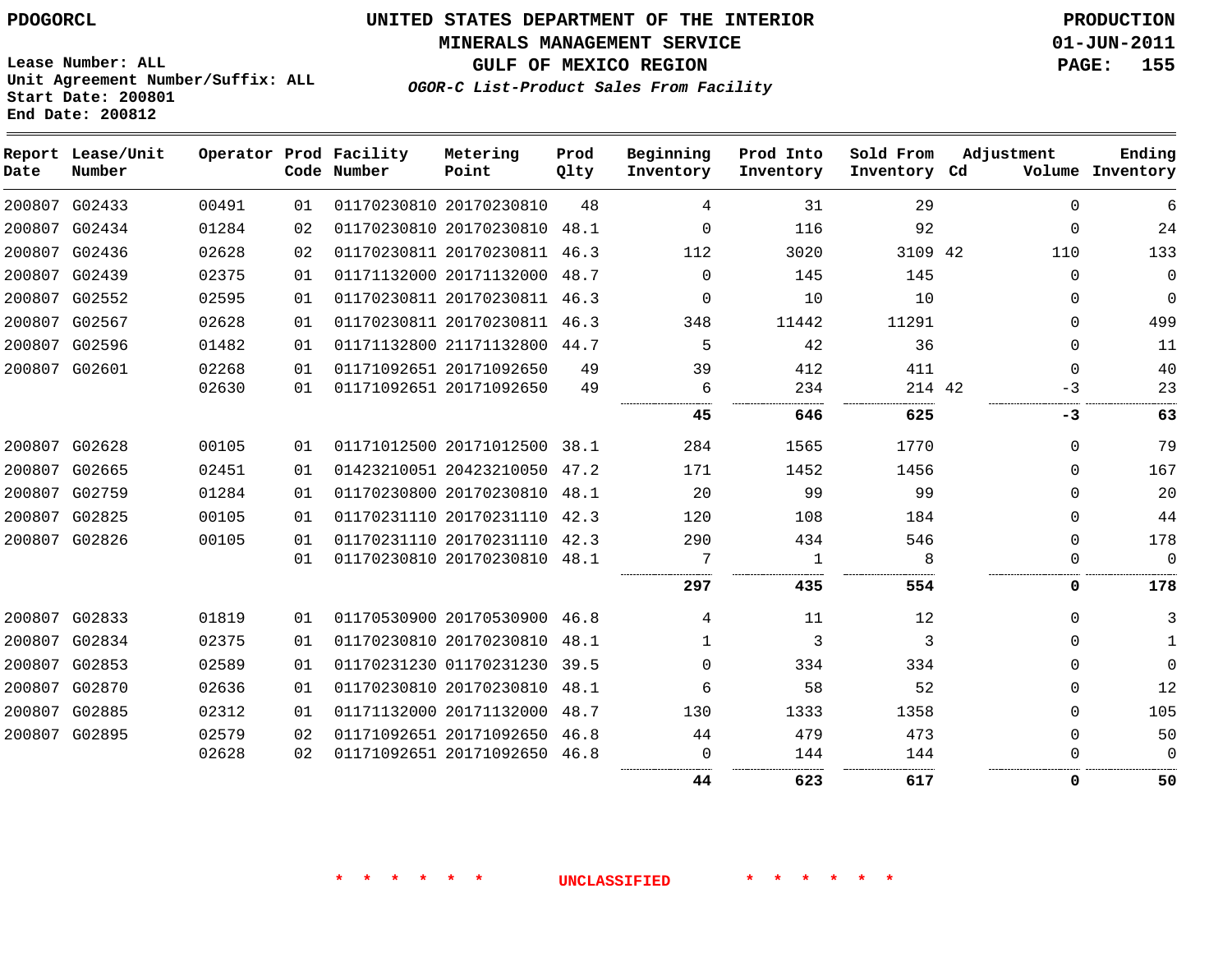**MINERALS MANAGEMENT SERVICE 01-JUN-2011**

**Lease Number: ALL Unit Agreement Number/Suffix: ALL Start Date: 200801 End Date: 200812**

**OGOR-C List-Product Sales From Facility**

**GULF OF MEXICO REGION PAGE: 156**

| Date | Report Lease/Unit<br>Number |       |    | Operator Prod Facility<br>Code Number | Metering<br>Point            | Prod<br>Qlty | Beginning<br>Inventory | Prod Into<br>Inventory | Sold From<br>Inventory Cd | Adjustment | Ending<br>Volume Inventory |
|------|-----------------------------|-------|----|---------------------------------------|------------------------------|--------------|------------------------|------------------------|---------------------------|------------|----------------------------|
|      | 200807 G02898               | 01834 | 01 |                                       | 01171012300 20171012300      | 38.6         | 99                     | 991                    | 691                       |            | 399<br>$\Omega$            |
|      |                             |       | 01 |                                       | 01171012300 20171012300      | 38.6         | 99                     | 985                    | 688 42                    |            | 397<br>1                   |
|      |                             | 02266 | 01 |                                       | 01171012300 20171012300      | 50.6         | 6                      | 65                     | 60                        |            | 11<br>0                    |
|      |                             |       |    |                                       |                              |              | 204                    | 2041                   | 1439                      |            | 807<br>1                   |
|      | 200807 G02899               | 01834 | 01 |                                       | 01171012300 20171012300      | 38.6         | 2267                   | 6547                   | 6176 42                   |            | 2637<br>$-1$               |
|      |                             |       | 01 |                                       | 01171012300 20171012300      | 38.6         | 2267                   | 6583                   | 6198                      |            | 2652<br>0                  |
|      |                             |       |    |                                       |                              |              | 4534                   | 13130                  | 12374                     |            | 5289<br>-1                 |
|      | 200807 G02917               | 02268 | 01 |                                       | 01171092930 20171092930      | 35           | 274                    | 5314                   | 5304                      |            | 284<br>$\Omega$            |
|      | 200807 G02969               | 00276 | 01 |                                       | 01170513700 20170513700      | $\Omega$     | 465                    | $\mathbf 0$            | 0                         |            | 465<br>$\Omega$            |
|      | 200807 G02970               | 00276 | 01 | 01170513700 20170513700               |                              | $\Omega$     | 6369                   | $\Omega$               | $\Omega$                  |            | 6369<br>$\Omega$           |
|      | 200807 G03061               | 00105 | 01 |                                       | 01423210051 20423210050      | 47.2         | 155                    | 704                    | 778                       |            | 81<br>$\Omega$             |
|      | 200807 G03068               | 00105 | 01 |                                       | 01423210051 20423210050 47.2 |              | 2                      | 73                     | 67                        |            | 8<br>$\Omega$              |
|      | 200807 G03079               | 02451 | 01 | 01427038260 01427038260               |                              | $\Omega$     | 753                    | 0                      | $\Omega$                  |            | 753<br>$\Omega$            |
|      | 200807 G03115               | 02200 | 01 |                                       | 01170230450 20170230450      | 51.7         | 5                      | 46                     | 47                        |            | $\Omega$<br>4              |
|      | 200807 G03138               | 00687 | 01 |                                       | 01170230811 20170230811 46.3 |              | $\overline{2}$         | $\mathbf 0$            | $\overline{a}$            |            | $\mathbf 0$<br>$\Omega$    |
|      | 200807 G03145               | 00078 | 01 |                                       | 01171132800 21171132800 44.7 |              | 95                     | 496                    | 481                       |            | 110<br>$\Omega$            |
|      | 200807 G03152               | 00105 | 01 |                                       | 01177092600 20177092600      | 42           | 399                    | 7880                   | 8033                      |            | 246<br>$\Omega$            |
|      | 200807 G03169               | 01284 | 01 |                                       | 0117711260T 2017711260T      | 33.8         | 7                      | 451                    | 445                       |            | 13<br>$\mathbf 0$          |
|      | 200807 G03236               | 00003 | 01 |                                       | 01170230450 20170230450      | 57.4         | 4                      | 270                    | 252                       |            | 22<br>$\Omega$             |
|      | 200807 G03237               | 00276 | 01 | 01170230450 20170230450               |                              | $\Omega$     | 170                    | $\mathbf 0$            | $\mathbf 0$               |            | 170<br>$\mathbf{0}$        |
|      | 200807 G03251               | 00105 | 01 |                                       | 01170231110 20170231110 42.3 |              | 219                    | 197                    | 335                       |            | 81<br>$\Omega$             |
|      | 200807 G03264               | 01284 | 02 |                                       | 01170530900 20170530900      | 46.8         | 11                     | 63                     | 56                        |            | 0<br>18                    |
|      | 200807 G03265               | 01284 | 02 |                                       | 01170530900 20170530900      | 46.8         | 71                     | 384                    | 344                       |            | 111<br>$\Omega$            |
|      | 200807 G03331               | 02312 | 02 |                                       | 01171132800 21171132800      | 44.7         | 1767                   | 10552                  | 10036                     |            | 2283<br>$\Omega$           |
|      | 200807 G03481               | 02894 | 01 |                                       | 01170230810 20170230810      | 48.1         | 1                      | 2                      | 3                         |            | $\Omega$<br>$\Omega$       |
|      | 200807 G03496               | 00818 | 01 |                                       | 01170230810 20170230810      | 48.1         | 22                     | 123                    | 120                       |            | 25<br>$\Omega$             |
|      | 200807 G03738               | 00064 | 01 |                                       | 01170230450 20170230450      | 51.7         | 50                     | 538                    | 543 42                    |            | 46<br>$\mathbf{1}$         |
|      | 200807 G03793               | 02894 | 01 |                                       | 01171012500 20171012500      | $\Omega$     | 1                      | $\Omega$               | 0                         |            | $\Omega$<br>1              |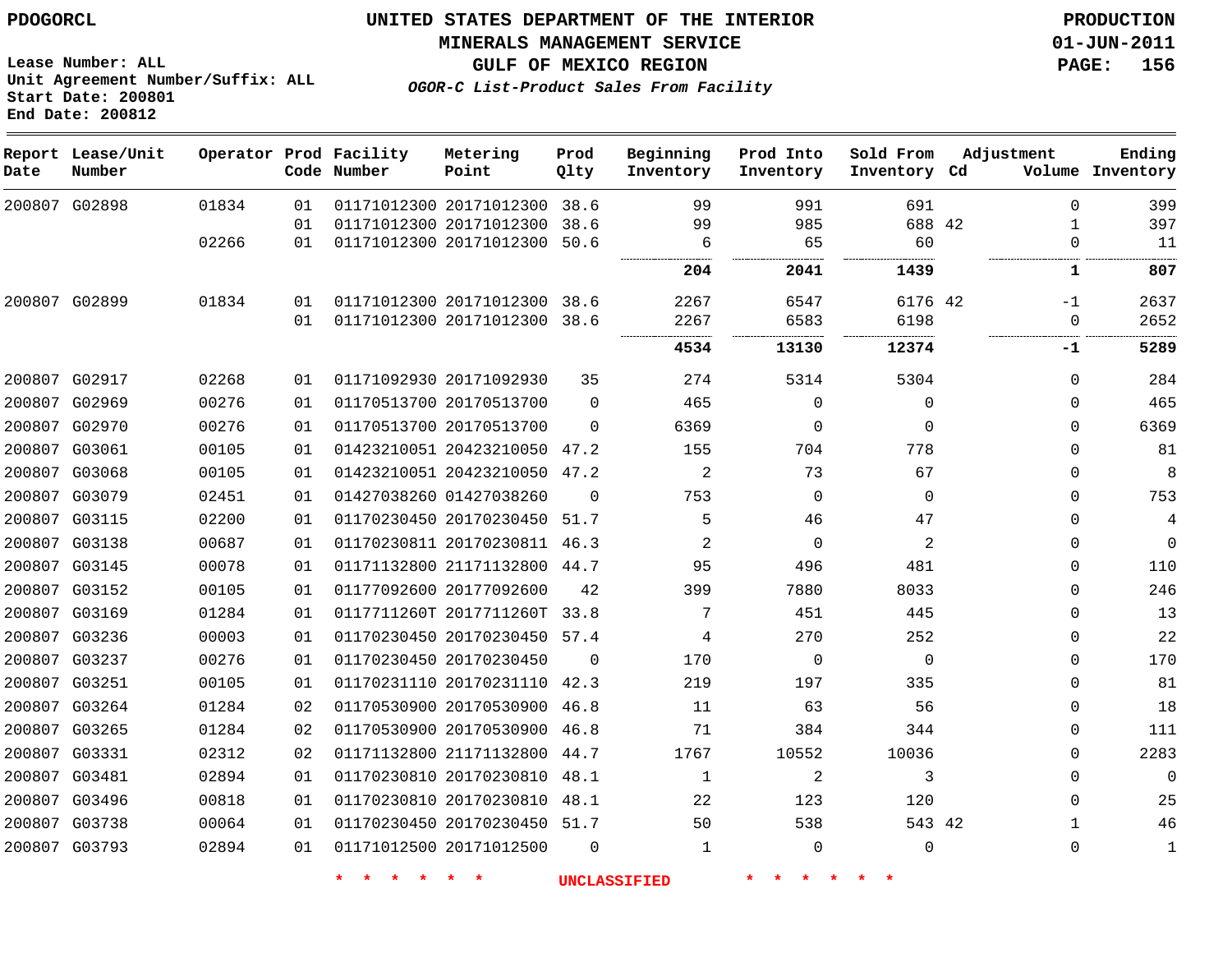**Start Date: 200801 End Date: 200812**

**Unit Agreement Number/Suffix: ALL**

# **UNITED STATES DEPARTMENT OF THE INTERIOR PDOGORCL PRODUCTION**

**MINERALS MANAGEMENT SERVICE 01-JUN-2011**

**GULF OF MEXICO REGION PAGE: 157**

**OGOR-C List-Product Sales From Facility**

| Date   | Report Lease/Unit<br>Number |       |    | Operator Prod Facility<br>Code Number | Metering<br>Point            | Prod<br>Qlty | Beginning<br>Inventory | Prod Into<br>Inventory | Sold From<br>Inventory Cd | Adjustment   | Ending<br>Volume Inventory |
|--------|-----------------------------|-------|----|---------------------------------------|------------------------------|--------------|------------------------|------------------------|---------------------------|--------------|----------------------------|
|        | 200807 G03811               | 00105 | 01 |                                       | 01171092651 20171092650 46.8 |              | 126                    | 2136                   | 2052                      | $\Omega$     | 210                        |
|        | 200807 G03940               | 00105 | 01 |                                       | 01423210051 20423210050 47.3 |              | 4                      | 26                     | 27                        | $\Omega$     | $\overline{3}$             |
| 200807 | G03958                      | 00105 | 01 |                                       | 01170230510 20170230510      | 47           | 292                    | 762                    | 719                       | $\Omega$     | 335                        |
|        | 200807 G03973               | 00105 | 01 |                                       | 01171132800 21171132800      | 44.6         | 322                    | 884                    | 984                       | $\Omega$     | 222                        |
| 200807 | G04003                      | 00105 | 01 |                                       | 01171012500 20171012500      | 38.1         | 3452                   | 21864                  | 24215                     | $\Omega$     | 1101                       |
| 200807 | G04065                      | 02628 | 01 |                                       | 01423210051 20423210050      | 47.3         | 7                      | 35                     | 37                        | $\mathbf 0$  | 5                          |
| 200807 | G04078                      | 02589 | 01 |                                       | 01170230510 20170230510      | 48.2         | 33                     | $\mathbf 0$            | 10                        | $\Omega$     | 23                         |
| 200807 | G04081                      | 02894 | 01 |                                       | 01170230450 20170230810      | 48.1         | 1471                   | 6364                   | 6539                      | $\Omega$     | 1296                       |
|        | 200807 G04082               | 02312 | 02 |                                       | 01170230510 20170230510      | 47           | 23                     | 39                     | 45                        | $\Omega$     | 17                         |
| 200807 | G04085                      | 00687 | 01 |                                       | 01170230811 20170230811 46.3 |              | 433                    | 5499                   | 5689 42                   | $-1$         | 242                        |
|        | 200807 G04087               | 02899 | 01 |                                       | 01177008150 01177008150 31.6 |              | 1124                   | 7085                   | 4277 42                   | $-1$         | 3931                       |
| 200807 | G04090                      | 02312 | 02 |                                       | 01170230810 20170230810      | 48.1         | 112                    | 330                    | 375                       | $\mathbf 0$  | 67                         |
| 200807 | G04098                      | 01963 | 01 |                                       | 01170230810 20170230810 48.1 |              | 95                     | 502                    | 495                       | $\Omega$     | 102                        |
| 200807 | G04143                      | 00105 | 01 |                                       | 01170230510 20170230510      | 47           | 437                    | 1140                   | 1075                      | $\Omega$     | 502                        |
| 200807 | G04254                      | 01834 | 01 |                                       | 01170573602 20170573602      | 34           | 311                    | 2036                   | 2064                      | $\Omega$     | 283                        |
|        | 200807 G04268               | 02312 | 01 |                                       | 01171132800 21171132800      | 44.7         | 70                     | 337                    | 332                       | $\Omega$     | 75                         |
| 200807 | G04397                      | 02421 | 01 |                                       | 01170230810 20170230810      | 48.1         | 69                     | 161                    | 197                       | $\Omega$     | 33                         |
|        | 200807 G04453               | 02589 | 01 |                                       | 01171012300 20171012300      | 34.7         | $\mathbf 0$            | 2326                   | 2326                      | $\Omega$     | $\overline{0}$             |
| 200807 | G04460                      | 01819 | 01 |                                       | 01171012500 20171012500      | 38.2         | 237                    | 1749                   | 1898                      | $\mathbf{0}$ | 88                         |
|        | 200807 G04537               | 02589 | 01 |                                       | 01420470030 20420470030 55.4 |              | 553                    | 113                    | 107                       | $\Omega$     | 559                        |
| 200807 | G04547                      | 02628 | 01 |                                       | 01423210051 20423210050      | 47.3         | 81                     | 623                    | 633                       | $\Omega$     | 71                         |
|        | 200807 G04559               | 01935 | 02 |                                       | 01423210051 20423210050 47.3 |              | 16                     | 53                     | 63                        | $\Omega$     | 6                          |
| 200807 | G04565                      | 01284 | 01 |                                       | 01420390101 01420390101      | 54.8         | 652                    | 46                     | 551                       | $\Omega$     | 147                        |
| 200807 | G04773                      | 01482 | 01 |                                       | 01170230811 20170230811      | 46.3         | 2                      | 40                     | 40                        | $\Omega$     | 2                          |
| 200807 | G04800                      | 02595 | 01 |                                       | 01171132800 21171132800      | 44.7         | $\mathbf 0$            | 1637                   | 1819 46                   | 592          | 410                        |
| 200807 | G04818                      | 02894 | 01 |                                       | 01170230500 20170230500      | 44.8         | 5                      | 55                     | 51                        | $\mathbf 0$  | 9                          |
| 200807 | G04827                      | 01819 | 01 |                                       | 01171012500 20171012500      | 38.2         | 70                     | $\mathbf 0$            | 70                        | $\Omega$     | $\overline{0}$             |
|        | 200807 G04844               | 02421 | 01 |                                       | 01170230811 20170230811      | 46.3         | 37                     | 624                    | 634                       | $\Omega$     | 27                         |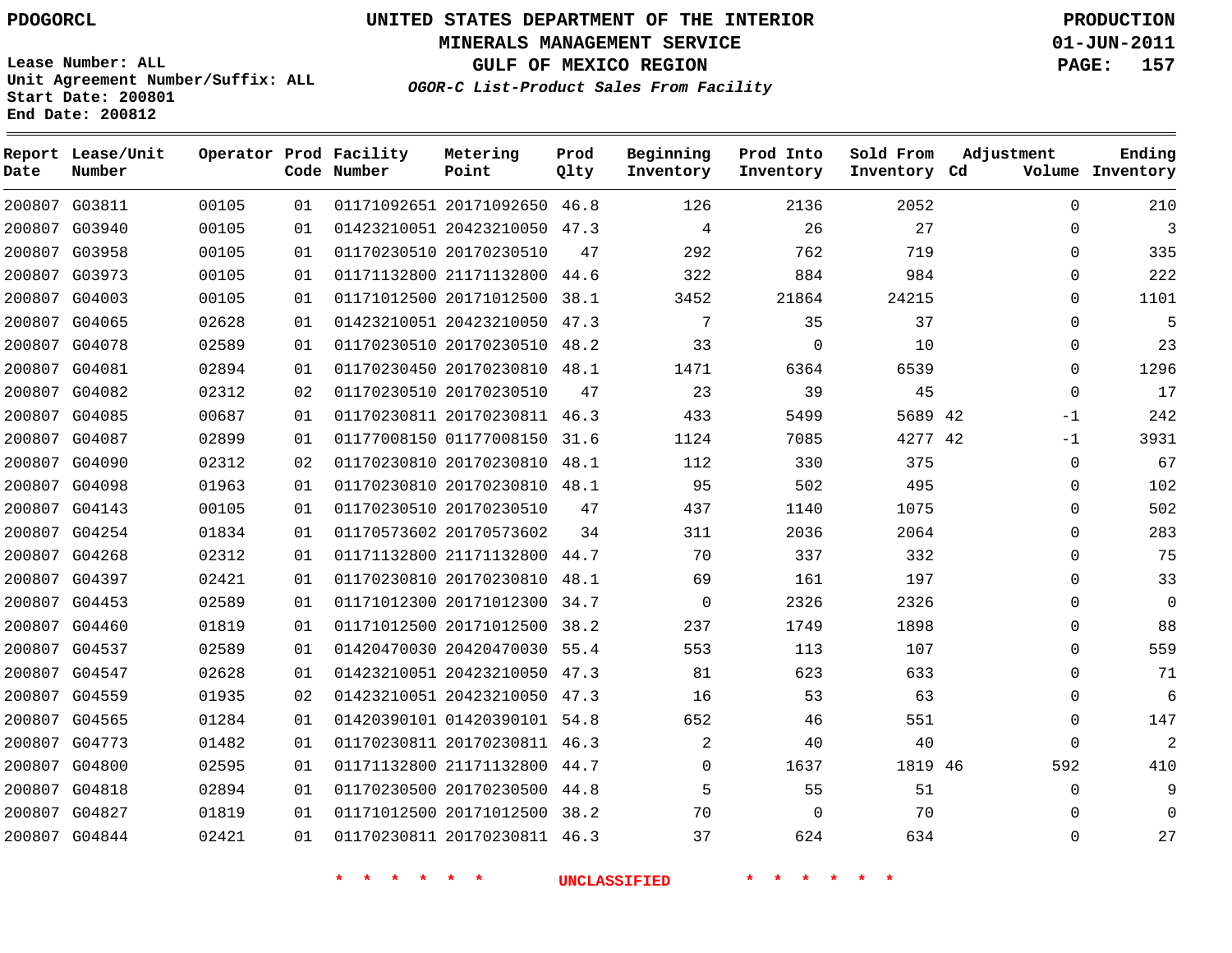**MINERALS MANAGEMENT SERVICE 01-JUN-2011**

**GULF OF MEXICO REGION PAGE: 158**

**Lease Number: ALL Unit Agreement Number/Suffix: ALL Start Date: 200801 End Date: 200812**

|  | OGOR-C List-Product Sales From Facility |  |  |
|--|-----------------------------------------|--|--|
|  |                                         |  |  |

| Date | Report Lease/Unit<br>Number |       |    | Operator Prod Facility<br>Code Number | Metering<br>Point            | Prod<br>Qlty | Beginning<br>Inventory | Prod Into<br>Inventory | Sold From<br>Inventory Cd | Adjustment   | Ending<br>Volume Inventory |
|------|-----------------------------|-------|----|---------------------------------------|------------------------------|--------------|------------------------|------------------------|---------------------------|--------------|----------------------------|
|      | 200807 G04858               | 02595 | 01 |                                       | 01171012300 20171012300 34.2 |              | $\mathbf 0$            | 208                    | 193 47                    | 73           | 88                         |
|      | 200807 G04910               | 02714 | 01 |                                       | 01177258151 01177258151      | $\Omega$     | 47                     | $\mathbf{0}$           | $\mathsf{O}\xspace$       | $\Omega$     | 47                         |
|      | 200807 G04996               | 02628 | 01 |                                       | 01420570060 20420570060 52.7 |              | 348                    | $\Omega$               | 18                        | $\Omega$     | 330                        |
|      | 200807 G05006               | 01284 | 02 |                                       | 01170230510 20170230510      | 47           | 122                    | 150                    | 206                       | $\Omega$     | 66                         |
|      | 200807 G05283               | 01376 | 01 |                                       | 01170231300 01170231300 42.2 |              | 0                      | 43987                  | 43987                     | $\Omega$     | $\overline{0}$             |
|      | 200807 G05286               | 01284 | 01 |                                       | 01170230810 20170230810 48.1 |              | 370                    | 2030                   | 1987                      | $\Omega$     | 413                        |
|      | 200807 G05292               | 00003 | 01 |                                       | 01170230811 20170230811 46.3 |              | 27                     | 749                    | 743                       | $\Omega$     | 33                         |
|      | 200807 G05299               | 00818 | 01 |                                       | 01170230500 20170230500 43.8 |              | 58                     | 506                    | 485                       | $\Omega$     | 79                         |
|      | 200807 G05315               | 02714 | 01 |                                       | 01170230811 20170230811 46.3 |              | 3                      | 38                     | 39                        | $\Omega$     | 2                          |
|      | 200807 G05346               | 01819 | 01 |                                       | 01170530900 20170530900 46.8 |              | 92                     | 492                    | 442                       | $\Omega$     | 142                        |
|      | 200807 G05370               | 02589 | 01 |                                       | 01170530900 20170530900 48.2 |              | $\mathbf 0$            | 168                    | 168                       | $\Omega$     | $\mathbf 0$                |
|      | 200807 G05391               | 01819 | 01 |                                       | 01170530900 20170530900 46.8 |              | 22                     | 857                    | 631 42                    | $-1$         | 247                        |
|      | 200807 G05431               | 00560 | 01 |                                       | 01177062608 2017706260A 36.3 |              | 117                    | 19483                  | 19481                     | $\mathbf{0}$ | 119                        |
|      |                             | 02409 | 01 |                                       | 01171132800 20177052203 32.5 |              | 0<br>.                 | 1073                   | 1073                      | $\Omega$     | $\Omega$                   |
|      |                             |       |    |                                       |                              |              | 117                    | 20556                  | 20554                     | 0            | 119                        |
|      | 200807 G05494               | 02871 | 02 |                                       | 01171132800 21171132800 44.7 |              | 128                    | 561                    | 563 42                    | $\mathbf{1}$ | 127                        |
|      | 200807 G05499               | 02312 | 01 |                                       | 01171012400 20171012400 50.2 |              | 255                    | 834                    | 946                       | $\Omega$     | 143                        |
|      | 200807 G05504               | 00105 | 01 |                                       | 01171012300 20171012300 38.6 |              | 348                    | 751                    | 796                       | $\Omega$     | 303                        |
|      |                             |       | 01 |                                       | 01171132800 21171132800 44.7 |              | 260<br>                | 922                    | 965                       | $\Omega$     | 217                        |
|      |                             |       |    |                                       |                              |              | 608                    | 1673                   | 1761                      | 0            | 520                        |
|      | 200807 G05505               | 00078 | 01 |                                       | 01171132800 21171132800 44.7 |              | 137                    | 101                    | 216                       | $\Omega$     | 22                         |
|      | 200807 G05549               | 02636 | 01 |                                       | 01171132800 21171132800 44.7 |              | 137                    | 341                    | 365                       | $\Omega$     | 113                        |
|      | 200807 G05610               | 02312 | 01 |                                       | 01171012500 20171012500 38.2 |              | 149                    | 2656                   | 2671                      | $\Omega$     | 134                        |
|      | 200807 G05612               | 00105 | 01 |                                       | 01171012500 20171012500 38.1 |              | 1978                   | 16238                  | 17398                     | $\Omega$     | 818                        |
|      | 200807 G05953               | 02967 | 02 |                                       | 01420470030 20420470030 33.3 |              | 27                     | 26                     | 8                         | $\Omega$     | 45                         |
|      | 200807 G06027               | 00105 | 01 |                                       | 01423210051 20423210050 47.2 |              | 2                      | 37                     | 35                        | $\Omega$     | 4                          |
|      | 200807 G06037               | 02899 | 01 |                                       | 01420570060 20420570060 52.8 |              | 723                    | 5                      | 38 42                     | $-1$         | 689                        |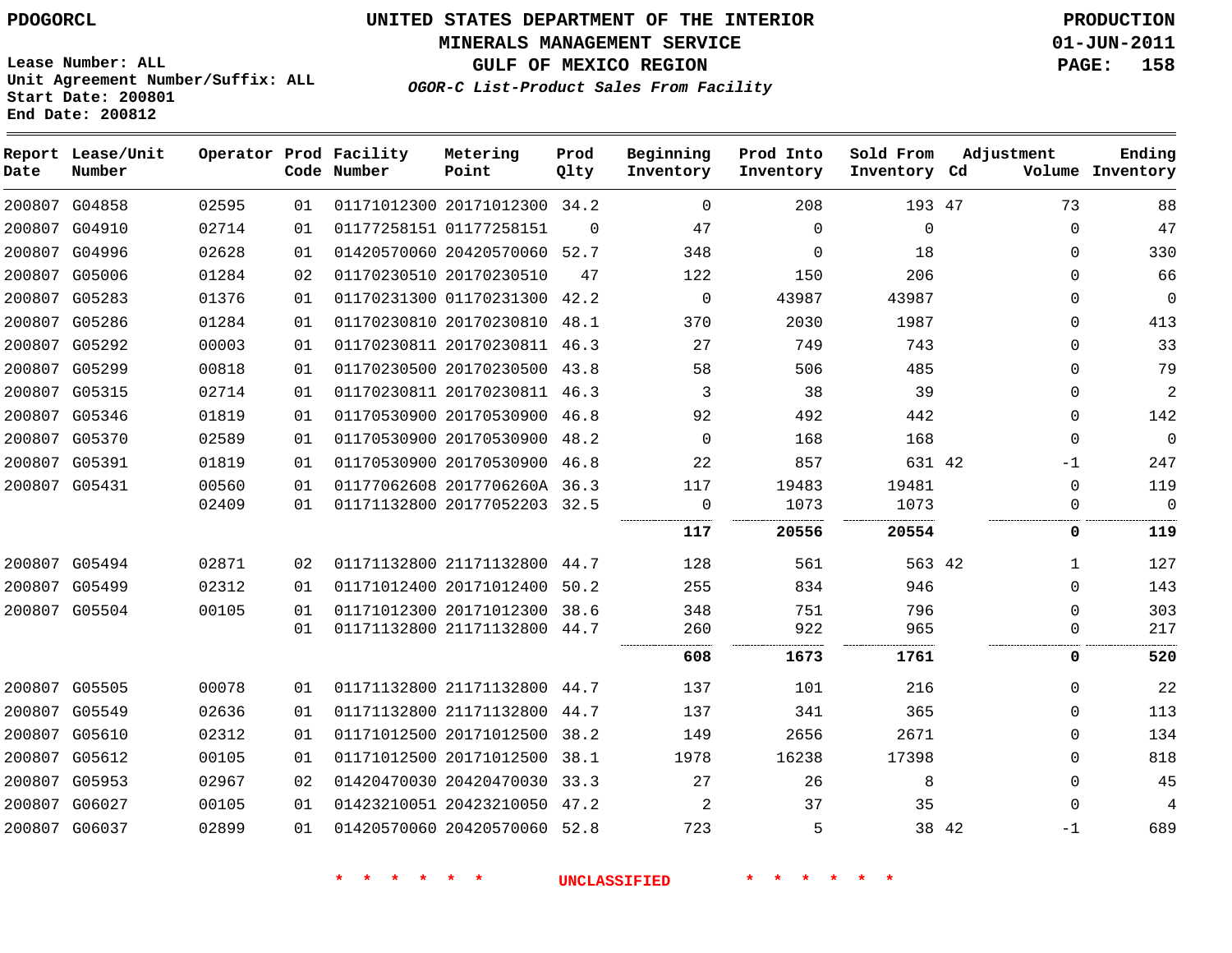# **UNITED STATES DEPARTMENT OF THE INTERIOR PDOGORCL PRODUCTION**

**MINERALS MANAGEMENT SERVICE 01-JUN-2011**

**GULF OF MEXICO REGION PAGE: 159**

**Unit Agreement Number/Suffix: ALL Start Date: 200801 End Date: 200812**

**OGOR-C List-Product Sales From Facility**

| Date | Report Lease/Unit<br>Number |       |    | Operator Prod Facility<br>Code Number | Metering<br>Point            | Prod<br>Qlty | Beginning<br>Inventory | Prod Into<br>Inventory | Sold From<br>Inventory Cd | Adjustment | Ending<br>Volume Inventory |
|------|-----------------------------|-------|----|---------------------------------------|------------------------------|--------------|------------------------|------------------------|---------------------------|------------|----------------------------|
|      | 200807 G06069               | 00818 | 02 |                                       | 01423210051 20423210050 47.3 |              | 5                      | 75                     | 71                        | $\Omega$   | 9                          |
|      | 200807 G06088               | 02628 | 01 |                                       | 01423210051 20423210050 47.3 |              | 16                     | 90                     | 96                        | 0          | 10                         |
|      | 200807 G06104               | 00105 | 01 |                                       | 01420390110 20420390110 54.8 |              | 39                     | 39                     | 53                        | $\Omega$   | 25                         |
|      | 200807 G06105               | 02409 | 01 |                                       | 01420390110 20420390110 54.8 |              | 61                     | 103                    | 111                       | 0          | 53                         |
|      | 200807 G06156               | 00818 | 02 |                                       | 01422450350 20422450350 40.5 |              | 565                    | 61                     | 439                       | $\Omega$   | 187                        |
|      | 200807 G06165               | 01284 | 01 |                                       | 01170230450 20170230450 51.7 |              | 107                    | 902                    | 931                       | 0          | 78                         |
|      | 200807 G06166               | 00105 | 01 |                                       | 01170230450 20170230450 51.6 |              | 1                      | 133                    | 123                       | $\Omega$   | 11                         |
|      | 200807 G06167               | 00105 | 01 |                                       | 01170230450 20170230450 51.6 |              | 112                    | 806                    | 835                       | 0          | 83                         |
|      | 200807 G06168               | 03008 | 02 |                                       | 01170230450 20170230450 51.7 |              | 34                     | 399                    | 414                       | $\Omega$   | 19                         |
|      | 200807 G06180               | 00730 | 01 |                                       | 01170230450 20170230450 51.7 |              | 8                      | 137                    | 133                       | 0          | 12                         |
|      | 200807 G06668               | 00276 | 01 |                                       | 01171132000 20171132000 48.7 |              | 539                    | 6810                   | 6810                      | $\Omega$   | 539                        |
|      | 200807 G06767               | 01834 | 01 |                                       | 01171012500 20171012500      | 38.2         | 51                     | 290                    | 327 42                    | 1          | 15                         |
|      | 200807 G06958               | 02655 | 02 |                                       | 01171012500 20171012500 38.2 |              | 30                     | 12                     | 34                        | $\Omega$   | 8                          |
|      | 200807 G07199               | 02630 | 01 |                                       | 01420570060 20420570060 52.9 |              | $\Omega$               | 0                      | 15 47                     | 309        | 294                        |
|      | 200807 G07200               | 02630 | 01 |                                       | 01420570060 20420570060      | $\Omega$     | $\Omega$               | 0                      |                           | 047<br>14  | 14                         |
|      | 200807 G07201               | 00818 | 02 |                                       | 01420570060 20420570060      | 52.6         | 347                    | 11                     | 27                        | 0          | 331                        |
|      | 200807 G07215               | 00003 | 01 |                                       | 01420390120 01420390120 53.2 |              | 81                     | 132                    | 186                       | $\Omega$   | 27                         |
|      | 200807 G07684               | 02871 | 02 |                                       | 01171132000 20171132000 48.7 |              | 108                    | 2564                   | 2469                      | $\Omega$   | 203                        |
|      | 200807 G07700               | 00730 | 01 |                                       | 01171132800 21171132800      | 44.7         | 272                    | 1312                   | 1292                      | $\Omega$   | 292                        |
|      | 200807 G07736               | 02312 | 02 |                                       | 01171132800 21171132800      | 44.7         | 202                    | 706                    | 755                       | $\Omega$   | 153                        |
|      | 200807 G07760               | 01284 | 01 |                                       | 01177122950 20177122950      | 30           | 53                     | 18694                  | 18719                     | $\Omega$   | 28                         |
|      | 200807 G07802               | 01284 | 02 |                                       | 01177258041 01177258041 30.2 |              | 14                     | 39                     | 44                        | $\Omega$   | 9                          |
|      | 200807 G07917               | 01834 | 01 |                                       | 01170573602 20170573602      | 34           | 18689                  | 112776                 | 115771                    | $\Omega$   | 15694                      |
|      | 200807 G08092               | 00105 | 01 |                                       | 01423210051 20423210050      | 47.2         | 17                     | 160                    | 159                       | $\Omega$   | 18                         |
|      | 200807 G08120               | 02312 | 02 |                                       | 01423210051 20423210050 47.3 |              | 3                      | 48                     | 46 42                     | 1          | 6                          |
|      | 200807 G08640               | 02589 | 01 |                                       | 01170530900 20170530900 45.9 |              | $\Omega$               | 14                     | 14                        | $\Omega$   |                            |
|      |                             |       | 01 |                                       | 01170230810 20170230810 45.9 |              | $\Omega$               | 123                    | 123                       | $\Omega$   |                            |
|      |                             |       |    |                                       |                              |              | $\Omega$               | 137                    | 137                       | 0          | 0                          |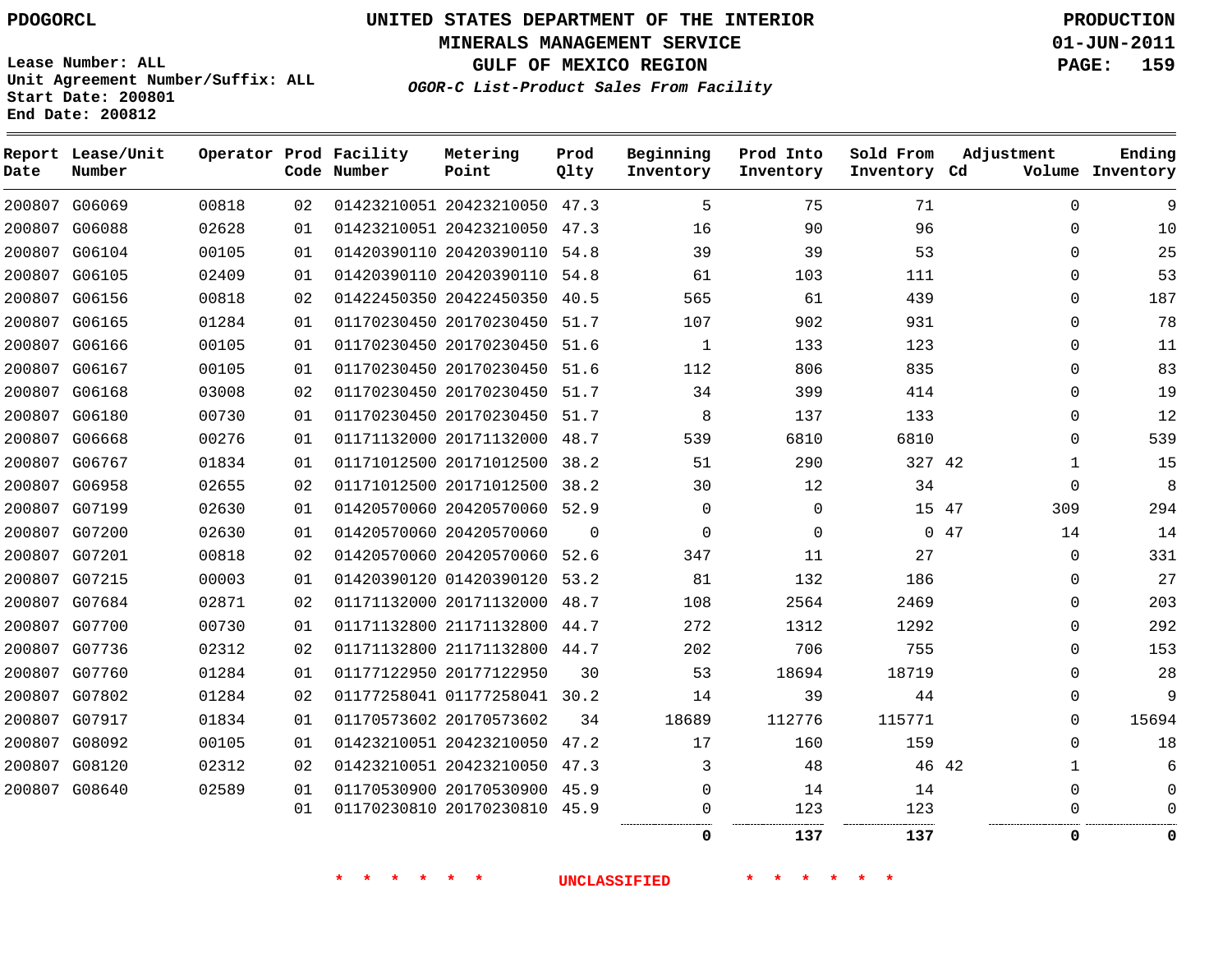**Start Date: 200801 End Date: 200812**

 G12020 G12024    

**Unit Agreement Number/Suffix: ALL**

# **UNITED STATES DEPARTMENT OF THE INTERIOR PDOGORCL PRODUCTION**

**MINERALS MANAGEMENT SERVICE 01-JUN-2011**

**GULF OF MEXICO REGION PAGE: 160**

**OGOR-C List-Product Sales From Facility**

 

 $\Omega$  $\Omega$ 

**Report Lease/Unit Operator Prod Facility Metering Prod Beginning Prod Into Sold From Adjustment Ending Code Number Point Inventory Cd Volume Date Number Qlty Inventory Inventory Inventory**  $\Omega$   $\Omega$  $\Omega$  G08641 20170230810 45.9 20170530900 45.9  $\Omega$  $\Omega$  $\Omega$ . . . . . . . . . . . . . . . . . . . . . . . . . . . . .  $\cdots$  **597 597 0 0** G08963 20420470030 50.4  $\Omega$   $\Omega$  $\Omega$  G09010 01420390120  $\Omega$  G09032 20170230450 51.7 42  $-4$  G09079 20421670200  $\Omega$   $\Omega$  $\Omega$  $\Omega$  G09499 01177058270  $\Omega$  G09564 21171132800 44.7  $\Omega$   $\Omega$  G09574 20171012300 38.6 42 G09631 20177122950  $\Omega$  G10226 20423210050 47.3  $\Omega$  G10486 20170753850  $\Omega$  G10636 20170230811 46.3  $\Omega$  G10665 01177058270  $\Omega$  G10744 0117710260H 2017710260H 32.3  $\Omega$   $\Omega$  $\Omega$  G10794 20177122950  $\Omega$   $\Omega$  $\Omega$  G10910 2017724511G  $\Omega$   $\Omega$  $\Omega$  G11243 20420470030 55.4  $\Omega$  G11307 01420390101 46.2  $\Omega$  G11870 20171132000 48.7  $\Omega$  G11911 20177072601 38.7  $\Omega$   $\Omega$  $\Omega$  G11952 20171012300 38.6  $\Omega$  G11983 2017711260Y 29.2  $\Omega$  G11984 20171092650 44.7  $\Omega$  G12019 20171012500 38.2  $\Omega$ 

 20171012500 38.2 20171012500 38.2

**\* \* \* \* \* \* UNCLASSIFIED \* \* \* \* \* \***

  $\Omega$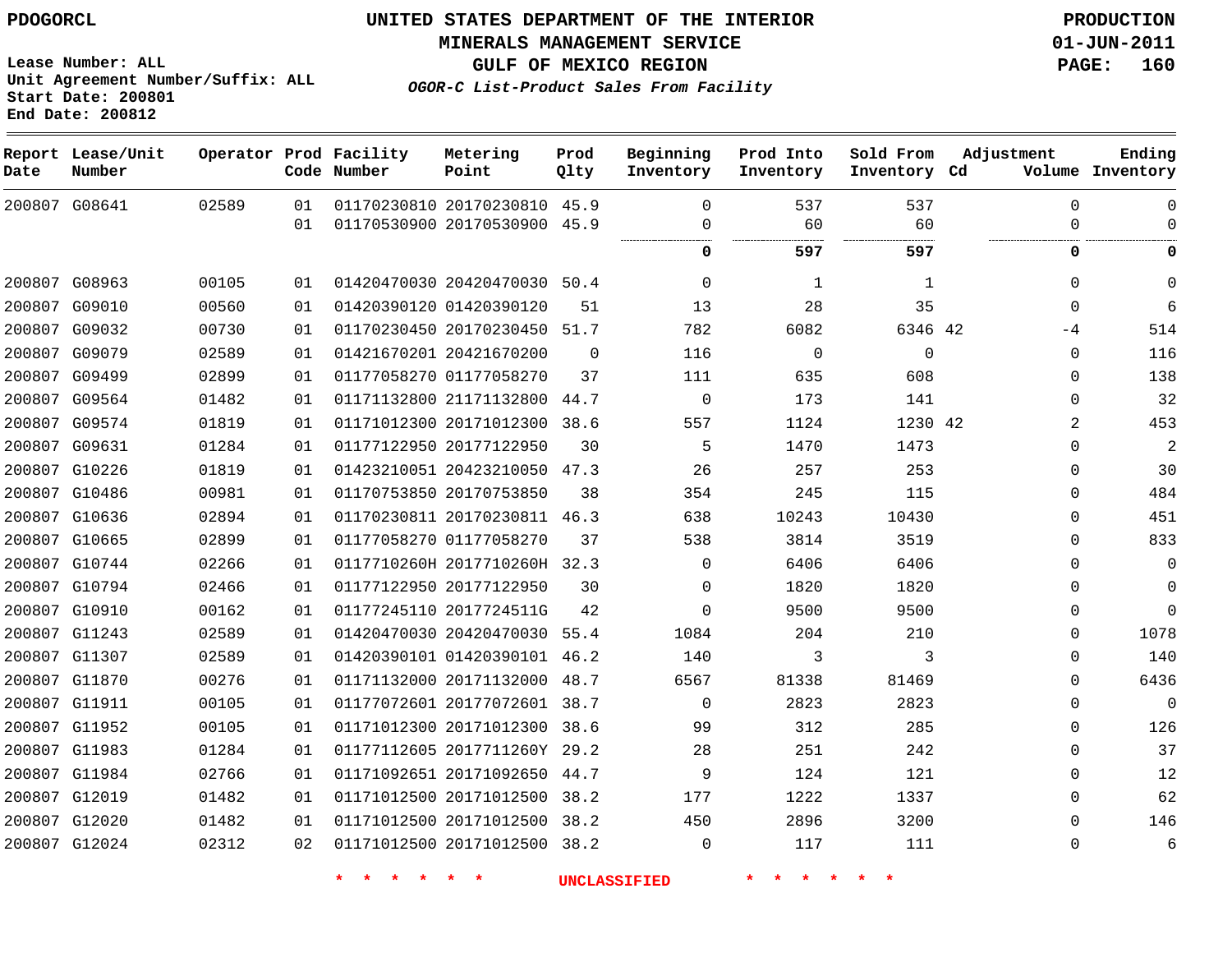**Start Date: 200801 End Date: 200812**

**Unit Agreement Number/Suffix: ALL**

# **UNITED STATES DEPARTMENT OF THE INTERIOR PDOGORCL PRODUCTION**

**MINERALS MANAGEMENT SERVICE 01-JUN-2011**

**GULF OF MEXICO REGION PAGE: 161**

**OGOR-C List-Product Sales From Facility**

| Date   | Report Lease/Unit<br>Number |       |    | Operator Prod Facility<br>Code Number | Metering<br>Point            | Prod<br>Qlty | Beginning<br>Inventory | Prod Into<br>Inventory | Sold From<br>Inventory Cd | Adjustment    | Ending<br>Volume Inventory |
|--------|-----------------------------|-------|----|---------------------------------------|------------------------------|--------------|------------------------|------------------------|---------------------------|---------------|----------------------------|
|        | 200807 G12096               | 02409 | 01 |                                       | 01177245110 2017724511C 51.3 |              | 259                    | 578                    | 543                       | $\mathbf 0$   | 294                        |
|        | 200807 G12355               | 02589 | 01 |                                       | 01171012300 20171012300      | 38.6         | 5272                   | 16085                  | 15080                     | $\Omega$      | 6277                       |
| 200807 | G12421                      | 02589 | 01 |                                       | 01423550090 20423550090      | 46.2         | 794                    | 491                    | 491                       | $\mathbf 0$   | 794                        |
|        | 200807 G12497               | 02589 | 01 |                                       | 01420390101 01420390101 47.8 |              | 113                    | 33                     | 33                        | $\Omega$      | 113                        |
| 200807 | G12564                      | 02603 | 01 |                                       | 01170230510 20170230510      | 47           | 14                     | 25                     |                           | 27 42<br>$-1$ | 11                         |
|        | 200807 G12761               | 00162 | 01 |                                       | 01170230810 20170230810      | 48.1         | $\mathbf 0$            | 129                    | 129                       | $\mathbf 0$   | $\mathbf 0$                |
| 200807 | G12802                      | 00105 | 01 |                                       | 01170230811 20170230811      | 46.2         | 12                     | 810                    | 786                       | $\mathbf 0$   | 36                         |
| 200807 | G12803                      | 02409 | 01 |                                       | 01171132000 20171132000      | 48.7         | $\mathbf{1}$           | $\Omega$               | $\mathbf{1}$              | $\Omega$      | $\mathbf 0$                |
| 200807 | G12858                      | 01284 | 01 |                                       | 01171131600 20171131600      | 43           | 2                      | 47                     | 47                        | $\Omega$      | 2                          |
| 200807 | G12886                      | 02312 | 02 |                                       | 01171012400 20171012400      | 50.2         | $\mathbf 0$            | $\mathbf{1}$           | $\mathbf{1}$              | $\Omega$      | $\Omega$                   |
|        | 200807 G12906               | 01819 | 01 |                                       | 01171012300 20171012300      | 38.6         | 2244                   | 5235                   | 5368 42                   | $-2$          | 2109                       |
| 200807 | G12955                      | 01819 | 01 |                                       | 01171092651 20171092650      | 46.8         | $\mathbf 0$            | 574                    | 518                       | $\mathbf 0$   | 56                         |
|        | 200807 G12980               | 02349 | 01 |                                       | 01177163600 20177163600      | 42.3         | 81                     | 1788                   | 1800                      | $\Omega$      | 69                         |
| 200807 | G13557                      | 02595 | 01 |                                       | 01170230500 20170230500      | 43.8         | $\mathbf 0$            | 18                     | 17 46                     | 2             | $\overline{3}$             |
|        | 200807 G13560               | 01284 | 01 |                                       | 01170230810 20170230810      | 48.1         | 66                     | 277                    | 286                       | $\Omega$      | 57                         |
| 200807 | G13563                      | 02589 | 02 |                                       | 01170230811 20170230811      | 46.1         | $\mathbf 0$            | 490                    | 490                       | $\Omega$      | $\mathbf 0$                |
| 200807 | G13576                      | 02594 | 02 |                                       | 01170230810 20170230810      | 48.1         | 4                      | 31                     | 28 42                     | $-1$          | 6                          |
|        | 200807 G13825               | 00818 | 01 |                                       | 01170230800 20170230800      | 38.6         | $\mathbf 0$            | 479                    | 317 42                    | 1             | 163                        |
| 200807 | G13897                      | 01482 | 01 |                                       | 01171132000 20171132000      | 47.4         | $\sqrt{2}$             | $\mathbf 0$            | $\overline{a}$            | $\mathbf 0$   | $\mathbf 0$                |
|        | 200807 G13937               | 02628 | 02 |                                       | 01171092651 20171092650      | 46.8         | 187                    | 2491                   | 2432                      | $\Omega$      | 246                        |
| 200807 | G13938                      | 01284 | 01 |                                       | 01171012500 20171012500      | 38.2         | 3170                   | 24761                  | 26684                     | $\mathbf 0$   | 1247                       |
|        | 200807 G14193               | 02409 | 01 |                                       | 01170230810 20170230810      | 48           | 137                    | 597                    | 612                       | $\Omega$      | 122                        |
| 200807 | G14340                      | 02312 | 01 |                                       | 01170230811 20170230811      | 46.3         | 60                     | 1227                   | 1233                      | $\mathbf 0$   | 54                         |
|        | 200807 G14342               | 00105 | 01 |                                       | 01170230811 20170230811      | 46.2         | 195                    | 12400                  | 12049                     | $\Omega$      | 546                        |
| 200807 | G14348                      | 02894 | 01 |                                       | 01171132800 21171132800      | 44.7         | 87                     | 809                    | 731                       | $\mathbf 0$   | 165                        |
| 200807 | G14357                      | 02852 | 02 |                                       | 01171131600 20171131600      | 43           | 122                    | 5806                   | 5653                      | $\Omega$      | 275                        |
|        | 200807 G14364               | 02871 | 01 |                                       | 01171132800 21171132800      | 44.7         | 61                     | 451                    | 417                       | $\Omega$      | 95                         |
|        | 200807 G14383               | 00105 | 01 |                                       | 01170230811 20170230811      | 46.3         | 139                    | 709                    | 812                       | $\Omega$      | 36                         |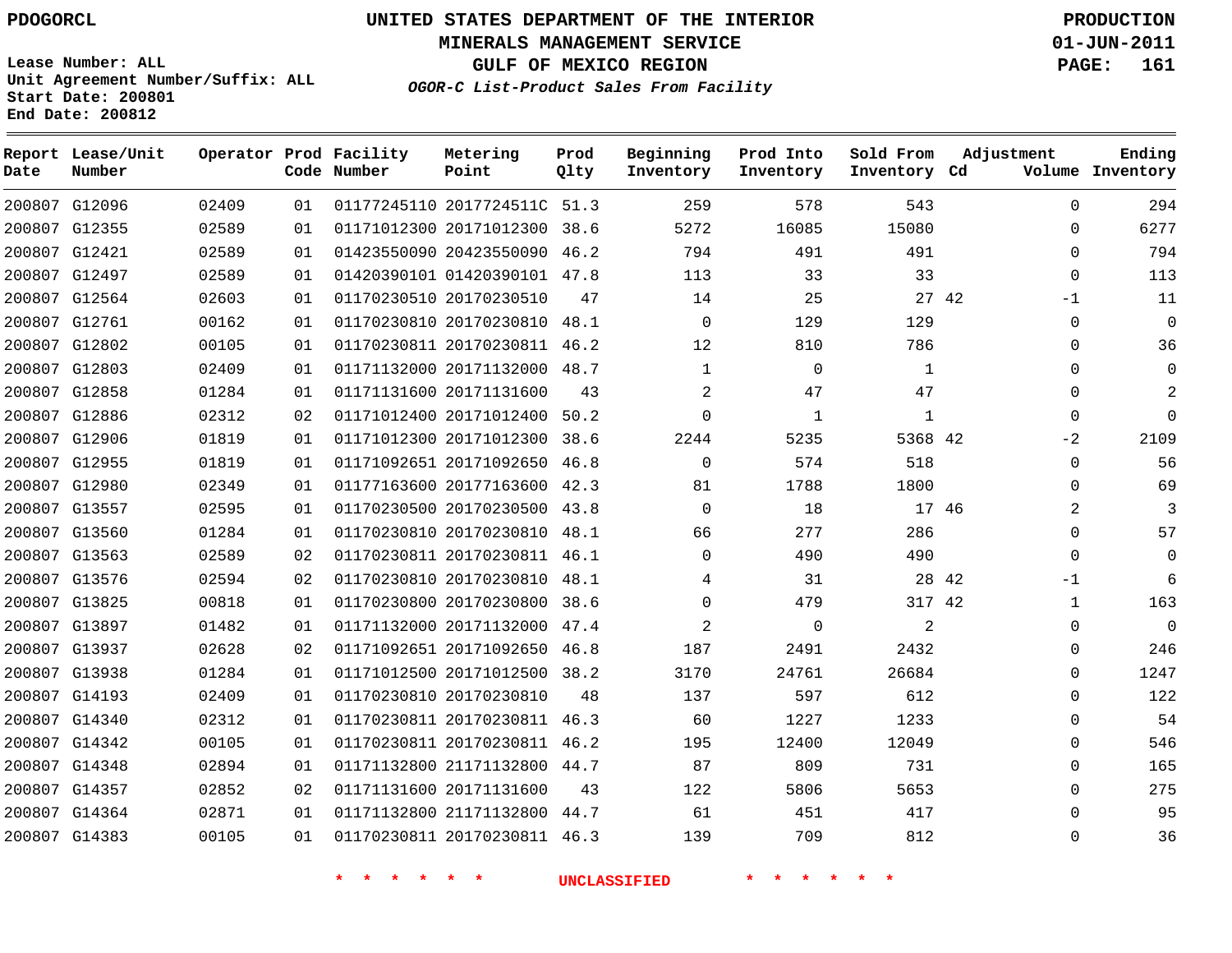#### **MINERALS MANAGEMENT SERVICE 01-JUN-2011**

**GULF OF MEXICO REGION PAGE: 162**

**Lease Number: ALL Unit Agreement Number/Suffix: ALL Start Date: 200801 End Date: 200812**

**OGOR-C List-Product Sales From Facility**

| Date | Report Lease/Unit<br>Number |       |    | Operator Prod Facility<br>Code Number | Metering<br>Point            | Prod<br>Qlty | Beginning<br>Inventory | Prod Into<br>Inventory | Sold From<br>Inventory Cd | Adjustment  | Ending<br>Volume Inventory |
|------|-----------------------------|-------|----|---------------------------------------|------------------------------|--------------|------------------------|------------------------|---------------------------|-------------|----------------------------|
|      | 200807 G14391               | 01284 | 02 |                                       | 01170230811 20170230811 46.3 |              | 5                      | 233                    | 228                       | $\Omega$    | 10                         |
|      | 200807 G14487               | 00730 | 01 |                                       | 01171092651 20171092650 46.8 |              | $\mathbf{1}$           | 26                     | 24                        | $\Omega$    | 3                          |
|      | 200807 G14493               | 02268 | 01 |                                       | 01171092930 20171092930      | 35           | 79                     | 655                    | 699                       | $\Omega$    | 35                         |
|      | 200807 G14535               | 02628 | 01 |                                       | 01171012500 20171012500      | 38.2         | 357                    | 1376                   | 1663                      | $\Omega$    | 70                         |
|      | 200807 G14791               | 02451 | 01 |                                       | 01420570060 20420570060      | 52.7         | 53                     | 0                      | $\overline{a}$            | $\Omega$    | 51                         |
|      | 200807 G14864               | 02871 | 02 |                                       | 01170230450 20170230450 51.7 |              | 625                    | 6774                   | 6826 42                   | $-1$        | 572                        |
|      | 200807 G14878               | 02589 | 01 |                                       | 01170230510 20170230510 48.2 |              | 209                    | 69                     | 60                        | $\Omega$    | 218                        |
|      | 200807 G14942               | 01284 | 02 |                                       | 01170230810 20170230810 48.1 |              | 122                    | 475                    | 500                       | $\Omega$    | 97                         |
|      | 200807 G15050               | 00105 | 01 |                                       | 01170230810 20170230810      | 48           | 1655                   | 8718                   | 8598                      | $\Omega$    | 1775                       |
|      |                             |       | 01 |                                       | 01170231110 20170231110 42.3 |              | 17880                  | 26420                  | 33466                     | $\mathbf 0$ | 10834                      |
|      |                             |       |    |                                       |                              |              | 19535                  | 35138                  | 42064                     | 0           | 12609                      |
|      | 200807 G15078               | 00064 | 01 |                                       | 01170230810 20170230810 48.1 |              | 2543                   | 404                    | 392 42                    | -1          | 2554                       |
|      | 200807 G15118               | 00105 | 01 |                                       | 01171132800 21171132800      | 44.7         | 2                      | $\mathbf 0$            | 2                         | $\Omega$    | $\Omega$                   |
|      | 200807 G15124               | 02312 | 01 |                                       | 01170230811 20170230811 46.3 |              | 1                      | 5                      | 6                         | $\Omega$    | 0                          |
|      | 200807 G15189               | 00560 | 01 |                                       | 01171132800 21171132800 44.7 |              | 41                     | 204                    | 199 42                    | $-1$        | 45                         |
|      | 200807 G15239               | 00003 | 01 |                                       | 01171012500 20171012500      | 38.2         | 53                     | 37                     | 88                        | $\Omega$    | 2                          |
|      | 200807 G15241               | 00105 | 01 |                                       | 01171092651 20171092650 46.8 |              | 202                    | 4780                   | 4513                      | $\Omega$    | 469                        |
|      | 200807 G15263               | 02421 | 01 |                                       | 01171132000 20171132000      | 48.7         | 989                    | 12722                  | 12704                     | $\Omega$    | 1007                       |
|      | 200807 G15277               | 00222 | 02 |                                       | 01171012400 20171012400      | 50.2         | 1751                   | 7793                   | 8205                      | $\Omega$    | 1339                       |
|      | 200807 G15293               | 01284 | 01 |                                       | 0117711260T 2017711260T      | 35.2         | $\mathbf{1}$           | 0                      | $\mathbf{1}$              | $\Omega$    | $\mathbf 0$                |
|      | 200807 G15303               | 00105 | 01 |                                       | 01171092800 21171132800 44.6 |              | 121                    | 286                    | 340                       | $\Omega$    | 67                         |
|      | 200807 G15312               | 00105 | 01 |                                       | 01171092651 20171092650 46.8 |              | 1279                   | 19703                  | 19047                     | $\Omega$    | 1935                       |
|      | 200807 G15323               | 01482 | 01 |                                       | 01171012500 20171012500 38.2 |              | 294                    | 877                    | 1127                      | $\Omega$    | 44                         |
|      | 200807 G15387               | 02409 | 01 |                                       | 01177245110 2017724511C 51.3 |              | 52                     | 24                     | 64                        | $\Omega$    | 12                         |
|      | 200807 G15740               | 00818 | 01 |                                       | 01170230450 20170230450 51.7 |              | 391                    | 791                    | 1115                      | $\Omega$    | 67                         |
|      | 200807 G15742               | 00730 | 01 |                                       | 01170230450 20170230450      | 51.7         | 4                      | 54                     | 57 42                     | 4           | 5                          |
|      | 200807 G15769               | 00560 | 01 |                                       | 01422450350 20422450350 40.9 |              | 207                    | 335                    | 384                       | $\Omega$    | 158                        |
|      | 200807 G15773               | 02630 | 01 |                                       | 01422450350 20422450350 40.5 |              | 109                    | 17                     | 14                        | $\Omega$    | 112                        |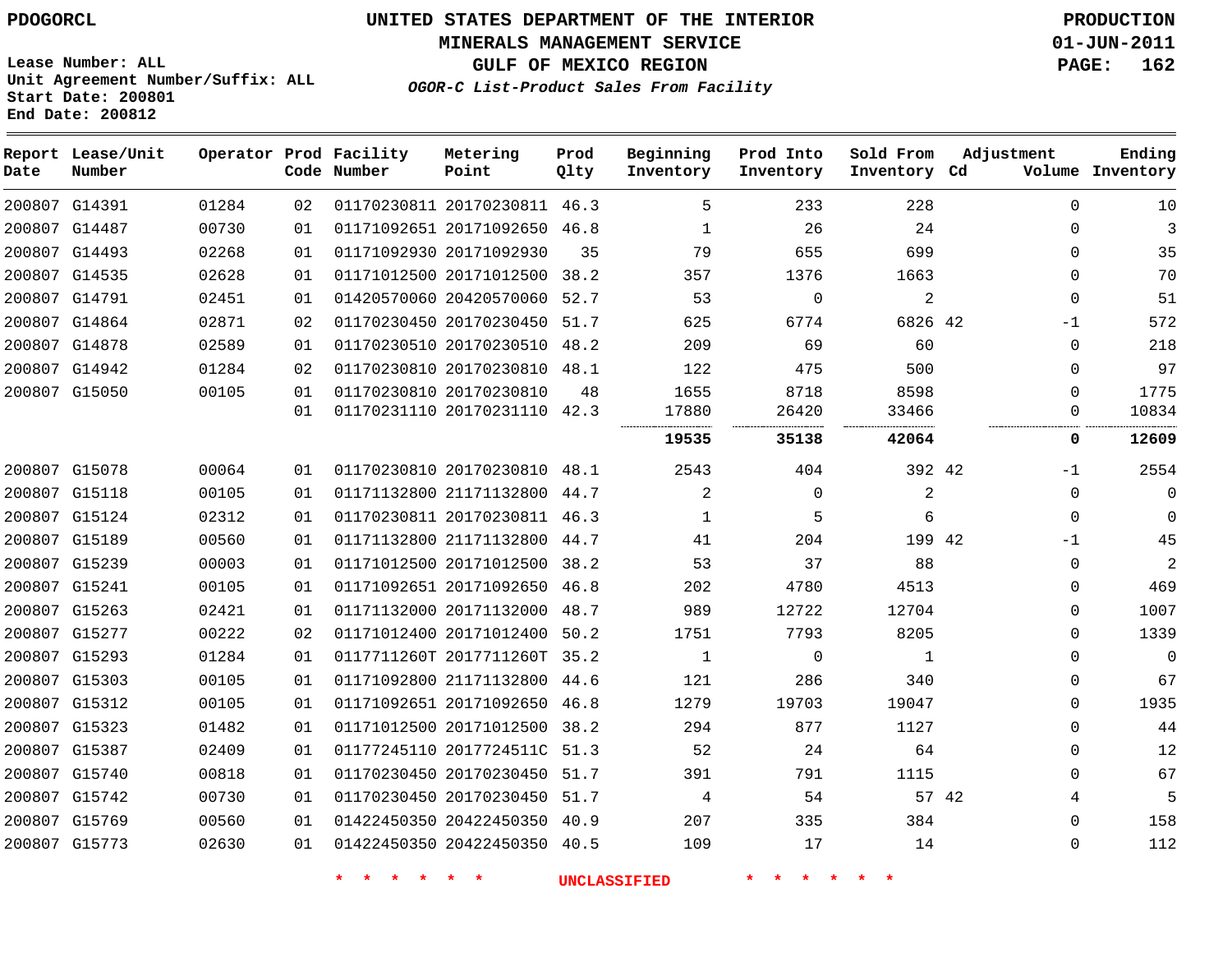**Start Date: 200801 End Date: 200812**

**Unit Agreement Number/Suffix: ALL**

# **UNITED STATES DEPARTMENT OF THE INTERIOR PDOGORCL PRODUCTION**

**MINERALS MANAGEMENT SERVICE 01-JUN-2011**

**GULF OF MEXICO REGION PAGE: 163**

**OGOR-C List-Product Sales From Facility**

| Date   | Report Lease/Unit<br>Number |       |    | Operator Prod Facility<br>Code Number | Metering<br>Point            | Prod<br>Qlty | Beginning<br>Inventory | Prod Into<br>Inventory | Sold From<br>Inventory Cd | Adjustment                | Ending<br>Volume Inventory |
|--------|-----------------------------|-------|----|---------------------------------------|------------------------------|--------------|------------------------|------------------------|---------------------------|---------------------------|----------------------------|
|        | 200807 G16104               | 00105 | 01 |                                       | 01170231110 20170231110 42.3 |              | 13                     | 8                      | 18                        | $\Omega$                  | 3                          |
| 200807 | G16107                      | 01978 | 02 |                                       | 01170230810 20170230811      | 46.3         | 34                     | 391                    | 407                       | 0                         | 18                         |
|        | 200807 G16121               | 00687 | 01 |                                       | 01170230811 20170230811 46.3 |              | 6                      | 587                    | 567                       | $\Omega$                  | 26                         |
|        | 200807 G16201               | 02595 | 01 |                                       | 01170530900 20170530900      | 46.8         | $\Omega$               | 0                      |                           | 3<br>3 47                 | $\Omega$                   |
|        | 200807 G16310               | 00560 | 01 |                                       | 01170530900 20171092650      | $\Omega$     | 3                      | $\Omega$               | $\mathbf 0$               | $\Omega$                  | 3                          |
| 200807 | G16317                      | 02312 | 02 |                                       | 01170230811 20170230811 46.3 |              | 2                      | 44                     | 44                        | 0                         | $\overline{a}$             |
|        | 200807 G16395               | 01978 | 02 |                                       | 01171092651 20171092650      | $\Omega$     | 1                      | $\Omega$               | $\mathbf 0$               | $\Omega$                  | $\mathbf{1}$               |
| 200807 | G16454                      | 02595 | 01 |                                       | 01171012500 20171012500      | 38.2         | $\Omega$               | 2                      | 17 47                     | 15                        | $\Omega$                   |
|        | 200807 G16455               | 02595 | 01 |                                       | 01171012500 20171012500      | 38.2         | $\Omega$               | $\Omega$               |                           | 5<br>5 47                 | $\Omega$                   |
| 200807 | G16461                      | 00105 | 01 |                                       | 01170753510 20170753510      | 52.8         | 175                    | 628                    | 648                       | $\Omega$                  | 155                        |
|        | 200807 G16469               | 02595 | 01 |                                       | 01170753510 20170753510      | 52.8         | $\mathbf 0$            | 109                    | 100 46                    | 18                        | 27                         |
| 200807 | G16515                      | 00162 | 01 |                                       | 01177245110 2017724511G      | 42           | $\mathbf 0$            | 37005                  | 37005                     | $\Omega$                  | $\overline{0}$             |
|        | 200807 G16890               | 00981 | 01 |                                       | 01170753850 20170753850      | $\Omega$     | 705                    | 505                    |                           | $0$ 09<br>$-230$          | 980                        |
|        | 200807 G17124               | 02871 | 02 |                                       | 01170230450 20170230450      | 51.7         | 5                      | 173                    | 164 42                    | $\mathbf{1}$              | 15                         |
| 200807 | G17133                      | 01482 | 01 |                                       | 01423210051 20423210050      | 47.3         | 6                      | 46                     | 47                        | $\Omega$                  | 5                          |
|        | 200807 G17190               | 02312 | 02 |                                       | 01170230810 20170230810      | 48.1         | 13                     | 45                     | 49                        | $\Omega$                  | 9                          |
|        | 200807 G17202               | 02066 | 02 |                                       | 01170230810 20170230810      | $\Omega$     | 583                    | 21                     | $\mathbf 0$               | $\Omega$                  | 604                        |
|        | 200807 G17259               | 02237 | 02 |                                       | 01170230810 20170230810      | $\Omega$     | 254                    | 920                    |                           | 0 <sub>09</sub><br>$-986$ | 188                        |
| 200807 | G17753                      | 02427 | 02 |                                       | 01170230800 20170230800      | 38.6         | 13                     | 19                     | 26                        | 0                         | 6                          |
|        | 200807 G17754               | 02025 | 01 |                                       | 01170230510 20170230510      | 47           | 861                    | 2254                   | 2123                      | $\mathbf 0$               | 992                        |
| 200807 | G17789                      | 00818 | 01 |                                       | 01170230810 20170230810      | 48.1         | 55                     | 310                    | 302                       | $\Omega$                  | 63                         |
|        | 200807 G17842               | 02595 | 01 |                                       | 01170230810 20170230810      | 48.1         | $\mathbf 0$            | 312                    | 325 46                    | 76                        | 63                         |
| 200807 | G17858                      | 00105 | 01 |                                       | 01170530900 20170530900      | 46.8         | 40                     | 305                    | 257                       | $\mathbf 0$               | 88                         |
| 200807 | G17896                      | 01284 | 01 |                                       | 01171132800 21171132800      | 44.7         | 850                    | $\mathbf 0$            | 850                       | $\mathbf 0$               | $\mathbf 0$                |
| 200807 | G17897                      | 01963 | 01 |                                       | 01171131600 20171131600      | 43           | $\mathbf 0$            | 14                     | 14                        | $\Omega$                  | $\Omega$                   |
| 200807 | G17898                      | 01963 | 01 |                                       | 01171131600 20171131600      | 43           | 28                     | 314                    | 326                       | $\Omega$                  | 16                         |
|        | 200807 G17912               | 02409 | 01 |                                       | 01171132800 20177052203      | 32.4         | $\mathbf 0$            | 5981                   | 5981                      | $\Omega$                  | $\Omega$                   |
|        | 200807 G17913               | 01834 | 01 |                                       | 01171132800 21171132800      | 44.7         | 306                    | 887                    | 974 42                    | $\mathbf{1}$              | 220                        |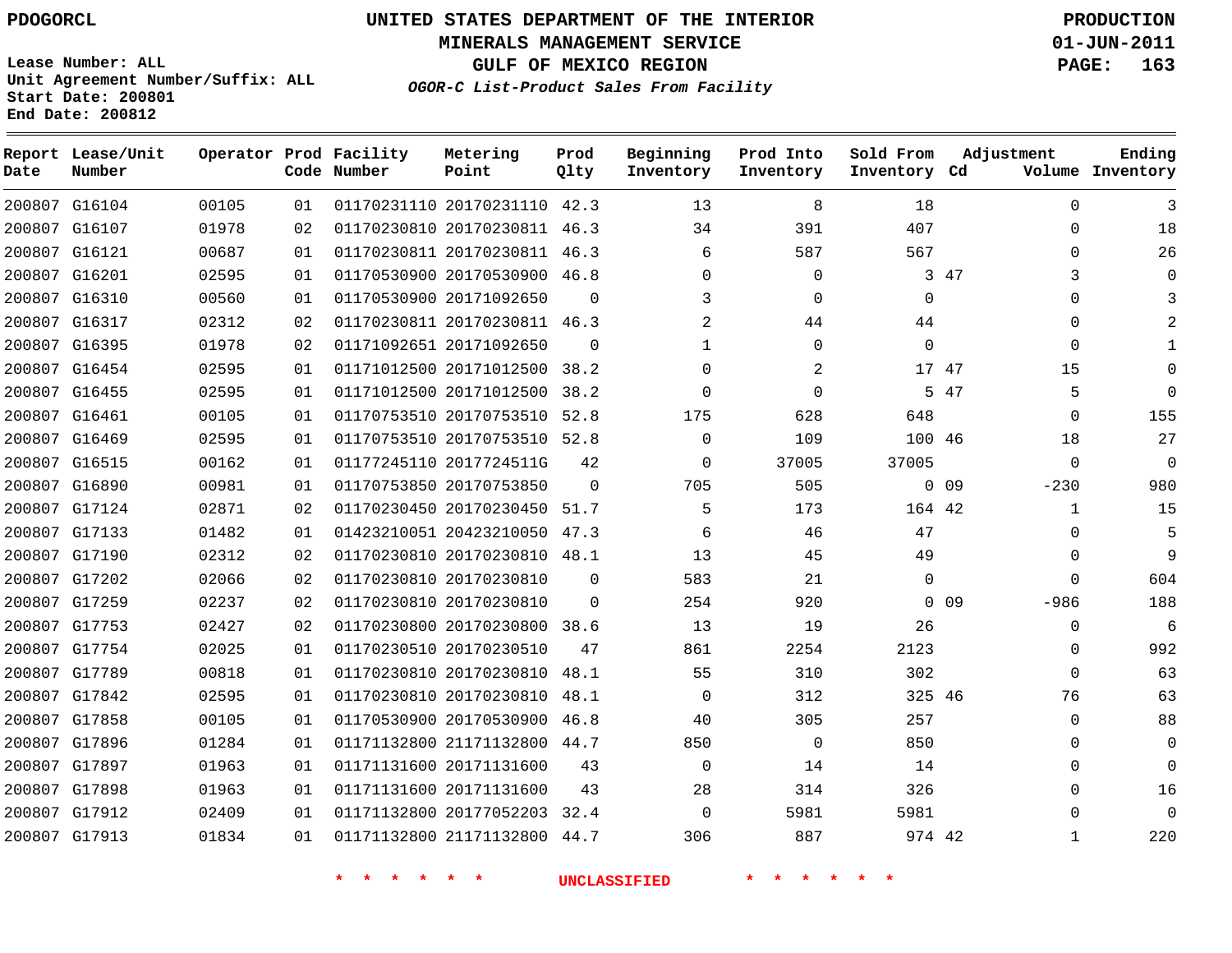**MINERALS MANAGEMENT SERVICE 01-JUN-2011**

**GULF OF MEXICO REGION PAGE: 164**

**Lease Number: ALL Unit Agreement Number/Suffix: ALL Start Date: 200801 End Date: 200812**

| Date | Report Lease/Unit<br>Number |       |    | Operator Prod Facility<br>Code Number | Metering<br>Point            | Prod<br>Qlty | Beginning<br>Inventory | Prod Into<br>Inventory | Sold From<br>Inventory Cd | Adjustment            | Ending<br>Volume Inventory |
|------|-----------------------------|-------|----|---------------------------------------|------------------------------|--------------|------------------------|------------------------|---------------------------|-----------------------|----------------------------|
|      | 200807 G17921               | 02595 | 01 |                                       | 01171012500 20177062959      | 35           | $\Omega$               | 21517                  | 21517                     | $\Omega$              | $\mathbf 0$                |
|      | 200807 G17942               | 00560 | 01 |                                       | 01177082604 20177082604 27.4 |              | $\mathbf 0$            | 19330                  | 19330                     | $\mathbf{0}$          | $\mathbf 0$                |
|      | 200807 G17964               | 02421 | 01 |                                       | 01171012300 20171012300 38.6 |              | 22                     | $\Omega$               | 22                        | $\Omega$              | $\Omega$                   |
|      | 200807 G17966               | 02421 | 01 |                                       | 01171012300 20171012300      | 38.6         | 359                    | 1023                   | 970                       | $\mathbf{0}$          | 412                        |
|      | 200807 G17973               | 00730 | 01 |                                       | 01171012400 20171012400      | 51.4         | 1165                   | 2621                   | 3335 42                   | $-1$                  | 450                        |
|      | 200807 G17977               | 02312 | 02 |                                       | 01171132800 21171132800      | 44.7         | 74                     | 793                    | 707                       | $\mathbf{0}$          | 160                        |
|      | 200807 G18040               | 00105 | 01 |                                       | 01171012500 20171012500      | 38.2         | 117                    | 1196                   | 1253                      | $\mathbf{0}$          | 60                         |
|      | 200807 G18043               | 01103 | 01 |                                       | 01171012500 20171012500 38.2 |              | 3460                   | 16772                  | 19653 42                  | 266                   | 845                        |
|      | 200807 G18208               | 01834 | 01 |                                       | 01170573602 20170573602      | 34           | 458                    | 5776                   | 5436                      | $\mathbf{0}$          | 798                        |
|      | 200807 G18577               | 00981 | 01 |                                       | 01170753850 20170753850      | $\Omega$     | 746                    | 498                    |                           | $0$ 09<br>$-243$      | 1001                       |
|      | 200807 G18863               | 02312 | 01 |                                       | 01420470030 20420470030      | 50.4         | 14                     | $\mathbf 0$            | 7                         | $\mathbf 0$           | 7                          |
|      | 200807 G18885               | 00818 | 02 |                                       | 01420570060 20420570060      | 52.7         | 443                    | 9                      | 30                        | 0                     | 422                        |
|      | 200807 G18920               | 02200 | 01 |                                       | 01423210051 20423210050 47.3 |              | 10                     | 97                     | 96                        | $\mathbf{0}$          | 11                         |
|      | 200807 G18936               | 02589 | 01 |                                       | 01421670201 20421670200      | $\Omega$     | 11                     | 0                      | $\mathbf 0$               | $\Omega$              | 11                         |
|      |                             | 02914 | 01 |                                       | 01422450350 20422450350 40.5 |              | $\mathbf 0$            | 299                    | 831 46                    | 991                   | 459                        |
|      |                             |       |    |                                       |                              |              | 11                     | 299                    | 831                       | 991                   | 470                        |
|      | 200807 G19025               | 02806 | 01 |                                       | 01423210051 20423210050      | 49           | 80                     | 990                    | 953                       | $\mathbf{0}$          | 117                        |
|      | 200807 G19030               | 02806 | 01 |                                       | 01423210051 20423210050      | 49           | 32                     | 447                    | 431                       | $\Omega$              | 48                         |
|      | 200807 G19750               | 02427 | 02 |                                       | 01171132800 21171132800      | 44.7         | 15                     | 9                      |                           | 20 42<br>$\mathbf{1}$ | 5                          |
|      | 200807 G19760               | 02894 | 01 |                                       | 01171132800 21171132800      | 44.7         | 10144                  | 61251                  | 58246 42                  | $-1$                  | 13148                      |
|      | 200807 G19784               | 01978 | 02 |                                       | 01171012310 20171012310      | 45.3         | 12                     | 273                    | 274                       | $\mathbf 0$           | 11                         |
|      | 200807 G19832               | 02349 | 01 |                                       | 01177163600 20177163600      | 42.3         | 151                    | 2439                   | 2450                      | 0                     | 140                        |
|      | 200807 G19839               | 02777 | 01 |                                       | 01170753510 20170753510      | $\Omega$     | 39                     | $\mathbf 0$            | $\Omega$                  | $\mathbf{0}$          | 39                         |
|      | 200807 G20605               | 02377 | 01 |                                       | 01423550141 20423550140      | 27.1         | 1662                   | 30637                  | 31505                     | $\mathbf{0}$          | 794                        |
|      | 200807 G20616               | 02312 | 02 |                                       | 01423210051 20423210050 47.3 |              | 3                      | 24                     | 24                        | $\Omega$              | 3                          |
|      | 200807 G20655               | 00222 | 01 |                                       | 01170230510 20170230510      | 47           | 298                    | 679                    | 678                       | $\mathbf{0}$          | 299                        |
|      | 200807 G20656               | 00003 | 01 |                                       | 01422450350 20422450350      | 40.5         | 5                      | 33                     | 22                        | $\Omega$              | 16                         |
|      | 200807 G20660               | 00818 | 02 |                                       | 01170230450 20170230450 50.4 |              | 4                      | $\mathbf 0$            | 4                         | 0                     | $\mathbf 0$                |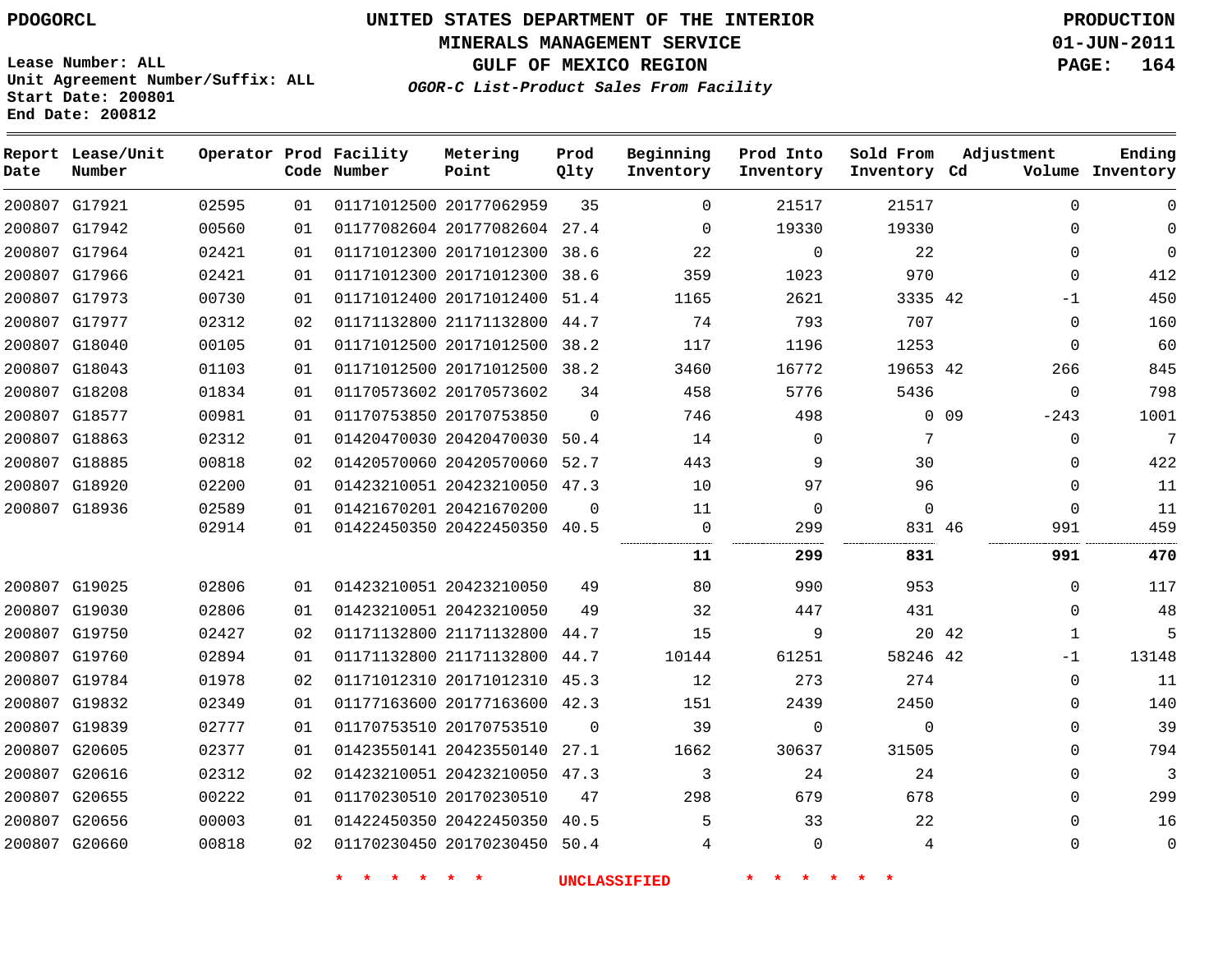**Start Date: 200801 End Date: 200812**

**Unit Agreement Number/Suffix: ALL**

# **UNITED STATES DEPARTMENT OF THE INTERIOR PDOGORCL PRODUCTION**

**MINERALS MANAGEMENT SERVICE 01-JUN-2011**

**GULF OF MEXICO REGION PAGE: 165**

**OGOR-C List-Product Sales From Facility**

| Date   | Report Lease/Unit<br>Number |       |    | Operator Prod Facility<br>Code Number | Metering<br>Point            | Prod<br>Qlty | Beginning<br>Inventory | Prod Into<br>Inventory | Sold From<br>Inventory Cd | Adjustment                | Ending<br>Volume Inventory |
|--------|-----------------------------|-------|----|---------------------------------------|------------------------------|--------------|------------------------|------------------------|---------------------------|---------------------------|----------------------------|
|        | 200807 G21065               | 02266 | 01 |                                       | 01171131600 20171131600      | 43           | 21                     | 667                    | 656                       | $\Omega$                  | 32                         |
| 200807 | G21070                      | 00560 | 01 |                                       | 01171132800 21171132800      | 44.7         | 78                     | 384                    | 370 42                    | $-7$                      | 85                         |
|        | 200807 G21081               | 02899 | 01 |                                       | 01170530900 20170530900      | 46.8         | 281                    | $\Omega$               | 281                       | $\Omega$                  | $\Omega$                   |
| 200807 | G21093                      | 01586 | 02 |                                       | 01170230811 20170230811      | 46.3         | $\overline{2}$         | 5                      |                           | 6 42<br>$-1$              | $\Omega$                   |
| 200807 | G21096                      | 00818 | 01 |                                       | 01170230811 20170230811      | 46.3         | 56                     | 691                    | 716                       | $\Omega$                  | 31                         |
| 200807 | G21111                      | 02266 | 01 |                                       | 01171132800 21171132800      | 50.6         | 15                     | 19                     | 32                        | $\Omega$                  | 2                          |
| 200807 | G21116                      | 00818 | 02 |                                       | 01171132800 21171132800      | 44.7         | 107                    | 690                    | 650 42                    | $-1$                      | 146                        |
| 200807 | G21120                      | 02058 | 02 |                                       | 01171012500 20171012500      | 38.2         | 250                    | 2506                   | 2630                      | $\Omega$                  | 126                        |
| 200807 | G21322                      | 02266 | 01 |                                       | 01170230450 20170230450      | $\Omega$     | 1                      | $\Omega$               | $\Omega$                  | $\Omega$                  | $\mathbf{1}$               |
|        | 200807 G21378               | 01819 | 01 |                                       | 01170230811 20170230811 46.3 |              | 43                     | 220                    | 253                       | $\Omega$                  | 10                         |
| 200807 | G21408                      | 02219 | 01 |                                       | 01171012400 20171012400      | 50.2         | 56                     | 40                     | 89                        | $\Omega$                  | 7                          |
|        | 200807 G21530               | 00078 | 01 |                                       | 01170230400 20170230400      | 51.4         | 1062                   | 3214                   | 3508                      | $\Omega$                  | 768                        |
| 200807 | G21533                      | 00078 | 01 |                                       | 01170230400 20170230400      | 51.4         | 6                      | 14                     | 17                        | $\mathbf 0$               | 3                          |
|        | 200807 G21536               | 00818 | 02 |                                       | 01170231300 01170231300      | 41.9         | 0                      | 3460                   | 3460                      | $\Omega$                  | $\Omega$                   |
| 200807 | G21580                      | 02636 | 01 |                                       | 01170230811 20170230811      | 46.3         | 8                      | 89                     | 93                        | $\mathbf 0$               | 4                          |
|        | 200807 G21583               | 02899 | 02 |                                       | 01170530900 20170530900      | 46.8         | $\Omega$               | 3                      | 2                         | $\Omega$                  | $\mathbf{1}$               |
| 200807 | G21585                      | 01284 | 02 |                                       | 01171132800 21171132800      | 44.7         | 10                     | 29                     | 32                        | $\Omega$                  | 7                          |
|        | 200807 G21592               | 02628 | 02 |                                       | 01171132000 20171132000 48.7 |              | 14                     | 76                     | 83                        | $\Omega$                  | 7                          |
| 200807 | G21597                      | 02312 | 01 |                                       | 01171132800 21171132800      | 44.7         | 56                     | 220                    | 225                       | $\Omega$                  | 51                         |
|        | 200807 G21652               | 02268 | 01 |                                       | 01171132800 21171132800      | 44.7         | 192                    | 655                    | 626 42                    | $-86$                     | 135                        |
| 200807 | G21680                      | 00818 | 01 |                                       | 01171092651 20171092650      | 46.8         | 40                     | 598                    | 580 42                    | 1                         | 59                         |
| 200807 | G21691                      | 00276 | 01 |                                       | 01170513700 20170513700      | $\Omega$     | 2595                   | $\Omega$               | $\Omega$                  | $\Omega$                  | 2595                       |
| 200807 | G21700                      | 00105 | 01 |                                       | 01177258153 01177258153      | 29.1         | 1527                   | 2407                   | 2092                      | $\Omega$                  | 1842                       |
| 200807 | G21712                      | 02237 | 01 |                                       | 01170755200 20170755200      | 32.7         | 833                    | 7349                   | 7226                      | $\Omega$                  | 956                        |
| 200807 | G21826                      | 02219 | 01 |                                       | 01170753850 20170753850      | $\Omega$     | 1097                   | 723                    |                           | 0 <sub>09</sub><br>$-357$ | 1463                       |
| 200807 | G22219                      | 01482 | 01 |                                       | 01423210051 20423210050      | 47.3         | 6                      | 62                     | 61                        | $\Omega$                  | 7                          |
| 200807 | G22236                      | 00818 | 01 |                                       | 01170230450 20170230450      | 51.7         | 581                    | 4428                   | 4635                      | $\Omega$                  | 374                        |
|        | 200807 G22238               | 00818 | 02 |                                       | 01421670201 20170230450      | 51.7         | 159                    | 1094                   | 1160                      | $\Omega$                  | 93                         |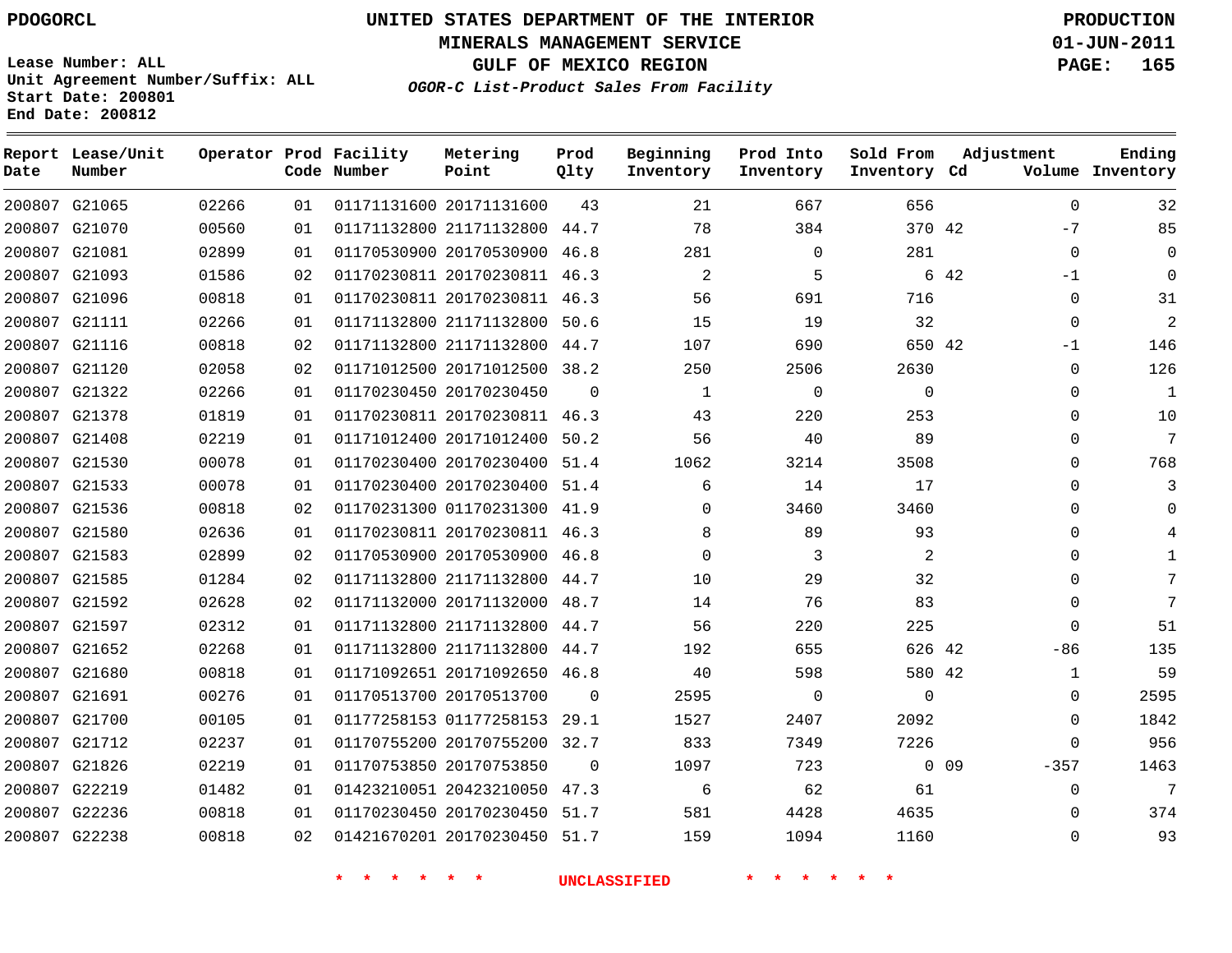**Start Date: 200801 End Date: 200812**

**Unit Agreement Number/Suffix: ALL**

# **UNITED STATES DEPARTMENT OF THE INTERIOR PDOGORCL PRODUCTION**

**MINERALS MANAGEMENT SERVICE 01-JUN-2011**

**GULF OF MEXICO REGION PAGE: 166**

**OGOR-C List-Product Sales From Facility**

| Date   | Report Lease/Unit<br>Number |       |     | Operator Prod Facility<br>Code Number | Metering<br>Point            | Prod<br>Qlty | Beginning<br>Inventory | Prod Into<br>Inventory | Sold From<br>Inventory Cd | Adjustment     | Ending<br>Volume Inventory |
|--------|-----------------------------|-------|-----|---------------------------------------|------------------------------|--------------|------------------------|------------------------|---------------------------|----------------|----------------------------|
|        | 200807 G22246               | 01284 | 02  |                                       | 01423210051 20170230500 43.7 |              | 773                    | 5355                   | 5290                      | $\Omega$       | 838                        |
| 200807 | G22262                      | 00730 | 01  |                                       | 01170230810 20170230810      | 49.3         | 2                      | 7                      |                           | 7 42<br>$-1$   | 1                          |
|        | 200807 G22268               | 02777 | 01  |                                       | 01170230810 2042709015I 45.7 |              | 0                      | 3415                   | 3415                      | $\Omega$       | $\Omega$                   |
|        | 200807 G22501               | 00078 | 01  |                                       | 01170230400 20170230400      | 51.4         | 198                    | 856                    | 849                       | $\Omega$       | 205                        |
|        | 200807 G22505               | 02025 | 01  |                                       | 01170230811 20170230811 46.2 |              | 92                     | 1841                   | 1852                      | $\Omega$       | 81                         |
| 200807 | G22510                      | 00162 | 01  |                                       | 01170230810 20170230810      | 48           | $\mathbf 0$            | 13361                  | 13361                     | $\Omega$       | $\Omega$                   |
|        | 200807 G22513               | 02579 | 02  |                                       | 01170230810 20170230810      | 48.1         | 716                    | 2973                   | 3083 42                   | $-1$           | 605                        |
|        | 200807 G22544               | 02714 | 01  |                                       | 01170230811 20170230811      | 46.3         | $\mathbf{1}$           | 5                      | 6                         | $\Omega$       | $\Omega$                   |
|        | 200807 G22553               | 02899 | 02  |                                       | 01170530900 20170530900      | 46.8         | 2                      | 2                      | 3                         | $\Omega$       | 1                          |
|        | 200807 G22582               | 01834 | 01  |                                       | 01170530900 20170530900      | 46.8         | 467                    | 2223                   | 2050                      | $\Omega$       | 640                        |
| 200807 | G22587                      | 02200 | 01  |                                       | 01171132000 20171132000      | 48.7         | 110                    | 476                    | 548                       | $\mathbf 0$    | 38                         |
|        | 200807 G22605               | 02268 | 01  |                                       | 01171132800 21171132800      | 44.7         | 50                     | 392                    | 396 42                    | 35             | 81                         |
|        | 200807 G22606               | 02628 | 02  |                                       | 01171132000 20171132000      | 48.7         | 0                      | 685                    | 631                       | $\Omega$       | 54                         |
|        | 200807 G22607               | 02899 | 02  |                                       | 01170230810 20170230810      | 48.1         | 15                     | 245                    | 210                       | $\Omega$       | 50                         |
|        | 200807 G22613               | 02655 | 02  |                                       | 01171132800 21171132800      | 44.7         | 21                     | 5                      |                           | 29 42<br>3     | $\overline{0}$             |
|        | 200807 G22620               | 02268 | 01  |                                       | 01171132800 21171132800      | 44.7         | 531                    | 10190                  | 8747                      | $\Omega$       | 1974                       |
|        | 200807 G22621               | 02268 | 01  |                                       | 01171132800 21171132800      | 44.7         | 3436                   | 19369                  | 19056 42                  | 451            | 4200                       |
|        | 200807 G22651               | 01834 | 01  |                                       | 01171132800 21171132800      | 44.7         | 12                     | 81                     | 76                        | $\Omega$       | 17                         |
| 200807 | G22660                      | 02058 | 02  |                                       | 01171012310 20171012310      | 45.3         | 129                    | 2580                   | 2604                      | $\Omega$       | 105                        |
|        | 200807 G22662               | 02058 | 02  |                                       | 01171012310 20171012310      | 45.3         | 53                     | 719                    | 743                       | $\Omega$       | 29                         |
|        | 200807 G22667               | 01482 | 01  |                                       | 01171132000 20171132000      | 48.7         | 22                     | 323                    | 319                       | $\Omega$       | 26                         |
| 200807 | G22679                      | 00222 | 01  |                                       | 01177082958 20177082958      | 37.4         | $\mathbf 0$            | 2054                   | 2054                      | $\mathbf 0$    | $\Omega$                   |
|        | 200807 G22699               | 00064 | 01  |                                       | 01171012500 20171012500      | 38.2         | 48                     | 225                    | 262                       | $\Omega$       | 11                         |
| 200807 | G22700                      | 02268 | 01  |                                       | 01171132800 21171132800      | 44.7         | 5                      | 32                     |                           | 28 42<br>$-2$  | 7                          |
|        | 200807 G22705               | 02268 | 01  |                                       | 01171132800 21171132800      | 44.7         | 4                      | 12                     |                           | $-2$<br>11 42  | 3                          |
|        | 200807 G22712               | 00222 | 02  |                                       | 01171012500 20171012500      | 38.2         | 69                     | 519                    | 562                       | $\overline{0}$ | 26                         |
|        | 200807 G22726               | 02899 | 02  |                                       | 01171092651 20171092650      | 47.3         | $\mathbf 0$            | 7                      |                           | 7 42<br>1      | 1                          |
|        | 200807 G22751               | 00730 | 0 1 |                                       | 01171012500 20171012500      | 38.2         | 4033                   | 24295                  | 27105 42                  | $\mathbf{1}$   | 1224                       |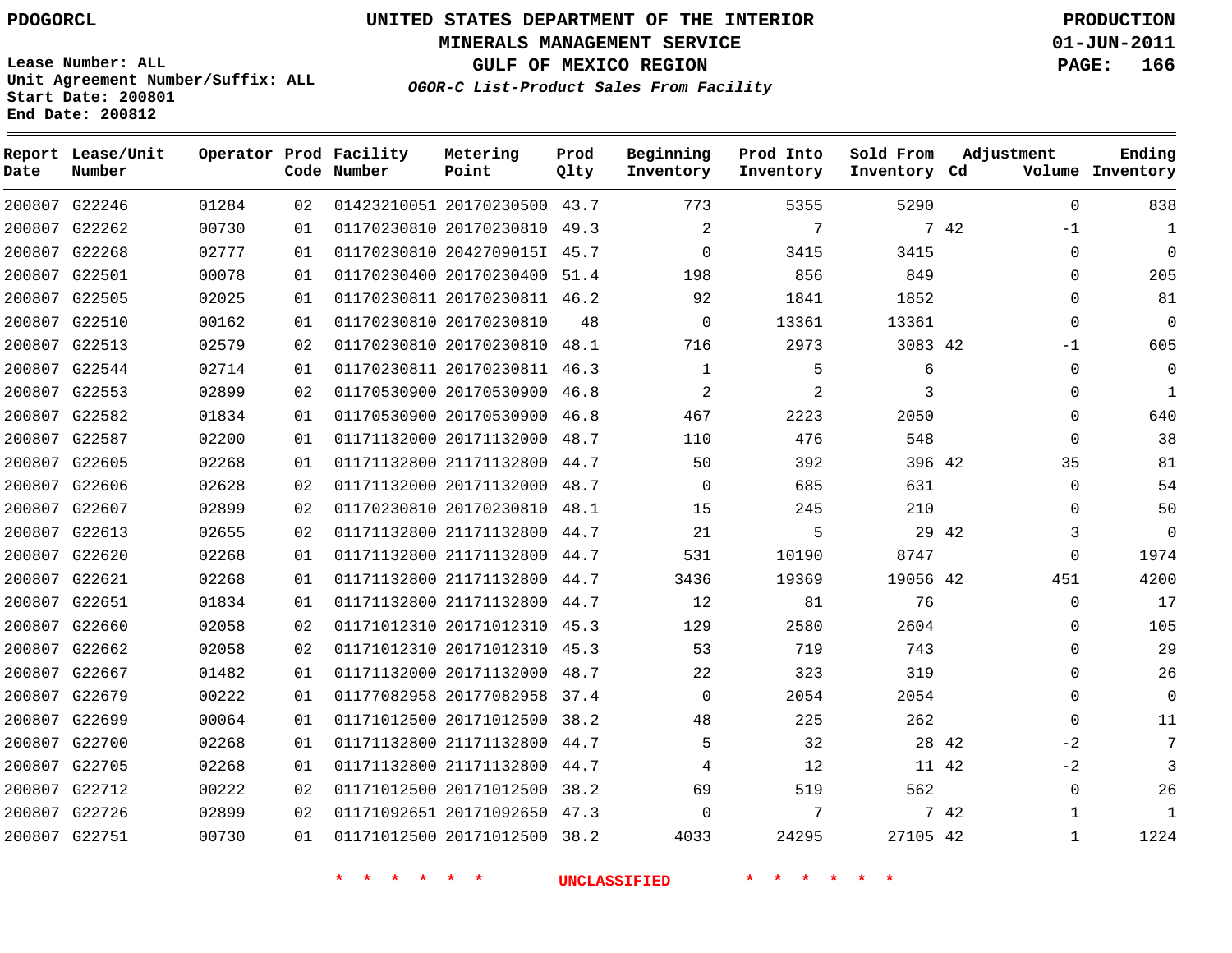**MINERALS MANAGEMENT SERVICE 01-JUN-2011**

**Lease Number: ALL Unit Agreement Number/Suffix: ALL Start Date: 200801 End Date: 200812**

**OGOR-C List-Product Sales From Facility**

**GULF OF MEXICO REGION PAGE: 167**

| Date | Report Lease/Unit<br>Number |       |    | Operator Prod Facility<br>Code Number | Metering<br>Point            | Prod<br>Qlty | Beginning<br>Inventory | Prod Into<br>Inventory | Sold From<br>Inventory Cd | Adjustment           | Ending<br>Volume Inventory |
|------|-----------------------------|-------|----|---------------------------------------|------------------------------|--------------|------------------------|------------------------|---------------------------|----------------------|----------------------------|
|      | 200807 G22765               | 00222 | 01 |                                       | 01170578150 01170578150      | $\Omega$     | 210                    | $\Omega$               | $\Omega$                  | $\Omega$             | 210                        |
|      | 200807 G22781               | 00222 | 02 |                                       | 01170754751 01170754751      | 39           | 1379                   | 3409                   | 4480                      | $\Omega$             | 308                        |
|      | 200807 G22790               | 02841 | 01 |                                       | 01177258041 01177258041 32.6 |              | 8                      | $\mathbf 0$            | 8                         | $\Omega$             | 0                          |
|      | 200807 G22792               | 00222 | 02 |                                       | 01177258041 01177258041 30.2 |              | 1542                   | 3792                   | 4452                      | $\Omega$             | 882                        |
|      |                             | 02714 | 01 |                                       | 01177258151 01177258151      | $\Omega$     | 6                      | $\Omega$<br><br>.      | $\Omega$                  | $\Omega$<br>         | 6                          |
|      |                             |       |    |                                       |                              |              | 1548                   | 3792                   | 4452                      | 0                    | 888                        |
|      | 200807 G22840               | 00730 | 01 |                                       | 01608103650 20608103650 30.5 |              | $\Omega$               | 3841                   | 3810                      | $\Omega$             | 31                         |
|      | 200807 G23125               | 02312 | 02 |                                       | 01420470030 20420470030      | 50.4         | 100                    | 259                    | 48                        | $\Omega$             | 311                        |
|      | 200807 G23162               | 00222 | 02 |                                       | 01423210051 20423210050 47.3 |              | $\Omega$               | $\overline{c}$         |                           | $1 \quad 42$<br>$-1$ | $\mathbf 0$                |
|      | 200807 G23180               | 01284 | 02 |                                       | 01423210051 20423210050      | 47.3         | 18                     | 153                    | 153                       | $\mathbf{0}$         | 18                         |
|      | 200807 G23181               | 01963 | 01 |                                       | 01423210051 20423210050      | 47.3         | 83                     | 373                    | 355                       | $\Omega$             | 101                        |
|      | 200807 G23197               | 00818 | 02 |                                       | 01170230500 20170230500 48.1 |              | 166                    | 633                    | 700                       | $\Omega$             | 99                         |
|      | 200807 G23199               | 00818 | 02 |                                       | 01170230450 20170230450 51.7 |              | 133                    | 1587                   | 1585 42                   | -1                   | 134                        |
|      | 200807 G23450               | 00981 | 01 |                                       | 01170753850 20170753850      | 38           | 42                     | $\mathbf 0$            | 14                        | $\Omega$             | 28                         |
|      | 200807 G23458               | 00981 | 01 |                                       | 01170753850 20170753850      | 38           | 373                    | 0                      | 122                       | $\Omega$             | 251                        |
|      | 200807 G23473               | 00981 | 01 |                                       | 01170753850 20170753850      | 38           | 402                    | 282                    | 131                       | $\Omega$             | 553                        |
|      | 200807 G23480               | 00981 | 01 |                                       | 01170753850 20170753850      | 38           | 827                    | 961                    | 269                       | $\Omega$             | 1519                       |
|      | 200807 G23528               | 00981 | 01 |                                       | 01170753850 20170753850      | 38           | 609                    | 466                    | 198                       | $\Omega$             | 877                        |
|      | 200807 G23529               | 00981 | 01 |                                       | 01170753850 20170753850      | 38           | 879                    | 567                    | 286                       | $\Omega$             | 1160                       |
|      | 200807 G23730               | 01978 | 02 |                                       | 01170230810 20170230811 46.3 |              | 120                    | 1768                   | 1810                      | $\Omega$             | 78                         |
|      | 200807 G23735               | 00162 | 01 |                                       | 01170230810 20170230810 48.1 |              | 0                      | 1008                   | 1008                      | $\Omega$             | 0                          |
|      | 200807 G23736               | 02312 | 02 |                                       | 01170230810 20170230810      | 48.1         | 19                     | 223                    | 197                       | $\Omega$             | 45                         |
|      | 200807 G23748               | 02312 | 02 |                                       | 01170230810 20170230810 48.1 |              | 26                     | 146                    | 142                       | $\Omega$             | 30                         |
|      | 200807 G23754               | 02222 | 01 |                                       | 01170230811 20170230811 46.3 |              | $\mathbf 0$            | 42                     |                           | 42 42<br>2           | $\overline{a}$             |
|      | 200807 G23820               | 02899 | 01 |                                       | 01177058270 01177058270      | 37           | 191                    | 1127                   | 1072                      | $\Omega$             | 246                        |
|      | 200807 G23853               | 02266 | 01 |                                       | 01171012310 20171012310 45.3 |              | 14                     | 416                    | 413                       | $\Omega$             | 17                         |
|      | 200807 G23891               | 01284 | 01 |                                       | 01171012500 20171012500      | 38.2         | 104                    | 2781                   | 2745                      | $\Omega$             | 140                        |
|      | 200807 G23956               | 02807 | 01 |                                       | 01170753510 20170753510 52.8 |              | 1630                   | 7911                   | 7588                      | $\Omega$             | 1953                       |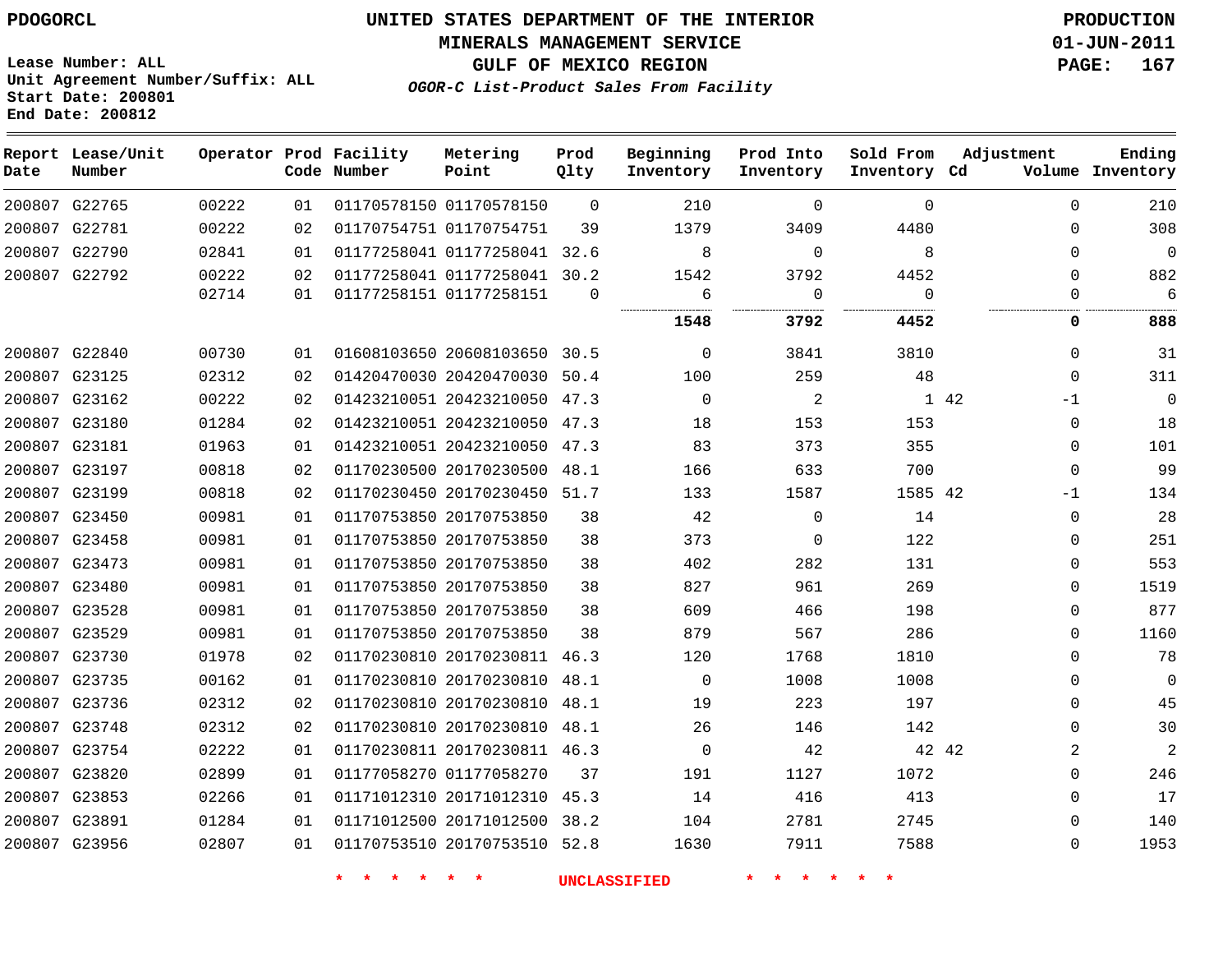**MINERALS MANAGEMENT SERVICE 01-JUN-2011**

**GULF OF MEXICO REGION PAGE: 168**

**Lease Number: ALL Unit Agreement Number/Suffix: ALL Start Date: 200801 End Date: 200812**

**OGOR-C List-Product Sales From Facility**

| Date | Report Lease/Unit<br>Number |       |    | Operator Prod Facility<br>Code Number | Metering<br>Point            | Prod<br>Qlty | Beginning<br>Inventory | Prod Into<br>Inventory | Sold From<br>Inventory Cd | Adjustment   | Ending<br>Volume Inventory |
|------|-----------------------------|-------|----|---------------------------------------|------------------------------|--------------|------------------------|------------------------|---------------------------|--------------|----------------------------|
|      | 200807 G24330               | 02566 | 01 |                                       | 01427038270 01427038270      | $\Omega$     | 156                    | 96                     | $\Omega$                  | $\Omega$     | 252                        |
|      | 200807 G24416               | 02312 | 02 |                                       | 01170230810 20170230810      | 48.1         | $\mathbf 0$            | 1                      | 1                         | $\Omega$     | 0                          |
|      | 200807 G24425               | 02312 | 02 |                                       | 01170230810 20170230810 48.1 |              | 17                     | 83                     | 83                        | 0            | 17                         |
|      | 200807 G24429               | 02312 | 02 |                                       | 01170230810 20170230810 48.1 |              | 23                     | 885                    | 728                       | $\Omega$     | 180                        |
|      | 200807 G24700               | 02312 | 02 |                                       | 01170230811 20170230811 46.3 |              | 9                      | 193                    | 193                       | $\Omega$     | 9                          |
|      | 200807 G24710               | 02025 | 01 |                                       | 01170230811 20170230811 46.3 |              | 18                     | 734                    | 720                       | $\Omega$     | 32                         |
|      | 200807 G24712               | 02025 | 01 |                                       | 01170230811 20170230811 46.3 |              | $\Omega$               | 8                      | 8                         | $\Omega$     | 0                          |
|      | 200807 G24730               | 00818 | 01 |                                       | 01170230500 20170230500 43.8 |              | 452                    | 3228                   | 3175                      | $\Omega$     | 505                        |
|      |                             | 02349 | 01 |                                       | 01170230500 20170230500      | $\Omega$     | 19                     | $\Omega$               | $\Omega$                  | $\Omega$     | 19                         |
|      |                             |       |    |                                       |                              |              | 471                    | 3228                   | .<br>3175                 | 0            | 524                        |
|      | 200807 G24733               | 00818 | 02 |                                       | 01170530900 20170530900 46.6 |              | 1                      | 13                     | 10                        | $\Omega$     | 4                          |
|      | 200807 G24745               | 02800 | 02 |                                       | 01170530900 20170530900      | 46.8         | $-4$                   | 2                      |                           | 4 4 2<br>7   | $\mathbf{1}$               |
|      | 200807 G24802               | 02579 | 02 |                                       | 01171132000 20171132000      | 48.7         | $\Omega$               | 7                      | 6                         | $\Omega$     | 1                          |
|      | 200807 G24873               | 00222 | 02 |                                       | 01171012400 20171012400      | 50.2         | 85                     | 331                    | 359                       | 0            | 57                         |
|      | 200807 G24878               | 02628 | 02 |                                       | 01171092651 20171092650 46.8 |              | 38                     | 887                    | 838                       | $\Omega$     | 87                         |
|      | 200807 G24889               | 02579 | 02 |                                       | 01171012500 20171012500 38.2 |              | 3683                   | 30348                  | 32699                     | $\Omega$     | 1332                       |
|      | 200807 G24898               | 02807 | 01 |                                       | 01171012400 20171012400      | 50.2         | 665                    | 3735                   | 3759 42                   | $\mathbf{1}$ | 642                        |
|      |                             |       | 01 |                                       | 01171012300 20171012300 38.6 |              | 5872                   | 13094                  | 13691                     | $\Omega$     | 5275                       |
|      |                             |       |    |                                       |                              |              | 6537                   | 16829                  | 17450                     | 1            | 5917                       |
|      | 200807 G24922               | 02268 | 01 |                                       | 01171132800 21171132800 44.7 |              | 1241                   | 5803                   | 5737                      | 0            | 1307                       |
|      | 200807 G24924               | 02268 | 01 |                                       | 01171132800 21171132800      | 44.7         | 886                    | 6038                   | 6749 42                   | 1100         | 1275                       |
|      | 200807 G24929               | 02766 | 01 |                                       | 01171092651 20171092650 44.7 |              | 5                      | 69                     | 68                        | $\Omega$     | 6                          |
|      | 200807 G25007               | 02766 | 02 |                                       | 01177198271 01177198271      | $\Omega$     | 61                     | $\Omega$               | $\Omega$                  | 0            | 61                         |
|      | 200807 G25008               | 02777 | 01 |                                       | 01170753510 20170753510 47.9 |              | 92                     | 347                    | 353                       | $\Omega$     | 86                         |
|      | 200807 G25524               | 00818 | 02 |                                       | 01421670210 01421670210 34.2 |              | 58                     | 71                     | 98                        | $\Omega$     | 31                         |
|      |                             |       | 02 |                                       | 01170230450 20170230450 51.2 |              | 1075                   | 9027                   | 9339                      | $\Omega$     | 763                        |
|      |                             |       |    |                                       |                              |              | 1133                   | 9098                   | 9437                      | 0            | 794                        |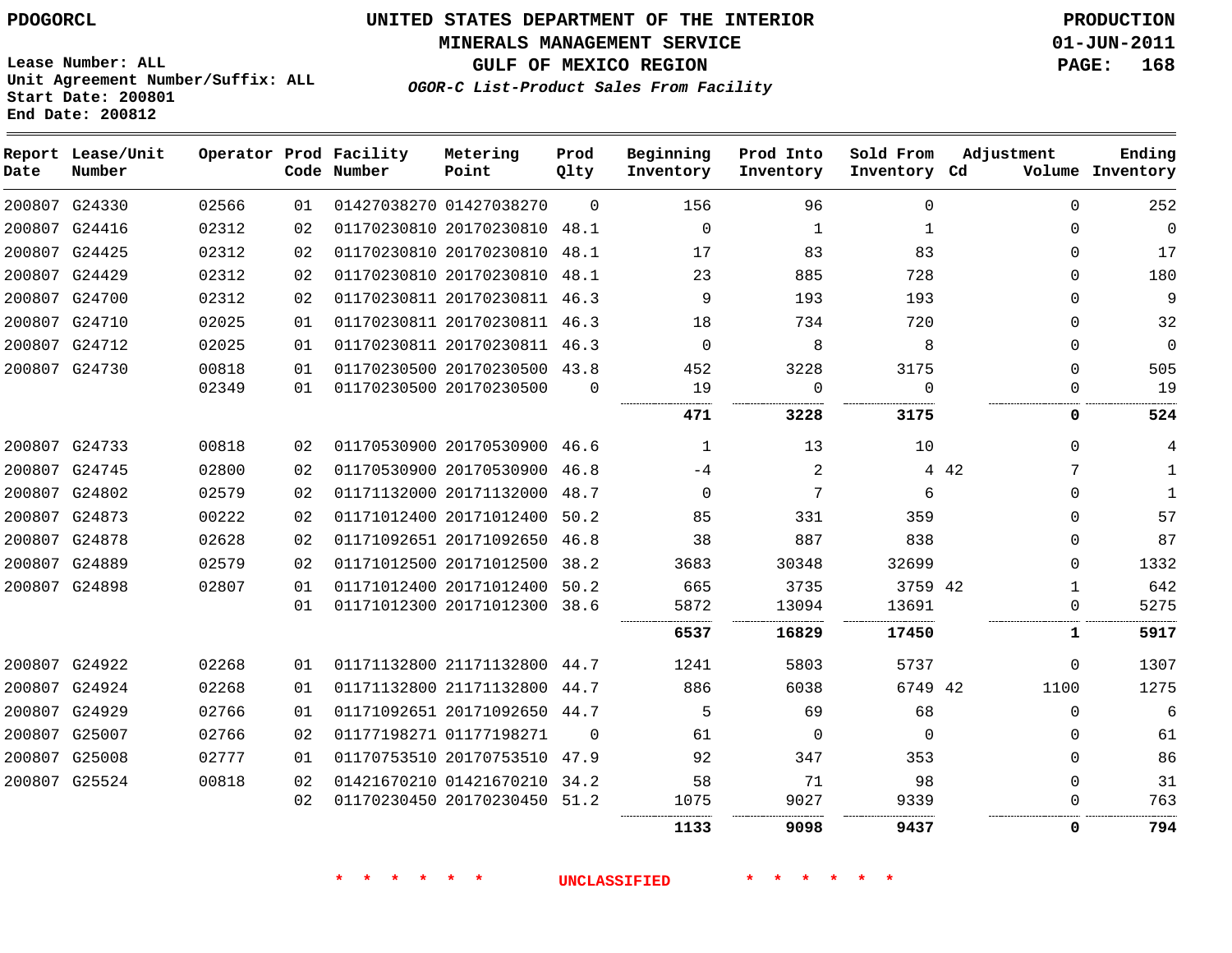**Start Date: 200801 End Date: 200812**

**Unit Agreement Number/Suffix: ALL**

# **UNITED STATES DEPARTMENT OF THE INTERIOR PDOGORCL PRODUCTION**

**MINERALS MANAGEMENT SERVICE 01-JUN-2011**

**GULF OF MEXICO REGION PAGE: 169**

**OGOR-C List-Product Sales From Facility**

| Date   | Report Lease/Unit<br>Number |       |    | Operator Prod Facility<br>Code Number | Metering<br>Point            | Prod<br>Qlty | Beginning<br>Inventory | Prod Into<br>Inventory | Sold From<br>Inventory Cd | Adjustment    | Ending<br>Volume Inventory |
|--------|-----------------------------|-------|----|---------------------------------------|------------------------------|--------------|------------------------|------------------------|---------------------------|---------------|----------------------------|
|        | 200807 G25536               | 02466 | 01 |                                       | 01420390101 01420390101 54.8 |              | 6497                   | 367                    | 5416                      | $\Omega$      | 1448                       |
|        | 200807 G25553               | 02579 | 02 |                                       | 01170230510 20170230510      | 47           | 144                    | 521                    | 436                       | $\Omega$      | 229                        |
|        | 200807 G25561               | 02058 | 02 |                                       | 01170230450 20170230450      | 51.7         | 62                     | 396                    | 424                       | $\Omega$      | 34                         |
| 200807 | G25566                      | 00162 | 01 |                                       | 01170230450 20170230450      | 51.9         | $\mathbf 0$            | 132                    | 132                       | $\Omega$      | $\overline{0}$             |
|        | 200807 G25579               | 00818 | 02 |                                       | 01170230500 20170230500      | 48.1         | 580                    | 4117                   | 4053                      | $\mathbf{0}$  | 644                        |
|        | 200807 G25605               | 00818 | 01 |                                       | 01170230810 20170230810      | 48.7         | 2                      | 6                      | 7                         | $\Omega$      | $\mathbf{1}$               |
|        | 200807 G25606               | 02025 | 01 |                                       | 01170230810 20170230810      | 48           | 265                    | 1218                   | 1235                      | $\mathbf 0$   | 248                        |
|        | 200807 G25872               | 02025 | 01 |                                       | 01170230811 20170230811      | 46.2         | 571                    | 9477                   | 9630                      | $\Omega$      | 418                        |
| 200807 | G25914                      | 01963 | 01 |                                       | 01170530900 20170530900      | 45.7         | $\mathbf 0$            | 6                      | 5                         | $\Omega$      | $\mathbf{1}$               |
|        | 200807 G25916               | 01963 | 01 |                                       | 01170530900 20170530900      | 47.2         | $\mathbf 1$            | $\mathbf 1$            | $\mathbf{1}$              | $\Omega$      | $\mathbf{1}$               |
|        | 200807 G25939               | 00064 | 01 |                                       | 01170230810 20170230810      | 48.1         | 3                      | $\Omega$               | 3                         | $\Omega$      | $\Omega$                   |
|        | 200807 G25948               | 02427 | 01 |                                       | 01170530900 20170530900      | 46.8         | 95                     | 332                    | 332 42                    | $\mathbf{1}$  | 96                         |
|        | 200807 G25965               | 02899 | 02 |                                       | 01171132800 01171132800      | $\Omega$     | 14                     | 7                      |                           | 0.42<br>$-17$ | $\overline{4}$             |
| 200807 | G25967                      | 01513 | 01 |                                       | 01170230811 20170230811      | 46.3         | 15                     | 177                    | 184                       | $\mathbf{0}$  | 8                          |
|        | 200807 G25972               | 01978 | 02 |                                       | 01171131600 20171131600      | 43           | 37                     | 1158                   | 1140                      | $\Omega$      | 55                         |
|        | 200807 G26023               | 02579 | 02 |                                       | 01171012500 20171012500      | $\Omega$     | 197                    | $\Omega$               | $\mathbf 0$               | $\Omega$      | 197                        |
|        | 200807 G26032               | 01935 | 01 |                                       | 01171012300 20171012300      | 38.6         | 31                     | $\Omega$               | 31                        | $\Omega$      | $\overline{0}$             |
| 200807 | G26040                      | 00560 | 01 |                                       | 01171132800 21171132800      | 44.7         | 228                    | 1368                   | 3100 42                   | 1798          | 294                        |
|        | 200807 G26051               | 01978 | 02 |                                       | 01171092651 20171092650      | 46.8         | 686                    | 8776                   | 8601                      | $\mathbf 0$   | 861                        |
|        | 200807 G26074               | 01284 | 01 |                                       | 01177122950 20177122950      | 30           | 172                    | 92084                  | 92120                     | $\Omega$      | 136                        |
|        | 200807 G26146               | 01586 | 01 |                                       | 01177258152 01177258152      | 33.4         | 1174                   | 5805                   | 5648                      | $\Omega$      | 1331                       |
|        | 200807 G26281               | 02528 | 02 |                                       | 01170753850 20170753850      | 38           | 868                    | 659                    | 283                       | $\Omega$      | 1244                       |
| 200807 | G26442                      | 02466 | 01 |                                       | 01423550090 20423550090      | 49           | 264                    | 37                     | 265                       | $\mathbf 0$   | 36                         |
|        | 200807 G26451               | 02579 | 02 |                                       | 01423210051 20423210050      | 47.3         | 1385                   | 12265                  | 12238                     | $\Omega$      | 1412                       |
|        | 200807 G26477               | 01963 | 01 |                                       | 01420390101 01420390101      | $\Omega$     | 32                     | $\mathbf 0$            | $\mathbf 0$               | $\Omega$      | 32                         |
|        | 200807 G26480               | 01978 | 02 |                                       | 01423210051 20423210050      | 47.3         | 11                     | 998                    | 951                       | $\Omega$      | 58                         |
|        | 200807 G26513               | 01978 | 02 |                                       | 01170230450 20170230450      | 51.8         | 1465                   | 12646                  | 13043                     | $\Omega$      | 1068                       |
|        | 200807 G27023               | 02899 | 02 |                                       | 01170230810 20170230810      | 40           | 17                     | 10                     | 10 42                     | $-15$         | 2                          |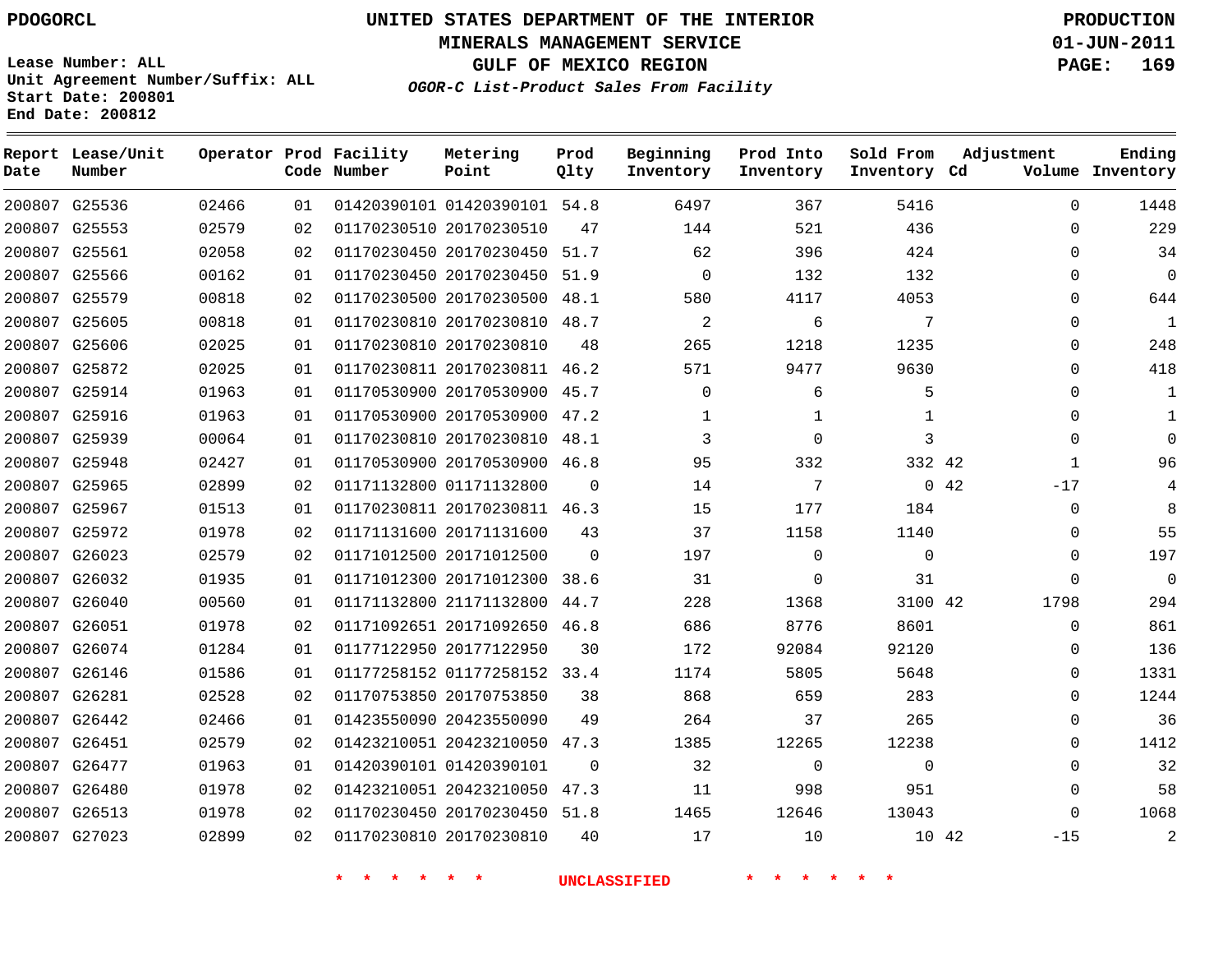**MINERALS MANAGEMENT SERVICE 01-JUN-2011**

**GULF OF MEXICO REGION PAGE: 170**

**Lease Number: ALL Unit Agreement Number/Suffix: ALL Start Date: 200801 End Date: 200812**

**OGOR-C List-Product Sales From Facility**

| Date   | Report Lease/Unit<br>Number |       |    | Operator Prod Facility<br>Code Number | Metering<br>Point            | Prod<br>Qlty | Beginning<br>Inventory | Prod Into<br>Inventory | Sold From<br>Inventory Cd | Adjustment   | Ending<br>Volume Inventory |
|--------|-----------------------------|-------|----|---------------------------------------|------------------------------|--------------|------------------------|------------------------|---------------------------|--------------|----------------------------|
|        | 200807 G27061               | 02266 | 01 |                                       | 01171131600 20171131600      | 43           | 20                     | 563                    | 556                       | $\Omega$     | 27                         |
|        | 200807 G27072               | 02899 | 02 |                                       | 01171132800 21171132800      | 46           | 459                    | 1971                   | 1982                      | $\Omega$     | 448                        |
|        | 200807 G27100               | 01978 | 02 |                                       | 01171012310 20171012310 45.3 |              | 17                     | 341                    | 343                       | $\Omega$     | 15                         |
|        | 200807 G27121               | 02312 | 02 |                                       | 01171012400 20171012400 50.2 |              | 5612                   | 19296                  | 21592                     | $\Omega$     | 3316                       |
|        | 200807 G27194               | 01586 | 01 |                                       | 01177258152 01177258152 33.4 |              | 626                    | 1849                   | 2003                      | $\Omega$     | 472                        |
|        | 200807 G27195               | 01586 | 02 |                                       | 01177258154 01177258154 43.8 |              | 265                    | 76                     | 237                       | $\Omega$     | 104                        |
|        | 200807 G27214               | 01586 | 02 |                                       | 01177288152 01177288152 33.4 |              | 4                      | $\mathbf 0$            | 2                         | $\Omega$     | $\overline{2}$             |
|        | 200807 G27215               | 01586 | 02 |                                       | 01177288152 01177288152 33.2 |              | 61                     | 65                     | 58                        | $\Omega$     | 68                         |
|        | 200807 G27476               | 02672 | 01 |                                       | 01423210051 20423210050      | 52           | 16                     | 129                    | 130                       | $\Omega$     | 15                         |
|        | 200807 G27507               | 02058 | 02 |                                       | 01170230450 20170230450 51.7 |              | 598                    | 2470                   | 2859                      | $\Omega$     | 209                        |
|        | 200807 G27789               | 01284 | 02 |                                       | 01170530900 20170530900 46.8 |              | 706                    | 673                    | 1186                      | $\Omega$     | 193                        |
|        | 200807 G27793               | 02266 | 01 |                                       | 01170530900 20170530900      | 40           | 154                    | 893                    | 790                       | 0            | 257                        |
|        | 200807 G27831               | 02899 | 02 |                                       | 01170530900 20170530900 46.8 |              | 64                     | 271                    | 257                       | $\Omega$     | 78                         |
|        | 200807 G27918               | 00222 | 01 |                                       | 01177082958 20177082958 37.4 |              | $\Omega$               | 130                    | 130                       | $\Omega$     | $\mathbf 0$                |
| 200808 | 00016                       | 00276 | 01 |                                       | 01170513700 20170513700 32.6 |              | 5804                   | 29460                  | 28759                     | $\Omega$     | 6505                       |
| 200808 | 00026                       | 00276 | 01 |                                       | 01170513700 20170513700 32.6 |              | 8357                   | 37872                  | 37866                     | $\Omega$     | 8363                       |
| 200808 | 00032                       | 00276 | 01 |                                       | 01170513700 20170513700 32.6 |              | 2079                   | 6236                   | 6001                      | $\Omega$     | 2314                       |
| 200808 | 00033                       | 00276 | 01 |                                       | 01170513700 20170513700 32.6 |              | 3959                   | 9604                   | 10000 42                  | $\mathbf{1}$ | 3564                       |
| 200808 | 00049                       | 02421 | 01 |                                       | 01171012300 20171012300 31.7 |              | 10634                  | 18661                  | 18007                     | $\Omega$     | 11288                      |
| 200808 | 00050                       | 02421 | 01 |                                       | 01171012300 20171012300 31.7 |              | 10825                  | 20051                  | 18748                     | $\mathbf{0}$ | 12128                      |
| 200808 | 00051                       | 02421 | 01 |                                       | 01171012300 20171012300 31.7 |              | 2374                   | 6351                   | 4883                      | $\Omega$     | 3842                       |
| 200808 | 00052                       | 02421 | 01 |                                       | 01171012300 20171012300 31.7 |              | 994                    | 4586                   | 2806                      | $\Omega$     | 2774                       |
| 200808 | 00053                       | 02409 | 01 |                                       | 01171012300 20171012300 30.3 |              | 1940                   | 2349                   | 2607                      | $\Omega$     | 1682                       |
| 200808 | 00079                       | 01834 | 01 |                                       | 01170230810 20170230810      | 48           | 136                    | 1467                   | 1071                      | 0            | 532                        |
| 200808 | 00081                       | 00818 | 02 |                                       | 01170231300 20170230800      | 40.8         | 2081                   | 242                    | 46                        | $\Omega$     | 2277                       |
| 200808 | 00090                       | 02630 | 01 |                                       | 01170230810 20170230810      | 48.6         | 5                      | 0                      | 5                         | 0            | 0                          |
| 200808 | 00137                       | 00687 | 01 |                                       | 01170513700 20170513700 27.2 |              | 501                    | 1894                   | 2030 42                   | 1            | 366                        |
| 200808 | 00138                       | 00687 | 01 |                                       | 01170513700 20170513700 27.2 |              | 2415                   | 9689                   | 10233                     | $\mathbf{0}$ | 1871                       |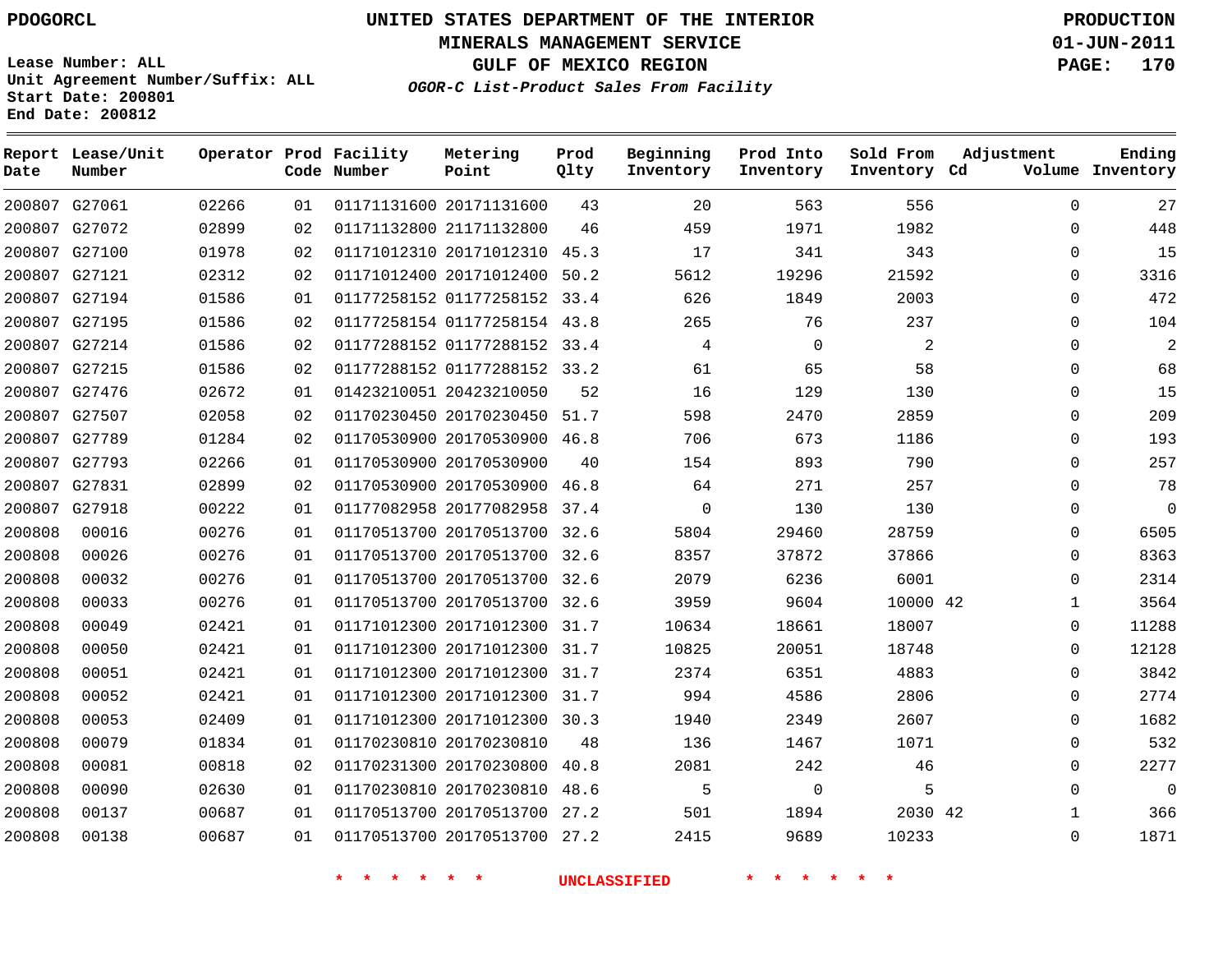#### **MINERALS MANAGEMENT SERVICE 01-JUN-2011**

**GULF OF MEXICO REGION PAGE: 171**

**Lease Number: ALL Unit Agreement Number/Suffix: ALL Start Date: 200801 End Date: 200812**

**OGOR-C List-Product Sales From Facility**

| Date   | Report Lease/Unit<br>Number |       |    | Operator Prod Facility<br>Code Number | Metering<br>Point            | Prod<br>Qlty | Beginning<br>Inventory | Prod Into<br>Inventory | Sold From<br>Inventory Cd | Adjustment |              | Ending<br>Volume Inventory |
|--------|-----------------------------|-------|----|---------------------------------------|------------------------------|--------------|------------------------|------------------------|---------------------------|------------|--------------|----------------------------|
| 200808 | 00161                       | 00105 | 01 |                                       | 01170230810 20170230810      | 48           | 14                     | $\mathbf 0$            | 14                        |            | $\Omega$     | $\Omega$                   |
| 200808 | 00184                       | 02594 | 02 |                                       | 01170230810 20170230810      | 48           | 469                    | 2850                   | 2286                      |            | $\mathbf{0}$ | 1033                       |
| 200808 | 00191                       | 02312 | 01 |                                       | 01170230810 20170230810      | 48           | 335                    | 1983                   | 1599                      |            | $\Omega$     | 719                        |
| 200808 | 00196                       | 00003 | 01 |                                       | 01171012300 20171012300      | 31.8         | 4168                   | 8320                   | 7455 42                   |            | $-1$         | 5032                       |
| 200808 | 00244                       | 00105 | 01 |                                       | 01170231300 01170231300      | 42.2         | $\mathbf{0}$           | 1203                   | 1203                      |            | $\Omega$     | $\mathbf 0$                |
| 200808 | 00247                       | 00105 | 01 |                                       | 01170231300 01170231300 42.1 |              | $\mathbf{0}$           | 561                    | 561                       |            | 0            | $\mathbf 0$                |
| 200808 | 00253                       | 01364 | 02 |                                       | 01170230810 20170230810      | 48           | 353                    | 2141                   | 1718                      |            | $\Omega$     | 776                        |
|        |                             | 02025 | 01 |                                       | 01170230810 20170230810      | 48           | 1                      | 0                      | 1                         |            | 0            | $\mathbf 0$                |
|        |                             |       |    |                                       |                              |              | 354                    | 2141                   | 1719                      |            | 0            | 776                        |
| 200808 | 00317                       | 00560 | 01 |                                       | 01171012310 20171012310 44.9 |              | 5                      | 115                    | 114                       |            | $\mathbf{0}$ | $\overline{6}$             |
| 200808 | 00353                       | 02266 | 01 |                                       | 01170754800 20170754800      | 29           | 729                    | 1921                   | 2116                      |            | $\Omega$     | 534                        |
| 200808 | 00367                       | 00276 | 01 |                                       | 01170513700 20170513700 32.6 |              | 161                    | 929                    | 884 42                    |            | $-1$         | 205                        |
| 200808 | 00424                       | 00064 | 01 |                                       | 01171012400 20171012400 51.3 |              | $\Omega$               | 11                     | 9                         |            | $\Omega$     | $\overline{2}$             |
| 200808 | 00434                       | 01284 | 01 |                                       | 01177112605 2017711260Y 31.7 |              | 3290                   | 19988                  | 20413                     |            | $\Omega$     | 2865                       |
| 200808 | 00453                       | 01284 | 01 |                                       | 01177112605 2017711260Y 31.7 |              | 492                    | 3010                   | 3070                      |            | $\Omega$     | 432                        |
| 200808 | 00462                       | 00078 | 01 |                                       | 01170573602 20170573602 33.8 |              | $\overline{4}$         | 32                     | 32                        |            | $\mathbf 0$  | $\overline{4}$             |
| 200808 | 00464                       | 00078 | 01 |                                       | 01170573602 20170573602 33.8 |              | 2323                   | 14957                  | 15428                     |            | $\Omega$     | 1852                       |
| 200808 | 00466                       | 00064 | 01 |                                       | 01171012400 20171012400 51.3 |              | 1638                   | 7428                   | 7778                      |            | $\Omega$     | 1288                       |
| 200808 | 00478                       | 02409 | 01 |                                       | 01171012300 20171012300 31.8 |              | $\Omega$               | 432                    | 432                       |            | $\Omega$     | $\mathbf{0}$               |
| 200808 | 00479                       | 00818 | 01 |                                       | 01171012500 20171012500 39.1 |              | 252                    | 6698                   | 6435                      |            | $\Omega$     | 515                        |
|        |                             | 02595 | 01 |                                       | 01171012300 20171012300 31.8 |              | 19                     | 27                     | 30                        |            | 0            | 16                         |
|        |                             |       |    |                                       |                              |              | 271                    | 6725                   | 6465                      |            | 0            | 531                        |
| 200808 | 00487                       | 01284 | 01 |                                       | 01171132800 21171132800 43.9 |              | 2824                   | 4863                   | 2895                      |            | $\Omega$     | 4792                       |
| 200808 | 00495                       | 01284 | 01 |                                       | 01171132800 21171132800      | 43.9         | 448                    | 899                    | 461                       |            | $\mathbf 0$  | 886                        |
| 200808 | 00518                       | 01482 | 01 |                                       | 01170230450 20170230450 51.7 |              | 63                     | 600                    | 607                       |            | 0            | 56                         |
| 200808 | 00526                       | 00105 | 01 |                                       | 01170230810 20170230810      | 48           | 818                    | 4064                   | 3409                      |            | 0            | 1473                       |
| 200808 | 00541                       | 02589 | 01 |                                       | 01170530900 20170530900 47.1 |              | $\mathbf 0$            | 550                    | 550                       |            | $\mathbf{0}$ | $\mathsf 0$                |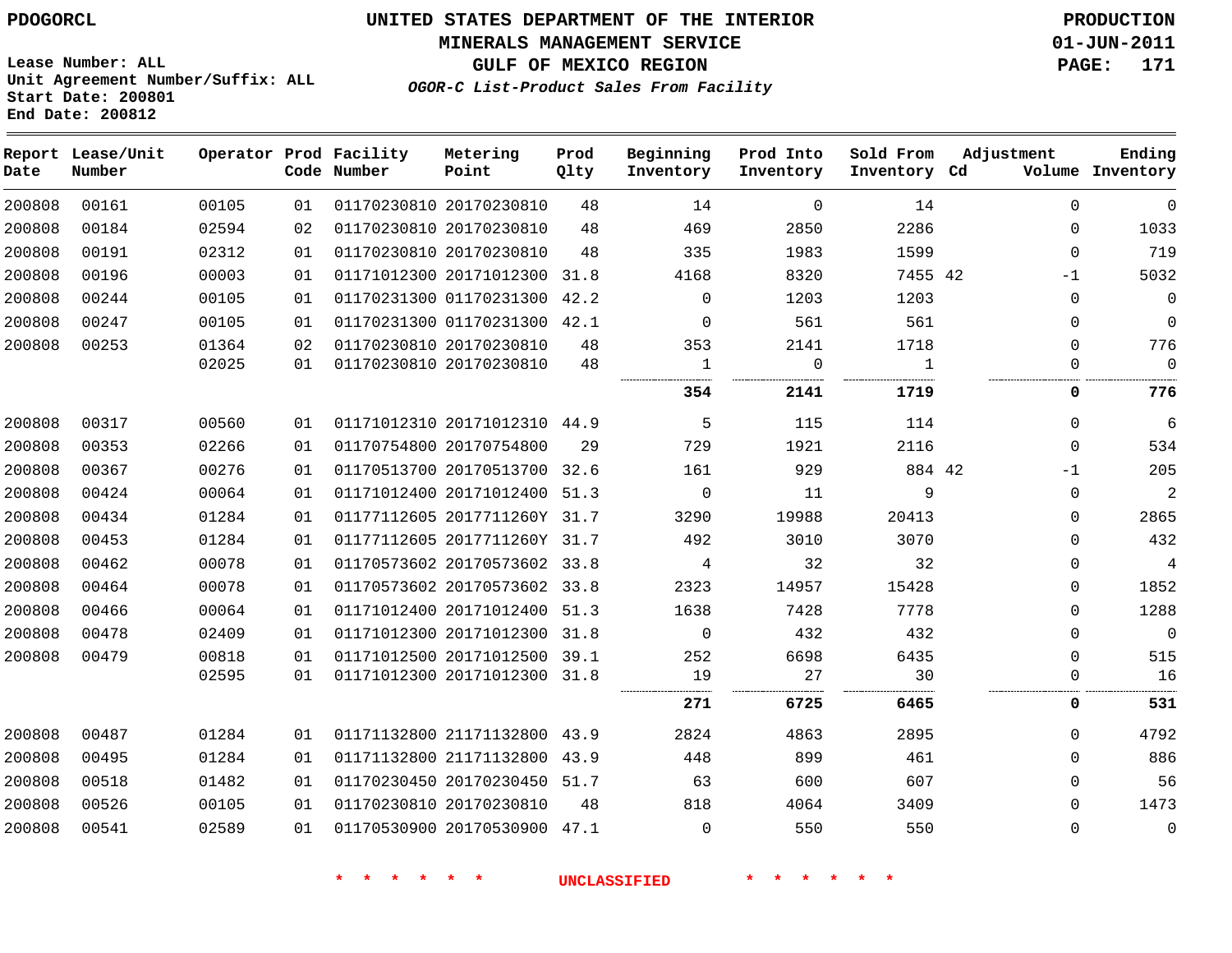#### **MINERALS MANAGEMENT SERVICE 01-JUN-2011**

**GULF OF MEXICO REGION PAGE: 172**

**Lease Number: ALL Unit Agreement Number/Suffix: ALL Start Date: 200801 End Date: 200812**

**OGOR-C List-Product Sales From Facility**

| Date   | Report Lease/Unit<br>Number |       |    | Operator Prod Facility<br>Code Number | Metering<br>Point            | Prod<br>Qlty | Beginning<br>Inventory | Prod Into<br>Inventory | Sold From<br>Inventory Cd | Adjustment   | Ending<br>Volume Inventory |
|--------|-----------------------------|-------|----|---------------------------------------|------------------------------|--------------|------------------------|------------------------|---------------------------|--------------|----------------------------|
| 200808 | 00559                       | 00687 | 01 |                                       | 01171131600 20171131600      | 42.7         | 183                    | 3753                   | 3583                      | $\Omega$     | 353                        |
| 200808 | 00560                       | 00687 | 01 |                                       | 01171131600 20171131600      | 42.7         | 27                     | 392                    | 382                       | $\Omega$     | 37                         |
| 200808 | 00577                       | 01935 | 01 |                                       | 01171012300 20171012300      | 31.8         | 20732                  | 39198                  | 36220                     | $\Omega$     | 23710                      |
| 200808 | 00593                       | 01834 | 01 |                                       | 01171012300 20171012300 31.8 |              | 11717                  | 7120                   | 8772                      | $\Omega$     | 10065                      |
|        |                             | 02589 | 01 |                                       | 01171012300 20171012300 31.8 |              | 3639                   | 6024                   | 5825                      | $\Omega$     | 3838                       |
|        |                             |       |    |                                       |                              |              | 15356                  | 13144                  | 14597                     | 0            | 13903                      |
| 200808 | 00605                       | 02899 | 01 |                                       | 01170573602 20170573602 37.7 |              | 3562                   | 26341                  | 26890                     | $\mathbf 0$  | 3013                       |
| 200808 | 00680                       | 01482 | 01 |                                       | 01170230700 20170230700      | 37.7         | 614                    | 0                      | 347 42                    | 1            | 268                        |
| 200808 | 00691                       | 02312 | 02 |                                       | 01170754200 20170754200 36.4 |              | 717                    | 1889                   | 1858                      | $\Omega$     | 748                        |
| 200808 | 00693                       | 02266 | 01 |                                       | 01170754800 20170754800      | 29           | 611                    | 1817                   | 1923                      | $\Omega$     | 505                        |
| 200808 | 00694                       | 02266 | 01 |                                       | 01170754800 20170754800      | 29           | 5827                   | 15430                  | 16969                     | $\mathbf 0$  | 4288                       |
| 200808 | 00697                       | 02266 | 01 |                                       | 01170754800 20170754800      | 29           | 1493                   | 4297                   | 4596                      | $\Omega$     | 1194                       |
| 200808 | 00758                       | 02421 | 01 |                                       | 01170230810 20170230810      | 48           | 464                    | 3822                   | 2901                      | $\Omega$     | 1385                       |
| 200808 | 00763                       | 01284 | 01 |                                       | 01170231100 20170230810      | 48           | 17                     | 41                     | 43                        | $\Omega$     | 15                         |
| 200808 | 00767                       | 00105 | 01 |                                       | 01170230810 20170230810      | 48           | 109                    | 634                    | 517                       | $\Omega$     | 226                        |
| 200808 | 00768                       | 00105 | 01 |                                       | 01170230810 20170230810      | 48           | 10                     | 12                     | 18                        | $\Omega$     | 4                          |
| 200808 | 00775                       | 01834 | 01 |                                       | 01171131600 20171131600      | 42.7         | 115                    | 1499                   | 1473                      | $\Omega$     | 141                        |
| 200808 | 00777                       | 01482 | 01 |                                       | 01171132000 20171132000      | 49.2         | 13                     | 504                    | 488                       | $\Omega$     | 29                         |
| 200808 | 00778                       | 01482 | 01 |                                       | 01171132000 20171132000 49.2 |              | 292                    | 4858                   | 4874                      | $\Omega$     | 276                        |
| 200808 | 00786                       | 02409 | 01 |                                       | 01177078131 20171092650      | 49           | $\mathbf 0$            | 103                    | 103                       | $\Omega$     | 0                          |
| 200808 | 00787                       | 02312 | 01 |                                       | 01171092651 20171092650 46.5 |              | 141                    | 1700                   | 1520                      | $\Omega$     | 321                        |
| 200808 | 00796                       | 02628 | 02 |                                       | 01171092651 20171092650 46.5 |              | 5148                   | 53849                  | 48837                     | $\Omega$     | 10160                      |
| 200808 | 00797                       | 02421 | 01 |                                       | 01171012300 20171012300      | 31.8         | 2859                   | 5181                   | 4906                      | $\Omega$     | 3134                       |
| 200808 | 00818                       | 02636 | 01 |                                       | 01171132800 21171132800      | 43.9         | $\mathbf 0$            | 569                    | 161                       | $\Omega$     | 408                        |
| 200808 | 00819                       | 00078 | 01 |                                       | 01171132800 21171132800      | 43.9         | 27                     | 54                     | 30                        | $\Omega$     | 51                         |
| 200808 | 00827                       | 00003 | 01 |                                       | 0117711260G 2017711260G 33.2 |              | 1038                   | 13854                  | 13920 42                  | $\mathbf{1}$ | 973                        |
| 200808 | 00828                       | 01284 | 01 |                                       | 0117711260T 2017711260T 33.6 |              | 344                    | 12816                  | 12854                     | $\Omega$     | 306                        |
| 200808 | 00839                       | 02451 | 01 |                                       | 01170513800 20170513800 33.5 |              | 0                      | 2143                   | 2055                      | $\Omega$     | 88                         |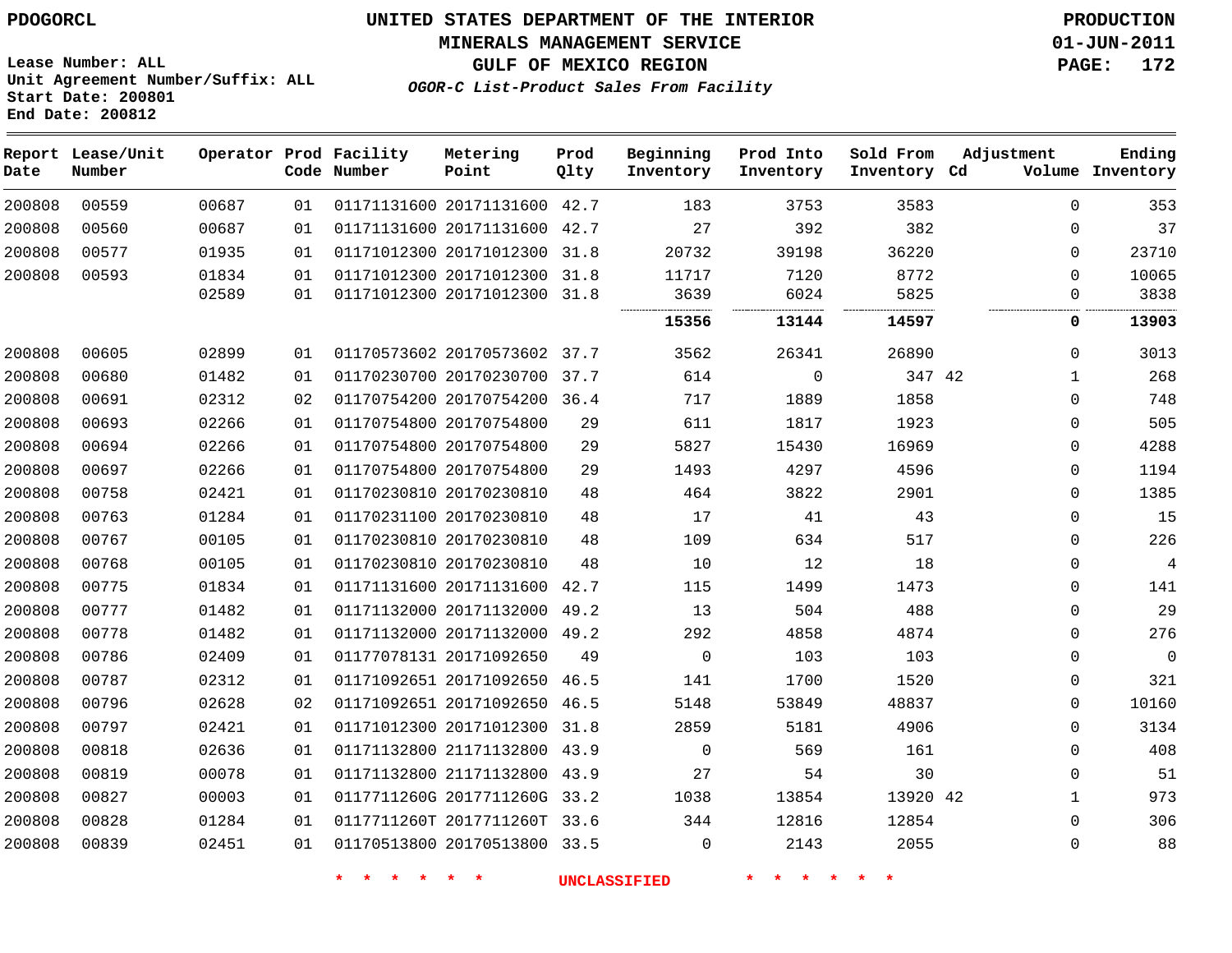**MINERALS MANAGEMENT SERVICE 01-JUN-2011**

**GULF OF MEXICO REGION PAGE: 173**

**Lease Number: ALL Unit Agreement Number/Suffix: ALL Start Date: 200801 End Date: 200812**

| OGOR-C List-Product Sales From Facility |  |  |  |
|-----------------------------------------|--|--|--|
|-----------------------------------------|--|--|--|

| Date | Report Lease/Unit<br>Number |       |    | Operator Prod Facility<br>Code Number | Metering<br>Point            | Prod<br>Qlty | Beginning<br>Inventory | Prod Into<br>Inventory | Sold From<br>Inventory Cd | Adjustment           | Ending<br>Volume Inventory |
|------|-----------------------------|-------|----|---------------------------------------|------------------------------|--------------|------------------------|------------------------|---------------------------|----------------------|----------------------------|
|      | 200808 754303001A           | 00059 | 01 |                                       | 01170230811 20170230811 46.3 |              | 426                    | 9103                   | 8536                      | $\mathbf 0$          | 993                        |
|      | 200808 754304003A           | 00078 | 01 |                                       | 01170230400 20170230400 51.2 |              | $\mathbf{0}$           | 25                     | 18                        | $\Omega$             | $7\overline{ }$            |
|      | 200808 754305004A           | 02899 | 01 |                                       | 01171132000 20171132000      | 49.2         | 265                    | 3266                   | 3345                      | $\Omega$             | 186                        |
|      | 200808 754307017A           | 00362 | 02 |                                       | 01170230811 20170230811 46.3 |              | 189                    | 4041                   | 3789                      | $\Omega$             | 441                        |
|      | 200808 7543880060           | 00105 | 01 |                                       | 01170230450 20170230450 51.6 |              | 135                    | 1813                   | 1777                      | $\Omega$             | 171                        |
|      | 200808 7543890080           | 00276 | 01 |                                       | 01170513700 20170513700      | 32.6         | 4753                   | 4504                   | 4061                      | $\Omega$             | 5196                       |
|      | 200808 7543890180           | 02899 | 01 |                                       | 01423210051 20423210050 46.9 |              | 10                     | 106                    | 109                       | $\Omega$             | 7                          |
|      | 200808 7543900080           | 02421 | 01 |                                       | 01177245111 01177245111      | 39           | $\Omega$               | 129                    | 129                       | $\Omega$             | $\overline{0}$             |
|      | 200808 7543920040           | 02628 | 01 |                                       | 01423210051 20423210050 46.9 |              | 26                     | 255                    | 256                       | $\Omega$             | 25                         |
|      | 200808 7543930100           | 00362 | 02 |                                       | 01170230810 20170230810      | 48           | 1240                   | 7101                   | 5767                      | $\Omega$             | 2574                       |
|      | 200808 7543930200           | 00105 | 01 |                                       | 01171012310 20171012310 44.9 |              | 306                    | 8988                   | 8799                      | $\Omega$             | 495                        |
|      |                             | 01284 | 01 |                                       | 0117709260L 2017709260L 40.8 |              | $\mathbf 0$            | 2143                   | 2143                      | $\mathbf 0$          | $\overline{0}$             |
|      |                             |       |    |                                       |                              |              | 306                    | 11131                  | 10942                     | 0                    | 495                        |
|      | 200808 7543930210           | 02899 | 02 |                                       | 01608165300 01608165300      | $\Omega$     | 91                     | $\Omega$               | $\mathbf 0$               | $\Omega$             | 91                         |
|      | 200808 7543940080           | 00222 | 01 |                                       | 01171132800 21171132800 43.9 |              | 259                    | 517                    | 289 42                    | $\mathbf{1}$         | 488                        |
|      | 200808 754395009A           | 00730 | 01 |                                       | 01170753510 20170753510 52.1 |              | 453                    | 1649                   | 1580                      | $\Omega$             | 522                        |
|      | 200808 754395019A           | 00105 | 01 |                                       | 01420390101 01420390101      | $\Omega$     | 480                    | 285                    | $\Omega$                  | $\Omega$             | 765                        |
|      | 200808 754396015A           | 01284 | 01 |                                       | 01608103650 20608103650      | 31.7         | 108                    | 13504                  | 13522                     | $\Omega$             | 90                         |
|      | 200808 754398002A           | 00105 | 01 |                                       | 01420570060 20420570060 52.8 |              | 5315                   | 0                      | 125                       | $\Omega$             | 5190                       |
|      | 200808 754398017A           | 01284 | 02 |                                       | 01170230811 20170230811 46.3 |              | 1                      | 42                     | 38                        | $\Omega$             | 5                          |
|      | 200808 8910020210           | 02451 | 01 |                                       | 01170513800 20170513800 33.5 |              | 7941                   | 188648                 | 188815                    | $\Omega$             | 7774                       |
|      |                             |       | 01 |                                       | 01170753510 20170753510      | 52.1         | 1627                   | 7592                   | 6815                      | 0                    | 2404                       |
|      |                             |       |    |                                       |                              |              | 9568                   | 196240                 | 195630                    | 0                    | 10178                      |
|      | 200808 8910024540           | 02451 | 01 |                                       | 01170513800 20170513800      | 33.5         | 4676                   | 110416                 | 110541                    | $\Omega$             | 4551                       |
|      | 200808 8910029310           | 02268 | 01 |                                       | 01171132800 21171132800 49.3 |              | 2                      | $\Omega$               |                           | 3 42<br>$\mathbf{1}$ | $\overline{0}$             |
|      | 200808 8910029320           | 00276 | 01 |                                       | 01170513700 20170513700 32.6 |              | 19002                  | 44185                  | 46793                     | $\Omega$             | 16394                      |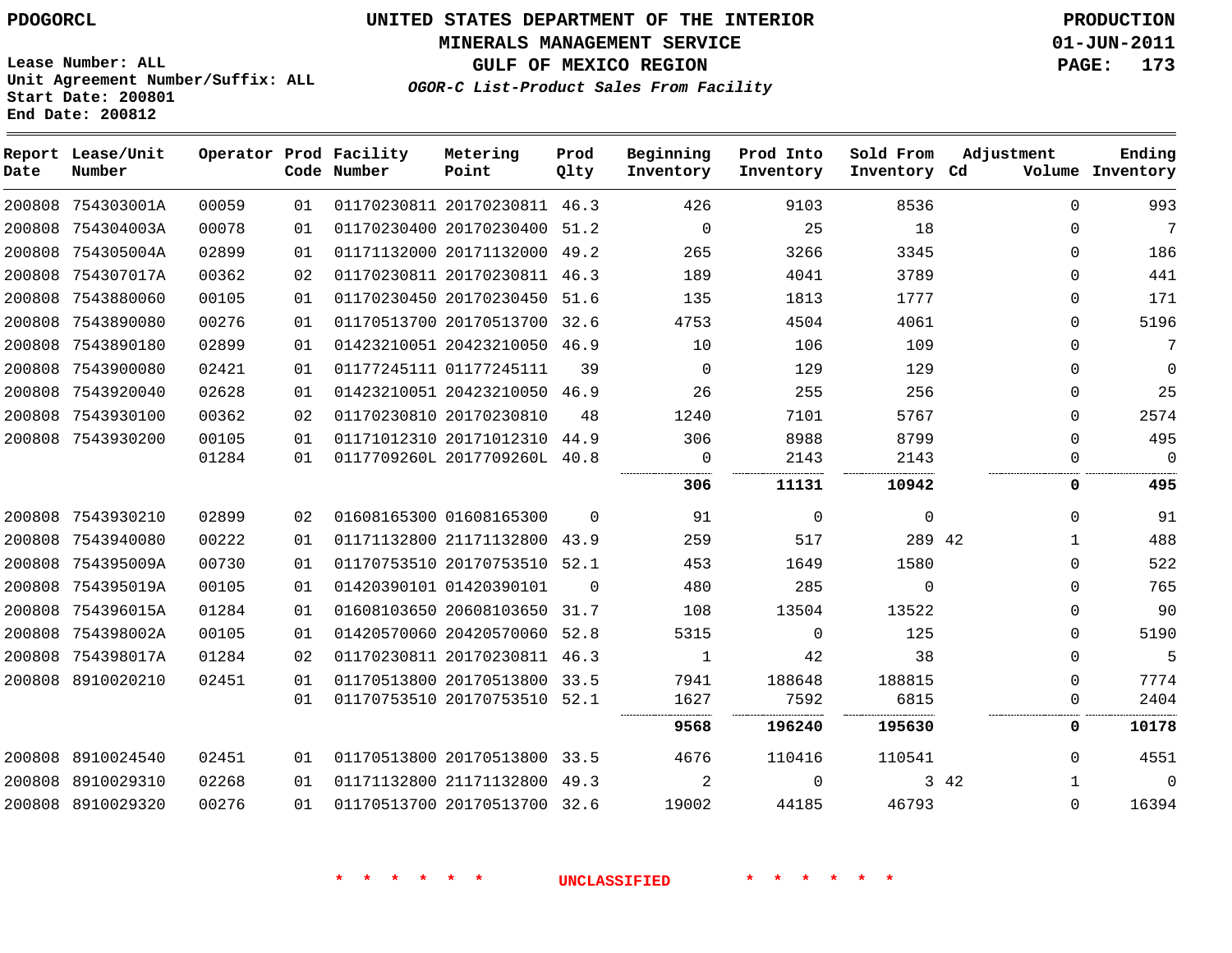**Start Date: 200801 End Date: 200812**

**Unit Agreement Number/Suffix: ALL**

# **UNITED STATES DEPARTMENT OF THE INTERIOR PDOGORCL PRODUCTION**

**MINERALS MANAGEMENT SERVICE 01-JUN-2011**

**GULF OF MEXICO REGION PAGE: 174**

**OGOR-C List-Product Sales From Facility**

**Report Lease/Unit Operator Prod Facility Metering Prod Beginning Prod Into Sold From Adjustment Ending Code Number Inventory Cd Volume Date Number Point Qlty Inventory Inventory Inventory**  $\Omega$  8910034440 20170513700 32.6 20170513700 32.6  $\Omega$  . . . . . . . . . . . . . . . . . . . . . . . . . . . . . . . . . . . . . . . . . . . . . . . . . . . . . . . . . . . . . . . . 8910039150 20170573601 25.5  $\Omega$  8910063810 20170230450 51.7 42 -1 20170230450 51.7 42 -1 . . . . . . . . . . . . . . ................. . . . . . . . . . . . . . . . . . . . . . . . . **-2** 8910066690 20170573602 33.8  $\Omega$  8910086540 20177092604 37.5  $\Omega$   $\Omega$  8910086610 20170754800  $\Omega$  8910086660 20421670200  $\Omega$   $\Omega$  $\Omega$  $\Omega$  8910087640 21171132800 43.7 42 -1 8910087670 20170754200 36.4  $\Omega$  8910087840 20177122606 39.7  $\Omega$   $\Omega$  $\Omega$  8910088130 21171132800 43.9 42 -1 8910088160 21171132800  $\Omega$  8910089160 20170513700 32.6  $\Omega$  891008927AE 20170230400 51.2 215 09  $-84$  891008927K 20170230400 51.2  $\Omega$  891008927X 20170230400 51.2 42 8910089460 20171012500 34.1  $\Omega$   $\Omega$  $\Omega$  891008946C 20171012500 39.1  $\Omega$  8910116580 20170513700 32.6  $\Omega$   $\Omega$  8910116740 20170513700 32.6  $\Omega$  8910116770 20170513700 32.6  $\Omega$   $\Omega$  $\Omega$  8910116790 20170513700 32.6 42 8910116800 20170513700 32.6  $\Omega$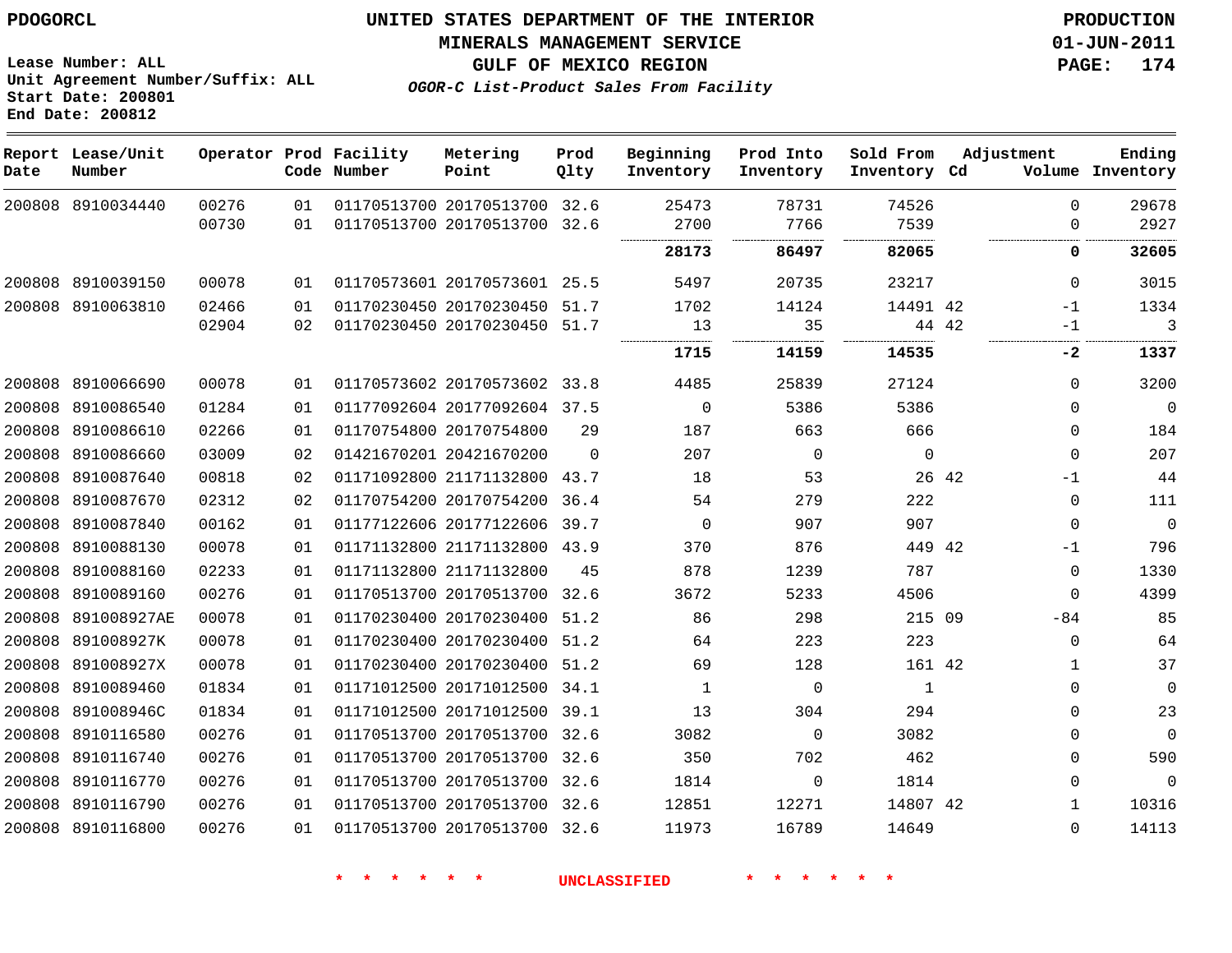**Start Date: 200801 End Date: 200812**

**Unit Agreement Number/Suffix: ALL**

# **UNITED STATES DEPARTMENT OF THE INTERIOR PDOGORCL PRODUCTION**

**MINERALS MANAGEMENT SERVICE 01-JUN-2011**

**GULF OF MEXICO REGION PAGE: 175**

**OGOR-C List-Product Sales From Facility**

**Report Lease/Unit Operator Prod Facility Metering Prod Beginning Prod Into Sold From Adjustment Ending Code Number Point Inventory Cd Volume Date Number Qlty Inventory Inventory Inventory**  $\Omega$  891011687A 20170754800 891011687B 20170754800  $\Omega$  891011687C 20170754800  $\cap$  891011687D 20170754800  $\Omega$   $\Omega$  8910117330 20170754800 8910123210 0117709260A 2017709260A 34.5 42 -1 8910123250 0117709260A 2017709260A 34.5  $\Omega$  8910123270 20177215102 30.2 42 -1 8910123320 20177215102 30.2 42 8910123330 20177215102 30.2  $\Omega$  8910123350 20171012500 38.2 8910123390 20171131800 45.3  $\Omega$  8910138430 21171132800 43.9 47  $\Omega$  8910169300 20170230810 8910202350 20170513700 32.6 42 -1 8910202430 20170513700  $\Omega$  $\Omega$  8910202470 20170754800  $\Omega$  $\Omega$  8910202520 21171132800 43.9  $\Omega$   $\Omega$  $\Omega$  8910202550 20170230810  $\Omega$  8910202560 20170513700 32.6  $\Omega$  G00932 20170230810  $\Omega$  G00985 0117709260A 2017709260A 34.5  $\cap$  G00987 21171132800 43.9  $\Omega$  G00989 20171012400  $\Omega$  $\Omega$  $\Omega$  $\Omega$  G01027 20177122606 39.7  $\Omega$   $\Omega$  $\Omega$  G01083 20170513700 32.6  $\Omega$  20170753510 . . . . . . . . . . . . . . . . . . . . . . . . . **5044 4202 0 4305**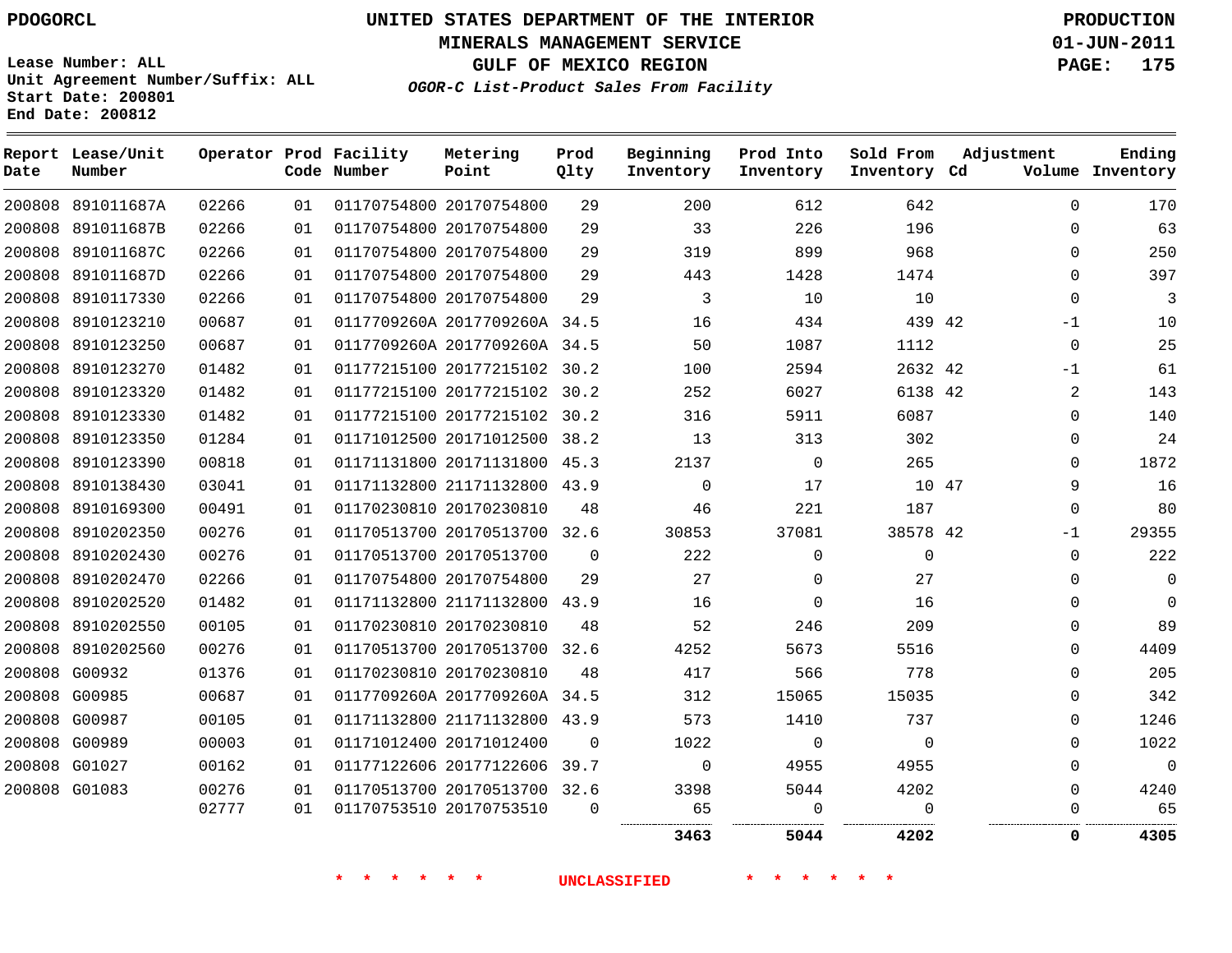**Start Date: 200801 End Date: 200812**

**Unit Agreement Number/Suffix: ALL**

# **UNITED STATES DEPARTMENT OF THE INTERIOR PDOGORCL PRODUCTION**

**MINERALS MANAGEMENT SERVICE 01-JUN-2011**

**GULF OF MEXICO REGION PAGE: 176**

**OGOR-C List-Product Sales From Facility**

 G01090 G01091 G01092 G01096 G01127 G01181 G01182 G01194 G01196 G01198 G01208 G01210 G01216 G01220 G01228 G01230 G01248 G01269 G01351 G01441 G01447 G01477 G01497 G01498 G01528 G01580 G01610 G01619 **Report Lease/Unit Date Number Operator Prod Facility Code Number** 20170513700 32.6 20170513700 20170513700 32.6 20170513700 32.6 20171132000 49.2 20177072200 46.1 20177072200 46.1 20177072601 38.3 21171132800 43.9 20171092650 46.5 20171092650 46.5 21171132800 20177082958 34.7 20177092600 42.6 0117711260G 2017711260G 33.2 0117711260G 2017711260G 33.2 20171012500 39.1 20171012500 39.1 20170230400 51.2 20177112700 20170513700 32.6 20170230810 20170513800 33.5 20170513800 33.5 0117711260T 2017711260T 33.6 20170513800 33.5 20177215102 30.2 20170513700 32.6 **Metering Point** 42 42 42 42 42 42 9485 42 42 42 32.6  $\Omega$  **Prod Qlty**  $\Omega$   $\Omega$   $\Omega$  $\Omega$  **Beginning Inventory**  $\Omega$   $\Omega$   $\Omega$   $\Omega$  **Ending Inventory Cd Volume**  $\Omega$  **Prod Into Inventory Sold From Inventory**  $\cap$  $\Omega$  $\Omega$  $\Omega$  $\Omega$  $\Omega$   $\Omega$   $\Omega$  -1  $\Omega$ -1  $\Omega$   $\Omega$  $\Omega$  $\Omega$  $\Omega$  $\Omega$  -1 **Adjustment**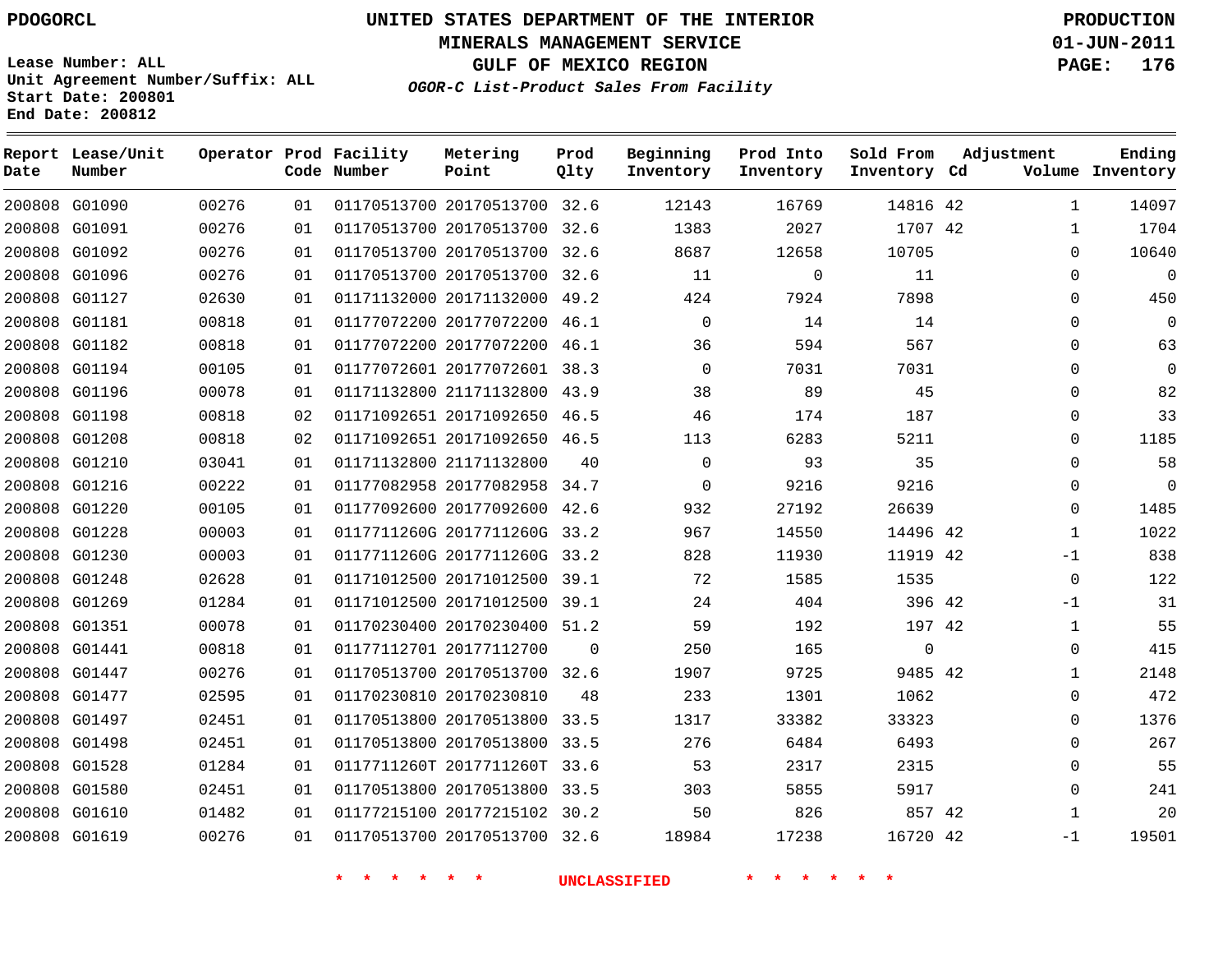**Start Date: 200801 End Date: 200812**

**Unit Agreement Number/Suffix: ALL**

# **UNITED STATES DEPARTMENT OF THE INTERIOR PDOGORCL PRODUCTION**

**MINERALS MANAGEMENT SERVICE 01-JUN-2011**

**GULF OF MEXICO REGION PAGE: 177**

**OGOR-C List-Product Sales From Facility**

 G01620 G01676 G01677 G01754 G01757 G01812 G01860 G01865 G01880 G01898 G01901 G01953 G01966 G01967 G01972 G01997 G01998 G02006 G02021 G02023 G02050 G02062 G02088 G02090 G02091 G02099 G02127 G02161 **Report Lease/Unit Date Number Operator Prod Facility Code Number** 20170513700 32.6 20170755200 32.1 20170755200 32.1 20423210050 46.9 20423210050 46.9 20422450350 41.3 20170231110 41.6 20171012500 39.1 20171132000 49.1 20171012500 39.1 20177215102 30.2 20170230811 46.2 20177215102 30.2 20177215102 30.2 01170231230 38.8 20170230810 20170230811 48.1 20170530900 46.8 20170230811 46.3 20170230811 46.3 21171132800 43.9 0117704220A 2017704220A 45.1 20170230811 46.3 20170230811 46.3 20170230811 46.3 20171012310 44.9 20170230810 20171012500 39.1 **Metering Point** 42 42 42 42 42 **Prod Qlty**  $\Omega$  **Beginning Inventory Ending Inventory Cd Volume Prod Into Inventory Sold From Inventory**  $\Omega$  $\Omega$  $\cap$  $\Omega$   $\Omega$  $\Omega$  $\Omega$   $\Omega$   $\Omega$   $\Omega$  $\Omega$  $\Omega$ -1  $\Omega$  $\Omega$  $\Omega$  $\Omega$  $\Omega$  $\Omega$  $\Omega$  $\Omega$ **Adjustment**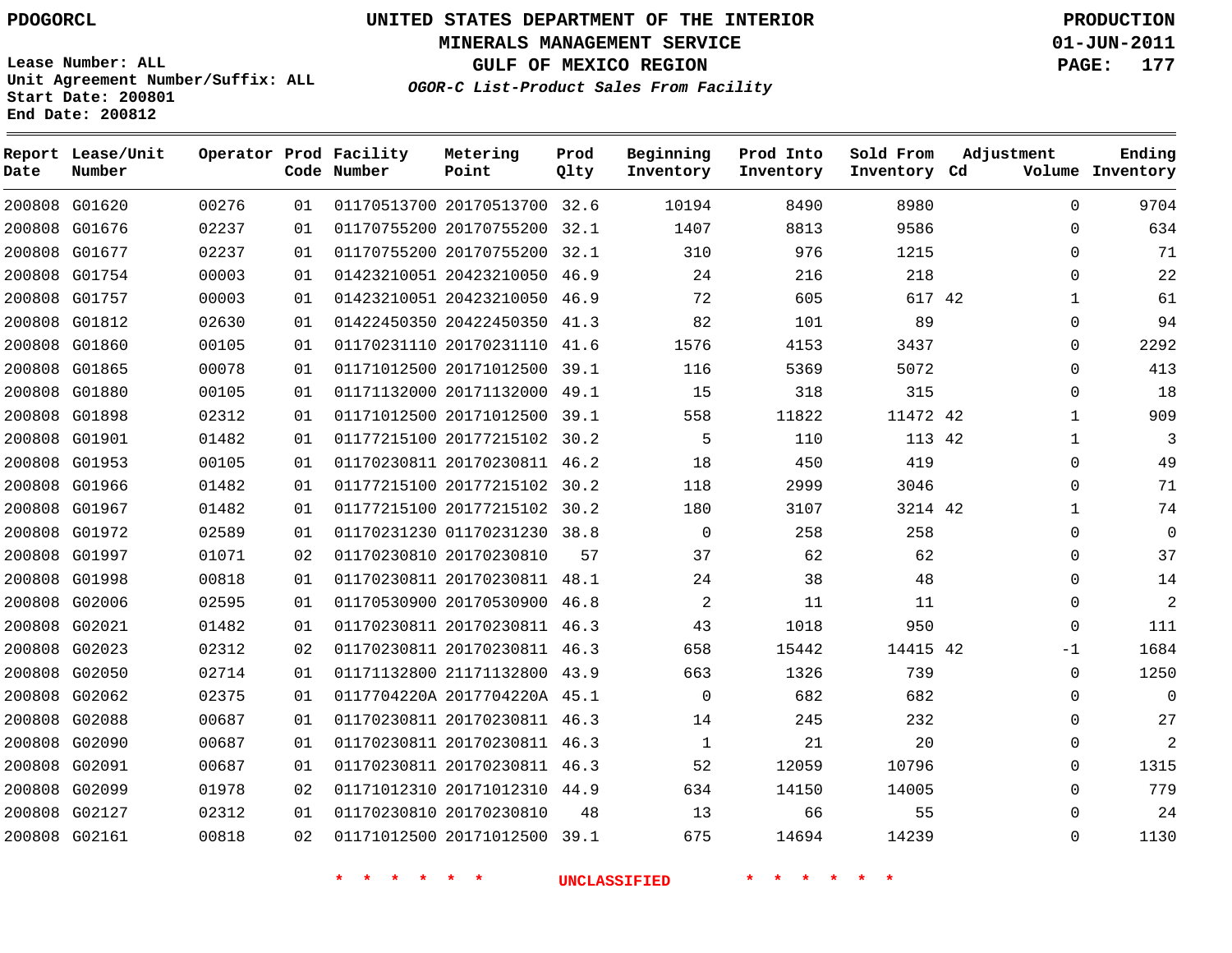**MINERALS MANAGEMENT SERVICE 01-JUN-2011**

**GULF OF MEXICO REGION PAGE: 178**

**Lease Number: ALL Unit Agreement Number/Suffix: ALL Start Date: 200801 End Date: 200812**

|  |  |  | OGOR-C List-Product Sales From Facility |  |
|--|--|--|-----------------------------------------|--|
|  |  |  |                                         |  |

| Date          | Report Lease/Unit<br>Number |       |    | Operator Prod Facility<br>Code Number | Metering<br>Point            | Prod<br>Qlty | Beginning<br>Inventory | Prod Into<br>Inventory | Sold From<br>Inventory Cd | Adjustment   | Ending<br>Volume Inventory |
|---------------|-----------------------------|-------|----|---------------------------------------|------------------------------|--------------|------------------------|------------------------|---------------------------|--------------|----------------------------|
|               | 200808 G02163               | 00105 | 01 |                                       | 01171012500 20171012500      | 39           | 149                    | 3097                   | 3008                      | $\Omega$     | 238                        |
|               | 200808 G02300               | 01482 | 01 |                                       | 01171132800 21171132800      | $\Omega$     | $\mathbf{1}$           | 11                     | $\mathbf{0}$              | 0            | 12                         |
|               | 200808 G02317               | 02421 | 01 |                                       | 01171132000 20171132000 49.2 |              | 199                    | 2141                   | 2219 42                   | $\mathbf{1}$ | 122                        |
|               | 200808 G02353               | 01284 | 01 |                                       | 01170230450 20170230450      | 51.7         | 234                    | 746                    | 910                       | $\mathbf 0$  | 70                         |
|               | 200808 G02354               | 01284 | 01 |                                       | 01170230450 20170230450      | 51.7         | 185                    | 2430                   | 2385                      | $\mathbf 0$  | 230                        |
|               | 200808 G02357               | 02200 | 02 |                                       | 01170230450 20170230450 51.7 |              | 50                     | 411                    | 422                       | $\Omega$     | 39                         |
|               | 200808 G02391               | 01284 | 01 |                                       | 0142709015A 2042709015A 41.4 |              | $\mathbf 0$            | 2682                   | 2682                      | 0            | $\Omega$                   |
|               | 200808 G02404               | 02589 | 01 |                                       | 01170230810 20170230810 46.8 |              | 1109                   | 735                    | 735                       | $\mathbf 0$  | 1109                       |
|               | 200808 G02416               | 02409 | 01 |                                       | 01170230810 20170230810      | 48           | 5                      | 9                      | 11                        | 0            | 3                          |
|               | 200808 G02423               | 00818 | 02 |                                       | 01170230810 20170230810      | 48           | 14                     | 113                    | 86                        | $\mathbf 0$  | 41                         |
|               | 200808 G02428               | 00105 | 01 |                                       | 01170230810 20170230810      | 48           | 9                      | 33                     | 30                        | $\mathbf 0$  | 12                         |
| 200808 G02429 |                             | 00491 | 01 |                                       | 01170230810 20170230810      | 48           | 270                    | 1123                   | 986                       | $\mathbf 0$  | 407                        |
|               | 200808 G02433               | 00491 | 01 |                                       | 01170230810 20170230810      | 48           | 6                      | 72                     | 52                        | $\mathbf 0$  | 26                         |
|               | 200808 G02434               | 01284 | 02 |                                       | 01170230810 20170230810      | 48           | 24                     | 69                     | 68                        | $\Omega$     | 25                         |
|               | 200808 G02436               | 02628 | 02 |                                       | 01170230811 20170230811 46.3 |              | 133                    | 2964                   | 2774                      | $\Omega$     | 323                        |
|               | 200808 G02439               | 02375 | 01 |                                       | 01171132000 20171132000 49.2 |              | $\mathbf 0$            | 118                    | 118                       | $\mathbf 0$  | $\mathbf 0$                |
|               | 200808 G02552               | 02595 | 01 |                                       | 01170230811 20170230811 46.3 |              | $\Omega$               | 5                      | 5                         | $\mathbf 0$  | $\mathbf 0$                |
|               | 200808 G02567               | 02628 | 01 |                                       | 01170230811 20170230811 46.3 |              | 499                    | 8977                   | 8484                      | $\mathbf{0}$ | 992                        |
|               | 200808 G02596               | 01482 | 01 |                                       | 01171132800 21171132800 43.9 |              | 11                     | 6                      | 10                        | 0            | 7                          |
|               | 200808 G02601               | 02268 | 01 |                                       | 01171092651 20171092650      | 49           | 40                     | 945                    | 807                       | $\mathbf{0}$ | 178                        |
|               |                             | 02628 | 02 |                                       | 01171092651 20171092650 46.5 |              | $\mathbf 0$            | 38                     | 38                        | $\Omega$     | $\Omega$                   |
|               |                             | 02630 | 01 |                                       | 01171092651 20171092650 44.7 |              | $\Omega$<br>           | 164                    | 156 42                    | 23           | 31                         |
|               |                             |       |    |                                       |                              |              | 40                     | 1147                   | 1001                      | 23           | 209                        |
|               | 200808 G02628               | 00105 | 01 |                                       | 01171012500 20171012500      | 39           | 79                     | 1307                   | 1286                      | $\Omega$     | 100                        |
|               | 200808 G02665               | 02451 | 01 |                                       | 01423210051 20423210050 46.8 |              | 167                    | 2238                   | 2181                      | $\Omega$     | 224                        |
|               | 200808 G02759               | 01284 | 01 |                                       | 01170230800 20170230810      | 48           | 20                     | 123                    | 99 42                     | $\mathbf{1}$ | 45                         |
| 200808 G02825 |                             | 00105 | 01 |                                       | 01170231110 20170231110 41.6 |              | 44                     | 62                     | 72                        | $\Omega$     | 34                         |
|               | 200808 G02826               | 00105 | 01 |                                       | 01170231110 20170231110 41.6 |              | 178                    | 341                    | 330 42                    | -2           | 187                        |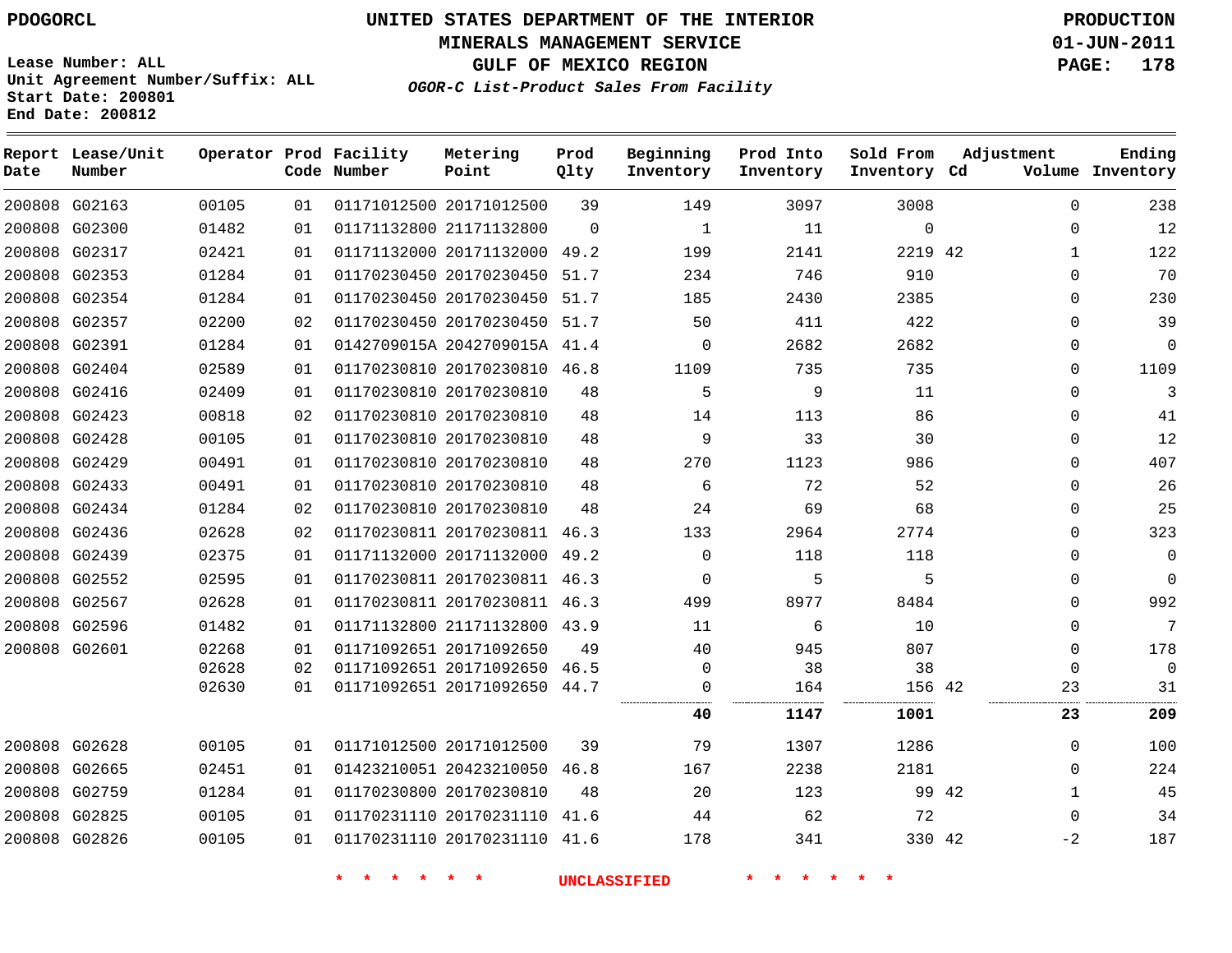**MINERALS MANAGEMENT SERVICE 01-JUN-2011**

**GULF OF MEXICO REGION PAGE: 179**

**Lease Number: ALL Unit Agreement Number/Suffix: ALL Start Date: 200801 End Date: 200812**

**OGOR-C List-Product Sales From Facility**

| Date | Report Lease/Unit<br>Number |       |    | Operator Prod Facility<br>Code Number | Metering<br>Point            | Prod<br>Qlty | Beginning<br>Inventory | Prod Into<br>Inventory | Sold From<br>Inventory Cd | Adjustment  | Ending<br>Volume Inventory |
|------|-----------------------------|-------|----|---------------------------------------|------------------------------|--------------|------------------------|------------------------|---------------------------|-------------|----------------------------|
|      | 200808 G02833               | 01819 | 01 |                                       | 01170530900 20170530900 47.3 |              | 3                      | 7                      | 9                         | $\Omega$    | 1                          |
|      | 200808 G02834               | 02375 | 01 |                                       | 01170230810 20170230810      | 48           | $\Omega$               | $\mathbf{1}$           | $\mathbf{1}$              | $\Omega$    |                            |
|      | 200808 G02853               | 02589 | 01 |                                       | 01170231230 01170231230      | 38.8         | $\Omega$               | 315                    | 315                       | $\Omega$    | 0                          |
|      | 200808 G02870               | 02636 | 01 |                                       | 01170230810 20170230810      | 48           | 12                     | 29                     | 31                        | $\Omega$    | 10                         |
|      | 200808 G02895               | 02579 | 02 |                                       | 01171092651 20171092650      | $\Omega$     | 50                     | 0                      | $\mathbf 0$               | $\Omega$    | 50                         |
|      |                             | 02628 | 02 |                                       | 01171092651 20171092650 46.5 |              | $\Omega$               | 26                     | 26                        | $\Omega$    | 0                          |
|      |                             |       |    |                                       |                              |              | 50                     | 26                     | 26                        | 0           | 50                         |
|      | 200808 G02898               | 01834 | 01 |                                       | 01171012300 20171012300      | 31.8         | 397                    | 531                    | 607                       | $\Omega$    | 321                        |
|      |                             |       | 01 |                                       | 01171012300 20171012300      | 31.8         | 399                    | 532                    | 610 42                    | 1           | 322                        |
|      |                             | 02266 | 01 |                                       | 01171012300 20171012300      | $\mathbf 0$  | 11                     | 34                     | $\mathbf 0$               | $\Omega$    | 45                         |
|      |                             |       |    |                                       |                              |              | 807                    | 1097                   | 1217                      | 1           | 688                        |
|      | 200808 G02899               | 01834 | 01 |                                       | 01171012300 20171012300 31.8 |              | 2652                   | 5625                   | 4875                      | $\Omega$    | 3402                       |
|      | 200808 G02917               | 02268 | 01 |                                       | 01171092930 20171092930      | 34.5         | 284                    | 5277                   | 5445                      | $\Omega$    | 116                        |
|      | 200808 G02969               | 00276 | 01 |                                       | 01170513700 20170513700      | $\Omega$     | 465                    | $\mathbf 0$            | $\mathbf 0$               | $\Omega$    | 465                        |
|      | 200808 G02970               | 00276 | 01 |                                       | 01170513700 20170513700      | $\Omega$     | 6369                   | $\mathbf 0$            | $\Omega$                  | $\Omega$    | 6369                       |
|      | 200808 G03061               | 00105 | 01 |                                       | 01423210051 20423210050      | 46.8         | 81                     | 4076                   | 3749                      | $\Omega$    | 408                        |
|      | 200808 G03068               | 00105 | 01 |                                       | 01423210051 20423210050 46.8 |              | 8                      | 212                    | 199                       | $\Omega$    | 21                         |
|      | 200808 G03079               | 02451 | 01 |                                       | 01427038260 01427038260      | $\Omega$     | 753                    | $\mathbf 0$            | $\mathbf 0$               | $\Omega$    | 753                        |
|      | 200808 G03115               | 02200 | 01 |                                       | 01170230450 20170230450      | 51.7         | 4                      | 16                     | 18                        | $\Omega$    | $\overline{a}$             |
|      | 200808 G03145               | 00078 | 01 |                                       | 01171132800 21171132800      | 43.9         | 110                    | 222                    | 126                       | $\Omega$    | 206                        |
|      | 200808 G03152               | 00105 | 01 |                                       | 01177092600 20177092600      | 42.6         | 246                    | 7366                   | 7210                      | $\Omega$    | 402                        |
|      | 200808 G03169               | 01284 | 01 |                                       | 0117711260T 2017711260T      | 33.6         | 13                     | 1997                   | 1961                      | $\Omega$    | 49                         |
|      | 200808 G03236               | 03041 | 01 |                                       | 01170230450 20170230450 51.7 |              | $\Omega$               | $\mathbf 0$            | 22 47                     | 22          | 0                          |
|      | 200808 G03237               | 00276 | 01 |                                       | 01170230450 20170230450      | $\Omega$     | 170                    | 0                      | $\mathbf 0$               | $\mathbf 0$ | 170                        |
|      | 200808 G03251               | 00105 | 01 |                                       | 01170231110 20170231110      | 41.6         | 81                     | 219                    | 179                       | $\Omega$    | 121                        |
|      | 200808 G03264               | 01284 | 02 |                                       | 01170530900 20170530900 47.3 |              | 18                     | 107                    | 104                       | $\Omega$    | 21                         |
|      | 200808 G03265               | 01284 | 02 |                                       | 01170530900 20170530900 47.3 |              | 111                    | 631                    | 618                       | $\Omega$    | 124                        |
|      | 200808 G03331               | 02312 | 02 |                                       | 01171132800 21171132800 43.9 |              | 2283                   | 4775                   | 2558                      | $\Omega$    | 4500                       |
|      |                             |       |    |                                       |                              |              |                        |                        |                           |             |                            |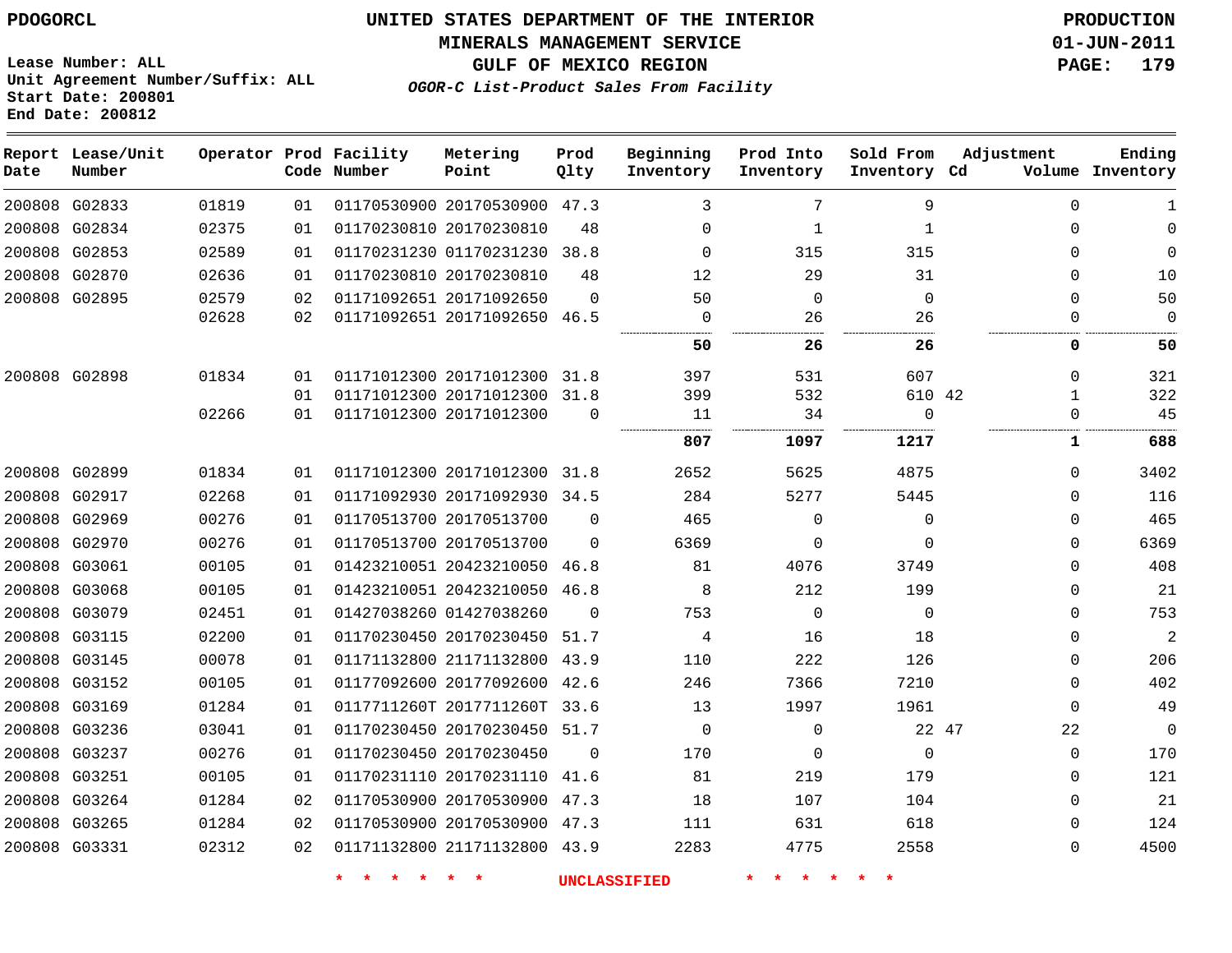**MINERALS MANAGEMENT SERVICE 01-JUN-2011**

**GULF OF MEXICO REGION PAGE: 180**

**Lease Number: ALL Unit Agreement Number/Suffix: ALL Start Date: 200801 End Date: 200812**

**OGOR-C List-Product Sales From Facility**

| Date | Report Lease/Unit<br>Number |       |    | Operator Prod Facility<br>Code Number | Metering<br>Point            | Prod<br>Qlty   | Beginning<br>Inventory | Prod Into<br>Inventory | Sold From<br>Inventory Cd | Adjustment  | Ending<br>Volume Inventory |
|------|-----------------------------|-------|----|---------------------------------------|------------------------------|----------------|------------------------|------------------------|---------------------------|-------------|----------------------------|
|      | 200808 G03481               | 02894 | 01 |                                       | 01170230810 20170230810 48.1 |                | $\mathbf 0$            | 2                      | 2                         | $\mathbf 0$ | 0                          |
|      | 200808 G03496               | 00818 | 01 |                                       | 01170230810 20170230810      | 48             | 25                     | 136                    | 112                       | 0           | 49                         |
|      | 200808 G03596               | 00105 | 01 |                                       | 01170513800 20170513800 33.5 |                | $\Omega$               | 419                    | 402                       | $\Omega$    | 17                         |
|      | 200808 G03738               | 00064 | 01 |                                       | 01170230450 20170230450 51.7 |                | 46                     | 318                    | 334                       | $\Omega$    | 30                         |
|      | 200808 G03793               | 02894 | 01 |                                       | 01171012500 20171012500      | $\overline{0}$ | 1                      | 0                      | $\mathbf 0$               | $\Omega$    | 1                          |
|      | 200808 G03811               | 00105 | 01 |                                       | 01171092651 20171092650      | 46.5           | 210                    | 2948                   | 2602                      | 0           | 556                        |
|      | 200808 G03940               | 00105 | 01 |                                       | 01423210051 20423210050 46.9 |                | 3                      | 80                     | 75                        | $\Omega$    | 8                          |
|      | 200808 G03958               | 00105 | 01 |                                       | 01170230510 20170230510      | 47             | 335                    | 578                    | 848                       | 0           | 65                         |
|      | 200808 G03973               | 00105 | 01 |                                       | 01171132800 21171132800 43.8 |                | 222                    | 178                    | 149                       | $\Omega$    | 251                        |
|      | 200808 G04003               | 00105 | 01 |                                       | 01171012500 20171012500      | 39             | 1101                   | 23898                  | 23161                     | 0           | 1838                       |
|      | 200808 G04065               | 02628 | 01 |                                       | 01423210051 20423210050 46.9 |                | 5                      | 47                     | 47                        | $\Omega$    | 5                          |
|      | 200808 G04078               | 02589 | 01 |                                       | 01170230510 20170230510 48.1 |                | 23                     | 0                      | 9                         | 0           | 14                         |
|      | 200808 G04081               | 02894 | 01 |                                       | 01170230450 20170230810      | 48             | 1296                   | 5963                   | 5098                      | $\Omega$    | 2161                       |
|      | 200808 G04082               | 02312 | 02 |                                       | 01170230510 20170230510      | 47             | 17                     | 5                      | 22 42                     | 1           | $\mathbf{1}$               |
|      | 200808 G04085               | 00687 | 01 |                                       | 01170230811 20170230811 46.3 |                | 242                    | 6000                   | 5588                      | $\Omega$    | 654                        |
|      | 200808 G04087               | 02899 | 01 |                                       | 01177008150 01177008150 33.8 |                | 3931                   | 6732                   | 8339                      | 0           | 2324                       |
|      | 200808 G04090               | 02312 | 02 |                                       | 01170230810 20170230810      | 48             | 67                     | 409                    | 328                       | $\Omega$    | 148                        |
|      | 200808 G04098               | 01963 | 01 |                                       | 01170230810 20170230810      | 48             | 102                    | 639                    | 509                       | 0           | 232                        |
|      | 200808 G04143               | 00105 | 01 |                                       | 01170230510 20170230510      | 47             | 502                    | 744                    | 1162                      | $\Omega$    | 84                         |
|      | 200808 G04254               | 01834 | 01 |                                       | 01170573602 20170573602      | 36             | 283                    | 3472                   | 3358                      | 0           | 397                        |
|      | 200808 G04258               | 02899 | 01 |                                       | 01423210051 20423210050 46.9 |                | $\mathbf 0$            | 28                     | 26                        | $\Omega$    | 2                          |
|      | 200808 G04268               | 02312 | 01 |                                       | 01171132800 21171132800 43.9 |                | 75                     | 162                    | 88                        | 0           | 149                        |
|      | 200808 G04397               | 02421 | 01 |                                       | 01170230810 20170230810      | 48             | 33                     | 114                    | 105                       | $\Omega$    | 42                         |
|      | 200808 G04453               | 02589 | 01 |                                       | 01171132000 20171132000      | 31.8           | $\mathbf 0$            | 1382                   | 1382                      | 0           | 0                          |
|      | 200808 G04460               | 01819 | 01 |                                       | 01171012500 20171012500 39.1 |                | 88                     | 1719                   | 1675                      | $\Omega$    | 132                        |
|      | 200808 G04537               | 02589 | 01 |                                       | 01420470030 20420470030 55.4 |                | 559                    | 390                    | 358                       | 0           | 591                        |
|      | 200808 G04547               | 02628 | 01 |                                       | 01423210051 20423210050 46.9 |                | 71                     | 837                    | 825                       | 0           | 83                         |
|      | 200808 G04559               | 01935 | 02 |                                       | 01423210051 20423210050 46.9 |                | 6                      | 54                     | 55                        | $\Omega$    | 5                          |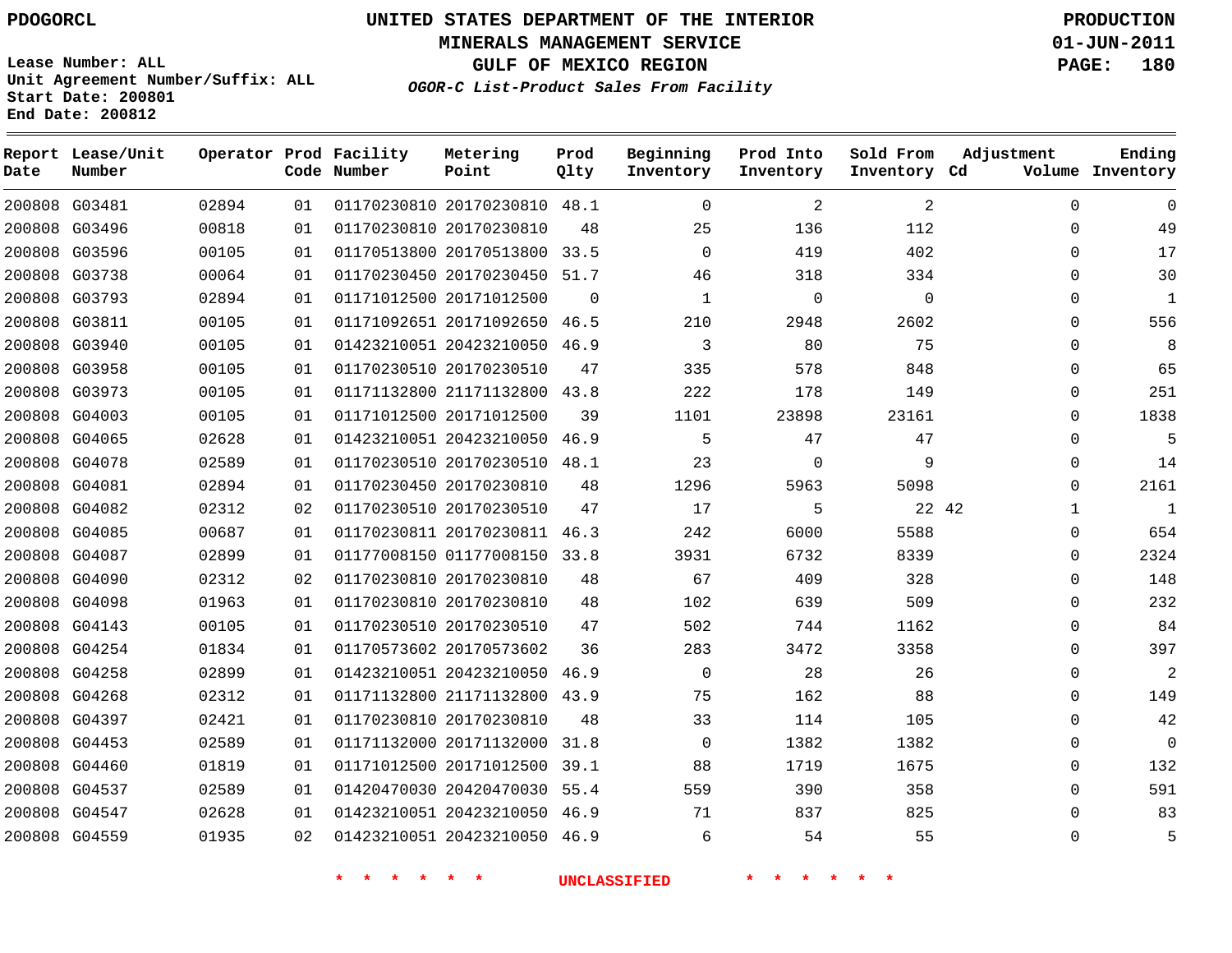**Report Lease/Unit**

# **UNITED STATES DEPARTMENT OF THE INTERIOR PDOGORCL PRODUCTION**

**MINERALS MANAGEMENT SERVICE 01-JUN-2011**

**GULF OF MEXICO REGION PAGE: 181**

**Unit Agreement Number/Suffix: ALL Start Date: 200801 End Date: 200812**

**Operator Prod Facility Metering**

**OGOR-C List-Product Sales From Facility**

**Prod**

**Ending**

| Date          | Number        |       |    | Code Number | Point                        | Qlty     | Inventory   | Inventory | Inventory Cd |     |              | Volume Inventory |
|---------------|---------------|-------|----|-------------|------------------------------|----------|-------------|-----------|--------------|-----|--------------|------------------|
|               | 200808 G04565 | 01284 | 01 |             | 01420390101 01420390101      | $\Omega$ | 147         | 119       | $\Omega$     |     | $\Omega$     | 266              |
|               | 200808 G04773 | 01482 | 01 |             | 01170230811 20170230811 46.3 |          | 2           | 42        | 39           |     | 0            | 5                |
|               | 200808 G04800 | 02595 | 01 |             | 01171132800 21171132800      | 43.9     | 410         | $\Omega$  | 410          |     | 0            | $\Omega$         |
|               | 200808 G04818 | 02894 | 01 |             | 01170230500 20170230500      | 43.1     | 9           | 18        | 22           |     | $\Omega$     | 5                |
|               | 200808 G04844 | 02421 | 01 |             | 01170230811 20170230811 46.3 |          | 27          | 75        | 94           |     | $\Omega$     | 8                |
|               | 200808 G04857 | 02595 | 01 |             | 01171012300 20171012300      | $\Omega$ | $\Omega$    | 1         |              | 042 | $-1$         | $\Omega$         |
|               | 200808 G04858 | 02595 | 01 |             | 01171012300 20171012300 31.8 |          | 88          | 59        | 111          |     | $\mathbf{0}$ | 36               |
|               | 200808 G04910 | 02714 | 01 |             | 01177258151 01177258151      | $\Omega$ | 47          | $\Omega$  | $\Omega$     |     | 0            | 47               |
|               | 200808 G04996 | 02628 | 01 |             | 01420570060 20420570060 52.9 |          | 330         | $\Omega$  | 11           |     | 0            | 319              |
|               | 200808 G05006 | 01284 | 02 |             | 01170230510 20170230510      | 47       | 66          | 37        | 99           |     | 0            | $\overline{4}$   |
|               | 200808 G05283 | 01376 | 01 |             | 01170231300 01170231300 42.2 |          | $\Omega$    | 37528     | 37528        |     | $\Omega$     | $\Omega$         |
|               | 200808 G05286 | 01284 | 01 |             | 01170230810 20170230810      | 48       | 413         | 879       | 974          |     | $\Omega$     | 318              |
|               | 200808 G05292 | 00003 | 01 |             | 01170230811 20170230811 46.3 |          | 33          | 457       | 439 42       |     | $-1$         | 50               |
|               | 200808 G05299 | 00818 | 01 |             | 01170230500 20170230500 43.1 |          | 79          | 529       | 483          |     | 0            | 125              |
|               | 200808 G05315 | 02714 | 01 |             | 01170230811 20170230811 46.3 |          | 2           | 6         | 7            |     | $\Omega$     | $\mathbf{1}$     |
|               | 200808 G05346 | 01819 | 01 |             | 01170530900 20170530900 47.3 |          | 142         | 1076      | 1007 42      |     | $-1$         | 210              |
|               | 200808 G05370 | 02589 | 01 |             | 01170530900 20170530900 47.1 |          | $\mathbf 0$ | 256       | 256          |     | 0            | $\overline{0}$   |
|               | 200808 G05391 | 01819 | 01 |             | 01170530900 20170530900 47.3 |          | 247         | 2168      | 1990 42      |     | -1           | 424              |
|               | 200808 G05431 | 00560 | 01 |             | 01177062608 2017706260A 36.3 |          | 119         | 16850     | 16832        |     | $\mathbf{0}$ | 137              |
|               |               | 02409 | 01 |             | 01171132800 20177052203 32.5 |          | 0           | 822       | 822          |     | 0            | $\overline{0}$   |
|               |               |       |    |             |                              |          | 119         | 17672     | 17654        |     | 0            | 137              |
| 200808 G05494 |               | 02871 | 02 |             | 01171132800 21171132800 43.9 |          | 127         | 284       | 153          |     | $\Omega$     | 258              |
|               | 200808 G05499 | 02312 | 01 |             | 01171012400 20171012400      | 51.3     | 143         | 1107      | 1058         |     | $\Omega$     | 192              |
|               | 200808 G05504 | 00105 | 01 |             | 01171012300 20171012300 31.8 |          | 303         | 609       | 543          |     | $\Omega$     | 369              |
|               |               |       | 01 |             | 01171132800 21171132800 43.9 |          | 217<br>     | 531       | 278          |     | 0            | 470              |
|               |               |       |    |             |                              |          | 520         | 1140      | 821          |     | 0            | 839              |
|               | 200808 G05505 | 00078 | 01 |             | 01171132800 21171132800 43.9 |          | 22          | $\Omega$  | 22           |     | 0            | $\mathbf 0$      |

**\* \* \* \* \* \* UNCLASSIFIED \* \* \* \* \* \***

**Beginning Prod Into Sold From Adjustment**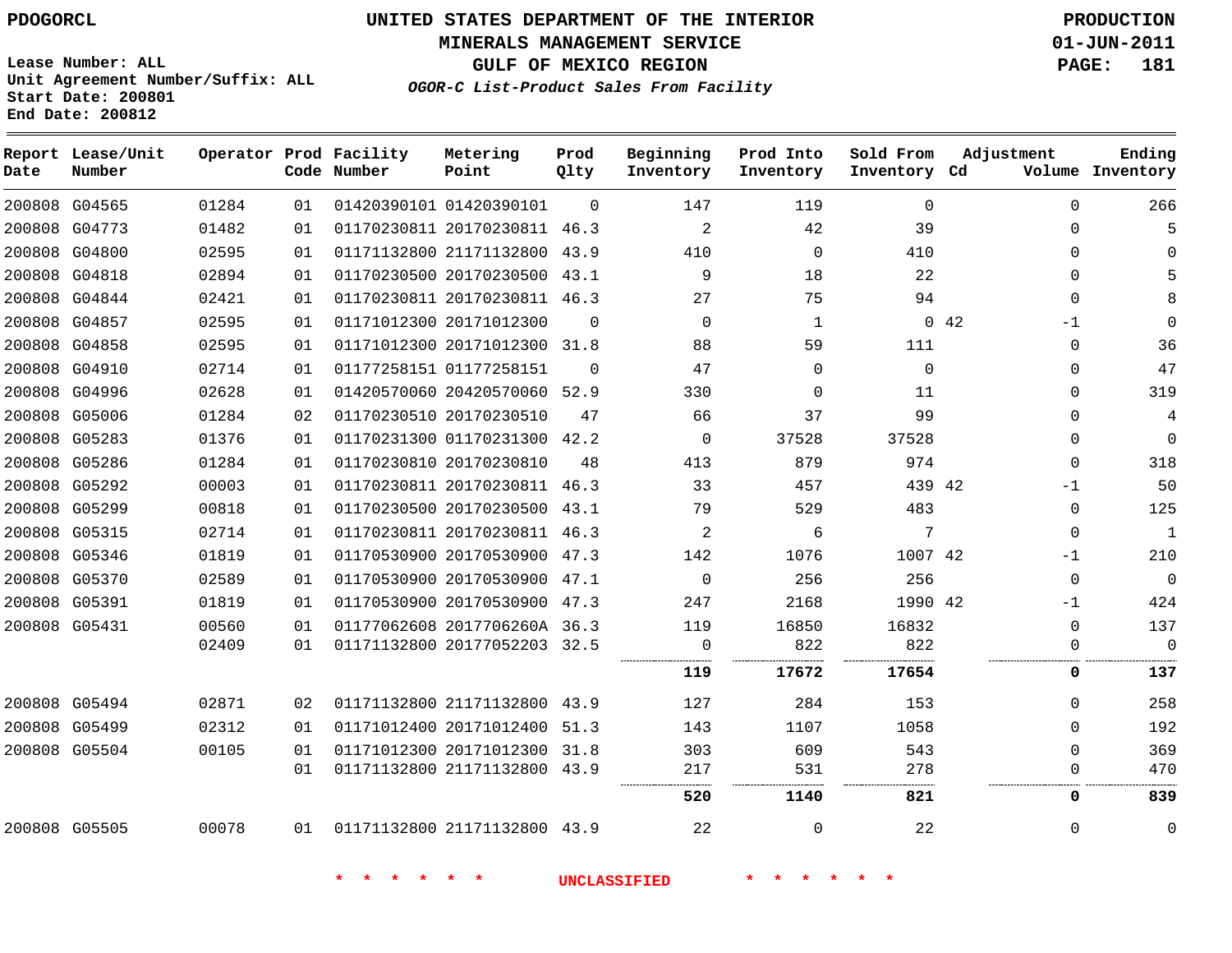**Start Date: 200801**

**Unit Agreement Number/Suffix: ALL**

# **UNITED STATES DEPARTMENT OF THE INTERIOR PDOGORCL PRODUCTION**

**MINERALS MANAGEMENT SERVICE 01-JUN-2011**

**GULF OF MEXICO REGION PAGE: 182**

**OGOR-C List-Product Sales From Facility**

|      | End Date: 200812            |       |    |                                       |                              |              |                        |                        |                           |             |                            |
|------|-----------------------------|-------|----|---------------------------------------|------------------------------|--------------|------------------------|------------------------|---------------------------|-------------|----------------------------|
| Date | Report Lease/Unit<br>Number |       |    | Operator Prod Facility<br>Code Number | Metering<br>Point            | Prod<br>Qlty | Beginning<br>Inventory | Prod Into<br>Inventory | Sold From<br>Inventory Cd | Adjustment  | Ending<br>Volume Inventory |
|      | 200808 G05549               | 02268 | 01 |                                       | 01171092651 20171092650 46.5 |              | $\mathbf 0$            | 8284                   | 6845                      | $\Omega$    | 1439                       |
|      |                             | 02636 | 01 |                                       | 01171132800 21171132800      | 43.9         | 113                    | 234                    | 179<br>.                  | $\mathbf 0$ | 168                        |
|      |                             |       |    |                                       |                              |              | 113                    | 8518                   | 7024                      | 0           | 1607                       |
|      | 200808 G05602               | 02268 | 01 |                                       | 01171012500 20171012500 39.1 |              | $\mathbf 0$            | 2411                   | 2231                      | $\Omega$    | 180                        |
|      | 200808 G05610               | 02312 | 01 |                                       | 01171012500 20171012500      | 39.1         | 134                    | 4596                   | 4377                      | $\Omega$    | 353                        |
|      | 200808 G05612               | 00105 | 01 |                                       | 01171012500 20171012500      | 39           | 818                    | 17033                  | 16541                     | $\Omega$    | 1310                       |
|      | 200808 G05953               | 02967 | 02 |                                       | 01420470030 20420470030      | 34.9         | 45                     | 37                     | 11                        | $\Omega$    | 71                         |
|      | 200808 G06027               | 00105 | 01 |                                       | 01423210051 20423210050      | 46.8         | 4                      | 10                     | 13                        | $\Omega$    | 1                          |
|      | 200808 G06037               | 02899 | 01 |                                       | 01420570060 20420570060      | 52.9         | 689                    | 7                      | 23                        | $\Omega$    | 673                        |
|      | 200808 G06069               | 00818 | 02 |                                       | 01423210051 20423210050      | 46.9         | 9                      | 81                     | 82                        | $\mathbf 0$ | 8                          |
|      | 200808 G06088               | 02628 | 01 |                                       | 01423210051 20423210050      | 46.9         | 10                     | 106                    | 106                       | $\mathbf 0$ | 10                         |
|      | 200808 G06104               | 00105 | 01 |                                       | 01420390110 20420390110      | 53           | 25                     | 1                      | 7                         | $\Omega$    | 19                         |
|      | 200808 G06105               | 02409 | 01 |                                       | 01420390110 20420390110      | 53           | 53                     | $\Omega$               | 14                        | $\Omega$    | 39                         |
|      | 200808 G06156               | 00818 | 02 |                                       | 01422450350 20422450350      | 41.3         | 187                    | 4046                   | 3302                      | $\mathbf 0$ | 931                        |
|      | 200808 G06165               | 01284 | 01 |                                       | 01170230450 20170230450      | 51.7         | 78                     | 541                    | 568                       | $\Omega$    | 51                         |
|      | 200808 G06166               | 00105 | 01 |                                       | 01170230450 20170230450      | 51.6         | 11                     | 283                    | 267                       | $\mathbf 0$ | 27                         |
|      | 200808 G06167               | 00105 | 01 |                                       | 01170230450 20170230450      | 51.6         | 83                     | 559                    | 580                       | $\Omega$    | 62                         |
|      | 200808 G06168               | 03008 | 02 |                                       | 01170230450 20170230450      | 51.7         | 19                     | 219                    | 227                       | $\Omega$    | 11                         |
|      | 200808 G06180               | 00730 | 01 |                                       | 01170230450 20170230450      | 51.7         | 12                     | 57                     | 63 42                     | $-1$        | 5                          |
|      | 200808 G06668               | 00276 | 01 |                                       | 01171132000 20171132000      | 49.2         | 539                    | 5594                   | 5815                      | $\Omega$    | 318                        |
|      | 200808 G06767               | 01834 | 01 |                                       | 01171012500 20171012500      | 39.1         | 15                     | 198                    | 198                       | $\Omega$    | 15                         |
|      | 200808 G07199               | 02630 | 01 |                                       | 01420570060 20420570060      | $\Omega$     | 294                    | 0                      | 0                         | $\mathbf 0$ | 294                        |
|      | 200808 G07200               | 02630 | 01 |                                       | 01420570060 20420570060      | 52.9         | 14                     | $\Omega$               | 7                         | $\Omega$    | $7\phantom{.0}$            |
|      | 200808 G07201               | 00818 | 02 |                                       | 01420570060 20420570060      | 52.9         | 331                    | 8                      | 16                        | $\Omega$    | 323                        |
|      | 200808 G07215               | 03041 | 01 |                                       | 01420390120 01420390120      | 40           | $\mathbf 0$            | 207                    | 172 47                    | 27          | 62                         |
|      | 200808 G07684               | 02871 | 02 |                                       | 01171132000 20171132000      | 49.2         | 203                    | 2284                   | 2357                      | $\Omega$    | 130                        |
|      | 200808 G07700               | 00730 | 01 |                                       | 01171132800 21171132800      | 43.9         | 292                    | 617                    | 338                       | $\mathbf 0$ | 571                        |
|      | 200808 G07703               | 03041 | 01 |                                       | 01171132800 21171132800      | 40           | $\Omega$               | 6                      | 2                         | $\Omega$    | 4                          |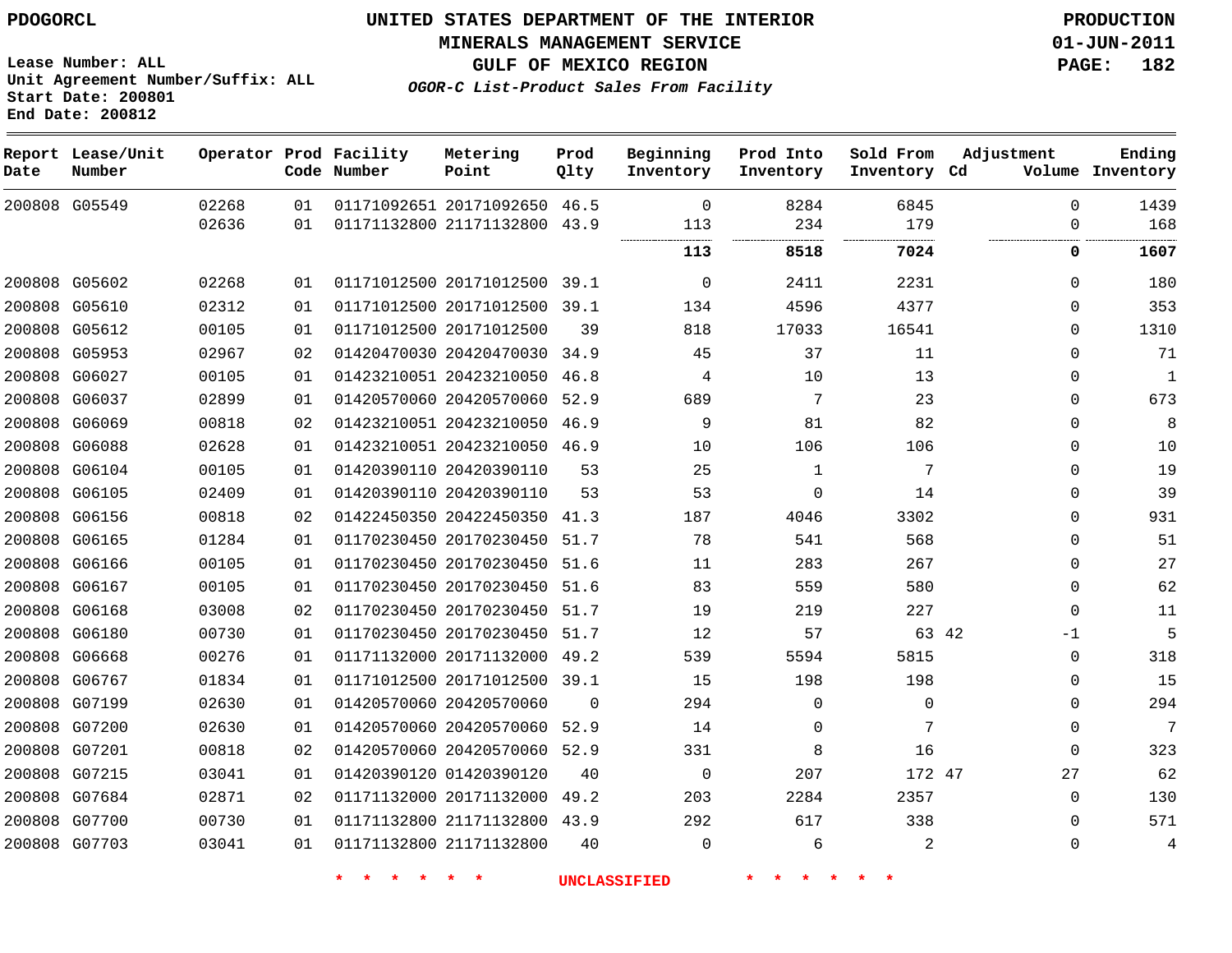#### **MINERALS MANAGEMENT SERVICE 01-JUN-2011**

**GULF OF MEXICO REGION PAGE: 183**

**Lease Number: ALL Unit Agreement Number/Suffix: ALL Start Date: 200801 End Date: 200812**

**OGOR-C List-Product Sales From Facility**

| Date | Report Lease/Unit<br>Number |       |    | Operator Prod Facility<br>Code Number | Metering<br>Point            | Prod<br>Qlty | Beginning<br>Inventory | Prod Into<br>Inventory | Sold From<br>Inventory Cd | Adjustment                | Ending<br>Volume Inventory    |
|------|-----------------------------|-------|----|---------------------------------------|------------------------------|--------------|------------------------|------------------------|---------------------------|---------------------------|-------------------------------|
|      | 200808 G07736               | 02312 | 02 |                                       | 01171132800 21171132800 43.9 |              | 153                    | 100                    | 158                       |                           | 95<br>$\Omega$                |
|      | 200808 G07760               | 01284 | 01 |                                       | 01177122950 20177122950 29.7 |              | 28                     | 17331                  | 17330                     |                           | 29<br>$\Omega$                |
|      | 200808 G07802               | 01284 | 02 |                                       | 01177258041 01177258041 31.2 |              | 9                      | 23                     | 32                        |                           | $\mathbf 0$<br>$\Omega$       |
|      | 200808 G07917               | 01834 | 01 |                                       | 01170573602 20170573602      | 36           | 15694                  | 111548                 | 114476 42                 |                           | 12767<br>$\mathbf{1}$         |
|      | 200808 G08092               | 00105 | 01 |                                       | 01423210051 20423210050 46.8 |              | 18                     | 173                    | 174                       |                           | 17<br>$\Omega$                |
|      | 200808 G08120               | 02312 | 02 |                                       | 01423210051 20423210050 46.9 |              | 6                      | 18                     | 22                        |                           | 2<br>$\Omega$                 |
|      | 200808 G08640               | 02589 | 01 |                                       | 01170530900 20170530900 46.4 |              | $\Omega$               | 61                     | 61                        |                           | $\Omega$<br>0                 |
|      |                             |       | 01 |                                       | 01170230810 20170230810 46.4 |              | 0                      | 24                     | 24                        |                           | $\Omega$<br>$\mathbf{0}$      |
|      |                             |       |    |                                       |                              |              | 0                      | 85                     | 85                        |                           | 0<br>0                        |
|      | 200808 G08641               | 02589 | 01 |                                       | 01170230810 20170230810 46.4 |              | $\Omega$               | 225                    | 225                       |                           | $\Omega$<br>0                 |
|      |                             |       | 01 |                                       | 01170530900 20170530900 46.4 |              | 0                      | 577                    | 577                       |                           | $\Omega$<br>$\Omega$          |
|      |                             |       |    |                                       |                              |              | 0                      | 802                    | 802                       |                           | 0<br>0                        |
|      | 200808 G08963               | 00105 | 01 |                                       | 01420470030 20420470030      | $\Omega$     | 4                      | 3                      | $\Omega$                  |                           | 7<br>$\Omega$                 |
|      | 200808 G09010               | 00560 | 01 |                                       | 01420390120 01420390120      | 51           | 6                      | 48                     | 54                        |                           | $\Omega$<br>$\Omega$          |
|      | 200808 G09032               | 00730 | 01 |                                       | 01170230450 20170230450 51.7 |              | 514                    | 2787                   | 3023 42                   | $-15$                     | 263                           |
|      | 200808 G09079               | 02589 | 01 |                                       | 01421670201 20421670200      | $\Omega$     | 116                    | $\Omega$               | $\Omega$                  |                           | 116<br>$\Omega$               |
|      | 200808 G09499               | 02899 | 01 |                                       | 01177058270 01177058270      | 37.7         | 138                    | 1115                   | 872                       |                           | 381<br>$\Omega$               |
|      | 200808 G09564               | 01482 | 01 |                                       | 01171132800 21171132800      | 43.9         | 32                     | 215                    | 82                        |                           | 165<br>$\Omega$               |
|      | 200808 G09574               | 01819 | 01 |                                       | 01171012300 20171012300      | 31.8         | 453                    | 579                    | 681 42                    | $-1$                      | 350                           |
|      | 200808 G09631               | 01284 | 01 |                                       | 01177122950 20177122950      | 29.7         | 2                      | 1056                   | 1056                      |                           | $\overline{a}$<br>$\mathbf 0$ |
|      | 200808 G10226               | 01819 | 01 |                                       | 01423210051 20423210050 46.9 |              | 30                     | 341                    | 336 42                    | -1                        | 34                            |
|      | 200808 G10486               | 00981 | 01 |                                       | 01170753850 20170753850      | $\Omega$     | 484                    | 480                    |                           | 0 <sub>09</sub><br>$-272$ | 692                           |
|      | 200808 G10636               | 02894 | 01 |                                       | 01170230811 20170230811 46.3 |              | 451                    | 10522                  | 9826                      |                           | 1147<br>0                     |
|      | 200808 G10665               | 02899 | 01 |                                       | 01177058270 01177058270      | 37.7         | 833                    | 7415                   | 5709                      |                           | 2539<br>0                     |
|      | 200808 G10744               | 02266 | 01 |                                       | 0117710260H 2017710260H 32.5 |              | $\Omega$               | 5932                   | 5932                      |                           | $\Omega$<br>$\mathbf{0}$      |
|      | 200808 G10794               | 02466 | 01 |                                       | 01177122950 20177122950 29.7 |              | $\Omega$               | 1776                   | 1776                      |                           | $\mathbf{0}$<br>0             |
|      | 200808 G10910               | 00162 | 01 |                                       | 01177245110 2017724511G 42.8 |              | 0                      | 9167                   | 9167                      |                           | 0<br>$\mathbf{0}$             |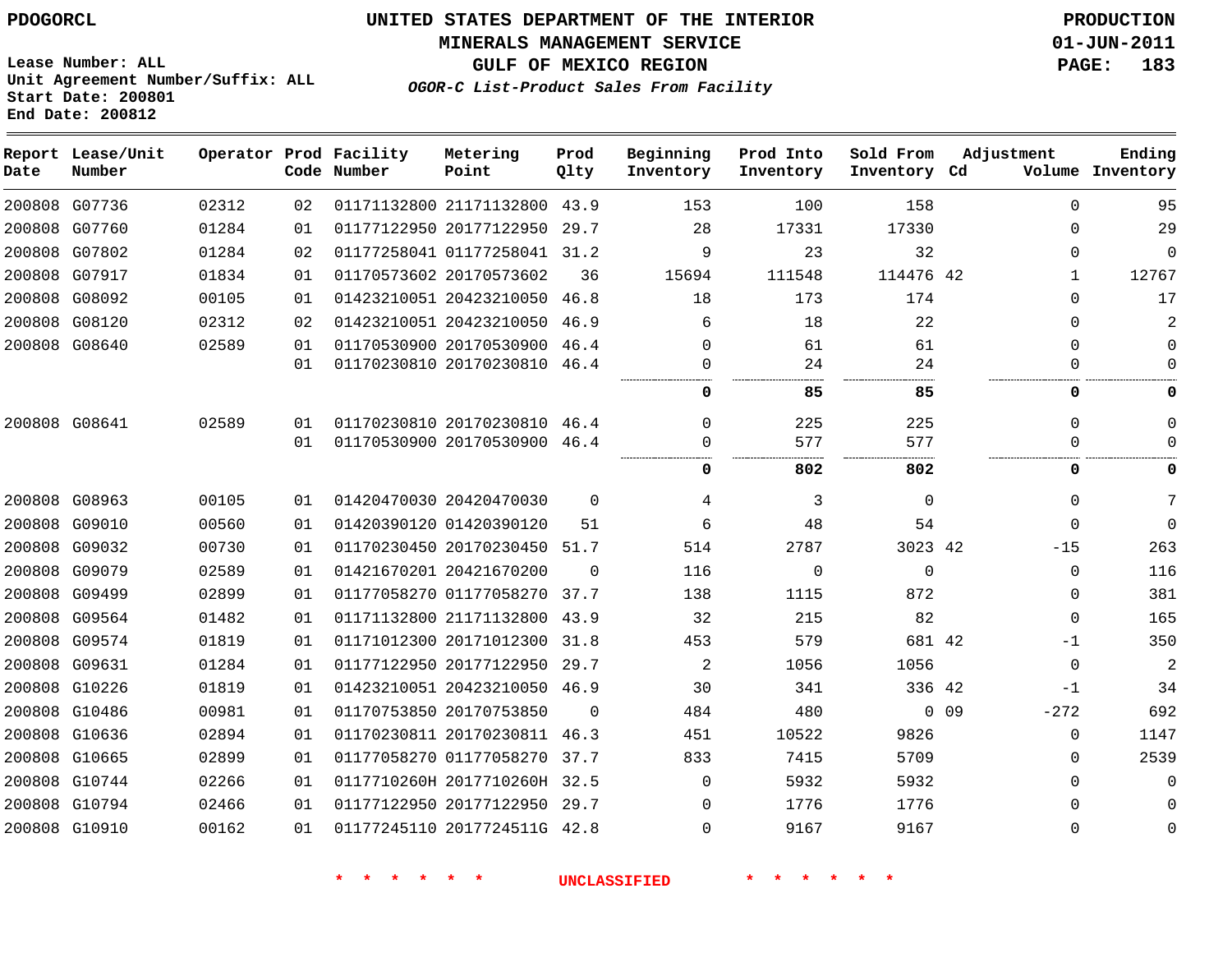**Start Date: 200801 End Date: 200812**

**Unit Agreement Number/Suffix: ALL**

# **UNITED STATES DEPARTMENT OF THE INTERIOR PDOGORCL PRODUCTION**

**MINERALS MANAGEMENT SERVICE 01-JUN-2011**

**GULF OF MEXICO REGION PAGE: 184**

**OGOR-C List-Product Sales From Facility**

 G11243 G11307 G11870 G11911 G11952 G11983 G11984 G12019 G12020 G12024 G12096 G12355 G12421 G12497 G12564 G12761 G12802 G12803 G12858 G12886 G12906 G12955 G12980 G13557 G13560 G13563 G13576 G13825 **Report Lease/Unit Date Number Operator Prod Facility Code Number** 20420470030 54.4 01420390101 20171132000 49.2 20177072601 38.3 20171012300 31.8 2017711260Y 29.2 20171092650 44.7 20171012500 39.1 20171012500 39.1 20171012500 39.1 2017724511C 51.3 20171012300 31.8 20423550090 01420390101 20170230510 20170230810 20170230811 46.2 20171132000 49.2 20171131600 42.7 20171012400 51.3 20171012300 31.8 20171092650 46.5 20177163600 42.3 20170230500 43.1 20170230810 20170230811 46.1 20170230810 20170230800 51.6 **Metering Point** 42 42 42 42 42  $\Omega$  **Prod Qlty**  $\Omega$   $\Omega$   $\Omega$   $\Omega$   $\Omega$  **Beginning Inventory**  $\Omega$   $\Omega$   $\Omega$  **Ending Inventory Cd Volume**  $\Omega$   $\Omega$  $\Omega$   $\Omega$  **Prod Into Inventory**  $\Omega$   $\Omega$  **Sold From Inventory**  $\Omega$  $\Omega$   $\Omega$  $\Omega$   $\Omega$  $\Omega$   $\Omega$   $\Omega$   $\Omega$  $\Omega$  $\Omega$  $\Omega$  $\Omega$   $\Omega$   $\Omega$  $\Omega$  $\Omega$  $\Omega$  -1 **Adjustment**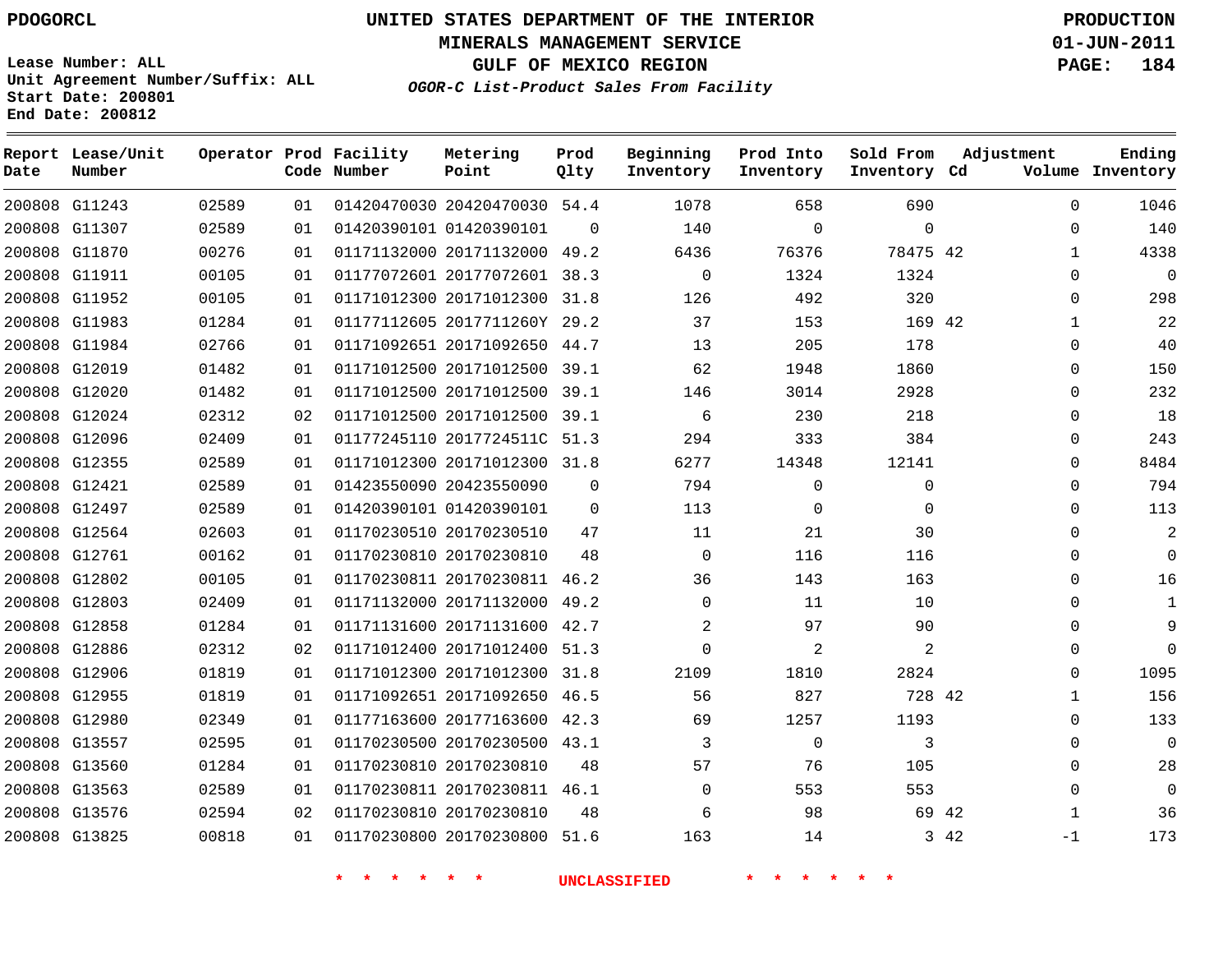**MINERALS MANAGEMENT SERVICE 01-JUN-2011**

**GULF OF MEXICO REGION PAGE: 185 OGOR-C List-Product Sales From Facility**

**Lease Number: ALL Unit Agreement Number/Suffix: ALL Start Date: 200801 End Date: 200812**

| Date | Report Lease/Unit<br>Number |       |    | Operator Prod Facility<br>Code Number | Metering<br>Point            | Prod<br>Qlty | Beginning<br>Inventory | Prod Into<br>Inventory | Sold From<br>Inventory Cd | Adjustment     | Ending<br>Volume Inventory |
|------|-----------------------------|-------|----|---------------------------------------|------------------------------|--------------|------------------------|------------------------|---------------------------|----------------|----------------------------|
|      | 200808 G13937               | 02628 | 02 |                                       | 01171092651 20171092650 46.5 |              | 246                    | 450                    | 610                       | $\mathbf{0}$   | 86                         |
|      | 200808 G13938               | 01284 | 01 |                                       | 01171012500 20171012500 38.2 |              | 1247                   | 28156                  | 27238                     | 0              | 2165                       |
|      | 200808 G14193               | 02409 | 01 |                                       | 01170230810 20170230810      | 48           | 122                    | 855                    | 667                       | 0              | 310                        |
|      | 200808 G14340               | 02312 | 01 |                                       | 01170230811 20170230811 46.3 |              | 54                     | 1144                   | 1073                      | $\Omega$       | 125                        |
|      | 200808 G14342               | 00105 | 01 |                                       | 01170230811 20170230811 46.2 |              | 546                    | 2092                   | 2410                      | $\mathbf{0}$   | 228                        |
|      | 200808 G14348               | 02894 | 01 |                                       | 01171132800 21171132800 43.9 |              | 165                    | 116                    | 104                       | $\mathbf{0}$   | 177                        |
|      | 200808 G14357               | 02852 | 02 |                                       | 01171131600 20171131600 42.7 |              | 275                    | 3574                   | 3512                      | $\Omega$       | 337                        |
|      | 200808 G14364               | 02871 | 01 |                                       | 01171132800 21171132800 43.9 |              | 95                     | 145                    | 89                        | $\mathbf{0}$   | 151                        |
|      | 200808 G14383               | 00105 | 01 |                                       | 01170230811 20170230811 46.3 |              | 36                     | 4170                   | 3765                      | $\Omega$       | 441                        |
|      | 200808 G14391               | 01284 | 02 |                                       | 01170230811 20170230811 46.3 |              | 10                     | 456                    | 416                       | 0              | 50                         |
|      | 200808 G14487               | 00730 | 01 |                                       | 01171092651 20171092650 46.5 |              | 3                      | 26                     | 24                        | $\mathbf 0$    | 5                          |
|      | 200808 G14493               | 02268 | 01 |                                       | 01171092930 20171092930 34.5 |              | 35                     | 439                    | 464                       | $\mathbf 0$    | 10                         |
|      | 200808 G14535               | 02268 | 01 |                                       | 01171012500 20171012500 39.1 |              | $\Omega$               | 6950                   | 6427                      | $\mathbf 0$    | 523                        |
|      |                             | 02628 | 01 |                                       | 01171012500 20171012500 39.1 |              | 70                     | 2019                   | 1933                      | $\mathbf{0}$   | 156                        |
|      |                             |       |    |                                       |                              |              | 70                     | 8969                   | 8360                      | 0              | 679                        |
|      | 200808 G14791               | 02451 | 01 |                                       | 01420570060 20420570060 52.9 |              | 51                     | $\mathbf 0$            | $\mathbf{1}$              | $\Omega$       | 50                         |
|      | 200808 G14864               | 02871 | 02 |                                       | 01170230450 20170230450 51.7 |              | 572                    | 5131                   | 5219 42                   | $\mathbf{1}$   | 485                        |
|      | 200808 G14878               | 02589 | 01 |                                       | 01170230510 20170230510 48.1 |              | 218                    | 96                     | 87                        | $\Omega$       | 227                        |
|      | 200808 G14942               | 01284 | 02 |                                       | 01170230810 20170230810      | 48           | 97                     | 645                    | 508                       | $\Omega$       | 234                        |
|      | 200808 G15050               | 00105 | 01 |                                       | 01170230810 20170230810      | 48           | 1775                   | 8469                   | 7173                      | $\Omega$       | 3071                       |
|      |                             |       | 01 |                                       | 01170231110 20170231110 41.6 |              | 10834                  | 24980                  | 22027                     | 0              | 13787                      |
|      |                             |       |    |                                       |                              |              | 12609                  | 33449                  | 29200                     | 0              | 16858                      |
|      | 200808 G15078               | 00064 | 01 |                                       | 01170230810 20170230810      | 48           | 2554                   | 56                     | 118                       | $\mathbf 0$    | 2492                       |
|      | 200808 G15118               | 00105 | 01 |                                       | 01171132800 21171132800 43.9 |              | $\Omega$               | 6                      | 2                         | $\Omega$       | 4                          |
|      | 200808 G15124               | 02312 | 01 |                                       | 01170230811 20170230811 46.3 |              | 0                      | 1                      | 1                         | 0              | $\Omega$                   |
|      | 200808 G15189               | 00560 | 01 |                                       | 01171132800 21171132800 43.9 |              | 45                     | 98                     | 31 42                     | $-22$          | 90                         |
|      | 200808 G15239               | 03041 | 01 |                                       | 01171012500 20171012500 39.1 |              | $\Omega$               | 219                    | 204 47                    | $\overline{a}$ | 17                         |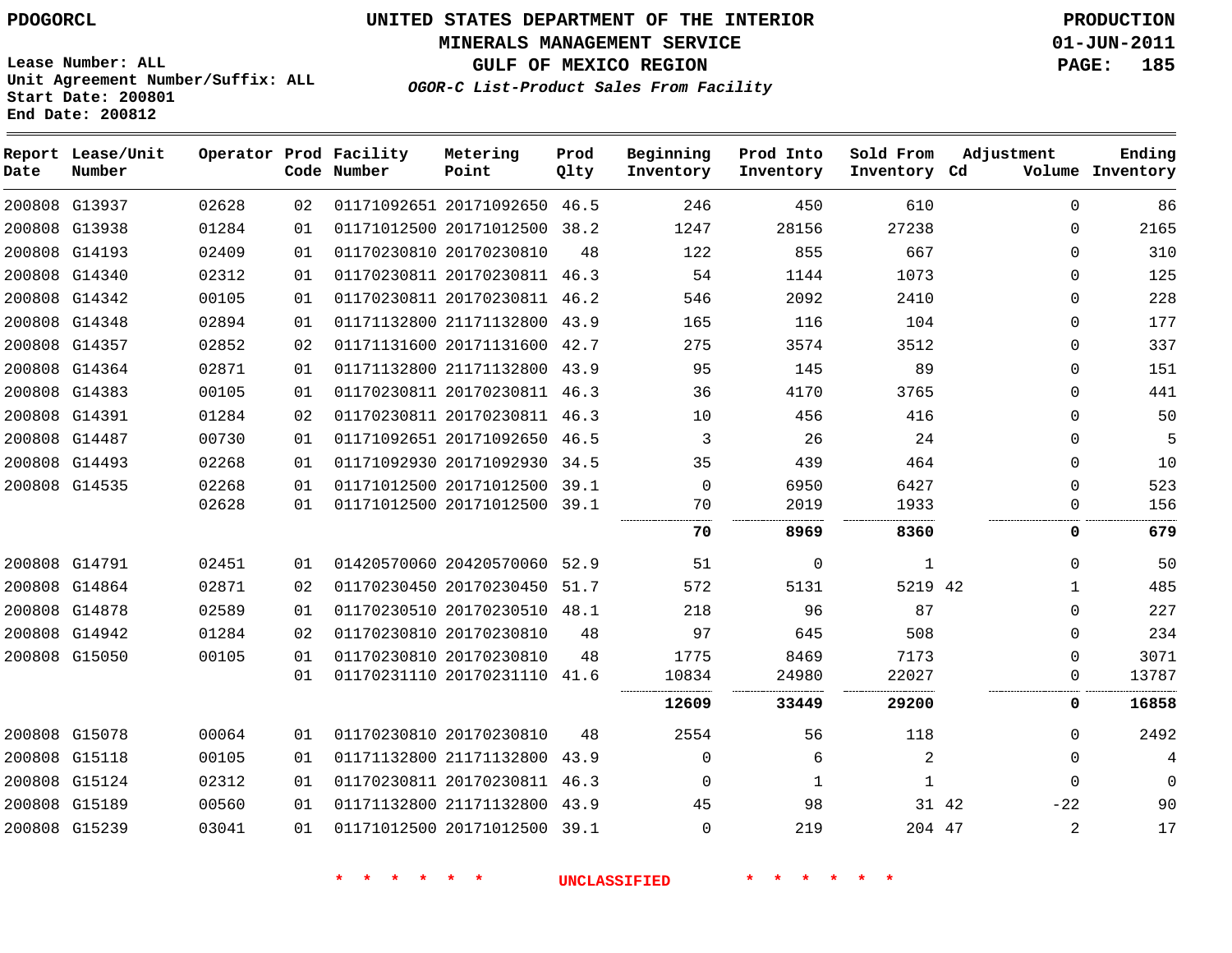**Start Date: 200801 End Date: 200812**

**Unit Agreement Number/Suffix: ALL**

# **UNITED STATES DEPARTMENT OF THE INTERIOR PDOGORCL PRODUCTION**

**MINERALS MANAGEMENT SERVICE 01-JUN-2011**

**GULF OF MEXICO REGION PAGE: 186**

**OGOR-C List-Product Sales From Facility**

 G15241 G15263 G15277 G15293 G15303 G15312 G15323 G15387 G15740 G15742 G15769 G15773 G16104 G16107 G16121 G16201 G16310 G16317 G16395 G16454 G16455 G16461 G16469 G16515 G16890 G17124 G17133 G17190 **Report Lease/Unit Date Number Operator Prod Facility Code Number** 20171092650 46.5 20171132000 20171012400 51.3 0117711260T 2017711260T 35.2 21171132800 43.9 20171092650 46.4 20171012500 39.1 2017724511C 51.3 20170230450 20170230450 51.7 20422450350 41.3 20422450350 20170231110 41.6 20170230811 46.3 20170230811 46.3 20170530900 46.8 20171092650 20170230811 46.3 20171092650 20171012500 38.2 20171012500 39.1 20170753510 52.1 20170753510 52.1 2017724511G 42.8 20170753850 35.5 20170230450 51.7 20423210050 46.9 20170230810 **Metering Point** 42 42 42 42 49.2  $\Omega$  $\Omega$  $\Omega$  **Prod Qlty**  $\Omega$   $\Omega$  $\Omega$   $\Omega$  **Beginning Inventory**  $\Omega$   $\Omega$   $\Omega$   $\Omega$   $2.0$  **Ending Inventory Cd Volume**  $\Omega$   $\Omega$  $\Omega$   $\Omega$   $\Omega$  **Prod Into Inventory**  $\Omega$   $\Omega$   $\cap$  **Sold From Inventory**  $\Omega$ -1  $\cap$  $\Omega$  $\Omega$  $\Omega$  $\Omega$  $\Omega$   $\Omega$   $\Omega$  $\Omega$  $\Omega$  $\Omega$  $-1$  $\Omega$  $\Omega$  $\Omega$ -1  $\Omega$  $\Omega$ -1  $\Omega$  $\Omega$ **Adjustment**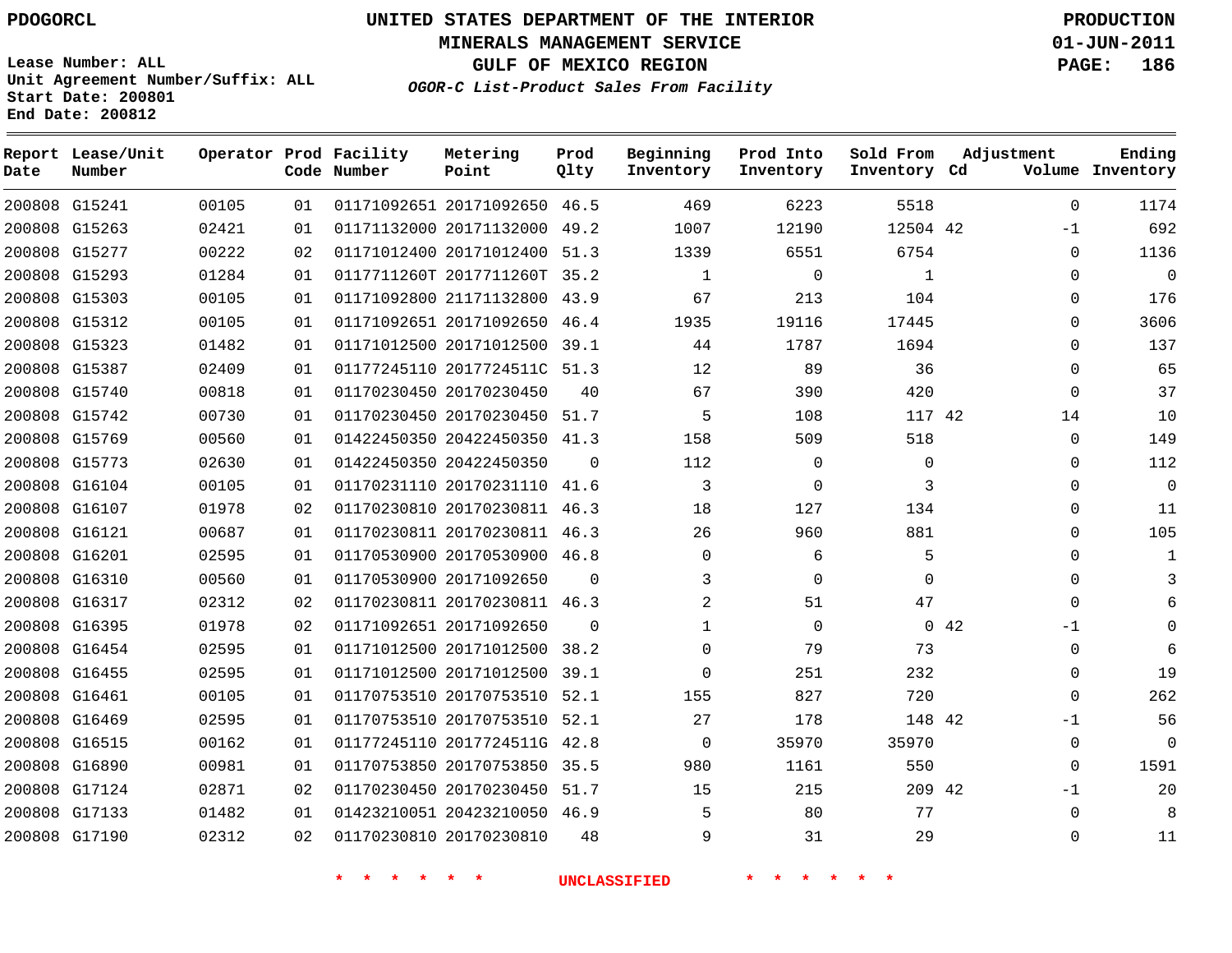**Start Date: 200801 End Date: 200812**

**Unit Agreement Number/Suffix: ALL**

# **UNITED STATES DEPARTMENT OF THE INTERIOR PDOGORCL PRODUCTION**

**MINERALS MANAGEMENT SERVICE 01-JUN-2011**

**GULF OF MEXICO REGION PAGE: 187**

**OGOR-C List-Product Sales From Facility**

 G17202 G17259 G17753 G17754 G17789 G17842 G17858 G17896 G17897 G17898 G17912 G17913 G17921 G17942 G17964 G17966 G17973 G17977 G18040 G18043 G18054 G18208 G18577 G18863 G18885 G18920 **Report Lease/Unit Date Number Operator Prod Facility Code Number** 20170230810 20170230810 20170230800 50.8 20170230510 20170230810 20170230810 20170530900 47.3 21171132800 44.7 20171131600 42.7 20171131600 42.7 20177052203 32.4 21171132800 43.9 20177062959 20177082604 27.4 20171012300 31.8 20171012300 31.8 20171012400 51.3 21171132800 43.9 20171012500 39.1 20171012500 39.1 20171012500 39.1 20170573602 20170753850 20420470030 49.6 20420570060 52.8 20423210050 46.9 **Metering Point** 0 0 9 42 42 42 0 0 9  $\Omega$  $\Omega$   $\Omega$ **Prod Qlty**  $\Omega$  $\Omega$   $\Omega$   $\Omega$  $\Omega$   $\Omega$  **Beginning Inventory**  $\Omega$   $\Omega$   $\Omega$  **Ending Inventory Cd Volume**  $\Omega$  **Prod Into Inventory**  $\Omega$  **Sold From Inventory**  $\Omega$ -633  $\Omega$  $\Omega$  $\Omega$  $\Omega$   $\Omega$   $\Omega$   $\Omega$   $\Omega$  $\Omega$  $\Omega$   $\Omega$  $\Omega$ -561  $\Omega$  $\Omega$  $\Omega$ **Adjustment**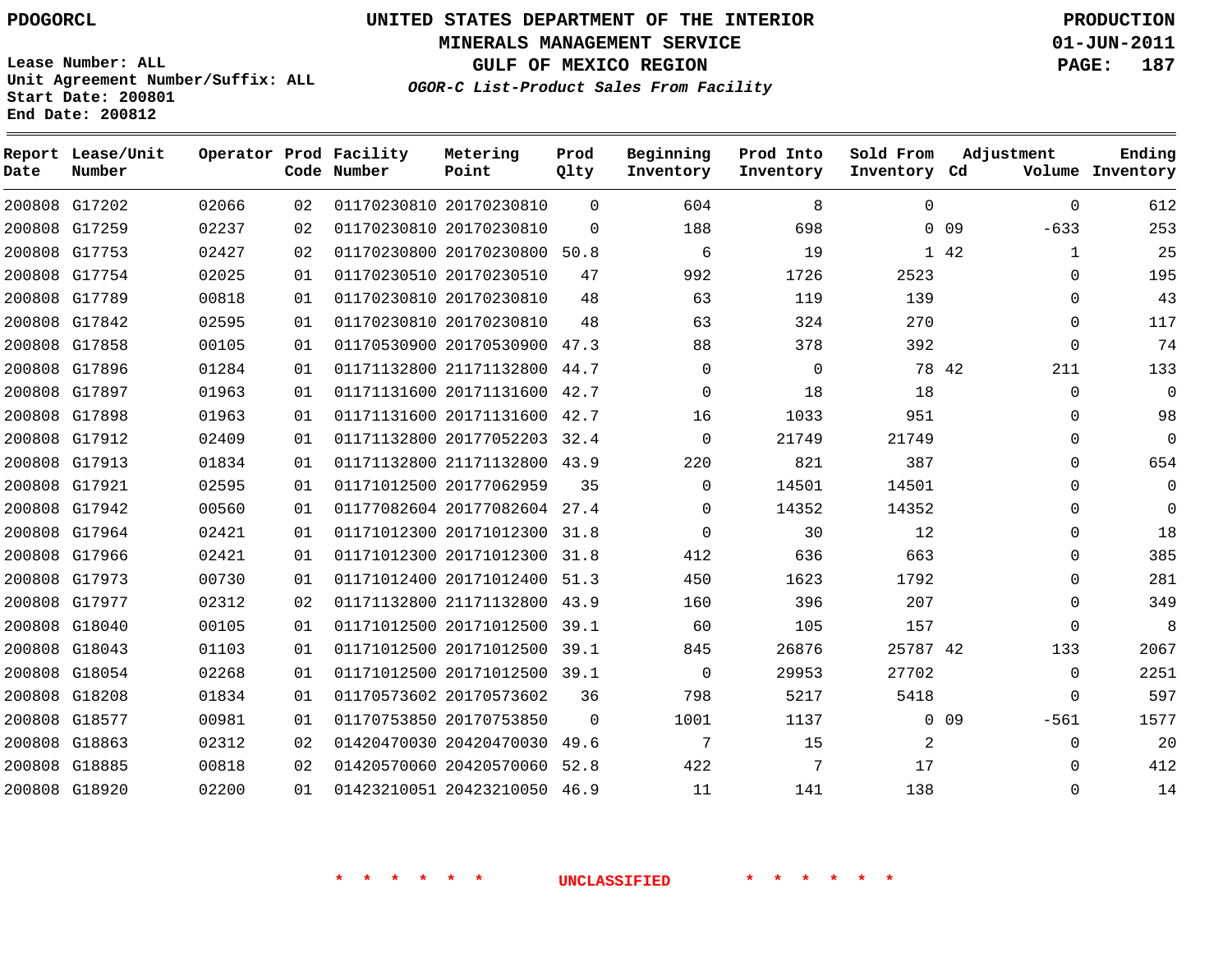**MINERALS MANAGEMENT SERVICE 01-JUN-2011**

**GULF OF MEXICO REGION PAGE: 188**

**OGOR-C List-Product Sales From Facility**

**Lease Number: ALL Unit Agreement Number/Suffix: ALL Start Date: 200801 End Date: 200812**

| Date | Report Lease/Unit<br>Number |                |          | Operator Prod Facility<br>Code Number | Metering<br>Point                                       | Prod<br>Olty | Beginning<br>Inventory | Prod Into<br>Inventory | Sold From<br>Inventory Cd | Adjustment           | Ending<br>Volume Inventory |
|------|-----------------------------|----------------|----------|---------------------------------------|---------------------------------------------------------|--------------|------------------------|------------------------|---------------------------|----------------------|----------------------------|
|      | 200808 G18936               | 02589<br>02914 | 01<br>01 |                                       | 01421670201 20421670200<br>01422450350 20422450350 41.3 | $\Omega$     | 11<br>459              | $\Omega$<br>75         | $\Omega$<br>534           | $\Omega$<br>$\Omega$ | 11<br>$\Omega$             |
|      |                             |                |          |                                       |                                                         |              |                        |                        |                           |                      |                            |
|      |                             |                |          |                                       |                                                         |              | 470                    | 75                     | 534                       | 0                    | 11                         |
|      | 200808 G19025               | 02806          | 01       |                                       | 01423210051 20423210050                                 | 49           | 117                    | 1978                   | 1899                      | $\Omega$             | 196                        |
|      | 200808 G19030               | 02806          | 01       |                                       | 01423210051 20423210050                                 | 49           | 48                     | 769                    | 738                       | $\mathbf 0$          | 79                         |
|      | 200808 G19750               | 02427          | 02       |                                       | 01171132800 21171132800 43.9                            |              | 5                      | 59                     |                           | 23 42<br>-1          | 40                         |
|      | 200808 G19760               | 02894          | 01       |                                       | 01171132800 21171132800                                 | 43.9         | 13148                  | 22228                  | 13144                     | 0                    | 22232                      |
|      | 200808 G19784               | 01978          | 02       |                                       | 01171012310 20171012310                                 | 44.9         | 11                     | 238                    | 236                       | $\Omega$             | 13                         |
|      | 200808 G19832               | 02349          | 01       |                                       | 01177163600 20177163600                                 | 39.1         | 140                    | 2316                   | 2205                      | 0                    | 251                        |
|      | 200808 G19839               | 02777          | 01       |                                       | 01170753510 20170753510                                 | $\Omega$     | 39                     | $\Omega$               | $\Omega$                  | $\mathbf{0}$         | 39                         |
|      | 200808 G20605               | 02377          | 01       |                                       | 01423550141 20423550140                                 | 27.6         | 794                    | 33723                  | 33745                     | $\Omega$             | 772                        |
|      | 200808 G20616               | 02312          | 02       |                                       | 01423210051 20423210050                                 | 46.9         | 3                      | 29                     | 29                        | 0                    | 3                          |
|      | 200808 G20655               | 00222          | 01       |                                       | 01170230510 20170230510                                 | 47           | 299                    | 505                    | 747                       | 0                    | 57                         |
|      | 200808 G20656               | 03041          | 01       |                                       | 01422450350 20422450350                                 | 40           | $\mathbf 0$            | 17                     | 28 47                     | 16                   | 5                          |
|      | 200808 G21065               | 02266          | 01       |                                       | 01171131600 20171131600                                 | 43           | 32                     | 370                    | 367                       | $\Omega$             | 35                         |
|      | 200808 G21070               | 00560          | 01       |                                       | 01171132800 21171132800                                 | 43.9         | 85                     | 141                    |                           | 9<br>93 42           | 142                        |
|      | 200808 G21093               | 01586          | 02       |                                       | 01170230811 20170230811 46.3                            |              | $\mathbf 0$            | 5                      |                           | 5 42<br>1            | $\mathbf{1}$               |
|      | 200808 G21096               | 00818          | 01       |                                       | 01170230811 20170230811 46.3                            |              | 31                     | 270                    | 271 42                    | -1                   | 29                         |
|      | 200808 G21111               | 02266          | 01       |                                       | 01171132800 21171132800                                 | $\Omega$     | 2                      | 10                     | $\Omega$                  | 0                    | 12                         |
|      | 200808 G21116               | 00818          | 02       |                                       | 01171132800 21171132800 43.9                            |              | 146                    | 283                    | 155                       | 0                    | 274                        |
|      | 200808 G21120               | 02058          | 02       |                                       | 01171012500 20171012500                                 | 39.1         | 126                    | 3470                   | 3329                      | 0                    | 267                        |
|      | 200808 G21322               | 02266          | 01       |                                       | 01170230450 20170230450                                 | $\Omega$     | 1                      | $\Omega$               | $\Omega$                  | $\Omega$             | $\mathbf{1}$               |
|      | 200808 G21378               | 01819          | 01       |                                       | 01170230811 20170230811 46.3                            |              | 10                     | 17                     | 25                        | $\Omega$             | 2                          |
|      | 200808 G21408               | 02219          | 01       |                                       | 01171012400 20171012400                                 | 51.3         | 7                      | 21                     | 24                        | 0                    | 4                          |
|      | 200808 G21530               | 00078          | 01       |                                       | 01170230400 20170230400                                 | 51.2         | 768                    | 2936                   | 2866                      | $\mathbf{0}$         | 838                        |
|      | 200808 G21533               | 00078          | 01       |                                       | 01170230400 20170230400                                 | 51.2         | 3                      | 0                      | 3                         | 0                    | $\Omega$                   |
|      | 200808 G21536               | 00818          | 02       |                                       | 01170231300 01170231300 41.9                            |              | $\Omega$               | 2002                   | 2002                      | $\Omega$             | $\Omega$                   |
|      | 200808 G21580               | 02636          | 01       |                                       | 01170230811 20170230811 46.3                            |              | 4                      | 71                     | 67                        | 0                    | 8                          |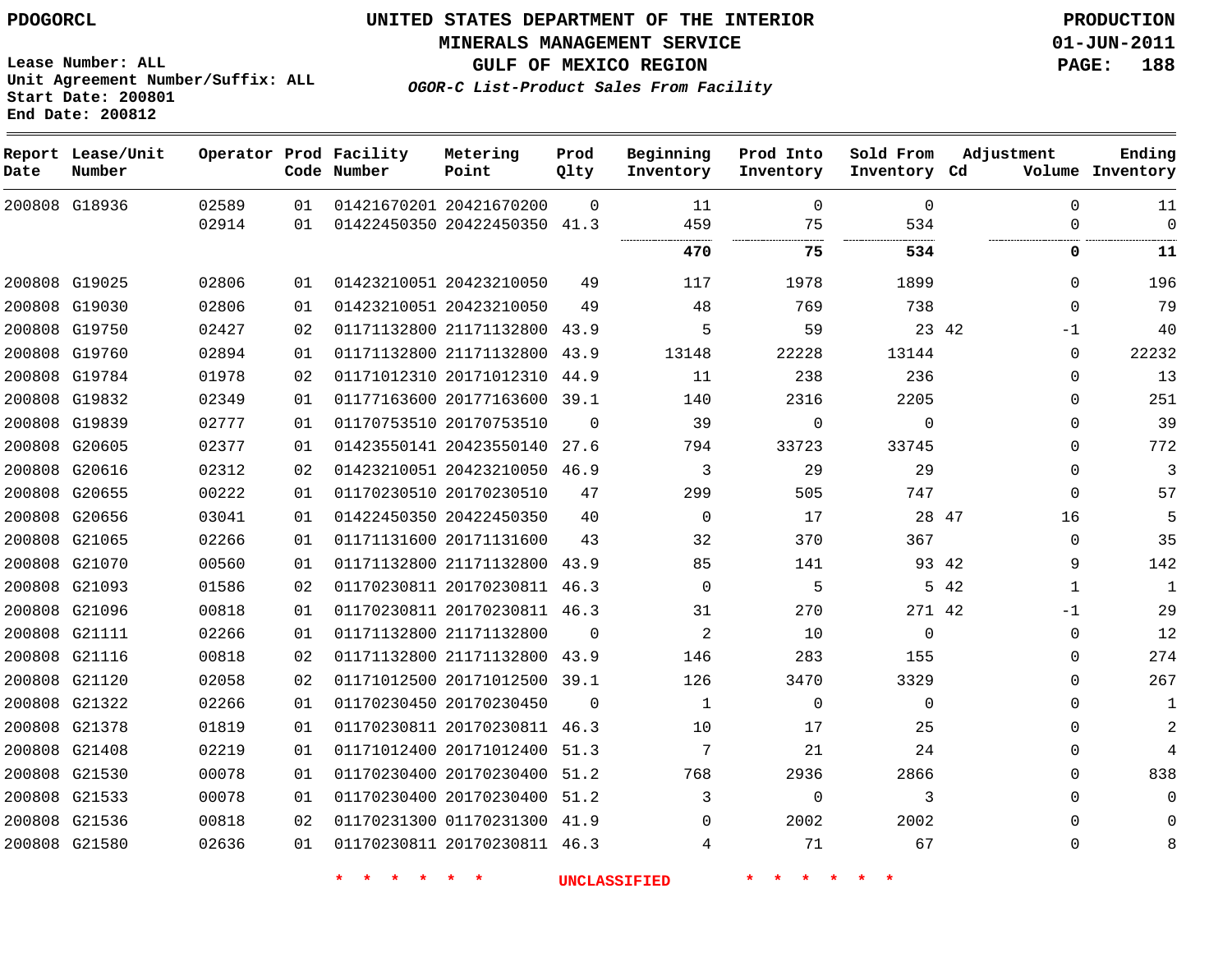**MINERALS MANAGEMENT SERVICE 01-JUN-2011**

**GULF OF MEXICO REGION PAGE: 189**

**Lease Number: ALL Unit Agreement Number/Suffix: ALL Start Date: 200801 End Date: 200812**

**OGOR-C List-Product Sales From Facility**

| Date | Report Lease/Unit<br>Number |       |    | Operator Prod Facility<br>Code Number | Metering<br>Point            | Prod<br>Qlty | Beginning<br>Inventory | Prod Into<br>Inventory | Sold From<br>Inventory Cd | Adjustment           | Ending<br>Volume Inventory |
|------|-----------------------------|-------|----|---------------------------------------|------------------------------|--------------|------------------------|------------------------|---------------------------|----------------------|----------------------------|
|      | 200808 G21583               | 02899 | 02 |                                       | 01170530900 20170530900 47.3 |              | $\mathbf{1}$           | $\Omega$               | 1                         | $\Omega$             | $\Omega$                   |
|      | 200808 G21585               | 01284 | 02 |                                       | 01171132800 21171132800 43.9 |              | 7                      | 9                      | 6                         | $\Omega$             | 10                         |
|      | 200808 G21592               | 02628 | 02 |                                       | 01171132000 20171132000 49.2 |              | 7                      | 554                    | 528                       | $\Omega$             | 33                         |
|      | 200808 G21597               | 02312 | 01 |                                       | 01171132800 21171132800      | 43.9         | 51                     | 114                    | 61                        | $\Omega$             | 104                        |
|      | 200808 G21652               | 02268 | 01 |                                       | 01171132800 21171132800 49.3 |              | 135                    | 7                      | 131 42                    | -5                   | 6                          |
|      | 200808 G21680               | 00818 | 01 |                                       | 01171092651 20171092650 46.5 |              | 59                     | 72                     | 118 42                    | $\mathbf 1$          | 14                         |
|      | 200808 G21691               | 00276 | 01 |                                       | 01170513700 20170513700      | $\Omega$     | 2595                   | $\mathbf 0$            | $\mathbf 0$               | $\Omega$             | 2595                       |
|      | 200808 G21700               | 00105 | 01 |                                       | 01177258153 01177258153 29.2 |              | 1842                   | 2170                   | 3516                      | 0                    | 496                        |
|      | 200808 G21712               | 02237 | 01 |                                       | 01170755200 20170755200 32.1 |              | 956                    | 7061                   | 7508                      | $\Omega$             | 509                        |
|      | 200808 G21826               | 02219 | 01 |                                       | 01170753850 20170753850      | $\Omega$     | 1463                   | 1746                   |                           | 0.09<br>$-821$       | 2388                       |
|      | 200808 G22219               | 01482 | 01 |                                       | 01423210051 20423210050 46.9 |              | 7                      | 76                     | 76                        | $\Omega$             | 7                          |
|      | 200808 G22236               | 00818 | 01 |                                       | 01170230450 20170230450 51.7 |              | 374                    | 2271                   | 2431                      | $\Omega$             | 214                        |
|      | 200808 G22238               | 00818 | 02 |                                       | 01421670201 20170230450 51.7 |              | 93                     | 575                    | 614                       | $\Omega$             | 54                         |
|      | 200808 G22246               | 01284 | 02 |                                       | 01423210051 20170230500      | 43           | 838                    | 4289                   | 4108                      | $\Omega$             | 1019                       |
|      | 200808 G22262               | 00730 | 01 |                                       | 01170230810 20170230810      | 48           | $\mathbf{1}$           | 10                     |                           | 8 4 2<br>$\mathbf 1$ | 4                          |
|      | 200808 G22268               | 02777 | 01 |                                       | 01170230810 2042709015I 45.1 |              | $\mathbf 0$            | 5077                   | 5077                      | 0                    | $\Omega$                   |
|      | 200808 G22501               | 00078 | 01 |                                       | 01170230400 20170230400 51.2 |              | 205                    | 1001                   | 920                       | 0                    | 286                        |
|      | 200808 G22505               | 02025 | 01 |                                       | 01170230811 20170230811 46.2 |              | 81                     | 1170                   | 1123                      | 0                    | 128                        |
|      | 200808 G22510               | 00162 | 01 |                                       | 01170230810 20170230810      | 48           | $\Omega$               | 11927                  | 11927                     | $\Omega$             | $\Omega$                   |
|      | 200808 G22513               | 02579 | 02 |                                       | 01170230810 20170230810      | 48           | 605                    | 3216                   | 2656 42                   | $\mathbf{1}$         | 1166                       |
|      | 200808 G22544               | 02714 | 01 |                                       | 01170230811 20170230811 46.3 |              | $\Omega$               | 27                     | 24                        | $\Omega$             | 3                          |
|      | 200808 G22553               | 02899 | 02 |                                       | 01170530900 20170530900      | 47.3         | $\mathbf{1}$           | 13                     | 11                        | $\Omega$             | 3                          |
|      | 200808 G22582               | 01834 | 01 |                                       | 01170530900 20170530900 47.3 |              | 640                    | 2105                   | 2334                      | $\Omega$             | 411                        |
|      | 200808 G22587               | 02200 | 01 |                                       | 01171132000 20171132000      | 49.2         | 38                     | 742                    | 738                       | 0                    | 42                         |
|      | 200808 G22605               | 02268 | 01 |                                       | 01171132800 21171132800 49.3 |              | 81                     | 195                    | 93 42                     | -9                   | 174                        |
|      | 200808 G22606               | 02628 | 02 |                                       | 01171132000 20171132000 49.2 |              | 54                     | 1162                   | 1151                      | 0                    | 65                         |
|      | 200808 G22607               | 02899 | 02 |                                       | 01170230810 20170230810      | 48           | 50                     | 630                    | 452                       | $\Omega$             | 228                        |
|      | 200808 G22613               | 02655 | 01 |                                       | 01171132800 21171132800      | 43.9         | $\Omega$               | 7                      |                           | 7 42<br>$\Omega$     | 0                          |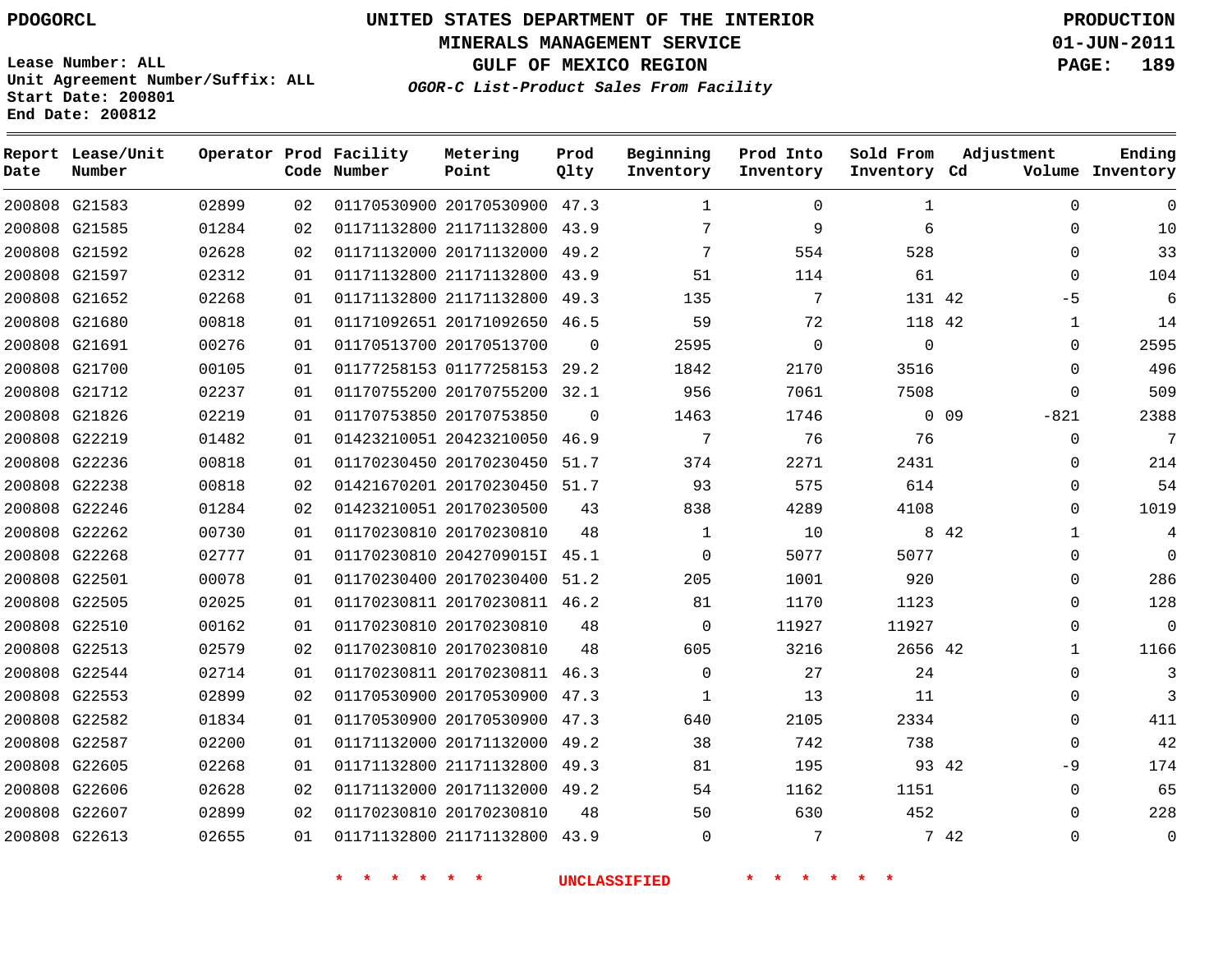# **UNITED STATES DEPARTMENT OF THE INTERIOR PDOGORCL PRODUCTION**

**MINERALS MANAGEMENT SERVICE 01-JUN-2011**

**GULF OF MEXICO REGION PAGE: 190**

**Unit Agreement Number/Suffix: ALL Start Date: 200801 End Date: 200812**

**OGOR-C List-Product Sales From Facility**

| Date | Report Lease/Unit<br>Number |       |    | Operator Prod Facility<br>Code Number | Metering<br>Point            | Prod<br>Qlty | Beginning<br>Inventory | Prod Into<br>Inventory | Sold From<br>Inventory Cd | Adjustment                | Ending<br>Volume Inventory |
|------|-----------------------------|-------|----|---------------------------------------|------------------------------|--------------|------------------------|------------------------|---------------------------|---------------------------|----------------------------|
|      | 200808 G22620               | 02268 | 01 |                                       | 01171132800 21171132800 49.3 |              | 1974                   | 3292                   | 1956                      | $\mathbf 0$               | 3310                       |
|      | 200808 G22621               | 02268 | 01 |                                       | 01171132800 21171132800      | 49.3         | 4200                   | 9411                   | 5000 42                   | $-57$                     | 8554                       |
|      | 200808 G22651               | 01834 | 01 |                                       | 01171132800 21171132800 43.9 |              | 17                     | 5                      | 8                         | $\Omega$                  | 14                         |
|      | 200808 G22660               | 02058 | 02 |                                       | 01171012310 20171012310 44.9 |              | 105                    | 1395                   | 1423                      | $\Omega$                  | 77                         |
|      | 200808 G22662               | 02058 | 02 |                                       | 01171012310 20171012310 44.9 |              | 29                     | $\mathbf 0$            | 29                        | $\Omega$                  | 0                          |
|      | 200808 G22667               | 01482 | 01 |                                       | 01171132000 20171132000      | 49.2         | 26                     | 574                    | 567                       | $\Omega$                  | 33                         |
|      | 200808 G22679               | 00222 | 01 |                                       | 01177082958 20177082958 34.7 |              | $\Omega$               | 1099                   | 1099                      | $\Omega$                  | 0                          |
|      | 200808 G22699               | 00064 | 01 |                                       | 01171012500 20171012500      | 39.1         | 11                     | 35                     | 44 42                     | $\mathbf{1}$              | 3                          |
|      | 200808 G22700               | 02268 | 01 |                                       | 01171132800 21171132800      | 49.3         | 7                      | 16                     |                           | 8 4 2<br>1                | 16                         |
|      | 200808 G22705               | 02268 | 01 |                                       | 01171132800 21171132800 49.3 |              | 3                      | 3                      |                           | 2 4 2<br>$-1$             | 3                          |
|      | 200808 G22712               | 00222 | 02 |                                       | 01171012500 20171012500 39.1 |              | 26                     | 569                    | 552 42                    | $\mathbf{1}$              | 44                         |
|      | 200808 G22726               | 02899 | 02 |                                       | 01171092651 20171092650 46.5 |              | $\mathbf{1}$           | 10                     | 10                        | $\Omega$                  | $\mathbf 1$                |
|      | 200808 G22738               | 02268 | 01 |                                       | 01171012500 20171012500      | 39.1         | $\mathbf 0$            | 3639                   | 3386                      | 0                         | 253                        |
|      | 200808 G22751               | 00730 | 01 |                                       | 01171012500 20171012500      | 39.1         | 1224                   | 29167                  | 28148                     | $\Omega$                  | 2243                       |
|      | 200808 G22765               | 00222 | 01 |                                       | 01170578150 01170578150      | $\Omega$     | 210                    | $\mathbf 0$            |                           | $-210$<br>0 <sub>23</sub> | $\mathbf 0$                |
|      | 200808 G22772               | 00105 | 01 |                                       | 01170513800 20170513800 33.5 |              | $\Omega$               | 1306                   | 1252                      | 0                         | 54                         |
|      | 200808 G22781               | 00222 | 02 |                                       | 01170754751 01170754751      | 58           | 308                    | 4044                   | 4153                      | $\Omega$                  | 199                        |
|      | 200808 G22792               | 00222 | 02 |                                       | 01177258041 01177258041 27.9 |              | 882                    | 2562                   | 3436 42                   | $-1$                      | 7                          |
|      |                             | 02714 | 01 |                                       | 01177258151 01177258151      | $\mathbf 0$  | 6                      | $\mathbf 0$            | $\Omega$                  | $\mathbf 0$               | 6                          |
|      |                             |       |    |                                       |                              |              | 888                    | 2562                   | 3436                      | -1                        | 13                         |
|      | 200808 G22840               | 00730 | 01 |                                       | 01608103650 20608103650 31.7 |              | 31                     | 3760                   | 3766                      | $\Omega$                  | 25                         |
|      | 200808 G23125               | 02312 | 02 |                                       | 01420470030 20420470030 49.6 |              | 311                    | 251                    | 79                        | $\Omega$                  | 483                        |
|      | 200808 G23162               | 00222 | 02 |                                       | 01423210051 20423210050      | 46.9         | $\Omega$               | 3                      |                           | 2 4 2<br>$-1$             | $\mathbf 0$                |
|      | 200808 G23180               | 01284 | 02 |                                       | 01423210051 20423210050 46.9 |              | 18                     | 233                    | 228                       | 0                         | 23                         |
|      | 200808 G23181               | 01963 | 01 |                                       | 01423210051 20423210050      | 47.9         | 101                    | 214                    | 218                       | $\Omega$                  | 97                         |
|      | 200808 G23197               | 00818 | 02 |                                       | 01170230500 20170230500      | 48           | 99                     | 381                    | 390 42                    | $\mathbf 1$               | 91                         |
|      | 200808 G23199               | 00818 | 02 |                                       | 01170230450 20170230450      | 51.7         | 134                    | 710                    | 777                       | $\mathbf 0$               | 67                         |
|      | 200808 G23450               | 00981 | 01 |                                       | 01170753850 20170753850 35.5 |              | 28                     | 0                      | 16                        | $\mathbf{0}$              | 12                         |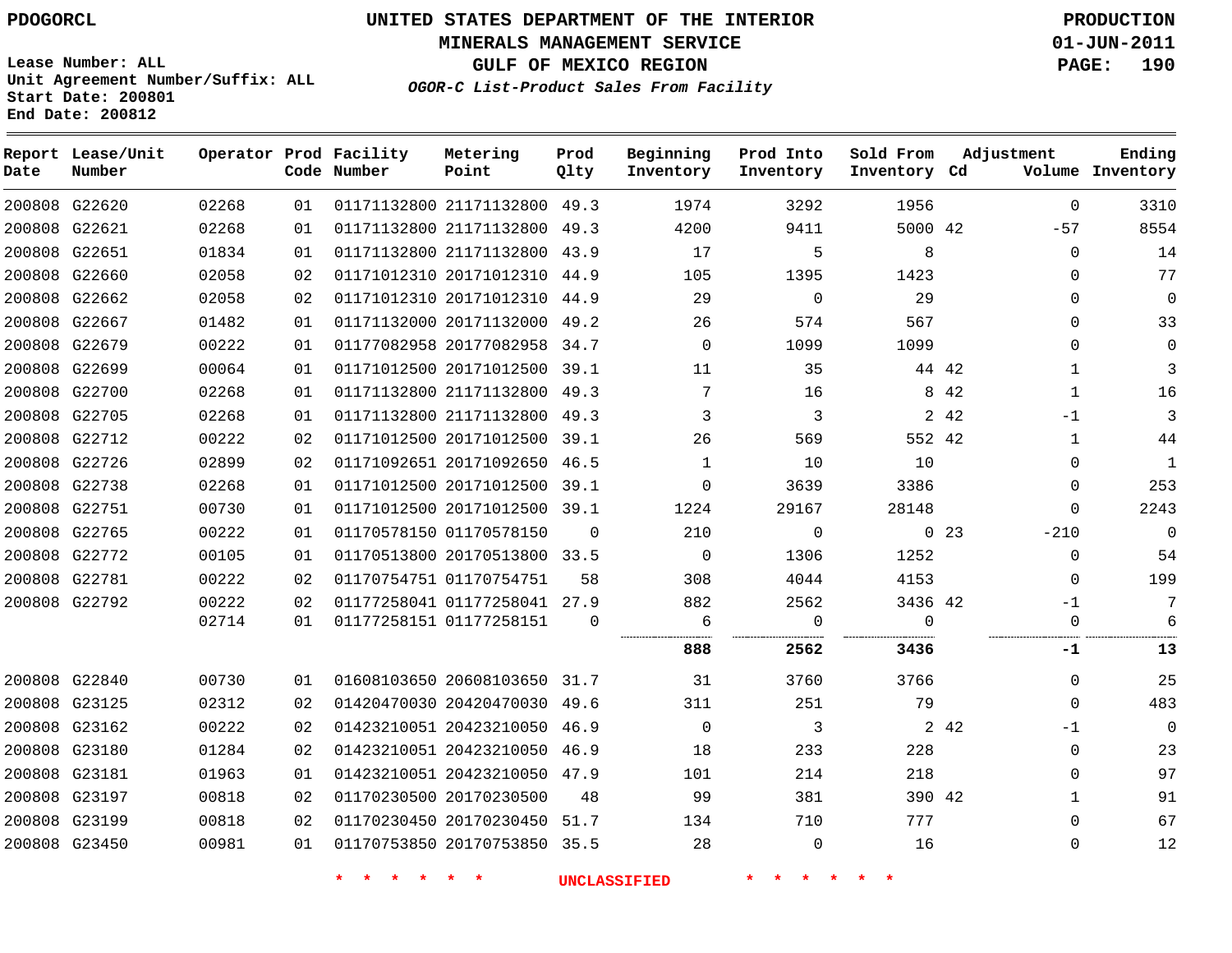# **UNITED STATES DEPARTMENT OF THE INTERIOR PDOGORCL PRODUCTION**

**MINERALS MANAGEMENT SERVICE 01-JUN-2011**

**GULF OF MEXICO REGION PAGE: 191**

**Unit Agreement Number/Suffix: ALL Start Date: 200801 End Date: 200812**

**OGOR-C List-Product Sales From Facility**

| Date | Report Lease/Unit<br>Number |       |    | Operator Prod Facility<br>Code Number | Metering<br>Point            | Prod<br>Qlty | Beginning<br>Inventory | Prod Into<br>Inventory | Sold From<br>Inventory Cd | Adjustment     | Ending<br>Volume Inventory |
|------|-----------------------------|-------|----|---------------------------------------|------------------------------|--------------|------------------------|------------------------|---------------------------|----------------|----------------------------|
|      | 200808 G23458               | 00981 | 01 |                                       | 01170753850 20170753850 35.5 |              | 251                    | $\mathbf{0}$           | 141                       | $\Omega$       | 110                        |
|      | 200808 G23473               | 00981 | 01 |                                       | 01170753850 20170753850 35.5 |              | 553                    | 580                    | 310                       | 0              | 823                        |
|      | 200808 G23480               | 00981 | 01 |                                       | 01170753850 20170753850 35.5 |              | 1519                   | 2171                   | 852                       | $\Omega$       | 2838                       |
|      | 200808 G23528               | 00981 | 01 |                                       | 01170753850 20170753850      | 35.5         | 877                    | 1082                   | 492                       | 0              | 1467                       |
|      | 200808 G23529               | 00981 | 01 |                                       | 01170753850 20170753850 35.5 |              | 1160                   | 1321                   | 651                       | 0              | 1830                       |
|      | 200808 G23730               | 01978 | 02 |                                       | 01170230810 20170230811 46.3 |              | 78                     | 1686                   | 1577 42                   | $\overline{2}$ | 189                        |
|      | 200808 G23735               | 00162 | 01 |                                       | 01170230810 20170230810      | 48           | $\mathbf 0$            | 1024                   | 1024                      | $\Omega$       | $\mathbf 0$                |
|      | 200808 G23736               | 02312 | 02 |                                       | 01170230810 20170230810      | 48           | 45                     | 125                    | 125                       | $\Omega$       | 45                         |
|      | 200808 G23748               | 02312 | 02 |                                       | 01170230810 20170230810      | 48           | 30                     | 135                    | 116                       | $\mathbf{0}$   | 49                         |
|      | 200808 G23754               | 02222 | 01 |                                       | 01170230811 20170230811 46.3 |              | 2                      | 581                    | 520                       | $\Omega$       | 63                         |
|      | 200808 G23820               | 02899 | 01 |                                       | 01177058270 01177058270      | 37.7         | 246                    | 1105                   | 973                       | $\Omega$       | 378                        |
|      | 200808 G23853               | 02266 | 01 |                                       | 01171012310 20171012310 44.9 |              | 17                     | 528                    | 516                       | 0              | 29                         |
|      | 200808 G23891               | 01284 | 01 |                                       | 01171012500 20171012500      | 39.1         | 140                    | 1998                   | 1984                      | $\Omega$       | 154                        |
|      | 200808 G23956               | 02807 | 01 |                                       | 01170753510 20170753510 52.1 |              | 1953                   | 6782                   | 6587                      | 0              | 2148                       |
|      | 200808 G24330               | 02566 | 01 |                                       | 01427038270 01427038270 49.6 |              | 252                    | 78                     | 168                       | $\mathbf{0}$   | 162                        |
|      | 200808 G24425               | 02312 | 02 |                                       | 01170230810 20170230810      | 48           | 17                     | 143                    | 108                       | $\mathbf{0}$   | 52                         |
|      | 200808 G24429               | 02312 | 02 |                                       | 01170230810 20170230810      | 48           | 180                    | 2464                   | 1751                      | $\Omega$       | 893                        |
|      | 200808 G24700               | 02312 | 02 |                                       | 01170230811 20170230811      | 46.3         | 9                      | 139                    | 133                       | $\Omega$       | 15                         |
|      | 200808 G24710               | 02025 | 01 |                                       | 01170230811 20170230811 46.3 |              | 32                     | 2601                   | 2349                      | 0              | 284                        |
|      | 200808 G24712               | 02025 | 01 |                                       | 01170230811 20170230811 46.3 |              | $\mathbf 0$            | 8                      | 7                         | 0              | $1\,$                      |
|      | 200808 G24730               | 00818 | 01 |                                       | 01170230500 20170230500 43.1 |              | 505                    | 2789                   | 2632 42                   | $\mathbf{1}$   | 663                        |
|      |                             | 02349 | 01 |                                       | 01170230500 20170230500      | $\Omega$     | 19                     | 0<br>                  | $\Omega$<br>.             | $\mathbf{0}$   | 19                         |
|      |                             |       |    |                                       |                              |              | 524                    | 2789                   | 2632                      | 1              | 682                        |
|      | 200808 G24733               | 00818 | 02 |                                       | 01170530900 20170530900 47.6 |              | 4                      | 13                     | 14                        | $\Omega$       | 3                          |
|      | 200808 G24745               | 02800 | 02 |                                       | 01170530900 20170530900 47.3 |              | $\mathbf{1}$           | 13                     | 11                        | $\Omega$       | 3                          |
|      | 200808 G24802               | 02579 | 02 |                                       | 01171132000 20171132000      | 49.2         | 1                      | 1                      | $\mathbf{2}$              | 0              | $\Omega$                   |
|      | 200808 G24873               | 00222 | 02 |                                       | 01171012400 20171012400 51.3 |              | 57                     | 285                    | 293 42                    | $\mathbf{1}$   | 50                         |
|      | 200808 G24878               | 02628 | 02 |                                       | 01171092651 20171092650 46.5 |              | 87                     | 439                    | 443                       | $\mathbf{0}$   | 83                         |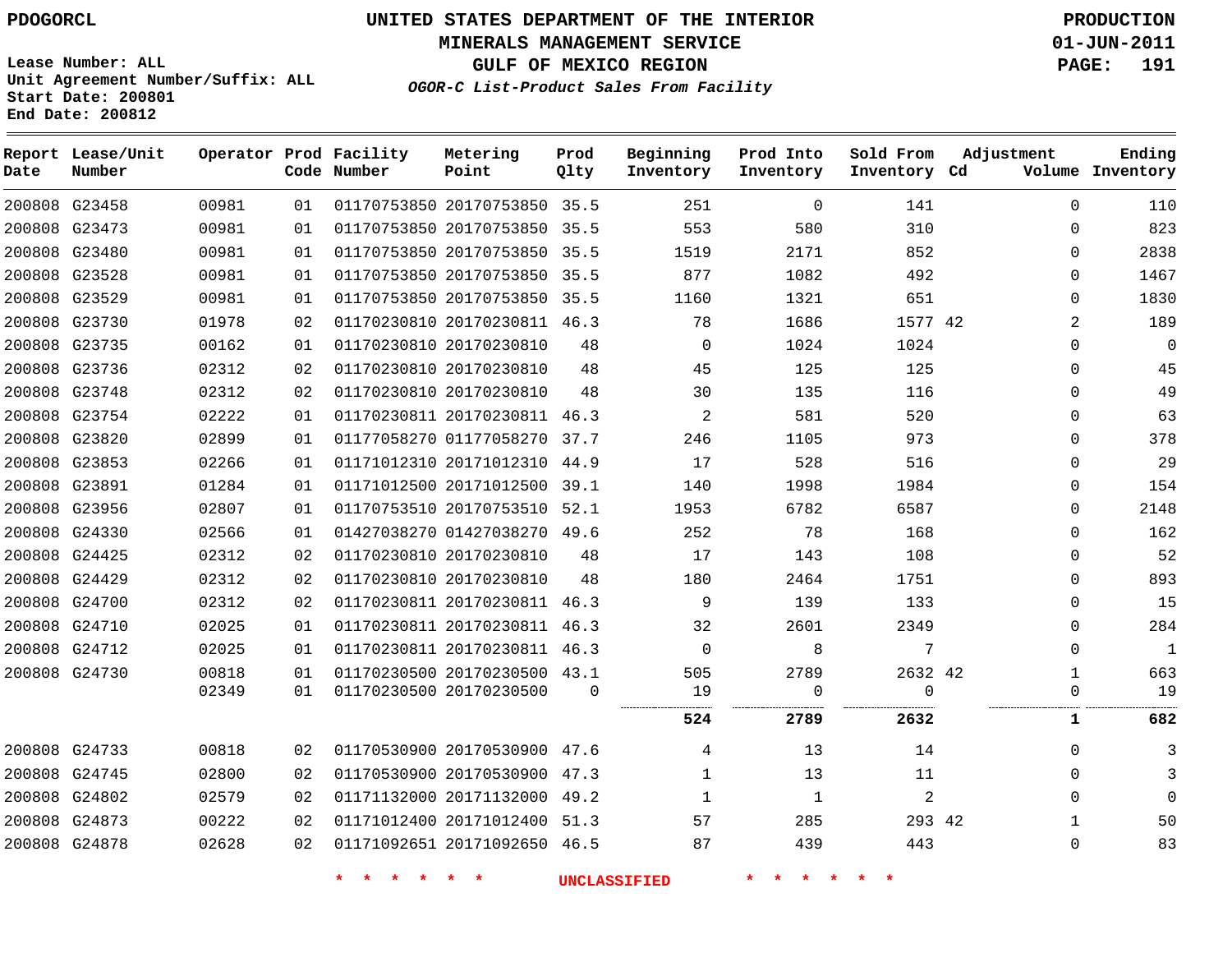**Start Date: 200801 End Date: 200812**

**Unit Agreement Number/Suffix: ALL**

# **UNITED STATES DEPARTMENT OF THE INTERIOR PDOGORCL PRODUCTION**

**MINERALS MANAGEMENT SERVICE 01-JUN-2011**

**GULF OF MEXICO REGION PAGE: 192**

**OGOR-C List-Product Sales From Facility**

| Date | Report Lease/Unit<br>Number |       |    | Operator Prod Facility<br>Code Number | Metering<br>Point            | Prod<br>Qlty | Beginning<br>Inventory | Prod Into<br>Inventory | Sold From<br>Inventory Cd | Adjustment   | Ending<br>Volume Inventory |
|------|-----------------------------|-------|----|---------------------------------------|------------------------------|--------------|------------------------|------------------------|---------------------------|--------------|----------------------------|
|      | 200808 G24883               | 02628 | 02 |                                       | 01171092651 20171092650 46.5 |              | 0                      | 14                     | 14                        | $\Omega$     | $\overline{0}$             |
|      | 200808 G24889               | 02579 | 02 |                                       | 01171012500 20171012500      | 39.1         | 1332                   | 35726                  | 34508                     | $\Omega$     | 2550                       |
|      | 200808 G24898               | 02807 | 01 |                                       | 01171012400 20171012400      | 51.3         | 642                    | 3258                   | 3335                      | $\Omega$     | 565                        |
|      |                             |       | 01 |                                       | 01171012300 20171012300      | 31.8         | 5275                   | 8545                   | 8651                      | 0            | 5169                       |
|      |                             |       |    |                                       |                              |              | 5917                   | 11803                  | 11986                     | 0            | 5734                       |
|      | 200808 G24922               | 02268 | 01 |                                       | 01171132800 21171132800      | 49.3         | 1307                   | 2811                   | 1449 42                   | $\mathbf{1}$ | 2670                       |
|      | 200808 G24924               | 02268 | 01 |                                       | 01171132800 21171132800      | 49.3         | 1275                   | 3736                   | 1860                      | $\Omega$     | 3151                       |
|      | 200808 G24926               | 02268 | 01 |                                       | 01171132800 21171132800      | 49.3         | 0                      | 0                      |                           | 6 42<br>6    | $\mathbf 0$                |
|      | 200808 G24929               | 02766 | 01 |                                       | 01171092651 20171092650      | 44.7         | 6                      | 96                     | 85                        | $\Omega$     | 17                         |
|      | 200808 G24977               | 02268 | 01 |                                       | 01171012500 20171012500      | 39.1         | $\Omega$               | 3130                   | 2889                      | $\Omega$     | 241                        |
|      | 200808 G25007               | 02766 | 02 |                                       | 01177198271 01177198271      | $\Omega$     | 61                     | $\Omega$               | $\mathbf 0$               | $\Omega$     | 61                         |
|      | 200808 G25008               | 02777 | 01 |                                       | 01170753510 20170753510      | 45.6         | 86                     | 247                    | 255                       | $\Omega$     | 78                         |
|      | 200808 G25524               | 00818 | 02 |                                       | 01421670210 20427060210 34.4 |              | 31                     | 465                    | 496                       | $\Omega$     | $\overline{0}$             |
|      |                             |       | 02 |                                       | 01170230450 20170230450      | 51.7         | 763                    | 5860                   | 6069 42                   | -1           | 553                        |
|      |                             |       |    |                                       |                              |              | 794                    | 6325                   | 6565                      | -1           | 553                        |
|      | 200808 G25536               | 02466 | 01 |                                       | 01420390101 01420390101      | $\Omega$     | 1448                   | 1052                   | $\mathbf 0$               | $\Omega$     | 2500                       |
|      | 200808 G25553               | 02579 | 02 |                                       | 01170230510 20170230510      | 47           | 229                    | 1129                   | 1231                      | $\Omega$     | 127                        |
|      | 200808 G25561               | 02058 | 02 |                                       | 01170230450 20170230450      | 51.7         | 34                     | 4677                   | 4269                      | $\Omega$     | 442                        |
|      | 200808 G25566               | 00162 | 01 |                                       | 01170230450 20170230450      | 51.9         | 0                      | 92                     | 92                        | $\Omega$     | $\overline{0}$             |
|      | 200808 G25579               | 00818 | 02 |                                       | 01170230500 20170230500 44.7 |              | 644                    | 3182                   | 3070                      | $\Omega$     | 756                        |
|      | 200808 G25605               | 00818 | 01 |                                       | 01170230810 20170230810      | 48           | $\mathbf{1}$           | 15                     | 11                        | $\Omega$     | 5                          |
|      | 200808 G25606               | 02025 | 01 |                                       | 01170230810 20170230810      | 48           | 248                    | 1297                   | 1075                      | $\Omega$     | 470                        |
|      | 200808 G25872               | 02025 | 01 |                                       | 01170230811 20170230811      | 46.2         | 418                    | 7493                   | 7094                      | $\Omega$     | 817                        |
|      | 200808 G25914               | 01963 | 01 |                                       | 01170530900 20170530900      | 47.3         | 1                      | 11                     | 10                        | $\Omega$     | 2                          |
|      | 200808 G25916               | 01963 | 01 |                                       | 01170530900 20170530900 47.3 |              | 1                      | 2                      | 2                         | $\Omega$     | 1                          |
|      | 200808 G25939               | 00064 | 01 |                                       | 01170230810 20170230810      | 48           | $\Omega$               | 17                     | 11                        | $\Omega$     | 6                          |
|      | 200808 G25948               | 02427 | 01 |                                       | 01170530900 20170530900      | 47.3         | 96                     | 376                    | 398                       | $\Omega$     | 74                         |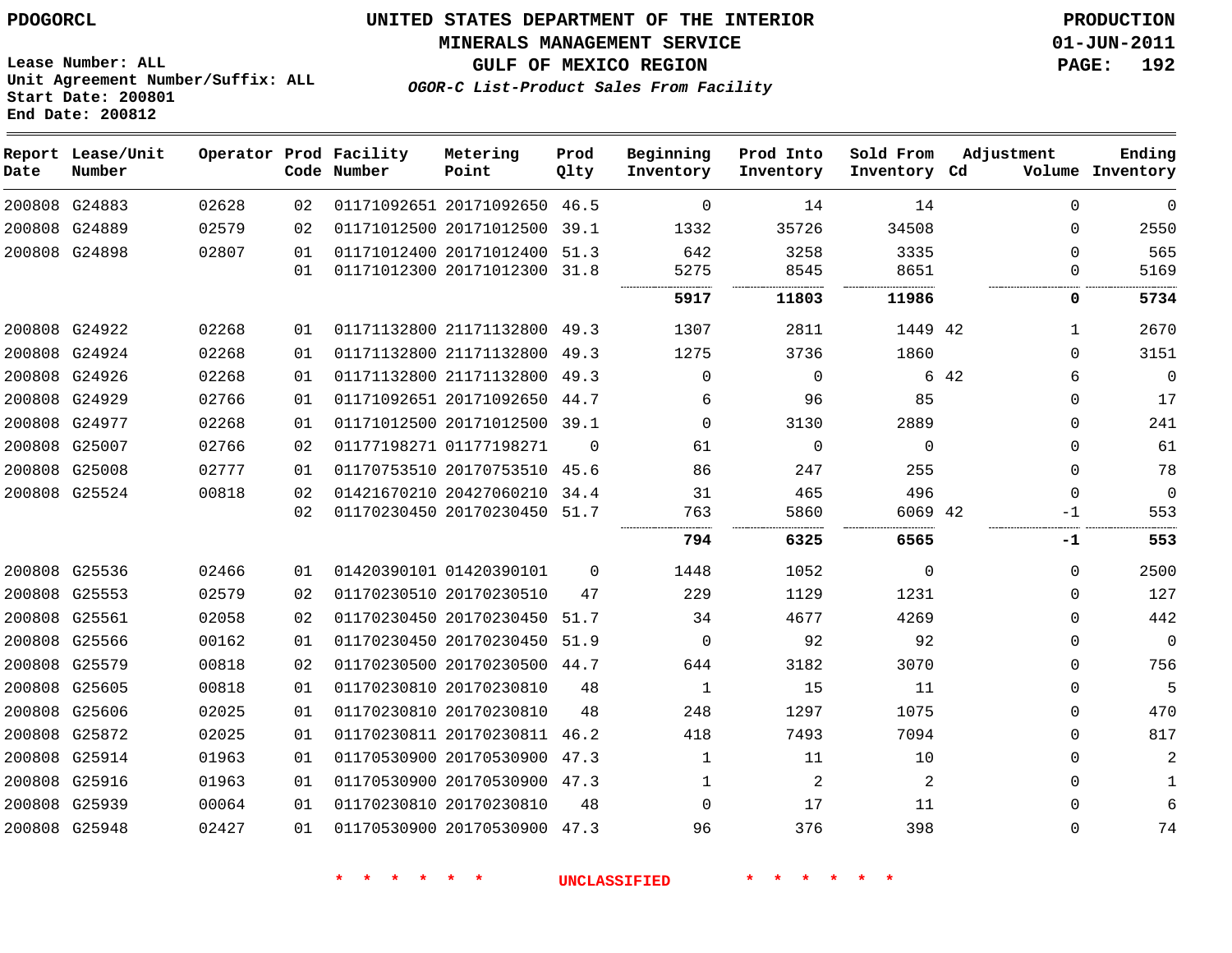**Start Date: 200801 End Date: 200812**

**Unit Agreement Number/Suffix: ALL**

# **UNITED STATES DEPARTMENT OF THE INTERIOR PDOGORCL PRODUCTION**

**MINERALS MANAGEMENT SERVICE 01-JUN-2011**

**GULF OF MEXICO REGION PAGE: 193**

**OGOR-C List-Product Sales From Facility**

| Date   | Report Lease/Unit<br>Number |       |     | Operator Prod Facility<br>Code Number | Metering<br>Point            | Prod<br>Qlty | Beginning<br>Inventory | Prod Into<br>Inventory | Sold From<br>Inventory Cd | Adjustment     | Ending<br>Volume Inventory |
|--------|-----------------------------|-------|-----|---------------------------------------|------------------------------|--------------|------------------------|------------------------|---------------------------|----------------|----------------------------|
|        | 200808 G25965               | 02899 | 02  |                                       | 01171132800 21171132800 43.9 |              | 4                      | 3                      | 3                         | $\Omega$       | 4                          |
| 200808 | G25967                      | 01513 | 01  |                                       | 01170230811 20170230811      | 46.3         | 8                      | 201                    | 187                       | $\Omega$       | 22                         |
| 200808 | G25972                      | 01978 | 02  |                                       | 01171131600 20171131600      | 42.7         | 55                     | 58                     | 108                       | $\Omega$       | 5                          |
| 200808 | G25986                      | 01586 | 02  |                                       | 01170230811 20170230811 46.3 |              | $\mathbf 0$            | 1                      | 1                         | $\Omega$       | $\Omega$                   |
|        | 200808 G26023               | 02579 | 02  |                                       | 01171012500 20171012500      | $\Omega$     | 197                    | $\Omega$               | $\Omega$                  | $\Omega$       | 197                        |
| 200808 | G26032                      | 01935 | 01  |                                       | 01171012300 20171012300      | 31.8         | $\mathbf 0$            | 20                     | 8                         | $\Omega$       | 12                         |
| 200808 | G26040                      | 00560 | 01  |                                       | 01171132800 21171132800      | $\Omega$     | 294                    | 587                    |                           | 0.42<br>$-327$ | 554                        |
| 200808 | G26051                      | 01978 | 02  |                                       | 01171092651 20171092650      | 46.5         | 861                    | 8923                   | 8101                      | $\Omega$       | 1683                       |
| 200808 | G26074                      | 01284 | 01  |                                       | 01177122950 20177122950      | 29.7         | 136                    | 92002                  | 91985                     | $\Omega$       | 153                        |
| 200808 | G26146                      | 01586 | 01  |                                       | 01177258152 01177258152      | 30.8         | 1331                   | 3031                   | 3778                      | $\Omega$       | 584                        |
| 200808 | G26281                      | 02528 | 02  |                                       | 01170753850 20170753850      | 35.5         | 1244                   | 1420                   | 698                       | $\Omega$       | 1966                       |
| 200808 | G26442                      | 02466 | 01  |                                       | 01423550090 20423550090      | $\Omega$     | 36                     | $\mathbf 0$            | 0                         | $\Omega$       | 36                         |
| 200808 | G26451                      | 02579 | 02  |                                       | 01423210051 20423210050      | 46.9         | 1412                   | 15901                  | 15720                     | $\Omega$       | 1593                       |
|        | 200808 G26477               | 01963 | 01  |                                       | 01420390101 01420390101      | $\Omega$     | 32                     | $\mathbf 0$            | $\mathbf 0$               | 0              | 32                         |
| 200808 | G26480                      | 01978 | 02  |                                       | 01423210051 20423210050      | 46.9         | 58                     | 1104                   | 1125                      | $\Omega$       | 37                         |
| 200808 | G26513                      | 01978 | 02  |                                       | 01170230450 20170230450      | 51.8         | 1068                   | 8678                   | 8927                      | $\Omega$       | 819                        |
| 200808 | G27023                      | 02899 | 02  |                                       | 01170230810 20170230810      | 40           | $\overline{a}$         | 12                     | 12                        | $\mathbf{0}$   | 2                          |
|        | 200808 G27061               | 02266 | 01  |                                       | 01171131600 20171131600      | 43           | 27                     | 343                    | 338                       | $\Omega$       | 32                         |
| 200808 | G27072                      | 02899 | 02  |                                       | 01171132800 21171132800      | 44.7         | 448                    | 1135                   | 588                       | $\Omega$       | 995                        |
|        | 200808 G27100               | 01978 | 02  |                                       | 01171012310 20171012310      | 44.9         | 15                     | 295                    | 293                       | $\Omega$       | 17                         |
| 200808 | G27121                      | 02312 | 02  |                                       | 01171012400 20171012400      | 51.3         | 3316                   | 13242                  | 14261                     | $\Omega$       | 2297                       |
| 200808 | G27155                      | 02268 | 01  |                                       | 01171012500 20171012500      | 39.1         | $\mathbf 0$            | 12517                  | 11563                     | $\Omega$       | 954                        |
| 200808 | G27194                      | 01586 | 01  |                                       | 01177258152 01177258152      | 30.8         | 472                    | 863                    | 1156                      | $\Omega$       | 179                        |
| 200808 | G27195                      | 01586 | 02  |                                       | 01177258154 01177258154      | $\Omega$     | 104                    | 52                     | 0                         | $\Omega$       | 156                        |
| 200808 | G27214                      | 01586 | 02  |                                       | 01177288152 01177288152      | 33.3         | 2                      | $\mathbf 0$            | 2                         | $\Omega$       | $\overline{0}$             |
| 200808 | G27215                      | 01586 | 02  |                                       | 01177288152 01177288152 33.3 |              | 68                     | 14                     | 74                        | $\Omega$       | 8                          |
| 200808 | G27476                      | 02672 | 01  |                                       | 01423210051 20423210050      | 52           | 15                     | 167                    | 165                       | $\Omega$       | 17                         |
|        | 200808 G27507               | 02058 | 02. |                                       | 01170230450 20170230450      | 51.7         | 209                    | 3109                   | 3024                      | $\Omega$       | 294                        |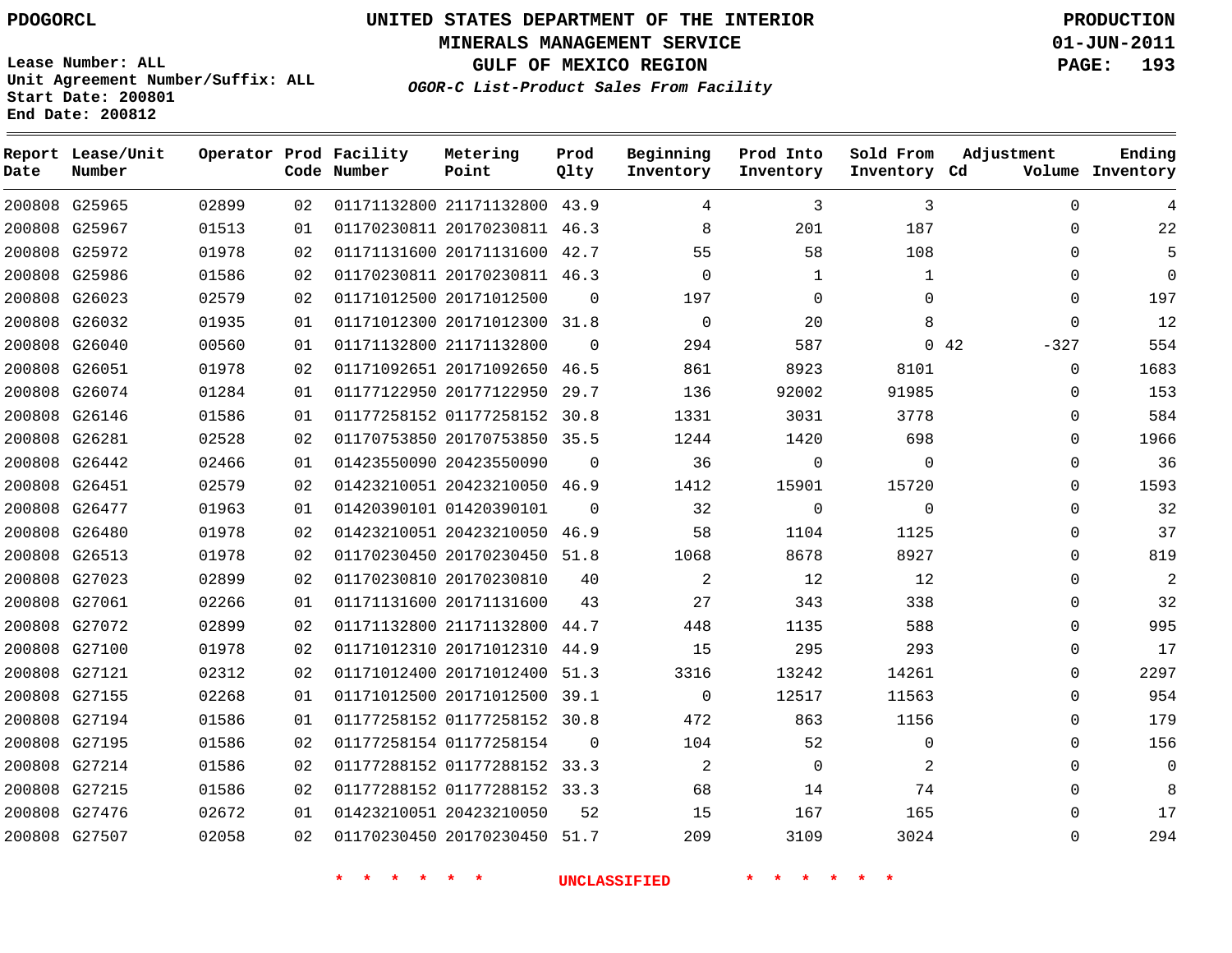**Start Date: 200801 End Date: 200812**

**Unit Agreement Number/Suffix: ALL**

# **UNITED STATES DEPARTMENT OF THE INTERIOR PDOGORCL PRODUCTION**

**MINERALS MANAGEMENT SERVICE 01-JUN-2011**

**GULF OF MEXICO REGION PAGE: 194**

**OGOR-C List-Product Sales From Facility**

 G27789 G27793 G27831 G27918 **Report Lease/Unit Date Number Operator Prod Facility Code Number** 20170530900 47.3 20170530900 20170530900 47.3 20177082958 34.7 20170513700 33.7 20170513700 33.7 20170513700 33.7 20170513700 33.7 20171012300 38.7 20171012300 20171012300 38.7 20171012300 38.7 20171012300 30.3 20170230810 46.4 20170230800 20170513700 22.5 20170513700 22.5 20170230810 20170230810 46.4 20171012300 38.7 01170231300 41.8 01170231300 41.8 20170230810 46.4 20171012310 20170754800 20170513700 33.7 20171012400 50.8 2017711260Y **Metering Point** 42 23 42 42 38.7  $\Omega$   $\Omega$   $\Omega$ **Prod Qlty**  $\Omega$   $\Omega$  $\Omega$  **Beginning Inventory**  $\Omega$   $\Omega$  **Ending Inventory Cd Volume**  $\Omega$  $\Omega$  $\Omega$   $\Omega$  **Prod Into Inventory**  $\Omega$  **Sold From Inventory**  $\Omega$  $\Omega$  $\cap$  $\Omega$  $\Omega$  $\Omega$  $\Omega$  $\Omega$   $\Omega$   $\Omega$  -483 -1  $\Omega$  $\Omega$  $\Omega$   $\Omega$  $\Omega$  $\Omega$  $\Omega$  $\Omega$  $\Omega$  $\Omega$ -1 **Adjustment**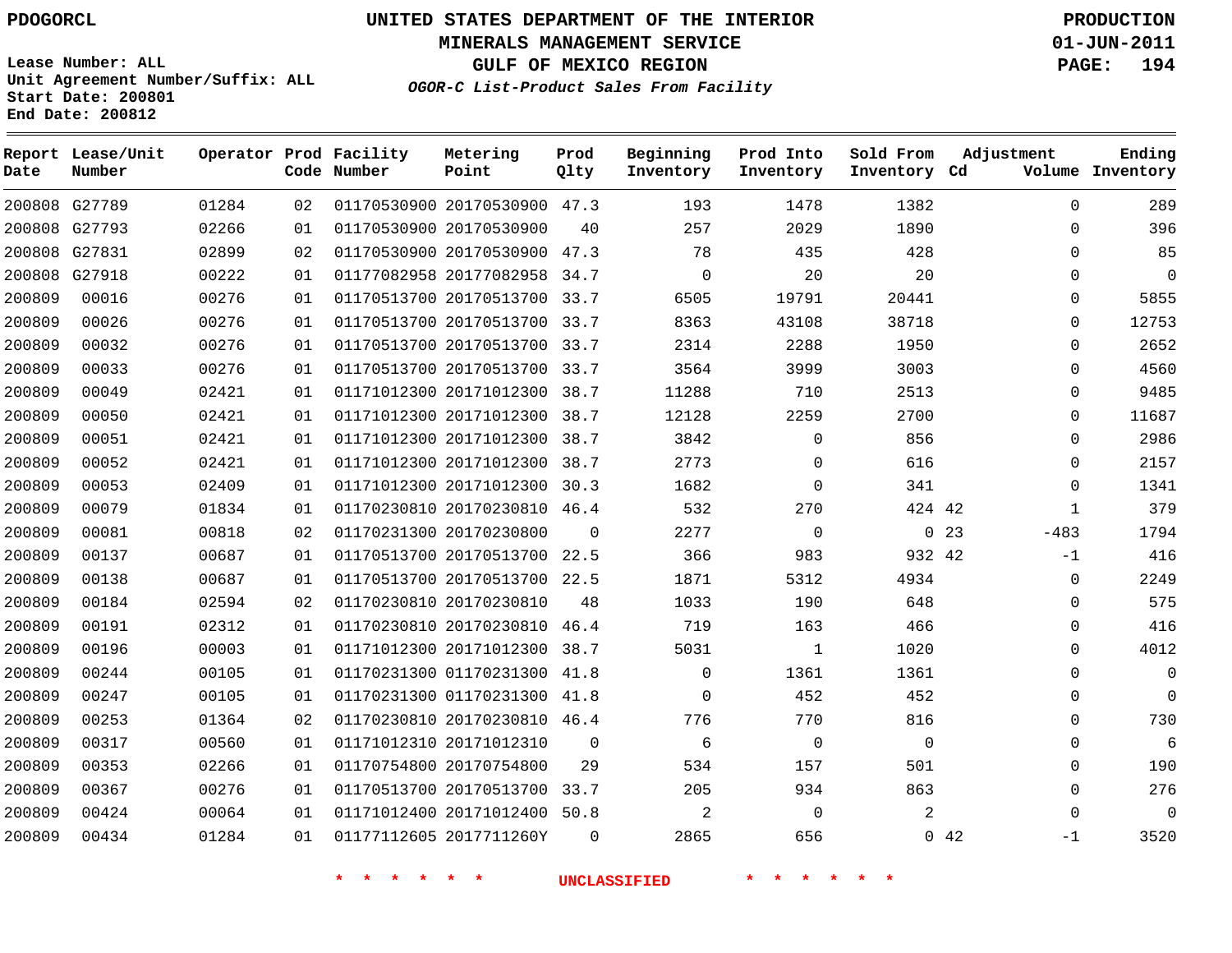#### **MINERALS MANAGEMENT SERVICE 01-JUN-2011**

**GULF OF MEXICO REGION PAGE: 195**

**Lease Number: ALL Unit Agreement Number/Suffix: ALL Start Date: 200801 End Date: 200812**

**OGOR-C List-Product Sales From Facility**

| Date   | Report Lease/Unit<br>Number |       |    | Operator Prod Facility<br>Code Number | Metering<br>Point            | Prod<br>Qlty | Beginning<br>Inventory | Prod Into<br>Inventory | Sold From<br>Inventory Cd | Adjustment   | Ending<br>Volume Inventory |
|--------|-----------------------------|-------|----|---------------------------------------|------------------------------|--------------|------------------------|------------------------|---------------------------|--------------|----------------------------|
| 200809 | 00453                       | 01284 | 01 |                                       | 01177112605 2017711260Y      | 0            | 432                    | 81                     | $\Omega$                  | $\Omega$     | 513                        |
| 200809 | 00462                       | 00078 | 01 |                                       | 01170573602 20170573602 33.1 |              | $\overline{4}$         | $\mathbf 0$            | $\mathbf{1}$              | $\Omega$     | 3                          |
| 200809 | 00464                       | 00078 | 01 |                                       | 01170573602 20170573602      | 33           | 1852                   | 0                      | 252                       | $\Omega$     | 1600                       |
| 200809 | 00466                       | 00064 | 01 |                                       | 01171012400 20171012400      | 50.8         | 1288                   | 2478                   | 1339                      | $\Omega$     | 2427                       |
| 200809 | 00479                       | 00818 | 01 |                                       | 01171012500 20171012500      | 38.4         | 515                    | 522                    | 354                       | $\Omega$     | 683                        |
|        |                             | 02595 | 01 |                                       | 01171012300 20171012300      | 38.7         | 16                     | 12                     | 5                         | $\Omega$     | 23                         |
|        |                             |       |    |                                       |                              |              | 531                    | 534                    | 359                       | 0            | 706                        |
| 200809 | 00487                       | 01284 | 01 |                                       | 01171132800 21171132800      | 50           | 4792                   | $\Omega$               | 380                       | $\Omega$     | 4412                       |
| 200809 | 00495                       | 01284 | 01 |                                       | 01171132800 21171132800      | 50           | 886                    | $\Omega$               | 70                        | $\Omega$     | 816                        |
| 200809 | 00518                       | 01482 | 01 |                                       | 01170230450 20170230450      | 51.1         | 56                     | 0                      | 56                        | 0            | $\mathbf 0$                |
| 200809 | 00526                       | 00105 | 01 |                                       | 01170230810 20170230810 46.3 |              | 1473                   | 1224                   | 1427                      | 0            | 1270                       |
| 200809 | 00541                       | 02589 | 01 |                                       | 01170530900 20170530900 49.2 |              | $\Omega$               | 18                     | 18                        | $\Omega$     | $\mathbf 0$                |
| 200809 | 00549                       | 00818 | 01 |                                       | 01171131800 20171131800      | $\Omega$     | $\Omega$               | 5                      | $\Omega$                  | $\Omega$     | 5                          |
| 200809 | 00559                       | 00687 | 01 |                                       | 01171131600 20171131600      | 41.9         | 353                    | 754                    | 971 42                    | 1            | 137                        |
| 200809 | 00560                       | 00687 | 01 |                                       | 01171131600 20171131600 41.9 |              | 37                     | 75                     | 98                        | $\Omega$     | 14                         |
| 200809 | 00577                       | 01935 | 01 |                                       | 01171012300 20171012300 38.7 |              | 23710                  | 154                    | 4834                      | $\Omega$     | 19030                      |
| 200809 | 00593                       | 01834 | 01 |                                       | 01171012300 20171012300 38.7 |              | 10065                  | 28                     | 878                       | $\Omega$     | 9215                       |
|        |                             | 02589 | 01 |                                       | 01171012300 20171012300 38.7 |              | 3838                   | $\Omega$               | 751                       | $\Omega$     | 3087                       |
|        |                             |       |    |                                       |                              |              | .<br>13903             | 28                     | 1629                      | 0            | 12302                      |
| 200809 | 00605                       | 02899 | 01 |                                       | 01170573602 20170573602 37.7 |              | 3015                   | 16                     | 410                       | 0            | 2621                       |
| 200809 | 00680                       | 01482 | 01 |                                       | 01170230700 20170230700      | $\Omega$     | 268                    | $\Omega$               | $\Omega$                  | $\Omega$     | 268                        |
| 200809 | 00691                       | 02312 | 02 |                                       | 01170754200 20170754200 37.6 |              | 748                    | 406                    | 401                       | 0            | 753                        |
| 200809 | 00693                       | 02266 | 01 |                                       | 01170754800 20170754800      | 29           | 505                    | 550                    | 390                       | 0            | 665                        |
| 200809 | 00694                       | 02266 | 01 |                                       | 01170754800 20170754800      | 29           | 4288                   | 3138                   | 3629                      | $\Omega$     | 3797                       |
| 200809 | 00697                       | 02266 | 01 |                                       | 01170754800 20170754800      | 29           | 1194                   | 1035                   | 977                       | $\mathbf{0}$ | 1252                       |
| 200809 | 00758                       | 02421 | 01 |                                       | 01170230810 20170230810 46.4 |              | 1385                   | 2231                   | 2000                      | $\Omega$     | 1616                       |
| 200809 | 00763                       | 01284 | 01 |                                       | 01170231100 20170230810 46.4 |              | 15                     | 27                     | 22                        | $\Omega$     | 20                         |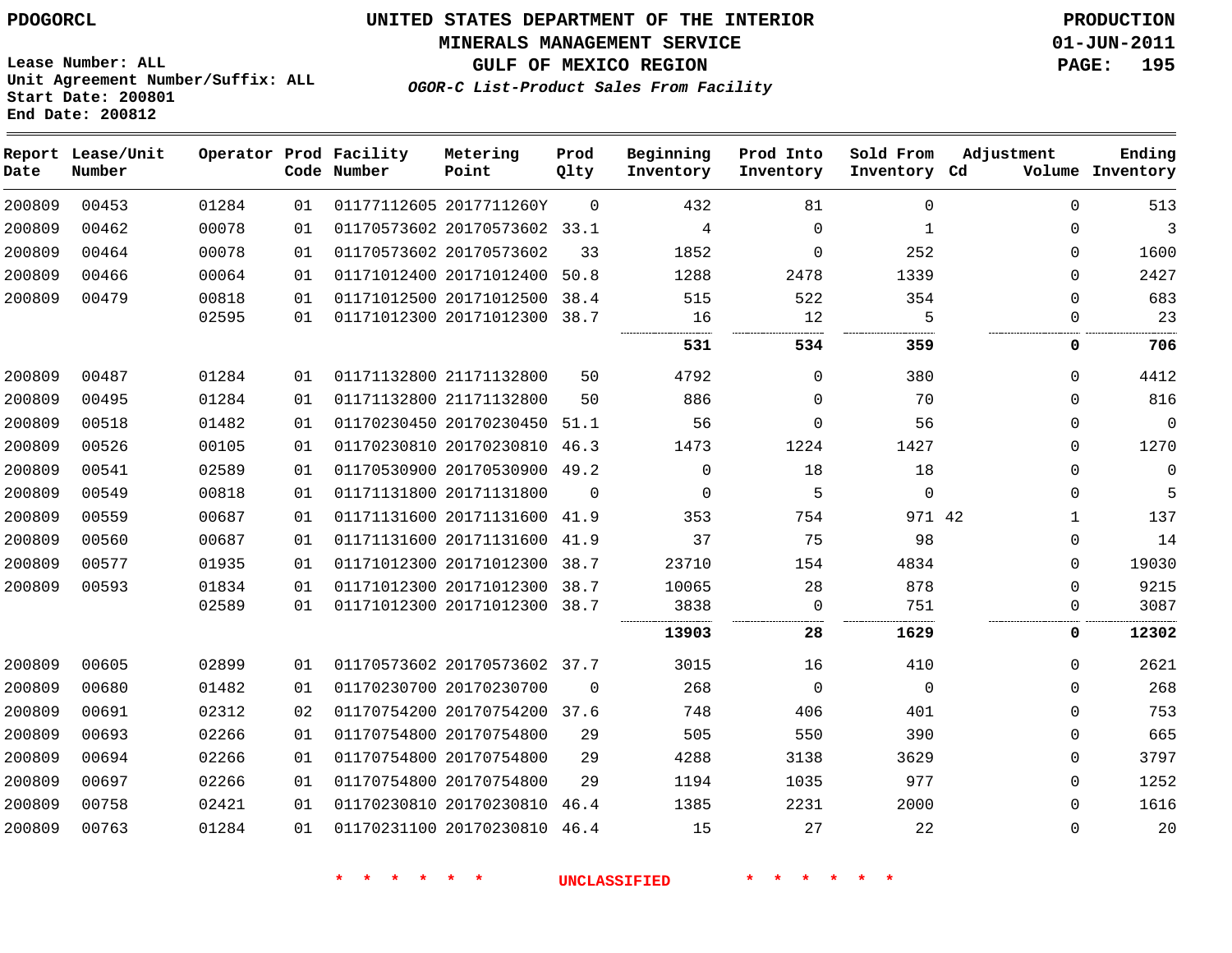**MINERALS MANAGEMENT SERVICE 01-JUN-2011**

**GULF OF MEXICO REGION PAGE: 196**

**Lease Number: ALL Unit Agreement Number/Suffix: ALL Start Date: 200801 End Date: 200812**

**OGOR-C List-Product Sales From Facility**

| Date   | Report Lease/Unit<br>Number |       |    | Operator Prod Facility<br>Code Number | Metering<br>Point            | Prod<br>Qlty | Beginning<br>Inventory | Prod Into<br>Inventory | Sold From<br>Inventory Cd | Adjustment   | Ending<br>Volume Inventory |
|--------|-----------------------------|-------|----|---------------------------------------|------------------------------|--------------|------------------------|------------------------|---------------------------|--------------|----------------------------|
| 200809 | 00767                       | 00105 | 01 |                                       | 01170230810 20170230810 46.3 |              | 226                    | 135                    | 190                       | $\Omega$     | 171                        |
| 200809 | 00768                       | 00105 | 01 |                                       | 01170230810 20170230810      | 46.3         | 4                      | $\sqrt{2}$             | 4                         | $\Omega$     | 2                          |
| 200809 | 00775                       | 01834 | 01 |                                       | 01171131600 20171131600 41.9 |              | 141                    | 178                    | 287                       | $\Omega$     | 32                         |
| 200809 | 00777                       | 01482 | 01 |                                       | 01171132000 20171132000      | $\mathbf 0$  | 29                     | 0                      | $\mathbf 0$               | $\Omega$     | 29                         |
| 200809 | 00778                       | 01482 | 01 |                                       | 01171132000 20171132000      | $\mathbf 0$  | 276                    | $\overline{c}$         | $\mathbf 0$               | $\Omega$     | 278                        |
| 200809 | 00786                       | 02409 | 01 |                                       | 01177078131 20171092650      | 49           | $\mathbf 0$            | 12                     | 12                        | 0            | 0                          |
| 200809 | 00787                       | 02312 | 01 |                                       | 01171092651 20171092650 47.9 |              | 321                    | 4                      | 179 42                    | 1            | 147                        |
| 200809 | 00796                       | 02628 | 02 |                                       | 01171092651 20171092650      | 47.9         | 10160                  | 403                    | 5800                      | $\Omega$     | 4763                       |
| 200809 | 00797                       | 02421 | 01 |                                       | 01171012300 20171012300 38.7 |              | 3134                   | 0                      | 635                       | $\Omega$     | 2499                       |
| 200809 | 00818                       | 02636 | 01 |                                       | 01171132800 21171132800      | 50           | 408                    | 0                      | 32                        | $\Omega$     | 376                        |
| 200809 | 00819                       | 00078 | 01 |                                       | 01171132800 21171132800      | 50           | 51                     | $\mathbf{0}$           | 4                         | $\Omega$     | 47                         |
| 200809 | 00827                       | 00003 | 01 |                                       | 0117711260G 2017711260G      | $\mathbf 0$  | 973                    | 0                      | 0                         | $\Omega$     | 973                        |
| 200809 | 00828                       | 01284 | 01 |                                       | 0117711260T 2017711260T      | $\Omega$     | 306                    | 0                      | $\Omega$                  | $\Omega$     | 306                        |
| 200809 | 00839                       | 02451 | 01 |                                       | 01170513800 20170513800      | 33.3         | 88                     | $\mathbf{0}$           | 13                        | $\Omega$     | 75                         |
| 200809 | 754303001A                  | 00059 | 01 |                                       | 01170230811 20170230811 46.2 |              | 993                    | 658                    | 628                       | $\Omega$     | 1023                       |
| 200809 | 754304003A                  | 00078 | 01 |                                       | 01170230400 20170230400      | 51.3         | 7                      | 0                      | 6                         | $\Omega$     | $\mathbf{1}$               |
| 200809 | 754305004A                  | 02899 | 01 |                                       | 01171132000 20171132000      | $\Omega$     | 186                    | 1                      | $\Omega$                  | 0            | 187                        |
| 200809 | 754307017A                  | 00362 | 02 |                                       | 01170230811 20170230811 46.2 |              | 441                    | 281                    | 275                       | $\Omega$     | 447                        |
| 200809 | 7543880060                  | 00105 | 01 |                                       | 01170230450 20170230450      | 51           | 171                    | 152                    | 264                       | $\Omega$     | 59                         |
| 200809 | 7543890080                  | 00276 | 01 |                                       | 01170513700 20170513700      | 33.7         | 5196                   | 0                      | 447 42                    | $\mathbf{1}$ | 4750                       |
| 200809 | 7543890180                  | 02899 | 01 |                                       | 01423210051 20423210050      | 47           | 7                      | 43                     | 43                        | $\Omega$     | 7                          |
| 200809 | 7543890220                  | 00105 | 01 |                                       | 01608158271 01608158271      | 20           | $\mathbf 0$            | 55                     | 55                        | $\Omega$     | $\Omega$                   |
| 200809 | 7543920040                  | 02628 | 01 |                                       | 01423210051 20423210050      | 47           | 25                     | 89                     | 102                       | $\Omega$     | 12                         |
| 200809 | 7543930100                  | 00362 | 02 |                                       | 01170230810 20170230810      | 46.4         | 2574                   | 1157                   | 1970                      | $\Omega$     | 1761                       |
| 200809 | 7543930200                  | 00105 | 01 |                                       | 01171012310 20171012310      | $\mathbf 0$  | 495                    | 0                      | 0                         | 0            | 495                        |
| 200809 | 7543930210                  | 02899 | 02 |                                       | 01608165300 01608165300      | $\mathbf 0$  | 91                     | 0                      | $\mathbf 0$               | $\Omega$     | 91                         |
| 200809 | 7543940080                  | 00222 | 01 |                                       | 01171132800 21171132800      | 50           | 488                    | 0                      | 39                        | $\Omega$     | 449                        |
|        | 200809 754395009A           | 00730 | 01 |                                       | 01170753510 20170753510 52.6 |              | 522                    | $\mathbf{0}$           | 154                       | $\Omega$     | 368                        |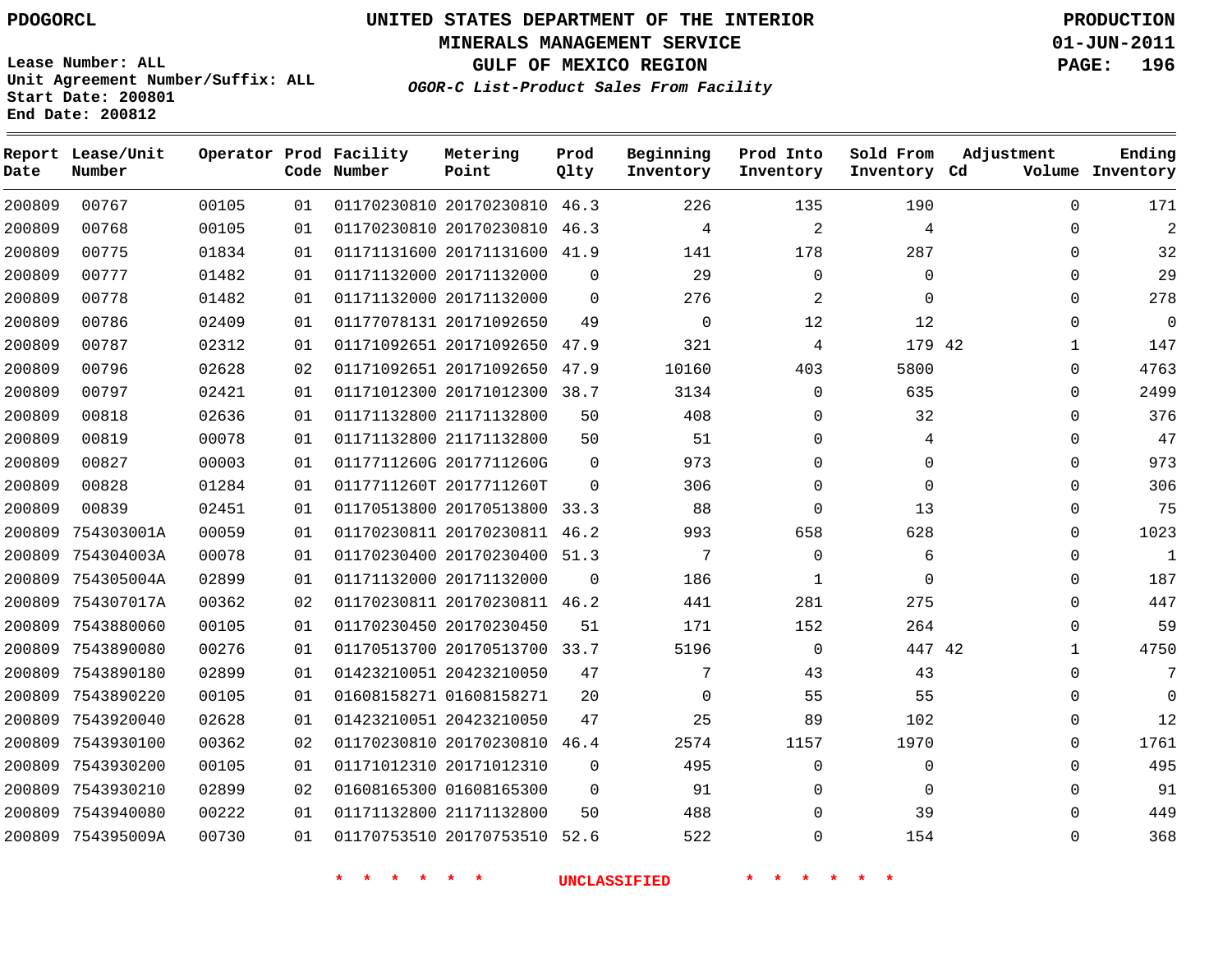#### **MINERALS MANAGEMENT SERVICE 01-JUN-2011**

**GULF OF MEXICO REGION PAGE: 197**

**Lease Number: ALL Unit Agreement Number/Suffix: ALL Start Date: 200801 End Date: 200812**

**OGOR-C List-Product Sales From Facility**

| Date   | Report Lease/Unit<br>Number |       |    | Operator Prod Facility<br>Code Number | Metering<br>Point            | Prod<br>Qlty | Beginning<br>Inventory | Prod Into<br>Inventory | Sold From<br>Inventory Cd | Adjustment     | Ending<br>Volume Inventory |
|--------|-----------------------------|-------|----|---------------------------------------|------------------------------|--------------|------------------------|------------------------|---------------------------|----------------|----------------------------|
| 200809 | 754395019A                  | 00105 | 01 |                                       | 01420390101 01420390101      | $\Omega$     | 765                    | 48                     | $\Omega$                  | $\Omega$       | 813                        |
| 200809 | 754396015A                  | 01284 | 01 |                                       | 01608103650 20608103650      | 31.7         | 90                     | 1367                   | 1347                      | $\Omega$       | 110                        |
| 200809 | 754398002A                  | 00105 | 01 |                                       | 01420570060 20420570060      | 53           | 5190                   | $\mathbf{0}$           | 123                       | $\Omega$       | 5067                       |
| 200809 | 754398017A                  | 01284 | 02 |                                       | 01170230811 20170230811      | $\Omega$     | 5                      | $\mathbf 0$            | $\Omega$                  | $\Omega$       | 5                          |
|        | 200809 8910020210           | 02451 | 01 |                                       | 01170513800 20170513800      | 33.3         | 7774                   | 1135                   | 1412                      | $\Omega$       | 7497                       |
|        |                             |       | 01 |                                       | 01170753510 20170753510      | 52.6         | 2404                   | 0                      | 711                       | 0              | 1693                       |
|        |                             |       |    |                                       |                              |              | 10178                  | 1135                   | 2123                      | 0              | 9190                       |
|        | 200809 8910024540           | 02451 | 01 |                                       | 01170513800 20170513800      | 33.3         | 4551                   | 379                    | 690                       | 0              | 4240                       |
|        | 200809 8910029320           | 00276 | 01 |                                       | 01170513700 20170513700 33.7 |              | 16394                  | 9444                   | 13816 42                  | $\overline{2}$ | 12024                      |
|        | 200809 8910034440           | 00276 | 01 |                                       | 01170513700 20170513700 33.7 |              | 29678                  | 12989                  | 16996                     | $\Omega$       | 25671                      |
|        |                             | 00730 | 01 |                                       | 01170513700 20170513700 33.7 |              | 2927                   | $\mathbf 0$            | 1676<br>.                 | 0              | 1251                       |
|        |                             |       |    |                                       |                              |              | 32605                  | 12989                  | 18672                     | 0              | 26922                      |
|        | 200809 8910039150           | 00078 | 01 |                                       | 01170573601 20170573601 25.4 |              | 3015                   | 35                     | 391                       | $\Omega$       | 2659                       |
|        | 200809 8910063810           | 02466 | 01 |                                       | 01170230450 20170230450      | 51.1         | 1334                   | 1834                   | 2457                      | $\Omega$       | 711                        |
|        |                             | 02904 | 02 |                                       | 01170230450 20170230450      | 51.1         | 3                      | 9                      | 9                         | 0              | $\mathbf{3}$               |
|        |                             |       |    |                                       |                              |              | 1337                   | 1843                   | 2466                      | 0              | 714                        |
|        | 200809 8910066690           | 00078 | 01 |                                       | 01170573602 20170573602      | 33           | 3200                   | $\mathbf 0$            | 436                       | $\Omega$       | 2764                       |
|        | 200809 8910086540           | 01284 | 01 |                                       | 01177092604 20177092604 37.5 |              | $\Omega$               | 167                    | 167                       | $\Omega$       | $\overline{0}$             |
|        | 200809 8910086610           | 02266 | 01 |                                       | 01170754800 20170754800      | 29           | 184                    | 265                    | 129                       | 0              | 320                        |
|        | 200809 8910086660           | 03009 | 02 |                                       | 01421670201 20421670200      | $\Omega$     | 207                    | 0                      | $\mathbf 0$               | $\Omega$       | 207                        |
|        | 200809 8910087640           | 00818 | 02 |                                       | 01171092800 21171132800      | 51           | 44                     | 0                      |                           | 2<br>4 4 2     | 42                         |
|        | 200809 8910087670           | 02312 | 02 |                                       | 01170754200 20170754200      | 37.6         | 111                    | $\mathbf{0}$           | 60                        | $\Omega$       | 51                         |
|        | 200809 8910088130           | 00078 | 01 |                                       | 01171132800 21171132800      | 40           | 796                    | $\mathbf{0}$           | 63                        | 0              | 733                        |
| 200809 | 8910088160                  | 02233 | 01 |                                       | 01171132800 21171132800      | 50.5         | 1331                   | 0                      | 106                       | 0              | 1225                       |
|        | 200809 8910089160           | 00276 | 01 |                                       | 01170513700 20170513700      | 33.7         | 4399                   | 3200                   | 3425 42                   | $\mathbf{1}$   | 4175                       |
| 200809 | 891008927AE                 | 00078 | 01 |                                       | 01170230400 20170230400 51.3 |              | 85                     | 59                     | 54 09                     | $-20$          | 70                         |
|        | 200809 891008927K           | 00078 | 01 |                                       | 01170230400 20170230400 51.3 |              | 64                     | 76                     | 56                        | $\Omega$       | 84                         |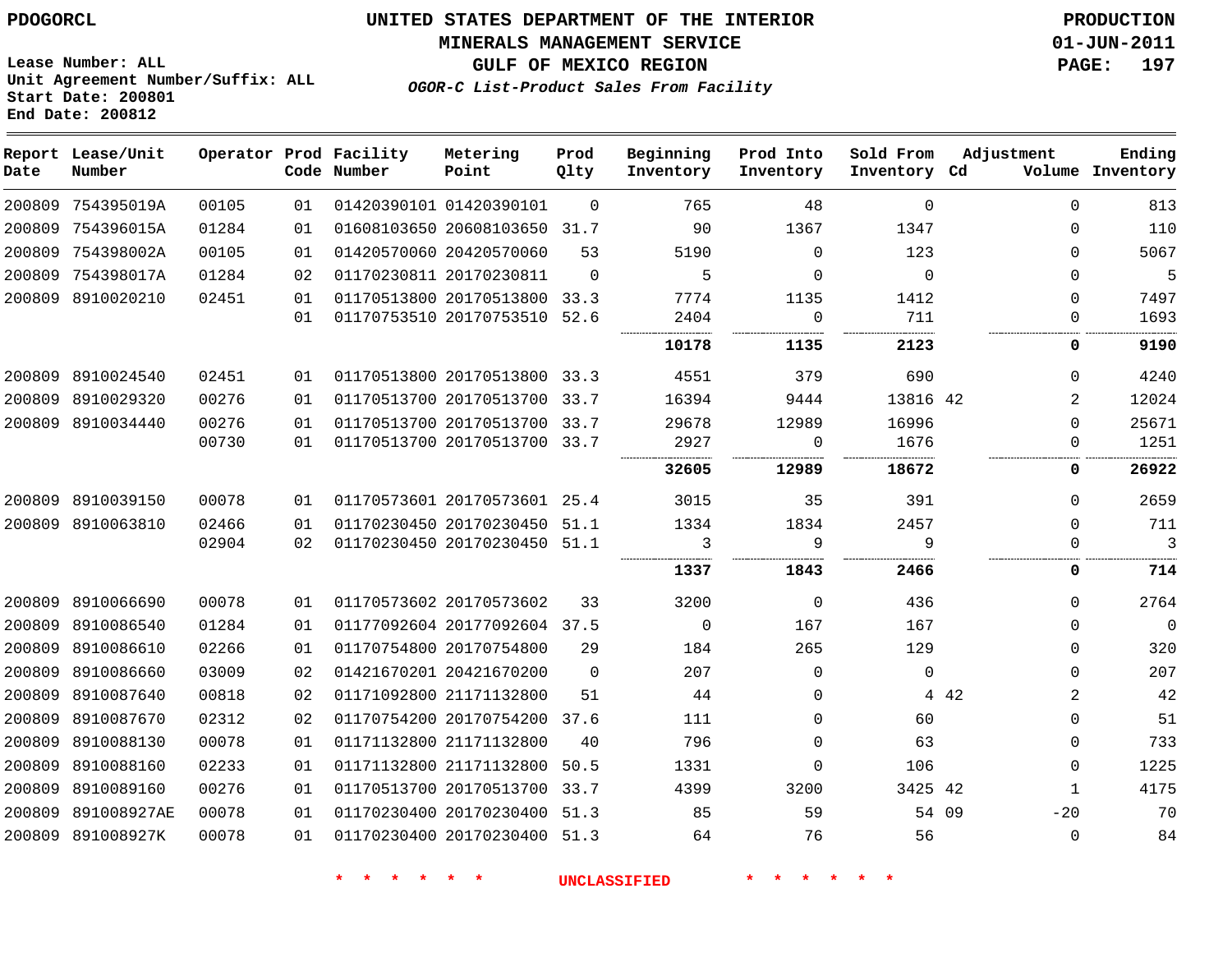# **UNITED STATES DEPARTMENT OF THE INTERIOR PDOGORCL PRODUCTION**

**MINERALS MANAGEMENT SERVICE 01-JUN-2011**

**GULF OF MEXICO REGION PAGE: 198**

**Unit Agreement Number/Suffix: ALL Start Date: 200801 End Date: 200812**

**OGOR-C List-Product Sales From Facility**

| Date | Report Lease/Unit<br>Number |       |    | Operator Prod Facility<br>Code Number | Metering<br>Point            | Prod<br>Qlty | Beginning<br>Inventory | Prod Into<br>Inventory | Sold From<br>Inventory Cd | Adjustment    | Ending<br>Volume Inventory |
|------|-----------------------------|-------|----|---------------------------------------|------------------------------|--------------|------------------------|------------------------|---------------------------|---------------|----------------------------|
|      | 200809 891008927X           | 00078 | 01 |                                       | 01170230400 20170230400 51.3 |              | 37                     | 37                     |                           | 32 42<br>$-1$ | 41                         |
|      | 200809 8910089460           | 01834 | 01 |                                       | 01171012500 20171012500 34.1 |              | 1                      | 0                      | 1                         | 0             | 0                          |
|      | 200809 891008946C           | 01834 | 01 |                                       | 01171012500 20171012500 38.4 |              | 22                     | 0                      |                           | 23 42<br>1    | $\Omega$                   |
|      | 200809 8910116740           | 00276 | 01 |                                       | 01170513700 20170513700 33.7 |              | 590                    | 442                    | 459 42                    | -1            | 572                        |
|      | 200809 8910116790           | 00276 | 01 |                                       | 01170513700 20170513700 33.7 |              | 10316                  | 9323                   | 8030                      |               | 11609<br>$\Omega$          |
|      | 200809 8910116800           | 00276 | 01 |                                       | 01170513700 20170513700 33.7 |              | 14113                  | 11697                  | 10986 42                  |               | 14825<br>1                 |
|      | 200809 891011687A           | 02266 | 01 |                                       | 01170754800 20170754800      | 29           | 170                    | 109                    | 147                       | $\Omega$      | 132                        |
|      | 200809 891011687B           | 02266 | 01 |                                       | 01170754800 20170754800      | 29           | 63                     | 82                     | 46                        | $\Omega$      | 99                         |
|      | 200809 891011687C           | 02266 | 01 |                                       | 01170754800 20170754800      | 29           | 250                    | 265                    | 194                       | $\Omega$      | 321                        |
|      | 200809 891011687D           | 02266 | 01 |                                       | 01170754800 20170754800      | 29           | 397                    | 411                    | 310                       | 0             | 498                        |
|      | 200809 8910117330           | 02266 | 01 |                                       | 01170754800 20170754800      | 29           | 3                      | 2                      | 2                         | $\Omega$      | 3                          |
|      | 200809 8910123210           | 00687 | 01 |                                       | 0117709260A 2017709260A 34.5 |              | 10                     | 41                     | 40                        | $\Omega$      | 11                         |
|      | 200809 8910123250           | 00687 | 01 |                                       | 0117709260A 2017709260A 34.5 |              | 25                     | 108                    | 104                       | $\Omega$      | 29                         |
|      | 200809 8910123270           | 01482 | 01 |                                       | 01177215100 20177215102      | 0            | 61                     | 0                      | 0                         | $\Omega$      | 61                         |
|      | 200809 8910123320           | 01482 | 01 |                                       | 01177215100 20177215102      | $\Omega$     | 143                    | 0                      | 0                         | $\Omega$      | 143                        |
|      | 200809 8910123330           | 01482 | 01 |                                       | 01177215100 20177215102      | $\Omega$     | 140                    | $\mathbf{0}$           | $\mathbf 0$               | $\Omega$      | 140                        |
|      | 200809 8910123350           | 01284 | 01 |                                       | 01171012500 20171012500 38.4 |              | 24                     | $\mathbf 0$            | 24                        | $\Omega$      | $\mathbf 0$                |
|      | 200809 8910123390           | 00818 | 01 |                                       | 01171131800 20171131800      | 49.4         | 1872                   | 856                    | 474                       | 0             | 2254                       |
|      | 200809 8910138430           | 03041 | 01 |                                       | 01171132800 21171132800      | 50           | 16                     | $\mathbf{0}$           | $\mathbf{1}$              | $\Omega$      | 15                         |
|      | 200809 8910169300           | 00491 | 01 |                                       | 01170230810 20170230810      | 46.3         | 80                     | 70                     | 77                        | $\Omega$      | 73                         |
|      | 200809 8910202350           | 00276 | 01 |                                       | 01170513700 20170513700 33.7 |              | 29355                  | 0                      | 3807                      | $\Omega$      | 25548                      |
|      | 200809 8910202430           | 00276 | 01 |                                       | 01170513700 20170513700      | $\Omega$     | 222                    | $\mathbf 0$            | $\mathbf 0$               | $\Omega$      | 222                        |
|      | 200809 8910202550           | 00105 | 01 |                                       | 01170230810 20170230810      | 46.3         | 89                     | 54                     | 76                        | $\Omega$      | 67                         |
|      | 200809 8910202560           | 00276 | 01 |                                       | 01170513700 20170513700      | 33.7         | 4409                   | $\mathbf{0}$           | 538                       | $\Omega$      | 3871                       |
|      | 200809 G00932               | 01376 | 01 |                                       | 01170230810 20170230810 46.4 |              | 205                    | 126                    | 175                       | $\Omega$      | 156                        |
|      | 200809 G00985               | 00687 | 01 |                                       | 0117709260A 2017709260A 34.5 |              | 342                    | 1249                   | 1255 42                   |               | 337<br>1                   |
|      | 200809 G00987               | 00105 | 01 |                                       | 01171132800 21171132800      | 50           | 1246                   | $\mathbf{0}$           | 99                        | $\Omega$      | 1147                       |
|      | 200809 G00989               | 00003 | 01 |                                       | 01171012400 20171012400      | $\Omega$     | 1022                   | $\Omega$               | $\Omega$                  | $\Omega$      | 1022                       |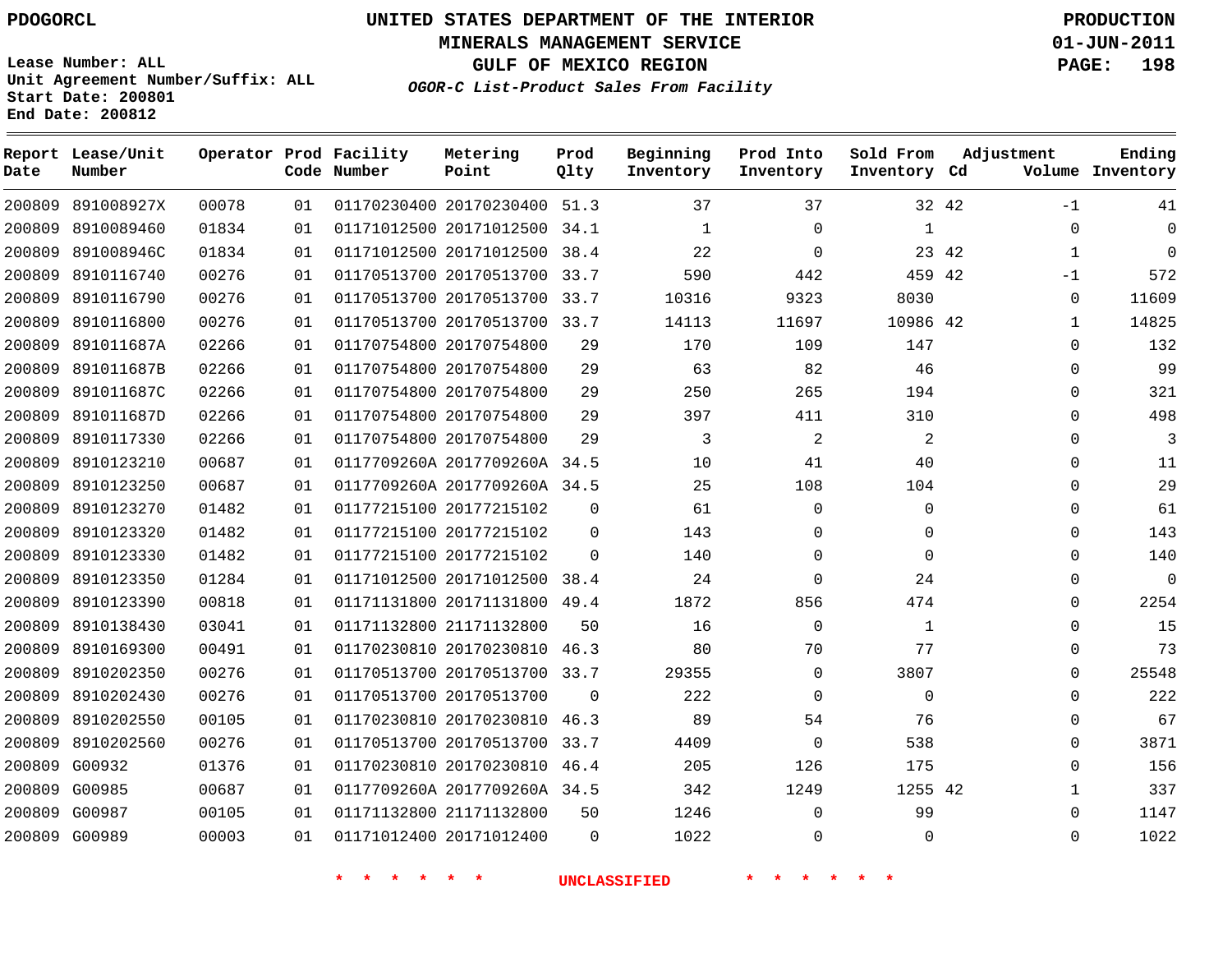**MINERALS MANAGEMENT SERVICE 01-JUN-2011**

**GULF OF MEXICO REGION PAGE: 199**

**OGOR-C List-Product Sales From Facility**

**Lease Number: ALL Unit Agreement Number/Suffix: ALL Start Date: 200801 End Date: 200812**

| Date   | Report Lease/Unit<br>Number |       |    | Operator Prod Facility<br>Code Number | Metering<br>Point            | Prod<br>Qlty | Beginning<br>Inventory | Prod Into<br>Inventory | Sold From<br>Inventory Cd | Adjustment |          | Ending<br>Volume Inventory |
|--------|-----------------------------|-------|----|---------------------------------------|------------------------------|--------------|------------------------|------------------------|---------------------------|------------|----------|----------------------------|
|        | 200809 G01083               | 00276 | 01 |                                       | 01170513700 20170513700 33.7 |              | 4240                   | 2891                   | 3300 42                   |            | $-1$     | 3830                       |
|        |                             | 02777 | 01 |                                       | 01170753510 20170753510      | $\Omega$     | 65<br>                 | 0                      | $\Omega$<br>.             |            | $\Omega$ | 65                         |
|        |                             |       |    |                                       |                              |              | 4305                   | 2891                   | 3300                      |            | -1       | 3895                       |
|        | 200809 G01090               | 00276 | 01 |                                       | 01170513700 20170513700 33.7 |              | 14097                  | 10139                  | 10973 42                  |            | 1        | 13264                      |
|        | 200809 G01091               | 00276 | 01 |                                       | 01170513700 20170513700 33.7 |              | 1704                   | 1598                   | 1327 42                   |            | 1        | 1976                       |
|        | 200809 G01092               | 00276 | 01 |                                       | 01170513700 20170513700 33.7 |              | 10640                  | 8559                   | 8282                      |            | $\Omega$ | 10917                      |
|        | 200809 G01096               | 00276 | 01 |                                       | 01170513700 20170513700      | $\Omega$     | $\mathbf 0$            | 3                      | $\mathbf{0}$              |            | 0        | 3                          |
|        | 200809 G01127               | 02630 | 01 |                                       | 01171132000 20171132000      | $\Omega$     | 450                    | 4                      | $\Omega$                  |            | $\Omega$ | 454                        |
| 200809 | G01181                      | 00818 | 01 |                                       | 01177072200 20177072200      | $\Omega$     | 2                      | $\Omega$               |                           | 0.42       | -1       | $\mathbf{1}$               |
| 200809 | G01182                      | 00818 | 01 |                                       | 01177072200 20177072201 37.7 |              | 63                     | 0                      |                           | 1 42       | 1        | 63                         |
|        | 200809 G01196               | 00078 | 01 |                                       | 01171132800 21171132800      | 50           | 82                     | 0                      |                           | 7 42       | 1        | 76                         |
|        | 200809 G01198               | 00818 | 02 |                                       | 01171092651 20171092650      | 47.8         | 33                     | $\Omega$               | 18                        |            | $\Omega$ | 15                         |
|        | 200809 G01208               | 00818 | 02 |                                       | 01171092651 20171092650 47.9 |              | 1185                   | 106                    | 709                       |            | $\Omega$ | 582                        |
|        | 200809 G01210               | 03041 | 01 |                                       | 01171132800 21171132800      | 40           | 58                     | $\Omega$               | 5                         |            | $\Omega$ | 53                         |
|        | 200809 G01216               | 00222 | 01 |                                       | 01177082958 20177082958 34.7 |              | $\Omega$               | 254                    | 254                       |            | $\Omega$ | 0                          |
| 200809 | G01220                      | 00105 | 01 |                                       | 01177092600 20177092600 42.7 |              | 1485                   | 3644                   | 4750                      |            | $\Omega$ | 379                        |
|        | 200809 G01228               | 00003 | 01 |                                       | 0117711260G 2017711260G      | $\Omega$     | 1022                   | 0                      | 0                         |            | 0        | 1022                       |
|        | 200809 G01230               | 00003 | 01 |                                       | 0117711260G 2017711260G      | $\Omega$     | 838                    | 0                      | $\Omega$                  |            | $\Omega$ | 838                        |
|        | 200809 G01248               | 02628 | 01 |                                       | 01171012500 20171012500 38.4 |              | 122                    | 0                      | 122                       |            | 0        | 0                          |
|        | 200809 G01269               | 01284 | 01 |                                       | 01171012500 20171012500 38.4 |              | 31                     | $\mathbf{0}$           | 31                        |            | $\Omega$ | $\mathbf 0$                |
|        | 200809 G01351               | 00078 | 01 |                                       | 01170230400 20170230400      | 51.3         | 55                     | 41                     | 48                        |            | $\Omega$ | 48                         |
|        | 200809 G01441               | 00818 | 01 |                                       | 01177112701 20177112700      | $\Omega$     | 415                    | $\Omega$               | $\Omega$                  |            | $\Omega$ | 415                        |
|        | 200809 G01447               | 00276 | 01 |                                       | 01170513700 20170513700      | 33.7         | 2148                   | 9182                   | 8614 42                   |            | 1        | 2717                       |
| 200809 | G01477                      | 02595 | 01 |                                       | 01170230810 20170230810      | 46.4         | 472                    | 114                    | 305 42                    |            | $-1$     | 280                        |
|        | 200809 G01497               | 02451 | 01 |                                       | 01170513800 20170513800 33.3 |              | 1376                   | $\mathbf{0}$           | 250                       |            | $\Omega$ | 1126                       |
|        | 200809 G01498               | 02451 | 01 |                                       | 01170513800 20170513800      | 33.3         | 267                    | 1                      | 41                        |            | $\Omega$ | 227                        |
|        | 200809 G01528               | 01284 | 01 |                                       | 0117711260T 2017711260T      | $\Omega$     | 55                     | $\Omega$               | $\Omega$                  |            | $\Omega$ | 55                         |
|        | 200809 G01580               | 02451 | 01 |                                       | 01170513800 20170513800 33.3 |              | 241                    | 1                      | 37                        |            | 0        | 205                        |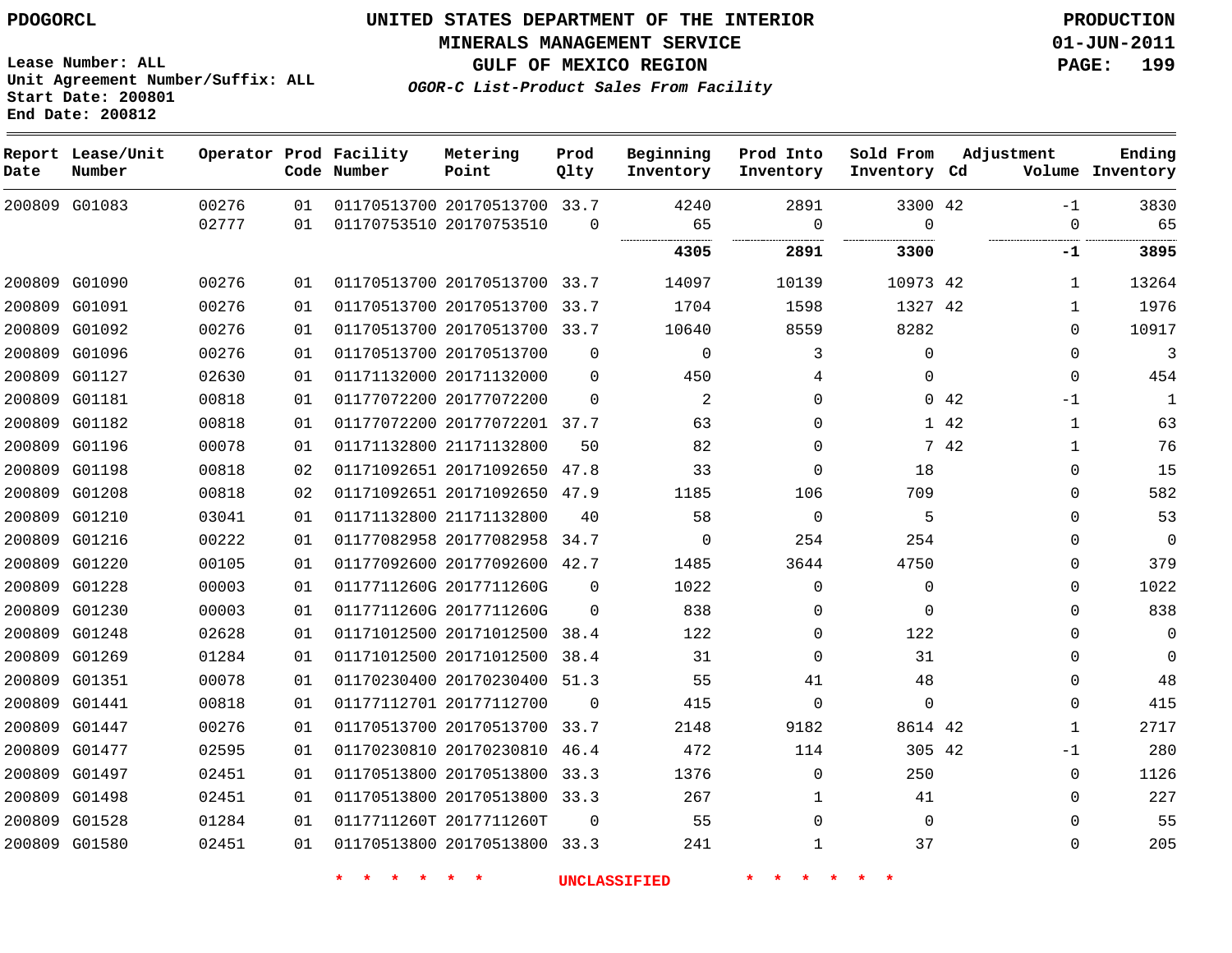**Start Date: 200801 End Date: 200812**

**Unit Agreement Number/Suffix: ALL**

# **UNITED STATES DEPARTMENT OF THE INTERIOR PDOGORCL PRODUCTION**

**MINERALS MANAGEMENT SERVICE 01-JUN-2011**

**GULF OF MEXICO REGION PAGE: 200**

**OGOR-C List-Product Sales From Facility**

 G01610 G01619 G01620 G01676 G01677 G01754 G01757 G01812 G01860 G01865 G01880 G01898 G01901 G01953 G01966 G01967 G01997 G01998 G02006 G02021 G02023 G02050 G02088 G02090 G02091 G02099 G02127 G02161 **Report Lease/Unit Date Number Operator Prod Facility Code Number** 20177215102 20170513700 20170513700 33.7 20170755200 20170755200 20423210050 20423210050 20422450350 41.3 20170231110 20171012500 20171132000 20171012500 38.4 20177215102 20170230811 46.1 20177215102 20177215102 20170230810 20170230811 46.4 20170530900 20170230811 46.2 20170230811 46.2 21171132800 20170230811 46.2 20170230811 46.2 20170230811 46.2 20171012310 20170230810 20171012500 38.4 **Metering Point** 42 42 23 42 42  $\Omega$ 33.7  $\Omega$  $\Omega$  38.4  $\Omega$   $\Omega$ 46.4 **Prod Qlty**  $\overline{a}$  **Beginning Inventory**  $\Omega$   $\Omega$ **Ending Inventory Cd Volume** $\Omega$  $\Omega$  $\Omega$   $\Omega$   $\Omega$   $\Omega$   $\Omega$   $\Omega$   $\Omega$   $\Omega$   $\Omega$ **Prod Into Inventory**  $\Omega$   $\Omega$  $\Omega$   $\Omega$   $\Omega$   $\Omega$   $\Omega$   $\Omega$  **Sold From Inventory**  $\Omega$   $\cap$  $\Omega$  $\Omega$ -1  $\Omega$ -74  $\Omega$   $\Omega$   $\Omega$  $\Omega$  $\Omega$   $\Omega$  $\Omega$  $\Omega$  $\Omega$   $\Omega$  $\Omega$  $\Omega$ **Adjustment**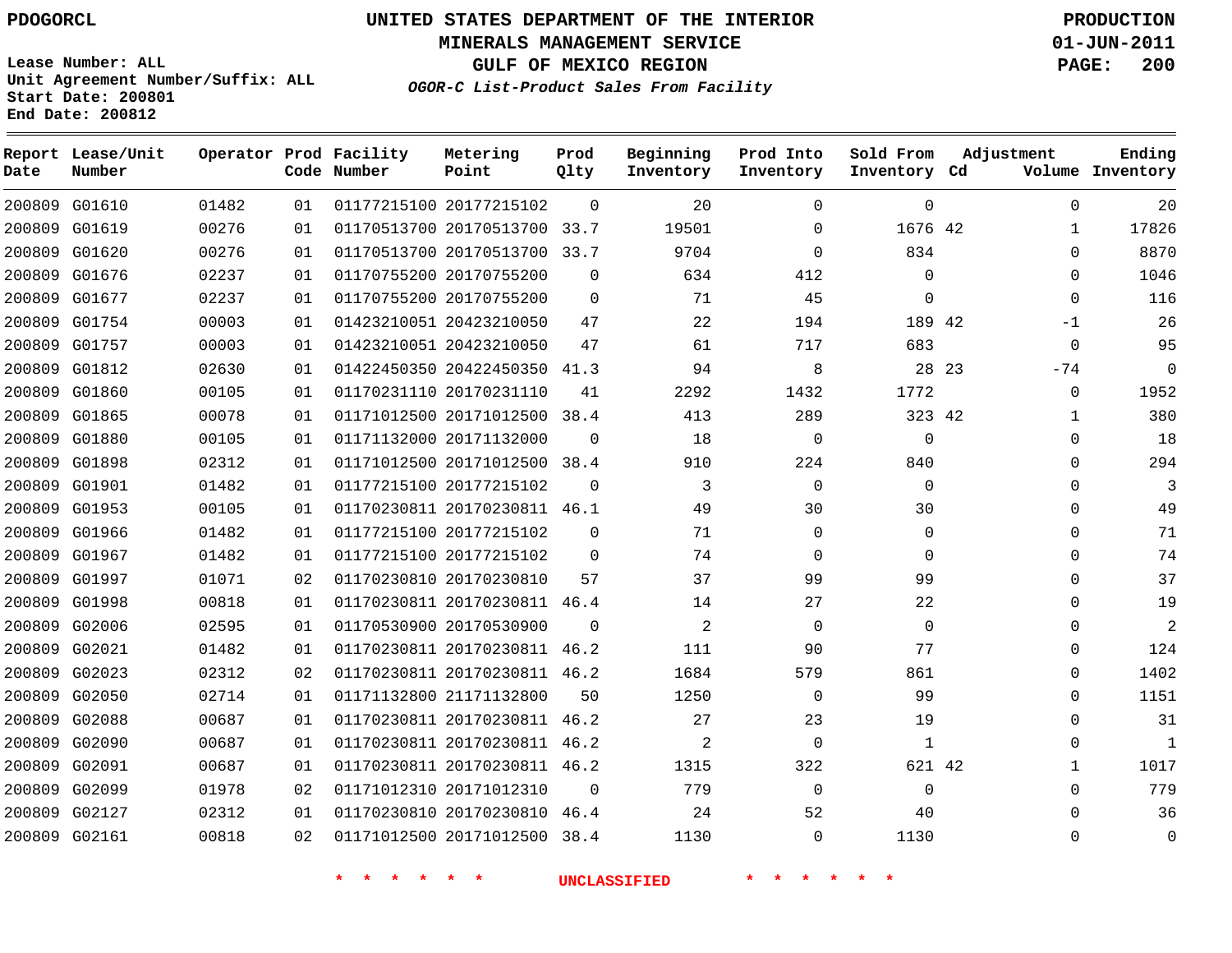**MINERALS MANAGEMENT SERVICE 01-JUN-2011**

**GULF OF MEXICO REGION PAGE: 201**

**Lease Number: ALL Unit Agreement Number/Suffix: ALL Start Date: 200801 End Date: 200812**

**OGOR-C List-Product Sales From Facility**

| Date          | Report Lease/Unit<br>Number |       |    | Operator Prod Facility<br>Code Number | Metering<br>Point            | Prod<br>Qlty | Beginning<br>Inventory | Prod Into<br>Inventory | Sold From<br>Inventory Cd | Adjustment   | Ending<br>Volume Inventory |
|---------------|-----------------------------|-------|----|---------------------------------------|------------------------------|--------------|------------------------|------------------------|---------------------------|--------------|----------------------------|
| 200809 G02163 |                             | 00105 | 01 |                                       | 01171012500 20171012500 38.3 |              | 238                    | 0                      | 238                       | $\mathbf 0$  | $\mathbf 0$                |
| 200809 G02300 |                             | 01482 | 01 |                                       | 01171132800 21171132800      | 50           | 11                     | 0                      | 1                         | $\mathbf 0$  | 10                         |
| 200809 G02317 |                             | 02421 | 01 | 01171132000 20171132000               |                              | $\Omega$     | 122                    | $\mathbf 0$            | $\mathbf 0$               | $\mathbf 0$  | 122                        |
| 200809 G02353 |                             | 01284 | 01 |                                       | 01170230450 20170230450 51.1 |              | 70                     | 42                     | 96                        | $\mathbf 0$  | 16                         |
| 200809 G02354 |                             | 01284 | 01 |                                       | 01170230450 20170230450 51.1 |              | 230                    | 305                    | 417                       | $\mathbf 0$  | 118                        |
| 200809 G02357 |                             | 02200 | 01 |                                       | 01170230450 20170230450 51.1 |              | 39                     | 92                     | 95                        | $\mathbf 0$  | 36                         |
| 200809 G02391 |                             | 01284 | 01 |                                       | 0142709015A 2042709015A 41.6 |              | $\Omega$               | 715                    | 715                       | $\Omega$     | $\Omega$                   |
| 200809 G02404 |                             | 02589 | 01 |                                       | 01170230810 20170230810 46.8 |              | 1109                   | 222                    | 222                       | 0            | 1109                       |
| 200809 G02416 |                             | 02409 | 01 |                                       | 01170230810 20170230810 46.3 |              | 3                      | 3                      | 3                         | $\Omega$     | 3                          |
| 200809 G02423 |                             | 00818 | 02 |                                       | 01170230810 20170230810      | 46.3         | 41                     | 38                     | 42                        | $\mathbf 0$  | 37                         |
| 200809 G02428 |                             | 00105 | 01 |                                       | 01170230810 20170230810 46.4 |              | 12                     | 0                      | 6                         | 0            | 6                          |
| 200809 G02429 |                             | 00491 | 01 |                                       | 01170230810 20170230810 46.3 |              | 407                    | 178                    | 309                       | $\Omega$     | 276                        |
| 200809 G02433 |                             | 00491 | 01 |                                       | 01170230810 20170230810      | 46.3         | 26                     | 26                     | 24                        | $\mathbf 0$  | 28                         |
| 200809 G02434 |                             | 01284 | 02 |                                       | 01170230810 20170230810 46.4 |              | 25                     | 5                      | 16                        | $\Omega$     | 14                         |
| 200809 G02436 |                             | 02628 | 02 |                                       | 01170230811 20170230811 46.2 |              | 323                    | $\mathbf{1}$           | 124                       | $\mathbf 0$  | 200                        |
| 200809 G02567 |                             | 02628 | 01 |                                       | 01170230811 20170230811 46.2 |              | 992                    | 928                    | 731                       | $\Omega$     | 1189                       |
| 200809 G02596 |                             | 01482 | 01 |                                       | 01171132800 21171132800      | 50           | 7                      | $\mathbf 0$            | $\mathbf{1}$              | $\mathbf 0$  | 6                          |
| 200809 G02601 |                             | 02268 | 01 |                                       | 01171092651 20171092650      | 45           | 178                    | 19                     | 90                        | $\mathbf 0$  | 107                        |
| 200809 G02628 |                             | 00105 | 01 |                                       | 01171012500 20171012500 38.3 |              | 100                    | 0                      | 100                       | $\Omega$     | $\Omega$                   |
| 200809 G02665 |                             | 02451 | 01 |                                       | 01423210051 20423210050      | 47           | 224                    | 1153                   | 1224                      | $\mathbf 0$  | 153                        |
|               | 200809 G02759               | 01284 | 01 |                                       | 01170230800 20170230810      | 46.4         | 45                     | 13                     | 31                        | $\Omega$     | 27                         |
| 200809 G02825 |                             | 00105 | 01 |                                       | 01170231110 20170231110      | 41           | 34                     | 30                     | 27                        | $\mathbf 0$  | 37                         |
| 200809 G02826 |                             | 00105 | 01 |                                       | 01170230810 20170230810      | 46.4         | 0                      | 133                    | 70                        | $\Omega$     | 63                         |
|               |                             |       | 01 |                                       | 01170231110 20170231110      | 41           | 187                    | 103                    | 145 42                    | 2            | 147                        |
|               |                             |       |    |                                       |                              |              | 187                    | 236                    | 215                       | $\mathbf{2}$ | 210                        |
| 200809 G02833 |                             | 01819 | 01 | 01170530900 20170530900               |                              | $\mathbf 0$  | 1                      | 0                      | 0                         | $\mathbf 0$  | 1                          |
| 200809 G02870 |                             | 02636 | 01 |                                       | 01170230810 20170230810 46.4 |              | 10                     | 4                      | 7                         | $\Omega$     | 7                          |
| 200809 G02885 |                             | 02312 | 01 |                                       | 01171132000 20171132000      | $\Omega$     | 49                     | 0                      | $\mathbf{0}$              | $\mathbf 0$  | 49                         |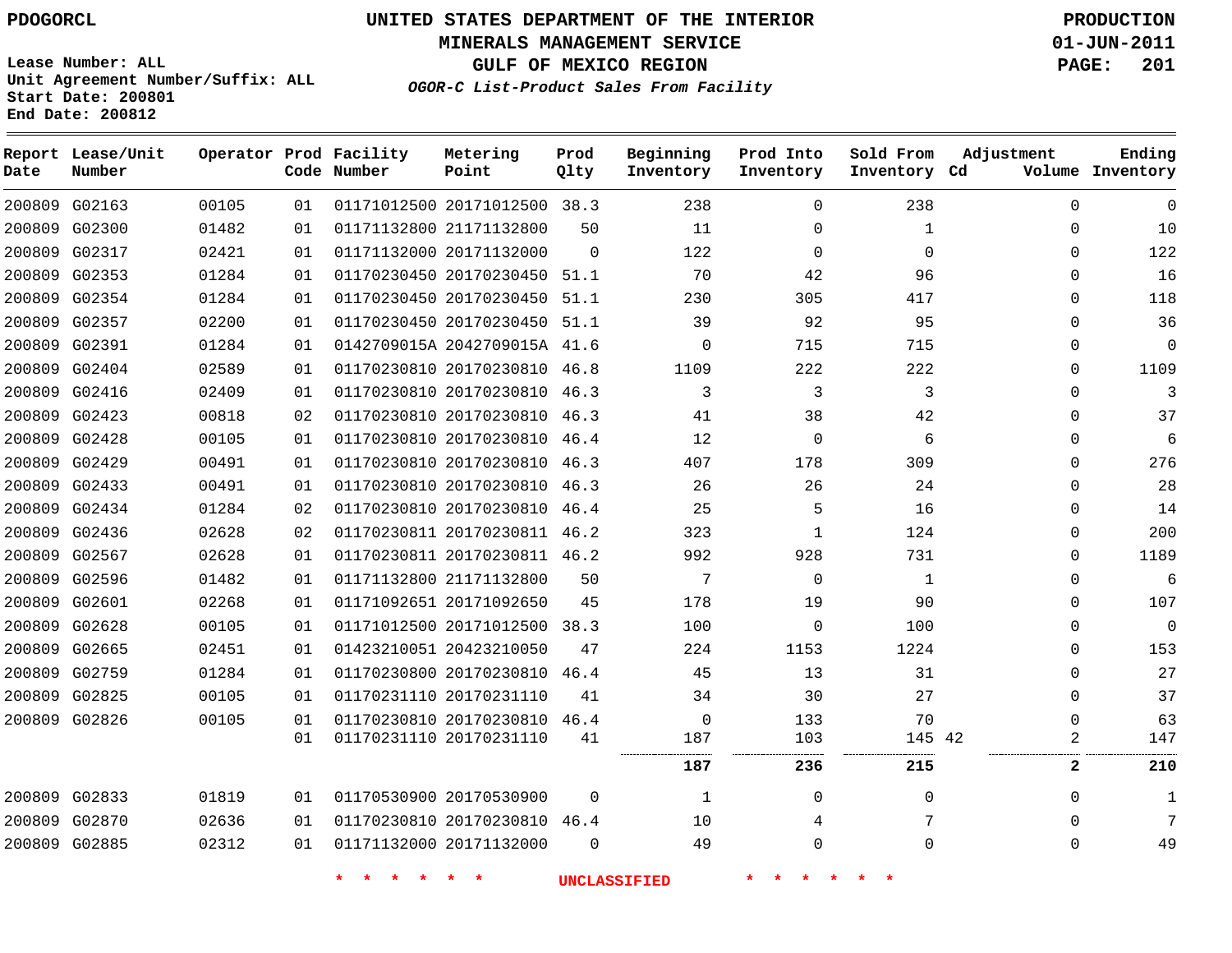**MINERALS MANAGEMENT SERVICE 01-JUN-2011**

**Lease Number: ALL Unit Agreement Number/Suffix: ALL Start Date: 200801 End Date: 200812**

**OGOR-C List-Product Sales From Facility**

**GULF OF MEXICO REGION PAGE: 202**

| Date          | Report Lease/Unit<br>Number |       |    | Operator Prod Facility<br>Code Number | Metering<br>Point            | Prod<br>Qlty | Beginning<br>Inventory | Prod Into<br>Inventory | Sold From<br>Inventory Cd | Adjustment    | Ending<br>Volume Inventory |
|---------------|-----------------------------|-------|----|---------------------------------------|------------------------------|--------------|------------------------|------------------------|---------------------------|---------------|----------------------------|
|               | 200809 G02895               | 02579 | 02 |                                       | 01171092651 20171092650      | $\Omega$     | 50                     | $\Omega$               | $\Omega$                  | $\Omega$      | 50                         |
| 200809 G02898 |                             | 01834 | 01 |                                       | 01171012300 20171012300      | 38.7         | 321                    | $\overline{a}$         |                           | 65 42<br>$-1$ | 257                        |
|               |                             |       | 01 |                                       | 01171012300 20171012300      | 38.7         | 322                    | $\overline{a}$         | 66                        | $\Omega$      | 258                        |
|               |                             | 02266 | 01 |                                       | 01171012300 20171012300      | 40           | 45                     | 33                     | 46                        | $\Omega$      | 32                         |
|               |                             |       |    |                                       |                              |              | 688                    | 37                     | 177                       | -1            | 547                        |
|               | 200809 G02899               | 01834 | 01 |                                       | 01171012300 20171012300 38.7 |              | 3402                   | 23                     | 694                       | $\mathbf 0$   | 2731                       |
| 200809        | G02917                      | 02268 | 01 |                                       | 01171092930 20171092930      | $\Omega$     | 116                    | $\mathbf{0}$           | 0                         | $\Omega$      | 116                        |
|               | 200809 G02969               | 00276 | 01 |                                       | 01170513700 20170513700      | $\mathbf 0$  | 465                    | $\mathbf 0$            | $\Omega$                  | $\Omega$      | 465                        |
|               | 200809 G02970               | 00276 | 01 |                                       | 01170513700 20170513700      | $\Omega$     | 6369                   | $\Omega$               | $\Omega$                  | $\Omega$      | 6369                       |
| 200809 G03061 |                             | 00105 | 01 |                                       | 01423210051 20423210050      | 47           | 408                    | 2824                   | 2857                      | $\Omega$      | 375                        |
|               | 200809 G03068               | 00105 | 01 |                                       | 01423210051 20423210050      | 47           | 21                     | 160                    | 160                       | $\Omega$      | 21                         |
|               | 200809 G03079               | 02451 | 01 |                                       | 01427038260 01427038260      | $\Omega$     | 753                    | $\mathbf 0$            | $\mathbf 0$               | $\Omega$      | 753                        |
|               | 200809 G03115               | 02200 | 01 |                                       | 01170230450 20170230450 51.1 |              | 2                      | 2                      | 3                         | $\Omega$      | $\mathbf{1}$               |
|               | 200809 G03145               | 00078 | 01 |                                       | 01171132800 21171132800      | 50           | 206                    | 0                      | 16                        | $\Omega$      | 190                        |
|               | 200809 G03152               | 00105 | 01 |                                       | 01177092600 20177092600 42.7 |              | 402                    | 1997                   | 2191                      | $\Omega$      | 208                        |
|               | 200809 G03169               | 01284 | 01 |                                       | 0117711260T 2017711260T      | $\mathbf 0$  | 49                     | $\mathbf 0$            | $\Omega$                  | $\Omega$      | 49                         |
|               | 200809 G03237               | 00276 | 01 |                                       | 01170230450 20170230450      | $\mathbf 0$  | 170                    | 0                      | $\mathbf 0$               | $\Omega$      | 170                        |
|               | 200809 G03251               | 00105 | 01 |                                       | 01170231110 20170231110      | 41           | 121                    | 63                     | 93                        | $\Omega$      | 91                         |
|               | 200809 G03264               | 01284 | 02 |                                       | 01170530900 20170530900      | 49.2         | 21                     | $\mathbf 0$            | 4                         | $\Omega$      | 17                         |
|               | 200809 G03265               | 01284 | 02 |                                       | 01170530900 20170530900      | 49.2         | 124                    | 1                      | 21                        | $\Omega$      | 104                        |
|               | 200809 G03331               | 02312 | 02 |                                       | 01171132800 21171132800      | 50           | 4500                   | $\mathbf 0$            | 357                       | $\Omega$      | 4143                       |
| 200809 G03481 |                             | 02894 | 01 |                                       | 01170230810 20170230810      | 46.4         | $\mathbf 1$            | 3                      | $\overline{2}$            | $\Omega$      |                            |
|               | 200809 G03496               | 00818 | 01 |                                       | 01170230810 20170230810 46.3 |              | 49                     | 19                     | 36                        | $\Omega$      | 32                         |
|               | 200809 G03596               | 00105 | 01 |                                       | 01170513800 20170513800      | 33.3         | 17                     | $\mathbf{1}$           | 3                         | $\Omega$      | 15                         |
|               | 200809 G03738               | 00064 | 01 |                                       | 01170230450 20170230450 51.1 |              | 30                     | 47                     | 59                        | $\mathbf 0$   | 18                         |
|               |                             | 02871 | 01 |                                       | 01170230450 20170230450 51.1 |              | $\mathbf 0$            | $\overline{a}$         | 1                         | $\Omega$      | $\mathbf{1}$               |
|               |                             |       |    |                                       |                              |              | 30                     | 49                     | 60                        | 0             | 19                         |
| 200809 G03811 |                             | 00105 | 01 |                                       | 01171092651 20171092650 47.9 |              | 556                    | 0                      | 305                       | $\mathbf 0$   | 251                        |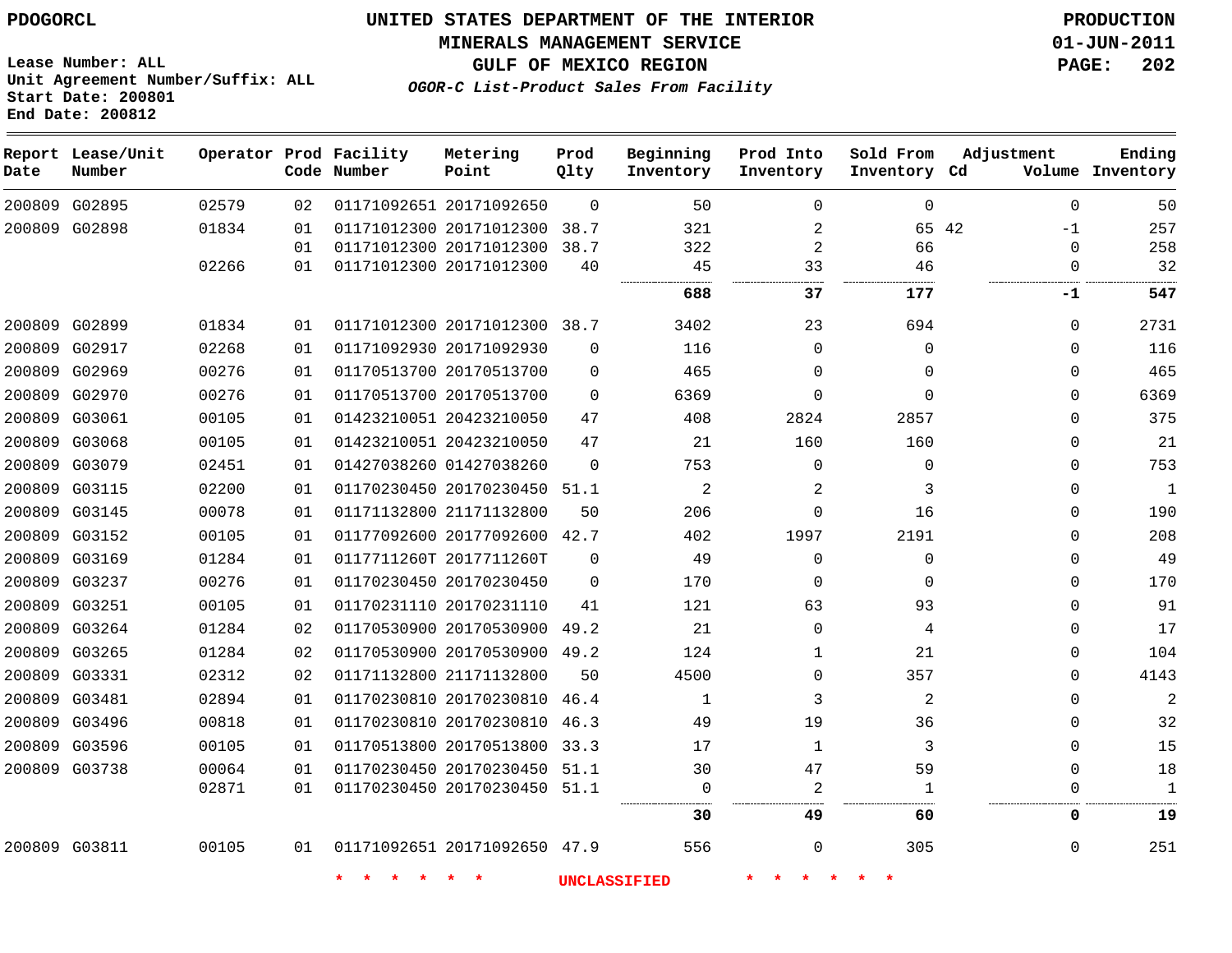#### **MINERALS MANAGEMENT SERVICE 01-JUN-2011**

**GULF OF MEXICO REGION PAGE: 203**

**Lease Number: ALL Unit Agreement Number/Suffix: ALL Start Date: 200801 End Date: 200812**

**OGOR-C List-Product Sales From Facility**

| Date | Report Lease/Unit<br>Number |       |    | Operator Prod Facility<br>Code Number | Metering<br>Point            | Prod<br>Qlty | Beginning<br>Inventory | Prod Into<br>Inventory | Sold From<br>Inventory Cd | Adjustment            | Ending<br>Volume Inventory |
|------|-----------------------------|-------|----|---------------------------------------|------------------------------|--------------|------------------------|------------------------|---------------------------|-----------------------|----------------------------|
|      | 200809 G03940               | 00105 | 01 |                                       | 01423210051 20423210050      | 47           | 8                      | 27                     | 31                        | $\Omega$              | 4                          |
|      | 200809 G03958               | 00105 | 01 |                                       | 01170230510 20170230510      | $\Omega$     | 65                     | $\Omega$               | $\Omega$                  | $\Omega$              | 65                         |
|      | 200809 G03973               | 00105 | 01 |                                       | 01171132800 21171132800      | 50           | 251                    | $\Omega$               | 20                        | $\Omega$              | 231                        |
|      | 200809 G04003               | 00105 | 01 |                                       | 01171012500 20171012500 38.3 |              | 1838                   | $\Omega$               | 1838                      | $\mathbf 0$           | $\mathbf 0$                |
|      | 200809 G04065               | 02628 | 01 |                                       | 01423210051 20423210050      | 47           | 5                      | 29                     | 30                        | $\Omega$              | 4                          |
|      | 200809 G04078               | 02589 | 01 |                                       | 01170230510 20170230510      | $\Omega$     | 14                     | $\mathbf 0$            | $\mathbf 0$               | 0                     | 14                         |
|      | 200809 G04081               | 02894 | 01 |                                       | 01170230450 20170230810 46.4 |              | 2162                   | 513                    | 1412                      | $\mathbf 0$           | 1263                       |
|      | 200809 G04082               | 02312 | 02 |                                       | 01170230510 20170230510      | $\Omega$     | $\mathbf{1}$           | $\mathbf 0$            | $\mathbf 0$               | $\mathbf 0$           | $\mathbf{1}$               |
|      | 200809 G04085               | 00687 | 01 |                                       | 01170230811 20170230811 46.2 |              | 654                    | 600                    | 460 42                    | 1                     | 795                        |
|      | 200809 G04087               | 02899 | 01 |                                       | 01177008150 01177008150      | $\Omega$     | 2325                   | 3266                   | $\mathbf 0$               | $\mathbf 0$           | 5591                       |
|      | 200809 G04090               | 02312 | 02 |                                       | 01170230810 20170230810 46.4 |              | 147                    | 106                    | 126                       | 0                     | 127                        |
|      | 200809 G04098               | 01963 | 01 |                                       | 01170230810 20170230810 46.4 |              | 232                    | 81                     | 165                       | 0                     | 148                        |
|      | 200809 G04143               | 00105 | 01 |                                       | 01170230510 20170230510      | $\mathbf 0$  | 84                     | 0                      | $\mathbf 0$               | 0                     | 84                         |
|      | 200809 G04254               | 01834 | 01 |                                       | 01170573602 20170573602      | 36           | 397                    | 100                    |                           | 54 42<br>$\mathbf{1}$ | 444                        |
|      | 200809 G04258               | 02899 | 01 |                                       | 01423210051 20423210050      | 47           | $\overline{a}$         | 10                     | 10                        | $\mathbf 0$           | $\overline{2}$             |
|      | 200809 G04268               | 02312 | 01 |                                       | 01171132800 21171132800      | 50           | 149                    | $\mathbf 0$            | 12                        | $\mathbf 0$           | 137                        |
|      | 200809 G04397               | 02421 | 01 |                                       | 01170230810 20170230810 46.4 |              | 42                     | 440                    | 164                       | $\Omega$              | 318                        |
|      | 200809 G04453               | 02589 | 01 |                                       | 01171132000 20171132000 38.9 |              | $\mathbf 0$            | 5                      | 5                         | 0                     | $\Omega$                   |
|      | 200809 G04460               | 01819 | 01 |                                       | 01171012500 20171012500 38.4 |              | 132                    | $\Omega$               | 132                       | $\mathbf{0}$          | $\Omega$                   |
|      | 200809 G04537               | 02589 | 01 |                                       | 01420470030 20420470030 55.4 |              | 591                    | 475                    | 339                       | $\mathbf 0$           | 727                        |
|      | 200809 G04547               | 02628 | 01 |                                       | 01423210051 20423210050      | 47           | 83                     | 511                    | 527                       | $\mathbf{0}$          | 67                         |
|      | 200809 G04559               | 01935 | 02 |                                       | 01423210051 20423210050      | 47           | 5                      | $\mathbf 0$            | 5                         | $\mathbf 0$           | $\mathbf 0$                |
|      | 200809 G04565               | 01284 | 01 |                                       | 01420390101 01420390101      | $\Omega$     | 266                    | 46                     |                           | 2<br>042              | 314                        |
|      | 200809 G04773               | 01482 | 01 |                                       | 01170230811 20170230811 46.2 |              | 5                      | 7                      | 5                         | $\mathbf 0$           | 7                          |
|      | 200809 G04787               | 00687 | 01 |                                       | 01171131600 20171131600 41.9 |              | $\Omega$               | 326                    | 267                       | 0                     | 59                         |
|      | 200809 G04818               | 02894 | 01 |                                       | 01170230500 20170230500 43.2 |              | 5                      | $\mathbf 0$            | 5                         | 0                     | 0                          |
|      | 200809 G04844               | 02421 | 01 |                                       | 01170230811 20170230811 46.2 |              | 8                      | $\Omega$               | 3                         | $\Omega$              | 5                          |
|      | 200809 G04858               | 02595 | 01 |                                       | 01171012300 20171012300 38.7 |              | 36                     | 15                     |                           | 11 42<br>$-1$         | 39                         |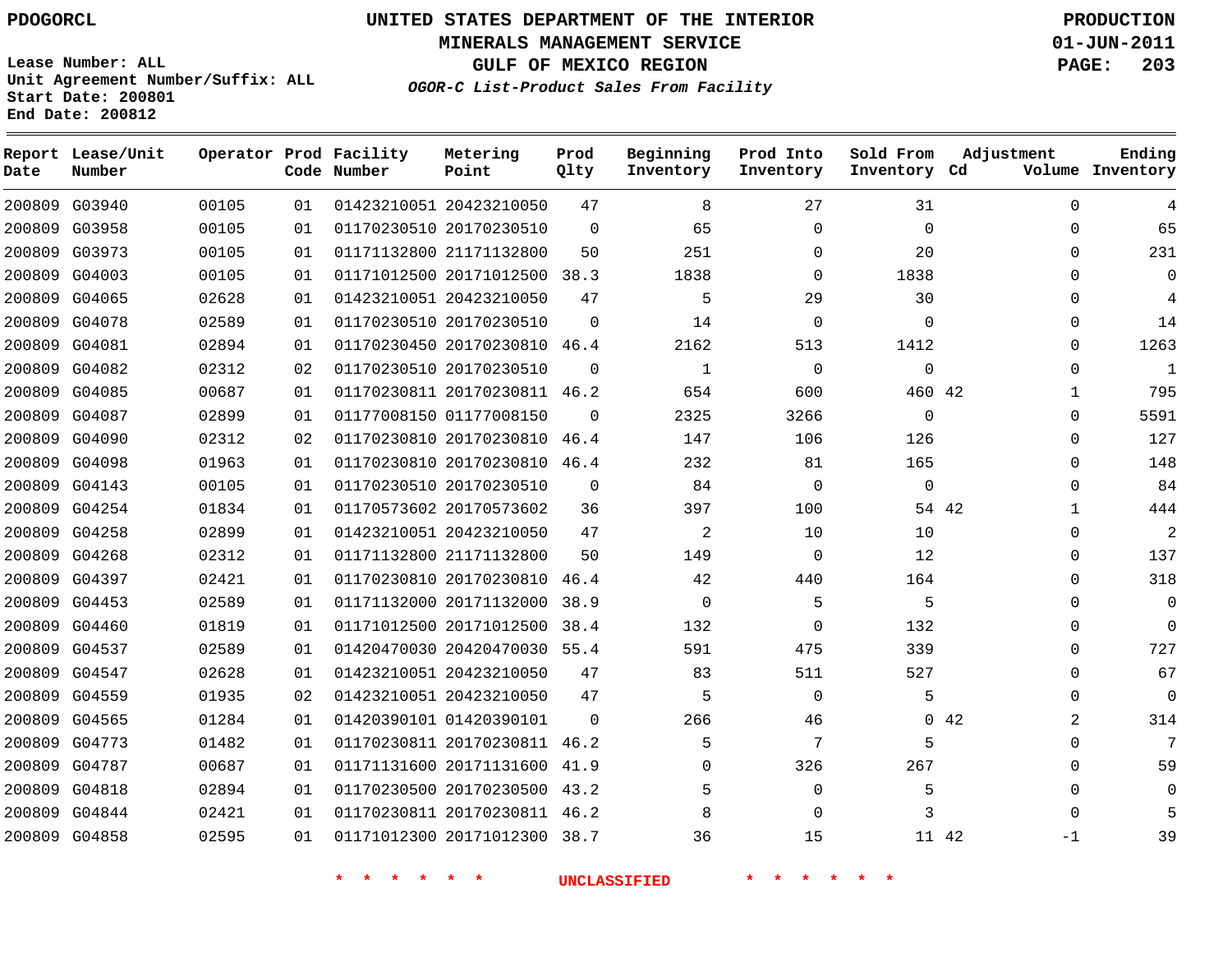**MINERALS MANAGEMENT SERVICE 01-JUN-2011**

**GULF OF MEXICO REGION PAGE: 204**

**Lease Number: ALL Unit Agreement Number/Suffix: ALL Start Date: 200801 End Date: 200812**

**OGOR-C List-Product Sales From Facility**

| Date | Report Lease/Unit<br>Number |       |    | Operator Prod Facility<br>Code Number | Metering<br>Point            | Prod<br>Qlty | Beginning<br>Inventory | Prod Into<br>Inventory | Sold From<br>Inventory Cd | Adjustment    | Ending<br>Volume Inventory |
|------|-----------------------------|-------|----|---------------------------------------|------------------------------|--------------|------------------------|------------------------|---------------------------|---------------|----------------------------|
|      | 200809 G04910               | 02714 | 01 |                                       | 01177258151 01177258151      | $\Omega$     | 47                     | 0                      | $\mathbf 0$               | $\Omega$      | 47                         |
|      | 200809 G04996               | 02628 | 01 |                                       | 01420570060 20420570060      | 53           | 319                    | 0                      | 11                        | $\Omega$      | 308                        |
|      | 200809 G05006               | 01284 | 02 |                                       | 01170230510 20170230510      | $\Omega$     | 4                      | $\Omega$               | $\Omega$                  | $\Omega$      | 4                          |
|      | 200809 G05283               | 01376 | 01 |                                       | 01170231300 01170231300      | 41.9         | $\Omega$               | 30154                  | 30154                     | $\Omega$      | 0                          |
|      | 200809 G05286               | 01284 | 01 |                                       | 01170230810 20170230810      | 48           | 318                    | 340                    | 347                       | $\Omega$      | 311                        |
|      | 200809 G05292               | 00003 | 01 |                                       | 01170230811 20170230811      | 46.2         | 50                     | 48                     |                           | 37 42<br>-1   | 60                         |
|      | 200809 G05299               | 00818 | 01 |                                       | 01170230500 20170230500      | 43.2         | 125                    | $\Omega$               | 126 42                    | 1             | 0                          |
|      | 200809 G05315               | 02714 | 01 |                                       | 01170230811 20170230811      | $\Omega$     | 1                      | 0                      | $\mathbf 0$               | 0             | $\mathbf{1}$               |
|      | 200809 G05346               | 01819 | 01 |                                       | 01170530900 20170530900      | 49.2         | 210                    | $\mathbf{1}$           | 35                        | $\Omega$      | 176                        |
|      | 200809 G05370               | 02589 | 01 |                                       | 01170530900 20170530900      | 49.2         | $\mathbf 0$            | 8                      | 8                         | $\mathbf 0$   | $\mathbf 0$                |
|      | 200809 G05391               | 01819 | 01 |                                       | 01170530900 20170530900      | 49.2         | 424                    | 2                      |                           | 70 42<br>$-1$ | 355                        |
|      | 200809 G05431               | 00560 | 01 |                                       | 01177062608 2017706260A 36.3 |              | 137                    | 4729                   | 4748                      | $\Omega$      | 118                        |
|      | 200809 G05494               | 02871 | 02 |                                       | 01171132800 21171132800      | 50           | 258                    | $\mathbf{0}$           | 20                        | $\Omega$      | 238                        |
|      | 200809 G05499               | 02312 | 01 |                                       | 01171012400 20171012400      | 50.8         | 192                    | 67                     | 193                       | $\Omega$      | 66                         |
|      | 200809 G05504               | 00105 | 01 |                                       | 01171012300 20171012300      | 38.7         | 369                    | $\overline{2}$         | 75                        | $\Omega$      | 296                        |
|      |                             |       | 01 |                                       | 01171132800 21171132800      | 50           | 470                    | $\Omega$               | 37                        | $\Omega$      | 433                        |
|      |                             |       |    |                                       |                              |              | 839                    | $\mathbf{2}$           | 112                       | 0             | 729                        |
|      | 200809 G05549               | 02268 | 01 |                                       | 01171092651 20171092650      | 47.9         | 1439                   | 94                     | 842                       | $\Omega$      | 691                        |
|      |                             | 02636 | 01 |                                       | 01171132800 21171132800      | 50           | 168                    | 0                      | 14                        | $\Omega$      | 154                        |
|      |                             |       |    |                                       |                              |              | 1607                   | 94                     | 856                       | 0             | 845                        |
|      | 200809 G05602               | 02268 | 01 |                                       | 01171012500 20171012500      | 38.4         | 180                    | 0                      | 180                       | $\Omega$      | $\mathbf 0$                |
|      | 200809 G05610               | 02312 | 01 |                                       | 01171012500 20171012500      | 38.4         | 352                    | 210                    | 290                       | $\Omega$      | 272                        |
|      | 200809 G05612               | 00105 | 01 |                                       | 01171012500 20171012500      | 38.3         | 1310                   | 0                      | 1310                      | $\Omega$      | $\mathbf 0$                |
|      | 200809 G05953               | 02967 | 02 |                                       | 01420470030 20420470030      | 34.9         | 71                     | 26                     | 22                        | $\Omega$      | 75                         |
|      | 200809 G06027               | 00105 | 01 |                                       | 01423210051 20423210050      | 47           | 1                      | 44                     | 39                        | 0             | 6                          |
|      | 200809 G06037               | 02899 | 01 |                                       | 01420570060 20420570060      | 53           | 673                    | 9                      | 25                        | $\Omega$      | 657                        |
|      | 200809 G06069               | 00818 | 02 |                                       | 01423210051 20423210050      | 47.1         | 8                      | 52                     | 53                        | $\Omega$      | 7                          |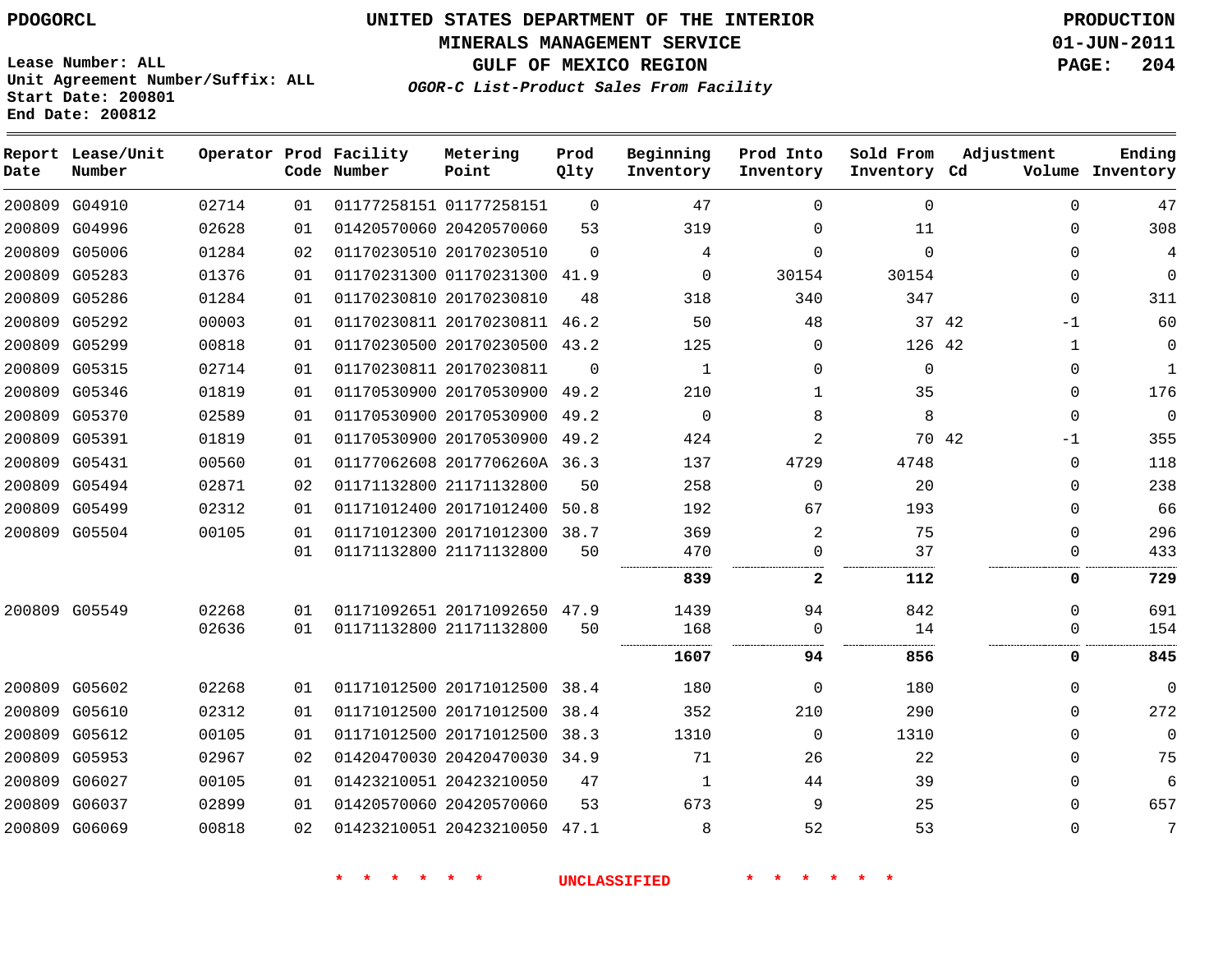**MINERALS MANAGEMENT SERVICE 01-JUN-2011**

**GULF OF MEXICO REGION PAGE: 205**

**Lease Number: ALL Unit Agreement Number/Suffix: ALL Start Date: 200801 End Date: 200812**

**OGOR-C List-Product Sales From Facility**

| Date | Report Lease/Unit<br>Number |       |    | Operator Prod Facility<br>Code Number | Metering<br>Point            | Prod<br>Qlty | Beginning<br>Inventory | Prod Into<br>Inventory | Sold From<br>Inventory Cd | Adjustment   | Ending<br>Volume Inventory |
|------|-----------------------------|-------|----|---------------------------------------|------------------------------|--------------|------------------------|------------------------|---------------------------|--------------|----------------------------|
|      | 200809 G06088               | 02628 | 01 |                                       | 01423210051 20423210050      | 47           | 10                     | 60                     | 63                        | $\Omega$     | 7                          |
|      | 200809 G06104               | 00105 | 01 |                                       | 01420390110 20420390110      | $\mathbf 0$  | 19                     | 0                      | $\mathbf{0}$              | 0            | 19                         |
|      | 200809 G06105               | 02409 | 01 |                                       | 01420390110 20420390110      | $\Omega$     | 39                     | 0                      | $\mathbf 0$               | $\mathbf 0$  | 39                         |
|      | 200809 G06156               | 00818 | 02 |                                       | 01422450350 20422450350      | 41.3         | 931                    | 1461                   | 922 23                    | $-1336$      | 134                        |
|      | 200809 G06165               | 01284 | 01 |                                       | 01170230450 20170230450 51.1 |              | 51                     | 70                     | 94                        | $\mathbf{0}$ | 27                         |
|      | 200809 G06166               | 00105 | 01 |                                       | 01170230450 20170230450      | 51           | 27                     | $\mathbf 0$            | 27                        | $\mathbf{0}$ | $\mathbf 0$                |
|      | 200809 G06167               | 00105 | 01 |                                       | 01170230450 20170230450      | 51           | 62                     | 56                     | 96                        | $\mathbf{0}$ | 22                         |
|      | 200809 G06168               | 03008 | 02 |                                       | 01170230450 20170230450 51.1 |              | 11                     | 11                     | 18                        | $\Omega$     | 4                          |
|      | 200809 G06180               | 00730 | 01 |                                       | 01170230450 20170230450 51.1 |              | 5                      | 6                      | 9                         | $\Omega$     | $\overline{a}$             |
|      | 200809 G06668               | 00276 | 01 |                                       | 01171132000 20171132000      | $\Omega$     | 318                    | 2                      | 0                         | 0            | 320                        |
|      | 200809 G06767               | 01834 | 01 |                                       | 01171012500 20171012500      | 38.4         | 15                     | 0                      | 15                        | $\Omega$     | $\mathbf 0$                |
|      | 200809 G06958               | 02655 | 02 |                                       | 01171012500 20171012500      | 38.4         | 8                      | 0                      | 8                         | 0            | $\Omega$                   |
|      | 200809 G07199               | 02630 | 01 |                                       | 01420570060 20420570060      | $\Omega$     | 294                    | 0                      | $\Omega$                  | $\Omega$     | 294                        |
|      | 200809 G07200               | 02630 | 01 |                                       | 01420570060 20420570060      | 53           | 7                      | $\Omega$               | 7                         | $\Omega$     | $\mathbf{0}$               |
|      | 200809 G07201               | 00818 | 02 |                                       | 01420570060 20420570060      | 52.8         | 323                    | 10                     | 18                        | $\Omega$     | 315                        |
|      | 200809 G07215               | 03041 | 01 |                                       | 01420390120 01420390120      | 40           | 62                     | 55                     | 49                        | 0            | 68                         |
|      | 200809 G07684               | 02871 | 02 |                                       | 01171132000 20171132000      | $\mathbf 0$  | 130                    | 0                      | $\mathbf 0$               | 0            | 130                        |
|      | 200809 G07700               | 00730 | 01 |                                       | 01171132800 21171132800      | 50           | 571                    | 0                      | 45                        | $\Omega$     | 526                        |
|      |                             |       | 01 |                                       | 01171132000 20171132000      | $\mathbf 0$  | $\mathbf 0$            | 1<br>                  | $\Omega$                  | 0            | $\mathbf{1}$               |
|      |                             |       |    |                                       |                              |              | 571                    | 1                      | .<br>45                   | 0            | 527                        |
|      | 200809 G07703               | 03041 | 01 |                                       | 01171132800 21171132800      | $\Omega$     | 4                      | 0                      | 0                         | $\Omega$     | 4                          |
|      | 200809 G07736               | 02312 | 02 |                                       | 01171132800 21171132800      | 50           | 95                     | 0                      | 8                         | $\Omega$     | 87                         |
|      | 200809 G07760               | 01284 | 01 |                                       | 01177122950 20177122950      | 29.7         | 29                     | 465                    | 480                       | $\Omega$     | 14                         |
|      | 200809 G07802               | 01284 | 02 |                                       | 01177258041 01177258041 27.9 |              | $\Omega$               | 54                     | 39                        | $\mathbf{0}$ | 15                         |
|      | 200809 G07917               | 01834 | 01 |                                       | 01170573602 20170573602      | 36           | 12767                  | 3041                   | 1736                      | 0            | 14072                      |
|      | 200809 G08092               | 00105 | 01 |                                       | 01423210051 20423210050      | 47           | 17                     | 84                     | 90                        | $\mathbf{0}$ | 11                         |
|      | 200809 G08120               | 02312 | 02 |                                       | 01423210051 20423210050      | 47           | $\overline{2}$         | 4                      | 6                         | 0            | 0                          |
|      | 200809 G08641               | 02589 | 01 |                                       | 01170230810 20170230810 47.8 |              | $\Omega$               | 51                     | 51                        | $\Omega$     | $\mathbf 0$                |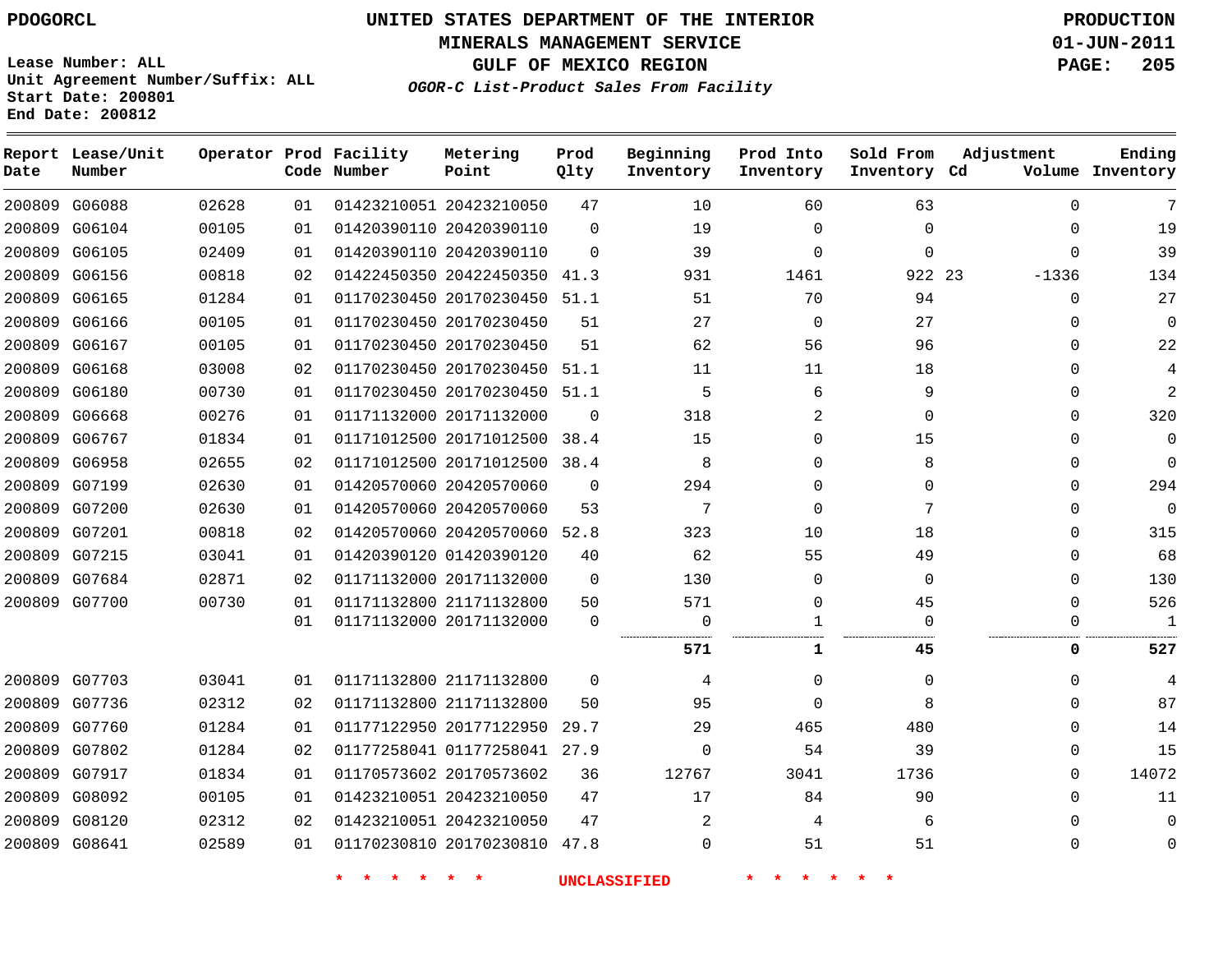**MINERALS MANAGEMENT SERVICE 01-JUN-2011**

**GULF OF MEXICO REGION PAGE: 206**

**Lease Number: ALL Unit Agreement Number/Suffix: ALL Start Date: 200801 End Date: 200812**

**OGOR-C List-Product Sales From Facility**

| Date | Report Lease/Unit<br>Number |       |    | Operator Prod Facility<br>Code Number | Metering<br>Point            | Prod<br>Qlty | Beginning<br>Inventory | Prod Into<br>Inventory | Sold From<br>Inventory Cd | Adjustment   | Ending<br>Volume Inventory |
|------|-----------------------------|-------|----|---------------------------------------|------------------------------|--------------|------------------------|------------------------|---------------------------|--------------|----------------------------|
|      | 200809 G08963               | 00105 | 01 |                                       | 01420470030 20420470030      | 50           | 7                      | $\mathbf 0$            | 7                         | $\mathbf 0$  | $\Omega$                   |
|      | 200809 G09010               | 00560 | 01 |                                       | 01420390120 01420390120      | 51           | $\mathbf 0$            | 20                     | 15                        | 0            | 5                          |
|      | 200809 G09032               | 00730 | 01 |                                       | 01170230450 20170230450 51.1 |              | 263                    | 196                    | 389 42                    | 6            | 76                         |
|      | 200809 G09079               | 02589 | 01 |                                       | 01421670201 20421670200      | $\Omega$     | 116                    | $\mathbf 0$            | 0                         | 0            | 116                        |
|      | 200809 G09499               | 02899 | 01 |                                       | 01177058270 01177058270      | $\Omega$     | 381                    | 126                    | $\Omega$                  | $\Omega$     | 507                        |
|      | 200809 G09564               | 01482 | 01 |                                       | 01171132800 21171132800      | 50           | 165                    | 0                      | 13                        | 0            | 152                        |
|      | 200809 G09574               | 01819 | 01 |                                       | 01171012300 20171012300 38.7 |              | 350                    | $\mathbf 0$            | 113                       | 0            | 237                        |
|      | 200809 G09631               | 01284 | 01 |                                       | 01177122950 20177122950 29.7 |              | $\overline{a}$         | 13                     | 15                        | 0            | $\overline{0}$             |
|      | 200809 G10226               | 01819 | 01 |                                       | 01423210051 20423210050      | 47           | 34                     | 193                    | 202 42                    | $\mathbf{1}$ | 26                         |
|      | 200809 G10486               | 00981 | 01 |                                       | 01170753850 20170753850 40.2 |              | 692                    | $\mathbf 0$            | 143                       | 0            | 549                        |
|      | 200809 G10636               | 02894 | 01 |                                       | 01170230811 20170230811 46.2 |              | 1148                   | 377                    | 580                       | 0            | 945                        |
|      | 200809 G10665               | 02899 | 01 |                                       | 01177058270 01177058270      | $\Omega$     | 2539                   | 762                    | $\Omega$                  | $\Omega$     | 3301                       |
|      | 200809 G10744               | 02266 | 01 |                                       | 0117710260H 2017710260H 32.5 |              | $\Omega$               | 444                    | 444                       | $\Omega$     | $\overline{0}$             |
|      | 200809 G10910               | 00162 | 01 |                                       | 01177245110 2017724511G 43.5 |              | 0                      | 7286                   | 7286                      | 0            | $\mathbf 0$                |
|      | 200809 G11243               | 02589 | 01 |                                       | 01420470030 20420470030 54.4 |              | 1046                   | 466                    | 602                       | 0            | 910                        |
|      | 200809 G11307               | 02589 | 01 |                                       | 01420390101 01420390101      | $\mathbf 0$  | 140                    | 0                      | 0                         | 0            | 140                        |
|      | 200809 G11870               | 00276 | 01 |                                       | 01171132000 20171132000      | $\Omega$     | 4338                   | 44                     | $\Omega$                  | $\Omega$     | 4382                       |
|      | 200809 G11952               | 00105 | 01 |                                       | 01171012300 20171012300 38.7 |              | 298                    | 2                      | 61                        | 0            | 239                        |
|      | 200809 G11983               | 01284 | 01 |                                       | 01177112605 2017711260Y      | $\Omega$     | 22                     | 5                      | $\Omega$                  | $\Omega$     | 27                         |
|      | 200809 G12019               | 01482 | 01 |                                       | 01171012500 20171012500      | 38.4         | 150                    | $\mathbf{0}$           | 150                       | $\Omega$     | $\Omega$                   |
|      | 200809 G12020               | 01482 | 01 |                                       | 01171012500 20171012500 38.4 |              | 232                    | 0                      | 232                       | 0            | $\mathbf 0$                |
|      | 200809 G12024               | 02312 | 02 |                                       | 01171012500 20171012500      | 38.4         | 18                     | 5                      | 14                        | 0            | 9                          |
|      | 200809 G12096               | 02409 | 01 |                                       | 01177245110 2017724511C 51.3 |              | 243                    | 19                     | 132                       | 0            | 130                        |
|      | 200809 G12355               | 02589 | 01 |                                       | 01171012300 20171012300 38.7 |              | 8484                   | 80                     | 1762                      | 0            | 6802                       |
|      | 200809 G12421               | 02589 | 01 |                                       | 01423550090 20423550090      | $\mathbf 0$  | 794                    | $\mathbf{0}$           | 0                         | $\Omega$     | 794                        |
|      | 200809 G12497               | 02589 | 01 |                                       | 01420390101 01420390101      | $\Omega$     | 113                    | 0                      | $\Omega$                  | $\Omega$     | 113                        |
|      | 200809 G12564               | 02603 | 01 |                                       | 01170230510 20170230510      | $\Omega$     | $\overline{2}$         | $\mathbf 0$            | $\Omega$                  | $\Omega$     | 2                          |
|      | 200809 G12761               | 00162 | 01 |                                       | 01170230810 20170230810 46.4 |              | $\Omega$               | 37                     | 37                        | $\Omega$     | $\overline{0}$             |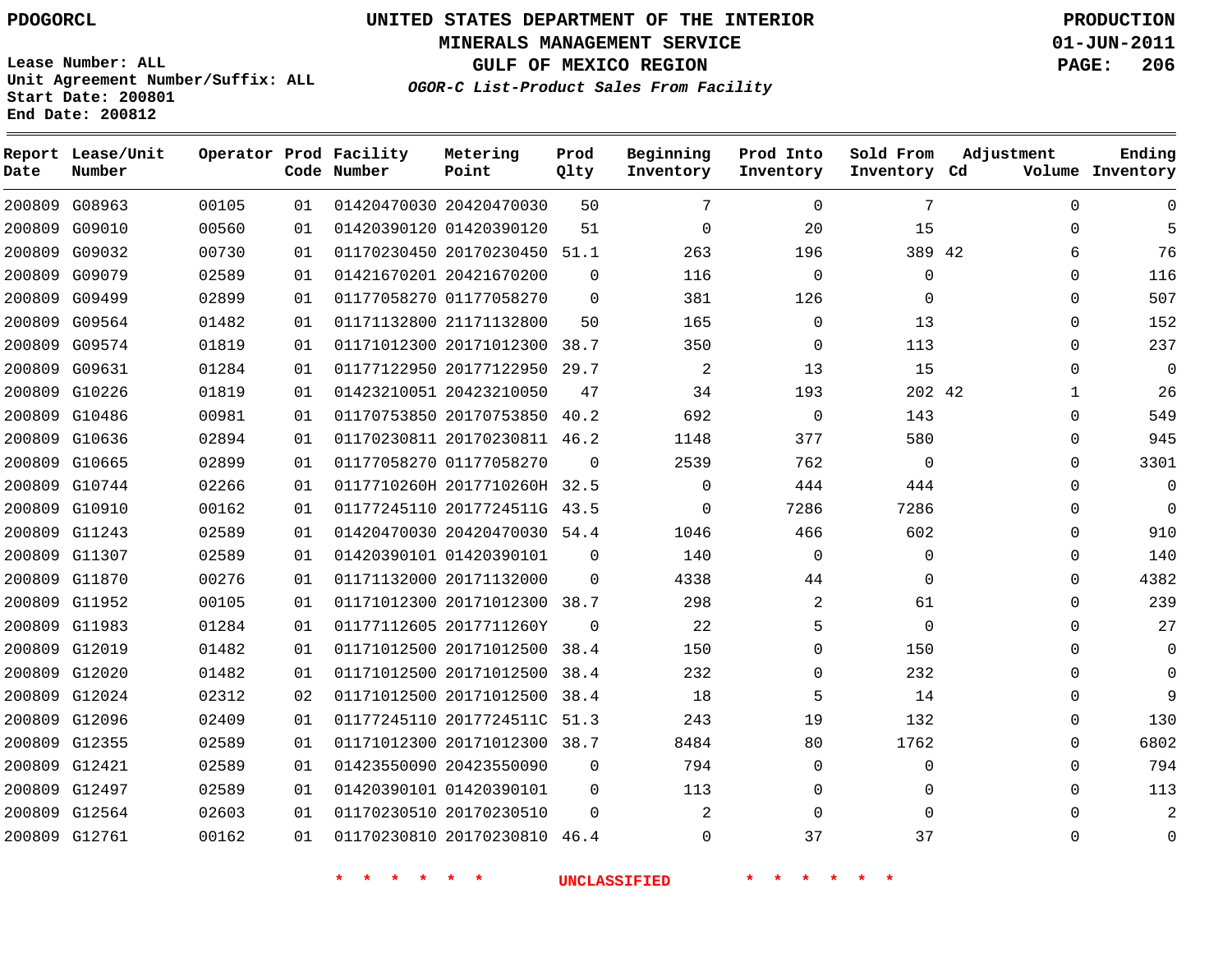**MINERALS MANAGEMENT SERVICE 01-JUN-2011**

**GULF OF MEXICO REGION PAGE: 207**

**Lease Number: ALL Unit Agreement Number/Suffix: ALL Start Date: 200801 End Date: 200812**

**OGOR-C List-Product Sales From Facility**

| Date | Report Lease/Unit<br>Number |       |    | Operator Prod Facility<br>Code Number | Metering<br>Point            | Prod<br>Qlty | Beginning<br>Inventory | Prod Into<br>Inventory | Sold From<br>Inventory Cd | Adjustment               | Ending<br>Volume Inventory |
|------|-----------------------------|-------|----|---------------------------------------|------------------------------|--------------|------------------------|------------------------|---------------------------|--------------------------|----------------------------|
|      | 200809 G12802               | 02200 | 01 |                                       | 01170230811 20170230811 46.2 |              | $\Omega$               | $\mathbf 0$            |                           | 6 47<br>16               | 10                         |
|      | 200809 G12803               | 02409 | 01 |                                       | 01171132000 20171132000      | $\mathbf 0$  | $\mathbf{1}$           | $\mathbf 0$            | $\mathbf 0$               | $\Omega$                 | $\mathbf{1}$               |
|      | 200809 G12858               | 01284 | 01 |                                       | 01171131600 20171131600      | 41.9         | 9                      | 44                     | 45                        | $\Omega$                 | 8                          |
|      | 200809 G12906               | 01819 | 01 |                                       | 01171012300 20171012300      | 38.7         | 1095                   | 854                    | 353                       | $\Omega$                 | 1596                       |
|      | 200809 G12955               | 01819 | 01 |                                       | 01171092651 20171092650      | 47.9         | 156                    | $\mathbf 0$            | 86                        | $\Omega$                 | 70                         |
|      | 200809 G12980               | 02349 | 01 |                                       | 01177163600 20177163600      | $\Omega$     | 133                    | 0                      | $\mathbf 0$               | $\Omega$                 | 133                        |
|      | 200809 G13560               | 01284 | 01 |                                       | 01170230810 20170230810      | 48           | 28                     | 30                     | 30                        | $\Omega$                 | 28                         |
|      | 200809 G13563               | 02589 | 01 |                                       | 01170230811 20170230811      | 40.9         | $\mathbf 0$            | 42                     | 42                        | $\Omega$                 | 0                          |
|      | 200809 G13576               | 02594 | 02 |                                       | 01170230810 20170230810      | 48           | 36                     | 7                      | 21                        | $\Omega$                 | 22                         |
|      | 200809 G13825               | 00818 | 01 |                                       | 01170230800 20170230800      | $\Omega$     | 173                    | 0                      |                           | 0 <sub>23</sub><br>$-37$ | 136                        |
|      | 200809 G13937               | 02628 | 02 |                                       | 01171092651 20171092650 47.9 |              | 86                     | 4                      | 49                        | $\Omega$                 | 41                         |
|      | 200809 G13938               | 01284 | 01 |                                       | 01171012500 20171012500      | 38.4         | 2165                   | 126                    | 2124 42                   | $\mathbf{1}$             | 168                        |
|      | 200809 G14193               | 02409 | 01 |                                       | 01170230810 20170230810      | 46.3         | 310                    | 100                    | 216                       | $\Omega$                 | 194                        |
|      | 200809 G14340               | 02312 | 02 |                                       | 01170230811 20170230811 46.2 |              | 125                    | 74                     | 76                        | $\mathbf 0$              | 123                        |
|      | 200809 G14342               | 02200 | 01 |                                       | 01170230811 20170230811 46.2 |              | 0                      | 0                      |                           | 87 47<br>228             | 141                        |
|      | 200809 G14348               | 02894 | 01 |                                       | 01171132800 21171132800      | 50           | 177                    | $\mathbf 0$            | 14                        | $\Omega$                 | 163                        |
|      | 200809 G14357               | 02852 | 02 |                                       | 01171131600 20171131600 41.9 |              | 338                    | 375                    | 644 42                    | $-1$                     | 68                         |
|      | 200809 G14364               | 02871 | 01 |                                       | 01171132800 21171132800      | 50           | 151                    | 0                      | 12                        | $\Omega$                 | 139                        |
|      | 200809 G14383               | 00105 | 01 |                                       | 01170230811 20170230811      | 46.2         | 441                    | 242                    | 260                       | $\Omega$                 | 423                        |
|      | 200809 G14391               | 01284 | 02 |                                       | 01170230811 20170230811 46.2 |              | 50                     | 10                     | 31                        | $\Omega$                 | 29                         |
|      | 200809 G14487               | 00730 | 01 |                                       | 01171092651 20171092650 47.9 |              | 5                      | $\mathbf 0$            | 3                         | $\Omega$                 | 2                          |
|      | 200809 G14493               | 02268 | 01 |                                       | 01171092930 20171092930      | $\Omega$     | 10                     | $\Omega$               | $\Omega$                  | $\Omega$                 | 10                         |
|      | 200809 G14535               | 02268 | 01 |                                       | 01171012500 20171012500      | 38.4         | 523                    | $\mathbf 0$            | 523                       | $\Omega$                 | 0                          |
|      |                             | 02628 | 01 |                                       | 01171012500 20171012500 38.4 |              | 156                    | 0                      | 156                       | $\Omega$                 | $\Omega$                   |
|      |                             |       |    |                                       |                              |              | 679                    | 0                      | 679                       | 0                        | 0                          |
|      | 200809 G14791               | 02451 | 01 |                                       | 01420570060 20420570060 52.9 |              | 50                     | $\mathbf 0$            | 1                         | $\Omega$                 | 49                         |
|      | 200809 G14864               | 02871 | 02 |                                       | 01170230450 20170230450 51.1 |              | 485                    | 624                    | 867                       | $\Omega$                 | 242                        |
|      | 200809 G14878               | 02589 | 01 |                                       | 01170230510 20170230510      | $\Omega$     | 227                    | 0                      | $\mathbf 0$               | $\Omega$                 | 227                        |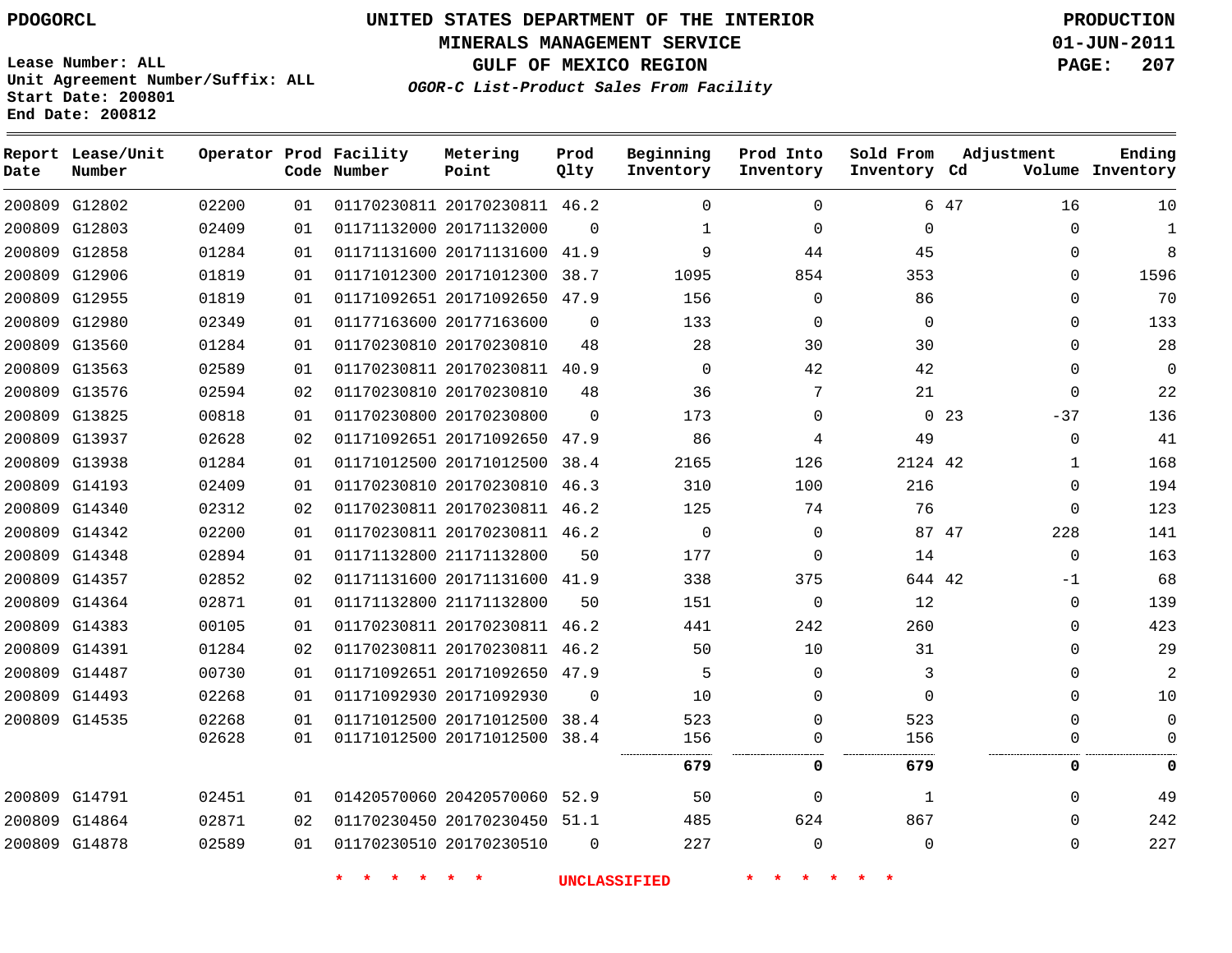#### **MINERALS MANAGEMENT SERVICE 01-JUN-2011**

**GULF OF MEXICO REGION PAGE: 208**

**OGOR-C List-Product Sales From Facility**

**Lease Number: ALL Unit Agreement Number/Suffix: ALL Start Date: 200801 End Date: 200812**

| Date | Report Lease/Unit<br>Number |       |    | Operator Prod Facility<br>Code Number | Metering<br>Point            | Prod<br>Qlty | Beginning<br>Inventory | Prod Into<br>Inventory | Sold From<br>Inventory Cd | Adjustment                | Ending<br>Volume Inventory |
|------|-----------------------------|-------|----|---------------------------------------|------------------------------|--------------|------------------------|------------------------|---------------------------|---------------------------|----------------------------|
|      | 200809 G14942               | 01284 | 02 |                                       | 01170230810 20170230810 46.4 |              | 234                    | 14                     | 131                       | $\Omega$                  | 117                        |
|      | 200809 G15050               | 00105 | 01 |                                       | 01170231110 20170231110      | 41           | 13787                  | 7952                   | 10659                     | $\Omega$                  | 11080                      |
|      |                             |       | 01 |                                       | 01170230810 20170230810 46.3 |              | 3071                   | 2567                   | 2973<br>                  | $\Omega$<br>              | 2665                       |
|      |                             |       |    |                                       |                              |              | 16858                  | 10519                  | 13632                     | 0                         | 13745                      |
|      | 200809 G15078               | 00064 | 01 |                                       | 01170230810 20170230810 46.4 |              | 2492                   | 0                      | 17                        | $\Omega$                  | 2475                       |
|      | 200809 G15118               | 00105 | 01 |                                       | 01171132800 21171132800      | $\Omega$     | 4                      | 0                      | $\mathbf{0}$              | $\mathbf 0$               | $\overline{4}$             |
|      | 200809 G15189               | 00560 | 01 |                                       | 01171132800 21171132800      | $\Omega$     | 90                     | $\mathbf 0$            |                           | 0.42<br>$-7$              | 83                         |
|      | 200809 G15239               | 03041 | 01 |                                       | 01171012500 20171012500 39.1 |              | 17                     | 51                     | 1                         | 0                         | 67                         |
|      | 200809 G15241               | 00105 | 01 |                                       | 01171092651 20171092650 47.9 |              | 1174                   | 0                      | 645                       | $\Omega$                  | 529                        |
|      | 200809 G15263               | 02421 | 01 |                                       | 01171132000 20171132000      | $\Omega$     | 692                    | 2                      | $\Omega$                  | $\Omega$                  | 694                        |
|      | 200809 G15276               | 02312 | 02 |                                       | 01177112600 20171092650      | 38           | $\Omega$               | 110                    | 60                        | $\Omega$                  | 50                         |
|      | 200809 G15277               | 00222 | 02 |                                       | 01171012400 20171012400      | 50.8         | 1136                   | 1070                   | 1158                      | $\Omega$                  | 1048                       |
|      | 200809 G15293               | 01284 | 01 |                                       | 0117711260T 2017711260T 35.2 |              | $\mathbf{1}$           | 0                      | 1                         | $\Omega$                  | 0                          |
|      | 200809 G15303               | 00105 | 01 |                                       | 01171092800 21171132800      | 50           | 176                    | 0                      | 14                        | $\Omega$                  | 162                        |
|      | 200809 G15312               | 00105 | 01 |                                       | 01171092651 20171092650      | 47.8         | 3606                   | 5                      | 1983                      | 0                         | 1628                       |
|      | 200809 G15323               | 01482 | 01 |                                       | 01171012500 20171012500 38.4 |              | 137                    | $\mathbf 0$            | 137                       | $\Omega$                  | $\Omega$                   |
|      | 200809 G15387               | 02409 | 01 |                                       | 01177245110 2017724511C      | 51.3         | 65                     | 20                     | 36                        | 0                         | 49                         |
|      | 200809 G15740               | 00818 | 01 |                                       | 01170230450 20170230450 51.1 |              | 37                     | 3                      | 39                        | $\Omega$                  | 1                          |
|      | 200809 G15742               | 00730 | 01 |                                       | 01170230450 20170230450 51.1 |              | 10                     | 3                      |                           | 6 42<br>-6                | $\mathbf{1}$               |
|      | 200809 G15769               | 00560 | 01 |                                       | 01422450350 20422450350 41.3 |              | 149                    | 96                     | 97 42                     | $-148$                    | $\Omega$                   |
|      | 200809 G15773               | 02630 | 01 |                                       | 01422450350 20422450350      | $\mathbf 0$  | 112                    | 0                      |                           | 0 <sub>23</sub><br>$-112$ | 0                          |
|      | 200809 G16107               | 01978 | 02 |                                       | 01170230810 20170230811      | 46.2         | 11                     | 51                     | 25                        | 0                         | 37                         |
|      | 200809 G16121               | 00687 | 01 |                                       | 01170230811 20170230811 46.2 |              | 105                    | 42                     | 74                        | 0                         | 73                         |
|      | 200809 G16201               | 02595 | 01 |                                       | 01170530900 20170530900      | $\Omega$     | $\mathbf{1}$           | 0                      | $\mathbf{0}$              | 0                         | 1                          |
|      | 200809 G16310               | 00560 | 01 |                                       | 01170530900 20171092650      | $\Omega$     | 3                      | $\mathbf 0$            | $\Omega$                  | $\mathbf 0$               |                            |
|      | 200809 G16317               | 02312 | 02 |                                       | 01170230811 20170230811      | 46.2         | 6                      | 3                      |                           | 3 42<br>$-1$              |                            |
|      | 200809 G16395               | 01978 | 02 |                                       | 01171092651 20171092650      | $\Omega$     | $\mathbf 1$            | 0                      |                           | 0.42<br>$-1$              |                            |
|      | 200809 G16454               | 02595 | 01 |                                       | 01171012500 20171012500 38.4 |              | 6                      | 0                      | 6                         | $\mathbf 0$               |                            |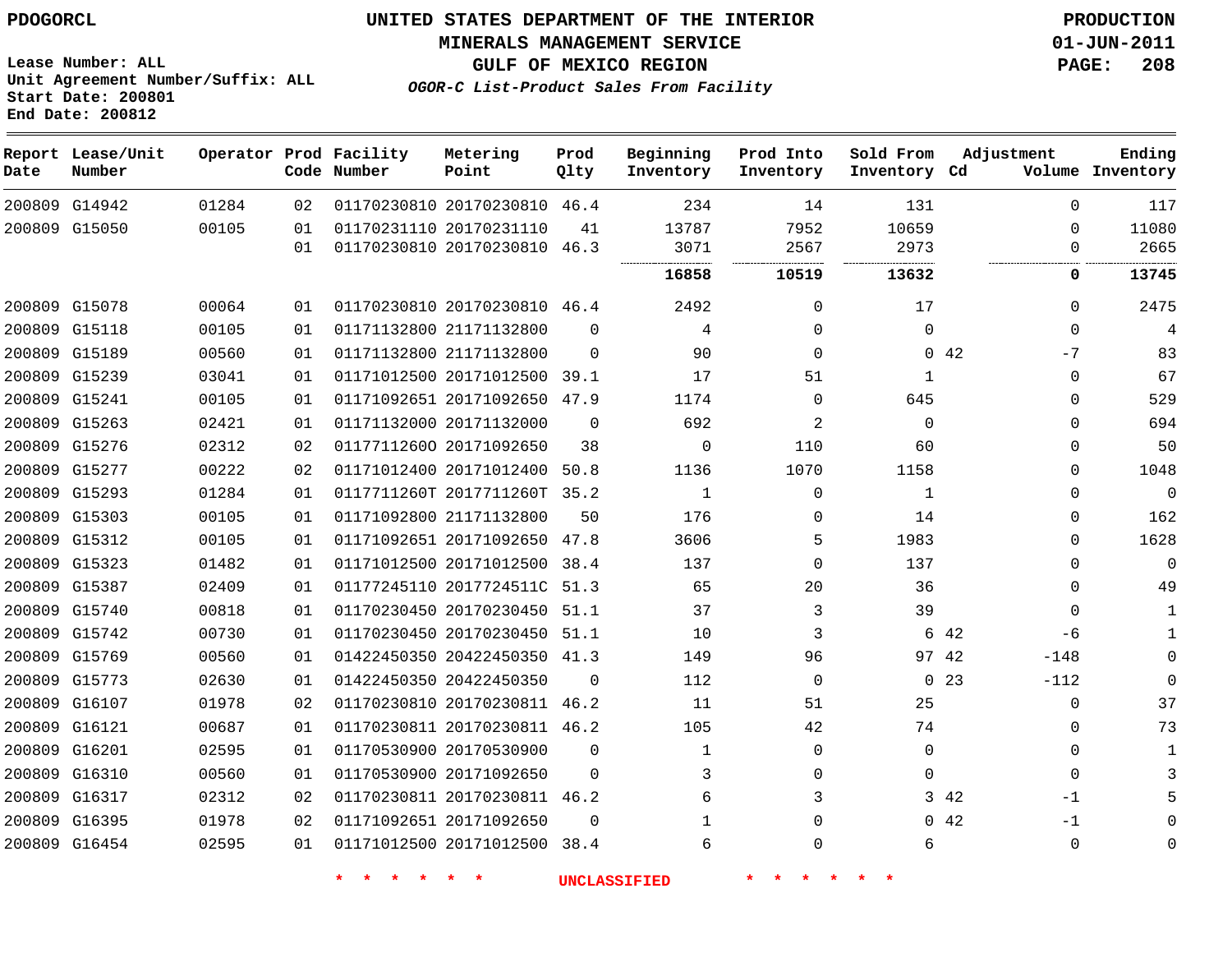# **UNITED STATES DEPARTMENT OF THE INTERIOR PDOGORCL PRODUCTION**

**MINERALS MANAGEMENT SERVICE 01-JUN-2011**

**GULF OF MEXICO REGION PAGE: 209**

**Unit Agreement Number/Suffix: ALL Start Date: 200801 End Date: 200812**

| OGOR-C List-Product Sales From Facility |  |  |
|-----------------------------------------|--|--|
|                                         |  |  |

| Date | Report Lease/Unit<br>Number |       |    | Operator Prod Facility<br>Code Number | Metering<br>Point            | Prod<br>Qlty | Beginning<br>Inventory | Prod Into<br>Inventory | Sold From<br>Inventory Cd | Adjustment                | Ending<br>Volume Inventory |
|------|-----------------------------|-------|----|---------------------------------------|------------------------------|--------------|------------------------|------------------------|---------------------------|---------------------------|----------------------------|
|      | 200809 G16455               | 02595 | 01 |                                       | 01171012500 20171012500 38.4 |              | 19                     | $\Omega$               | 19                        |                           | $\mathbf 0$<br>$\Omega$    |
|      | 200809 G16461               | 00105 | 01 |                                       | 01170753510 20170753510 52.6 |              | 262                    | $\Omega$               | 78                        |                           | 184<br>$\Omega$            |
|      | 200809 G16469               | 02595 | 01 |                                       | 01170753510 20170753510 52.6 |              | 56                     | $\Omega$               | 17 42                     |                           | 40<br>$\mathbf{1}$         |
|      | 200809 G16500               | 02312 | 01 |                                       | 01170755200 20170755200      | 0            | $\Omega$               | 2908                   | $\mathbf 0$               |                           | 2908<br>$\mathbf{0}$       |
|      | 200809 G16515               | 00162 | 01 |                                       | 01177245110 2017724511G 43.5 |              | $\Omega$               | 13851                  | 13851                     |                           | 0<br>$\Omega$              |
|      | 200809 G16890               | 00981 | 01 |                                       | 01170753850 20170753850      | $\mathbf 0$  | 1591                   | 306                    |                           | 0 <sub>09</sub><br>$-329$ | 1568                       |
|      | 200809 G17124               | 02871 | 02 |                                       | 01170230450 20170230450 51.1 |              | 20                     | $\Omega$               | 19                        |                           | $\Omega$<br>1              |
|      | 200809 G17133               | 01482 | 01 |                                       | 01423210051 20423210050      | 47           | 8                      | 39                     | 42                        |                           | 5<br>$\Omega$              |
|      | 200809 G17190               | 02312 | 02 |                                       | 01170230810 20170230810 46.4 |              | 11                     | $\Omega$               | 6                         |                           | 5<br>$\Omega$              |
|      | 200809 G17202               | 02066 | 02 |                                       | 01170230810 20170230810      | $\Omega$     | 612                    | $\Omega$               | $\Omega$                  |                           | 612<br>$\Omega$            |
|      | 200809 G17259               | 02237 | 02 |                                       | 01170230810 20170230810      | $\Omega$     | 253                    | 88                     |                           | 0 <sub>09</sub><br>$-180$ | 161                        |
|      | 200809 G17753               | 02427 | 02 |                                       | 01170230800 20170230800      | $\Omega$     | 25                     | $\Omega$               |                           | 0, 23                     | 20<br>$-5$                 |
|      | 200809 G17754               | 02025 | 01 |                                       | 01170230510 20170230510      | $\Omega$     | 195                    | $\Omega$               | $\Omega$                  |                           | 195<br>$\Omega$            |
|      | 200809 G17789               | 00818 | 01 |                                       | 01170230810 20170230810      | 46.4         | 43                     | 125                    | 89                        |                           | 79<br>$\Omega$             |
|      | 200809 G17842               | 02595 | 01 |                                       | 01170230810 20170230810      | 46.4         | 117                    | 20                     | 76                        |                           | 61<br>$\Omega$             |
|      | 200809 G17858               | 00105 | 01 |                                       | 01170530900 20170530900 49.2 |              | 74                     | $\mathbf 0$            | 12                        |                           | 62<br>$\mathbf 0$          |
|      | 200809 G17896               | 01284 | 01 |                                       | 01171132800 21171132800      | 50           | 133                    | $\Omega$               | 11                        |                           | 122<br>$\Omega$            |
|      | 200809 G17898               | 01963 | 01 |                                       | 01171131600 20171131600      | 41.9         | 98                     | 225                    | 282                       |                           | 41<br>$\Omega$             |
|      | 200809 G17913               | 01834 | 01 |                                       | 01171132800 21171132800      | 50           | 654                    | $\mathbf 0$            | 52                        |                           | 602<br>$\mathbf{0}$        |
|      | 200809 G17964               | 02421 | 01 |                                       | 01171012300 20171012300      | 38.7         | 18                     | $\Omega$               | 3                         |                           | 15<br>$\Omega$             |
|      | 200809 G17966               | 02421 | 01 |                                       | 01171012300 20171012300      | 38.7         | 385                    | 0                      | 79                        |                           | 306<br>$\Omega$            |
|      | 200809 G17973               | 00730 | 01 |                                       | 01171012400 20171012400 51.3 |              | 281                    | $\Omega$               | 281                       |                           | $\Omega$<br>$\Omega$       |
|      | 200809 G17977               | 02312 | 02 |                                       | 01171132800 21171132800      | 50           | 349                    | $\Omega$               | 28                        |                           | 321<br>$\Omega$            |
|      | 200809 G18040               | 00105 | 01 |                                       | 01171012500 20171012500      | 38.4         | 8                      | 22                     | 1                         |                           | 29<br>$\Omega$             |
|      | 200809 G18043               | 01103 | 01 |                                       | 01171012500 20171012500      | 38.4         | 2067                   | $\mathbf 0$            | 2077 42                   |                           | $\Omega$<br>10             |
|      | 200809 G18054               | 02268 | 01 |                                       | 01171012500 20171012500 38.4 |              | 2251                   | 1162                   | 1852 42                   |                           | 1562<br>1                  |
|      | 200809 G18208               | 01834 | 01 |                                       | 01170573602 20170573602      | 36           | 597                    | $\mathbf 0$            | 81                        |                           | 516<br>$\Omega$            |
|      | 200809 G18577               | 00981 | 01 |                                       | 01170753850 20170753850      | $\Omega$     | 1577                   | 331                    |                           | 0 <sub>09</sub><br>$-326$ | 1582                       |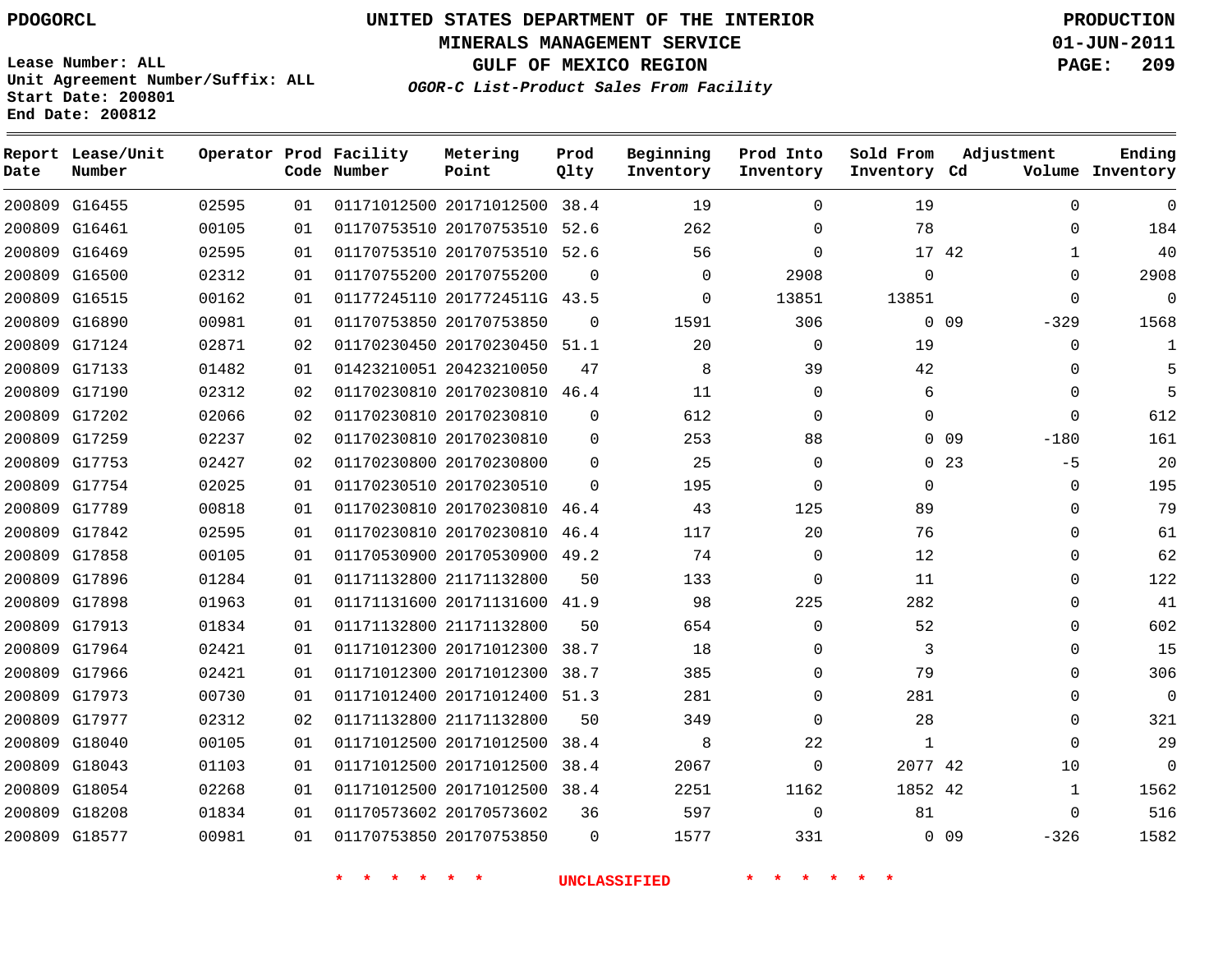#### **MINERALS MANAGEMENT SERVICE 01-JUN-2011**

**GULF OF MEXICO REGION PAGE: 210**

**Lease Number: ALL Unit Agreement Number/Suffix: ALL Start Date: 200801 End Date: 200812**

**OGOR-C List-Product Sales From Facility**

| Date | Report Lease/Unit<br>Number |       |    | Operator Prod Facility<br>Code Number | Metering<br>Point            | Prod<br>Qlty | Beginning<br>Inventory | Prod Into<br>Inventory | Sold From<br>Inventory Cd | Adjustment            | Ending<br>Volume Inventory |
|------|-----------------------------|-------|----|---------------------------------------|------------------------------|--------------|------------------------|------------------------|---------------------------|-----------------------|----------------------------|
|      | 200809 G18863               | 02312 | 02 |                                       | 01420470030 20420470030      | 50           | 20                     | 1                      | 7                         | $\mathbf 0$           | 14                         |
|      | 200809 G18885               | 00818 | 02 |                                       | 01420570060 20420570060      | 52.8         | 412                    | 10                     | 19                        | 42<br>$-1$            | 402                        |
|      | 200809 G18920               | 02200 | 01 |                                       | 01423210051 20423210050      | 47           | 14                     | 95                     |                           | 97 42<br>1            | 13                         |
|      | 200809 G18936               | 02589 | 01 |                                       | 01421670201 20421670200      | $\Omega$     | 11                     | $\mathbf 0$            | $\mathbf 0$               | $\Omega$              | 11                         |
|      |                             | 02914 | 01 |                                       | 01422450350 20422450350 41.3 |              | $\mathbf 0$            | 122                    | 122                       | 0                     | 0                          |
|      |                             |       |    |                                       |                              |              | 11                     | 122                    | 122                       | 0                     | 11                         |
|      | 200809 G19025               | 02806 | 01 |                                       | 01423210051 20423210050      | 49           | 196                    | 1334                   | 1343                      | $\Omega$              | 187                        |
|      | 200809 G19030               | 02806 | 01 |                                       | 01423210051 20423210050      | 49           | 79                     | 461                    | 464                       | $\Omega$              | 76                         |
|      | 200809 G19750               | 02427 | 02 |                                       | 01171132800 21171132800      | 50           | 40                     | 0                      | 3                         | $\Omega$              | 37                         |
|      | 200809 G19760               | 02894 | 01 |                                       | 01171132800 21171132800      | 50           | 22232                  | $\Omega$               | 1763 42                   | $\mathbf{1}$          | 20470                      |
|      | 200809 G19784               | 01978 | 02 |                                       | 01171012310 20171012310      | $\mathbf 0$  | 13                     | $\mathbf 0$            | $\mathbf 0$               | $\Omega$              | 13                         |
|      | 200809 G19832               | 02349 | 01 |                                       | 01177163600 20177163600      | $\mathbf 0$  | 251                    | 0                      | $\Omega$                  | $\Omega$              | 251                        |
|      | 200809 G19839               | 02777 | 01 |                                       | 01170753510 20170753510      | $\Omega$     | 39                     | $\mathbf 0$            | $\Omega$                  | 0                     | 39                         |
|      | 200809 G20605               | 02377 | 01 |                                       | 01423550141 20423550140      | 27.6         | 772                    | 22805                  | 23119                     | $\Omega$              | 458                        |
|      | 200809 G20616               | 02312 | 02 |                                       | 01423210051 20423210050      | 47           | 3                      | 9                      | 11                        | O                     | $\mathbf{1}$               |
|      | 200809 G20655               | 00222 | 01 |                                       | 01170230510 20170230510      | $\Omega$     | 57                     | 0                      | $\mathbf 0$               |                       | 57                         |
|      | 200809 G20656               | 03041 | 01 |                                       | 01422450350 20422450350      | 40           | 5                      | $\mathbf 0$            | 5                         | $\Omega$              | 0                          |
|      | 200809 G20660               | 00818 | 02 |                                       | 01170230450 20170230450      | 51.1         | $\mathbf 0$            | 38                     | 23                        | 0                     | 15                         |
|      | 200809 G21065               | 02266 | 01 |                                       | 01171131600 20171131600      | 43           | 35                     | 303                    | 283                       | $\mathbf 0$           | 55                         |
|      | 200809 G21070               | 00560 | 01 |                                       | 01171132800 21171132800      | $\Omega$     | 142                    | $\mathbf 0$            |                           | 042<br>$-11$          | 131                        |
|      | 200809 G21093               | 01586 | 02 |                                       | 01170230811 20170230811      | 46.2         | 1                      | 2                      | $\mathbf{1}$              | 42<br>$-1$            | $\mathbf{1}$               |
|      | 200809 G21096               | 00818 | 01 |                                       | 01170230811 20170230811      | 46           | 29                     | 3                      | 12                        | 0                     | 20                         |
|      | 200809 G21111               | 02266 | 01 |                                       | 01171132800 21171132800      | 40           | 12                     | 14                     | 14                        | $\mathbf{0}$          | 12                         |
|      | 200809 G21116               | 00818 | 02 |                                       | 01171132800 21171132800      | 49.9         | 274                    | $\Omega$               |                           | 22 42<br>$\mathbf{1}$ | 253                        |
|      | 200809 G21120               | 02058 | 02 |                                       | 01171012500 20171012500      | 38.4         | 267                    | $\Omega$               | 267                       | $\Omega$              | U                          |
|      | 200809 G21322               | 02266 | 01 |                                       | 01170230450 20170230450      | $\mathbf 0$  | $\mathbf{1}$           | 0                      | $\mathbf 0$               | $\Omega$              |                            |
|      | 200809 G21378               | 01819 | 01 |                                       | 01170230811 20170230811      | 46.2         | 2                      | 0                      | 1                         | $\Omega$              |                            |
|      | 200809 G21408               | 02219 | 01 |                                       | 01171012400 20171012400 50.8 |              | 4                      | $\mathbf 0$            | 4                         | $\Omega$              |                            |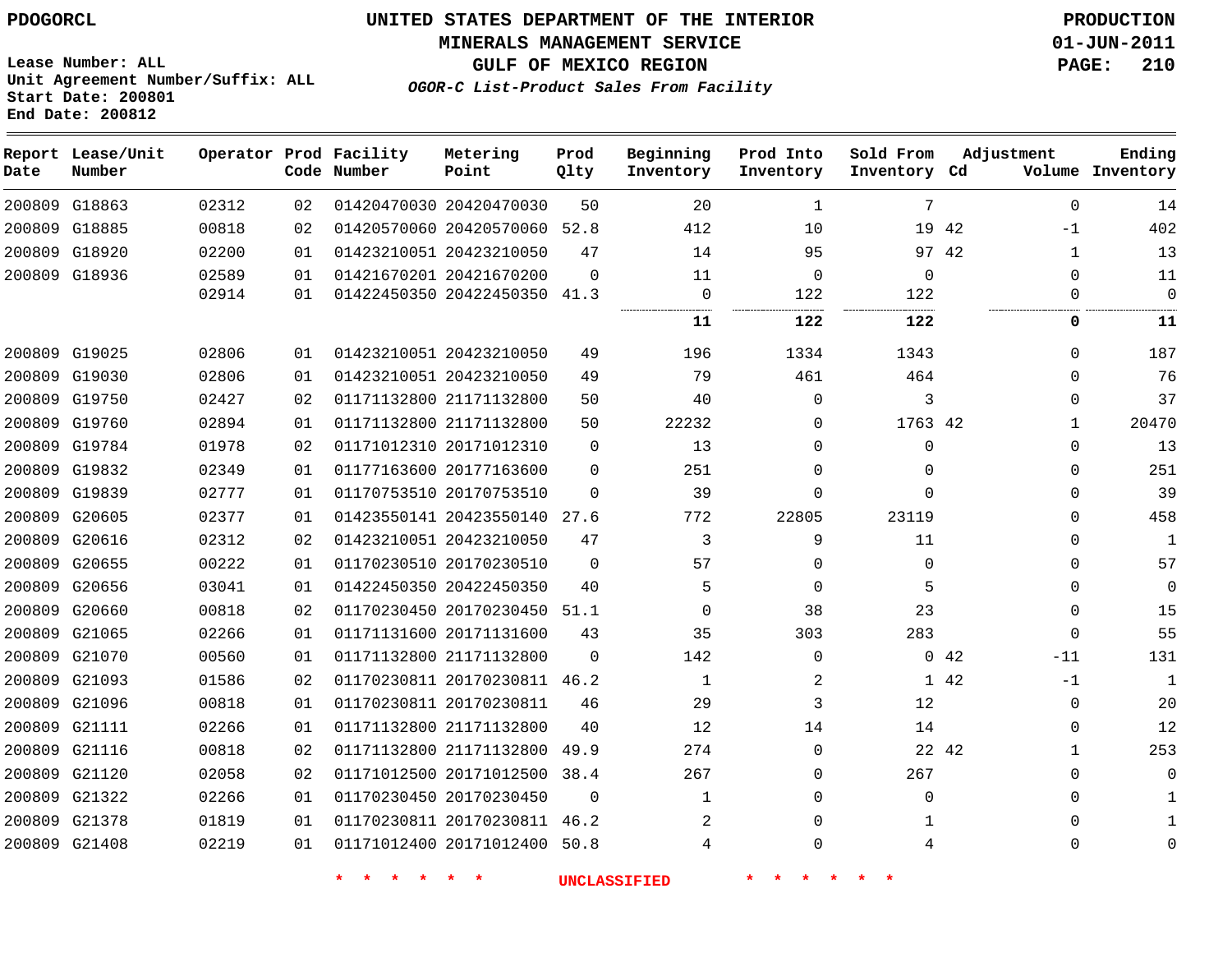# **UNITED STATES DEPARTMENT OF THE INTERIOR PDOGORCL PRODUCTION**

**MINERALS MANAGEMENT SERVICE 01-JUN-2011**

**GULF OF MEXICO REGION PAGE: 211**

**Unit Agreement Number/Suffix: ALL Start Date: 200801 End Date: 200812**

**OGOR-C List-Product Sales From Facility**

| Date | Report Lease/Unit<br>Number |       |    | Operator Prod Facility<br>Code Number | Metering<br>Point            | Prod<br>Qlty | Beginning<br>Inventory | Prod Into<br>Inventory | Sold From<br>Inventory Cd | Adjustment           | Ending<br>Volume Inventory |
|------|-----------------------------|-------|----|---------------------------------------|------------------------------|--------------|------------------------|------------------------|---------------------------|----------------------|----------------------------|
|      | 200809 G21530               | 00078 | 01 |                                       | 01170230400 20170230400 51.3 |              | 838                    | 1167                   | 735 42                    | 1                    | 1271                       |
|      | 200809 G21536               | 00818 | 02 |                                       | 01170231300 01170231300 49.1 |              | 0                      | 1574                   | 1574                      | $\Omega$             |                            |
|      | 200809 G21580               | 02636 | 01 |                                       | 01170230811 20170230811 46.2 |              | 8                      | 6                      | 6                         | 0                    |                            |
|      | 200809 G21585               | 01284 | 02 |                                       | 01171132800 21171132800      | 50           | 10                     | $\mathbf 0$            | 1                         | <sup>0</sup>         |                            |
|      | 200809 G21592               | 02628 | 02 |                                       | 01171132000 20171132000      | $\mathbf 0$  | 33                     | $\Omega$               | $\Omega$                  | 0                    | 33                         |
|      | 200809 G21597               | 02312 | 01 |                                       | 01171132800 21171132800      | 50           | 104                    | $\Omega$               | 8                         | <sup>0</sup>         | 96                         |
|      | 200809 G21652               | 02268 | 01 |                                       | 01171132800 21171132800      | $\Omega$     | 6                      | $\Omega$               | $\Omega$                  | <sup>n</sup>         | 6                          |
|      | 200809 G21680               | 00818 | 01 |                                       | 01171092651 20171092650 38.5 |              | 14                     | $\mathbf 0$            | 8                         |                      | 6                          |
|      | 200809 G21691               | 00276 | 01 |                                       | 01170513700 20170513700      | $\Omega$     | 2595                   | $\mathbf 0$            | $\Omega$                  | 0                    | 2595                       |
|      | 200809 G21700               | 00105 | 01 |                                       | 01177258153 01177258153      | $\Omega$     | 496                    | 313                    | $\Omega$                  | $\Omega$             | 809                        |
|      | 200809 G21712               | 02237 | 01 |                                       | 01170755200 20170755200      | $\Omega$     | 509                    | 533                    | $\Omega$                  | $\Omega$             | 1042                       |
|      | 200809 G21826               | 02219 | 01 |                                       | 01170753850 20170753850      | $\Omega$     | 2388                   | 469                    |                           | $-494$<br>$0\quad09$ | 2363                       |
|      | 200809 G22219               | 01482 | 01 |                                       | 01423210051 20423210050      | 47           | 7                      | 12                     | 18                        | $\Omega$             | $\mathbf{1}$               |
|      | 200809 G22236               | 00818 | 01 |                                       | 01170230450 20170230450 51.1 |              | 214                    | $\mathbf 0$            | 214                       | 0                    | $\Omega$                   |
|      | 200809 G22238               | 00818 | 02 |                                       | 01421670201 20170230450 51.1 |              | 54                     | 68                     | 96                        | 0                    | 26                         |
|      | 200809 G22246               | 01284 | 02 |                                       | 01423210051 20170230500      | 43.2         | 1019                   | 713                    | 754                       | 0                    | 978                        |
|      | 200809 G22262               | 00730 | 01 |                                       | 01170230810 20170230810 46.4 |              | 4                      | $\mathbf 0$            | 2                         |                      |                            |
|      | 200809 G22268               | 02777 | 01 |                                       | 01170230810 2042709015I 45.1 |              | $\Omega$               | 217                    | 217                       | <sup>0</sup>         | $\Omega$                   |
|      | 200809 G22501               | 00078 | 01 |                                       | 01170230400 20170230400 51.3 |              | 286                    | 254                    | 250                       | 0                    | 290                        |
|      | 200809 G22505               | 02025 | 01 |                                       | 01170230811 20170230811 46.1 |              | 128                    | 72                     | 87                        | $\Omega$             | 113                        |
|      | 200809 G22510               | 00162 | 01 |                                       | 01170230810 20170230810 46.3 |              | $\Omega$               | 4843                   | 4843                      | $\Omega$             | $\mathbf 0$                |
|      | 200809 G22513               | 02579 | 02 |                                       | 01170230810 20170230810 46.4 |              | 1166                   | 529                    | 895                       | $\Omega$             | 800                        |
|      | 200809 G22544               | 02714 | 01 |                                       | 01170230811 20170230811 46.2 |              | 3                      | $\mathbf 0$            | $\mathbf{1}$              | $\Omega$             | 2                          |
|      | 200809 G22553               | 02899 | 02 |                                       | 01170530900 20170530900      | 49.2         | 3                      | $\mathbf 0$            | 1                         |                      |                            |
|      | 200809 G22582               | 01834 | 01 |                                       | 01170530900 20170530900 49.2 |              | 411                    | 4                      | 69 42                     | 1                    | 347                        |
|      | 200809 G22587               | 02200 | 01 |                                       | 01171132000 20171132000      | $\Omega$     | 42                     | $\Omega$               | $\Omega$                  | $\Omega$             | 42                         |
|      | 200809 G22605               | 02268 | 01 |                                       | 01171132800 21171132800      | 50           | 174                    | $\Omega$               | 14                        | $\Omega$             | 160                        |
|      | 200809 G22606               | 02628 | 02 |                                       | 01171132000 20171132000      | $\Omega$     | 65                     | $\mathbf{1}$           | $\Omega$                  | $\Omega$             | 66                         |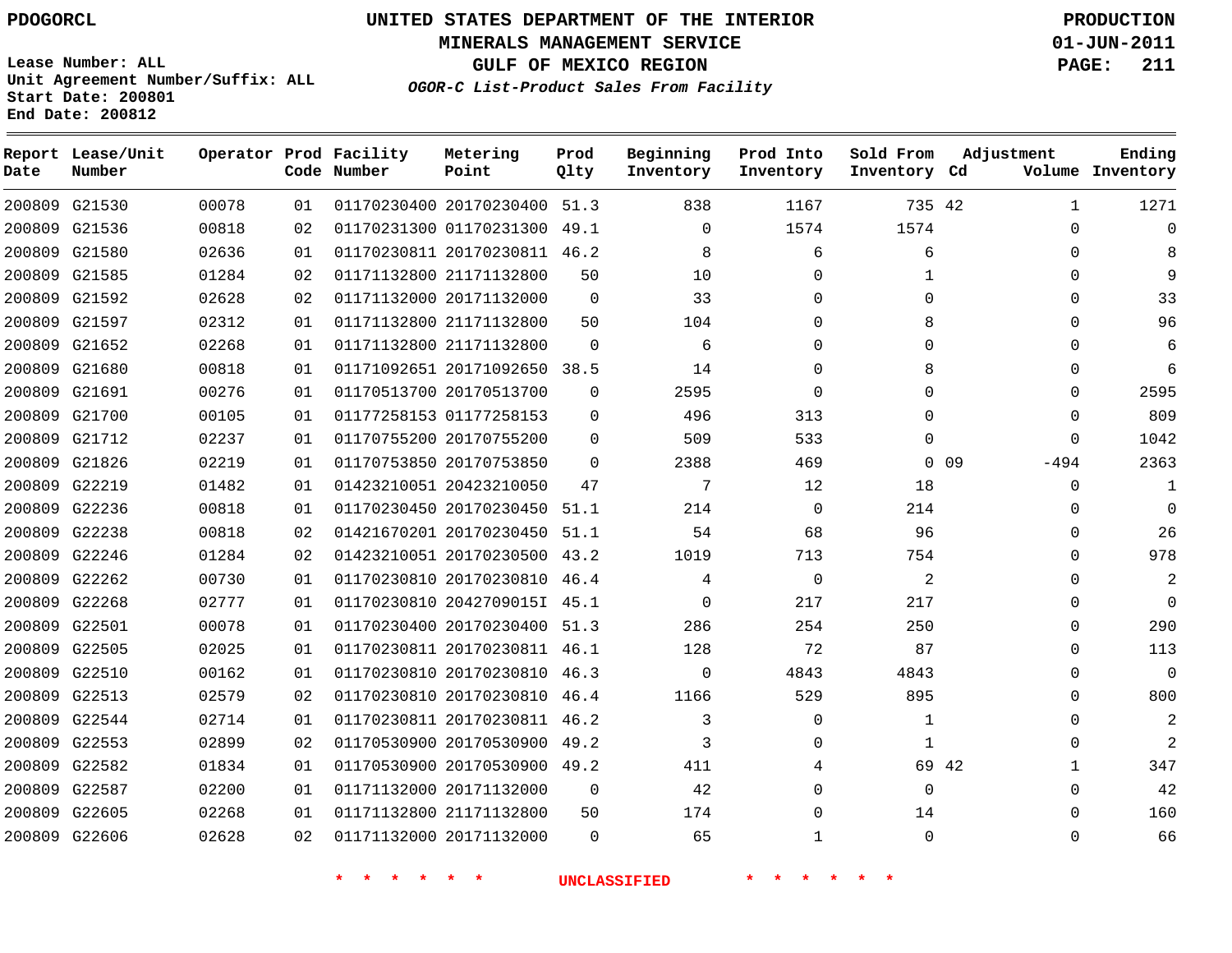#### **MINERALS MANAGEMENT SERVICE 01-JUN-2011**

**GULF OF MEXICO REGION PAGE: 212**

**Lease Number: ALL Unit Agreement Number/Suffix: ALL Start Date: 200801 End Date: 200812**

**OGOR-C List-Product Sales From Facility**

| Date   | Report Lease/Unit<br>Number |       |    | Operator Prod Facility<br>Code Number | Metering<br>Point            | Prod<br>Qlty | Beginning<br>Inventory | Prod Into<br>Inventory | Sold From<br>Inventory Cd | Adjustment   | Ending<br>Volume Inventory |
|--------|-----------------------------|-------|----|---------------------------------------|------------------------------|--------------|------------------------|------------------------|---------------------------|--------------|----------------------------|
|        | 200809 G22607               | 02899 | 02 |                                       | 01170230810 20170230810 46.4 |              | 229                    | 23                     | 133                       | $\Omega$     | 119                        |
|        | 200809 G22620               | 02268 | 01 |                                       | 01171132800 21171132800      | 50           | 3310                   | $\mathbf{0}$           | 262 42                    | $-1$         | 3047                       |
|        | 200809 G22621               | 02268 | 01 |                                       | 01171132800 21171132800      | 50           | 8554                   | 0                      | 678                       | $\Omega$     | 7876                       |
| 200809 | G22651                      | 01834 | 01 |                                       | 01171132800 21171132800      | 50           | 14                     | 0                      | 1                         | $\mathbf{0}$ | 13                         |
|        | 200809 G22660               | 02058 | 02 |                                       | 01171012310 20171012310      | $\Omega$     | 77                     | $\Omega$               | $\Omega$                  | $\Omega$     | 77                         |
|        | 200809 G22667               | 01482 | 01 |                                       | 01171132000 20171132000      | $\Omega$     | 33                     | $\mathbf 0$            | $\Omega$                  | $\Omega$     | 33                         |
|        | 200809 G22679               | 00222 | 01 |                                       | 01177082958 20177082958 34.7 |              | $\Omega$               | 79                     | 79                        | $\Omega$     | $\mathbf 0$                |
|        | 200809 G22699               | 00064 | 01 |                                       | 01171012500 20171012500 38.4 |              | 3                      | 4                      | 2                         | $\Omega$     | 5                          |
|        | 200809 G22700               | 02268 | 01 |                                       | 01171132800 21171132800      | 50           | 16                     | 0                      |                           | 1 42<br>-1   | 14                         |
|        | 200809 G22705               | 02268 | 01 |                                       | 01171132800 21171132800      | $\Omega$     | 3                      | 0                      | 0                         | $\mathbf{0}$ | 3                          |
|        | 200809 G22712               | 00222 | 02 |                                       | 01171012500 20171012500      | 38.4         | 44                     | 0                      | 44                        | $\Omega$     | $\Omega$                   |
|        | 200809 G22726               | 02899 | 02 |                                       | 01171092651 20171092650      | 46.5         | 2                      | 0                      | $\mathbf{1}$              | $\Omega$     | 1                          |
|        | 200809 G22738               | 02268 | 01 |                                       | 01171012500 20171012500      | 38.4         | 253                    | 384                    | 134 42                    | $-1$         | 502                        |
|        | 200809 G22751               | 00730 | 01 |                                       | 01171012500 20171012500      | 39.1         | 2243                   | $\mathbf 0$            | 2243                      | $\mathbf{0}$ | 0                          |
|        | 200809 G22772               | 00105 | 01 |                                       | 01170513800 20170513800      | 33.3         | 54                     | $\mathbf 0$            | 8                         | $\mathbf 0$  | 46                         |
|        | 200809 G22781               | 00222 | 02 |                                       | 01170754751 01170754751      | $\mathbf 0$  | 199                    | 152                    | 0                         | 0            | 351                        |
|        | 200809 G22792               | 00222 | 02 |                                       | 01177258041 01177258041 27.9 |              | 7                      | 1405                   | 1021 42                   | $\mathbf{1}$ | 392                        |
|        |                             | 02714 | 01 |                                       | 01177258151 01177258151      | $\Omega$     | 6                      | 0                      | $\Omega$                  | $\mathbf 0$  | 6                          |
|        |                             |       |    |                                       |                              |              | 13                     | 1405                   | 1021                      | 1            | 398                        |
|        | 200809 G22840               | 00730 | 01 |                                       | 01608103650 20608103650 31.7 |              | 25                     | 255                    | 259                       | $\Omega$     | 21                         |
|        | 200809 G23125               | 02312 | 02 |                                       | 01420470030 20420470030      | 50           | 483                    | 176                    | 173                       | $\Omega$     | 486                        |
|        | 200809 G23180               | 01284 | 02 |                                       | 01423210051 20423210050      | 47           | 23                     | 104                    | 114                       | 0            | 13                         |
|        | 200809 G23181               | 01963 | 01 |                                       | 01423210051 20423210050 47.9 |              | 97                     | 81                     | 98                        | $\Omega$     | 80                         |
|        | 200809 G23197               | 00818 | 02 |                                       | 01170230810 20170230810      | 46.4         | $\overline{0}$         | 6                      | 3                         | $\Omega$     | 3                          |
|        |                             |       | 01 |                                       | 01170230500 20170230500 46.3 |              | 91                     | 54                     | 68                        | $\mathbf{0}$ | 77                         |
|        |                             |       |    |                                       |                              |              | 91                     | 60                     | 71                        | 0            | 80                         |
|        | 200809 G23199               | 00818 | 02 |                                       | 01170230450 20170230450 51.1 |              | 67                     | 87                     | 121 42                    | 1            | 34                         |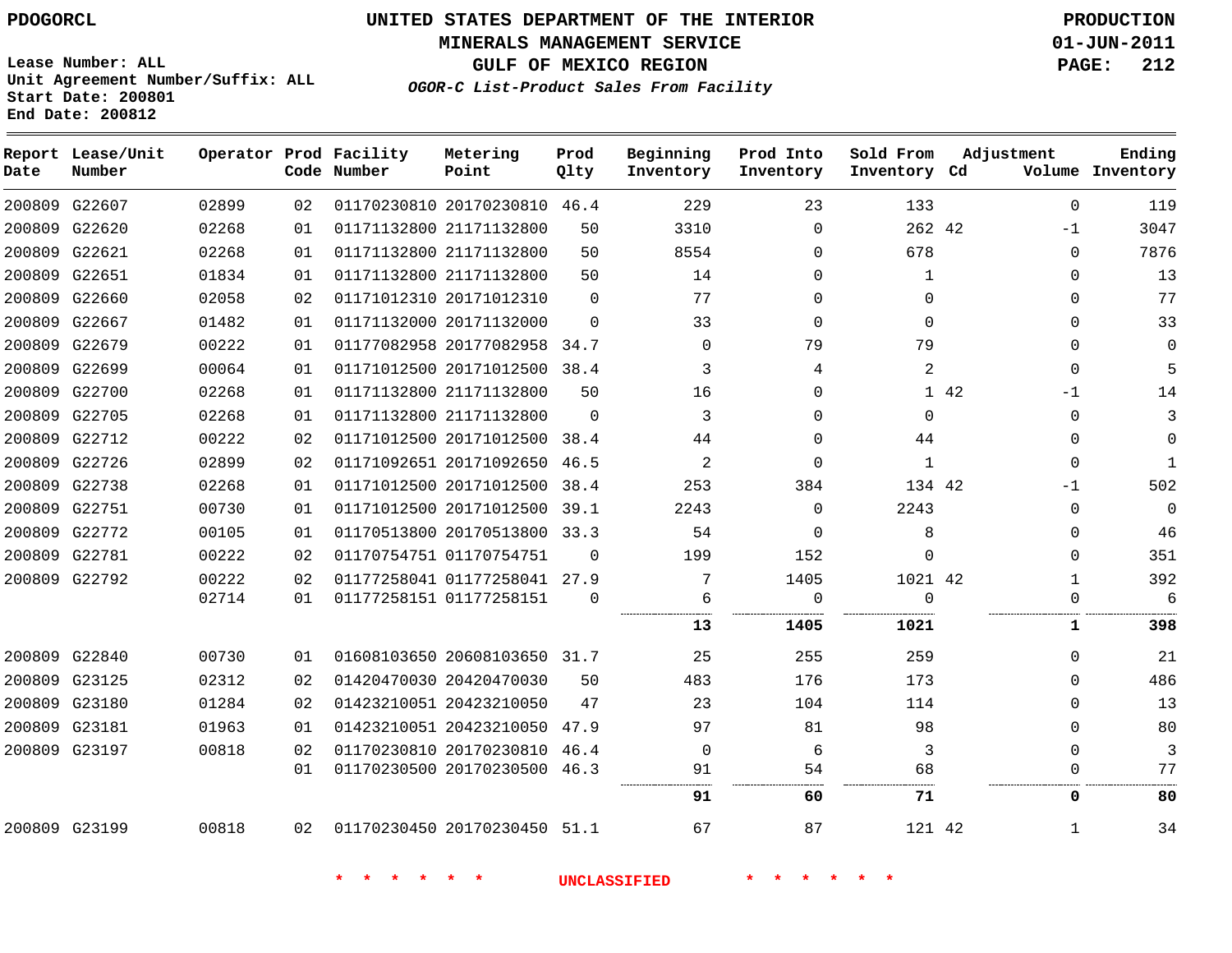**MINERALS MANAGEMENT SERVICE 01-JUN-2011**

**GULF OF MEXICO REGION PAGE: 213**

**Lease Number: ALL Unit Agreement Number/Suffix: ALL Start Date: 200801 End Date: 200812**

**OGOR-C List-Product Sales From Facility**

| Date | Report Lease/Unit<br>Number |       |    | Operator Prod Facility<br>Code Number | Metering<br>Point            | Prod<br>Qlty | Beginning<br>Inventory | Prod Into<br>Inventory | Sold From<br>Inventory Cd | Adjustment          | Ending<br>Volume Inventory |
|------|-----------------------------|-------|----|---------------------------------------|------------------------------|--------------|------------------------|------------------------|---------------------------|---------------------|----------------------------|
|      | 200809 G23450               | 00981 | 01 |                                       | 01170753850 20170753850 40.2 |              | 12                     | $\Omega$               | 3                         | $\Omega$            | 9                          |
|      | 200809 G23458               | 00981 | 01 |                                       | 01170753850 20170753850      | 40.2         | 110                    | 0                      | 23                        | 0                   | 87                         |
|      | 200809 G23473               | 00981 | 01 |                                       | 01170753850 20170753850 40.2 |              | 823                    | 199                    | 170                       | 0                   | 852                        |
|      | 200809 G23480               | 00981 | 01 |                                       | 01170753850 20170753850      | 40.2         | 2838                   | 687                    | 588                       | 0                   | 2937                       |
|      | 200809 G23528               | 00981 | 01 |                                       | 01170753850 20170753850 40.2 |              | 1467                   | 324                    | 304                       | 0                   | 1487                       |
|      | 200809 G23529               | 00981 | 01 |                                       | 01170753850 20170753850 40.2 |              | 1830                   | 322                    | 379                       | $\mathbf{0}$        | 1773                       |
|      | 200809 G23730               | 01978 | 02 |                                       | 01170230810 20170230811 46.2 |              | 189                    | 126                    | 118                       | $\mathbf{0}$        | 197                        |
|      | 200809 G23735               | 00162 | 01 |                                       | 01170230810 20170230810      | 46.4         | $\mathbf 0$            | 435                    | 435                       | $\mathbf{0}$        | $\mathbf{0}$               |
|      | 200809 G23736               | 02312 | 02 |                                       | 01170230810 20170230810 46.4 |              | 45                     | 33                     | 40                        | 0                   | 38                         |
|      | 200809 G23748               | 02312 | 02 |                                       | 01170230810 20170230810      | 46.4         | 49                     | 15                     | 34                        | 0                   | 30                         |
|      | 200809 G23754               | 02222 | 01 |                                       | 01170230811 20170230811 46.2 |              | 63                     | 8                      | 27                        | $\mathbf{0}$        | 44                         |
|      | 200809 G23820               | 02899 | 01 |                                       | 01177058270 01177058270      | $\Omega$     | 378                    | 164                    | 0                         | $\mathbf{0}$        | 542                        |
|      | 200809 G23853               | 02266 | 01 |                                       | 01171012310 20171012310      | $\Omega$     | 29                     | $\mathbf 0$            | 0                         | $\mathbf{0}$        | 29                         |
|      | 200809 G23891               | 01284 | 01 |                                       | 01171012500 20171012500      | 38.4         | 154                    | 0                      | 154                       | $\mathbf{0}$        | $\mathbf{0}$               |
|      | 200809 G23956               | 02807 | 01 |                                       | 01170753510 20170753510      | 52.6         | 2148                   | 0                      | 635 42                    | $-1$                | 1512                       |
|      | 200809 G24330               | 02566 | 01 |                                       | 01427038270 01427038270      | $\Omega$     | 162                    | 82                     | $\mathbf 0$               | 0                   | 244                        |
|      | 200809 G24425               | 02312 | 02 |                                       | 01170230810 20170230810      | 46.4         | 52                     | 19                     | 52                        | $\mathbf{0}$        | 19                         |
|      | 200809 G24429               | 02312 | 01 |                                       | 01170230810 20170230810      | 46.4         | 893                    | 827                    | 893                       | 0                   | 827                        |
|      | 200809 G24700               | 02312 | 02 |                                       | 01170230811 20170230811 46.2 |              | 15                     | 0                      | 6                         | 0                   | 9                          |
|      | 200809 G24710               | 02025 | 01 |                                       | 01170230811 20170230811 46.2 |              | 284                    | 205                    | 186                       | $\mathbf{0}$        | 303                        |
|      | 200809 G24712               | 02025 | 01 |                                       | 01170230811 20170230811 46.2 |              | 1                      | 2                      | $\mathbf{1}$              | $\mathbf{0}$        | $\overline{a}$             |
|      | 200809 G24730               | 00818 | 01 |                                       | 01170230500 20170230500 43.2 |              | 663                    | 527                    | 466 42                    | $-1$                | 723                        |
|      |                             |       | 02 |                                       | 01170230810 20170230810 46.4 |              | $\Omega$               | 204                    | 108                       | 0                   | 96                         |
|      |                             | 02349 | 01 |                                       | 01170230500 20170230500      | $\Omega$     | 19                     | $\mathbf 0$            | $\Omega$                  | $\Omega$            | 19                         |
|      |                             |       |    |                                       |                              |              | 682                    | 731                    | 574                       | -1                  | 838                        |
|      | 200809 G24733               | 00818 | 02 |                                       | 01170530900 20170530900      | $\Omega$     | 3                      | 0                      |                           | $0\quad 42$<br>$-1$ | 2                          |
|      | 200809 G24745               | 02800 | 02 |                                       | 01170530900 20170530900 49.2 |              | 3                      | $\Omega$               | $\mathbf{1}$              | $\mathbf{0}$        | 2                          |
|      | 200809 G24873               | 00222 | 02 |                                       | 01171012400 20171012400 50.8 |              | 50                     | 50                     | 51                        | $\mathbf{0}$        | 49                         |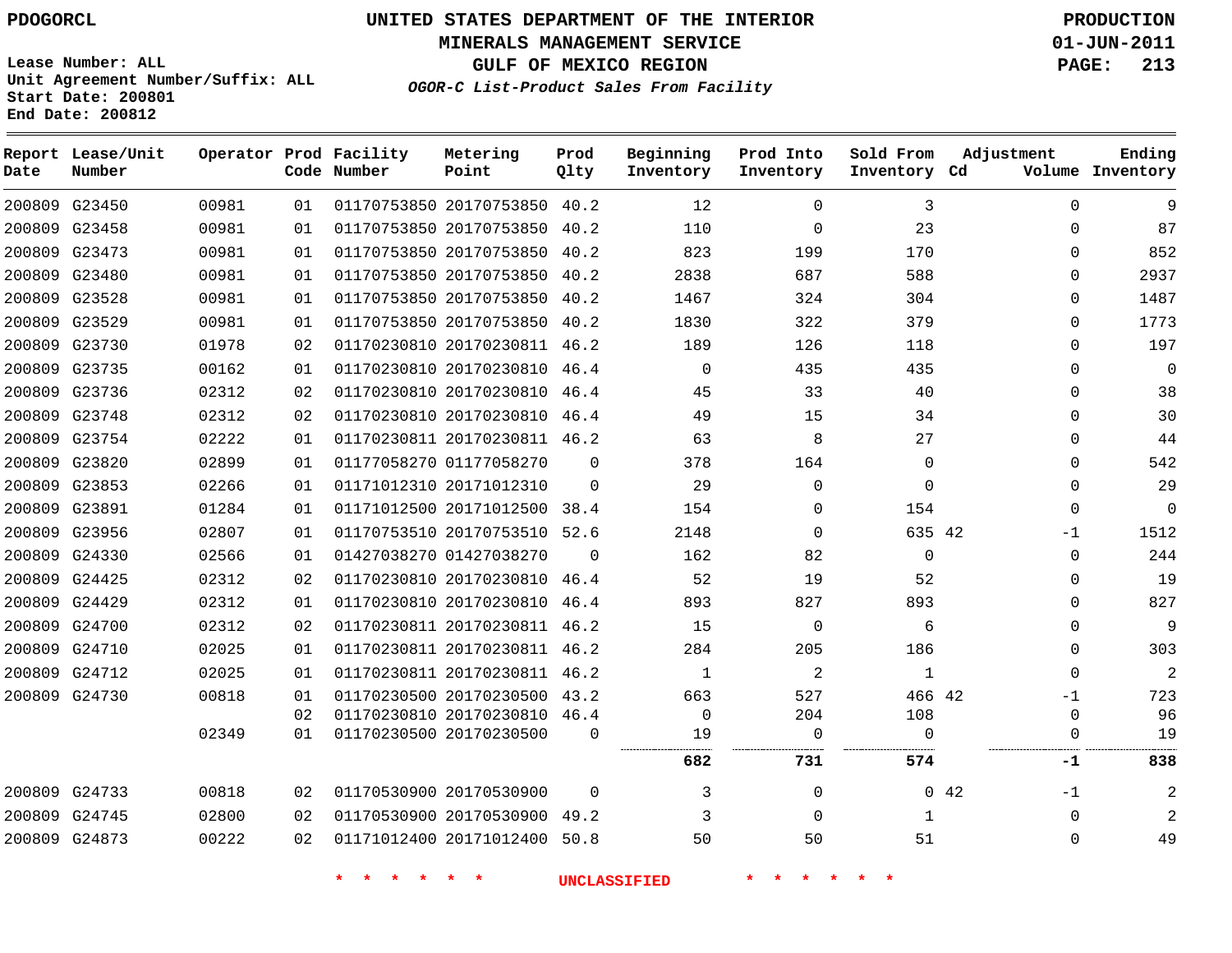**End Date: 200812**

# **UNITED STATES DEPARTMENT OF THE INTERIOR PDOGORCL PRODUCTION**

**MINERALS MANAGEMENT SERVICE 01-JUN-2011**

**OGOR-C List-Product Sales From Facility Lease Number: ALL Unit Agreement Number/Suffix: ALL Start Date: 200801**

**GULF OF MEXICO REGION PAGE: 214**

| Date | Report Lease/Unit<br>Number |       |    | Operator Prod Facility<br>Code Number | Metering<br>Point            | Prod<br>Qlty | Beginning<br>Inventory | Prod Into<br>Inventory | Sold From<br>Inventory Cd | Adjustment   | Ending<br>Volume Inventory |
|------|-----------------------------|-------|----|---------------------------------------|------------------------------|--------------|------------------------|------------------------|---------------------------|--------------|----------------------------|
|      | 200809 G24878               | 02628 | 02 |                                       | 01171092651 20171092650      | 47.9         | 83                     | $\Omega$               | 45                        | $\Omega$     | 38                         |
|      | 200809 G24889               | 02579 | 02 |                                       | 01171012500 20171012500      | 38.4         | 2550                   | 1569                   | 2263                      | $\Omega$     | 1856                       |
|      | 200809 G24898               | 02807 | 01 |                                       | 01171012400 20171012400      | 50.8         | 565                    | $\mathbf 0$            | 565                       | $\mathbf 0$  | $\mathbf 0$                |
|      |                             |       | 01 |                                       | 01171012300 20171012300      | 38.7         | 5169                   | 34                     | 1054 42                   | -1           | 4148                       |
|      |                             |       |    |                                       |                              |              | 5734                   | 34                     | 1619                      | -1           | 4148                       |
|      | 200809 G24922               | 02268 | 01 |                                       | 01171132800 21171132800      | 50           | 2670                   | $\Omega$               | 212                       | 0            | 2458                       |
|      | 200809 G24924               | 02268 | 01 |                                       | 01171132800 21171132800      | 50           | 3151                   | $\Omega$               | 250                       | $\Omega$     | 2901                       |
|      | 200809 G24977               | 02268 | 01 |                                       | 01171012500 20171012500      | 38.4         | 241                    | 271                    | 198 42                    | -1           | 313                        |
|      | 200809 G25008               | 02777 | 01 |                                       | 01170753510 20170753510      | 46.2         | 78                     | $\Omega$               | 23                        | $\Omega$     | 55                         |
|      | 200809 G25524               | 00818 | 02 |                                       | 01170230450 20170230450 51.7 |              | 553                    | 709                    | 988 42                    | 1            | 275                        |
|      | 200809 G25536               | 02466 | 01 |                                       | 01420390101 01420390101      | $\Omega$     | 2500                   | 139                    | $\Omega$                  | $\Omega$     | 2639                       |
|      | 200809 G25553               | 02579 | 02 |                                       | 01170230510 20170230510      | $\Omega$     | 127                    | $\Omega$               | $\Omega$                  | $\Omega$     | 127                        |
|      | 200809 G25561               | 02058 | 02 |                                       | 01170230450 20170230450      | 51.1         | 442                    | $\Omega$               | 442                       | 0            | $\mathbf 0$                |
|      | 200809 G25566               | 00162 | 01 |                                       | 01170230450 20170230450      | 51.9         | $\Omega$               | 8                      | 8                         | 0            | $\mathbf 0$                |
|      | 200809 G25579               | 00818 | 02 |                                       | 01170230810 20170230810      | 46.4         | $\Omega$               | 53                     | 28                        | $\Omega$     | 25                         |
|      |                             |       | 01 |                                       | 01170230500 20170230500 46.3 |              | 756                    | 504                    | 570                       | $\Omega$     | 690                        |
|      |                             |       |    |                                       |                              |              | 756                    | .<br>557               | 598                       | 0            | 715                        |
|      | 200809 G25605               | 00818 | 01 |                                       | 01170230810 20170230810      | 47           | 5                      | 5                      | 5                         | 0            | 5                          |
|      | 200809 G25606               | 02025 | 01 |                                       | 01170230810 20170230810      | 46.3         | 470                    | 306                    | 415                       | 0            | 361                        |
|      | 200809 G25872               | 02025 | 01 |                                       | 01170230811 20170230811      | 46.1         | 817                    | 677                    | 558                       | $\Omega$     | 936                        |
|      | 200809 G25914               | 01963 | 01 |                                       | 01170530900 20170530900      | 49.2         | 2                      | $\Omega$               | 1                         | $\Omega$     | 1                          |
|      | 200809 G25916               | 01963 | 01 |                                       | 01170530900 20170530900      | $\Omega$     | 1                      | $\Omega$               | $\Omega$                  | $\mathbf{0}$ | 1                          |
|      | 200809 G25939               | 00064 | 01 |                                       | 01170230810 20170230810      | 46.4         | 6                      | 2                      | 4                         | $\mathbf 0$  | 4                          |
|      | 200809 G25948               | 02427 | 01 |                                       | 01170530900 20170530900      | 49.2         | 74                     | $\Omega$               |                           | 12 42<br>-1  | 61                         |
|      | 200809 G25965               | 02899 | 02 |                                       | 01171132800 01171132800      | $\Omega$     | 3                      | $\Omega$               | $\Omega$                  | $\mathbf 0$  | 3                          |
|      | 200809 G25967               | 01513 | 01 |                                       | 01170230811 20170230811      | 46.2         | 22                     | 9                      | 12                        | $\Omega$     | 19                         |
|      | 200809 G25972               | 01978 | 02 |                                       | 01171131600 20171131600      | 41.9         | 5                      | $\Omega$               |                           | $\Omega$     | $\Omega$                   |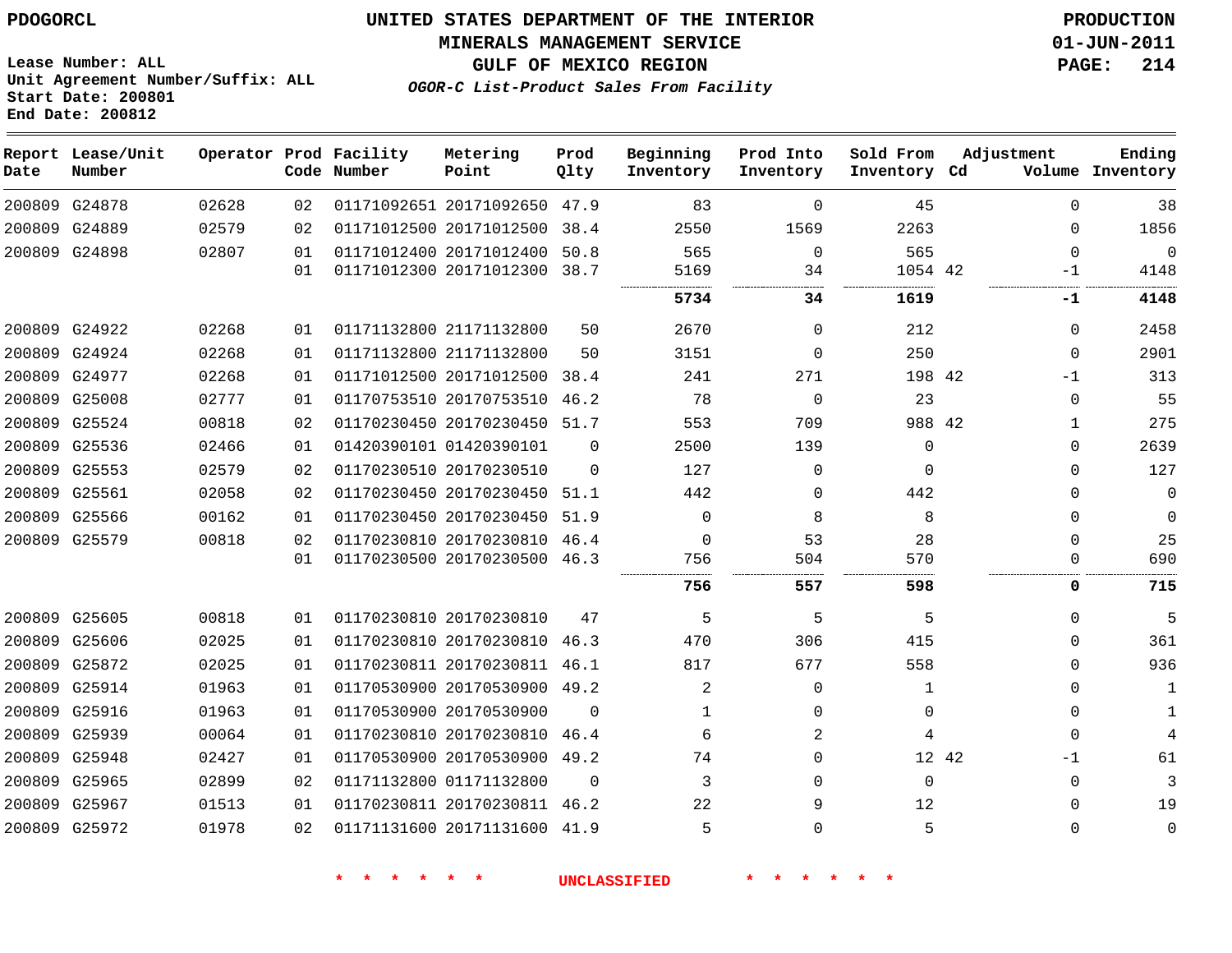**MINERALS MANAGEMENT SERVICE 01-JUN-2011**

**GULF OF MEXICO REGION PAGE: 215**

**Lease Number: ALL Unit Agreement Number/Suffix: ALL Start Date: 200801 End Date: 200812**

**OGOR-C List-Product Sales From Facility**

| Date   | Report Lease/Unit<br>Number |       |    | Operator Prod Facility<br>Code Number | Metering<br>Point            | Prod<br>Qlty | Beginning<br>Inventory | Prod Into<br>Inventory | Sold From<br>Inventory Cd | Adjustment            | Ending<br>Volume Inventory |
|--------|-----------------------------|-------|----|---------------------------------------|------------------------------|--------------|------------------------|------------------------|---------------------------|-----------------------|----------------------------|
|        | 200809 G26023               | 02579 | 02 |                                       | 01171012500 20171012500      | $\Omega$     | 197                    | $\Omega$               | 0                         |                       | 197<br>$\Omega$            |
|        | 200809 G26032               | 01935 | 01 |                                       | 01171012300 20171012300      | 38.7         | 12                     | $\mathbf 0$            | 3                         | $\Omega$              | 9                          |
|        | 200809 G26040               | 00560 | 01 |                                       | 01171132800 21171132800      | 50           | 554                    | $\Omega$               | 44                        | $\Omega$              | 510                        |
|        | 200809 G26051               | 01978 | 02 |                                       | 01171092651 20171092650      | 47.9         | 1683                   | 103                    | 981                       | $\Omega$              | 805                        |
|        | 200809 G26074               | 01284 | 01 |                                       | 01177122950 20177122950      | 29.7         | 153                    | 7304                   | 7241                      | $\Omega$              | 216                        |
|        | 200809 G26146               | 01586 | 01 |                                       | 01177258152 01177258152 32.1 |              | 584                    | 2959                   | 2078 42                   | $\mathbf{1}$          | 1466                       |
|        | 200809 G26281               | 02528 | 02 |                                       | 01170753850 20170753850 40.2 |              | 1966                   | 403                    | 407                       | $\Omega$              | 1962                       |
|        | 200809 G26442               | 02466 | 01 |                                       | 01423550090 20423550090      | $\mathbf 0$  | 36                     | $\mathbf 0$            | $\mathbf 0$               | $\mathbf 0$           | 36                         |
|        | 200809 G26451               | 02579 | 02 |                                       | 01423210051 20423210050      | 47           | 1593                   | 8905                   | 9317                      | $\Omega$              | 1181                       |
|        | 200809 G26477               | 01963 | 01 |                                       | 01420390101 01420390101      | $\Omega$     | 32                     | $\mathbf 0$            | $\Omega$                  | $\Omega$              | 32                         |
|        | 200809 G26480               | 01978 | 02 |                                       | 01423210051 20423210050      | 47           | 37                     | 523                    | 559                       | $\Omega$              | $\mathbf{1}$               |
|        | 200809 G26513               | 01978 | 02 |                                       | 01170230450 20170230450      | 51.8         | 819                    | 829                    | 1327                      | $\Omega$              | 321                        |
|        | 200809 G27023               | 02899 | 02 |                                       | 01170230810 20170230810      | 40           | 2                      | $\overline{a}$         | 2                         | $\Omega$              | $\overline{a}$             |
|        | 200809 G27061               | 02266 | 01 |                                       | 01171131600 20171131600      | 43           | 32                     | 312                    | 288                       | $\mathbf 0$           | 56                         |
|        | 200809 G27072               | 02899 | 02 |                                       | 01171132800 21171132800      | 50           | 995                    | $\mathbf 0$            | 79                        | $\mathbf 0$           | 916                        |
|        | 200809 G27100               | 01978 | 02 |                                       | 01171012310 20171012310      | 0            | 17                     | $\mathbf 0$            | $\mathbf 0$               | $\mathbf 0$           | 17                         |
|        | 200809 G27121               | 02312 | 02 |                                       | 01171012400 20171012400      | 50.8         | 2297                   | 1088                   | 2319 42                   | $-1$                  | 1065                       |
|        | 200809 G27155               | 02268 | 01 |                                       | 01171012500 20171012500      | 38.4         | 954                    | 374                    | 839                       | $\mathbf 0$           | 489                        |
|        | 200809 G27194               | 01586 | 01 |                                       | 01177258152 01177258152 32.1 |              | 179                    | 622                    | 470                       | $\mathbf 0$           | 331                        |
|        | 200809 G27195               | 01586 | 02 |                                       | 01177258154 01177258154      | 0            | 156                    | 28                     | $\mathbf 0$               | $\mathbf 0$           | 184                        |
|        | 200809 G27215               | 01586 | 02 |                                       | 01177288152 01177288152 33.4 |              | 8                      | 78                     |                           | 69 42<br>$\mathbf{1}$ | 18                         |
|        | 200809 G27476               | 02672 | 01 |                                       | 01423210051 20423210050      | 52           | 17                     | 101                    | 105                       | $\mathbf 0$           | 13                         |
|        | 200809 G27507               | 02058 | 02 |                                       | 01170230450 20170230450      | 51.1         | 294                    | 967                    | 886                       | $\Omega$              | 375                        |
|        | 200809 G27789               | 01284 | 02 |                                       | 01170530900 20170530900      | 49.2         | 289                    | $\overline{2}$         | 48                        | $\Omega$              | 243                        |
|        | 200809 G27793               | 02266 | 01 |                                       | 01170530900 20170530900      | 40           | 396                    | 4                      | 66                        | $\Omega$              | 334                        |
|        | 200809 G27831               | 02899 | 02 |                                       | 01170530900 20170530900      | 49.2         | 85                     | $\mathbf{1}$           |                           | 14 42<br>$-1$         | 71                         |
| 200810 | 00016                       | 00276 | 01 |                                       | 01170513700 20170513700      | 31           | 5855                   | 27237                  | 26750                     | $\Omega$              | 6342                       |
| 200810 | 00026                       | 00276 | 01 |                                       | 01170513700 20170513700      | 31           | 12753                  | 56882                  | 56391 42                  | $\mathbf{1}$          | 13245                      |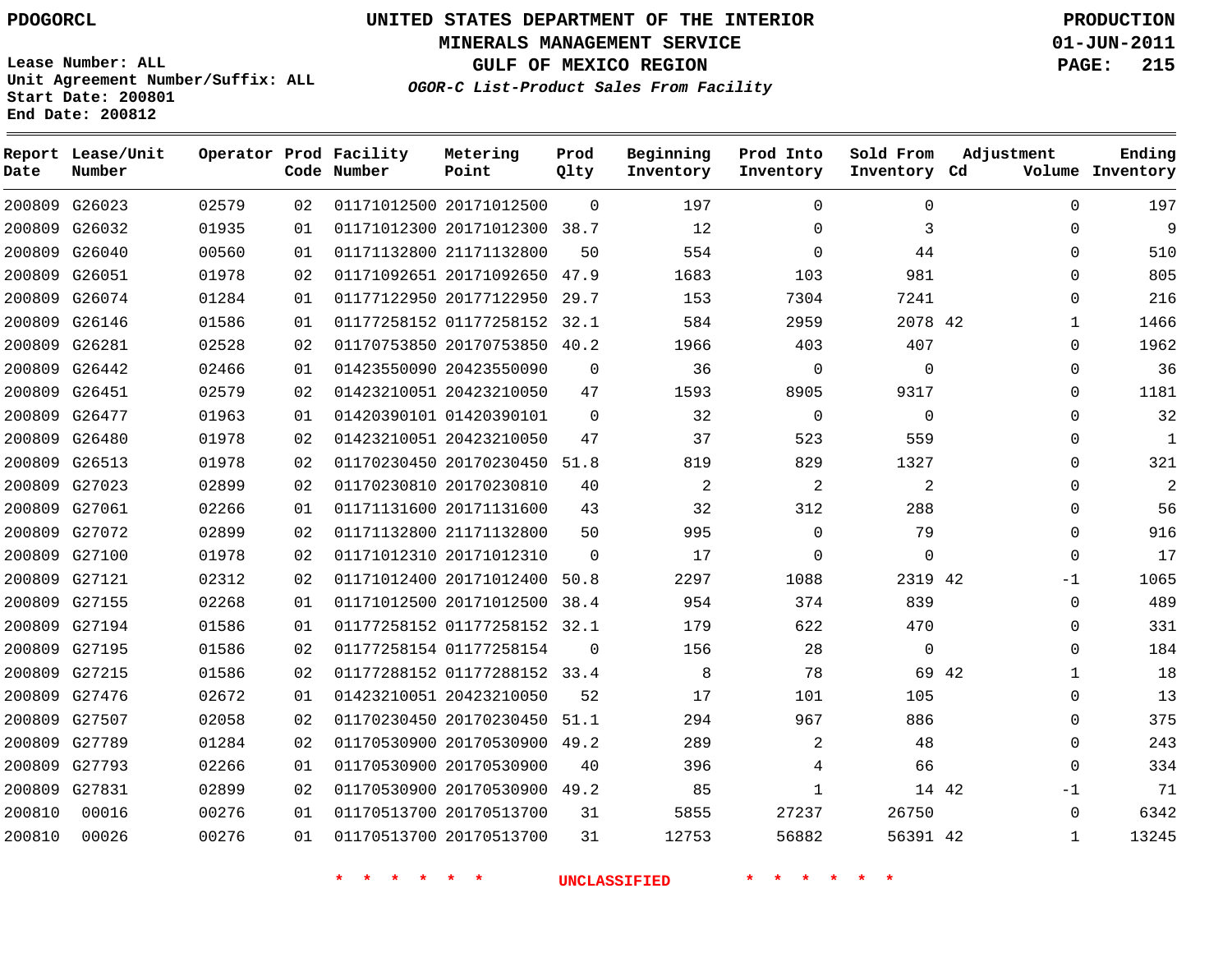**MINERALS MANAGEMENT SERVICE 01-JUN-2011**

**GULF OF MEXICO REGION PAGE: 216**

**Lease Number: ALL Unit Agreement Number/Suffix: ALL Start Date: 200801 End Date: 200812**

**OGOR-C List-Product Sales From Facility**

| Date   | Report Lease/Unit<br>Number |       |    | Operator Prod Facility<br>Code Number | Metering<br>Point            | Prod<br>Qlty | Beginning<br>Inventory | Prod Into<br>Inventory | Sold From<br>Inventory Cd | Adjustment | Ending<br>Volume Inventory |
|--------|-----------------------------|-------|----|---------------------------------------|------------------------------|--------------|------------------------|------------------------|---------------------------|------------|----------------------------|
| 200810 | 00032                       | 00276 | 01 |                                       | 01170513700 20170513700      | 31           | 2652                   | $\Omega$               | 2652                      |            | $\Omega$<br>$\Omega$       |
| 200810 | 00033                       | 00276 | 01 |                                       | 01170513700 20170513700      | 31           | 4560                   | $\Omega$               | 4560                      |            | $\Omega$<br>$\Omega$       |
| 200810 | 00049                       | 02421 | 01 |                                       | 01171012300 20171012300      | 39           | 9485                   | 11482                  | 9499                      |            | 11468<br>$\Omega$          |
| 200810 | 00050                       | 02421 | 01 |                                       | 01171012300 20171012300      | 39           | 11687                  | 18521                  | 11710                     |            | 18498<br>0                 |
| 200810 | 00051                       | 02421 | 01 |                                       | 01171012300 20171012300      | 39           | 2986                   | 3431                   | 2991                      |            | 3426<br>$\Omega$           |
| 200810 | 00052                       | 02421 | 01 |                                       | 01171012300 20171012300      | 39           | 2157                   | 6277                   | 2164                      |            | 6270<br>$\Omega$           |
| 200810 | 00053                       | 02409 | 01 |                                       | 01171012300 20171012300      | 30.3         | 1341                   | $\mathbf 0$            | 535                       |            | 806<br>$\mathbf{0}$        |
| 200810 | 00079                       | 01834 | 01 |                                       | 01170230810 20170230810 47.2 |              | 379                    | 579                    | 429                       |            | 529<br>$\Omega$            |
| 200810 | 00081                       | 00818 | 02 |                                       | 01170231300 20170230800      | 40.9         | 1794                   | 193                    | 1988 42                   |            | $\mathbf 0$<br>1           |
| 200810 | 00137                       | 00687 | 01 |                                       | 01170513700 20170513700      | 22.4         | 416                    | 2528                   | 2431                      |            | 513<br>$\mathbf 0$         |
| 200810 | 00138                       | 00687 | 01 |                                       | 01170513700 20170513700 22.4 |              | 2249                   | 9143                   | 9535                      |            | 1857<br>$\Omega$           |
| 200810 | 00184                       | 02594 | 02 |                                       | 01170230810 20170230810 47.2 |              | 576                    | 1130                   | 673                       |            | 1033<br>0                  |
| 200810 | 00190                       | 02312 | 01 |                                       | 01170230810 20170230810 47.2 |              | $\mathbf 0$            | 25                     | $\overline{a}$            |            | 23<br>0                    |
| 200810 | 00191                       | 02312 | 01 |                                       | 01170230810 20170230810 47.2 |              | 416                    | 450                    | 455                       |            | 411<br>0                   |
| 200810 | 00196                       | 00003 | 01 |                                       | 01171012300 20171012300      | 39           | 4012                   | 0                      | 1602                      |            | 2410<br>$\Omega$           |
| 200810 | 00244                       | 00105 | 01 |                                       | 01170231300 01170231300 42.3 |              | $\Omega$               | 1901                   | 1901                      |            | $\mathbf 0$<br>0           |
| 200810 | 00247                       | 00105 | 01 |                                       | 01170231300 01170231300 42.2 |              | $\mathbf 0$            | 1084                   | 1084                      |            | $\Omega$<br>0              |
| 200810 | 00253                       | 01364 | 02 |                                       | 01170230810 20170230810 47.2 |              | 730                    | 1281                   | 840                       |            | 1171<br>$\Omega$           |
| 200810 | 00254                       | 02025 | 01 |                                       | 01170230810 20170230810 47.1 |              | $\mathbf 0$            | 35                     | 3                         |            | 32<br>0                    |
| 200810 | 00317                       | 00560 | 01 |                                       | 01171012310 20171012310 44.8 |              | 6                      | 73                     | 73                        |            | 6<br>$\Omega$              |
| 200810 | 00353                       | 02266 | 01 |                                       | 01170754800 20170754800 28.6 |              | 190                    | 1619                   | 1205                      |            | 604<br>$\Omega$            |
| 200810 | 00367                       | 00276 | 01 |                                       | 01170513700 20170513700      | 31           | 276                    | 960                    | 1013 42                   |            | 224<br>$\mathbf 1$         |
| 200810 | 00434                       | 01284 | 01 |                                       | 01177112605 2017711260Y      | $\mathbf 0$  | 3520                   | $\Omega$               |                           | 0.42       | 3521<br>$\mathbf{1}$       |
| 200810 | 00453                       | 01284 | 01 |                                       | 01177112605 2017711260Y      | $\mathbf 0$  | 513                    | 0                      | 0                         |            | 513<br>$\mathbf 0$         |
| 200810 | 00462                       | 00078 | 01 |                                       | 01170573602 20170573602 25.8 |              | 3                      | 0                      | 3                         |            | $\mathbf 0$<br>$\Omega$    |
| 200810 | 00464                       | 00078 | 01 |                                       | 01170573602 20170573602 25.8 |              | 1600                   | 0                      | 1600                      |            | $\Omega$<br>$\Omega$       |
| 200810 | 00466                       | 00064 | 01 |                                       | 01171012400 20171012400 45.7 |              | 2427                   | 7006                   | 7730 42                   | $-1$       | 1702                       |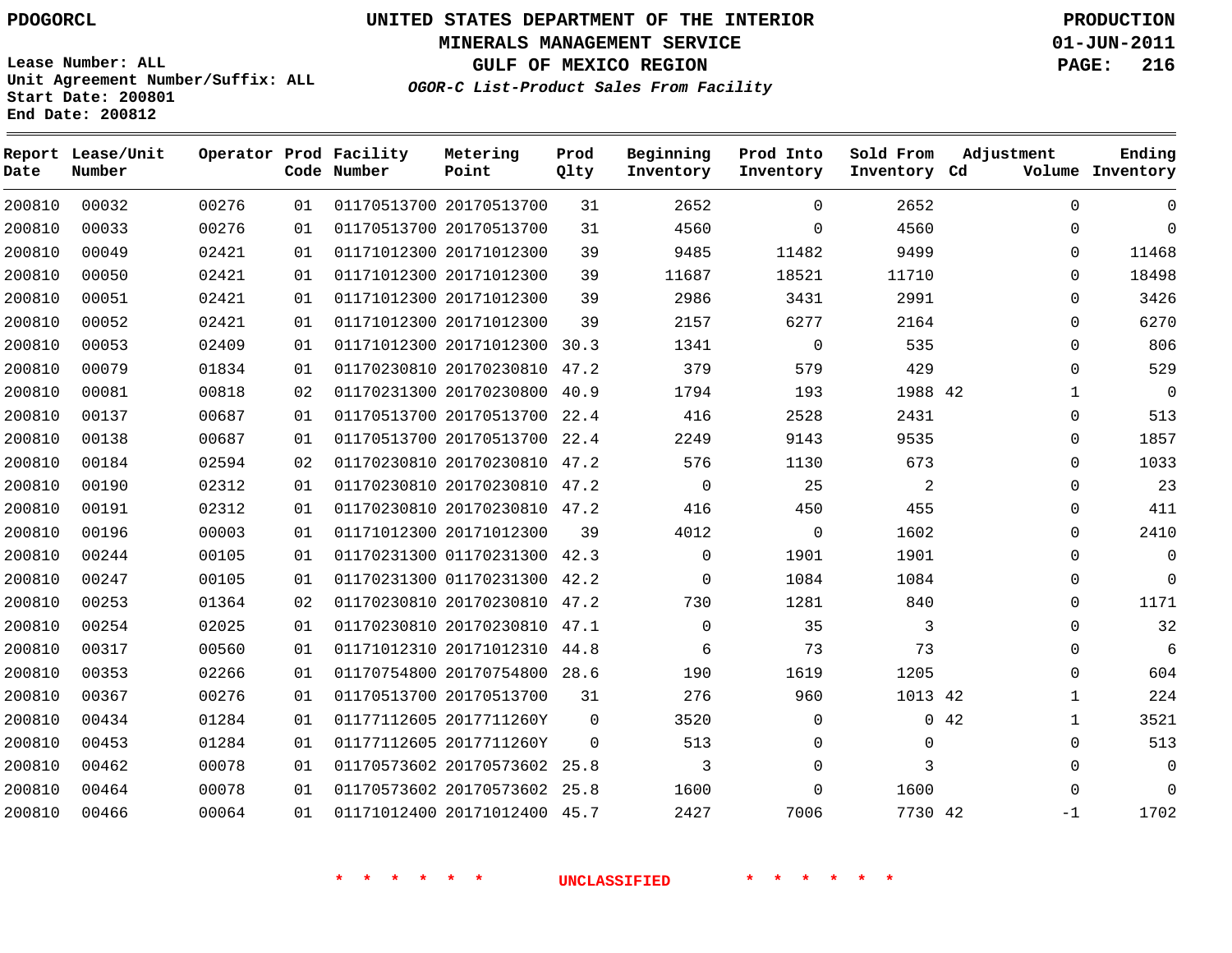**MINERALS MANAGEMENT SERVICE 01-JUN-2011**

**GULF OF MEXICO REGION PAGE: 217**

**OGOR-C List-Product Sales From Facility**

**Lease Number: ALL Unit Agreement Number/Suffix: ALL Start Date: 200801 End Date: 200812**

| Date   | Report Lease/Unit<br>Number |       |    | Operator Prod Facility<br>Code Number | Metering<br>Point            | Prod<br>Qlty | Beginning<br>Inventory | Prod Into<br>Inventory | Sold From<br>Inventory Cd | Adjustment    | Ending<br>Volume Inventory |
|--------|-----------------------------|-------|----|---------------------------------------|------------------------------|--------------|------------------------|------------------------|---------------------------|---------------|----------------------------|
| 200810 | 00479                       | 00818 | 01 |                                       | 01171012500 20171012500 40.6 |              | 683                    | 6392                   | 6651                      | 0             | 424                        |
|        |                             | 02595 | 01 |                                       | 01171012300 20171012300      | 39           | 23                     | $\Omega$               | 9                         | $\Omega$      | 14                         |
|        |                             |       |    |                                       |                              |              | 706                    | 6392                   | 6660                      | 0             | 438                        |
| 200810 | 00487                       | 01284 | 01 |                                       | 01171132800 21171132800      | 50.6         | 4412                   | 286                    | 1757                      | $\Omega$      | 2941                       |
| 200810 | 00495                       | 01284 | 01 |                                       | 01171132800 21171132800      | 50           | 816                    | $\Omega$               | 325                       | $\Omega$      | 491                        |
| 200810 | 00518                       | 01482 | 01 |                                       | 01170230450 20170230450      | 52.5         | $\Omega$               | 218                    | 199                       | $\Omega$      | 19                         |
| 200810 | 00526                       | 00105 | 01 |                                       | 01170230810 20170230810      | 47.1         | 1270                   | 2020                   | 1445                      | $\Omega$      | 1845                       |
| 200810 | 00549                       | 00818 | 01 |                                       | 01171131800 20171131800      | 49.4         | 5                      | $\mathbf 0$            | $\mathbf{1}$              | $\Omega$      | $\,4$                      |
| 200810 | 00559                       | 00687 | 01 |                                       | 01171131600 20171131600      | 41.8         | 137                    | 3659                   | 3640                      | $\Omega$      | 156                        |
| 200810 | 00560                       | 00687 | 01 |                                       | 01171131600 20171131600      | 41.8         | 14                     | 401                    | 396 42                    | $-2$          | 17                         |
| 200810 | 00577                       | 01935 | 01 |                                       | 01171012300 20171012300      | 39           | 19030                  | $\mathbf 0$            | 7599                      | $\Omega$      | 11431                      |
| 200810 | 00593                       | 01834 | 01 |                                       | 01171012300 20171012300      | 39           | 9215                   | $\Omega$               | 1380 42                   | $-1$          | 7834                       |
|        |                             | 02589 | 01 |                                       | 01171012300 20171012300      | 39           | 3087                   | $\Omega$               | 1232                      | $\Omega$      | 1855                       |
|        |                             |       |    |                                       |                              |              | 12302                  | 0                      | 2612                      | -1            | 9689                       |
| 200810 | 00605                       | 02899 | 01 |                                       | 01170573602 20170573602 35.5 |              | 2621                   | 30420                  | 28890                     | 0             | 4151                       |
| 200810 | 00680                       | 01482 | 01 |                                       | 01170230700 20170230700      | $\Omega$     | 268                    | 0                      | $\Omega$                  | 0             | 268                        |
| 200810 | 00691                       | 02312 | 02 |                                       | 01170754200 20170754200      | 37.3         | 753                    | 2406                   | 2407                      | 0             | 752                        |
| 200810 | 00693                       | 02266 | 01 |                                       | 01170754800 20170754800      | 28.6         | 665                    | 1715                   | 1740                      | $\Omega$      | 640                        |
| 200810 | 00694                       | 02266 | 01 |                                       | 01170754800 20170754800      | 28.6         | 3797                   | 8297                   | 8996                      | 0             | 3098                       |
| 200810 | 00697                       | 02266 | 01 |                                       | 01170754800 20170754800      | 28.6         | 1252                   | 4050                   | 3790                      | 0             | 1512                       |
| 200810 | 00758                       | 02421 | 01 |                                       | 01170230810 20170230810      | 47.2         | 1616                   | 2151                   | 1802                      | 0             | 1965                       |
| 200810 | 00763                       | 01284 | 01 |                                       | 01170231100 20170230810 47.2 |              | 20                     | 46                     | 24                        | $\Omega$      | 42                         |
| 200810 | 00767                       | 00105 | 01 |                                       | 01170230810 20170230810 47.2 |              | 171                    | 323                    | 199                       | $\mathbf{0}$  | 295                        |
| 200810 | 00768                       | 00105 | 01 |                                       | 01170230810 20170230810 47.2 |              | 2                      | $\Omega$               | 2                         | $\Omega$      | $\mathbf 0$                |
| 200810 | 00775                       | 01834 | 01 |                                       | 01171131600 20171131600 41.8 |              | 34                     | 47                     |                           | 78 42<br>$-1$ | 2                          |
| 200810 | 00777                       | 01482 | 01 |                                       | 01171132000 20171132000      | $\Omega$     | 29                     | $\Omega$               | $\Omega$                  | $\Omega$      | 29                         |
| 200810 | 00778                       | 01482 | 01 |                                       | 01171132000 20171132000      | $\Omega$     | 276                    | $\overline{a}$         | $\Omega$                  | $\Omega$      | 278                        |
|        |                             |       |    |                                       |                              |              |                        |                        |                           |               |                            |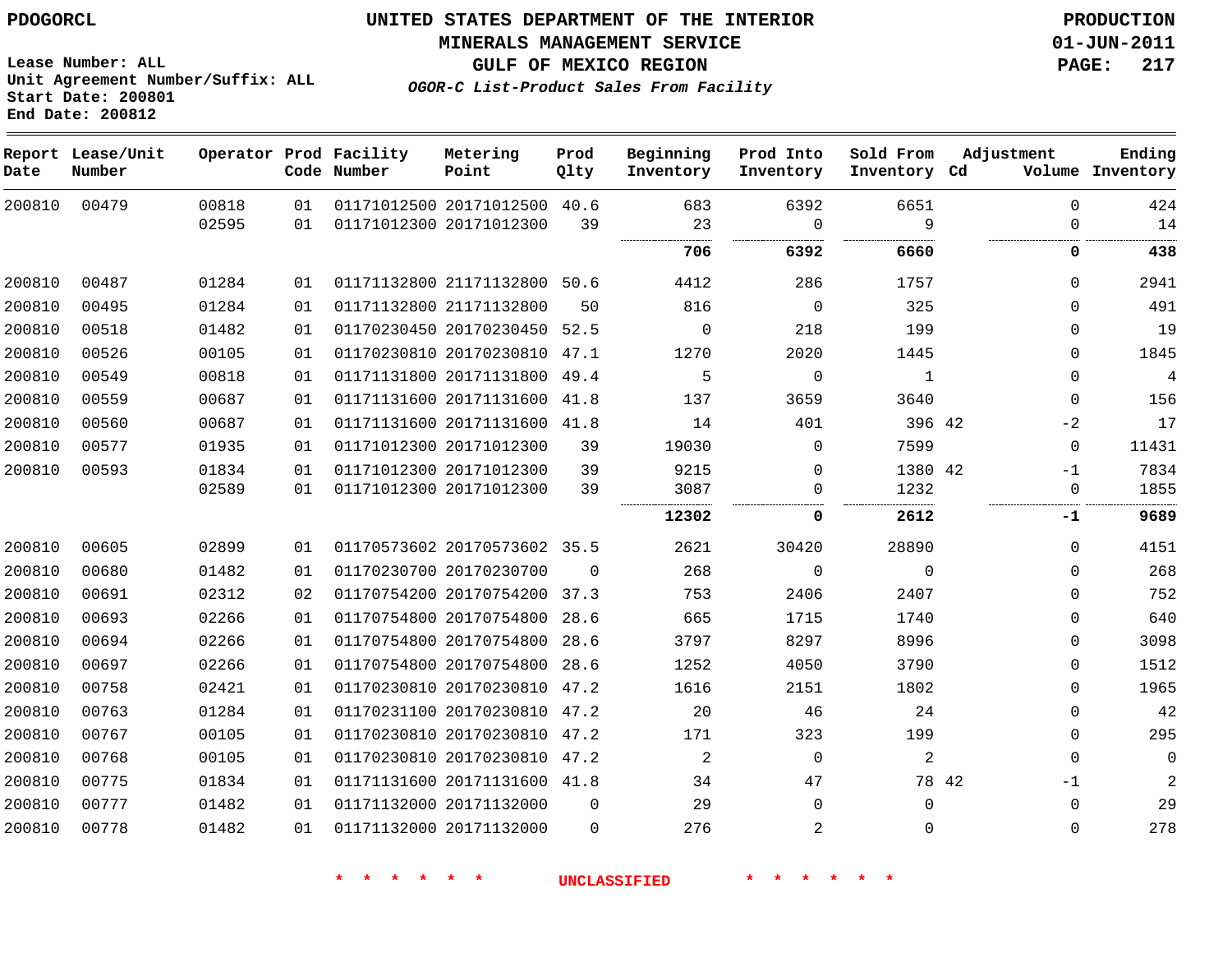**MINERALS MANAGEMENT SERVICE 01-JUN-2011**

**GULF OF MEXICO REGION PAGE: 218**

**Lease Number: ALL Unit Agreement Number/Suffix: ALL Start Date: 200801 End Date: 200812**

**OGOR-C List-Product Sales From Facility**

| Date   | Report Lease/Unit<br>Number |       |    | Operator Prod Facility<br>Code Number | Metering<br>Point            | Prod<br>Qlty | Beginning<br>Inventory | Prod Into<br>Inventory | Sold From<br>Inventory Cd | Adjustment            | Ending<br>Volume Inventory |
|--------|-----------------------------|-------|----|---------------------------------------|------------------------------|--------------|------------------------|------------------------|---------------------------|-----------------------|----------------------------|
| 200810 | 00786                       | 02409 | 01 |                                       | 01177078131 20171092650      | 49           | $\Omega$               | 9                      | 9                         | $\Omega$              | $\Omega$                   |
| 200810 | 00787                       | 02312 | 01 |                                       | 01171092651 20171092650      | 43.5         | 147                    | 0                      | 147                       | $\Omega$              | 0                          |
| 200810 | 00796                       | 02628 | 02 |                                       | 01171092651 20171092650 43.5 |              | 4763                   | 41476                  | 36752                     | $\Omega$              | 9487                       |
| 200810 | 00797                       | 02421 | 01 |                                       | 01171012300 20171012300      | 39           | 2499                   | 221                    | 1091                      | $\Omega$              | 1629                       |
| 200810 | 00818                       | 02636 | 01 |                                       | 01171132800 21171132800      | 50.6         | 376                    | $\Omega$               | 150                       | $\Omega$              | 226                        |
| 200810 | 00819                       | 00078 | 01 |                                       | 01171132800 21171132800      | 50.6         | 47                     | 0                      | 19                        | $\Omega$              | 28                         |
| 200810 | 00827                       | 00003 | 01 |                                       | 0117711260G 2017711260G      | $\Omega$     | 973                    | 0                      |                           | $0\quad 23$<br>$-973$ | 0                          |
| 200810 | 00828                       | 01284 | 01 |                                       | 0117711260T 2017711260T      | $\Omega$     | 306                    | 0                      | 0                         | 0                     | 306                        |
| 200810 | 00839                       | 02451 | 01 |                                       | 01170513800 20170513800 33.4 |              | 75                     | 1154                   | 1065                      | 0                     | 164                        |
| 200810 | 754303001A                  | 00059 | 01 |                                       | 01170230811 20170230811      | $\Omega$     | 1023                   | 0                      | 0                         | 0                     | 1023                       |
| 200810 | 754304003A                  | 00078 | 01 |                                       | 01170230400 20170230400 49.9 |              | 1                      | 0                      | 1                         | 0                     | $\mathbf 0$                |
|        | 200810 754305004A           | 02899 | 01 |                                       | 01171132000 20171132000      | $\Omega$     | 187                    | 4                      | $\Omega$                  | $\Omega$              | 191                        |
| 200810 | 754307017A                  | 00362 | 02 |                                       | 01170230811 20170230811      | $\Omega$     | 447                    | $\mathbf 0$            | $\Omega$                  | $\Omega$              | 447                        |
| 200810 | 7543880060                  | 00105 | 01 |                                       | 01170230450 20170230450      | 52.4         | 59                     | 168                    | 212                       | 0                     | 15                         |
| 200810 | 7543890080                  | 00276 | 01 |                                       | 01170513700 20170513700      | 31           | 4750                   | 356                    | 593 42                    | $-1$                  | 4512                       |
|        | 200810 7543890180           | 02899 | 01 |                                       | 01423210051 20423210050      | 47           | 7                      | 94                     | 95                        | $\Omega$              | 6                          |
| 200810 | 7543900080                  | 02421 | 01 |                                       | 01177245111 01177245111      | 38.3         | $\Omega$               | 103                    | 103                       | 0                     | 0                          |
| 200810 | 7543920040                  | 02628 | 01 |                                       | 01423210051 20423210050      | 47.6         | 12                     | 280                    | 262                       | $\Omega$              | 30                         |
| 200810 | 7543930100                  | 00362 | 02 |                                       | 01170230810 20170230810 47.2 |              | 1761                   | 563                    | 1810                      | $\Omega$              | 514                        |
| 200810 | 7543930200                  | 00105 | 01 |                                       | 01171012310 20171012310 44.8 |              | 495                    | $\mathbf 0$            | 495                       | $\Omega$              | $\mathbf 0$                |
|        | 200810 7543930210           | 02899 | 02 |                                       | 01608165300 01608165300      | $\Omega$     | 91                     | 0                      | $\mathbf{0}$              | $\Omega$              | 91                         |
|        | 200810 7543940080           | 00222 | 01 |                                       | 01171132800 21171132800      | 50.8         | 449                    | 0                      | 179                       | $\Omega$              | 270                        |
| 200810 | 754395009A                  | 00730 | 01 |                                       | 01170753510 20170753510      | 52.6         | 368                    | 0                      | 61                        | 0                     | 307                        |
| 200810 | 754395019A                  | 00105 | 01 |                                       | 01420390101 01420390101      | $\mathbf 0$  | 813                    | 332                    | 0                         | $\Omega$              | 1145                       |
| 200810 | 754396015A                  | 01284 | 01 |                                       | 01608103650 20608103650      | $\mathbf 0$  | 110                    | $\mathbf{0}$           | $\Omega$                  | $\Omega$              | 110                        |
|        | 200810 754398002A           | 00105 | 01 |                                       | 01420570060 20420570060      | 52           | 5067                   | 0                      | 122                       | 0                     | 4945                       |
|        | 200810 754398017A           | 01284 | 02 |                                       | 01170230811 20170230811      | $\Omega$     | 5                      | 0                      | $\Omega$                  | $\Omega$              | 5                          |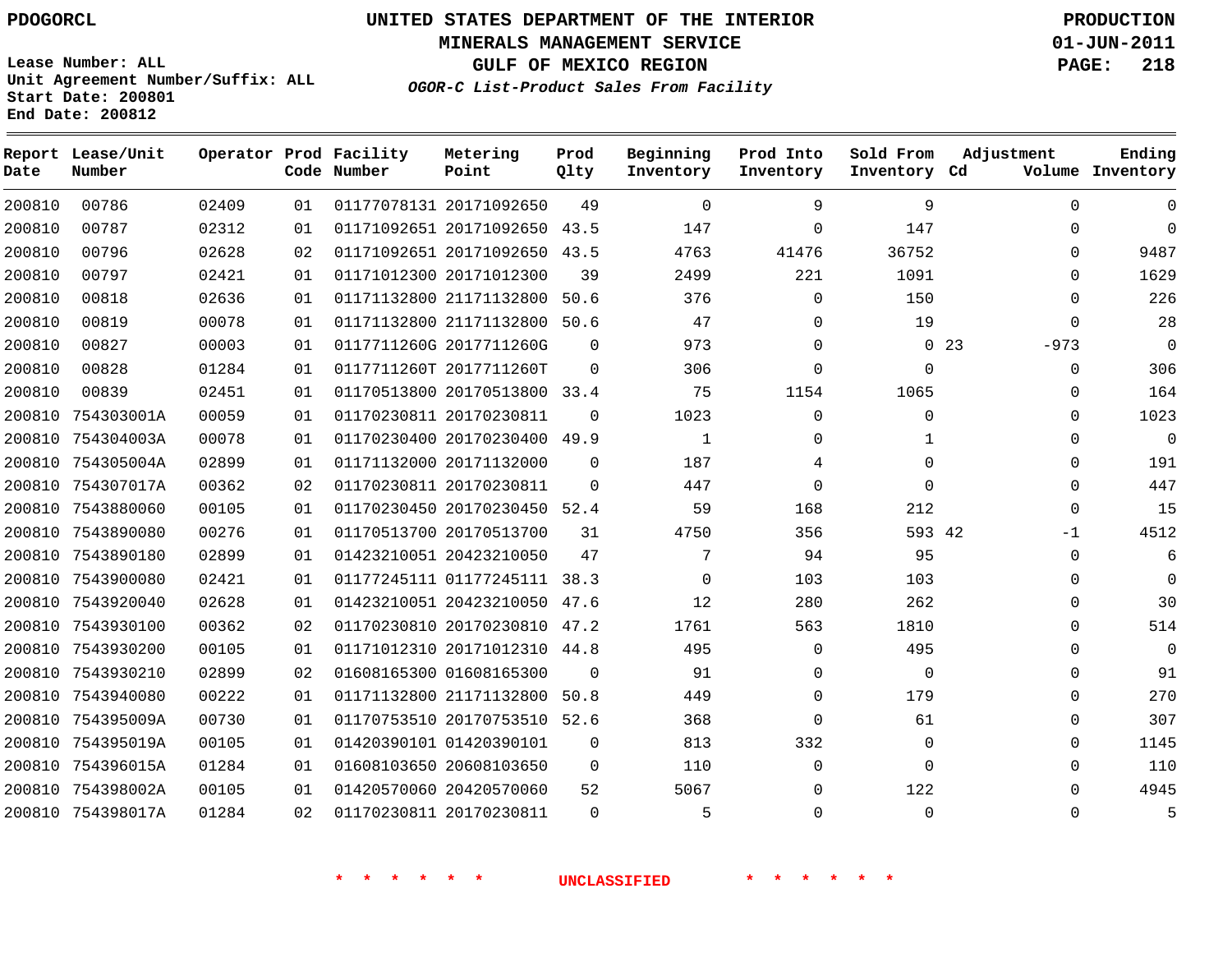#### **MINERALS MANAGEMENT SERVICE 01-JUN-2011**

**GULF OF MEXICO REGION PAGE: 219**

**Lease Number: ALL Unit Agreement Number/Suffix: ALL Start Date: 200801 End Date: 200812**

**OGOR-C List-Product Sales From Facility**

| Date   | Report Lease/Unit<br>Number |       |    | Operator Prod Facility<br>Code Number | Metering<br>Point            | Prod<br>Qlty | Beginning<br>Inventory | Prod Into<br>Inventory | Sold From<br>Inventory Cd |       | Adjustment   | Ending<br>Volume Inventory |
|--------|-----------------------------|-------|----|---------------------------------------|------------------------------|--------------|------------------------|------------------------|---------------------------|-------|--------------|----------------------------|
|        | 200810 8910020210           | 02451 | 01 |                                       | 01170513800 20170513800      | 33.4         | 7497                   | 47636                  | 48391                     |       | $\Omega$     | 6742                       |
|        |                             |       | 01 |                                       | 01170753510 20170753510      | 52.6         | 1693                   | $\Omega$               | 279                       |       | $\Omega$     | 1414                       |
|        |                             |       |    |                                       |                              |              | 9190                   | 47636                  | 48670                     |       | 0            | 8156                       |
| 200810 | 8910024540                  | 02451 | 01 |                                       | 01170513800 20170513800 33.4 |              | 4238                   | 95198                  | 85962                     |       | $\Omega$     | 13474                      |
| 200810 | 8910029320                  | 00276 | 01 |                                       | 01170513700 20170513700      | 31           | 12024                  | 48532                  | 39638 42                  |       | $\mathbf{1}$ | 20919                      |
|        | 200810 8910034440           | 00276 | 01 |                                       | 01170513700 20170513700      | 31           | 25671                  | 96028                  | 86293                     |       | $\Omega$     | 35406                      |
|        |                             | 00730 | 01 |                                       | 01170513700 20170513700      | 31           | 1251                   | $\mathbf 0$            | 1251                      |       | $\Omega$     | $\mathbf{0}$               |
|        |                             |       |    |                                       |                              |              | 26922                  | 96028                  | 87544                     |       | 0            | 35406                      |
| 200810 | 8910039150                  | 00078 | 01 |                                       | 01170573601 20170573601      | 25.4         | 2659                   | $\mathbf{0}$           | 210                       |       | $\Omega$     | 2449                       |
| 200810 | 8910063810                  | 02466 | 01 |                                       | 01170230450 20170230450      | 52.2         | 711                    | 5311                   | 5556 03                   |       | $-1$         | 465                        |
|        |                             | 02904 | 02 |                                       | 01170230450 20170230450      | 52.5         | 3                      | $\mathbf{0}$           | 3                         |       | $\Omega$     | $\mathbf 0$                |
|        |                             |       |    |                                       |                              |              | 714                    | 5311                   | 5559                      |       | -1           | 465                        |
|        | 200810 8910086610           | 02266 | 01 |                                       | 01170754800 20170754800 28.6 |              | 320                    | 975                    | 931                       |       | $\mathbf 0$  | 364                        |
|        | 200810 8910086660           | 03009 | 02 |                                       | 01421670201 20421670200      | $\Omega$     | 207                    | $\mathbf{0}$           | $\Omega$                  |       | $\mathbf 0$  | 207                        |
|        | 200810 8910087640           | 00818 | 02 |                                       | 01171092800 21171132800      | 50.6         | 42                     | $\mathbf{0}$           |                           | 16 42 | $-1$         | 25                         |
|        | 200810 8910087670           | 02312 | 02 |                                       | 01170754200 20170754200 37.3 |              | 51                     | 155                    | 157                       |       | $\Omega$     | 49                         |
|        | 200810 8910088130           | 00078 | 01 |                                       | 01171132800 21171132800      | 50.6         | 733                    | $\Omega$               | 292                       |       | $\Omega$     | 441                        |
|        | 200810 8910088160           | 02233 | 01 |                                       | 01171132800 21171132800      | 50.5         | 1225                   | 0                      | 488                       |       | $\mathbf{0}$ | 737                        |
|        | 200810 8910089160           | 00276 | 01 |                                       | 01170513700 20170513700      | 31           | 4175                   | 5680                   | 5988                      |       | $\mathbf 0$  | 3867                       |
|        | 200810 891008927AE          | 00078 | 01 |                                       | 01170230400 20170230400      | 49.9         | 70                     | 86                     |                           | 45 09 | $-17$        | 94                         |
|        | 200810 891008927K           | 00078 | 01 |                                       | 01170230400 20170230400      | 49.9         | 84                     | 194                    | 74                        |       | 0            | 204                        |
| 200810 | 891008927X                  | 00078 | 01 |                                       | 01170230400 20170230400 49.9 |              | 41                     | 996                    | 36                        |       | $\Omega$     | 1001                       |
| 200810 | 8910089460                  | 01834 | 01 |                                       | 01171012500 20171012500      | 34.1         | $\mathbf{1}$           | $\mathbf 0$            | $\mathbf{1}$              |       | $\mathbf 0$  | $\mathbf{0}$               |
| 200810 | 8910116580                  | 00276 | 01 |                                       | 01170513700 20170513700      | 31           | $\Omega$               | 469                    | 150                       |       | $\Omega$     | 319                        |
| 200810 | 8910116740                  | 00276 | 01 |                                       | 01170513700 20170513700      | 31           | 572                    | 729                    | 805                       |       | $\mathbf 0$  | 496                        |
| 200810 | 8910116790                  | 00276 | 01 |                                       | 01170513700 20170513700      | 31           | 11609                  | 15091                  | 16426 42                  |       | $-1$         | 10273                      |
|        | 200810 8910116800           | 00276 | 01 |                                       | 01170513700 20170513700      | 31           | 14825                  | 22244                  | 21926 42                  |       | $\mathbf{1}$ | 15144                      |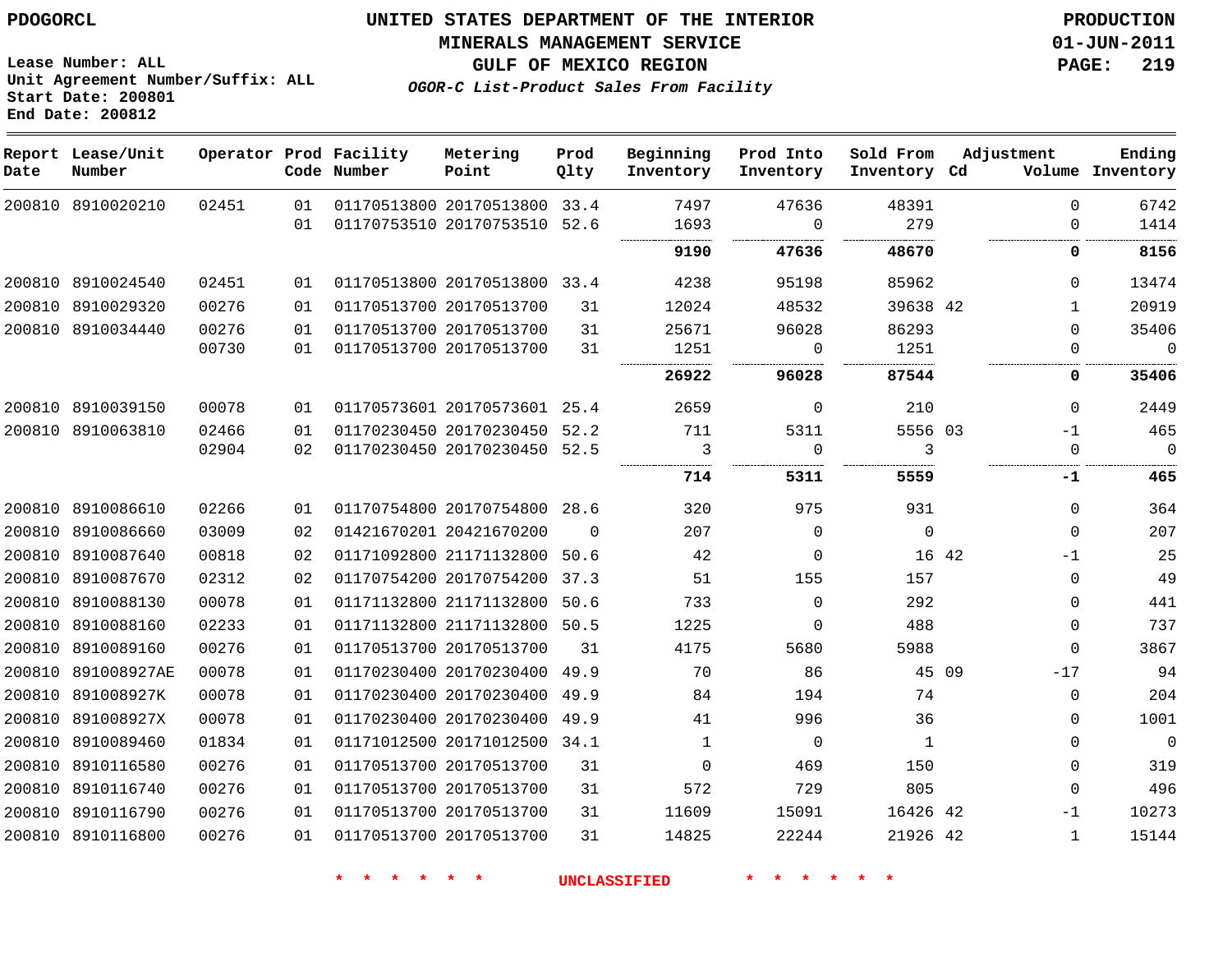**Start Date: 200801 End Date: 200812**

**Unit Agreement Number/Suffix: ALL**

# **UNITED STATES DEPARTMENT OF THE INTERIOR PDOGORCL PRODUCTION**

**MINERALS MANAGEMENT SERVICE 01-JUN-2011**

**GULF OF MEXICO REGION PAGE: 220**

**OGOR-C List-Product Sales From Facility**

| Date          | Report Lease/Unit<br>Number |       |    | Operator Prod Facility<br>Code Number | Metering<br>Point            | Prod<br>Qlty | Beginning<br>Inventory | Prod Into<br>Inventory | Sold From<br>Inventory Cd | Adjustment  | Ending<br>Volume Inventory |
|---------------|-----------------------------|-------|----|---------------------------------------|------------------------------|--------------|------------------------|------------------------|---------------------------|-------------|----------------------------|
|               | 200810 891011687A           | 02266 | 01 |                                       | 01170754800 20170754800      | 28.6         | 132                    | 507                    | 450                       | $\Omega$    | 189                        |
| 200810        | 891011687B                  | 02266 | 01 |                                       | 01170754800 20170754800      | 28.6         | 99                     | 254                    | 258                       | $\mathbf 0$ | 95                         |
| 200810        | 891011687C                  | 02266 | 01 |                                       | 01170754800 20170754800      | 28.6         | 321                    | 803                    | 824                       | $\Omega$    | 300                        |
| 200810        | 891011687D                  | 02266 | 01 |                                       | 01170754800 20170754800      | 28.6         | 498                    | 1358                   | 1349                      | $\Omega$    | 507                        |
| 200810        | 8910117330                  | 02266 | 01 |                                       | 01170754800 20170754800      | 28.6         | 3                      | 3                      | 5                         | 0           | 1                          |
|               | 200810 8910123210           | 00687 | 01 |                                       | 0117709260A 2017709260A      | $\Omega$     | 11                     | $\Omega$               | $\Omega$                  | $\Omega$    | 11                         |
| 200810        | 8910123250                  | 00687 | 01 |                                       | 0117709260A 2017709260A      | $\Omega$     | 29                     | $\Omega$               | 0                         | $\mathbf 0$ | 29                         |
| 200810        | 8910123270                  | 01482 | 01 |                                       | 01177215100 20177215102      | $\Omega$     | 61                     | $\Omega$               | $\Omega$                  | $\Omega$    | 61                         |
| 200810        | 8910123320                  | 01482 | 01 |                                       | 01177215100 20177215102      | $\Omega$     | 143                    | $\Omega$               | $\Omega$                  | $\Omega$    | 143                        |
| 200810        | 8910123330                  | 01482 | 01 |                                       | 01177215100 20177215102      | $\Omega$     | 140                    | $\Omega$               | $\mathbf 0$               | $\Omega$    | 140                        |
|               | 200810 8910123350           | 01284 | 01 |                                       | 01171012500 20171012500      | 40.6         | $\Omega$               | 530                    | 495                       | $\Omega$    | 35                         |
| 200810        | 8910123390                  | 00818 | 01 |                                       | 01171131800 20171131800      | 49.4         | 2254                   | $\Omega$               | 348                       | $\Omega$    | 1906                       |
| 200810        | 8910138430                  | 03041 | 01 |                                       | 01171132800 21171132800      | 50.6         | 15                     | $\Omega$               | 6                         | $\Omega$    | 9                          |
| 200810        | 8910169300                  | 00491 | 01 |                                       | 01170230810 20170230810      | 47.1         | 73                     | $\Omega$               | 73                        | $\Omega$    | $\Omega$                   |
| 200810        | 8910202350                  | 00276 | 01 |                                       | 01170513700 20170513700      | 31           | 25548                  | $\Omega$               | 3353                      | $\Omega$    | 22195                      |
|               | 200810 8910202430           | 00276 | 01 |                                       | 01170513700 20170513700      | $\Omega$     | 222                    | $\Omega$               | $\Omega$                  | $\Omega$    | 222                        |
| 200810        | 8910202550                  | 00105 | 01 |                                       | 01170230810 20170230810      | 47.1         | 67                     | 240                    | 88                        | $\mathbf 0$ | 219                        |
|               | 200810 8910202560           | 00276 | 01 |                                       | 01170513700 20170513700      | 31           | 3871                   | 27                     | 579                       | $\Omega$    | 3319                       |
|               | 200810 G00932               | 01376 | 01 |                                       | 01170230810 20170230810      | 47.2         | 156                    | 226                    | 176                       | $\Omega$    | 206                        |
| 200810        | G00985                      | 00687 | 01 |                                       | 0117709260A 2017709260A      | $\Omega$     | 337                    | $\Omega$               | $\mathbf 0$               | $\Omega$    | 337                        |
|               | 200810 G00987               | 00105 | 01 |                                       | 01171132800 21171132800 50.6 |              | 1147                   | $\Omega$               | 491                       | 0           | 656                        |
|               | 200810 G00989               | 00003 | 01 |                                       | 01171012400 20171012400      | $\Omega$     | 1022                   | $\Omega$               | 0                         | $\Omega$    | 1022                       |
|               | 200810 G01022               | 03059 | 01 |                                       | 0117711260P 0117711260P      | $\Omega$     | $\mathbf 0$            | 51                     | $\Omega$                  | $\Omega$    | 51                         |
|               | 200810 G01083               | 00276 | 01 |                                       | 01170513700 20170513700      | 31           | 3830                   | 13564                  | 8160                      | $\mathbf 0$ | 9234                       |
|               |                             | 02777 | 01 |                                       | 01170753510 20170753510      | $\Omega$     | 65                     | $\Omega$               | $\Omega$                  | 0           | 65                         |
|               |                             |       |    |                                       |                              |              | 3895                   | 13564                  | 8160                      | 0           | 9299                       |
|               | 200810 G01090               | 00276 | 01 |                                       | 01170513700 20170513700      | 31           | 13264                  | 19726                  | 19561                     | $\Omega$    | 13429                      |
| 200810 G01091 |                             | 00276 | 01 |                                       | 01170513700 20170513700      | 31           | 1976                   | 2919                   | 2908                      | $\Omega$    | 1987                       |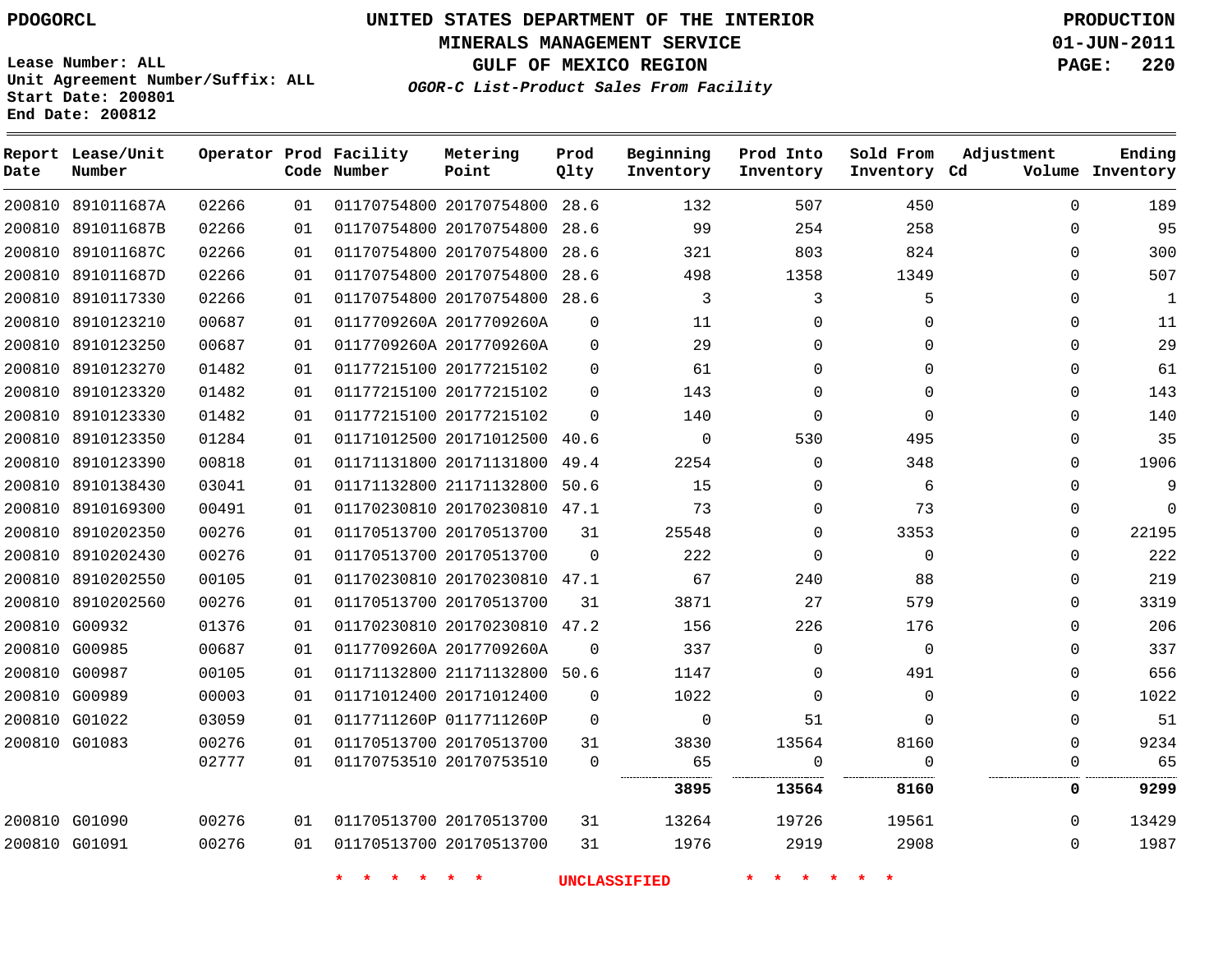# **UNITED STATES DEPARTMENT OF THE INTERIOR PDOGORCL PRODUCTION**

**MINERALS MANAGEMENT SERVICE 01-JUN-2011**

**GULF OF MEXICO REGION PAGE: 221**

**Unit Agreement Number/Suffix: ALL Start Date: 200801 End Date: 200812**

**OGOR-C List-Product Sales From Facility**

| Date | Report Lease/Unit<br>Number |       |    | Operator Prod Facility<br>Code Number | Metering<br>Point            | Prod<br>Qlty | Beginning<br>Inventory | Prod Into<br>Inventory | Sold From<br>Inventory Cd |             | Adjustment   | Ending<br>Volume Inventory |
|------|-----------------------------|-------|----|---------------------------------------|------------------------------|--------------|------------------------|------------------------|---------------------------|-------------|--------------|----------------------------|
|      | 200810 G01092               | 00276 | 01 |                                       | 01170513700 20170513700      | 31           | 10917                  | 14769                  | 15631 42                  |             | $-1$         | 10054                      |
|      | 200810 G01096               | 00276 | 01 |                                       | 01170513700 20170513700      | 31           | 3                      | 24                     |                           | 11 42       | $\mathbf 1$  | 17                         |
|      | 200810 G01127               | 02630 | 01 |                                       | 01171132000 20171132000      | $\Omega$     | 454                    | 5                      | $\mathbf{0}$              |             | $\Omega$     | 459                        |
|      | 200810 G01181               | 00818 | 01 |                                       | 01177072200 20177072200      | $\Omega$     | $\mathbf{1}$           | $\Omega$               | $\Omega$                  |             | $\Omega$     | $\mathbf 1$                |
|      | 200810 G01182               | 00818 | 01 |                                       | 01177072200 20177072201 31.6 |              | 63                     | $\mathbf 0$            | 5                         |             | $\mathbf 0$  | 58                         |
|      | 200810 G01196               | 00078 | 01 |                                       | 01171132800 21171132800 50.6 |              | 76                     | $\Omega$               | 30                        |             | $\Omega$     | 46                         |
|      | 200810 G01198               | 00818 | 02 |                                       | 01171092651 20171092650      | 43.3         | 15                     | $\Omega$               | 15                        |             | $\Omega$     | $\mathbf 0$                |
|      | 200810 G01208               | 00818 | 02 |                                       | 01171092651 20171092650 43.5 |              | 582                    | 8                      | 588                       |             | $\Omega$     | $\mathbf{2}$               |
|      | 200810 G01210               | 03041 | 01 |                                       | 01171132800 21171132800      | 50.6         | 53                     | $\Omega$               | 21                        |             | $\Omega$     | 32                         |
|      | 200810 G01220               | 00105 | 01 |                                       | 01177092600 20177092600 42.7 |              | 379                    | 8675                   | 8863                      |             | $\Omega$     | 191                        |
|      | 200810 G01228               | 00003 | 01 |                                       | 0117711260G 2017711260G      | $\Omega$     | 1022                   | $\Omega$               |                           | $0\quad 23$ | $-1022$      | $\Omega$                   |
|      | 200810 G01230               | 00003 | 01 |                                       | 0117711260G 2017711260G      | $\Omega$     | 838                    | $\mathbf 0$            |                           | 023         | $-838$       | 0                          |
|      | 200810 G01248               | 02628 | 01 |                                       | 01171012500 20171012500      | 40.6         | $\Omega$               | 1023                   | 955                       |             | $\Omega$     | 68                         |
|      | 200810 G01269               | 01284 | 01 |                                       | 01171012500 20171012500      | 40.6         | $\Omega$               | 80                     | 75                        |             | $\Omega$     | 5                          |
|      | 200810 G01351               | 00078 | 01 |                                       | 01170230400 20170230400      | 49.9         | 48                     | 291                    |                           | 43 42       | 1            | 297                        |
|      | 200810 G01441               | 00818 | 01 |                                       | 01177112701 20177112700      | $\mathbf 0$  | 415                    | 428                    | $\mathbf 0$               |             | $\Omega$     | 843                        |
|      | 200810 G01447               | 00276 | 01 |                                       | 01170513700 20170513700      | 31           | 2717                   | 11384                  | 11450                     |             | $\Omega$     | 2651                       |
|      | 200810 G01477               | 02595 | 01 |                                       | 01170230810 20170230810      | 47.2         | 280                    | 724                    | 343 42                    |             | $\mathbf{1}$ | 662                        |
|      | 200810 G01497               | 02451 | 01 |                                       | 01170513800 20170513800      | 33.4         | 1126                   | 32535                  | 29056                     |             | $\Omega$     | 4605                       |
|      | 200810 G01498               | 02451 | 01 |                                       | 01170513800 20170513800      | 33.4         | 227                    | 6570                   | 5870                      |             | $\Omega$     | 927                        |
|      | 200810 G01528               | 01284 | 01 |                                       | 0117711260T 2017711260T      | $\Omega$     | 55                     | $\mathbf 0$            | $\Omega$                  |             | $\Omega$     | 55                         |
|      | 200810 G01580               | 02451 | 01 |                                       | 01170513800 20170513800 33.4 |              | 205                    | 4023                   | 3660                      |             | 0            | 568                        |
|      | 200810 G01610               | 01482 | 01 |                                       | 01177215100 20177215102      | 0            | 20                     | $\mathbf 0$            | $\mathbf 0$               |             | $\Omega$     | 20                         |
|      | 200810 G01619               | 00276 | 01 |                                       | 01170513700 20170513700      | 31           | 17826                  | 323                    | 2294 42                   |             | 1            | 15856                      |
|      | 200810 G01620               | 00276 | 01 |                                       | 01170513700 20170513700      | 31           | 8870                   | 734                    | 1141                      |             | 0            | 8463                       |
|      | 200810 G01676               | 02237 | 01 |                                       | 01170755200 20170755200      | 32.2         | 1046                   | 9336                   | 8818                      |             | $\Omega$     | 1564                       |
|      | 200810 G01677               | 02237 | 01 |                                       | 01170755200 20170755200 32.2 |              | 116                    | 1058                   | 998                       |             | $\Omega$     | 176                        |
|      | 200810 G01754               | 00003 | 01 |                                       | 01423210051 20423210050      | 47.6         | 26                     | 26                     | 49                        |             | $\Omega$     | 3                          |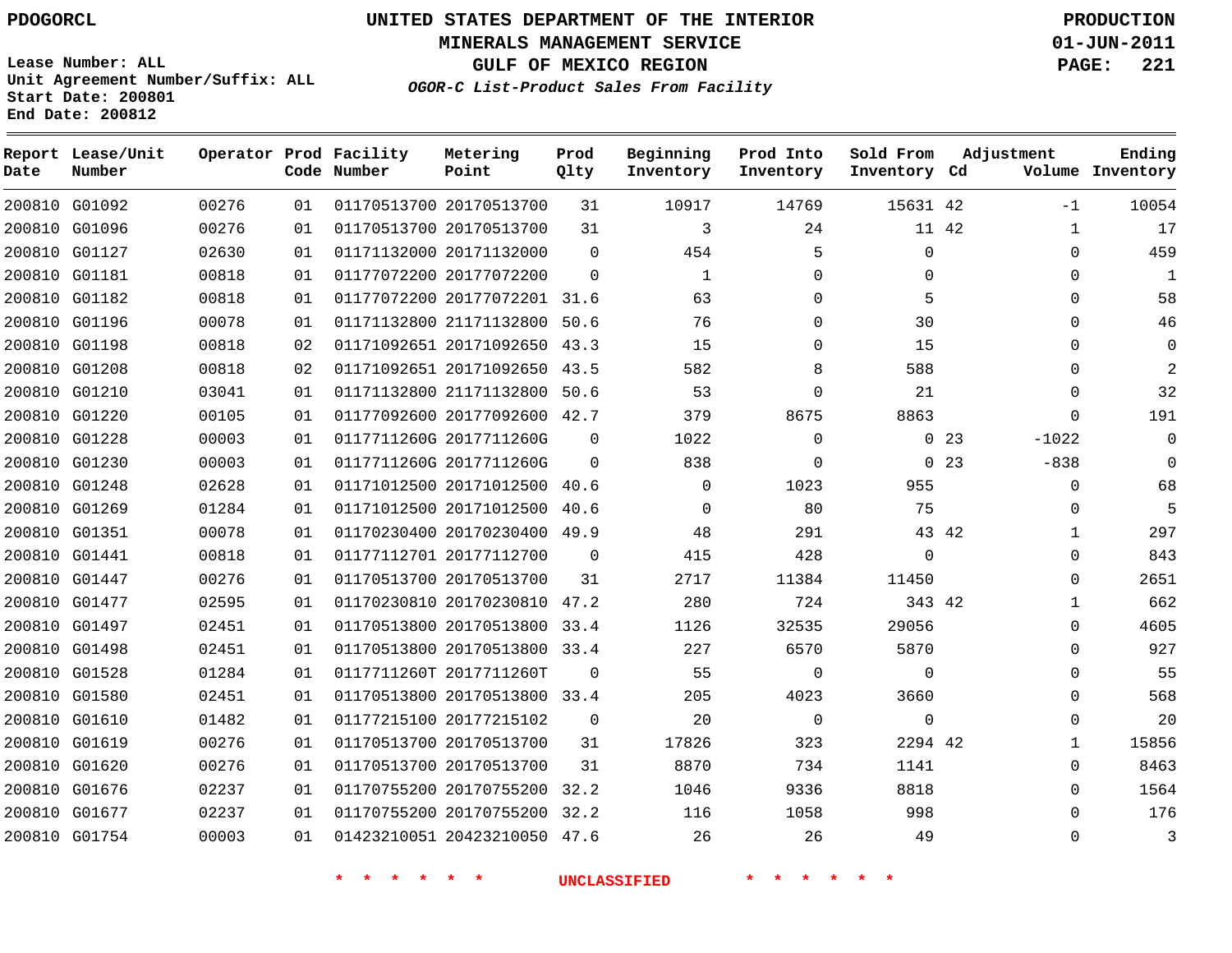**Start Date: 200801 End Date: 200812**

**Unit Agreement Number/Suffix: ALL**

# **UNITED STATES DEPARTMENT OF THE INTERIOR PDOGORCL PRODUCTION**

**MINERALS MANAGEMENT SERVICE 01-JUN-2011**

**GULF OF MEXICO REGION PAGE: 222**

**OGOR-C List-Product Sales From Facility**

| Date   | Report Lease/Unit<br>Number |       |    | Operator Prod Facility<br>Code Number | Metering<br>Point            | Prod<br>Qlty | Beginning<br>Inventory | Prod Into<br>Inventory | Sold From<br>Inventory Cd | Adjustment  | Ending<br>Volume Inventory |
|--------|-----------------------------|-------|----|---------------------------------------|------------------------------|--------------|------------------------|------------------------|---------------------------|-------------|----------------------------|
|        | 200810 G01757               | 00003 | 01 |                                       | 01423210051 20423210050 47.6 |              | 95                     | 197                    | 271                       | $\Omega$    | 21                         |
| 200810 | G01860                      | 00105 | 01 |                                       | 01170231110 20170231110      | 41.2         | 1952                   | 4224                   | 4208                      | $\Omega$    | 1968                       |
|        | 200810 G01865               | 00078 | 01 |                                       | 01171012500 20171012500      | 40.6         | 380                    | 7693                   | 7562 42                   | $-1$        | 510                        |
| 200810 | G01880                      | 00105 | 01 |                                       | 01171132000 20171132000      | $\Omega$     | 18                     | $\Omega$               | $\Omega$                  | $\Omega$    | 18                         |
| 200810 | G01898                      | 02312 | 01 |                                       | 01171012500 20171012500 40.6 |              | 294                    | 10807                  | 10384                     | $\mathbf 0$ | 717                        |
| 200810 | G01901                      | 01482 | 01 |                                       | 01177215100 20177215102      | $\Omega$     | 3                      | $\Omega$               | $\Omega$                  | $\Omega$    | 3                          |
| 200810 | G01953                      | 00105 | 01 |                                       | 01170230811 20170230811      | $\mathbf 0$  | 49                     | $\mathbf 0$            | 0                         | $\mathbf 0$ | 49                         |
| 200810 | G01966                      | 01482 | 01 |                                       | 01177215100 20177215102      | $\Omega$     | 71                     | $\Omega$               | $\Omega$                  | $\Omega$    | 71                         |
| 200810 | G01967                      | 01482 | 01 |                                       | 01177215100 20177215102      | $\Omega$     | 74                     | $\Omega$               | $\Omega$                  | 0           | 74                         |
| 200810 | G01972                      | 02589 | 01 |                                       | 01170231230 01170231230      | 39.2         | $\mathbf 0$            | 942                    | 942                       | $\Omega$    | $\mathbf 0$                |
| 200810 | G01997                      | 01071 | 02 |                                       | 01170230810 20170230810      | 57           | 37                     | 91                     | 91                        | 0           | 37                         |
|        | 200810 G01998               | 00818 | 01 |                                       | 01170230811 20170230811 47.1 |              | 19                     | 26                     | 22                        | $\Omega$    | 23                         |
| 200810 | G02021                      | 01482 | 01 |                                       | 01170230811 20170230811      | $\Omega$     | 125                    | $\Omega$               | $\mathbf 0$               | 0           | 125                        |
|        | 200810 G02023               | 02312 | 02 |                                       | 01170230811 20170230811      | $\Omega$     | 1402                   | $\mathbf 0$            | $\mathbf 0$               | $\mathbf 0$ | 1402                       |
| 200810 | G02050                      | 02714 | 01 |                                       | 01171132800 21171132800      | 50.6         | 1151                   | $\Omega$               | 459                       | 0           | 692                        |
|        | 200810 G02062               | 02375 | 01 |                                       | 0117704220A 2017704220A 45.1 |              | 0                      | 5                      | 5                         | $\mathbf 0$ | $\mathbf 0$                |
| 200810 | G02088                      | 00687 | 01 |                                       | 01170230811 20170230811      | $\Omega$     | 31                     | $\Omega$               | $\Omega$                  | $\Omega$    | 31                         |
|        | 200810 G02090               | 00687 | 01 |                                       | 01170230811 20170230811      | $\Omega$     | $\mathbf{1}$           | $\Omega$               | $\Omega$                  | 0           | 1                          |
| 200810 | G02091                      | 00687 | 01 |                                       | 01170230811 20170230811      | $\Omega$     | 1017                   | $\Omega$               | $\Omega$                  | $\Omega$    | 1017                       |
|        | 200810 G02099               | 01978 | 02 |                                       | 01171012310 20171012310      | 44.8         | 779                    | 7603                   | 7728                      | $\Omega$    | 654                        |
| 200810 | G02127                      | 02312 | 01 |                                       | 01170230810 20170230810      | 47.2         | 36                     | 70                     | 42                        | 0           | 64                         |
| 200810 | G02161                      | 00818 | 02 |                                       | 01171012500 20171012500      | 40.6         | $\mathbf 0$            | 11234                  | 10489                     | 0           | 745                        |
| 200810 | G02163                      | 00105 | 01 |                                       | 01171012500 20171012500      | 40.5         | 0                      | 4092                   | 3821                      | $\mathbf 0$ | 271                        |
| 200810 | G02300                      | 01482 | 01 |                                       | 01171132800 21171132800      | 50.6         | 10                     | 3                      | 1                         | 0           | 12                         |
| 200810 | G02317                      | 02421 | 01 |                                       | 01171132000 20171132000      | $\mathbf 0$  | 122                    | $\Omega$               | $\mathbf 0$               | 0           | 122                        |
| 200810 | G02353                      | 01284 | 01 |                                       | 01170230450 20170230450      | 52.1         | 16                     | 277                    | 269                       | 0           | 24                         |
| 200810 | G02354                      | 01284 | 01 |                                       | 01170230450 20170230450      | 52.5         | 118                    | 1625                   | 1601                      | $\Omega$    | 142                        |
|        | 200810 G02357               | 02200 | 02 |                                       | 01170230450 20170230450      | 52.5         | 36                     | 291                    | 301                       | $\Omega$    | 26                         |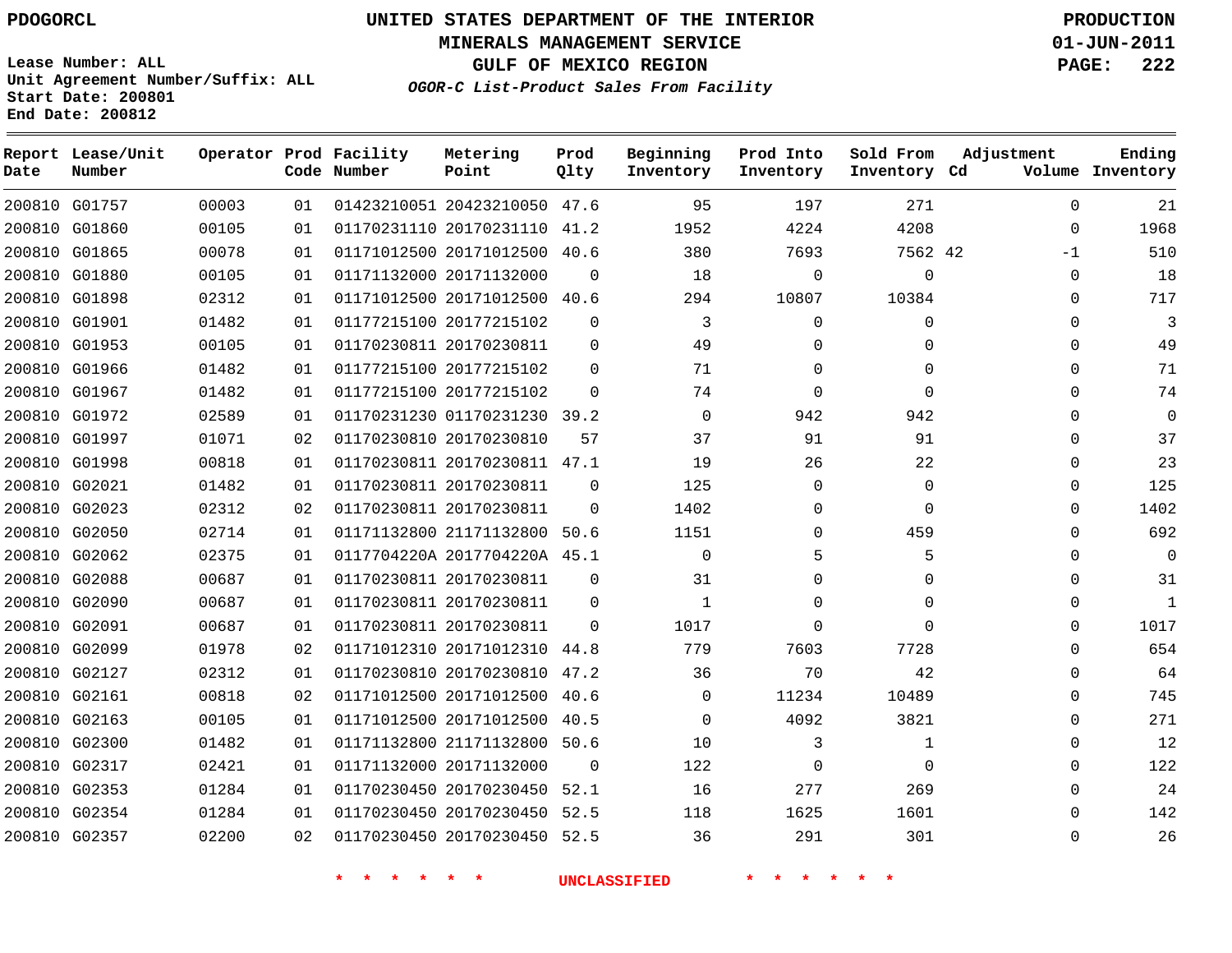**MINERALS MANAGEMENT SERVICE 01-JUN-2011**

**GULF OF MEXICO REGION PAGE: 223**

**Lease Number: ALL Unit Agreement Number/Suffix: ALL Start Date: 200801 End Date: 200812**

**OGOR-C List-Product Sales From Facility**

| Date | Report Lease/Unit<br>Number |       |    | Operator Prod Facility<br>Code Number | Metering<br>Point            | Prod<br>Qlty | Beginning<br>Inventory | Prod Into<br>Inventory | Sold From<br>Inventory Cd | Adjustment   | Ending<br>Volume Inventory |
|------|-----------------------------|-------|----|---------------------------------------|------------------------------|--------------|------------------------|------------------------|---------------------------|--------------|----------------------------|
|      | 200810 G02404               | 02589 | 01 |                                       | 01170230810 20170230810 46.8 |              | 1109                   | 197                    | 197                       | $\Omega$     | 1109                       |
|      | 200810 G02416               | 02409 | 01 |                                       | 01170230810 20170230810 46.3 |              | 3                      | $\Omega$               | 3                         | $\Omega$     |                            |
|      | 200810 G02423               | 00818 | 02 |                                       | 01170230810 20170230810 47.2 |              | 36                     | $\Omega$               | 37 42                     | $\mathbf{1}$ |                            |
|      | 200810 G02428               | 00105 | 01 |                                       | 01170230810 20170230810      | 47.2         | 6                      | $\Omega$               | 6                         | ∩            |                            |
|      | 200810 G02429               | 00491 | 01 |                                       | 01170230810 20170230810 47.1 |              | 276                    | $\Omega$               | 276                       |              |                            |
|      | 200810 G02433               | 00491 | 01 |                                       | 01170230810 20170230810 47.1 |              | 28                     | $\Omega$               | 28                        |              |                            |
|      | 200810 G02434               | 01284 | 02 |                                       | 01170230810 20170230810 47.2 |              | 14                     | $\Omega$               | 14                        | <sup>n</sup> | $\Omega$                   |
|      | 200810 G02436               | 02628 | 02 |                                       | 01170230811 20170230811      | $\Omega$     | 200                    | 0                      | $\Omega$                  | $\Omega$     | 200                        |
|      | 200810 G02567               | 02628 | 01 |                                       | 01170230811 20170230811      | $\Omega$     | 1189                   | 0                      | $\Omega$                  | $\Omega$     | 1189                       |
|      | 200810 G02596               | 01482 | 01 |                                       | 01171132800 21171132800 50.6 |              | 6                      | 8                      | $\mathbf{1}$              | ∩            | 13                         |
|      | 200810 G02601               | 02268 | 01 |                                       | 01171092651 20171092650 44.7 |              | 107                    | $\Omega$               | 107                       | n            | $\mathbf 0$                |
|      | 200810 G02665               | 02451 | 01 |                                       | 01423210051 20423210050      | 47.5         | 153                    | 1936                   | 1882                      | ∩            | 207                        |
|      | 200810 G02759               | 01284 | 01 |                                       | 01170230800 20170230810 47.2 |              | 27                     | $\mathbf 0$            | 27                        | ∩            | 0                          |
|      | 200810 G02819               | 00105 | 01 |                                       | 01170231110 20170231110 41.2 |              | $\Omega$               | 92                     | 49                        | ∩            | 43                         |
|      | 200810 G02825               | 00105 | 01 |                                       | 01170231110 20170231110 41.2 |              | 37                     | 85                     | 82                        | $\Omega$     | 40                         |
|      | 200810 G02826               | 00105 | 01 |                                       | 01170230810 20170230810 47.2 |              | 63                     | $\mathbf 0$            | 63                        | $\Omega$     | $\mathbf 0$                |
|      |                             |       | 01 |                                       | 01170231110 20170231110 41.2 |              | 147                    | 260                    | 286                       | 0            | 121                        |
|      |                             |       |    |                                       |                              |              | 210                    | 260                    | 349                       | 0            | 121                        |
|      | 200810 G02833               | 01819 | 01 |                                       | 01170530900 20170530900      | $\Omega$     | $\mathbf 1$            | 0                      | $\Omega$                  | 0            | 1                          |
|      | 200810 G02853               | 02589 | 01 |                                       | 01170231230 01170231230 39.2 |              | 0                      | 778                    | 778                       |              |                            |
|      | 200810 G02870               | 02636 | 01 |                                       | 01170230810 20170230810 47.2 |              | 7                      | 5                      | 7                         | <sup>n</sup> |                            |
|      | 200810 G02885               | 02312 | 01 |                                       | 01171132000 20171132000      | $\Omega$     | 49                     | 0                      | $\Omega$                  | 0            | 49                         |
|      | 200810 G02895               | 02579 | 02 |                                       | 01171092651 20171092650      | $\Omega$     | 50                     | $\Omega$               | $\Omega$                  | $\Omega$     | 50                         |
|      | 200810 G02898               | 01834 | 01 |                                       | 01171012300 20171012300      | 39           | 258                    | 0                      | 103                       | $\Omega$     | 155                        |
|      |                             | 02266 | 01 |                                       | 01171012300 20171012300      | 40           | 32                     | 0                      | 6                         | 0            | 26                         |
|      |                             |       |    |                                       |                              |              | 290                    | 0                      | 109                       | 0            | 181                        |
|      | 200810 G02899               | 01834 | 01 | 01171012300 20171012300               |                              | 39           | 2731                   | 0                      | 1091 42                   | 1            | 1641                       |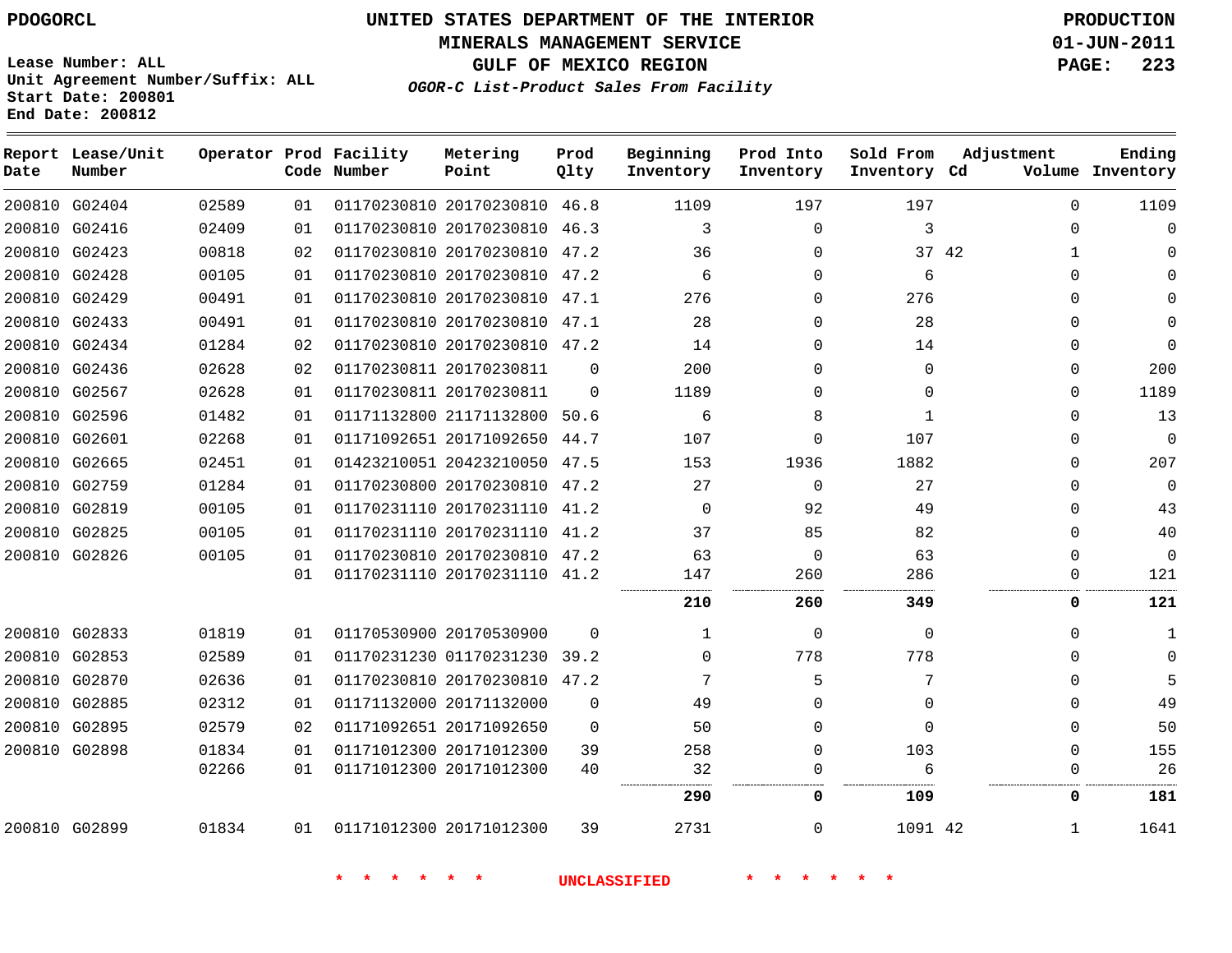**MINERALS MANAGEMENT SERVICE 01-JUN-2011**

**GULF OF MEXICO REGION PAGE: 224**

**Lease Number: ALL Unit Agreement Number/Suffix: ALL Start Date: 200801 End Date: 200812**

**OGOR-C List-Product Sales From Facility**

| Date | Report Lease/Unit<br>Number |       |    | Operator Prod Facility<br>Code Number | Metering<br>Point            | Prod<br>Qlty | Beginning<br>Inventory | Prod Into<br>Inventory | Sold From<br>Inventory Cd | Adjustment   | Ending<br>Volume Inventory |
|------|-----------------------------|-------|----|---------------------------------------|------------------------------|--------------|------------------------|------------------------|---------------------------|--------------|----------------------------|
|      | 200810 G02917               | 02268 | 01 |                                       | 01171092930 20171092930      | $\Omega$     | 116                    | $\Omega$               | 0                         | $\Omega$     | 116                        |
|      | 200810 G02969               | 00276 | 01 |                                       | 01170513700 20170513700      | $\Omega$     | 465                    | 0                      | $\Omega$                  | $\Omega$     | 465                        |
|      | 200810 G02970               | 00276 | 01 |                                       | 01170513700 20170513700      | $\Omega$     | 6369                   | $\Omega$               | $\Omega$                  | $\Omega$     | 6369                       |
|      | 200810 G03061               | 00105 | 01 |                                       | 01423210051 20423210050 47.5 |              | 375                    | 4338                   | 4250                      | $\mathbf 0$  | 463                        |
|      | 200810 G03068               | 00105 | 01 |                                       | 01423210051 20423210050      | 47.5         | 21                     | 45                     | 61                        | $\mathbf 0$  | 5                          |
|      | 200810 G03079               | 02451 | 01 |                                       | 01427038260 01427038260      | $\Omega$     | 753                    | $\mathbf 0$            | $\mathbf 0$               | $\mathbf 0$  | 753                        |
|      | 200810 G03115               | 02200 | 01 |                                       | 01170230450 20170230450      | 52.5         | $\mathbf{1}$           | $\mathbf 0$            | $\mathbf{1}$              | $\mathbf 0$  | $\mathbf 0$                |
|      | 200810 G03145               | 00078 | 01 |                                       | 01171132800 21171132800 50.6 |              | 190                    | 18                     | 76                        | $\mathbf 0$  | 132                        |
|      | 200810 G03152               | 00105 | 01 |                                       | 01177092600 20177092600      | 42.7         | 208                    | 1786                   | 1955                      | $\mathbf 0$  | 39                         |
|      | 200810 G03169               | 01284 | 01 |                                       | 0117711260T 2017711260T      | $\mathbf 0$  | 49                     | $\mathbf 0$            | $\mathbf 0$               | $\mathbf 0$  | 49                         |
|      | 200810 G03237               | 00276 | 01 |                                       | 01170230450 20170230450      | $\Omega$     | 170                    | $\mathbf 0$            | $\Omega$                  | $\Omega$     | 170                        |
|      | 200810 G03251               | 00105 | 01 |                                       | 01170231110 20170231110 41.3 |              | 91                     | 165                    | 179                       | $\mathbf 0$  | 77                         |
|      | 200810 G03264               | 01284 | 02 |                                       | 01170530900 20170530900 49.2 |              | 17                     | 10                     | 2                         | $\mathbf 0$  | 25                         |
|      | 200810 G03265               | 01284 | 02 |                                       | 01170530900 20170530900      | 49.2         | 104                    | 57                     | 9                         | $\mathbf 0$  | 152                        |
|      | 200810 G03331               | 02312 | 02 |                                       | 01171132800 21171132800 50.6 |              | 4143                   | 0                      | 1651                      | $\Omega$     | 2492                       |
|      | 200810 G03481               | 02894 | 01 |                                       | 01170230810 20170230810      | 47.2         | 2                      | 0                      | 2                         | $\Omega$     | $\Omega$                   |
|      | 200810 G03496               | 00818 | 01 |                                       | 01170230810 20170230810 39.9 |              | 32                     | 4                      | 33                        | 0            | 3                          |
|      | 200810 G03596               | 00105 | 01 |                                       | 01170513800 20170513800 33.4 |              | 15                     | $\Omega$               | 15                        | $\Omega$     | $\Omega$                   |
|      | 200810 G03738               | 00064 | 01 |                                       | 01170230450 20170230450 52.5 |              | 18                     | 133                    | 140 42                    | $\mathbf{1}$ | 12                         |
|      |                             | 02871 | 01 |                                       | 01170230450 20170230450 52.5 |              | 1                      | $\overline{4}$         | 5                         | $\mathbf 0$  | $\Omega$                   |
|      |                             |       |    |                                       |                              |              | 19                     | 137                    | 145                       | 1            | 12                         |
|      | 200810 G03793               | 02894 | 01 |                                       | 01171012500 20171012500      | 40.6         | 1                      | 623                    | 582                       | $\mathbf 0$  | 42                         |
|      | 200810 G03811               | 00105 | 01 |                                       | 01171092651 20171092650 43.5 |              | 251                    | $\mathbf 0$            | 251                       | $\Omega$     | $\mathbf 0$                |
|      | 200810 G03935               | 02672 | 01 |                                       | 01423210051 20423210050      | 52           | $\mathbf 0$            | 27                     | 24                        | $\mathbf 0$  | 3                          |
|      | 200810 G03940               | 00105 | 01 |                                       | 01423210051 20423210050 47.6 |              | 4                      | 159                    | 146                       | $\mathbf 0$  | 17                         |
|      | 200810 G03958               | 00105 | 01 |                                       | 01170230510 20170230510      | 47.5         | 65                     | 569                    | 457                       | $\mathbf 0$  | 177                        |
|      | 200810 G03973               | 00105 | 01 |                                       | 01171132800 21171132800 50.5 |              | 231                    | $\mathbf 0$            | 92                        | $\Omega$     | 139                        |
|      | 200810 G04003               | 00105 | 01 |                                       | 01171012500 20171012500 40.5 |              | $\Omega$               | 7411                   | 6919                      | $\Omega$     | 492                        |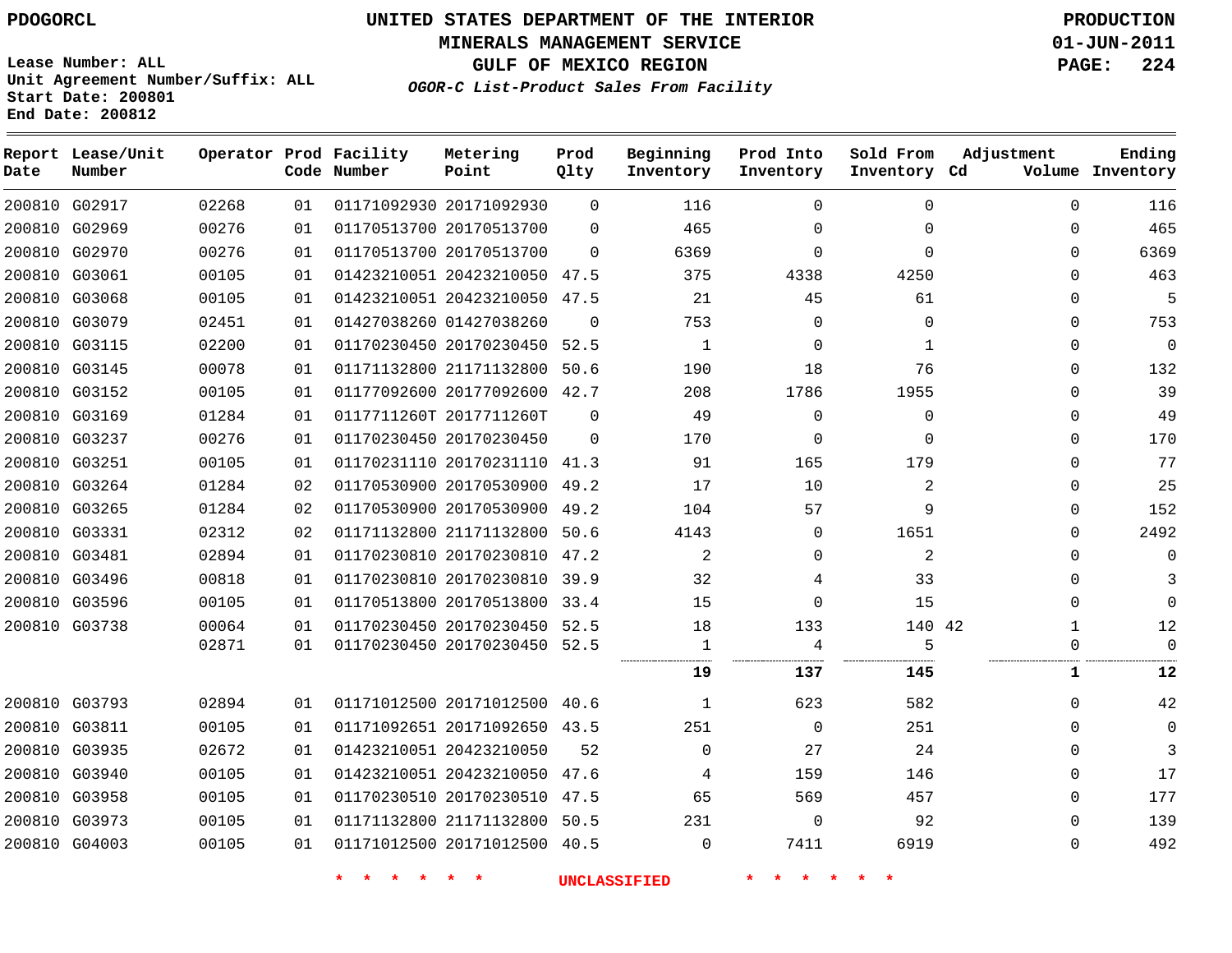**MINERALS MANAGEMENT SERVICE 01-JUN-2011**

**GULF OF MEXICO REGION PAGE: 225**

**Lease Number: ALL Unit Agreement Number/Suffix: ALL Start Date: 200801 End Date: 200812**

**OGOR-C List-Product Sales From Facility**

| Date | Report Lease/Unit<br>Number |       |    | Operator Prod Facility<br>Code Number | Metering<br>Point            | Prod<br>Qlty | Beginning<br>Inventory | Prod Into<br>Inventory | Sold From<br>Inventory Cd | Adjustment | Ending<br>Volume Inventory |
|------|-----------------------------|-------|----|---------------------------------------|------------------------------|--------------|------------------------|------------------------|---------------------------|------------|----------------------------|
|      | 200810 G04065               | 02628 | 01 |                                       | 01423210051 20423210050 47.6 |              | 4                      | 13                     | 16                        | $\Omega$   | 1                          |
|      | 200810 G04078               | 02589 | 01 |                                       | 01170230510 20170230510 48.1 |              | 14                     | $\Omega$               | 2                         | $\Omega$   | 12                         |
|      | 200810 G04081               | 02894 | 01 |                                       | 01170230450 20170230810 47.2 |              | 1263                   | $\Omega$               | 1263                      | $\Omega$   | $\Omega$                   |
|      | 200810 G04082               | 02312 | 02 |                                       | 01170230510 20170230510 47.5 |              | 1                      | 0                      | 1                         | 0          | $\mathbf 0$                |
|      | 200810 G04085               | 00687 | 01 |                                       | 01170230811 20170230811      | 0            | 795                    | $\Omega$               | $\Omega$                  | $\Omega$   | 795                        |
|      | 200810 G04087               | 02899 | 01 |                                       | 01177008150 01177008150 31.3 |              | 5591                   | 6299                   | 6947                      | $\Omega$   | 4943                       |
|      | 200810 G04090               | 02312 | 02 |                                       | 01170230810 20170230810 47.2 |              | 127                    | $\Omega$               | 127                       | $\Omega$   | $\Omega$                   |
|      | 200810 G04098               | 01963 | 01 |                                       | 01170230810 20170230810 47.2 |              | 148                    | 237                    | 168                       | $\Omega$   | 217                        |
|      | 200810 G04143               | 00105 | 01 |                                       | 01170230510 20170230510 47.4 |              | 84                     | 776                    | 619                       | $\Omega$   | 241                        |
|      | 200810 G04254               | 01834 | 01 |                                       | 01170573602 20170573602 34.5 |              | 444                    | 2506                   | 2607 42                   | -1         | 342                        |
|      | 200810 G04258               | 02899 | 01 |                                       | 01423210051 20423210050 47.6 |              | 2                      | 47                     | 46                        | $\Omega$   | 3                          |
|      | 200810 G04268               | 02312 | 01 |                                       | 01171132800 21171132800 50.6 |              | 137                    | $\mathbf 0$            |                           | 55 42<br>1 | 83                         |
|      | 200810 G04397               | 02421 | 01 |                                       | 01170230810 20170230810 47.2 |              | 318                    | 882                    | 394                       | $\Omega$   | 806                        |
|      | 200810 G04460               | 01819 | 01 |                                       | 01171012500 20171012500 40.6 |              | $\mathbf 0$            | 2336                   | 2181                      | 0          | 155                        |
|      | 200810 G04537               | 02589 | 01 |                                       | 01420470030 20420470030 55.4 |              | 727                    | 1454                   | 1027                      | 0          | 1154                       |
|      | 200810 G04547               | 02628 | 01 |                                       | 01423210051 20423210050 47.6 |              | 67                     | 878                    | 852                       | 0          | 93                         |
|      | 200810 G04565               | 01284 | 01 |                                       | 01420390101 01420390101      | $\Omega$     | 314                    | 625                    | $\Omega$                  | $\Omega$   | 939                        |
|      | 200810 G04773               | 01482 | 01 |                                       | 01170230811 20170230811      | $\Omega$     | 7                      | $\Omega$               | $\Omega$                  | $\Omega$   | 7                          |
|      | 200810 G04787               | 00687 | 01 |                                       | 01171131600 20171131600 41.8 |              | 59                     | 402                    | 444                       | 0          | 17                         |
|      | 200810 G04844               | 02421 | 01 |                                       | 01170230811 20170230811      | $\mathbf 0$  | 5                      | 0                      | $\mathbf 0$               | 0          | 5                          |
|      | 200810 G04858               | 02595 | 01 |                                       | 01171012300 20171012300      | 39           | 39                     | $\Omega$               | 16                        | $\Omega$   | 23                         |
|      | 200810 G04910               | 02714 | 01 |                                       | 01177258151 01177258151      | $\Omega$     | 47                     | $\Omega$               | $\Omega$                  | $\Omega$   | 47                         |
|      | 200810 G04996               | 02628 | 01 |                                       | 01420570060 20420570060      | 52           | 308                    | $\Omega$               | 11                        | $\Omega$   | 297                        |
|      | 200810 G05006               | 01284 | 02 |                                       | 01170230510 20170230510      | 47.5         | 4                      | 19                     | 17                        | 0          | 6                          |
|      | 200810 G05283               | 01376 | 01 |                                       | 01170231300 01170231300 42.3 |              | $\Omega$               | 42407                  | 42407                     | $\Omega$   | $\mathbf 0$                |
|      | 200810 G05286               | 01284 | 01 |                                       | 01170230810 20170230810 47.2 |              | 311                    | 953                    | 393                       | $\Omega$   | 871                        |
|      | 200810 G05292               | 00003 | 01 |                                       | 01170230811 20170230811      | $\Omega$     | 60                     | $\Omega$               | $\Omega$                  | $\Omega$   | 60                         |
|      | 200810 G05315               | 02714 | 01 |                                       | 01170230811 20170230811      | $\Omega$     | $\mathbf{1}$           | $\Omega$               | $\Omega$                  | $\Omega$   | $\mathbf{1}$               |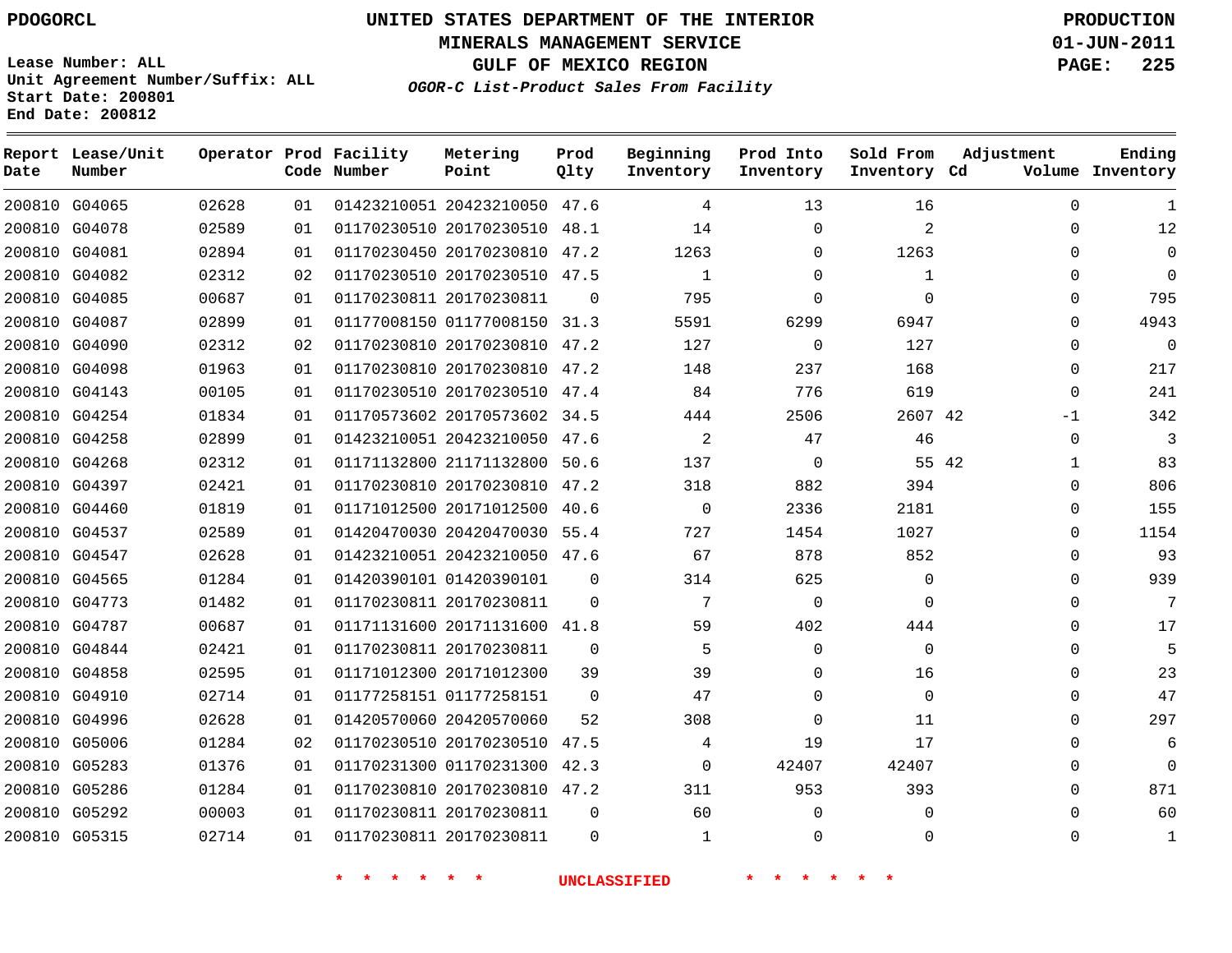#### **MINERALS MANAGEMENT SERVICE 01-JUN-2011**

**GULF OF MEXICO REGION PAGE: 226**

**Lease Number: ALL Unit Agreement Number/Suffix: ALL Start Date: 200801 End Date: 200812**

**OGOR-C List-Product Sales From Facility**

| Date | Report Lease/Unit<br>Number |       |    | Operator Prod Facility<br>Code Number | Metering<br>Point            | Prod<br>Qlty | Beginning<br>Inventory | Prod Into<br>Inventory | Sold From<br>Inventory Cd | Adjustment            | Ending<br>Volume Inventory |
|------|-----------------------------|-------|----|---------------------------------------|------------------------------|--------------|------------------------|------------------------|---------------------------|-----------------------|----------------------------|
|      | 200810 G05346               | 01819 | 01 |                                       | 01170530900 20170530900 49.2 |              | 176                    | 393                    | 18                        | $\Omega$              | 551                        |
|      | 200810 G05370               | 02589 | 01 |                                       | 01170530900 20170530900      | 48.2         | $\mathbf 0$            | 5                      | 5                         | $\Omega$              | $\mathbf 0$                |
|      | 200810 G05391               | 01819 | 01 |                                       | 01170530900 20170530900 49.2 |              | 355                    | 533                    |                           | 36 42<br>$\mathbf{1}$ | 853                        |
|      | 200810 G05431               | 00560 | 01 |                                       | 01177062608 2017706260A 36.3 |              | 118                    | 19842                  | 19816                     | $\Omega$              | 144                        |
|      | 200810 G05494               | 02871 | 02 |                                       | 01171132800 21171132800      | 50           | 238                    | $\mathbf 0$            | 95                        | $\Omega$              | 143                        |
|      | 200810 G05499               | 02312 | 01 |                                       | 01171012400 20171012400      | 45.7         | 66                     | 0                      | 66                        | $\Omega$              | $\overline{0}$             |
|      | 200810 G05504               | 00105 | 01 |                                       | 01171132800 21171132800 50.6 |              | 433                    | 0                      | 173                       | $\Omega$              | 260                        |
|      |                             |       | 01 |                                       | 01171012300 20171012300      | 39           | 296                    | 0                      | 118                       | $\Omega$              | 178                        |
|      |                             |       |    |                                       |                              |              | 729                    | 0                      | 291                       | 0                     | 438                        |
|      | 200810 G05549               | 02268 | 01 |                                       | 01171092651 20171092650 43.5 |              | 691                    | 5850                   | 5203                      | $\mathbf 0$           | 1338                       |
|      |                             | 02636 | 01 |                                       | 01171132800 21171132800 50.6 |              | 154                    | 0                      | 61                        | 0                     | 93                         |
|      |                             |       |    |                                       |                              |              | 845                    | 5850                   | 5264                      | 0                     | 1431                       |
|      | 200810 G05599               | 02268 | 01 |                                       | 01171012500 20171012500 40.6 |              | 0                      | 19                     | 18                        | $\Omega$              | $\mathbf 1$                |
|      | 200810 G05602               | 02268 | 01 |                                       | 01171012500 20171012500      | 40.6         | $\Omega$               | 555                    | 519 42                    | $\mathbf{1}$          | 37                         |
|      | 200810 G05610               | 02312 | 01 |                                       | 01171012500 20171012500 40.6 |              | 272                    | 9470                   | 9114                      | $\Omega$              | 628                        |
|      | 200810 G05612               | 00105 | 01 |                                       | 01171012500 20171012500      | 40.5         | $\Omega$               | 8647                   | 8073                      | $\Omega$              | 574                        |
|      | 200810 G05953               | 02967 | 02 |                                       | 01420470030 20420470030 34.9 |              | 75                     | 17                     | 92                        | $\Omega$              | 0                          |
|      | 200810 G06027               | 00105 | 01 |                                       | 01423210051 20423210050 47.5 |              | 6                      | 46                     | 47                        | 0                     | 5                          |
|      | 200810 G06037               | 02899 | 01 |                                       | 01420570060 20420570060      | 52           | 657                    | 10                     | 26                        | $\Omega$              | 641                        |
|      | 200810 G06069               | 00818 | 02 |                                       | 01423210051 20423210050      | 47.6         | 8                      | 85                     | 83 42                     | $-2$                  | 8                          |
|      | 200810 G06088               | 02628 | 01 |                                       | 01423210051 20423210050 47.6 |              | 7                      | 48                     | 51                        | $\Omega$              | 4                          |
|      | 200810 G06104               | 00105 | 01 |                                       | 01420390110 20420390110      | 53           | 19                     | 63                     | 51                        | 0                     | 31                         |
|      | 200810 G06105               | 02409 | 01 |                                       | 01420390110 20420390110      | 53           | 39                     | 100                    | 87                        | $\Omega$              | 52                         |
|      | 200810 G06165               | 01284 | 01 |                                       | 01170230450 20170230450      | 52.5         | 27                     | 211                    | 219                       | $\Omega$              | 19                         |
|      | 200810 G06166               | 00105 | 01 |                                       | 01170230450 20170230450      | 52.5         | $\Omega$               | 15                     | 14                        | 0                     | $\mathbf{1}$               |
|      | 200810 G06167               | 00105 | 01 |                                       | 01170230450 20170230450 52.4 |              | 22                     | 168                    | 179                       | $\Omega$              | 11                         |
|      | 200810 G06168               | 03008 | 02 |                                       | 01170230450 20170230450      | $\Omega$     | 4                      | $\mathbf{0}$           | $\Omega$                  | $\Omega$              | $\overline{4}$             |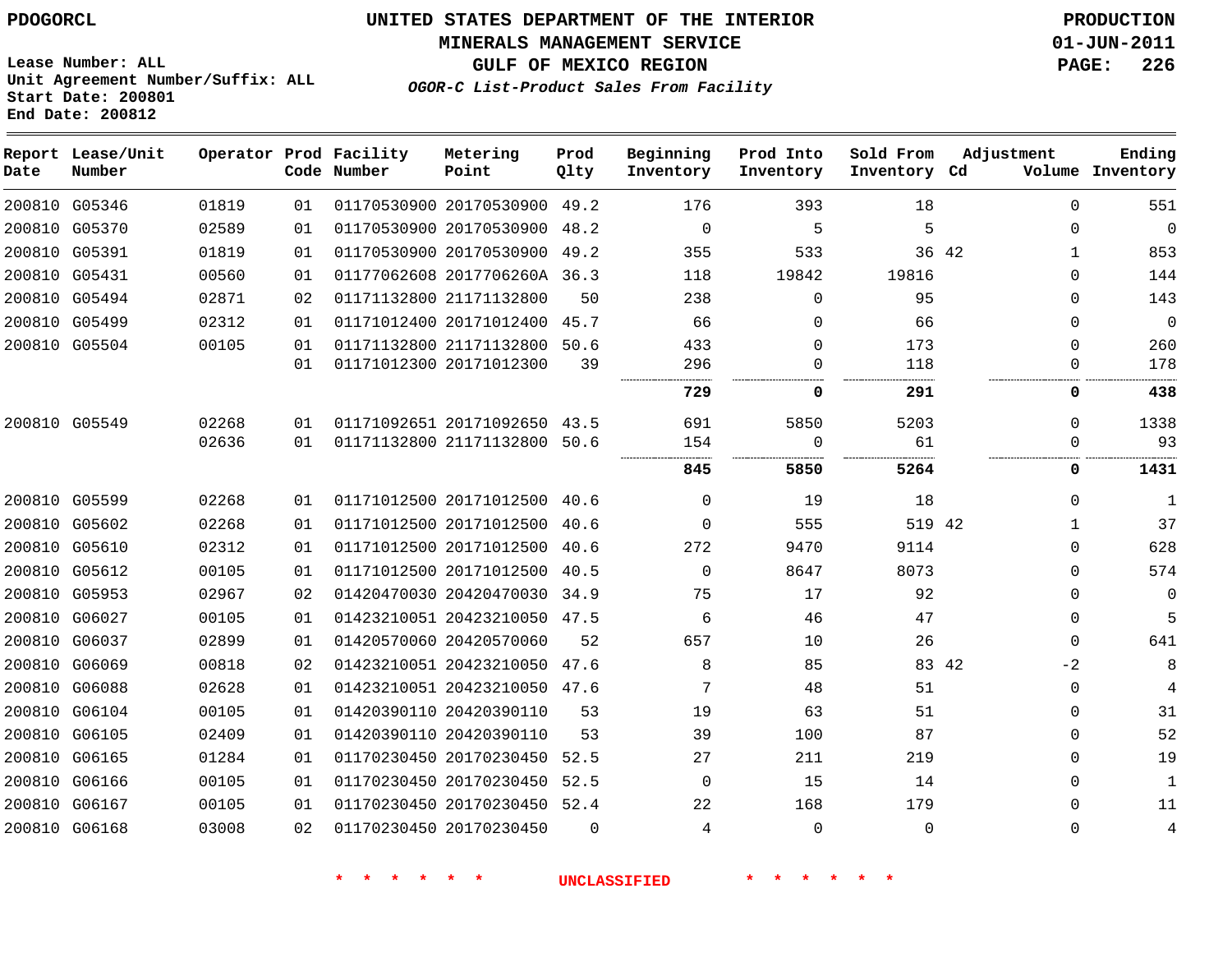#### **MINERALS MANAGEMENT SERVICE 01-JUN-2011**

**GULF OF MEXICO REGION PAGE: 227**

**Lease Number: ALL Unit Agreement Number/Suffix: ALL Start Date: 200801 End Date: 200812**

**OGOR-C List-Product Sales From Facility**

| Date | Report Lease/Unit<br>Number |       |    | Operator Prod Facility<br>Code Number | Metering<br>Point            | Prod<br>Qlty | Beginning<br>Inventory | Prod Into<br>Inventory | Sold From<br>Inventory Cd | Adjustment           | Ending<br>Volume Inventory |
|------|-----------------------------|-------|----|---------------------------------------|------------------------------|--------------|------------------------|------------------------|---------------------------|----------------------|----------------------------|
|      | 200810 G06180               | 00730 | 01 |                                       | 01170230450 20170230450 52.5 |              | 2                      | 21                     | 21                        | $\Omega$             | 2                          |
|      | 200810 G06668               | 00276 | 01 |                                       | 01171132000 20171132000      | $\Omega$     | 320                    | 5                      |                           | 0.42<br>$\mathbf{1}$ | 326                        |
|      | 200810 G07199               | 02630 | 01 |                                       | 01420570060 20420570060      | 52           | 294                    | $\mathbf 0$            | 7                         | $\Omega$             | 287                        |
|      | 200810 G07201               | 00818 | 02 |                                       | 01420570060 20420570060      | 52.2         | 315                    | 10                     | 18                        | $\Omega$             | 307                        |
|      | 200810 G07215               | 03041 | 01 |                                       | 01420390120 01420390120 52.2 |              | 68                     | 147                    | 176                       | $\Omega$             | 39                         |
|      | 200810 G07684               | 02871 | 02 |                                       | 01171132000 20171132000      | $\Omega$     | 130                    | $\Omega$               | $\Omega$                  | $\Omega$             | 130                        |
|      | 200810 G07700               | 00730 | 01 |                                       | 01171132800 21171132800      | 50.6         | 526                    | 0                      | 210                       | $\Omega$             | 316                        |
|      |                             |       | 01 |                                       | 01171132000 20171132000      | $\Omega$     | 1                      | $\mathbf{1}$           | $\Omega$                  | $\Omega$             | $\overline{2}$             |
|      |                             |       |    |                                       |                              |              | 527                    | 1                      | 210                       | 0                    | 318                        |
|      | 200810 G07703               | 03041 | 01 |                                       | 01171132800 21171132800 50.6 |              | 4                      | $\Omega$               | 2                         | $\Omega$             | $\overline{2}$             |
|      | 200810 G07736               | 02312 | 02 |                                       | 01171132800 21171132800      | 50.6         | 87                     | $\Omega$               | 35                        | $\Omega$             | 52                         |
|      | 200810 G07760               | 01284 | 01 |                                       | 01177122950 20177122950 29.4 |              | 14                     | 5033                   | 4764                      | $\Omega$             | 283                        |
|      | 200810 G07802               | 01284 | 02 |                                       | 01177258041 01177258041 29.5 |              | 15                     | 34                     | 36                        | $\Omega$             | 13                         |
|      | 200810 G07917               | 01834 | 01 |                                       | 01170573602 20170573602 34.5 |              | 14072                  | 133679                 | 129508 42                 | -1                   | 18242                      |
|      | 200810 G08092               | 00105 | 01 |                                       | 01423210051 20423210050 47.5 |              | 11                     | 195                    | 185                       | $\Omega$             | 21                         |
|      | 200810 G08120               | 02312 | 02 |                                       | 01423210051 20423210050      | 47.6         | 0                      | 13                     | 12                        | <sup>n</sup>         | 1                          |
|      | 200810 G08640               | 02589 | 01 |                                       | 01170230810 20170230810 42.5 |              | $\Omega$               | 1                      | $\mathbf 1$               | <sup>n</sup>         | 0                          |
|      | 200810 G08641               | 02589 | 01 |                                       | 01170230810 20170230810 42.5 |              | $\Omega$               | 40                     | 40                        | $\Omega$             |                            |
|      | 200810 G08963               | 00105 | 01 |                                       | 01420470030 20420470030 50.5 |              | $\Omega$               | $\overline{a}$         | 2                         | $\Omega$             | $\Omega$                   |
|      | 200810 G09010               | 00560 | 01 |                                       | 01420390120 01420390120      | 40           | 5                      | 64                     | 69                        | $\Omega$             | U                          |
|      | 200810 G09032               | 00730 | 01 |                                       | 01170230450 20170230450 52.5 |              | 76                     | 141                    | 204 42                    | -1                   | 12                         |
|      | 200810 G09079               | 02589 | 01 |                                       | 01421670201 20421670200      | $\Omega$     | 116                    | 0                      | $\mathbf{0}$              | $\mathbf 0$          | 116                        |
|      | 200810 G09499               | 02899 | 01 |                                       | 01177058270 01177058270      | 38.8         | 507                    | 0                      | 391 23                    | $-116$               | $\overline{0}$             |
|      | 200810 G09564               | 01482 | 01 |                                       | 01171132800 21171132800      | 50.6         | 152                    | 18                     | 30                        | $\Omega$             | 140                        |
|      | 200810 G09574               | 01819 | 01 |                                       | 01171012300 20171012300      | 39           | 237                    | 0                      | 237                       | $\Omega$             | $\mathbf 0$                |
|      | 200810 G10226               | 01819 | 01 |                                       | 01423210051 20423210050      | 47.6         | 26                     | 108                    | 122                       | $\Omega$             | 12                         |
|      | 200810 G10486               | 00981 | 01 |                                       | 01170753850 20170753850 34.8 |              | 549                    | 194                    | 304                       | $\Omega$             | 439                        |
|      | 200810 G10636               | 02894 | 01 |                                       | 01170230811 20170230811      | $\Omega$     | 945                    | 0                      | $\Omega$                  | $\Omega$             | 945                        |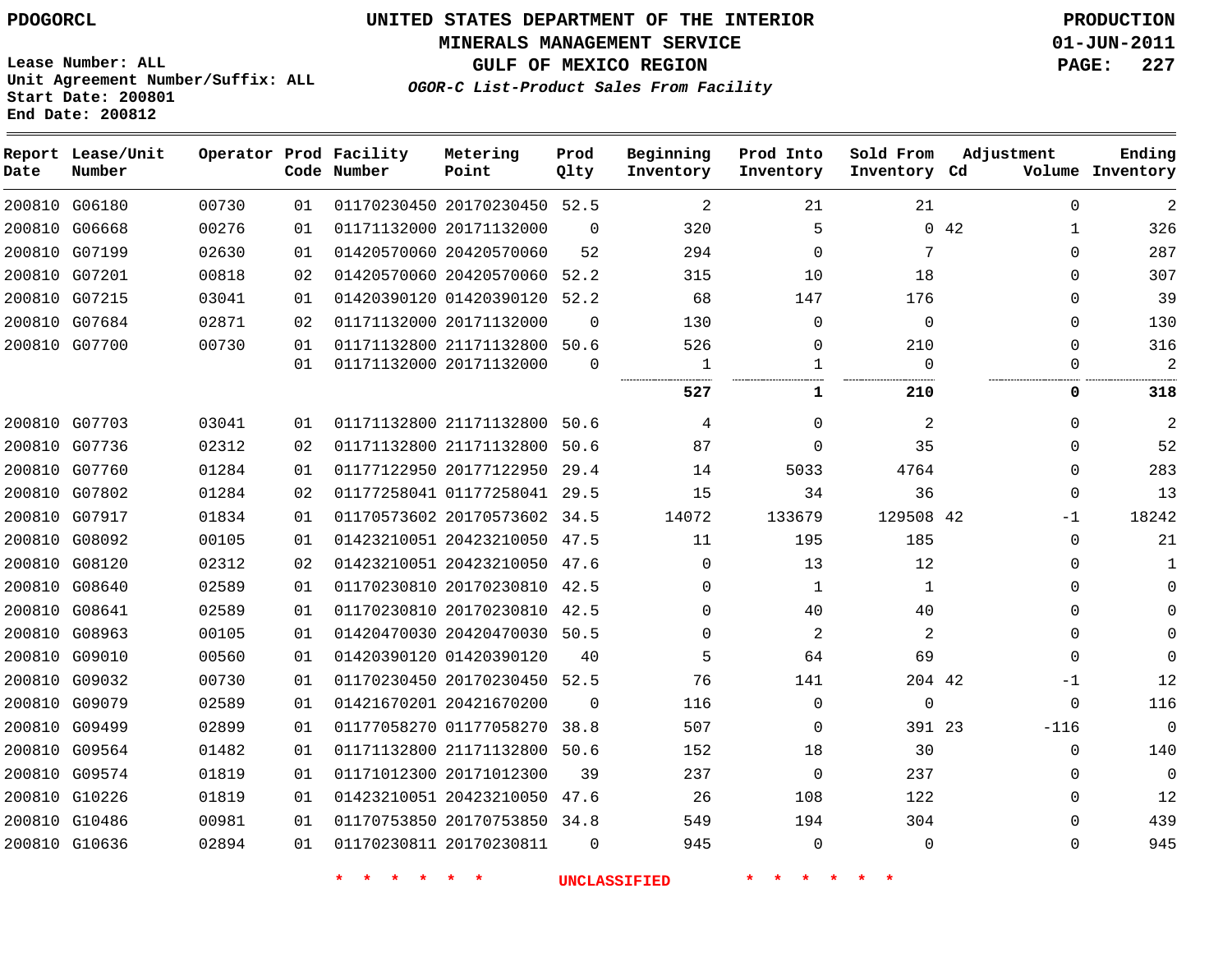**Lease Number: ALL**

G13938

# **UNITED STATES DEPARTMENT OF THE INTERIOR PDOGORCL PRODUCTION**

**MINERALS MANAGEMENT SERVICE 01-JUN-2011**

**GULF OF MEXICO REGION PAGE: 228 OGOR-C List-Product Sales From Facility**

**Unit Agreement Number/Suffix: ALL Start Date: 200801 End Date: 200812**

| Date | Report Lease/Unit<br>Number |       |    | Operator Prod Facility<br>Code Number | Metering<br>Point            | Prod<br>Qlty | Beginning<br>Inventory | Prod Into<br>Inventory | Sold From<br>Inventory Cd | Adjustment | Ending<br>Volume Inventory |
|------|-----------------------------|-------|----|---------------------------------------|------------------------------|--------------|------------------------|------------------------|---------------------------|------------|----------------------------|
|      | 200810 G10665               | 02899 | 01 |                                       | 01177058270 01177058270      | 38           | 3301                   | 5320                   | 4430                      | $\Omega$   | 4191                       |
|      | 200810 G10910               | 00162 | 01 |                                       | 01177245110 2017724511G 43.5 |              | $\mathbf 0$            | 13065                  | 13065                     | 0          | 0                          |
|      | 200810 G11243               | 02589 | 01 |                                       | 01420470030 20420470030 55.4 |              | 910                    | 609                    | 1035                      | $\Omega$   | 484                        |
|      | 200810 G11307               | 02589 | 01 |                                       | 01420390101 01420390101      | $\Omega$     | 140                    | $\Omega$               | 0                         | $\Omega$   | 140                        |
|      | 200810 G11870               | 00276 | 01 |                                       | 01171132000 20171132000      | $\Omega$     | 4382                   | 51                     | $\Omega$                  | $\Omega$   | 4433                       |
|      | 200810 G11952               | 00105 | 01 |                                       | 01171012300 20171012300      | 39           | 239                    | $\mathbf 0$            | 95                        | 0          | 144                        |
|      | 200810 G11983               | 01284 | 01 |                                       | 01177112605 2017711260Y      | $\Omega$     | 27                     | $\Omega$               | $\Omega$                  | $\Omega$   | 27                         |
|      | 200810 G12019               | 01482 | 01 |                                       | 01171012500 20171012500 40.6 |              | $\Omega$               | 555                    | 518                       | $\Omega$   | 37                         |
|      | 200810 G12020               | 01482 | 01 |                                       | 01171012500 20171012500 40.6 |              | $\Omega$               | 1360                   | 1270                      | $\Omega$   | 90                         |
|      | 200810 G12024               | 02312 | 02 |                                       | 01171012500 20171012500 40.6 |              | 9                      | 216                    | 211                       | 0          | 14                         |
|      | 200810 G12096               | 02409 | 01 |                                       | 01177245110 2017724511C      | 0            | 130                    | 0                      | 0                         | 0          | 130                        |
|      | 200810 G12355               | 02589 | 01 |                                       | 01171012300 20171012300      | 39           | 6802                   | $\Omega$               | 2716                      | $\Omega$   | 4086                       |
|      | 200810 G12421               | 02589 | 01 |                                       | 01423550090 20423550090      | $\Omega$     | 794                    | 0                      | 0                         | $\Omega$   | 794                        |
|      | 200810 G12497               | 02589 | 01 |                                       | 01420390101 01420390101      | $\Omega$     | 113                    | 0                      | 0                         | 0          | 113                        |
|      | 200810 G12564               | 02603 | 01 |                                       | 01170230510 20170230510 47.5 |              | 2                      | 20                     | 16                        | $\Omega$   | 6                          |
|      | 200810 G12761               | 00162 | 01 |                                       | 01170230810 20170230810 47.2 |              | $\Omega$               | 34                     | 34                        | $\Omega$   | $\Omega$                   |
|      | 200810 G12802               | 02200 | 01 |                                       | 01170230811 20170230811      | $\Omega$     | 10                     | 0                      | 0                         | $\Omega$   | 10                         |
|      | 200810 G12803               | 02409 | 01 |                                       | 01171132000 20171132000      | $\Omega$     | 1                      | 0                      | 0                         | $\Omega$   | 1                          |
|      | 200810 G12858               | 01284 | 01 |                                       | 01171131600 20171131600 41.8 |              | 8                      | 68                     | 73                        | $\Omega$   | 3                          |
|      | 200810 G12886               | 02312 | 02 |                                       | 01171012400 20171012400 45.7 |              | $\Omega$               | 1                      | $\mathbf{1}$              | $\Omega$   | $\Omega$                   |
|      | 200810 G12906               | 01819 | 01 |                                       | 01171012300 20171012300      | 39           | 1596                   | 5317                   | 2618                      | $\Omega$   | 4295                       |
|      | 200810 G12955               | 01819 | 01 |                                       | 01171092651 20171092650      | 43.5         | 70                     | 0                      | 70                        | 0          | 0                          |
|      | 200810 G12980               | 02349 | 01 |                                       | 01177163600 20177163600      | $\Omega$     | 133                    | 0                      | 0                         | 0          | 133                        |
|      | 200810 G13560               | 01284 | 01 |                                       | 01170230810 20170230810      | 47.2         | 28                     | 129                    | 38                        | $\Omega$   | 119                        |
|      | 200810 G13576               | 02594 | 02 |                                       | 01170230810 20170230810 47.2 |              | 22                     | 98                     | 31                        | $\Omega$   | 89                         |
|      | 200810 G13825               | 00818 | 01 |                                       | 01170230800 20170230800 40.9 |              | 136                    | 0                      | 136                       | $\Omega$   | 0                          |
|      | 200810 G13937               | 02628 | 02 |                                       | 01171092651 20171092650 43.5 |              | 41                     | 1630                   | 1297                      | $\Omega$   | 374                        |
|      | 200810 G13938               | 01284 | 01 |                                       | 01171012500 20171012500 40.6 |              | 168                    | 27306                  | 25663                     | $\Omega$   | 1811                       |

01171012500 20171012500 40.6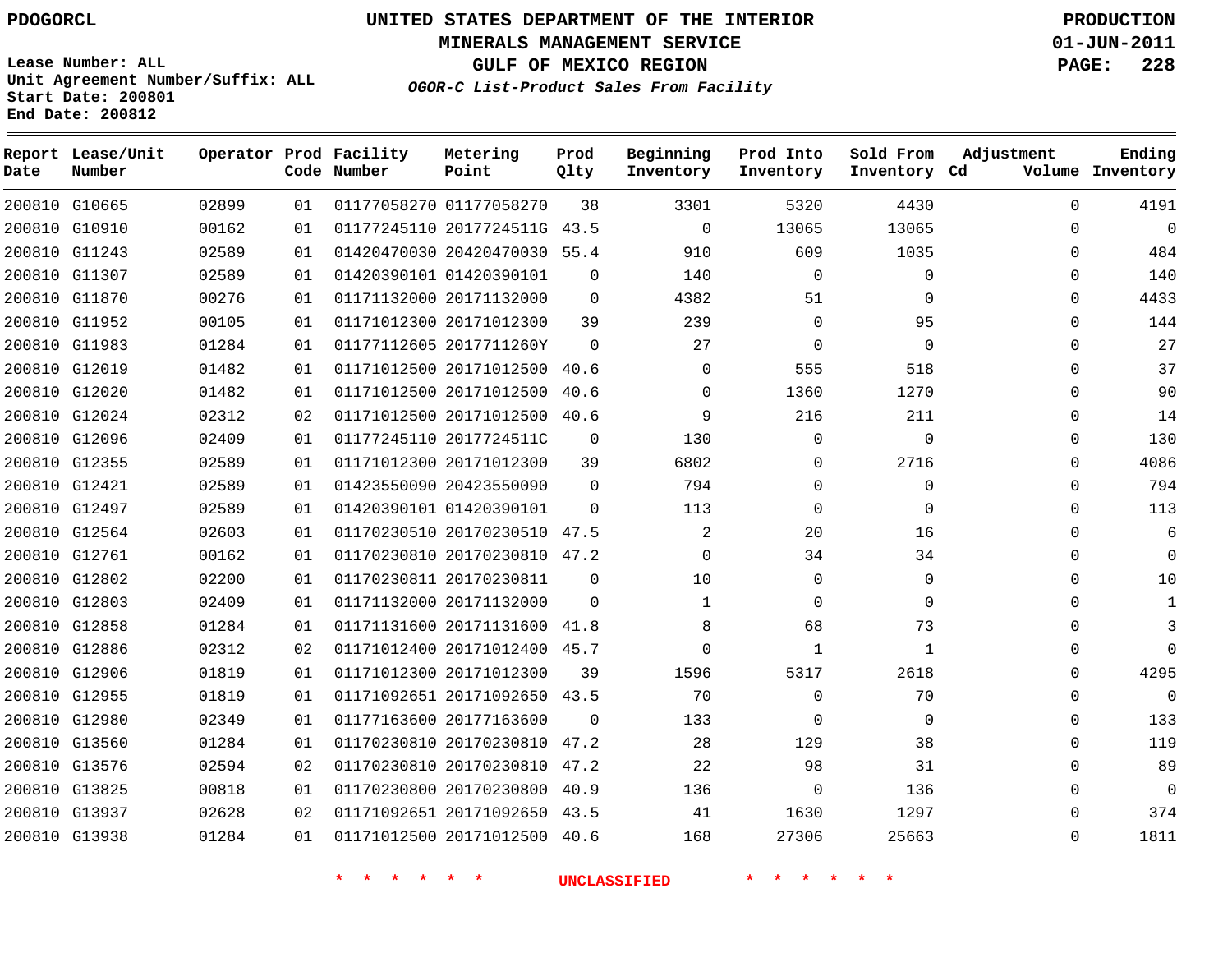**MINERALS MANAGEMENT SERVICE 01-JUN-2011**

**GULF OF MEXICO REGION PAGE: 229**

**Lease Number: ALL Unit Agreement Number/Suffix: ALL Start Date: 200801 End Date: 200812**

**OGOR-C List-Product Sales From Facility**

| Date | Report Lease/Unit<br>Number |       |    | Operator Prod Facility<br>Code Number | Metering<br>Point            | Prod<br>Qlty | Beginning<br>Inventory | Prod Into<br>Inventory | Sold From<br>Inventory Cd | Adjustment    | Ending<br>Volume Inventory |
|------|-----------------------------|-------|----|---------------------------------------|------------------------------|--------------|------------------------|------------------------|---------------------------|---------------|----------------------------|
|      | 200810 G14193               | 02409 | 01 |                                       | 01170230810 20170230810 46.3 |              | 194                    | $\Omega$               | 194                       | $\Omega$      | 0                          |
|      | 200810 G14340               | 02312 | 02 |                                       | 01170230811 20170230811      | $\Omega$     | 123                    | 0                      | 0                         | $\Omega$      | 123                        |
|      | 200810 G14342               | 02200 | 01 |                                       | 01170230811 20170230811      | $\Omega$     | 141                    | $\Omega$               | $\Omega$                  | $\Omega$      | 141                        |
|      | 200810 G14348               | 02894 | 01 |                                       | 01171132800 21171132800      | 50.6         | 163                    | 0                      | 65                        | 0             | 98                         |
|      | 200810 G14357               | 02852 | 02 |                                       | 01171131600 20171131600      | $\Omega$     | 68                     | $\mathbf{0}$           | $\mathbf 0$               | $\Omega$      | 68                         |
|      | 200810 G14364               | 02871 | 01 |                                       | 01171132800 21171132800 50.6 |              | 139                    | $\Omega$               |                           | 55 42<br>-1   | 83                         |
|      | 200810 G14383               | 00105 | 01 |                                       | 01170230811 20170230811      | $\Omega$     | 423                    | 0                      | $\mathbf 0$               | 0             | 423                        |
|      | 200810 G14391               | 01284 | 02 |                                       | 01170230811 20170230811      | $\Omega$     | 29                     | $\mathbf{0}$           | 0                         | $\Omega$      | 29                         |
|      | 200810 G14487               | 00730 | 01 |                                       | 01171092651 20171092650      | 43.5         | 2                      | 0                      | 2                         | $\Omega$      | 0                          |
|      | 200810 G14493               | 02268 | 01 |                                       | 01171092930 20171092930      | $\Omega$     | 10                     | 0                      | $\Omega$                  | $\Omega$      | 10                         |
|      | 200810 G14791               | 02451 | 01 |                                       | 01420570060 20420570060      | 52           | 49                     | $\Omega$               |                           | 1 42<br>$-1$  | 47                         |
|      | 200810 G14864               | 02871 | 02 |                                       | 01170230450 20170230450 52.5 |              | 242                    | $\mathbf{0}$           | 242                       | $\Omega$      | $\mathbf 0$                |
|      | 200810 G14878               | 02589 | 01 |                                       | 01170230510 20170230510      | 48.1         | 227                    | 41                     | 38                        | $\Omega$      | 230                        |
|      | 200810 G14942               | 01284 | 02 |                                       | 01170230810 20170230810 47.2 |              | 117                    | $\Omega$               | 117                       | $\Omega$      | $\Omega$                   |
|      | 200810 G15050               | 00105 | 01 |                                       | 01170231110 20170231110 41.2 |              | 11080                  | 25355                  | 24620                     | $\Omega$      | 11815                      |
|      |                             |       | 01 |                                       | 01170230810 20170230810 47.1 |              | 2665                   | 4670                   | 3068                      | $\Omega$      | 4267                       |
|      |                             |       |    |                                       |                              |              | 13745                  | 30025                  | 27688                     | 0             | 16082                      |
|      | 200810 G15078               | 00064 | 01 |                                       | 01170230810 20170230810 47.2 |              | 2475                   | 0                      | 3                         | $\Omega$      | 2472                       |
|      | 200810 G15118               | 00105 | 01 |                                       | 01171132800 21171132800 50.6 |              | 4                      | 0                      | 2                         | $\mathbf{0}$  | $\overline{2}$             |
|      | 200810 G15189               | 00560 | 01 |                                       | 01171132800 21171132800      | $\Omega$     | 83                     | 0                      |                           | 0.42<br>$-16$ | 67                         |
|      | 200810 G15239               | 03041 | 01 |                                       | 01171012500 20171012500 40.6 |              | 67                     | 260                    | 310                       | $\Omega$      | 17                         |
|      | 200810 G15241               | 00105 | 01 |                                       | 01171092651 20171092650 43.5 |              | 529                    | 1350                   | 1570                      | $\Omega$      | 309                        |
|      | 200810 G15263               | 02421 | 01 |                                       | 01171132000 20171132000      | $\Omega$     | 694                    | 0                      | $\Omega$                  | $\Omega$      | 694                        |
|      | 200810 G15276               | 02312 | 02 |                                       | 01177112600 20171092650      | 40           | 50                     | 567                    | 567                       | $\Omega$      | 50                         |
|      | 200810 G15277               | 00222 | 02 |                                       | 01171012400 20171012400      | 45.7         | 1048                   | 4683                   | 4593                      | 0             | 1138                       |
|      | 200810 G15293               | 01284 | 01 |                                       | 0117711260T 2017711260T      | 35.2         | $\mathbf 1$            | 0                      | $\mathbf{1}$              | 0             | $\mathbf 0$                |
|      | 200810 G15303               | 00105 | 01 |                                       | 01171092800 21171132800 50.6 |              | 162                    | 0                      | 64                        | $\Omega$      | 98                         |
|      | 200810 G15312               | 00105 | 01 |                                       | 01171092651 20171092650 43.4 |              | 1628                   | 711                    | 2176                      | $\Omega$      | 163                        |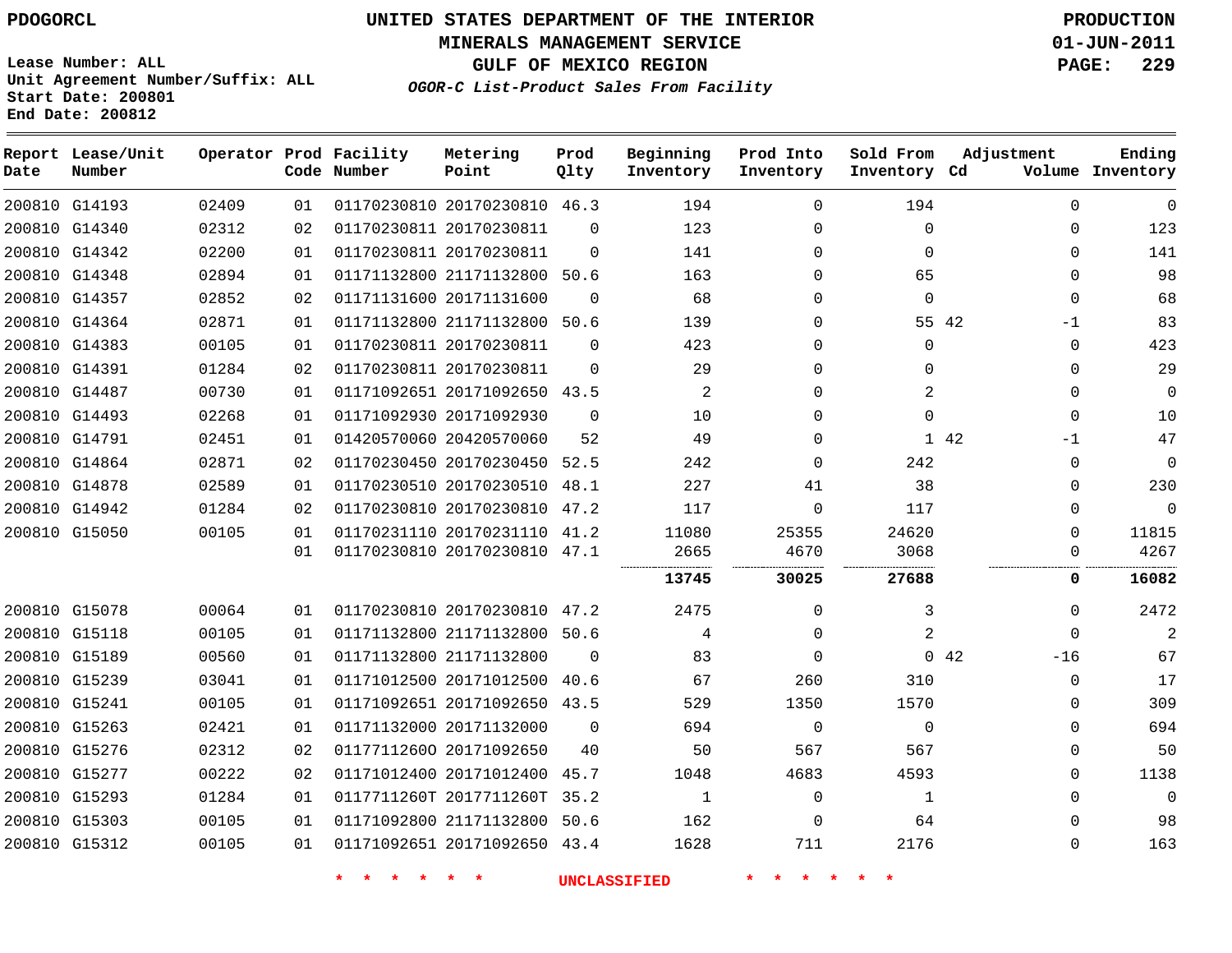# **UNITED STATES DEPARTMENT OF THE INTERIOR PDOGORCL PRODUCTION**

**MINERALS MANAGEMENT SERVICE 01-JUN-2011**

**GULF OF MEXICO REGION PAGE: 230**

**Unit Agreement Number/Suffix: ALL Start Date: 200801 End Date: 200812**

**OGOR-C List-Product Sales From Facility**

| Date | Report Lease/Unit<br>Number |       |    | Operator Prod Facility<br>Code Number | Metering<br>Point            | Prod<br>Qlty | Beginning<br>Inventory | Prod Into<br>Inventory | Sold From<br>Inventory Cd | Adjustment                | Ending<br>Volume Inventory |
|------|-----------------------------|-------|----|---------------------------------------|------------------------------|--------------|------------------------|------------------------|---------------------------|---------------------------|----------------------------|
|      | 200810 G15323               | 01482 | 01 |                                       | 01171012500 20171012500 40.6 |              | $\Omega$               | 162                    | 152                       | $\Omega$                  | 10                         |
|      | 200810 G15387               | 02409 | 01 |                                       | 01177245110 2017724511C      | $\Omega$     | 49                     | $\mathbf 0$            | $\mathbf{0}$              | $\Omega$                  | 49                         |
|      | 200810 G15740               | 00818 | 01 |                                       | 01170230450 20170230450      | 52.5         | $\mathbf{1}$           | 102                    | 94                        | 0                         | 9                          |
|      | 200810 G15742               | 00730 | 01 |                                       | 01170230450 20170230450 52.5 |              | 1                      | $\mathbf{0}$           | $\mathbf{1}$              | $\Omega$                  | $\Omega$                   |
|      | 200810 G16107               | 01978 | 02 |                                       | 01170230810 20170230811      | $\Omega$     | 37                     | $\Omega$               | $\Omega$                  | $\Omega$                  | 37                         |
|      | 200810 G16121               | 00687 | 01 |                                       | 01170230811 20170230811      | $\mathbf{0}$ | 73                     | $\mathbf{0}$           | 0                         | 0                         | 73                         |
|      | 200810 G16310               | 00560 | 01 |                                       | 01170530900 20171092650      | $\Omega$     | 3                      | 0                      | $\Omega$                  | 0                         |                            |
|      | 200810 G16317               | 02312 | 02 |                                       | 01170230811 20170230811      | $\Omega$     |                        | 0                      | 0                         | 0                         |                            |
|      | 200810 G16353               | 01482 | 01 |                                       | 01171132000 20171132000      | $\Omega$     | $\Omega$               | 1                      | $\Omega$                  | 0                         |                            |
|      | 200810 G16454               | 02595 | 01 |                                       | 01171012500 20171012500 40.6 |              | $\Omega$               | 15                     | 14                        | $\Omega$                  |                            |
|      | 200810 G16455               | 02595 | 01 |                                       | 01171012500 20171012500 40.6 |              | $\Omega$               | 217                    | 203                       | $\Omega$                  | 14                         |
|      | 200810 G16461               | 00105 | 01 |                                       | 01170753510 20170753510      | 52.6         | 184                    | $\mathbf 0$            | 30                        | $\Omega$                  | 154                        |
|      | 200810 G16469               | 02595 | 01 |                                       | 01170753510 20170753510 52.6 |              | 40                     | $\Omega$               | 7                         | $\Omega$                  | 33                         |
|      | 200810 G16500               | 02312 | 01 |                                       | 01170755200 20170755200 32.1 |              | 2908                   | 27169                  | 25526                     | 0                         | 4551                       |
|      | 200810 G16515               | 00162 | 01 |                                       | 01177245110 2017724511G 43.5 |              | $\Omega$               | 19573                  | 19573                     | 0                         | 0                          |
|      | 200810 G16890               | 00981 | 01 |                                       | 01170753850 20170753850      | $\Omega$     | 1568                   | 734                    |                           | 0 <sub>09</sub><br>$-867$ | 1435                       |
|      | 200810 G17133               | 01482 | 01 |                                       | 01423210051 20423210050 47.6 |              | 5                      | 121                    | 113                       | $\Omega$                  | 13                         |
|      | 200810 G17190               | 02312 | 02 |                                       | 01170230810 20170230810 47.2 |              | 5                      | $\mathbf 0$            | 5                         | $\Omega$                  | $\mathbf 0$                |
|      | 200810 G17202               | 02066 | 02 |                                       | 01170230810 20170230810      | $\Omega$     | 612                    | 0                      | $\Omega$                  | $\Omega$                  | 612                        |
|      | 200810 G17259               | 02237 | 02 |                                       | 01170230810 20170230810      | $\Omega$     | 161                    | 0                      |                           | 0 <sub>09</sub><br>$-161$ | 0                          |
|      | 200810 G17753               | 02427 | 02 |                                       | 01170230800 20170230800      | 41           | 20                     | 0                      | 20                        | $\mathbf 0$               | $\mathbf 0$                |
|      | 200810 G17754               | 02025 | 01 |                                       | 01170230510 20170230510 47.5 |              | 195                    | 1790                   | 1429                      | 0                         | 556                        |
|      | 200810 G17789               | 00818 | 01 |                                       | 01170230810 20170230810      | 40           | 79                     | $\mathbf 0$            | 79                        | 0                         | 0                          |
|      | 200810 G17842               | 02595 | 01 |                                       | 01170230810 20170230810      | 47.2         | 61                     | 165                    | 75                        | 0                         | 151                        |
|      | 200810 G17858               | 00105 | 01 |                                       | 01170530900 20170530900 49.2 |              | 62                     | 111                    | 6                         | $\Omega$                  | 167                        |
|      | 200810 G17896               | 01284 | 01 |                                       | 01171132800 21171132800      | 50.6         | 122                    | $\mathbf 0$            | 49                        | $\Omega$                  | 73                         |
|      | 200810 G17898               | 01963 | 01 |                                       | 01171131600 20171131600      | 41.8         | 41                     | 1508                   | 1485                      | $\Omega$                  | 64                         |
|      | 200810 G17913               | 01834 | 01 |                                       | 01171132800 21171132800      | 50.6         | 602                    | $\Omega$               | 240                       | $\Omega$                  | 362                        |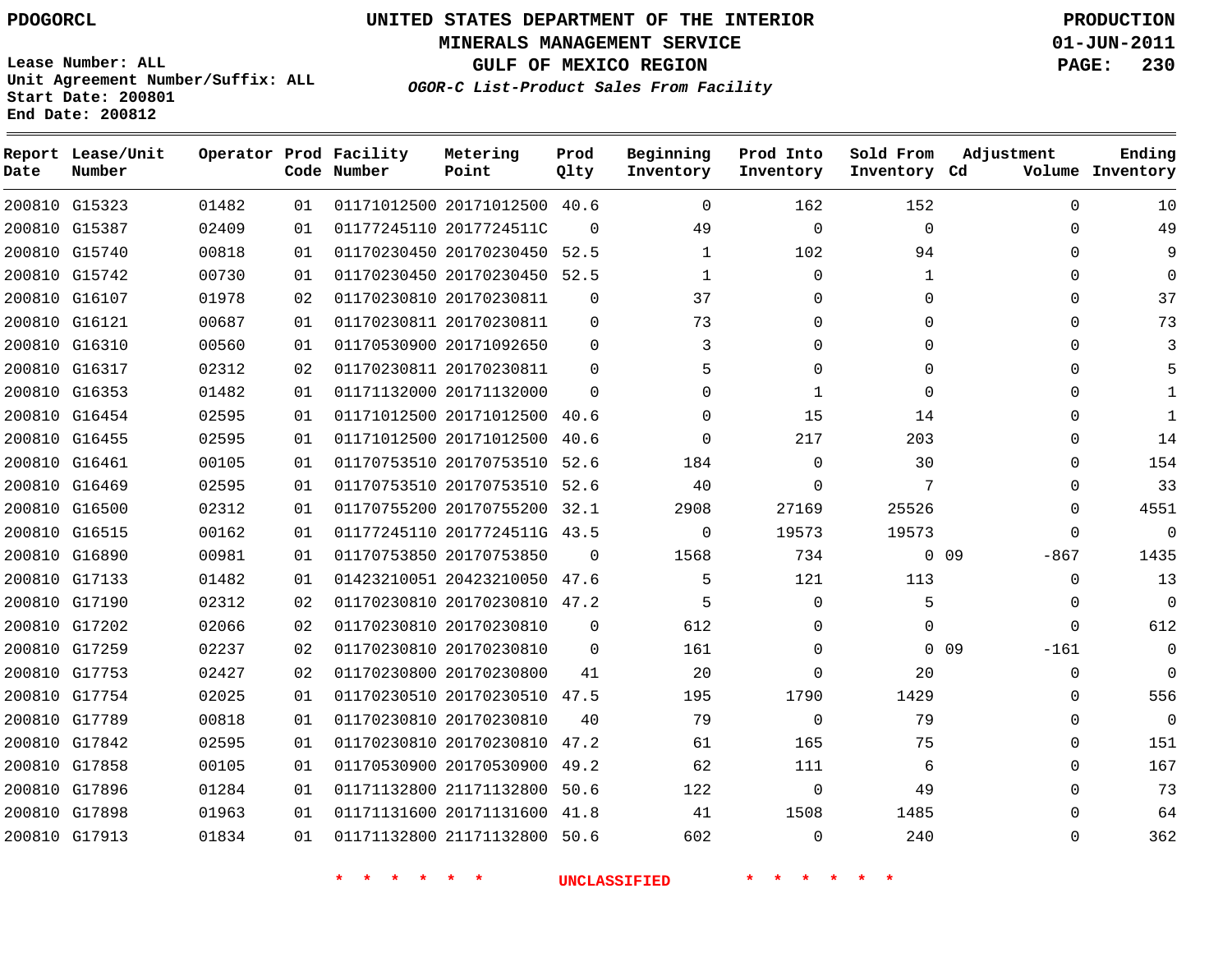# **UNITED STATES DEPARTMENT OF THE INTERIOR PDOGORCL PRODUCTION**

**MINERALS MANAGEMENT SERVICE 01-JUN-2011**

**GULF OF MEXICO REGION PAGE: 231**

**Unit Agreement Number/Suffix: ALL Start Date: 200801 End Date: 200812**

**OGOR-C List-Product Sales From Facility**

| Date | Report Lease/Unit<br>Number |       |    | Operator Prod Facility<br>Code Number | Metering<br>Point            | Prod<br>Qlty | Beginning<br>Inventory | Prod Into<br>Inventory | Sold From<br>Inventory Cd | Adjustment                | Ending<br>Volume Inventory |
|------|-----------------------------|-------|----|---------------------------------------|------------------------------|--------------|------------------------|------------------------|---------------------------|---------------------------|----------------------------|
|      | 200810 G17942               | 00560 | 01 |                                       | 01177082604 20177082604 27.4 |              | $\mathbf{0}$           | 16841                  | 16841                     | $\Omega$                  | 0                          |
|      | 200810 G17964               | 02421 | 01 |                                       | 01171012300 20171012300      | 39           | 15                     | 0                      | 6                         | $\Omega$                  | 9                          |
|      | 200810 G17966               | 02421 | 01 |                                       | 01171012300 20171012300      | 39           | 306                    | 39                     | 134                       | $\Omega$                  | 211                        |
|      | 200810 G17973               | 00730 | 01 |                                       | 01171012400 20171012400      | 45.7         | $\mathbf{0}$           | 3145                   | 2381                      | $\Omega$                  | 764                        |
|      | 200810 G17977               | 02312 | 02 |                                       | 01171132800 21171132800 50.6 |              | 321                    | 0                      | 128                       | $\Omega$                  | 193                        |
|      | 200810 G18040               | 00105 | 01 |                                       | 01171012500 20171012500 40.6 |              | 29                     | 442                    | 442                       | $\Omega$                  | 29                         |
|      | 200810 G18043               | 01103 | 01 |                                       | 01171012500 20171012500 40.6 |              | $\Omega$               | 2                      | 2                         | 0                         | 0                          |
|      | 200810 G18054               | 02268 | 01 |                                       | 01171012500 20171012500      | 40.6         | 1562                   | 29234                  | 28857                     | $\Omega$                  | 1939                       |
|      | 200810 G18208               | 01834 | 01 |                                       | 01170573602 20170573602 34.5 |              | 516                    | 8216                   | 7611                      | $\Omega$                  | 1121                       |
|      | 200810 G18577               | 00981 | 01 |                                       | 01170753850 20170753850      | $\Omega$     | 1582                   | 746                    |                           | 0 <sub>09</sub><br>$-875$ | 1453                       |
|      | 200810 G18863               | 02312 | 02 |                                       | 01420470030 20420470030 50.5 |              | 14                     | 2                      | 16                        | $\Omega$                  | $\Omega$                   |
|      | 200810 G18885               | 00818 | 02 |                                       | 01420570060 20420570060 52.2 |              | 402                    | 9                      | 19 42                     | 1                         | 393                        |
|      | 200810 G18920               | 02200 | 01 |                                       | 01423210051 20423210050 47.6 |              | 13                     | 165                    | 160                       | $\Omega$                  | 18                         |
|      | 200810 G18936               | 02589 | 01 |                                       | 01421670201 20421670200      | 0            | 11                     | 0                      | $\mathbf 0$               | 0                         | 11                         |
|      | 200810 G19025               | 02806 | 01 |                                       | 01423210051 20423210050      | 49           | 187                    | 841                    | 945                       | $\Omega$                  | 83                         |
|      | 200810 G19030               | 02806 | 01 |                                       | 01423210051 20423210050      | 49           | 76                     | 418                    | 470                       | 0                         | 24                         |
|      | 200810 G19750               | 02427 | 02 |                                       | 01171132800 21171132800      | 50.6         | 37                     | 0                      | 15                        | $\Omega$                  | 22                         |
|      | 200810 G19760               | 02894 | 01 |                                       | 01171132800 21171132800 50.6 |              | 20470                  | 1174                   | 8154 42                   | $-1$                      | 13489                      |
|      | 200810 G19784               | 01978 | 02 |                                       | 01171012310 20171012310      | $\mathbf 0$  | 13                     | 0                      | 0                         | $\Omega$                  | 13                         |
|      | 200810 G19832               | 02349 | 01 |                                       | 01177163600 20177163600      | $\Omega$     | 251                    | 0                      | $\mathbf 0$               | $\Omega$                  | 251                        |
|      | 200810 G19839               | 02777 | 01 |                                       | 01170753510 20170753510      | $\Omega$     | 39                     | $\Omega$               | $\Omega$                  | 0                         | 39                         |
|      | 200810 G20605               | 02377 | 01 |                                       | 01423550141 20423550140 28.1 |              | 458                    | 29424                  | 28884                     | $\Omega$                  | 998                        |
|      | 200810 G20616               | 02312 | 02 |                                       | 01423210051 20423210050 47.6 |              | $\mathbf{1}$           | 22                     | 21                        | 0                         | $\overline{2}$             |
|      | 200810 G20655               | 00222 | 01 |                                       | 01170230510 20170230510 47.5 |              | 57                     | 407                    | 338                       | $\Omega$                  | 126                        |
|      | 200810 G20660               | 00818 | 02 |                                       | 01170230450 20170230450 52.5 |              | 15                     | 18                     | 31                        | 0                         | $\overline{2}$             |
|      | 200810 G21065               | 02266 | 01 |                                       | 01171131600 20171131600      | 43           | 55                     | 711                    | 736                       | $\Omega$                  | 30                         |
|      | 200810 G21070               | 00560 | 01 |                                       | 01171132800 21171132800 50.6 |              | 131                    | 48                     |                           | 50 42<br>$-2$             | 127                        |
|      | 200810 G21093               | 01586 | 02 |                                       | 01170230811 20170230811      | $\Omega$     | $\mathbf{1}$           | $\Omega$               | $\Omega$                  | $\Omega$                  | $\mathbf 1$                |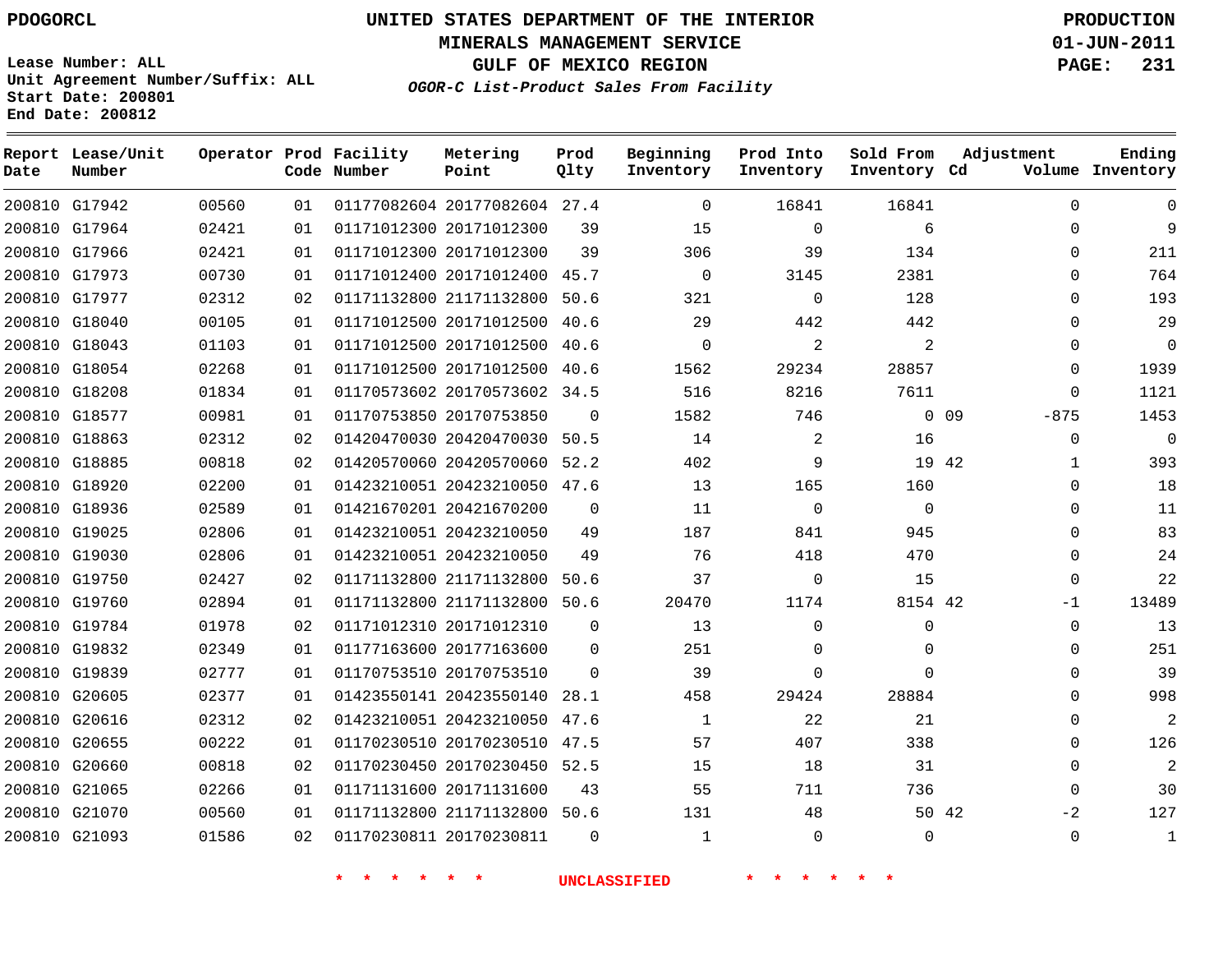**MINERALS MANAGEMENT SERVICE 01-JUN-2011**

**GULF OF MEXICO REGION PAGE: 232**

**Lease Number: ALL Unit Agreement Number/Suffix: ALL Start Date: 200801 End Date: 200812**

**OGOR-C List-Product Sales From Facility**

| Date | Report Lease/Unit<br>Number |       |    | Operator Prod Facility<br>Code Number | Metering<br>Point            | Prod<br>Qlty | Beginning<br>Inventory | Prod Into<br>Inventory | Sold From<br>Inventory Cd | Adjustment            | Ending<br>Volume Inventory |
|------|-----------------------------|-------|----|---------------------------------------|------------------------------|--------------|------------------------|------------------------|---------------------------|-----------------------|----------------------------|
|      | 200810 G21096               | 00818 | 01 |                                       | 01170230811 20170230811      | $\Omega$     | 20                     | $\Omega$               | $\mathbf 0$               | $\Omega$              | 20                         |
|      | 200810 G21111               | 02266 | 01 |                                       | 01171132800 21171132800      | 40           | 12                     | 5                      | 16                        | $\Omega$              | $\mathbf{1}$               |
|      | 200810 G21116               | 00818 | 02 |                                       | 01171132800 21171132800      | 50.6         | 253                    | 0                      | 101                       | $\Omega$              | 152                        |
|      | 200810 G21120               | 02058 | 02 |                                       | 01171012500 20171012500      | 40.6         | 0                      | 1776                   | 1658                      | $\Omega$              | 118                        |
|      | 200810 G21322               | 02266 | 01 |                                       | 01170230450 20170230450 51.8 |              | 1                      | 1                      | 2                         | $\Omega$              | $\Omega$                   |
|      | 200810 G21378               | 01819 | 01 |                                       | 01170230811 20170230811      | $\Omega$     | $\mathbf{1}$           | $\Omega$               | $\Omega$                  | $\mathbf 0$           | $\mathbf{1}$               |
|      | 200810 G21530               | 00078 | 01 |                                       | 01170230400 20170230400 49.9 |              | 1271                   | 2140                   | 1118 42                   | $-1$                  | 2292                       |
|      | 200810 G21536               | 00818 | 02 |                                       | 01170231300 01170231300 42.3 |              | $\Omega$               | 2982                   | 2982                      | 0                     |                            |
|      | 200810 G21580               | 02636 | 01 |                                       | 01170230811 20170230811      | $\Omega$     | 8                      | $\Omega$               | $\Omega$                  | 0                     |                            |
|      | 200810 G21583               | 02899 | 02 |                                       | 01170530900 01170530900      | $\Omega$     | $\Omega$               |                        | $\Omega$                  | $\Omega$              |                            |
|      | 200810 G21585               | 01284 | 02 |                                       | 01171132800 21171132800 50.6 |              | 9                      | $\Omega$               | 4                         | $\Omega$              |                            |
|      | 200810 G21592               | 02628 | 02 |                                       | 01171132000 20171132000      | $\Omega$     | 33                     | $\Omega$               | $\Omega$                  | $\Omega$              | 33                         |
|      | 200810 G21597               | 02312 | 01 |                                       | 01171132800 21171132800      | 50.6         | 96                     | $\Omega$               | 38                        | $\Omega$              | 58                         |
|      | 200810 G21652               | 02268 | 01 |                                       | 01171132800 21171132800 50.6 |              | 6                      | 0                      | 2                         | $\Omega$              |                            |
|      | 200810 G21680               | 00818 | 01 |                                       | 01171092651 20171092650      | 40           | 6                      | 0                      | 6                         | $\Omega$              | $\Omega$                   |
|      | 200810 G21691               | 00276 | 01 |                                       | 01170513700 20170513700      | 0            | 2595                   | 0                      | 0                         | $\Omega$              | 2595                       |
|      | 200810 G21700               | 00105 | 01 |                                       | 01177258153 01177258153      | $\Omega$     | 809                    | 1998                   | $\Omega$                  | $\Omega$              | 2807                       |
|      | 200810 G21712               | 02237 | 01 |                                       | 01170755200 20170755200 32.2 |              | 1042                   | 6697                   | 6617                      | $\Omega$              | 1122                       |
|      | 200810 G21826               | 02219 | 01 |                                       | 01170753850 20170753850      | $\Omega$     | 2363                   | 1228                   |                           | $0\quad09$<br>$-1307$ | 2284                       |
|      | 200810 G22219               | 01482 | 01 |                                       | 01423210051 20423210050      | 46.9         | 2                      | 81                     | 74                        | $\mathbf 0$           |                            |
|      | 200810 G22236               | 00818 | 01 |                                       | 01170230450 20170230450      | 52.5         | 0                      | 257                    | 235                       | $\Omega$              | 22                         |
|      | 200810 G22238               | 00818 | 02 |                                       | 01421670201 20170230450      | 52.5         | 26                     | $\Omega$               | 26                        | $\Omega$              | $\Omega$                   |
|      | 200810 G22246               | 01284 | 02 |                                       | 01423210051 20170230500      | $\Omega$     | 978                    | $\Omega$               | $\Omega$                  | $\Omega$              | 978                        |
|      | 200810 G22262               | 00730 | 01 |                                       | 01170230810 20170230810      | 47.2         | 2                      | $\Omega$               | $\overline{c}$            | $\Omega$              | $\Omega$                   |
|      | 200810 G22501               | 00078 | 01 |                                       | 01170230400 20170230400 49.9 |              | 290                    | 73                     | 255 42                    | $-1$                  | 107                        |
|      | 200810 G22505               | 02025 | 01 |                                       | 01170230811 20170230811      | $\Omega$     | 113                    | $\Omega$               | $\Omega$                  | $\Omega$              | 113                        |
|      | 200810 G22510               | 00162 | 01 |                                       | 01170230810 20170230810 47.1 |              | $\Omega$               | 4975                   | 4975                      | $\Omega$              | $\Omega$                   |
|      | 200810 G22513               | 02579 | 02 |                                       | 01170230810 20170230810 47.2 |              | 800                    | 424                    | 837                       | $\Omega$              | 387                        |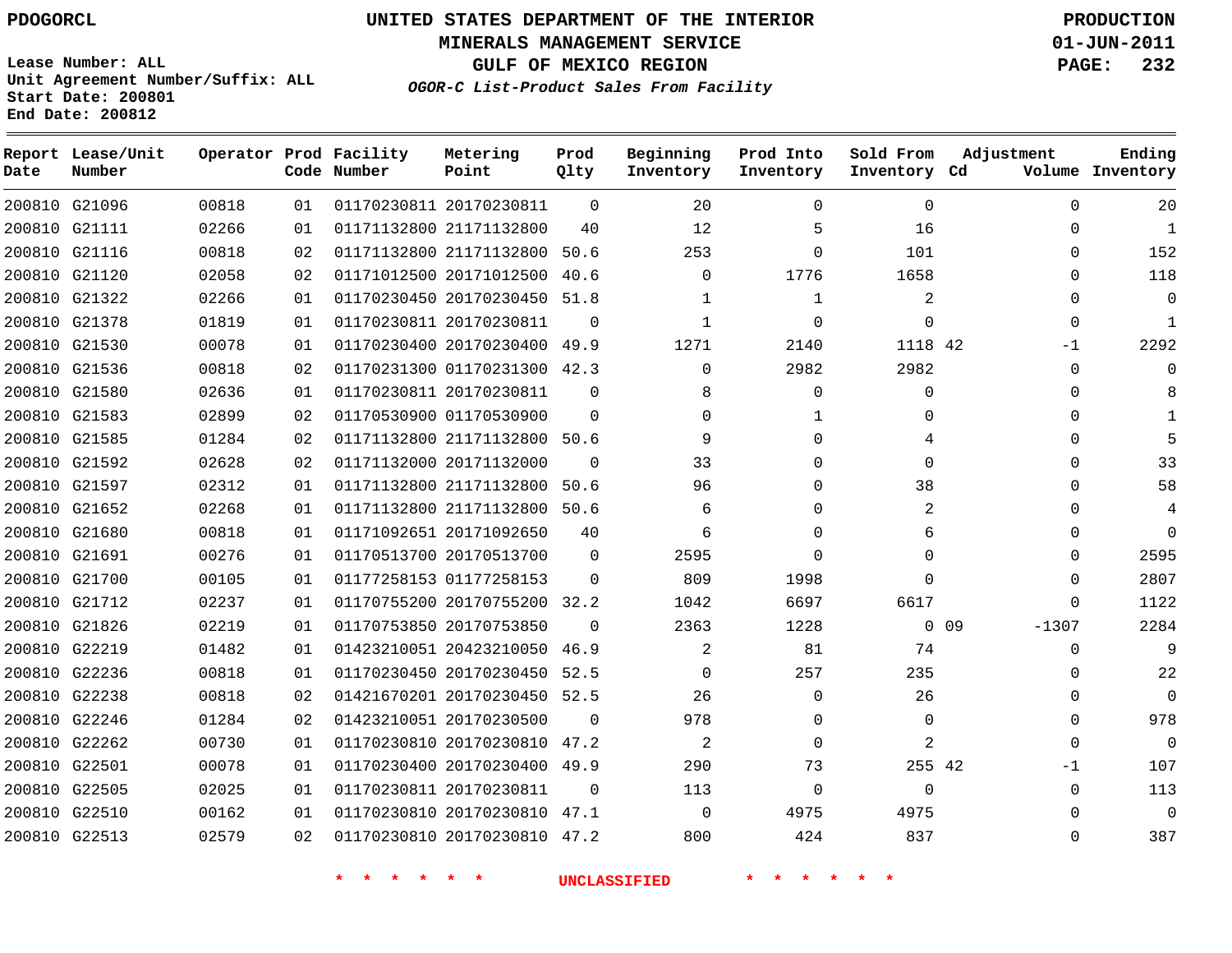# **UNITED STATES DEPARTMENT OF THE INTERIOR PDOGORCL PRODUCTION**

**MINERALS MANAGEMENT SERVICE 01-JUN-2011**

**GULF OF MEXICO REGION PAGE: 233**

**Unit Agreement Number/Suffix: ALL Start Date: 200801 End Date: 200812**

**OGOR-C List-Product Sales From Facility**

| Date          | Report Lease/Unit<br>Number |       |    | Operator Prod Facility<br>Code Number | Metering<br>Point            | Prod<br>Qlty | Beginning<br>Inventory | Prod Into<br>Inventory | Sold From<br>Inventory Cd | Adjustment           | Ending<br>Volume Inventory |
|---------------|-----------------------------|-------|----|---------------------------------------|------------------------------|--------------|------------------------|------------------------|---------------------------|----------------------|----------------------------|
| 200810 G22544 |                             | 02714 | 01 |                                       | 01170230811 20170230811      | $\Omega$     | 2                      | $\Omega$               | $\Omega$                  | $\Omega$             | $\overline{2}$             |
| 200810 G22553 |                             | 02899 | 02 |                                       | 01170530900 20170530900      | $\Omega$     | 2                      | $\Omega$               | $\Omega$                  | $\mathbf{0}$         | $\overline{2}$             |
|               | 200810 G22582               | 01834 | 01 |                                       | 01170530900 20170530900 49.2 |              | 347                    | 1125                   | 54                        | $\mathbf{0}$         | 1418                       |
| 200810 G22587 |                             | 02200 | 01 |                                       | 01171132000 20171132000      | $\Omega$     | 42                     | $\Omega$               | $\Omega$                  | $\Omega$             | 42                         |
| 200810 G22605 |                             | 02268 | 01 |                                       | 01171132800 21171132800      | 50.6         | 160                    | 44                     | 64                        | $\mathbf{0}$         | 140                        |
| 200810 G22606 |                             | 02628 | 02 |                                       | 01171132000 20171132000      | $\Omega$     | 66                     | $\mathbf{0}$           | $\Omega$                  | $\mathbf{0}$         | 66                         |
| 200810 G22607 |                             | 02899 | 02 |                                       | 01170230810 20170230810 47.2 |              | 119                    | 75                     | 125                       | $\mathbf{0}$         | 69                         |
| 200810 G22620 |                             | 02268 | 01 |                                       | 01171132800 21171132800      | 50.6         | 3047                   | $\mathbf 0$            | 1214                      | $\mathbf{0}$         | 1833                       |
| 200810 G22621 |                             | 02268 | 01 |                                       | 01171132800 21171132800      | 50.6         | 7876                   | 834                    | 3137 42                   | $-2$                 | 5571                       |
| 200810 G22651 |                             | 01834 | 01 |                                       | 01171132800 21171132800      | 50.6         | 13                     | $\overline{2}$         |                           | 5 42<br>$-1$         | 9                          |
| 200810 G22660 |                             | 02058 | 02 |                                       | 01171012310 20171012310 44.8 |              | 77                     | 221                    | 279                       | 0                    | 19                         |
| 200810 G22667 |                             | 01482 | 01 |                                       | 01171132000 20171132000      | $\Omega$     | 33                     | $\Omega$               | $\Omega$                  | $\Omega$             | 33                         |
| 200810 G22699 |                             | 00064 | 01 |                                       | 01171012500 20171012500      | 40.6         | 5                      | 102                    | 100                       | $\Omega$             | 7                          |
| 200810 G22700 |                             | 02268 | 01 |                                       | 01171132800 21171132800      | 50.6         | 14                     | $\Omega$               |                           | 6 42<br>$\mathbf{1}$ | 9                          |
| 200810 G22705 |                             | 02268 | 01 |                                       | 01171132800 21171132800      | 50.6         | 3                      | $\Omega$               | $\mathbf{1}$              | $\mathbf{0}$         | $\overline{a}$             |
| 200810 G22726 |                             | 02899 | 02 |                                       | 01171092651 20171092650 46.5 |              | 1                      | $\Omega$               | $\mathbf{1}$              | $\mathbf{0}$         | $\mathbf 0$                |
| 200810 G22738 |                             | 02268 | 01 |                                       | 01171012500 20171012500      | 40.6         | 502                    | 6120                   | 6216                      | $\mathbf{0}$         | 406                        |
| 200810 G22751 |                             | 00730 | 01 |                                       | 01171012500 20171012500      | 40.6         | $\Omega$               | 23275                  | 21731                     | 0                    | 1544                       |
| 200810 G22772 |                             | 00105 | 01 |                                       | 01170513800 20170513800      | 33.4         | 46                     | $\Omega$               | 46                        | 0                    | $\mathbf 0$                |
| 200810 G22781 |                             | 00222 | 02 |                                       | 01170754751 01170754751      | $\Omega$     | 351                    | 30                     | $\mathbf 0$               | $\mathbf{0}$         | 381                        |
| 200810 G22792 |                             | 00222 | 02 |                                       | 01177258041 01177258041 29.5 |              | 392                    | 2486                   | 1921                      | $\Omega$             | 957                        |
|               |                             | 02714 | 01 |                                       | 01177258151 01177258151      | $\Omega$     | 6                      | $\Omega$               | $\Omega$                  | U                    | 6                          |
|               |                             |       |    |                                       |                              |              | 398                    | 2486                   | 1921                      | 0                    | 963                        |
| 200810 G22840 |                             | 00730 | 01 |                                       | 01608103650 20608103650      | $\Omega$     | 21                     | $\Omega$               | $\Omega$                  | $\mathbf{0}$         | 21                         |
| 200810 G23125 |                             | 02312 | 02 |                                       | 01420470030 20420470030      | 50.5         | 486                    | 189                    | 675                       | $\Omega$             | $\mathbf{0}$               |
| 200810 G23166 |                             | 00818 | 01 |                                       | 01423210051 20423210050 47.2 |              | $\mathbf 0$            | 7                      | 6                         | $\mathbf{0}$         | 1                          |
| 200810 G23180 |                             | 01284 | 02 |                                       | 01423210051 20423210050      | 47.6         | 13                     | 233                    | 222                       | $\mathbf{0}$         | 24                         |
| 200810 G23181 |                             | 01963 | 01 |                                       | 01423210051 20423210050 47.6 |              | 80                     | 169                    | 163                       | $\Omega$             | 86                         |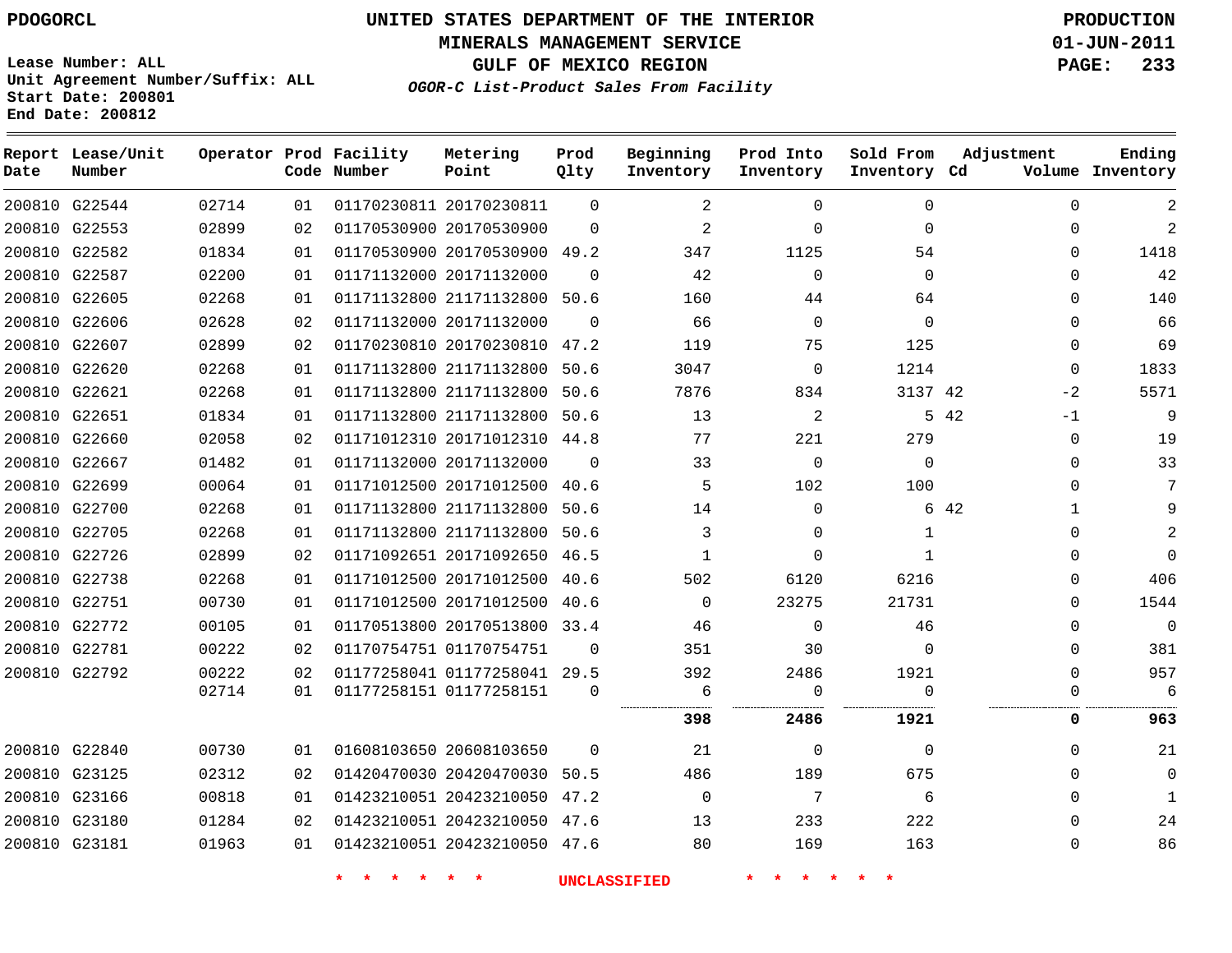**Start Date: 200801 End Date: 200812**

**Unit Agreement Number/Suffix: ALL**

# **UNITED STATES DEPARTMENT OF THE INTERIOR PDOGORCL PRODUCTION**

**MINERALS MANAGEMENT SERVICE 01-JUN-2011**

**GULF OF MEXICO REGION PAGE: 234**

**OGOR-C List-Product Sales From Facility**

| Date   | Report Lease/Unit<br>Number |       |    | Operator Prod Facility<br>Code Number | Metering<br>Point            | Prod<br>Qlty | Beginning<br>Inventory | Prod Into<br>Inventory | Sold From<br>Inventory Cd | Adjustment    | Ending<br>Volume Inventory |
|--------|-----------------------------|-------|----|---------------------------------------|------------------------------|--------------|------------------------|------------------------|---------------------------|---------------|----------------------------|
|        | 200810 G23193               | 02579 | 02 |                                       | 01170230510 20170230510 47.5 |              | $\mathbf 0$            | 331                    | 242 42                    | 1             | 90                         |
|        | 200810 G23197               | 00818 | 02 |                                       | 01170230810 20170230810      | 47.2         | 3                      | 244                    | 24                        | $\Omega$      | 223                        |
|        |                             |       | 01 |                                       | 01170230500 20170230500      | $\Omega$     | 77<br>                 | $\Omega$               | $\Omega$<br>.             | $\Omega$      | 77                         |
|        |                             |       |    |                                       |                              |              | 80                     | 244                    | 24                        | 0             | 300                        |
|        | 200810 G23199               | 00818 | 02 |                                       | 01170230450 20170230450      | 52.6         | 34                     | $\Omega$               | 34                        | $\Omega$      | $\mathbf 0$                |
|        | 200810 G23450               | 00981 | 01 |                                       | 01170753850 20170753850      | 34.8         | 9                      | $\Omega$               | 6                         | $\Omega$      | 3                          |
|        | 200810 G23458               | 00981 | 01 |                                       | 01170753850 20170753850      | 34.8         | 87                     | $\Omega$               | 48                        | $\Omega$      | 39                         |
| 200810 | G23473                      | 00981 | 01 |                                       | 01170753850 20170753850      | 34.8         | 852                    | 379                    | 471                       | $\Omega$      | 760                        |
| 200810 | G23480                      | 00981 | 01 |                                       | 01170753850 20170753850      | 34.8         | 2937                   | 1566                   | 1625                      | $\Omega$      | 2878                       |
|        | 200810 G23528               | 00981 | 01 |                                       | 01170753850 20170753850      | 34.8         | 1487                   | 794                    | 822                       | $\Omega$      | 1459                       |
|        | 200810 G23529               | 00981 | 01 |                                       | 01170753850 20170753850      | 34.8         | 1773                   | 786                    | 981                       | $\Omega$      | 1578                       |
|        | 200810 G23730               | 01978 | 02 |                                       | 01170230810 20170230811      | $\Omega$     | 197                    | 0                      | $\mathbf 0$               | $\Omega$      | 197                        |
| 200810 | G23735                      | 00162 | 01 |                                       | 01170230810 20170230810      | 47.1         | 0                      | 452                    | 452                       | $\mathbf{0}$  | $\mathbf 0$                |
|        | 200810 G23736               | 02312 | 02 |                                       | 01170230810 20170230810      | 47.2         | 38                     | 72                     | 44                        | $\Omega$      | 66                         |
|        | 200810 G23748               | 02312 | 02 |                                       | 01170230810 20170230810 47.2 |              | 30                     | 10                     |                           | 31 42<br>$-1$ | 8                          |
| 200810 | G23754                      | 02222 | 01 |                                       | 01170230811 20170230811      | $\Omega$     | 44                     | $\Omega$               | $\Omega$                  | $\Omega$      | 44                         |
|        | 200810 G23820               | 02899 | 01 |                                       | 01177058270 01177058270      | 38           | 542                    | 1035                   | 701                       | $\Omega$      | 876                        |
| 200810 | G23853                      | 02266 | 01 |                                       | 01171012310 20171012310      | 44.9         | 29                     | 836                    | 793                       | $\Omega$      | 72                         |
| 200810 | G23956                      | 02807 | 01 |                                       | 01170753510 20170753510      | 52.6         | 1512                   | 0                      | 249                       | $\Omega$      | 1263                       |
|        | 200810 G24330               | 02566 | 01 |                                       | 01427038270 01427038270      | 50.9         | 244                    | 110                    | 170                       | $\Omega$      | 184                        |
|        | 200810 G24425               | 02312 | 02 |                                       | 01170230810 20170230810      | 47.2         | 19                     | 0                      | 19                        | $\mathbf{0}$  | $\mathbf 0$                |
| 200810 | G24429                      | 02312 | 02 |                                       | 01170230810 20170230810 47.2 |              | 827                    | $\Omega$               | 827                       | $\Omega$      | $\mathbf 0$                |
| 200810 | G24700                      | 02312 | 02 |                                       | 01170230811 20170230811      | $\Omega$     | 9                      | $\Omega$               | $\Omega$                  | $\Omega$      | 9                          |
| 200810 | G24710                      | 02025 | 01 |                                       | 01170230811 20170230811      | $\Omega$     | 303                    | $\Omega$               | $\Omega$                  | $\Omega$      | 303                        |
|        | 200810 G24712               | 02025 | 01 |                                       | 01170230811 20170230811      | $\Omega$     | $\overline{2}$         | $\Omega$               | $\Omega$                  | $\Omega$      | 2                          |
|        | 200810 G24729               | 02579 | 02 |                                       | 01170230510 20170230510      | 47.5         | $\Omega$               | 2525                   | 1842 42                   | 1             | 684                        |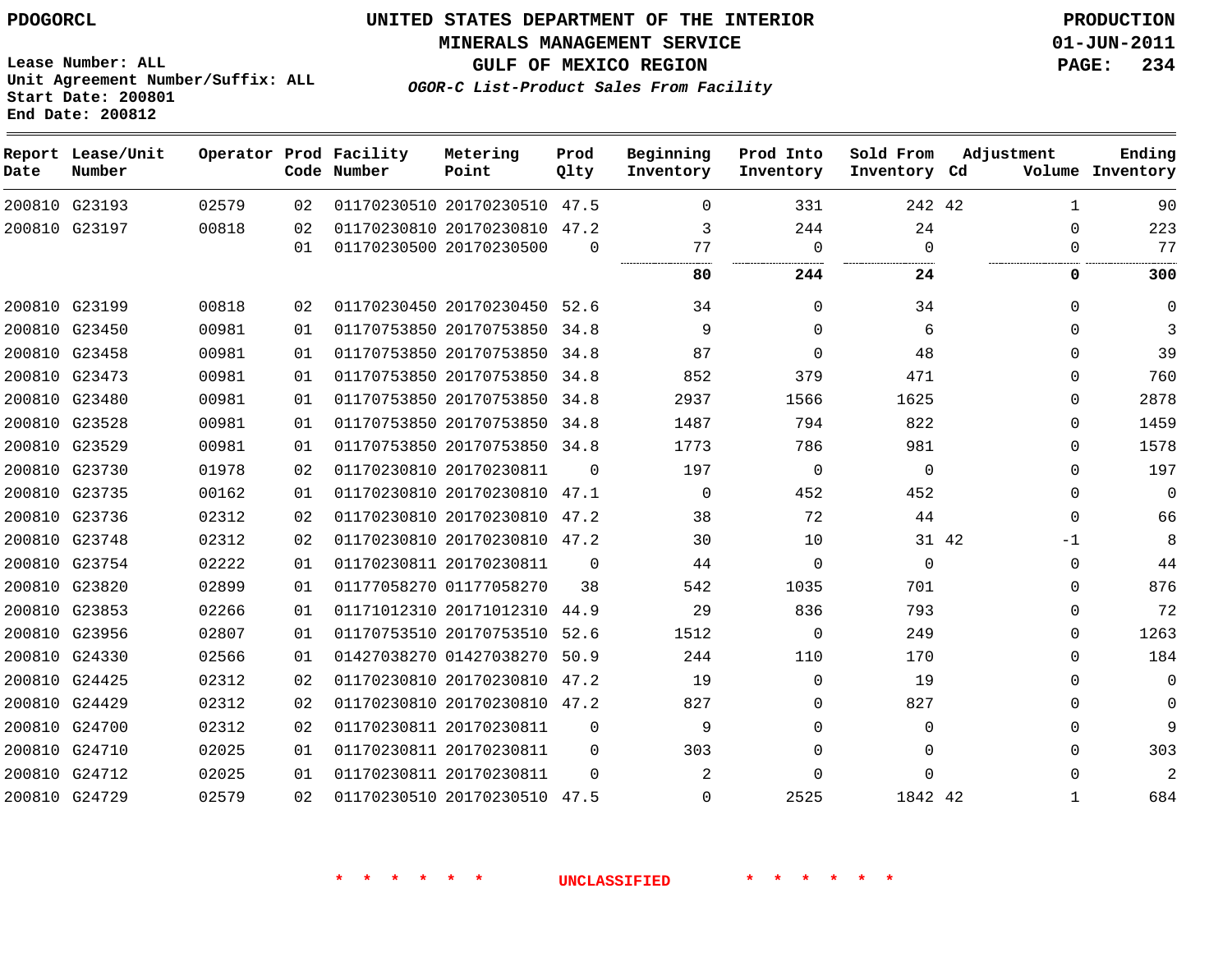**MINERALS MANAGEMENT SERVICE 01-JUN-2011**

**GULF OF MEXICO REGION PAGE: 235**

**Lease Number: ALL Unit Agreement Number/Suffix: ALL Start Date: 200801 End Date: 200812**

**OGOR-C List-Product Sales From Facility**

| Date | Report Lease/Unit<br>Number |       |    | Operator Prod Facility<br>Code Number | Metering<br>Point            | Prod<br>Qlty | Beginning<br>Inventory | Prod Into<br>Inventory | Sold From<br>Inventory Cd |       | Adjustment   | Ending<br>Volume Inventory |
|------|-----------------------------|-------|----|---------------------------------------|------------------------------|--------------|------------------------|------------------------|---------------------------|-------|--------------|----------------------------|
|      | 200810 G24730               | 00818 | 01 |                                       | 01170230500 20170230500      | $\Omega$     | 723                    | $\mathbf 0$            | $\mathbf 0$               |       | $\mathbf 0$  | 723                        |
|      |                             |       | 02 |                                       | 01170230810 20170230810 47.2 |              | 96                     | 515                    | 141 42                    |       | $-2$         | 468                        |
|      |                             | 02349 | 01 |                                       | 01170230500 20170230500      | $\Omega$     | 19                     | 0                      | $\mathbf 0$               |       | $\mathbf 0$  | 19                         |
|      |                             |       |    |                                       |                              |              | 838                    | 515                    | 141                       |       | -2           | 1210                       |
|      | 200810 G24733               | 00818 | 02 |                                       | 01170530900 20170530900      | 52.6         | 2                      | 14                     | $\mathbf{1}$              |       | $\Omega$     | 15                         |
|      | 200810 G24745               | 02800 | 02 |                                       | 01170530900 20170530900      | $\Omega$     | 2                      | $\Omega$               | $\Omega$                  |       | $\Omega$     | 2                          |
|      | 200810 G24873               | 00222 | 02 |                                       | 01171012400 20171012400      | 45.7         | 49                     | 64                     |                           | 98 42 | 1            | 16                         |
|      | 200810 G24878               | 02628 | 02 |                                       | 01171092651 20171092650      | 43.5         | 38                     | $\Omega$               | 38                        |       | $\Omega$     | $\mathbf 0$                |
|      | 200810 G24889               | 02579 | 02 |                                       | 01171012500 20171012500      | 40.6         | 1856                   | 33941                  | 33758 42                  |       | $-1$         | 2038                       |
|      | 200810 G24898               | 02807 | 01 |                                       | 01171012400 20171012400 45.7 |              | $\Omega$               | 4665                   | 3532 42                   |       | 1            | 1134                       |
|      |                             |       | 01 |                                       | 01171012300 20171012300      | 39           | 4148                   | 0                      | 1656                      |       | $\Omega$     | 2492                       |
|      |                             |       |    |                                       |                              |              | 4148                   | 4665                   | 5188                      |       | 1            | 3626                       |
|      | 200810 G24922               | 02268 | 01 |                                       | 01171132800 21171132800      | 50.6         | 2458                   | $\mathbf 0$            | 979                       |       | $\Omega$     | 1479                       |
|      | 200810 G24924               | 02268 | 01 |                                       | 01171132800 21171132800      | 50.6         | 2901                   | 0                      | 1156                      |       | $\Omega$     | 1745                       |
|      | 200810 G24977               | 02268 | 01 |                                       | 01171012500 20171012500      | 40.6         | 313                    | 6883                   | 6739                      |       | $\Omega$     | 457                        |
|      | 200810 G25008               | 02777 | 01 |                                       | 01170753510 20170753510      | 46.2         | 55                     | $\overline{0}$         | 9                         |       | $\Omega$     | 46                         |
|      | 200810 G25524               | 00818 | 02 |                                       | 01170230450 20170230450      | 52.5         | 275                    | 2154                   | 2240                      |       | $\Omega$     | 189                        |
|      | 200810 G25536               | 02466 | 01 |                                       | 01420390101 01420390101      | $\Omega$     | 2639                   | 905                    | $\Omega$                  |       | $\Omega$     | 3544                       |
|      | 200810 G25553               | 02579 | 02 |                                       | 01170230510 20170230510      | 47.5         | 127                    | 327                    | 239                       |       | $\Omega$     | 215                        |
|      | 200810 G25561               | 02058 | 02 |                                       | 01170230450 20170230450      | 52.5         | $\Omega$               | 2592                   | 2365                      |       | $\mathbf{0}$ | 227                        |
|      | 200810 G25566               | 00162 | 01 |                                       | 01170230450 20170230450      | 51.9         | $\Omega$               | $\overline{2}$         | 2                         |       | $\Omega$     | $\mathbf 0$                |
|      | 200810 G25579               | 00818 | 02 |                                       | 01170230810 20170230810      | 47.2         | 25                     | 1144                   | 123 42                    |       | $-1$         | 1045                       |
|      |                             |       | 01 |                                       | 01170230500 20170230500      | $\mathbf 0$  | 690                    | 0                      | $\Omega$                  |       | $\mathbf 0$  | 690                        |
|      |                             |       |    |                                       |                              |              | 715                    | 1144                   | 123                       |       | -1           | 1735                       |
|      | 200810 G25605               | 00818 | 01 |                                       | 01170230810 20170230810      | 48.1         | 5                      | 0                      | 5                         |       | $\Omega$     | 0                          |
|      | 200810 G25606               | 02025 | 01 |                                       | 01170230810 20170230810 47.1 |              | 361                    | $\mathbf 0$            | 361                       |       | $\Omega$     | $\Omega$                   |
|      | 200810 G25872               | 02025 | 01 |                                       | 01170230811 20170230811      | $\Omega$     | 936                    | $\Omega$               | $\Omega$                  |       | $\Omega$     | 936                        |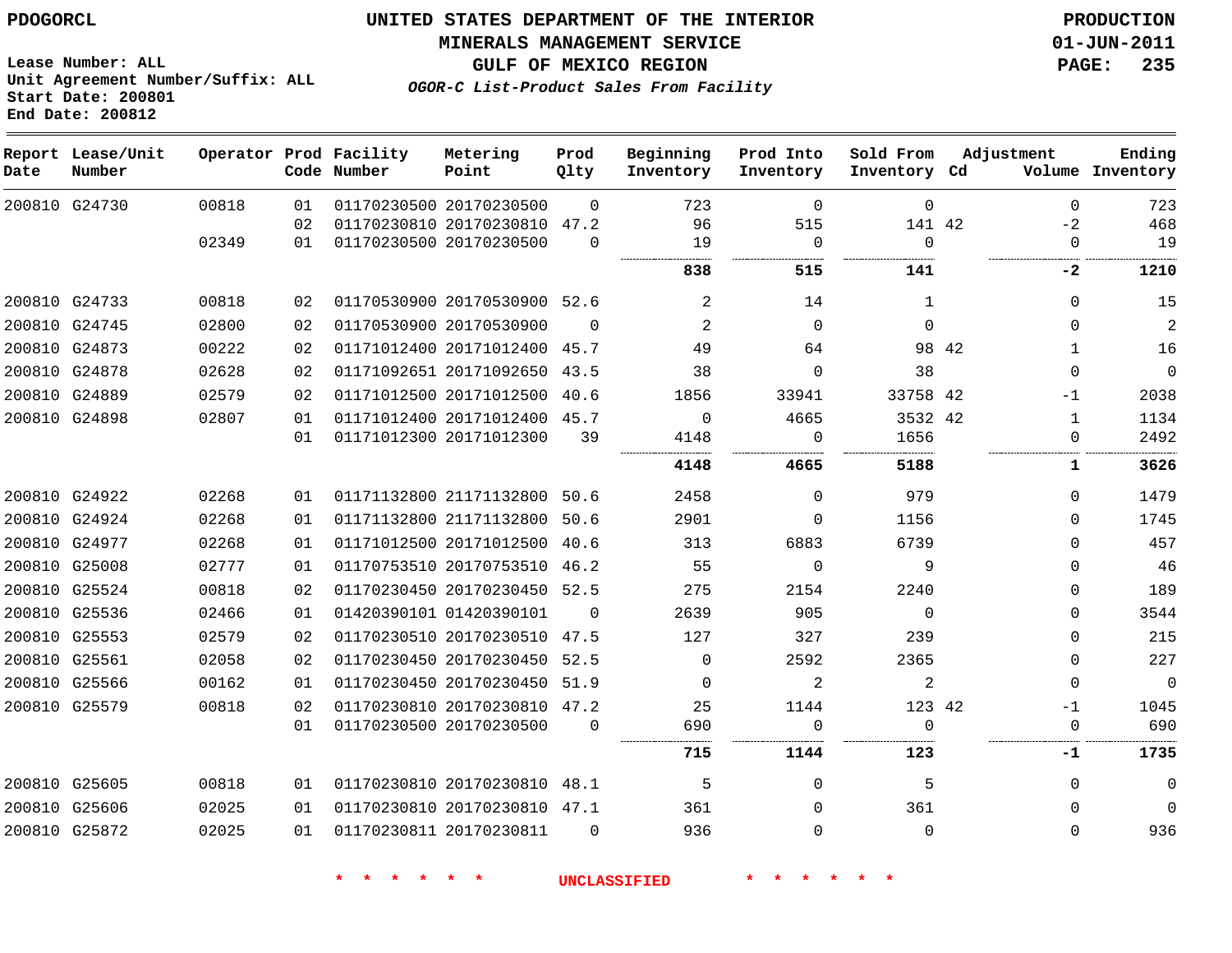**MINERALS MANAGEMENT SERVICE 01-JUN-2011**

**GULF OF MEXICO REGION PAGE: 236**

**Lease Number: ALL Unit Agreement Number/Suffix: ALL Start Date: 200801 End Date: 200812**

**OGOR-C List-Product Sales From Facility**

| Date | Report Lease/Unit<br>Number |       |    | Operator Prod Facility<br>Code Number | Metering<br>Point            | Prod<br>Qlty | Beginning<br>Inventory | Prod Into<br>Inventory | Sold From<br>Inventory Cd | Adjustment | Ending<br>Volume Inventory |
|------|-----------------------------|-------|----|---------------------------------------|------------------------------|--------------|------------------------|------------------------|---------------------------|------------|----------------------------|
|      | 200810 G25914               | 01963 | 01 |                                       | 01170530900 20170530900      | $\Omega$     | 1                      | $\mathbf 0$            | 0                         | 0          | 1                          |
|      | 200810 G25939               | 00064 | 01 |                                       | 01170230810 20170230810      | 47.2         | 4                      | 17                     | 5                         | 0          | 16                         |
|      | 200810 G25948               | 02427 | 01 |                                       | 01170530900 20170530900 49.2 |              | 61                     | 0                      | 2                         | $\Omega$   | 59                         |
|      | 200810 G25965               | 02899 | 02 |                                       | 01171132800 21171132800 50.6 |              | 3                      | 3                      |                           | 3 42<br>2  | 5                          |
|      | 200810 G25967               | 01513 | 01 |                                       | 01170230811 20170230811      | $\mathbf 0$  | 19                     | $\mathbf{0}$           | 0                         | $\Omega$   | 19                         |
|      | 200810 G26032               | 01935 | 01 |                                       | 01171012300 20171012300      | 39           | 9                      | $\mathbf{0}$           | 3                         | $\Omega$   | 6                          |
|      | 200810 G26040               | 00560 | 01 |                                       | 01171132800 21171132800      | 50           | 510                    | $\mathbf{0}$           | 208 42                    | 5          | 307                        |
|      | 200810 G26051               | 01978 | 02 |                                       | 01171092651 20171092650      | 43.5         | 805                    | 7276                   | 6417                      | 0          | 1664                       |
|      | 200810 G26074               | 01284 | 01 |                                       | 01177122950 20177122950      | 29.4         | 216                    | 0                      | 216                       | 0          | $\mathbf 0$                |
|      | 200810 G26146               | 01586 | 01 |                                       | 01177258152 01177258152 32.1 |              | 1466                   | 3044                   | 3022 42                   | -3         | 1485                       |
|      | 200810 G26281               | 02528 | 02 |                                       | 01170753850 20170753850 34.8 |              | 1962                   | 1020                   | 1086                      | 0          | 1896                       |
|      | 200810 G26442               | 02466 | 01 |                                       | 01423550090 20423550090      | $\Omega$     | 36                     | 0                      | $\mathbf 0$               | 0          | 36                         |
|      | 200810 G26451               | 02579 | 02 |                                       | 01423210051 20423210050 47.6 |              | 1181                   | 12360                  | 12221                     | $\Omega$   | 1320                       |
|      | 200810 G26477               | 01963 | 01 |                                       | 01420390101 01420390101      | $\Omega$     | 32                     | $\mathbf{0}$           | $\Omega$                  | $\Omega$   | 32                         |
|      | 200810 G26480               | 01978 | 02 |                                       | 01423210051 20423210050 47.6 |              | $\mathbf{1}$           | 961                    | 926                       | $\Omega$   | 36                         |
|      | 200810 G26513               | 01978 | 02 |                                       | 01170230450 20170230450 52.5 |              | 321                    | 197                    | 501                       | $\Omega$   | 17                         |
|      | 200810 G27023               | 02899 | 02 |                                       | 01170230810 01170230810      | $\Omega$     | 2                      | $\mathbf 0$            | $\mathbf 0$               | $\Omega$   | 2                          |
|      | 200810 G27061               | 02266 | 01 |                                       | 01171131600 20171131600      | 43           | 56                     | 343                    | 385                       | $\Omega$   | 14                         |
|      | 200810 G27072               | 02899 | 02 |                                       | 01171132800 21171132800      | 50.6         | 916                    | 46                     | 365                       | $\Omega$   | 597                        |
|      | 200810 G27100               | 01978 | 02 |                                       | 01171012310 20171012310      | 44.8         | 17                     | 382                    | 365                       | $\Omega$   | 34                         |
|      | 200810 G27121               | 02312 | 02 |                                       | 01171012400 20171012400 45.7 |              | 1065                   | $\mathbf{0}$           | 1065                      | $\Omega$   | $\mathbf 0$                |
|      | 200810 G27155               | 02268 | 01 |                                       | 01171012500 20171012500      | 40.6         | 489                    | 15032                  | 14523 42                  | $-1$       | 997                        |
|      | 200810 G27169               | 01284 | 01 |                                       | 01171012500 20171012500 40.6 |              | $\Omega$               | 19500                  | 18206                     | $\Omega$   | 1294                       |
|      | 200810 G27194               | 01586 | 01 |                                       | 01177258152 01177258152 32.1 |              | 331                    | 1221                   | 1040 42                   | 2          | 514                        |
|      | 200810 G27195               | 01586 | 02 |                                       | 01177258154 01177258154      | $\Omega$     | 184                    | 49                     | 0                         | $\Omega$   | 233                        |
|      | 200810 G27215               | 01586 | 02 |                                       | 01177288152 01177288152      | $\Omega$     | 18                     | 26                     | $\Omega$                  | $\Omega$   | 44                         |
|      | 200810 G27476               | 02672 | 01 |                                       | 01423210051 20423210050      | 52           | 13                     | 96                     | 99                        | $\Omega$   | 10                         |
|      | 200810 G27507               | 02058 | 02 |                                       | 01170230450 20170230450 52.5 |              | 375                    | 20                     | 393                       | $\Omega$   | $\overline{c}$             |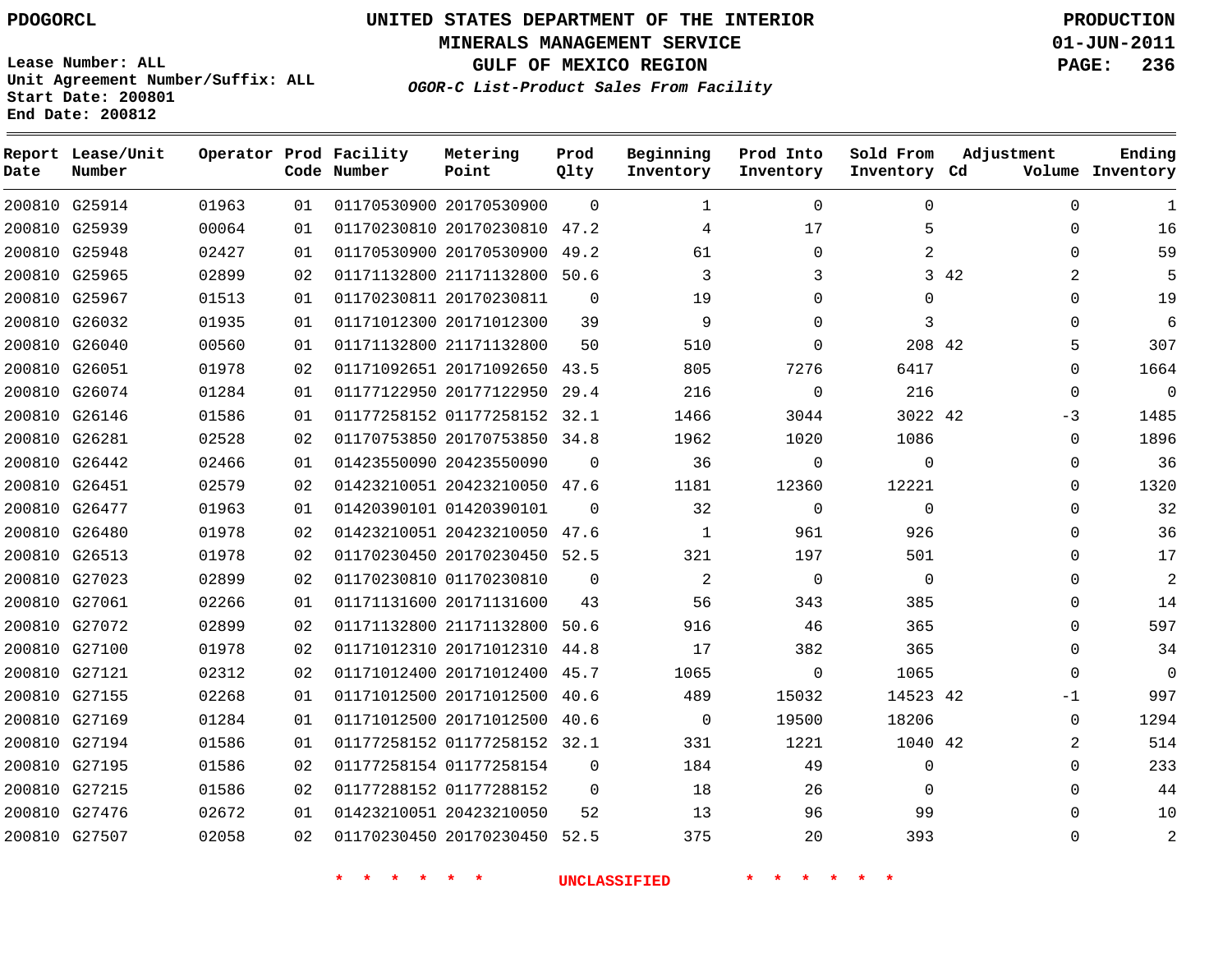**Start Date: 200801 End Date: 200812**

**Unit Agreement Number/Suffix: ALL**

# **UNITED STATES DEPARTMENT OF THE INTERIOR PDOGORCL PRODUCTION**

**MINERALS MANAGEMENT SERVICE 01-JUN-2011**

**GULF OF MEXICO REGION PAGE: 237**

**OGOR-C List-Product Sales From Facility**

| Date   | Report Lease/Unit<br>Number |       |    | Operator Prod Facility<br>Code Number | Metering<br>Point            | Prod<br>Qlty | Beginning<br>Inventory | Prod Into<br>Inventory | Sold From<br>Inventory Cd | Adjustment | Ending<br>Volume Inventory    |
|--------|-----------------------------|-------|----|---------------------------------------|------------------------------|--------------|------------------------|------------------------|---------------------------|------------|-------------------------------|
|        | 200810 G27789               | 01284 | 02 |                                       | 01170530900 20170530900 49.2 |              | 243                    | 470                    | 22                        |            | 691<br>$\Omega$               |
| 200810 | G27793                      | 02266 | 01 |                                       | 01170530900 20170530900      | 40           | 334                    | 382                    | 26                        |            | 690<br>$\mathbf 0$            |
|        | 200810 G27831               | 02899 | 02 |                                       | 01170530900 20170530900      | 49.2         | 71                     | 86                     |                           | 6 42       | 152<br>$\mathbf{1}$           |
| 200811 | 00016                       | 00276 | 01 |                                       | 01170513700 20170513700      | 32           | 6342                   | 33962                  | 33537 42                  |            | 6768<br>$\mathbf{1}$          |
| 200811 | 00026                       | 00276 | 01 |                                       | 01170513700 20170513700      | 32           | 13245                  | 44237                  | 48669 42                  |            | $\overline{a}$<br>8815        |
| 200811 | 00049                       | 02421 | 01 |                                       | 01171012300 20171012300      | 37.1         | 11468                  | 13908                  | 5700                      |            | 0<br>19676                    |
| 200811 | 00050                       | 02421 | 01 |                                       | 01171012300 20171012300 37.1 |              | 18498                  | 18250                  | 9194                      |            | 27554<br>$\Omega$             |
| 200811 | 00051                       | 02421 | 01 |                                       | 01171012300 20171012300      | 37.1         | 3426                   | 4383                   | 1703                      |            | 6106<br>$\Omega$              |
| 200811 | 00052                       | 02421 | 01 |                                       | 01171012300 20171012300 37.1 |              | 6270                   | 4251                   | 3116                      |            | 7405<br>$\Omega$              |
| 200811 | 00053                       | 02409 | 01 |                                       | 01171012300 20171012300      | 30.3         | 806                    | 3430                   | 971                       |            | 3265<br>$\Omega$              |
| 200811 | 00079                       | 01834 | 01 |                                       | 01170230810 20170230810      | 45.9         | 529                    | 1156                   | 751 42                    |            | 933<br>$-1$                   |
| 200811 | 00081                       | 00818 | 02 |                                       | 01170231300 01170231300      | 45.3         | 0                      | 576                    | 576                       |            | $\overline{0}$<br>$\mathbf 0$ |
| 200811 | 00137                       | 00687 | 01 |                                       | 01170513700 20170513700      | 26.7         | 513                    | 2146                   | 2293 42                   |            | 367<br>$\mathbf{1}$           |
| 200811 | 00138                       | 00687 | 01 |                                       | 01170513700 20170513700      | 26.7         | 1857                   | 10154                  | 10277 42                  |            | 1735<br>$\mathbf{1}$          |
| 200811 | 00184                       | 02594 | 02 |                                       | 01170230810 20170230810      | 45.9         | 1033                   | 3151                   | 1639                      |            | 2545<br>0                     |
| 200811 | 00190                       | 02312 | 01 |                                       | 01170230810 20170230810      | 45.9         | 23                     | 37                     | 30                        |            | 30<br>$\Omega$                |
| 200811 | 00191                       | 02312 | 01 |                                       | 01170230810 20170230810      | 45.9         | 411                    | 694                    | 545                       |            | $\Omega$<br>560               |
| 200811 | 00196                       | 00003 | 01 |                                       | 01171012300 20171012300 37.2 |              | 2410                   | 2571                   | 1220 42                   |            | 3760<br>$-1$                  |
| 200811 | 00244                       | 00105 | 01 |                                       | 01170231300 01170231300      | 45.3         | 0                      | 877                    | 877                       |            | $\mathbf 0$<br>$\overline{0}$ |
| 200811 | 00247                       | 00105 | 01 |                                       | 01170231300 01170231300 45.2 |              | $\mathbf 0$            | 838                    | 838                       |            | $\Omega$<br>0                 |
| 200811 | 00253                       | 01364 | 02 |                                       | 01170230810 20170230810      | 45.9         | 1171                   | 2684                   | 1688                      |            | 2167<br>$\Omega$              |
| 200811 | 00254                       | 02025 | 01 |                                       | 01170230810 20170230810 45.8 |              | 32                     | $\Omega$               | 32                        |            | $\Omega$<br>$\Omega$          |
| 200811 | 00317                       | 00560 | 01 |                                       | 01171012310 20171012310      | 44.8         | 6                      | 77                     | 78                        |            | $\mathbf 0$<br>5              |
| 200811 | 00353                       | 02266 | 01 |                                       | 01170754800 20170754800      | 29           | 604                    | 1997                   | 2131                      |            | 470<br>$\Omega$               |
| 200811 | 00367                       | 00276 | 01 |                                       | 01170513700 20170513700      | 32           | 224                    | 939                    | 975 42                    |            | 187<br>$-1$                   |
| 200811 | 00424                       | 00064 | 01 |                                       | 01171012400 20171012400      | 46.3         | 0                      | 74                     | 49                        |            | 25<br>$\Omega$                |
| 200811 | 00434                       | 01284 | 01 |                                       | 01177112605 2017711260Y 30.3 |              | 3521                   | 7953                   | 8600                      |            | 2874<br>$\Omega$              |
| 200811 | 00453                       | 01284 | 01 |                                       | 01177112605 2017711260Y      | 30.3         | 513                    | 434                    | 790                       |            | 157<br>$\Omega$               |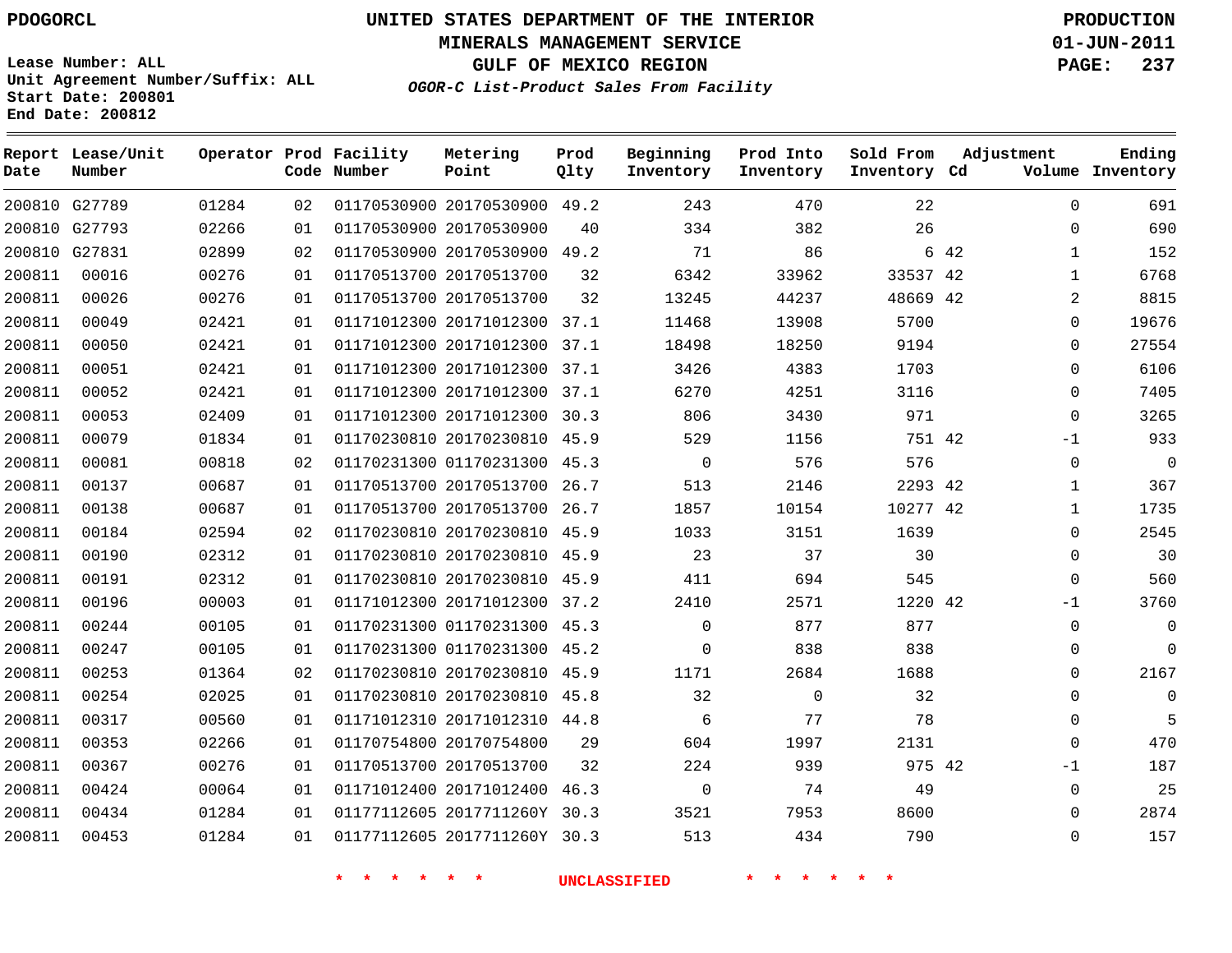**MINERALS MANAGEMENT SERVICE 01-JUN-2011**

**Lease Number: ALL Unit Agreement Number/Suffix: ALL Start Date: 200801 End Date: 200812**

**OGOR-C List-Product Sales From Facility**

**GULF OF MEXICO REGION PAGE: 238**

| Date   | Report Lease/Unit<br>Number |       |    | Operator Prod Facility<br>Code Number | Metering<br>Point            | Prod<br>Qlty | Beginning<br>Inventory | Prod Into<br>Inventory | Sold From<br>Inventory Cd | Adjustment   | Ending<br>Volume Inventory |
|--------|-----------------------------|-------|----|---------------------------------------|------------------------------|--------------|------------------------|------------------------|---------------------------|--------------|----------------------------|
| 200811 | 00466                       | 00064 | 01 |                                       | 01171012400 20171012400 46.3 |              | 1702                   | 7211                   | 6449 42                   | $\mathbf{1}$ | 2465                       |
| 200811 | 00478                       | 02409 | 01 |                                       | 01171012300 20171012300 44.5 |              | $\Omega$               | 88                     | 88                        | $\mathbf 0$  | $\Omega$                   |
| 200811 | 00479                       | 00818 | 01 |                                       | 01171012500 20171012500      | 39.6         | 424                    | 6223                   | 6376                      | $\mathbf 0$  | 271                        |
|        |                             | 02595 | 01 |                                       | 01171012300 20171012300 37.2 |              | 14                     | 23                     | 14                        | $\Omega$     | 23                         |
|        |                             |       |    |                                       |                              |              | 438                    | 6246                   | 6390                      | 0            | 294                        |
| 200811 | 00487                       | 01284 | 01 |                                       | 01171132800 21171132800      | $\Omega$     | 2941                   | $\Omega$               | $\Omega$                  | $\Omega$     | 2941                       |
| 200811 | 00495                       | 01284 | 01 |                                       | 01171132800 21171132800      | $\Omega$     | 491                    | $\Omega$               | $\Omega$                  | $\Omega$     | 491                        |
| 200811 | 00518                       | 01482 | 01 |                                       | 01170230450 20170230450 52.1 |              | 19                     | $\Omega$               | 19                        | $\mathbf 0$  | $\mathbf 0$                |
| 200811 | 00526                       | 00105 | 01 |                                       | 01170230810 20170230810 45.8 |              | 1845                   | 4597                   | 2730                      | $\Omega$     | 3712                       |
| 200811 | 00541                       | 02589 | 01 |                                       | 01170530900 20170530900 48.2 |              | $\Omega$               | 115                    | 115                       | $\mathbf 0$  | $\mathbf 0$                |
| 200811 | 00549                       | 00818 | 01 |                                       | 01171131800 20171131800      | $\mathbf 0$  | 4                      | $\mathbf 0$            | $\mathbf 0$               | $\mathbf 0$  | 4                          |
| 200811 | 00559                       | 00687 | 01 |                                       | 01171131600 20171131600 44.3 |              | 156                    | 4119                   | 4123 42                   | $-1$         | 151                        |
| 200811 | 00560                       | 00687 | 01 |                                       | 01171131600 20171131600      | 44.3         | 17                     | 368                    | 371                       | 0            | 14                         |
| 200811 | 00577                       | 01935 | 01 |                                       | 01171012300 20171012300 37.2 |              | 11431                  | 26146                  | 9204                      | $\Omega$     | 28373                      |
| 200811 | 00593                       | 01834 | 01 |                                       | 01171012300 20171012300 37.2 |              | 7834                   | $\Omega$               | 509                       | $\mathbf 0$  | 7325                       |
|        |                             | 02589 | 01 |                                       | 01171012300 20171012300      | 39           | 1855                   | 0                      | 455                       | $\mathbf 0$  | 1400                       |
|        |                             |       |    |                                       |                              |              | 9689                   | 0                      | 964                       | 0            | 8725                       |
| 200811 | 00605                       | 02899 | 01 |                                       | 01170573602 20170573602 33.5 |              | 4151                   | 27734                  | 28724                     | $\Omega$     | 3161                       |
| 200811 | 00680                       | 01482 | 01 |                                       | 01170230700 20170230700      | $\Omega$     | 268                    | $\mathbf 0$            | $\mathbf 0$               | $\mathbf 0$  | 268                        |
| 200811 | 00691                       | 02312 | 02 |                                       | 01170754200 20170754200 37.6 |              | 752                    | 2889                   | 2896                      | $\Omega$     | 745                        |
| 200811 | 00693                       | 02266 | 01 |                                       | 01170754800 20170754800      | 29           | 640                    | 2014                   | 2180                      | $\mathbf 0$  | 474                        |
| 200811 | 00694                       | 02266 | 01 |                                       | 01170754800 20170754800      | 29           | 3098                   | 14083                  | 13865                     | $\Omega$     | 3316                       |
| 200811 | 00697                       | 02266 | 01 |                                       | 01170754800 20170754800      | 29           | 1512                   | 4224                   | 4742                      | $\mathbf 0$  | 994                        |
| 200811 | 00758                       | 02421 | 01 |                                       | 01170230810 20170230810 45.9 |              | 1965                   | 4591                   | 2849                      | $\mathbf 0$  | 3707                       |
| 200811 | 00763                       | 01284 | 01 |                                       | 01170231100 20170230810 45.9 |              | 42                     | 163                    | 73                        | $\mathbf 0$  | 132                        |
| 200811 | 00767                       | 00105 | 01 |                                       | 01170230810 20170230810 45.9 |              | 295                    | 1377                   | 560                       | $\Omega$     | 1112                       |
| 200811 | 00775                       | 01834 | 01 |                                       | 01171131600 20171131600 44.3 |              | $\overline{2}$         | 2183                   | 2106 42                   | 1            | 80                         |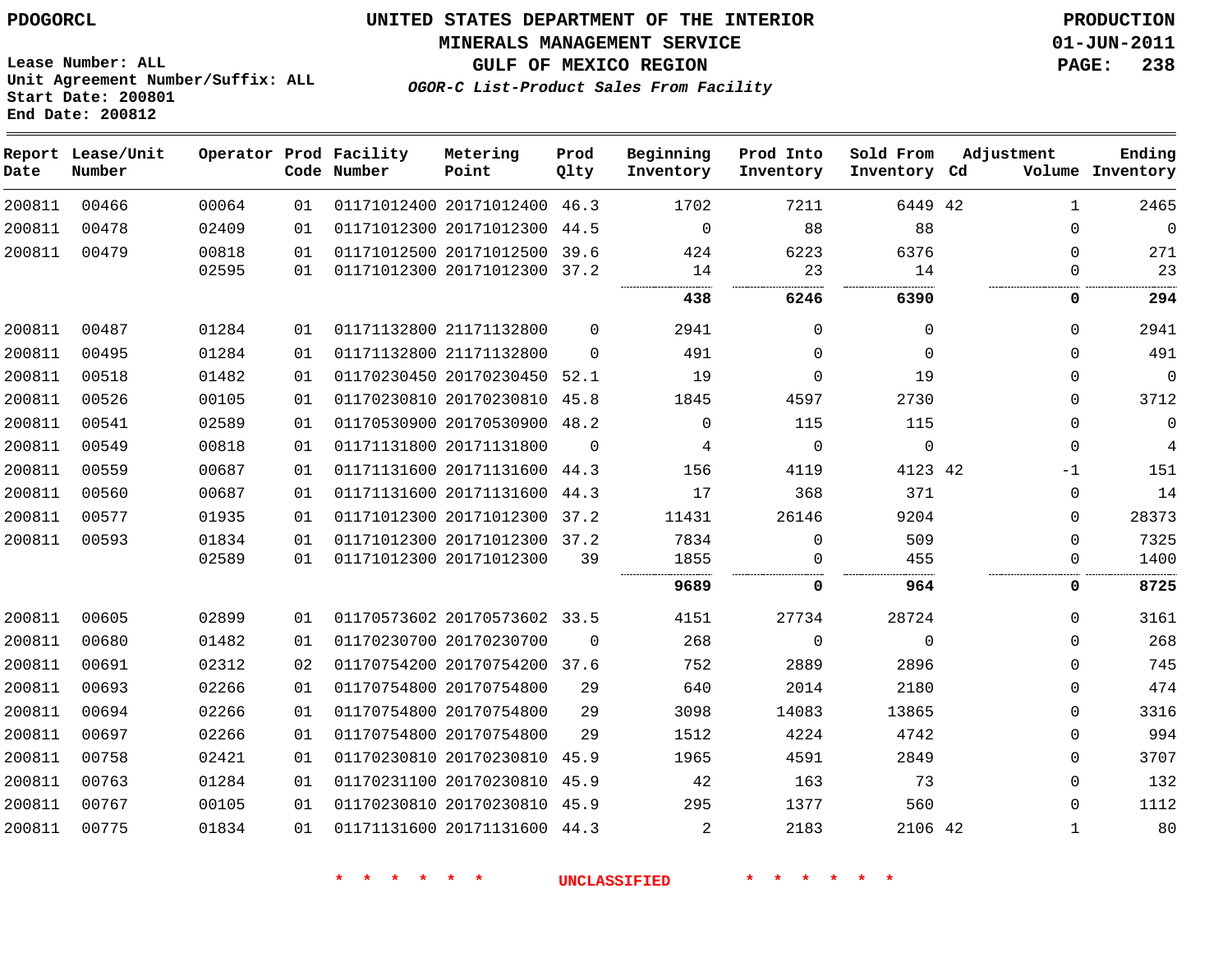#### **MINERALS MANAGEMENT SERVICE 01-JUN-2011**

**GULF OF MEXICO REGION PAGE: 239**

**Lease Number: ALL Unit Agreement Number/Suffix: ALL Start Date: 200801 End Date: 200812**

**OGOR-C List-Product Sales From Facility**

| Date   | Report Lease/Unit<br>Number |       |    | Operator Prod Facility<br>Code Number | Metering<br>Point            | Prod<br>Qlty | Beginning<br>Inventory | Prod Into<br>Inventory | Sold From<br>Inventory Cd | Adjustment |              | Ending<br>Volume Inventory |
|--------|-----------------------------|-------|----|---------------------------------------|------------------------------|--------------|------------------------|------------------------|---------------------------|------------|--------------|----------------------------|
| 200811 | 00777                       | 01482 | 01 |                                       | 01171132000 20171132000 48.1 |              | 29                     | 406                    | 409                       |            | $\mathbf 0$  | 26                         |
| 200811 | 00778                       | 01482 | 01 |                                       | 01171132000 20171132000      | 48.1         | 278                    | 929                    | 1148                      |            | $\Omega$     | 59                         |
| 200811 | 00796                       | 02628 | 02 |                                       | 01171092651 20171092650      | 46.2         | 9487                   | 92436                  | 95215                     |            | $\Omega$     | 6708                       |
| 200811 | 00797                       | 02421 | 01 |                                       | 01171012300 20171012300 37.2 |              | 1629                   | 6896                   | 1995                      |            | $\Omega$     | 6530                       |
| 200811 | 00818                       | 02636 | 01 |                                       | 01171132800 21171132800      | $\Omega$     | 226                    | $\mathbf 0$            | $\Omega$                  |            | $\mathbf 0$  | 226                        |
| 200811 | 00819                       | 00078 | 01 |                                       | 01171132800 21171132800      | $\Omega$     | 28                     | $\Omega$               | $\Omega$                  |            | $\Omega$     | 28                         |
| 200811 | 00828                       | 01284 | 01 |                                       | 0117711260T 2017711260T      | $\Omega$     | 306                    | $\Omega$               |                           | 0.42       | $-306$       | $\Omega$                   |
|        |                             |       | 01 |                                       | 01171092651 20171092650 46.2 |              | $\mathbf 0$            | 38                     | 35                        |            | 0            | 3                          |
|        |                             |       |    |                                       |                              |              | 306                    | 38                     | 35                        |            | -306         | 3                          |
| 200811 | 00839                       | 02451 | 01 |                                       | 01170513800 20170513800 33.1 |              | 164                    | 6960                   | 6553                      |            | $\mathbf 0$  | 571                        |
|        | 200811 754303001A           | 00059 | 01 |                                       | 01170230811 20170230811 47.6 |              | 1023                   | 5682                   | 6064 42                   |            | $-1$         | 640                        |
|        | 200811 754304003A           | 00078 | 01 |                                       | 01170230400 20170230400      | 51.7         | $\mathbf 0$            | 12                     | 9                         |            | $\mathbf 0$  | 3                          |
|        | 200811 754305004A           | 02899 | 01 |                                       | 01171132000 20171132000      | 48.1         | 191                    | 2054                   | 2114                      |            | $\mathbf 0$  | 131                        |
|        | 200811 754307017A           | 00362 | 02 |                                       | 01170230811 20170230811 47.6 |              | 447                    | 106                    | 541                       |            | $\mathbf 0$  | 12                         |
|        | 200811 7543880060           | 00105 | 01 |                                       | 01170230450 20170230450      | 52           | 15                     | 1677                   | 1582                      |            | $\Omega$     | 110                        |
|        | 200811 7543890080           | 00276 | 01 |                                       | 01170513700 20170513700      | 32           | 4512                   | 3328                   | 1668 42                   |            | $\mathbf{1}$ | 6173                       |
|        | 200811 7543890180           | 02899 | 01 |                                       | 01423210051 20423210050      | 48.1         | 6                      | 111                    | 108                       |            | $\Omega$     | 9                          |
|        | 200811 7543890220           | 00105 | 01 |                                       | 01608158271 01608158271      | 20           | $\mathbf{0}$           | 48                     | 48                        |            | $\mathbf 0$  | $\mathbf 0$                |
|        | 200811 7543900080           | 02421 | 01 |                                       | 01177245111 01177245111      | 38.2         | $\Omega$               | 103                    | 103                       |            | $\mathbf 0$  | $\mathbf 0$                |
|        | 200811 7543920040           | 02628 | 01 |                                       | 01423210051 20423210050      | 48.1         | 30                     | 340                    | 332                       |            | $\mathbf 0$  | 38                         |
|        | 200811 7543930100           | 00362 | 02 |                                       | 01170230810 20170230810      | 45.9         | 514                    | 7459                   | 1950                      |            | $\Omega$     | 6023                       |
|        | 200811 7543930200           | 00105 | 01 |                                       | 01171012310 20171012310      | 45           | $\Omega$               | 3665                   | 3429                      |            | $\mathbf 0$  | 236                        |
|        |                             | 01284 | 01 |                                       | 0117709260L 2017709260L 40.7 |              | 0                      | 2756                   | 2756                      |            | $\Omega$     | $\Omega$                   |
|        |                             |       |    |                                       |                              |              | 0                      | 6421                   | 6185                      |            | 0            | 236                        |
|        | 200811 7543930210           | 02899 | 02 |                                       | 01608165300 01608165300      | $\Omega$     | 91                     | $\Omega$               | $\Omega$                  |            | $\Omega$     | 91                         |
|        | 200811 7543940080           | 00222 | 01 |                                       | 01171132800 21171132800      | $\Omega$     | 270                    | $\Omega$               | $\Omega$                  |            | $\Omega$     | 270                        |
|        | 200811 754395009A           | 00730 | 01 |                                       | 01170753510 20170753510 49.6 |              | 307                    | 32                     |                           | 23 42      | $\mathbf{1}$ | 317                        |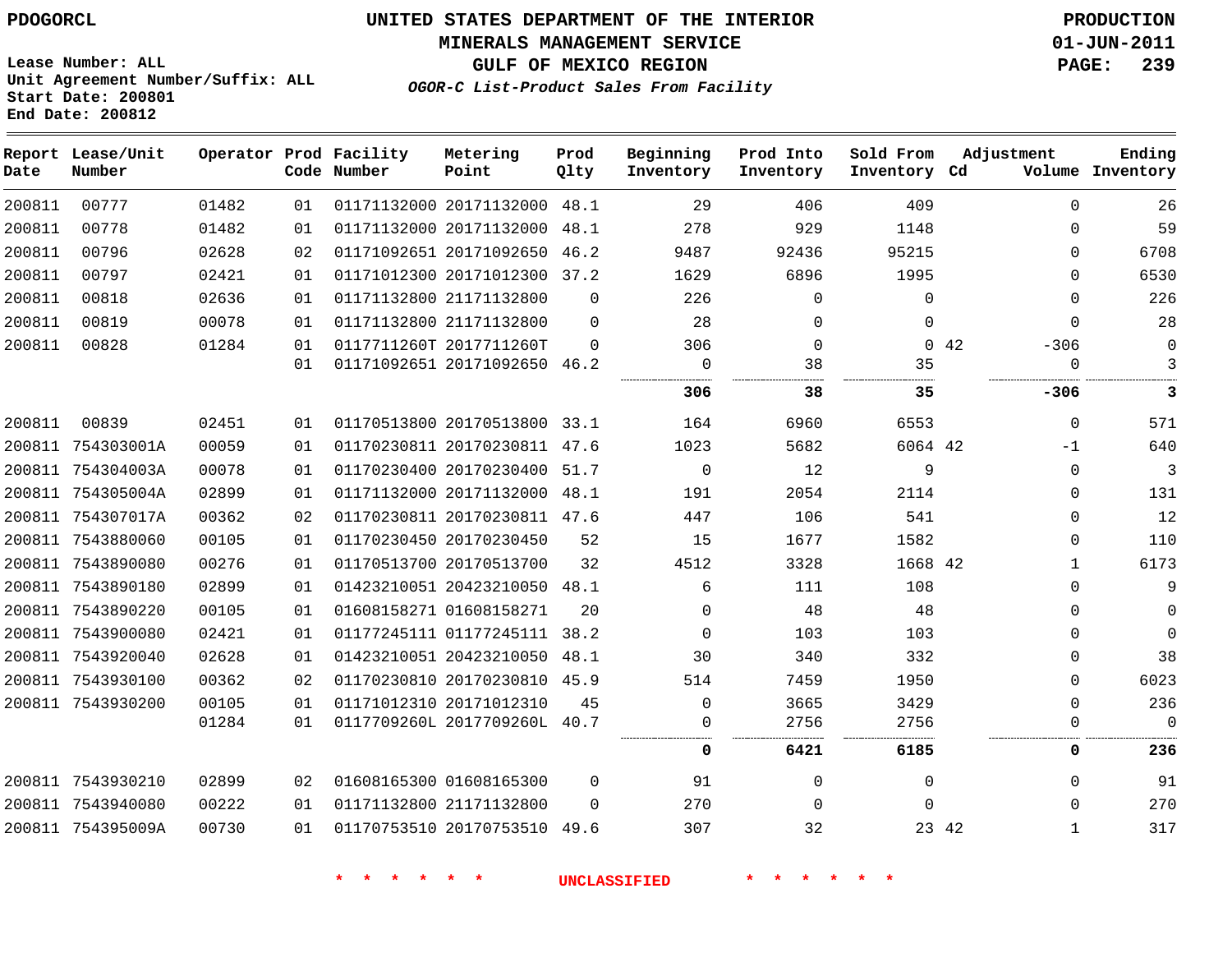**MINERALS MANAGEMENT SERVICE 01-JUN-2011**

**GULF OF MEXICO REGION PAGE: 240**

**Lease Number: ALL Unit Agreement Number/Suffix: ALL Start Date: 200801 End Date: 200812**

**OGOR-C List-Product Sales From Facility**

| Date   | Report Lease/Unit<br>Number |       |    | Operator Prod Facility<br>Code Number | Metering<br>Point            | Prod<br>Qlty | Beginning<br>Inventory | Prod Into<br>Inventory | Sold From<br>Inventory Cd | Adjustment   | Ending<br>Volume Inventory |
|--------|-----------------------------|-------|----|---------------------------------------|------------------------------|--------------|------------------------|------------------------|---------------------------|--------------|----------------------------|
|        | 200811 754395019A           | 00105 | 01 |                                       | 01420390101 01420390101      | $\Omega$     | 1145                   | 295                    | $\Omega$                  | $\Omega$     | 1440                       |
|        | 200811 754396015A           | 01284 | 01 |                                       | 01608103650 20608103650      | $\Omega$     | 110                    | $\mathbf 0$            | $\Omega$                  | $\Omega$     | 110                        |
|        | 200811 754398002A           | 00105 | 01 |                                       | 01420570060 20420570060 51.1 |              | 4945                   | $\Omega$               | 139                       | $\Omega$     | 4806                       |
|        | 200811 754398017A           | 01284 | 02 |                                       | 01170230811 20170230811 47.6 |              | 5                      | 34                     | 32                        | $\Omega$     | 7                          |
|        | 200811 8910020210           | 02451 | 01 |                                       | 01170513800 20170513800 33.1 |              | 6742                   | 159317                 | 152999                    | $\Omega$     | 13060                      |
|        |                             |       | 01 |                                       | 01170753510 20170753510 49.6 |              | 1414                   | 0                      | 106                       | $\Omega$     | 1308                       |
|        |                             |       |    |                                       |                              |              | 8156                   | 159317                 | 153105                    | 0            | 14368                      |
|        | 200811 8910024540           | 02451 | 01 |                                       | 01170513800 20170513800 33.1 |              | 13474                  | 119903                 | 123548                    | $\Omega$     | 9829                       |
|        | 200811 8910029320           | 00276 | 01 |                                       | 01170513700 20170513700      | 32           | 20919                  | 50351                  | 51608 42                  | $\mathbf{1}$ | 19663                      |
|        | 200811 8910034440           | 00276 | 01 |                                       | 01170513700 20170513700      | 32           | 35406                  | 106198                 | 107558                    | $\Omega$     | 34046                      |
|        | 200811 8910039150           | 00078 | 01 |                                       | 01170573601 20170573601      | 25.4         | 2449                   | 0                      | 2449                      | $\Omega$     | $\mathbf 0$                |
|        | 200811 8910063810           | 02466 | 01 |                                       | 01170230450 20170230450 52.1 |              | 465                    | 16296                  | 15690                     | $\Omega$     | 1071                       |
| 200811 | 8910086610                  | 02266 | 01 |                                       | 01170754800 20170754800      | 29           | 364                    | 1120                   | 1220                      | $\Omega$     | 264                        |
|        | 200811 8910086660           | 03009 | 02 |                                       | 01421670201 20421670200      | $\Omega$     | 207                    | 0                      | $\mathbf 0$               | $\Omega$     | 207                        |
|        | 200811 8910087640           | 00818 | 02 |                                       | 01171092800 21171132800      | $\Omega$     | 25                     | 0                      | $\Omega$                  | $\Omega$     | 25                         |
|        | 200811 8910087670           | 02312 | 02 |                                       | 01170754200 20170754200 37.6 |              | 49                     | 407                    | 351                       | $\Omega$     | 105                        |
|        | 200811 8910088130           | 00078 | 01 |                                       | 01171132800 21171132800      | $\Omega$     | 441                    | 0                      | $\Omega$                  | $\Omega$     | 441                        |
|        | 200811 8910088160           | 02233 | 01 |                                       | 01171132800 21171132800      | $\Omega$     | 737                    | 0                      | $\Omega$                  | $\mathbf 0$  | 737                        |
|        | 200811 8910089160           | 00276 | 01 |                                       | 01170513700 20170513700      | 32           | 3867                   | 5549                   | 6271                      | $\Omega$     | 3145                       |
|        | 200811 891008927AE          | 00078 | 01 |                                       | 01170230400 20170230400      | 51.7         | 94                     | 703                    | 441 09                    | $-173$       | 183                        |
|        | 200811 891008927K           | 00078 | 01 |                                       | 01170230400 20170230400      | 51.6         | 204                    | 456                    | 542 42                    | $\mathbf 1$  | 119                        |
| 200811 | 891008927X                  | 00078 | 01 |                                       | 01170230400 20170230400      | 51.6         | 1001                   | 1372                   | 2017 42                   | 1            | 357                        |
|        | 200811 891008946C           | 01834 | 01 |                                       | 01171012500 20171012500 39.6 |              | $\mathsf{O}$           | 153                    | 146                       | $\mathbf 0$  | 7                          |
|        | 200811 8910116580           | 00276 | 01 |                                       | 01170513700 20170513700      | 32           | 319                    | 14271                  | 6502                      | $\Omega$     | 8088                       |
|        | 200811 8910116740           | 00276 | 01 |                                       | 01170513700 20170513700      | 32           | 496                    | 207                    | 586                       | $\Omega$     | 117                        |
|        | 200811 8910116770           | 00276 | 01 |                                       | 01170513700 20170513700      | 32           | 0                      | 1925                   | 834                       | $\Omega$     | 1091                       |
|        | 200811 8910116790           | 00276 | 01 |                                       | 01170513700 20170513700      | 32           | 10273                  | 15199                  | 16858                     | $\Omega$     | 8614                       |
|        | 200811 8910116800           | 00276 | 01 |                                       | 01170513700 20170513700      | 32           | 15144                  | 17302                  | 22640                     | $\Omega$     | 9806                       |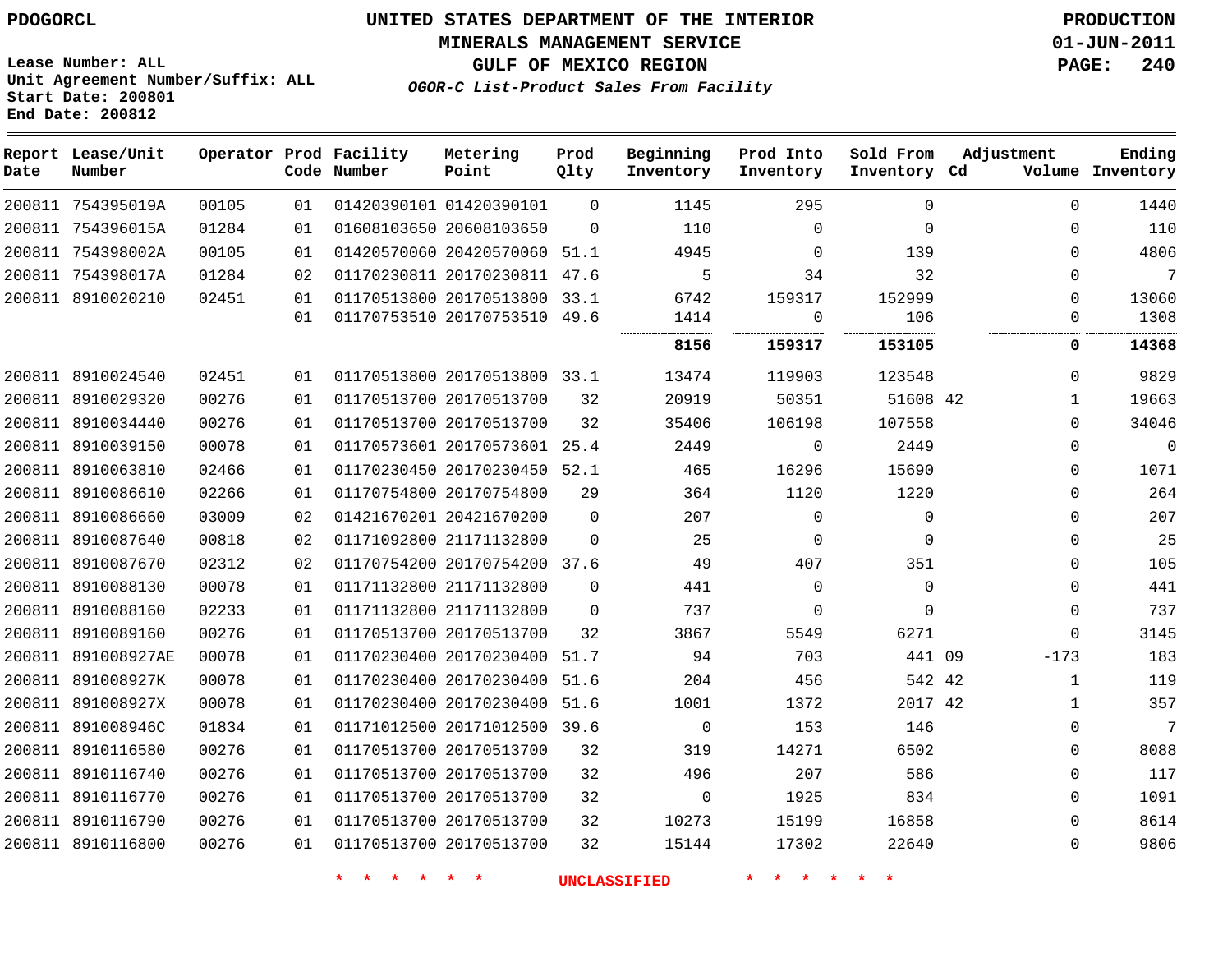**Start Date: 200801 End Date: 200812**

**Unit Agreement Number/Suffix: ALL**

# **UNITED STATES DEPARTMENT OF THE INTERIOR PDOGORCL PRODUCTION**

**MINERALS MANAGEMENT SERVICE 01-JUN-2011**

**GULF OF MEXICO REGION PAGE: 241**

**OGOR-C List-Product Sales From Facility**

| Date   | Report Lease/Unit<br>Number |       |    | Operator Prod Facility<br>Code Number | Metering<br>Point       | Prod<br>Qlty | Beginning<br>Inventory | Prod Into<br>Inventory | Sold From<br>Inventory Cd | Adjustment   | Ending<br>Volume Inventory |
|--------|-----------------------------|-------|----|---------------------------------------|-------------------------|--------------|------------------------|------------------------|---------------------------|--------------|----------------------------|
|        | 200811 891011687A           | 02266 | 01 |                                       | 01170754800 20170754800 | 29           | 189                    | 694                    | 720                       | $\Omega$     | 163                        |
| 200811 | 891011687B                  | 02266 | 01 |                                       | 01170754800 20170754800 | 29           | 95                     | 326                    | 344                       | $\Omega$     | 77                         |
| 200811 | 891011687C                  | 02266 | 01 |                                       | 01170754800 20170754800 | 29           | 300                    | 861                    | 958                       | $\Omega$     | 203                        |
|        | 200811 891011687D           | 02266 | 01 |                                       | 01170754800 20170754800 | 29           | 507                    | 1534                   | 1680                      | $\Omega$     | 361                        |
|        | 200811 8910117330           | 02266 | 01 |                                       | 01170754800 20170754800 | 29           | 1                      | 14                     | 12                        | $\mathbf 0$  | 3                          |
|        | 200811 8910123210           | 00687 | 01 |                                       | 0117709260A 2017709260A | $\mathbf 0$  | 11                     | $\mathbf 0$            | $\mathbf 0$               | $\Omega$     | 11                         |
|        | 200811 8910123250           | 00687 | 01 |                                       | 0117709260A 2017709260A | $\mathbf 0$  | 29                     | $\mathbf 0$            | $\mathbf 0$               | $\Omega$     | 29                         |
|        | 200811 8910123270           | 01482 | 01 |                                       | 01177215100 20177215102 | 29           | 61                     | 2734                   | 2644 42                   | $\mathbf{1}$ | 152                        |
| 200811 | 8910123320                  | 01482 | 01 |                                       | 01177215100 20177215102 | 29           | 143                    | 5058                   | 4919 42                   | $-1$         | 281                        |
|        | 200811 8910123330           | 01482 | 01 |                                       | 01177215100 20177215102 | 29           | 140                    | 4387                   | 4283                      | $\mathbf 0$  | 244                        |
| 200811 | 8910123350                  | 01284 | 01 |                                       | 01171012500 20171012500 | 39.6         | 35                     | 432                    | 448                       | $\Omega$     | 19                         |
| 200811 | 8910123390                  | 00818 | 01 |                                       | 01171131800 20171131800 | 48.1         | 1906                   | 109                    | 61                        | $\Omega$     | 1954                       |
|        | 200811 8910138430           | 03041 | 01 |                                       | 01171132800 21171132800 | $\Omega$     | 9                      | $\Omega$               | $\mathbf 0$               | $\Omega$     | 9                          |
|        | 200811 8910169300           | 00491 | 01 |                                       | 01170230810 20170230810 | 47.6         | 0                      | 20                     | 18                        | $\mathbf 0$  | $\overline{2}$             |
|        | 200811 8910202350           | 00276 | 01 |                                       | 01170513700 20170513700 | 32           | 22195                  | 7642                   | 6336                      | $\Omega$     | 23501                      |
|        | 200811 8910202430           | 00276 | 01 |                                       | 01170513700 20170513700 | $\Omega$     | 222                    | $\Omega$               | $\Omega$                  | $\Omega$     | 222                        |
|        | 200811 8910202470           | 02266 | 01 |                                       | 01170754800 20170754800 | 29           | $\Omega$               | 65                     | 50                        | $\Omega$     | 15                         |
|        | 200811 8910202550           | 00105 | 01 |                                       | 01170230810 20170230810 | 45.8         | 219                    | 461                    | 307                       | $\Omega$     | 373                        |
|        | 200811 8910202560           | 00276 | 01 |                                       | 01170513700 20170513700 | 32           | 3319                   | 9351                   | 7759                      | $\Omega$     | 4911                       |
| 200811 | G00932                      | 01376 | 01 |                                       | 01170230810 20170230810 | 45.9         | 206                    | $\mathbf 0$            | 206                       | $\Omega$     | $\overline{0}$             |
| 200811 | G00985                      | 00687 | 01 |                                       | 0117709260A 2017709260A | $\mathbf 0$  | 337                    | $\mathbf 0$            | 0                         | $\mathbf 0$  | 337                        |
|        | 200811 G00987               | 00105 | 01 |                                       | 01171132800 21171132800 | $\Omega$     | 656                    | $\Omega$               | $\Omega$                  | $\Omega$     | 656                        |
|        | 200811 G00989               | 00003 | 01 |                                       | 01171012400 20171012400 | $\Omega$     | 1022                   | $\Omega$               | $\mathbf 0$               | $\Omega$     | 1022                       |
|        | 200811 G01022               | 03059 | 01 |                                       | 0117711260P 0117711260P | $\Omega$     | 51                     | 148                    | $\Omega$                  | $\Omega$     | 199                        |
|        | 200811 G01023               | 02899 | 01 |                                       | 01171092651 20171092650 | 46.2         | 0                      | 1977                   | 1834                      | $\Omega$     | 143                        |
|        | 200811 G01083               | 00276 | 01 |                                       | 01170513700 20170513700 | 32           | 9234                   | 23561                  | 19442 42                  | 1            | 13354                      |
|        |                             | 02777 | 01 |                                       | 01170753510 20170753510 | $\Omega$     | 65                     | $\Omega$               | $\Omega$                  | $\Omega$     | 65                         |
|        |                             |       |    |                                       |                         |              | 9299                   | 23561                  | <br>19442                 | 1            | 13419                      |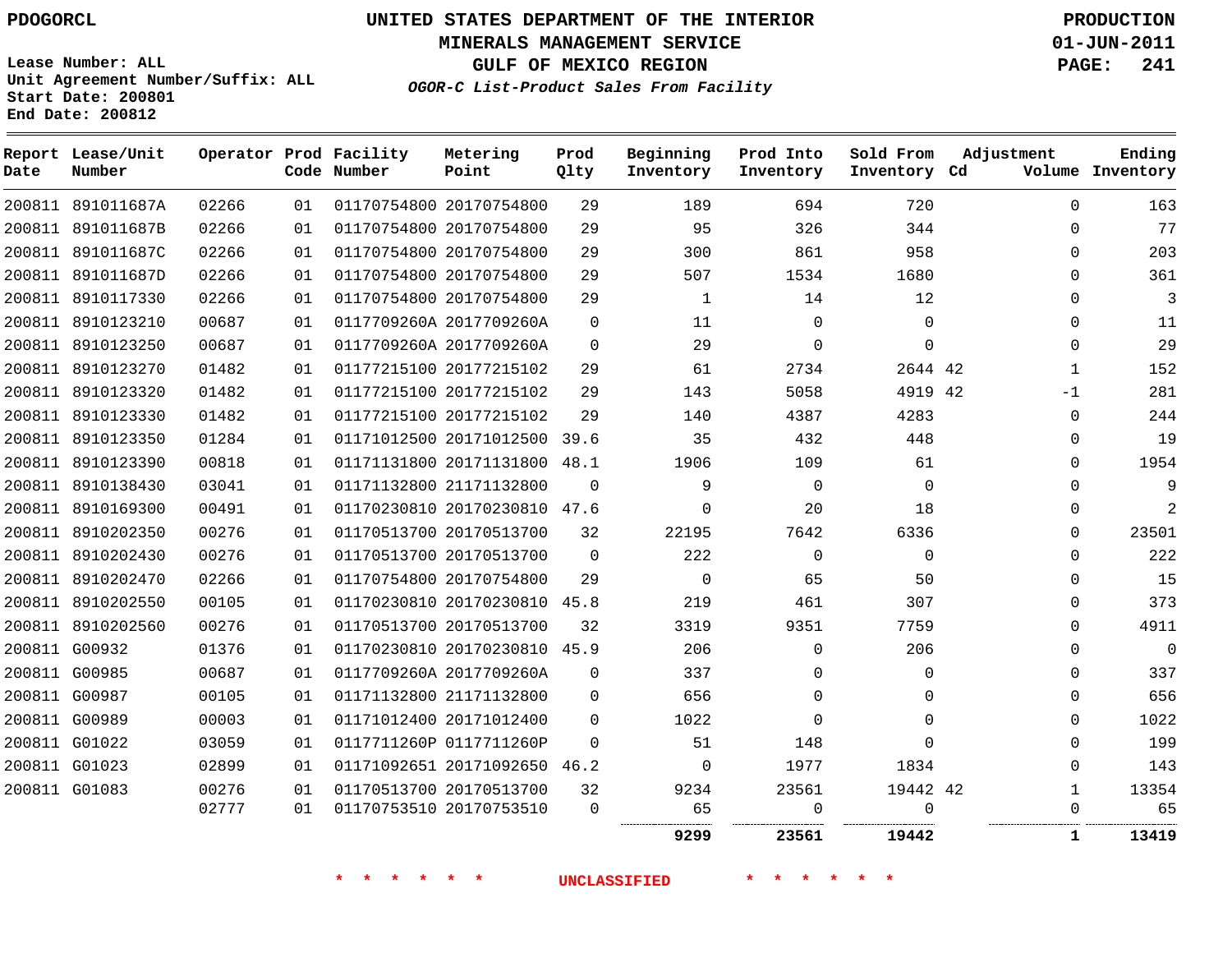**Start Date: 200801 End Date: 200812**

**Unit Agreement Number/Suffix: ALL**

# **UNITED STATES DEPARTMENT OF THE INTERIOR PDOGORCL PRODUCTION**

**MINERALS MANAGEMENT SERVICE 01-JUN-2011**

**GULF OF MEXICO REGION PAGE: 242**

**OGOR-C List-Product Sales From Facility**

 G01090 G01091 G01092 G01096 G01127 G01181 G01182 G01196 G01198 G01208 G01210 G01216 G01220 G01248 G01249 G01269 G01351 G01441 G01447 G01477 G01497 G01498 G01526 G01528 G01580 G01610 G01619 G01620 **Report Lease/Unit Date Number Operator Prod Facility Code Number** 20170513700 20170513700 20170513700 20170513700 20171132000 48.1 20177072200 20177072201 46.4 21171132800 20171092650 46.4 20171092650 46.2 21171132800 20177082958 34.7 20177092600 43.9 20171012500 39.6 20171012500 39.6 20171012500 39.6 20170230400 51.6 20177112700 50.9 20170513700 20170230810 45.9 20170513800 33.1 20170513800 33.1 20171092650 46.2 0117711260T 2017711260T 20170513800 33.1 20177215102 20170513700 20170513700 **Metering Point** 42 42 42 42 42 46.4  $\Omega$   $\Omega$  **Prod Qlty**  $\Omega$   $\Omega$   $\Omega$  **Beginning Inventory**  $\Omega$   $\Omega$  $\Omega$   $\Omega$   $\Omega$  **Ending Inventory Cd Volume**  $\Omega$   $\Omega$  $\Omega$  $\Omega$   $\Omega$   $\Omega$  **Prod Into Inventory**  $\Omega$   $\Omega$  **Sold From Inventory**  $-1$   $\cap$  $\Omega$  $\Omega$  $\Omega$  $\Omega$  $\Omega$   $\Omega$   $\Omega$   $\Omega$   $\Omega$  $\Omega$ -1  $\Omega$  $\Omega$  $\Omega$  $\Omega$ -55  $\Omega$  $\Omega$ -1  $\Omega$ **Adjustment**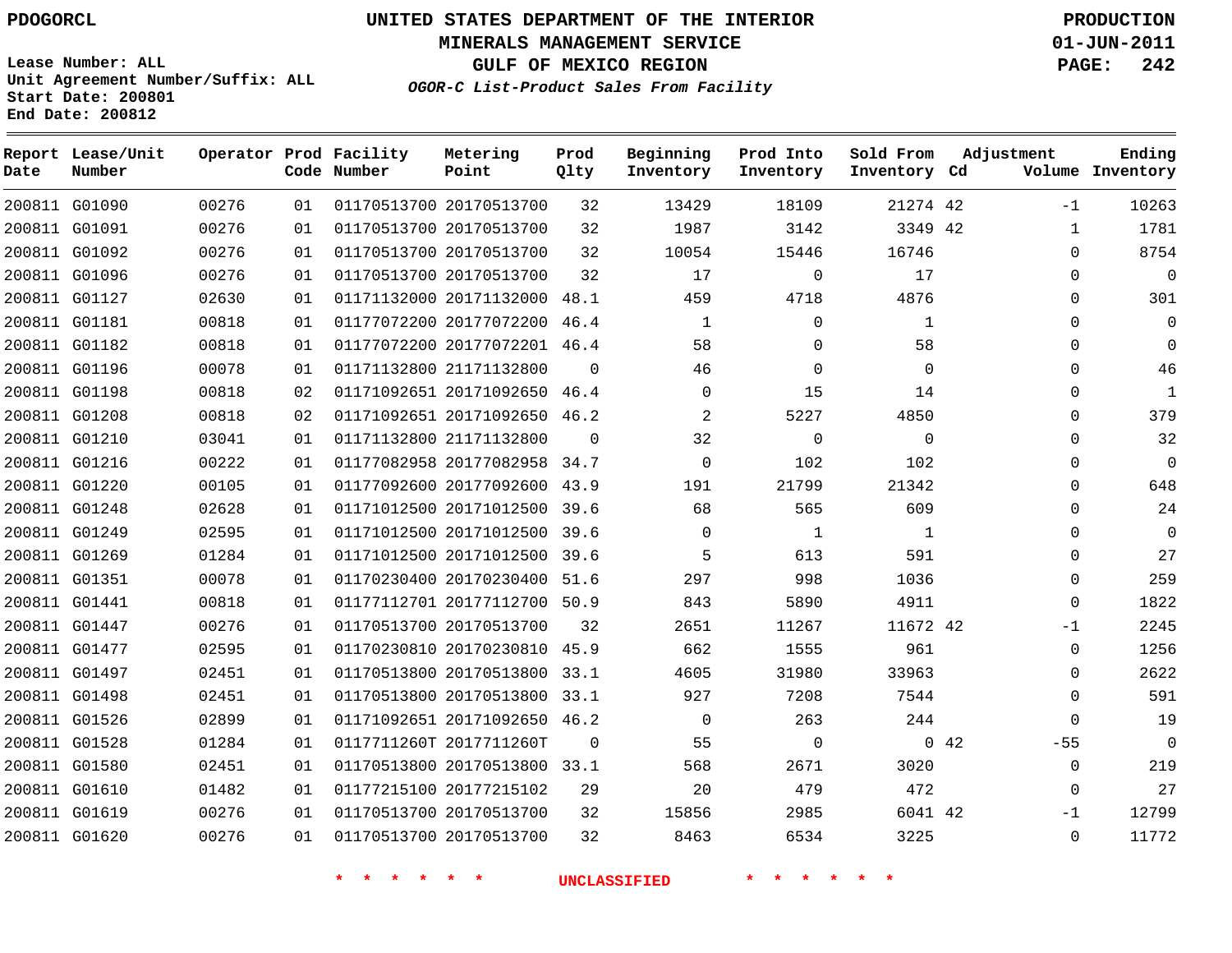**Start Date: 200801 End Date: 200812**

**Unit Agreement Number/Suffix: ALL**

# **UNITED STATES DEPARTMENT OF THE INTERIOR PDOGORCL PRODUCTION**

**MINERALS MANAGEMENT SERVICE 01-JUN-2011**

**GULF OF MEXICO REGION PAGE: 243**

**OGOR-C List-Product Sales From Facility**

| Date | Report Lease/Unit<br>Number |       |    | Operator Prod Facility<br>Code Number | Metering<br>Point            | Prod<br>Qlty | Beginning<br>Inventory | Prod Into<br>Inventory | Sold From<br>Inventory Cd | Adjustment | Ending<br>Volume Inventory |
|------|-----------------------------|-------|----|---------------------------------------|------------------------------|--------------|------------------------|------------------------|---------------------------|------------|----------------------------|
|      | 200811 G01676               | 02237 | 01 |                                       | 01170755200 20170755200 32.2 |              | 1564                   | 9561                   | 9651                      | $\Omega$   | 1474                       |
|      | 200811 G01677               | 02237 | 01 |                                       | 01170755200 20170755200      | 32.2         | 176                    | 1537                   | 1476                      | $\Omega$   | 237                        |
|      | 200811 G01754               | 00003 | 01 |                                       | 01423210051 20423210050      | 48.1         | 3                      | 3                      | 6                         | 0          | $\Omega$                   |
|      | 200811 G01757               | 00003 | 01 |                                       | 01423210051 20423210050      | 48.1         | 21                     | 64                     | 78                        | $\Omega$   | 7                          |
|      | 200811 G01860               | 00105 | 01 |                                       | 01170231110 20170231110      | 41.6         | 1968                   | 4090                   | 4908                      | $\Omega$   | 1150                       |
|      | 200811 G01865               | 00078 | 01 |                                       | 01171012500 20171012500 39.6 |              | 510                    | 6242                   | 6480                      | $\Omega$   | 272                        |
|      | 200811 G01880               | 00105 | 01 |                                       | 01171132000 20171132000      | $\Omega$     | 18                     | $\overline{0}$         | $\mathbf 0$               | $\Omega$   | 18                         |
|      | 200811 G01898               | 02312 | 01 |                                       | 01171012500 20171012500 39.6 |              | 717                    | 10426                  | 10689                     | 0          | 454                        |
|      | 200811 G01901               | 01482 | 01 |                                       | 01177215100 20177215102      | 29           | 3                      | $\mathbf 0$            | 3                         | 0          | $\overline{0}$             |
|      | 200811 G01953               | 00105 | 01 |                                       | 01170230811 20170230811      | 47.5         | 49                     | 119                    | 155                       | 0          | 13                         |
|      | 200811 G01966               | 01482 | 01 |                                       | 01177215100 20177215102      | 29           | 71                     | 479                    | 523                       | $\Omega$   | 27                         |
|      | 200811 G01967               | 01482 | 01 |                                       | 01177215100 20177215102      | 29           | 74                     | 0                      | 74                        | 0          | $\overline{0}$             |
|      | 200811 G01972               | 02589 | 01 |                                       | 01170231230 01170231230 39.9 |              | $\mathsf 0$            | 724                    | 724                       | $\Omega$   | $\Omega$                   |
|      | 200811 G01997               | 01071 | 02 |                                       | 01170230810 20170230810      | 57           | 37                     | 110                    | 110                       | $\Omega$   | 37                         |
|      | 200811 G01998               | 00818 | 01 |                                       | 01170230811 20170230811      | 46           | 23                     | 62                     | 35                        | $\Omega$   | 50                         |
|      | 200811 G02006               | 02595 | 01 |                                       | 01170530900 20170530900      | 47.3         | $\overline{c}$         | $\mathbf 0$            | $\overline{a}$            | $\Omega$   | $\Omega$                   |
|      | 200811 G02021               | 01482 | 01 |                                       | 01170230811 20170230811 47.6 |              | 125                    | $\Omega$               | 125                       | 0          | $\Omega$                   |
|      | 200811 G02023               | 02312 | 02 |                                       | 01170230811 20170230811 47.6 |              | 1402                   | 5885                   | 6624                      | 0          | 663                        |
|      | 200811 G02045               | 00105 | 01 |                                       | 01170530900 20170530900      | 47.3         | $\mathbf 0$            | 124                    | 89                        | 0          | 35                         |
|      | 200811 G02050               | 02714 | 01 |                                       | 01171132800 21171132800      | $\Omega$     | 692                    | $\mathbf 0$            | $\mathbf 0$               | $\Omega$   | 692                        |
|      | 200811 G02062               | 02375 | 01 |                                       | 0117704220A 2017704220A 46.6 |              | $\mathsf 0$            | 96                     | 96                        | 0          | $\mathbf 0$                |
|      | 200811 G02088               | 00687 | 01 |                                       | 01170230811 20170230811 47.6 |              | 31                     | $\Omega$               | 31                        | $\Omega$   | $\Omega$                   |
|      | 200811 G02090               | 00687 | 01 |                                       | 01170230811 20170230811 47.6 |              | $\mathbf{1}$           | $\Omega$               | $\mathbf{1}$              | $\Omega$   | $\Omega$                   |
|      | 200811 G02091               | 00687 | 01 |                                       | 01170230811 20170230811 47.6 |              | 1017                   | $\Omega$               | 1017                      | $\Omega$   | $\Omega$                   |
|      | 200811 G02099               | 01978 | 02 |                                       | 01171012310 20171012310      | 45           | 654                    | 9001                   | 9076                      | $\Omega$   | 579                        |
|      | 200811 G02127               | 02312 | 01 |                                       | 01170230810 20170230810      | 45.9         | 64                     | 135                    | 90                        | $\Omega$   | 109                        |
|      | 200811 G02161               | 00818 | 02 |                                       | 01171012500 20171012500      | 39.6         | 745                    | 14874                  | 14971                     | $\Omega$   | 648                        |
|      | 200811 G02163               | 00105 | 01 |                                       | 01171012500 20171012500      | 39.5         | 271                    | 5534                   | 5564                      | $\Omega$   | 241                        |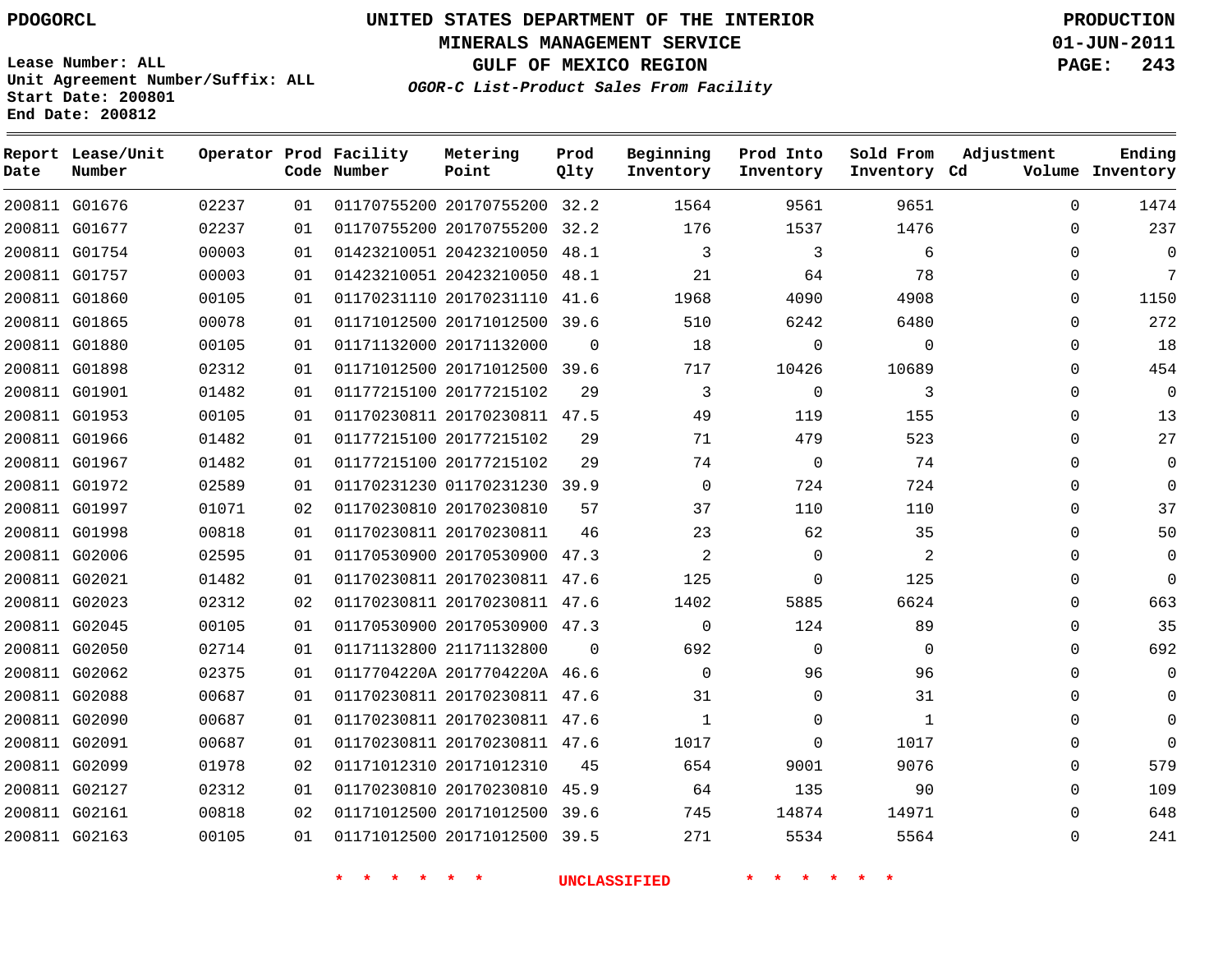**MINERALS MANAGEMENT SERVICE 01-JUN-2011**

**GULF OF MEXICO REGION PAGE: 244**

**Lease Number: ALL Unit Agreement Number/Suffix: ALL Start Date: 200801 End Date: 200812**

**OGOR-C List-Product Sales From Facility**

| Date | Report Lease/Unit<br>Number |       |    | Operator Prod Facility<br>Code Number | Metering<br>Point            | Prod<br>Qlty | Beginning<br>Inventory | Prod Into<br>Inventory | Sold From<br>Inventory Cd | Adjustment | Ending<br>Volume Inventory |
|------|-----------------------------|-------|----|---------------------------------------|------------------------------|--------------|------------------------|------------------------|---------------------------|------------|----------------------------|
|      | 200811 G02300               | 01482 | 01 |                                       | 01171132800 21171132800      | $\Omega$     | 12                     | $\Omega$               | $\Omega$                  | $\Omega$   | 12                         |
|      | 200811 G02317               | 02421 | 01 |                                       | 01171132000 20171132000      | 48           | 122                    | $\Omega$               | 122                       | $\Omega$   | $\mathbf 0$                |
|      | 200811 G02353               | 01284 | 01 |                                       | 01170230450 20170230450      | 52.1         | 24                     | 5180                   | 4863                      | $\Omega$   | 341                        |
|      | 200811 G02354               | 01284 | 01 |                                       | 01170230450 20170230450 52.1 |              | 142                    | 4246                   | 4109                      | $\Omega$   | 279                        |
|      | 200811 G02357               | 02200 | 01 |                                       | 01170230450 20170230450 51.1 |              | 26                     | 368                    | 370                       | 0          | 24                         |
|      | 200811 G02391               | 01284 | 01 |                                       | 0142709015A 2042709015A 41.7 |              | $\Omega$               | 1380                   | 1380                      | $\Omega$   | $\mathbf 0$                |
|      | 200811 G02404               | 02589 | 01 |                                       | 01170230810 20170230810      | $\Omega$     | 1109                   | $\Omega$               | 0                         | $\Omega$   | 1109                       |
|      | 200811 G02416               | 02409 | 01 |                                       | 01170230810 20170230810 47.6 |              | $\Omega$               | 5                      | 4                         | $\Omega$   | 1                          |
|      | 200811 G02423               | 00818 | 02 |                                       | 01170230810 20427110150 46.7 |              | $\Omega$               | 6237                   | 6236                      | $\Omega$   |                            |
|      | 200811 G02428               | 00105 | 01 |                                       | 01170230810 20170230810 47.6 |              | $\Omega$               | 8                      | 7                         | 0          |                            |
|      | 200811 G02433               | 00491 | 01 |                                       | 01170230810 20170230810 47.5 |              | $\Omega$               | 3                      | 3                         | $\Omega$   | $\Omega$                   |
|      | 200811 G02434               | 01284 | 02 |                                       | 01170230810 20170230810 47.6 |              | $\Omega$               | 18                     | 16                        | 0          | 2                          |
|      | 200811 G02436               | 02628 | 02 |                                       | 01170230811 20170230811 47.6 |              | 200                    | 1686                   | 1697                      | $\Omega$   | 189                        |
|      | 200811 G02439               | 02375 | 01 |                                       | 01171132000 20171132000 48.1 |              | $\Omega$               | 6                      | 6                         | $\Omega$   | $\Omega$                   |
|      | 200811 G02567               | 02628 | 01 |                                       | 01170230811 20170230811 47.6 |              | 1189                   | $\Omega$               | 1189                      | $\Omega$   | $\mathbf 0$                |
|      | 200811 G02596               | 01482 | 01 |                                       | 01171132800 21171132800      | $\Omega$     | 13                     | $\Omega$               | $\Omega$                  | $\Omega$   | 13                         |
|      | 200811 G02665               | 02451 | 01 |                                       | 01423210051 20423210050      | 48           | 207                    | 2218                   | 2182                      | $\Omega$   | 243                        |
|      | 200811 G02819               | 00105 | 01 |                                       | 01170231110 20170231110      | 41.6         | 43                     | 25                     | 61                        | $\Omega$   | 7                          |
|      | 200811 G02825               | 00105 | 01 |                                       | 01170231110 20170231110 41.6 |              | 40                     | 18                     | 53                        | $\Omega$   | 5                          |
|      | 200811 G02826               | 00105 | 01 |                                       | 01170231110 20170231110 41.6 |              | 121                    | 292                    | 331                       | $\Omega$   | 82                         |
|      |                             |       | 01 |                                       | 01170230810 20170230810 45.9 |              | $\mathbf 0$            | 176                    | 34                        | 0          | 142                        |
|      |                             |       |    |                                       |                              |              | 121                    | 468                    | 365                       | 0          | 224                        |
|      | 200811 G02833               | 01819 | 01 |                                       | 01170530900 20170530900 47.3 |              | $\mathbf 1$            | $\mathbf 0$            | 1                         | $\Omega$   | $\mathbf 0$                |
|      | 200811 G02853               | 02589 | 01 |                                       | 01170231230 01170231230      | 39.9         | $\Omega$               | 241                    | 241                       | $\Omega$   | $\Omega$                   |
|      | 200811 G02870               | 02636 | 01 |                                       | 01170230810 20170230810 45.9 |              | 5                      | 13                     | 8                         | $\Omega$   | 10                         |
|      | 200811 G02885               | 02312 | 01 |                                       | 01171132000 20171132000 48.1 |              | 49                     | $\Omega$               | 49                        | $\Omega$   | $\Omega$                   |
|      | 200811 G02895               | 02579 | 02 |                                       | 01171092651 20171092650      | 0            | 50                     | 0                      | $\Omega$                  | $\Omega$   | 50                         |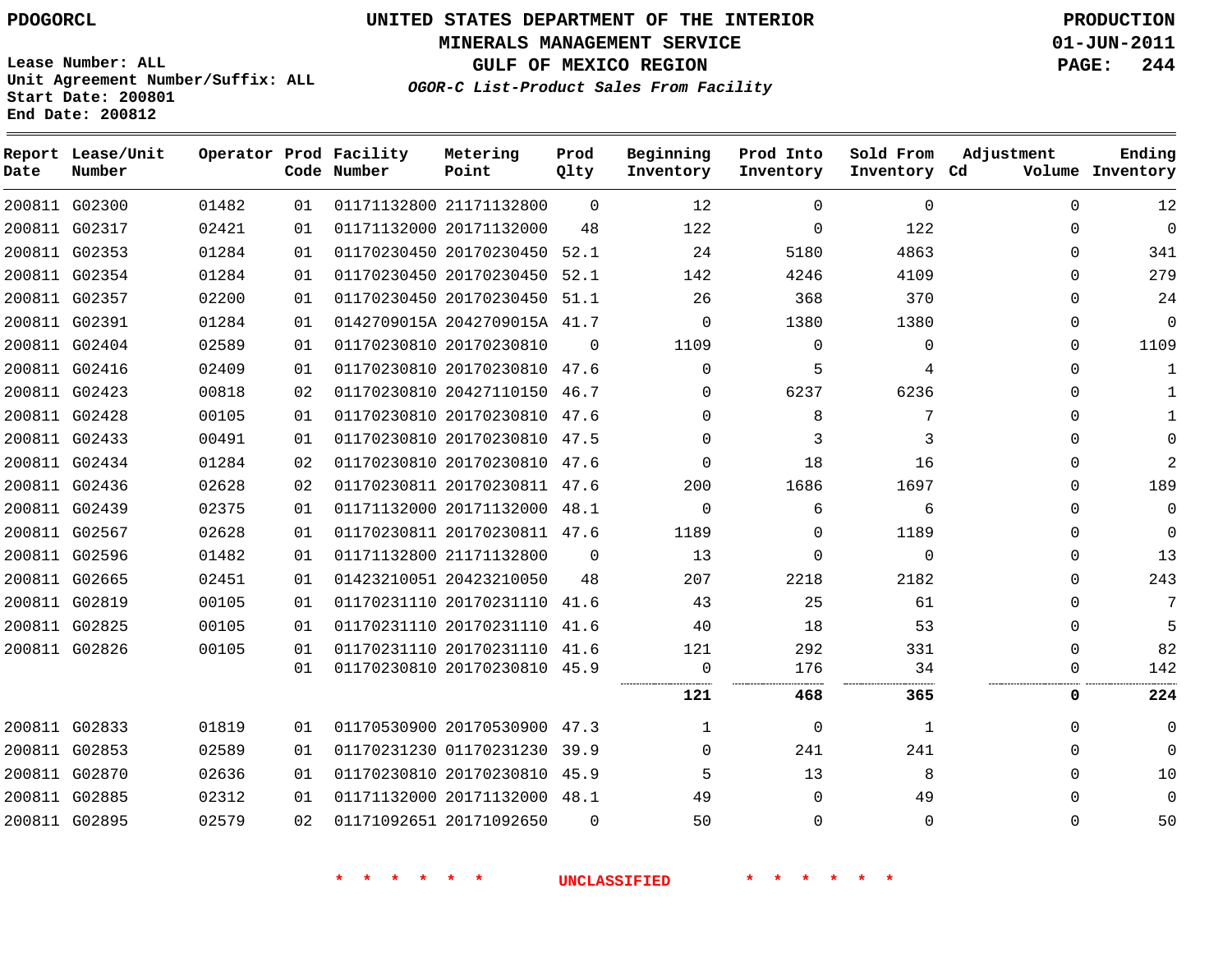**MINERALS MANAGEMENT SERVICE 01-JUN-2011**

**Lease Number: ALL Unit Agreement Number/Suffix: ALL Start Date: 200801 End Date: 200812**

**OGOR-C List-Product Sales From Facility**

**GULF OF MEXICO REGION PAGE: 245**

| Date | Report Lease/Unit<br>Number |       |    | Operator Prod Facility<br>Code Number | Metering<br>Point            | Prod<br>Qlty | Beginning<br>Inventory | Prod Into<br>Inventory | Sold From<br>Inventory Cd | Adjustment |              | Ending<br>Volume Inventory |
|------|-----------------------------|-------|----|---------------------------------------|------------------------------|--------------|------------------------|------------------------|---------------------------|------------|--------------|----------------------------|
|      | 200811 G02898               | 01834 | 01 |                                       | 01171012300 20171012300      | 37.2         | 154                    | $\mathbf 0$            |                           | 38 42      | $\mathbf 1$  | 117                        |
|      |                             |       | 01 |                                       | 01171012300 20171012300      | 37.2         | 155                    | $\Omega$               | 38                        |            | $\Omega$     | 117                        |
|      |                             | 02266 | 01 |                                       | 01171012300 20171012300      | $\Omega$     | 26                     | 0                      | $\Omega$                  |            | $\Omega$     | 26                         |
|      |                             |       |    |                                       |                              |              | 335                    | 0                      | 76                        |            | 1            | 260                        |
|      | 200811 G02899               | 01834 | 01 |                                       | 01171012300 20171012300 37.2 |              | 1641                   | 0                      | 402                       |            | $\Omega$     | 1239                       |
|      | 200811 G02917               | 02268 | 01 |                                       | 01171092930 20171092930 35.6 |              | 116                    | 4323                   | 4087 42                   |            | $\mathbf{1}$ | 353                        |
|      | 200811 G02969               | 00276 | 01 |                                       | 01170513700 20170513700      | $\Omega$     | 465                    | $\mathbf 0$            | $\Omega$                  |            | $\Omega$     | 465                        |
|      | 200811 G02970               | 00276 | 01 |                                       | 01170513700 20170513700      | $\Omega$     | 6369                   | $\Omega$               | $\Omega$                  |            | $\Omega$     | 6369                       |
|      | 200811 G03061               | 00105 | 01 |                                       | 01423210051 20423210050      | 48           | 463                    | 3728                   | 3782                      |            | $\Omega$     | 409                        |
|      | 200811 G03068               | 00105 | 01 |                                       | 01423210051 20423210050      | 48           | 5                      | 154                    | 142                       |            | $\Omega$     | 17                         |
|      | 200811 G03079               | 02451 | 01 |                                       | 01427038260 01427038260      | $\Omega$     | 753                    | $\mathbf 0$            | $\Omega$                  |            | $\Omega$     | 753                        |
|      | 200811 G03145               | 00078 | 01 |                                       | 01171132800 21171132800      | $\Omega$     | 132                    | $\mathbf 0$            | $\Omega$                  |            | $\Omega$     | 132                        |
|      | 200811 G03152               | 00105 | 01 |                                       | 01177092600 20177092600 43.9 |              | 39                     | 5902                   | 5765                      |            | $\Omega$     | 176                        |
|      | 200811 G03169               | 01284 | 01 |                                       | 0117711260T 2017711260T      | $\Omega$     | 49                     | $\mathbf 0$            |                           | 0, 42      | $-49$        | 0                          |
|      | 200811 G03237               | 00276 | 01 |                                       | 01170230450 20170230450      | $\Omega$     | 170                    | $\mathbf 0$            | $\Omega$                  |            | $\Omega$     | 170                        |
|      | 200811 G03251               | 00105 | 01 |                                       | 01170231110 20170231110 41.6 |              | 77                     | 262                    | 265                       |            | $\Omega$     | 74                         |
|      | 200811 G03264               | 01284 | 02 |                                       | 01170530900 20170530900 47.3 |              | 25                     | 109                    | 103                       |            | $\Omega$     | 31                         |
|      | 200811 G03265               | 01284 | 02 |                                       | 01170530900 20170530900 47.3 |              | 152                    | 475                    | 491                       |            | $\Omega$     | 136                        |
|      | 200811 G03331               | 02312 | 02 |                                       | 01171132800 21171132800      | $\Omega$     | 2492                   | $\mathbf 0$            | $\mathbf 0$               |            | $\Omega$     | 2492                       |
|      | 200811 G03481               | 02894 | 01 |                                       | 01170230810 20170230810 47.2 |              | 2                      | $\mathbf 0$            | 2                         |            | $\Omega$     | 0                          |
|      | 200811 G03496               | 00818 | 01 |                                       | 01170230810 20170230810      | 45.2         | 3                      | $\Omega$               | 3                         |            | $\Omega$     | $\Omega$                   |
|      | 200811 G03738               | 00064 | 01 |                                       | 01170230450 20170230450 52.1 |              | 12                     | 360                    | 348                       |            | $\Omega$     | 24                         |
|      |                             | 02871 | 01 |                                       | 01170230450 20170230450 52.1 |              | $\Omega$               | 24                     |                           | 23 42      | 1            | $\overline{2}$             |
|      |                             |       |    |                                       |                              |              | 12                     | 384                    | 371                       |            | 1            | 26                         |
|      | 200811 G03793               | 02894 | 01 |                                       | 01171012500 20171012500 39.6 |              | 41                     | 1778                   | 1742                      |            | $\Omega$     | 77                         |
|      | 200811 G03935               | 02672 | 01 |                                       | 01423210051 20423210050      | 52           | 3                      | 33                     | 32                        |            | $\Omega$     | $\overline{4}$             |
|      | 200811 G03940               | 00105 | 01 |                                       | 01423210051 20423210050      | 48.1         | 17                     | 184                    | 181                       |            | $\Omega$     | 20                         |
|      | 200811 G03958               | 00105 | 01 |                                       | 01170230510 20170230510 48.5 |              | 177                    | 912                    | 853                       |            | $\Omega$     | 236                        |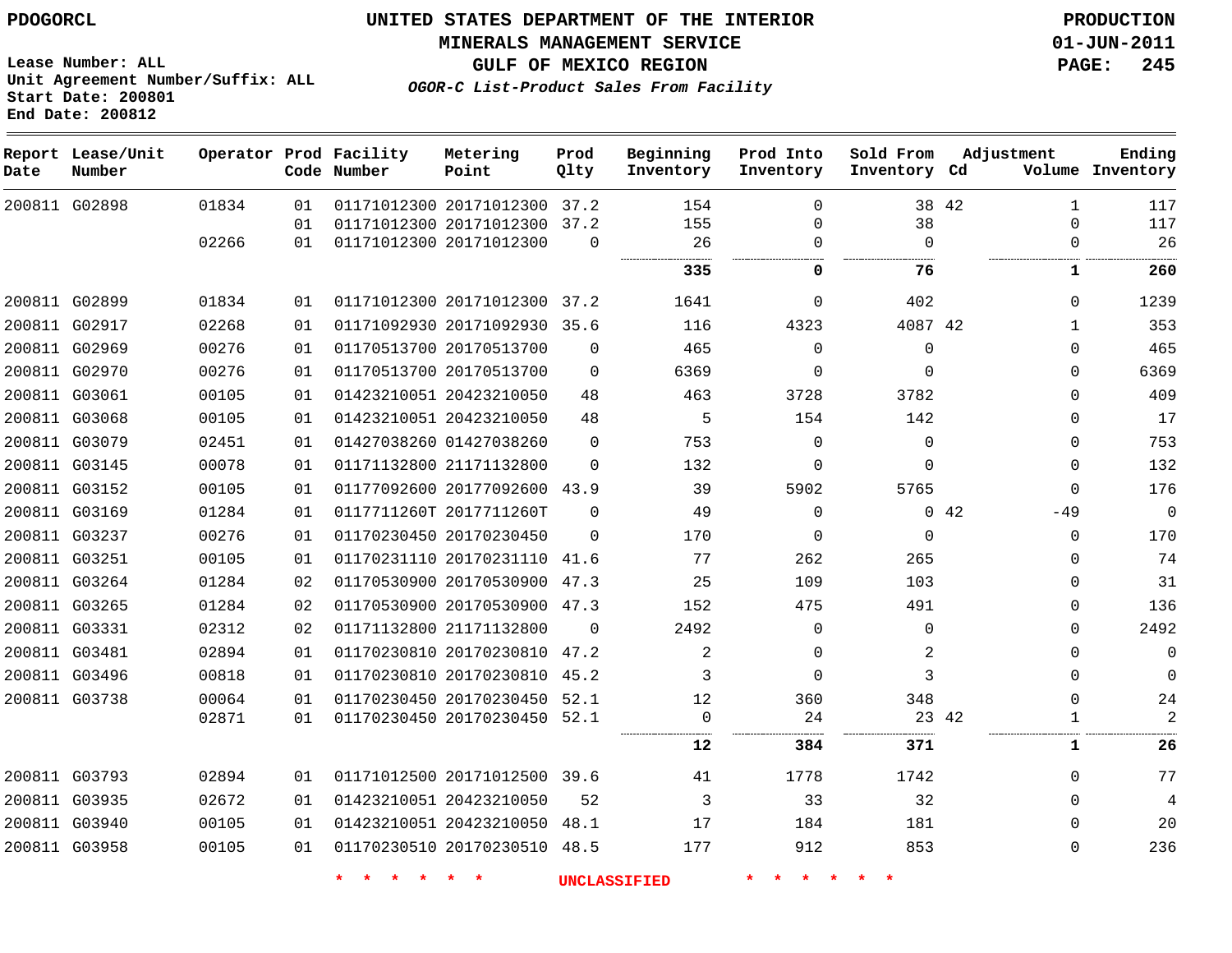**Start Date: 200801 End Date: 200812**

**Unit Agreement Number/Suffix: ALL**

# **UNITED STATES DEPARTMENT OF THE INTERIOR PDOGORCL PRODUCTION**

**MINERALS MANAGEMENT SERVICE 01-JUN-2011**

**GULF OF MEXICO REGION PAGE: 246**

**OGOR-C List-Product Sales From Facility**

| Date | Report Lease/Unit<br>Number |       |    | Operator Prod Facility<br>Code Number | Metering<br>Point            | Prod<br>Olty | Beginning<br>Inventory | Prod Into<br>Inventory | Sold From<br>Inventory Cd | Adjustment            | Ending<br>Volume Inventory |
|------|-----------------------------|-------|----|---------------------------------------|------------------------------|--------------|------------------------|------------------------|---------------------------|-----------------------|----------------------------|
|      | 200811 G03973               | 00105 | 01 |                                       | 01171132800 21171132800      | $\Omega$     | 139                    | $\mathbf 0$            | $\mathbf 0$               | $\Omega$              | 139                        |
|      | 200811 G04003               | 00105 | 01 |                                       | 01171012500 20171012500 39.5 |              | 492                    | 14126                  | 14003                     | $\Omega$              | 615                        |
|      | 200811 G04065               | 02628 | 01 |                                       | 01423210051 20423210050      | 48.1         | $\mathbf 1$            | $\mathbf 0$            | $\mathbf 1$               | $\mathbf 0$           | $\mathbf 0$                |
|      | 200811 G04078               | 02589 | 01 |                                       | 01170230510 20170230510 48.2 |              | 12                     | $\Omega$               | 4                         | $\Omega$              | 8                          |
|      | 200811 G04081               | 02894 | 01 |                                       | 01170230450 20170230810      | 47.6         | $\mathbf 0$            | 784                    | 696                       | $\Omega$              | 88                         |
|      | 200811 G04085               | 00687 | 01 |                                       | 01170230811 20170230811 47.6 |              | 795                    | $\Omega$               | 795                       | $\Omega$              | $\overline{0}$             |
|      | 200811 G04087               | 02899 | 01 |                                       | 01177008150 01177008150      | 34.6         | $\mathbf 0$            | 6359                   | 6843 42                   | 4943                  | 4459                       |
|      | 200811 G04090               | 02312 | 02 |                                       | 01170230810 20170230810      | 45.9         | $\mathbf 0$            | 126                    | 24                        | $\Omega$              | 102                        |
|      | 200811 G04098               | 01963 | 01 |                                       | 01170230810 20170230810      | 45.9         | 217                    | 860                    | 382                       | $\Omega$              | 695                        |
|      | 200811 G04143               | 00105 | 01 |                                       | 01170230510 20170230510      | 48.5         | 241                    | 1337                   | 1232                      | $\Omega$              | 346                        |
|      | 200811 G04254               | 01834 | 01 |                                       | 01170573602 20170573602 33.5 |              | 342                    | 1579                   | 1740 42                   | $-1$                  | 180                        |
|      | 200811 G04258               | 02899 | 01 |                                       | 01423210051 20423210050      | 48.1         | 6                      | 10                     | 15                        | $\Omega$              | <sup>1</sup>               |
|      | 200811 G04268               | 02312 | 01 |                                       | 01171132800 21171132800      | $\Omega$     | 83                     | $\Omega$               | $\Omega$                  | $\Omega$              | 83                         |
|      | 200811 G04397               | 02421 | 01 |                                       | 01170230810 20170230810      | 45.9         | 806                    | 1900                   | 1172                      | $\Omega$              | 1534                       |
|      | 200811 G04460               | 01819 | 01 |                                       | 01171012500 20171012500 39.6 |              | 155                    | 1575                   | 1661                      | $\Omega$              | 69                         |
|      | 200811 G04537               | 02589 | 01 |                                       | 01420470030 20420470030      | $\Omega$     | 1154                   | $\mathbf 0$            | $\mathbf 0$               | $\Omega$              | 1154                       |
|      | 200811 G04547               | 02628 | 01 |                                       | 01423210051 20423210050      | 48.1         | 93                     | 641                    | 664                       | $\Omega$              | 70                         |
|      | 200811 G04565               | 01284 | 01 |                                       | 01420390101 01420390101      | $\Omega$     | 939                    | 388                    | $\mathbf 0$               | $\Omega$              | 1327                       |
|      | 200811 G04773               | 01482 | 01 |                                       | 01170230811 20170230811      | 47.6         | 7                      | $\mathbf 0$            | 7                         | $\Omega$              | $\overline{0}$             |
|      | 200811 G04787               | 00687 | 01 |                                       | 01171131600 20171131600      | 44.3         | 17                     | 553                    | 549 42                    | $-1$                  | 20                         |
|      | 200811 G04827               | 01819 | 01 |                                       | 01171012500 20171012500      | 39.6         | $\mathbf 0$            | 226                    | 216                       | $\mathbf 0$           | 10                         |
|      | 200811 G04844               | 02421 | 01 |                                       | 01170230811 20170230811 47.6 |              | 5                      | $\Omega$               | 5                         | $\Omega$              | $\overline{0}$             |
|      | 200811 G04857               | 02595 | 01 |                                       | 01171012300 20171012300      | $\Omega$     | $\overline{0}$         | $\mathbf 1$            | $\mathbf 0$               | $\Omega$              | $\mathbf{1}$               |
|      | 200811 G04858               | 02595 | 01 |                                       | 01171012300 20171012300 37.2 |              | 23                     | 88                     |                           | 23 47<br>$\mathbf{1}$ | 89                         |
|      | 200811 G04910               | 02714 | 01 |                                       | 01177258151 01177258151      | $\Omega$     | 47                     | $\mathbf 0$            | $\mathbf 0$               | $\Omega$              | 47                         |
|      | 200811 G04996               | 02628 | 01 |                                       | 01420570060 20420570060      | 51.2         | 297                    | 5                      | 13                        | $\Omega$              | 289                        |
|      | 200811 G05006               | 01284 | 02 |                                       | 01170230510 20170230510      | 48.6         | 6                      | 18                     | 19                        | $\Omega$              | 5                          |
|      | 200811 G05283               | 01376 | 01 |                                       | 01170231300 01170231300      | 45.3         | $\Omega$               | 17120                  | 17120                     | $\Omega$              | $\Omega$                   |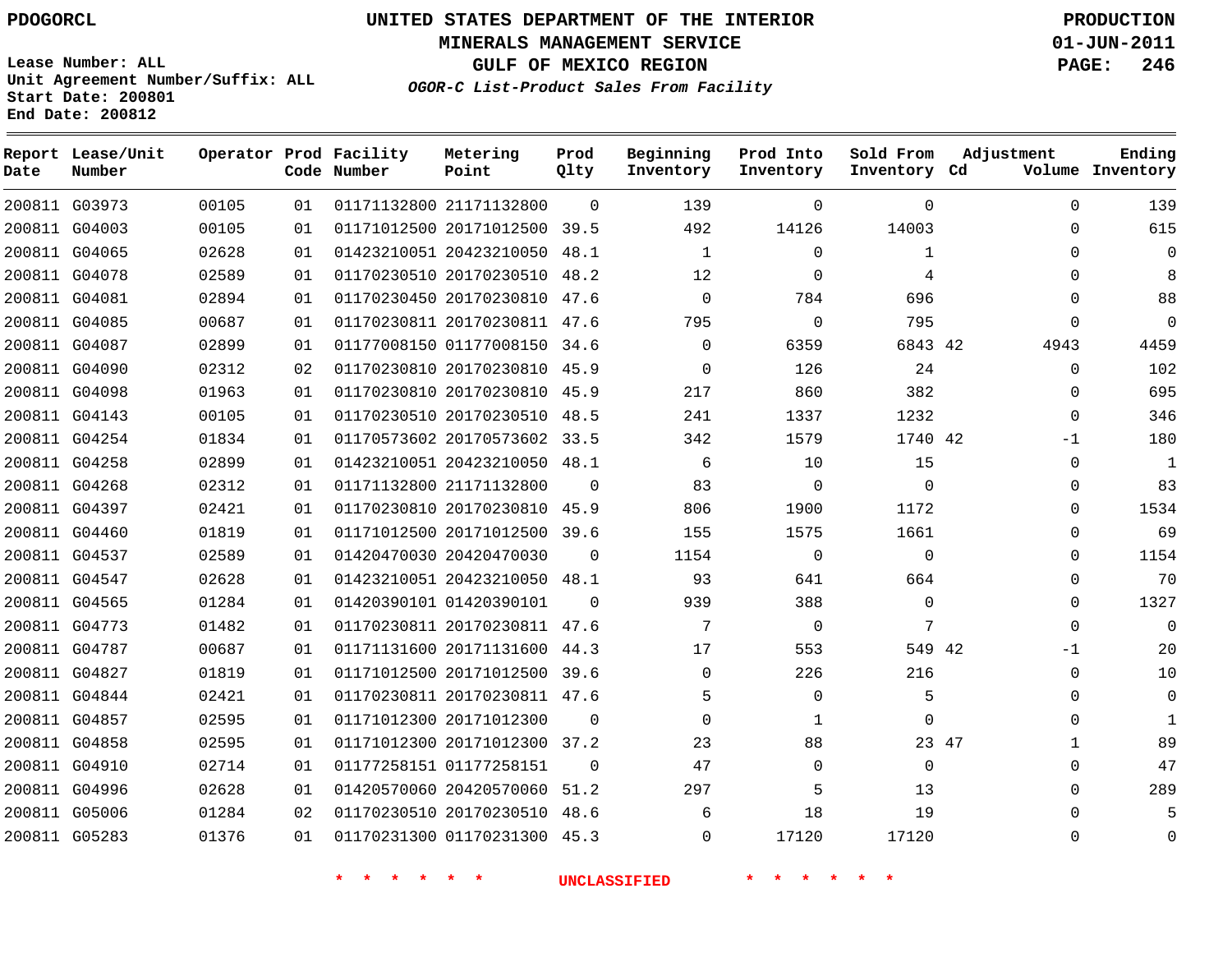#### **MINERALS MANAGEMENT SERVICE 01-JUN-2011**

**GULF OF MEXICO REGION PAGE: 247**

**Lease Number: ALL Unit Agreement Number/Suffix: ALL Start Date: 200801 End Date: 200812**

**OGOR-C List-Product Sales From Facility**

| Date | Report Lease/Unit<br>Number |       |    | Operator Prod Facility<br>Code Number | Metering<br>Point            | Prod<br>Qlty | Beginning<br>Inventory | Prod Into<br>Inventory | Sold From<br>Inventory Cd | Adjustment | Ending<br>Volume Inventory |
|------|-----------------------------|-------|----|---------------------------------------|------------------------------|--------------|------------------------|------------------------|---------------------------|------------|----------------------------|
|      | 200811 G05286               | 01284 | 01 |                                       | 01170230810 20170230810 45.9 |              | 871                    | 2433                   | 1340                      | $\Omega$   | 1964                       |
|      | 200811 G05292               | 00003 | 01 |                                       | 01170230811 20170230811 47.6 |              | 60                     | 230                    | 264                       | $\Omega$   | 26                         |
|      | 200811 G05346               | 01819 | 01 |                                       | 01170530900 20170530900 47.3 |              | 551                    | 3206                   | 2843                      | 0          | 914                        |
|      | 200811 G05370               | 02589 | 01 |                                       | 01170530900 20170530900      | 48.2         | 0                      | 85                     | 85                        | $\Omega$   | 0                          |
|      | 200811 G05391               | 01819 | 01 |                                       | 01170530900 20170530900      | 47.3         | 853                    | 3556                   | 3395                      | 0          | 1014                       |
|      | 200811 G05431               | 00560 | 01 |                                       | 01177062608 2017706260A 36.3 |              | 144                    | 15669                  | 15703                     | 0          | 110                        |
|      | 200811 G05494               | 02871 | 02 |                                       | 01171132800 21171132800      | $\Omega$     | 143                    | $\Omega$               | $\Omega$                  | $\Omega$   | 143                        |
|      | 200811 G05499               | 02312 | 01 |                                       | 01171012400 20171012400      | 46.3         | $\Omega$               | 722                    | 475                       | $\Omega$   | 247                        |
|      | 200811 G05504               | 00105 | 01 |                                       | 01171012300 20171012300      | 37.2         | 178                    | $\mathbf 0$            | 43                        | $\Omega$   | 135                        |
|      |                             |       | 01 |                                       | 01171132800 21171132800      | $\Omega$     | 260                    | $\Omega$               | $\Omega$                  | $\Omega$   | 260                        |
|      |                             |       |    |                                       |                              |              | 438                    | 0                      | 43                        | 0          | 395                        |
|      | 200811 G05549               | 02268 | 01 |                                       | 01171092651 20171092650 46.2 |              | 1338                   | 4669                   | 5669                      | $\Omega$   | 338                        |
|      |                             | 02636 | 01 |                                       | 01171132800 21171132800      | $\Omega$     | 93                     | $\Omega$               | $\Omega$                  | 0          | 93                         |
|      |                             |       |    |                                       |                              |              | 1431                   | .<br>4669              | .<br>5669                 | 0          | 431                        |
|      | 200811 G05599               | 02268 | 01 |                                       | 01171012500 20171012500 39.6 |              | 1                      | 0                      | 1                         | $\Omega$   | 0                          |
|      | 200811 G05602               | 02268 | 01 |                                       | 01171012500 20171012500      | 39.6         | 37                     | 94                     | 127                       | $\Omega$   | 4                          |
|      | 200811 G05610               | 02312 | 01 |                                       | 01171012500 20171012500 39.6 |              | 628                    | 10850                  | 11006                     | 0          | 472                        |
|      | 200811 G05612               | 00105 | 01 |                                       | 01171012500 20171012500 39.5 |              | 574                    | 18388                  | 18161                     | $\Omega$   | 801                        |
|      | 200811 G06027               | 00105 | 01 |                                       | 01423210051 20423210050      | 48           | 5                      | 117                    | 109                       | 0          | 13                         |
|      | 200811 G06037               | 02899 | 01 |                                       | 01420570060 20420570060      | 51.2         | 641                    | 10                     | 28                        | 0          | 623                        |
|      | 200811 G06069               | 00818 | 02 |                                       | 01423210051 20423210050      | 48.1         | 8                      | 110                    | 107                       | $\Omega$   | 11                         |
|      | 200811 G06088               | 02628 | 01 |                                       | 01423210051 20423210050 48.1 |              | 4                      | 25                     | 27                        | 0          | 2                          |
|      | 200811 G06104               | 00105 | 01 |                                       | 01420390110 20420390110      | 52           | 31                     | 82                     | 45                        | 0          | 68                         |
|      | 200811 G06105               | 02409 | 01 |                                       | 01420390110 20420390110      | 52           | 52                     | 491                    | 215                       | $\Omega$   | 328                        |
|      | 200811 G06165               | 01284 | 01 |                                       | 01170230450 20170230450 52.1 |              | 19                     | 619                    | 597                       | $\Omega$   | 41                         |
|      | 200811 G06166               | 00105 | 01 |                                       | 01170230450 20170230450      | 52           | 1                      | 224                    | 210                       | $\Omega$   | 15                         |
|      | 200811 G06167               | 00105 | 01 |                                       | 01170230450 20170230450      | 52           | 11                     | 557                    | 532                       | $\Omega$   | 36                         |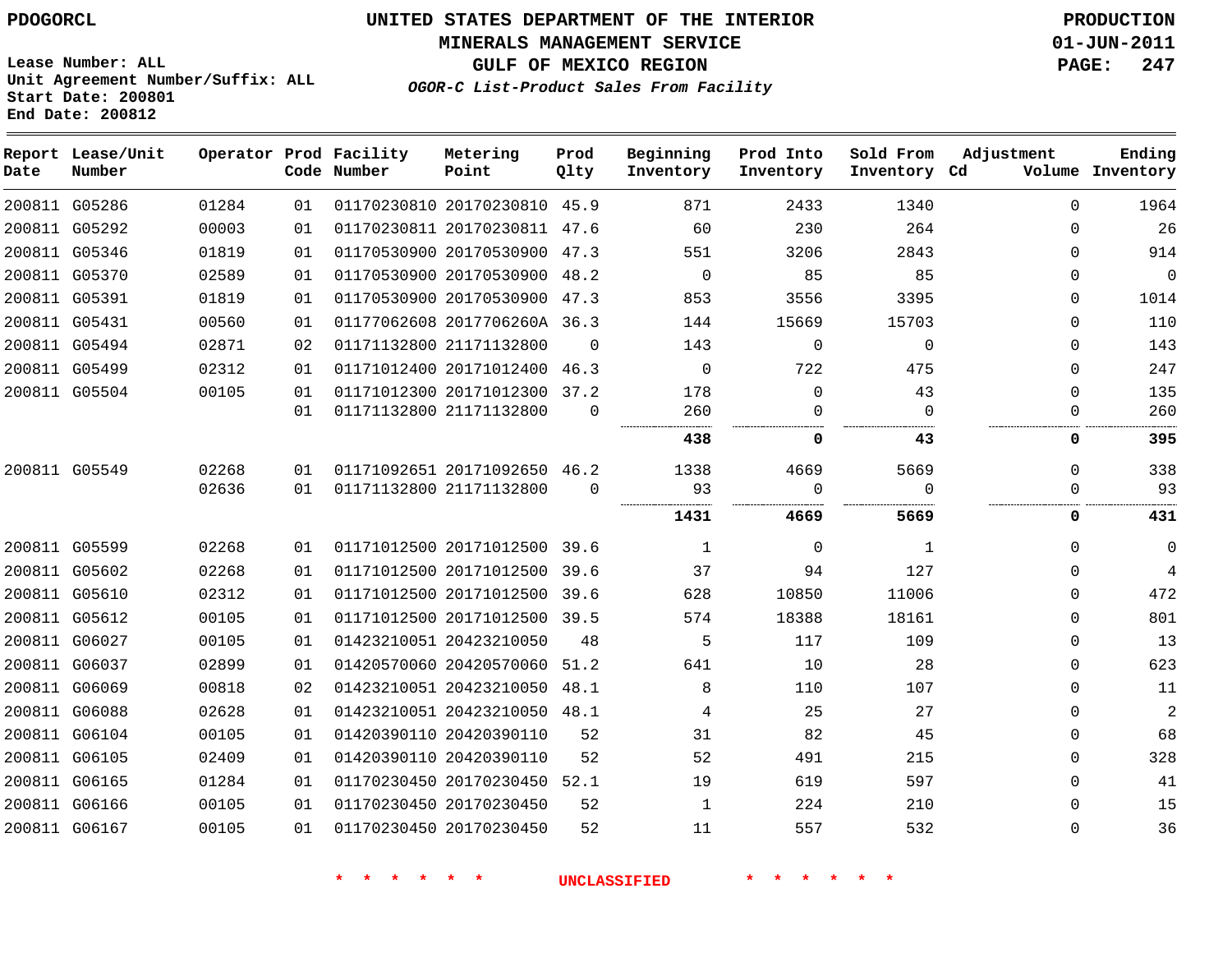**MINERALS MANAGEMENT SERVICE 01-JUN-2011**

**GULF OF MEXICO REGION PAGE: 248**

**Lease Number: ALL Unit Agreement Number/Suffix: ALL Start Date: 200801 End Date: 200812**

|  | OGOR-C List-Product Sales From Facility |  |  |  |
|--|-----------------------------------------|--|--|--|
|--|-----------------------------------------|--|--|--|

| Date | Report Lease/Unit<br>Number |       |    | Operator Prod Facility<br>Code Number | Metering<br>Point            | Prod<br>Qlty | Beginning<br>Inventory | Prod Into<br>Inventory | Sold From<br>Inventory Cd | Adjustment    | Ending<br>Volume Inventory |
|------|-----------------------------|-------|----|---------------------------------------|------------------------------|--------------|------------------------|------------------------|---------------------------|---------------|----------------------------|
|      | 200811 G06168               | 03008 | 02 |                                       | 01170230450 20170230450 52.1 |              | 4                      | 159                    | 152                       | $\Omega$      | 11                         |
|      | 200811 G06180               | 00730 | 01 |                                       | 01170230450 20170230450 52.1 |              | 2                      | 62                     |                           | 59 42<br>$-1$ | $\overline{4}$             |
|      | 200811 G06668               | 00276 | 01 |                                       | 01171132000 20171132000      | 48.1         | 326                    | 5723                   | 5683                      | $\Omega$      | 366                        |
|      | 200811 G06767               | 01834 | 01 |                                       | 01171012500 20171012500      | 39.6         | $\Omega$               | 98                     | 94                        | $\Omega$      | $\overline{4}$             |
|      | 200811 G07199               | 02630 | 01 |                                       | 01420570060 20420570060      | 51.2         | 287                    | 6                      | 8                         | $\Omega$      | 285                        |
|      | 200811 G07201               | 00818 | 02 |                                       | 01420570060 20420570060      | 51           | 307                    | 12                     | 20                        | $\mathbf 0$   | 299                        |
|      | 200811 G07215               | 03041 | 01 |                                       | 01420390120 01420390120      | 52.6         | 39                     | 165                    | 171 42                    | $-1$          | 32                         |
|      | 200811 G07684               | 02871 | 02 |                                       | 01171132000 20171132000      | 48.1         | 130                    | 1577                   | 1606                      | $\mathbf 0$   | 101                        |
|      | 200811 G07700               | 00730 | 01 |                                       | 01171132800 21171132800      | $\Omega$     | 316                    | 1                      | $\Omega$                  | $\mathbf 0$   | 317                        |
|      |                             |       | 01 |                                       | 01171132000 20171132000      | 48.1         | 2                      | $\Omega$               | $\mathfrak{D}$            | $\Omega$      | $\mathbf 0$                |
|      |                             |       |    |                                       |                              |              | 318                    | 1                      | 2                         | 0             | 317                        |
|      | 200811 G07703               | 03041 | 01 |                                       | 01171132800 21171132800      | $\Omega$     | 2                      | $\Omega$               | $\Omega$                  | $\Omega$      | $\overline{2}$             |
|      | 200811 G07736               | 02312 | 02 |                                       | 01171132800 21171132800      | $\Omega$     | 52                     | $\Omega$               | $\Omega$                  | $\mathbf 0$   | 52                         |
|      | 200811 G07760               | 01284 | 01 |                                       | 01177122950 20177122950      | 27.4         | 283                    | 9032                   | 9165                      | $\mathbf 0$   | 150                        |
|      | 200811 G07802               | 01284 | 02 |                                       | 01177258041 01177258041 29.1 |              | 13                     | 30                     | 37                        | $\mathbf 0$   | 6                          |
|      | 200811 G07917               | 01834 | 01 |                                       | 01170573602 20170573602 33.5 |              | 18242                  | 109600                 | 115342                    | $\mathbf 0$   | 12500                      |
|      | 200811 G08092               | 00105 | 01 |                                       | 01423210051 20423210050      | 48           | 21                     | 96                     | 106                       | $\Omega$      | 11                         |
|      | 200811 G08120               | 02312 | 02 |                                       | 01423210051 20423210050      | 48.1         | 1                      | 11                     | 11                        | $\Omega$      | $\mathbf{1}$               |
|      | 200811 G08640               | 02589 | 01 |                                       | 01170230810 20170230810 43.3 |              | $\Omega$               | 28                     | 28                        | $\Omega$      | $\mathbf 0$                |
|      | 200811 G08641               | 02589 | 01 |                                       | 01170230810 20170230810 43.3 |              | $\Omega$               | 593                    | 593                       | $\Omega$      | $\Omega$                   |
|      | 200811 G09010               | 00560 | 01 |                                       | 01420390120 01420390120      | 40           | 0                      | 107                    | 110                       | $\Omega$      | $-3$                       |
|      |                             | 03041 | 01 |                                       | 01420390120 01420390120 52.6 |              | 0                      | 46                     | 46                        | 0             | $\mathbf{0}$               |
|      |                             |       |    |                                       |                              |              | 0                      | 153                    | 156                       | 0             | -3                         |
|      | 200811 G09032               | 00730 | 01 |                                       | 01170230450 20170230450 52.1 |              | 12                     | 2489                   | 2336 42                   | $-1$          | 164                        |
|      | 200811 G09079               | 02589 | 01 |                                       | 01421670201 20421670200      | $\Omega$     | 116                    | $\Omega$               | $\mathbf 0$               | $\Omega$      | 116                        |
|      | 200811 G09564               | 01482 | 01 |                                       | 01171132800 21171132800      | $\Omega$     | 140                    | $\Omega$               | $\Omega$                  | $\Omega$      | 140                        |
|      | 200811 G10226               | 01819 | 01 |                                       | 01423210051 20423210050 48.1 |              | 12                     | 200                    | 190                       | $\Omega$      | 22                         |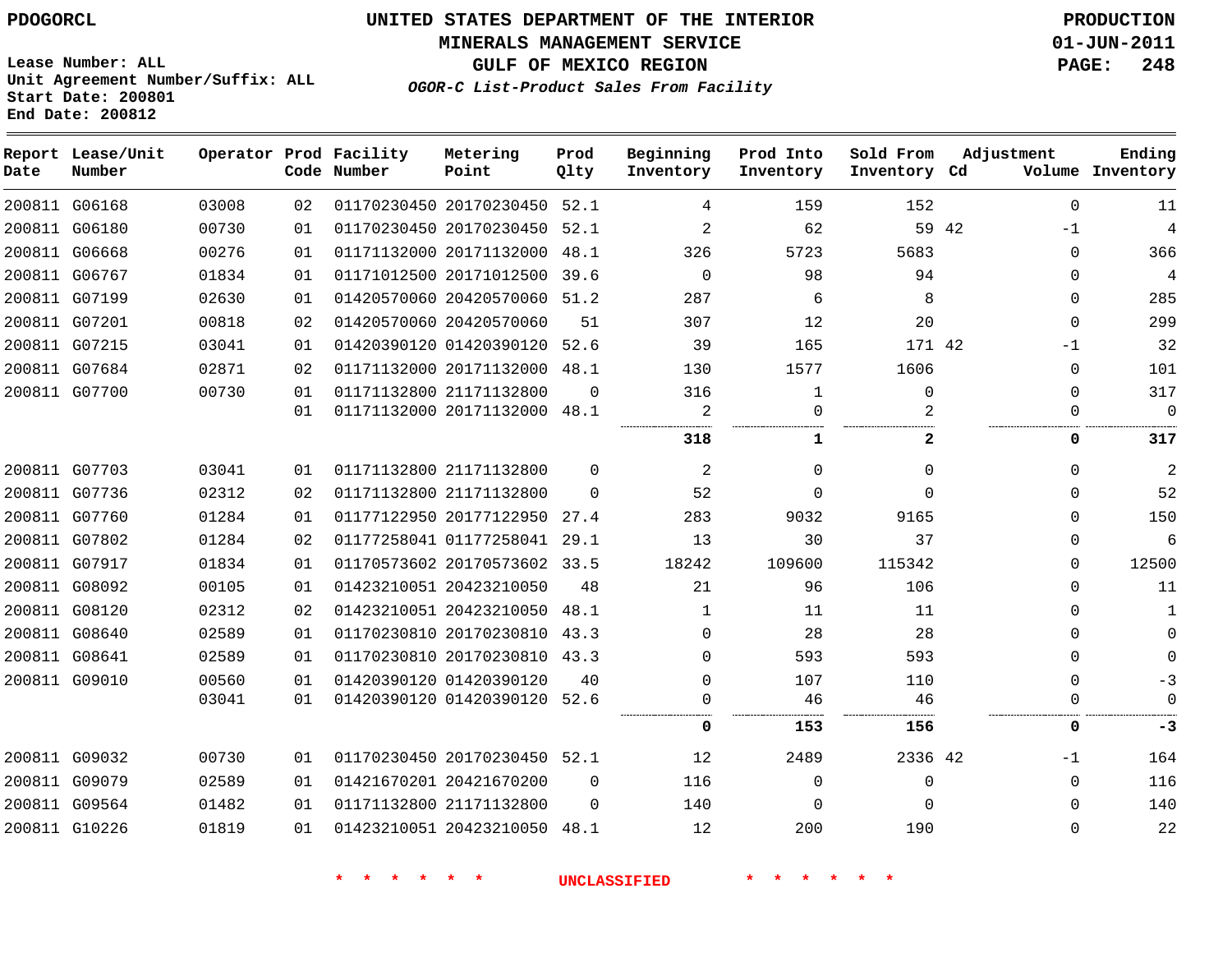**Start Date: 200801 End Date: 200812**

**Unit Agreement Number/Suffix: ALL**

# **UNITED STATES DEPARTMENT OF THE INTERIOR PDOGORCL PRODUCTION**

**MINERALS MANAGEMENT SERVICE 01-JUN-2011**

**GULF OF MEXICO REGION PAGE: 249**

**OGOR-C List-Product Sales From Facility**

| Date | Report Lease/Unit<br>Number |       |                | Operator Prod Facility<br>Code Number | Metering<br>Point            | Prod<br>Olty | Beginning<br>Inventory | Prod Into<br>Inventory | Sold From<br>Inventory Cd | Adjustment    | Ending<br>Volume Inventory |
|------|-----------------------------|-------|----------------|---------------------------------------|------------------------------|--------------|------------------------|------------------------|---------------------------|---------------|----------------------------|
|      | 200811 G10486               | 00981 | 01             |                                       | 01170753850 20170753850 31.1 |              | 439                    | 388                    | 226                       | $\Omega$      | 601                        |
|      | 200811 G10636               | 02894 | 01             |                                       | 01170230811 20170230811      | 47.6         | 945                    | 1513                   | 2287                      | $\Omega$      | 171                        |
|      | 200811 G10665               | 02899 | 01             |                                       | 01177058270 01177058270      | 38           | 4191                   | 1667                   | 2289                      | $\mathbf 0$   | 3569                       |
|      | 200811 G10910               | 00162 | 01             |                                       | 01177245110 2017724511G      | 45           | $\mathbf 0$            | 10053                  | 10053                     | $\Omega$      | $\Omega$                   |
|      | 200811 G11243               | 02589 | 01             |                                       | 01420470030 20420470030      | $\Omega$     | 484                    | $\mathbf 0$            | $\mathbf 0$               | $\mathbf 0$   | 484                        |
|      | 200811 G11307               | 02589 | 01             |                                       | 01420390101 01420390101      | $\Omega$     | 140                    | $\mathbf 0$            | $\mathbf 0$               | $\Omega$      | 140                        |
|      | 200811 G11870               | 00276 | 01             |                                       | 01171132000 20171132000      | 48.1         | 4433                   | 56327                  | 57161 42                  | $-1$          | 3598                       |
|      | 200811 G11929               | 02628 | 02             |                                       | 01171132000 20171132000      | 48.1         | $\mathbf 0$            | 11                     | 10                        | $\mathbf 0$   | $\overline{1}$             |
|      | 200811 G11952               | 00105 | 01             |                                       | 01171012300 20171012300      | 37.2         | 144                    | 157                    | 74                        | $\Omega$      | 227                        |
|      | 200811 G11983               | 01284 | 01             |                                       | 01177112605 2017711260Y      | 30.3         | 27                     | $\mathbf 0$            | 27                        | $\Omega$      | $\mathbf 0$                |
|      | 200811 G12019               | 01482 | 01             |                                       | 01171012500 20171012500 39.6 |              | 37                     | 68                     | 102                       | $\Omega$      | 3                          |
|      | 200811 G12020               | 01482 | 01             |                                       | 01171012500 20171012500      | 39.6         | 90                     | 1738                   | 1752                      | $\Omega$      | 76                         |
|      | 200811 G12024               | 02312 | 0 <sub>2</sub> |                                       | 01171012500 20171012500 39.6 |              | 14                     | 225                    | 229                       | $\Omega$      | 10                         |
|      | 200811 G12096               | 02409 | 01             |                                       | 01177245110 2017724511C      | $\Omega$     | 130                    | $\mathbf 0$            | $\mathbf 0$               | $\Omega$      | 130                        |
|      | 200811 G12355               | 02589 | 01             |                                       | 01171012300 20171012300      | 39           | 4086                   | $\Omega$               | 1001                      | $\Omega$      | 3085                       |
|      | 200811 G12421               | 02589 | 01             |                                       | 01423550090 20423550090      | $\Omega$     | 794                    | $\mathbf 0$            | $\mathbf 0$               | $\Omega$      | 794                        |
|      | 200811 G12497               | 02589 | 01             |                                       | 01420390101 01420390101      | $\Omega$     | 113                    | $\mathbf 0$            | $\mathbf 0$               | $\mathbf 0$   | 113                        |
|      | 200811 G12564               | 02603 | 01             |                                       | 01170230510 20170230510      | 48.6         | 6                      | 26                     | 26                        | $\mathbf 0$   | 6                          |
|      | 200811 G12761               | 00162 | 01             |                                       | 01170230810 20170230810      | 45.9         | $\mathbf 0$            | 244                    | 244                       | $\mathbf 0$   | $\mathbf 0$                |
|      | 200811 G12802               | 02200 | 01             |                                       | 01170230811 20170230811 47.6 |              | 10                     | 22                     | 21                        | $\Omega$      | 11                         |
|      | 200811 G12803               | 02409 | 01             |                                       | 01171132000 20171132000      | $\Omega$     | $\mathbf 1$            | $\mathbf 0$            | $\mathbf 1$               | $\mathbf 0$   | $\mathbf 0$                |
|      | 200811 G12858               | 01284 | 01             |                                       | 01171131600 20171131600      | 44.3         | 3                      | 86                     | 86                        | $\Omega$      | 3                          |
|      | 200811 G12886               | 02312 | 02             |                                       | 01171012400 20171012400      | 46.3         | $\mathbf 0$            | $\mathbf{1}$           | $\mathbf{1}$              | $\Omega$      | $\Omega$                   |
|      | 200811 G12906               | 01819 | 01             |                                       | 01171012300 20171012300      | 37.2         | 4295                   | 6179                   | 2566 42                   | $-1$          | 7907                       |
|      | 200811 G12955               | 01819 | 01             |                                       | 01171092651 20171092650      | 46.2         | $\mathbf 0$            | 851                    | 790 42                    | $\mathbf{1}$  | 62                         |
|      | 200811 G12980               | 02349 | 01             |                                       | 01177163600 20177163600      | $\Omega$     | 133                    | 328                    |                           | 0, 32<br>$-9$ | 452                        |
|      | 200811 G13560               | 01284 | 01             |                                       | 01170230810 20170230810      | 45.9         | 119                    | 301                    | 177                       | $\Omega$      | 243                        |
|      | 200811 G13563               | 02589 | 01             |                                       | 01170230811 20170230811      | 40.9         | $\Omega$               | 219                    | 219                       | $\Omega$      | $\Omega$                   |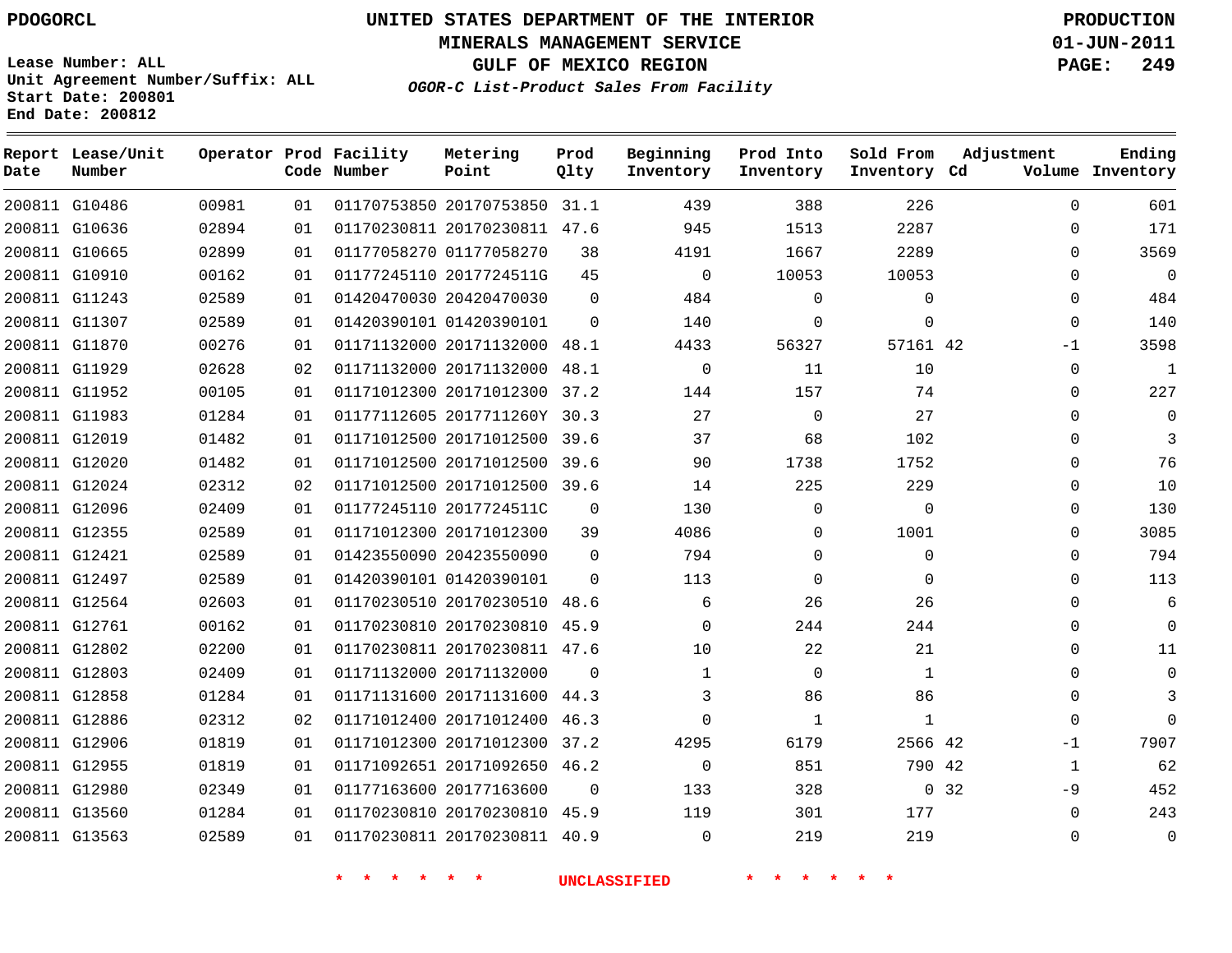**MINERALS MANAGEMENT SERVICE 01-JUN-2011**

**GULF OF MEXICO REGION PAGE: 250**

**Lease Number: ALL Unit Agreement Number/Suffix: ALL Start Date: 200801 End Date: 200812**

**OGOR-C List-Product Sales From Facility**

| Report Lease/Unit |       |    | Operator Prod Facility<br>Code Number | Metering<br>Point            | Prod<br>Qlty | Beginning<br>Inventory | Prod Into<br>Inventory | Sold From<br>Inventory Cd | Adjustment |              | Ending<br>Volume Inventory |
|-------------------|-------|----|---------------------------------------|------------------------------|--------------|------------------------|------------------------|---------------------------|------------|--------------|----------------------------|
|                   | 02594 | 02 |                                       | 01170230810 20170230810 45.9 |              | 89                     | 245                    | 137 42                    |            | $\mathbf{1}$ | 198                        |
|                   | 02628 | 02 |                                       | 01171092651 20171092650      | 46.2         | 374                    | 1189                   | 1475                      |            | $\Omega$     | 88                         |
|                   | 01284 | 01 |                                       | 01171012500 20171012500 39.6 |              | 1811                   | 28663                  | 29226                     |            | $\Omega$     | 1248                       |
|                   | 02312 | 02 |                                       | 01170230811 20170230811 47.6 |              | 123                    | 906                    | 927                       |            | $\Omega$     | 102                        |
|                   | 02200 | 01 |                                       | 01170230811 20170230811 47.6 |              | 141                    | 2386                   | 2267                      |            | 0            | 260                        |
|                   | 02894 | 01 |                                       | 01171132800 21171132800      | $\Omega$     | 98                     | $\mathbf 0$            | $\mathbf 0$               |            | $\Omega$     | 98                         |
|                   | 02871 | 01 |                                       | 01171132800 21171132800      | $\Omega$     | 83                     | $\mathbf 0$            | $\Omega$                  |            | $\Omega$     | 83                         |
|                   | 00105 | 01 |                                       | 01170230811 20170230811 47.6 |              | 423                    | $\Omega$               | 423                       |            | $\Omega$     | $\mathbf{0}$               |
|                   | 01284 | 02 |                                       | 01170230811 20170230811 47.6 |              | 29                     | 164                    | 175                       |            | $\mathbf{0}$ | 18                         |
|                   | 02268 | 01 |                                       | 01171092930 20171092930 35.6 |              | 10                     | 609                    | 569                       |            | $\Omega$     | 50                         |
|                   | 02451 | 01 |                                       | 01420570060 20420570060 51.2 |              | 47                     | $\mathbf 0$            | 1                         |            | $\mathbf{0}$ | 46                         |
|                   | 02589 | 01 |                                       | 01170230510 20170230510 48.2 |              | 230                    | 74                     | 71                        |            | $\Omega$     | 233                        |
|                   | 00105 | 01 |                                       | 01170230810 20170230810 45.8 |              | 4267                   | 9317                   | 6061                      |            | $\Omega$     | 7523                       |
|                   |       | 01 |                                       | 01170231110 20170231110 41.6 |              | 11815                  | 21982                  | 27616                     |            | 0            | 6181                       |
|                   |       |    |                                       |                              |              | 16082                  | 31299                  | 33677                     |            | $\mathbf 0$  | 13704                      |
|                   | 00064 | 01 |                                       | 01170230810 20170230810      | $\mathbf 0$  | 2472                   | $\mathbf{0}$           | 0                         |            | $\mathbf 0$  | 2472                       |
|                   | 00105 | 01 |                                       | 01171132800 21171132800      | $\Omega$     | $\overline{a}$         | $\mathbf 0$            | $\Omega$                  |            | $\Omega$     | $\overline{2}$             |
|                   | 00560 | 01 |                                       | 01171132800 21171132800      | $\Omega$     | 67                     | $\Omega$               | $\Omega$                  |            | $\Omega$     | 67                         |
|                   | 03041 | 01 |                                       | 01171012500 20171012500 39.6 |              | 17                     | 242                    | 249 42                    |            | $\mathbf{1}$ | 11                         |
|                   | 00105 | 01 |                                       | 01171092651 20171092650 46.2 |              | 309                    | 4446                   | 4432                      |            | 0            | 323                        |
|                   | 02421 | 01 |                                       | 01171132000 20171132000      | 48           | 694                    | 0                      | 694                       |            | $\mathbf{0}$ | $\mathbf 0$                |
|                   | 02312 | 02 |                                       | 01177112600 20171092650      | 40           | 50                     | $\Omega$               | 50                        |            | $\Omega$     | $\Omega$                   |
|                   | 00222 | 02 |                                       | 01171012400 20171012400      | 46.3         | 1138                   | 4414                   | 4043                      |            | $\Omega$     | 1509                       |
|                   | 01284 | 01 |                                       | 01171092651 20171092650 46.2 |              | $\Omega$               | 7373                   | 6838                      |            | $\Omega$     | 535                        |
|                   | 00105 | 01 |                                       | 01171092800 21171132800      | $\Omega$     | 98                     | $\mathsf 0$            | $\mathbf 0$               |            | $\mathbf{0}$ | 98                         |
|                   | 00105 | 01 |                                       | 01171092651 20171092650 46.1 |              | 163                    | 30796                  | 28724                     |            | $\Omega$     | 2235                       |
|                   | 01482 | 01 |                                       | 01171012500 20171012500 39.6 |              | 10                     | 10                     | 20                        |            | $\Omega$     | $\Omega$                   |
|                   | 02409 | 01 |                                       | 01177245110 2017724511C      | $\Omega$     | 49                     | $\mathbf 0$            | $\Omega$                  |            | $\Omega$     | 49                         |
|                   |       |    |                                       |                              |              |                        |                        |                           |            |              |                            |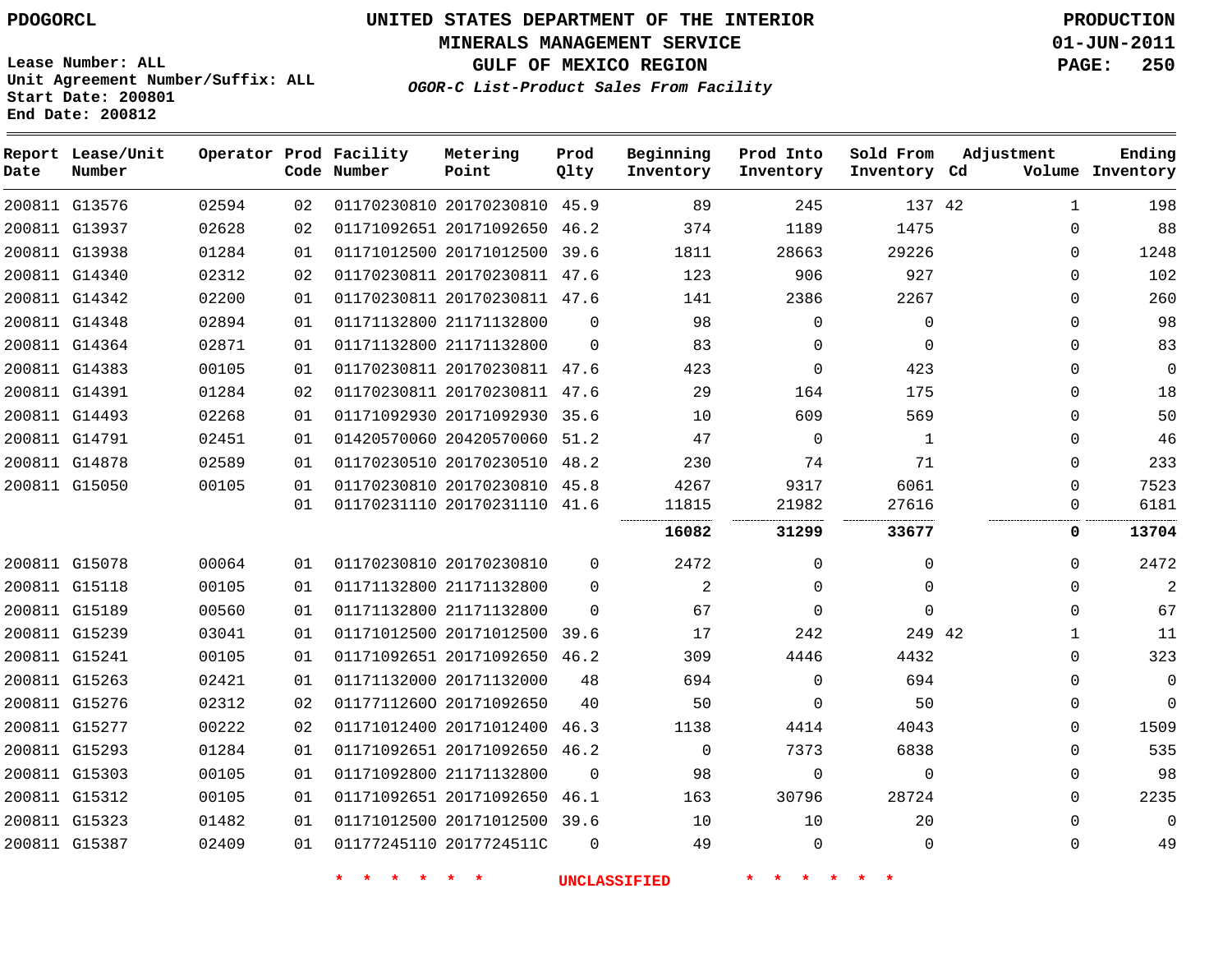**Start Date: 200801 End Date: 200812**

**Unit Agreement Number/Suffix: ALL**

# **UNITED STATES DEPARTMENT OF THE INTERIOR PDOGORCL PRODUCTION**

**MINERALS MANAGEMENT SERVICE 01-JUN-2011**

**GULF OF MEXICO REGION PAGE: 251**

**OGOR-C List-Product Sales From Facility**

| Date | Report Lease/Unit<br>Number |       |    | Operator Prod Facility<br>Code Number | Metering<br>Point            | Prod<br>Qlty | Beginning<br>Inventory | Prod Into<br>Inventory | Sold From<br>Inventory Cd | Adjustment                | Ending<br>Volume Inventory |
|------|-----------------------------|-------|----|---------------------------------------|------------------------------|--------------|------------------------|------------------------|---------------------------|---------------------------|----------------------------|
|      | 200811 G15740               | 00818 | 01 |                                       | 01170230450 20170230450 52.1 |              | 9                      | 468                    | 441                       | $\Omega$                  | 36                         |
|      | 200811 G15742               | 00730 | 01 |                                       | 01170230450 20170230450      | 52.1         | $\mathbf 0$            | 163                    | 154 42                    | 2                         | 11                         |
|      | 200811 G16107               | 01978 | 02 |                                       | 01170230810 20170230811 47.6 |              | 37                     | 78                     | 110                       | $\Omega$                  | 5                          |
|      | 200811 G16121               | 00687 | 01 |                                       | 01170230811 20170230811 47.6 |              | 73                     | $\Omega$               | 73                        | $\Omega$                  | $\Omega$                   |
|      | 200811 G16201               | 02595 | 01 |                                       | 01170530900 20170530900 47.3 |              | $\mathbf 1$            | $\Omega$               | 1                         | $\Omega$                  | $\mathbf 0$                |
|      | 200811 G16310               | 00560 | 01 |                                       | 01170530900 20171092650      | $\Omega$     | 3                      | $\Omega$               | $\Omega$                  | $\Omega$                  | 3                          |
|      | 200811 G16317               | 02312 | 01 |                                       | 01170230811 20170230811 47.6 |              | 5                      | $\Omega$               | 5                         | $\Omega$                  | $\Omega$                   |
|      | 200811 G16353               | 01482 | 01 |                                       | 01171132000 20171132000      | 48.1         | $\mathbf{1}$           | 1035                   | 970                       | $\Omega$                  | 66                         |
|      | 200811 G16454               | 02595 | 01 |                                       | 01171012500 20171012500      | 39.6         | $\mathbf{1}$           | $\mathbf 0$            | $\mathbf{1}$              | $\Omega$                  | $\mathbf 0$                |
|      | 200811 G16455               | 02595 | 01 |                                       | 01171012500 20171012500      | 39.6         | 14                     | $\mathbf 0$            | 14                        | $\Omega$                  | $\mathbf 0$                |
|      | 200811 G16461               | 00105 | 01 |                                       | 01170753510 20170753510      | 49.6         | 154                    | 1                      | 12                        | $\Omega$                  | 143                        |
|      | 200811 G16469               | 02595 | 01 |                                       | 01170753510 20170753510      | 49.6         | 33                     | $\Omega$               | 2                         | $\Omega$                  | 31                         |
|      | 200811 G16500               | 02312 | 01 |                                       | 01170755200 20170755200 32.2 |              | 4551                   | 32682                  | 32194                     | $\Omega$                  | 5039                       |
|      | 200811 G16515               | 00162 | 01 |                                       | 01177245110 2017724511G      | 45           | $\mathsf 0$            | 15608                  | 15608                     | 0                         | $\overline{0}$             |
|      | 200811 G16890               | 00981 | 01 |                                       | 01170753850 20170753850      | $\Omega$     | 1435                   | 673                    |                           | 0 <sub>09</sub><br>$-739$ | 1369                       |
|      | 200811 G17133               | 01482 | 01 |                                       | 01423210051 20423210050      | 48.1         | 13                     | 133                    | 132                       | $\Omega$                  | 14                         |
|      | 200811 G17202               | 02066 | 02 |                                       | 01170230810 20170230810      | 48.2         | 612                    | $\Omega$               | 2                         | $\Omega$                  | 610                        |
|      | 200811 G17259               | 02237 | 02 |                                       | 01170230810 20170230810      | $\Omega$     | $\mathbf{0}$           | 232                    |                           | $0$ 09<br>$-206$          | 26                         |
|      | 200811 G17754               | 02025 | 01 |                                       | 01170230510 20170230510      | 48.6         | 556                    | 2598                   | 2482                      | $\Omega$                  | 672                        |
|      | 200811 G17842               | 02595 | 01 |                                       | 01170230810 20170230810      | 45.9         | 151                    | 443                    | 236                       | $\Omega$                  | 358                        |
|      | 200811 G17858               | 00105 | 01 |                                       | 01170530900 20170530900 47.3 |              | 167                    | 1101                   | 954                       | $\Omega$                  | 314                        |
|      | 200811 G17896               | 01284 | 01 |                                       | 01171132800 21171132800      | $\Omega$     | 73                     | $\Omega$               | $\mathbf 0$               | $\Omega$                  | 73                         |
|      | 200811 G17898               | 01963 | 01 |                                       | 01171131600 20171131600      | 44.1         | 64                     | 1111                   | 1134                      | $\Omega$                  | 41                         |
|      | 200811 G17912               | 02409 | 01 |                                       | 01171132800 20177052203 32.1 |              | $\Omega$               | 7556                   | 7556                      | $\Omega$                  | $\Omega$                   |
|      | 200811 G17913               | 01834 | 01 |                                       | 01171132800 21171132800      | $\Omega$     | 362                    | $\Omega$               | $\Omega$                  | $\Omega$                  | 362                        |
|      | 200811 G17942               | 00560 | 01 |                                       | 01177082604 20177082604 27.4 |              | $\mathbf 0$            | 14407                  | 14407                     | $\Omega$                  | $\overline{0}$             |
|      | 200811 G17964               | 02421 | 01 |                                       | 01171012300 20171012300 37.2 |              | 9                      | 154                    | 40                        | $\Omega$                  | 123                        |
|      | 200811 G17966               | 02421 | 01 |                                       | 01171012300 20171012300      | 37.2         | 211                    | 337                    | 228                       | $\Omega$                  | 320                        |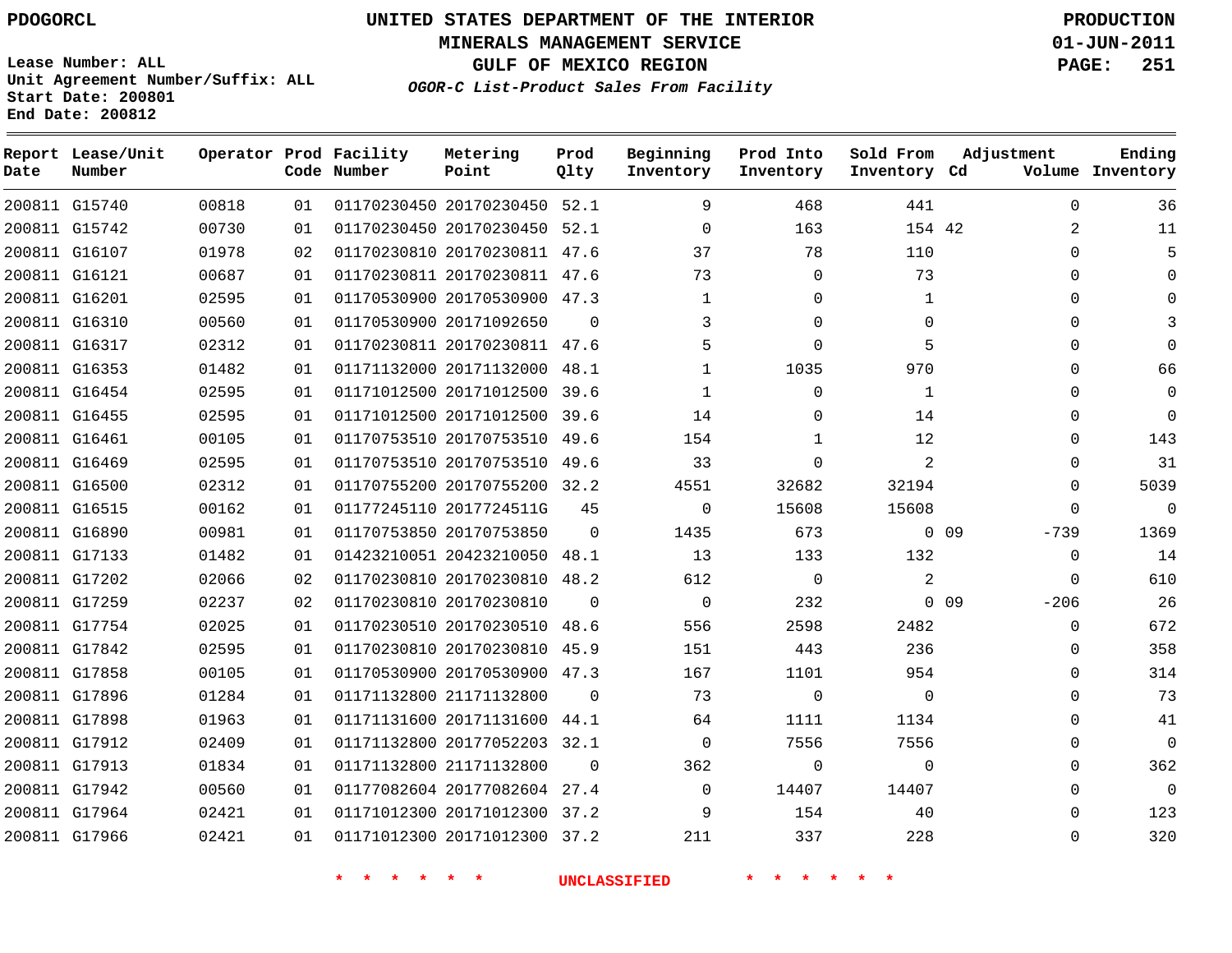**MINERALS MANAGEMENT SERVICE 01-JUN-2011**

**GULF OF MEXICO REGION PAGE: 252**

**Lease Number: ALL Unit Agreement Number/Suffix: ALL Start Date: 200801 End Date: 200812**

**OGOR-C List-Product Sales From Facility**

| Date | Report Lease/Unit<br>Number |       |    | Operator Prod Facility<br>Code Number | Metering<br>Point            | Prod<br>Qlty | Beginning<br>Inventory | Prod Into<br>Inventory | Sold From<br>Inventory Cd | Adjustment           | Ending<br>Volume Inventory |
|------|-----------------------------|-------|----|---------------------------------------|------------------------------|--------------|------------------------|------------------------|---------------------------|----------------------|----------------------------|
|      | 200811 G17973               | 00730 | 01 |                                       | 01171012400 20171012400 46.3 |              | 764                    | 1452                   | 1720                      | $\Omega$             | 496                        |
|      | 200811 G17977               | 02312 | 02 |                                       | 01171132800 21171132800      | $\Omega$     | 193                    | $\Omega$               | $\Omega$                  | $\Omega$             | 193                        |
|      | 200811 G18040               | 00105 | 01 |                                       | 01171012500 20171012500      | 39.6         | 29                     | 543                    | 548                       | $\Omega$             | 24                         |
|      | 200811 G18054               | 02268 | 01 |                                       | 01171012500 20171012500      | 39.6         | 1939                   | 23331                  | 24255                     | $\Omega$             | 1015                       |
|      | 200811 G18208               | 01834 | 01 |                                       | 01170573602 20170573602      | 33.5         | 1121                   | 5571                   | 6057                      | 0                    | 635                        |
|      | 200811 G18577               | 00981 | 01 |                                       | 01170753850 20170753850      | $\Omega$     | 1453                   | 604                    |                           | $-748$<br>$0\quad09$ | 1309                       |
|      | 200811 G18885               | 00818 | 02 |                                       | 01420570060 20420570060 51.2 |              | 393                    | 11                     | 22                        | 0                    | 382                        |
|      | 200811 G18920               | 02200 | 01 |                                       | 01423210051 20423210050      | 48.1         | 18                     | 117                    | 121 42                    | $-1$                 | 13                         |
|      | 200811 G18936               | 02589 | 01 |                                       | 01421670201 20421670200      | $\mathbf 0$  | 11                     | $\mathbf 0$            | 0                         | 0                    | 11                         |
|      | 200811 G19025               | 02806 | 01 |                                       | 01423210051 20423210050      | 49           | 83                     | 344                    | 350                       | 0                    | 77                         |
|      | 200811 G19030               | 02806 | 01 |                                       | 01423210051 20423210050      | 49           | 24                     | 736                    | 749                       | $\Omega$             | 11                         |
|      | 200811 G19760               | 02894 | 01 |                                       | 01171132800 21171132800      | $\mathbf 0$  | 13489                  | $\mathbf 0$            | $\mathbf 0$               | $\Omega$             | 13489                      |
|      | 200811 G19784               | 01978 | 02 |                                       | 01171012310 20171012310      | 45           | 13                     | $\Omega$               | 13                        | $\Omega$             | $\Omega$                   |
|      | 200811 G19832               | 02349 | 01 |                                       | 01177163600 20177163600      | $\mathbf 0$  | 251                    | 0                      |                           | 0 32<br>$-17$        | 234                        |
|      | 200811 G19839               | 02777 | 01 |                                       | 01170753510 20170753510      | $\Omega$     | 39                     | $\Omega$               | $\Omega$                  | $\Omega$             | 39                         |
|      | 200811 G20605               | 02377 | 01 |                                       | 01423550141 20423550140      | 28.1         | 998                    | 25812                  | 26044                     | 0                    | 766                        |
|      | 200811 G20616               | 02312 | 02 |                                       | 01423210051 20423210050      | 48.1         | $\overline{2}$         | 12                     | 13                        | $\Omega$             | $\mathbf{1}$               |
|      | 200811 G20655               | 00222 | 01 |                                       | 01170230510 20170230510      | 48.6         | 126                    | 698                    | 644 42                    | $\mathbf{1}$         | 181                        |
|      | 200811 G20660               | 00818 | 02 |                                       | 01170230450 20170230450 52.2 |              | $\overline{2}$         | 62                     | 60                        | $\Omega$             | $\overline{4}$             |
|      | 200811 G21065               | 02266 | 01 |                                       | 01171131600 20171131600      | 44.3         | 30                     | 250                    | 271                       | 0                    | 9                          |
|      | 200811 G21070               | 00560 | 01 |                                       | 01171132800 21171132800      | $\Omega$     | 127                    | $\Omega$               |                           | $0\quad 42$<br>4     | 131                        |
|      | 200811 G21093               | 01586 | 02 |                                       | 01170230811 20170230811      | 47.6         | $\mathbf{1}$           | 0                      | 1                         | 0                    | $\overline{0}$             |
|      | 200811 G21096               | 00818 | 01 |                                       | 01170230811 20170230811 47.6 |              | 20                     | 0                      | 20                        | $\Omega$             | $\Omega$                   |
|      | 200811 G21111               | 02266 | 01 |                                       | 01171132800 21171132800      | $\mathbf 0$  | $\mathbf{1}$           | $\mathbf 0$            | $\mathbf 0$               | 0                    | $\mathbf{1}$               |
|      | 200811 G21116               | 00818 | 02 |                                       | 01171132800 21171132800      | $\Omega$     | 152                    | 0                      | $\Omega$                  | 0                    | 152                        |
|      | 200811 G21120               | 02058 | 02 |                                       | 01171012500 20171012500      | 39.6         | 118                    | 2810                   | 2806                      | $\Omega$             | 122                        |
|      | 200811 G21378               | 01819 | 01 |                                       | 01170230811 20170230811      | 47.6         | 1                      | $\mathbf 0$            | 1                         | $\Omega$             | $\Omega$                   |
|      | 200811 G21530               | 00078 | 01 |                                       | 01170230400 20170230400 51.5 |              | 2292                   | 2291                   | 3988                      | $\Omega$             | 595                        |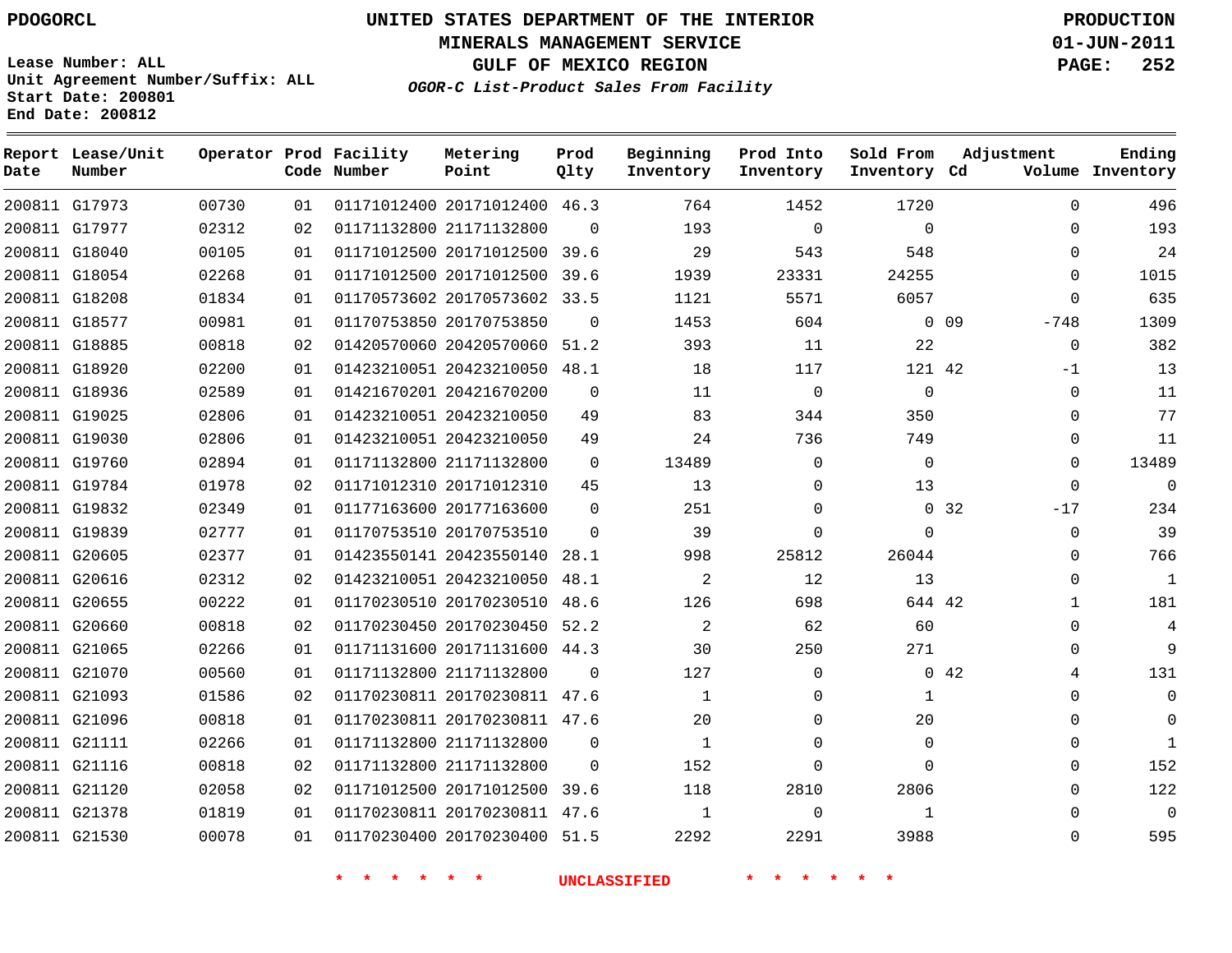**Start Date: 200801 End Date: 200812**

**Unit Agreement Number/Suffix: ALL**

# **UNITED STATES DEPARTMENT OF THE INTERIOR PDOGORCL PRODUCTION**

**MINERALS MANAGEMENT SERVICE 01-JUN-2011**

**GULF OF MEXICO REGION PAGE: 253**

**OGOR-C List-Product Sales From Facility**

| Date   | Report Lease/Unit<br>Number |       |    | Operator Prod Facility<br>Code Number | Metering<br>Point            | Prod<br>Qlty | Beginning<br>Inventory | Prod Into<br>Inventory | Sold From<br>Inventory Cd | Adjustment      | Ending<br>Volume Inventory |
|--------|-----------------------------|-------|----|---------------------------------------|------------------------------|--------------|------------------------|------------------------|---------------------------|-----------------|----------------------------|
|        | 200811 G21536               | 00818 | 02 |                                       | 01170231300 01170231300 45.3 |              | $\Omega$               | 2284                   | 2284                      | $\Omega$        | $\Omega$                   |
|        | 200811 G21580               | 02636 | 01 |                                       | 01170230811 20170230811      | 47.6         | 8                      | $\Omega$               | 8                         | 0               | $\mathbf 0$                |
|        | 200811 G21583               | 02899 | 02 |                                       | 01170530900 20170530900 49.2 |              | $\mathbf{1}$           | 1148                   | 821                       | $\Omega$        | 328                        |
|        | 200811 G21585               | 01284 | 02 | 01171132800 21171132800               |                              | $\Omega$     | 5                      | $\Omega$               | $\Omega$                  | $\Omega$        | 5                          |
|        | 200811 G21592               | 02628 | 02 |                                       | 01171132000 20171132000 48.1 |              | 33                     | 431                    | 435                       | $\mathbf 0$     | 29                         |
|        | 200811 G21597               | 02312 | 01 |                                       | 01171132800 21171132800      | $\Omega$     | 58                     | $\Omega$               | $\Omega$                  | $\Omega$        | 58                         |
|        | 200811 G21652               | 02268 | 01 |                                       | 01171132800 21171132800      | $\Omega$     | 4                      | $\mathbf 0$            | $\mathbf 0$               | $\mathbf 0$     | 4                          |
|        | 200811 G21680               | 00818 | 01 |                                       | 01171092651 20171092650      | 46.2         | $\mathbf 0$            | 874                    | 811                       | $\Omega$        | 63                         |
|        | 200811 G21691               | 00276 | 01 | 01170513700 20170513700               |                              | $\Omega$     | 2595                   | $\mathbf 0$            | $\mathbf 0$               | $\Omega$        | 2595                       |
|        | 200811 G21700               | 00105 | 01 |                                       | 01177258153 01177258153      | 29.2         | 2807                   | 1919                   | 2941                      | $\Omega$        | 1785                       |
| 200811 | G21712                      | 02237 | 01 |                                       | 01170755200 20170755200      | 32.2         | 1122                   | 3426                   | 4020                      | $\Omega$        | 528                        |
|        | 200811 G21826               | 02219 | 01 | 01170753850 20170753850               |                              | $\Omega$     | 2284                   | 1077                   |                           | 0.09<br>$-1176$ | 2185                       |
|        | 200811 G22219               | 01482 | 01 |                                       | 01423210051 20423210050      | 48.1         | 9                      | 126                    | 121                       | $\Omega$        | 14                         |
|        | 200811 G22236               | 00818 | 01 |                                       | 01170230450 20170230450 52.1 |              | 22                     | 2678                   | 2524                      | $\mathbf 0$     | 176                        |
| 200811 | G22238                      | 00818 | 02 |                                       | 01421670201 20170230450      | 52.1         | $\mathbf 0$            | 599                    | 560                       | 0               | 39                         |
|        | 200811 G22246               | 01284 | 02 |                                       | 01423210051 20170230500      | $\Omega$     | 978                    | $\Omega$               | $\mathbf 0$               | $\Omega$        | 978                        |
|        | 200811 G22501               | 00078 | 01 |                                       | 01170230400 20170230400      | 51.7         | 107                    | 797                    | 697                       | $\Omega$        | 207                        |
|        | 200811 G22505               | 02025 | 01 |                                       | 01170230811 20170230811 47.5 |              | 113                    | $\Omega$               | 113                       | $\mathbf 0$     | $\Omega$                   |
| 200811 | G22510                      | 00162 | 01 |                                       | 01170230810 20170230810      | 45.8         | $\mathbf 0$            | 9737                   | 9737                      | $\Omega$        | $\Omega$                   |
|        | 200811 G22513               | 02579 | 02 |                                       | 01170230810 20170230810      | 45.9         | 387                    | 3789                   | 1117 42                   | $\mathbf{1}$    | 3060                       |
|        | 200811 G22544               | 02714 | 01 |                                       | 01170230811 20170230811      | 47.6         | $\overline{c}$         | $\Omega$               | 2                         | $\Omega$        | $\mathbf 0$                |
|        | 200811 G22553               | 02899 | 02 |                                       | 01170530900 20170530900      | 47.3         | $\overline{2}$         | $\Omega$               | 2                         | $\mathbf 0$     | $\Omega$                   |
|        | 200811 G22582               | 01834 | 01 |                                       | 01170530900 20170530900      | 47.3         | 1418                   | 10126                  | 8657                      | $\mathbf 0$     | 2887                       |
|        | 200811 G22587               | 02200 | 01 |                                       | 01171132000 20171132000      | 48.1         | 42                     | 228                    | 256 42                    | $\mathbf{1}$    | 15                         |
|        | 200811 G22605               | 02268 | 01 | 01171132800 21171132800               |                              | $\Omega$     | 140                    | 0                      | $\mathbf 0$               | $\mathbf 0$     | 140                        |
|        | 200811 G22606               | 02628 | 02 |                                       | 01171132000 20171132000      | 48.1         | 66                     | 207                    | 261                       | $\Omega$        | 12                         |
|        | 200811 G22607               | 02899 | 02 |                                       | 01170230810 20170230810      | 45.9         | 69                     | 172                    | 102                       | $\Omega$        | 139                        |
|        | 200811 G22620               | 02268 | 01 |                                       | 01171132800 21171132800      | $\Omega$     | 1833                   | $\Omega$               | $\Omega$                  | $\Omega$        | 1833                       |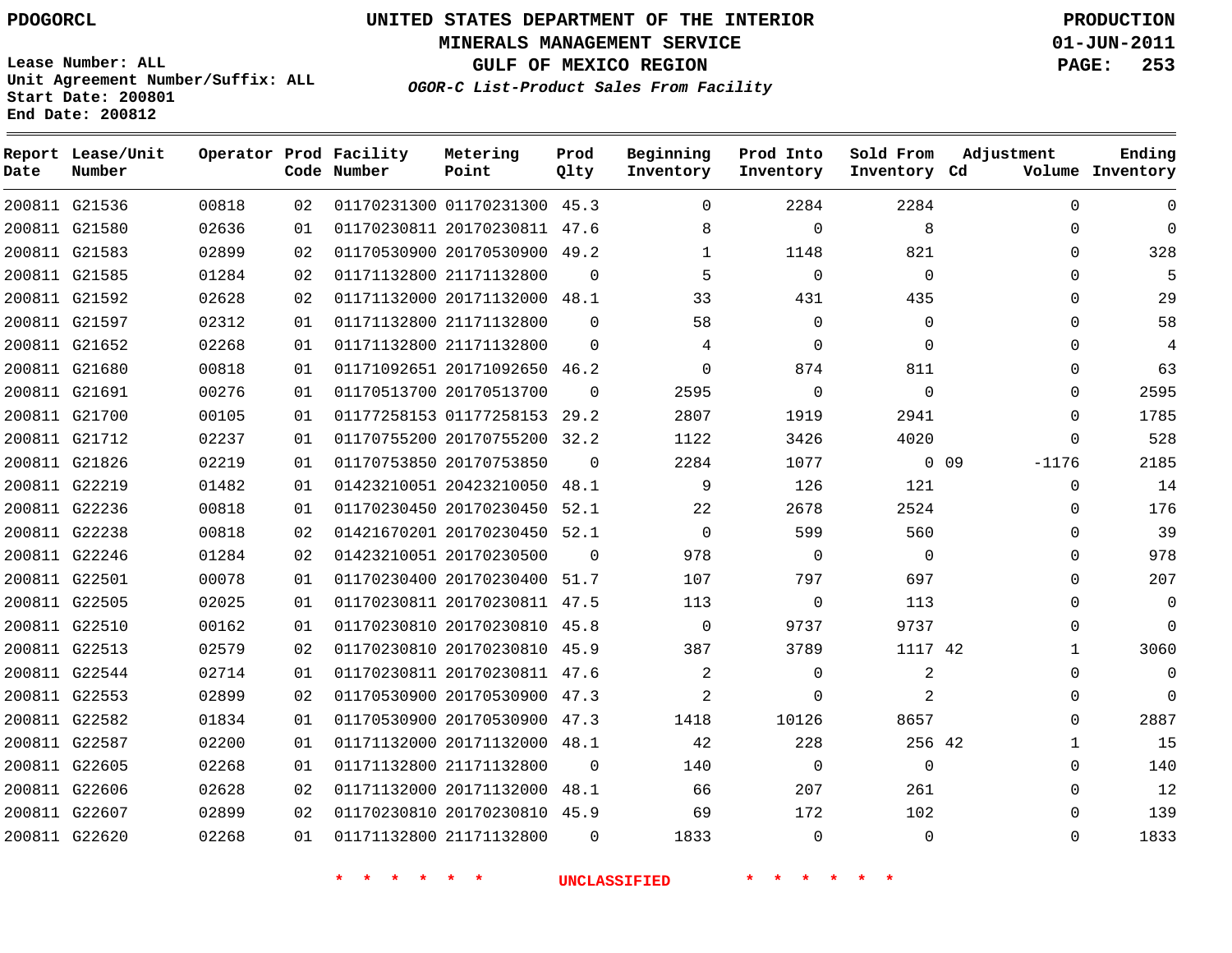**MINERALS MANAGEMENT SERVICE 01-JUN-2011**

**GULF OF MEXICO REGION PAGE: 254**

**Lease Number: ALL Unit Agreement Number/Suffix: ALL Start Date: 200801 End Date: 200812**

**OGOR-C List-Product Sales From Facility**

| Date | Report Lease/Unit<br>Number |       |    | Operator Prod Facility<br>Code Number | Metering<br>Point            | Prod<br>Qlty | Beginning<br>Inventory | Prod Into<br>Inventory | Sold From<br>Inventory Cd | Adjustment | Ending<br>Volume Inventory |
|------|-----------------------------|-------|----|---------------------------------------|------------------------------|--------------|------------------------|------------------------|---------------------------|------------|----------------------------|
|      | 200811 G22621               | 02268 | 01 |                                       | 01171132800 21171132800      | $\Omega$     | 5571                   | $\Omega$               | $\Omega$                  | $\Omega$   | 5571                       |
|      | 200811 G22651               | 01834 | 01 |                                       | 01171132800 21171132800      | $\Omega$     | 9                      | $\Omega$               | $\Omega$                  | $\Omega$   | 9                          |
|      | 200811 G22660               | 02058 | 02 |                                       | 01171012310 20171012310      | 45           | 19                     | $\Omega$               | 19                        | $\Omega$   | $\Omega$                   |
|      | 200811 G22667               | 01482 | 01 |                                       | 01171132000 20171132000      | 48.1         | 33                     | 118                    | 143                       | $\Omega$   | 8                          |
|      | 200811 G22679               | 00222 | 01 |                                       | 01177082958 20177082958 34.7 |              | $\Omega$               | 7                      | 7                         | 0          | $\Omega$                   |
|      | 200811 G22699               | 00064 | 01 |                                       | 01171012500 20171012500 39.6 |              | 7                      | $\Omega$               | 7                         | 0          | $\Omega$                   |
|      | 200811 G22700               | 02268 | 01 |                                       | 01171132800 21171132800      | $\Omega$     | 9                      | $\Omega$               | $\Omega$                  | $\Omega$   | 9                          |
|      | 200811 G22705               | 02268 | 01 |                                       | 01171132800 21171132800      | $\Omega$     | $\overline{2}$         | $\Omega$               | $\Omega$                  | $\Omega$   | $\overline{2}$             |
|      | 200811 G22738               | 02268 | 01 |                                       | 01171012500 20171012500 39.6 |              | 406                    | 6274                   | 6407                      | $\Omega$   | 273                        |
|      | 200811 G22751               | 00730 | 01 |                                       | 01171012500 20171012500      | 39.6         | 1544                   | 20368                  | 21025                     | $\Omega$   | 887                        |
|      | 200811 G22772               | 00105 | 01 |                                       | 01170513800 20170513800 33.1 |              | $\mathbf 0$            | 147                    | 135                       | 0          | 12                         |
|      | 200811 G22781               | 00222 | 02 |                                       | 01170754751 01170754751 36.1 |              | 381                    | 4042                   | 2705                      | 0          | 1718                       |
|      | 200811 G22790               | 02841 | 01 |                                       | 01177258041 01177258041 29.1 |              | $\Omega$               | 40                     | 32                        | $\Omega$   | 8                          |
|      | 200811 G22792               | 00222 | 02 |                                       | 01177258041 01177258041 29.1 |              | 957                    | 2382                   | 2852                      | $\Omega$   | 487                        |
|      |                             | 02714 | 01 |                                       | 01177258151 01177258151      | $\Omega$     | 6                      | $\mathbf 0$            | $\Omega$                  | $\Omega$   | 6                          |
|      |                             |       |    |                                       |                              |              | 963                    | 2382                   | 2852                      | 0          | 493                        |
|      | 200811 G22840               | 00730 | 01 |                                       | 01608103650 20608103650      | $\Omega$     | 21                     | $\Omega$               | 0                         | 0          | 21                         |
|      | 200811 G23166               | 00818 | 01 |                                       | 01423210051 20423210050 48.1 |              | 1                      | 71                     | 64                        | 0          | 8                          |
|      | 200811 G23180               | 01284 | 02 |                                       | 01423210051 20423210050      | 48.1         | 24                     | 232                    | 231                       | 0          | 25                         |
|      | 200811 G23181               | 01963 | 01 |                                       | 01423210051 20423210050 48.1 |              | 86                     | 241                    | 233                       | $\Omega$   | 94                         |
|      | 200811 G23193               | 02579 | 02 |                                       | 01170230510 20170230510 48.6 |              | 90                     | 753                    | 653                       | $\Omega$   | 190                        |
|      | 200811 G23197               | 00818 | 01 |                                       | 01170230500 20170230500      | $\Omega$     | 77                     | $\overline{0}$         | $\mathbf 0$               | 0          | 77                         |
|      |                             |       | 01 |                                       | 01170230810 20170230810 45.9 |              | 223                    | 316                    | 284                       | 0          | 255                        |
|      |                             |       |    |                                       |                              |              | 300                    | 316                    | 284                       | 0          | 332                        |
|      | 200811 G23199               | 00818 | 02 |                                       | 01170230450 20170230450 52.1 |              | $\Omega$               | 929                    | 868                       | 0          | 61                         |
|      | 200811 G23450               | 00981 | 01 |                                       | 01170753850 20170753850 31.1 |              | 3                      | $\Omega$               | 2                         | $\Omega$   | $\mathbf{1}$               |
|      | 200811 G23458               | 00981 | 01 |                                       | 01170753850 20170753850 31.1 |              | 39                     | $\Omega$               | 20                        | $\Omega$   | 19                         |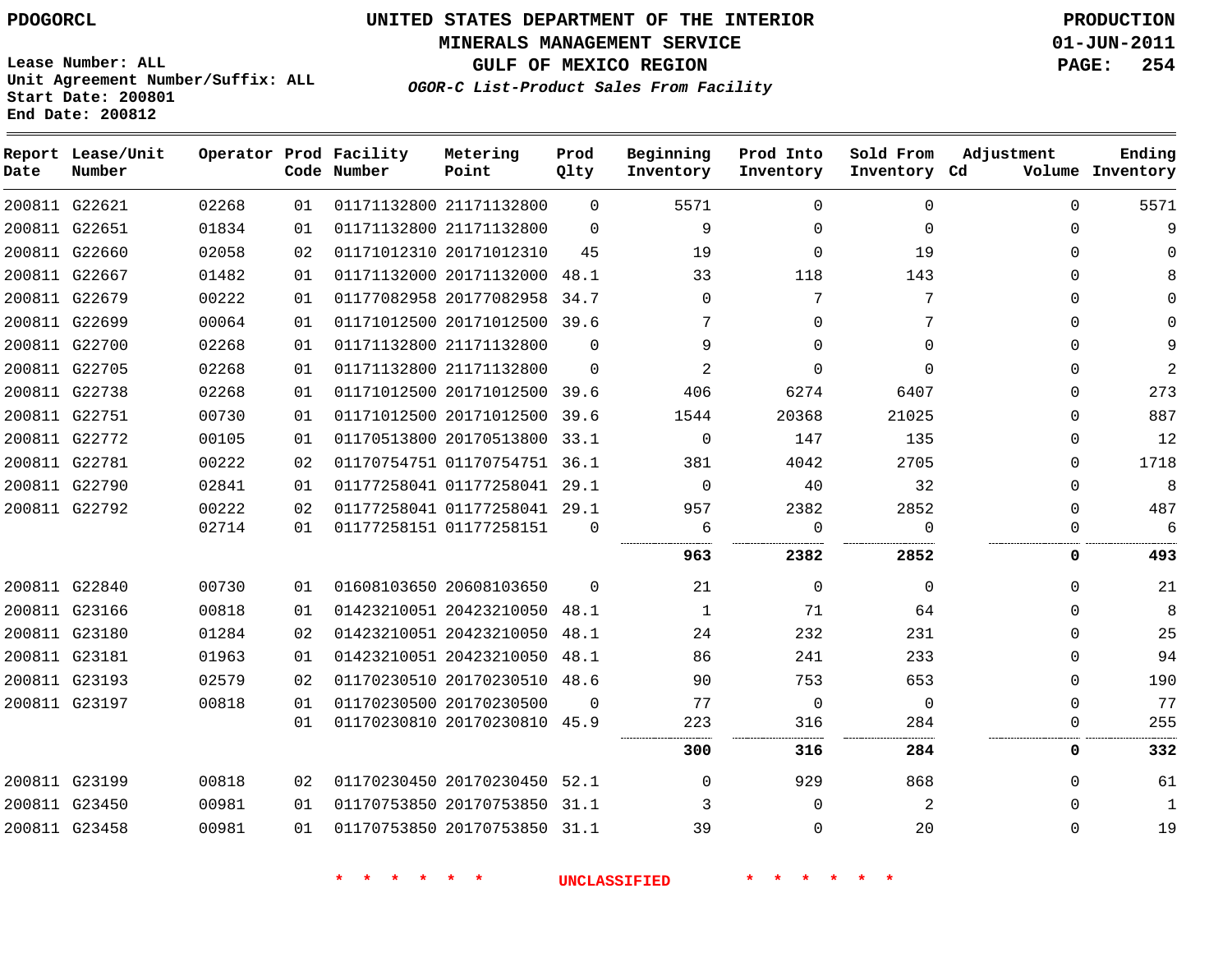# **UNITED STATES DEPARTMENT OF THE INTERIOR PDOGORCL PRODUCTION**

**MINERALS MANAGEMENT SERVICE 01-JUN-2011**

**GULF OF MEXICO REGION PAGE: 255**

**Unit Agreement Number/Suffix: ALL Start Date: 200801 End Date: 200812**

**OGOR-C List-Product Sales From Facility**

| Date | Report Lease/Unit<br>Number |       |    | Operator Prod Facility<br>Code Number | Metering<br>Point            | Prod<br>Qlty | Beginning<br>Inventory | Prod Into<br>Inventory | Sold From<br>Inventory Cd | Adjustment     | Ending<br>Volume Inventory |
|------|-----------------------------|-------|----|---------------------------------------|------------------------------|--------------|------------------------|------------------------|---------------------------|----------------|----------------------------|
|      | 200811 G23473               | 00981 | 01 |                                       | 01170753850 20170753850 31.1 |              | 760                    | 185                    | 392                       | $\Omega$       | 553                        |
|      | 200811 G23480               | 00981 | 01 |                                       | 01170753850 20170753850 31.1 |              | 2878                   | 1377                   | 1482                      | $\Omega$       | 2773                       |
|      | 200811 G23528               | 00981 | 01 |                                       | 01170753850 20170753850 31.1 |              | 1459                   | 739                    | 751                       | $\Omega$       | 1447                       |
|      | 200811 G23529               | 00981 | 01 |                                       | 01170753850 20170753850 31.1 |              | 1578                   | 745                    | 812                       | 0              | 1511                       |
|      | 200811 G23730               | 01978 | 02 |                                       | 01170230810 20170230811 47.6 |              | 197                    | 613                    | 736                       | 0              | 74                         |
|      | 200811 G23735               | 00162 | 01 |                                       | 01170230810 20170230810      | 45.9         | $\Omega$               | 1031                   | 1031                      | 0              | $\mathbf 0$                |
|      | 200811 G23736               | 02312 | 02 |                                       | 01170230810 20170230810 45.9 |              | 66                     | 185                    | 101                       | $\Omega$       | 150                        |
|      | 200811 G23748               | 02312 | 02 |                                       | 01170230810 20170230810      | 45.9         | 8                      | 153                    | 38                        | $\Omega$       | 123                        |
|      | 200811 G23754               | 02222 | 01 |                                       | 01170230811 20170230811 46.2 |              | 44                     | 124                    | 155 42                    | $\mathbf 1$    | 14                         |
|      | 200811 G23820               | 02899 | 01 |                                       | 01177058270 01177058270      | 38           | 876                    | 409                    | 445                       | $\Omega$       | 840                        |
|      | 200811 G23853               | 02266 | 01 |                                       | 01171012310 20171012310      | 45           | 72                     | 278                    | 332                       | $\Omega$       | 18                         |
|      | 200811 G23956               | 02807 | 01 |                                       | 01170753510 20170753510      | 49.6         | 1263                   | 0                      | 94                        | $\Omega$       | 1169                       |
|      | 200811 G24330               | 02566 | 01 |                                       | 01427038270 01427038270 50.9 |              | 184                    | 97                     | 171                       | 0              | 110                        |
|      | 200811 G24416               | 02312 | 02 |                                       | 01170230810 20170230810      | 47.6         | 0                      | 1                      | 1                         | <sup>n</sup>   | 0                          |
|      | 200811 G24700               | 02312 | 02 |                                       | 01170230811 20170230811 47.6 |              | 9                      | 98                     | 96                        | 0              | 11                         |
|      | 200811 G24710               | 02025 | 01 |                                       | 01170230811 20170230811 47.6 |              | 303                    | 773                    | 989                       | $\Omega$       | 87                         |
|      | 200811 G24712               | 02025 | 01 |                                       | 01170230811 20170230811 47.6 |              | 2                      | 132                    | 119                       | $\Omega$       | 15                         |
|      | 200811 G24729               | 02579 | 02 |                                       | 01170230510 20170230510 48.6 |              | 684                    | 6771                   | 5868 42                   | -1             | 1586                       |
|      | 200811 G24730               | 00818 | 02 |                                       | 01170230810 20170230810 45.9 |              | 468                    | $\mathbf 0$            | 470 42                    | $\overline{a}$ | $\Omega$                   |
|      |                             |       | 01 |                                       | 01170230500 20170230500      | $\Omega$     | 723                    | 0                      | $\mathbf 0$               | $\Omega$       | 723                        |
|      |                             | 02349 | 01 |                                       | 01170230500 20170230500      | 0            | 19                     | 0                      | $\Omega$                  | 0              | 19                         |
|      |                             |       |    |                                       |                              |              | 1210                   | 0                      | 470                       | 2              | 742                        |
|      | 200811 G24733               | 00818 | 02 |                                       | 01170530900 20170530900 47.6 |              | 15                     | $\Omega$               | 15                        | $\Omega$       | 0                          |
|      | 200811 G24745               | 02800 | 02 |                                       | 01170530900 20170530900      | $\Omega$     | 2                      | 0                      | $\Omega$                  | <sup>n</sup>   | 2                          |
|      | 200811 G24802               | 02579 | 02 |                                       | 01171132000 20171132000      | 48.1         | $\Omega$               | $\mathbf{1}$           | 1                         | 0              | $\Omega$                   |
|      | 200811 G24873               | 00222 | 02 |                                       | 01171012400 20171012400      | 46.3         | 16                     | 237                    | 172                       | 0              | 81                         |
|      | 200811 G24889               | 02579 | 02 |                                       | 01171012500 20171012500      | 39.6         | 2038                   | 35342                  | 36044                     | $\Omega$       | 1336                       |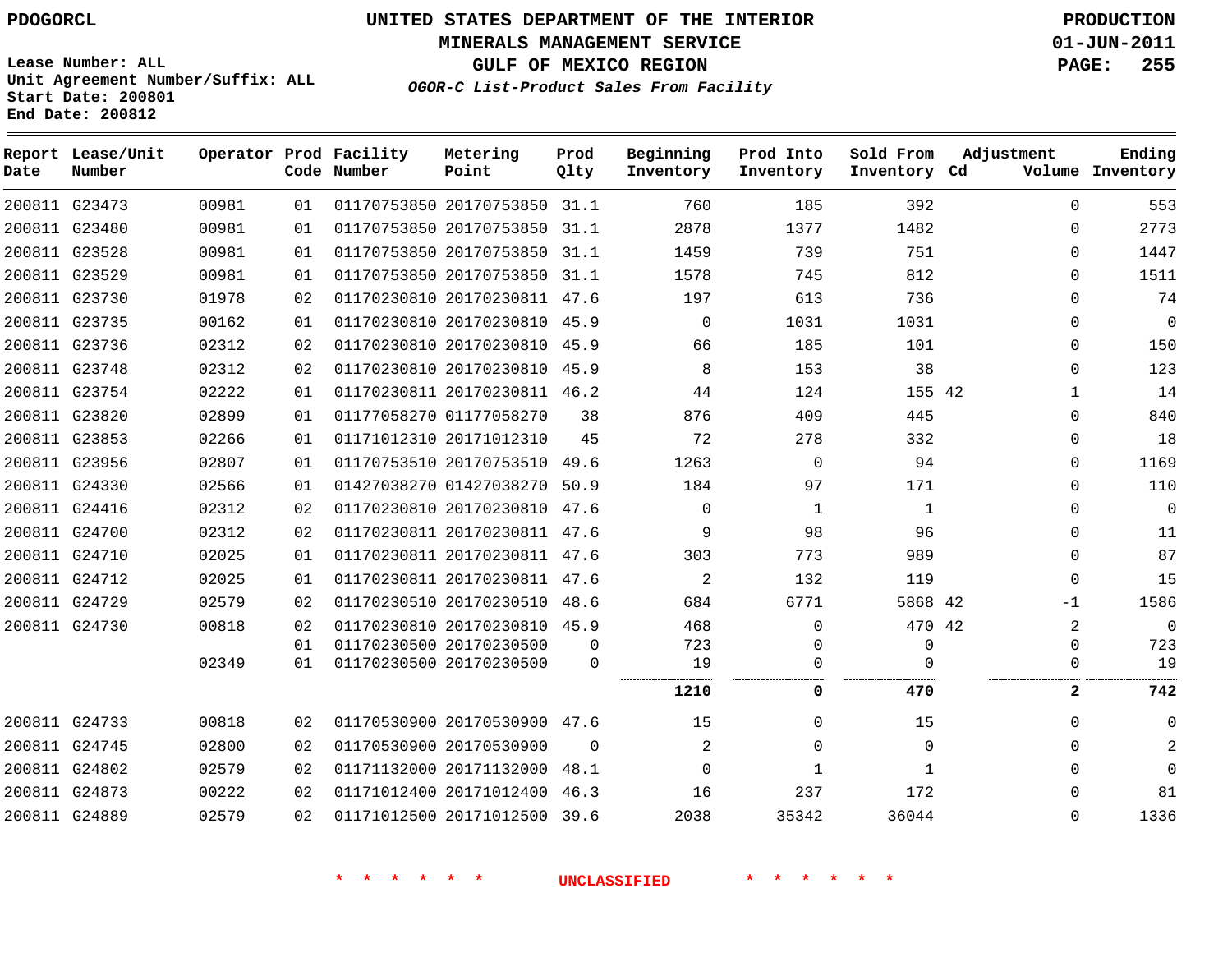**Unit Agreement Number/Suffix: ALL**

# **UNITED STATES DEPARTMENT OF THE INTERIOR PDOGORCL PRODUCTION**

**MINERALS MANAGEMENT SERVICE 01-JUN-2011**

**GULF OF MEXICO REGION PAGE: 256**

**OGOR-C List-Product Sales From Facility**

**Start Date: 200801 End Date: 200812 Report Lease/Unit Operator Prod Facility Metering Prod Beginning Prod Into Sold From Adjustment Ending Code Number Point Inventory Cd Volume Date Number Qlty Inventory Inventory Inventory**  $\Omega$  G24898 20171012400 46.3 20171012300 37.2  $\Omega$  . . . . . . . . . . . . . . . . . . . . . . . . . . . . . . . . . . . . . . . . G24922 21171132800  $\Omega$   $\Omega$  $\Omega$  $\Omega$  G24924 21171132800  $\Omega$   $\Omega$  $\Omega$  G24977 20171012500 39.6  $\Omega$  G25008 20170753510 46.2  $\Omega$   $\Omega$  G25524 20170230450 52.1 42 -1 G25536 01420390101  $\Omega$  42 G25553 20170230510 48.6 42 G25561 20170230450 52.1  $\Omega$  G25566 20170230450 51.9  $\Omega$   $\Omega$  $\Omega$  G25579 20170230500  $\Omega$   $\Omega$  20170230810 45.9 42  $-1$  **-1** G25605 20170230810 48.6  $\Omega$   $\Omega$  G25606 20170230810 47.5  $\Omega$   $\Omega$  G25872 20170230811 47.6  $\Omega$  G25914 01170530900  $\Omega$   $\Omega$ 42  $-2$  $\Omega$  G25916 20170530900  $\Omega$   $\Omega$  $\Omega$  $\Omega$  G25939 20170230810 45.9  $\Omega$  G25948 20170530900 47.3  $\Omega$   $\Omega$  $\Omega$  G25965 01171132800  $\Omega$   $\Omega$  $\Omega$  $\Omega$  G25967 20170230811 47.6  $\Omega$   $\Omega$  G26023 20171012500  $\Omega$   $\Omega$  $\Omega$  $\Omega$  G26032 20171012300 37.2  $\Omega$   $\Omega$  G26040 21171132800  $\Omega$   $\Omega$  $\Omega$  $\Omega$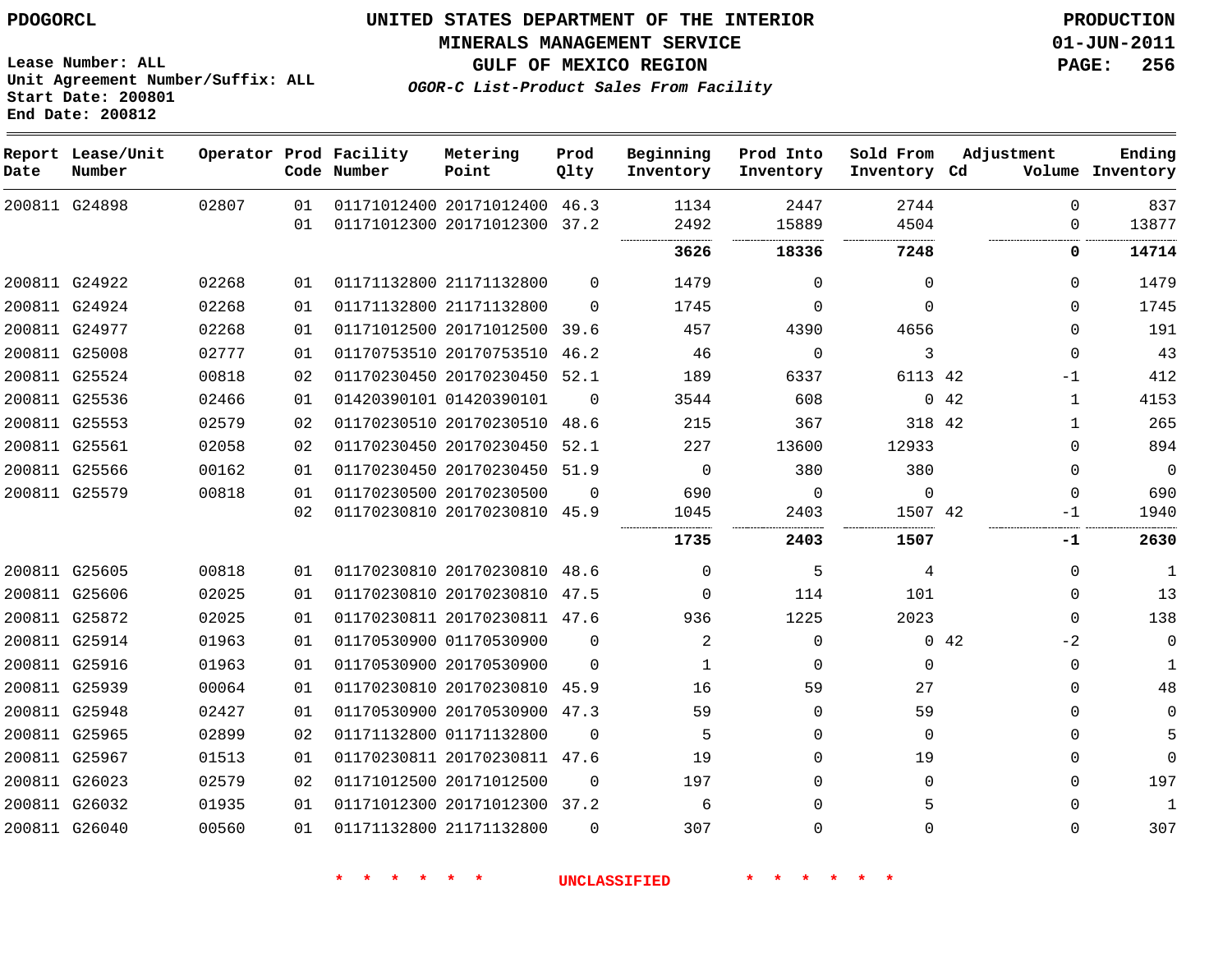**Start Date: 200801 End Date: 200812**

**Unit Agreement Number/Suffix: ALL**

# **UNITED STATES DEPARTMENT OF THE INTERIOR PDOGORCL PRODUCTION**

**MINERALS MANAGEMENT SERVICE 01-JUN-2011**

**GULF OF MEXICO REGION PAGE: 257**

**OGOR-C List-Product Sales From Facility**

 G26051 G26074 G26124 G26146 G26281 G26442 G26451 G26477 G26480 G26513 G27023 G27061 G27072 G27100 G27155 G27169 G27194 G27195 G27215 G27476 G27507 G27789 G27793 G27831 G31304 **Report Lease/Unit Date Number Operator Prod Facility Code Number** 20171092650 46.2 20177122950 27.4 20171012500 39.6 01177258152 32.1 20170753850 31.1 20423550090 20423210050 48.1 01420390101 20423210050 48.1 20170230450 52.1 01170230810 20171131600 44.3 21171132800 20171012310 20171012500 39.6 20171012500 39.6 01177258152 32.6 01177258154 01177288152 33.3 20423210050 20170230450 52.1 20170530900 47.3 20170530900 47.3 20170530900 47.3 20170230811 47.6 20170513700 32.1 20170513700 32.1 20171012300 39.2 **Metering Point** 42  $\cap$  $\Omega$   $\Omega$  **Prod Qlty**  $\Omega$  $\cap$   $\Omega$  **Beginning Inventory**  $\Omega$   $\Omega$  **Ending Inventory Cd Volume**  $\Omega$   $\Omega$   $\Omega$   $\Omega$   $\Omega$  **Prod Into Inventory**  $\Omega$   $\Omega$   $\Omega$   $\Omega$   $\Omega$  **Sold From Inventory**  $\Omega$  $\Omega$  $\cap$  $\Omega$  $\Omega$  $\Omega$  $\Omega$  $\Omega$   $\Omega$   $\Omega$   $\Omega$  $\Omega$  $\Omega$  $\Omega$ -1  $\Omega$  $\Omega$  $\Omega$  $\Omega$  $\Omega$  $\Omega$  $\Omega$  $\Omega$ **Adjustment**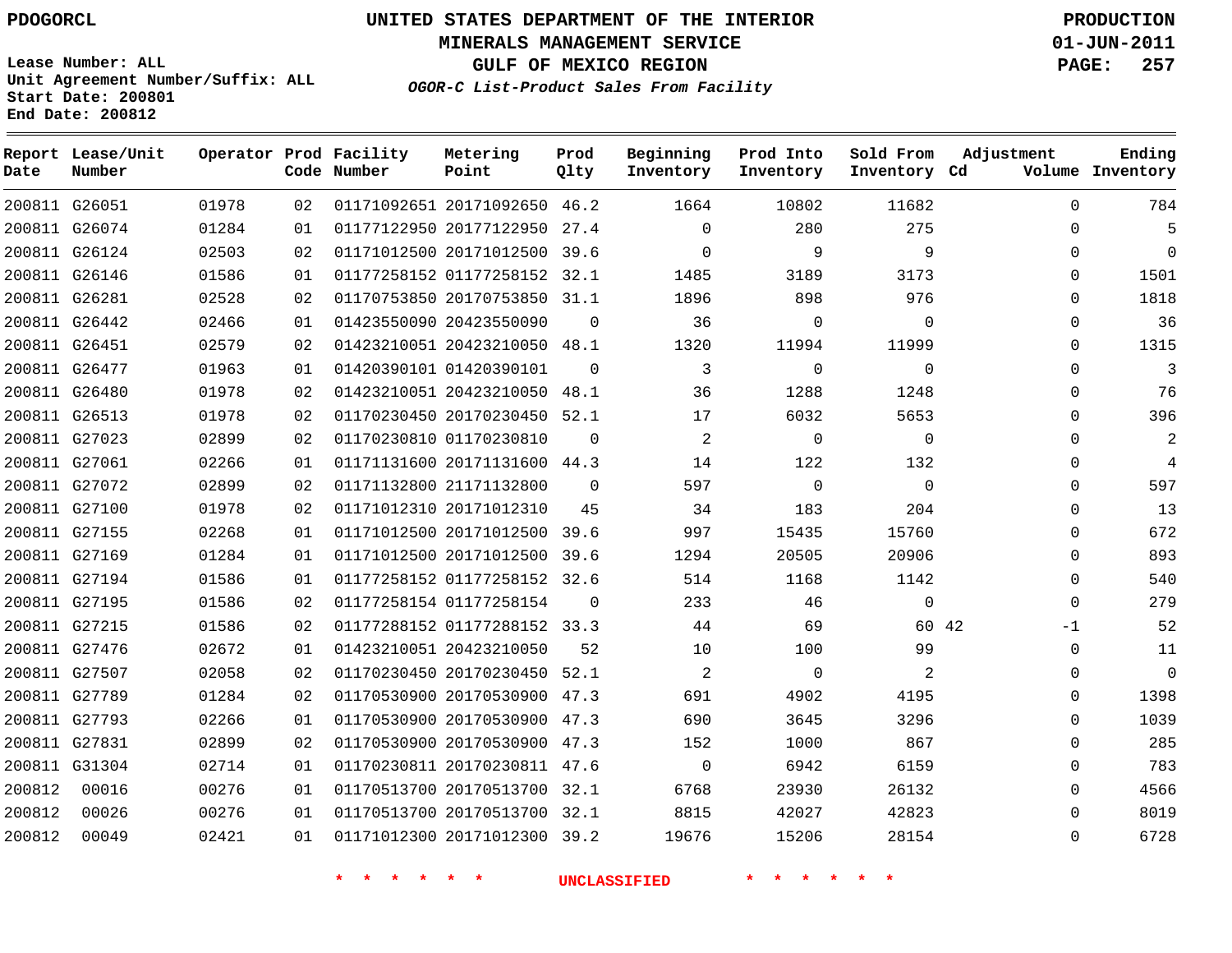**Start Date: 200801 End Date: 200812**

**Unit Agreement Number/Suffix: ALL**

# **UNITED STATES DEPARTMENT OF THE INTERIOR PDOGORCL PRODUCTION**

**MINERALS MANAGEMENT SERVICE 01-JUN-2011**

**GULF OF MEXICO REGION PAGE: 258**

**OGOR-C List-Product Sales From Facility**

**Report Lease/Unit Operator Prod Facility Metering Prod Beginning Prod Into Sold From Adjustment Ending Number Code Number Point Inventory Cd Volume Date Qlty Inventory Inventory Inventory**  $\Omega$  20171012300 39.2 20171012300 39.2  $\Omega$   $\cap$  20171012300 39.2  $\Omega$  20171012300 30.3  $\Omega$  20170230810 45.2  $\Omega$  01170231300 52.5  $\Omega$  20170513700 26.8  $\Omega$  20170513700 26.8  $\Omega$  20170230810 45.2 20170230810 45.2  $\Omega$  20170230810 45.2 20171012300 39.2 42 01170231300 43.2  $\Omega$   $\Omega$  $\Omega$  01170231300 43.2  $\Omega$  20170230810 45.2  $\Omega$  20171012310 44.8 20170754800 28.9  $\Omega$  20170513700 32.1  $\Omega$  20171012400 45.9  $\Omega$  2017711260Y 28.9 2017711260Y 28.9  $\Omega$  20171012400 46.2 42 20171012300 30.4  $\Omega$   $\Omega$   $\Omega$  20171012500 38.4  $\Omega$  20171012300 39.2 47 . . . . . . . . **6223 6178 1 340** 21171132800 21171132800 44.9  $\Omega$  $\Omega$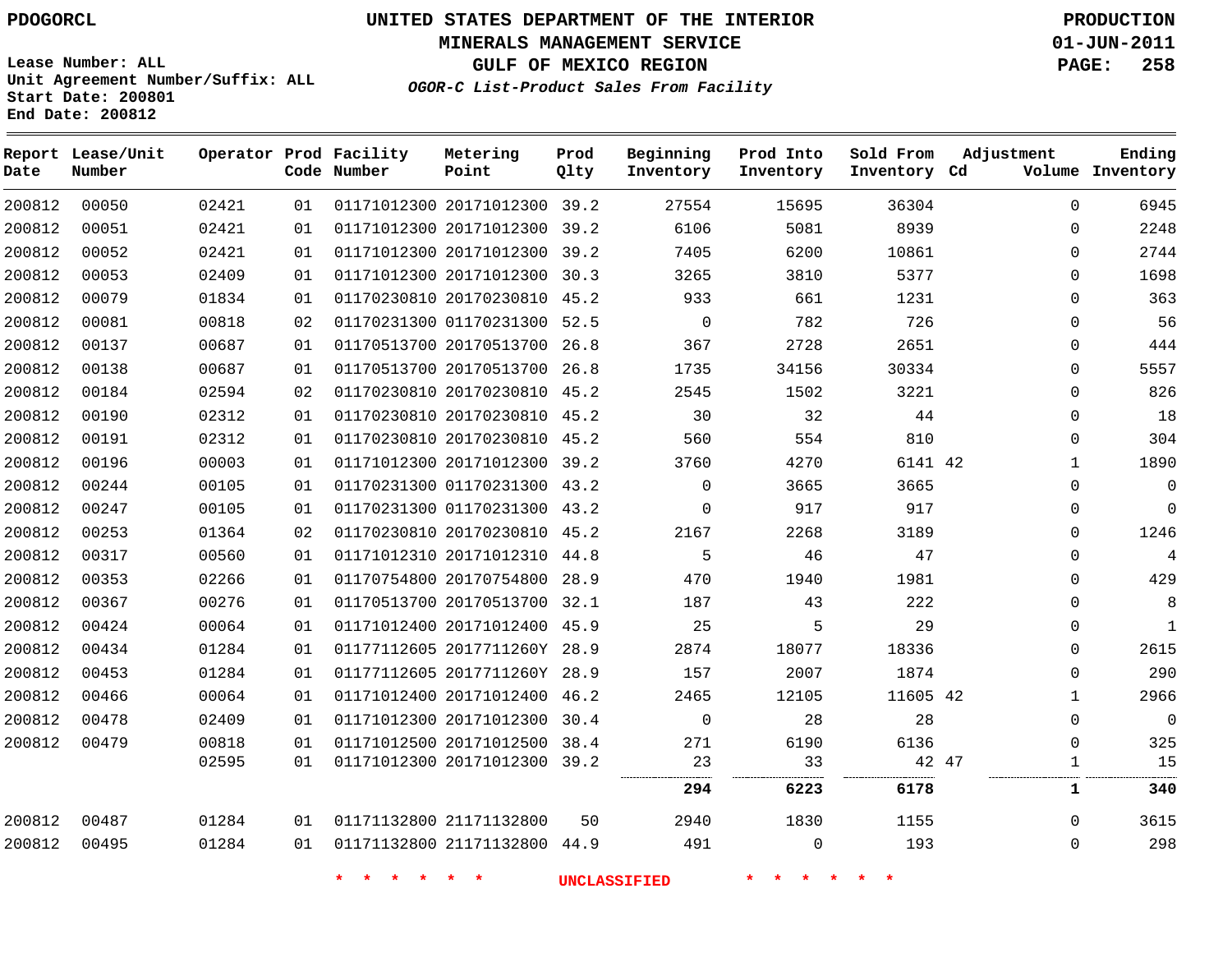### **MINERALS MANAGEMENT SERVICE 01-JUN-2011**

**GULF OF MEXICO REGION PAGE: 259**

**Lease Number: ALL Unit Agreement Number/Suffix: ALL Start Date: 200801 End Date: 200812**

**OGOR-C List-Product Sales From Facility**

| Date   | Report Lease/Unit<br>Number |       |    | Operator Prod Facility<br>Code Number | Metering<br>Point            | Prod<br>Qlty | Beginning<br>Inventory | Prod Into<br>Inventory | Sold From<br>Inventory Cd | Adjustment   | Ending<br>Volume Inventory |
|--------|-----------------------------|-------|----|---------------------------------------|------------------------------|--------------|------------------------|------------------------|---------------------------|--------------|----------------------------|
| 200812 | 00526                       | 00105 | 01 |                                       | 01170230810 20170230810 45.1 |              | 3712                   | 2754                   | 4953                      | $\Omega$     | 1513                       |
| 200812 | 00541                       | 02589 | 01 |                                       | 01170530900 20170530900      | 48.2         | $\mathbf{0}$           | 12                     | 12                        | $\mathbf{0}$ | $\mathbf 0$                |
| 200812 | 00549                       | 00818 | 01 |                                       | 01171131800 20171131800      | $\Omega$     | 4                      | $\mathbf{0}$           | $\Omega$                  | $\Omega$     | 4                          |
| 200812 | 00559                       | 00687 | 01 |                                       | 01171131600 20171131600      | 42.2         | 151                    | 2726                   | 2739 42                   | $\mathbf 1$  | 139                        |
| 200812 | 00560                       | 00687 | 01 |                                       | 01171131600 20171131600      | 42.2         | 14                     | 477                    | 466 42                    | $-1$         | 24                         |
| 200812 | 00577                       | 01935 | 01 |                                       | 01171012300 20171012300 39.2 |              | 8373                   | 43392                  | 52565                     | $\mathbf{0}$ | 19200                      |
| 200812 | 00593                       | 01834 | 01 |                                       | 01171012300 20171012300 39.2 |              | 7325                   | $\mathbf 0$            | 1567                      | $\Omega$     | 5758                       |
|        |                             | 02589 | 01 |                                       | 01171012300 20171012300      | 39           | 1400                   | 0                      | 1400                      | 0            | $\Omega$                   |
|        |                             |       |    |                                       |                              |              | 8725                   | 0                      | 2967                      | 0            | 5758                       |
| 200812 | 00605                       | 02899 | 01 |                                       | 01170573602 20170573602 32.3 |              | 3162                   | 20157                  | 19952                     | $\Omega$     | 3367                       |
| 200812 | 00680                       | 01482 | 01 |                                       | 01170230700 20170230700      | $\Omega$     | 268                    | 0                      | $\mathbf 0$               | $\mathbf{0}$ | 268                        |
| 200812 | 00691                       | 02312 | 02 |                                       | 01170754200 20170754200      | 37           | 745                    | 2055                   | 1716                      | $\mathbf{0}$ | 1084                       |
| 200812 | 00693                       | 02266 | 01 |                                       | 01170754800 20170754800      | 28.9         | 474                    | 1879                   | 1938                      | $\Omega$     | 415                        |
| 200812 | 00694                       | 02266 | 01 |                                       | 01170754800 20170754800      | 28.9         | 3316                   | 16025                  | 15799                     | $\mathbf{0}$ | 3542                       |
| 200812 | 00697                       | 02266 | 01 |                                       | 01170754800 20170754800 28.9 |              | 994                    | 4288                   | 4334                      | 0            | 948                        |
| 200812 | 00758                       | 02421 | 01 |                                       | 01170230810 20170230810      | 45.2         | 3707                   | 3505                   | 5285                      | $\mathbf{0}$ | 1927                       |
| 200812 | 00763                       | 01284 | 01 |                                       | 01170231100 20170230810 45.2 |              | 132                    | 83                     | 169                       | $\mathbf{0}$ | 46                         |
| 200812 | 00767                       | 00105 | 01 |                                       | 01170230810 20170230810 45.2 |              | 1112                   | 1168                   | 1888                      | $\Omega$     | 392                        |
| 200812 | 00775                       | 01834 | 01 |                                       | 01171131600 20171131600 42.2 |              | 80                     | 2432                   | 2388                      | $\Omega$     | 124                        |
| 200812 | 00777                       | 01482 | 01 |                                       | 01171132000 20171132000      | 47.6         | 26                     | 403                    | 406                       | $\mathbf 0$  | 23                         |
| 200812 | 00778                       | 01482 | 01 |                                       | 01171132000 20171132000      | 47.6         | 59                     | 560                    | 587                       | $\mathbf{0}$ | 32                         |
| 200812 | 00796                       | 02628 | 02 |                                       | 01171092651 20171092650      | 47.1         | 6708                   | 54141                  | 52987                     | $\Omega$     | 7862                       |
| 200812 | 00797                       | 02421 | 01 |                                       | 01171012300 20171012300 39.2 |              | 6530                   | 6644                   | 10234                     | $\Omega$     | 2940                       |
| 200812 | 00818                       | 02636 | 01 |                                       | 01171132800 21171132800 44.9 |              | 226                    | 0                      | 58                        | $\Omega$     | 168                        |
| 200812 | 00819                       | 00078 | 01 |                                       | 01171132800 21171132800      | 44.9         | 28                     | 0                      | 7                         | $\mathbf{0}$ | 21                         |
| 200812 | 00828                       | 01284 | 01 |                                       | 01171092651 20171092650 47.1 |              | 3                      | 162                    | 141                       | $\mathbf{0}$ | 24                         |
| 200812 | 00839                       | 02451 | 01 |                                       | 01170513800 20170513800 33.9 |              | 571                    | 5775                   | 5971                      | $\Omega$     | 375                        |
|        | 200812 754303001A           | 00059 | 01 |                                       | 01170230811 20170230811 50.3 |              | 640                    | 11269                  | 11311                     | $\Omega$     | 598                        |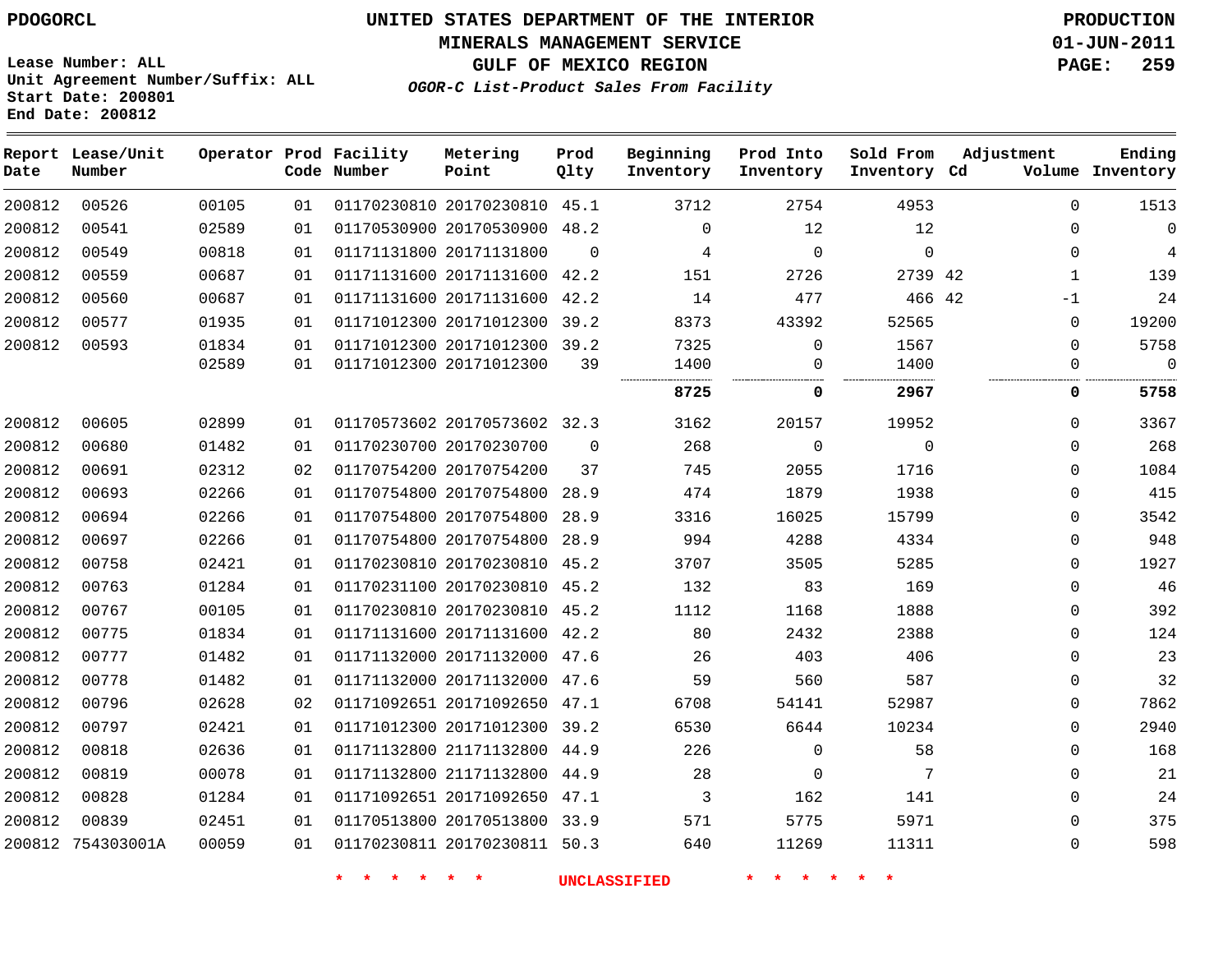**MINERALS MANAGEMENT SERVICE 01-JUN-2011**

**GULF OF MEXICO REGION PAGE: 260**

**Lease Number: ALL Unit Agreement Number/Suffix: ALL Start Date: 200801 End Date: 200812**

**OGOR-C List-Product Sales From Facility**

| Date | Report Lease/Unit<br>Number |       |    | Operator Prod Facility<br>Code Number | Metering<br>Point            | Prod<br>Qlty | Beginning<br>Inventory | Prod Into<br>Inventory | Sold From<br>Inventory Cd | Adjustment |              | Ending<br>Volume Inventory |
|------|-----------------------------|-------|----|---------------------------------------|------------------------------|--------------|------------------------|------------------------|---------------------------|------------|--------------|----------------------------|
|      | 200812 754304003A           | 00078 | 01 |                                       | 01170230400 20170230400      | 53           | 3                      | 6                      | 7                         |            | $\Omega$     | 2                          |
|      | 200812 754305004A           | 02899 | 01 |                                       | 01171132000 20171132000 48.1 |              | 131                    | 2157                   | 2164                      |            | $\Omega$     | 124                        |
|      | 200812 754307017A           | 00362 | 02 |                                       | 01170230811 20170230811 50.3 |              | 12                     | 3500                   | 3326                      |            | $\Omega$     | 186                        |
|      | 200812 7543880060           | 00105 | 01 |                                       | 01170230450 20170230450      | 52.4         | 110                    | 607                    | 673                       |            | 0            | 44                         |
|      | 200812 7543890080           | 00276 | 01 |                                       | 01170513700 20170513700 32.1 |              | 6173                   | 3030                   | 2574 42                   |            | $\mathbf{1}$ | 6630                       |
|      | 200812 7543890180           | 02899 | 01 |                                       | 01423210051 20423210050 48.4 |              | 9                      | 194                    | 188                       |            | $\Omega$     | 15                         |
|      | 200812 7543890220           | 00105 | 01 |                                       | 01608158271 01608158271      | 20           | $\Omega$               | 58                     | 58                        |            | $\Omega$     | 0                          |
|      | 200812 7543900080           | 02421 | 01 |                                       | 01177245111 01177245111 37.8 |              | $\mathbf 0$            | 78                     | 78                        |            | $\Omega$     | $\mathbf 0$                |
|      | 200812 7543920040           | 02628 | 01 |                                       | 01423210051 20423210050 48.4 |              | 38                     | 148                    | 172                       |            | $\Omega$     | 14                         |
|      | 200812 7543930100           | 00362 | 02 |                                       | 01170230810 20170230810 45.2 |              | 6023                   | 5344                   | 8430                      |            | 0            | 2937                       |
|      | 200812 7543930200           | 00105 | 01 |                                       | 01171012310 20171012310 45.2 |              | 236                    | 2048                   | 2122                      |            | $\Omega$     | 162                        |
|      |                             | 01284 | 01 |                                       | 0117709260L 2017709260L 41.1 |              | 0                      | 2754                   | 2754                      |            | $\Omega$     | $\mathbf 0$                |
|      |                             |       |    |                                       |                              |              | 236                    | 4802                   | 4876                      |            | 0            | 162                        |
|      | 200812 7543930210           | 02899 | 02 |                                       | 01608165300 01608165300      | $\mathbf 0$  | 91                     | $\mathbf 0$            | $\mathbf 0$               |            | $\Omega$     | 91                         |
|      | 200812 7543940080           | 00222 | 01 |                                       | 01171132800 21171132800      | 50           | 270                    | $\mathbf 0$            | 69                        |            | $\Omega$     | 201                        |
|      | 200812 754395009A           | 00730 | 01 |                                       | 01170753510 20170753510      | $\Omega$     | 317                    | $\mathbf 0$            | $\Omega$                  |            | $\Omega$     | 317                        |
|      | 200812 754395019A           | 00105 | 01 |                                       | 01420390101 01420390101      | $\Omega$     | 1440                   | 378                    | $\Omega$                  |            | $\Omega$     | 1818                       |
|      | 200812 754396015A           | 01284 | 01 |                                       | 01608103650 20608103650      | $\Omega$     | 110                    | $\mathbf{0}$           | $\Omega$                  |            | $\Omega$     | 110                        |
|      | 200812 754398002A           | 00105 | 01 |                                       | 01420570060 20420570060      | 50.2         | 4806                   | 3147                   | 138                       |            | $\Omega$     | 7815                       |
|      | 200812 754398017A           | 01284 | 02 |                                       | 01170230811 20170230811 50.3 |              | 7                      | 25                     |                           | 27 42      | -4           | $\mathbf{1}$               |
|      | 200812 8910020210           | 02451 | 01 |                                       | 01170753510 20170753510      | $\Omega$     | 1308                   | $\mathbf 0$            | $\Omega$                  |            | 0            | 1308                       |
|      |                             |       | 01 |                                       | 01170513800 20170513800 33.9 |              | 13060                  | 189078                 | 189858                    |            | 0            | 12280                      |
|      |                             |       |    |                                       |                              |              | 14368                  | 189078                 | 189858                    |            | 0            | 13588                      |
|      | 200812 8910024540           | 02451 | 01 |                                       | 01170513800 20170513800 33.9 |              | 9829                   | 119396                 | 121471                    |            | $\Omega$     | 7754                       |
|      | 200812 8910029320           | 00276 | 01 |                                       | 01170513700 20170513700 32.1 |              | 19663                  | 52731                  | 52759 42                  |            | 2            | 19637                      |
|      | 200812 8910034440           | 00276 | 01 |                                       | 01170513700 20170513700 32.1 |              | 34046                  | 107126                 | 107838 42                 |            | $-1$         | 33333                      |
|      | 200812 8910063810           | 02466 | 01 |                                       | 01170230450 20170230450 52.5 |              | 1071                   | 13658                  | 13748 42                  |            | $\mathbf{1}$ | 982                        |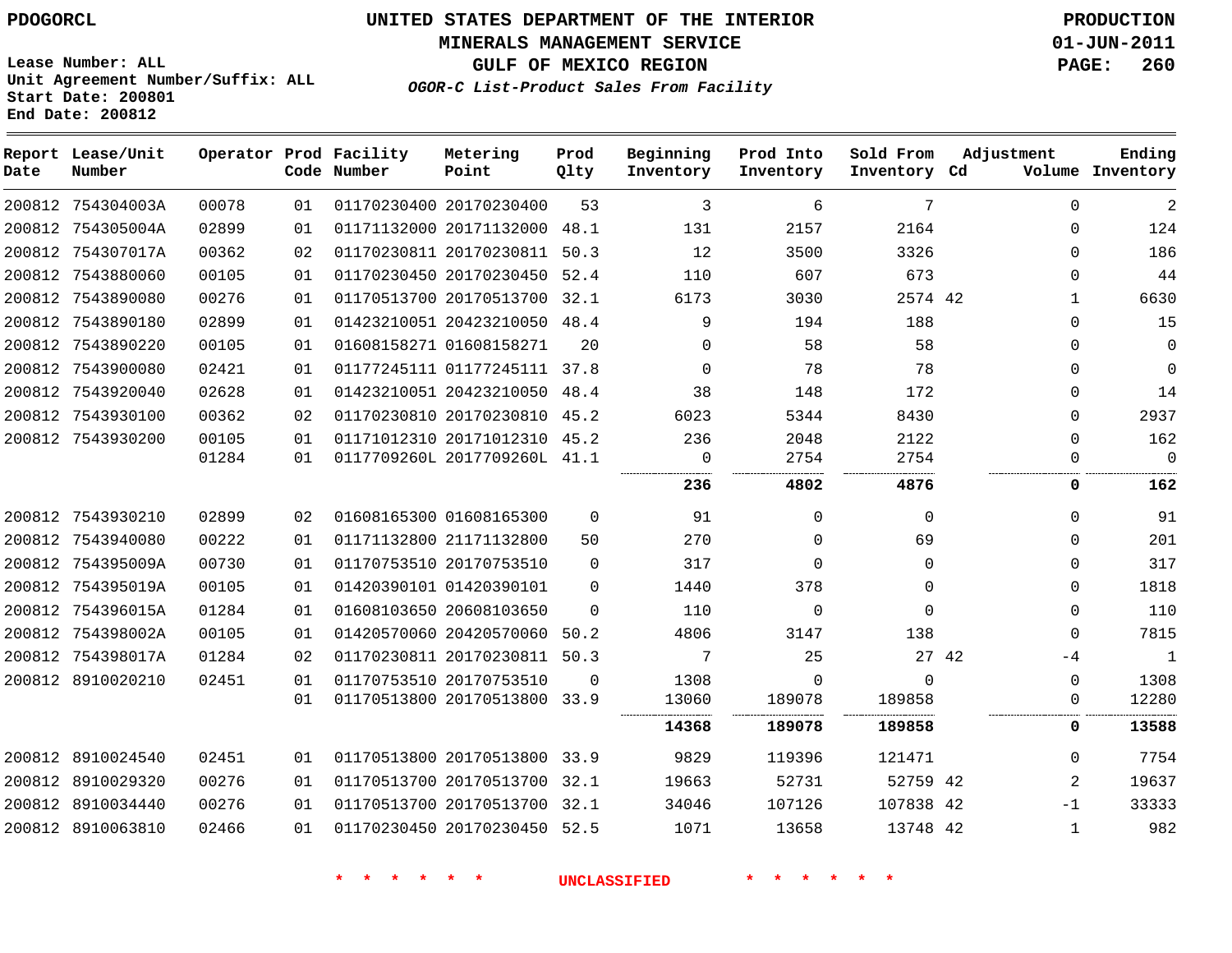**Start Date: 200801 End Date: 200812**

**Unit Agreement Number/Suffix: ALL**

# **UNITED STATES DEPARTMENT OF THE INTERIOR PDOGORCL PRODUCTION**

**MINERALS MANAGEMENT SERVICE 01-JUN-2011**

**GULF OF MEXICO REGION PAGE: 261**

**OGOR-C List-Product Sales From Facility**

 8910086610 8910086660 8910087640 8910087670 8910088130 8910088160 8910089160 891008927AE 891008927AG 891008927K 891008927X 891008946C 8910116580 8910116740 8910116770 8910116790 8910116800 891011687A 891011687B 891011687C 891011687D 8910117330 8910123210 8910123250 8910123270 8910123320 8910123330 8910123350 **Report Lease/Unit Date Number Operator Prod Facility Code Number** 20170754800 28.9 20421670200 21171132800 44.4 20170754200 21171132800 44.9 21171132800 20170513700 32.1 20170230400 20170230400 20170230400 20170230400 20171012500 38.4 20170513700 32.1 20170513700 32.1 20170513700 32.1 20170513700 32.1 20170513700 32.1 20170754800 28.9 20170754800 28.9 20170754800 28.9 20170754800 28.9 20170754800 28.9 0117709260A 2017709260A 0117709260A 2017709260A 20177215102 29.6 20177215102 29.6 20177215102 29.6 20171012500 38.4 **Metering Point** 42 44 46 42 42 42 42  $\Omega$  44.9  $\Omega$  $\Omega$ **Prod Qlty**  $\Omega$  **Beginning Inventory**  $\Omega$   $\Omega$  **Ending Inventory Cd Volume**  $\Omega$  $\Omega$   $\Omega$  $\Omega$   $\Omega$   $\Omega$   $\Omega$  $\Omega$  **Prod Into Inventory**  $\Omega$   $\Omega$  $\Omega$  **Sold From Inventory**  $\Omega$  $\Omega$  $-1$  $\Omega$  $\Omega$  $\Omega$  $\Omega$ -139 -1 -1  $\Omega$   $\Omega$   $-1$  $\Omega$  $\Omega$  $\Omega$  $\Omega$  $\Omega$  $\Omega$  $\Omega$  $\Omega$   $\Omega$  $\Omega$ **Adjustment**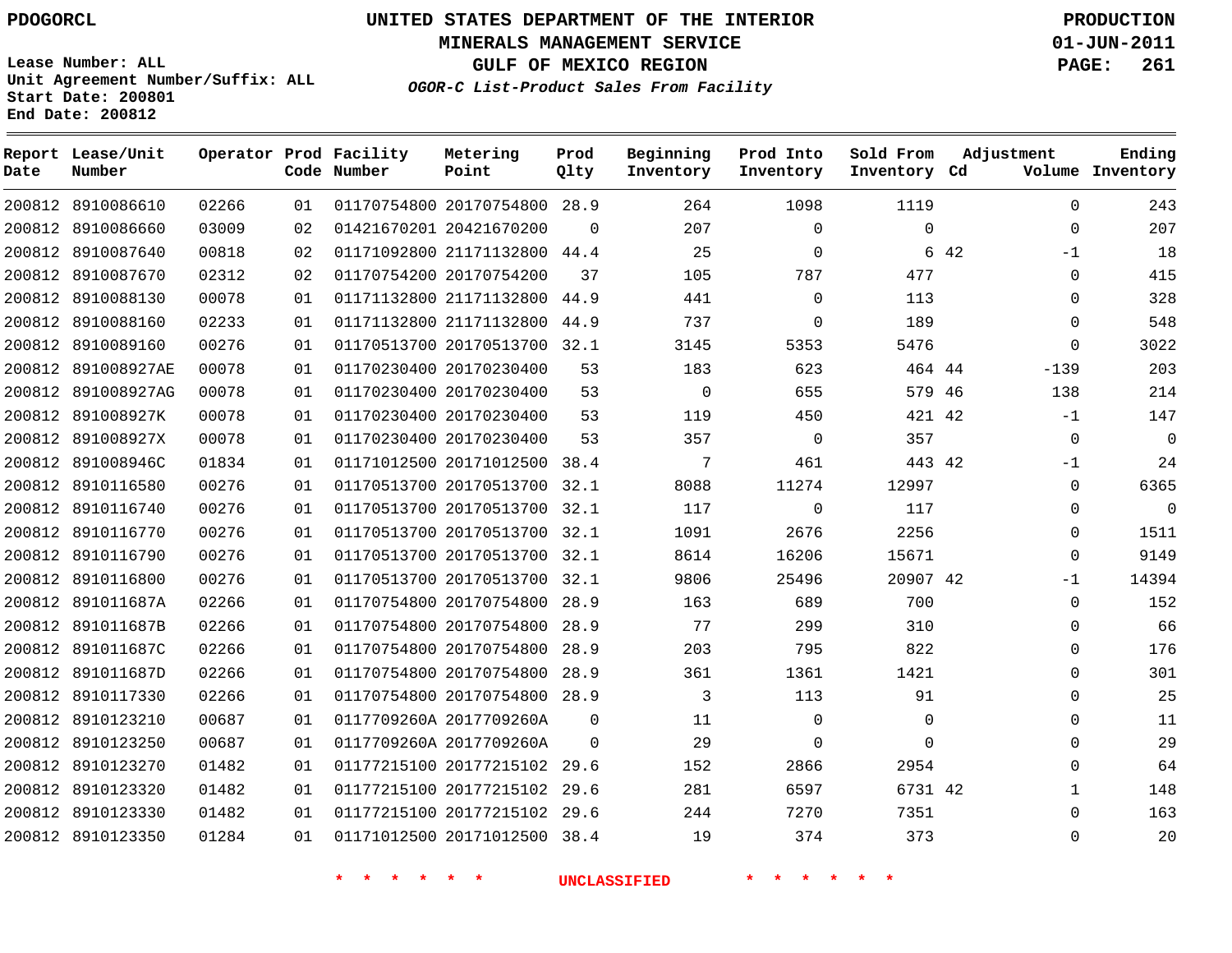**MINERALS MANAGEMENT SERVICE 01-JUN-2011**

**GULF OF MEXICO REGION PAGE: 262**

**Lease Number: ALL Unit Agreement Number/Suffix: ALL Start Date: 200801 End Date: 200812**

**OGOR-C List-Product Sales From Facility**

| Date | Report Lease/Unit<br>Number |       |    | Operator Prod Facility<br>Code Number | Metering<br>Point            | Prod<br>Qlty | Beginning<br>Inventory | Prod Into<br>Inventory | Sold From<br>Inventory Cd | Adjustment   | Ending<br>Volume Inventory |
|------|-----------------------------|-------|----|---------------------------------------|------------------------------|--------------|------------------------|------------------------|---------------------------|--------------|----------------------------|
|      | 200812 8910123390           | 00818 | 01 |                                       | 01171131800 20171131800 47.9 |              | 1954                   | $\Omega$               | 108                       | $\Omega$     | 1846                       |
|      | 200812 8910138430           | 03041 | 01 |                                       | 01171132800 21171132800      | 50           | 9                      | $\Omega$               | 2                         | $\Omega$     | 7                          |
|      | 200812 8910169300           | 00491 | 01 |                                       | 01170230810 20170230810 50.3 |              | $\overline{2}$         | 9                      | 11                        | $\Omega$     | $\Omega$                   |
|      | 200812 8910202350           | 00276 | 01 |                                       | 01170513700 20170513700 32.1 |              | 23501                  | 49204                  | 42504                     | 0            | 30201                      |
|      | 200812 8910202430           | 00276 | 01 |                                       | 01170513700 20170513700      | $\Omega$     | 222                    | $\mathbf 0$            | $\mathbf 0$               | $\Omega$     | 222                        |
|      | 200812 8910202470           | 02266 | 01 |                                       | 01170754800 20170754800 28.9 |              | 15                     | 108                    | 99                        | $\Omega$     | 24                         |
|      | 200812 8910202550           | 00105 | 01 |                                       | 01170230810 20170230810 45.1 |              | 373                    | 374                    | 541                       | $\mathbf 0$  | 206                        |
|      | 200812 8910202560           | 00276 | 01 |                                       | 01170513700 20170513700 32.1 |              | 4911                   | 11221                  | 10993                     | $\Omega$     | 5139                       |
|      | 200812 G00932               | 01376 | 01 |                                       | 01170230810 20170230810 45.2 |              | $\mathbf 0$            | 278                    | 125                       | $\mathbf 0$  | 153                        |
|      | 200812 G00935               | 02852 | 02 |                                       | 01171131600 20171131600 42.2 |              | $\mathbf 0$            | 6                      | 6                         | $\Omega$     | $\mathbf 0$                |
|      | 200812 G00985               | 00687 | 01 |                                       | 0117709260A 2017709260A      | $\mathbf 0$  | 337                    | $\mathbf 0$            | $\mathbf 0$               | $\Omega$     | 337                        |
|      | 200812 G00987               | 00105 | 01 |                                       | 01171132800 21171132800 44.9 |              | 656                    | $\mathbf 0$            | 168                       | 0            | 488                        |
|      | 200812 G00989               | 00003 | 01 |                                       | 01171012400 20171012400      | $\Omega$     | 1022                   | $\Omega$               | $\Omega$                  | $\Omega$     | 1022                       |
|      | 200812 G01022               | 03059 | 01 |                                       | 0117711260P 2017711260P      | 58.4         | 199                    | 547                    | 746                       | $\Omega$     | $\Omega$                   |
|      | 200812 G01023               | 02899 | 01 |                                       | 01171092651 20171092650 46.2 |              | 143                    | 5713                   | 5018                      | $\Omega$     | 838                        |
|      | 200812 G01083               | 00276 | 01 |                                       | 01170513700 20170513700 32.1 |              | 13354                  | 21089                  | 22536                     | $\Omega$     | 11907                      |
|      |                             | 02777 | 01 |                                       | 01170753510 20170753510      | $\Omega$     | 65                     | $\mathbf 0$            | 0                         | $\mathbf 0$  | 65                         |
|      |                             |       |    |                                       |                              |              | 13419                  | 21089                  | 22536                     | 0            | 11972                      |
|      | 200812 G01090               | 00276 | 01 |                                       | 01170513700 20170513700 32.1 |              | 10263                  | 17015                  | 17672 42                  | $\mathbf{1}$ | 9607                       |
|      | 200812 G01091               | 00276 | 01 |                                       | 01170513700 20170513700 32.1 |              | 1781                   | 2317                   | 2790                      | $\Omega$     | 1308                       |
|      | 200812 G01092               | 00276 | 01 |                                       | 01170513700 20170513700 32.1 |              | 8754                   | 13046                  | 14434 42                  | $-1$         | 7365                       |
|      | 200812 G01127               | 02630 | 01 |                                       | 01171132000 20171132000 47.6 |              | 301                    | 4870                   | 4890                      | $\Omega$     | 281                        |
|      | 200812 G01196               | 00078 | 01 |                                       | 01171132800 21171132800 44.9 |              | 46                     | $\mathbf 0$            | 26                        | $\Omega$     | 20                         |
|      | 200812 G01198               | 00818 | 02 |                                       | 01171092651 20171092650 47.6 |              | 1                      | 5                      | 5                         | $\Omega$     | $\mathbf{1}$               |
|      | 200812 G01208               | 00818 | 02 |                                       | 01171092651 20171092650 47.1 |              | 379                    | 1123                   | 1339                      | $\Omega$     | 163                        |
|      | 200812 G01210               | 03041 | 01 |                                       | 01171132800 21171132800 44.9 |              | 32                     | 0                      | 8                         | $\Omega$     | 24                         |
|      | 200812 G01220               | 00105 | 01 |                                       | 01177092600 20177092600 44.6 |              | 648                    | 18577                  | 18613                     | $\Omega$     | 612                        |
|      | 200812 G01248               | 02628 | 01 |                                       | 01171012500 20171012500 38.4 |              | 24                     | 320                    | 327                       | $\mathbf 0$  | 17                         |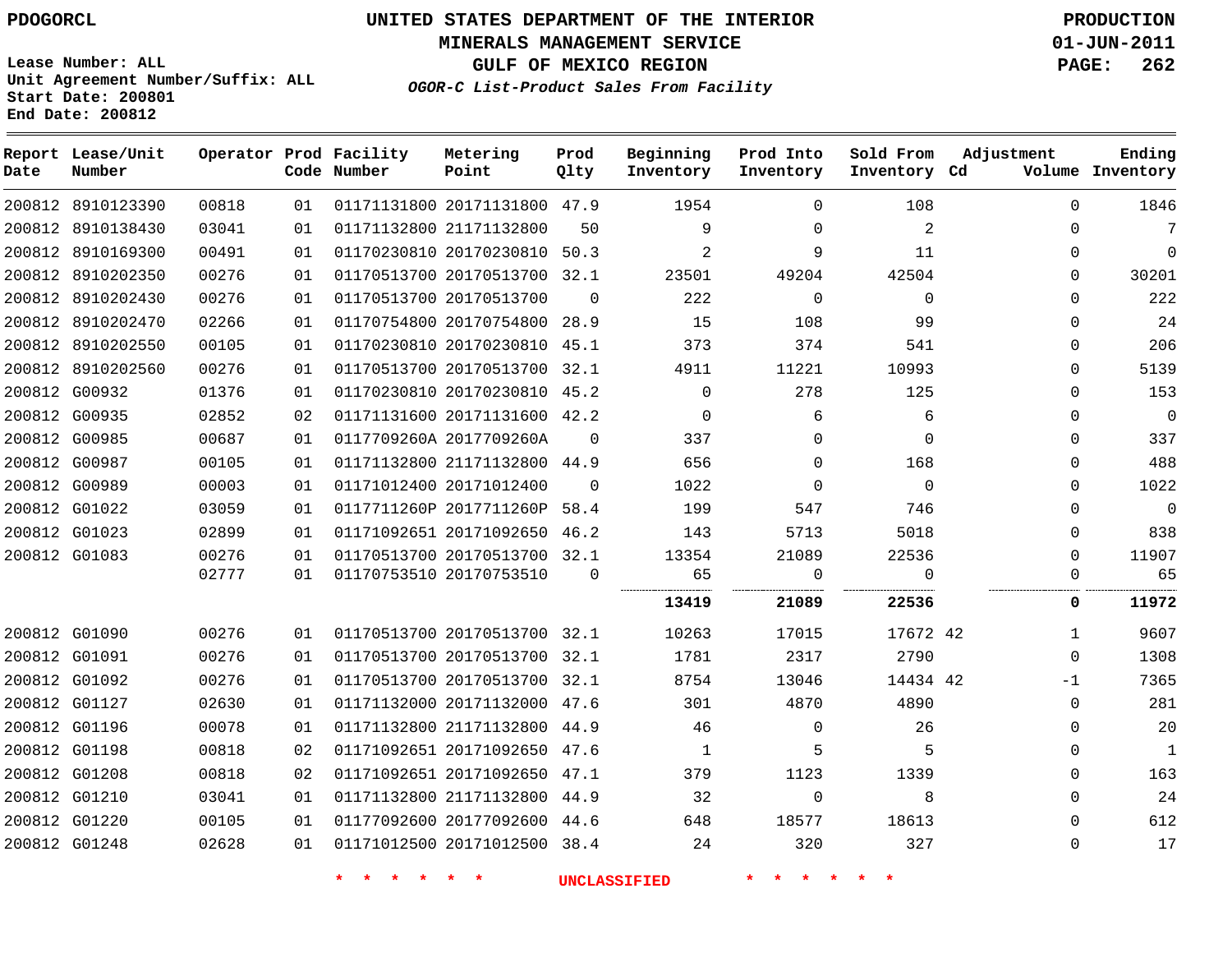**Start Date: 200801 End Date: 200812**

# **UNITED STATES DEPARTMENT OF THE INTERIOR PDOGORCL PRODUCTION**

**MINERALS MANAGEMENT SERVICE 01-JUN-2011**

**GULF OF MEXICO REGION PAGE: 263**

**OGOR-C List-Product Sales From Facility Unit Agreement Number/Suffix: ALL**

| Date | Report Lease/Unit<br>Number |       |    | Operator Prod Facility<br>Code Number | Metering<br>Point            | Prod<br>Qlty | Beginning<br>Inventory | Prod Into<br>Inventory | Sold From<br>Inventory Cd | Adjustment   | Ending<br>Volume Inventory |
|------|-----------------------------|-------|----|---------------------------------------|------------------------------|--------------|------------------------|------------------------|---------------------------|--------------|----------------------------|
|      | 200812 G01269               | 01284 | 01 |                                       | 01171012500 20171012500 38.4 |              | 27                     | 268                    | 281                       | $\mathbf 0$  | 14                         |
|      | 200812 G01351               | 00078 | 01 |                                       | 01170230400 20170230400      | 53           | 259                    | 407                    | 534 42                    |              | 133                        |
|      | 200812 G01441               | 00818 | 01 |                                       | 01177112701 20177112700 51.2 |              | 1822                   | 2711                   | 3262                      | 0            | 1271                       |
|      | 200812 G01447               | 00276 | 01 |                                       | 01170513700 20170513700      | 32.1         | 2245                   | 6296                   | 7340                      | $\Omega$     | 1201                       |
|      | 200812 G01477               | 02595 | 01 |                                       | 01170230810 20170230810      | 45.2         | 1256                   | 1367                   | 1872                      | $\Omega$     | 751                        |
|      | 200812 G01497               | 02451 | 01 |                                       | 01170513800 20170513800      | 33.9         | 2622                   | 35505                  | 35821                     | $\mathbf 0$  | 2306                       |
|      | 200812 G01498               | 02451 | 01 |                                       | 01170513800 20170513800      | 33.9         | 591                    | 11016                  | 10892                     | $\Omega$     | 715                        |
|      | 200812 G01526               | 02899 | 01 |                                       | 01171092651 20171092650      | 46.2         | 19                     | 1178                   | 1033                      | $\Omega$     | 164                        |
|      | 200812 G01580               | 02451 | 01 |                                       | 01170513800 20170513800      | 33.9         | 219                    | 976                    | 1132                      | $\mathbf 0$  | 63                         |
|      | 200812 G01610               | 01482 | 01 |                                       | 01177215100 20177215102      | 29.6         | 27                     | 734                    | 744 42                    | $-1$         | 16                         |
|      | 200812 G01619               | 00276 | 01 |                                       | 01170513700 20170513700      | 32.1         | 12799                  | 3828                   | 5503 42                   | 1            | 11125                      |
|      | 200812 G01620               | 00276 | 01 |                                       | 01170513700 20170513700      | 32.1         | 11772                  | 6215                   | 5061                      | $\Omega$     | 12926                      |
|      | 200812 G01676               | 02237 | 01 |                                       | 01170755200 20170755200      | 32.3         | 1474                   | 10252                  | 10527                     | $\Omega$     | 1199                       |
|      | 200812 G01677               | 02237 | 01 |                                       | 01170755200 20170755200      | 32.3         | 237                    | 3471                   | 3302                      | $\mathbf 0$  | 406                        |
|      | 200812 G01757               | 00003 | 01 |                                       | 01423210051 20423210050      | 48.4         | 7                      | 837                    | 766                       | $\mathbf 0$  | 78                         |
|      | 200812 G01860               | 00105 | 01 |                                       | 01170231110 20170231110      | 41.5         | 1150                   | 4964                   | 4626                      | 0            | 1488                       |
|      | 200812 G01865               | 00078 | 01 |                                       | 01171012500 20171012500      | 38.4         | 272                    | 5542                   | 5523                      | $\mathbf{0}$ | 291                        |
|      | 200812 G01898               | 02312 | 01 |                                       | 01171012500 20171012500      | 38.4         | 454                    | 7727                   | 7775                      | $\mathbf 0$  | 406                        |
|      | 200812 G01901               | 01482 | 01 |                                       | 01177215100 20177215102      | 29.6         | $\mathbf 0$            | 94                     | 92                        | $\mathbf 0$  | $\overline{a}$             |
|      | 200812 G01953               | 00105 | 01 |                                       | 01170230811 20170230811 50.2 |              | 13                     | 674                    | 651                       | $\Omega$     | 36                         |
|      | 200812 G01966               | 01482 | 01 |                                       | 01177215100 20177215102      | 29.6         | 27                     | 2137                   | 2116                      | $\Omega$     | 48                         |
|      | 200812 G01967               | 01482 | 01 |                                       | 01177215100 20177215102 29.6 |              | $\mathbf 0$            | 3072                   | 3002 42                   | $-1$         | 69                         |
|      | 200812 G01997               | 01071 | 02 |                                       | 01170230810 20170230810      | 57           | 37                     | 360                    | 360                       | $\mathbf 0$  | 37                         |
|      | 200812 G01998               | 00818 | 01 |                                       | 01170230811 20170230811      | 45.2         | 50                     | 80                     | 86                        | $\mathbf 0$  | 44                         |
|      | 200812 G02023               | 02312 | 02 |                                       | 01170230811 20170230811      | 50.3         | 663                    | 11482                  | 11535                     | $\mathbf 0$  | 610                        |
|      | 200812 G02045               | 00105 | 01 |                                       | 01170530900 20170530900      | 47.6         | 35                     | 51                     | 62                        | $\mathbf 0$  | 24                         |
|      | 200812 G02050               | 02714 | 01 |                                       | 01171132800 21171132800      | 44.9         | 692                    | $\Omega$               | 177                       | $\Omega$     | 515                        |
|      | 200812 G02099               | 01978 | 02 |                                       | 01171012310 20171012310      | 45.2         | 579                    | 10114                  | 9893                      | $\Omega$     | 800                        |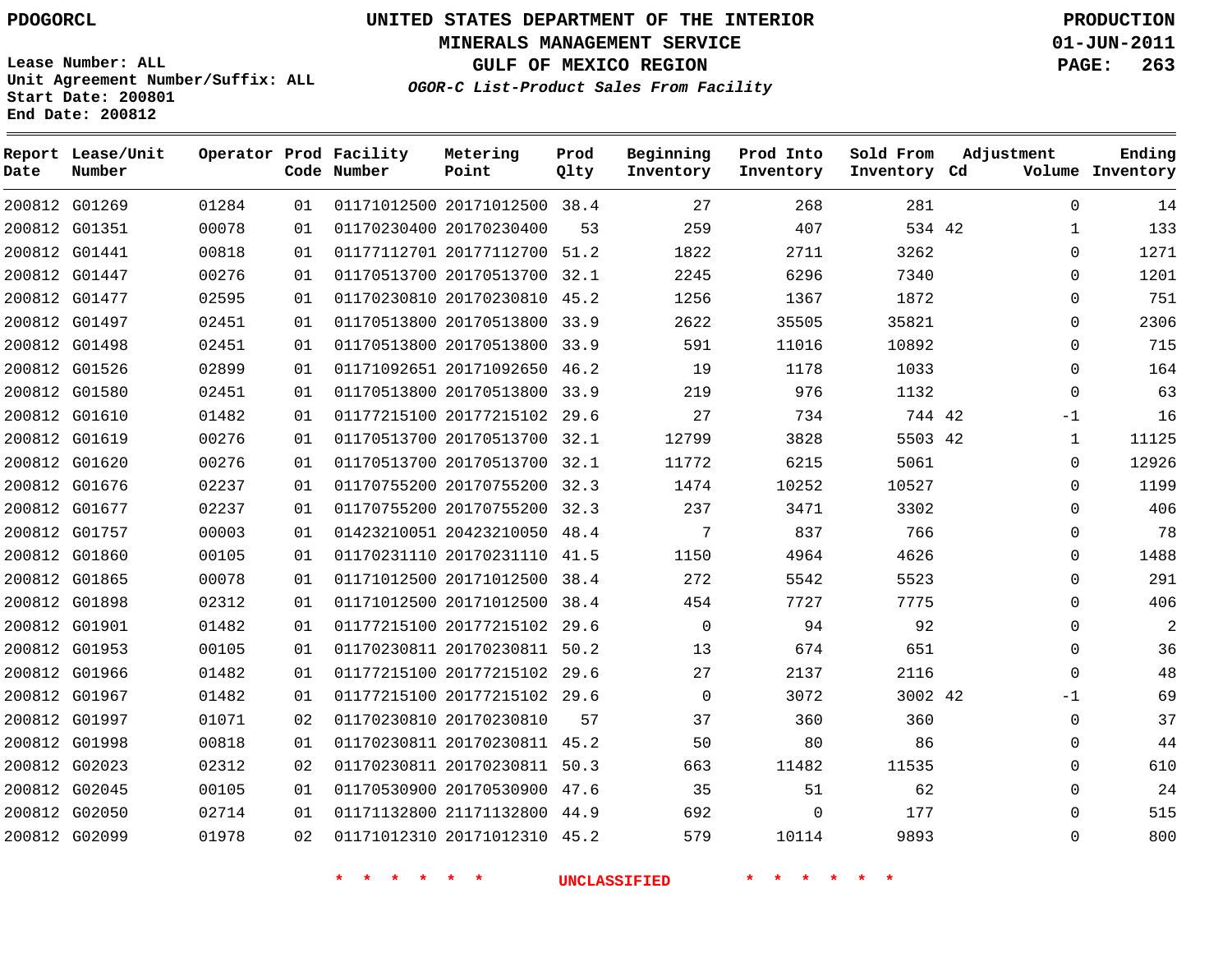**Start Date: 200801 End Date: 200812**

**Unit Agreement Number/Suffix: ALL**

# **UNITED STATES DEPARTMENT OF THE INTERIOR PDOGORCL PRODUCTION**

**MINERALS MANAGEMENT SERVICE 01-JUN-2011**

**GULF OF MEXICO REGION PAGE: 264**

**OGOR-C List-Product Sales From Facility**

**Report Lease/Unit Operator Prod Facility Metering Prod Beginning Prod Into Sold From Adjustment Ending Code Number Point Inventory Cd Volume Date Number Qlty Inventory Inventory Inventory**  $\Omega$  G02127 20170230810 45.2 G02161 20171012500 38.4  $\Omega$  G02163 20171012500 38.3  $\cap$  G02300 21171132800 44.9  $\Omega$  G02353 20170230450 52.5  $\Omega$  G02354 20170230450 52.5  $\Omega$  G02357 20170230450 52.5  $\Omega$  G02391 0142709015A 2042709015A 41.7  $\Omega$   $\Omega$  $\Omega$  G02404 20170230810 47.1  $\Omega$  G02416 20170230810 50.3  $\Omega$   $\Omega$  $\Omega$  G02423 20427110150 46.6  $\Omega$  G02428 20170230810 50.3  $\Omega$   $\Omega$  G02433 20170230810 50.2  $\Omega$  $\Omega$  G02434 20170230810 50.3 G02436 20170230811 50.3  $\Omega$  G02596 21171132800 44.9  $\Omega$  G02665 20423210050 48.3  $\Omega$  G02819 20170231110 41.6  $\Omega$   $\Omega$  $\Omega$  G02825 20170231110 41.5  $\Omega$  $\Omega$   $\Omega$  G02826 20170231110 41.5 20170230810 45.2  $\Omega$  . . . . . . . . . . . . . . . . . . . . . . . . . . . . . . . . . . G02870 20170230810 45.2  $\Omega$  G02895 20171092650  $\Omega$  $\Omega$  $\Omega$  $\Omega$  G02898 20171012300 39.2  $\Omega$   $\Omega$  $\Omega$  20171012300  $\Omega$  $\Omega$  . . . . . . . . . . . . . . . . . . . . . . . . . . . . . . . . . . . .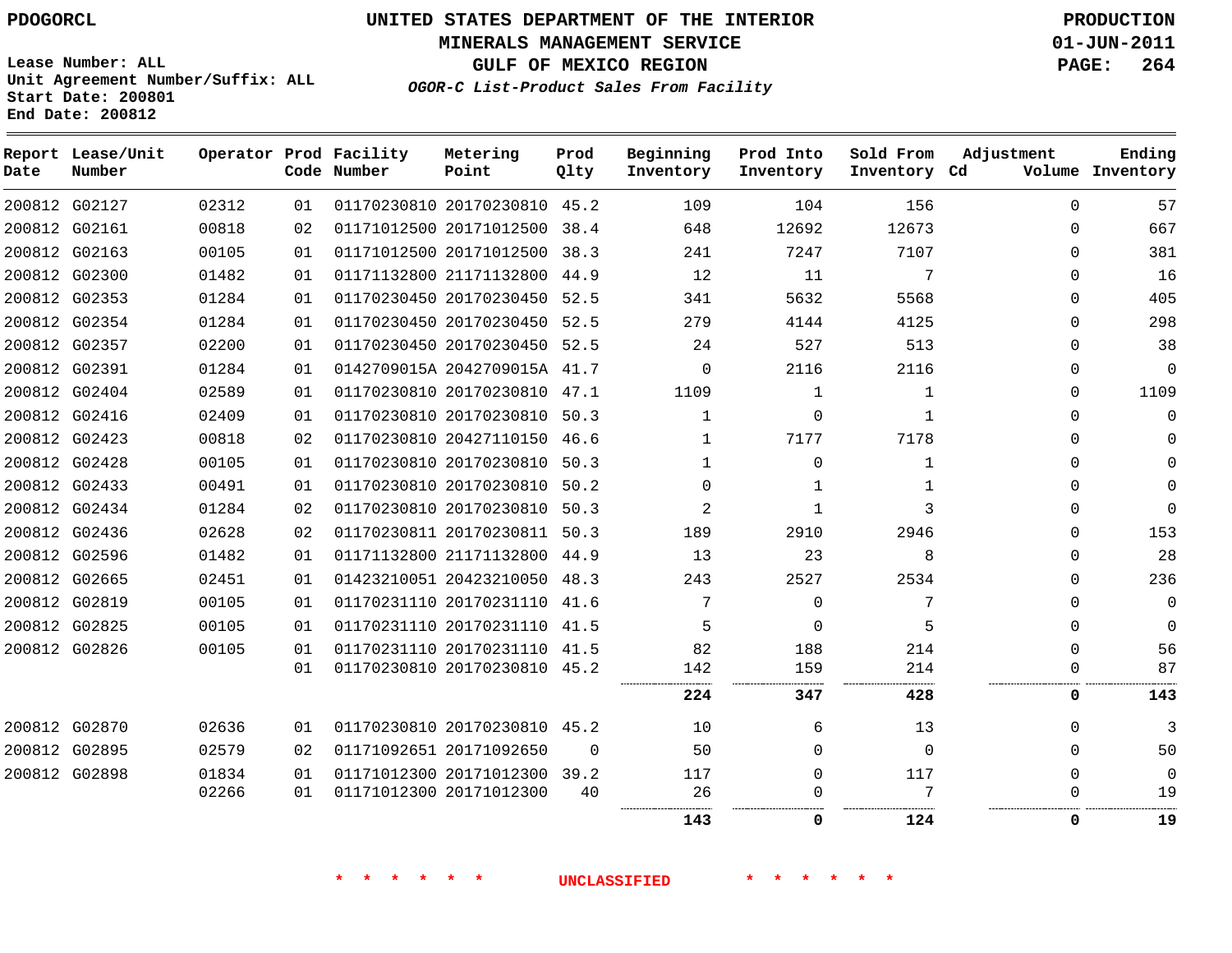**MINERALS MANAGEMENT SERVICE 01-JUN-2011**

**GULF OF MEXICO REGION PAGE: 265**

**Lease Number: ALL Unit Agreement Number/Suffix: ALL Start Date: 200801 End Date: 200812**

**OGOR-C List-Product Sales From Facility**

| Date          | Report Lease/Unit<br>Number |       |    | Operator Prod Facility<br>Code Number | Metering<br>Point            | Prod<br>Qlty | Beginning<br>Inventory | Prod Into<br>Inventory | Sold From<br>Inventory Cd | Adjustment   | Ending<br>Volume Inventory |
|---------------|-----------------------------|-------|----|---------------------------------------|------------------------------|--------------|------------------------|------------------------|---------------------------|--------------|----------------------------|
|               | 200812 G02899               | 01834 | 01 |                                       | 01171012300 20171012300      | 39.2         | 1239                   | 0                      | 1239                      | $\mathbf 0$  | $\Omega$                   |
| 200812 G02917 |                             | 02268 | 01 |                                       | 01171092930 20171092930 35.5 |              | 353                    | 5584                   | 5452 45                   | $-485$       | $\mathbf 0$                |
| 200812 G02969 |                             | 00276 | 01 |                                       | 01170513700 20170513700      | $\Omega$     | 465                    | $\mathbf 0$            | $\mathbf 0$               | $\mathbf 0$  | 465                        |
| 200812 G02970 |                             | 00276 | 01 |                                       | 01170513700 20170513700      | $\Omega$     | 6369                   | $\mathbf{0}$           | $\Omega$                  | $\Omega$     | 6369                       |
|               | 200812 G03061               | 00105 | 01 |                                       | 01423210051 20423210050 48.3 |              | 409                    | 3661                   | 3729                      | $\Omega$     | 341                        |
|               | 200812 G03068               | 00105 | 01 |                                       | 01423210051 20423210050 48.3 |              | 17                     | 238                    | 233                       | $\Omega$     | 22                         |
| 200812 G03079 |                             | 02451 | 01 |                                       | 01427038260 01427038260      | $\Omega$     | 753                    | $\Omega$               | $\Omega$                  | $\Omega$     | 753                        |
| 200812 G03145 |                             | 00078 | 01 |                                       | 01171132800 21171132800      | 44.9         | 132                    | 217                    | 75                        | $\Omega$     | 274                        |
| 200812 G03152 |                             | 00105 | 01 |                                       | 01177092600 20177092600      | 44.6         | 176                    | 6452                   | 6415                      | $\Omega$     | 213                        |
| 200812 G03237 |                             | 00276 | 01 |                                       | 01170230450 20170230450      | $\Omega$     | 170                    | $\mathbf{0}$           | $\Omega$                  | $\Omega$     | 170                        |
| 200812 G03251 |                             | 00105 | 01 |                                       | 01170231110 20170231110      | 41.5         | 74                     | 167                    | 191                       | $\Omega$     | 50                         |
|               | 200812 G03264               | 01284 | 02 |                                       | 01170530900 20170530900 47.6 |              | 31                     | 73                     | 70                        | $\Omega$     | 34                         |
| 200812 G03265 |                             | 01284 | 02 |                                       | 01170530900 20170530900      | 47.6         | 136                    | 234                    | 259                       | 0            | 111                        |
| 200812 G03331 |                             | 02312 | 02 |                                       | 01171132800 21171132800      | 44.9         | 2492                   | $\mathbf 0$            | 639 42                    | $\mathbf{1}$ | 1854                       |
| 200812 G03738 |                             | 00064 | 01 |                                       | 01170230450 20170230450      | 52.5         | 24                     | 300                    | 303 42                    | $\mathbf{1}$ | 22                         |
|               |                             | 02871 | 01 |                                       | 01170230450 20170230450 52.5 |              | 2                      | 15                     | 16                        | $\mathbf{0}$ | $\mathbf{1}$               |
|               |                             |       |    |                                       |                              |              | 26                     | 315                    | 319                       | 1            | 23                         |
|               | 200812 G03793               | 02894 | 01 |                                       | 01171012500 20171012500 39.6 |              | 77                     | 3104                   | 3018                      | $\Omega$     | 163                        |
| 200812 G03935 |                             | 02672 | 01 |                                       | 01423210051 20423210050      | 52           | 4                      | 84                     | 80                        | $\Omega$     | 8                          |
| 200812 G03940 |                             | 00105 | 01 |                                       | 01423210051 20423210050      | 48.4         | 20                     | 51                     | 66                        | $\Omega$     | 5                          |
| 200812 G03958 |                             | 00105 | 01 |                                       | 01170230510 20170230510      | 48.8         | 236                    | 295                    | 455                       | $\Omega$     | 76                         |
| 200812 G03973 |                             | 00105 | 01 |                                       | 01171132800 21171132800      | 44.8         | 139                    | $\mathbf{0}$           | 35                        | $\Omega$     | 104                        |
| 200812 G04003 |                             | 00105 | 01 |                                       | 01171012500 20171012500      | 38.3         | 615                    | 19374                  | 18971                     | $\mathbf{0}$ | 1018                       |
| 200812 G04065 |                             | 02628 | 01 |                                       | 01423210051 20423210050      | 48.4         | $\mathbf 0$            | 7                      | 6                         | $\Omega$     | $\mathbf{1}$               |
| 200812 G04078 |                             | 02589 | 01 |                                       | 01170230510 20170230510      | 48.2         | 8                      | 0                      | 2                         | 0            | 6                          |
| 200812 G04081 |                             | 02894 | 01 |                                       | 01170230450 20170230810 50.3 |              | 88                     | 23                     | 110                       | $\Omega$     | $\mathbf{1}$               |
|               | 200812 G04085               | 00687 | 01 |                                       | 01170230811 20170230811 50.3 |              | $\Omega$               | 19418                  | 18387                     | $\Omega$     | 1031                       |
| 200812 G04087 |                             | 02899 | 01 |                                       | 01177008150 01177008150 31.3 |              | 4459                   | 5519                   | 5830                      | $\Omega$     | 4148                       |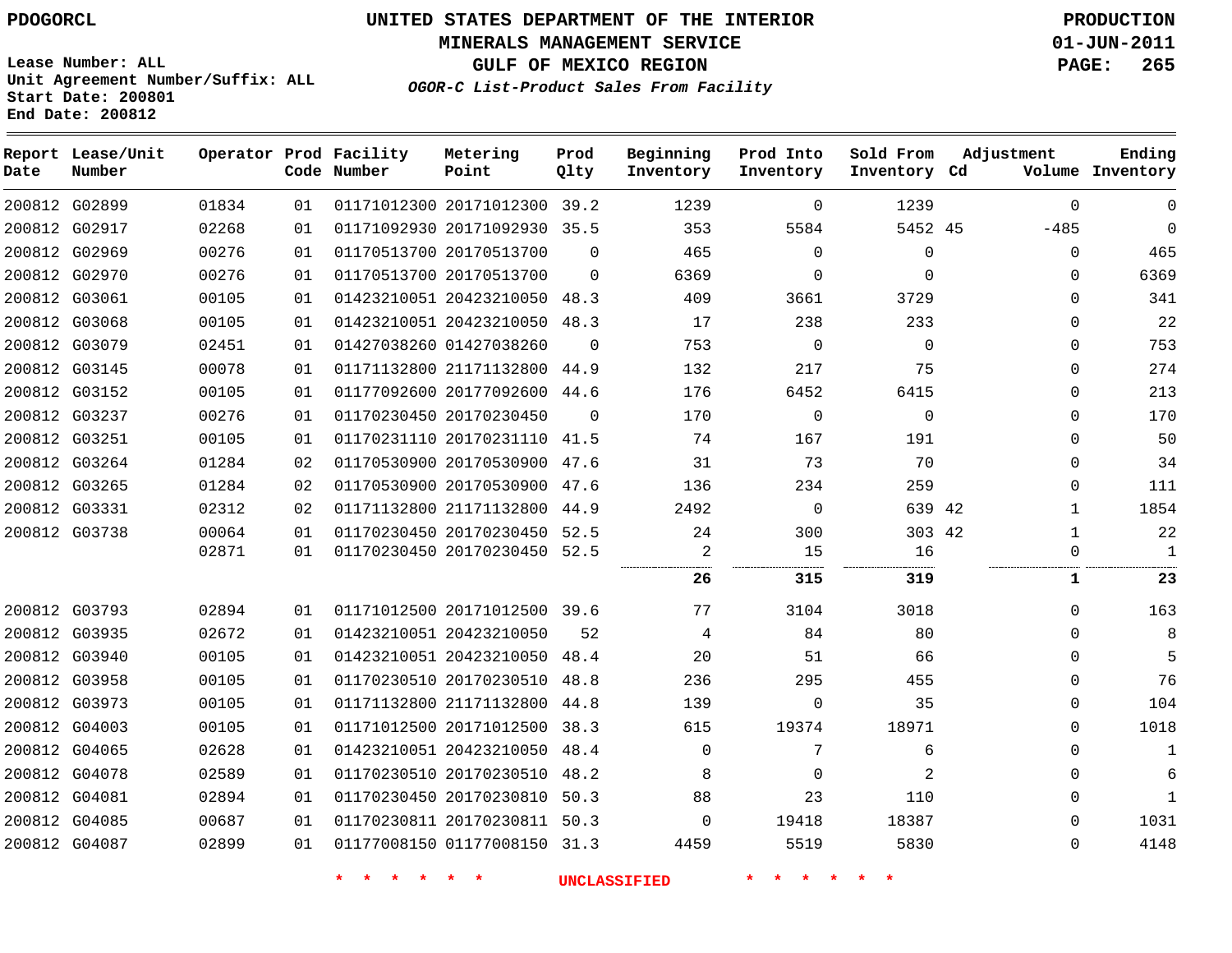# **UNITED STATES DEPARTMENT OF THE INTERIOR PDOGORCL PRODUCTION**

**MINERALS MANAGEMENT SERVICE 01-JUN-2011**

**GULF OF MEXICO REGION PAGE: 266**

**Unit Agreement Number/Suffix: ALL Start Date: 200801 End Date: 200812**

**OGOR-C List-Product Sales From Facility**

| Date | Report Lease/Unit<br>Number |       |    | Operator Prod Facility<br>Code Number | Metering<br>Point            | Prod<br>Qlty | Beginning<br>Inventory | Prod Into<br>Inventory | Sold From<br>Inventory Cd | Adjustment   | Ending<br>Volume Inventory |
|------|-----------------------------|-------|----|---------------------------------------|------------------------------|--------------|------------------------|------------------------|---------------------------|--------------|----------------------------|
|      | 200812 G04090               | 02312 | 02 |                                       | 01170230810 20170230810 45.2 |              | 102                    | 144                    | 167                       | $\Omega$     | 79                         |
|      | 200812 G04098               | 01963 | 01 |                                       | 01170230810 20170230810 45.2 |              | 695                    | 395                    | 873                       | $\mathbf{0}$ | 217                        |
|      | 200812 G04143               | 00105 | 01 |                                       | 01170230510 20170230510 48.8 |              | 346                    | 444                    | 675                       | $\Omega$     | 115                        |
|      | 200812 G04254               | 01834 | 01 |                                       | 01170573602 20170573602 33.5 |              | 180                    | 900                    | 930                       | $\Omega$     | 150                        |
|      | 200812 G04258               | 02899 | 01 |                                       | 01423210051 20423210050 48.4 |              | $\mathbf{1}$           | $\mathbf 0$            | $\mathbf{1}$              | $\Omega$     | $\mathbf{0}$               |
|      | 200812 G04268               | 02312 | 01 |                                       | 01171132800 21171132800 44.9 |              | 83                     | $\mathbf 0$            | 21                        | $\mathbf 0$  | 62                         |
|      | 200812 G04397               | 02421 | 01 |                                       | 01170230810 20170230810 45.2 |              | 1534                   | 1340                   | 2138                      | $\Omega$     | 736                        |
|      | 200812 G04460               | 01819 | 01 |                                       | 01171012500 20171012500      | 38.4         | 69                     | 1081                   | 1093                      | $\mathbf{0}$ | 57                         |
|      | 200812 G04537               | 02589 | 01 |                                       | 01420470030 20420470030 56.6 |              | 1154                   | 37                     | 86                        | $\Omega$     | 1105                       |
|      | 200812 G04547               | 02628 | 01 |                                       | 01423210051 20423210050 48.4 |              | 70                     | 417                    | 449                       | 0            | 38                         |
|      | 200812 G04565               | 01284 | 01 |                                       | 01420390101 01420390101      | $\Omega$     | 1327                   | 404                    | $\mathbf 0$               | 0            | 1731                       |
|      | 200812 G04787               | 00687 | 01 |                                       | 01171131600 20171131600 42.2 |              | 20                     | 259                    | 266                       | $\mathbf 0$  | 13                         |
|      | 200812 G04800               | 02595 | 01 |                                       | 01171132800 21171132800 44.9 |              | $\Omega$               | 8                      | 2                         | $\Omega$     | 6                          |
|      | 200812 G04827               | 01819 | 01 |                                       | 01171012500 20171012500 38.4 |              | 10                     | 94                     | 99                        | $\Omega$     | 5                          |
|      | 200812 G04857               | 02595 | 01 |                                       | 01171012300 20171012300 39.2 |              | $\mathbf{1}$           | $\mathbf 0$            | $\mathbf{1}$              | 0            | $\Omega$                   |
|      | 200812 G04858               | 02595 | 01 |                                       | 01171012300 20171012300 39.2 |              | 89                     | 126                    | 159                       | $\Omega$     | 56                         |
|      | 200812 G04910               | 02714 | 01 |                                       | 01177258151 01177258151      | $\Omega$     | 47                     | $\mathbf 0$            | $\mathbf{0}$              | $\Omega$     | 47                         |
|      | 200812 G04996               | 02628 | 01 |                                       | 01420570060 20420570060 50.3 |              | 289                    | 24                     | 7                         | $\Omega$     | 306                        |
|      | 200812 G05006               | 01284 | 02 |                                       | 01170230510 20170230510 48.9 |              | 5                      | 37                     | 32                        | $\Omega$     | 10                         |
|      | 200812 G05283               | 01376 | 01 |                                       | 01170231300 01170231300 43.2 |              | $\Omega$               | 41775                  | 41775                     | $\Omega$     | $\mathbf{0}$               |
|      | 200812 G05286               | 01284 | 01 |                                       | 01170230810 20170230810 45.9 |              | 1964                   | 1666                   | 2715                      | $\mathbf{0}$ | 915                        |
|      | 200812 G05292               | 00003 | 01 |                                       | 01170230811 20170230811 50.3 |              | 26                     | 623                    | 616                       | $\Omega$     | 33                         |
|      | 200812 G05299               | 00818 | 01 |                                       | 01170230500 20170230500      | $\Omega$     | $\Omega$               | 10                     | $\Omega$                  | 0            | 10                         |
|      | 200812 G05346               | 01819 | 01 |                                       | 01170530900 20170530900 47.6 |              | 914                    | 379                    | 1114                      | $\Omega$     | 179                        |
|      | 200812 G05370               | 02589 | 01 |                                       | 01170530900 20170530900 48.2 |              | $\mathbf 0$            | 16                     | 16                        | $\mathbf{0}$ | $\mathbf 0$                |
|      | 200812 G05391               | 01819 | 01 |                                       | 01170530900 20170530900 47.6 |              | 1014                   | 751                    | 1410                      | 0            | 355                        |
|      | 200812 G05431               | 00560 | 01 |                                       | 01177062608 2017706260A 36.3 |              | 110                    | 16765                  | 16768                     | $\Omega$     | 107                        |
|      | 200812 G05494               | 02871 | 02 |                                       | 01171132800 21171132800 44.9 |              | 143                    | $\Omega$               | 37                        | $\Omega$     | 106                        |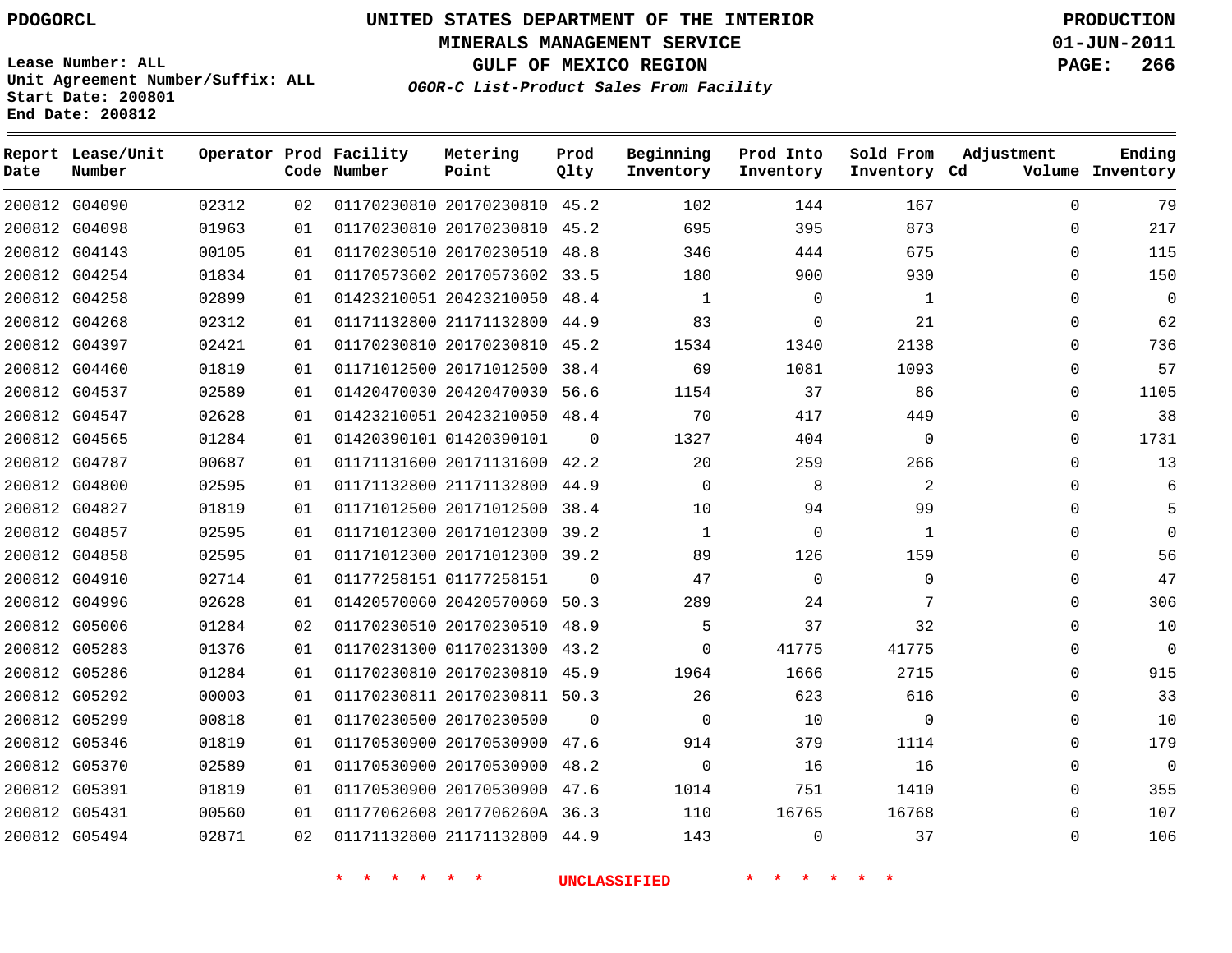**MINERALS MANAGEMENT SERVICE 01-JUN-2011**

**Lease Number: ALL Unit Agreement Number/Suffix: ALL Start Date: 200801 End Date: 200812**

**OGOR-C List-Product Sales From Facility**

**GULF OF MEXICO REGION PAGE: 267**

| Date | Report Lease/Unit<br>Number |       |    | Operator Prod Facility<br>Code Number | Metering<br>Point            | Prod<br>Qlty | Beginning<br>Inventory | Prod Into<br>Inventory | Sold From<br>Inventory Cd | Adjustment |             | Ending<br>Volume Inventory |
|------|-----------------------------|-------|----|---------------------------------------|------------------------------|--------------|------------------------|------------------------|---------------------------|------------|-------------|----------------------------|
|      | 200812 G05499               | 02312 | 01 |                                       | 01171012400 20171012400 49.5 |              | 247                    | 2533                   | 2159                      |            | $\Omega$    | 621                        |
|      | 200812 G05504               | 00105 | 01 |                                       | 01171132800 21171132800 44.9 |              | 260                    | $\Omega$               | 66                        |            | 0           | 194                        |
|      |                             |       | 01 |                                       | 01171012300 20171012300 39.2 |              | 135                    | 0                      | 135                       |            | 0           | $\overline{0}$             |
|      |                             |       |    |                                       |                              |              | 395                    | 0                      | 201                       |            | 0           | 194                        |
|      | 200812 G05549               | 02268 | 01 |                                       | 01171092651 20171092650 47.1 |              | 338                    | 1736                   | 1823 45                   |            | $-251$      | 0                          |
|      |                             | 02636 | 01 |                                       | 01171132800 21171132800 44.9 |              | 93                     | $\Omega$               | 24                        |            | $\mathbf 0$ | 69                         |
|      |                             |       |    |                                       |                              |              | 431                    | 1736                   | 1847                      |            | -251        | 69                         |
|      | 200812 G05602               | 02268 | 01 |                                       | 01171012500 20171012500 38.4 |              | 4                      | 2829                   | 2684 45                   |            | $-149$      | $\mathbf 0$                |
|      | 200812 G05610               | 02312 | 01 |                                       | 01171012500 20171012500      | 38.4         | 472                    | 8856                   | 8863                      |            | $\mathbf 0$ | 465                        |
|      | 200812 G05612               | 00105 | 01 |                                       | 01171012500 20171012500      | 38.3         | 801                    | 11153                  | 11368                     |            | $\Omega$    | 586                        |
|      | 200812 G06027               | 00105 | 01 |                                       | 01423210051 20423210050      | 48.3         | 13                     | 105                    | 108                       |            | 0           | 10                         |
|      | 200812 G06037               | 02899 | 01 |                                       | 01420570060 20420570060      | 50.3         | 623                    | 49                     | 16                        |            | $\Omega$    | 656                        |
|      | 200812 G06069               | 00818 | 02 |                                       | 01423210051 20423210050 48.4 |              | 11                     | 90                     | 94 42                     |            | $\mathbf 1$ | 8                          |
|      | 200812 G06088               | 02628 | 01 |                                       | 01423210051 20423210050 48.4 |              | 2                      | 16                     | 17                        |            | 0           | $\mathbf{1}$               |
|      | 200812 G06104               | 00105 | 01 |                                       | 01420390110 20420390110      | 50           | 68                     | 50                     | 79                        |            | $\Omega$    | 39                         |
|      | 200812 G06105               | 02409 | 01 |                                       | 01420390110 20420390110      | 50           | 328                    | 253                    | 389                       |            | $\Omega$    | 192                        |
|      | 200812 G06165               | 01284 | 01 |                                       | 01170230450 20170230450 52.5 |              | 41                     | 958                    | 930                       |            | $\Omega$    | 69                         |
|      | 200812 G06166               | 00105 | 01 |                                       | 01170230450 20170230450 52.4 |              | 15                     | 235                    | 233                       |            | 0           | 17                         |
|      | 200812 G06167               | 00105 | 01 |                                       | 01170230450 20170230450 52.4 |              | 36                     | 687                    | 664                       |            | $\Omega$    | 59                         |
|      | 200812 G06168               | 03008 | 02 |                                       | 01170230450 20170230450 52.5 |              | 11                     | 539                    | 521                       |            | 0           | 29                         |
|      | 200812 G06180               | 00730 | 01 |                                       | 01170230450 20170230450 52.5 |              | 4                      | 56                     | 56                        |            | $\Omega$    | $\overline{4}$             |
|      | 200812 G06668               | 00276 | 01 |                                       | 01171132000 20171132000      | 47.6         | 366                    | 6208                   | 6215 42                   |            | -1          | 358                        |
|      | 200812 G06767               | 01834 | 01 |                                       | 01171012500 20171012500      | 38.4         | 4                      | 259                    | 250 42                    |            | 1           | 14                         |
|      | 200812 G07199               | 02630 | 01 |                                       | 01420570060 20420570060      | 50.3         | 285                    | 22                     | 5                         |            | 0           | 302                        |
|      | 200812 G07201               | 00818 | 02 |                                       | 01420570060 20420570060      | 50           | 299                    | 6                      | 11                        |            | $\Omega$    | 294                        |
|      | 200812 G07215               | 03041 | 01 |                                       | 01420390120 01420390120      | 53.4         | 32                     | 73                     | 59                        |            | $\Omega$    | 46                         |
|      | 200812 G07684               | 02871 | 02 |                                       | 01171132000 20171132000 47.6 |              | 101                    | 547                    | 616                       |            | $\Omega$    | 32                         |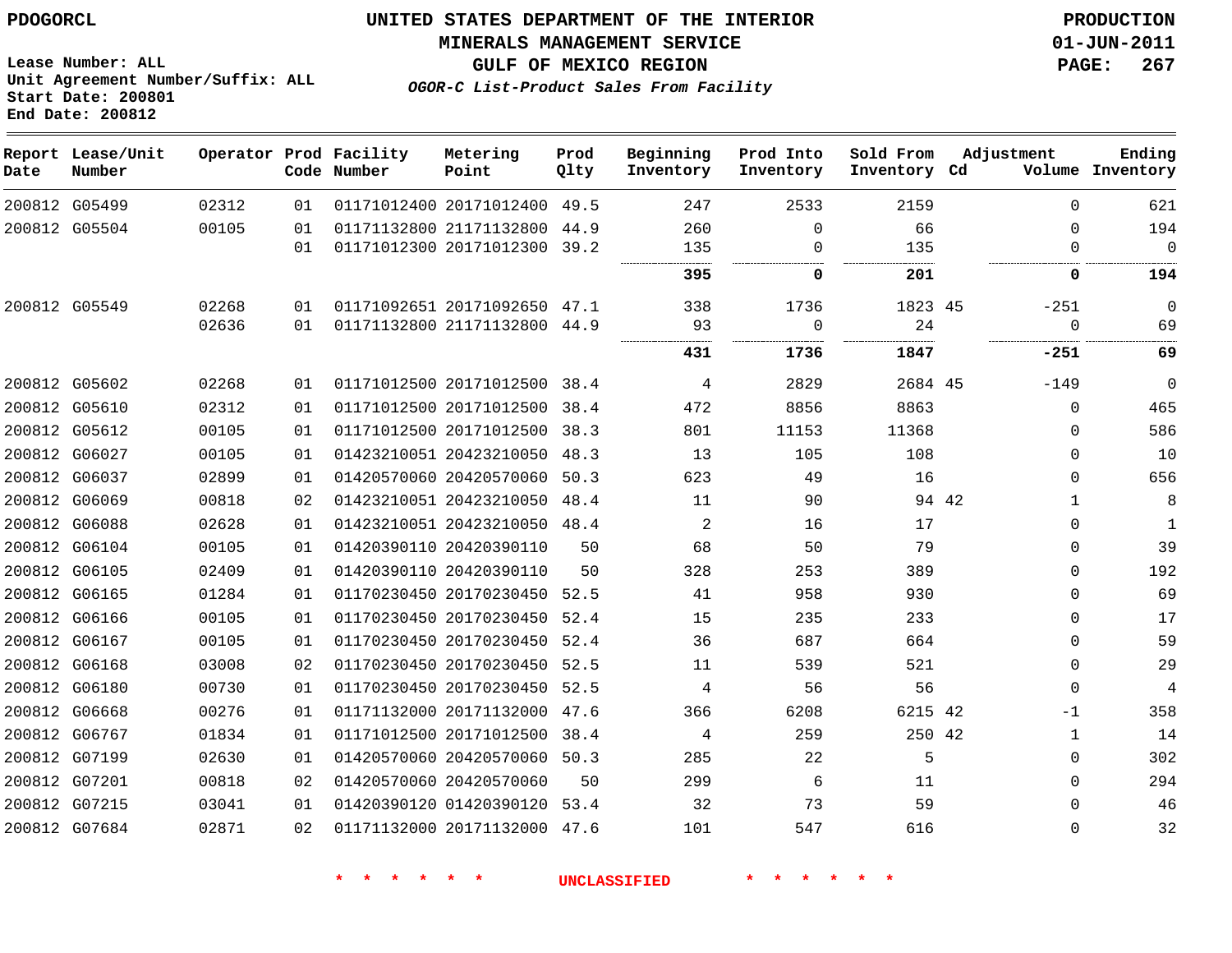**MINERALS MANAGEMENT SERVICE 01-JUN-2011**

**GULF OF MEXICO REGION PAGE: 268**

**Lease Number: ALL Unit Agreement Number/Suffix: ALL Start Date: 200801 End Date: 200812**

**OGOR-C List-Product Sales From Facility**

| Date | Report Lease/Unit<br>Number |       |    | Operator Prod Facility<br>Code Number | Metering<br>Point            | Prod<br>Qlty | Beginning<br>Inventory | Prod Into<br>Inventory | Sold From<br>Inventory Cd | Adjustment           | Ending<br>Volume Inventory |
|------|-----------------------------|-------|----|---------------------------------------|------------------------------|--------------|------------------------|------------------------|---------------------------|----------------------|----------------------------|
|      | 200812 G07700               | 00730 | 01 |                                       | 01171132800 21171132800      | 44.9         | 316                    | 2                      |                           | 82 42<br>$\mathbf 1$ | 237                        |
|      | 200812 G07703               | 03041 | 01 |                                       | 01171132800 21171132800      | 44.9         | $\overline{a}$         | $\mathbf 0$            | 1                         | $\Omega$             | $\mathbf 1$                |
|      | 200812 G07736               | 02312 | 02 |                                       | 01171132800 21171132800 44.9 |              | 52                     | $\Omega$               | 13                        | $\Omega$             | 39                         |
|      | 200812 G07760               | 01284 | 01 |                                       | 01177122950 20177122950      | 27           | 150                    | 9419                   | 9443                      | $\Omega$             | 126                        |
|      | 200812 G07802               | 01284 | 02 |                                       | 01177258041 01177258041      | 30           | 6                      | 26                     | 24                        | $\Omega$             | 8                          |
|      | 200812 G07917               | 01834 | 01 |                                       | 01170573602 20170573602      | 33.5         | 12500                  | 152260                 | 139325 42                 | 2                    | 25437                      |
|      | 200812 G08092               | 00105 | 01 |                                       | 01423210051 20423210050      | 48.3         | 11                     | 98                     | 100                       | $\Omega$             | 9                          |
|      | 200812 G08120               | 02312 | 02 |                                       | 01423210051 20423210050      | 48.4         | $\mathbf{1}$           | 9                      | 9                         | <sup>n</sup>         |                            |
|      | 200812 G08640               | 02589 | 01 |                                       | 01170230810 20170230810      | 40           | 0                      | 103                    | 103                       | n                    |                            |
|      | 200812 G08641               | 02589 | 01 |                                       | 01170230810 20170230810      | 40           | $\Omega$               | 1494                   | 1494                      |                      |                            |
|      | 200812 G08963               | 00105 | 01 |                                       | 01420470030 20420470030      | $\Omega$     | $\Omega$               | 3                      | $\Omega$                  | $\Omega$             |                            |
|      | 200812 G09010               | 00560 | 01 |                                       | 01420390120 01420390120      | 40           | $-3$                   | 50                     | 41                        | $\Omega$             | 6                          |
|      |                             | 03041 | 01 |                                       | 01420390120 01420390120 53.4 |              | 0                      | 60                     | 49                        | $\Omega$             | 11                         |
|      |                             |       |    |                                       |                              |              | $-3$                   | 110                    | 90                        | 0                    | 17                         |
|      | 200812 G09032               | 00730 | 01 |                                       | 01170230450 20170230450 52.5 |              | 164                    | 1178                   | 1264 42                   | 7                    | 85                         |
|      | 200812 G09079               | 02589 | 01 |                                       | 01421670201 20421670200      | $\Omega$     | 116                    | $\overline{0}$         | $\mathbf 0$               | $\Omega$             | 116                        |
|      | 200812 G09564               | 01482 | 01 |                                       | 01171132800 21171132800 44.9 |              | 140                    | 152                    | 75                        | $\Omega$             | 217                        |
|      | 200812 G10226               | 01819 | 01 |                                       | 01423210051 20423210050      | 48.4         | 22                     | 338                    | 328                       | $\Omega$             | 32                         |
|      | 200812 G10486               | 00981 | 01 |                                       | 01170753850 20170753850      | 30.9         | 601                    | 253                    | 384                       | $\Omega$             | 470                        |
|      | 200812 G10636               | 02894 | 01 |                                       | 01170230811 20170230811 50.3 |              | 171                    | 8326                   | 8055                      | $\Omega$             | 442                        |
|      | 200812 G10665               | 02899 | 01 |                                       | 01177058270 01177058270      | 38           | 3569                   | 4818                   | 4559                      | $\Omega$             | 3828                       |
|      | 200812 G10910               | 00162 | 01 |                                       | 01177245110 2017724511G      | 42           | $\Omega$               | 9974                   | 9974                      | $\Omega$             | $\overline{0}$             |
|      | 200812 G11243               | 02589 | 01 |                                       | 01420470030 20420470030 56.6 |              | 484                    | 84                     | 36                        | $\Omega$             | 532                        |
|      | 200812 G11307               | 02589 | 01 |                                       | 01420390101 01420390101      | $\Omega$     | 140                    | $\Omega$               | $\Omega$                  | $\Omega$             | 140                        |
|      | 200812 G11870               | 00276 | 01 |                                       | 01171132000 20171132000      | 47.6         | 3598                   | 68273                  | 67933 42                  | $\mathbf{1}$         | 3939                       |
|      | 200812 G11929               | 02628 | 02 |                                       | 01171132000 20171132000      | 47.6         | 1                      | 0                      | 1                         | $\Omega$             | 0                          |
|      | 200812 G11952               | 00105 | 01 |                                       | 01171012300 20171012300      | 39.2         | 227                    | 430                    | 467                       | $\Omega$             | 190                        |
|      | 200812 G12019               | 01482 | 01 |                                       | 01171012500 20171012500 38.4 |              | 3                      | 286                    | 274                       | $\Omega$             | 15                         |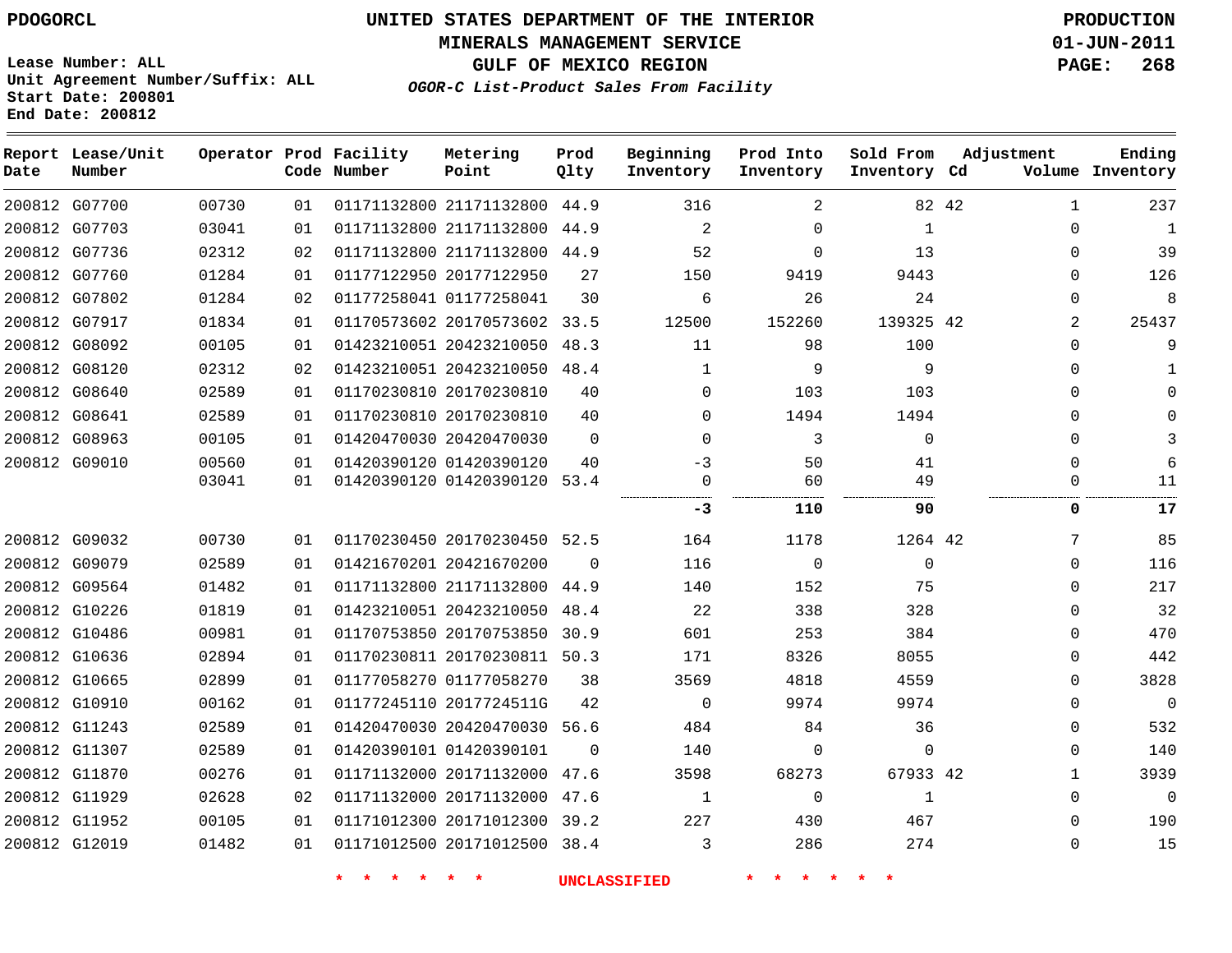**MINERALS MANAGEMENT SERVICE 01-JUN-2011**

**GULF OF MEXICO REGION PAGE: 269**

**Lease Number: ALL Unit Agreement Number/Suffix: ALL Start Date: 200801 End Date: 200812**

**OGOR-C List-Product Sales From Facility**

| Date | Report Lease/Unit<br>Number |       |    | Operator Prod Facility<br>Code Number | Metering<br>Point            | Prod<br>Qlty | Beginning<br>Inventory | Prod Into<br>Inventory | Sold From<br>Inventory Cd | Adjustment            | Ending<br>Volume Inventory |
|------|-----------------------------|-------|----|---------------------------------------|------------------------------|--------------|------------------------|------------------------|---------------------------|-----------------------|----------------------------|
|      | 200812 G12020               | 01482 | 01 |                                       | 01171012500 20171012500 38.4 |              | 76                     | 1046                   | 1067                      | $\Omega$              | 55                         |
|      | 200812 G12024               | 02312 | 02 |                                       | 01171012500 20171012500 38.4 |              | 10                     | 209                    | 208                       | $\Omega$              | 11                         |
|      | 200812 G12096               | 02409 | 01 |                                       | 01177245110 2017724511C      | $\Omega$     | 130                    | $\mathbf 0$            | $\Omega$                  | $\Omega$              | 130                        |
|      | 200812 G12355               | 02589 | 01 |                                       | 01171012300 20171012300      | 39           | 3085                   | $\Omega$               | 3085                      | $\Omega$              | $\mathbf 0$                |
|      | 200812 G12421               | 02589 | 01 |                                       | 01423550090 20423550090      | $\Omega$     | 794                    | $\mathbf 0$            | $\Omega$                  | $\Omega$              | 794                        |
|      | 200812 G12497               | 02589 | 01 |                                       | 01420390101 01420390101      | $\Omega$     | 113                    | $\mathbf 0$            | $\Omega$                  | $\Omega$              | 113                        |
|      | 200812 G12564               | 02603 | 01 |                                       | 01170230510 20170230510      | 48.6         | 6                      | 9                      |                           | 14 42<br>$\mathbf{1}$ | $\overline{2}$             |
|      | 200812 G12761               | 00162 | 01 |                                       | 01170230810 20170230810 45.2 |              | $\mathbf 0$            | 1581                   | 1581                      | $\Omega$              | 0                          |
|      | 200812 G12802               | 02200 | 01 |                                       | 01170230811 20170230811      | 50.3         | 11                     | 1527                   | 1493                      | 0                     | 45                         |
|      | 200812 G12858               | 01284 | 01 |                                       | 01171131600 20171131600 42.2 |              | 3                      | 61                     | 61                        | 0                     | 3                          |
|      | 200812 G12886               | 02312 | 02 |                                       | 01171012400 20171012400 49.5 |              | $\mathbf 0$            | 1                      | $\mathbf{1}$              | 0                     | $\mathbf 0$                |
|      | 200812 G12906               | 01819 | 01 |                                       | 01171012300 20171012300 39.2 |              | 7907                   | 5991                   | 11247                     | 0                     | 2651                       |
|      | 200812 G12955               | 01819 | 01 |                                       | 01171092651 20171092650 47.1 |              | 62                     | 766                    | 717                       | $\Omega$              | 111                        |
|      | 200812 G12980               | 02349 | 01 |                                       | 01177163600 20177163600 39.7 |              | 452                    | 560                    | 701                       | $\Omega$              | 311                        |
|      | 200812 G13560               | 01284 | 01 |                                       | 01170230810 20170230810 45.2 |              | 243                    | 227                    | 345                       | 0                     | 125                        |
|      | 200812 G13563               | 02589 | 01 |                                       | 01170230811 20170230811 40.1 |              | $\Omega$               | 493                    | 493                       | 0                     | $\mathbf 0$                |
|      | 200812 G13576               | 02594 | 02 |                                       | 01170230810 20170230810 45.2 |              | 198                    | 102                    | 244                       | 0                     | 56                         |
|      | 200812 G13825               | 00818 | 01 |                                       | 01170230450 20170230450 52.5 |              | $\Omega$               | 52                     | 48                        | $\Omega$              | 4                          |
|      | 200812 G13937               | 02628 | 02 |                                       | 01171092651 20171092650 47.1 |              | 88                     | 1411                   | 1292                      | $\Omega$              | 207                        |
|      | 200812 G13938               | 01284 | 01 |                                       | 01171012500 20171012500      | 38.4         | 1248                   | 23265                  | 23291                     | $\Omega$              | 1222                       |
|      | 200812 G14340               | 02312 | 01 |                                       | 01170230811 20170230811 50.3 |              | 102                    | 1274                   | 1308                      | $\Omega$              | 68                         |
|      | 200812 G14342               | 02200 | 01 |                                       | 01170230811 20170230811 50.3 |              | 260                    | 7308                   | 7144                      | $\Omega$              | 424                        |
|      | 200812 G14348               | 02894 | 01 |                                       | 01171132800 21171132800 44.9 |              | 98                     | $\mathbf 0$            | 25                        | $\Omega$              | 73                         |
|      | 200812 G14357               | 02852 | 02 |                                       | 01171131600 20171131600      | 42.2         | $\mathbf{0}$           | 2990                   | 2838                      | $\Omega$              | 152                        |
|      | 200812 G14364               | 02871 | 01 |                                       | 01171132800 21171132800 44.9 |              | 83                     | 17                     | 26                        | $\Omega$              | 74                         |
|      | 200812 G14391               | 01284 | 02 |                                       | 01170230811 20170230811 50.3 |              | 18                     | 33                     | 49                        | $\Omega$              |                            |
|      | 200812 G14493               | 02268 | 01 |                                       | 01171092930 20171092930 35.5 |              | 50                     | 538                    | 541 45                    | $-47$                 | O                          |
|      | 200812 G14791               | 02451 | 01 |                                       | 01420570060 20420570060 50.3 |              | 46                     | $\Omega$               | $\mathbf{1}$              | $\Omega$              | 45                         |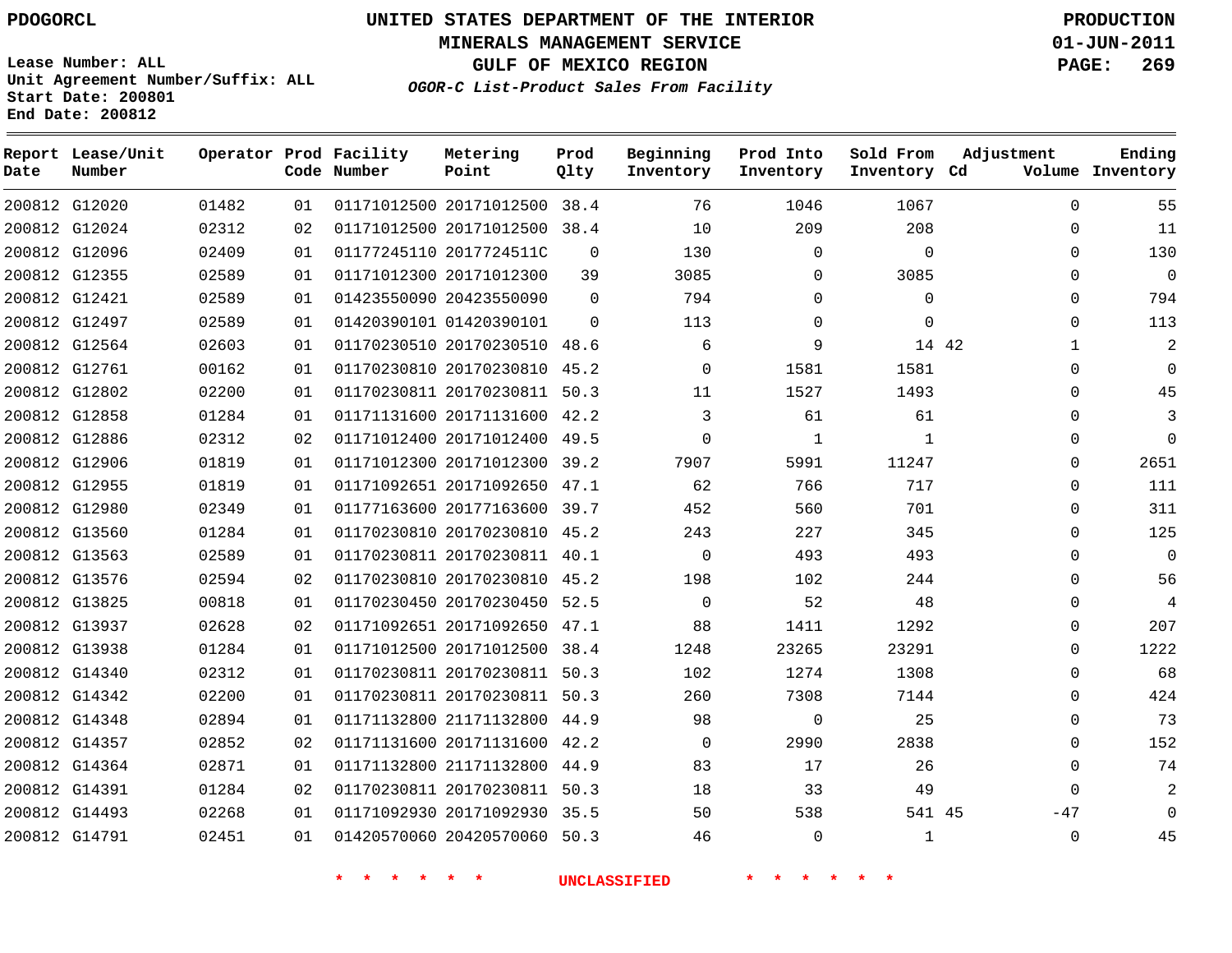**End Date: 200812**

# **UNITED STATES DEPARTMENT OF THE INTERIOR PDOGORCL PRODUCTION**

**MINERALS MANAGEMENT SERVICE 01-JUN-2011**

**Lease Number: ALL Unit Agreement Number/Suffix: ALL Start Date: 200801**

**GULF OF MEXICO REGION PAGE: 270**

**OGOR-C List-Product Sales From Facility**

| Date | Report Lease/Unit<br>Number |       |          | Operator Prod Facility<br>Code Number | Metering<br>Point                                            | Prod<br>Qlty | Beginning<br>Inventory | Prod Into<br>Inventory | Sold From<br>Inventory Cd | Adjustment      |               | Ending<br>Volume Inventory |
|------|-----------------------------|-------|----------|---------------------------------------|--------------------------------------------------------------|--------------|------------------------|------------------------|---------------------------|-----------------|---------------|----------------------------|
|      | 200812 G14878               | 02589 | 01       |                                       | 01170230510 20170230510 48.2                                 |              | 233                    | 60                     | 58                        |                 | $\Omega$      | 235                        |
|      | 200812 G15050               | 00105 | 01<br>01 |                                       | 01170231110 20170231110 41.5<br>01170230810 20170230810 45.1 |              | 6181<br>7523           | 24747<br>6770          | 23510<br>10573<br>        |                 | $\Omega$<br>0 | 7418<br>3720               |
|      |                             |       |          |                                       |                                                              |              | 13704                  | 31517                  | 34083                     |                 | $\mathbf 0$   | 11138                      |
|      | 200812 G15078               | 00064 | 01       |                                       | 01170230810 20170230810 45.2                                 |              | 2472                   | 320                    | 144                       |                 | $\Omega$      | 2648                       |
|      | 200812 G15110               | 02714 | 01       |                                       | 01170530900 20170530900                                      | 47.6         | $\mathbf 0$            | 2                      | $\mathbf{1}$              |                 | $\Omega$      | $\mathbf{1}$               |
|      | 200812 G15118               | 00105 | 01       |                                       | 01171132800 21171132800                                      | $\Omega$     | 2                      | 0                      | $\Omega$                  |                 | $\Omega$      | 2                          |
|      | 200812 G15189               | 00560 | 01       |                                       | 01171132800 21171132800                                      | 50.6         | 67                     | 0                      | 10 42                     |                 | $-7$          | 50                         |
|      | 200812 G15239               | 03041 | 01       |                                       | 01171012500 20171012500                                      | 38.4         | 11                     | 197                    | 197 42                    |                 | $-1$          | 10                         |
|      | 200812 G15241               | 00105 | 01       |                                       | 01171092651 20171092650 47.1                                 |              | 323                    | 1016                   | 1191                      |                 | $\Omega$      | 148                        |
|      | 200812 G15277               | 00222 | 02       |                                       | 01171012400 20171012400                                      | 49.5         | 1509                   | 2477                   | 3379                      |                 | 0             | 607                        |
|      | 200812 G15293               | 01284 | 01       |                                       | 01171092651 20171092650 47.1                                 |              | 535                    | 21099                  | 18570                     |                 | 0             | 3064                       |
|      | 200812 G15303               | 00105 | 01       |                                       | 01171092800 21171132800 44.9                                 |              | 98                     | 0                      | 25                        |                 | 0             | 73                         |
|      | 200812 G15312               | 00105 | 01       |                                       | 01171092651 20171092650                                      | 47           | 2235                   | 19734                  | 19103                     |                 | 0             | 2866                       |
|      | 200812 G15323               | 01482 | 01       |                                       | 01171012500 20171012500 38.4                                 |              | $\Omega$               | 9                      | 9                         |                 | $\Omega$      | $\overline{0}$             |
|      | 200812 G15387               | 02409 | 01       |                                       | 01177245110 2017724511C                                      | $\Omega$     | 49                     | 0                      | $\Omega$                  |                 | $\Omega$      | 49                         |
|      | 200812 G15740               | 00818 | 01       |                                       | 01170230450 20170230450 52.5                                 |              | 36                     | 556                    | 552                       |                 | $\Omega$      | 40                         |
|      | 200812 G15742               | 00730 | 01       |                                       | 01170230450 20170230450 52.5                                 |              | 11                     | 25                     | 27 42                     |                 | -7            | 2                          |
|      | 200812 G16107               | 01978 | 02       |                                       | 01170230810 20170230811                                      | 50.3         | 5                      | $\Omega$               |                           | 9 42            | 4             | 0                          |
|      | 200812 G16310               | 00560 | 01       |                                       | 01170530900 20171092650                                      | $\Omega$     | 3                      | 0                      | $\Omega$                  |                 | $\Omega$      | 3                          |
|      | 200812 G16353               | 01482 | 01       |                                       | 01171132000 20171132000 47.6                                 |              | 66                     | 1015                   | 1022                      |                 | $\Omega$      | 59                         |
|      | 200812 G16461               | 00105 | 01       |                                       | 01170753510 20170753510                                      | $\Omega$     | 143                    | 0                      | $\Omega$                  |                 | 0             | 143                        |
|      | 200812 G16469               | 02595 | 01       |                                       | 01170753510 20170753510                                      | $\Omega$     | 31                     | $\Omega$               | $\Omega$                  |                 | $\Omega$      | 31                         |
|      | 200812 G16500               | 02312 | 01       |                                       | 01170755200 20170755200 32.3                                 |              | 5039                   | 32291                  | 33554                     |                 | $\Omega$      | 3776                       |
|      | 200812 G16515               | 00162 | 01       |                                       | 01177245110 2017724511G                                      | 42           | $\mathbf 0$            | 15595                  | 15595                     |                 | 0             | $\mathbf 0$                |
|      | 200812 G16890               | 00981 | 01       |                                       | 01170753850 20170753850                                      | $\Omega$     | 1369                   | 513                    |                           | 0 <sub>09</sub> | $-875$        | 1007                       |
|      | 200812 G17133               | 01482 | 01       |                                       | 01423210051 20423210050                                      | 48.4         | 14                     | 100                    | 105                       |                 | $\Omega$      | 9                          |
|      | 200812 G17190               | 02312 | 02       |                                       | 01170230810 20170230810 50.3                                 |              | $\mathbf 0$            | 1                      | $\mathbf{1}$              |                 | 0             | 0                          |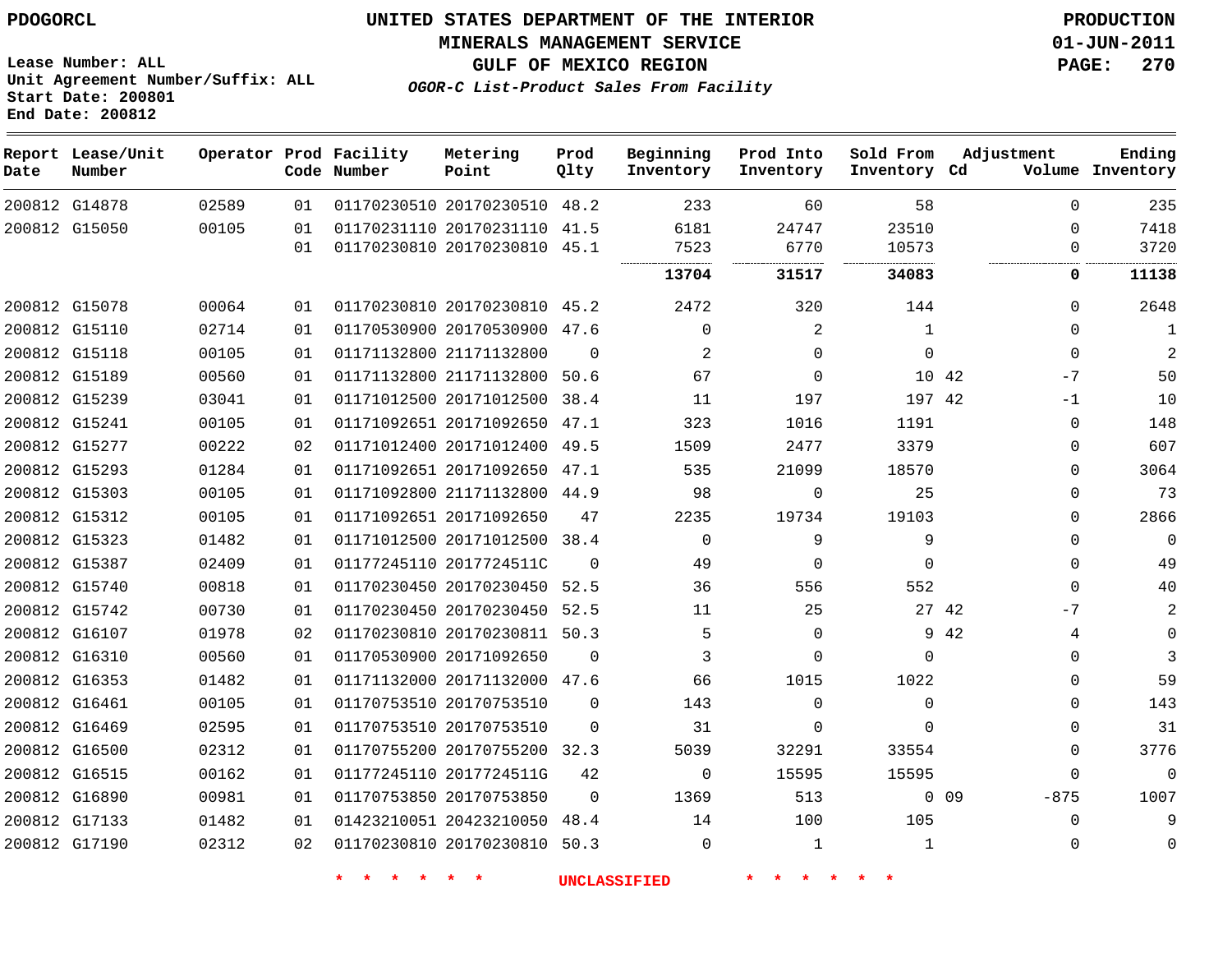**MINERALS MANAGEMENT SERVICE 01-JUN-2011**

**GULF OF MEXICO REGION PAGE: 271**

**Lease Number: ALL Unit Agreement Number/Suffix: ALL Start Date: 200801 End Date: 200812**

**OGOR-C List-Product Sales From Facility**

| Date | Report Lease/Unit<br>Number |       |    | Operator Prod Facility<br>Code Number | Metering<br>Point            | Prod<br>Qlty | Beginning<br>Inventory | Prod Into<br>Inventory | Sold From<br>Inventory Cd | Adjustment                | Ending<br>Volume Inventory |
|------|-----------------------------|-------|----|---------------------------------------|------------------------------|--------------|------------------------|------------------------|---------------------------|---------------------------|----------------------------|
|      | 200812 G17202               | 02066 | 02 |                                       | 01170230810 20170230810      | $\Omega$     | 610                    | $\Omega$               | $\Omega$                  | $\mathbf 0$               | 610                        |
|      | 200812 G17259               | 02237 | 02 |                                       | 01170230810 20170230810      | $\Omega$     | 26                     | $\mathbf 0$            |                           | 0 <sub>09</sub><br>$-26$  | 0                          |
|      | 200812 G17754               | 02025 | 01 |                                       | 01170230510 20170230510      | 48.9         | 672                    | 2640                   | 2631                      | $\Omega$                  | 681                        |
|      | 200812 G17842               | 02595 | 01 |                                       | 01170230810 20170230810      | 45.2         | 358                    | 368                    | 524                       | $\Omega$                  | 202                        |
|      | 200812 G17858               | 00105 | 01 |                                       | 01170530900 20170530900      | 47.6         | 314                    | 80                     | 356                       | $\Omega$                  | 38                         |
|      | 200812 G17896               | 01284 | 01 |                                       | 01171132800 21171132800      | 44.9         | 73                     | 0                      | 19                        | $\Omega$                  | 54                         |
|      | 200812 G17898               | 01963 | 01 |                                       | 01171131600 20171131600 42.2 |              | 41                     | 836                    | 834                       | 0                         | 43                         |
|      | 200812 G17912               | 02409 | 01 |                                       | 01171132800 20177052203 32.1 |              | $\Omega$               | 23852                  | 23852                     | 0                         | 0                          |
|      | 200812 G17913               | 01834 | 01 |                                       | 01171132800 21171132800 44.9 |              | 362                    | 0                      | 93                        | $\Omega$                  | 269                        |
|      | 200812 G17921               | 02595 | 01 |                                       | 01171012500 20177062959      | 28.6         | 0                      | 12203                  | 12203                     | $\Omega$                  | 0                          |
|      | 200812 G17942               | 00560 | 01 |                                       | 01177082604 20177082604 27.4 |              | $\Omega$               | 15800                  | 15800                     | $\Omega$                  | $\mathbf 0$                |
|      | 200812 G17964               | 02421 | 01 |                                       | 01171012300 20171012300 39.2 |              | 123                    | 323                    | 303                       | $\Omega$                  | 143                        |
|      | 200812 G17966               | 02421 | 01 |                                       | 01171012300 20171012300 39.2 |              | 320                    | 98                     | 375                       | $\Omega$                  | 43                         |
|      | 200812 G17973               | 00730 | 01 |                                       | 01171012400 20171012400      | 49.5         | 496                    | 1875                   | 1912                      | $\Omega$                  | 459                        |
|      | 200812 G17977               | 02312 | 02 |                                       | 01171132800 21171132800 44.9 |              | 193                    | $\mathbf 0$            | 49                        | $\Omega$                  | 144                        |
|      | 200812 G18040               | 00105 | 01 |                                       | 01171012500 20171012500      | 38.4         | 24                     | 643                    | 633                       | $\Omega$                  | 34                         |
|      | 200812 G18043               | 01103 | 01 |                                       | 01171012500 20171012500 38.4 |              | 0                      | 29346                  | 27914 42                  | 109                       | 1541                       |
|      | 200812 G18054               | 02268 | 01 |                                       | 01171012500 20171012500 38.4 |              | 1015                   | 16933                  | 17059 45                  | $-889$                    | $\mathbf 0$                |
|      | 200812 G18208               | 01834 | 01 |                                       | 01170573602 20170573602 33.5 |              | 635                    | 3690                   | 3709                      | $\mathbf 0$               | 616                        |
|      | 200812 G18577               | 00981 | 01 |                                       | 01170753850 20170753850      | $\Omega$     | 1309                   | 548                    |                           | 0 <sub>09</sub><br>$-837$ | 1020                       |
|      | 200812 G18863               | 02312 | 02 |                                       | 01420470030 20420470030 51.9 |              | $\mathbf 0$            | 223                    | 20                        | $\mathbf{0}$              | 203                        |
|      | 200812 G18885               | 00818 | 02 |                                       | 01420570060 20420570060 50.2 |              | 382                    | 5                      | 11 42                     | $-1$                      | 375                        |
|      | 200812 G18920               | 02200 | 01 |                                       | 01423210051 20423210050 48.4 |              | 13                     | 288                    | 274                       | $\Omega$                  | 27                         |
|      | 200812 G19025               | 02806 | 01 |                                       | 01423210051 20423210050      | 49           | 77                     | 99                     | 99                        | $\Omega$                  | 77                         |
|      | 200812 G19030               | 02806 | 01 |                                       | 01423210051 20423210050      | 49           | 11                     | 855                    | 856                       | $\Omega$                  | 10                         |
|      | 200812 G19760               | 02894 | 01 |                                       | 01171132800 21171132800 44.9 |              | 13489                  | 17946                  | 8876                      | $\Omega$                  | 22559                      |
|      | 200812 G19761               | 02894 | 01 |                                       | 01171132800 21171132800      | $\Omega$     | 0                      | 3203                   | $\Omega$                  | $\Omega$                  | 3203                       |
|      | 200812 G19784               | 01978 | 02 |                                       | 01171012310 20171012310 45.2 |              | $\Omega$               | 3                      | 3                         | $\Omega$                  | $\overline{0}$             |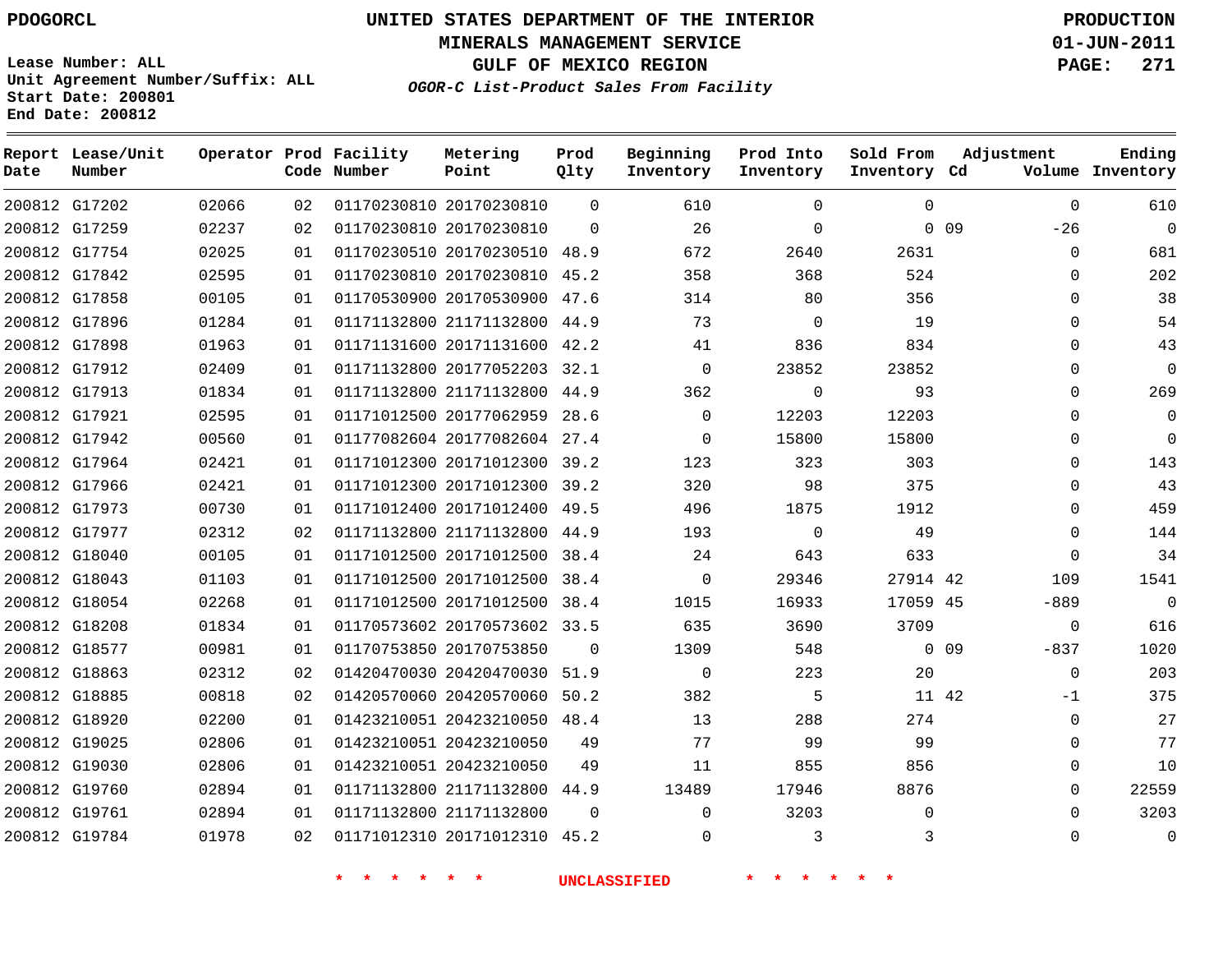**Start Date: 200801 End Date: 200812**

# **UNITED STATES DEPARTMENT OF THE INTERIOR PDOGORCL PRODUCTION**

**MINERALS MANAGEMENT SERVICE 01-JUN-2011**

**GULF OF MEXICO REGION PAGE: 272**

**OGOR-C List-Product Sales From Facility Unit Agreement Number/Suffix: ALL**

| Date | Report Lease/Unit<br>Number |       |    | Operator Prod Facility<br>Code Number | Metering<br>Point            | Prod<br>Qlty | Beginning<br>Inventory | Prod Into<br>Inventory | Sold From<br>Inventory Cd | Adjustment                 | Ending<br>Volume Inventory |
|------|-----------------------------|-------|----|---------------------------------------|------------------------------|--------------|------------------------|------------------------|---------------------------|----------------------------|----------------------------|
|      | 200812 G19832               | 02349 | 01 |                                       | 01177163600 20177163600 37.6 |              | 234                    | 5                      | 236                       | $\Omega$                   | 3                          |
|      | 200812 G19839               | 02777 | 01 |                                       | 01170753510 20170753510      | $\Omega$     | 39                     | $\Omega$               | $\mathbf 0$               | $\mathbf 0$                | 39                         |
|      | 200812 G20605               | 02377 | 01 |                                       | 01423550141 20423550140      | 27.8         | 766                    | 27045                  | 27235                     | $\Omega$                   | 576                        |
|      | 200812 G20616               | 02312 | 02 |                                       | 01423210051 20423210050      | 48.4         | $\mathbf{1}$           | 10                     | 10                        | $\Omega$                   | 1                          |
|      | 200812 G20655               | 00222 | 01 |                                       | 01170230510 20170230510      | 48.9         | 181                    | 489                    | 543 42                    | $-1$                       | 126                        |
|      | 200812 G20660               | 00818 | 02 |                                       | 01170230450 20170230450      | 52.6         | 4                      | 42                     | 43                        | $\Omega$                   | 3                          |
|      | 200812 G21065               | 02266 | 01 |                                       | 01171131600 20171131600      | 40           | 9                      | 928                    | 890                       | $\mathbf 0$                | 47                         |
|      | 200812 G21070               | 00560 | 01 |                                       | 01171132800 21171132800      | 44.9         | 131                    | 115                    |                           | 83 42<br>20                | 183                        |
|      | 200812 G21093               | 01586 | 02 |                                       | 01170230811 20170230811      | 50.3         | 0                      | 21                     | 20                        | $\mathbf 0$                | 1                          |
|      | 200812 G21111               | 02266 | 01 |                                       | 01171132800 21171132800      | $\Omega$     | $\mathbf{1}$           | $\Omega$               | $\Omega$                  | $\Omega$                   | $\mathbf{1}$               |
|      | 200812 G21116               | 00818 | 02 |                                       | 01171132800 21171132800      | 44.9         | 152                    | $\Omega$               | 39                        | $\Omega$                   | 113                        |
|      | 200812 G21120               | 02058 | 02 |                                       | 01171012500 20171012500      | 38.4         | 122                    | 2773                   | 2749                      | $\Omega$                   | 146                        |
|      | 200812 G21530               | 00078 | 01 |                                       | 01170230400 20170230400      | 53           | 595                    | 1951                   | 1909                      | $\Omega$                   | 637                        |
|      | 200812 G21534               | 02807 | 01 |                                       | 01170230811 20170230811 50.3 |              | $\mathbf 0$            | 2070                   | 1960                      | $\mathbf 0$                | 110                        |
|      | 200812 G21536               | 00818 | 02 |                                       | 01170231300 01170231300      | 43.2         | $\Omega$               | 1673                   | 1673                      | $\mathbf 0$                | $\mathbf 0$                |
|      | 200812 G21580               | 02636 | 01 |                                       | 01170230811 20170230811      | 50.3         | $\Omega$               | 10                     | 9                         | $\Omega$                   | $\mathbf{1}$               |
|      | 200812 G21583               | 02899 | 02 |                                       | 01170530900 20170530900      | 44.9         | 327                    | 79                     | 369                       | $\Omega$                   | 37                         |
|      | 200812 G21585               | 01284 | 02 |                                       | 01171132800 21171132800      | 44.9         | 5                      | $\Omega$               | 1                         | $\Omega$                   | 4                          |
|      | 200812 G21592               | 02628 | 02 |                                       | 01171132000 20171132000      | 47.6         | 29                     | 150                    | 169                       | $\Omega$                   | 10                         |
|      | 200812 G21597               | 02312 | 01 |                                       | 01171132800 21171132800      | 44.9         | 58                     | 82                     | 36                        | $\Omega$                   | 104                        |
|      | 200812 G21652               | 02268 | 01 |                                       | 01171132800 21171132800      | 44.9         | 4                      | $\Omega$               | $\mathbf{1}$              | $\Omega$                   | 3                          |
|      | 200812 G21680               | 00818 | 01 |                                       | 01171092651 20171092650      | 46.2         | 63                     | 366                    | 376                       | $\mathbf 0$                | 53                         |
|      | 200812 G21691               | 00276 | 01 |                                       | 01170513700 20170513700      | $\Omega$     | 2595                   | $\mathbf 0$            | $\mathbf 0$               | $\Omega$                   | 2595                       |
|      | 200812 G21700               | 00105 | 01 |                                       | 01177258153 01177258153      | 29.2         | 1785                   | 535                    | 2104                      | $\Omega$                   | 216                        |
|      | 200812 G21712               | 02237 | 01 |                                       | 01170755200 20170755200      | 32.3         | 528                    | 5397                   | 5294                      | $\Omega$                   | 631                        |
|      | 200812 G21826               | 02219 | 01 |                                       | 01170753850 20170753850      | $\Omega$     | 2185                   | 835                    |                           | 0 <sub>09</sub><br>$-1397$ | 1623                       |
|      | 200812 G22219               | 01482 | 01 |                                       | 01423210051 20423210050      | 48.4         | 14                     | 113                    | 116                       | $\Omega$                   | 11                         |
|      | 200812 G22236               | 00818 | 01 |                                       | 01170230450 20170230450      | 52.5         | 176                    | 3645                   | 3560 42                   | $\mathbf{1}$               | 262                        |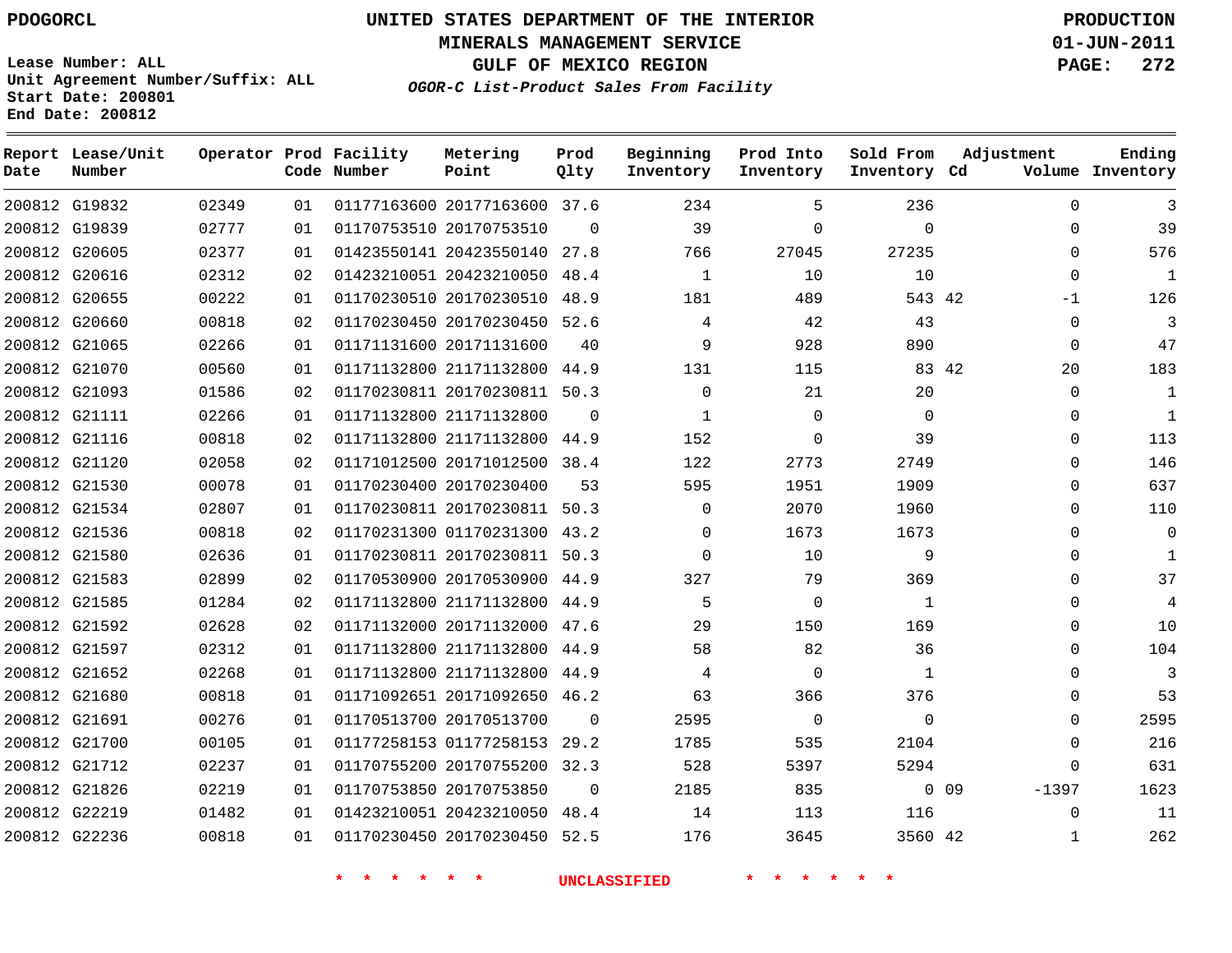# **UNITED STATES DEPARTMENT OF THE INTERIOR PDOGORCL PRODUCTION**

**MINERALS MANAGEMENT SERVICE 01-JUN-2011**

**GULF OF MEXICO REGION PAGE: 273**

**Unit Agreement Number/Suffix: ALL Start Date: 200801 End Date: 200812**

**OGOR-C List-Product Sales From Facility**

| Date | Report Lease/Unit<br>Number |       |    | Operator Prod Facility<br>Code Number | Metering<br>Point            | Prod<br>Qlty | Beginning<br>Inventory | Prod Into<br>Inventory | Sold From<br>Inventory Cd | Adjustment           | Ending<br>Volume Inventory |
|------|-----------------------------|-------|----|---------------------------------------|------------------------------|--------------|------------------------|------------------------|---------------------------|----------------------|----------------------------|
|      | 200812 G22238               | 00818 | 02 |                                       | 01421670201 20170230450 52.5 |              | 39                     | 332                    | 347                       | $\Omega$             | 24                         |
|      | 200812 G22246               | 01284 | 02 |                                       | 01423210051 20170230500 46.2 |              | 978                    | 33                     | 560                       | $\Omega$             | 451                        |
|      | 200812 G22262               | 00730 | 01 |                                       | 01170230810 20170230810 50.3 |              | $\Omega$               | 1                      | 1                         | $\Omega$             | 0                          |
|      | 200812 G22501               | 00078 | 01 |                                       | 01170230400 20170230400      | 53           | 207                    | 468                    | 522                       | $\Omega$             | 153                        |
|      | 200812 G22505               | 02025 | 01 |                                       | 01170230811 20170230811 50.3 |              | $\Omega$               | 6947                   | 6578                      | $\Omega$             | 369                        |
|      | 200812 G22510               | 00162 | 01 |                                       | 01170230810 20170230810 45.1 |              | $\Omega$               | 18494                  | 18494                     | $\Omega$             | 0                          |
|      | 200812 G22513               | 02579 | 02 |                                       | 01170230810 20170230810 45.2 |              | 3060                   | 1616                   | 3788                      | $\Omega$             | 888                        |
|      | 200812 G22549               | 02222 | 01 |                                       | 01170530900 20170530900 48.1 |              | 0                      | 1                      | $\mathbf{1}$              | $\Omega$             | 0                          |
|      | 200812 G22582               | 01834 | 01 |                                       | 01170530900 20170530900 47.6 |              | 2887                   | 1338                   | 3593 42                   | 1                    | 633                        |
|      | 200812 G22587               | 02200 | 01 |                                       | 01171132000 20171132000 47.6 |              | 15                     | 537                    | 520 42                    | $-1$                 | 31                         |
|      | 200812 G22605               | 02268 | 01 |                                       | 01171132800 21171132800 44.9 |              | 140                    | 150                    | 74 45                     | $-216$               | $\mathbf 0$                |
|      | 200812 G22606               | 02628 | 02 |                                       | 01171132000 20171132000 47.6 |              | 12                     | 250                    | 249                       | $\mathbf 0$          | 13                         |
|      | 200812 G22607               | 02899 | 02 |                                       | 01170230810 20170230810 45.2 |              | 139                    | 57                     | 165                       | $\Omega$             | 31                         |
|      | 200812 G22620               | 02268 | 01 |                                       | 01171132800 21171132800 44.9 |              | 1833                   | 0                      | 470 45                    | $-1363$              | 0                          |
|      | 200812 G22621               | 02268 | 01 |                                       | 01171132800 21171132800 44.9 |              | 5571                   | 7961                   | 3468 45                   | $-10064$             | $\Omega$                   |
|      | 200812 G22651               | 01834 | 01 |                                       | 01171132800 21171132800 44.9 |              | 9                      | 13                     |                           | 6 42<br>$\mathbf{1}$ | 17                         |
|      | 200812 G22667               | 01482 | 01 |                                       | 01171132000 20171132000 47.6 |              | 8                      | 91                     | 94                        | 0                    | 5                          |
|      | 200812 G22699               | 00064 | 01 |                                       | 01171012500 20171012500 38.4 |              | $\Omega$               | 75                     | 71                        | $\Omega$             |                            |
|      | 200812 G22700               | 02268 | 01 |                                       | 01171132800 21171132800 44.9 |              | 9                      | $\Omega$               |                           | 2 45<br>$-7$         |                            |
|      | 200812 G22705               | 02268 | 01 |                                       | 01171132800 21171132800 44.9 |              | 2                      | $\Omega$               | 1                         | $\Omega$             |                            |
|      | 200812 G22738               | 02268 | 01 |                                       | 01171012500 20171012500 38.4 |              | 273                    | 4861                   | 4879 45                   | $-255$               |                            |
|      | 200812 G22751               | 00730 | 01 |                                       | 01171012500 20171012500 38.4 |              | 887                    | 1663                   | 2462 42                   | $-1$                 | 87                         |
|      | 200812 G22772               | 00105 | 01 |                                       | 01170513800 20170513800 33.9 |              | 12                     | $\Omega$               | 12                        | $\Omega$             | 0                          |
|      | 200812 G22781               | 00222 | 02 |                                       | 01170754751 01170754751 36.3 |              | 1718                   | 4413                   | 4467                      | $\Omega$             | 1664                       |
|      | 200812 G22790               | 02841 | 01 |                                       | 01177258041 01177258041      | 30           | 8                      | 32                     | 30                        | 0                    | 10                         |
|      | 200812 G22792               | 00222 | 02 |                                       | 01177258041 01177258041 30.1 |              | 487                    | 2719                   | 2340                      | $\Omega$             | 866                        |
|      |                             | 02714 | 01 |                                       | 01177258151 01177258151      | $\Omega$     | 6<br>                  | $\Omega$<br>           | $\Omega$<br>.             | $\Omega$             | 6                          |
|      |                             |       |    |                                       |                              |              | 493                    | 2719                   | 2340                      | $\Omega$             | 872                        |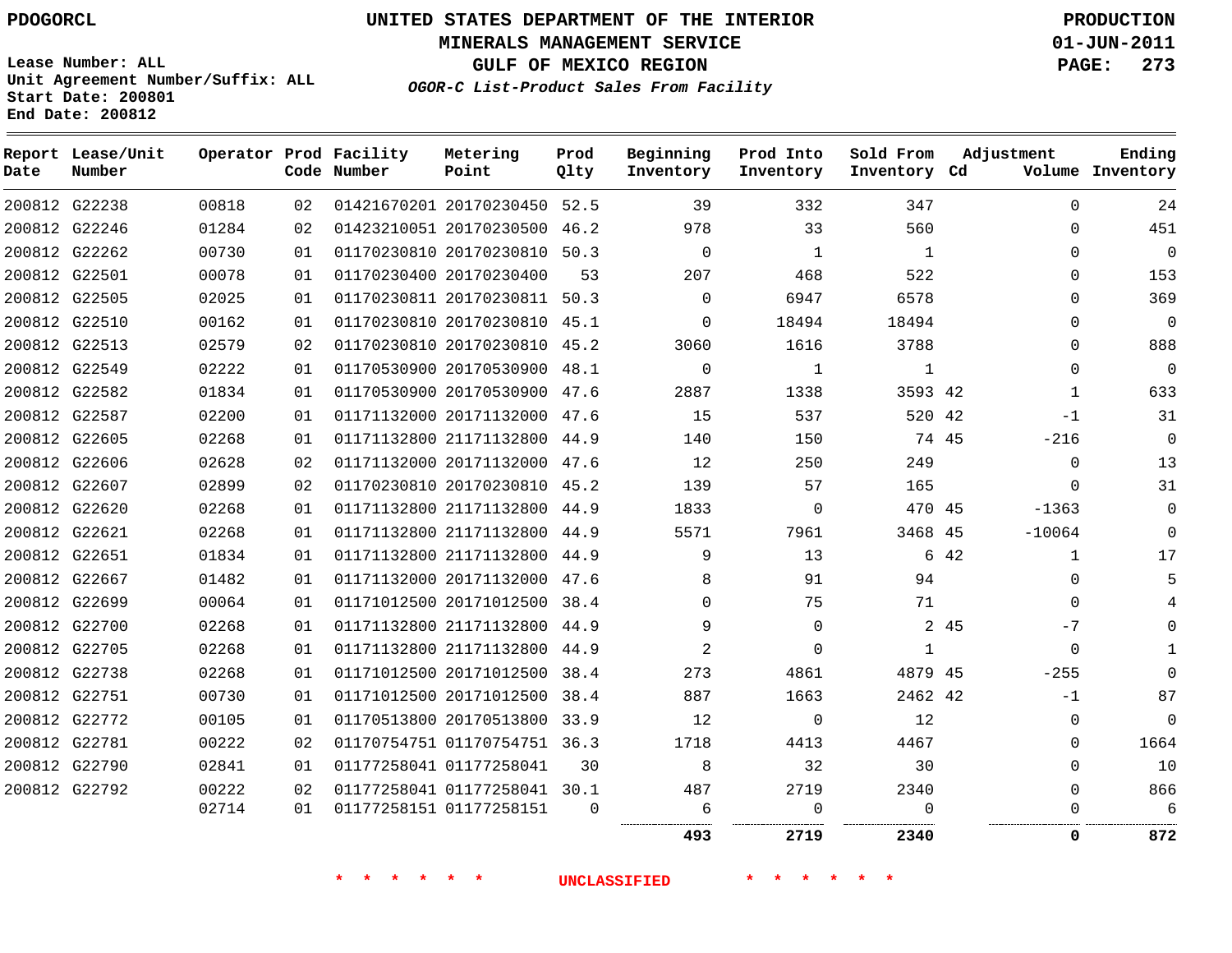### **MINERALS MANAGEMENT SERVICE 01-JUN-2011**

**GULF OF MEXICO REGION PAGE: 274**

**Lease Number: ALL Unit Agreement Number/Suffix: ALL Start Date: 200801 End Date: 200812**

**OGOR-C List-Product Sales From Facility**

| Date | Report Lease/Unit<br>Number |       |    | Operator Prod Facility<br>Code Number | Metering<br>Point            | Prod<br>Qlty | Beginning<br>Inventory | Prod Into<br>Inventory | Sold From<br>Inventory Cd | Adjustment | Ending<br>Volume Inventory |
|------|-----------------------------|-------|----|---------------------------------------|------------------------------|--------------|------------------------|------------------------|---------------------------|------------|----------------------------|
|      | 200812 G22840               | 00730 | 01 |                                       | 01608103650 20608103650      | $\Omega$     | 21                     | $\mathbf 0$            | 0                         |            | $\Omega$<br>21             |
|      | 200812 G23125               | 02312 | 02 |                                       | 01420470030 20420470030      | 51.9         | $\Omega$               | 526                    | 46                        |            | 480<br>$\Omega$            |
|      | 200812 G23166               | 00818 | 01 |                                       | 01423210051 20423210050 48.4 |              | 8                      | 116                    | 113                       |            | $\Omega$<br>11             |
|      | 200812 G23180               | 01284 | 02 |                                       | 01423210051 20423210050      | 48.4         | 25                     | 208                    | 214                       |            | 19<br>$\Omega$             |
|      | 200812 G23181               | 01963 | 01 |                                       | 01423210051 20423210050      | 48.4         | 94                     | 278                    | 287                       |            | 85<br>$\Omega$             |
|      | 200812 G23193               | 02579 | 02 |                                       | 01170230510 20170230510 48.9 |              | 190                    | 868                    | 931 42                    |            | 128<br>$\mathbf{1}$        |
|      | 200812 G23197               | 00818 | 02 |                                       | 01170230810 20170230810 45.2 |              | 255                    | 97                     | 299 42                    |            | 54<br>$\mathbf{1}$         |
|      |                             |       | 01 |                                       | 01170230500 20170230500 45.2 |              | 77                     | $\mathbf 0$            | 44                        |            | 33<br>0                    |
|      |                             |       |    |                                       |                              |              | 332                    | 97                     | 343                       |            | 87<br>1                    |
|      | 200812 G23199               | 00818 | 02 |                                       | 01170230450 20170230450 52.5 |              | 61                     | 971                    | 961 42                    |            | 70<br>$-1$                 |
|      | 200812 G23450               | 00981 | 01 |                                       | 01170753850 20170753850 30.9 |              | $\mathbf{1}$           | $\mathbf 0$            | $\mathbf{1}$              |            | $\mathbf{0}$<br>$\Omega$   |
|      | 200812 G23458               | 00981 | 01 |                                       | 01170753850 20170753850 30.9 |              | 19                     | 0                      | 12                        |            | 7<br>0                     |
|      | 200812 G23473               | 00981 | 01 |                                       | 01170753850 20170753850 30.9 |              | 553                    | 258                    | 354                       |            | 457<br>$\Omega$            |
|      | 200812 G23480               | 00981 | 01 |                                       | 01170753850 20170753850 30.9 |              | 2773                   | 1135                   | 1773                      |            | 2135<br>0                  |
|      | 200812 G23528               | 00981 | 01 |                                       | 01170753850 20170753850 30.9 |              | 1447                   | 571                    | 925                       |            | 1093<br>$\Omega$           |
|      | 200812 G23529               | 00981 | 01 |                                       | 01170753850 20170753850 30.9 |              | 1511                   | 571                    | 966                       |            | 1116<br>$\mathbf{0}$       |
|      | 200812 G23730               | 01978 | 02 |                                       | 01170230810 20170230811 50.3 |              | 74                     | 2251                   | 2201 42                   |            | 120<br>$-4$                |
|      | 200812 G23735               | 00162 | 01 |                                       | 01170230810 20170230810 45.2 |              | $\Omega$               | 2036                   | 2036                      |            | $\Omega$<br>$\Omega$       |
|      | 200812 G23736               | 02312 | 02 |                                       | 01170230810 20170230810 45.2 |              | 150                    | 39                     | 168                       |            | 21<br>$\Omega$             |
|      | 200812 G23748               | 02312 | 02 |                                       | 01170230810 20170230810 45.2 |              | 123                    | 109                    | 172                       |            | 60<br>$\Omega$             |
|      | 200812 G23754               | 02222 | 01 |                                       | 01170230811 20170230811 50.3 |              | 14                     | 388                    | 402                       |            | $\mathbf{0}$<br>0          |
|      | 200812 G23820               | 02899 | 02 |                                       | 01177058270 01177058270      | 38           | 840                    | 912                    | 980                       |            | 772<br>$\Omega$            |
|      | 200812 G23853               | 02266 | 01 |                                       | 01171012310 20171012310 45.2 |              | 18                     | 554                    | 528                       |            | 44<br>$\Omega$             |
|      | 200812 G23956               | 02807 | 01 |                                       | 01170753510 20170753510 48.5 |              | 1169                   | $\mathbf 0$            | 0                         |            | 1169<br>$\Omega$           |
|      | 200812 G24330               | 02566 | 01 |                                       | 01427038270 01427038270      | $\Omega$     | 110                    | 94                     | 0                         |            | 204<br>$\mathbf{0}$        |
|      | 200812 G24700               | 02312 | 02 |                                       | 01170230811 20170230811 50.3 |              | 11                     | 205                    | 205                       |            | 11<br>$\Omega$             |
|      | 200812 G24710               | 02025 | 01 |                                       | 01170230811 20170230811 50.3 |              | 87                     | 315                    | 385                       |            | $\Omega$<br>17             |
|      | 200812 G24712               | 02025 | 01 |                                       | 01170230811 20170230811 50.3 |              | 15                     | 50                     | 62                        |            | 3<br>$\Omega$              |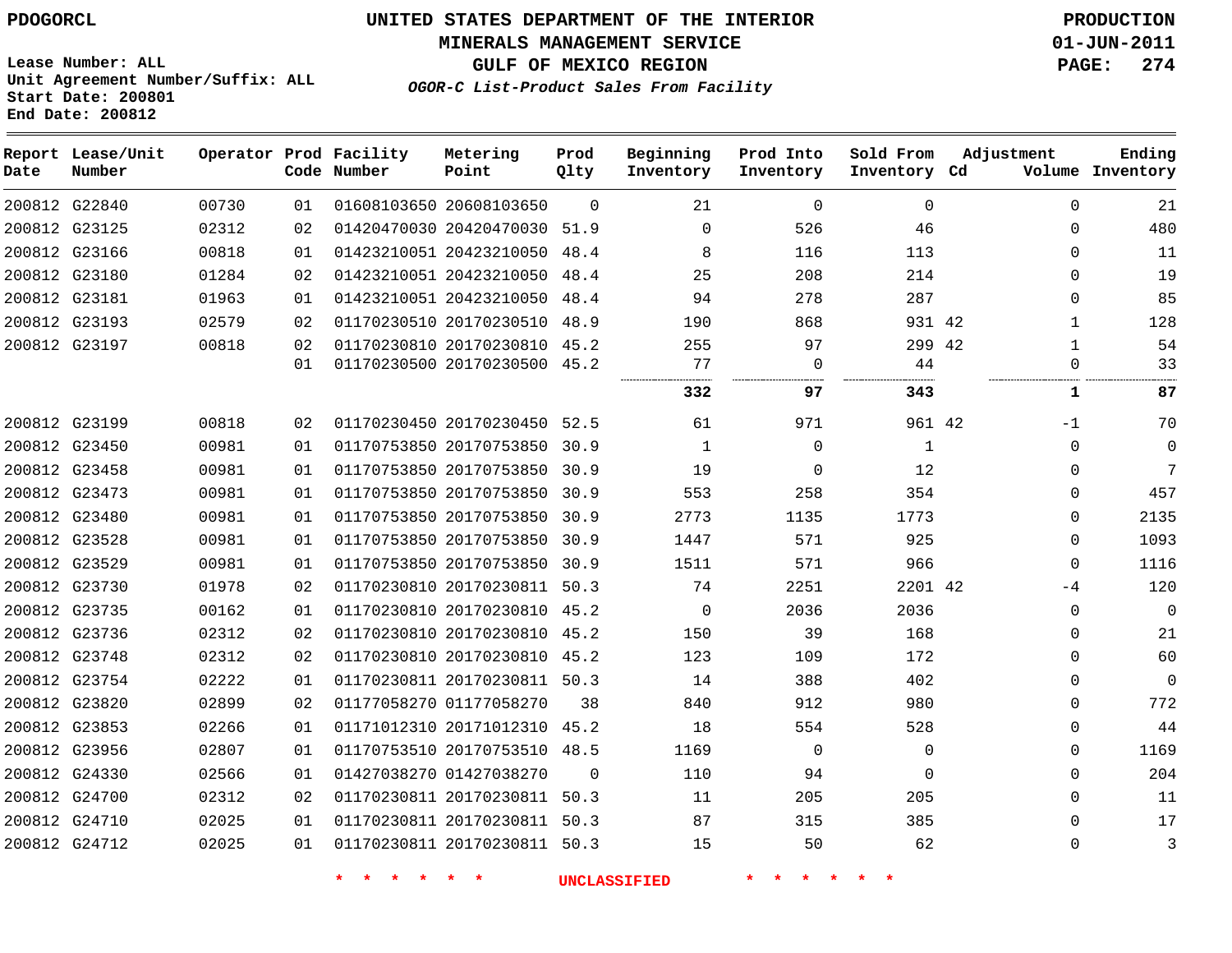**Start Date: 200801 End Date: 200812**

**Unit Agreement Number/Suffix: ALL**

# **UNITED STATES DEPARTMENT OF THE INTERIOR PDOGORCL PRODUCTION**

**MINERALS MANAGEMENT SERVICE 01-JUN-2011**

**GULF OF MEXICO REGION PAGE: 275**

**OGOR-C List-Product Sales From Facility**

| Date          | Report Lease/Unit<br>Number |                |          | Operator Prod Facility<br>Code Number | Metering<br>Point                                  | Prod<br>Olty | Beginning<br>Inventory | Prod Into<br>Inventory | Sold From<br>Inventory Cd  | Adjustment |                             | Ending<br>Volume Inventory |
|---------------|-----------------------------|----------------|----------|---------------------------------------|----------------------------------------------------|--------------|------------------------|------------------------|----------------------------|------------|-----------------------------|----------------------------|
| 200812 G24729 |                             | 02579          | 02       |                                       | 01170230510 20170230510 48.9                       |              | 1586                   | 5075                   | 5440 42                    |            | $-1$                        | 1220                       |
| 200812 G24730 |                             | 00818<br>02349 | 01<br>01 |                                       | 01170230500 20170230500<br>01170230500 20170230500 | 46.2<br>0    | 723<br>19              | 89<br>$\mathbf 0$      | 414 42<br>$\mathbf 0$<br>. |            | $\mathbf{1}$<br>$\mathbf 0$ | 399<br>19                  |
|               |                             |                |          |                                       |                                                    |              | 742                    | 89                     | 414                        |            | 1                           | 418                        |
| 200812 G24733 |                             | 00818          | 02       |                                       | 01170530900 20170530900 48.3                       |              | $\Omega$               | 11                     | 6                          |            | $\Omega$                    | 5                          |
| 200812 G24745 |                             | 02800          | 02       |                                       | 01170530900 20170530900                            | $\Omega$     | 2                      | $\Omega$               | $\Omega$                   |            | $\Omega$                    | $\overline{a}$             |
| 200812 G24873 |                             | 00222          | 02       |                                       | 01171012400 20171012400                            | 49.5         | 81                     | 440                    | 413                        |            | $\Omega$                    | 108                        |
| 200812 G24889 |                             | 02579          | 02       |                                       | 01171012500 20171012500                            | 38.4         | 1336                   | 41282                  | 40652 42                   |            | 1                           | 1967                       |
| 200812 G24898 |                             | 02807          | 01       |                                       | 01171012300 20171012300                            | 39.2         | 13877                  | 15400                  | 22462 42                   |            | $-1$                        | 6814                       |
|               |                             |                | 01       |                                       | 01171012400 20171012400 49.5                       |              | 837                    | 2185                   | 2487<br>.                  |            | $\Omega$                    | 535                        |
|               |                             |                |          |                                       |                                                    |              | 14714                  | 17585                  | 24949                      |            | <br>-1                      | .<br>7349                  |
| 200812 G24922 |                             | 02268          | 01       |                                       | 01171132800 21171132800                            | 44.9         | 1479                   | $\Omega$               | 379 45                     |            | $-1100$                     | $\mathbf 0$                |
| 200812 G24924 |                             | 02268          | 01       |                                       | 01171132800 21171132800                            | 44.9         | 1745                   | $\Omega$               | 447 45                     |            | $-1298$                     | $\mathbf 0$                |
| 200812 G24977 |                             | 02268          | 01       |                                       | 01171012500 20171012500 38.4                       |              | 191                    | 3042                   | 3074 45                    |            | $-159$                      | $\mathbf 0$                |
| 200812 G25008 |                             | 02777          | 01       |                                       | 01170753510 20170753510                            | $\Omega$     | 43                     | $\Omega$               | $\Omega$                   |            | $\Omega$                    | 43                         |
| 200812 G25514 |                             | 02813          | 02       |                                       | 01423210051 20423210050                            | 48.4         | $\Omega$               | 136                    | 123                        |            | $\Omega$                    | 13                         |
| 200812 G25515 |                             | 02813          | 02       |                                       | 01423210051 20423210050                            | 48.4         | $\Omega$               | 271                    | 246                        |            | $\Omega$                    | 25                         |
| 200812 G25524 |                             | 00818          | 02       |                                       | 01170230450 20170230450                            | 52.5         | 412                    | 5266                   | 5311                       |            | $\Omega$                    | 367                        |
| 200812 G25536 |                             | 02466          | 01       |                                       | 01420390101 01420390101                            | $\Omega$     | 4153                   | 1204                   |                            | 0.42       | $-1$                        | 5356                       |
| 200812 G25553 |                             | 02579          | 02       |                                       | 01170230510 20170230510                            | 48.9         | 265                    | 244                    | 262                        |            | $\Omega$                    | 247                        |
| 200812 G25561 |                             | 02058          | 02       |                                       | 01170230450 20170230450                            | 52.5         | 894                    | 14974                  | 14792                      |            | $\Omega$                    | 1076                       |
| 200812 G25566 |                             | 00162          | 01       |                                       | 01170230450 20170230450 51.9                       |              | $\mathbf 0$            | 618                    | 618                        |            | $\mathbf{0}$                | $\overline{0}$             |
| 200812 G25579 |                             | 00818          | 02       |                                       | 01170230810 20170230810 45.2                       |              | 1940                   | 880                    | 2337 42                    |            | $\mathbf{1}$                | 484                        |
|               |                             |                | 01       |                                       | 01170230500 20170230500 46.2                       |              | 690                    | $\mathbf 0$            | 395 42                     |            | $\mathbf{1}$                | 296                        |
|               |                             |                |          |                                       |                                                    |              | 2630                   | 880                    | 2732                       |            | $\mathbf{2}$                | 780                        |
| 200812 G25605 |                             | 00818          | 01       |                                       | 01170230810 20170230810 55.6                       |              | $\mathbf{1}$           | $\Omega$               | $\mathbf{1}$               |            | $\Omega$                    | $\mathbf 0$                |
| 200812 G25606 |                             | 02025          | 01       |                                       | 01170230810 20170230810 50.2                       |              | 13                     | 17                     | 29                         |            | $\Omega$                    | 1                          |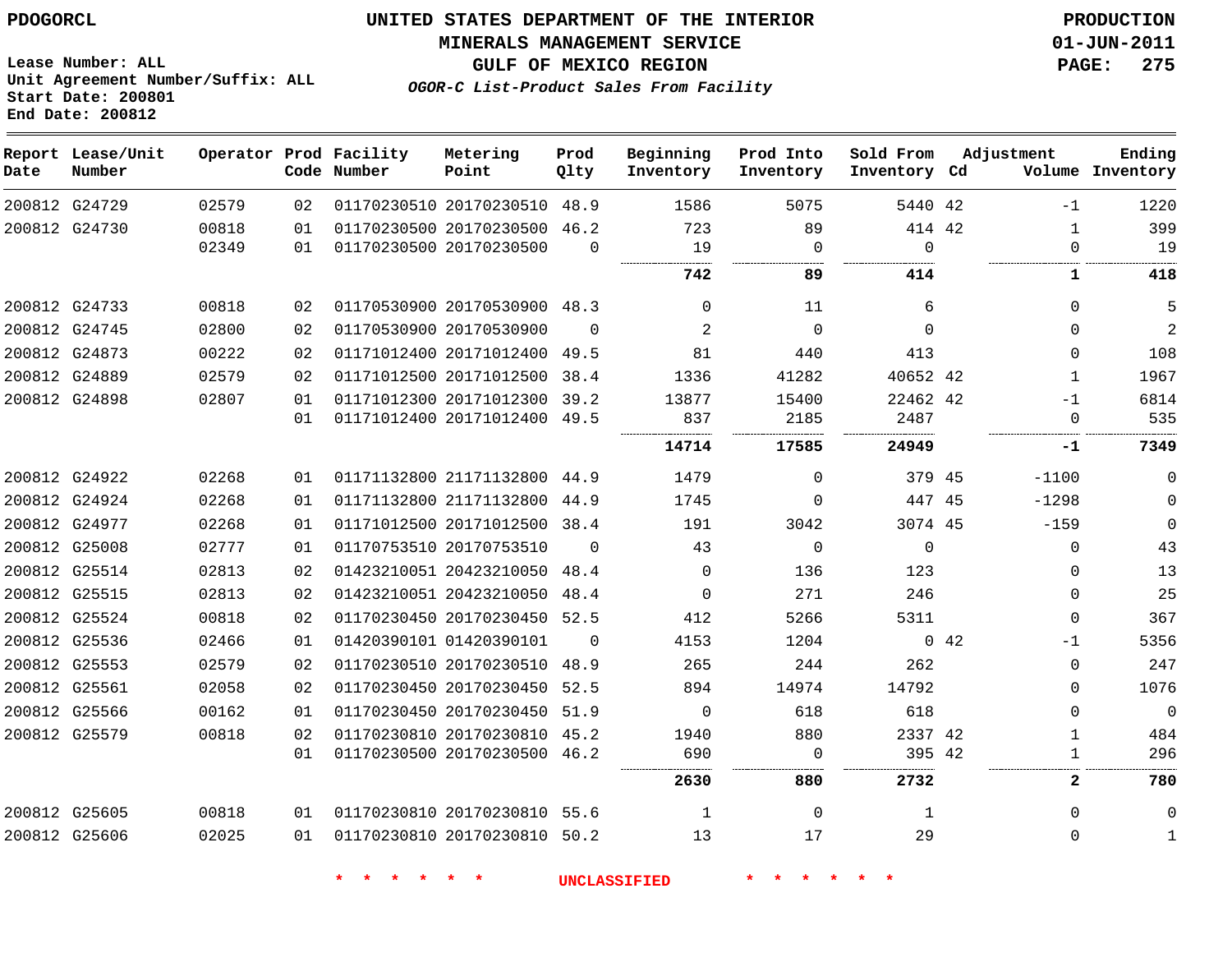# **UNITED STATES DEPARTMENT OF THE INTERIOR PDOGORCL PRODUCTION**

**MINERALS MANAGEMENT SERVICE 01-JUN-2011**

**GULF OF MEXICO REGION PAGE: 276**

**Unit Agreement Number/Suffix: ALL Start Date: 200801 End Date: 200812**

**OGOR-C List-Product Sales From Facility**

| Date | Report Lease/Unit<br>Number |       |                 | Operator Prod Facility<br>Code Number | Metering<br>Point            | Prod<br>Qlty | Beginning<br>Inventory | Prod Into<br>Inventory | Sold From<br>Inventory Cd | Adjustment |              | Ending<br>Volume Inventory |
|------|-----------------------------|-------|-----------------|---------------------------------------|------------------------------|--------------|------------------------|------------------------|---------------------------|------------|--------------|----------------------------|
|      | 200812 G25872               | 02025 | 01              |                                       | 01170230811 20170230811 50.3 |              | 138                    | $\Omega$               | 138                       |            | $\mathbf 0$  | $\mathbf 0$                |
|      | 200812 G25916               | 01963 | 01              |                                       | 01170530900 20170530900      | $\mathbf 0$  | 1                      | $\Omega$               | $\mathbf 0$               |            | 0            | $\mathbf{1}$               |
|      | 200812 G25939               | 00064 | 01              |                                       | 01170230810 20170230810 45.2 |              | 48                     | 33                     | 63                        |            | $\mathbf 0$  | 18                         |
|      | 200812 G25965               | 02899 | 02              |                                       | 01171132800 01171132800      | $\Omega$     | 5                      | $\Omega$               | $\Omega$                  |            | 0            | 5                          |
|      | 200812 G26023               | 02579 | 02              |                                       | 01171012500 20171012500      | $\Omega$     | 197                    | $\Omega$               | $\Omega$                  |            | $\mathbf 0$  | 197                        |
|      | 200812 G26032               | 01935 | 01              |                                       | 01171012300 20171012300 39.2 |              | $\mathbf{1}$           | $\Omega$               | $\mathbf{1}$              |            | $\mathbf 0$  | $\overline{0}$             |
|      | 200812 G26040               | 00560 | 01              |                                       | 01171132800 21171132800      | $\Omega$     | 307                    | $\Omega$               |                           | 0.42       | $-79$        | 228                        |
|      | 200812 G26051               | 01978 | 02              |                                       | 01171092651 20171092650 47.5 |              | 784                    | 5323                   | 5334                      |            | $\mathbf 0$  | 773                        |
|      | 200812 G26074               | 01284 | 01              |                                       | 01177122950 20177122950      | 27           | 5                      | $\Omega$               | 5                         |            | $\mathbf 0$  | $\mathbf 0$                |
|      | 200812 G26124               | 02503 | 02              |                                       | 01171012500 20171012500      | 38.4         | $\Omega$               | 5                      | 5                         |            | 0            | $\Omega$                   |
|      | 200812 G26146               | 01586 | 01              |                                       | 01177258152 01177258152 33.5 |              | 1501                   | 2354                   | 3260                      |            | $\mathbf 0$  | 595                        |
|      | 200812 G26281               | 02528 | 02              |                                       | 01170753850 20170753850 30.9 |              | 1818                   | 702                    | 1163                      |            | 0            | 1357                       |
|      | 200812 G26442               | 02466 | 01              |                                       | 01423550090 20423550090      | $\mathbf 0$  | 36                     | $\mathbf 0$            | $\mathbf 0$               |            | $\mathbf 0$  | 36                         |
|      | 200812 G26451               | 02579 | 02              |                                       | 01423210051 20423210050 48.4 |              | 1315                   | 11976                  | 12175 42                  |            | $\mathbf{1}$ | 1117                       |
|      | 200812 G26477               | 01963 | 01              |                                       | 01420390101 01420390101      | $\Omega$     | 3                      | $\Omega$               | $\Omega$                  |            | $\mathbf 0$  | 3                          |
|      | 200812 G26480               | 01978 | 02              |                                       | 01423210051 20423210050      | 48.4         | 76                     | 1080                   | 1113                      |            | $\mathbf 0$  | 43                         |
|      | 200812 G26513               | 01978 | 02 <sub>o</sub> |                                       | 01170230450 20170230450 52.5 |              | 396                    | $\Omega$               | 396                       |            | $\Omega$     | $\mathbf 0$                |
|      | 200812 G27023               | 02899 | 02              |                                       | 01170230810 01170230810      | $\Omega$     | 2                      | $\Omega$               | $\Omega$                  |            | $\Omega$     | 2                          |
|      | 200812 G27061               | 02266 | 01              |                                       | 01171131600 20171131600      | 40           | 4                      | 487                    | 466                       |            | $\Omega$     | 25                         |
|      | 200812 G27072               | 02899 | 02              |                                       | 01171132800 21171132800      | 44.9         | 597                    | 2251                   | 731 42                    |            | 3            | 2120                       |
|      | 200812 G27100               | 01978 | 02 <sub>o</sub> |                                       | 01171012310 20171012310      | 45           | 13                     | 253                    | 245                       |            | $\Omega$     | 21                         |
|      | 200812 G27155               | 02268 | 01              |                                       | 01171012500 20171012500      | 38.4         | 672                    | 12565                  | 12577 45                  |            | $-660$       | $\Omega$                   |
|      | 200812 G27169               | 01284 | 01              |                                       | 01171012500 20171012500 38.4 |              | 893                    | 17977                  | 17926                     |            | $\Omega$     | 944                        |
|      | 200812 G27194               | 01586 | 01              |                                       | 01177258152 01177258152 33.5 |              | 540                    | 1124                   | 1407                      |            | $\mathbf 0$  | 257                        |
|      | 200812 G27195               | 01586 | 02 <sub>o</sub> |                                       | 01177258154 01177258154      | $\Omega$     | 279                    | 19                     | $\Omega$                  |            | $\Omega$     | 298                        |
|      | 200812 G27215               | 01586 | 02              |                                       | 01177288152 01177288152      | $\Omega$     | 52                     | $\Omega$               | $\Omega$                  |            | $\Omega$     | 52                         |
|      | 200812 G27476               | 02672 | 01              |                                       | 01423210051 20423210050      | 52           | 11                     | 104                    | 105                       |            | $\Omega$     | 10                         |
|      | 200812 G27507               | 02058 | 02              |                                       | 01170230450 20170230450 52.5 |              | $\Omega$               | 507                    | 471                       |            | $\Omega$     | 36                         |